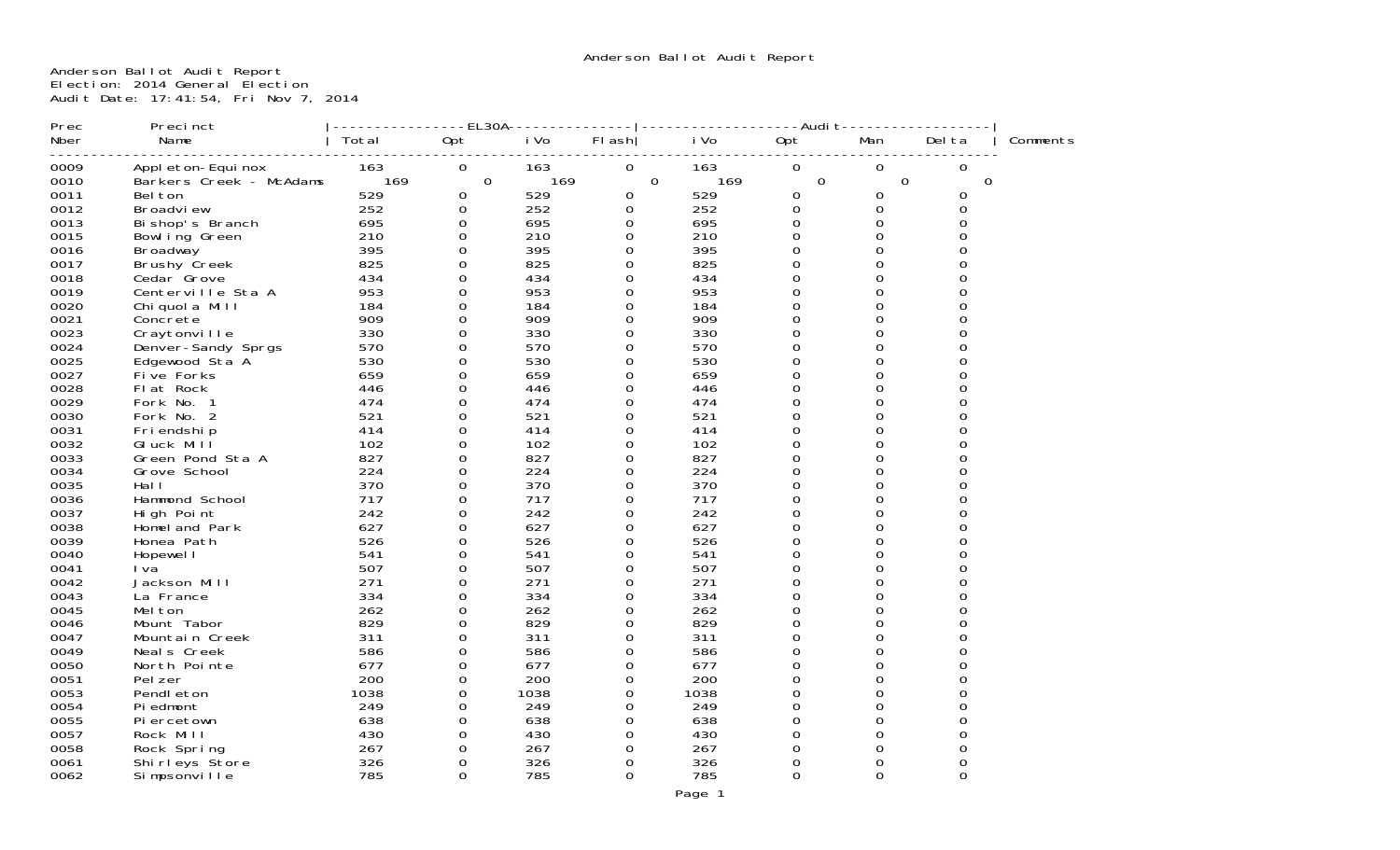|                  |                               |                |                  |                   |        | Anderson Ballot Audit Report |               |          |                     |
|------------------|-------------------------------|----------------|------------------|-------------------|--------|------------------------------|---------------|----------|---------------------|
| 0063             | Starr                         | 292            | $\boldsymbol{0}$ | 292               | 0      | 292                          | O             | 0        | 0                   |
| 0064             | Three & Twenty                | 756            | 0                | 756               | 0      | 756                          | 0             | 0        | 0                   |
| 0065             | Toney Creek                   | 179            | 0                | 179               | 0      | 179                          | 0             | 0        | 0                   |
| 0066             | Townville                     | 266            | 0                | 266               | 0      | 266                          | 0             | 0        | 0                   |
| 0067             | Town Creek                    | 609            | 0                | 609               | 0      | 609                          | 0             | 0        | 0                   |
| 0068             | West Pelzer                   | 559            | 0                | 559               | 0      | 559                          | 0             | 0        | 0                   |
| 0069<br>0070     | West Savannah<br>White Plains | 146<br>961     | 0<br>0           | 146<br>961        | 0<br>0 | 146<br>961                   | 0<br>0        | 0<br>0   | 0<br>0              |
| 0071             | Williamston                   | 779            | 0                | 779               | 0      | 779                          | 0             | 0        | $\mathbf 0$         |
| 0072             | Williamston Mill              | 773            | 0                | 773               | 0      | 773                          | 0             | 0        | 0                   |
| 0073             | Wrights School                | 314            | 0                | 314               | 0      | 314                          | 0             | 0        | 0                   |
| 0074             | Anderson 1/1                  | 402            | 0                | 402               | 0      | 402                          | 0             | 0        | $\mathbf 0$         |
| 0075             | Anderson 1/2                  | 590            | 0                | 590               | 0      | 590                          | 0             | 0        | 0                   |
| 0076             | Anderson 2/1                  | 487            | 0                | 487               | 0      | 487                          | 0             | 0        | 0                   |
| 0077             | Anderson 2/2                  | 843            | 0                | 843               | 0      | 843                          | 0             | 0        | $\Omega$            |
| 0078             | Anderson 3/1                  | 207            | 0                | 207               | 0      | 207                          | 0             | 0        | 0                   |
| 0079             | Anderson 3/2                  | 728            | 0                | 728               | 0      | 728                          | 0             | 0        | 0                   |
| 0080             | Anderson 4/1                  | 170            | 0                | 170               | 0      | 170                          | $\Omega$      | 0        | $\Omega$            |
| 0081             | Anderson 4/2                  | 176            | 0                | 176               | 0      | 176                          | 0             | 0        | 0                   |
| 0082<br>0083     | Anderson 5/A<br>Anderson 5/B  | 147<br>324     | 0<br>0           | 147<br>324        | 0<br>0 | 147<br>324                   | 0<br>$\Omega$ | 0<br>0   | 0<br>$\Omega$       |
| 0084             | Anderson 6/1                  | 595            | 0                | 595               | 0      | 595                          | 0             | 0        | 0                   |
| 0085             | Anderson 6/2                  | 96             | 0                | 96                | 0      | 96                           | 0             | 0        | 0                   |
| 0086             | Varennes                      | 311            | 0                | 311               | 0      | 311                          | 0             | 0        | 0                   |
| 0087             | Lakesi de                     | 749            | 0                | 749               | 0      | 749                          | 0             | 0        | 0                   |
| 0091             | Centerville Sta B             | 881            | 0                | 881               | 0      | 881                          | 0             | 0        | 0                   |
| 0092             | Edgewood Sta B                | 782            | 0                | 782               | 0      | 782                          | 0             | 0        | 0                   |
| 0093             | Coxs Creek                    | 390            | 0                | 390               | 0      | 390                          | 0             | 0        | 0                   |
| 0094             | Mt. Airy                      | 833            | 0                | 833               | 0      | 833                          | 0             | 0        | 0                   |
| 0111             | Belton Annex                  | 618            | 0                | 618               | 0      | 618                          | 0             | 0        | 0                   |
| 0121             | Powdersville                  | 1040           | 0                | 1040              | 0      | 1040                         | 0             | 0        | 0                   |
| 0132<br>0136     | GI envi ew                    | 656<br>670     | 0<br>0           | 656<br>670        | 0<br>0 | 656<br>670                   | 0<br>0        | 0<br>0   | 0<br>$\mathbf 0$    |
| 0157             | Hammond Annex<br>Center Rock  | 866            | $\boldsymbol{0}$ | 866               | 0      | 866                          | 0             | 0        | 0                   |
| 0164             | Hunt Meadows                  | 1270           | 0                | 1270              | 0      | 1270                         | 0             | 0        | 0                   |
| Precincts Total: |                               | 41013          | 0                | 41013             | 0      | 41013                        | $\Omega$      | $\Omega$ | $\Omega$            |
|                  |                               |                |                  |                   |        |                              |               |          |                     |
| 0750             | Absentee 1                    | 1059           | 514              | 545               | 0      | 545                          | 514           | 0        | 0                   |
| 0751             | Absentee 2                    | 1680           | 678              | 1002              | 0      | 1002                         | 678           | 0        | 0                   |
| 0752             | Absentee 3                    | 1055           | 320              | 735               | 0      | 735                          | 320           | 0        | 0                   |
| 0753             | Absentee 4                    | 757            | 222              | 535               | 0      | 535                          | 222           | 0        | 0                   |
| 0800             | Emergency 1                   | 0              | 0                | 0                 | 0      | 0                            | 0             | 0        | 0                   |
| 0801<br>0802     | Emergency 2                   | 0<br>∩         | 0<br>$\Omega$    | 0<br><sup>0</sup> | 0<br>U | 0<br>∩                       | $\Omega$<br>O | 0<br>U   | 0<br>U              |
| 0803             | $E$ mergency $3$              |                |                  | $\mbox{O}$        | 0      | $\mathbf 0$                  |               | 0        | 0                   |
| 0850             | Emergency 4<br>Failsafe 1     | 22             | 0                | 22                | 0      | 22                           | $\Omega$      | 0        |                     |
| 0851             | Failsafe 2                    | 41             | 0                | 41                | 0      | 41                           | $\Omega$      | 0        | $_{\rm 0}^{\rm 0}$  |
| 0852             | Failsafe 3                    | 45             | 0                | 45                | 0      | 45                           | 0             | 0        | 0                   |
| 0853             | Failsafe 4                    | 33             | 0                | 33                | 0      | 33                           | O             | 0        | 0                   |
| 0900             | Provi si onal                 |                |                  | 0                 | 0      | 0                            |               | 0        | $\mathsf{O}\xspace$ |
| 0901             | Provisional <sub>2</sub>      |                |                  | 0                 | 0      | 0                            |               | 0        | 0                   |
| 0902             | Provisional 3                 | $\overline{c}$ | $\overline{2}$   | 0                 | 0      | 0                            | 2             | 0        | 0                   |
|                  |                               |                |                  |                   |        | Page 2                       |               |          |                     |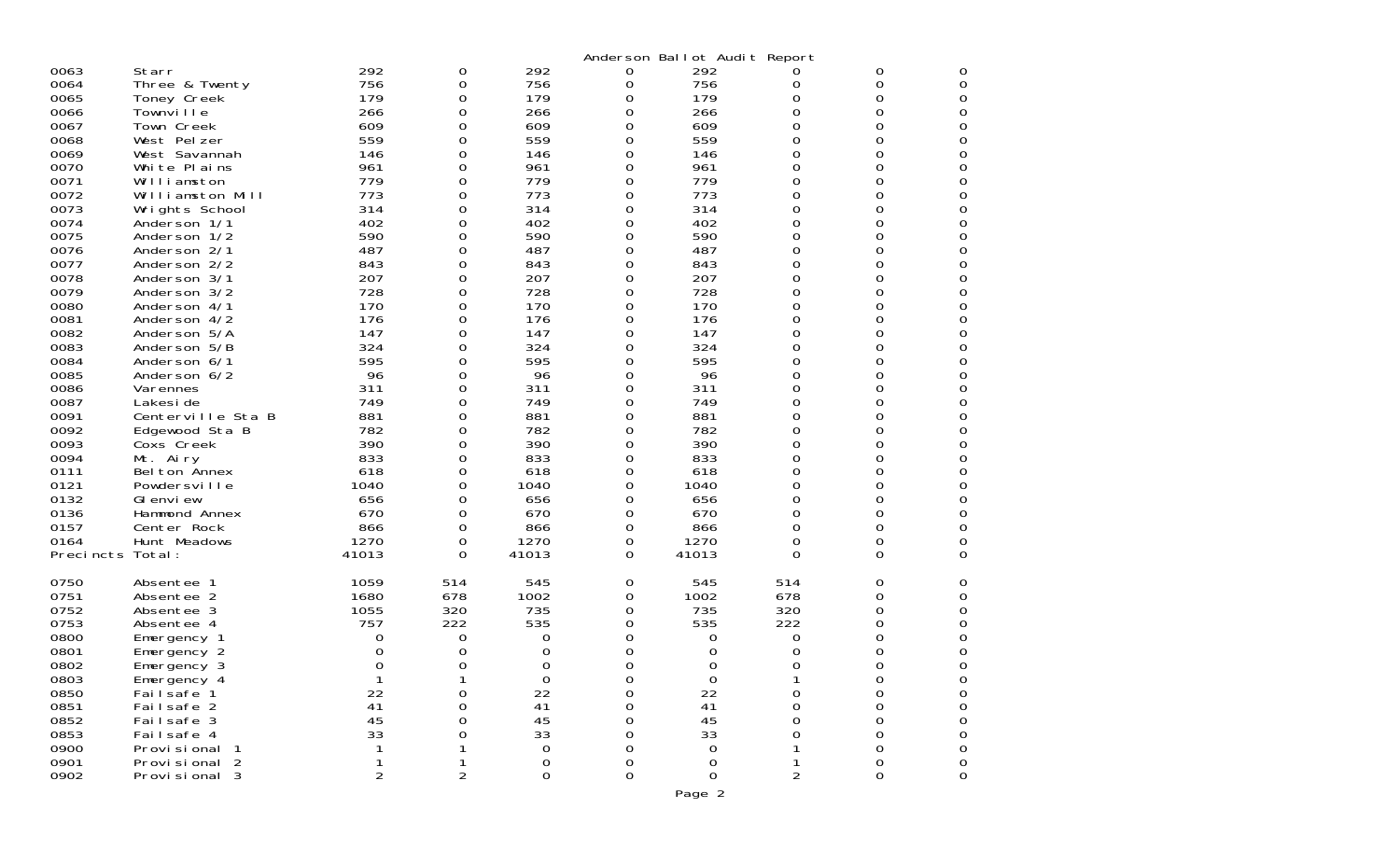|                              |       |      |       | Anderson Ballot Audit Report |      |  |
|------------------------------|-------|------|-------|------------------------------|------|--|
| 0903<br>Provi si onal        |       |      |       |                              |      |  |
| 0950<br>Failsafe Provisional | 102   | 102  |       |                              | 102  |  |
| Virtual<br>Precincts Total:  | 4799  | 1841 | 2958  | 2958                         | 1841 |  |
| Grand Total:                 | 45812 | 1841 | 43971 | 43971                        | 1841 |  |

NOTE: Any manual entries shown on this report are supported by the Manual Entry log (EL68).

Auditor's Comments:

Total number of iVotronic ballots cast containg no votes: 17

The following precincts have no ballots cast in them: Emergency 1, Emergency 2, Emergency 3, Provisional 4 This audit is complete and has no exceptions.

EL30A iVo to EL155 to EL152 Cross Check and Cancelled Ballots.

| 43971<br>Delta from EL30A | 43971<br>Delta from EL155                                                                                              | 43971                      |                                                                                                 |
|---------------------------|------------------------------------------------------------------------------------------------------------------------|----------------------------|-------------------------------------------------------------------------------------------------|
|                           | Cast By Voter<br>Cast By Poll Wkr<br>Blank Cast by PW                                                                  | 43920<br>51<br>O           |                                                                                                 |
|                           |                                                                                                                        | 270                        |                                                                                                 |
|                           | Wrong Ballot<br>Voter Left AB<br>Voter Left BB<br>Voter Request<br>Printer Problem<br>Terminal Problem<br>Other Reason | 39<br>65<br>0<br>56<br>104 | (AB = After ballot selected by poll worker.)<br>$(BB = Before ballot selected by poll worker.)$ |
|                           |                                                                                                                        | EL30A Ivo Ballots          | EL155 Ballots   EL152 Ballots<br>Cancelled Ballots                                              |

Number of ADA audio enabled events in this election: 1

| Precinct Number and Name | Machine Date |                             | ime - |
|--------------------------|--------------|-----------------------------|-------|
| 0017 Brushy Creek        |              | 5135863 11/04/2014 07:37:28 |       |

-----------------------------------------------------------------

Election Date: 11/04/2014

 In all but the Absentee Precicnt events reported before election day are due to testing. Machines reported with precinct unknown had ADA Audio Enabled Events but no ballots were cast on them.

Note: The following machines(s) have audit records but no ballots were cast on them: 5122893, 5123967, 5124130, 5128574 Because they do not have ballots cast, they cannot be matched to a precinct. This is not an issue as long as the EL30A Ivo Ballots, the EL155 Ballots and the EL152 Ballots match in the table immdiately above.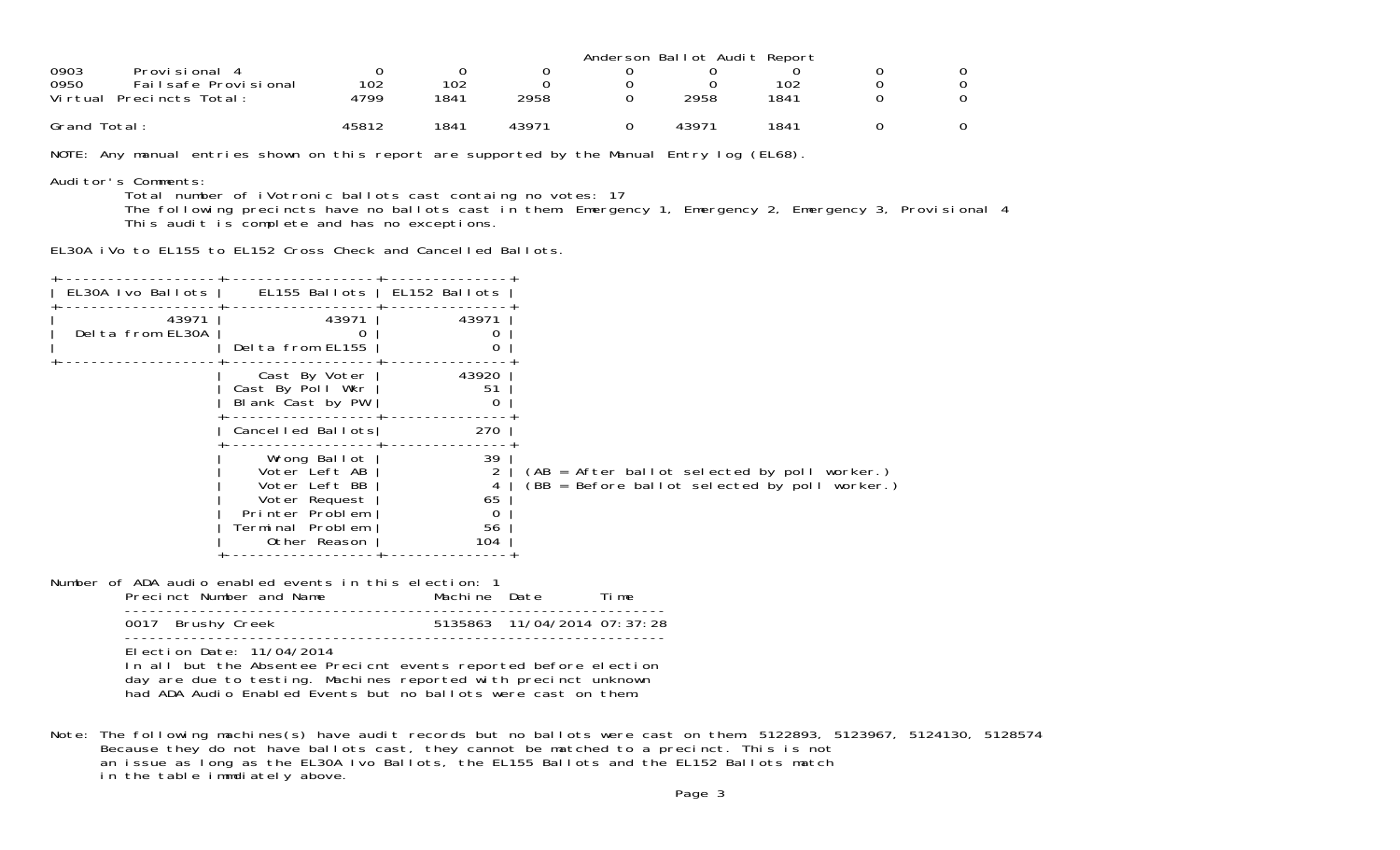How to read this report.

This is the ballot level report. It compares the number of ballots cast in the tabulation report, the EL30A with the number of ballots cast in the audit data.

The values read from the EL30A report are reported in four categories; Total, Optical (Opt), iVotronic (iVo) and Flash. None of these values on each line are calculated but parsed from the actual report. The total lines are the calculated sums of the individual precince line values.

The Opt totals are the total number of ballots cast on paper ballots that were scanned into the optical scanner and transferred to the tabulation computer via memory stick or ZipDisk (depending on the type of device, M100 or M650 used to scan the ballots.) Optical totals should exist only in some but not all of the Virtual Precincts at the bottom of the table.

The iVo totals are the results gathered from the PEBs (Personal Electronic Ballot) which are used to open and close an iVotronic voting machine and, after the polls have closed, gather the ballots cast for transmission to the tabulation system.

The Flash totals are the totals that are read from the flash cards in the rare event that the ballotscannot be copied from the machine to the PEB or from the PEB to the tabulating machine.

The values on the Audit side come from the iVotronic audit data that is read from the flash cards as part of the audit process. That process combines the individual machine data into two master audit files, the EL155 Vote image log and the EL152 iVotronic event log.

The EL155 contains a record of all the votes cast on a ballot. The vote images indicate the machine 0counting the number of asterisks in a precint we get the number of ballots cast in that precinct. That number should always match the number in the iVo column on the EL30A side of the report.

Optical ballots do not have electonically readable audit files. So if the audit data iVotronic total does not match the EL30A Total value, the auditor is prompted to read the paper report from the optical scanner and enter the total ballots cast into the auditing program.

If the sum of the audit iVotronic and Optical ballots cast still do not match the EL30A total value, then the audit software reads the EL68 Manual Entry log for any changes made in that precinct to either the iVo or Opt totals by the CEC staff. It displays any manual entries to the auditor for inclusion into the totals. If accepted by the auditor these entries are automatically added to the Man column from the Manual Entry log.

Finally, the audit software calculates the Delta value which should be zero unless the sum of the iVo, the Opt and the Man do not match the EL30A Total column. If the Delta is greater than zero then audit data is missing. A comment will be placed on that line in the report indicating missing audit data. If the Delta value is less than zero then there are more ballots in the audit data than there are in the tabulated data and a comment will be placed on that line in the report.

Wherever possible, the audit system will attempt to indicate where the difference is by displaying the iVotronic machine numbers and the number of ballots cast on that machine that exist in the audit data.In the case of missing tabulated data, it might be possible to identify a machine that has the same number of ballots cast as the delta value and that number and ballot count will be highlited with a  $\epsilon$  sign. If there is a non zero Delta value there will be an entry by the auditor explaining the variance.

Finally, there is a EL30A iVo to EL155 to EL152 Cross Check and Cancelled Ballots table in the report This table should indicate that the nubmer ballots cast in the EL30A match the numbers in the EL155 and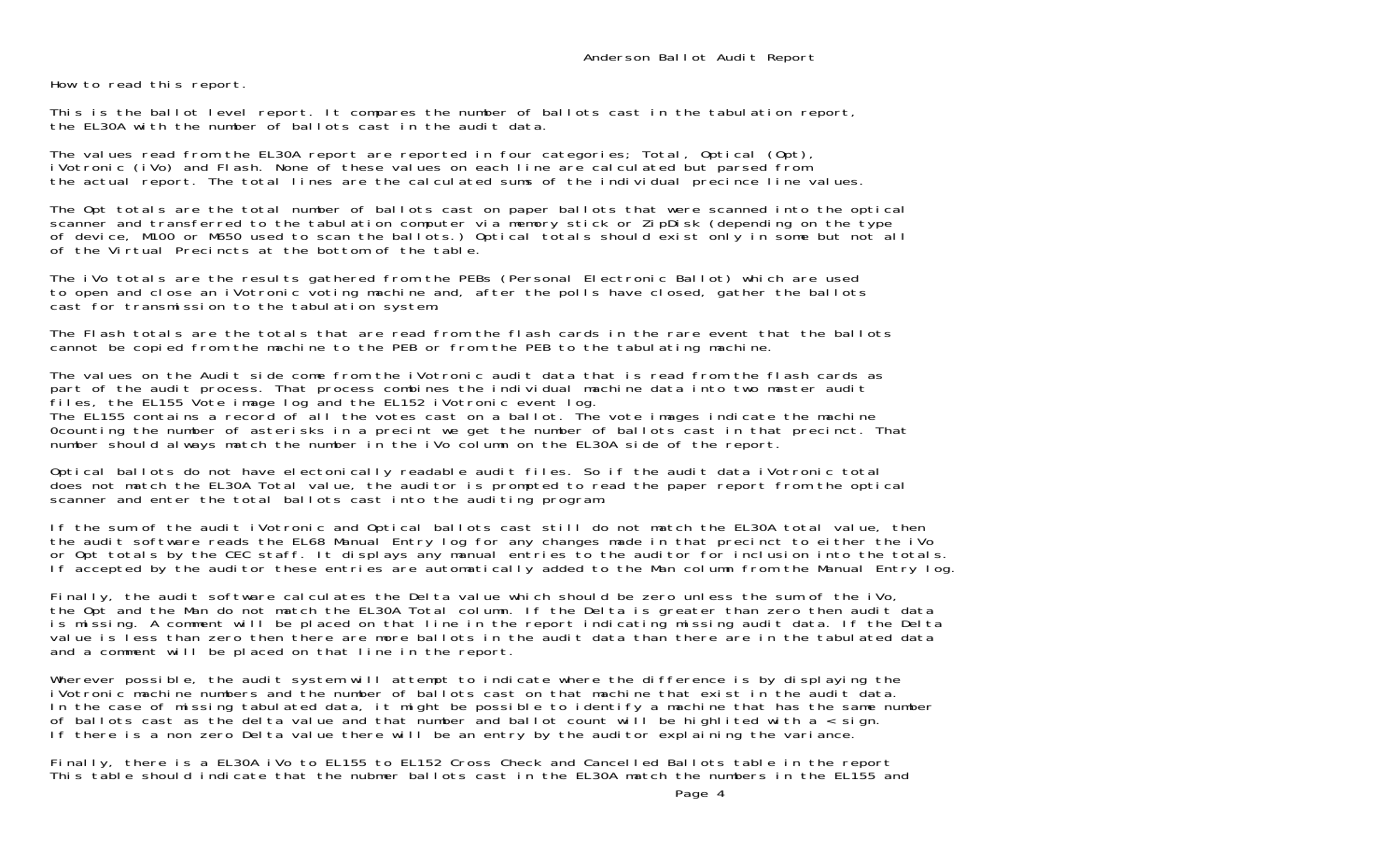Anderson Ballot Audit Report the EL152 report. Then there are some statistics pulled from the EL152 repor that indicate how many ballots were cast by the voter and the number cast by the poll worker. Lastly the number of ballots that were cancelled and the reason they were cancelled. It should be noted that the reason cancelled is chosen from a pull down menu presented to the poll worker when a ballot is cancelled, there is no way to validate the poll worker's choice.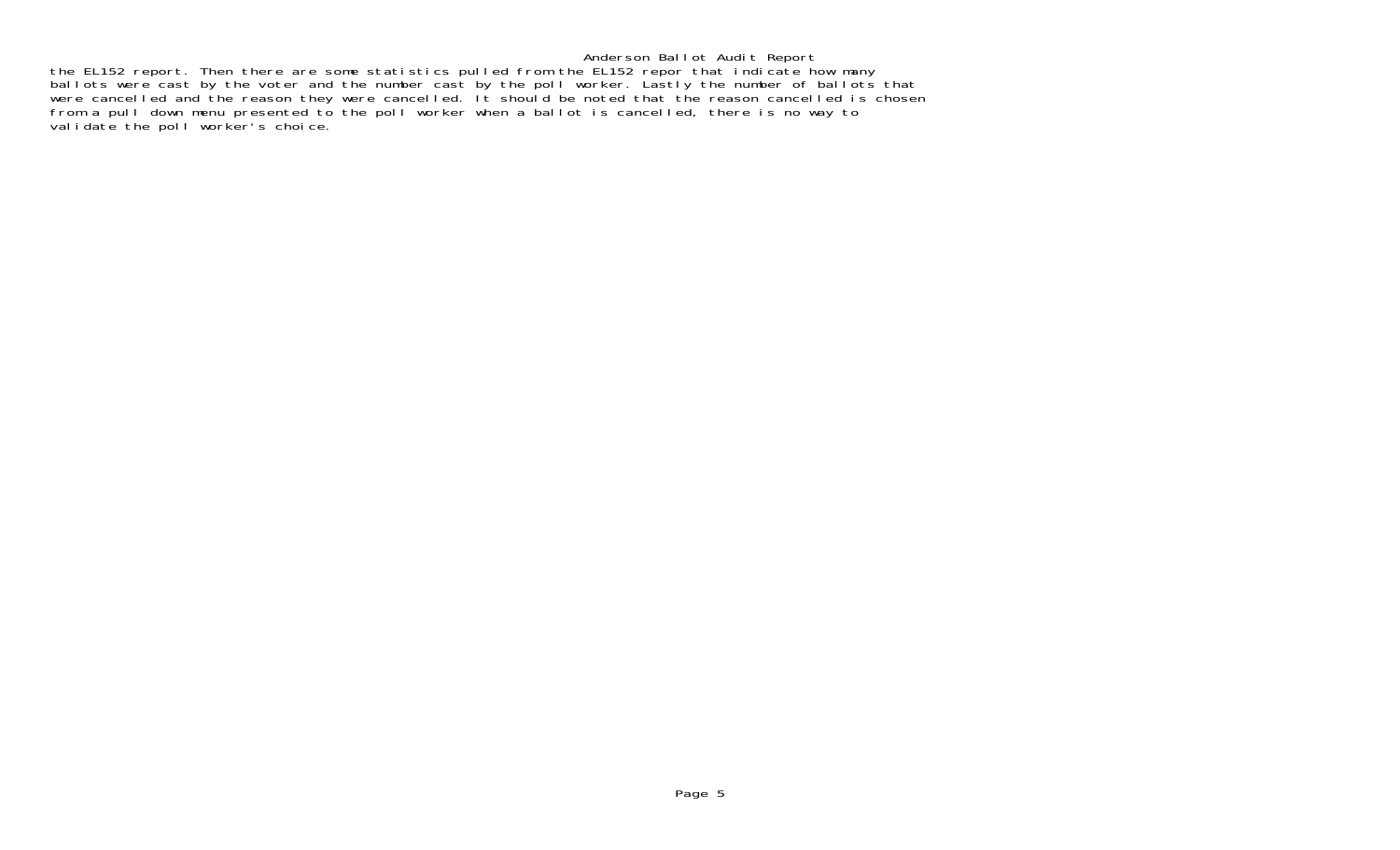Anderson Vote Audit

## Anderson Vote Level Audit Report Election: 2014 General Election Audit Date: 17:43:21, Fri Nov 7, 2014

| Precinct Number / Name       |                         |             |                |               | --------------------EL30A----------------- -----Audit------- |              |     |       |                                     |  |
|------------------------------|-------------------------|-------------|----------------|---------------|--------------------------------------------------------------|--------------|-----|-------|-------------------------------------|--|
| Office                       | Candidate               | Party       |                | Total Optical | iVo                                                          | Flash        | ivo | Delta | Comments                            |  |
|                              |                         |             |                |               |                                                              |              |     |       |                                     |  |
| 0009 Appleton-Equinox        |                         |             |                |               |                                                              |              |     |       |                                     |  |
| STRAIGHT PARTY               | Libertarian             | (LIB)       | $\mathbf{0}$   | 0             | $\mathbf{0}$                                                 | $\mathbf{0}$ |     |       | No Audit Data expected or found     |  |
| STRAIGHT PARTY               | Democratic              | (DEM)       | 55             | $\mathbf{0}$  | 55                                                           |              | 55  |       |                                     |  |
| STRAIGHT PARTY               | Working Families        | (WFM)       |                |               |                                                              |              |     |       |                                     |  |
| STRAIGHT PARTY               | United Citizens         | (UNC)       |                |               |                                                              |              |     |       |                                     |  |
| STRAIGHT PARTY               | Republican              | (REP)       | 43             |               | 43                                                           |              | 43  |       |                                     |  |
| STRAIGHT PARTY               | American                | (AMR)       |                |               |                                                              |              |     |       |                                     |  |
| Governor                     | Steve French            | (LIB)       |                |               |                                                              |              |     |       |                                     |  |
| Governor                     | Tom J Ervin             | (PET)       |                |               |                                                              |              |     |       |                                     |  |
| Governor                     | Vincent Sheheen         | (DEM)       | 73             |               | 73                                                           |              | 73  |       |                                     |  |
| Governor                     | Morgan Bruce Reeves     | (UNC)       | 6              |               | -6                                                           |              |     |       |                                     |  |
| Governor                     | Nikki R Haley           | (REP)       | 79             |               | 79                                                           |              | 79  |       |                                     |  |
| Governor                     | WRITE-IN                |             |                |               | $\Omega$                                                     |              |     |       | * No Audit Data expected or found   |  |
| Lieutenant Governor          | Bakari Sellers          | (DEM)       | 76             |               | 76                                                           |              | 76  |       |                                     |  |
| Lieutenant Governor          | Henry McMaster          | (REP)       | 83             |               | 83                                                           |              | 83  |       |                                     |  |
| Lieutenant Governor          | WRITE-IN                |             | $\Omega$       |               | $\Omega$                                                     |              |     |       | 0 * No Audit Data expected or found |  |
| Secretary of State           | Ginny Deerin            | (DEM)       | 73             |               | 73                                                           |              | 73  |       |                                     |  |
| Secretary of State           | Mark Hammond            | (REP)       | 81             |               | 81                                                           |              | 81  |       |                                     |  |
| Secretary of State           | WRITE-IN                |             | $\overline{0}$ |               | $\Omega$                                                     |              |     |       | * No Audit Data expected or found   |  |
| State Treasurer              | Curtis Loftis           | $($ REP $)$ | 111            |               | 111                                                          |              | 111 |       |                                     |  |
| State Treasurer              | WRITE-IN                |             | -1             |               | 1                                                            |              |     |       |                                     |  |
| Attorney General             | Parnell Diggs           | (DEM)       | 70             |               | 70                                                           |              | 70  |       |                                     |  |
| Attorney General             | Alan Wilson             | (REP)       | 85             |               | 85                                                           |              | 85  |       |                                     |  |
| Attorney General             | WRITE-IN                |             | $\Omega$       |               | $\mathbf{0}$                                                 |              |     |       | * No Audit Data expected or found   |  |
| Comptroller General          | Kyle Herbert            | (DEM)       | 77             |               | 77                                                           |              | 77  |       |                                     |  |
| Comptroller General          | Richard Eckstrom        | (REP)       | 80             |               | 80                                                           |              | 80  |       |                                     |  |
| Comptroller General          | WRITE-IN                |             | $\Omega$       |               | $\Omega$                                                     |              |     |       | * No Audit Data expected or found   |  |
| State Superintendent of Ed.  | Tom Thompson            | (DEM)       | 79             |               | 79                                                           |              |     |       |                                     |  |
| State Superintendent of Ed.  | Molly Mitchell Spearman | (REP)       | 73             |               | 73                                                           |              | 73  |       |                                     |  |
| State Superintendent of Ed.  | Ed Murray               | (AMR)       | 6              |               | 6                                                            |              |     |       |                                     |  |
| State Superintendent of Ed.  | WRITE-IN                |             | $\Omega$       |               | $\Omega$                                                     |              |     |       | * No Audit Data expected or found   |  |
| Adjutant General             | Bob Livingston          | $($ REP $)$ | 107            |               | 107                                                          |              | 107 |       |                                     |  |
| Adjutant General             | WRITE-IN                |             | $\mathbf{1}$   |               | $\mathbf{1}$                                                 |              |     |       |                                     |  |
| Commissioner of Agriculture  | David Edmond            | (UNC)       | 27             |               | 27                                                           |              | 27  |       |                                     |  |
| Commissioner of Agriculture  | Hugh E Weathers         | $($ REP $)$ | 78             |               | 78                                                           |              | 78  |       |                                     |  |
| Commissioner of Agriculture  | Emile DeFelice          | (AMR)       | 14             |               | 14                                                           |              |     |       |                                     |  |
| Commissioner of Agriculture  | WRITE-IN                |             |                |               | $\mathbf{0}$                                                 |              |     |       | * No Audit Data expected or found   |  |
| U.S. Senate                  | Victor Kocher           | (LIB)       |                |               |                                                              |              |     |       |                                     |  |
| U.S. Senate                  | Thomas Ravenel          | (PET)       |                |               | 8                                                            |              |     |       |                                     |  |
| U.S. Senate                  | Brad Hutto              | (DEM)       | 65             |               | 65                                                           |              | 65  |       |                                     |  |
| U.S. Senate                  | Brad Hutto              | (WFM)       |                |               | 7                                                            |              |     |       |                                     |  |
| U.S. Senate                  | Lindsey Graham          | $($ REP $)$ | 80             |               | 80                                                           |              | 80  |       |                                     |  |
| U.S. Senate                  | WRITE-IN                |             | $\Omega$       |               | $\Omega$                                                     |              |     |       | 0 * No Audit Data expected or found |  |
| U.S. Senate (Unexpired Term) | Joyce Dickerson         | (DEM)       | 69             |               | 69                                                           |              | 69  |       |                                     |  |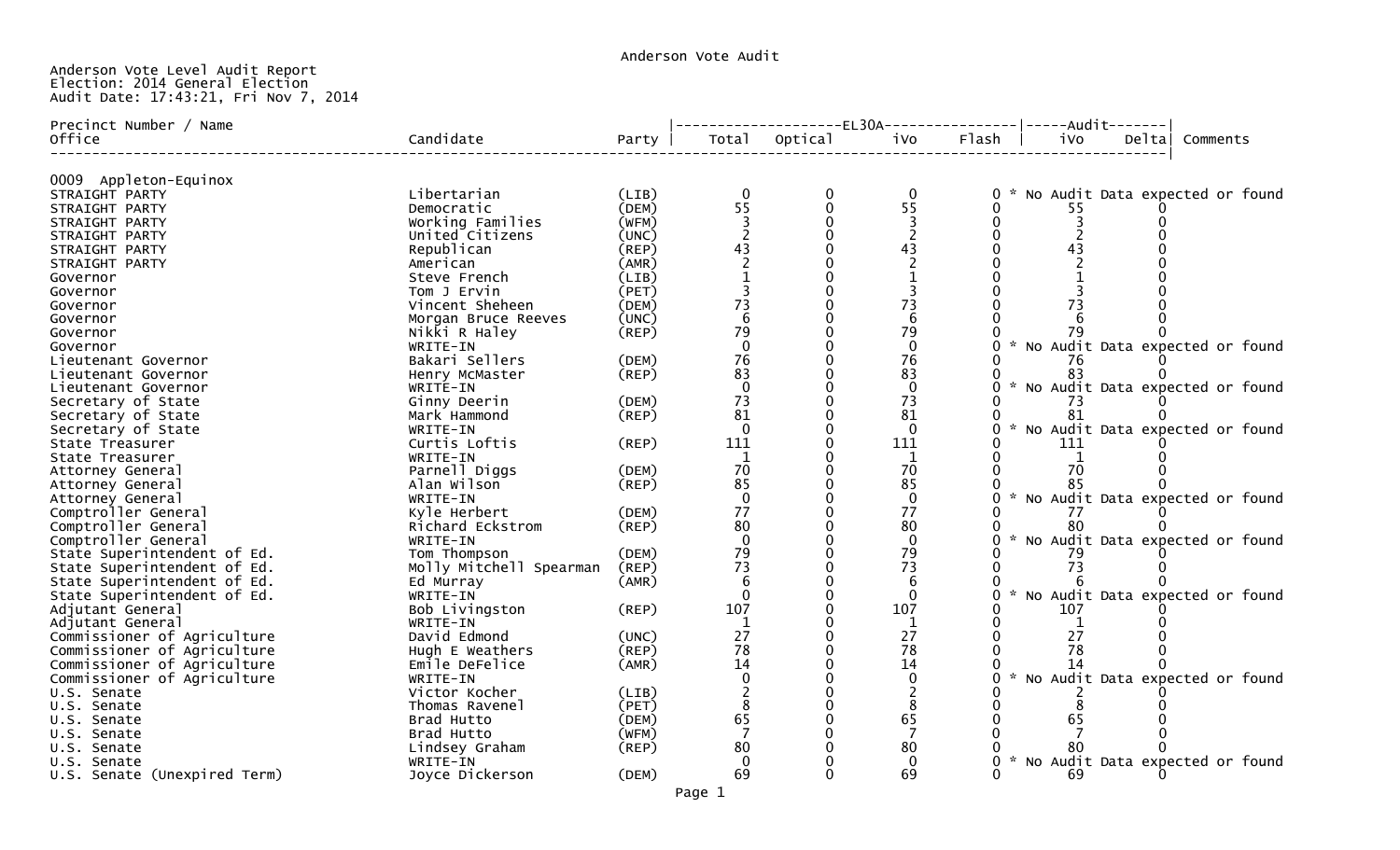|                                                                |                                  |             | Anderson Vote Audit |             |                    |                                                  |
|----------------------------------------------------------------|----------------------------------|-------------|---------------------|-------------|--------------------|--------------------------------------------------|
| U.S. Senate (Unexpired Term)                                   | Tim Scott                        | (REP)       | 85                  |             | 85                 | 85                                               |
| U.S. Senate (Unexpired Term)                                   | Jill Bossi                       | (AMR)       | 6                   |             | 6                  |                                                  |
| U.S. Senate (Unexpired Term)                                   | WRITE-IN                         |             |                     |             | $\mathbf{0}$       | * No Audit Data expected or found                |
| U.S. House of Rep. DISTRICT 3                                  | Barbara Jo Mullis                | (DEM)       | 77                  |             | 77                 |                                                  |
| U.S. House of Rep. DISTRICT 3                                  | Jeff Duncan                      | $($ REP $)$ | 78                  |             | 78                 | 78                                               |
| U.S. House of Rep. DISTRICT 3                                  | WRITE-IN                         |             | $\Omega$            |             | $\Omega$           | $\mathcal{H}$<br>No Audit Data expected or found |
| State House of Rep. DISTRICT 6                                 | Brian White                      | (REP)       | 106                 |             | 106                | 106                                              |
| State House of Rep. DISTRICT 6                                 | WRITE-IN                         |             |                     |             |                    |                                                  |
| Probate Judge                                                  | Martha D Newton                  | $($ REP $)$ | 110                 |             | 110                | 110                                              |
| Probate Judge                                                  | WRITE-IN                         |             |                     |             |                    |                                                  |
| County Council DISTRICT 2                                      | Gracie S Floyd                   | (DEM)       | 50                  |             | 50                 | 50                                               |
| County Council DISTRICT 2                                      | Larry Ray Bright                 | $($ REP $)$ | 28                  |             | 28                 | 28                                               |
| County Council DISTRICT 2                                      | WRITE-IN                         |             | $\Omega$            |             | $\mathbf{0}$       | * No Audit Data expected or found                |
| County Council DISTRICT 5                                      | Tommy Dunn                       | (REP)       | 62                  |             | 62                 | 62                                               |
| County Council DISTRICT 5                                      | WRITE-IN                         |             | 55                  |             | $\mathbf 1$        |                                                  |
| Soil and Water District Comm.<br>Soil and Water District Comm. | Charles C Eberhart<br>Tim Kelley |             | 64                  |             | 55<br>64           | 55                                               |
| Soil and Water District Comm.                                  | WRITE-IN                         |             | $\Omega$            |             | $\mathbf{0}$       | * No Audit Data expected or found                |
| School Trustee District 5 Area 5                               | Harold R Kay II                  |             | 40                  |             | 40                 |                                                  |
| School Trustee District 5 Area 5                               | WRITE-IN                         |             | $\Omega$            |             | $\mathbf{0}$       | No Audit Data expected or found                  |
| School Trustee District 5 At Large                             | Sandy Addis                      |             | 80                  |             | 80                 | 80                                               |
| School Trustee District 5 At Large                             | Corie Cullins                    |             | 22                  |             | 22                 | 22                                               |
| School Trustee District 5 At Large                             | WRITE-IN                         |             | $\Omega$            |             |                    | $\mathcal{H}$<br>No Audit Data expected or found |
| Amendment 1                                                    | Yes                              |             | 111                 |             | 111                | 111                                              |
| Amendment 1                                                    | No                               |             | 40                  |             | 40                 | 40                                               |
| Amendment 2                                                    | Yes                              |             | 70                  |             | 70                 | 70                                               |
| Amendment 2                                                    | No                               |             | 79                  |             | 79                 | 79                                               |
| Education Sales and Use Tax Referendum                         | Yes, in favor of the question    |             | 85                  | $\mathbf 0$ | 85                 | $\mathbf 0$<br>85<br>0                           |
| Education Sales and Use Tax Referendum                         | No, opposed to the question      |             | 69                  | 0           | 69                 | 69<br>$\mathbf{0}$<br>0                          |
| School District No. 5 Bond Referendum                          | Yes, in favor of the question    |             | 102                 | 0           | 102                | 102<br>$\mathbf 0$<br>0                          |
| School District No. 5 Bond Referendum                          | No, opposed to the question      |             | 50                  | 0           | 50                 | 50<br>0<br>0                                     |
| 0010 Barkers Creek - McAdams                                   |                                  |             |                     |             |                    |                                                  |
| STRAIGHT PARTY                                                 | Libertarian                      | (LIB)       |                     |             |                    | No Audit Data expected or found                  |
| STRAIGHT PARTY                                                 | Democratic                       | (DEM)       |                     |             |                    |                                                  |
| STRAIGHT PARTY                                                 | Working Families                 | (WFM)       |                     |             |                    |                                                  |
| STRAIGHT PARTY                                                 | United Citizens                  | (UNC)       |                     |             |                    | No Audit Data expected or found                  |
| STRAIGHT PARTY                                                 | Republican                       | (REP)       | 35                  |             | 35                 |                                                  |
| STRAIGHT PARTY                                                 | American                         | (AMR)       |                     |             |                    |                                                  |
| Governor                                                       | Steve French                     | (LIB)       |                     |             |                    |                                                  |
| Governor                                                       | Tom J Ervin                      | (PET)       |                     |             |                    |                                                  |
| Governor                                                       | Vincent Sheheen                  | (DEM)       | 36                  |             | 36                 | 36                                               |
| Governor                                                       | Morgan Bruce Reeves              | (UNC)       |                     |             |                    |                                                  |
| Governor                                                       | Nikki R Haley                    | (REP)       | 127                 |             | 127                | 127                                              |
| Governor                                                       | WRITE-IN                         |             | $\mathbf 0$         |             | 0                  | * No Audit Data expected or found                |
| Lieutenant Governor                                            | Bakari Sellers                   | (DEM)       | 24                  |             | 24                 | 24                                               |
| Lieutenant Governor                                            | Henry McMaster                   | (REP)       | 141                 |             | 141                | 141                                              |
| Lieutenant Governor<br>Secretary of State                      | WRITE-IN                         | (DEM)       | $\mathbf 0$<br>20   |             | $\mathbf{0}$<br>20 | * No Audit Data expected or found<br>20          |
| Secretary of State                                             |                                  |             |                     |             |                    |                                                  |
|                                                                | Ginny Deerin                     |             |                     |             |                    |                                                  |
|                                                                | Mark Hammond                     | $($ REP $)$ | 144                 |             | 144                | 144                                              |
| Secretary of State<br>State Treasurer                          | WRITE-IN<br>Curtis Loftis        | $($ REP $)$ | $\mathbf{0}$<br>153 |             | $\Omega$<br>153    | * No Audit Data expected or found<br>153         |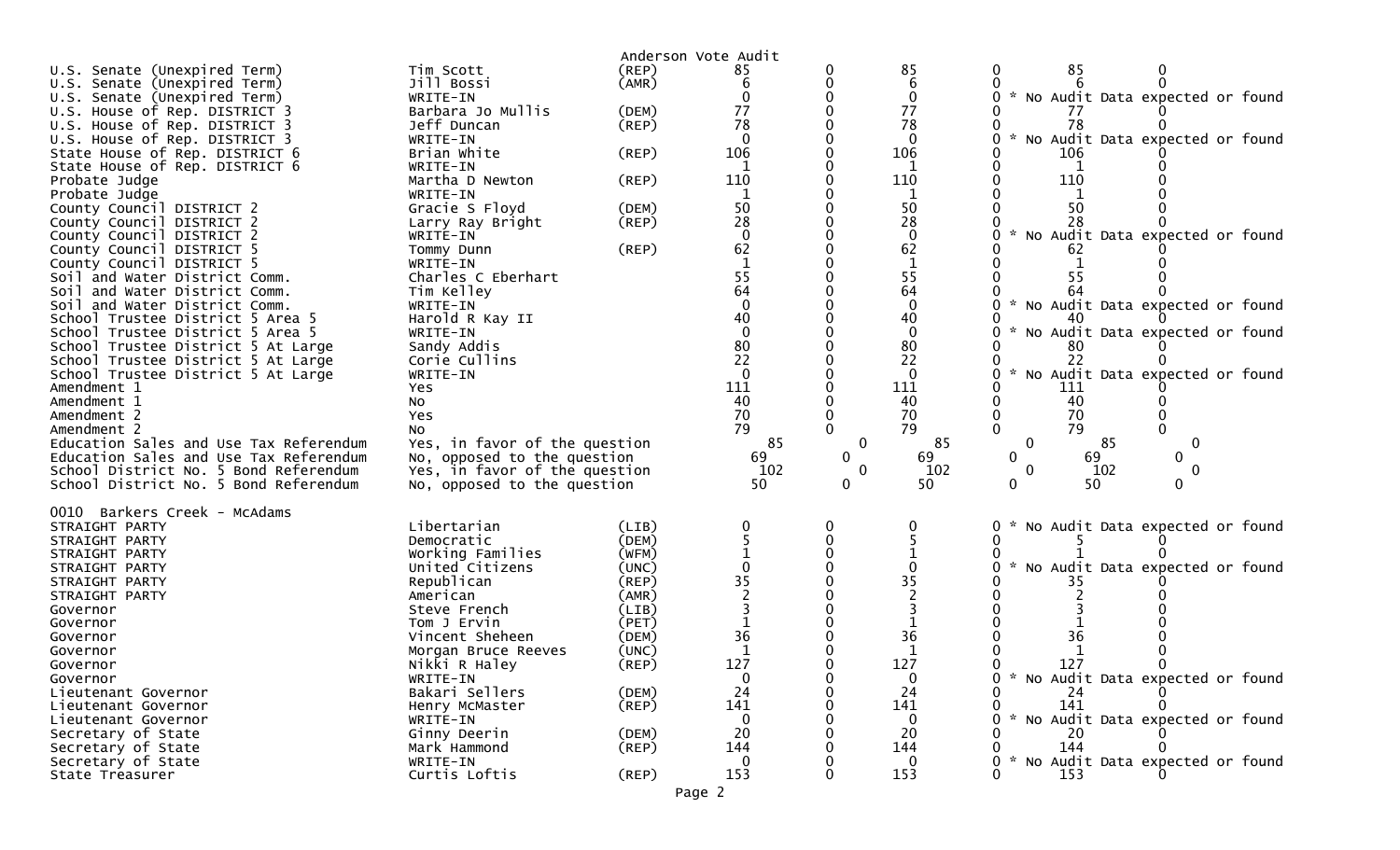|                                                                      |                              |                | Anderson Vote Audit |   |                |                                                  |  |
|----------------------------------------------------------------------|------------------------------|----------------|---------------------|---|----------------|--------------------------------------------------|--|
| State Treasurer                                                      | WRITE-IN                     |                |                     | 0 |                |                                                  |  |
| Attorney General                                                     | Parnell Diggs                | (DEM)          | 20                  | 0 | 20             | 20<br>$\mathbf{0}$                               |  |
| Attorney General                                                     | Alan Wilson                  | $($ REP $)$    | 145                 |   | 145            | 145                                              |  |
| Attorney General                                                     | WRITE-IN                     |                | $\Omega$            |   | $\Omega$       | * No Audit Data expected or found                |  |
| Comptroller General                                                  | Kyle Herbert                 | (DEM)          | 25                  |   | 25             | 25                                               |  |
| Comptroller General                                                  | Richard Eckstrom             | (REP)          | 140                 |   | 140            | 140                                              |  |
| Comptroller General                                                  | WRITE-IN                     |                | $\Omega$            |   | $\mathbf{0}$   | No Audit Data expected or found                  |  |
| State Superintendent of Ed.                                          | Tom Thompson                 | (DEM)          | 22                  |   | 22             | 22                                               |  |
| State Superintendent of Ed.                                          | Molly Mitchell Spearman      | (REP)          | 131                 |   | 131            | 131                                              |  |
| State Superintendent of Ed.                                          | Ed Murray                    | (AMR)          | 12                  |   | 12             | 12                                               |  |
| State Superintendent of Ed.                                          | WRITE-IN                     |                | $\mathbf{0}$        |   | $\mathbf 0$    | 0 * No Audit Data expected or found              |  |
| Adjutant General                                                     | Bob Livingston               | $($ REP $)$    | 152                 |   | 152            | 152                                              |  |
| Adjutant General                                                     | WRITE-IN                     |                | $\Omega$            |   | 0              | $\mathcal{H}$<br>No Audit Data expected or found |  |
| Commissioner of Agriculture                                          | David Edmond                 | (UNC)          |                     |   | 5              |                                                  |  |
| Commissioner of Agriculture                                          | Hugh E Weathers              | (REP)          | 140                 | U | 140            | 140                                              |  |
| Commissioner of Agriculture                                          | Emile DeFelice               | (AMR)          | 13                  |   | 13             | 13<br>$\sim$                                     |  |
| Commissioner of Agriculture                                          | WRITE-IN                     |                |                     |   | 0              | No Audit Data expected or found                  |  |
| U.S. Senate                                                          | Victor Kocher                | (LIB)<br>(PET) | 12                  |   | 12             |                                                  |  |
| U.S. Senate                                                          | Thomas Ravenel<br>Brad Hutto | (DEM)          | 16                  |   | 16             | 12<br>16                                         |  |
| U.S. Senate<br>U.S. Senate                                           | Brad Hutto                   | (WFM)          | 6                   |   | 6              |                                                  |  |
| U.S. Senate                                                          | Lindsey Graham               | $($ REP $)$    | 128                 |   | 128            | 128                                              |  |
| U.S. Senate                                                          | WRITE-IN                     |                |                     |   |                |                                                  |  |
| U.S. Senate (Unexpired Term)                                         | Joyce Dickerson              | (DEM)          | 16                  | U | 16             | 16                                               |  |
| U.S. Senate (Unexpired Term)                                         | Tim Scott                    | (REP)          | 147                 |   | 147            | 147                                              |  |
| U.S. Senate (Unexpired Term)                                         | Jill Bossi                   | (AMR)          |                     |   | 4              |                                                  |  |
| U.S. Senate (Unexpired Term)                                         | WRITE-IN                     |                | $\Omega$            | O | 0              | No Audit Data expected or found                  |  |
| U.S. House of Rep. DISTRICT 3                                        | Barbara Jo Mullis            | (DEM)          | 20                  |   | 20             | 20                                               |  |
| U.S. House of Rep. DISTRICT 3                                        | Jeff Duncan                  | (REP)          | 145                 |   | 145            | 145                                              |  |
| U.S. House of Rep. DISTRICT 3                                        | WRITE-IN                     |                | 0                   |   | 0              | * No Audit Data expected or found                |  |
| State House of Rep. DISTRICT 7                                       | Michael Gambrell             | (REP)          | 152                 |   | 152            | 152                                              |  |
| State House of Rep. DISTRICT 7                                       | WRITE-IN                     |                | $\Omega$            |   | $\Omega$       | $\mathcal{H}$<br>No Audit Data expected or found |  |
| Probate Judge                                                        | Martha D Newton              | (REP)          | 153                 |   | 153            | 153                                              |  |
| Probate Judge                                                        | WRITE-IN                     |                | $\Omega$            |   | 0              | No Audit Data expected or found                  |  |
| County Council DISTRICT 3                                            | Mitchell Cole                | (REP)          | 151                 |   | 151            | 151                                              |  |
| County Council DISTRICT 3                                            | WRITE-IN                     |                | $\Omega$            |   | 0              | No Audit Data expected or found                  |  |
| Soil and Water District Comm.                                        | Charles C Eberhart           |                | 84                  |   | 84             | 84                                               |  |
| Soil and Water District Comm.                                        | Tim Kelley                   |                | 89                  |   | 89             | 89                                               |  |
| Soil and Water District Comm.                                        | WRITE-IN                     |                |                     |   |                |                                                  |  |
| County Board of Education DISTRICT 5                                 | Mike Brock                   |                | 133                 |   | 133            | 133                                              |  |
| County Board of Education DISTRICT 5                                 | WRITE-IN                     |                |                     |   | $\Omega$       | $\mathcal{H}$<br>No Audit Data expected or found |  |
| School Trustee District 2 Area 1                                     | Kevin T Craft                |                | 97                  |   | 97             | 97                                               |  |
| School Trustee District 2 Area 1                                     | R Alderman Maynard Jr        |                | 70                  |   | 70             | 70                                               |  |
| School Trustee District 2 Area 1                                     | Frances M Russell            |                | 46<br>$\Omega$      |   | 46<br>$\Omega$ | - 46<br>0<br>0 * No Audit Data expected or found |  |
| School Trustee District 2 Area 1                                     | WRITE-IN<br>Danny Hawkins    |                | 129                 |   | 129            | 129<br>$\Omega$                                  |  |
| School Trustee District 2 Area 3<br>School Trustee District 2 Area 3 | WRITE-IN                     |                | $\Omega$            |   | $\bf{0}$       | * No Audit Data expected or found                |  |
| School Trustee District 2 Area 4                                     | Bonnie S Knight              |                | 70                  |   | 70             | 70                                               |  |
| School Trustee District 2 Area 4                                     | Greg Tysl                    |                | 81                  |   | 81             | 81                                               |  |
| School Trustee District 2 Area 4                                     | WRITE-IN                     |                | $\Omega$            |   | $\mathbf 0$    | * No Audit Data expected or found                |  |
| School Trustee District 2 At Large                                   | James Jim Lusk               |                | 72                  |   | 72             | 72                                               |  |
| School Trustee District 2 At Large                                   | Jimmy Ouzts                  |                | 87                  |   | 87             | 87                                               |  |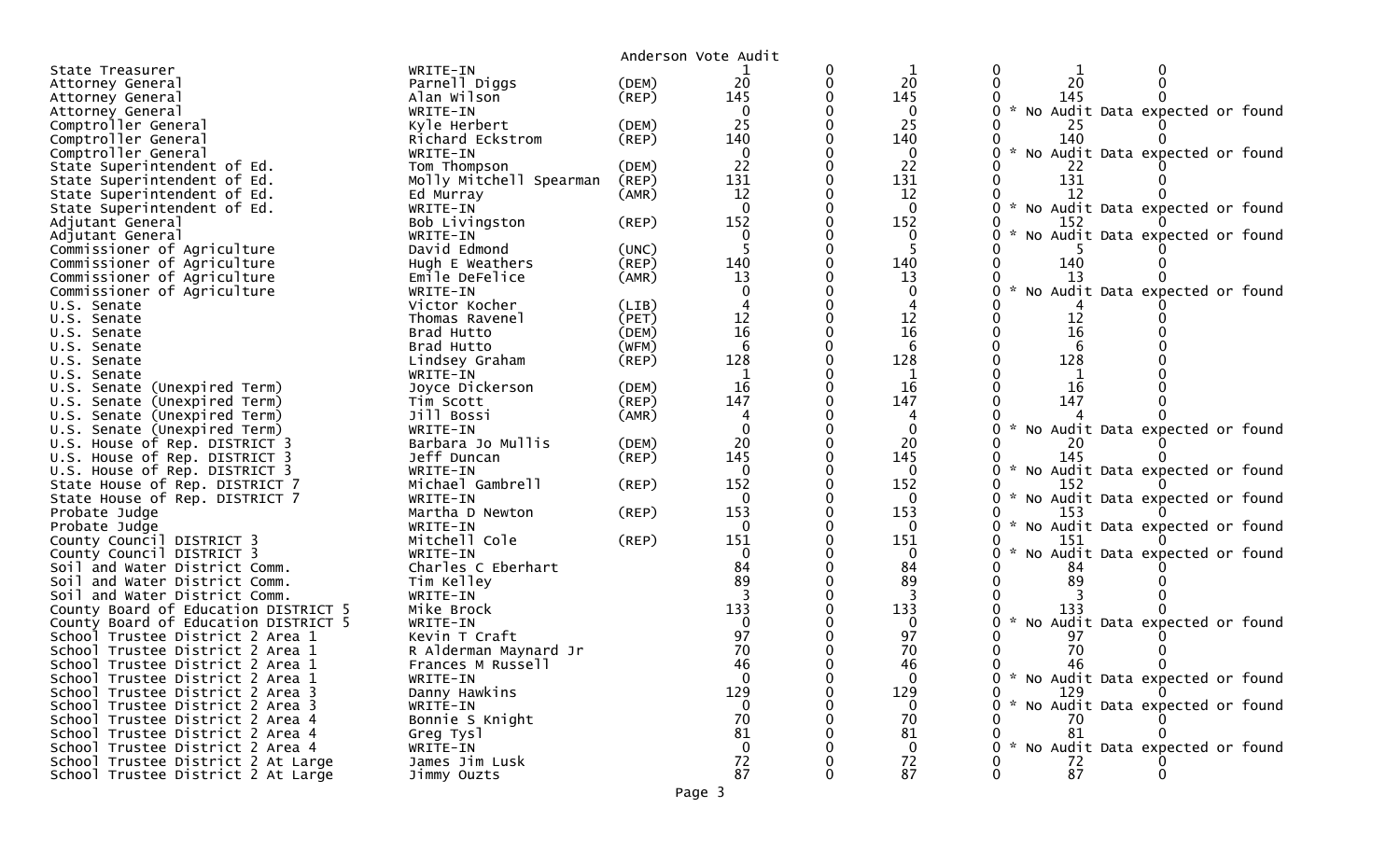|                                                            |                               | Anderson Vote Audit  |              |             |              |                                                       |   |
|------------------------------------------------------------|-------------------------------|----------------------|--------------|-------------|--------------|-------------------------------------------------------|---|
| School Trustee District 2 At Large                         | WRITE-IN                      |                      | 0            | 0           | $\mathbf{0}$ | 0<br>No Audit Data expected or found                  |   |
| Amendment 1                                                | Yes.                          |                      | 132          | 0           | 132          | 132<br>0                                              |   |
| Amendment 1                                                | NO.                           |                      | 29           | 0           | 29           | 29<br>0                                               |   |
| Amendment 2                                                | Yes                           |                      | 78           | $\Omega$    | 78           | 78<br>0<br>0                                          |   |
| Amendment 2                                                | No                            |                      | 86           |             | 86           | 86                                                    |   |
| Education Sales and Use Tax Referendum                     | Yes, in favor of the question |                      | 77           | $\mathbf 0$ | 77           | $\mathbf 0$<br>77                                     | 0 |
| Education Sales and Use Tax Referendum                     | No, opposed to the question   |                      | 87           | 0           | 87           | 87<br>0<br>0                                          |   |
| 0011 Belton                                                |                               |                      |              |             |              |                                                       |   |
| STRAIGHT PARTY                                             | Libertarian                   | (LIB)                | 0            | 0           | 0            | 0<br>No Audit Data expected or found                  |   |
| STRAIGHT PARTY                                             | Democratic                    | (DEM)                | 76           | 0           | 76           | 0<br>76                                               |   |
| STRAIGHT PARTY                                             | Working Families              | (WFM)                |              | 0           |              | 0                                                     |   |
| STRAIGHT PARTY                                             | United Citizens               | (UNC)                | $\mathbf{1}$ | 0           | 1            | 0<br>$\mathbf{1}$                                     |   |
| STRAIGHT PARTY                                             | Republican                    | (REP)                | 125          |             | 125          | 125                                                   |   |
| STRAIGHT PARTY                                             | American                      | (AMR)                |              |             |              |                                                       |   |
| Governor                                                   | Steve French                  | (LIB)                |              |             | 8            |                                                       |   |
| Governor                                                   | Tom J Ervin                   | (PET)                |              |             |              |                                                       |   |
| Governor                                                   | Vincent Sheheen               | (DEM)                | 140          |             | 140          | 140                                                   |   |
| Governor                                                   | Morgan Bruce Reeves           | (UNC)                | 4            |             | 4            | 4                                                     |   |
| Governor                                                   | Nikki R Haley                 | $($ REP $)$          | 363          |             | 363          | 363                                                   |   |
| Governor                                                   | WRITE-IN                      |                      |              |             | 3            | 3                                                     |   |
| Lieutenant Governor                                        | Bakari Sellers                | (DEM)                | 141          |             | 141          | 141                                                   |   |
| Lieutenant Governor                                        | Henry McMaster                | $($ REP $)$          | 370          |             | 370          | 370                                                   |   |
| Lieutenant Governor                                        | WRITE-IN                      |                      | 2<br>132     |             | 2<br>132     | 2<br>132                                              |   |
| Secretary of State<br>Secretary of State                   | Ginny Deerin<br>Mark Hammond  | (DEM)<br>$($ REP $)$ | 374          |             | 374          | 374                                                   |   |
| Secretary of State                                         | WRITE-IN                      |                      | $\Omega$     |             | $\mathbf{0}$ | No Audit Data expected or found<br>$\mathcal{H}$<br>0 |   |
| State Treasurer                                            | Curtis Loftis                 | (REP)                | 427          |             | 427          | 427                                                   |   |
| State Treasurer                                            | WRITE-IN                      |                      | $\Omega$     |             | 0            | 0<br>No Audit Data expected or found                  |   |
| Attorney General                                           | Parnell Diggs                 | (DEM)                | 135          |             | 135          | 135                                                   |   |
| Attorney General                                           | Alan Wilson                   | $($ REP $)$          | 370          |             | 370          | 370<br>0                                              |   |
| Attorney General                                           | WRITE-IN                      |                      | $\Omega$     |             | $\mathbf{0}$ | No Audit Data expected or found<br>0                  |   |
| Comptroller General                                        | Kyle Herbert                  | (DEM)                | 145          |             | 145          | 145<br>0                                              |   |
| Comptroller General                                        | Richard Eckstrom              | (REP)                | 363          |             | 363          | 363                                                   |   |
| Comptroller General                                        | WRITE-IN                      |                      | $\Omega$     |             | $\mathbf{0}$ | $\sim$<br>No Audit Data expected or found<br>0        |   |
| State Superintendent of Ed.                                | Tom Thompson                  | (DEM)                | 144          |             | 144          | 144<br>0                                              |   |
| State Superintendent of Ed.                                | Molly Mitchell Spearman       | (REP)                | 322          |             | 322          | 322                                                   |   |
| State Superintendent of Ed.                                | Ed Murray                     | (AMR)                | 43           | 0           | 43           | 43<br>0                                               |   |
| State Superintendent of Ed.                                | WRITE-IN                      |                      | 4            |             | 4            | 4                                                     |   |
| Adjutant General                                           | Bob Livingston                | $($ REP $)$          | 426          |             | 426          | 426                                                   |   |
| Adjutant General                                           | WRITE-IN                      |                      |              |             | -1           |                                                       |   |
| Commissioner of Agriculture                                | David Edmond                  | (UNC)                | 47           |             | 47           | 47                                                    |   |
| Commissioner of Agriculture                                | Hugh E Weathers               | $($ REP $)$          | 375<br>26    |             | 375<br>26    | 375<br>26                                             |   |
| Commissioner of Agriculture<br>Commissioner of Agriculture | Emile DeFelice<br>WRITE-IN    | (AMR)                | $\mathbf{0}$ |             | $\mathbf 0$  | 0 * No Audit Data expected or found                   |   |
| U.S. Senate                                                | Victor Kocher                 | (LIB)                | 13           |             | 13           | 13                                                    |   |
| U.S. Senate                                                | Thomas Ravenel                | (PET)                | 34           |             | 34           | 34                                                    |   |
| U.S. Senate                                                | Brad Hutto                    | (DEM)                | 111          |             | 111          | 111                                                   |   |
| U.S. Senate                                                | Brad Hutto                    | (WFM)                | 12           |             | 12           | 12                                                    |   |
| U.S. Senate                                                | Lindsey Graham                | $($ REP $)$          | 347          |             | 347          | 347                                                   |   |
| U.S. Senate                                                | WRITE-IN                      |                      | 3            |             | 3            | 3                                                     |   |
| U.S. Senate (Unexpired Term)                               | Joyce Dickerson               | (DEM)                | 122          |             | 122          | 122                                                   |   |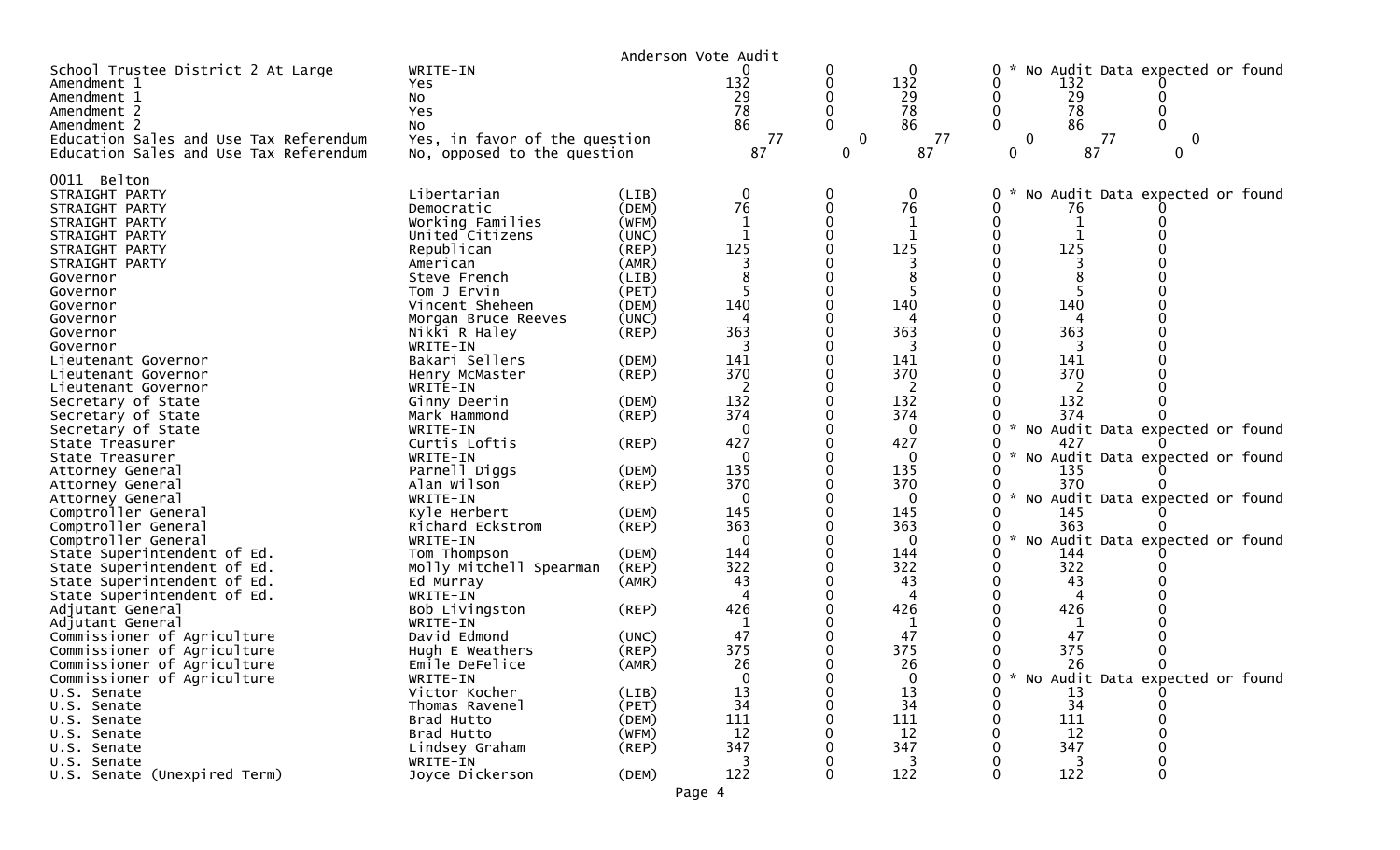|                                                                      |                               |       | Anderson Vote Audit |          |              |                    |            |                                   |  |
|----------------------------------------------------------------------|-------------------------------|-------|---------------------|----------|--------------|--------------------|------------|-----------------------------------|--|
| U.S. Senate (Unexpired Term)                                         | Tim Scott                     | (REP) | 384                 |          | 384          | 0                  | 384        |                                   |  |
| U.S. Senate (Unexpired Term)                                         | Jill Bossi                    | (AMR) | 9                   |          |              |                    |            |                                   |  |
| U.S. Senate (Unexpired Term)                                         | WRITE-IN                      |       | $\Omega$            |          | $\mathbf{0}$ | 0                  |            | * No Audit Data expected or found |  |
| U.S. House of Rep. DISTRICT 3                                        | Barbara Jo Mullis             | (DEM) | 133                 |          | 133          |                    | 133        |                                   |  |
| U.S. House of Rep. DISTRICT 3                                        | Jeff Duncan                   | (REP) | 381                 |          | 381          |                    | 381        |                                   |  |
| U.S. House of Rep. DISTRICT 3                                        | WRITE-IN                      |       | $\Omega$            |          | $\Omega$     | $\mathcal{H}$<br>0 |            | No Audit Data expected or found   |  |
| State House of Rep. DISTRICT 7                                       | Michael Gambrell              | (REP) | 435                 |          | 435          |                    | 435        |                                   |  |
| State House of Rep. DISTRICT 7                                       | WRITE-IN                      |       |                     |          | 2            |                    | 2          |                                   |  |
| Probate Judge<br>Probate Judge                                       | Martha D Newton               | (REP) | 434                 |          | 434<br>2     |                    | 434        |                                   |  |
| County Council DISTRICT 3                                            | WRITE-IN<br>Mitchell Cole     | (REP) | 428                 |          | 428          |                    | 428        |                                   |  |
| County Council DISTRICT 3                                            | WRITE-IN                      |       |                     |          | 1            |                    | 1          |                                   |  |
| Soil and Water District Comm.                                        | Charles C Eberhart            |       | 227                 |          | 227          |                    | 227        |                                   |  |
| Soil and Water District Comm.                                        | Tim Kelley                    |       | 239                 |          | 239          |                    | 239        |                                   |  |
| Soil and Water District Comm.                                        | WRITE-IN                      |       | 1                   |          | 1            |                    | 1          |                                   |  |
| County Board of Education DISTRICT 4                                 | Dana Grant                    |       | 288                 |          | 288          |                    | 288        |                                   |  |
| County Board of Education DISTRICT 4                                 | WRITE-IN                      |       |                     |          |              |                    |            |                                   |  |
| County Board of Education DISTRICT 5                                 | Mike Brock                    |       | 58                  |          | 58           |                    | 58         |                                   |  |
| County Board of Education DISTRICT 5                                 | WRITE-IN                      |       |                     |          |              |                    |            | * No Audit Data expected or found |  |
| School Trustee District 1 Area 1                                     | Melissa Ellison Hood          |       |                     |          |              |                    |            |                                   |  |
| School Trustee District 1 Area 1                                     | WRITE-IN                      |       |                     |          |              |                    |            | * No Audit Data expected or found |  |
| School Trustee District 1 Area 4                                     | Fred G Alexander              |       |                     |          |              |                    |            |                                   |  |
| School Trustee District 1 Area 4                                     | WRITE-IN                      |       |                     |          |              |                    |            | * No Audit Data expected or found |  |
| School Trustee District 1 Area 5                                     | Doug Atkins                   |       |                     |          |              |                    |            |                                   |  |
| School Trustee District 1 Area 5                                     | WRITE-IN                      |       |                     |          |              |                    |            | * No Audit Data expected or found |  |
| School Trustee District 1 Area 7                                     | Nancy Owen Upton              |       |                     |          | 0            |                    |            | * No Audit Data expected or found |  |
| School Trustee District 1 Area 7<br>School Trustee District 2 Area 1 | WRITE-IN<br>Kevin T Craft     |       | 236                 |          | 236          |                    | 236        |                                   |  |
| School Trustee District 2 Area 1                                     | R Alderman Maynard Jr         |       | 231                 |          | 231          |                    | 231        |                                   |  |
| School Trustee District 2 Area 1                                     | Frances M Russell             |       | 172                 |          | 172          |                    | 172        |                                   |  |
| School Trustee District 2 Area 1                                     | WRITE-IN                      |       |                     |          | 2            |                    | 2          |                                   |  |
| School Trustee District 2 Area 3                                     | Danny Hawkins                 |       | 414                 |          | 414          | 414                |            |                                   |  |
| School Trustee District 2 Area 3                                     | WRITE-IN                      |       | 1                   |          | 1            |                    | 1          |                                   |  |
| School Trustee District 2 Area 4                                     | Bonnie S Knight               |       | 181                 |          | 181          |                    | 181        |                                   |  |
| School Trustee District 2 Area 4                                     | Greg Tysl                     |       | 267                 |          | 267          |                    | 267        |                                   |  |
| School Trustee District 2 Area 4                                     | WRITE-IN                      |       | 2                   |          | 2            |                    | 2          |                                   |  |
| School Trustee District 2 At Large                                   | James Jim Lusk                |       | 155                 |          | 155          |                    | 155        |                                   |  |
| School Trustee District 2 At Large                                   | Jimmy Ouzts                   |       | 297                 |          | 297          |                    | 297        |                                   |  |
| School Trustee District 2 At Large                                   | WRITE-IN                      |       |                     |          |              |                    |            |                                   |  |
| Broadmouth Creek Watershed DISTRICT 5                                | Glenn Stevens                 |       | 39                  |          | 39           |                    | 39         |                                   |  |
| Broadmouth Creek Watershed DISTRICT 5                                | WRITE-IN                      |       | 370                 |          |              |                    |            |                                   |  |
| Amendment 1                                                          | Yes                           |       | 116                 |          | 370<br>116   |                    | 370<br>116 |                                   |  |
| Amendment 1<br>Amendment 2                                           | No<br>Yes                     |       | 237                 |          | 237          | 237                |            |                                   |  |
| Amendment 2                                                          | NO.                           |       | 255                 | 0        | 255          | $\mathbf 0$        | 255        | $\mathbf 0$                       |  |
| Education Sales and Use Tax Referendum                               | Yes, in favor of the question |       | 240                 | $\Omega$ | 240          | $\mathbf{0}$       | 240        | 0                                 |  |
| Education Sales and Use Tax Referendum                               | No, opposed to the question   |       | 258                 | 0        | 258          | 0                  | 258        | $\mathbf 0$                       |  |
|                                                                      |                               |       |                     |          |              |                    |            |                                   |  |
| 0012 Broadview                                                       |                               |       |                     |          |              |                    |            |                                   |  |
| STRAIGHT PARTY                                                       | Libertarian                   | (LIB) | 0                   |          | $\Omega$     | $\mathbf{0}$       |            | * No Audit Data expected or found |  |
| STRAIGHT PARTY                                                       | Democratic                    | (DEM) | 136                 | 0        | 136          | 0                  | 136        |                                   |  |
| STRAIGHT PARTY                                                       | Working Families              | (WFM) | 3                   |          | 3            | $\mathbf{0}$       | 3          | 0                                 |  |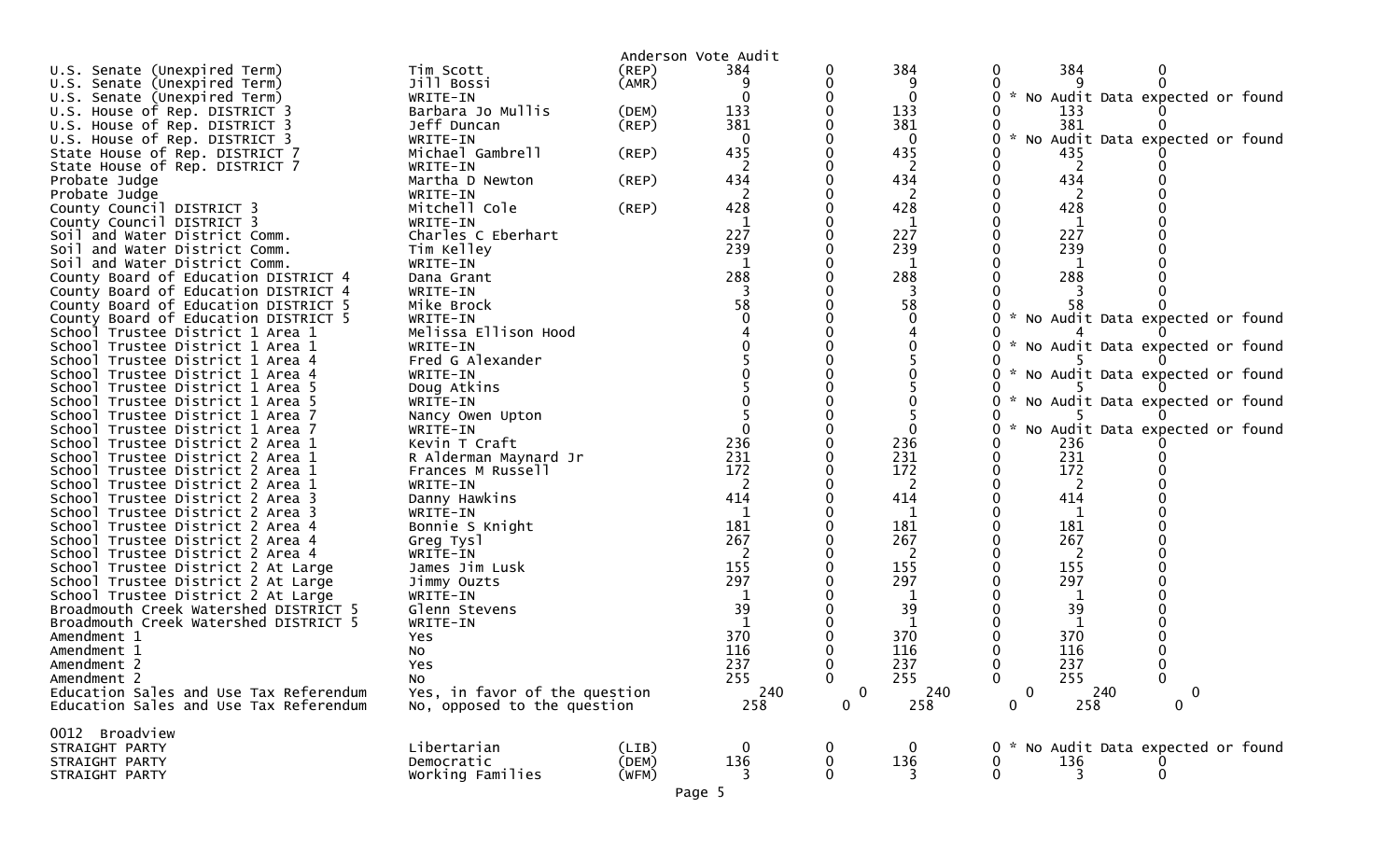|                                    |                         |             | Anderson Vote Audit |          |              |                                                |
|------------------------------------|-------------------------|-------------|---------------------|----------|--------------|------------------------------------------------|
| STRAIGHT PARTY                     | United Citizens         | (UNC)       | 0                   | 0        | $\mathbf{0}$ | No Audit Data expected or found                |
| STRAIGHT PARTY                     | Republican              | (REP)       | 20                  | 0        | 20           |                                                |
| STRAIGHT PARTY                     | American                | (AMR)       |                     |          | -1           |                                                |
| Governor                           | Steve French            | (LIB)       |                     |          |              |                                                |
| Governor                           | Tom J Ervin             | (PET)       |                     |          |              |                                                |
| Governor                           | Vincent Sheheen         | (DEM)       | 175                 |          | 175          | 175                                            |
| Governor                           | Morgan Bruce Reeves     | (UNC)       | 1                   |          | 1            |                                                |
| Governor                           | Nikki R Haley           | $($ REP $)$ | 65                  |          | 65           | 65                                             |
| Governor                           | WRITE-IN                |             | $\Omega$            | $\Omega$ | $\Omega$     | $\sim$<br>No Audit Data expected or found<br>0 |
| Lieutenant Governor                | Bakari Sellers          | (DEM)       | 181                 |          | 181          | 181                                            |
| Lieutenant Governor                | Henry McMaster          | $($ REP $)$ | 66                  |          | 66           | 66                                             |
| Lieutenant Governor                | WRITE-IN                |             | $\Omega$            |          | $\Omega$     | * No Audit Data expected or found<br>0         |
| Secretary of State                 | Ginny Deerin            | (DEM)       | 168                 |          | 168          | 168                                            |
| Secretary of State                 | Mark Hammond            | $($ REP $)$ | 74                  |          | 74           | 74                                             |
| Secretary of State                 | WRITE-IN                |             | $\Omega$            | 0        | $\Omega$     | * No Audit Data expected or found<br>0         |
| State Treasurer                    | Curtis Loftis           | (REP)       | 102                 |          | 102          | 102                                            |
| State Treasurer                    | WRITE-IN                |             | $\Omega$            |          | $\mathbf{0}$ | $\sim$<br>0<br>No Audit Data expected or found |
| Attorney General                   | Parnell Diggs           | (DEM)       | 172                 | 0        | 172          | 172                                            |
| Attorney General                   | Alan Wilson             | $($ REP $)$ | 70                  |          | 70           | 70                                             |
| Attorney General                   | WRITE-IN                |             | $\Omega$            |          | $\Omega$     | $\sim$<br>No Audit Data expected or found<br>U |
| Comptroller General                | Kyle Herbert            | (DEM)       | 170                 |          | 170          | 170                                            |
| Comptroller General                | Richard Eckstrom        | (REP)       | 75                  |          | 75           | 75                                             |
| Comptroller General                | WRITE-IN                |             | $\Omega$            |          | $\Omega$     | $\sim$<br>No Audit Data expected or found<br>U |
| State Superintendent of Ed.        | Tom Thompson            | (DEM)       | 170                 |          | 170          | 170                                            |
| State Superintendent of Ed.        | Molly Mitchell Spearman | (REP)       | 72                  |          | 72           | 72                                             |
| State Superintendent of Ed.        | Ed Murray               | (AMR)       |                     |          |              |                                                |
| State Superintendent of Ed.        | WRITE-IN                |             | $\Omega$            |          | $\mathbf{0}$ | * No Audit Data expected or found<br>0         |
| Adjutant General                   | Bob Livingston          | (REP)       | 104                 |          | 104          | 104                                            |
| Adjutant General                   | WRITE-IN                |             | $\Omega$            |          | $\mathbf{0}$ | $\sim$<br>No Audit Data expected or found<br>U |
| Commissioner of Agriculture        | David Edmond            | (UNC)       | 27                  |          | 27           | 27                                             |
| Commissioner of Agriculture        | Hugh E Weathers         | $($ REP $)$ | 80                  |          | 80           | 80                                             |
| Commissioner of Agriculture        | Emile DeFelice          | (AMR)       | 24                  |          | 24           |                                                |
| Commissioner of Agriculture        | WRITE-IN                |             | $\Omega$            |          | $\Omega$     | * No Audit Data expected or found              |
| U.S. Senate                        | Victor Kocher           | (LIB)       |                     |          |              |                                                |
| U.S. Senate                        | Thomas Ravenel          | (PET)       |                     |          |              |                                                |
| U.S. Senate                        | Brad Hutto              | (DEM)       | 162                 |          | 162          | 162                                            |
| U.S. Senate                        | Brad Hutto              | (WFM)       | 8                   |          | 8            |                                                |
| U.S. Senate                        | Lindsey Graham          | $($ REP $)$ | 65                  |          | 65           |                                                |
| U.S. Senate                        | WRITE-IN                |             | $\Omega$            |          | $\Omega$     | * No Audit Data expected or found<br>0         |
| (Unexpired Term)<br>U.S. Senate    | Joyce Dickerson         | (DEM)       | 156                 |          | 156          | 156                                            |
| (Unexpired Term)<br>Senate<br>U.S. | Tim Scott               | $($ REP $)$ | 87                  |          | 87           | 87                                             |
| Senate (Unexpired Term)<br>U.S.    | Jill Bossi              | (AMR)       |                     |          |              |                                                |
| U.S. Senate (Unexpired Term)       | WRITE-IN                |             |                     |          |              | No Audit Data expected or found                |
| U.S. House of Rep. DISTRICT 3      | Barbara Jo Mullis       | (DEM)       | 173                 |          | 173          | 173                                            |
| U.S. House of Rep. DISTRICT 3      | Jeff Duncan             | (REP)       | 72                  |          | 72           | 72<br>$\mathbf{0}$<br>$\mathbf{0}$             |
| U.S. House of Rep. DISTRICT 3      | WRITE-IN                |             | $\Omega$            |          | $\bf{0}$     | 0 * No Audit Data expected or found            |
| State House of Rep. DISTRICT 7     | Michael Gambrell        | $($ REP $)$ | 108                 |          | 108          | 108<br>0                                       |
| State House of Rep. DISTRICT 7     | WRITE-IN                |             | 0                   |          | $\mathbf{0}$ | 0 * No Audit Data expected or found            |
| Probate Judge                      | Martha D Newton         | $($ REP $)$ | 115                 |          | 115          | 115                                            |
| Probate Judge                      | WRITE-IN                |             | $\mathbf{1}$        |          | 1            | $\mathbf{1}$                                   |
| County Council DISTRICT 2          | Gracie S Floyd          | (DEM)       | 199                 |          | 199          | 199                                            |
| County Council DISTRICT 2          | Larry Ray Bright        | $($ REP $)$ | 51                  |          | 51           | 51                                             |
|                                    |                         |             |                     |          |              |                                                |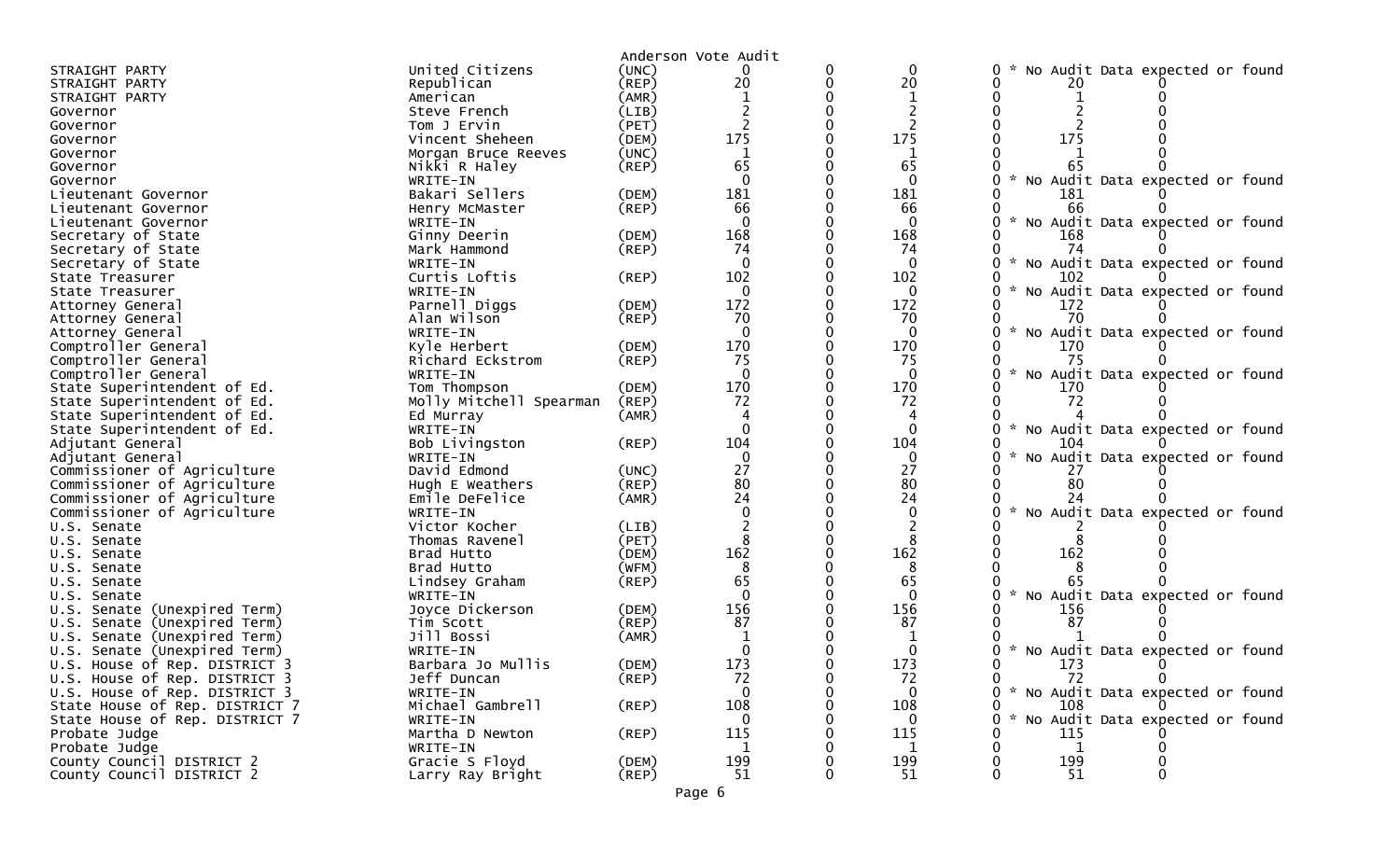|                                                                                                                                                                                                                                                                                                                                                                                                                                                                                                                                                                                                                                                                      |                                                                                                                                                                                                                                                                                                                                                                                                                                                                               | Anderson Vote Audit                                                                                                                                                                                                                 |                                                                                                                                                                                                                  |                                                                               |                                                                                                                                                                                                  |                                                                                                                                                         |                                                                                                                                                                                                                |  |
|----------------------------------------------------------------------------------------------------------------------------------------------------------------------------------------------------------------------------------------------------------------------------------------------------------------------------------------------------------------------------------------------------------------------------------------------------------------------------------------------------------------------------------------------------------------------------------------------------------------------------------------------------------------------|-------------------------------------------------------------------------------------------------------------------------------------------------------------------------------------------------------------------------------------------------------------------------------------------------------------------------------------------------------------------------------------------------------------------------------------------------------------------------------|-------------------------------------------------------------------------------------------------------------------------------------------------------------------------------------------------------------------------------------|------------------------------------------------------------------------------------------------------------------------------------------------------------------------------------------------------------------|-------------------------------------------------------------------------------|--------------------------------------------------------------------------------------------------------------------------------------------------------------------------------------------------|---------------------------------------------------------------------------------------------------------------------------------------------------------|----------------------------------------------------------------------------------------------------------------------------------------------------------------------------------------------------------------|--|
| County Council DISTRICT 2<br>Soil and Water District Comm.<br>Soil and Water District Comm.<br>Soil and Water District Comm.<br>County Board of Education DISTRICT 5<br>County Board of Education DISTRICT 5<br>School Trustee District 5 Area 2<br>School Trustee District 5 Area 2<br>School Trustee District 5 At Large<br>School Trustee District 5 At Large<br>School Trustee District 5 At Large<br>Amendment 1<br>Yes<br>Amendment 1<br>NO.<br>Amendment 2<br>Yes<br>Amendment 2<br>NO.<br>Education Sales and Use Tax Referendum<br>Education Sales and Use Tax Referendum<br>School District No. 5 Bond Referendum<br>School District No. 5 Bond Referendum | WRITE-IN<br>Charles C Eberhart<br>Tim Kelley<br>WRITE-IN<br>Mike Brock<br>WRITE-IN<br>Margaret Adger Mack<br>WRITE-IN<br>Sandy Addis<br>Corie Cullins<br>WRITE-IN<br>Yes, in favor of the question<br>No, opposed to the question<br>Yes, in favor of the question<br>No, opposed to the question                                                                                                                                                                             |                                                                                                                                                                                                                                     | 0<br>64<br>80<br>1<br>66<br>$\Omega$<br>131<br>1<br>87<br>42<br>183<br>50<br>97<br>131<br>141<br>88<br>155<br>79                                                                                                 | 0<br>0<br>$\Omega$<br>$\mathbf 0$<br>$\mathbf{0}$<br>$\Omega$<br>$\mathbf{0}$ | 0<br>64<br>80<br>1<br>66<br>$\Omega$<br>131<br>1<br>87<br>42<br>183<br>50<br>97<br>131<br>141<br>88<br>155<br>79                                                                                 | 0<br>0<br>64<br>80<br>66<br>131<br>1<br>87<br>42<br>183<br>50<br>97<br>131<br>$\Omega$<br>$\mathbf 0$<br>$\mathbf{0}$<br>$\mathbf{0}$<br>0              | No Audit Data expected or found<br>No Audit Data expected or found<br>$\Omega$<br>0<br>141<br>88<br>0.<br>$\mathbf{0}$<br>155<br>79<br>0                                                                       |  |
| 0013 Bishop's Branch<br>STRAIGHT PARTY<br>STRAIGHT PARTY<br>STRAIGHT PARTY<br>STRAIGHT PARTY<br>STRAIGHT PARTY<br>STRAIGHT PARTY<br>Governor<br>Governor<br>Governor<br>Governor<br>Governor<br>Governor<br>Lieutenant Governor<br>Lieutenant Governor<br>Lieutenant Governor<br>Secretary of State<br>Secretary of State<br>Secretary of State<br>State Treasurer<br>State Treasurer<br>Attorney General<br>Attorney General<br>Attorney General<br>Comptroller General<br>Comptroller General<br>Comptroller General<br>State Superintendent of Ed.<br>State Superintendent of Ed.<br>State Superintendent of Ed.                                                  | Libertarian<br>Democratic<br>Working Families<br>United Citizens<br>Republican<br>American<br>Steve French<br>Tom J Ervin<br>Vincent Sheheen<br>Morgan Bruce Reeves<br>Nikki R Haley<br>WRITE-IN<br>Bakari Sellers<br>Henry McMaster<br>WRITE-IN<br>Ginny Deerin<br>Mark Hammond<br>WRITE-IN<br>Curtis Loftis<br>WRITE-IN<br>Parnell Diggs<br>Alan Wilson<br>WRITE-IN<br>Kyle Herbert<br>Richard Eckstrom<br>WRITE-IN<br>Tom Thompson<br>Molly Mitchell Spearman<br>Ed Murray | (LIB)<br>(DEM)<br>(WFM)<br>(UNC)<br>(REP)<br>(AMR)<br>(LIB)<br>(PET)<br>(DEM)<br>(UNC)<br>$($ REP $)$<br>(DEM)<br>$($ REP $)$<br>(DEM)<br>(REP)<br>$($ REP $)$<br>(DEM)<br>(REP)<br>(DEM)<br>$($ REP $)$<br>(DEM)<br>(REP)<br>(AMR) | 4<br>67<br>4<br>$\mathbf{1}$<br>202<br>6<br>148<br>2<br>522<br>$\Omega$<br>156<br>529<br>$\Omega$<br>140<br>541<br>$\mathbf 0$<br>583<br>144<br>534<br>$\Omega$<br>150<br>525<br>$\mathbf 0$<br>139<br>507<br>30 | 0<br>0<br>0<br>0<br>0                                                         | 4<br>67<br>4<br>202<br>148<br>2<br>522<br>$\mathbf{0}$<br>156<br>529<br>$\Omega$<br>140<br>541<br>$\mathbf{0}$<br>583<br>144<br>534<br>$\Omega$<br>150<br>525<br>$\mathbf 0$<br>139<br>507<br>30 | 0<br>67<br>202<br>148<br>522<br>0<br>156<br>529<br>0<br>140<br>541<br>0<br>583<br>144<br>534<br>0<br>150<br>525<br>0<br>$\sim$<br>0<br>139<br>507<br>30 | 0<br>O<br>No Audit Data expected or found<br>No Audit Data expected or found<br>No Audit Data expected or found<br>0 * No Audit Data expected or found<br>$\mathbf{0}$<br>0<br>No Audit Data expected or found |  |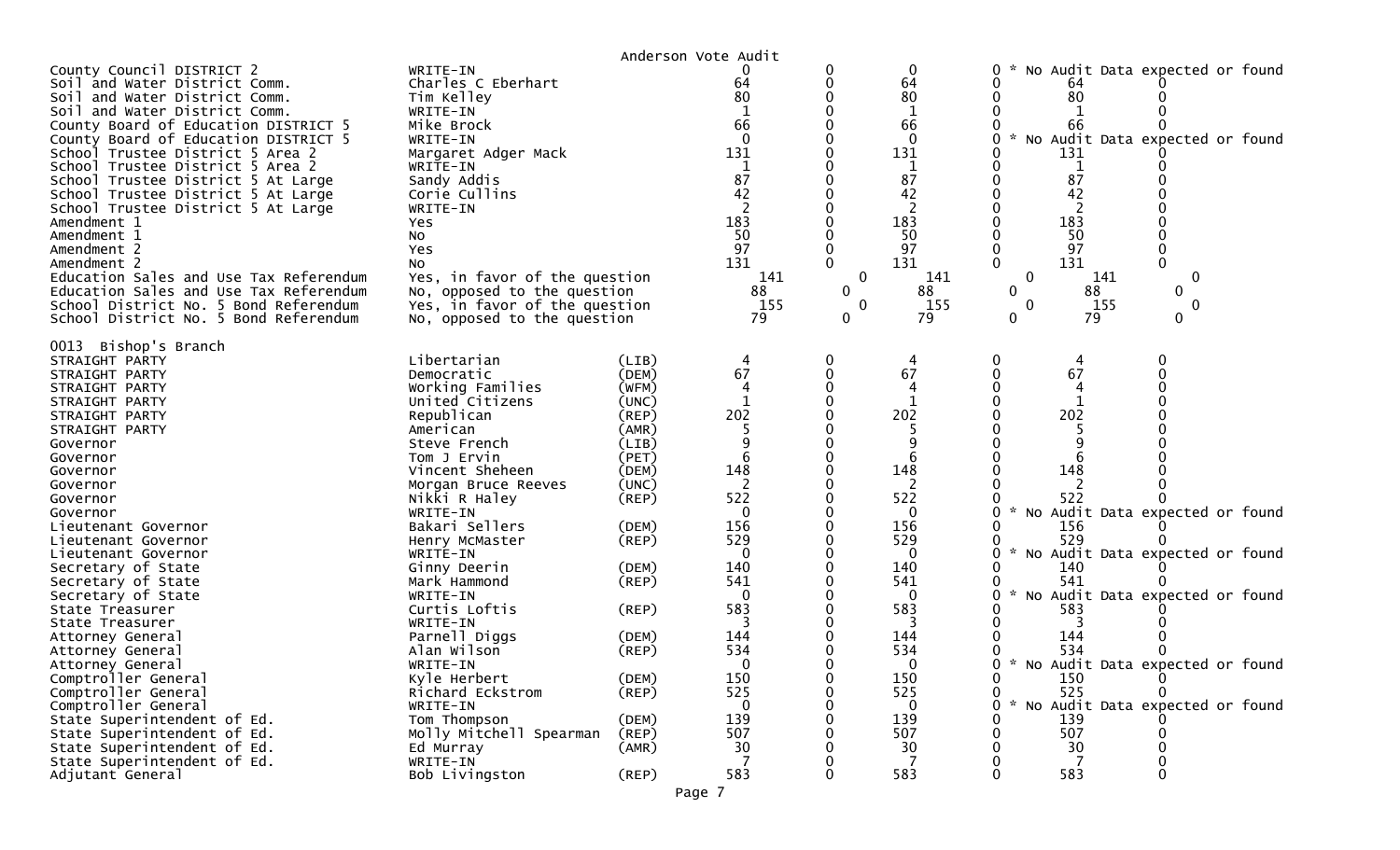|                                                                  |                               |             | Anderson Vote Audit |              |          |                    |     |                                   |  |
|------------------------------------------------------------------|-------------------------------|-------------|---------------------|--------------|----------|--------------------|-----|-----------------------------------|--|
| Adjutant General                                                 | WRITE-IN                      |             |                     |              |          | 0                  | 5   |                                   |  |
| Commissioner of Agriculture                                      | David Edmond                  | (UNC)       | 40                  | 0            | 40       |                    | 40  |                                   |  |
| Commissioner of Agriculture                                      | Hugh E Weathers               | $($ REP $)$ | 548                 |              | 548      |                    | 548 |                                   |  |
| Commissioner of Agriculture                                      | Emile DeFelice                | (AMR)       | 32                  |              | 32       |                    | 32  |                                   |  |
| Commissioner of Agriculture                                      | WRITE-IN                      |             |                     |              | 3        |                    |     |                                   |  |
| U.S. Senate                                                      | Victor Kocher                 | (LIB)       | 29                  |              | 29       |                    | 29  |                                   |  |
| U.S. Senate                                                      | Thomas Ravenel                | (PET)       | 41                  |              | 41       |                    | 41  |                                   |  |
| U.S. Senate                                                      | Brad Hutto                    | (DEM)       | 114                 |              | 114      |                    | 114 |                                   |  |
| U.S. Senate                                                      | Brad Hutto                    | (WFM)       | 9                   |              | 9        |                    | 9   |                                   |  |
| U.S. Senate                                                      | Lindsey Graham                | (REP)       | 486                 |              | 486      |                    | 486 |                                   |  |
| U.S. Senate                                                      | WRITE-IN                      |             | 4                   |              | 4        |                    | 4   |                                   |  |
| U.S. Senate (Unexpired Term)                                     | Joyce Dickerson               | (DEM)       | 128                 |              | 128      |                    | 128 |                                   |  |
| U.S. Senate (Unexpired Term)                                     | Tim Scott                     | (REP)       | 548                 |              | 548      |                    | 548 |                                   |  |
| U.S. Senate (Unexpired Term)                                     | Jill Bossi                    | (AMR)       | 10                  |              | 10       |                    | 10  |                                   |  |
| U.S. Senate (Unexpired Term)                                     | WRITE-IN                      |             |                     |              | $\Omega$ | $\mathcal{H}$<br>0 |     | No Audit Data expected or found   |  |
| U.S. House of Rep. DISTRICT 3                                    | Barbara Jo Mullis             | (DEM)       | 149                 |              | 149      |                    | 149 |                                   |  |
| U.S. House of Rep. DISTRICT 3                                    | Jeff Duncan                   | (REP)       | 534                 |              | 534      | 0                  | 534 |                                   |  |
| U.S. House of Rep. DISTRICT 3                                    | WRITE-IN                      |             |                     |              |          |                    |     |                                   |  |
| State House of Rep. DISTRICT 6                                   | Brian White                   | (REP)       | 586                 |              | 586      |                    | 586 |                                   |  |
| State House of Rep. DISTRICT 6                                   | WRITE-IN                      |             | 3                   |              | 3        |                    | 3   |                                   |  |
| Probate Judge                                                    | Martha D Newton               | (REP)       | 594                 |              | 594      |                    | 594 |                                   |  |
| Probate Judge                                                    | WRITE-IN                      |             | -5                  |              | -5       |                    | -5  |                                   |  |
| County Council DISTRICT 4                                        | Tom Allen                     | (REP)       | 572                 |              | 572      |                    | 572 |                                   |  |
| County Council DISTRICT 4                                        | WRITE-IN                      |             |                     |              |          |                    |     |                                   |  |
| Soil and Water District Comm.                                    | Charles C Eberhart            |             | 284                 |              | 284      |                    | 284 |                                   |  |
| Soil and Water District Comm.                                    | Tim Kelley                    |             | 349                 |              | 349      |                    | 349 |                                   |  |
| Soil and Water District Comm.                                    | WRITE-IN                      |             | 10                  |              | 10       |                    | 10  |                                   |  |
| County Board of Education DISTRICT 1                             | Gary Burgess                  |             | 269                 |              | 269      |                    | 269 |                                   |  |
| County Board of Education DISTRICT 1                             | Powell Hickman                |             | 181                 |              | 181      |                    | 181 |                                   |  |
| County Board of Education DISTRICT 1                             | WRITE-IN                      |             |                     |              | 4        |                    | 4   |                                   |  |
| School Trustee District 4 Area 4                                 | Meg Jones                     |             | 123                 |              | 123      |                    | 123 |                                   |  |
| School Trustee District 4 Area 4                                 | Diana Mullikin                |             | 318                 |              | 318      |                    | 318 |                                   |  |
| School Trustee District 4 Area 4                                 | WRITE-IN                      |             | 1                   |              | 1        |                    | 1   |                                   |  |
| Three and Twenty Watershed DISTRICT 32                           | Dennis Claramunt              |             | 215                 |              | 215      |                    | 215 |                                   |  |
| Three and Twenty Watershed DISTRICT 32                           | Randy Griffis                 |             | 414                 |              | 414      |                    | 414 |                                   |  |
| Three and Twenty Watershed DISTRICT 32                           | WRITE-IN                      |             |                     |              |          |                    |     |                                   |  |
| City Council - City of Clemson                                   | Ray F Brown                   |             |                     |              |          |                    |     |                                   |  |
| City Council - City of Clemson                                   | Jerry Chapman<br>Tim Fowler   |             |                     |              |          |                    |     |                                   |  |
| City Council - City of Clemson<br>City Council - City of Clemson |                               |             | 10                  |              | 10       |                    | 10  |                                   |  |
| City Council - City of Clemson                                   | June Hay<br>C Martin Tiller   |             |                     |              |          |                    |     |                                   |  |
| City Council - City of Clemson                                   | Jeremy Wright                 |             |                     |              |          |                    |     |                                   |  |
| City Council - City of Clemson                                   | WRITE-IN                      |             |                     |              |          | 0                  |     | * No Audit Data expected or found |  |
| Amendment 1                                                      | Yes                           |             | 553                 |              | 553      | ∩                  | 553 |                                   |  |
| Amendment 1                                                      | No                            |             | 123                 | 0            | 123      | 0                  | 123 | 0                                 |  |
| Amendment 2                                                      | Yes                           |             | 368                 |              | 368      | $\mathbf{0}$       | 368 | 0                                 |  |
| Amendment 2                                                      | No                            |             | 310                 |              | 310      |                    | 310 |                                   |  |
| Education Sales and Use Tax Referendum                           | Yes, in favor of the question |             | 368                 | $\mathbf 0$  | 368      | $\mathbf 0$        | 368 | $\mathbf 0$                       |  |
| Education Sales and Use Tax Referendum                           | No, opposed to the question   |             | 288                 | $\mathbf{0}$ | 288      | $\mathbf 0$        | 288 | 0                                 |  |
| School District No. 4 Bond Referendum                            | Yes, in favor of the question |             | 390                 | $\Omega$     | 390      | $\Omega$           | 390 | 0                                 |  |
| School District No. 4 Bond Referendum                            | No, opposed to the question   |             | 263                 | $\mathbf{0}$ | 263      | $\mathbf 0$        | 263 | $\Omega$                          |  |
| Clemson Sunday Alcohol Sales Referendum                          | Yes.                          |             | 11                  | $\mathbf{0}$ | 11       | $\mathbf 0$        | 11  | $\mathbf{0}$                      |  |
|                                                                  |                               |             |                     |              |          |                    |     |                                   |  |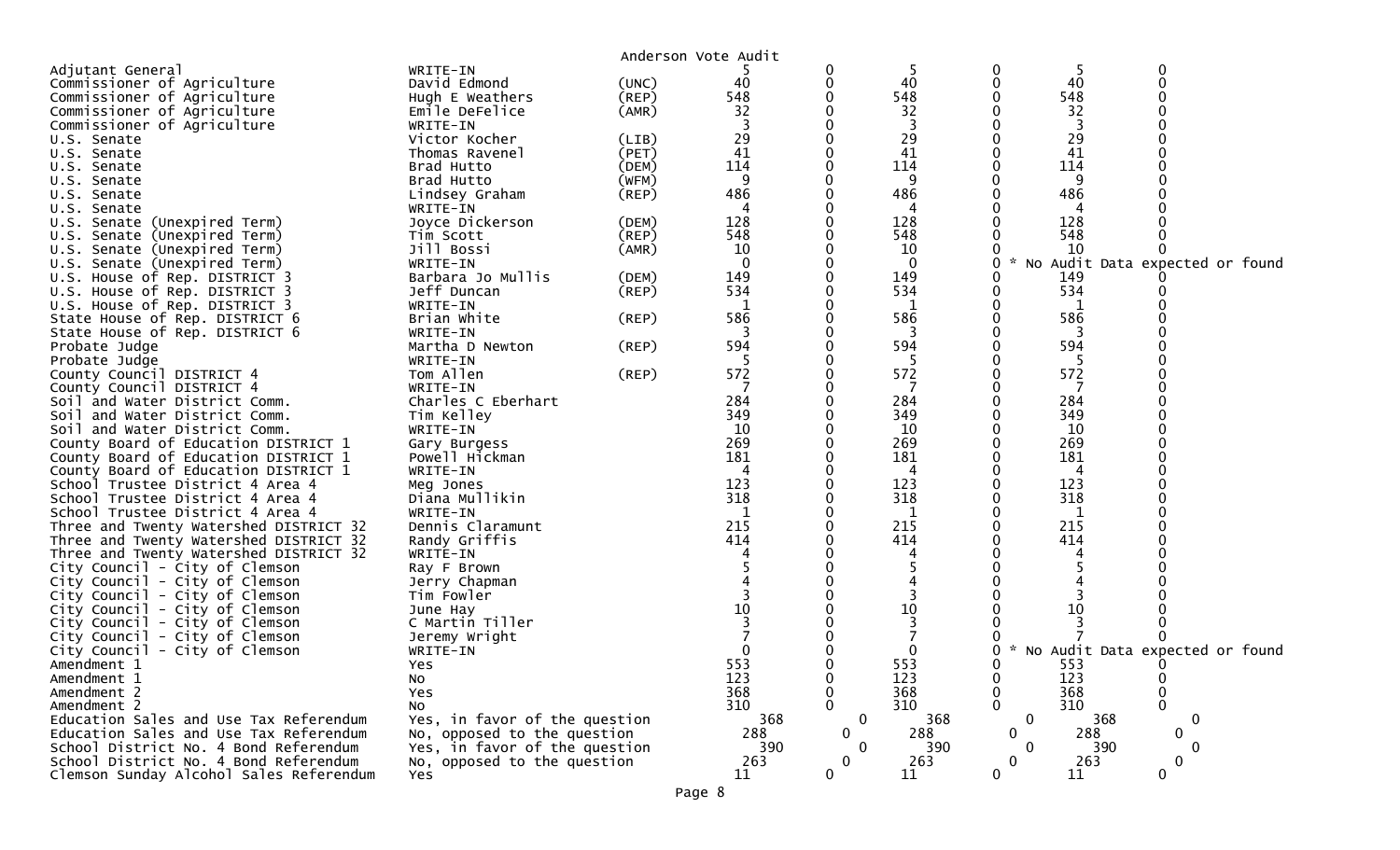|                                         |                         |             | Anderson Vote Audit  |   |              |   |        |                                     |  |
|-----------------------------------------|-------------------------|-------------|----------------------|---|--------------|---|--------|-------------------------------------|--|
| Clemson Sunday Alcohol Sales Referendum | No                      |             |                      | 0 | 3            | 0 | 3      | $\mathbf 0$                         |  |
| 0015 Bowling Green                      |                         |             |                      |   |              |   |        |                                     |  |
| STRAIGHT PARTY                          | Libertarian             | (LIB)       | 2                    | 0 | 2            | 0 | 2      |                                     |  |
| STRAIGHT PARTY                          | Democratic              | (DEM)       | 15                   | 0 | 15           | 0 | 15     |                                     |  |
| STRAIGHT PARTY                          | Working Families        | (WFM)       | $\mathbf{1}$         |   |              |   |        |                                     |  |
| STRAIGHT PARTY                          | United Citizens         | (UNC)       |                      |   |              |   |        |                                     |  |
|                                         | Republican              | (REP)       | 70                   |   | 70           |   | 70     |                                     |  |
| STRAIGHT PARTY<br>STRAIGHT PARTY        | American                | (AMR)       |                      |   |              |   |        |                                     |  |
|                                         |                         |             |                      |   |              |   |        |                                     |  |
| Governor                                | Steve French            | (LIB)       |                      |   |              |   |        |                                     |  |
| Governor                                | Tom J Ervin             | (PET)       | $\overline{c}$<br>38 |   | 2            |   |        |                                     |  |
| Governor                                | Vincent Sheheen         | (DEM)       |                      |   | 38           |   | 38     |                                     |  |
| Governor                                | Morgan Bruce Reeves     | (UNC)       |                      |   |              |   |        |                                     |  |
| Governor                                | Nikki R Haley           | (REP)       | 158                  |   | 158          |   | 158    |                                     |  |
| Governor                                | WRITE-IN                |             |                      |   | $\Omega$     |   |        | No Audit Data expected or found     |  |
| Lieutenant Governor                     | Bakari Sellers          | (DEM)       | 40                   |   | 40           |   |        |                                     |  |
| Lieutenant Governor                     | Henry McMaster          | (REP)       | 164                  |   | 164          |   | 164    |                                     |  |
| Lieutenant Governor                     | WRITE-IN                |             | $\Omega$             |   | $\bf{0}$     |   |        | No Audit Data expected or found     |  |
| Secretary of State                      | Ginny Deerin            | (DEM)       | 36                   |   | 36           |   | 36     |                                     |  |
| Secretary of State                      | Mark Hammond            | (REP)       | 169                  |   | 169          |   | 169    |                                     |  |
| Secretary of State                      | WRITE-IN                |             | $\Omega$             |   | $\Omega$     |   | $\sim$ | No Audit Data expected or found     |  |
| State Treasurer                         | Curtis Loftis           | (REP)       | 184                  |   | 184          |   | 184    |                                     |  |
| State Treasurer                         | WRITE-IN                |             | $\mathbf{0}$         |   | $\mathbf 0$  |   |        | No Audit Data expected or found     |  |
| Attorney General                        | Parnell Diggs           | (DEM)       | 29                   |   | 29           |   | 29     |                                     |  |
| Attorney General                        | Alan Wilson             | (REP)       | 172                  |   | 172          |   | 172    |                                     |  |
| Attorney General                        | WRITE-IN                |             | 1                    |   | 1            |   |        |                                     |  |
| Comptroller General                     | Kyle Herbert            | (DEM)       | 36                   | 0 | 36           |   | 36     |                                     |  |
| Comptroller General                     | Richard Eckstrom        | (REP)       | 167                  |   | 167          |   | 167    |                                     |  |
| Comptroller General                     | WRITE-IN                |             | $\Omega$             |   | $\mathbf{0}$ |   |        | No Audit Data expected or found     |  |
| State Superintendent of Ed.             | Tom Thompson            | (DEM)       | 36                   | 0 | 36           |   | 36     |                                     |  |
| State Superintendent of Ed.             | Molly Mitchell Spearman | (REP)       | 158                  |   | 158          |   | 158    |                                     |  |
| State Superintendent of Ed.             | Ed Murray               | (AMR)       | 11                   |   | 11           |   | 11     |                                     |  |
| State Superintendent of Ed.             | WRITE-IN                |             |                      |   |              |   |        |                                     |  |
|                                         |                         | (REP)       | 183                  |   | 183          |   | 183    |                                     |  |
| Adjutant General                        | Bob Livingston          |             |                      |   |              |   |        |                                     |  |
| Adjutant General                        | WRITE-IN                |             | $\Omega$<br>16       | 0 | $\mathbf{0}$ |   |        | No Audit Data expected or found     |  |
| Commissioner of Agriculture             | David Edmond            | (UNC)       |                      |   | 16           |   | 16     |                                     |  |
| Commissioner of Agriculture             | Hugh E Weathers         | (REP)       | 168                  |   | 168          |   | 168    |                                     |  |
| Commissioner of Agriculture             | Emile DeFelice          | (AMR)       | 10                   |   | 10           |   | 10     |                                     |  |
| Commissioner of Agriculture             | WRITE-IN                |             | $\Omega$             |   | $\mathbf 0$  | 0 |        | No Audit Data expected or found     |  |
| U.S. Senate                             | Victor Kocher           | (LIB)       | 10                   |   | 10           |   | 10     |                                     |  |
| U.S. Senate                             | Thomas Ravenel          | (PET)       | 11                   |   | 11           |   | 11     |                                     |  |
| U.S. Senate                             | Brad Hutto              | (DEM)       | 28                   |   | 28           |   | 28     |                                     |  |
| U.S. Senate                             | Brad Hutto              | (WFM)       | 8                    |   | 8            |   | 8      |                                     |  |
| U.S. Senate                             | Lindsey Graham          | $($ REP $)$ | 150                  |   | 150          |   | 150    |                                     |  |
| U.S. Senate                             | WRITE-IN                |             | $\mathbf{1}$         |   |              |   |        |                                     |  |
| U.S. Senate (Unexpired Term)            | Joyce Dickerson         | (DEM)       | 33                   |   | 33           |   | 33     |                                     |  |
| U.S. Senate (Unexpired Term)            | Tim Scott               | (REP)       | 167                  |   | 167          |   | 167    |                                     |  |
| U.S. Senate (Unexpired Term)            | Jill Bossi              | (AMR)       | 8                    |   | 8            |   |        |                                     |  |
| U.S. Senate (Unexpired Term)            | WRITE-IN                |             | $\Omega$             |   | $\Omega$     |   |        | * No Audit Data expected or found   |  |
| U.S. House of Rep. DISTRICT 3           | Barbara Jo Mullis       | (DEM)       | 39                   |   | 39           |   | 39     |                                     |  |
| U.S. House of Rep. DISTRICT 3           | Jeff Duncan             | $($ REP $)$ | 168                  |   | 168          |   | 168    |                                     |  |
| U.S. House of Rep. DISTRICT 3           | WRITE-IN                |             | $\mathbf 0$          | 0 | $\mathbf{0}$ |   |        | 0 * No Audit Data expected or found |  |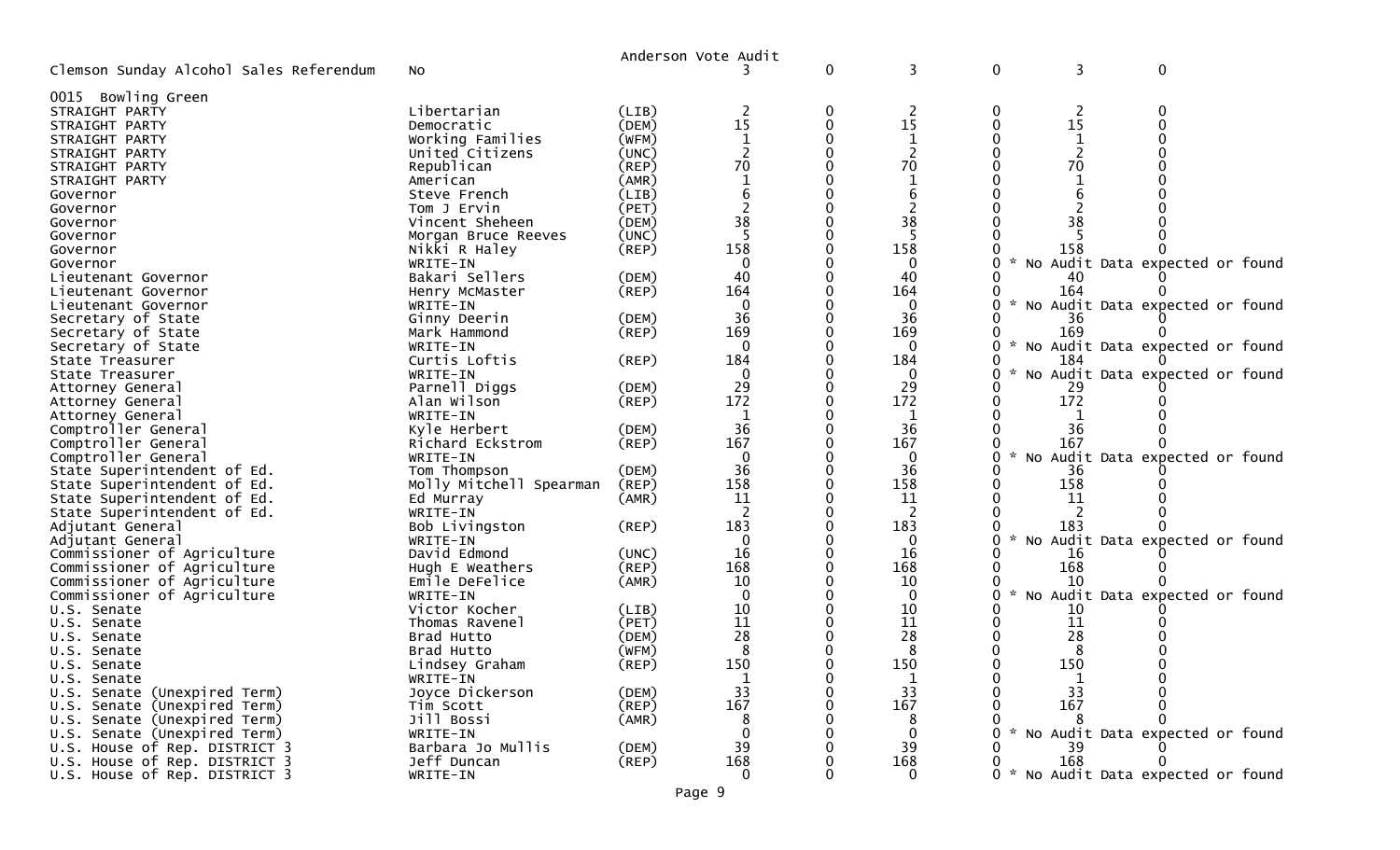|                                                                          |                               | Anderson Vote Audit |     |             |              |                             |     |                                                                    |  |
|--------------------------------------------------------------------------|-------------------------------|---------------------|-----|-------------|--------------|-----------------------------|-----|--------------------------------------------------------------------|--|
| State House of Rep. DISTRICT 7                                           | Michael Gambrell              | (REP)               | 46  | 0           | 46           | 0                           | 46  |                                                                    |  |
| State House of Rep. DISTRICT 7                                           | WRITE-IN                      |                     | 1   | 0           |              | 0                           |     | $\mathbf{0}$                                                       |  |
| State House of Rep. DISTRICT 9                                           | Anne Thayer                   | (REP)               | 137 |             | 137          |                             | 137 |                                                                    |  |
| State House of Rep. DISTRICT 9                                           | WRITE-IN                      |                     | 0   |             | 0            |                             |     | No Audit Data expected or found                                    |  |
| Probate Judge                                                            | Martha D Newton               | (REP)               | 184 |             | 184          |                             | 184 |                                                                    |  |
| Probate Judge                                                            | WRITE-IN                      |                     | 1   |             | 1            |                             | 1   |                                                                    |  |
| County Council DISTRICT 7                                                | M Cindy Wilson                | (REP)               | 171 |             | 171          |                             | 171 |                                                                    |  |
| County Council DISTRICT 7                                                | WRITE-IN                      |                     | 2   |             | 2            |                             | 2   |                                                                    |  |
| Soil and Water District Comm.                                            | Charles C Eberhart            |                     | 88  |             | 88           |                             | 88  |                                                                    |  |
| Soil and Water District Comm.                                            | Tim Kelley                    |                     | 103 |             | 103          |                             | 103 |                                                                    |  |
| Soil and Water District Comm.                                            | WRITE-IN                      |                     | 2   |             | 2            |                             | 2   |                                                                    |  |
| County Board of Education DISTRICT 4                                     | Dana Grant                    |                     | 135 |             | 135          |                             | 135 |                                                                    |  |
| County Board of Education DISTRICT 4                                     | WRITE-IN                      |                     | 1   |             | 1            |                             | 1   |                                                                    |  |
| School Trustee District 1 Area 1                                         | Melissa Ellison Hood          |                     | 105 |             | 105          |                             | 105 |                                                                    |  |
| School Trustee District 1 Area 1                                         | WRITE-IN                      |                     |     |             |              |                             | -5  |                                                                    |  |
| School Trustee District 1 Area 4                                         | Fred G Alexander              |                     | 140 |             | 140          |                             | 140 |                                                                    |  |
| School Trustee District 1 Area 4                                         | WRITE-IN                      |                     | 1   |             | 1            |                             |     |                                                                    |  |
| School Trustee District 1 Area 5                                         | Doug Atkins                   |                     | 143 |             | 143          |                             | 143 |                                                                    |  |
| School Trustee District 1 Area 5                                         | WRITE-IN                      |                     | -1  |             | 1            |                             |     |                                                                    |  |
| School Trustee District 1 Area 7                                         | Nancy Owen Upton              |                     | 139 |             | 139          |                             | 139 |                                                                    |  |
| School Trustee District 1 Area 7                                         | WRITE-IN                      |                     |     |             | $\Omega$     | 0                           |     |                                                                    |  |
| School Trustee District 5 Area 6                                         | Rick Bradshaw                 |                     |     |             |              |                             |     | * No Audit Data expected or found                                  |  |
| School Trustee District 5 Area 6                                         | WRITE-IN                      |                     |     |             |              | - 22                        |     | * No Audit Data expected or found                                  |  |
| School Trustee District 5 At Large                                       | Sandy Addis                   |                     |     |             | $\Omega$     | 0<br>0 *                    |     | No Audit Data expected or found<br>No Audit Data expected or found |  |
| School Trustee District 5 At Large<br>School Trustee District 5 At Large | Corie Cullins                 |                     |     |             | $\Omega$     | 0                           |     |                                                                    |  |
| Amendment 1                                                              | WRITE-IN<br>Yes               |                     | 158 |             | 158          |                             | 158 | * No Audit Data expected or found                                  |  |
| Amendment 1                                                              | No                            |                     | 42  |             | 42           | 0                           | 42  |                                                                    |  |
| Amendment 2                                                              | Yes                           |                     | 95  |             | 95           | 0                           | 95  |                                                                    |  |
| Amendment 2                                                              | No                            |                     | 105 | $\Omega$    | 105          | 0                           | 105 |                                                                    |  |
| Education Sales and Use Tax Referendum                                   | Yes, in favor of the question |                     | 91  | 0           | 91           | 0                           | 91  | 0                                                                  |  |
| Education Sales and Use Tax Referendum                                   | No, opposed to the question   |                     | 108 | $\mathbf 0$ | 108          | 0                           | 108 |                                                                    |  |
| School District No. 5 Bond Referendum                                    | Yes, in favor of the question |                     | 0   | 0           | $\mathbf{0}$ |                             |     | 0 * No Audit Data expected or found                                |  |
| School District No. 5 Bond Referendum                                    | No, opposed to the question   |                     | 0   | $\mathbf 0$ | 0            | 0 *                         |     | No Audit Data expected or found                                    |  |
|                                                                          |                               |                     |     |             |              |                             |     |                                                                    |  |
| 0016 Broadway                                                            |                               |                     |     |             |              |                             |     |                                                                    |  |
| STRAIGHT PARTY                                                           | Libertarian                   | (LIB)               | 0   | 0           | 0            | ₩.                          |     | No Audit Data expected or found                                    |  |
| STRAIGHT PARTY                                                           | Democratic                    | (DEM)               | 105 | $\mathbf 0$ | 105          | O                           | 105 |                                                                    |  |
| STRAIGHT PARTY                                                           | Working Families              | (WFM)               | 2   |             |              |                             |     |                                                                    |  |
| STRAIGHT PARTY                                                           | United Citizens               | (UNC)               | 2   |             | 2            |                             | 2   |                                                                    |  |
| STRAIGHT PARTY                                                           | Republican                    | (REP)               | 110 |             | 110          |                             | 110 |                                                                    |  |
| STRAIGHT PARTY                                                           | American                      | (AMR)               | -1  |             |              |                             |     |                                                                    |  |
| Governor                                                                 | Steve French                  | (LIB)               |     |             |              |                             |     |                                                                    |  |
| Governor                                                                 | Tom J Ervin                   | (PET)               |     |             | 3            |                             |     |                                                                    |  |
| Governor                                                                 | Vincent Sheheen               | (DEM)               | 149 |             | 149          |                             | 149 |                                                                    |  |
| Governor                                                                 | Morgan Bruce Reeves           | (UNC)               | 3   | 0           | 3            |                             |     |                                                                    |  |
| Governor                                                                 | Nikki R Haley                 | $($ REP $)$         | 234 |             | 234          |                             | 234 |                                                                    |  |
| Governor                                                                 | WRITE-IN                      |                     |     |             | ∩            |                             |     | * No Audit Data expected or found                                  |  |
| Lieutenant Governor                                                      | Bakari Sellers                | (DEM)               | 155 |             | 155          |                             | 155 |                                                                    |  |
| Lieutenant Governor                                                      | Henry McMaster                | $($ REP $)$         | 233 |             | 233          |                             | 233 |                                                                    |  |
| Lieutenant Governor                                                      | WRITE-IN                      |                     | 0   | 0           |              | $\mathcal{H}^{\prime}$<br>0 |     | No Audit Data expected or found                                    |  |
| Secretary of State                                                       | Ginny Deerin                  | (DEM)               | 144 | $\mathbf 0$ | 144          | 0                           | 144 |                                                                    |  |

Page 10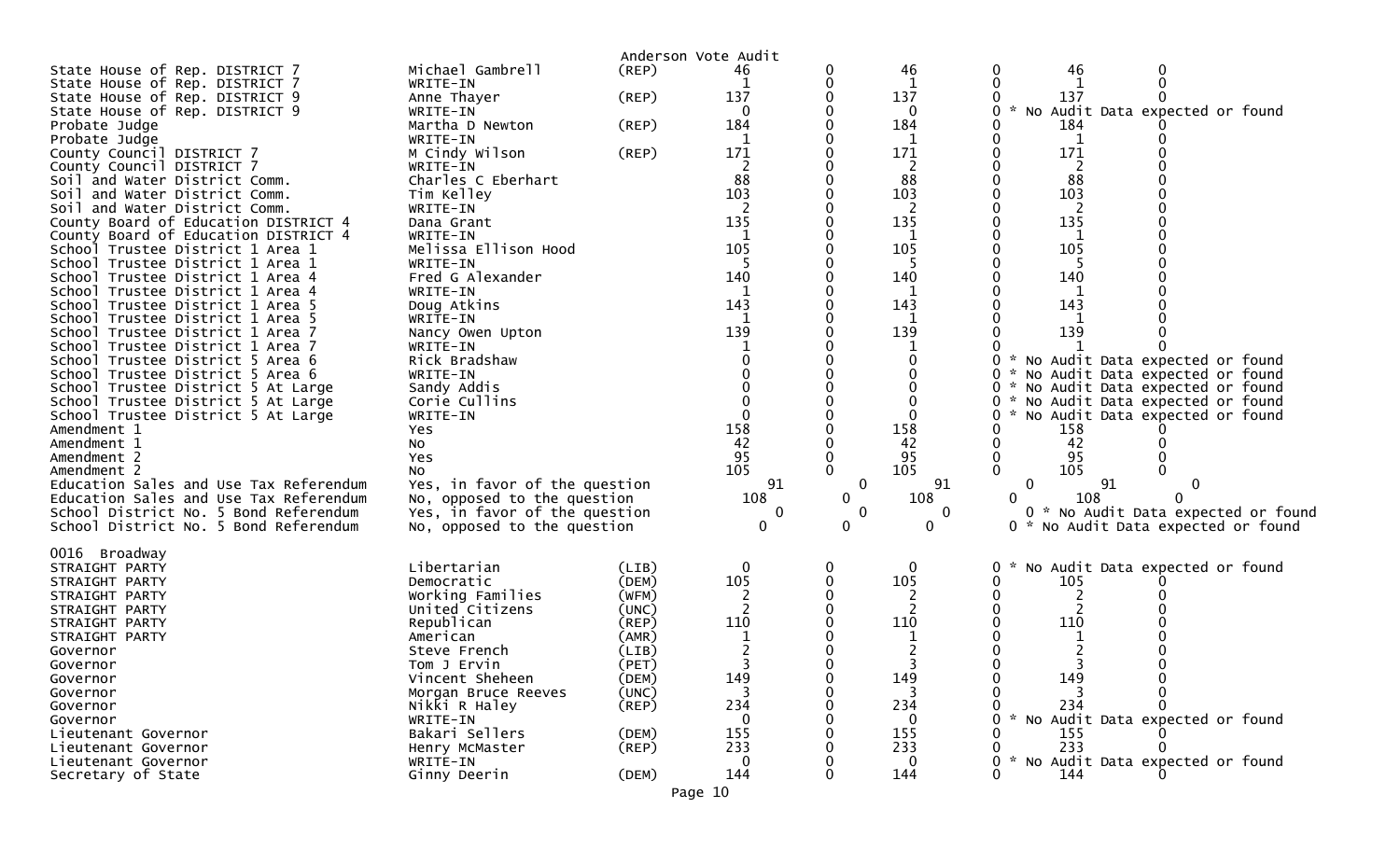|                                      |                         |             | Anderson Vote Audit |          |              |                                                       |
|--------------------------------------|-------------------------|-------------|---------------------|----------|--------------|-------------------------------------------------------|
| Secretary of State                   | Mark Hammond            | $($ REP $)$ | 241                 | 0        | 241          | 241<br>0                                              |
| Secretary of State                   | WRITE-IN                |             | $\Omega$            | 0        | $\mathbf 0$  | 0 * No Audit Data expected or found                   |
| State Treasurer                      | Curtis Loftis           | $($ REP $)$ | 281                 |          | 281          | 0<br>281                                              |
| State Treasurer                      | WRITE-IN                |             | $\mathbf{0}$        |          | 0            | * No Audit Data expected or found<br>0.               |
| Attorney General                     | Parnell Diggs           | (DEM)       | 142                 |          | 142          | 142                                                   |
| Attorney General                     | Alan Wilson             | (REP)       | 241                 |          | 241          | 241<br>0                                              |
| Attorney General                     | WRITE-IN                |             | $\mathbf{0}$        |          | $\mathbf{0}$ | $\sim$<br>No Audit Data expected or found<br>0        |
| Comptroller General                  | Kyle Herbert            | (DEM)       | 146                 |          | 146          | 146                                                   |
| Comptroller General                  | Richard Eckstrom        | (REP)       | 233                 |          | 233          | 233<br>0                                              |
| Comptroller General                  | WRITE-IN                |             | $\mathbf{0}$        | $\Omega$ | $\mathbf{0}$ | $\sim$<br>No Audit Data expected or found<br>0        |
| State Superintendent of Ed.          | Tom Thompson            | (DEM)       | 144                 |          | 144          | 144                                                   |
| State Superintendent of Ed.          | Molly Mitchell Spearman | (REP)       | 219                 |          | 219          | 219                                                   |
| State Superintendent of Ed.          | Ed Murray               | (AMR)       | 15                  |          | <b>15</b>    | 15                                                    |
| State Superintendent of Ed.          | WRITE-IN                |             | $\mathbf{0}$        |          | $\mathbf 0$  | $\sim$<br>0<br>No Audit Data expected or found        |
| Adjutant General                     | Bob Livingston          | (REP)       | 277                 | $\Omega$ | 277          | 277<br>0                                              |
| Adjutant General                     | WRITE-IN                |             | 0                   |          | $\mathbf{0}$ | No Audit Data expected or found<br>$\sim$<br>0        |
| Commissioner of Agriculture          | David Edmond            | (UNC)       | 32                  |          | 32           | 32                                                    |
| Commissioner of Agriculture          | Hugh E Weathers         | $($ REP $)$ | 243                 | $\Omega$ | 243          | 243<br>0                                              |
| Commissioner of Agriculture          | Emile DeFelice          | (AMR)       | 20                  |          | 20           | 20                                                    |
| Commissioner of Agriculture          | WRITE-IN                |             |                     |          | 0            | $\sim$<br>No Audit Data expected or found             |
| U.S. Senate                          | Victor Kocher           | (LIB)       |                     |          |              |                                                       |
| U.S. Senate                          | Thomas Ravenel          | (PET)       | 28                  |          | 28           | 28<br>0                                               |
| U.S. Senate                          | Brad Hutto              | (DEM)       | 126                 |          | 126          | 126                                                   |
| U.S. Senate                          | Brad Hutto              | (WFM)       | 11                  | 0        | 11           | 0<br>11                                               |
| U.S. Senate                          | Lindsey Graham          | $($ REP $)$ | 218                 |          | 218          | 218<br>0                                              |
| U.S. Senate                          | WRITE-IN                |             | $\Omega$            |          | $\Omega$     | 0<br>No Audit Data expected or found                  |
| U.S. Senate (Unexpired Term)         | Joyce Dickerson         | (DEM)       | 129                 | 0        | 129          | 129                                                   |
| U.S. Senate (Unexpired Term)         | Tim Scott               | (REP)       | 256                 |          | 256          | 256                                                   |
| U.S.<br>Senate (Unexpired Term)      | Jill Bossi              | (AMR)       |                     |          |              |                                                       |
| U.S. Senate (Unexpired Term)         | WRITE-IN                |             | $\Omega$            |          | $\mathbf{0}$ | $\sim$<br>0<br>No Audit Data expected or found        |
| U.S. House of Rep. DISTRICT 3        | Barbara Jo Mullis       | (DEM)       | 143                 |          | 143          | 143                                                   |
| U.S. House of Rep. DISTRICT 3        | Jeff Duncan             | $($ REP $)$ | 239                 |          | 239          | 239                                                   |
| U.S. House of Rep. DISTRICT 3        | WRITE-IN                |             | $\Omega$            |          | 0            | 0<br>No Audit Data expected or found                  |
| State House of Rep. DISTRICT 7       | Michael Gambrell        | $($ REP $)$ | 289                 |          | 289          | 289<br>0                                              |
| State House of Rep. DISTRICT 7       | WRITE-IN                |             | $\Omega$            |          | $\Omega$     | 0<br>$\sim$<br>No Audit Data expected or found        |
| Probate Judge                        | Martha D Newton         | $($ REP $)$ | 288                 | 0        | 288          | 288                                                   |
| Probate Judge                        | WRITE-IN                |             | $\Omega$            |          | $\mathbf{0}$ | $\sim$<br>0<br>No Audit Data expected or found        |
| County Council DISTRICT 1            | Stuart Sprague          | (DEM)       | 37                  |          | 37           |                                                       |
| County Council DISTRICT 1            | Francis Crowder         | $($ REP $)$ | 160                 |          | 160          | 160                                                   |
| County Council DISTRICT 1            | WRITE-IN                |             | $\mathbf{0}$        |          | 0            | $\mathcal{H}$<br>0<br>No Audit Data expected or found |
| County Council DISTRICT 2            | Gracie S Floyd          | (DEM)       | 131                 |          | 131          | 131                                                   |
| County Council DISTRICT 2            | Larry Ray Bright        | (REP)       | 56                  |          | 56           | 56                                                    |
| County Council DISTRICT 2            | WRITE-IN                |             | $\Omega$            |          | $\Omega$     | 0 * No Audit Data expected or found                   |
| Soil and Water District Comm.        | Charles C Eberhart      |             | 152                 |          | 152          | 0<br>152                                              |
| Soil and Water District Comm.        | Tim Kelley              |             | 174                 |          | 174          | 174                                                   |
| Soil and Water District Comm.        | WRITE-IN                |             |                     |          | 3            |                                                       |
| County Board of Education DISTRICT 4 | Dana Grant              |             | 123                 |          | 123          | 123                                                   |
| County Board of Education DISTRICT 4 | WRITE-IN                |             | $\Omega$            |          | $\Omega$     | 0 * No Audit Data expected or found                   |
| County Board of Education DISTRICT 5 | Mike Brock              |             | 28                  |          | 28           | 28                                                    |
| County Board of Education DISTRICT 5 | WRITE-IN                |             |                     |          |              | * No Audit Data expected or found                     |
| School Trustee District 1 Area 1     | Melissa Ellison Hood    |             |                     |          |              |                                                       |
| School Trustee District 1 Area 1     | WRITE-IN                |             | 0                   |          | $\mathbf{0}$ | 0 * No Audit Data expected or found                   |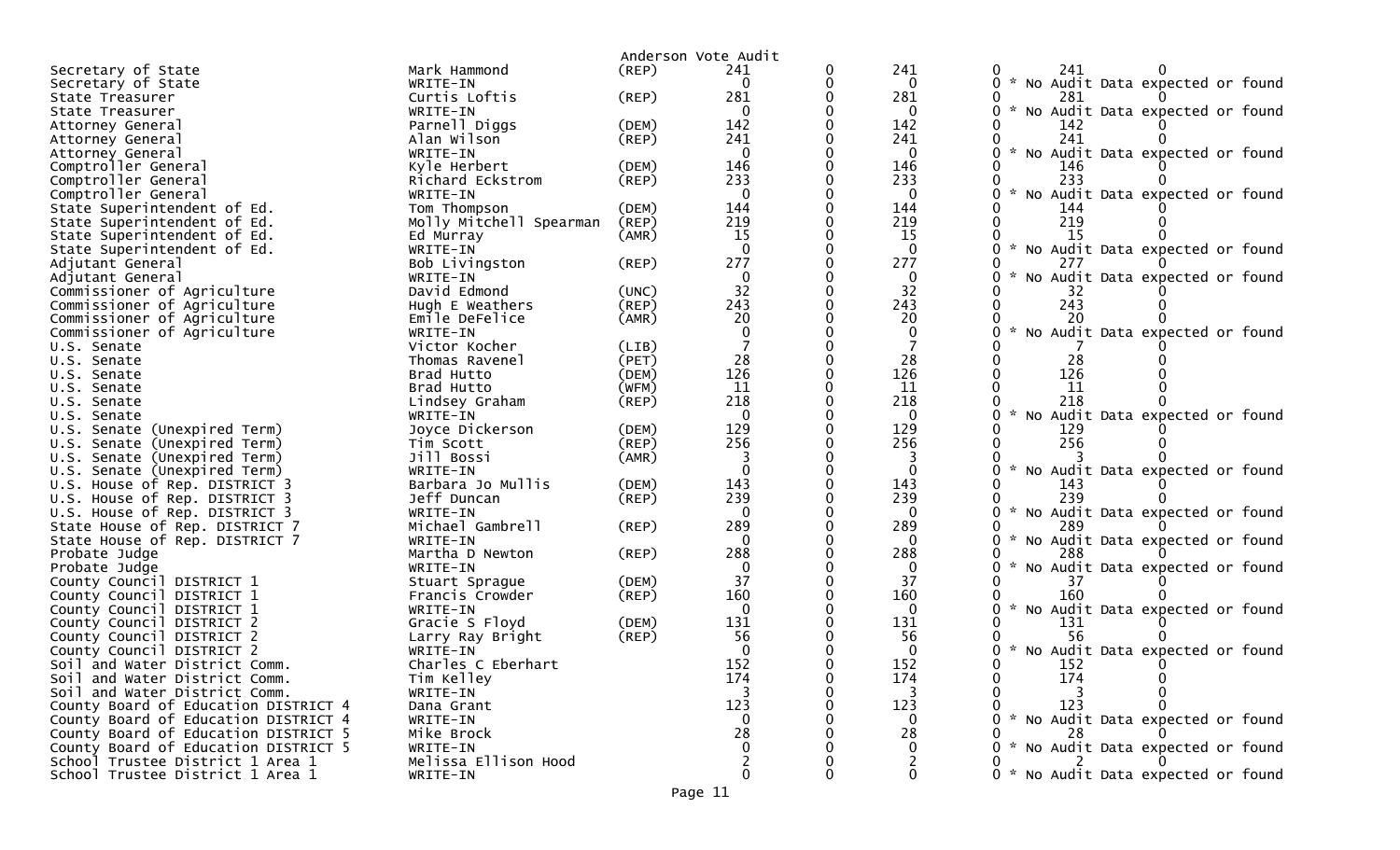|                                                                      |                                            | Anderson Vote Audit              |              |                         |              |                                          |             |  |
|----------------------------------------------------------------------|--------------------------------------------|----------------------------------|--------------|-------------------------|--------------|------------------------------------------|-------------|--|
| School Trustee District 1 Area 4                                     | Fred G Alexander                           |                                  |              |                         |              |                                          |             |  |
| School Trustee District 1 Area 4                                     | WRITE-IN                                   |                                  |              |                         |              | * No Audit Data expected or found        |             |  |
| School Trustee District 1 Area 5                                     | Doug Atkins                                |                                  |              |                         |              |                                          |             |  |
| School Trustee District 1 Area 5                                     | WRITE-IN                                   |                                  |              |                         |              | * No Audit Data expected or found        |             |  |
| School Trustee District 1 Area 7                                     | Nancy Owen Upton                           |                                  |              |                         |              |                                          |             |  |
| School Trustee District 1 Area 7                                     | WRITE-IN                                   |                                  |              |                         |              | * No Audit Data expected or found        |             |  |
| School Trustee District 2 Area 1                                     | Kevin T Craft                              | 90<br>85                         |              | 90<br>85                |              | 85                                       |             |  |
| School Trustee District 2 Area 1<br>School Trustee District 2 Area 1 | R Alderman Maynard Jr<br>Frances M Russell | 62                               |              | 62                      |              | 62                                       |             |  |
| School Trustee District 2 Area 1                                     | WRITE-IN                                   | $\Omega$                         |              | $\Omega$                |              | * No Audit Data expected or found        |             |  |
| School Trustee District 2 Area 3                                     | Danny Hawkins                              | 156                              |              | 156                     |              | 156                                      |             |  |
| School Trustee District 2 Area 3                                     | WRITE-IN                                   |                                  |              |                         |              |                                          |             |  |
| School Trustee District 2 Area 4                                     | Bonnie S Knight                            | 79                               |              | 79                      |              | 79                                       |             |  |
| School Trustee District 2 Area 4                                     | Greg Tysl                                  | 91                               |              | 91                      |              |                                          |             |  |
| School Trustee District 2 Area 4                                     | WRITE-IN                                   | $\Omega$                         |              | $\Omega$                |              | * No Audit Data expected or found        |             |  |
| School Trustee District 2 At Large                                   | James Jim Lusk                             | 74                               |              | 74                      |              | 74                                       |             |  |
| School Trustee District 2 At Large                                   | Jimmy Ouzts                                | 98                               |              | 98                      |              | 98                                       |             |  |
| School Trustee District 2 At Large                                   | WRITE-IN                                   | $\Omega$                         |              | $\Omega$                |              | * No Audit Data expected or found        |             |  |
| School Trustee District 5 Area 2                                     | Margaret Adger Mack                        | 72                               |              | 72                      |              |                                          |             |  |
| School Trustee District 5 Area 2                                     | WRITE-IN                                   | $\Omega$                         |              | 0                       |              | * No Audit Data expected or found        |             |  |
| School Trustee District 5 Area 6                                     | Rick Bradshaw                              | 35                               |              | 35                      |              |                                          |             |  |
| School Trustee District 5 Area 6                                     | WRITE-IN                                   | $\Omega$                         |              | $\mathbf{0}$            |              | * No Audit Data expected or found        |             |  |
| School Trustee District 5 At Large                                   | Sandy Addis                                | 75                               |              | 75                      |              | 75                                       |             |  |
| School Trustee District 5 At Large                                   | Corie Cullins                              | 30<br>$\Omega$                   |              | 30                      |              | 30                                       |             |  |
| School Trustee District 5 At Large<br>Amendment 1                    | WRITE-IN                                   | 299                              |              | $\Omega$                |              | * No Audit Data expected or found<br>299 |             |  |
| Amendment 1                                                          | Yes<br>No                                  | 73                               |              | 299<br>73               |              | 73                                       |             |  |
| Amendment 2                                                          | Yes                                        | 187                              |              | 187                     |              | 187                                      |             |  |
| Amendment 2                                                          | No                                         | 183                              |              | 183                     |              | 183                                      |             |  |
| Education Sales and Use Tax Referendum                               | Yes, in favor of the question              | 182                              | 0            | 182                     | $\mathbf{0}$ | 182                                      | $\mathbf 0$ |  |
| Education Sales and Use Tax Referendum                               | No, opposed to the question                | 186                              | $\mathbf{0}$ | 186                     | $\Omega$     | 186                                      | 0           |  |
| School District No. 5 Bond Referendum                                | Yes, in favor of the question              | 99                               | $\mathbf{0}$ | 99                      | 0            | -99                                      | 0           |  |
| School District No. 5 Bond Referendum                                | No, opposed to the question                | 67                               | $\mathbf{0}$ | 67                      | 0            | 67                                       | 0           |  |
|                                                                      |                                            |                                  |              |                         |              |                                          |             |  |
| 0017 Brushy Creek                                                    |                                            |                                  |              |                         |              |                                          |             |  |
| STRAIGHT PARTY                                                       | Libertarian                                | (LIB)                            |              | 0<br>37                 |              | * No Audit Data expected or found        |             |  |
| STRAIGHT PARTY<br>STRAIGHT PARTY                                     | Democratic<br>Working Families             | 37<br>(DEM)<br>(WFM)             |              |                         |              | 37                                       |             |  |
| STRAIGHT PARTY                                                       | United Citizens                            | (UNC)                            |              |                         |              |                                          |             |  |
| STRAIGHT PARTY                                                       | Republican                                 | 261<br>$($ REP $)$               |              | 261                     |              | 261                                      |             |  |
| STRAIGHT PARTY                                                       | American                                   | (AMR)                            |              |                         |              |                                          |             |  |
| Governor                                                             | Steve French                               | 12<br>(LIB)                      |              | 12                      |              | 12                                       |             |  |
| Governor                                                             | Tom J Ervin                                | (PET)                            |              |                         |              |                                          |             |  |
| Governor                                                             | Vincent Sheheen                            | 123<br>(DEM)                     |              | 123                     |              | 123                                      |             |  |
| Governor                                                             | Morgan Bruce Reeves                        | $\overline{\mathbf{3}}$<br>(UNC) |              | $\overline{\mathbf{3}}$ | 0            | -3                                       | 0           |  |
| Governor                                                             | Nikki R Haley                              | 674<br>$($ REP $)$               |              | 674                     |              | 674                                      |             |  |
| Governor                                                             | WRITE-IN                                   | 0                                |              | 0                       |              | * No Audit Data expected or found        |             |  |
| Lieutenant Governor                                                  | Bakari Sellers                             | 106<br>(DEM)                     |              | 106                     |              | 106                                      |             |  |
| Lieutenant Governor                                                  | Henry McMaster                             | (REP)<br>701                     |              | 701                     |              | 701                                      |             |  |
| Lieutenant Governor                                                  | WRITE-IN                                   | $\mathbf{1}$                     |              | 1                       |              |                                          |             |  |
| Secretary of State                                                   | Ginny Deerin                               | 102<br>(DEM)                     |              | 102                     |              | 102                                      |             |  |
| Secretary of State                                                   | Mark Hammond                               | $($ REP $)$<br>693               |              | 693                     |              | 693                                      |             |  |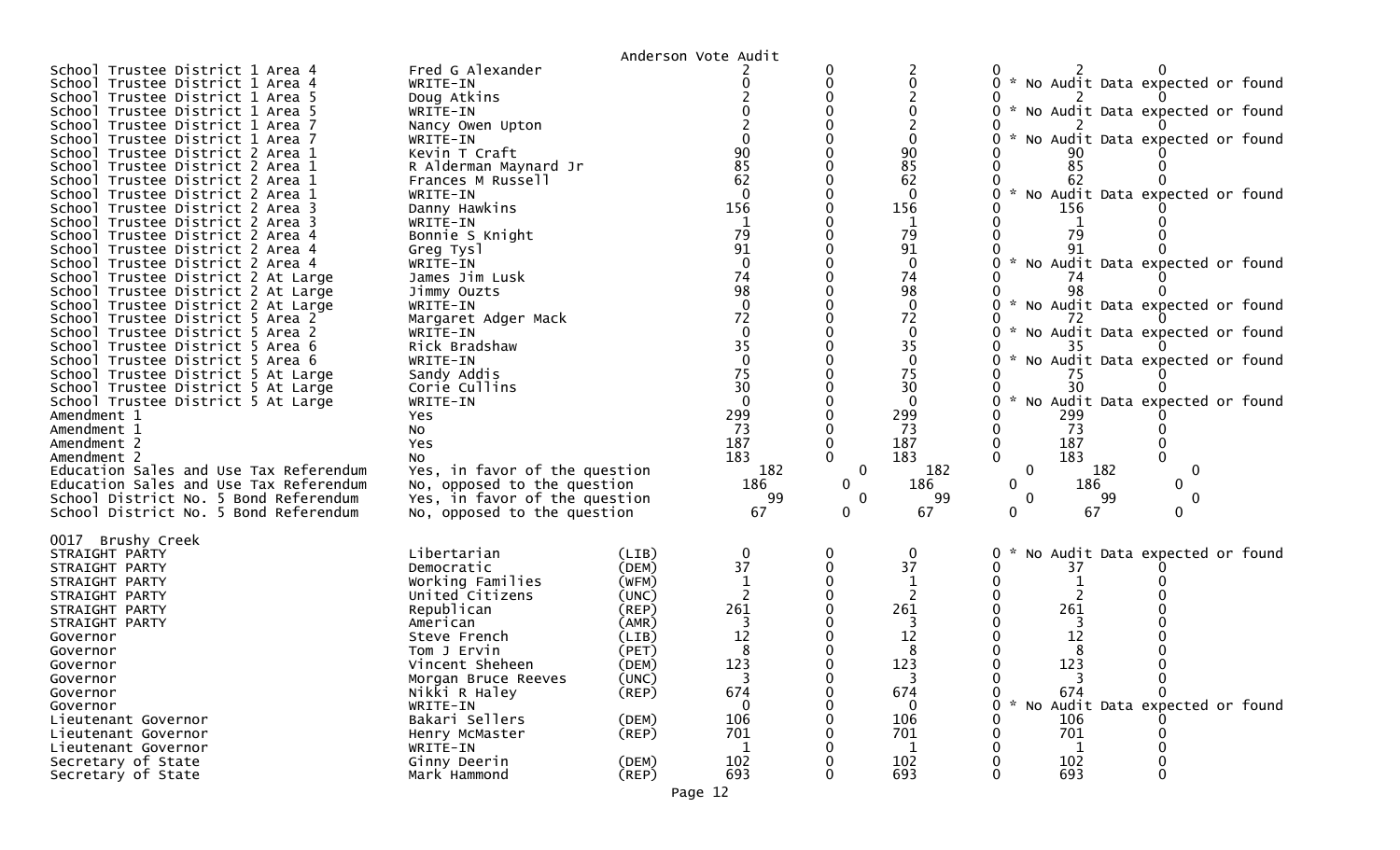|                                   |                         |             | Anderson Vote Audit |          |   |                                   |                                 |  |
|-----------------------------------|-------------------------|-------------|---------------------|----------|---|-----------------------------------|---------------------------------|--|
| Secretary of State                | WRITE-IN                |             |                     |          | 0 |                                   |                                 |  |
| State Treasurer                   | Curtis Loftis           | (REP)       | 745                 | 745      |   | 745                               |                                 |  |
| State Treasurer                   | WRITE-IN                |             |                     | 3        |   |                                   |                                 |  |
| Attorney General                  | Parnell Diggs           | (DEM)       | 92                  | 92       |   | 92                                |                                 |  |
| Attorney General                  | Alan Wilson             | (REP)       | 706                 | 706      |   | 706                               |                                 |  |
| Attorney General                  | WRITE-IN                |             |                     | $\Omega$ |   | * No Audit Data expected or found |                                 |  |
| Comptroller General               | Kyle Herbert            | (DEM)       | 100                 | 100      |   | 100                               |                                 |  |
| Comptroller General               | Richard Eckstrom        | (REP)       | 697                 | 697      |   | 697                               |                                 |  |
| Comptroller General               | WRITE-IN                |             |                     | 0        |   |                                   | No Audit Data expected or found |  |
| State Superintendent of Ed.       | Tom Thompson            | (DEM)       | 96                  | 96       |   | 96                                |                                 |  |
| State Superintendent of Ed.       | Molly Mitchell Spearman | (REP)       | 643                 | 643      |   | 643                               |                                 |  |
| State Superintendent of Ed.       | Ed Murray               | (AMR)       | 46                  | 46       |   | 46                                |                                 |  |
| State Superintendent of Ed.       | WRITE-IN                |             | 17                  | 17       |   | 17                                |                                 |  |
| Adjutant General                  | Bob Livingston          | (REP)       | 739                 | 739      |   | 739                               |                                 |  |
| Adjutant General                  | WRITE-IN                |             |                     | 3        |   | 3                                 |                                 |  |
| Commissioner of Agriculture       | David Edmond            | (UNC)       | 45                  | 45       |   | 45                                |                                 |  |
| Commissioner of Agriculture       | Hugh E Weathers         | (REP)       | 683                 | 683      |   | 683                               |                                 |  |
| Commissioner of Agriculture       | Emile DeFelice          | (AMR)       | 41                  | 41       |   | 41                                |                                 |  |
| Commissioner of Agriculture       | WRITE-IN                |             |                     | 2        |   | 2                                 |                                 |  |
| U.S. Senate                       | Victor Kocher           | (LIB)       | 42                  | 42       |   | 42                                |                                 |  |
| U.S. Senate                       | Thomas Ravenel          | (PET)       | 60                  | 60       |   | 60                                |                                 |  |
| U.S. Senate                       | Brad Hutto              | (DEM)       | 88                  | 88       |   | 88                                |                                 |  |
| U.S. Senate                       | Brad Hutto              | (WFM)       | 15                  | 15       |   | 15                                |                                 |  |
| U.S. Senate                       | Lindsey Graham          | $($ REP $)$ | 592                 | 592      |   | 592                               |                                 |  |
| U.S. Senate                       | WRITE-IN                |             | 11                  | 11       |   | 11                                |                                 |  |
| U.S. Senate (Unexpired Term)      | Joyce Dickerson         | (DEM)       | 88                  | 88       |   | 88                                |                                 |  |
| U.S. Senate (Unexpired Term)      | Tim Scott               | (REP)       | 719                 | 719      |   | 719                               |                                 |  |
| U.S. Senate (Unexpired Term)      | Jill Bossi              | (AMR)       | 8                   | 8        |   | 8                                 |                                 |  |
| U.S. Senate (Unexpired Term)      | WRITE-IN                |             |                     |          |   |                                   |                                 |  |
| U.S. House of Rep. DISTRICT 3     | Barbara Jo Mullis       | (DEM)       | 99                  | 99       |   | 99                                |                                 |  |
| U.S. House of Rep. DISTRICT 3     | Jeff Duncan             | $($ REP $)$ | 707                 | 707      |   | 707                               |                                 |  |
| U.S. House of Rep. DISTRICT 3     | WRITE-IN                |             |                     | $\Omega$ | 0 | $\mathcal{R}$                     | No Audit Data expected or found |  |
| State House of Rep. DISTRICT 10   | Joshua A Putnam         | (REP)       | 728                 | 728      |   | 728                               |                                 |  |
| State House of Rep. DISTRICT 10   | WRITE-IN                |             | 4                   | 4        |   | 4                                 |                                 |  |
| Probate Judge                     | Martha D Newton         | (REP)       | 725                 | 725      |   | 725                               |                                 |  |
| Probate Judge                     | WRITE-IN                |             |                     |          |   |                                   |                                 |  |
| County Council DISTRICT 6         | Ken Waters              | (REP)       | 723                 | 723      |   | 723                               |                                 |  |
| County Council DISTRICT 6         | WRITE-IN                |             |                     | 6        |   | 6                                 |                                 |  |
| Soil and Water District Comm.     | Charles C Eberhart      |             | 303                 | 303      |   | 303                               |                                 |  |
| Soil and Water District Comm.     | Tim Kelley              |             | 436                 | 436      |   | 436                               |                                 |  |
| Soil and Water District Comm.     | WRITE-IN                |             | 12                  | 12       |   | 12                                |                                 |  |
| School Trustee District 1 Area 1  | Melissa Ellison Hood    |             | 587                 | 587      |   | 587                               |                                 |  |
| School Trustee District 1 Area 1  | WRITE-IN                |             | 4                   | 4        |   | 4                                 |                                 |  |
| School Trustee District 1 Area 4  | Fred G Alexander        |             | 583                 | 583      |   | 583                               |                                 |  |
| School Trustee District 1 Area 4  | WRITE-IN                |             | 4                   | 4        |   | 4                                 |                                 |  |
| School Trustee District 1 Area 5  | Doug Atkins             |             | 592                 | 592      |   | 592                               |                                 |  |
| School Trustee District 1 Area 5  | WRITE-IN                |             | 3                   |          |   |                                   |                                 |  |
| School Trustee District 1 Area 7  | Nancy Owen Upton        |             | 611                 | 611      |   | 611                               |                                 |  |
| School Trustee District 1 Area 7  | WRITE-IN                |             |                     |          |   | -5                                |                                 |  |
| Brushy Creek Watershed DISTRICT 7 | Glenn H McQueen         |             | 38                  | 38       |   | 38                                |                                 |  |
| Brushy Creek Watershed DISTRICT 7 | Cindy Prendergast       |             | 47                  | 47       |   | 47                                |                                 |  |
| Brushy Creek Watershed DISTRICT 7 | Richard T Tripp         |             | 70                  | 70       |   | 70                                |                                 |  |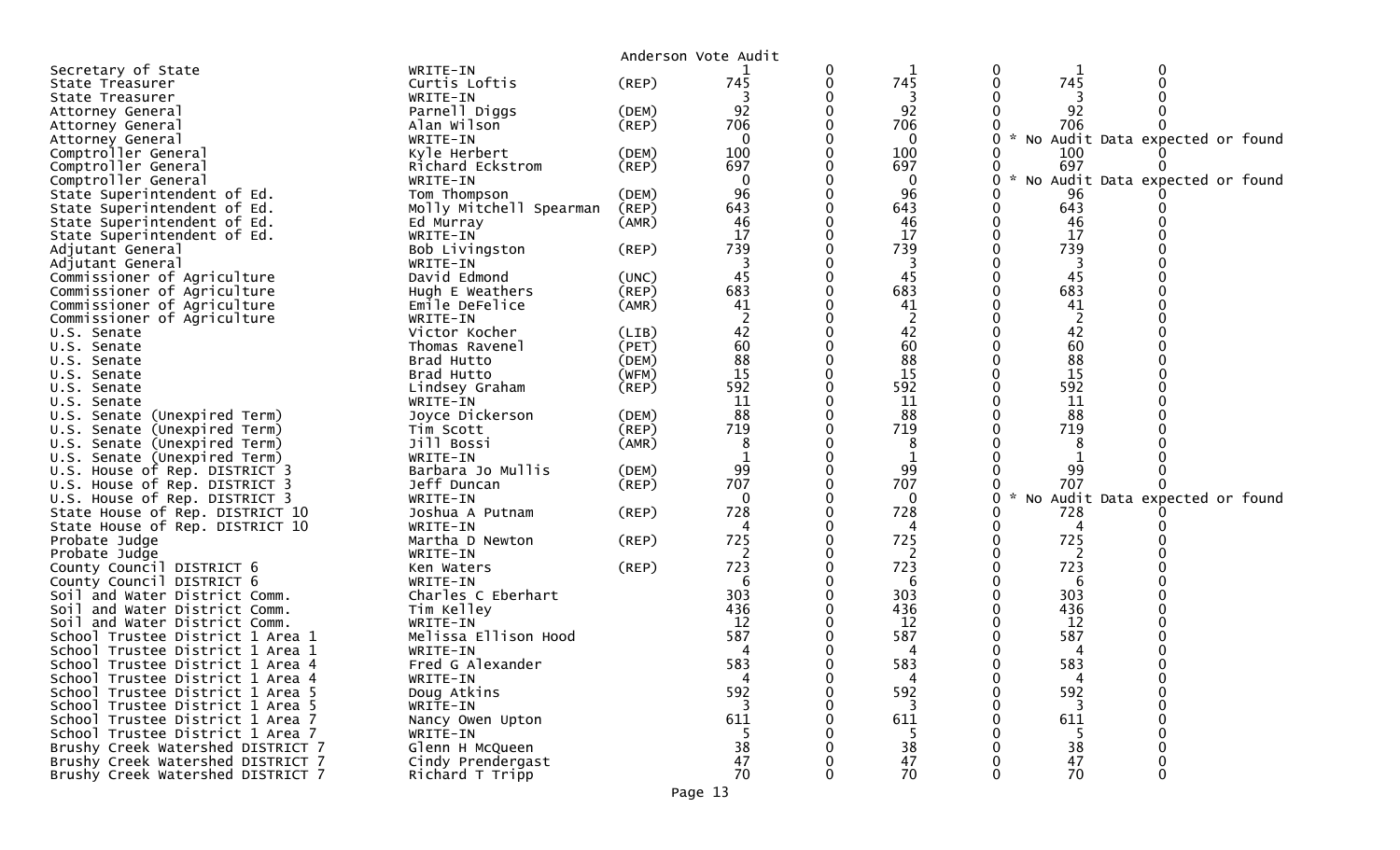| Anderson Vote Audit                                                                                                                                                                                                                                                                                                                                                                                                                                                                                                                                                                                                                                                                                                                                                                                                               |                                                                                                                                                                                                                                                                                                                                                                                                                                                                                                                                                                                                           |                                                                                                                                                                                                                                                                                        |                                                                                                                                                                                                                                           |                                        |                                                                                                                                                                                                                                         |                     |                                                                                                                                                                                                                                                                                                                                                                             |        |  |
|-----------------------------------------------------------------------------------------------------------------------------------------------------------------------------------------------------------------------------------------------------------------------------------------------------------------------------------------------------------------------------------------------------------------------------------------------------------------------------------------------------------------------------------------------------------------------------------------------------------------------------------------------------------------------------------------------------------------------------------------------------------------------------------------------------------------------------------|-----------------------------------------------------------------------------------------------------------------------------------------------------------------------------------------------------------------------------------------------------------------------------------------------------------------------------------------------------------------------------------------------------------------------------------------------------------------------------------------------------------------------------------------------------------------------------------------------------------|----------------------------------------------------------------------------------------------------------------------------------------------------------------------------------------------------------------------------------------------------------------------------------------|-------------------------------------------------------------------------------------------------------------------------------------------------------------------------------------------------------------------------------------------|----------------------------------------|-----------------------------------------------------------------------------------------------------------------------------------------------------------------------------------------------------------------------------------------|---------------------|-----------------------------------------------------------------------------------------------------------------------------------------------------------------------------------------------------------------------------------------------------------------------------------------------------------------------------------------------------------------------------|--------|--|
| Brushy Creek Watershed DISTRICT 7<br>Brushy Creek Watershed DISTRICT 7<br>Three and Twenty Watershed DISTRICT 32<br>Three and Twenty Watershed DISTRICT 32<br>Three and Twenty Watershed DISTRICT 32<br>Amendment 1<br>Amendment 1<br>Amendment 2<br>Amendment 2<br>Education Sales and Use Tax Referendum<br>Education Sales and Use Tax Referendum                                                                                                                                                                                                                                                                                                                                                                                                                                                                              | Ben Wigington<br>WRITE-IN<br>Dennis Claramunt<br>Randy Griffis<br>WRITE-IN<br>Yes<br>NO.<br>Yes<br>NO.<br>Yes, in favor of the question<br>No, opposed to the question                                                                                                                                                                                                                                                                                                                                                                                                                                    |                                                                                                                                                                                                                                                                                        | 113<br>5<br>56<br>63<br>663<br>150<br>417<br>368<br>414<br>384                                                                                                                                                                            | 0<br>0<br>$\Omega$<br>$\mathbf 0$<br>0 | 113<br>-5<br>56<br>63<br>663<br>150<br>417<br>368<br>414<br>384                                                                                                                                                                         | 0<br>0<br>0         | 113<br>5<br>56<br>63<br>663<br>150<br>417<br>368<br>414<br>384                                                                                                                                                                                                                                                                                                              | 0<br>0 |  |
| 0018 Cedar Grove<br>STRAIGHT PARTY<br>STRAIGHT PARTY<br>STRAIGHT PARTY<br>STRAIGHT PARTY<br>STRAIGHT PARTY<br>STRAIGHT PARTY<br>Governor<br>Governor<br>Governor<br>Governor<br>Governor<br>Governor<br>Lieutenant Governor<br>Lieutenant Governor<br>Lieutenant Governor<br>Secretary of State<br>Secretary of State<br>Secretary of State<br>State Treasurer<br>State Treasurer<br>Attorney General<br>Attorney General<br>Attorney General<br>Comptroller General<br>Comptroller General<br>Comptroller General<br>State Superintendent of Ed.<br>State Superintendent of Ed.<br>State Superintendent of Ed.<br>State Superintendent of Ed.<br>Adjutant General<br>Adjutant General<br>Commissioner of Agriculture<br>Commissioner of Agriculture<br>Commissioner of Agriculture<br>Commissioner of Agriculture<br>U.S. Senate | Libertarian<br>Democratic<br>Working Families<br>United Citizens<br>Republican<br>American<br>Steve French<br>Tom J Ervin<br>Vincent Sheheen<br>Morgan Bruce Reeves<br>Nikki R Haley<br>WRITE-IN<br>Bakari Sellers<br>Henry McMaster<br>WRITE-IN<br>Ginny Deerin<br>Mark Hammond<br>WRITE-IN<br>Curtis Loftis<br>WRITE-IN<br>Parnell Diggs<br>Alan Wilson<br>WRITE-IN<br>Kyle Herbert<br>Richard Eckstrom<br>WRITE-IN<br>Tom Thompson<br>Molly Mitchell Spearman<br>Ed Murray<br>WRITE-IN<br>Bob Livingston<br>WRITE-IN<br>David Edmond<br>Hugh E Weathers<br>Emile DeFelice<br>WRITE-IN<br>Victor Kocher | (LIB)<br>(DEM)<br>(WFM)<br>(UNC)<br>(REP)<br>(AMR)<br>(LIB)<br>(PET)<br>(DEM)<br>(UNC)<br>$($ REP $)$<br>(DEM)<br>(REP)<br>(DEM)<br>(REP)<br>(REP)<br>(DEM)<br>$($ REP $)$<br>(DEM)<br>$($ REP $)$<br>(DEM)<br>$($ REP $)$<br>(AMR)<br>$($ REP $)$<br>(UNC)<br>(REP)<br>(AMR)<br>(LIB) | 1<br>46<br>$\mathbf{1}$<br>117<br>91<br>324<br>$\mathbf{0}$<br>95<br>329<br>90<br>330<br>$\Omega$<br>362<br>2<br>91<br>331<br>$\mathbf{0}$<br>93<br>327<br>0<br>102<br>308<br>11<br>$\mathbf 0$<br>363<br>$\mathbf{1}$<br>34<br>336<br>12 | 0<br>0<br>0<br>0                       | $\mathbf 1$<br>46<br>117<br>91<br>324<br>$\mathbf{0}$<br>95<br>329<br>90<br>330<br>$\Omega$<br>362<br>2<br>91<br>331<br>$\Omega$<br>93<br>327<br>$\Omega$<br>102<br>308<br>11<br>$\mathbf 0$<br>363<br>1<br>34<br>336<br>12<br>$\Omega$ | NO<br>$\mathcal{H}$ | 1<br>46<br>$\mathbf{1}$<br>117<br>91<br>324<br>Audit Data expected or found<br>95<br>329<br>90<br>330<br>No Audit Data expected or found<br>362<br>2<br>91<br>331<br>No Audit Data expected or found<br>93<br>327<br>No Audit Data expected or found<br>102<br>308<br>-11<br>* No Audit Data expected or found<br>363<br>34<br>336<br>12<br>No Audit Data expected or found |        |  |
| U.S. Senate<br>U.S. Senate                                                                                                                                                                                                                                                                                                                                                                                                                                                                                                                                                                                                                                                                                                                                                                                                        | Thomas Ravenel<br>Brad Hutto                                                                                                                                                                                                                                                                                                                                                                                                                                                                                                                                                                              | (PET)<br>(DEM)                                                                                                                                                                                                                                                                         | 32<br>82                                                                                                                                                                                                                                  |                                        | 32<br>82                                                                                                                                                                                                                                |                     | 32<br>82                                                                                                                                                                                                                                                                                                                                                                    |        |  |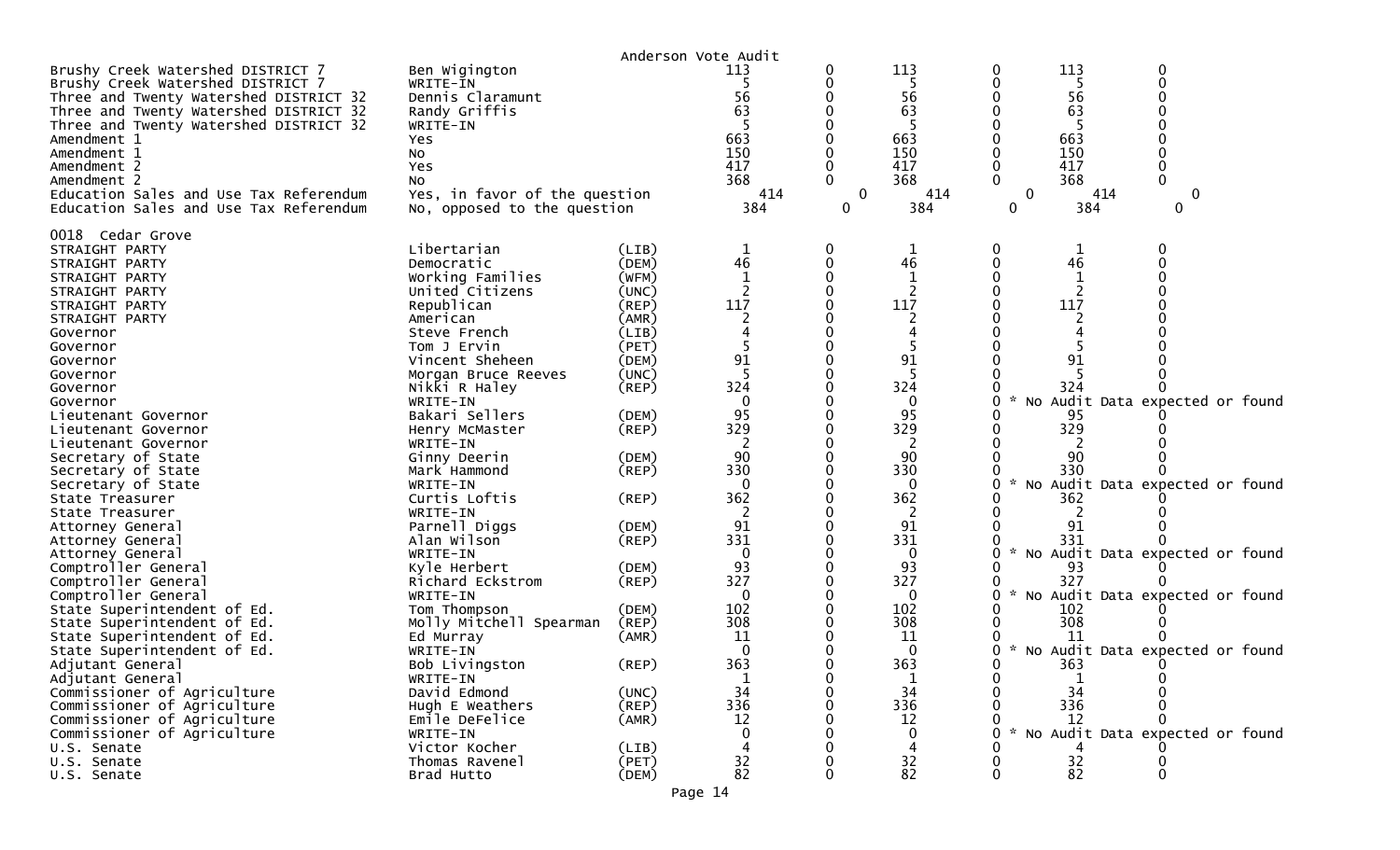|                                                                      |                                        |             | Anderson Vote Audit |   |          |                                                  |  |
|----------------------------------------------------------------------|----------------------------------------|-------------|---------------------|---|----------|--------------------------------------------------|--|
| U.S. Senate                                                          | Brad Hutto                             | (WFM)       | 6                   | 0 | 6        | 6                                                |  |
| U.S. Senate                                                          | Lindsey Graham                         | (REP)       | 300                 | 0 | 300      | 300                                              |  |
| U.S. Senate                                                          | WRITE-IN                               |             |                     |   |          |                                                  |  |
| U.S. Senate (Unexpired Term)                                         | Joyce Dickerson                        | (DEM)       | 84                  |   | 84       | 84                                               |  |
| U.S. Senate (Unexpired Term)                                         | Tim Scott                              | (REP)       | 338                 |   | 338      | 338                                              |  |
| U.S. Senate (Unexpired Term)                                         | Jill Bossi                             | (AMR)       |                     |   |          |                                                  |  |
| U.S. Senate (Unexpired Term)                                         | WRITE-IN                               |             |                     |   | 0        | No Audit Data expected or found                  |  |
| U.S. House of Rep. DISTRICT 3                                        | Barbara Jo Mullis                      | (DEM)       | 92                  |   | 92       |                                                  |  |
| U.S. House of Rep. DISTRICT 3                                        | Jeff Duncan                            | $($ REP $)$ | 333                 |   | 333      | 333                                              |  |
| U.S. House of Rep. DISTRICT 3                                        | WRITE-IN                               |             | $\Omega$            |   | $\Omega$ | No Audit Data expected or found                  |  |
| State House of Rep. DISTRICT 7                                       | Michael Gambrell                       | (REP)       | 203                 |   | 203      | 203                                              |  |
| State House of Rep. DISTRICT 7                                       | WRITE-IN                               |             |                     |   |          |                                                  |  |
| State House of Rep. DISTRICT 9                                       | Anne Thayer                            | (REP)       | 164<br>-1           |   | 164      | 164                                              |  |
| State House of Rep. DISTRICT 9                                       | WRITE-IN<br>Martha D Newton            | (REP)       | 367                 |   | 1<br>367 | 1<br>367                                         |  |
| Probate Judge<br>Probate Judge                                       | WRITE-IN                               |             | 2                   |   | 2        | 2                                                |  |
| County Council DISTRICT 7                                            | M Cindy Wilson                         | $($ REP $)$ | 365                 |   | 365      | 365                                              |  |
| County Council DISTRICT 7                                            | WRITE-IN                               |             |                     |   |          |                                                  |  |
| Soil and Water District Comm.                                        | Charles C Eberhart                     |             | 169                 |   | 169      | 169                                              |  |
| Soil and Water District Comm.                                        | Tim Kelley                             |             | 209                 |   | 209      | 209                                              |  |
| Soil and Water District Comm.                                        | WRITE-IN                               |             | 6                   |   | 6        |                                                  |  |
| County Board of Education DISTRICT 3                                 | Charlie Dale Martin                    |             | 21                  |   | 21       |                                                  |  |
| County Board of Education DISTRICT 3                                 | WRITE-IN                               |             | $\Omega$            |   | $\Omega$ | $\mathcal{H}$<br>No Audit Data expected or found |  |
| County Board of Education DISTRICT 4                                 | Dana Grant                             |             | 268                 |   | 268      | 268                                              |  |
| County Board of Education DISTRICT 4                                 | WRITE-IN                               |             | $\mathbf{0}$        |   | $\Omega$ | No Audit Data expected or found                  |  |
| School Trustee District 1 Area 1                                     | Melissa Ellison Hood                   |             | 306                 |   | 306      | 306                                              |  |
| School Trustee District 1 Area 1                                     | WRITE-IN                               |             | $\Omega$            |   | $\Omega$ | No Audit Data expected or found                  |  |
| School Trustee District 1 Area 4                                     | Fred G Alexander                       |             | 315                 |   | 315      | 315                                              |  |
| School Trustee District 1 Area 4                                     | WRITE-IN                               |             | 6                   |   | 6        |                                                  |  |
| School Trustee District 1 Area 5                                     | Doug Atkins                            |             | 320                 |   | 320      | 320                                              |  |
| School Trustee District 1 Area 5                                     | WRITE-IN                               |             |                     |   |          |                                                  |  |
| School Trustee District 1 Area 7                                     | Nancy Owen Upton                       |             | 318                 |   | 318      | 318                                              |  |
| School Trustee District 1 Area 7                                     | WRITE-IN                               |             |                     |   |          | No Audit Data expected or found                  |  |
| School Trustee District 2 Area 1<br>School Trustee District 2 Area 1 | Kevin T Craft<br>R Alderman Maynard Jr |             |                     |   |          |                                                  |  |
| School Trustee District 2 Area 1                                     | Frances M Russell                      |             |                     |   |          |                                                  |  |
| School Trustee District 2 Area 1                                     | WRITE-IN                               |             |                     |   |          | * No Audit Data expected or found                |  |
| School Trustee District 2 Area 3                                     | Danny Hawkins                          |             |                     |   |          |                                                  |  |
| School Trustee District 2 Area 3                                     | WRITE-IN                               |             |                     |   |          | No Audit Data expected or found                  |  |
| School Trustee District 2 Area 4                                     | Bonnie S Knight                        |             |                     |   |          |                                                  |  |
| School Trustee District 2 Area 4                                     | Greg Tysl                              |             |                     |   |          | No Audit Data expected or found                  |  |
| School Trustee District 2 Area 4                                     | WRITE-IN                               |             |                     |   |          | No Audit Data expected or found                  |  |
| School Trustee District 2 At Large                                   | James Jim Lusk                         |             |                     |   |          |                                                  |  |
| School Trustee District 2 At Large                                   | Jimmy Ouzts                            |             |                     |   |          | 0<br>$\Omega$                                    |  |
| School Trustee District 2 At Large                                   | WRITE-IN                               |             | $\mathbf{0}$        |   | $\Omega$ | * No Audit Data expected or found<br>0           |  |
| Big Creek Watershed DISTRICT 4                                       | Joey Werner                            |             | 127                 |   | 127      | 127                                              |  |
| Big Creek Watershed DISTRICT 4                                       | WRITE-IN                               |             | 6                   |   | 6        | 6                                                |  |
| Broadmouth Creek Watershed DISTRICT 5                                | Glenn Stevens                          |             | 49                  |   | 49       | 49                                               |  |
| Broadmouth Creek Watershed DISTRICT 5                                | WRITE-IN                               |             |                     |   |          |                                                  |  |
| Amendment 1                                                          | Yes                                    |             | 336                 |   | 336      | 336                                              |  |
| Amendment 1                                                          | No                                     |             | 81                  |   | 81       | 81                                               |  |
| Amendment 2                                                          | Yes                                    |             | 195                 |   | 195      | 195                                              |  |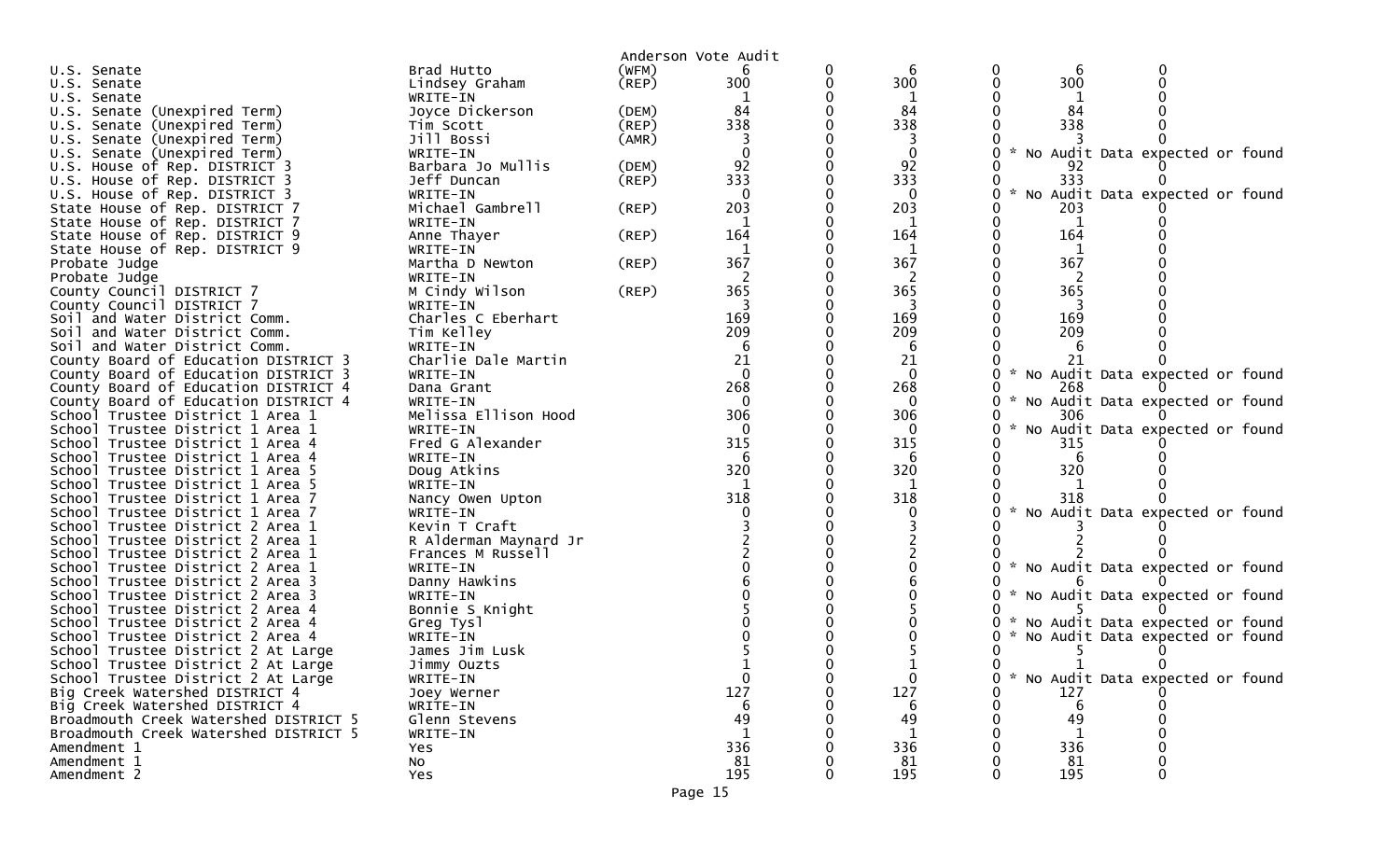|                                            |                                | Anderson Vote Audit  |          |        |             |             |              |                                 |
|--------------------------------------------|--------------------------------|----------------------|----------|--------|-------------|-------------|--------------|---------------------------------|
| Amendment 2                                | NO.                            |                      | 216      | 0      | 216         | 0           | 216          | 0                               |
| Education Sales and Use Tax Referendum     | Yes, in favor of the question  |                      | 165      | 0      | 165         | $\mathbf 0$ | 165          | 0                               |
| Education Sales and Use Tax Referendum     | No, opposed to the question    |                      | 250      | 0      | 250         | 0           | 250          | 0                               |
|                                            |                                |                      |          |        |             |             |              |                                 |
| 0019 Centerville Sta A                     | Libertarian                    |                      |          |        |             |             |              |                                 |
| STRAIGHT PARTY                             |                                | (LIB)                | 2<br>96  | 0<br>0 | 2<br>96     | 0           | 2<br>96      |                                 |
| STRAIGHT PARTY                             | Democratic<br>Working Families | (DEM)<br>(WFM)       | 4        |        | 4           |             | 4            |                                 |
| STRAIGHT PARTY                             | United Citizens                |                      | 2        |        |             |             |              |                                 |
| STRAIGHT PARTY<br>STRAIGHT PARTY           |                                | (UNC)                | 273      |        | 2<br>273    |             | 273          |                                 |
| STRAIGHT PARTY                             | Republican<br>American         | $($ REP $)$<br>(AMR) |          |        |             |             |              |                                 |
|                                            | Steve French                   | (LIB)                | 14       |        | 14          |             | 14           |                                 |
| Governor<br>Governor                       | Tom J Ervin                    | (PET)                | 4        |        | 4           |             | 4            |                                 |
| Governor                                   | Vincent Sheheen                | (DEM)                | 238      |        | 238         |             | 238          |                                 |
| Governor                                   | Morgan Bruce Reeves            | (UNC)                | 4        |        |             |             |              |                                 |
| Governor                                   | Nikki R Haley                  | $($ REP $)$          | 682      |        | 682         |             | 682          |                                 |
| Governor                                   | WRITE-IN                       |                      |          |        | 1           |             | 1            |                                 |
| Lieutenant Governor                        | Bakari Sellers                 | (DEM)                | 219      |        | 219         |             | 219          |                                 |
|                                            | Henry McMaster                 | (REP)                | 717      |        | 717         |             | 717          |                                 |
| Lieutenant Governor<br>Lieutenant Governor | WRITE-IN                       |                      |          |        | 1           |             |              |                                 |
| Secretary of State                         | Ginny Deerin                   | (DEM)                | 215      |        | 215         |             | 215          |                                 |
| Secretary of State                         | Mark Hammond                   | (REP)                | 709      |        | 709         |             | 709          |                                 |
| Secretary of State                         | WRITE-IN                       |                      | $\Omega$ |        | $\Omega$    | 0           |              | No Audit Data expected or found |
| State Treasurer                            | Curtis Loftis                  | $($ REP $)$          | 802      |        | 802         |             | 802          |                                 |
| State Treasurer                            | WRITE-IN                       |                      |          |        | 7           |             |              |                                 |
| Attorney General                           | Parnell Diggs                  | (DEM)                | 217      |        | 217         |             | 217          |                                 |
| Attorney General                           | Alan Wilson                    | (REP)                | 701      |        | 701         | 0           | 701          |                                 |
| Attorney General                           | WRITE-IN                       |                      | 0        |        | $\mathbf 0$ | 0           |              | No Audit Data expected or found |
| Comptroller General                        | Kyle Herbert                   | (DEM)                | 225      |        | 225         |             | 225          |                                 |
| Comptroller General                        | Richard Eckstrom               | $($ REP $)$          | 686      |        | 686         |             | 686          |                                 |
| Comptroller General                        | WRITE-IN                       |                      | 1        |        | 1           |             | 1            |                                 |
| State Superintendent of Ed.                | Tom Thompson                   | (DEM)                | 204      |        | 204         |             | 204          |                                 |
| State Superintendent of Ed.                | Molly Mitchell Spearman        | (REP)                | 672      |        | 672         |             | 672          |                                 |
| State Superintendent of Ed.                | Ed Murray                      | (AMR)                | 42       |        | 42          |             | 42           |                                 |
| State Superintendent of Ed.                | WRITE-IN                       |                      |          |        | 1           |             | 1            |                                 |
| Adjutant General                           | Bob Livingston                 | (REP)                | 792      |        | 792         |             | 792          |                                 |
| Adjutant General                           | WRITE-IN                       |                      | 6        |        | 6           |             | 6            |                                 |
| Commissioner of Agriculture                | David Edmond                   | (UNC)                | 66       |        | 66          |             | 66           |                                 |
| Commissioner of Agriculture                | Hugh E Weathers                | (REP)                | 722      |        | 722         |             | 722          |                                 |
| Commissioner of Agriculture                | Emile DeFelice                 | (AMR)                | 60       |        | 60          |             | 60           |                                 |
| Commissioner of Agriculture                | WRITE-IN                       |                      |          |        | $\mathbf 0$ | 0           |              | No Audit Data expected or found |
| U.S. Senate                                | Victor Kocher                  | (LIB)                | 30       |        | 30          |             | 30           |                                 |
| U.S. Senate                                | Thomas Ravenel                 | (PET)                | 53       |        | 53          |             | 53           |                                 |
| U.S. Senate                                | Brad Hutto                     | (DEM)                | 172      |        | 172         | 0           | 172          |                                 |
| U.S. Senate                                | Brad Hutto                     | (WFM)                | 16       | 0      | 16          | 0           | 16           | $\Omega$                        |
| U.S. Senate                                | Lindsey Graham                 | $($ REP $)$          | 665      |        | 665         | 0           | 665          |                                 |
| U.S. Senate                                | WRITE-IN                       |                      | 1        |        | -1          |             | -1           |                                 |
| U.S. Senate (Unexpired Term)               | Joyce Dickerson                | (DEM)                | 180      |        | 180         |             | 180          |                                 |
| U.S. Senate (Unexpired Term)               | Tim Scott                      | (REP)                | 739      |        | 739         |             | 739          |                                 |
| U.S. Senate (Unexpired Term)               | Jill Bossi                     | (AMR)                | 15       |        | 15          |             | 15           |                                 |
| U.S. Senate (Unexpired Term)               | WRITE-IN                       |                      | 1        |        | 1           |             | $\mathbf{1}$ |                                 |
| U.S. House of Rep. DISTRICT 3              | Barbara Jo Mullis              | (DEM)                | 225      | O      | 225         | 0           | 225          | $\Omega$                        |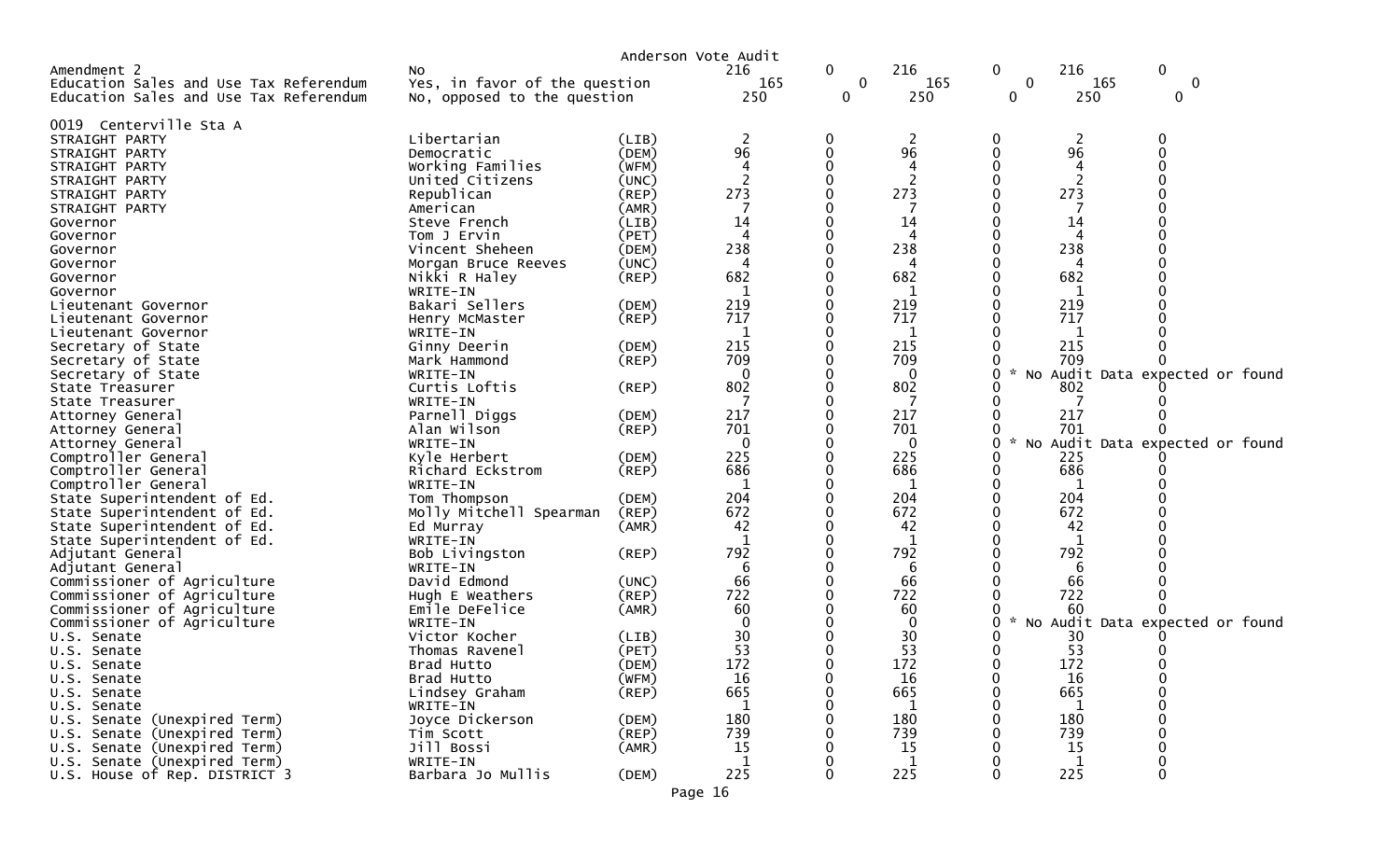|                                        |                               |             | Anderson Vote Audit |             |                 |                    |                                     |
|----------------------------------------|-------------------------------|-------------|---------------------|-------------|-----------------|--------------------|-------------------------------------|
| U.S. House of Rep. DISTRICT 3          | Jeff Duncan                   | $($ REP $)$ | 704                 | 0           | 704             | 0                  | 704<br>$\Omega$                     |
| U.S. House of Rep. DISTRICT 3          | WRITE-IN                      |             |                     | 0           | 1               | 0                  | $\Omega$<br>1                       |
| State House of Rep. DISTRICT 8         | Jonathon Hill                 | (REP)       | 795                 |             | 795             |                    | 795                                 |
| State House of Rep. DISTRICT 8         | WRITE-IN                      |             | 5                   |             | 5               | 0                  | 5                                   |
| Probate Judge                          | Martha D Newton               | (REP)       | 805                 |             | 805             |                    | 805                                 |
| Probate Judge                          | WRITE-IN                      |             | 12                  |             | 12              | 0                  | 12                                  |
| County Council DISTRICT 5              | Tommy Dunn                    | (REP)       | 790                 |             | 790             |                    | 790                                 |
| County Council DISTRICT 5              | WRITE-IN                      |             |                     |             |                 |                    |                                     |
| Soil and Water District Comm.          | Charles C Eberhart            |             | 413                 |             | 413             | 413                |                                     |
| Soil and Water District Comm.          | Tim Kelley                    |             | 460                 |             | 460             |                    | 460                                 |
| Soil and Water District Comm.          | WRITE-IN                      |             |                     |             | 7               |                    | -7                                  |
| School Trustee District 5 At Large     | Sandy Addis                   |             | 557                 |             | 557             |                    | 557                                 |
| School Trustee District 5 At Large     | Corie Cullins                 |             | 129                 |             | 129             |                    | 129                                 |
| School Trustee District 5 At Large     | WRITE-IN                      |             | 2                   |             | 2               |                    | 2                                   |
| Amendment 1                            | Yes                           |             | 781                 |             | 781             |                    | 781                                 |
| Amendment 1                            | No                            |             | 148                 |             | 148             |                    | 148                                 |
| Amendment 2                            | Yes                           |             | 507                 | 0           | 507             | 0                  | 507<br>0                            |
| Amendment 2                            | No                            |             | 411                 |             | 411             | 0                  | 411                                 |
| Education Sales and Use Tax Referendum | Yes, in favor of the question |             | 514                 | $\mathbf 0$ | 514             | $\mathbf{0}$       | 0<br>514                            |
| Education Sales and Use Tax Referendum | No, opposed to the question   |             | 412                 | 0           | 412             | 0                  | 412<br>0                            |
| School District No. 5 Bond Referendum  | Yes, in favor of the question |             | 545                 | 0           | 545             | 0                  | 545<br>0                            |
| School District No. 5 Bond Referendum  | No, opposed to the question   |             | 373                 | 0           | 373             | 0                  | 373<br>0                            |
|                                        |                               |             |                     |             |                 |                    |                                     |
| 0020 Chiquola Mill                     |                               |             |                     |             |                 |                    |                                     |
| STRAIGHT PARTY                         | Libertarian                   | (LIB)       | $\mathbf 1$         | 0           | 1               | 0                  | 1                                   |
| STRAIGHT PARTY                         | Democratic                    | (DEM)       | 52                  | 0           | 52              |                    | 52                                  |
| STRAIGHT PARTY                         | Working Families              | (WFM)       | 6                   |             | $6\phantom{1}6$ |                    | $\boldsymbol{6}$                    |
| STRAIGHT PARTY                         | United Citizens               | (UNC)       | $\overline{2}$      |             | $\overline{2}$  |                    | $\overline{2}$                      |
| STRAIGHT PARTY                         | Republican                    | (REP)       | 22                  |             | 22              |                    | 22                                  |
| STRAIGHT PARTY                         | American                      | (AMR)       |                     |             | 3               |                    | 3                                   |
| Governor                               | Steve French                  | (LIB)       |                     |             | 3               |                    | 3                                   |
| Governor                               | Tom J Ervin                   | (PET)       |                     |             | 5               |                    |                                     |
| Governor                               | Vincent Sheheen               | (DEM)       | 80                  |             | 80              |                    | 80                                  |
| Governor                               | Morgan Bruce Reeves           | (UNC)       | $\mathbf 1$         |             | 1               |                    | 1                                   |
| Governor                               | Nikki R Haley                 | (REP)       | 88                  |             | 88              |                    | 88                                  |
| Governor                               | WRITE-IN                      |             | $\mathbf 0$         |             | $\mathbf 0$     | $\mathcal{H}$<br>0 | No Audit Data expected or found     |
| Lieutenant Governor                    | Bakari Sellers                | (DEM)       | 79                  |             | 79              |                    | 79                                  |
| Lieutenant Governor                    | Henry McMaster                | (REP)       | 99                  |             | 99              |                    | 99                                  |
| Lieutenant Governor                    | WRITE-IN                      |             |                     |             | 2               |                    |                                     |
| Secretary of State                     | Ginny Deerin                  | (DEM)       | 86                  |             | 86              |                    | 86                                  |
| Secretary of State                     | Mark Hammond                  | (REP)       | 94                  |             | 94              |                    | 94                                  |
| Secretary of State                     | WRITE-IN                      |             | 0                   |             | $\mathbf{0}$    | 0                  | * No Audit Data expected or found   |
| State Treasurer                        | Curtis Loftis                 | (REP)       | 131                 |             | 131             | 0                  | 131<br>O                            |
| State Treasurer                        | WRITE-IN                      |             | <sup>n</sup>        |             | 0               |                    | 0 * No Audit Data expected or found |
| Attorney General                       | Parnell Diggs                 | (DEM)       | 86                  |             | 86              | 0                  | 86                                  |
| Attorney General                       | Alan Wilson                   | $($ REP $)$ | 94                  |             | 94              | 0                  | 94                                  |
| Attorney General                       | WRITE-IN                      |             |                     |             | $\mathbf 0$     |                    | * No Audit Data expected or found   |
| Comptroller General                    | Kyle Herbert                  | (DEM)       | 85                  |             | 85              |                    | 85                                  |
| Comptroller General                    | Richard Eckstrom              | (REP)       | 96                  |             | 96              |                    | 96                                  |
| Comptroller General                    | WRITE-IN                      |             |                     |             | $\mathbf{0}$    |                    | * No Audit Data expected or found   |
| State Superintendent of Ed.            | Tom Thompson                  | (DEM)       | 87                  |             | 87              |                    | 87                                  |
| State Superintendent of Ed.            | Molly Mitchell Spearman       | (REP)       | 73                  |             | 73              | 0                  | 73                                  |
|                                        |                               |             | Page 17             |             |                 |                    |                                     |
|                                        |                               |             |                     |             |                 |                    |                                     |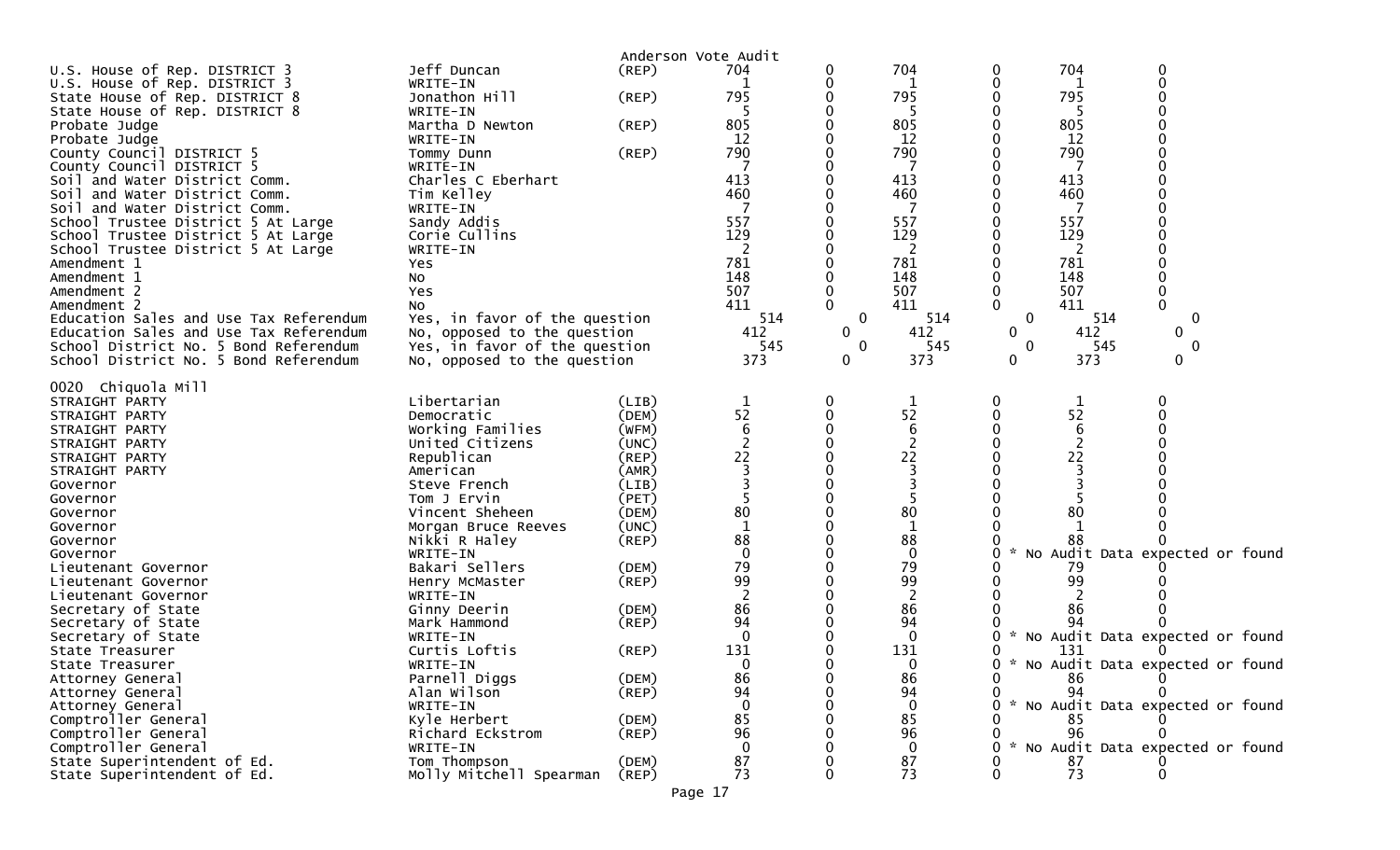|                                                       |                                     |             | Anderson Vote Audit |          |                |               |              |                                   |  |
|-------------------------------------------------------|-------------------------------------|-------------|---------------------|----------|----------------|---------------|--------------|-----------------------------------|--|
| State Superintendent of Ed.                           | Ed Murray                           | (AMR)       | 16                  | 0        | 16             | 0             | 16           | $\Omega$                          |  |
| State Superintendent of Ed.                           | WRITE-IN                            |             | -5                  | 0        | -5             |               | -5           |                                   |  |
| Adjutant General                                      | Bob Livingston                      | $($ REP $)$ | 129                 |          | 129            |               | 129          |                                   |  |
| Adjutant General                                      | WRITE-IN                            |             | 1                   |          | 1              |               | 1            |                                   |  |
| Commissioner of Agriculture                           | David Edmond                        | (UNC)       | 30                  |          | 30             |               | 30           |                                   |  |
| Commissioner of Agriculture                           | Hugh E Weathers                     | (REP)       | 96                  |          | 96             |               | 96           |                                   |  |
| Commissioner of Agriculture                           | Emile DeFelice                      | (AMR)       | 22                  |          | 22             |               | 22           |                                   |  |
| Commissioner of Agriculture                           | WRITE-IN                            |             | $\mathbf{0}$        |          | $\mathbf 0$    | $\mathcal{H}$ |              | No Audit Data expected or found   |  |
| U.S. Senate                                           | Victor Kocher                       | (LIB)       | 5                   |          | 5              |               |              |                                   |  |
| U.S. Senate                                           | Thomas Ravenel                      | (PET)       | 16                  |          | 16             |               | 16           |                                   |  |
| U.S. Senate                                           | Brad Hutto                          | (DEM)       | 71                  |          | 71             |               | 71           |                                   |  |
| U.S. Senate                                           | Brad Hutto                          | (WFM)       | 10                  |          | 10             |               | 10           |                                   |  |
| U.S. Senate                                           | Lindsey Graham                      | (REP)       | 73                  |          | 73             |               | 73           |                                   |  |
| U.S. Senate                                           | WRITE-IN                            |             | 6                   |          | 6              |               | 6            |                                   |  |
| U.S. Senate (Unexpired Term)                          | Joyce Dickerson                     | (DEM)       | 76                  |          | 76             |               | 76           |                                   |  |
| U.S. Senate (Unexpired Term)                          | Tim Scott                           | (REP)       | 102                 |          | 102            |               | 102          |                                   |  |
| U.S. Senate (Unexpired Term)                          | Jill Bossi                          | (AMR)       | 6                   |          | 6              |               | 6            |                                   |  |
| U.S. Senate (Unexpired Term)                          | WRITE-IN                            |             | $\mathbf{0}$        |          | $\mathbf{0}$   | $\mathcal{H}$ |              | No Audit Data expected or found   |  |
| U.S. House of Rep. DISTRICT 3                         | Barbara Jo Mullis                   | (DEM)       | 87                  |          | 87             |               | 87           |                                   |  |
| U.S. House of Rep. DISTRICT 3                         | Jeff Duncan                         | (REP)       | 94                  |          | 94             |               | 94           |                                   |  |
| U.S. House of Rep. DISTRICT 3                         | WRITE-IN                            |             | $\Omega$            |          | $\Omega$       | $\sim$<br>0   |              | No Audit Data expected or found   |  |
| State House of Rep. DISTRICT 7                        | Michael Gambrell                    | (REP)       | 136                 | $\Omega$ | 136            |               | 136          |                                   |  |
| State House of Rep. DISTRICT 7                        | WRITE-IN                            |             | 1                   |          | 1              |               | $\mathbf{1}$ |                                   |  |
| Probate Judge                                         | Martha D Newton                     | (REP)       | 132                 |          | 132            |               | 132          |                                   |  |
| Probate Judge                                         | WRITE-IN                            |             |                     |          | 1              |               | 1            |                                   |  |
| County Council DISTRICT 7                             | M Cindy Wilson                      | (REP)       | 129                 |          | 129            |               | 129          |                                   |  |
| County Council DISTRICT 7                             | WRITE-IN                            |             |                     |          | 4              |               | 4            |                                   |  |
| Soil and Water District Comm.                         | Charles C Eberhart                  |             | 82                  |          | 82             |               | 82           |                                   |  |
| Soil and Water District Comm.                         | Tim Kelley                          |             | 84                  |          | 84             |               | 84           |                                   |  |
| Soil and Water District Comm.                         | WRITE-IN                            |             | $\Omega$            |          | $\overline{0}$ | $\mathcal{H}$ |              | No Audit Data expected or found   |  |
| County Board of Education DISTRICT 5                  | Mike Brock                          |             | 128                 |          | 128            |               | 128          |                                   |  |
| County Board of Education DISTRICT 5                  | WRITE-IN                            |             | $\mathbf{1}$        |          | 1              |               | 1            |                                   |  |
| School Trustee District 2 Area 1                      | Kevin T Craft                       |             | 94                  |          | 94             |               | 94           |                                   |  |
| School Trustee District 2 Area 1                      | R Alderman Maynard Jr               |             | 62                  |          | 62             |               | 62           |                                   |  |
| School Trustee District 2 Area 1                      | Frances M Russell                   |             | 47                  |          | 47             |               | 47           |                                   |  |
| School Trustee District 2 Area 1                      | WRITE-IN                            |             | $\Omega$            |          | $\Omega$       | $\sim$        |              | No Audit Data expected or found   |  |
| School Trustee District 2 Area 3                      | Danny Hawkins                       |             | 144                 |          | 144            |               | 144          |                                   |  |
| School Trustee District 2 Area 3                      | WRITE-IN                            |             | 1                   |          | 1              |               | 1            |                                   |  |
| School Trustee District 2 Area 4                      | Bonnie S Knight                     |             | 70                  |          | 70             |               | 70           |                                   |  |
| School Trustee District 2 Area 4                      | Greg Tysl                           |             | 86                  |          | 86             |               | 86           |                                   |  |
| School Trustee District 2 Area 4                      | WRITE-IN                            |             | $\mathbf{0}$        |          | $\mathbf 0$    |               |              | * No Audit Data expected or found |  |
| School Trustee District 2 At Large                    | James Jim Lusk                      |             | 69<br>96            |          | 69             |               | 69           |                                   |  |
| School Trustee District 2 At Large                    | Jimmy Ouzts                         |             | $\Omega$            |          | 96             | $\mathcal{H}$ | 96           |                                   |  |
| School Trustee District 2 At Large                    | WRITE-IN                            |             |                     |          | $\Omega$       | 0             |              | No Audit Data expected or found   |  |
| Amendment 1                                           | <b>Yes</b>                          |             | 137                 |          | 137            |               | 137          |                                   |  |
| Amendment 1                                           | No                                  |             | 32<br>76            |          | 32<br>76       |               | 32<br>76     |                                   |  |
| Amendment 2                                           | Yes                                 |             | 100                 |          | 100            |               | 100          |                                   |  |
| Amendment 2<br>Education Sales and Use Tax Referendum | No<br>Yes, in favor of the question |             | 86                  | $\Omega$ | 86             | $\mathbf{0}$  | -86          | $\Omega$                          |  |
| Education Sales and Use Tax Referendum                | No, opposed to the question         |             | 91                  | 0        | 91             | $\mathbf 0$   | 91           | 0                                 |  |
|                                                       |                                     |             |                     |          |                |               |              |                                   |  |

0021 Concrete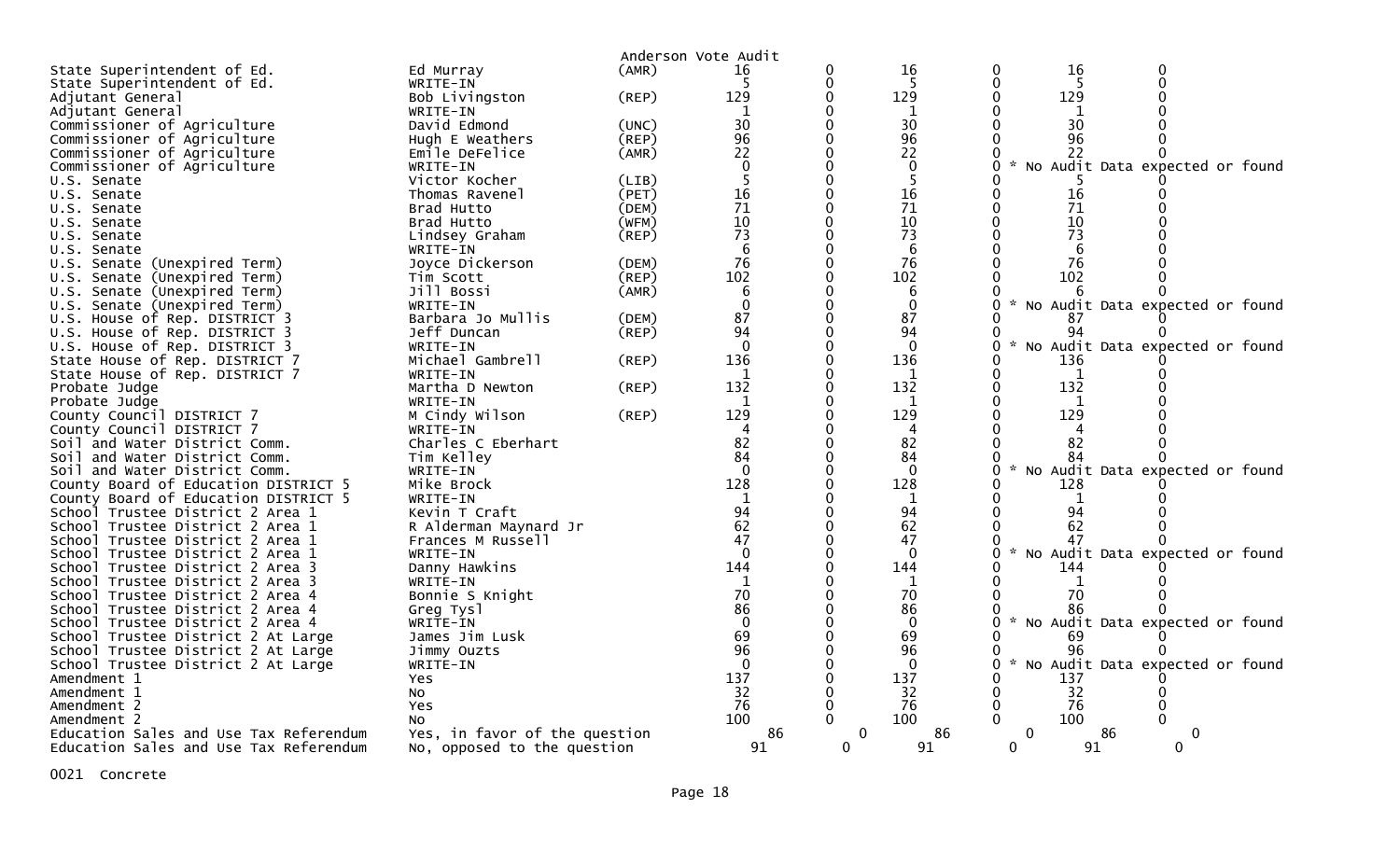|                                 |                         |             | Anderson Vote Audit |             |              |                    |     |                                     |  |
|---------------------------------|-------------------------|-------------|---------------------|-------------|--------------|--------------------|-----|-------------------------------------|--|
| STRAIGHT PARTY                  | Libertarian             | (LIB)       |                     | 0           | 4            | 0                  | 4   | 0                                   |  |
| STRAIGHT PARTY                  | Democratic              | (DEM)       | 54                  | 0           | 54           | 0                  | 54  | 0                                   |  |
| STRAIGHT PARTY                  | Working Families        | (WFM)       |                     |             | 3            |                    |     |                                     |  |
| STRAIGHT PARTY                  | United Citizens         | (UNC)       | $\mathbf{1}$        | 0           | 1            | 0                  | -1  |                                     |  |
| STRAIGHT PARTY                  | Republican              | (REP)       | 285                 | 0           | 285          |                    | 285 |                                     |  |
| STRAIGHT PARTY                  | American                | (AMR)       | 1                   |             | -1           |                    | -1  |                                     |  |
| Governor                        | Steve French            | (LIB)       | 11                  |             | 11           |                    | 11  |                                     |  |
| Governor                        | Tom J Ervin             | (PET)       | $\overline{4}$      |             | 4            |                    | 4   |                                     |  |
| Governor                        | Vincent Sheheen         | (DEM)       | 150                 |             | 150          |                    | 150 |                                     |  |
| Governor                        | Morgan Bruce Reeves     | (UNC)       |                     |             |              |                    |     |                                     |  |
| Governor                        | Nikki R Haley           | $($ REP $)$ | 723                 | 0           | 723          |                    | 723 |                                     |  |
| Governor                        | WRITE-IN                |             |                     |             |              |                    |     |                                     |  |
| Lieutenant Governor             | Bakari Sellers          | (DEM)       | 148                 | $\Omega$    | 148          |                    | 148 |                                     |  |
| Lieutenant Governor             | Henry McMaster          | (REP)       | 730                 |             | 730          |                    | 730 |                                     |  |
| Lieutenant Governor             | WRITE-IN                |             |                     |             | -1           |                    |     |                                     |  |
| Secretary of State              | Ginny Deerin            | (DEM)       | 149                 |             | 149          |                    | 149 |                                     |  |
| Secretary of State              | Mark Hammond            | (REP)       | 733                 |             | 733          |                    | 733 |                                     |  |
| Secretary of State              | WRITE-IN                |             | 0                   |             | 0            | 0<br>$\mathcal{H}$ |     | No Audit Data expected or found     |  |
| State Treasurer                 | Curtis Loftis           | $($ REP $)$ | 801                 |             | 801          |                    | 801 |                                     |  |
| State Treasurer                 | WRITE-IN                |             | 11                  |             | 11           |                    | -11 |                                     |  |
| Attorney General                | Parnell Diggs           | (DEM)       | 130                 |             | 130          |                    | 130 |                                     |  |
| Attorney General                | Alan Wilson             | (REP)       | 747                 | 0           | 747          | 0                  | 747 |                                     |  |
| Attorney General                | WRITE-IN                |             | 0                   |             | $\mathbf 0$  | 0<br>$\mathcal{H}$ |     | No Audit Data expected or found     |  |
| Comptroller General             | Kyle Herbert            | (DEM)       | 130                 |             | 130          |                    | 130 |                                     |  |
| Comptroller General             | Richard Eckstrom        | (REP)       | 735                 | 0           | 735          | 0                  | 735 |                                     |  |
| Comptroller General             | WRITE-IN                |             | 2                   |             | 2            |                    | 2   |                                     |  |
| State Superintendent of Ed.     | Tom Thompson            | (DEM)       | 128                 | $\mathbf 0$ | 128          |                    | 128 |                                     |  |
| State Superintendent of Ed.     | Molly Mitchell Spearman | $($ REP $)$ | 691                 |             | 691          |                    | 691 |                                     |  |
| State Superintendent of Ed.     | Ed Murray               | (AMR)       | 38                  |             | 38           |                    | 38  |                                     |  |
| State Superintendent of Ed.     | WRITE-IN                |             | 17                  |             | 17           |                    | 17  |                                     |  |
| Adjutant General                | Bob Livingston          | $($ REP $)$ | 801                 | $\Omega$    | 801          |                    | 801 |                                     |  |
| Adjutant General                | WRITE-IN                |             | 6                   |             | 6            |                    | 6   |                                     |  |
| Commissioner of Agriculture     | David Edmond            | (UNC)       | 34                  | $\Omega$    | 34           | 0                  | 34  |                                     |  |
| Commissioner of Agriculture     | Hugh E Weathers         | (REP)       | 745                 |             | 745          |                    | 745 |                                     |  |
| Commissioner of Agriculture     | Emile DeFelice          | (AMR)       | 46                  |             | 46           |                    | 46  |                                     |  |
| Commissioner of Agriculture     | WRITE-IN                |             |                     |             | 2            |                    |     |                                     |  |
| U.S. Senate                     | Victor Kocher           | (LIB)       | 54                  | $\Omega$    | 54           |                    | 54  |                                     |  |
| U.S. Senate                     | Thomas Ravenel          | (PET)       | 58                  |             | 58           |                    | 58  |                                     |  |
| U.S. Senate                     | Brad Hutto              | (DEM)       | 106                 |             | 106          |                    | 106 |                                     |  |
| U.S. Senate                     | Brad Hutto              | (WFM)       | 13                  |             | 13           |                    | 13  |                                     |  |
| U.S. Senate                     | Lindsey Graham          | $($ REP $)$ | 644                 |             | 644          |                    | 644 |                                     |  |
| U.S. Senate                     | WRITE-IN                |             | 17                  |             | 17           |                    | 17  |                                     |  |
| U.S. Senate (Unexpired Term)    | Joyce Dickerson         | (DEM)       | 111                 | 0           | 111          |                    | 111 |                                     |  |
| U.S. Senate (Unexpired Term)    | Tim Scott               | $($ REP $)$ | 754                 | $\mathbf 0$ | 754          |                    | 754 | $\mathbf 0$                         |  |
| U.S. Senate (Unexpired Term)    | Jill Bossi              | (AMR)       | 22                  | 0           | 22           | 0                  | 22  | $\mathbf{0}$                        |  |
| U.S. Senate (Unexpired Term)    | WRITE-IN                |             | $\mathbf 0$         | 0           | $\mathbf{0}$ |                    |     | 0 * No Audit Data expected or found |  |
| U.S. House of Rep. DISTRICT 3   | Barbara Jo Mullis       | (DEM)       | 136                 |             | 136          |                    | 136 |                                     |  |
| U.S. House of Rep. DISTRICT 3   | Jeff Duncan             | $($ REP $)$ | 746                 |             | 746          | 0                  | 746 | 0                                   |  |
| U.S. House of Rep. DISTRICT 3   | WRITE-IN                |             | 0                   |             | 0            | $\mathcal{H}$<br>0 |     | No Audit Data expected or found     |  |
| State House of Rep. DISTRICT 10 | Joshua A Putnam         | $($ REP $)$ | 789                 |             | 789          |                    | 789 |                                     |  |
| State House of Rep. DISTRICT 10 | WRITE-IN                |             | 11                  |             | 11           |                    | 11  |                                     |  |
| Probate Judge                   | Martha D Newton         | (REP)       | 788                 | $\Omega$    | 788          | 0                  | 788 | 0                                   |  |
|                                 |                         |             |                     |             |              |                    |     |                                     |  |

Page 19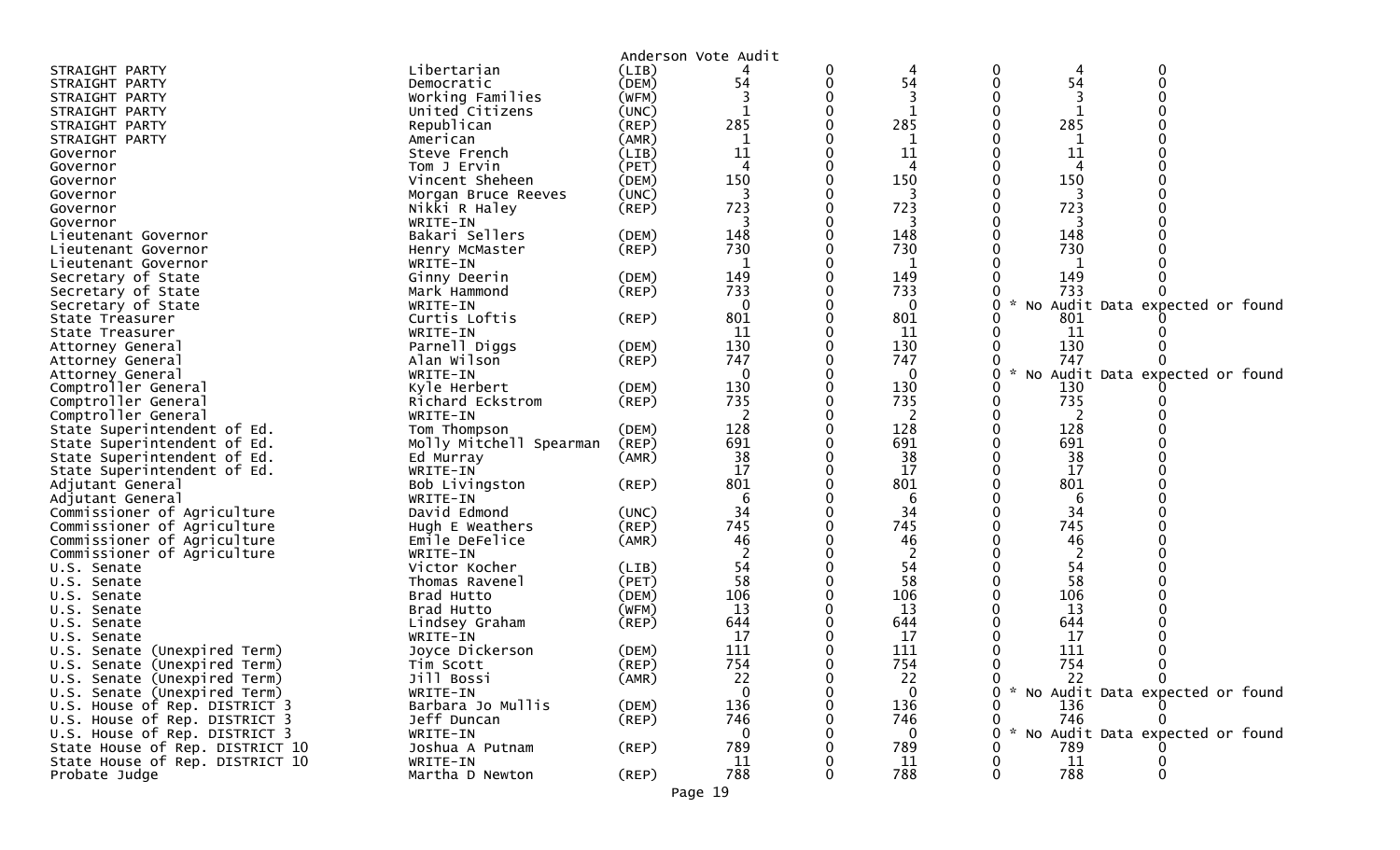|                                                                                                                                                                                                                                                                                                                                                                                                                                                                                                                                                                                                                                                                                                                                                                                                                                                                                                     |                                                                                                                                                                                                                                                                                                                                                                                                                                                    |                                                                                                                                                                            | Anderson Vote Audit                                                                                                                                  |                                              |                                                                                                                                                                 |                                                                                                                                                                                                                                                                                     |
|-----------------------------------------------------------------------------------------------------------------------------------------------------------------------------------------------------------------------------------------------------------------------------------------------------------------------------------------------------------------------------------------------------------------------------------------------------------------------------------------------------------------------------------------------------------------------------------------------------------------------------------------------------------------------------------------------------------------------------------------------------------------------------------------------------------------------------------------------------------------------------------------------------|----------------------------------------------------------------------------------------------------------------------------------------------------------------------------------------------------------------------------------------------------------------------------------------------------------------------------------------------------------------------------------------------------------------------------------------------------|----------------------------------------------------------------------------------------------------------------------------------------------------------------------------|------------------------------------------------------------------------------------------------------------------------------------------------------|----------------------------------------------|-----------------------------------------------------------------------------------------------------------------------------------------------------------------|-------------------------------------------------------------------------------------------------------------------------------------------------------------------------------------------------------------------------------------------------------------------------------------|
| Probate Judge<br>County Council DISTRICT 6<br>County Council DISTRICT 6<br>Soil and Water District Comm.<br>Soil and Water District Comm.<br>Soil and Water District Comm.<br>County Board of Education DISTRICT 3<br>County Board of Education DISTRICT 3<br>School Trustee District 1 Area 1<br>School Trustee District 1 Area 1<br>School Trustee District 1 Area 4<br>School Trustee District 1 Area 4<br>School Trustee District 1 Area 5<br>School Trustee District 1 Area 5<br>School Trustee District 1 Area 7<br>School Trustee District 1 Area 7<br>Brushy Creek Watershed DISTRICT 7<br>Brushy Creek Watershed DISTRICT 7<br>Brushy Creek Watershed DISTRICT 7<br>Brushy Creek Watershed DISTRICT 7<br>Brushy Creek Watershed DISTRICT 7<br>Amendment 1<br>Amendment 1<br>Amendment 2<br>Amendment 2<br>Education Sales and Use Tax Referendum<br>Education Sales and Use Tax Referendum | WRITE-IN<br>Ken Waters<br>WRITE-IN<br>Charles C Eberhart<br>Tim Kelley<br>WRITE-IN<br>Charlie Dale Martin<br>WRITE-IN<br>Melissa Ellison Hood<br>WRITE-IN<br>Fred G Alexander<br>WRITE-IN<br>Doug Atkins<br>WRITE-IN<br>Nancy Owen Upton<br>WRITE-IN<br>Glenn H McQueen<br>Cindy Prendergast<br>Richard T Tripp<br>Ben Wigington<br>WRITE-IN<br>Yes<br>N <sub>O</sub><br>Yes<br>No<br>Yes, in favor of the question<br>No, opposed to the question | (REP)                                                                                                                                                                      | 790<br>370<br>483<br>10<br>177<br>2<br>647<br>q<br>635<br>648<br>651<br>2<br>163<br>218<br>284<br>285<br>8<br>725<br>157<br>490<br>386<br>461<br>404 | 0<br>0<br>0<br>$\Omega$<br>$\mathbf{0}$<br>0 | 790<br>-5<br>370<br>483<br>10<br>177<br>2<br>647<br>9<br>635<br>648<br>2<br>651<br>2<br>163<br>218<br>284<br>285<br>8<br>725<br>157<br>490<br>386<br>461<br>404 | 0<br>0<br>790<br>-5<br>370<br>483<br>10<br>177<br>2<br>647<br>635<br>648<br>2<br>651<br>2<br>163<br>218<br>284<br>285<br>8<br>725<br>157<br>490<br>386<br>$\mathbf{0}$<br>461<br>0<br>$\Omega$<br>404<br>$\Omega$                                                                   |
| 0023 Craytonville<br>STRAIGHT PARTY<br>STRAIGHT PARTY<br>STRAIGHT PARTY<br>STRAIGHT PARTY<br>STRAIGHT PARTY<br>STRAIGHT PARTY<br>Governor<br>Governor<br>Governor<br>Governor<br>Governor<br>Governor<br>Lieutenant Governor<br>Lieutenant Governor<br>Lieutenant Governor<br>Secretary of State<br>Secretary of State<br>Secretary of State<br>State Treasurer<br>State Treasurer<br>Attorney General<br>Attorney General<br>Attorney General                                                                                                                                                                                                                                                                                                                                                                                                                                                      | Libertarian<br>Democratic<br>Working Families<br>United Citizens<br>Republican<br>American<br>Steve French<br>Tom J Ervin<br>Vincent Sheheen<br>Morgan Bruce Reeves<br>Nikki R Haley<br>WRITE-IN<br>Bakari Sellers<br>Henry McMaster<br>WRITE-IN<br>Ginny Deerin<br>Mark Hammond<br>WRITE-IN<br>Curtis Loftis<br>WRITE-IN<br>Parnell Diggs<br>Alan Wilson<br>WRITE-IN                                                                              | (LIB)<br>(DEM)<br>(WFM)<br>(UNC)<br>(REP)<br>(AMR)<br>(LIB)<br>(PET)<br>(DEM)<br>(UNC)<br>(REP)<br>(DEM)<br>$($ REP $)$<br>(DEM)<br>$($ REP $)$<br>(REP)<br>(DEM)<br>(REP) | 0<br>12<br>4<br>$\mathbf{1}$<br>95<br>42<br>2<br>272<br>38<br>279<br>0<br>34<br>279<br>0<br>300<br>$\Omega$<br>28<br>287<br>0                        | 0<br>0                                       | $\mathbf{0}$<br>12<br>4<br>1<br>95<br>3<br>2<br>42<br>2<br>272<br>1<br>38<br>279<br>0<br>34<br>279<br>0<br>300<br>0<br>28<br>287<br>$\Omega$                    | No Audit Data expected or found<br>0<br>0<br>12<br>4<br>95<br>42<br>2<br>272<br>38<br>279<br>* No Audit Data expected or found<br>0<br>34<br>279<br>* No Audit Data expected or found<br>300<br>* No Audit Data expected or found<br>28<br>287<br>* No Audit Data expected or found |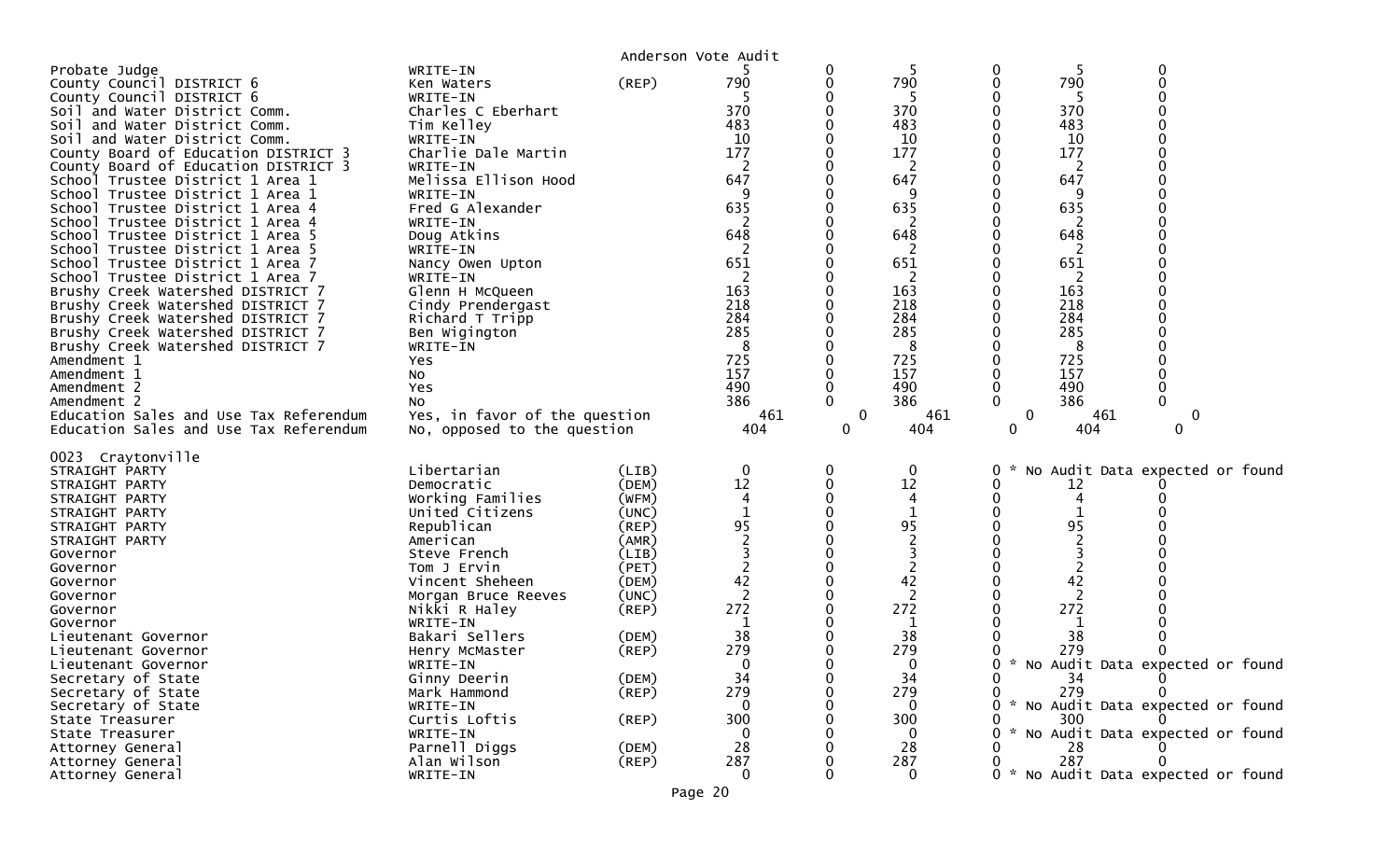|                                                                      |                              |             | Anderson Vote Audit |   |                 |                                                  |
|----------------------------------------------------------------------|------------------------------|-------------|---------------------|---|-----------------|--------------------------------------------------|
| Comptroller General                                                  | Kyle Herbert                 | (DEM)       | 38                  | 0 | 38              | 38<br>$\bf{0}$                                   |
| Comptroller General                                                  | Richard Eckstrom             | $($ REP $)$ | 278                 |   | 278             | 278                                              |
| Comptroller General                                                  | WRITE-IN                     |             | 0                   |   | 0               | * No Audit Data expected or found                |
| State Superintendent of Ed.                                          | Tom Thompson                 | (DEM)       | 34                  |   | 34              | 34                                               |
| State Superintendent of Ed.                                          | Molly Mitchell Spearman      | (REP)       | 260                 |   | 260             | 260                                              |
| State Superintendent of Ed.                                          | Ed Murray                    | (AMR)       | 21                  |   | 21              | 21                                               |
| State Superintendent of Ed.                                          | WRITE-IN                     |             |                     |   | 1               | 1                                                |
| Adjutant General                                                     | Bob Livingston               | (REP)       | 300                 |   | 300             | 300                                              |
| Adjutant General                                                     | WRITE-IN                     |             |                     |   |                 |                                                  |
| Commissioner of Agriculture                                          | David Edmond                 | (UNC)       | 15                  |   | 15              | 15                                               |
| Commissioner of Agriculture                                          | Hugh E Weathers              | (REP)       | 283                 |   | 283             | 283                                              |
| Commissioner of Agriculture                                          | Emile DeFelice               | (AMR)       | 11                  |   | 11              | 11                                               |
| Commissioner of Agriculture                                          | WRITE-IN                     |             |                     |   | 0               | * No Audit Data expected or found                |
| U.S. Senate                                                          | Victor Kocher                | (LIB)       |                     |   | 6               |                                                  |
| U.S. Senate                                                          | Thomas Ravenel               | (PET)       | 21                  |   | 21              | 21                                               |
| U.S. Senate                                                          | Brad Hutto                   | (DEM)       | 24                  |   | 24              | 24                                               |
| U.S. Senate                                                          | Brad Hutto                   | (WFM)       | 10                  |   | 10              | 10                                               |
| U.S. Senate                                                          | Lindsey Graham               | (REP)       | 263                 |   | 263             | 263                                              |
| U.S. Senate                                                          | WRITE-IN                     |             | 2                   |   | 2               | 2                                                |
| U.S. Senate (Unexpired Term)                                         | Joyce Dickerson              | (DEM)       | 28                  |   | 28              | 28                                               |
| U.S. Senate (Unexpired Term)                                         | Tim Scott                    | (REP)       | 282                 |   | 282             | 282                                              |
| U.S. Senate (Unexpired Term)                                         | Jill Bossi                   | (AMR)       | 10                  |   | 10              | 10                                               |
| Senate (Unexpired Term)<br>U.S.                                      | WRITE-IN                     |             | $\Omega$            |   | $\mathbf{0}$    | $\mathcal{H}$<br>No Audit Data expected or found |
| U.S. House of Rep. DISTRICT 3                                        | Barbara Jo Mullis            | (DEM)       | 34                  |   | 34              | 34                                               |
| U.S. House of Rep. DISTRICT 3                                        | Jeff Duncan                  | $($ REP $)$ | 283                 |   | 283             | 283                                              |
| U.S. House of Rep. DISTRICT 3                                        | WRITE-IN                     |             | $\Omega$            |   | $\Omega$        | $\mathcal{R}$<br>No Audit Data expected or found |
| State House of Rep. DISTRICT 7                                       | Michael Gambrell             | $($ REP $)$ | 307                 |   | 307             | 307                                              |
| State House of Rep. DISTRICT 7                                       | WRITE-IN                     |             |                     |   | 1               |                                                  |
| Probate Judge                                                        | Martha D Newton              | (REP)       | 309                 |   | 309             | 309                                              |
| Probate Judge                                                        | WRITE-IN                     |             | 0                   |   | $\Omega$        | $\sim$<br>No Audit Data expected or found        |
| County Council DISTRICT 3                                            | Mitchell Cole                | $($ REP $)$ | 297                 |   | 297             | 297                                              |
| County Council DISTRICT 3                                            | WRITE-IN                     |             |                     |   | 1               | 1                                                |
| Soil and Water District Comm.                                        | Charles C Eberhart           |             | 136                 |   | 136             | 136                                              |
| Soil and Water District Comm.                                        | Tim Kelley                   |             | 166                 |   | 166             | 166                                              |
| Soil and Water District Comm.                                        | WRITE-IN                     |             |                     |   | 1               |                                                  |
| County Board of Education DISTRICT 5                                 | Mike Brock                   |             | 230                 |   | 230             | 230                                              |
| County Board of Education DISTRICT 5                                 | WRITE-IN                     |             |                     |   | 2               | 2                                                |
| School Trustee District 2 Area 1                                     | Kevin T Craft                |             | 184                 |   | 184             | 184                                              |
| School Trustee District 2 Area 1                                     | R Alderman Maynard Jr        |             | 157                 |   | 157             | 157                                              |
| School Trustee District 2 Area 1                                     | Frances M Russell            |             | 77<br>0             |   | 77              | 77                                               |
| School Trustee District 2 Area 1                                     | WRITE-IN                     |             | 258                 |   | $\Omega$<br>258 | * No Audit Data expected or found<br>258         |
| School Trustee District 2 Area 3<br>School Trustee District 2 Area 3 | Danny Hawkins<br>WRITE-IN    |             |                     |   | 1               |                                                  |
| School Trustee District 2 Area 4                                     |                              |             | 111                 |   | 111             | 111                                              |
| School Trustee District 2 Area 4                                     | Bonnie S Knight<br>Greg Tysl |             | 175                 |   | 175             | 175<br>$\Omega$<br>$\mathbf{0}$                  |
| School Trustee District 2 Area 4                                     | WRITE-IN                     |             | $\Omega$            |   | $\Omega$        | * No Audit Data expected or found                |
| School Trustee District 2 At Large                                   | James Jim Lusk               |             | 110                 |   | 110             | 110                                              |
| School Trustee District 2 At Large                                   | Jimmy Ouzts                  |             | 180                 |   | 180             | 180                                              |
| School Trustee District 2 At Large                                   | WRITE-IN                     |             |                     |   | 1               |                                                  |
| Amendment 1                                                          | Yes                          |             | 234                 |   | 234             | 234                                              |
| Amendment 1                                                          | No                           |             | 79                  |   | 79              | 79                                               |
| Amendment 2                                                          | Yes                          |             | 135                 |   | 135             | 135                                              |
|                                                                      |                              |             |                     |   |                 |                                                  |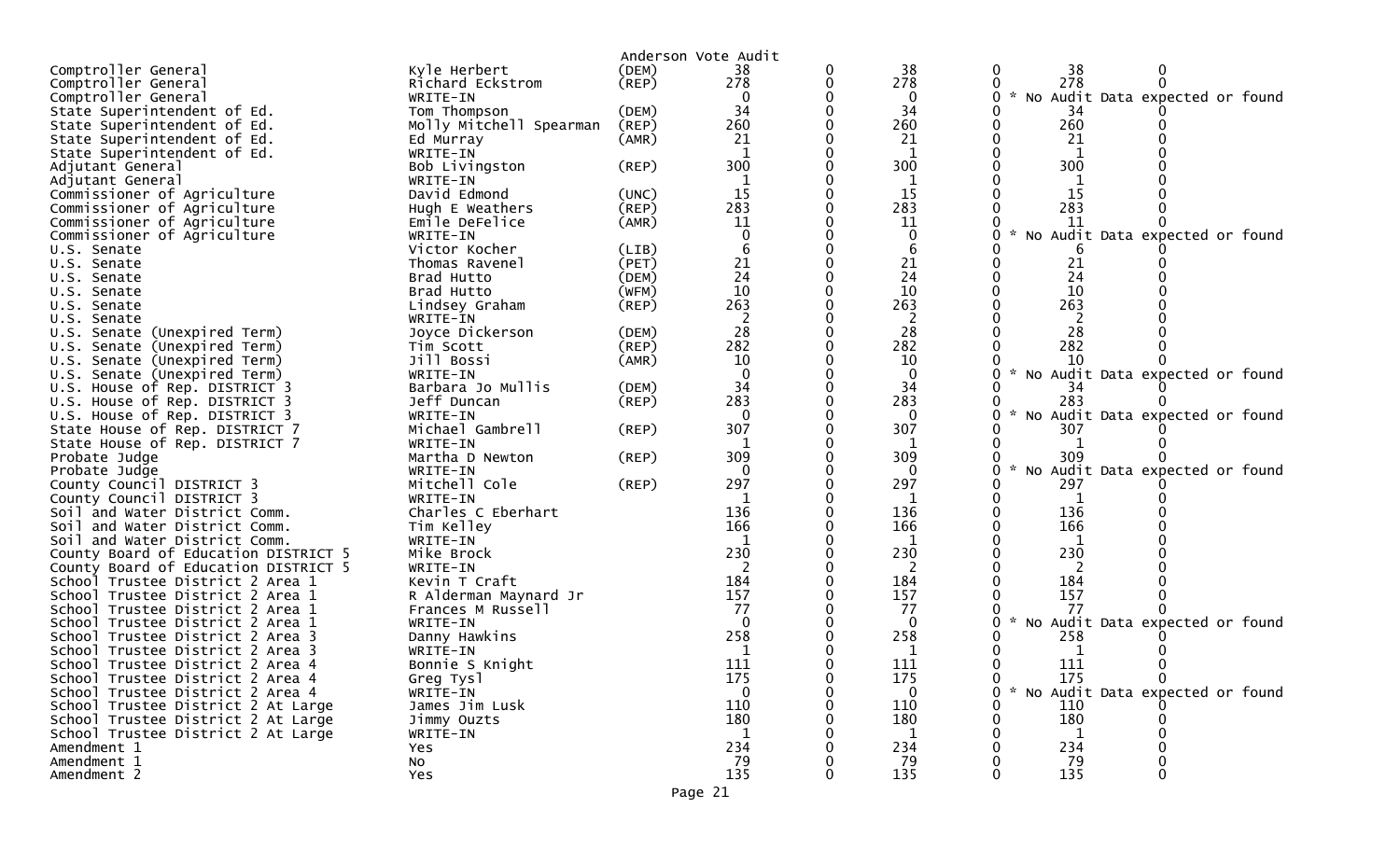|                                        |                               |             | Anderson Vote Audit |   |              |                                                       |
|----------------------------------------|-------------------------------|-------------|---------------------|---|--------------|-------------------------------------------------------|
| Amendment 2                            | NO.                           |             | 182                 | 0 | 182          | 182<br>$\mathbf 0$<br>$\mathbf 0$                     |
| Education Sales and Use Tax Referendum | Yes, in favor of the question |             | 135                 | 0 | 135          | 135<br>0<br>$\mathbf 0$                               |
| Education Sales and Use Tax Referendum | No, opposed to the question   |             | 186                 | 0 | 186          | 186<br>0<br>0                                         |
| 0024 Denver-Sandy Sprgs                |                               |             |                     |   |              |                                                       |
| STRAIGHT PARTY                         | Libertarian                   | (LIB)       | 3                   |   | 3            | 3                                                     |
| STRAIGHT PARTY                         | Democratic                    | (DEM)       | 26                  |   | 26           | 26                                                    |
| STRAIGHT PARTY                         | Working Families              | (WFM)       | 4                   |   | 4            |                                                       |
| STRAIGHT PARTY                         | United Citizens               | (UNC)       |                     |   |              |                                                       |
| STRAIGHT PARTY                         | Republican                    | (REP)       | 189                 |   | 189          | 189                                                   |
| STRAIGHT PARTY                         | American                      | (AMR)       |                     |   | $\Omega$     | No Audit Data expected or found                       |
| Governor                               | Steve French                  | (LIB)       |                     |   | 6            |                                                       |
| Governor                               | Tom J Ervin                   | (PET)       |                     |   |              |                                                       |
| Governor                               | Vincent Sheheen               | (DEM)       | 115                 |   | 115          | 115                                                   |
| Governor                               | Morgan Bruce Reeves           | (UNC)       | 2                   |   | 2            |                                                       |
| Governor                               | Nikki R Haley                 | (REP)       | 438                 |   | 438          | 438                                                   |
| Governor                               | WRITE-IN                      |             | $\Omega$            |   | $\Omega$     | $\sim$<br>No Audit Data expected or found             |
| Lieutenant Governor                    | Bakari Sellers                | (DEM)       | 110                 |   | 110          | 110                                                   |
| Lieutenant Governor                    | Henry McMaster                | (REP)       | 443                 |   | 443          | 443                                                   |
| Lieutenant Governor                    | WRITE-IN                      |             | $\Omega$            |   | $\Omega$     | No Audit Data expected or found                       |
| Secretary of State                     | Ginny Deerin                  | (DEM)       | 110                 |   | 110          | 110                                                   |
| Secretary of State                     | Mark Hammond                  | (REP)       | 437                 |   | 437          | 437                                                   |
| Secretary of State                     | WRITE-IN                      |             | $\Omega$            |   | $\Omega$     | $\mathcal{R}$<br>No Audit Data expected or found      |
| State Treasurer                        | Curtis Loftis                 | (REP)       | 489                 |   | 489          | 489                                                   |
| State Treasurer                        | WRITE-IN                      |             |                     |   |              |                                                       |
| Attorney General                       | Parnell Diggs                 | (DEM)       | 111                 |   | 111          | 111                                                   |
| Attorney General                       | Alan Wilson                   | (REP)       | 436                 |   | 436          | 436                                                   |
| Attorney General                       | WRITE-IN                      |             | $\Omega$            |   | 0            | No Audit Data expected or found<br>0                  |
| Comptroller General                    | Kyle Herbert                  | (DEM)       | 103                 |   | 103          | 103                                                   |
| Comptroller General                    | Richard Eckstrom              | (REP)       | 437                 |   | 437          | 437                                                   |
| Comptroller General                    | WRITE-IN                      |             | $\Omega$            |   | $\mathbf{0}$ | 0<br>$\mathcal{H}$<br>No Audit Data expected or found |
| State Superintendent of Ed.            | Tom Thompson                  | (DEM)       | 106                 |   | 106          | 106                                                   |
| State Superintendent of Ed.            | Molly Mitchell Spearman       | (REP)       | 416                 |   | 416          | 416<br>0                                              |
| State Superintendent of Ed.            | Ed Murray                     | (AMR)       | 27                  |   | 27           | 27                                                    |
| State Superintendent of Ed.            | WRITE-IN                      |             |                     |   |              |                                                       |
| Adjutant General                       | Bob Livingston                | (REP)       | 492                 |   | 492          | 492                                                   |
| Adjutant General                       | WRITE-IN                      |             |                     |   | 1            | 1                                                     |
| Commissioner of Agriculture            | David Edmond                  | (UNC)       | 30                  |   | 30           | 30                                                    |
| Commissioner of Agriculture            | Hugh E Weathers               | (REP)       | 466                 |   | 466          | 466                                                   |
| Commissioner of Agriculture            | Emile DeFelice                | (AMR)       | 24                  |   | 24           | 24                                                    |
| Commissioner of Agriculture            | WRITE-IN                      |             |                     |   |              | 1                                                     |
| U.S. Senate                            | Victor Kocher                 | (LIB)       | 24                  |   | 24           | 24                                                    |
| U.S. Senate                            | Thomas Ravenel                | (PET)       | 23                  |   | 23           | 23                                                    |
| U.S. Senate                            | Brad Hutto                    | (DEM)       | 76                  |   | 76           | 76                                                    |
| U.S. Senate                            | Brad Hutto                    | (WFM)       | 15                  |   | 15           | 15                                                    |
| U.S. Senate                            | Lindsey Graham                | $($ REP $)$ | 421                 |   | 421          | 421                                                   |
| U.S. Senate                            | WRITE-IN                      |             | 1                   |   | 1            | 1                                                     |
| U.S. Senate (Unexpired Term)           | Joyce Dickerson               | (DEM)       | 86                  |   | 86           | 86                                                    |
| U.S. Senate (Unexpired Term)           | Tim Scott                     | (REP)       | 457                 |   | 457          | 457                                                   |
| U.S. Senate (Unexpired Term)           | Jill Bossi                    | (AMR)       | 12                  |   | 12           | 12                                                    |
| U.S. Senate (Unexpired Term)           | WRITE-IN                      |             | $\Omega$            |   | $\Omega$     | No Audit Data expected or found                       |
| U.S. House of Rep. DISTRICT 3          | Barbara Jo Mullis             | (DEM)       | 107                 |   | 107          | 107<br>0                                              |
|                                        |                               |             |                     |   |              |                                                       |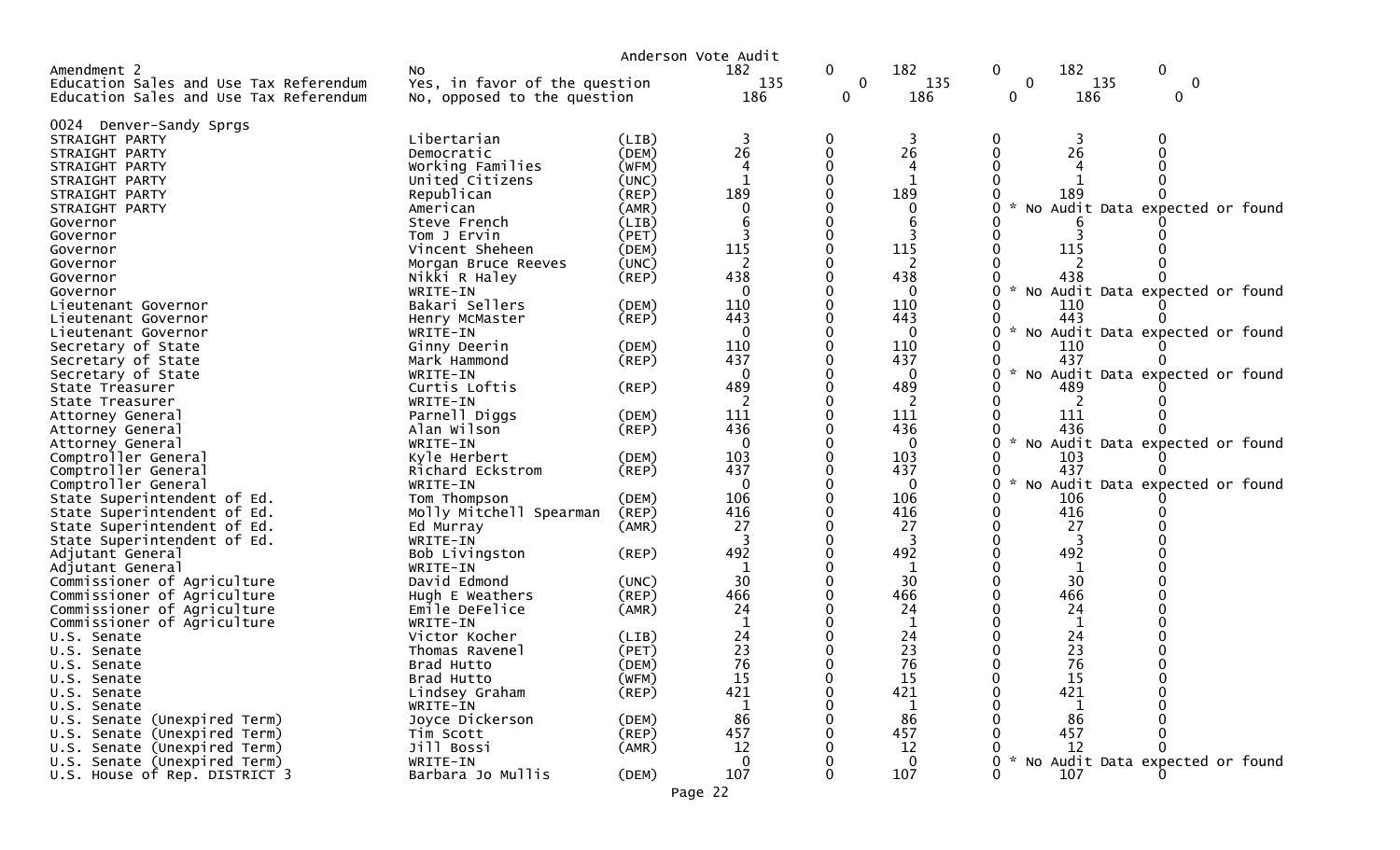|                                                                       |                                        |                | Anderson Vote Audit |                |                |                                                       |
|-----------------------------------------------------------------------|----------------------------------------|----------------|---------------------|----------------|----------------|-------------------------------------------------------|
| U.S. House of Rep. DISTRICT 3                                         | Jeff Duncan                            | (REP)          | 442                 |                | 442            | 442<br>0                                              |
| U.S. House of Rep. DISTRICT 3                                         | WRITE-IN                               |                | $\Omega$            |                | 0              | 0<br>$\sim$<br>No Audit Data expected or found        |
| State House of Rep. DISTRICT 8                                        | Jonathon Hill                          | $($ REP $)$    | 489                 |                | 489            | 489<br>0                                              |
| State House of Rep. DISTRICT 8<br>Probate Judge                       | WRITE-IN<br>Martha D Newton            | $($ REP $)$    | 494                 |                | 1<br>494       | 0<br>$\mathbf 1$<br>494                               |
| Probate Judge                                                         | WRITE-IN                               |                |                     |                |                | -2                                                    |
| County Council DISTRICT 4                                             | Tom Allen                              | (REP)          | 183                 |                | 183            | 183                                                   |
| County Council DISTRICT 4                                             | WRITE-IN                               |                |                     |                |                | 1                                                     |
| County Council DISTRICT 5                                             | Tommy Dunn                             | (REP)          | 301                 |                | 301            | 301                                                   |
| County Council DISTRICT 5                                             | WRITE-IN                               |                | 4                   |                | 4              | 4                                                     |
| Soil and Water District Comm.                                         | Charles C Eberhart                     |                | 219                 |                | 219            | 219                                                   |
| Soil and Water District Comm.                                         | Tim Kelley                             |                | 281                 |                | 281            | 281                                                   |
| Soil and Water District Comm.<br>County Board of Education DISTRICT 1 | WRITE-IN                               |                | 3<br>259            |                | 3<br>259       | 3<br>259                                              |
| County Board of Education DISTRICT 1                                  | Gary Burgess<br>Powell Hickman         |                | 164                 |                | 164            | 164                                                   |
| County Board of Education DISTRICT 1                                  | WRITE-IN                               |                |                     |                | 2              | 2                                                     |
| School Trustee District 4 Area 2                                      | Paulette R Grate                       |                | 27                  |                | 27             | 27                                                    |
| School Trustee District 4 Area 2                                      | WRITE-IN                               |                | $\Omega$            |                | $\Omega$       | No Audit Data expected or found<br>$\mathcal{H}$<br>0 |
| School Trustee District 4 Area 5                                      | Danny Brock                            |                | 371                 |                | 371            | 371                                                   |
| School Trustee District 4 Area 5                                      | WRITE-IN                               |                |                     |                |                | $\mathbf 1$                                           |
| Amendment 1                                                           | Yes                                    |                | 486                 |                | 486            | 486                                                   |
| Amendment 1                                                           | No                                     |                | 78                  |                | 78             | 78                                                    |
| Amendment 2<br>Amendment 2                                            | Yes<br>No                              |                | 345<br>215          |                | 345<br>215     | 345<br>215                                            |
| Education Sales and Use Tax Referendum                                | Yes, in favor of the question          |                | 278                 | $\mathbf 0$    | 278            | $\mathbf 0$<br>278<br>$\mathbf 0$                     |
| Education Sales and Use Tax Referendum                                | No, opposed to the question            |                | 283                 | $\Omega$       | 283            | 283<br>0<br>0                                         |
| School District No. 4 Bond Referendum                                 | Yes, in favor of the question          |                | 315                 | $\overline{0}$ | 315            | 315<br>$\mathbf 0$<br>0                               |
| School District No. 4 Bond Referendum                                 | No, opposed to the question            |                | 231                 | 0              | 231            | 231<br>0<br>0                                         |
|                                                                       |                                        |                |                     |                |                |                                                       |
| 0025 Edgewood Sta A<br>STRAIGHT PARTY                                 | Libertarian                            | (LIB)          | $\overline{2}$      |                | $\overline{c}$ | 2<br>0<br>0                                           |
| STRAIGHT PARTY                                                        | Democratic                             | (DEM)          | 74                  |                | 74             | 74                                                    |
| STRAIGHT PARTY                                                        | Working Families                       | (WFM)          | $\mathbf 1$         |                | 1              | $\mathbf 1$                                           |
| STRAIGHT PARTY                                                        | United Citizens                        | (UNC)          |                     |                |                |                                                       |
| STRAIGHT PARTY                                                        | Republican                             | $($ REP $)$    | 139                 |                | 139            | 139                                                   |
| STRAIGHT PARTY                                                        | American                               | (AMR)          |                     |                |                |                                                       |
| Governor                                                              | Steve French                           | (LIB)          |                     |                | 6              | 6                                                     |
| Governor                                                              | Tom J Ervin                            | (PET)          | 173                 |                | 173            | 173                                                   |
| Governor<br>Governor                                                  | Vincent Sheheen<br>Morgan Bruce Reeves | (DEM)<br>(UNC) | 2                   |                | 2              |                                                       |
| Governor                                                              | Nikki R Haley                          | (REP)          | 342                 |                | 342            | 342                                                   |
| Governor                                                              | WRITE-IN                               |                | 0                   |                | 0              | No Audit Data expected or found<br>0                  |
| Lieutenant Governor                                                   | Bakari Sellers                         | (DEM)          | 164                 |                | 164            | 164                                                   |
| Lieutenant Governor                                                   | Henry McMaster                         | (REP)          | 357                 |                | 357            | 357<br>0                                              |
| Lieutenant Governor                                                   | WRITE-IN                               |                | $\mathbf{0}$        |                | $\overline{0}$ | $\mathbf{0}$<br>* No Audit Data expected or found     |
| Secretary of State                                                    | Ginny Deerin                           | (DEM)          | 147                 |                | 147            | 147                                                   |
| Secretary of State                                                    | Mark Hammond                           | $($ REP $)$    | 365                 |                | 365            | 365                                                   |
| Secretary of State<br>State Treasurer                                 | WRITE-IN                               |                | $\Omega$            |                | 0              | * No Audit Data expected or found                     |
|                                                                       |                                        |                |                     |                |                |                                                       |
|                                                                       | Curtis Loftis                          | $($ REP $)$    | 424                 |                | 424            | 424                                                   |
| State Treasurer                                                       | WRITE-IN                               |                |                     |                |                | -5                                                    |
| Attorney General<br>Attorney General                                  | Parnell Diggs<br>Alan Wilson           | (DEM)<br>(REP) | 161<br>351          |                | 161<br>351     | 161<br>351                                            |

Page 23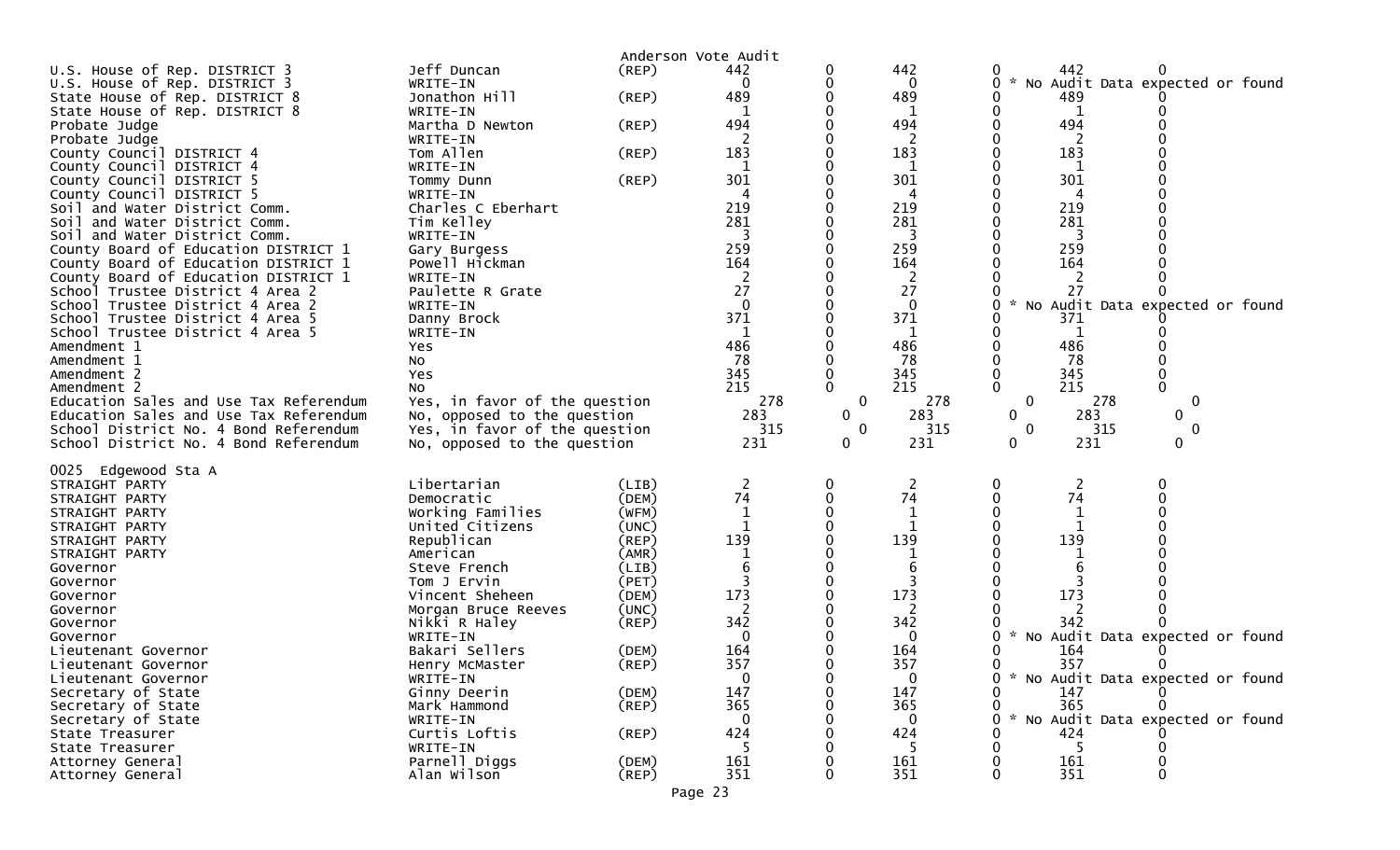|                                        |                                   |             | Anderson Vote Audit |              |              |              |              |                                   |  |
|----------------------------------------|-----------------------------------|-------------|---------------------|--------------|--------------|--------------|--------------|-----------------------------------|--|
| Attorney General                       | WRITE-IN                          |             |                     |              | 1            | 0            |              |                                   |  |
| Comptroller General                    | Kyle Herbert                      | (DEM)       | 161                 |              | 161          |              | 161          |                                   |  |
| Comptroller General                    | Richard Eckstrom                  | $($ REP $)$ | 350                 |              | 350          |              | 350          |                                   |  |
| Comptroller General                    | WRITE-IN                          |             | 0                   |              | $\mathbf 0$  | 0            |              | * No Audit Data expected or found |  |
| State Superintendent of Ed.            | Tom Thompson                      | (DEM)       | 171                 |              | 171          |              | 171          |                                   |  |
| State Superintendent of Ed.            | Molly Mitchell Spearman           | (REP)       | 330                 |              | 330          | 0            | 330          |                                   |  |
| State Superintendent of Ed.            | Ed Murray                         | (AMR)       | 14                  |              | 14           |              | 14           |                                   |  |
| State Superintendent of Ed.            | WRITE-IN                          |             | 1                   |              | $\mathbf 1$  |              | $\mathbf{1}$ |                                   |  |
|                                        |                                   | $($ REP $)$ | 420                 |              | 420          |              | 420          |                                   |  |
| Adjutant General                       | Bob Livingston                    |             |                     |              |              |              |              |                                   |  |
| Adjutant General                       | WRITE-IN                          |             | -5                  |              | -5           |              | 5            |                                   |  |
| Commissioner of Agriculture            | David Edmond                      | (UNC)       | 52                  |              | 52           |              | 52           |                                   |  |
| Commissioner of Agriculture            | Hugh E Weathers                   | (REP)       | 358                 |              | 358          |              | 358          |                                   |  |
| Commissioner of Agriculture            | Emile DeFelice                    | (AMR)       | 47                  |              | 47           |              | 47           |                                   |  |
| Commissioner of Agriculture            | WRITE-IN                          |             |                     |              | 2            |              | 2            |                                   |  |
| U.S. Senate                            | Victor Kocher                     | (LIB)       | 21                  |              | 21           |              | 21           |                                   |  |
| U.S. Senate                            | Thomas Ravenel                    | (PET)       | 21                  |              | 21           |              | 21           |                                   |  |
| U.S. Senate                            | Brad Hutto                        | (DEM)       | 137                 |              | 137          |              | 137          |                                   |  |
| U.S. Senate                            | Brad Hutto                        | (WFM)       | 15                  |              | 15           |              | 15           |                                   |  |
| U.S. Senate                            | Lindsey Graham                    | $($ REP $)$ | 330                 |              | 330          |              | 330          |                                   |  |
| U.S. Senate                            | WRITE-IN                          |             |                     |              | 1            |              | 1            |                                   |  |
| U.S. Senate (Unexpired Term)           | Joyce Dickerson                   | (DEM)       | 147                 |              | 147          |              | 147          |                                   |  |
| U.S. Senate (Unexpired Term)           | Tim Scott                         | (REP)       | 361                 |              | 361          |              | 361          |                                   |  |
| U.S. Senate (Unexpired Term)           | Jill Bossi                        | (AMR)       | 15                  |              | 15           |              | 15           |                                   |  |
| U.S. Senate (Unexpired Term)           | WRITE-IN                          |             | $\Omega$            |              | $\mathbf{0}$ | 0            |              | No Audit Data expected or found   |  |
| U.S. House of Rep. DISTRICT 3          | Barbara Jo Mullis                 | (DEM)       | 167                 |              | 167          |              | 167          |                                   |  |
| U.S. House of Rep. DISTRICT 3          | Jeff Duncan                       | $($ REP $)$ | 344                 |              | 344          |              | 344          |                                   |  |
| U.S. House of Rep. DISTRICT 3          | WRITE-IN                          |             | $\Omega$            |              | $\Omega$     | 0            |              | No Audit Data expected or found   |  |
| State House of Rep. DISTRICT 6         | Brian White                       | $($ REP $)$ | 187                 |              | 187          |              | 187          |                                   |  |
| State House of Rep. DISTRICT 6         | WRITE-IN                          |             |                     |              | 2            |              | 2            |                                   |  |
| State House of Rep. DISTRICT 8         | Jonathon Hill                     | $($ REP $)$ | 224                 |              | 224          |              | 224          |                                   |  |
| State House of Rep. DISTRICT 8         | WRITE-IN                          |             | 2                   |              | 2            |              | 2            |                                   |  |
| Probate Judge                          | Martha D Newton                   | (REP)       | 430                 |              | 430          |              | 430          |                                   |  |
| Probate Judge                          | WRITE-IN                          |             | 2                   |              | 2            |              |              |                                   |  |
| County Council DISTRICT 1              |                                   | (DEM)       | 179                 |              | 179          |              | 179          |                                   |  |
| County Council DISTRICT 1              | Stuart Sprague<br>Francis Crowder | $($ REP $)$ | 258                 |              | 258          |              | 258          |                                   |  |
|                                        | WRITE-IN                          |             | $\Omega$            |              | $\Omega$     | W.           |              | No Audit Data expected or found   |  |
| County Council DISTRICT 1              |                                   |             | 71                  |              | 71           |              | 71           |                                   |  |
| County Council DISTRICT 5              | Tommy Dunn                        | (REP)       |                     |              |              |              |              |                                   |  |
| County Council DISTRICT 5              | WRITE-IN                          |             |                     |              | 0            |              |              | No Audit Data expected or found   |  |
| Soil and Water District Comm.          | Charles C Eberhart                |             | 230<br>258          |              | 230          |              | 230          |                                   |  |
| Soil and Water District Comm.          | Tim Kelley                        |             |                     |              | 258          |              | 258          |                                   |  |
| Soil and Water District Comm.          | WRITE-IN                          |             | 2                   |              | 2            |              | 2            |                                   |  |
| School Trustee District 5 At Large     | Sandy Addis                       |             | 268                 |              | 268          |              | 268          |                                   |  |
| School Trustee District 5 At Large     | Corie Cullins                     |             | 94                  |              | 94           |              | 94           |                                   |  |
| School Trustee District 5 At Large     | WRITE-IN                          |             |                     |              |              |              |              |                                   |  |
| Amendment 1                            | Yes.                              |             | 433                 |              | 433          | 0            | 433          |                                   |  |
| Amendment 1                            | No                                |             | 89                  |              | 89           |              | 89           |                                   |  |
| Amendment 2                            | Yes                               |             | 284                 |              | 284          |              | 284          |                                   |  |
| Amendment 2                            | N <sub>O</sub>                    |             | 229                 |              | 229          |              | 229          | 0                                 |  |
| Education Sales and Use Tax Referendum | Yes, in favor of the question     |             | 293                 | $\mathbf 0$  | 293          | $\mathbf 0$  | 293          | $\mathbf 0$                       |  |
| Education Sales and Use Tax Referendum | No, opposed to the question       |             | 224                 | $\mathbf{0}$ | 224          | $\mathbf{0}$ | 224          | $\mathbf{0}$                      |  |
| School District No. 5 Bond Referendum  | Yes, in favor of the question     |             | 323                 | 0            | 323          | $\mathbf{0}$ | 323          | 0                                 |  |
| School District No. 5 Bond Referendum  | No, opposed to the question       |             | 186                 | $\mathbf 0$  | 186          | $\mathbf 0$  | 186          | $\overline{0}$                    |  |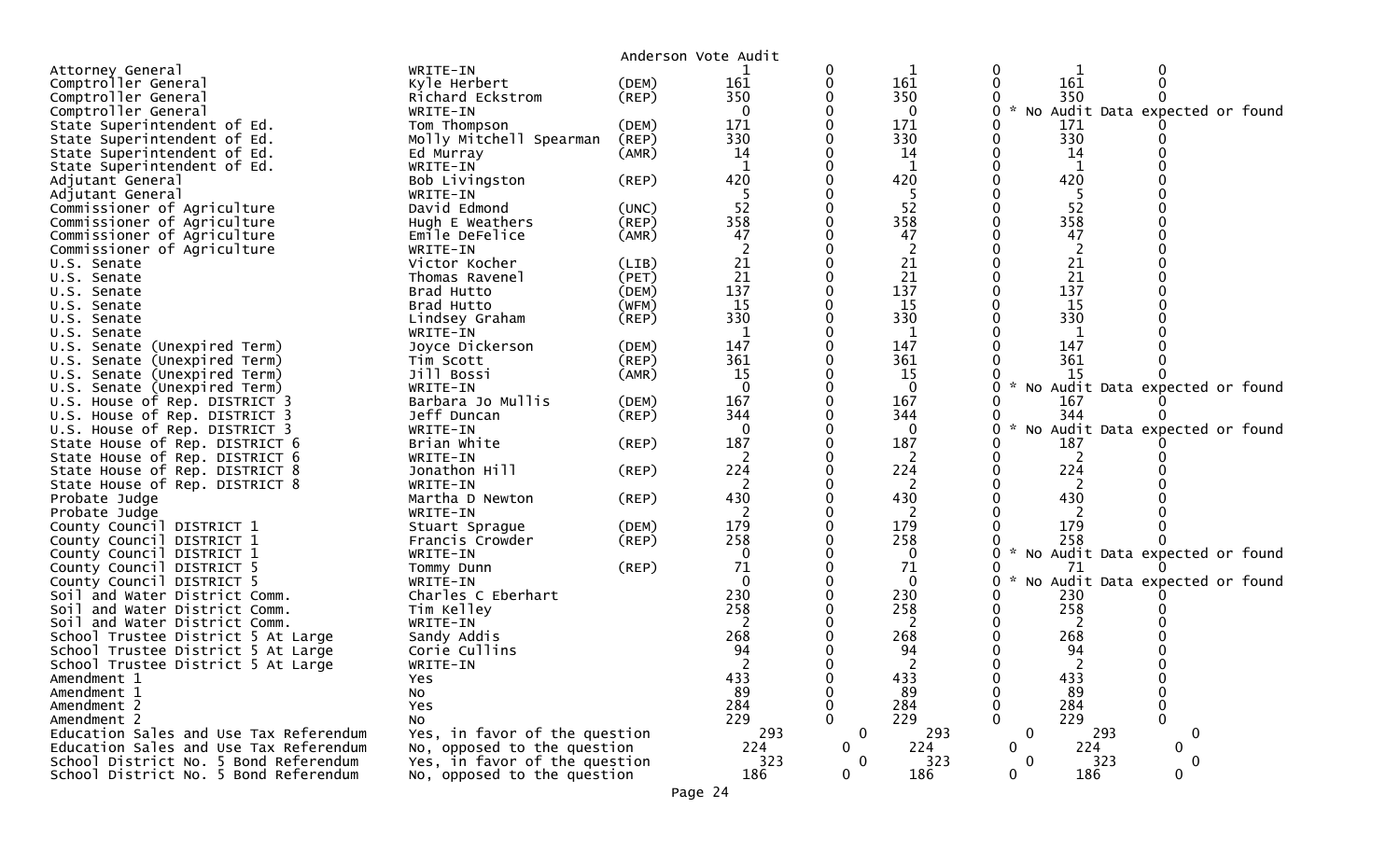Anderson Vote Audit

| 0027<br>Five Forks<br>Libertarian<br>STRAIGHT PARTY<br>(LIB)<br>$\mathbf 1$<br>0<br>$\mathbf 1$<br>0<br>$\mathbf 1$<br>0<br>58<br>58<br>$\mathbf 0$<br>58<br>$\mathbf 0$<br>0<br>(DEM)<br>STRAIGHT PARTY<br>Democratic<br>$\Omega$<br>Working Families<br>(WFM)<br>$\overline{4}$<br>4<br>0<br>STRAIGHT PARTY<br>4<br>$\mathbf 1$<br>$\mathbf 0$<br>0<br>$\mathbf 1$<br>$\Omega$<br>United Citizens<br>(UNC)<br>1<br>STRAIGHT PARTY |  |
|-------------------------------------------------------------------------------------------------------------------------------------------------------------------------------------------------------------------------------------------------------------------------------------------------------------------------------------------------------------------------------------------------------------------------------------|--|
|                                                                                                                                                                                                                                                                                                                                                                                                                                     |  |
|                                                                                                                                                                                                                                                                                                                                                                                                                                     |  |
|                                                                                                                                                                                                                                                                                                                                                                                                                                     |  |
|                                                                                                                                                                                                                                                                                                                                                                                                                                     |  |
| 203<br>$\Omega$<br>203<br>203<br>Republican<br>(REP)<br>STRAIGHT PARTY                                                                                                                                                                                                                                                                                                                                                              |  |
| $\overline{2}$<br>$\Omega$<br>(AMR)<br>$\overline{2}$<br>$\Omega$<br>$\overline{2}$<br>STRAIGHT PARTY<br>American                                                                                                                                                                                                                                                                                                                   |  |
| 6<br>$\Omega$<br>6<br>$\Omega$<br>Steve French<br>(LIB)<br>6<br>Governor                                                                                                                                                                                                                                                                                                                                                            |  |
| 7<br>$\mathbf 0$<br>(PET)<br>7<br>$\Omega$<br>7<br>Tom J Ervin<br>Governor                                                                                                                                                                                                                                                                                                                                                          |  |
| 175<br>175<br>175<br>Vincent Sheheen<br>(DEM)<br>$\Omega$<br>0<br>Governor                                                                                                                                                                                                                                                                                                                                                          |  |
| 2<br>(UNC)<br>$\Omega$<br>2                                                                                                                                                                                                                                                                                                                                                                                                         |  |
| Governor<br>Morgan Bruce Reeves<br>462<br>462<br>462<br>$\mathbf 0$<br>Nikki R Haley<br>(REP)<br>0<br>Governor                                                                                                                                                                                                                                                                                                                      |  |
| $\Omega$<br>0<br>No Audit Data expected or found<br>Governor<br>$\Omega$                                                                                                                                                                                                                                                                                                                                                            |  |
| WRITE-IN<br>155<br>155<br>$\Omega$<br>O                                                                                                                                                                                                                                                                                                                                                                                             |  |
| Bakari Sellers<br>(DEM)<br>155<br>Lieutenant Governor<br>493<br>$\Omega$<br>493<br>493                                                                                                                                                                                                                                                                                                                                              |  |
| (REP)<br>0<br>Lieutenant Governor<br>Henry McMaster<br>$\Omega$<br>$\mathcal{H}$                                                                                                                                                                                                                                                                                                                                                    |  |
| $\mathbf 0$<br>$\mathbf{0}$<br>0<br>No Audit Data expected or found<br>WRITE-IN<br>Lieutenant Governor                                                                                                                                                                                                                                                                                                                              |  |
| 152<br>$\Omega$<br>152<br>$\mathbf{0}$<br>152<br>Secretary of State<br>Ginny Deerin<br>(DEM)                                                                                                                                                                                                                                                                                                                                        |  |
| 490<br>$\Omega$<br>490<br>490<br>(REP)<br>0<br>Secretary of State<br>Mark Hammond<br>$\sim$                                                                                                                                                                                                                                                                                                                                         |  |
| $\Omega$<br>$\Omega$<br>No Audit Data expected or found<br>Secretary of State<br>WRITE-IN<br>$\Omega$<br>0                                                                                                                                                                                                                                                                                                                          |  |
| Curtis Loftis<br>558<br>$\Omega$<br>558<br>558<br>State Treasurer<br>(REP)<br>O                                                                                                                                                                                                                                                                                                                                                     |  |
| $\Omega$<br>WRITE-IN<br>3<br>3<br>3<br>State Treasurer<br>0                                                                                                                                                                                                                                                                                                                                                                         |  |
| 146<br>$\Omega$<br>Parnell Diggs<br>146<br>0<br>146<br>(DEM)<br>Attorney General                                                                                                                                                                                                                                                                                                                                                    |  |
| 493<br>493<br>493<br>(REP)<br>$\Omega$<br>Alan Wilson<br>Attorney General                                                                                                                                                                                                                                                                                                                                                           |  |
| $\mathbf 0$<br>WRITE-IN<br>1<br>1<br>1<br>Attorney General                                                                                                                                                                                                                                                                                                                                                                          |  |
| 151<br>$\mathbf 0$<br>151<br>151<br>(DEM)<br>0<br>Comptroller General<br>Kyle Herbert                                                                                                                                                                                                                                                                                                                                               |  |
| 487<br>487<br>$\Omega$<br>487<br>Richard Eckstrom<br>(REP)<br>$\Omega$<br>Comptroller General                                                                                                                                                                                                                                                                                                                                       |  |
| $\mathbf 0$<br>$\mathbf 0$<br>$\mathbf{0}$<br>0<br>$\mathcal{H}$<br>Audit Data expected or found<br>Comptroller General<br>WRITE-IN<br>NO.                                                                                                                                                                                                                                                                                          |  |
| 136<br>$\Omega$<br>136<br>136<br>Tom Thompson<br>(DEM)<br>State Superintendent of Ed.<br>0                                                                                                                                                                                                                                                                                                                                          |  |
| 474<br>474<br>Molly Mitchell Spearman<br>(REP)<br>$\Omega$<br>474<br>State Superintendent of Ed.<br>0                                                                                                                                                                                                                                                                                                                               |  |
| 28<br>$\Omega$<br>28<br>28<br>State Superintendent of Ed.<br>Ed Murray<br>(AMR)<br>0                                                                                                                                                                                                                                                                                                                                                |  |
| $\Omega$<br>0<br>State Superintendent of Ed.<br>WRITE-IN<br>1<br>$\mathbf{1}$<br>$\mathbf{1}$                                                                                                                                                                                                                                                                                                                                       |  |
| 555<br>555<br>555<br>$\mathbf 0$<br>(REP)<br>Adjutant General<br>Bob Livingston                                                                                                                                                                                                                                                                                                                                                     |  |
| 3<br>0<br>3<br>3<br>Adjutant General<br>WRITE-IN                                                                                                                                                                                                                                                                                                                                                                                    |  |
| 38<br>$\mathbf 0$<br>38<br>38<br>David Edmond<br>0<br>Commissioner of Agriculture<br>(UNC)                                                                                                                                                                                                                                                                                                                                          |  |
| 509<br>$\Omega$<br>Commissioner of Agriculture<br>509<br>509<br>(REP)<br>Hugh E Weathers                                                                                                                                                                                                                                                                                                                                            |  |
| 38<br>38<br>38<br>Commissioner of Agriculture<br>$\mathbf 0$<br>$\Omega$<br>Emile DeFelice<br>(AMR)                                                                                                                                                                                                                                                                                                                                 |  |
| $\mathbf{1}$<br>$\Omega$<br>Commissioner of Agriculture<br>$\Omega$<br>1<br>WRITE-IN<br>1                                                                                                                                                                                                                                                                                                                                           |  |
| 21<br>$\Omega$<br>21<br>21<br>$\Omega$<br>Victor Kocher<br>(LIB)<br>U.S. Senate                                                                                                                                                                                                                                                                                                                                                     |  |
| 30<br>$\Omega$<br>(PET)<br>30<br>30<br>U.S. Senate<br>Thomas Ravenel<br>0                                                                                                                                                                                                                                                                                                                                                           |  |
| 128<br>$\Omega$<br>128<br>128<br>Brad Hutto<br>(DEM)<br>U.S. Senate                                                                                                                                                                                                                                                                                                                                                                 |  |
| $\mathbf 0$<br>(WFM)<br>4<br>0<br>U.S. Senate<br>Brad Hutto<br>4<br>4                                                                                                                                                                                                                                                                                                                                                               |  |
| 469<br>469<br>469<br>Lindsey Graham<br>(REP)<br>U.S. Senate                                                                                                                                                                                                                                                                                                                                                                         |  |
| $\Omega$<br>-1<br>$\mathbf{1}$<br>WRITE-IN<br>-1<br>U.S. Senate                                                                                                                                                                                                                                                                                                                                                                     |  |
| 125<br>$\Omega$<br>125<br>125<br>Joyce Dickerson<br>U.S. Senate (Unexpired Term)<br>(DEM)                                                                                                                                                                                                                                                                                                                                           |  |
| 508<br>508<br>508<br>$\mathbf 0$<br>$\Omega$<br>(REP)<br>Senate (Unexpired Term)<br>Tim Scott<br>U.S.                                                                                                                                                                                                                                                                                                                               |  |
| 13<br>Jill Bossi<br>$\Omega$<br>13<br>13<br>U.S. Senate (Unexpired Term)<br>(AMR)                                                                                                                                                                                                                                                                                                                                                   |  |
| $\mathbf{1}$<br>$\Omega$<br>1<br>1<br>Senate (Unexpired Term)<br>WRITE-IN<br>U.S.                                                                                                                                                                                                                                                                                                                                                   |  |
| Barbara Jo Mullis<br>161<br>161<br>161<br>U.S. House of Rep. DISTRICT 3<br>(DEM)<br>$\Omega$<br>∩                                                                                                                                                                                                                                                                                                                                   |  |
| 489<br>Jeff Duncan<br>(REP)<br>$\Omega$<br>489<br>489<br>U.S. House of Rep. DISTRICT 3<br>n                                                                                                                                                                                                                                                                                                                                         |  |
| $\Omega$<br>Audit Data expected or found<br>U.S. House of Rep. DISTRICT 3<br>$\Omega$<br>$\Omega$<br>0<br>WRITE-IN<br>NO.                                                                                                                                                                                                                                                                                                           |  |
| 555<br>555<br>$\mathbf 0$<br>555<br>Brian White<br>(REP)<br>State House of Rep. DISTRICT 6                                                                                                                                                                                                                                                                                                                                          |  |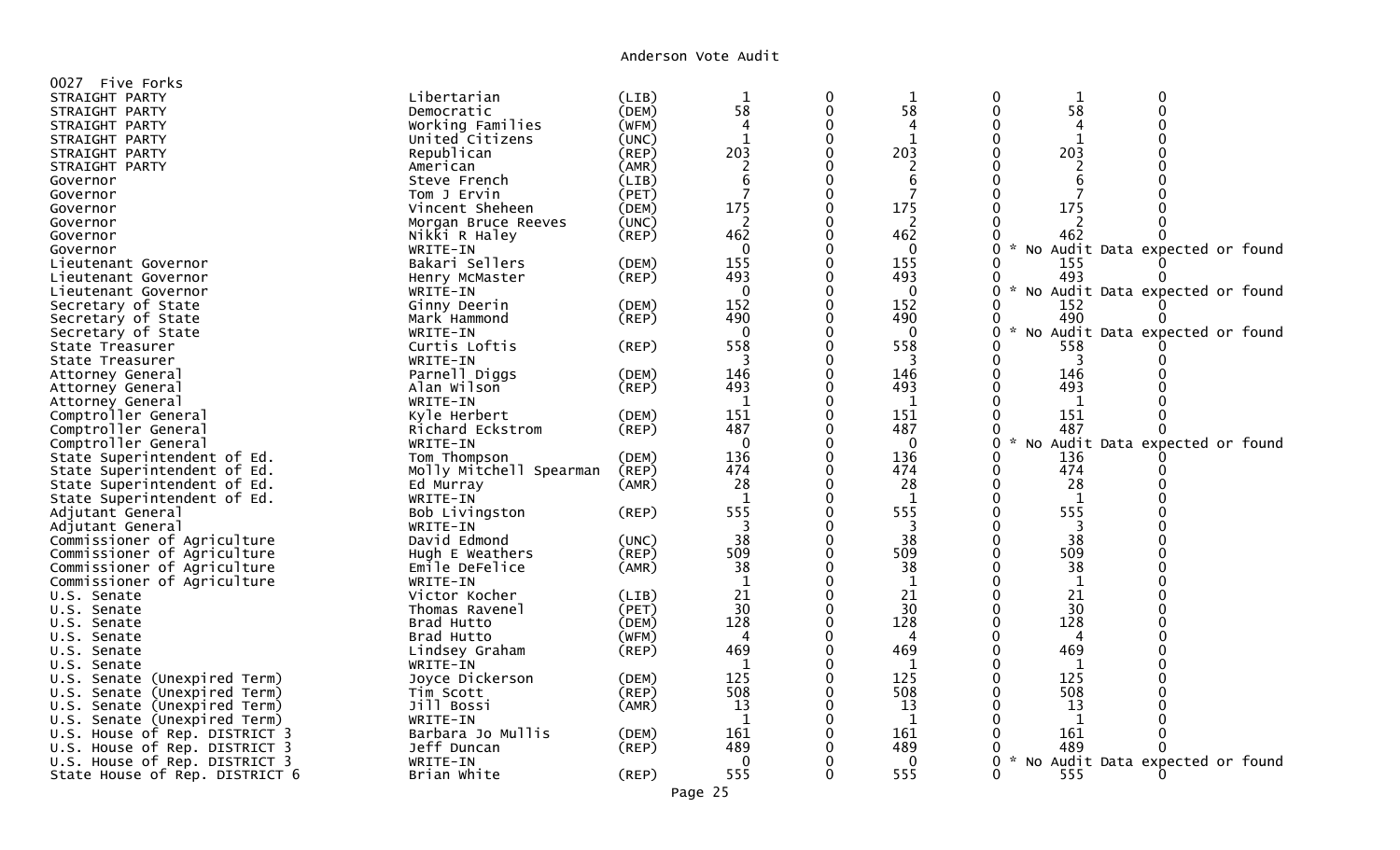|                                                                                                                                                                                                                                                                                                                                                                                                                                                                                                                                                                                                                                                                                                                                                                                                                                                                                                           |                                                                                                                                                                                                                                                                                                                                                                                                                                                 |                                                                                                                                                                                        | Anderson Vote Audit                                                                                                                                |                                                     |                                                                                                                                                                                           |                                                                    |                                                                                                                                                                |                                                                                                                                                            |  |
|-----------------------------------------------------------------------------------------------------------------------------------------------------------------------------------------------------------------------------------------------------------------------------------------------------------------------------------------------------------------------------------------------------------------------------------------------------------------------------------------------------------------------------------------------------------------------------------------------------------------------------------------------------------------------------------------------------------------------------------------------------------------------------------------------------------------------------------------------------------------------------------------------------------|-------------------------------------------------------------------------------------------------------------------------------------------------------------------------------------------------------------------------------------------------------------------------------------------------------------------------------------------------------------------------------------------------------------------------------------------------|----------------------------------------------------------------------------------------------------------------------------------------------------------------------------------------|----------------------------------------------------------------------------------------------------------------------------------------------------|-----------------------------------------------------|-------------------------------------------------------------------------------------------------------------------------------------------------------------------------------------------|--------------------------------------------------------------------|----------------------------------------------------------------------------------------------------------------------------------------------------------------|------------------------------------------------------------------------------------------------------------------------------------------------------------|--|
| State House of Rep. DISTRICT 6<br>Probate Judge<br>Probate Judge<br>County Council DISTRICT 4<br>County Council DISTRICT 4<br>Soil and Water District Comm.<br>Soil and Water District Comm.<br>Soil and Water District Comm.<br>County Board of Education DISTRICT 1<br>County Board of Education DISTRICT 1<br>County Board of Education DISTRICT 1<br>School Trustee District 4 Area 4<br>School Trustee District 4 Area 4<br>School Trustee District 4 Area 4<br>School Trustee District 4 Area 5<br>School Trustee District 4 Area 5<br>Three and Twenty Watershed DISTRICT 32<br>Three and Twenty Watershed DISTRICT 32<br>Three and Twenty Watershed DISTRICT 32<br>Amendment 1<br>Amendment 1<br>Amendment 2<br>Amendment 2<br>Education Sales and Use Tax Referendum<br>Education Sales and Use Tax Referendum<br>School District No. 4 Bond Referendum<br>School District No. 4 Bond Referendum | WRITE-IN<br>Martha D Newton<br>WRITE-IN<br>Tom Allen<br>WRITE-IN<br>Charles C Eberhart<br>Tim Kelley<br>WRITE-IN<br>Gary Burgess<br>Powell Hickman<br>WRITE-IN<br>Meg Jones<br>Diana Mullikin<br>WRITE-IN<br>Danny Brock<br>WRITE-IN<br>Dennis Claramunt<br>Randy Griffis<br>WRITE-IN<br>Yes<br>NO<br>Yes<br>No<br>Yes, in favor of the question<br>No, opposed to the question<br>Yes, in favor of the question<br>No, opposed to the question | (REP)<br>$($ REP $)$                                                                                                                                                                   | 563<br>551<br>287<br>325<br>4<br>284<br>182<br>2<br>132<br>159<br>191<br>0<br>45<br>59<br>535<br>116<br>358<br>283<br>325<br>315<br>356<br>279     | 0<br>0<br>0<br>0<br>$\mathbf 0$<br>$\mathbf 0$<br>0 | 4<br>563<br>551<br>5<br>287<br>325<br>4<br>284<br>182<br>2<br>132<br>159<br>1<br>191<br>$\mathbf 0$<br>45<br>59<br>$\overline{2}$<br>535<br>116<br>358<br>283<br>325<br>315<br>356<br>279 | 0<br>0<br>0<br>0<br>0<br>0<br>0<br>0<br>0<br>0<br>0<br>0<br>0<br>0 | 4<br>563<br>551<br>-5<br>287<br>325<br>4<br>284<br>182<br>2<br>132<br>159<br>1<br>191<br>45<br>59<br>2<br>535<br>116<br>358<br>283<br>325<br>315<br>356<br>279 | 0<br>0<br>* No Audit Data expected or found<br>0<br>0<br>0<br>0<br>$\mathbf 0$<br>0                                                                        |  |
| 0028 Flat Rock<br>STRAIGHT PARTY<br>STRAIGHT PARTY<br>STRAIGHT PARTY<br>STRAIGHT PARTY<br>STRAIGHT PARTY<br>STRAIGHT PARTY<br>Governor<br>Governor<br>Governor<br>Governor<br>Governor<br>Governor<br>Lieutenant Governor<br>Lieutenant Governor<br>Lieutenant Governor<br>Secretary of State<br>Secretary of State<br>Secretary of State<br>State Treasurer<br>State Treasurer<br>Attorney General<br>Attorney General<br>Attorney General                                                                                                                                                                                                                                                                                                                                                                                                                                                               | Libertarian<br>Democratic<br>Working Families<br>United Citizens<br>Republican<br>American<br>Steve French<br>Tom J Ervin<br>Vincent Sheheen<br>Morgan Bruce Reeves<br>Nikki R Haley<br>WRITE-IN<br>Bakari Sellers<br>Henry McMaster<br>WRITE-IN<br>Ginny Deerin<br>Mark Hammond<br>WRITE-IN<br>Curtis Loftis<br>WRITE-IN<br>Parnell Diggs<br>Alan Wilson<br>WRITE-IN                                                                           | (LIB)<br>(DEM)<br>(WFM)<br>(UNC)<br>$($ REP $)$<br>(AMR)<br>(LIB)<br>(PET)<br>(DEM)<br>(UNC)<br>$($ REP $)$<br>(DEM)<br>(REP)<br>(DEM)<br>$($ REP $)$<br>(REP)<br>(DEM)<br>$($ REP $)$ | 2<br>53<br>$\overline{2}$<br>$\overline{2}$<br>147<br>4<br>10<br>89<br>2<br>338<br>$\mathbf{0}$<br>95<br>344<br>96<br>341<br>373<br>95<br>339<br>0 | 0<br>0                                              | 2<br>53<br>$\overline{2}$<br>$\overline{c}$<br>147<br>2<br>10<br>89<br>2<br>338<br>0<br>95<br>344<br>96<br>341<br>0<br>373<br>0<br>95<br>339<br>0                                         | 0<br>0<br>0<br>$\mathcal{H}$<br>0<br>0                             | 2<br>53<br>2<br>2<br>147<br>10<br>89<br>338<br>95<br>344<br>96<br>341<br>373<br>339                                                                            | 0<br>No Audit Data expected or found<br>0<br>* No Audit Data expected or found<br>* No Audit Data expected or found<br>0 * No Audit Data expected or found |  |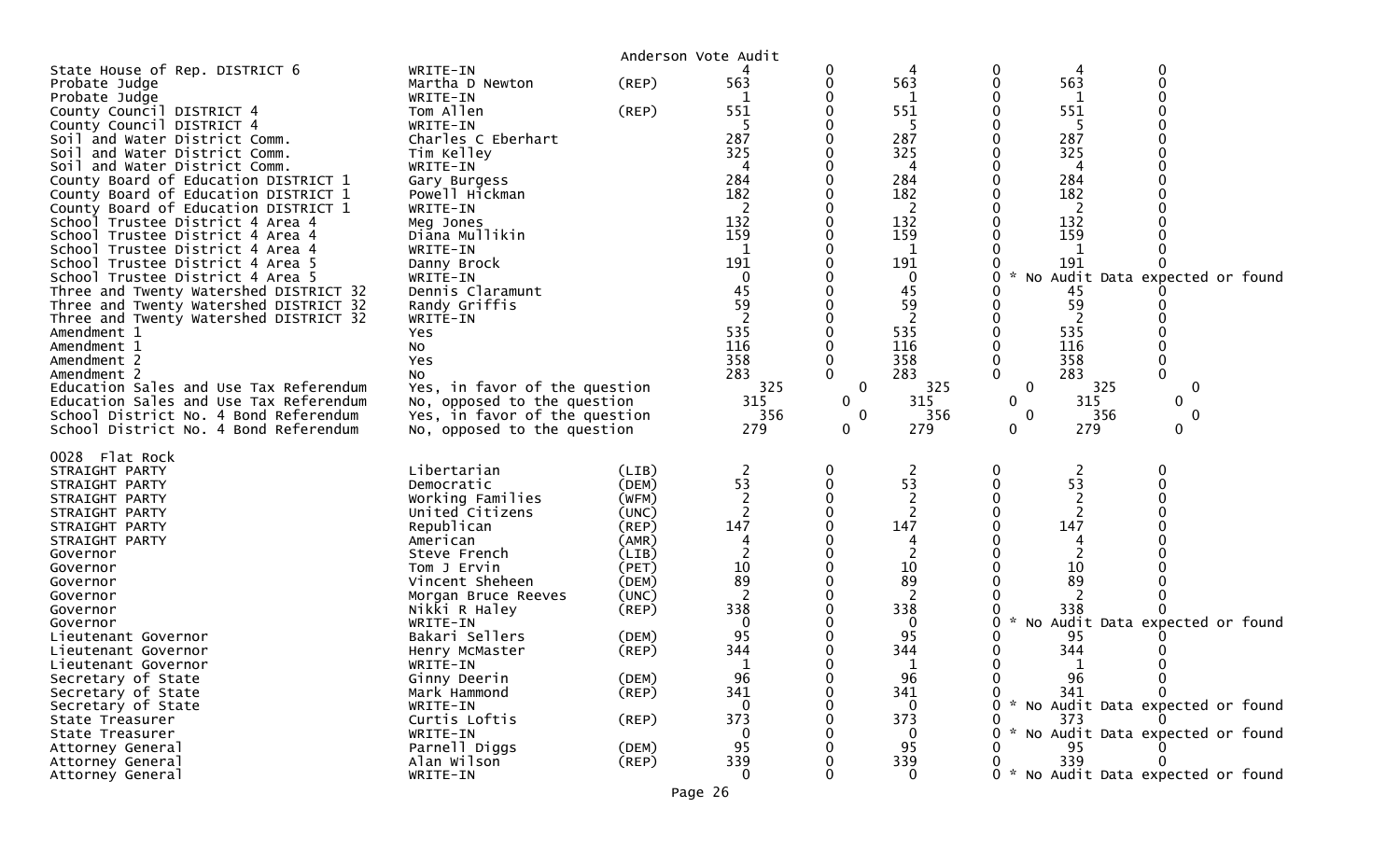|                                                            |                                |             | Anderson Vote Audit |             |                                                       |
|------------------------------------------------------------|--------------------------------|-------------|---------------------|-------------|-------------------------------------------------------|
| Comptroller General                                        | Kyle Herbert                   | (DEM)       | 101                 | 101         | 101<br>0                                              |
| Comptroller General                                        | Richard Eckstrom               | (REP)       | 331                 | 331         | 331                                                   |
| Comptroller General                                        | WRITE-IN                       |             |                     | 0           | * No Audit Data expected or found<br>0                |
| State Superintendent of Ed.                                | Tom Thompson                   | (DEM)       | 93                  | 93          | 93                                                    |
| State Superintendent of Ed.                                | Molly Mitchell Spearman        | (REP)       | 317                 | 317         | 317                                                   |
| State Superintendent of Ed.                                | Ed Murray                      | (AMR)       | 22                  | 22          | 22                                                    |
| State Superintendent of Ed.                                | WRITE-IN                       |             |                     | 2           |                                                       |
| Adjutant General                                           | Bob Livingston                 | (REP)       | 369                 | 369         | 369                                                   |
| Adjutant General                                           | WRITE-IN                       |             |                     | 0           | No Audit Data expected or found                       |
| Commissioner of Agriculture                                | David Edmond                   | (UNC)       | 42                  | 42          | 42                                                    |
| Commissioner of Agriculture                                | Hugh E Weathers                | (REP)       | 336                 | 336         | 336                                                   |
| Commissioner of Agriculture                                | Emile DeFelice                 | (AMR)       | 21                  | 21          | 21                                                    |
| Commissioner of Agriculture                                | WRITE-IN                       |             |                     | 0           | $\mathcal{H}$<br>No Audit Data expected or found<br>0 |
| U.S. Senate                                                | Victor Kocher                  | (LIB)       |                     | 8           |                                                       |
| U.S. Senate                                                | Thomas Ravenel                 | (PET)       | 26                  | 26          | 26                                                    |
| U.S. Senate                                                | Brad Hutto                     | (DEM)       | 78                  | 78          | 78                                                    |
| U.S. Senate                                                | Brad Hutto                     | (WFM)       |                     | -5          |                                                       |
| U.S. Senate                                                | Lindsey Graham                 | $($ REP $)$ | 318                 | 318         | 318                                                   |
| U.S. Senate                                                | WRITE-IN                       |             |                     | 2           |                                                       |
| U.S. Senate (Unexpired Term)                               | Joyce Dickerson                | (DEM)       | 86                  | 86          | 86                                                    |
| U.S. Senate (Unexpired Term)                               | Tim Scott                      | (REP)       | 345                 | 345         | 345                                                   |
| U.S. Senate (Unexpired Term)                               | Jill Bossi                     | (AMR)       |                     |             |                                                       |
| U.S. Senate (Unexpired Term)                               | WRITE-IN                       |             |                     |             | $\sim$<br>No Audit Data expected or found             |
| U.S. House of Rep. DISTRICT 3                              | Barbara Jo Mullis              | (DEM)       | 92                  | 92          | 92                                                    |
| U.S. House of Rep. DISTRICT 3                              | Jeff Duncan                    | (REP)       | 345                 | 345         | 345                                                   |
| U.S. House of Rep. DISTRICT 3                              | WRITE-IN                       |             |                     | $\Omega$    | $\sim$<br>No Audit Data expected or found             |
| State House of Rep. DISTRICT 7                             | Michael Gambrell               | (REP)       | 29                  | 29          |                                                       |
| State House of Rep. DISTRICT 7                             | WRITE-IN                       |             | $\Omega$            | $\mathbf 0$ | * No Audit Data expected or found                     |
| State House of Rep. DISTRICT 11                            | Tombo Hite                     | (DEM)       | 99                  | 99          | -99                                                   |
| State House of Rep. DISTRICT 11                            | Craig A Gagnon                 | (REP)       | 300                 | 300         | 300                                                   |
| State House of Rep. DISTRICT 11                            | WRITE-IN                       |             |                     | $\Omega$    | $\mathcal{H}$<br>No Audit Data expected or found      |
| Probate Judge                                              | Martha D Newton                | (REP)       | 388                 | 388         | 388                                                   |
| Probate Judge                                              | WRITE-IN                       |             |                     | 374         | 374                                                   |
| County Council DISTRICT 3                                  | Mitchell Cole                  | (REP)       | 374                 |             |                                                       |
| County Council DISTRICT 3<br>Soil and Water District Comm. | WRITE-IN<br>Charles C Eberhart |             | 167                 | 167         | 167                                                   |
| Soil and Water District Comm.                              | Tim Kelley                     |             | 244                 | 244         | 244                                                   |
| Soil and Water District Comm.                              | WRITE-IN                       |             |                     | 0           | * No Audit Data expected or found                     |
| County Board of Education DISTRICT 5                       | Mike Brock                     |             | 47                  | 47          |                                                       |
| County Board of Education DISTRICT 5                       | WRITE-IN                       |             | $\Omega$            | $\Omega$    | No Audit Data expected or found<br>$\mathcal{H}$      |
| County Board of Education DISTRICT 6                       | C Nakia Davis                  |             | 250                 | 250         | 250                                                   |
| County Board of Education DISTRICT 6                       | WRITE-IN                       |             |                     | 2           |                                                       |
| School Trustee District 3 Area 1                           | Larry S Holbrook               |             | 180                 | 180         | 180                                                   |
| School Trustee District 3 Area 1                           | Phillip L Martin               |             | 198                 | 198         | 198                                                   |
| School Trustee District 3 Area 1                           | WRITE-IN                       |             | $\Omega$            | $\Omega$    | 0<br>* No Audit Data expected or found                |
| School Trustee District 3 Area 4                           | Marty Watt                     |             | 348                 | 348         | 348                                                   |
| School Trustee District 3 Area 4                           | WRITE-IN                       |             | 3                   | 3           | 3                                                     |
| School Trustee District 3 At Large                         | Curtis A Wiles                 |             | 356                 | 356         | 356                                                   |
| School Trustee District 3 At Large                         | WRITE-IN                       |             |                     | 2           |                                                       |
| School Trustee District 5 Area 2                           | Margaret Adger Mack            |             |                     | 0           | 0 * No Audit Data expected or found                   |
| School Trustee District 5 Area 2                           | WRITE-IN                       |             |                     |             | * No Audit Data expected or found                     |
| School Trustee District 5 At Large                         | Sandy Addis                    |             | 0                   | 0           | 0 * No Audit Data expected or found                   |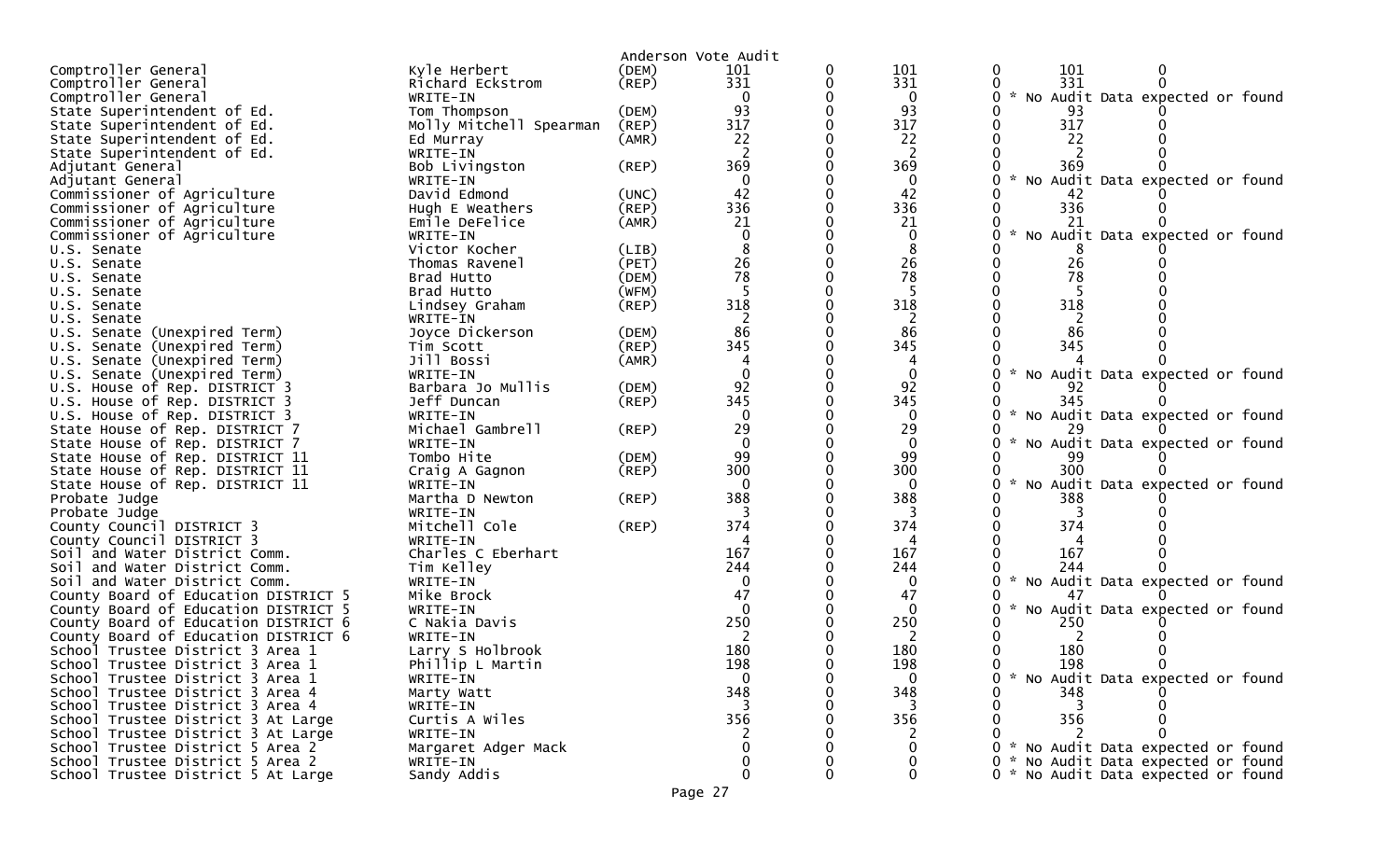|                                                                                                                                                                                                                                                                                                                                                                                                                                                                                                                                                                                                                                                                                                                                                                                                                  |                                                                                                                                                                                                                                                                                                                                                                                                                                                                                                                                                                                          |                                                                                                                                                                                                                                                       | Anderson Vote Audit                                                                                                                                                                     |                                                                   |                                                                                                                                                                                                                                     |                                                                                                                                                                                                                                                                                                                                                                                                                                                                                                                                           |
|------------------------------------------------------------------------------------------------------------------------------------------------------------------------------------------------------------------------------------------------------------------------------------------------------------------------------------------------------------------------------------------------------------------------------------------------------------------------------------------------------------------------------------------------------------------------------------------------------------------------------------------------------------------------------------------------------------------------------------------------------------------------------------------------------------------|------------------------------------------------------------------------------------------------------------------------------------------------------------------------------------------------------------------------------------------------------------------------------------------------------------------------------------------------------------------------------------------------------------------------------------------------------------------------------------------------------------------------------------------------------------------------------------------|-------------------------------------------------------------------------------------------------------------------------------------------------------------------------------------------------------------------------------------------------------|-----------------------------------------------------------------------------------------------------------------------------------------------------------------------------------------|-------------------------------------------------------------------|-------------------------------------------------------------------------------------------------------------------------------------------------------------------------------------------------------------------------------------|-------------------------------------------------------------------------------------------------------------------------------------------------------------------------------------------------------------------------------------------------------------------------------------------------------------------------------------------------------------------------------------------------------------------------------------------------------------------------------------------------------------------------------------------|
| School Trustee District 5 At Large<br>School Trustee District 5 At Large<br>Amendment 1<br>Amendment 1<br>Amendment 2<br>Amendment 2<br>Education Sales and Use Tax Referendum<br>Education Sales and Use Tax Referendum<br>School District No. 3 Bond Referendum<br>School District No. 3 Bond Referendum<br>School District No. 5 Bond Referendum<br>School District No. 5 Bond Referendum                                                                                                                                                                                                                                                                                                                                                                                                                     | Corie Cullins<br>WRITE-IN<br>Yes<br><b>NO</b><br>Yes<br>NO.<br>Yes, in favor of the question<br>No, opposed to the question<br>Yes, in favor of the question<br>No, opposed to the question<br>Yes, in favor of the question<br>No, opposed to the question                                                                                                                                                                                                                                                                                                                              |                                                                                                                                                                                                                                                       | 319<br>103<br>196<br>226<br>214<br>204<br>255<br>175<br>0<br>$\mathbf{0}$                                                                                                               | 0<br>0<br>$\overline{0}$<br>$\mathbf{0}$<br>0<br>0<br>$\mathbf 0$ | 0<br>$\Omega$<br>319<br>103<br>196<br>226<br>214<br>204<br>255<br>175<br>0<br>$\mathbf{0}$                                                                                                                                          | 0 * No Audit Data expected or found<br>0<br>* No Audit Data expected or found<br>319<br>103<br>0<br>196<br>0<br>$\Omega$<br>226<br>214<br>0<br>0<br>$\Omega$<br>0<br>204<br>$\Omega$<br>255<br>$\Omega$<br>175<br>0<br>0<br>0 * No Audit Data expected or found<br>No Audit Data expected or found<br>0 *                                                                                                                                                                                                                                 |
| 0029 Fork No. 1<br>STRAIGHT PARTY<br>STRAIGHT PARTY<br>STRAIGHT PARTY<br>STRAIGHT PARTY<br>STRAIGHT PARTY<br>STRAIGHT PARTY<br>Governor<br>Governor<br>Governor<br>Governor<br>Governor<br>Governor<br>Lieutenant Governor<br>Lieutenant Governor<br>Lieutenant Governor<br>Secretary of State<br>Secretary of State<br>Secretary of State<br>State Treasurer<br>State Treasurer<br>Attorney General<br>Attorney General<br>Attorney General<br>Comptroller General<br>Comptroller General<br>Comptroller General<br>State Superintendent of Ed.<br>State Superintendent of Ed.<br>State Superintendent of Ed.<br>State Superintendent of Ed<br>Adjutant General<br>Adjutant General<br>Commissioner of Agriculture<br>Commissioner of Agriculture<br>Commissioner of Agriculture<br>Commissioner of Agriculture | Libertarian<br>Democratic<br>Working Families<br>United Citizens<br>Republican<br>American<br>Steve French<br>Tom J Ervin<br>Vincent Sheheen<br>Morgan Bruce Reeves<br>Nikki R Haley<br>WRITE-IN<br>Bakari Sellers<br>Henry McMaster<br>WRITE-IN<br>Ginny Deerin<br>Mark Hammond<br>WRITE-IN<br>Curtis Loftis<br>WRITE-IN<br>Parnell Diggs<br>Alan Wilson<br>WRITE-IN<br>Kyle Herbert<br>Richard Eckstrom<br>WRITE-IN<br>Tom Thompson<br>Molly Mitchell Spearman<br>Ed Murray<br>WRITE-IN<br>Bob Livingston<br>WRITE-IN<br>David Edmond<br>Hugh E Weathers<br>Emile DeFelice<br>WRITE-IN | (LIB)<br>(DEM)<br>(WFM)<br>(UNC)<br>(REP)<br>(AMR)<br>(LIB)<br>(PET)<br>(DEM)<br>(UNC)<br>(REP)<br>(DEM)<br>(REP)<br>(DEM)<br>(REP)<br>(REP)<br>(DEM)<br>(REP)<br>(DEM)<br>(REP)<br>(DEM)<br>(REP)<br>(AMR)<br>(REP)<br>(UNC)<br>$($ REP $)$<br>(AMR) | 2<br>33<br>148<br>83<br>3<br>372<br>0<br>83<br>380<br>0<br>88<br>376<br>$\Omega$<br>413<br>3<br>82<br>377<br>$\mathbf 0$<br>91<br>366<br>0<br>74<br>362<br>22<br>417<br>28<br>377<br>32 | 0                                                                 | 2<br>33<br>$\mathbf{1}$<br>148<br>4<br>8<br>3<br>83<br>3<br>372<br>0<br>83<br>380<br>0<br>88<br>376<br>$\Omega$<br>413<br>3<br>82<br>377<br>$\mathbf{0}$<br>91<br>366<br>0<br>74<br>362<br>22<br>417<br>28<br>377<br>32<br>$\Omega$ | 0<br>2<br>0<br>33<br>0<br>0<br>O<br>0<br>148<br>0<br>O<br>0<br>83<br>372<br>No Audit Data expected or found<br>0<br>-83<br>0<br>380<br>0<br>W.<br>No Audit Data expected or found<br>88<br>376<br>O<br>$\mathcal{H}$<br>No Audit Data expected or found<br>0<br>413<br>0<br>82<br>377<br>$\mathcal{H}$<br>No Audit Data expected or found<br>0<br>91<br>366<br>0<br>$\mathcal{H}$<br>0<br>No Audit Data expected or found<br>74<br>362<br>22<br>417<br>0<br>0<br>28<br>O<br>377<br>32<br>$\mathcal{H}$<br>No Audit Data expected or found |
| U.S. Senate<br>U.S. Senate                                                                                                                                                                                                                                                                                                                                                                                                                                                                                                                                                                                                                                                                                                                                                                                       | Victor Kocher<br>Thomas Ravenel                                                                                                                                                                                                                                                                                                                                                                                                                                                                                                                                                          | (LIB)<br>(PET)                                                                                                                                                                                                                                        | 13<br>27                                                                                                                                                                                | 0<br>$\mathbf{0}$                                                 | 13<br>27                                                                                                                                                                                                                            | 13<br>$\overline{27}$<br>0<br>$\Omega$                                                                                                                                                                                                                                                                                                                                                                                                                                                                                                    |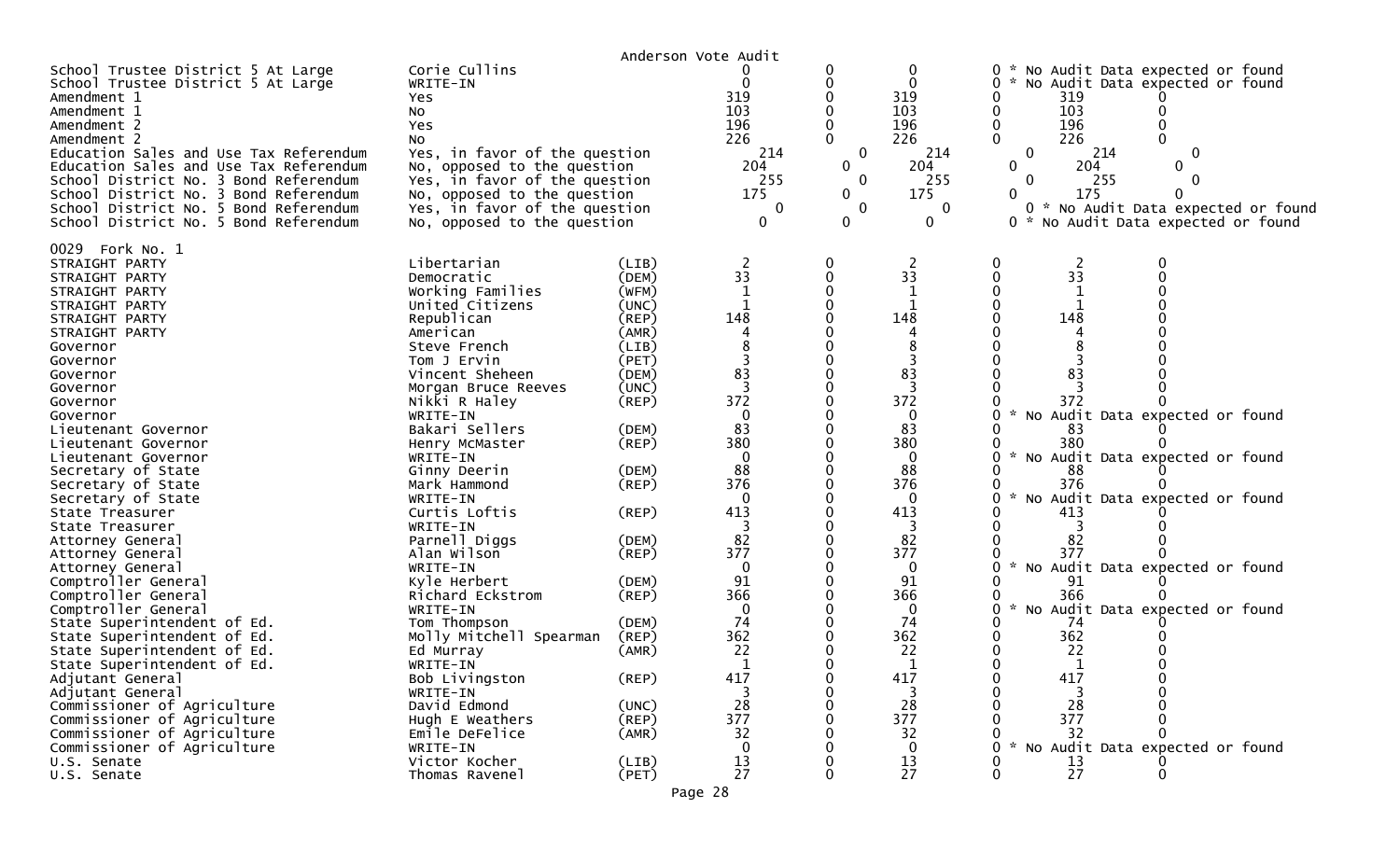|                                                            |                                  |                      | Anderson Vote Audit |              |             |                    |           |                                   |  |
|------------------------------------------------------------|----------------------------------|----------------------|---------------------|--------------|-------------|--------------------|-----------|-----------------------------------|--|
| U.S. Senate                                                | Brad Hutto                       | (DEM)                | 69                  |              | 69          | 0                  | 69        | 0                                 |  |
| U.S.<br>Senate                                             | Brad Hutto                       | (WFM)                | 11                  | 0            | 11          | 0                  | 11        |                                   |  |
| U.S. Senate                                                | Lindsey Graham                   | $($ REP $)$          | 339                 |              | 339         |                    | 339       |                                   |  |
| U.S. Senate                                                | WRITE-IN                         |                      |                     |              | 3           |                    | 3         |                                   |  |
| Senate (Unexpired Term)<br>U.S.                            | Joyce Dickerson                  | (DEM)                | 66                  |              | 66          |                    | 66        |                                   |  |
| U.S. Senate (Unexpired Term)                               | Tim Scott                        | (REP)                | 390                 |              | 390         |                    | 390       |                                   |  |
| U.S. Senate (Unexpired Term)                               | Jill Bossi                       | (AMR)                | 11                  |              | 11          |                    | -11       |                                   |  |
| Senate (Unexpired Term)<br>U.S.                            | WRITE-IN                         |                      | $\Omega$            |              | $\mathbf 0$ | $\mathcal{H}$<br>0 |           | No Audit Data expected or found   |  |
| U.S. House of Rep. DISTRICT 3                              | Barbara Jo Mullis                | (DEM)                | 95                  |              | 95          |                    | 95        |                                   |  |
| U.S. House of Rep. DISTRICT 3                              | Jeff Duncan                      | (REP)                | 372                 |              | 372         |                    | 372       |                                   |  |
| U.S. House of Rep. DISTRICT 3                              | WRITE-IN                         |                      | 0                   |              | 0           | 0                  |           | * No Audit Data expected or found |  |
| State House of Rep. DISTRICT 8                             | Jonathon Hill                    | (REP)                | 409                 |              | 409         |                    | 409       |                                   |  |
| State House of Rep. DISTRICT 8                             | WRITE-IN                         |                      | 6                   |              | 6           |                    | 6         |                                   |  |
| Probate Judge                                              | Martha D Newton                  | (REP)                | 418                 |              | 418         |                    | 418       |                                   |  |
| Probate Judge                                              | WRITE-IN                         |                      | 2                   |              | 2           |                    |           |                                   |  |
| County Council DISTRICT 4                                  | Tom Allen                        | (REP)                | 413                 |              | 413<br>-5   |                    | 413       |                                   |  |
| County Council DISTRICT 4<br>Soil and Water District Comm. | WRITE-IN<br>Charles C Eberhart   |                      | 198                 |              | 198         |                    | 198       |                                   |  |
| Soil and Water District Comm.                              | Tim Kelley                       |                      | 255                 |              | 255         |                    | 255       |                                   |  |
| Soil and Water District Comm.                              | WRITE-IN                         |                      |                     |              | 4           |                    | 4         |                                   |  |
| County Board of Education DISTRICT 1                       | Gary Burgess                     |                      | 228                 |              | 228         |                    | 228       |                                   |  |
| County Board of Education DISTRICT 1                       | Powell Hickman                   |                      | 121                 |              | 121         |                    | 121       |                                   |  |
| County Board of Education DISTRICT 1                       | WRITE-IN                         |                      | 0                   |              | $\Omega$    | 0                  |           | * No Audit Data expected or found |  |
| School Trustee District 4 Area 5                           | Danny Brock                      |                      | 118                 |              | 118         |                    | 118       |                                   |  |
| School Trustee District 4 Area 5                           | WRITE-IN                         |                      | $\mathbf 0$         |              | $\mathbf 0$ | 0                  |           | * No Audit Data expected or found |  |
| Amendment 1                                                | Yes                              |                      | 410                 |              | 410         |                    | 410       |                                   |  |
| Amendment 1                                                | NO.                              |                      | 56                  |              | 56          |                    | 56        |                                   |  |
| Amendment 2                                                | Yes                              |                      | 288                 |              | 288         | 0                  | 288       |                                   |  |
| Amendment 2                                                | NO.                              |                      | 168                 |              | 168         | 0                  | 168       |                                   |  |
| Education Sales and Use Tax Referendum                     | Yes, in favor of the question    |                      | 219                 | $\mathbf 0$  | 219         | $\mathbf{0}$       | 219       | 0                                 |  |
| Education Sales and Use Tax Referendum                     | No, opposed to the question      |                      | 245                 | $\mathbf{0}$ | 245         | 0                  | 245       | 0                                 |  |
| School District No. 4 Bond Referendum                      | Yes, in favor of the question    |                      | 242                 | $\mathbf 0$  | 242         | 0                  | 242       | 0                                 |  |
| School District No. 4 Bond Referendum                      | No, opposed to the question      |                      | 219                 | $\mathbf{0}$ | 219         | 0                  | 219       | 0                                 |  |
| 0030 Fork No. 2                                            |                                  |                      |                     |              |             |                    |           |                                   |  |
| STRAIGHT PARTY                                             | Libertarian                      | (LIB)                | 0                   | 0            | $\mathbf 0$ | 0<br>ж.,           |           | No Audit Data expected or found   |  |
| STRAIGHT PARTY                                             | Democratic                       | (DEM)                | 32                  |              | 32          |                    | 32        |                                   |  |
| STRAIGHT PARTY                                             | Working Families                 | (WFM)                |                     |              |             |                    | 2         |                                   |  |
| STRAIGHT PARTY                                             | United Citizens                  | (UNC)                |                     |              |             |                    |           |                                   |  |
| STRAIGHT PARTY                                             | Republican                       | (REP)                | 189                 |              | 189         |                    | 189       |                                   |  |
| STRAIGHT PARTY                                             | American                         | (AMR)                |                     |              |             |                    |           |                                   |  |
| Governor                                                   | Steve French                     | (LIB)                |                     |              |             |                    |           |                                   |  |
| Governor                                                   | Tom J Ervin                      | (PET)                |                     |              | 6           |                    | 6         |                                   |  |
| Governor                                                   | Vincent Sheheen                  | (DEM)                | 88                  |              | 88          |                    | 88        |                                   |  |
| Governor                                                   | Morgan Bruce Reeves              | (UNC)                | 2                   |              | 2           | 0                  | 2         |                                   |  |
| Governor                                                   | Nikki R Haley                    | (REP)                | 409                 |              | 409         |                    | 409       |                                   |  |
| Governor                                                   | WRITE-IN                         |                      | 98                  |              | 98          |                    |           |                                   |  |
| Lieutenant Governor<br>Lieutenant Governor                 | Bakari Sellers<br>Henry McMaster | (DEM)<br>$($ REP $)$ | 409                 |              | 409         |                    | 98<br>409 |                                   |  |
| Lieutenant Governor                                        | WRITE-IN                         |                      |                     |              | 1           |                    | 1         |                                   |  |
| Secretary of State                                         | Ginny Deerin                     | (DEM)                | 99                  |              | 99          |                    | 99        |                                   |  |
| Secretary of State                                         | Mark Hammond                     | $($ REP $)$          | 410                 |              | 410         |                    | 410       |                                   |  |
|                                                            |                                  |                      |                     |              |             |                    |           |                                   |  |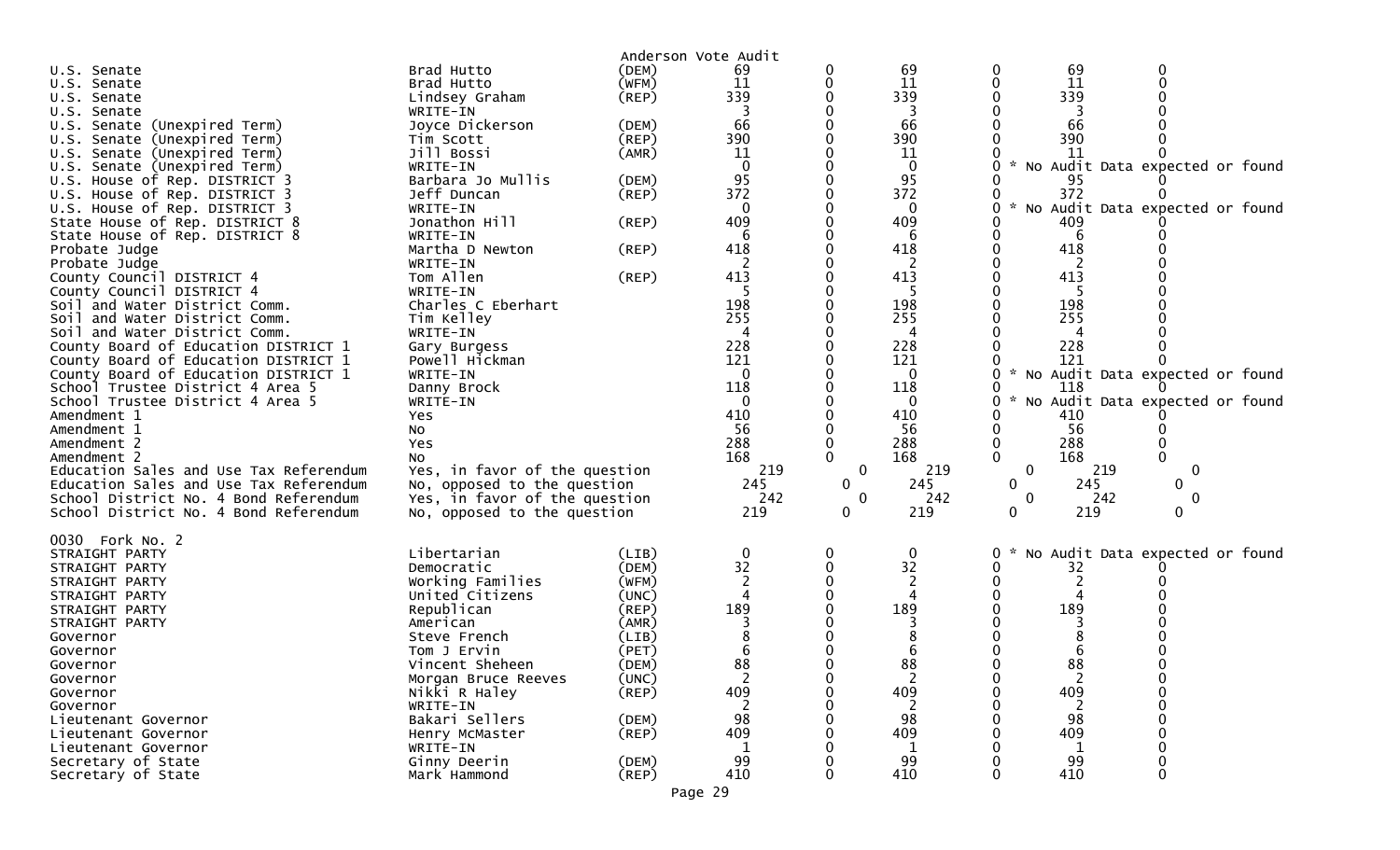|                                        |                                |             | Anderson Vote Audit |              |              |   |               |           |     |                                 |  |
|----------------------------------------|--------------------------------|-------------|---------------------|--------------|--------------|---|---------------|-----------|-----|---------------------------------|--|
| Secretary of State                     | WRITE-IN                       |             |                     |              | $\mathbf 0$  | 0 |               |           |     | No Audit Data expected or found |  |
| State Treasurer                        | Curtis Loftis                  | $($ REP $)$ | 449                 |              | 449          |   |               | 449       |     |                                 |  |
| State Treasurer                        | WRITE-IN                       |             |                     |              |              |   |               |           |     |                                 |  |
| Attorney General                       | Parnell Diggs                  | (DEM)       | 96                  |              | 96           |   |               | 96        |     |                                 |  |
| Attorney General                       | Alan Wilson                    | (REP)       | 407                 |              | 407          |   |               | 407       |     |                                 |  |
| Attorney General                       | WRITE-IN                       |             | $\mathbf{0}$        |              | $\mathbf{0}$ |   | $\mathcal{H}$ |           |     | No Audit Data expected or found |  |
| Comptroller General                    | Kyle Herbert                   | (DEM)       | 92                  |              | 92           |   |               | 92        |     |                                 |  |
| Comptroller General                    | Richard Eckstrom               | $($ REP $)$ | 409                 |              | 409          |   |               | 409       |     |                                 |  |
| Comptroller General                    | WRITE-IN                       |             | 1                   |              | 1            |   |               | 1         |     |                                 |  |
| State Superintendent of Ed.            | Tom Thompson                   | (DEM)       | 91                  |              | 91           |   |               | 91        |     |                                 |  |
| State Superintendent of Ed.            | Molly Mitchell Spearman        | (REP)       | 377                 |              | 377          |   |               | 377       |     |                                 |  |
| State Superintendent of Ed.            | Ed Murray                      | (AMR)       | 33                  |              | 33           |   |               | 33        |     |                                 |  |
| State Superintendent of Ed.            | WRITE-IN                       |             | 2                   |              | 2            |   |               | 2         |     |                                 |  |
| Adjutant General                       | Bob Livingston                 | (REP)       | 458                 |              | 458          |   |               | 458       |     |                                 |  |
| Adjutant General                       | WRITE-IN                       |             | 2                   |              | 2            |   |               | 2         |     |                                 |  |
| Commissioner of Agriculture            | David Edmond                   | (UNC)       | 43                  |              | 43           |   |               | 43        |     |                                 |  |
| Commissioner of Agriculture            | Hugh E Weathers                | $($ REP $)$ | 414                 |              | 414          |   |               | 414       |     |                                 |  |
| Commissioner of Agriculture            | Emile DeFelice                 | (AMR)       | 25                  |              | 25           |   |               | 25        |     |                                 |  |
| Commissioner of Agriculture            | WRITE-IN                       |             |                     |              | $\mathbf 0$  |   |               |           |     | No Audit Data expected or found |  |
| U.S. Senate                            | Victor Kocher                  | (LIB)       | 15                  |              | 15           |   |               | 15        |     |                                 |  |
| U.S. Senate                            | Thomas Ravenel                 | (PET)       | 32                  |              | 32           |   |               | 32        |     |                                 |  |
| U.S. Senate                            | Brad Hutto                     | (DEM)       | $8\overline{4}$     |              | 84           |   |               | 84        |     |                                 |  |
| U.S. Senate                            | Brad Hutto                     | (WFM)       | 12                  |              | 12           |   |               | 12        |     |                                 |  |
| U.S. Senate                            | Lindsey Graham                 | $($ REP $)$ | 362                 |              | 362          |   |               | 362       |     |                                 |  |
| U.S. Senate                            | WRITE-IN                       |             |                     |              |              |   |               |           |     |                                 |  |
| U.S. Senate (Unexpired Term)           | Joyce Dickerson                | (DEM)       | 90                  |              | 90           |   |               | 90        |     |                                 |  |
| U.S. Senate (Unexpired Term)           | Tim Scott                      | (REP)       | 413                 |              | 413          |   |               | 413       |     |                                 |  |
| U.S. Senate (Unexpired Term)           | Jill Bossi                     | (AMR)       | 13                  |              | 13           |   |               | 13        |     |                                 |  |
| U.S. Senate (Unexpired Term)           | WRITE-IN                       |             |                     |              | $\Omega$     |   | $\mathcal{H}$ |           |     | No Audit Data expected or found |  |
| U.S. House of Rep. DISTRICT 3          | Barbara Jo Mullis              | (DEM)       | 118                 |              | 118          |   |               | 118       |     |                                 |  |
| U.S. House of Rep. DISTRICT 3          | Jeff Duncan                    | $($ REP $)$ | 394                 |              | 394          |   |               | 394       |     |                                 |  |
| U.S. House of Rep. DISTRICT 3          | WRITE-IN                       |             | $\Omega$            |              | $\Omega$     | U | $\mathcal{R}$ |           |     | No Audit Data expected or found |  |
| State House of Rep. DISTRICT 8         | Jonathon Hill                  | $($ REP $)$ | 448                 |              | 448          |   |               | 448       |     |                                 |  |
| State House of Rep. DISTRICT 8         | WRITE-IN                       |             |                     |              |              |   |               |           |     |                                 |  |
| Probate Judge                          | Martha D Newton                | $($ REP $)$ | 455                 |              | 455          |   |               | 455       |     |                                 |  |
| Probate Judge                          | WRITE-IN                       |             | 2                   |              | 2            |   |               | 2         |     |                                 |  |
| County Council DISTRICT 4              | Tom Allen                      | $($ REP $)$ | 451                 |              | 451          |   |               | 451       |     |                                 |  |
| County Council DISTRICT 4              | WRITE-IN                       |             | 1                   |              | 1            |   |               | 1         |     |                                 |  |
| Soil and Water District Comm.          | Charles C Eberhart             |             | 206                 |              | 206          |   |               | 206       |     |                                 |  |
| Soil and Water District Comm.          | Tim Kelley                     |             | 267                 |              | 267          |   |               | 267       |     |                                 |  |
| Soil and Water District Comm.          | WRITE-IN                       |             |                     |              |              |   |               |           |     |                                 |  |
|                                        |                                |             | 249                 |              | 249          |   |               | 249       |     |                                 |  |
| County Board of Education DISTRICT 1   | Gary Burgess<br>Powell Hickman |             | 127                 |              |              |   |               | 127       |     |                                 |  |
| County Board of Education DISTRICT 1   |                                |             |                     |              | 127          |   |               |           |     |                                 |  |
| County Board of Education DISTRICT 1   | WRITE-IN                       |             | 426                 |              | 426          | 0 |               | 426       |     |                                 |  |
| Amendment 1                            | Yes                            |             |                     |              |              |   |               |           |     |                                 |  |
| Amendment 1                            | <b>NO</b>                      |             | 91                  |              | 91           |   |               | 91<br>296 |     | $\Omega$                        |  |
| Amendment 2                            | Yes                            |             | 296                 |              | 296          |   |               |           |     |                                 |  |
| Amendment 2                            | NO.                            |             | 215                 |              | 215          |   |               | 215       |     |                                 |  |
| Education Sales and Use Tax Referendum | Yes, in favor of the question  |             | 232                 | $\mathbf 0$  | 232          |   | $\mathbf{0}$  |           | 232 | 0                               |  |
| Education Sales and Use Tax Referendum | No, opposed to the question    |             | 273                 | $\mathbf{0}$ | 273          |   | $\Omega$      | 273       |     | $\mathbf{0}$                    |  |
| School District No. 4 Bond Referendum  | Yes, in favor of the question  |             | 256                 | $\mathbf 0$  | 256          |   | $\mathbf{0}$  |           | 256 | $\mathbf 0$                     |  |
| School District No. 4 Bond Referendum  | No, opposed to the question    |             | 246                 | $\mathbf{0}$ | 246          |   | $\mathbf 0$   | 246       |     | $\mathbf{0}$                    |  |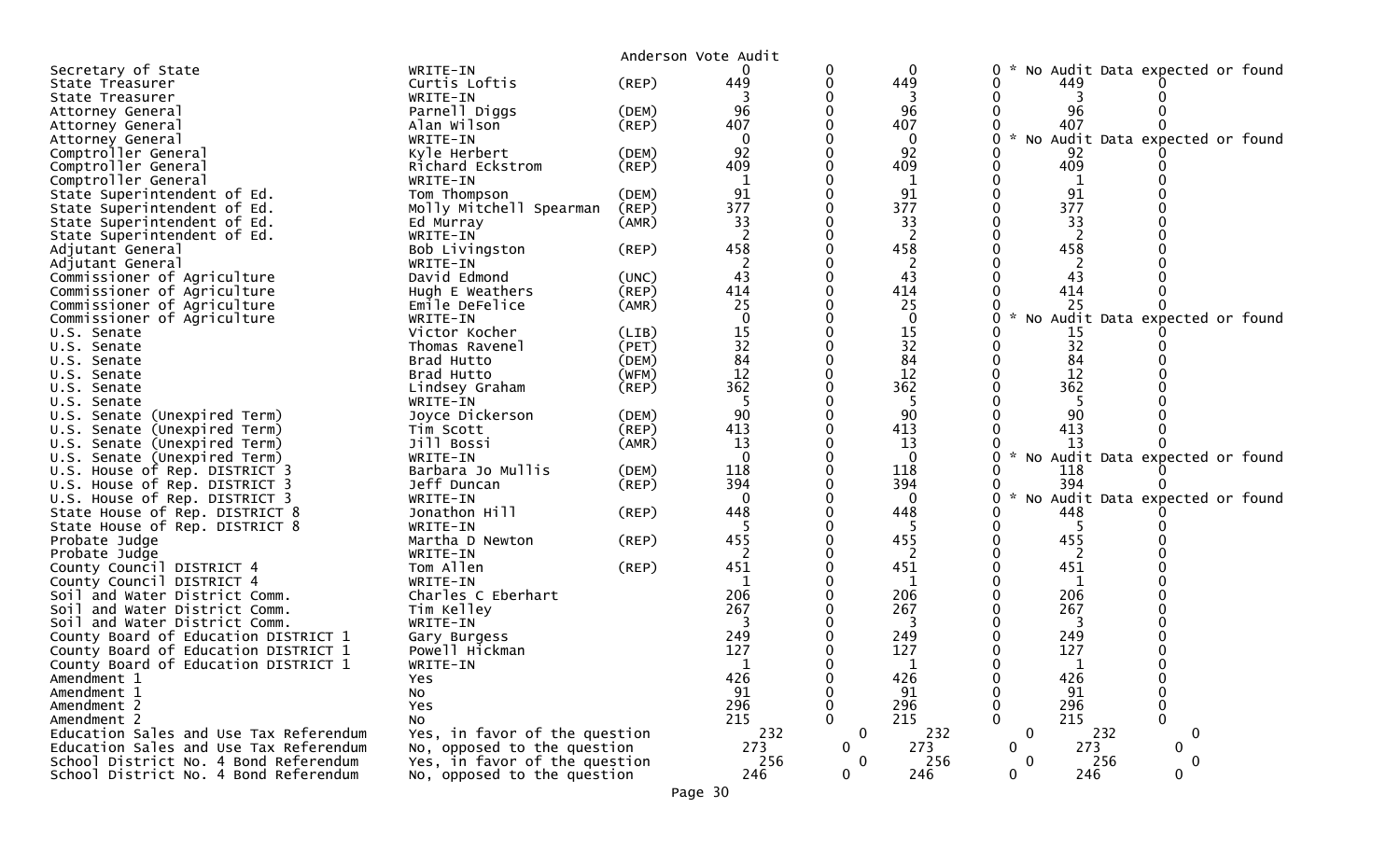Anderson Vote Audit

| 0031 Friendship                 |                                |       |                |             |                |                                                       |
|---------------------------------|--------------------------------|-------|----------------|-------------|----------------|-------------------------------------------------------|
| STRAIGHT PARTY                  | Libertarian                    | (LIB) |                | 0           | $\overline{c}$ | 0<br>0<br>2                                           |
| STRAIGHT PARTY                  | Democratic                     | (DEM) | $\frac{2}{52}$ | $\mathbf 0$ | 52             | 52<br>$\mathbf 0$<br>0                                |
| STRAIGHT PARTY                  | Working Families               | (WFM) | 4              | 0           | 4              |                                                       |
| STRAIGHT PARTY                  | United Citizens                | (UNC) | $\mathbf{0}$   | 0           | $\Omega$       | $\sim$<br>No Audit Data expected or found<br>0        |
| STRAIGHT PARTY                  | Republican                     | (REP) | 120            | $\Omega$    | 120            | 120                                                   |
|                                 | American                       | (AMR) | 6              | 0           | 6              | 0<br>6                                                |
| STRAIGHT PARTY<br>Governor      | Steve French                   | (LIB) | 6              | $\Omega$    | 6              | 6                                                     |
|                                 |                                | (PET) | 10             | $\mathbf 0$ | 10             | $\Omega$<br>10                                        |
| Governor                        | Tom J Ervin<br>Vincent Sheheen | (DEM) | 105            | $\Omega$    | 105            | 105<br>O                                              |
| Governor                        |                                |       | $\mathbf{0}$   |             | $\Omega$       | 0<br>$\sim$                                           |
| Governor                        | Morgan Bruce Reeves            | (UNC) | 288            | 0           | 288            | No Audit Data expected or found<br>O                  |
| Governor                        | Nikki R Haley                  | (REF) |                |             |                | 288                                                   |
| Governor                        | WRITE-IN                       |       | 1<br>94        | 0           | 1<br>94        | 1<br>94<br>0                                          |
| Lieutenant Governor             | Bakari Sellers                 | (DEM) |                |             |                |                                                       |
| Lieutenant Governor             | Henry McMaster                 | (REP) | 306            |             | 306            | 306                                                   |
| Lieutenant Governor             | WRITE-IN                       |       | $\overline{2}$ | $\mathbf 0$ | 2              |                                                       |
| Secretary of State              | Ginny Deerin                   | (DEM) | 88             | $\mathbf 0$ | 88             | $\Omega$<br>88                                        |
| Secretary of State              | Mark Hammond                   | (REP) | 313            | $\mathbf 0$ | 313            | 0<br>313<br>$\sim$                                    |
| Secretary of State              | WRITE-IN                       |       | $\Omega$       | 0           | $\Omega$       | 0<br>No Audit Data expected or found                  |
| State Treasurer                 | Curtis Loftis                  | (REP) | 341            |             | 341            | 341<br>0                                              |
| State Treasurer                 | WRITE-IN                       |       | $\Omega$       | 0           | $\Omega$       | $\mathcal{H}$<br>No Audit Data expected or found<br>0 |
| Attorney General                | Parnell Diggs                  | (DEM) | 86             |             | 86             | 86                                                    |
| Attorney General                | Alan Wilson                    | (REP) | 315            |             | 315            | 315<br>0                                              |
| Attorney General                | WRITE-IN                       |       | $\overline{0}$ |             | $\Omega$       | No Audit Data expected or found                       |
| Comptroller General             | Kyle Herbert                   | (DEM) | 93             |             | 93             | 93<br>0                                               |
| Comptroller General             | Richard Eckstrom               | (REP) | 308            |             | 308            | 308<br>0                                              |
| Comptroller General             | WRITE-IN                       |       | $\mathbf 0$    | $\mathbf 0$ | $\mathbf{0}$   | 0<br>$\mathcal{H}$<br>No Audit Data expected or found |
| State Superintendent of Ed.     | Tom Thompson                   | (DEM) | 93             | $\mathbf 0$ | 93             | O<br>93                                               |
| State Superintendent of Ed.     | Molly Mitchell Spearman        | (REP) | 282            |             | 282            | 282<br>O                                              |
| State Superintendent of Ed.     | Ed Murray                      | (AMR) | 22             | $\Omega$    | 22             | 22<br>0                                               |
| State Superintendent of Ed.     | WRITE-IN                       |       | 3              |             | -3             | $\Omega$                                              |
| Adjutant General                | Bob Livingston                 | (REP) | 342            |             | 342            | 342<br>0                                              |
| Adjutant General                | WRITE-IN                       |       | $\overline{0}$ |             | $\Omega$       | $\sim$<br>0<br>No Audit Data expected or found        |
| Commissioner of Agriculture     | David Edmond                   | (UNC) | 26             | $\mathbf 0$ | 26             | 26<br>O                                               |
| Commissioner of Agriculture     | Hugh E Weathers                | (REP) | 318            |             | 318            | 318<br>O                                              |
| Commissioner of Agriculture     | Emile DeFelice                 | (AMR) | 14             | 0           | 14             | 0<br>14                                               |
| Commissioner of Agriculture     | WRITE-IN                       |       | $\Omega$       | $\Omega$    | $\Omega$       | 0<br>$\sim$<br>No Audit Data expected or found        |
| U.S. Senate                     | Victor Kocher                  | (LIB) | 15             |             | 15             | O<br>15                                               |
| U.S. Senate                     | Thomas Ravenel                 | (PET) | 31             | $\mathbf 0$ | 31             | 31<br>0                                               |
| U.S. Senate                     | Brad Hutto                     | (DEM) | 71             | $\Omega$    | 71             | 71                                                    |
| U.S. Senate                     | Brad Hutto                     | (WFM) | 10             | $\Omega$    | 10             | 10<br>$\Omega$                                        |
| U.S. Senate                     | Lindsey Graham                 | (REP) | 277            |             | 277            | 277                                                   |
| U.S. Senate                     | WRITE-IN                       |       | $\mathbf{1}$   |             | $\mathbf 1$    | $\mathbf{1}$                                          |
| U.S. Senate (Unexpired Term)    | Joyce Dickerson                | (DEM) | 82             |             | 82             | 82                                                    |
| U.S. Senate (Unexpired Term)    | Tim Scott                      | (REF) | 316            | $\mathbf 0$ | 316            | 316<br>0                                              |
| U.S. Senate (Unexpired Term)    | Jill Bossi                     | (AMR) | 10             |             | 10             | 10                                                    |
| Senate (Unexpired Term)<br>U.S. | WRITE-IN                       |       | $\Omega$       |             | $\mathbf{0}$   | $\mathcal{H}$<br>No Audit Data expected or found<br>0 |
| U.S. House of Rep. DISTRICT 3   | Barbara Jo Mullis              | (DEM) | 90             |             | 90             | 90                                                    |
| U.S. House of Rep. DISTRICT 3   | Jeff Duncan                    | (REP) | 314            |             | 314            | 314<br>0                                              |
| U.S. House of Rep. DISTRICT 3   | WRITE-IN                       |       | $\Omega$       |             | $\Omega$       | No Audit Data expected or found<br>0                  |
| State House of Rep. DISTRICT 7  | Michael Gambrell               | (REP) | 359            |             | 359            | 359<br>O                                              |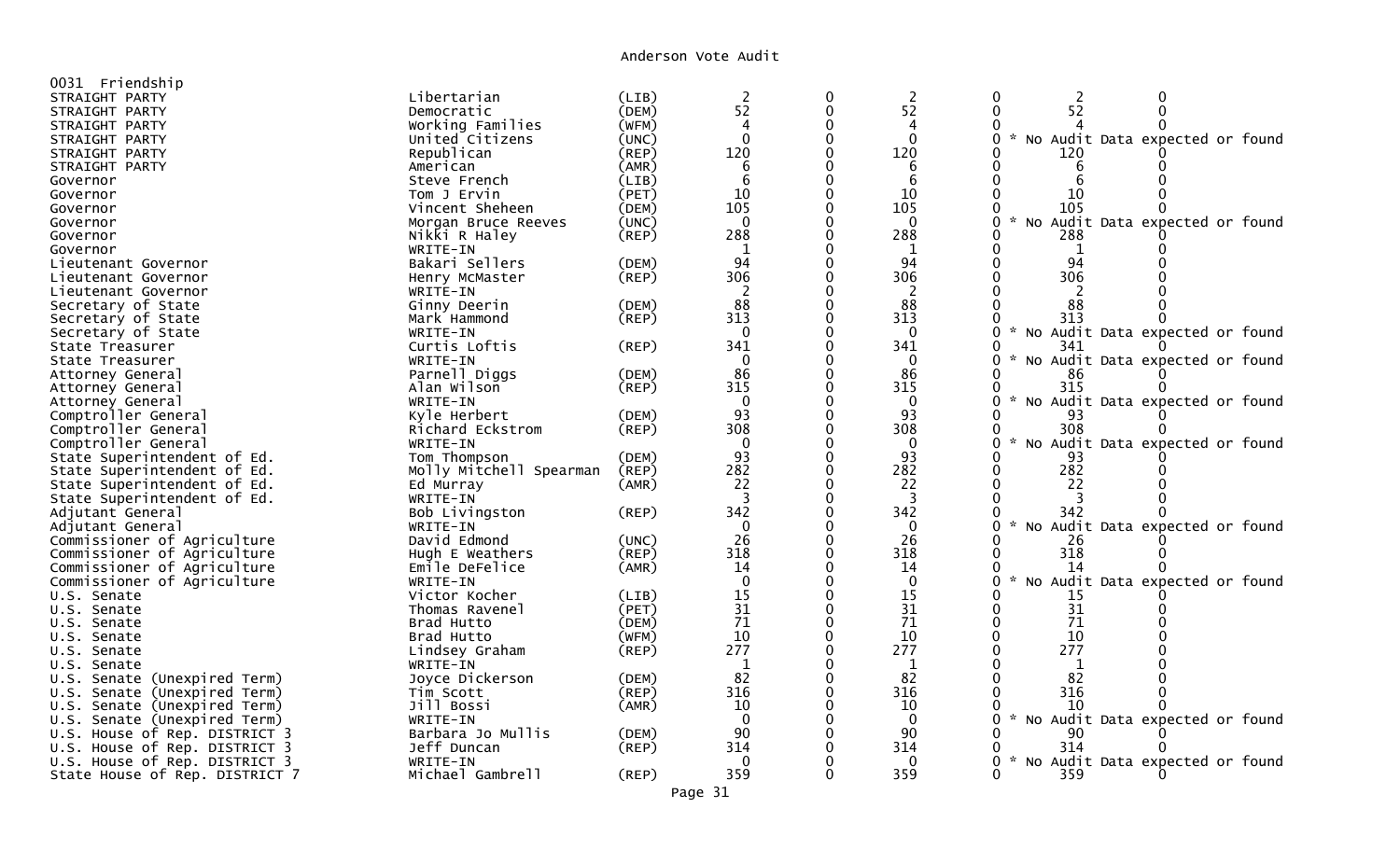| State House of Rep. DISTRICT 7<br>WRITE-IN<br>* No Audit Data expected or found<br>349<br>(REP)<br>349<br>Probate Judge<br>Martha D Newton<br>349<br>* No Audit Data expected or found<br>Probate Judge<br>WRITE-IN<br>$\Omega$<br>$\Omega$<br>M Cindy Wilson<br>County Council DISTRICT 7<br>(REP)<br>345<br>345<br>345<br>County Council DISTRICT 7<br>$\mathcal{H}$<br>No Audit Data expected or found<br>WRITE-IN<br>$\Omega$<br>Charles C Eberhart<br>173<br>173<br>Soil and Water District Comm.<br>173<br>195<br>195<br>195<br>Soil and Water District Comm.<br>Tim Kelley<br>Soil and Water District Comm.<br>WRITE-IN<br>3<br>3<br>287<br>287<br>287<br>County Board of Education DISTRICT 5<br>Mike Brock<br>* No Audit Data expected or found<br>$\mathbf{0}$<br>$\mathbf{0}$<br>County Board of Education DISTRICT 5<br>WRITE-IN<br>201<br>201<br>School Trustee District 2 Area 1<br>Kevin T Craft<br>201<br>132<br>132<br>132<br>R Alderman Maynard Jr<br>School Trustee District 2 Area 1<br>108<br>108<br>108<br>School Trustee District 2 Area 1<br>Frances M Russell<br>$\mathcal{H}$<br>School Trustee District 2 Area 1<br>WRITE-IN<br>$\Omega$<br>No Audit Data expected or found<br>$\Omega$<br>313<br>313<br>Danny Hawkins<br>313<br>School Trustee District 2 Area 3<br>School Trustee District 2 Area 3<br>WRITE-IN<br>1<br>164<br>164<br>164<br>School Trustee District 2 Area 4<br>Bonnie S Knight<br>173<br>173<br>173<br>School Trustee District 2 Area 4<br>Greg Tysl<br>$\Omega$<br>$\Omega$<br>No Audit Data expected or found<br>School Trustee District 2 Area 4<br>WRITE-IN<br>162<br>School Trustee District 2 At Large<br>James Jim Lusk<br>162<br>162<br>179<br>179<br>179<br>School Trustee District 2 At Large<br>Jimmy Ouzts<br>$\mathcal{H}$<br>No Audit Data expected or found<br>School Trustee District 2 At Large<br>$\Omega$<br>WRITE-IN<br>$\Omega$<br>179<br>179<br>Broadmouth Creek Watershed DISTRICT 5<br>179<br>Glenn Stevens<br>Broadmouth Creek Watershed DISTRICT 5<br>3<br>WRITE-IN<br>3<br>3<br>320<br>320<br>320<br>Amendment 1<br>Yes<br>80<br>80<br>-80<br>Amendment 1<br>No<br>207<br>207<br>207<br>Amendment 2<br>Yes<br>196<br>196<br>196<br>Amendment 2<br>No.<br>Yes, in favor of the question<br>181<br>$\mathbf{0}$<br>181<br>$\mathbf{0}$<br>181<br>Education Sales and Use Tax Referendum<br>0<br>223<br>223<br>No, opposed to the question<br>223<br>Education Sales and Use Tax Referendum<br>0<br>0<br>0<br>0032 Gluck Mill<br>Libertarian<br>$\mathbf{0}$<br>0<br>0<br>No Audit Data expected or found<br>(LIB)<br>STRAIGHT PARTY<br>32<br>32<br>(DEM)<br>STRAIGHT PARTY<br>Democratic<br>32<br>Working Families<br>(WFM)<br>4<br>STRAIGHT PARTY<br>United Citizens<br>(UNC)<br>STRAIGHT PARTY<br>20<br>20<br>20<br>Republican<br>(REP)<br>STRAIGHT PARTY<br>(AMR)<br>STRAIGHT PARTY<br>American<br>* No Audit Data expected or found<br>(LIB)<br>Governor<br>Steve French<br>(PET)<br>$\Omega$<br>* No Audit Data expected or found<br>Tom J Ervin<br>Governor<br>48<br>48<br>Vincent Sheheen<br>(DEM)<br>Governor<br>$\Omega$<br>$\Omega$<br>(UNC)<br>* No Audit Data expected or found<br>Governor<br>Morgan Bruce Reeves<br>54<br>54<br>Nikki R Haley<br>(REP)<br>Governor<br>54<br>$\Omega$<br>* No Audit Data expected or found<br>WRITE-IN<br>Governor<br>44<br>Bakari Sellers<br>44<br>(DEM)<br>0<br>44<br>Lieutenant Governor<br>56<br>(REP)<br>56<br>Lieutenant Governor<br>Henry McMaster<br>56<br>* No Audit Data expected or found<br>$\Omega$<br>$\mathbf{0}$<br>Lieutenant Governor<br>WRITE-IN<br>43<br>43<br>Secretary of State<br>Ginny Deerin<br>(DEM)<br>43<br>56<br>56<br>56<br>Secretary of State<br>Mark Hammond<br>$($ REP $)$<br>$\mathbf 0$<br>* No Audit Data expected or found<br>Secretary of State<br>$\Omega$<br>WRITE-IN<br>70<br>70<br>Curtis Loftis<br>70<br>State Treasurer<br>(REP)<br>$\mathbf 0$<br>$\mathbf 0$<br>* No Audit Data expected or found<br>WRITE-IN<br>State Treasurer<br>0 |  | Anderson Vote Audit |  |  |
|----------------------------------------------------------------------------------------------------------------------------------------------------------------------------------------------------------------------------------------------------------------------------------------------------------------------------------------------------------------------------------------------------------------------------------------------------------------------------------------------------------------------------------------------------------------------------------------------------------------------------------------------------------------------------------------------------------------------------------------------------------------------------------------------------------------------------------------------------------------------------------------------------------------------------------------------------------------------------------------------------------------------------------------------------------------------------------------------------------------------------------------------------------------------------------------------------------------------------------------------------------------------------------------------------------------------------------------------------------------------------------------------------------------------------------------------------------------------------------------------------------------------------------------------------------------------------------------------------------------------------------------------------------------------------------------------------------------------------------------------------------------------------------------------------------------------------------------------------------------------------------------------------------------------------------------------------------------------------------------------------------------------------------------------------------------------------------------------------------------------------------------------------------------------------------------------------------------------------------------------------------------------------------------------------------------------------------------------------------------------------------------------------------------------------------------------------------------------------------------------------------------------------------------------------------------------------------------------------------------------------------------------------------------------------------------------------------------------------------------------------------------------------------------------------------------------------------------------------------------------------------------------------------------------------------------------------------------------------------------------------------------------------------------------------------------------------------------------------------------------------------------------------------------------------------------------------------------------------------------------------------------------------------------------------------------------------------------------------------------------------------------------------------------------------------------------------------------------------------------------------------------------------------------------------------------------------------------------------------------------------------------------------------------------------------------------------------------------------------------------------------------------------------------------------------------------------------------------------------------------------------------------------------------------------------------------------------------------------------------------------------|--|---------------------|--|--|
|                                                                                                                                                                                                                                                                                                                                                                                                                                                                                                                                                                                                                                                                                                                                                                                                                                                                                                                                                                                                                                                                                                                                                                                                                                                                                                                                                                                                                                                                                                                                                                                                                                                                                                                                                                                                                                                                                                                                                                                                                                                                                                                                                                                                                                                                                                                                                                                                                                                                                                                                                                                                                                                                                                                                                                                                                                                                                                                                                                                                                                                                                                                                                                                                                                                                                                                                                                                                                                                                                                                                                                                                                                                                                                                                                                                                                                                                                                                                                                                                          |  |                     |  |  |
|                                                                                                                                                                                                                                                                                                                                                                                                                                                                                                                                                                                                                                                                                                                                                                                                                                                                                                                                                                                                                                                                                                                                                                                                                                                                                                                                                                                                                                                                                                                                                                                                                                                                                                                                                                                                                                                                                                                                                                                                                                                                                                                                                                                                                                                                                                                                                                                                                                                                                                                                                                                                                                                                                                                                                                                                                                                                                                                                                                                                                                                                                                                                                                                                                                                                                                                                                                                                                                                                                                                                                                                                                                                                                                                                                                                                                                                                                                                                                                                                          |  |                     |  |  |
|                                                                                                                                                                                                                                                                                                                                                                                                                                                                                                                                                                                                                                                                                                                                                                                                                                                                                                                                                                                                                                                                                                                                                                                                                                                                                                                                                                                                                                                                                                                                                                                                                                                                                                                                                                                                                                                                                                                                                                                                                                                                                                                                                                                                                                                                                                                                                                                                                                                                                                                                                                                                                                                                                                                                                                                                                                                                                                                                                                                                                                                                                                                                                                                                                                                                                                                                                                                                                                                                                                                                                                                                                                                                                                                                                                                                                                                                                                                                                                                                          |  |                     |  |  |
|                                                                                                                                                                                                                                                                                                                                                                                                                                                                                                                                                                                                                                                                                                                                                                                                                                                                                                                                                                                                                                                                                                                                                                                                                                                                                                                                                                                                                                                                                                                                                                                                                                                                                                                                                                                                                                                                                                                                                                                                                                                                                                                                                                                                                                                                                                                                                                                                                                                                                                                                                                                                                                                                                                                                                                                                                                                                                                                                                                                                                                                                                                                                                                                                                                                                                                                                                                                                                                                                                                                                                                                                                                                                                                                                                                                                                                                                                                                                                                                                          |  |                     |  |  |
|                                                                                                                                                                                                                                                                                                                                                                                                                                                                                                                                                                                                                                                                                                                                                                                                                                                                                                                                                                                                                                                                                                                                                                                                                                                                                                                                                                                                                                                                                                                                                                                                                                                                                                                                                                                                                                                                                                                                                                                                                                                                                                                                                                                                                                                                                                                                                                                                                                                                                                                                                                                                                                                                                                                                                                                                                                                                                                                                                                                                                                                                                                                                                                                                                                                                                                                                                                                                                                                                                                                                                                                                                                                                                                                                                                                                                                                                                                                                                                                                          |  |                     |  |  |
|                                                                                                                                                                                                                                                                                                                                                                                                                                                                                                                                                                                                                                                                                                                                                                                                                                                                                                                                                                                                                                                                                                                                                                                                                                                                                                                                                                                                                                                                                                                                                                                                                                                                                                                                                                                                                                                                                                                                                                                                                                                                                                                                                                                                                                                                                                                                                                                                                                                                                                                                                                                                                                                                                                                                                                                                                                                                                                                                                                                                                                                                                                                                                                                                                                                                                                                                                                                                                                                                                                                                                                                                                                                                                                                                                                                                                                                                                                                                                                                                          |  |                     |  |  |
|                                                                                                                                                                                                                                                                                                                                                                                                                                                                                                                                                                                                                                                                                                                                                                                                                                                                                                                                                                                                                                                                                                                                                                                                                                                                                                                                                                                                                                                                                                                                                                                                                                                                                                                                                                                                                                                                                                                                                                                                                                                                                                                                                                                                                                                                                                                                                                                                                                                                                                                                                                                                                                                                                                                                                                                                                                                                                                                                                                                                                                                                                                                                                                                                                                                                                                                                                                                                                                                                                                                                                                                                                                                                                                                                                                                                                                                                                                                                                                                                          |  |                     |  |  |
|                                                                                                                                                                                                                                                                                                                                                                                                                                                                                                                                                                                                                                                                                                                                                                                                                                                                                                                                                                                                                                                                                                                                                                                                                                                                                                                                                                                                                                                                                                                                                                                                                                                                                                                                                                                                                                                                                                                                                                                                                                                                                                                                                                                                                                                                                                                                                                                                                                                                                                                                                                                                                                                                                                                                                                                                                                                                                                                                                                                                                                                                                                                                                                                                                                                                                                                                                                                                                                                                                                                                                                                                                                                                                                                                                                                                                                                                                                                                                                                                          |  |                     |  |  |
|                                                                                                                                                                                                                                                                                                                                                                                                                                                                                                                                                                                                                                                                                                                                                                                                                                                                                                                                                                                                                                                                                                                                                                                                                                                                                                                                                                                                                                                                                                                                                                                                                                                                                                                                                                                                                                                                                                                                                                                                                                                                                                                                                                                                                                                                                                                                                                                                                                                                                                                                                                                                                                                                                                                                                                                                                                                                                                                                                                                                                                                                                                                                                                                                                                                                                                                                                                                                                                                                                                                                                                                                                                                                                                                                                                                                                                                                                                                                                                                                          |  |                     |  |  |
|                                                                                                                                                                                                                                                                                                                                                                                                                                                                                                                                                                                                                                                                                                                                                                                                                                                                                                                                                                                                                                                                                                                                                                                                                                                                                                                                                                                                                                                                                                                                                                                                                                                                                                                                                                                                                                                                                                                                                                                                                                                                                                                                                                                                                                                                                                                                                                                                                                                                                                                                                                                                                                                                                                                                                                                                                                                                                                                                                                                                                                                                                                                                                                                                                                                                                                                                                                                                                                                                                                                                                                                                                                                                                                                                                                                                                                                                                                                                                                                                          |  |                     |  |  |
|                                                                                                                                                                                                                                                                                                                                                                                                                                                                                                                                                                                                                                                                                                                                                                                                                                                                                                                                                                                                                                                                                                                                                                                                                                                                                                                                                                                                                                                                                                                                                                                                                                                                                                                                                                                                                                                                                                                                                                                                                                                                                                                                                                                                                                                                                                                                                                                                                                                                                                                                                                                                                                                                                                                                                                                                                                                                                                                                                                                                                                                                                                                                                                                                                                                                                                                                                                                                                                                                                                                                                                                                                                                                                                                                                                                                                                                                                                                                                                                                          |  |                     |  |  |
|                                                                                                                                                                                                                                                                                                                                                                                                                                                                                                                                                                                                                                                                                                                                                                                                                                                                                                                                                                                                                                                                                                                                                                                                                                                                                                                                                                                                                                                                                                                                                                                                                                                                                                                                                                                                                                                                                                                                                                                                                                                                                                                                                                                                                                                                                                                                                                                                                                                                                                                                                                                                                                                                                                                                                                                                                                                                                                                                                                                                                                                                                                                                                                                                                                                                                                                                                                                                                                                                                                                                                                                                                                                                                                                                                                                                                                                                                                                                                                                                          |  |                     |  |  |
|                                                                                                                                                                                                                                                                                                                                                                                                                                                                                                                                                                                                                                                                                                                                                                                                                                                                                                                                                                                                                                                                                                                                                                                                                                                                                                                                                                                                                                                                                                                                                                                                                                                                                                                                                                                                                                                                                                                                                                                                                                                                                                                                                                                                                                                                                                                                                                                                                                                                                                                                                                                                                                                                                                                                                                                                                                                                                                                                                                                                                                                                                                                                                                                                                                                                                                                                                                                                                                                                                                                                                                                                                                                                                                                                                                                                                                                                                                                                                                                                          |  |                     |  |  |
|                                                                                                                                                                                                                                                                                                                                                                                                                                                                                                                                                                                                                                                                                                                                                                                                                                                                                                                                                                                                                                                                                                                                                                                                                                                                                                                                                                                                                                                                                                                                                                                                                                                                                                                                                                                                                                                                                                                                                                                                                                                                                                                                                                                                                                                                                                                                                                                                                                                                                                                                                                                                                                                                                                                                                                                                                                                                                                                                                                                                                                                                                                                                                                                                                                                                                                                                                                                                                                                                                                                                                                                                                                                                                                                                                                                                                                                                                                                                                                                                          |  |                     |  |  |
|                                                                                                                                                                                                                                                                                                                                                                                                                                                                                                                                                                                                                                                                                                                                                                                                                                                                                                                                                                                                                                                                                                                                                                                                                                                                                                                                                                                                                                                                                                                                                                                                                                                                                                                                                                                                                                                                                                                                                                                                                                                                                                                                                                                                                                                                                                                                                                                                                                                                                                                                                                                                                                                                                                                                                                                                                                                                                                                                                                                                                                                                                                                                                                                                                                                                                                                                                                                                                                                                                                                                                                                                                                                                                                                                                                                                                                                                                                                                                                                                          |  |                     |  |  |
|                                                                                                                                                                                                                                                                                                                                                                                                                                                                                                                                                                                                                                                                                                                                                                                                                                                                                                                                                                                                                                                                                                                                                                                                                                                                                                                                                                                                                                                                                                                                                                                                                                                                                                                                                                                                                                                                                                                                                                                                                                                                                                                                                                                                                                                                                                                                                                                                                                                                                                                                                                                                                                                                                                                                                                                                                                                                                                                                                                                                                                                                                                                                                                                                                                                                                                                                                                                                                                                                                                                                                                                                                                                                                                                                                                                                                                                                                                                                                                                                          |  |                     |  |  |
|                                                                                                                                                                                                                                                                                                                                                                                                                                                                                                                                                                                                                                                                                                                                                                                                                                                                                                                                                                                                                                                                                                                                                                                                                                                                                                                                                                                                                                                                                                                                                                                                                                                                                                                                                                                                                                                                                                                                                                                                                                                                                                                                                                                                                                                                                                                                                                                                                                                                                                                                                                                                                                                                                                                                                                                                                                                                                                                                                                                                                                                                                                                                                                                                                                                                                                                                                                                                                                                                                                                                                                                                                                                                                                                                                                                                                                                                                                                                                                                                          |  |                     |  |  |
|                                                                                                                                                                                                                                                                                                                                                                                                                                                                                                                                                                                                                                                                                                                                                                                                                                                                                                                                                                                                                                                                                                                                                                                                                                                                                                                                                                                                                                                                                                                                                                                                                                                                                                                                                                                                                                                                                                                                                                                                                                                                                                                                                                                                                                                                                                                                                                                                                                                                                                                                                                                                                                                                                                                                                                                                                                                                                                                                                                                                                                                                                                                                                                                                                                                                                                                                                                                                                                                                                                                                                                                                                                                                                                                                                                                                                                                                                                                                                                                                          |  |                     |  |  |
|                                                                                                                                                                                                                                                                                                                                                                                                                                                                                                                                                                                                                                                                                                                                                                                                                                                                                                                                                                                                                                                                                                                                                                                                                                                                                                                                                                                                                                                                                                                                                                                                                                                                                                                                                                                                                                                                                                                                                                                                                                                                                                                                                                                                                                                                                                                                                                                                                                                                                                                                                                                                                                                                                                                                                                                                                                                                                                                                                                                                                                                                                                                                                                                                                                                                                                                                                                                                                                                                                                                                                                                                                                                                                                                                                                                                                                                                                                                                                                                                          |  |                     |  |  |
|                                                                                                                                                                                                                                                                                                                                                                                                                                                                                                                                                                                                                                                                                                                                                                                                                                                                                                                                                                                                                                                                                                                                                                                                                                                                                                                                                                                                                                                                                                                                                                                                                                                                                                                                                                                                                                                                                                                                                                                                                                                                                                                                                                                                                                                                                                                                                                                                                                                                                                                                                                                                                                                                                                                                                                                                                                                                                                                                                                                                                                                                                                                                                                                                                                                                                                                                                                                                                                                                                                                                                                                                                                                                                                                                                                                                                                                                                                                                                                                                          |  |                     |  |  |
|                                                                                                                                                                                                                                                                                                                                                                                                                                                                                                                                                                                                                                                                                                                                                                                                                                                                                                                                                                                                                                                                                                                                                                                                                                                                                                                                                                                                                                                                                                                                                                                                                                                                                                                                                                                                                                                                                                                                                                                                                                                                                                                                                                                                                                                                                                                                                                                                                                                                                                                                                                                                                                                                                                                                                                                                                                                                                                                                                                                                                                                                                                                                                                                                                                                                                                                                                                                                                                                                                                                                                                                                                                                                                                                                                                                                                                                                                                                                                                                                          |  |                     |  |  |
|                                                                                                                                                                                                                                                                                                                                                                                                                                                                                                                                                                                                                                                                                                                                                                                                                                                                                                                                                                                                                                                                                                                                                                                                                                                                                                                                                                                                                                                                                                                                                                                                                                                                                                                                                                                                                                                                                                                                                                                                                                                                                                                                                                                                                                                                                                                                                                                                                                                                                                                                                                                                                                                                                                                                                                                                                                                                                                                                                                                                                                                                                                                                                                                                                                                                                                                                                                                                                                                                                                                                                                                                                                                                                                                                                                                                                                                                                                                                                                                                          |  |                     |  |  |
|                                                                                                                                                                                                                                                                                                                                                                                                                                                                                                                                                                                                                                                                                                                                                                                                                                                                                                                                                                                                                                                                                                                                                                                                                                                                                                                                                                                                                                                                                                                                                                                                                                                                                                                                                                                                                                                                                                                                                                                                                                                                                                                                                                                                                                                                                                                                                                                                                                                                                                                                                                                                                                                                                                                                                                                                                                                                                                                                                                                                                                                                                                                                                                                                                                                                                                                                                                                                                                                                                                                                                                                                                                                                                                                                                                                                                                                                                                                                                                                                          |  |                     |  |  |
|                                                                                                                                                                                                                                                                                                                                                                                                                                                                                                                                                                                                                                                                                                                                                                                                                                                                                                                                                                                                                                                                                                                                                                                                                                                                                                                                                                                                                                                                                                                                                                                                                                                                                                                                                                                                                                                                                                                                                                                                                                                                                                                                                                                                                                                                                                                                                                                                                                                                                                                                                                                                                                                                                                                                                                                                                                                                                                                                                                                                                                                                                                                                                                                                                                                                                                                                                                                                                                                                                                                                                                                                                                                                                                                                                                                                                                                                                                                                                                                                          |  |                     |  |  |
|                                                                                                                                                                                                                                                                                                                                                                                                                                                                                                                                                                                                                                                                                                                                                                                                                                                                                                                                                                                                                                                                                                                                                                                                                                                                                                                                                                                                                                                                                                                                                                                                                                                                                                                                                                                                                                                                                                                                                                                                                                                                                                                                                                                                                                                                                                                                                                                                                                                                                                                                                                                                                                                                                                                                                                                                                                                                                                                                                                                                                                                                                                                                                                                                                                                                                                                                                                                                                                                                                                                                                                                                                                                                                                                                                                                                                                                                                                                                                                                                          |  |                     |  |  |
|                                                                                                                                                                                                                                                                                                                                                                                                                                                                                                                                                                                                                                                                                                                                                                                                                                                                                                                                                                                                                                                                                                                                                                                                                                                                                                                                                                                                                                                                                                                                                                                                                                                                                                                                                                                                                                                                                                                                                                                                                                                                                                                                                                                                                                                                                                                                                                                                                                                                                                                                                                                                                                                                                                                                                                                                                                                                                                                                                                                                                                                                                                                                                                                                                                                                                                                                                                                                                                                                                                                                                                                                                                                                                                                                                                                                                                                                                                                                                                                                          |  |                     |  |  |
|                                                                                                                                                                                                                                                                                                                                                                                                                                                                                                                                                                                                                                                                                                                                                                                                                                                                                                                                                                                                                                                                                                                                                                                                                                                                                                                                                                                                                                                                                                                                                                                                                                                                                                                                                                                                                                                                                                                                                                                                                                                                                                                                                                                                                                                                                                                                                                                                                                                                                                                                                                                                                                                                                                                                                                                                                                                                                                                                                                                                                                                                                                                                                                                                                                                                                                                                                                                                                                                                                                                                                                                                                                                                                                                                                                                                                                                                                                                                                                                                          |  |                     |  |  |
|                                                                                                                                                                                                                                                                                                                                                                                                                                                                                                                                                                                                                                                                                                                                                                                                                                                                                                                                                                                                                                                                                                                                                                                                                                                                                                                                                                                                                                                                                                                                                                                                                                                                                                                                                                                                                                                                                                                                                                                                                                                                                                                                                                                                                                                                                                                                                                                                                                                                                                                                                                                                                                                                                                                                                                                                                                                                                                                                                                                                                                                                                                                                                                                                                                                                                                                                                                                                                                                                                                                                                                                                                                                                                                                                                                                                                                                                                                                                                                                                          |  |                     |  |  |
|                                                                                                                                                                                                                                                                                                                                                                                                                                                                                                                                                                                                                                                                                                                                                                                                                                                                                                                                                                                                                                                                                                                                                                                                                                                                                                                                                                                                                                                                                                                                                                                                                                                                                                                                                                                                                                                                                                                                                                                                                                                                                                                                                                                                                                                                                                                                                                                                                                                                                                                                                                                                                                                                                                                                                                                                                                                                                                                                                                                                                                                                                                                                                                                                                                                                                                                                                                                                                                                                                                                                                                                                                                                                                                                                                                                                                                                                                                                                                                                                          |  |                     |  |  |
|                                                                                                                                                                                                                                                                                                                                                                                                                                                                                                                                                                                                                                                                                                                                                                                                                                                                                                                                                                                                                                                                                                                                                                                                                                                                                                                                                                                                                                                                                                                                                                                                                                                                                                                                                                                                                                                                                                                                                                                                                                                                                                                                                                                                                                                                                                                                                                                                                                                                                                                                                                                                                                                                                                                                                                                                                                                                                                                                                                                                                                                                                                                                                                                                                                                                                                                                                                                                                                                                                                                                                                                                                                                                                                                                                                                                                                                                                                                                                                                                          |  |                     |  |  |
|                                                                                                                                                                                                                                                                                                                                                                                                                                                                                                                                                                                                                                                                                                                                                                                                                                                                                                                                                                                                                                                                                                                                                                                                                                                                                                                                                                                                                                                                                                                                                                                                                                                                                                                                                                                                                                                                                                                                                                                                                                                                                                                                                                                                                                                                                                                                                                                                                                                                                                                                                                                                                                                                                                                                                                                                                                                                                                                                                                                                                                                                                                                                                                                                                                                                                                                                                                                                                                                                                                                                                                                                                                                                                                                                                                                                                                                                                                                                                                                                          |  |                     |  |  |
|                                                                                                                                                                                                                                                                                                                                                                                                                                                                                                                                                                                                                                                                                                                                                                                                                                                                                                                                                                                                                                                                                                                                                                                                                                                                                                                                                                                                                                                                                                                                                                                                                                                                                                                                                                                                                                                                                                                                                                                                                                                                                                                                                                                                                                                                                                                                                                                                                                                                                                                                                                                                                                                                                                                                                                                                                                                                                                                                                                                                                                                                                                                                                                                                                                                                                                                                                                                                                                                                                                                                                                                                                                                                                                                                                                                                                                                                                                                                                                                                          |  |                     |  |  |
|                                                                                                                                                                                                                                                                                                                                                                                                                                                                                                                                                                                                                                                                                                                                                                                                                                                                                                                                                                                                                                                                                                                                                                                                                                                                                                                                                                                                                                                                                                                                                                                                                                                                                                                                                                                                                                                                                                                                                                                                                                                                                                                                                                                                                                                                                                                                                                                                                                                                                                                                                                                                                                                                                                                                                                                                                                                                                                                                                                                                                                                                                                                                                                                                                                                                                                                                                                                                                                                                                                                                                                                                                                                                                                                                                                                                                                                                                                                                                                                                          |  |                     |  |  |
|                                                                                                                                                                                                                                                                                                                                                                                                                                                                                                                                                                                                                                                                                                                                                                                                                                                                                                                                                                                                                                                                                                                                                                                                                                                                                                                                                                                                                                                                                                                                                                                                                                                                                                                                                                                                                                                                                                                                                                                                                                                                                                                                                                                                                                                                                                                                                                                                                                                                                                                                                                                                                                                                                                                                                                                                                                                                                                                                                                                                                                                                                                                                                                                                                                                                                                                                                                                                                                                                                                                                                                                                                                                                                                                                                                                                                                                                                                                                                                                                          |  |                     |  |  |
|                                                                                                                                                                                                                                                                                                                                                                                                                                                                                                                                                                                                                                                                                                                                                                                                                                                                                                                                                                                                                                                                                                                                                                                                                                                                                                                                                                                                                                                                                                                                                                                                                                                                                                                                                                                                                                                                                                                                                                                                                                                                                                                                                                                                                                                                                                                                                                                                                                                                                                                                                                                                                                                                                                                                                                                                                                                                                                                                                                                                                                                                                                                                                                                                                                                                                                                                                                                                                                                                                                                                                                                                                                                                                                                                                                                                                                                                                                                                                                                                          |  |                     |  |  |
|                                                                                                                                                                                                                                                                                                                                                                                                                                                                                                                                                                                                                                                                                                                                                                                                                                                                                                                                                                                                                                                                                                                                                                                                                                                                                                                                                                                                                                                                                                                                                                                                                                                                                                                                                                                                                                                                                                                                                                                                                                                                                                                                                                                                                                                                                                                                                                                                                                                                                                                                                                                                                                                                                                                                                                                                                                                                                                                                                                                                                                                                                                                                                                                                                                                                                                                                                                                                                                                                                                                                                                                                                                                                                                                                                                                                                                                                                                                                                                                                          |  |                     |  |  |
|                                                                                                                                                                                                                                                                                                                                                                                                                                                                                                                                                                                                                                                                                                                                                                                                                                                                                                                                                                                                                                                                                                                                                                                                                                                                                                                                                                                                                                                                                                                                                                                                                                                                                                                                                                                                                                                                                                                                                                                                                                                                                                                                                                                                                                                                                                                                                                                                                                                                                                                                                                                                                                                                                                                                                                                                                                                                                                                                                                                                                                                                                                                                                                                                                                                                                                                                                                                                                                                                                                                                                                                                                                                                                                                                                                                                                                                                                                                                                                                                          |  |                     |  |  |
|                                                                                                                                                                                                                                                                                                                                                                                                                                                                                                                                                                                                                                                                                                                                                                                                                                                                                                                                                                                                                                                                                                                                                                                                                                                                                                                                                                                                                                                                                                                                                                                                                                                                                                                                                                                                                                                                                                                                                                                                                                                                                                                                                                                                                                                                                                                                                                                                                                                                                                                                                                                                                                                                                                                                                                                                                                                                                                                                                                                                                                                                                                                                                                                                                                                                                                                                                                                                                                                                                                                                                                                                                                                                                                                                                                                                                                                                                                                                                                                                          |  |                     |  |  |
|                                                                                                                                                                                                                                                                                                                                                                                                                                                                                                                                                                                                                                                                                                                                                                                                                                                                                                                                                                                                                                                                                                                                                                                                                                                                                                                                                                                                                                                                                                                                                                                                                                                                                                                                                                                                                                                                                                                                                                                                                                                                                                                                                                                                                                                                                                                                                                                                                                                                                                                                                                                                                                                                                                                                                                                                                                                                                                                                                                                                                                                                                                                                                                                                                                                                                                                                                                                                                                                                                                                                                                                                                                                                                                                                                                                                                                                                                                                                                                                                          |  |                     |  |  |
|                                                                                                                                                                                                                                                                                                                                                                                                                                                                                                                                                                                                                                                                                                                                                                                                                                                                                                                                                                                                                                                                                                                                                                                                                                                                                                                                                                                                                                                                                                                                                                                                                                                                                                                                                                                                                                                                                                                                                                                                                                                                                                                                                                                                                                                                                                                                                                                                                                                                                                                                                                                                                                                                                                                                                                                                                                                                                                                                                                                                                                                                                                                                                                                                                                                                                                                                                                                                                                                                                                                                                                                                                                                                                                                                                                                                                                                                                                                                                                                                          |  |                     |  |  |
|                                                                                                                                                                                                                                                                                                                                                                                                                                                                                                                                                                                                                                                                                                                                                                                                                                                                                                                                                                                                                                                                                                                                                                                                                                                                                                                                                                                                                                                                                                                                                                                                                                                                                                                                                                                                                                                                                                                                                                                                                                                                                                                                                                                                                                                                                                                                                                                                                                                                                                                                                                                                                                                                                                                                                                                                                                                                                                                                                                                                                                                                                                                                                                                                                                                                                                                                                                                                                                                                                                                                                                                                                                                                                                                                                                                                                                                                                                                                                                                                          |  |                     |  |  |
|                                                                                                                                                                                                                                                                                                                                                                                                                                                                                                                                                                                                                                                                                                                                                                                                                                                                                                                                                                                                                                                                                                                                                                                                                                                                                                                                                                                                                                                                                                                                                                                                                                                                                                                                                                                                                                                                                                                                                                                                                                                                                                                                                                                                                                                                                                                                                                                                                                                                                                                                                                                                                                                                                                                                                                                                                                                                                                                                                                                                                                                                                                                                                                                                                                                                                                                                                                                                                                                                                                                                                                                                                                                                                                                                                                                                                                                                                                                                                                                                          |  |                     |  |  |
|                                                                                                                                                                                                                                                                                                                                                                                                                                                                                                                                                                                                                                                                                                                                                                                                                                                                                                                                                                                                                                                                                                                                                                                                                                                                                                                                                                                                                                                                                                                                                                                                                                                                                                                                                                                                                                                                                                                                                                                                                                                                                                                                                                                                                                                                                                                                                                                                                                                                                                                                                                                                                                                                                                                                                                                                                                                                                                                                                                                                                                                                                                                                                                                                                                                                                                                                                                                                                                                                                                                                                                                                                                                                                                                                                                                                                                                                                                                                                                                                          |  |                     |  |  |
|                                                                                                                                                                                                                                                                                                                                                                                                                                                                                                                                                                                                                                                                                                                                                                                                                                                                                                                                                                                                                                                                                                                                                                                                                                                                                                                                                                                                                                                                                                                                                                                                                                                                                                                                                                                                                                                                                                                                                                                                                                                                                                                                                                                                                                                                                                                                                                                                                                                                                                                                                                                                                                                                                                                                                                                                                                                                                                                                                                                                                                                                                                                                                                                                                                                                                                                                                                                                                                                                                                                                                                                                                                                                                                                                                                                                                                                                                                                                                                                                          |  |                     |  |  |
|                                                                                                                                                                                                                                                                                                                                                                                                                                                                                                                                                                                                                                                                                                                                                                                                                                                                                                                                                                                                                                                                                                                                                                                                                                                                                                                                                                                                                                                                                                                                                                                                                                                                                                                                                                                                                                                                                                                                                                                                                                                                                                                                                                                                                                                                                                                                                                                                                                                                                                                                                                                                                                                                                                                                                                                                                                                                                                                                                                                                                                                                                                                                                                                                                                                                                                                                                                                                                                                                                                                                                                                                                                                                                                                                                                                                                                                                                                                                                                                                          |  |                     |  |  |
|                                                                                                                                                                                                                                                                                                                                                                                                                                                                                                                                                                                                                                                                                                                                                                                                                                                                                                                                                                                                                                                                                                                                                                                                                                                                                                                                                                                                                                                                                                                                                                                                                                                                                                                                                                                                                                                                                                                                                                                                                                                                                                                                                                                                                                                                                                                                                                                                                                                                                                                                                                                                                                                                                                                                                                                                                                                                                                                                                                                                                                                                                                                                                                                                                                                                                                                                                                                                                                                                                                                                                                                                                                                                                                                                                                                                                                                                                                                                                                                                          |  |                     |  |  |
|                                                                                                                                                                                                                                                                                                                                                                                                                                                                                                                                                                                                                                                                                                                                                                                                                                                                                                                                                                                                                                                                                                                                                                                                                                                                                                                                                                                                                                                                                                                                                                                                                                                                                                                                                                                                                                                                                                                                                                                                                                                                                                                                                                                                                                                                                                                                                                                                                                                                                                                                                                                                                                                                                                                                                                                                                                                                                                                                                                                                                                                                                                                                                                                                                                                                                                                                                                                                                                                                                                                                                                                                                                                                                                                                                                                                                                                                                                                                                                                                          |  |                     |  |  |
|                                                                                                                                                                                                                                                                                                                                                                                                                                                                                                                                                                                                                                                                                                                                                                                                                                                                                                                                                                                                                                                                                                                                                                                                                                                                                                                                                                                                                                                                                                                                                                                                                                                                                                                                                                                                                                                                                                                                                                                                                                                                                                                                                                                                                                                                                                                                                                                                                                                                                                                                                                                                                                                                                                                                                                                                                                                                                                                                                                                                                                                                                                                                                                                                                                                                                                                                                                                                                                                                                                                                                                                                                                                                                                                                                                                                                                                                                                                                                                                                          |  |                     |  |  |
|                                                                                                                                                                                                                                                                                                                                                                                                                                                                                                                                                                                                                                                                                                                                                                                                                                                                                                                                                                                                                                                                                                                                                                                                                                                                                                                                                                                                                                                                                                                                                                                                                                                                                                                                                                                                                                                                                                                                                                                                                                                                                                                                                                                                                                                                                                                                                                                                                                                                                                                                                                                                                                                                                                                                                                                                                                                                                                                                                                                                                                                                                                                                                                                                                                                                                                                                                                                                                                                                                                                                                                                                                                                                                                                                                                                                                                                                                                                                                                                                          |  |                     |  |  |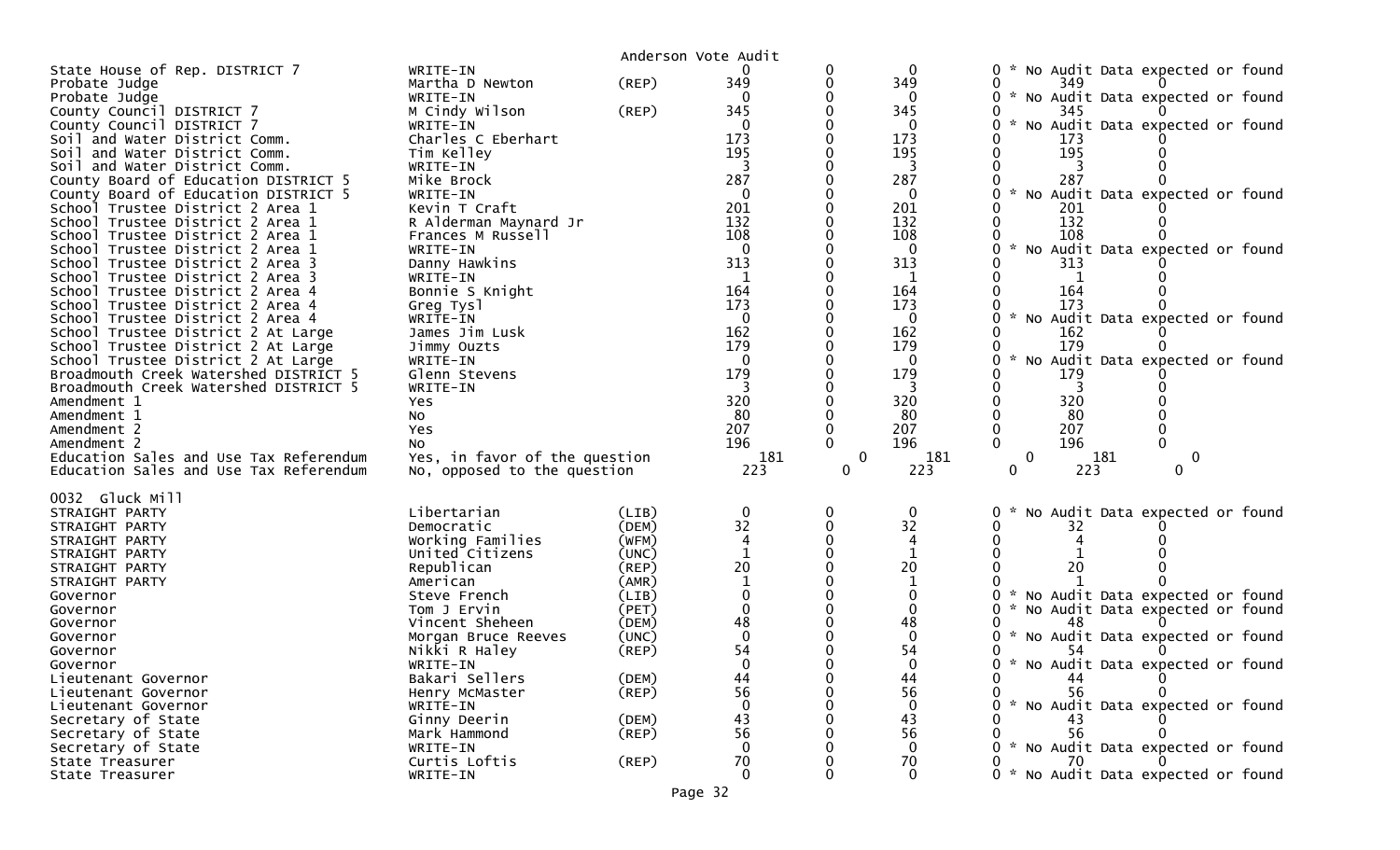|                                                        |                              | Anderson Vote Audit |              |   |                    |                                               |
|--------------------------------------------------------|------------------------------|---------------------|--------------|---|--------------------|-----------------------------------------------|
| Attorney General                                       | Parnell Diggs                | (DEM)               | 47           | 0 | 47                 | 47                                            |
| Attorney General                                       | Alan Wilson                  | (REP)               | 51           |   | 51                 | 51                                            |
| Attorney General                                       | WRITE-IN                     |                     | $\Omega$     |   | $\mathbf{0}$       | * No Audit Data expected or found             |
| Comptroller General                                    | Kyle Herbert                 | (DEM)               | 46           |   | 46                 |                                               |
| Comptroller General                                    | Richard Eckstrom             | (REP)               | 52           |   | 52                 | 52                                            |
| Comptroller General                                    | WRITE-IN                     |                     | $\Omega$     |   | $\mathbf 0$        | No Audit Data expected or found               |
| State Superintendent of Ed.                            | Tom Thompson                 | (DEM)               | 44           |   | 44                 |                                               |
| State Superintendent of Ed.                            | Molly Mitchell Spearman      | (REP)               | 48           |   | 48                 | 48                                            |
| State Superintendent of Ed.                            | Ed Murray                    | (AMR)               |              |   |                    |                                               |
| State Superintendent of Ed.                            | WRITE-IN                     |                     | $\Omega$     |   | $\mathbf{0}$       | * No Audit Data expected or found             |
| Adjutant General                                       | Bob Livingston               | (REP)               | 69           |   | 69                 |                                               |
| Adjutant General                                       | WRITE-IN                     |                     | $\Omega$     |   | $\Omega$           | No Audit Data expected or found               |
| Commissioner of Agriculture                            | David Edmond                 | (UNC)               | 18           |   | 18                 |                                               |
| Commissioner of Agriculture                            | Hugh E Weathers              | (REP)               | 50           |   | 50                 | 50                                            |
| Commissioner of Agriculture                            | Emile DeFelice               | (AMR)               |              |   |                    |                                               |
| Commissioner of Agriculture                            | WRITE-IN                     |                     |              |   |                    | No Audit Data expected or found               |
| U.S. Senate                                            | Victor Kocher                | (LIB)               |              |   |                    |                                               |
| U.S. Senate                                            | Thomas Ravenel               | (PET)               | 10           |   | 10                 | 10                                            |
| U.S. Senate                                            | Brad Hutto                   | (DEM)               | 35           |   | 35                 | 35                                            |
| U.S. Senate                                            | Brad Hutto                   | (WFM)               |              |   |                    |                                               |
| U.S. Senate                                            | Lindsey Graham               | (REP)               | 46           |   | 46                 |                                               |
| U.S. Senate                                            | WRITE-IN                     |                     | $\Omega$     |   | $\mathbf{0}$       | * No Audit Data expected or found             |
| U.S. Senate (Unexpired Term)                           | Joyce Dickerson              | (DEM)               | 40           |   | 40                 |                                               |
| U.S. Senate (Unexpired Term)                           | Tim Scott                    | (REP)               | 55           |   | 55                 | 55                                            |
| U.S. Senate (Unexpired Term)                           | Jill Bossi                   | (AMR)               |              |   |                    |                                               |
| U.S. Senate (Unexpired Term)                           | WRITE-IN                     |                     |              |   | $\Omega$           | No Audit Data expected or found               |
| U.S. House of Rep. DISTRICT 3                          | Barbara Jo Mullis            | (DEM)               | 46           |   | 46                 |                                               |
| U.S. House of Rep. DISTRICT 3                          | Jeff Duncan                  | (REP)               | 51           |   | 51                 |                                               |
| U.S. House of Rep. DISTRICT 3                          | WRITE-IN                     |                     | $\Omega$     |   | $\mathbf{0}$       | * No Audit Data expected or found             |
| State House of Rep. DISTRICT 11                        | Tombo Hite                   | (DEM)               | 49<br>48     |   | 49                 |                                               |
| State House of Rep. DISTRICT 11                        | Craig A Gagnon               | (REP)               |              |   | 48                 | 48                                            |
| State House of Rep. DISTRICT 11                        | WRITE-IN                     |                     | 76           |   | $\mathbf{0}$<br>76 | No Audit Data expected or found               |
| Probate Judge                                          | Martha D Newton              | (REP)               |              |   |                    |                                               |
| Probate Judge                                          | WRITE-IN                     |                     | 20           |   | 20                 |                                               |
| County Council DISTRICT 2<br>County Council DISTRICT 2 | Gracie S Floyd               | (DEM)<br>(REP)      | 12           |   | 12                 | 20<br>12                                      |
| County Council DISTRICT 2                              | Larry Ray Bright<br>WRITE-IN |                     | $\mathbf{0}$ |   | $\mathbf{0}$       | * No Audit Data expected or found             |
| County Council DISTRICT 5                              | Tommy Dunn                   | (REP)               | 48           |   | 48                 |                                               |
| County Council DISTRICT 5                              | WRITE-IN                     |                     |              |   | $\Omega$           | No Audit Data expected or found               |
| Soil and Water District Comm.                          | Charles C Eberhart           |                     | 31           |   | 31                 | 31                                            |
| Soil and Water District Comm.                          | Tim Kelley                   |                     | 40           |   | 40                 |                                               |
| Soil and Water District Comm.                          | WRITE-IN                     |                     |              |   |                    |                                               |
| County Board of Education DISTRICT 6                   | C Nakia Davis                |                     | 53           |   | 53                 | 53                                            |
| County Board of Education DISTRICT 6                   | WRITE-IN                     |                     |              |   |                    |                                               |
| School Trustee District 3 Area 1                       | Larry S Holbrook             |                     |              |   |                    | 0 * No Audit Data expected or found           |
| School Trustee District 3 Area 1                       | Phillip L Martin             |                     |              |   |                    | 0 * No Audit Data expected or found           |
| School Trustee District 3 Area 1                       | WRITE-IN                     |                     |              |   |                    | 0 * No Audit Data expected or found           |
| School Trustee District 3 Area 4                       | Marty Watt                   |                     |              |   |                    | * No Audit Data expected or found<br>$\Omega$ |
| School Trustee District 3 Area 4                       | WRITE-IN                     |                     |              |   |                    | 0 * No Audit Data expected or found           |
| School Trustee District 3 At Large                     | Curtis A Wiles               |                     |              |   |                    | 0 * No Audit Data expected or found           |
| School Trustee District 3 At Large                     | WRITE-IN                     |                     | 0            |   |                    | * No Audit Data expected or found             |
| School Trustee District 5 Area 2                       | Margaret Adger Mack          |                     | 74           |   | 74                 | 74                                            |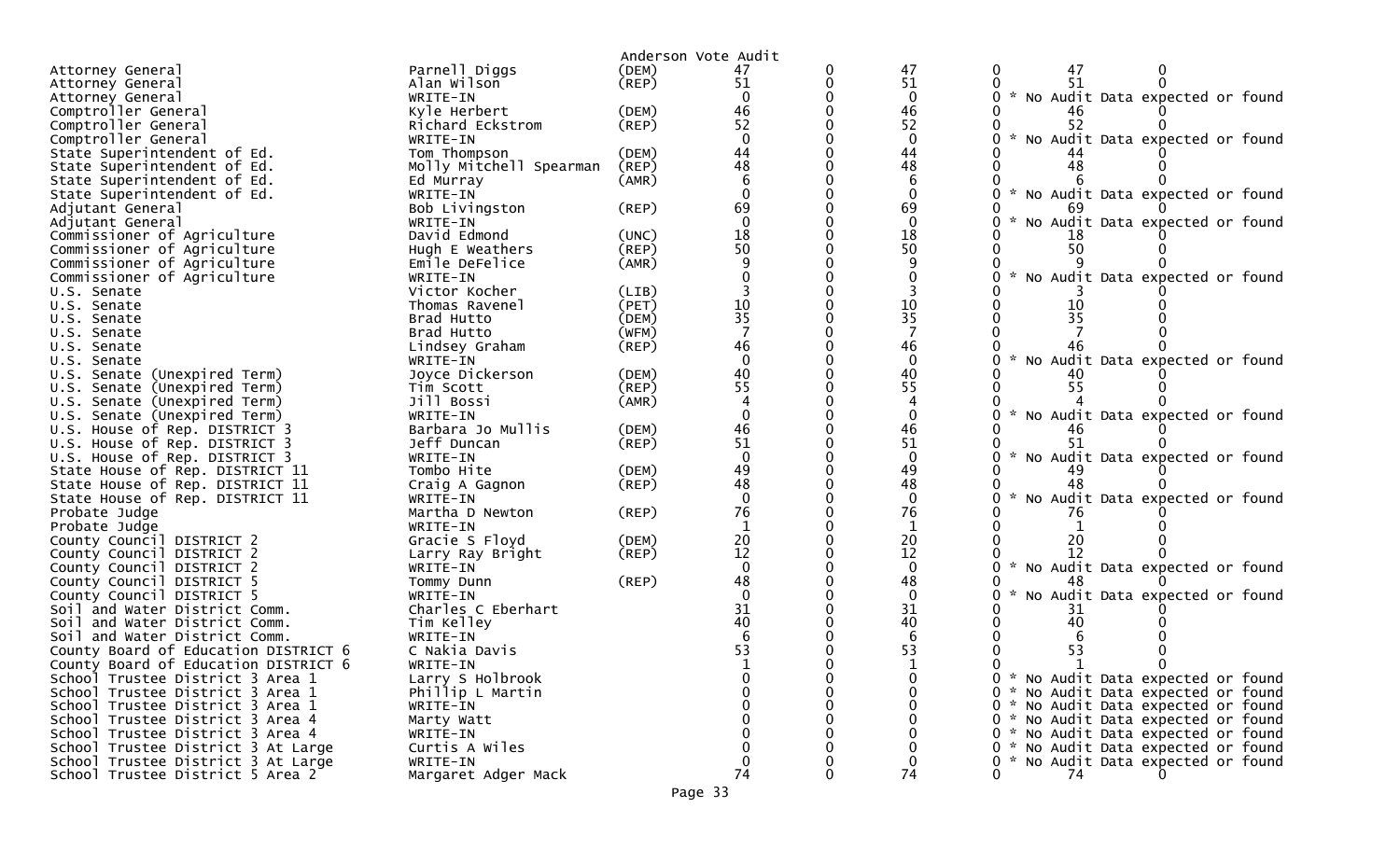| 0<br>School Trustee District 5 Area 2<br>0<br>WRITE-IN<br>0<br>53<br>53<br>53<br>0<br>0<br>Sandy Addis<br>$\Omega$<br>School Trustee District 5 At Large<br>18<br>18<br>18<br>School Trustee District 5 At Large<br>Corie Cullins<br>$\mathbf{1}$<br>1<br>School Trustee District 5 At Large<br>1<br>WRITE-IN<br>17<br>17<br>17<br>Homeland Park Water and Sewer DISTRICT 108 Dennis L Chastain<br>12<br>12<br>12<br>Homeland Park Water and Sewer DISTRICT 108 Larry E Harrell<br>10<br>10<br>10<br>Homeland Park Water and Sewer DISTRICT 108 Jerry Richey<br>12<br>12<br>12<br>Homeland Park Water and Sewer DISTRICT 108 Mary P Sanders<br>21<br>21<br>21<br>Homeland Park Water and Sewer DISTRICT 108 Jan Charping Smith<br>6<br>Homeland Park Water and Sewer DISTRICT 108 Ken Swilling<br>6<br>$\mathbf 0$<br>Homeland Park Water and Sewer DISTRICT 108 WRITE-IN<br>$\mathbf{0}$<br>* No Audit Data expected or found<br>79<br>79<br>79<br>Amendment 1<br>Yes<br>16<br>16<br>16<br>Amendment 1<br>No<br>43<br>43<br>43<br>$\Omega$<br>Amendment 2<br>Yes<br>0<br>49<br>$\Omega$<br>49<br>$\Omega$<br>49<br>Amendment 2<br>NO.<br>Yes, in favor of the question<br>45<br>45<br>Education Sales and Use Tax Referendum<br>0<br>$\bf{0}$<br>45<br>0<br>$\mathbf{0}$<br>49<br>49<br>Education Sales and Use Tax Referendum<br>No, opposed to the question<br>49<br>0<br>Yes, in favor of the question<br>0<br>School District No. 3 Bond Referendum<br>0<br>0<br>0<br>$\mathbf{0}$<br>School District No. 3 Bond Referendum<br>No, opposed to the question<br>0<br>0 *<br>58<br>58<br>58<br>School District No. 5 Bond Referendum<br>Yes, in favor of the question<br>0<br>0<br>$\mathbf{0}$<br>34<br>34<br>$\Omega$<br>School District No. 5 Bond Referendum<br>No, opposed to the question<br>34<br>0<br>0033 Green Pond Sta A<br>Libertarian<br>STRAIGHT PARTY<br>(LIB)<br>0<br>0<br>4<br>50<br>$\mathbf{0}$<br>50<br>50<br>(DEM)<br>0<br>Democratic<br>STRAIGHT PARTY<br>$\mathbf{1}$<br>(WFM)<br>STRAIGHT PARTY<br>Working Families<br>1<br>United Citizens<br>(UNC)<br>∩<br>STRAIGHT PARTY<br>256<br>256<br>256<br>Republican<br>(REP)<br>STRAIGHT PARTY<br>(AMR)<br>STRAIGHT PARTY<br>American<br>(LIB)<br>9<br>q<br>Governor<br>Steve French<br>(PET)<br>4<br>4<br>Governor<br>Tom J Ervin<br>153<br>153<br>153<br>(DEM)<br>Vincent Sheheen<br>Governor<br>(UNC)<br>1<br><sup>0</sup><br>Governor<br>Morgan Bruce Reeves<br>645<br>645<br>(REP)<br>645<br>Nikki R Haley<br>Governor<br>WRITE-IN<br>Governor<br>-1<br>Bakari Sellers<br>149<br>149<br>149<br>(DEM)<br>Lieutenant Governor<br>658<br>658<br>(REP)<br>658<br>Lieutenant Governor<br>Henry McMaster<br>$\mathcal{H}$<br>No Audit Data expected or found<br>0<br>0<br>Lieutenant Governor<br>WRITE-IN<br>$\Omega$<br>135<br>135<br>135<br>Secretary of State<br>Ginny Deerin<br>(DEM)<br>663<br>(REP)<br>663<br>663<br>Secretary of State<br>Mark Hammond<br>$\mathcal{H}$<br>No Audit Data expected or found<br>Secretary of State<br>0<br>O<br>WRITE-IN<br>0<br>727<br>727<br>Curtis Loftis<br>$($ REP $)$<br>727<br>State Treasurer<br>$\overline{2}$<br>State Treasurer<br>2<br>2<br>WRITE-IN<br>Parnell Diggs<br>141<br>141<br>141<br>(DEM)<br>Attorney General<br><sup>n</sup><br>∩<br>660<br>660<br>Alan Wilson<br>$($ REP $)$<br>660<br>0<br>Attorney General<br>* No Audit Data expected or found<br>WRITE-IN<br>$\mathbf{0}$<br>Attorney General<br>0<br>Comptroller General<br>Kyle Herbert<br>(DEM)<br>146<br>146<br>146<br>656<br>656<br>Comptroller General<br>(REP)<br>656<br>Richard Eckstrom |                     |          |                     |   |   |                                                                        |
|---------------------------------------------------------------------------------------------------------------------------------------------------------------------------------------------------------------------------------------------------------------------------------------------------------------------------------------------------------------------------------------------------------------------------------------------------------------------------------------------------------------------------------------------------------------------------------------------------------------------------------------------------------------------------------------------------------------------------------------------------------------------------------------------------------------------------------------------------------------------------------------------------------------------------------------------------------------------------------------------------------------------------------------------------------------------------------------------------------------------------------------------------------------------------------------------------------------------------------------------------------------------------------------------------------------------------------------------------------------------------------------------------------------------------------------------------------------------------------------------------------------------------------------------------------------------------------------------------------------------------------------------------------------------------------------------------------------------------------------------------------------------------------------------------------------------------------------------------------------------------------------------------------------------------------------------------------------------------------------------------------------------------------------------------------------------------------------------------------------------------------------------------------------------------------------------------------------------------------------------------------------------------------------------------------------------------------------------------------------------------------------------------------------------------------------------------------------------------------------------------------------------------------------------------------------------------------------------------------------------------------------------------------------------------------------------------------------------------------------------------------------------------------------------------------------------------------------------------------------------------------------------------------------------------------------------------------------------------------------------------------------------------------------------------------------------------------------------------------------------------------------------------------------------------------------------------------------------------------------------------------------------------------------------------------------------------------------------------------------------------------------------------------------------------------------------------------------------------------------------------------------------------------------------------------------------------------------|---------------------|----------|---------------------|---|---|------------------------------------------------------------------------|
|                                                                                                                                                                                                                                                                                                                                                                                                                                                                                                                                                                                                                                                                                                                                                                                                                                                                                                                                                                                                                                                                                                                                                                                                                                                                                                                                                                                                                                                                                                                                                                                                                                                                                                                                                                                                                                                                                                                                                                                                                                                                                                                                                                                                                                                                                                                                                                                                                                                                                                                                                                                                                                                                                                                                                                                                                                                                                                                                                                                                                                                                                                                                                                                                                                                                                                                                                                                                                                                                                                                                                                                       |                     |          | Anderson Vote Audit |   |   | 0 * No Audit Data expected or found<br>No Audit Data expected or found |
| State Superintendent of Ed.<br>Tom Thompson<br>(DEM)<br>136<br>136<br>136<br>622<br>622<br>State Superintendent of Ed.<br>Molly Mitchell Spearman<br>(REP)<br>622                                                                                                                                                                                                                                                                                                                                                                                                                                                                                                                                                                                                                                                                                                                                                                                                                                                                                                                                                                                                                                                                                                                                                                                                                                                                                                                                                                                                                                                                                                                                                                                                                                                                                                                                                                                                                                                                                                                                                                                                                                                                                                                                                                                                                                                                                                                                                                                                                                                                                                                                                                                                                                                                                                                                                                                                                                                                                                                                                                                                                                                                                                                                                                                                                                                                                                                                                                                                                     | Comptroller General | WRITE-IN |                     | 0 | 0 | 0<br>* No Audit Data expected or found                                 |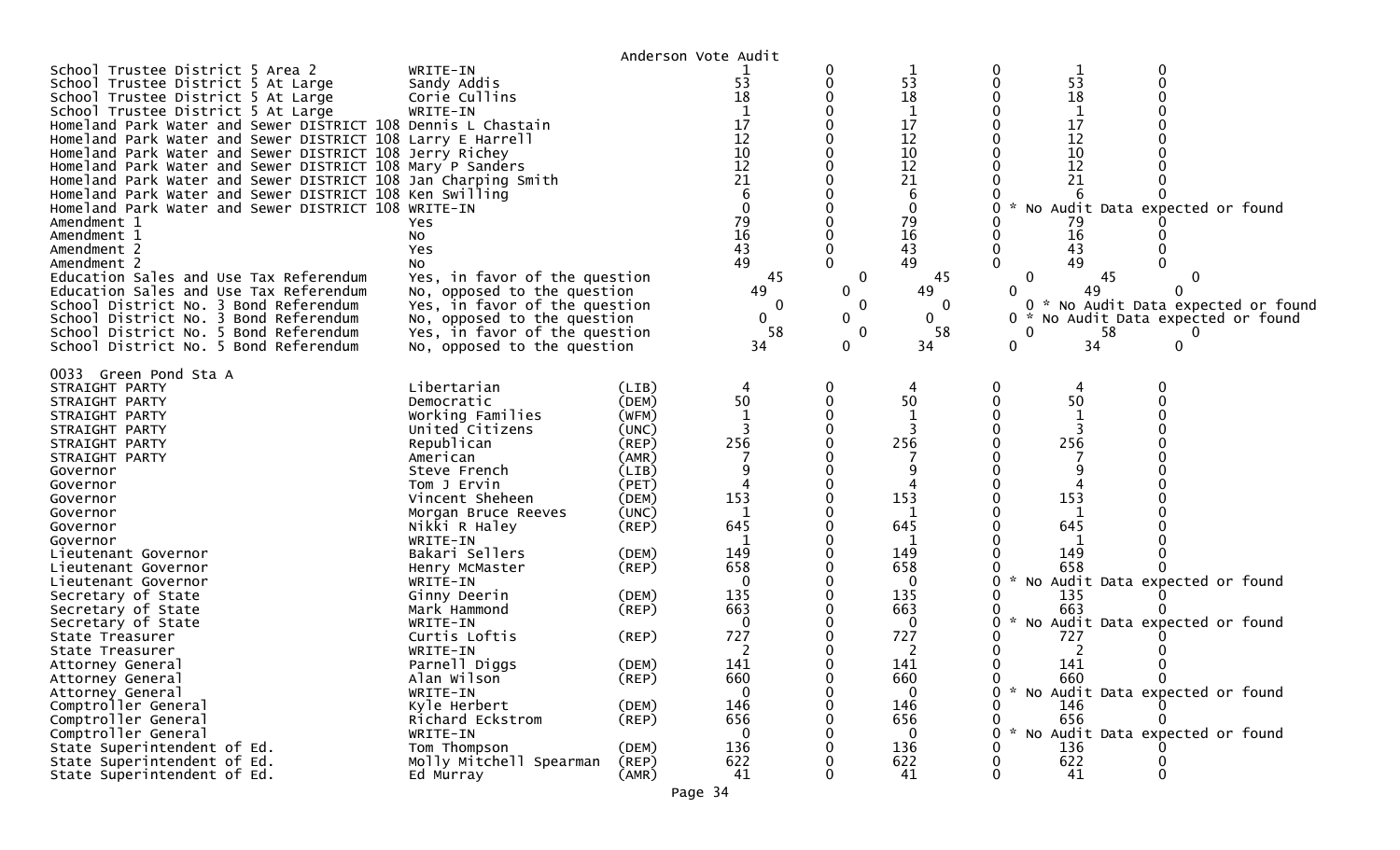|                                                                 |                               |             | Anderson Vote Audit |                             |                |                                                               |
|-----------------------------------------------------------------|-------------------------------|-------------|---------------------|-----------------------------|----------------|---------------------------------------------------------------|
| State Superintendent of Ed.                                     | WRITE-IN                      |             |                     |                             |                | $\Omega$<br>0                                                 |
| Adjutant General                                                | Bob Livingston                | (REP)       | 729                 | 0                           | 729            | 729<br>0                                                      |
| Adjutant General                                                | WRITE-IN                      |             |                     |                             | $\mathbf 1$    |                                                               |
| Commissioner of Agriculture                                     | David Edmond                  | (UNC)       | 47                  |                             | 47             | 47                                                            |
| Commissioner of Agriculture                                     | Hugh E Weathers               | (REP)       | 685                 |                             | 685            | 685                                                           |
| Commissioner of Agriculture                                     | Emile DeFelice                | (AMR)       | 31                  |                             | 31             | 31                                                            |
| Commissioner of Agriculture                                     | WRITE-IN                      |             | $\Omega$            |                             | $\Omega$       | No Audit Data expected or found<br>$\sim$<br>0                |
| U.S. Senate                                                     | Victor Kocher                 | (LIB)       | 23                  |                             | 23             | 23                                                            |
| U.S. Senate                                                     | Thomas Ravenel                | (PET)       | 49                  |                             | 49             | 49                                                            |
| U.S. Senate                                                     | Brad Hutto                    | (DEM)       | 111                 |                             | 111            | 111                                                           |
| U.S. Senate                                                     | Brad Hutto                    | (WFM)       | 18                  |                             | 18             | 18                                                            |
| U.S. Senate                                                     | Lindsey Graham                | $($ REP $)$ | 614                 |                             | 614            | 614                                                           |
| U.S. Senate                                                     | WRITE-IN                      |             | 2                   |                             | 2              | 2                                                             |
| U.S. Senate (Unexpired Term)                                    | Joyce Dickerson               | (DEM)       | 114                 |                             | 114            | 114                                                           |
| U.S. Senate (Unexpired Term)                                    | Tim Scott                     | $($ REP $)$ | 690                 |                             | 690            | 690                                                           |
| U.S. Senate (Unexpired Term)                                    | Jill Bossi                    | (AMR)       | 12                  |                             | 12             | 12                                                            |
| U.S. Senate (Unexpired Term)                                    | WRITE-IN                      |             | $\overline{0}$      |                             | $\mathbf 0$    | $\mathcal{H}$<br>No Audit Data expected or found              |
| U.S. House of Rep. DISTRICT 3                                   | Barbara Jo Mullis             | (DEM)       | 138<br>673          |                             | 138            | 138                                                           |
| U.S. House of Rep. DISTRICT 3                                   | Jeff Duncan                   | (REP)       |                     |                             | 673            | 673<br>0<br>No Audit Data expected or found                   |
| U.S. House of Rep. DISTRICT 3<br>State House of Rep. DISTRICT 8 | WRITE-IN<br>Jonathon Hill     | $($ REP $)$ | 729                 |                             | 0<br>729       | 729                                                           |
| State House of Rep. DISTRICT 8                                  | WRITE-IN                      |             | 5                   |                             | 5              | 0<br>-5                                                       |
| Probate Judge                                                   | Martha D Newton               | $($ REP $)$ | 735                 |                             | 735            | 735                                                           |
| Probate Judge                                                   | WRITE-IN                      |             |                     |                             |                |                                                               |
| County Council DISTRICT 5                                       | Tommy Dunn                    | $($ REP $)$ | 719                 |                             | 719            | 719                                                           |
| County Council DISTRICT 5                                       | WRITE-IN                      |             |                     |                             | 7              |                                                               |
| Soil and Water District Comm.                                   | Charles C Eberhart            |             | 326                 |                             | 326            | 326                                                           |
| Soil and Water District Comm.                                   | Tim Kelley                    |             | 405                 |                             | 405            | 405                                                           |
| Soil and Water District Comm.                                   | WRITE-IN                      |             | 0                   |                             | $\overline{0}$ | * No Audit Data expected or found<br>0                        |
| County Board of Education DISTRICT 6                            | C Nakia Davis                 |             | 151                 |                             | 151            | 151                                                           |
| County Board of Education DISTRICT 6                            | WRITE-IN                      |             | $\mathbf{0}$        |                             | $\mathbf 0$    | * No Audit Data expected or found<br>0                        |
| School Trustee District 5 At Large                              | Sandy Addis                   |             | 447                 |                             | 447            | 447                                                           |
| School Trustee District 5 At Large                              | Corie Cullins                 |             | 121                 |                             | 121            | 121<br>0                                                      |
| School Trustee District 5 At Large                              | WRITE-IN                      |             | 3                   |                             | 3              | 3                                                             |
| Amendment 1                                                     | Yes                           |             | 654                 |                             | 654            | 654                                                           |
| Amendment 1                                                     | No                            |             | 157                 |                             | 157            | 157                                                           |
| Amendment 2                                                     | Yes                           |             | 452                 |                             | 452            | 452<br>$\pmb{0}$<br>$\mathbf 0$                               |
| Amendment 2                                                     | <b>NO</b>                     |             | 345                 |                             | 345            | $\Omega$<br>345                                               |
| Education Sales and Use Tax Referendum                          | Yes, in favor of the question |             | 410                 | $\mathbf 0$                 | 410            | $\mathbf 0$<br>410<br>$\mathbf 0$                             |
| Education Sales and Use Tax Referendum                          | No, opposed to the question   |             | 389                 | 0                           | 389            | 389<br>0<br>0                                                 |
| School District No. 5 Bond Referendum                           | Yes, in favor of the question |             | 459<br>328          | $\mathbf 0$<br>$\mathbf{0}$ | 459<br>328     | $\mathbf 0$<br>459<br>$\mathbf 0$<br>328<br>0<br>$\mathbf{0}$ |
| School District No. 5 Bond Referendum                           | No, opposed to the question   |             |                     |                             |                |                                                               |
| 0034 Grove School                                               |                               |             |                     |                             |                |                                                               |
| STRAIGHT PARTY                                                  | Libertarian                   | (LIB)       |                     |                             | 0              | No Audit Data expected or found                               |
| STRAIGHT PARTY                                                  | Democratic                    | (DEM)       | 12                  |                             | 12             | 12                                                            |
| STRAIGHT PARTY                                                  | Working Families              | (WFM)       |                     |                             |                |                                                               |
| STRAIGHT PARTY                                                  | United Citizens               | (UNC)       |                     |                             |                |                                                               |
| STRAIGHT PARTY                                                  | Republican                    | (REP)       | 67                  |                             | 67             | 67                                                            |
| STRAIGHT PARTY                                                  | American                      | (AMR)       |                     |                             |                |                                                               |
| Governor                                                        | Steve French                  | (LIB)       |                     |                             |                |                                                               |
| Governor                                                        | Tom J Ervin                   | (PET)       |                     |                             |                |                                                               |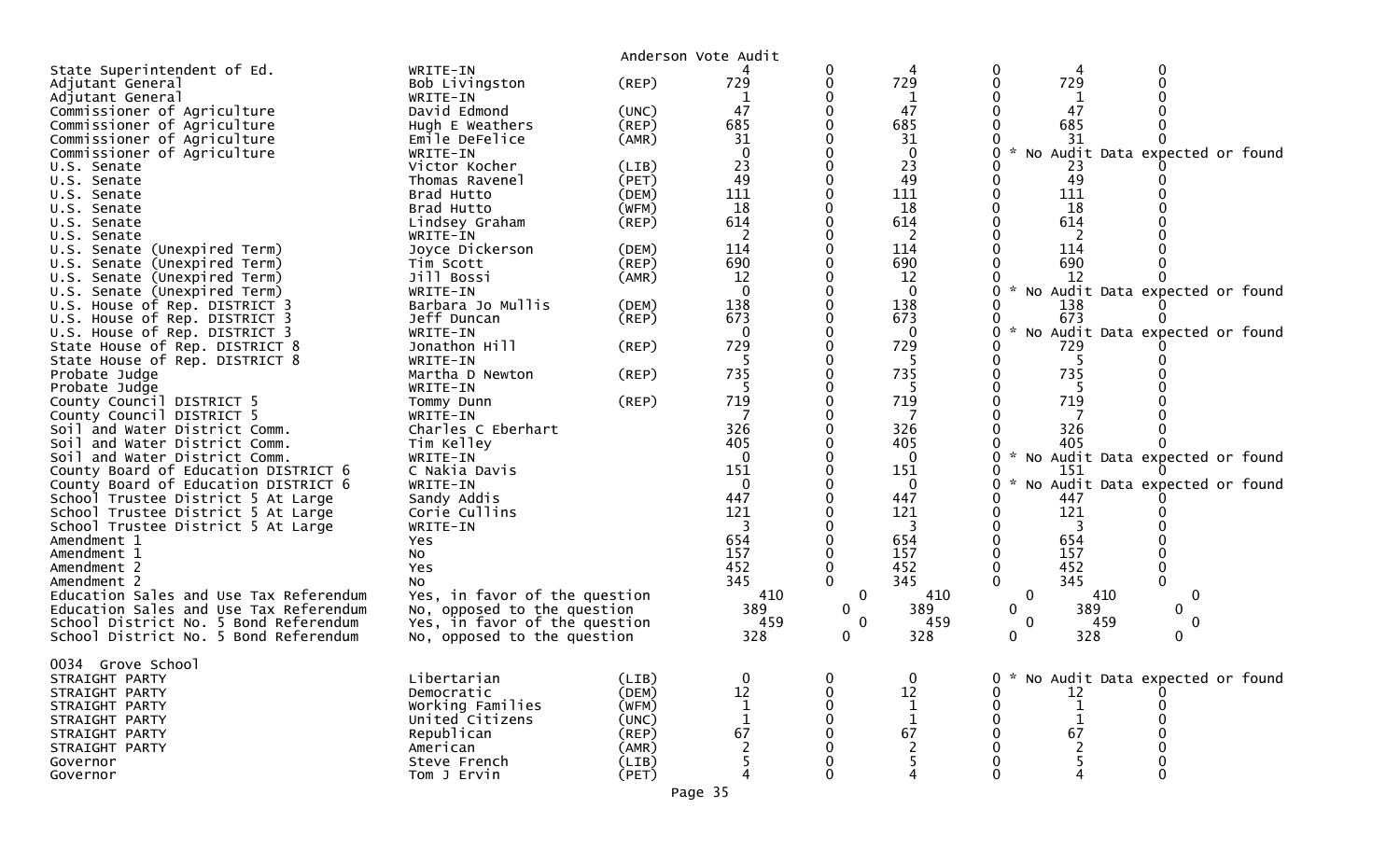|                                                                |                                  |                | Anderson Vote Audit |   |              |                                           |
|----------------------------------------------------------------|----------------------------------|----------------|---------------------|---|--------------|-------------------------------------------|
| Governor                                                       | Vincent Sheheen                  | (DEM)          | 31                  | 0 | 31           | 31                                        |
| Governor                                                       | Morgan Bruce Reeves              | (UNC)          | $\Omega$            | 0 | $\mathbf{0}$ | * No Audit Data expected or found         |
| Governor                                                       | Nikki R Haley                    | $($ REP $)$    | 180                 |   | 180          | 180                                       |
| Governor                                                       | WRITE-IN                         |                | $\Omega$            |   | 0            | * No Audit Data expected or found         |
| Lieutenant Governor                                            | Bakari Sellers                   | (DEM)          | 28                  |   | 28           | 28                                        |
| Lieutenant Governor                                            | Henry McMaster                   | (REP)          | 193                 |   | 193          | 193                                       |
| Lieutenant Governor                                            | WRITE-IN                         |                | $\Omega$            |   | $\mathbf{0}$ | * No Audit Data expected or found         |
| Secretary of State                                             | Ginny Deerin                     | (DEM)          | 25                  |   | 25           |                                           |
| Secretary of State                                             | Mark Hammond                     | (REP)          | 193                 |   | 193          | 193                                       |
| Secretary of State                                             | WRITE-IN                         |                | $\Omega$            |   | 0            | * No Audit Data expected or found         |
| State Treasurer                                                | Curtis Loftis                    | $($ REP $)$    | 207                 |   | 207          | 207                                       |
| State Treasurer                                                | WRITE-IN                         |                | -1                  |   |              |                                           |
| Attorney General                                               | Parnell Diggs                    | (DEM)          | 27                  |   | 27           | 27                                        |
| Attorney General                                               | Alan Wilson                      | (REP)          | 190                 |   | 190          | 190                                       |
| Attorney General                                               | WRITE-IN                         |                | $\Omega$            |   | $\Omega$     | * No Audit Data expected or found         |
| Comptroller General                                            | Kyle Herbert                     | (DEM)          | 33                  |   | 33           | 33                                        |
| Comptroller General                                            | Richard Eckstrom                 | (REP)          | 181                 |   | 181          | 181                                       |
| Comptroller General                                            | WRITE-IN                         |                | $\Omega$            |   | $\mathbf{0}$ | $\sim$<br>No Audit Data expected or found |
| State Superintendent of Ed.                                    | Tom Thompson                     | (DEM)          | 33                  |   | 33           | 33                                        |
| State Superintendent of Ed.                                    | Molly Mitchell Spearman          | (REP)          | 172                 |   | 172          | 172                                       |
| State Superintendent of Ed.                                    | Ed Murray                        | (AMR)          | 13                  |   | 13           | 13                                        |
| State Superintendent of Ed.                                    | WRITE-IN                         |                | $\Omega$            |   | $\mathbf{0}$ | * No Audit Data expected or found         |
| Adjutant General                                               | Bob Livingston                   | (REP)          | 203                 |   | 203          | 203                                       |
| Adjutant General                                               | WRITE-IN                         |                | 1                   |   | 1            |                                           |
| Commissioner of Agriculture                                    | David Edmond                     | (UNC)          | 16                  |   | 16           | 16                                        |
| Commissioner of Agriculture                                    | Hugh E Weathers                  | (REP)          | 183                 |   | 183          | 183                                       |
| Commissioner of Agriculture                                    | Emile DeFelice                   | (AMR)          | 10                  |   | 10           | 10                                        |
| Commissioner of Agriculture                                    | WRITE-IN                         |                |                     |   |              |                                           |
| U.S. Senate                                                    | Victor Kocher                    | (LIB)          |                     |   |              |                                           |
| U.S. Senate                                                    | Thomas Ravenel                   | (PET)          | 15                  |   | 15           | 15                                        |
|                                                                | Brad Hutto                       | (DEM)          | 22                  |   | 22           | 22                                        |
| U.S. Senate<br>U.S. Senate                                     | Brad Hutto                       | (WFM)          | 6                   |   | 6            |                                           |
|                                                                |                                  | (REP)          | 174                 |   | 174          | 174                                       |
| U.S. Senate                                                    | Lindsey Graham                   |                | $\Omega$            |   | 0            | No Audit Data expected or found           |
| U.S. Senate                                                    | WRITE-IN                         |                | 23                  |   | 23           |                                           |
| U.S. Senate (Unexpired Term)                                   | Joyce Dickerson                  | (DEM)<br>(REP) | 191                 |   | 191          | 23<br>191                                 |
| (Unexpired Term)<br>U.S. Senate                                | Tim Scott<br>Jill Bossi          |                |                     |   |              |                                           |
| U.S. Senate (Unexpired Term)                                   | WRITE-IN                         | (AMR)          |                     |   |              |                                           |
| Senate (Unexpired Term)<br>U.S.                                |                                  | (DEM)          | 28                  |   | 28           | 28                                        |
| U.S. House of Rep. DISTRICT 3                                  | Barbara Jo Mullis<br>Jeff Duncan | (REP)          | 192                 |   | 192          | 192                                       |
| U.S. House of Rep. DISTRICT 3<br>U.S. House of Rep. DISTRICT 3 | WRITE-IN                         |                | $\Omega$            |   | 0            | * No Audit Data expected or found         |
|                                                                |                                  |                | 48                  |   | 48           |                                           |
| State House of Rep. DISTRICT 11                                | Tombo Hite                       | (DEM)          | 173                 |   | 173          | 48<br>173                                 |
| State House of Rep. DISTRICT 11                                | Craig A Gagnon                   | (REP)          | $\Omega$            |   |              | * No Audit Data expected or found         |
| State House of Rep. DISTRICT 11                                | WRITE-IN                         | $($ REP $)$    | 203                 | 0 | 203          | 203                                       |
| Probate Judge                                                  | Martha D Newton                  |                | 2                   |   |              | 0                                         |
| Probate Judge                                                  | WRITE-IN<br>Mitchell Cole        | (REP)          | 200                 |   | 2<br>200     | 200                                       |
| County Council DISTRICT 3                                      |                                  |                |                     |   |              |                                           |
| County Council DISTRICT 3                                      | WRITE-IN<br>Charles C Eberhart   |                | 2<br>79             |   | 2<br>79      | 2<br>79                                   |
| Soil and Water District Comm.                                  |                                  |                |                     |   |              |                                           |
| Soil and Water District Comm.                                  | Tim Kelley                       |                | 141                 |   | 141          | 141                                       |
| Soil and Water District Comm.                                  | WRITE-IN                         |                | 1                   |   | 1            | 1                                         |
| County Board of Education DISTRICT 6                           | C Nakia Davis                    |                | 181                 |   | 181          | 181                                       |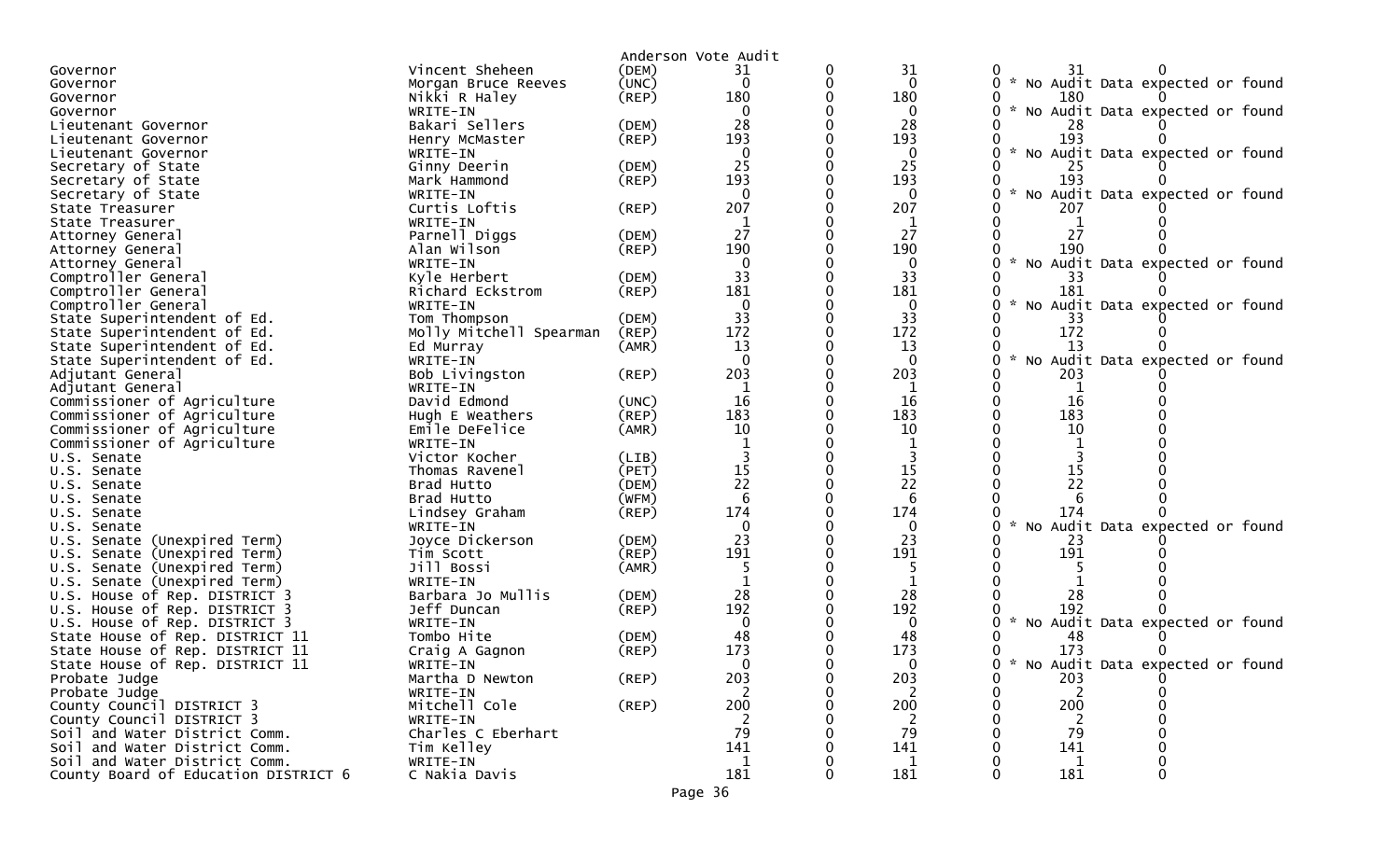|                                                                                                                                                                                                                                                                                                                                                                                                                                                                                                                                        |                                                                                                                                                                                                                                                                                |                                           | Anderson Vote Audit                                                                      |                                                    |                                                                                              |                                                                                                                                                                                                                             |
|----------------------------------------------------------------------------------------------------------------------------------------------------------------------------------------------------------------------------------------------------------------------------------------------------------------------------------------------------------------------------------------------------------------------------------------------------------------------------------------------------------------------------------------|--------------------------------------------------------------------------------------------------------------------------------------------------------------------------------------------------------------------------------------------------------------------------------|-------------------------------------------|------------------------------------------------------------------------------------------|----------------------------------------------------|----------------------------------------------------------------------------------------------|-----------------------------------------------------------------------------------------------------------------------------------------------------------------------------------------------------------------------------|
| County Board of Education DISTRICT 6<br>School Trustee District 3 Area 1<br>School Trustee District 3 Area 1<br>School Trustee District 3 Area 1<br>School Trustee District 3 Area 4<br>School Trustee District 3 Area 4<br>School Trustee District 3 At Large<br>School Trustee District 3 At Large<br>Amendment 1<br>Amendment 1<br>Amendment 2<br>Amendment 2<br>Education Sales and Use Tax Referendum<br>Education Sales and Use Tax Referendum<br>School District No. 3 Bond Referendum<br>School District No. 3 Bond Referendum | WRITE-IN<br>Larry S Holbrook<br>Phillip L Martin<br>WRITE-IN<br>Marty Watt<br>WRITE-IN<br>Curtis A Wiles<br>WRITE-IN<br>Yes<br>No<br>Yes<br>No<br>Yes, in favor of the question<br>No, opposed to the question<br>Yes, in favor of the question<br>No, opposed to the question |                                           | 108<br>97<br>$\Omega$<br>196<br>194<br>174<br>43<br>117<br>101<br>123<br>88<br>128<br>87 | 0<br>$\Omega$<br>$\mathbf 0$<br>0<br>$\Omega$<br>0 | 108<br>97<br>$\mathbf{0}$<br>196<br>194<br>174<br>43<br>117<br>101<br>123<br>88<br>128<br>87 | 108<br>97<br>* No Audit Data expected or found<br>196<br>194<br>174<br>43<br>117<br>101<br>$\mathbf 0$<br>$\mathbf 0$<br>123<br>$\Omega$<br>88<br>0<br>128<br>$\mathbf{0}$<br>$\Omega$<br>87<br>$\mathbf{0}$<br>$\mathbf 0$ |
| 0035 Hall<br>STRAIGHT PARTY<br>STRAIGHT PARTY                                                                                                                                                                                                                                                                                                                                                                                                                                                                                          | Libertarian<br>Democratic                                                                                                                                                                                                                                                      | (LIB)<br>(DEM)                            | 0<br>69                                                                                  |                                                    | 69                                                                                           | No Audit Data expected or found<br>69                                                                                                                                                                                       |
| STRAIGHT PARTY<br>STRAIGHT PARTY<br>STRAIGHT PARTY<br>STRAIGHT PARTY<br>Governor                                                                                                                                                                                                                                                                                                                                                                                                                                                       | Working Families<br>United Citizens<br>Republican<br>American<br>Steve French                                                                                                                                                                                                  | (WFM)<br>(UNC)<br>(REP)<br>(AMR)<br>(LIB) | 96<br>$\mathbf 0$                                                                        |                                                    | 96<br>$\mathbf 0$                                                                            | No Audit Data expected or found                                                                                                                                                                                             |
| Governor<br>Governor<br>Governor<br>Governor<br>Governor                                                                                                                                                                                                                                                                                                                                                                                                                                                                               | Tom J Ervin<br>Vincent Sheheen<br>Morgan Bruce Reeves<br>Nikki R Haley<br>WRITE-IN                                                                                                                                                                                             | (PET)<br>(DEM)<br>(UNC)<br>$($ REP $)$    | 101<br>$\mathbf{0}$<br>254<br>1                                                          |                                                    | 6<br>101<br>0<br>254<br>1                                                                    | 101<br>* No Audit Data expected or found<br>254                                                                                                                                                                             |
| Lieutenant Governor<br>Lieutenant Governor<br>Lieutenant Governor<br>Secretary of State                                                                                                                                                                                                                                                                                                                                                                                                                                                | Bakari Sellers<br>Henry McMaster<br>WRITE-IN<br>Ginny Deerin                                                                                                                                                                                                                   | (DEM)<br>$($ REP $)$<br>(DEM)             | 98<br>258<br>$\mathbf{0}$<br>95                                                          |                                                    | 98<br>258<br>0<br>95                                                                         | 98<br>258<br>* No Audit Data expected or found<br>95                                                                                                                                                                        |
| Secretary of State<br>Secretary of State<br>State Treasurer<br>State Treasurer                                                                                                                                                                                                                                                                                                                                                                                                                                                         | Mark Hammond<br>WRITE-IN<br>Curtis Loftis<br>WRITE-IN                                                                                                                                                                                                                          | $($ REP $)$<br>(REP)                      | 262<br>$\Omega$<br>285                                                                   |                                                    | 262<br>0<br>285                                                                              | 262<br>* No Audit Data expected or found<br>285                                                                                                                                                                             |
| Attorney General<br>Attorney General<br>Attorney General<br>Comptroller General                                                                                                                                                                                                                                                                                                                                                                                                                                                        | Parnell Diggs<br>Alan Wilson<br>WRITE-IN<br>Kyle Herbert                                                                                                                                                                                                                       | (DEM)<br>(REP)<br>(DEM)                   | 103<br>253<br>$\mathbf{0}$<br>101                                                        |                                                    | 103<br>253<br>$\Omega$<br>101                                                                | 103<br>253<br>$\mathcal{H}$<br>No Audit Data expected or found<br>101                                                                                                                                                       |
| Comptroller General<br>Comptroller General<br>State Superintendent of Ed.<br>State Superintendent of Ed.                                                                                                                                                                                                                                                                                                                                                                                                                               | Richard Eckstrom<br>WRITE-IN<br>Tom Thompson<br>Molly Mitchell Spearman                                                                                                                                                                                                        | (REP)<br>(DEM)<br>$($ REP $)$             | 253<br>$\Omega$<br>100<br>235                                                            | 0                                                  | 253<br>0<br>100<br>235                                                                       | 253<br>* No Audit Data expected or found<br>0<br>100<br>235                                                                                                                                                                 |
| State Superintendent of Ed.<br>State Superintendent of Ed.<br>Adjutant General<br>Adjutant General                                                                                                                                                                                                                                                                                                                                                                                                                                     | Ed Murray<br>WRITE-IN<br>Bob Livingston<br>WRITE-IN                                                                                                                                                                                                                            | (AMR)<br>$($ REP $)$                      | 14<br>2<br>284<br>$\mathbf 0$                                                            |                                                    | 14<br>2<br>284<br>0                                                                          | 14<br><sup>2</sup><br>284<br>$\mathcal{H}$<br>No Audit Data expected or found                                                                                                                                               |
| Commissioner of Agriculture<br>Commissioner of Agriculture                                                                                                                                                                                                                                                                                                                                                                                                                                                                             | David Edmond<br>Hugh E Weathers                                                                                                                                                                                                                                                | (UNC)<br>$($ REP $)$                      | 33<br>254                                                                                | 0                                                  | 33<br>254                                                                                    | 33<br>254<br>$\Omega$                                                                                                                                                                                                       |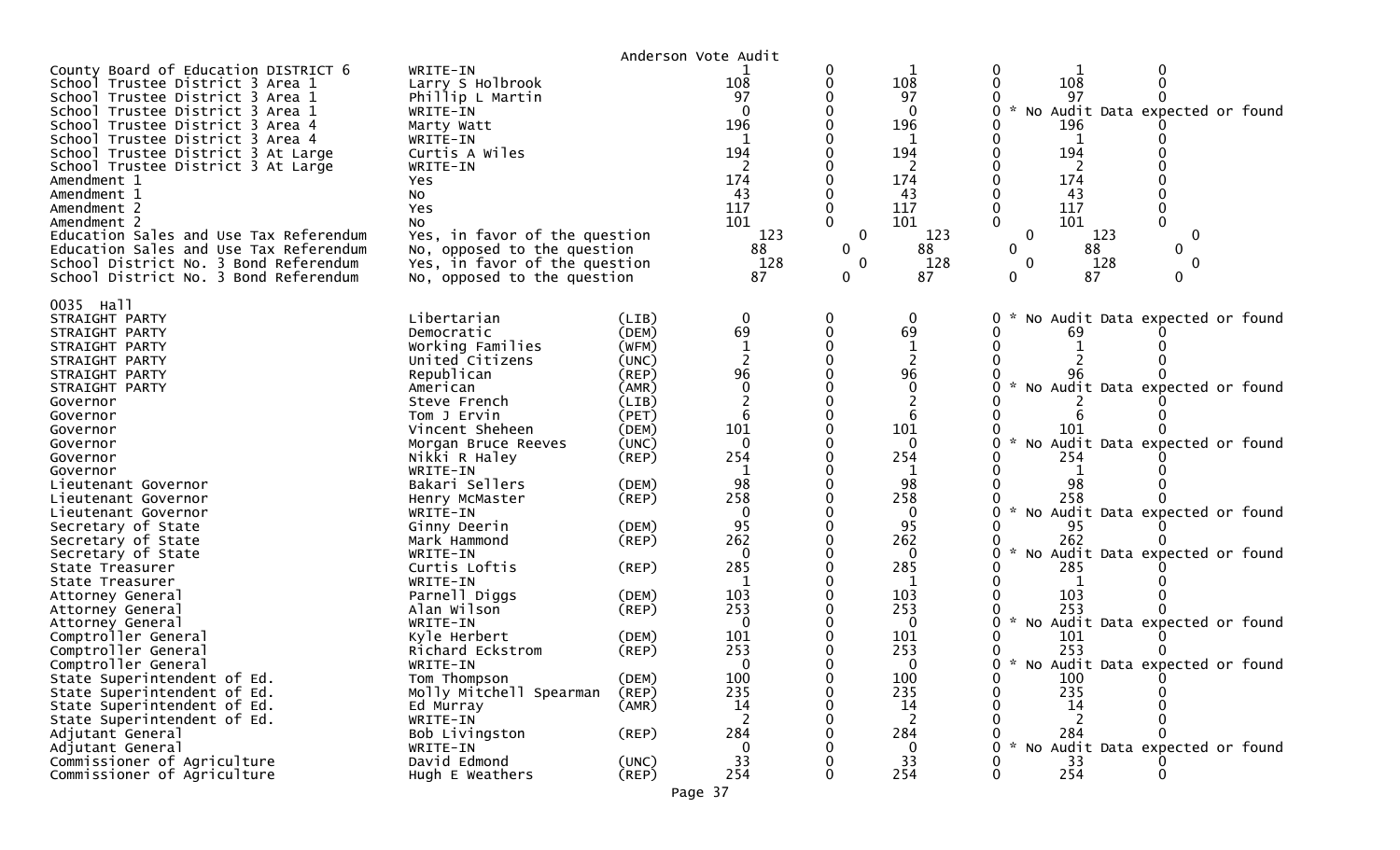|                                        | Emile DeFelice                |             | Anderson Vote Audit |              | 18          |                                                       |
|----------------------------------------|-------------------------------|-------------|---------------------|--------------|-------------|-------------------------------------------------------|
| Commissioner of Agriculture            | WRITE-IN                      | (AMR)       | 18<br>$\mathbf 0$   |              | $\mathbf 0$ | 18<br>* No Audit Data expected or found               |
| Commissioner of Agriculture            |                               |             |                     |              |             |                                                       |
| U.S. Senate                            | Victor Kocher                 | (LIB)       |                     |              | 3           |                                                       |
| U.S. Senate                            | Thomas Ravenel                | (PET)       | 27                  |              | 27          | 27<br>90                                              |
| U.S. Senate                            | Brad Hutto                    | (DEM)       | 90                  |              | 90          |                                                       |
| U.S. Senate                            | Brad Hutto                    | (WFM)       |                     |              |             |                                                       |
| U.S. Senate                            | Lindsey Graham                | $($ REP $)$ | 233                 |              | 233         | 233                                                   |
| U.S. Senate                            | WRITE-IN                      |             | 1                   |              | 1           |                                                       |
| U.S. Senate (Unexpired Term)           | Joyce Dickerson               | (DEM)       | 95                  |              | 95          | 95                                                    |
| Senate (Unexpired Term)<br>U.S.        | Tim Scott                     | $($ REP $)$ | 261                 |              | 261         | 261                                                   |
| Senate (Unexpired Term)<br>U.S.        | Jill Bossi                    | (AMR)       | $\overline{c}$      |              | 2           |                                                       |
| U.S. Senate (Unexpired Term)           | WRITE-IN                      |             |                     |              | $\mathbf 0$ | $\sim$<br>No Audit Data expected or found             |
| U.S. House of Rep. DISTRICT 3          | Barbara Jo Mullis             | (DEM)       | 99                  |              | 99          | 99                                                    |
| U.S. House of Rep. DISTRICT 3          | Jeff Duncan                   | $($ REP $)$ | 255                 |              | 255         | 255                                                   |
| U.S. House of Rep. DISTRICT 3          | WRITE-IN                      |             |                     |              | $\Omega$    | $\mathcal{H}$<br>No Audit Data expected or found<br>0 |
| State House of Rep. DISTRICT 7         | Michael Gambrell              | (REP)       | 285                 |              | 285         | 285                                                   |
| State House of Rep. DISTRICT 7         | WRITE-IN                      |             |                     |              | 0           | $\mathcal{H}$<br>No Audit Data expected or found<br>0 |
| Probate Judge                          | Martha D Newton               | $($ REP $)$ | 288                 |              | 288         | 288                                                   |
| Probate Judge                          | WRITE-IN                      |             | 4                   |              |             | 4                                                     |
| County Council DISTRICT 3              | Mitchell Cole                 | (REP)       | 283                 |              | 283         | 283                                                   |
| County Council DISTRICT 3              | WRITE-IN                      |             |                     |              |             |                                                       |
| Soil and Water District Comm.          | Charles C Eberhart            |             | 148                 |              | 148         | 148                                                   |
| Soil and Water District Comm.          | Tim Kelley                    |             | 167                 |              | 167         | 167                                                   |
| Soil and Water District Comm.          | WRITE-IN                      |             |                     |              | 2           |                                                       |
| County Board of Education DISTRICT 5   | Mike Brock                    |             | 117                 |              | 117         | 117                                                   |
| County Board of Education DISTRICT 5   | WRITE-IN                      |             | 1                   |              | 1           |                                                       |
| County Board of Education DISTRICT 6   | C Nakia Davis                 |             | 111                 |              | 111         | 111                                                   |
| County Board of Education DISTRICT 6   | WRITE-IN                      |             | $\mathbf{0}$        |              | $\mathbf 0$ | No Audit Data expected or found<br>$\mathcal{H}$<br>0 |
| School Trustee District 3 Area 1       | Larry S Holbrook              |             | 153                 |              | 153         | 153                                                   |
| School Trustee District 3 Area 1       | Phillip L Martin              |             | 103                 |              | 103         | 103                                                   |
| School Trustee District 3 Area 1       | WRITE-IN                      |             | $\mathbf{1}$        |              | $\mathbf 1$ | 1                                                     |
| School Trustee District 3 Area 4       | Marty Watt                    |             | 266                 |              | 266         | 266                                                   |
| School Trustee District 3 Area 4       | WRITE-IN                      |             |                     |              |             |                                                       |
| School Trustee District 3 At Large     | Curtis A Wiles                |             | 274                 |              | 274         | 274                                                   |
| School Trustee District 3 At Large     | WRITE-IN                      |             |                     |              | 2           | 2                                                     |
| Amendment 1                            | Yes                           |             | 286                 |              | 286         | 286                                                   |
| Amendment 1                            | No                            |             | 67                  |              | 67          | 67                                                    |
| Amendment 2                            | Yes                           |             | 155                 |              | 155         | 155                                                   |
| Amendment 2                            | No                            |             | 190                 |              | 190         | $\mathbf 0$<br>190                                    |
| Education Sales and Use Tax Referendum | Yes, in favor of the question |             | 189                 | 0            | 189         | 0<br>189<br>0                                         |
| Education Sales and Use Tax Referendum | No, opposed to the question   |             | 154                 | $\mathbf{0}$ | 154         | 154<br>$\mathbf{0}$<br>$\mathbf{0}$                   |
| School District No. 3 Bond Referendum  | Yes, in favor of the question |             | 204                 | 0            | 204         | 204<br>$\Omega$<br>∩                                  |
| School District No. 3 Bond Referendum  | No, opposed to the question   |             | 140                 | 0            | 140         | 140<br>0                                              |
|                                        |                               |             |                     |              |             |                                                       |
| 0036 Hammond School                    |                               |             |                     |              |             |                                                       |
| STRAIGHT PARTY                         | Libertarian                   | (LIB)       |                     |              |             |                                                       |
| STRAIGHT PARTY                         | Democratic                    | (DEM)       | 51                  |              | 51          | 51                                                    |
| STRAIGHT PARTY                         | Working Families              | (WFM)       |                     |              | 3           |                                                       |
| STRAIGHT PARTY                         | United Citizens               | (UNC)       |                     |              | $\Omega$    | $\sim$<br>No Audit Data expected or found<br>0        |
| STRAIGHT PARTY                         | Republican                    | (REP)       | 220                 |              | 220         | 220                                                   |
| STRAIGHT PARTY                         | American                      | (AMR)       |                     |              |             |                                                       |
| Governor                               | Steve French                  | (LIB)       |                     |              | 3           | ∩                                                     |
|                                        |                               |             |                     |              |             |                                                       |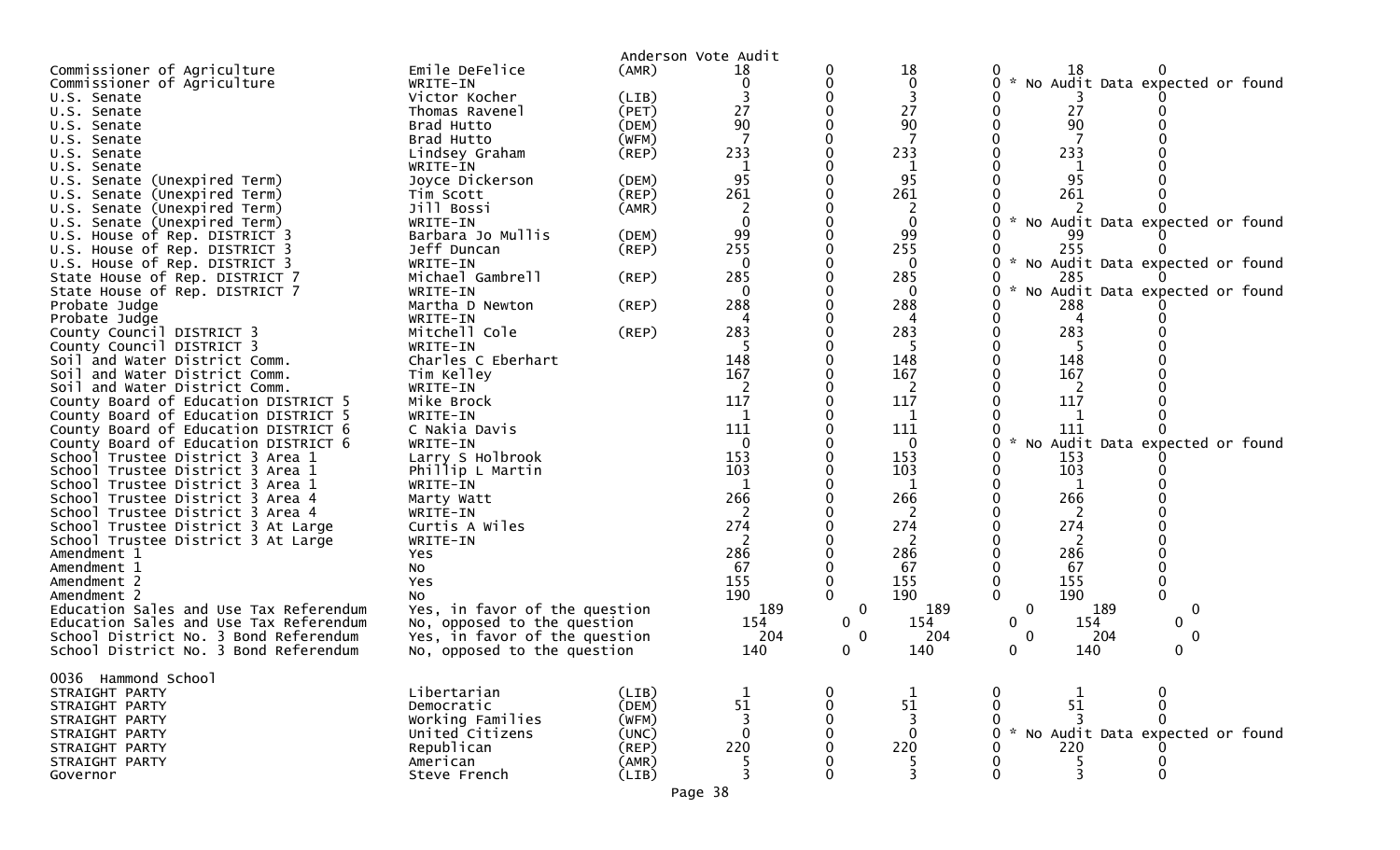|                                                                                |                | Anderson Vote Audit |   |                   |                                                            |
|--------------------------------------------------------------------------------|----------------|---------------------|---|-------------------|------------------------------------------------------------|
| Tom J Ervin<br>Governor                                                        | (PET)          |                     | 0 |                   |                                                            |
| Vincent Sheheen<br>Governor                                                    | (DEM)          | 151                 | 0 | 151               | 151                                                        |
| Morgan Bruce Reeves<br>Governor                                                | (UNC)          | 2                   |   | 2                 |                                                            |
| Nikki R Haley<br>Governor                                                      | $($ REP $)$    | 548                 |   | 548               | 548                                                        |
| WRITE-IN<br>Governor                                                           |                | $\Omega$            |   | 0                 | * No Audit Data expected or found                          |
| Bakari Sellers<br>Lieutenant Governor                                          | (DEM)          | 138                 |   | 138               | 138                                                        |
| Henry McMaster<br>Lieutenant Governor                                          | $($ REP $)$    | 572                 |   | 572               | 572                                                        |
| WRITE-IN<br>Lieutenant Governor                                                |                | 1                   |   | 1                 |                                                            |
| Secretary of State<br>Ginny Deerin                                             | (DEM)          | 127                 |   | 127               | 127                                                        |
| Secretary of State<br>Mark Hammond                                             | (REP)          | 578                 |   | 578               | 578                                                        |
| Secretary of State<br>WRITE-IN                                                 |                | 0                   |   | 0                 | * No Audit Data expected or found                          |
| Curtis Loftis<br>State Treasurer                                               | (REP)          | 633                 |   | 633               | 633                                                        |
| WRITE-IN<br>State Treasurer                                                    |                |                     |   | 3                 |                                                            |
| Parnell Diggs<br>Attorney General                                              | (DEM)          | 130                 |   | 130               | 130                                                        |
| Alan Wilson<br>Attorney General                                                | $($ REP $)$    | 571                 |   | 571               | 571                                                        |
| WRITE-IN<br>Attorney General                                                   |                | $\mathbf{0}$        |   | $\mathbf{0}$      | Audit Data expected or found<br>$\mathcal{H}$<br><b>NO</b> |
| Comptroller General<br>Kyle Herbert                                            | (DEM)          | 135                 |   | 135               | 135                                                        |
| Comptroller General<br>Richard Eckstrom                                        | $($ REP $)$    | 558                 |   | 558               | 558                                                        |
| Comptroller General<br>WRITE-IN                                                |                | 4                   |   | 4                 | 4                                                          |
| State Superintendent of Ed.<br>Tom Thompson                                    | (DEM)          | 135                 |   | 135               | 135                                                        |
| Molly Mitchell Spearman<br>State Superintendent of Ed.                         | (REP)          | 535                 |   | 535               | 535                                                        |
| State Superintendent of Ed.<br>Ed Murray                                       | (AMR)          | 24                  |   | 24                | 24                                                         |
| State Superintendent of Ed.<br>WRITE-IN                                        |                | 6                   |   | 6                 | 6                                                          |
| Bob Livingston<br>Adjutant General                                             | (REP)          | 636                 |   | 636               | 636                                                        |
| WRITE-IN<br>Adjutant General                                                   |                |                     |   | 3                 | 3                                                          |
| Commissioner of Agriculture<br>David Edmond                                    | (UNC)          | 38                  |   | 38                | 38                                                         |
| Commissioner of Agriculture<br>Hugh E Weathers                                 | (REP)          | 578                 |   | 578               | 578                                                        |
| Commissioner of Agriculture<br>Emile DeFelice                                  | (AMR)          | 33                  |   | 33                | 33                                                         |
| Commissioner of Agriculture<br>WRITE-IN                                        |                | 1                   |   | 1                 |                                                            |
| Victor Kocher<br>U.S. Senate                                                   | (LIB)          | 21                  |   | 21                | 21                                                         |
| Thomas Ravenel<br>U.S. Senate                                                  | (PET)          | 37                  |   | 37                | 37                                                         |
| Brad Hutto<br>U.S. Senate                                                      | (DEM)          | 110                 |   | 110               | 110                                                        |
| Brad Hutto<br>U.S. Senate                                                      | (WFM)          | 15                  | 0 | 15                | <b>15</b>                                                  |
| Lindsey Graham<br>U.S. Senate                                                  | $($ REP $)$    | 521                 |   | 521               | 521                                                        |
| WRITE-IN<br>U.S. Senate                                                        |                | 1                   |   | 1                 | 1                                                          |
| U.S. Senate (Unexpired Term)<br>Joyce Dickerson                                | (DEM)          | 111                 |   | 111               | 111                                                        |
| U.S. Senate (Unexpired Term)<br>Tim Scott<br>Jill Bossi                        | $($ REP $)$    | 588                 |   | 588               | 588                                                        |
| U.S. Senate (Unexpired Term)                                                   | (AMR)          | 8<br>$\Omega$       |   | 8<br>$\mathbf{0}$ | $\mathcal{H}$                                              |
| U.S. Senate (Unexpired Term)<br>WRITE-IN<br>Barbara Jo Mullis                  |                | 142                 |   | 142               | No Audit Data expected or found<br>142                     |
| U.S. House of Rep. DISTRICT 3<br>U.S. House of Rep. DISTRICT 3<br>Jeff Duncan  | (DEM)<br>(REP) | 560                 |   | 560               | 560                                                        |
| WRITE-IN                                                                       |                | $\Omega$            |   | $\Omega$          | $\sim$<br>No Audit Data expected or found                  |
| U.S. House of Rep. DISTRICT 3<br>State House of Rep. DISTRICT 9<br>Anne Thayer |                | 637                 |   | 637               | 637                                                        |
| State House of Rep. DISTRICT 9<br>WRITE-IN                                     | (REP)          |                     |   |                   | <sup>n</sup><br>$\Omega$                                   |
| Martha D Newton<br>Probate Judge                                               | $($ REP $)$    | 637                 |   | 637               | 637                                                        |
| Probate Judge<br>WRITE-IN                                                      |                |                     |   |                   |                                                            |
| County Council DISTRICT 1<br>Stuart Sprague                                    | (DEM)          | 150                 |   | 150               | 150                                                        |
| County Council DISTRICT 1<br>Francis Crowder                                   | $($ REP $)$    | 298                 |   | 298               | 298                                                        |
| County Council DISTRICT 1<br>WRITE-IN                                          |                | 2                   |   | 2                 | 2                                                          |
| County Council DISTRICT 7<br>M Cindy Wilson                                    | $($ REP $)$    | 206                 |   | 206               | 206                                                        |
| County Council DISTRICT 7<br>WRITE-IN                                          |                | 8                   |   | 8                 | 8                                                          |
| Charles C Eberhart<br>Soil and Water District Comm.                            |                | 303                 |   | 303               | 303                                                        |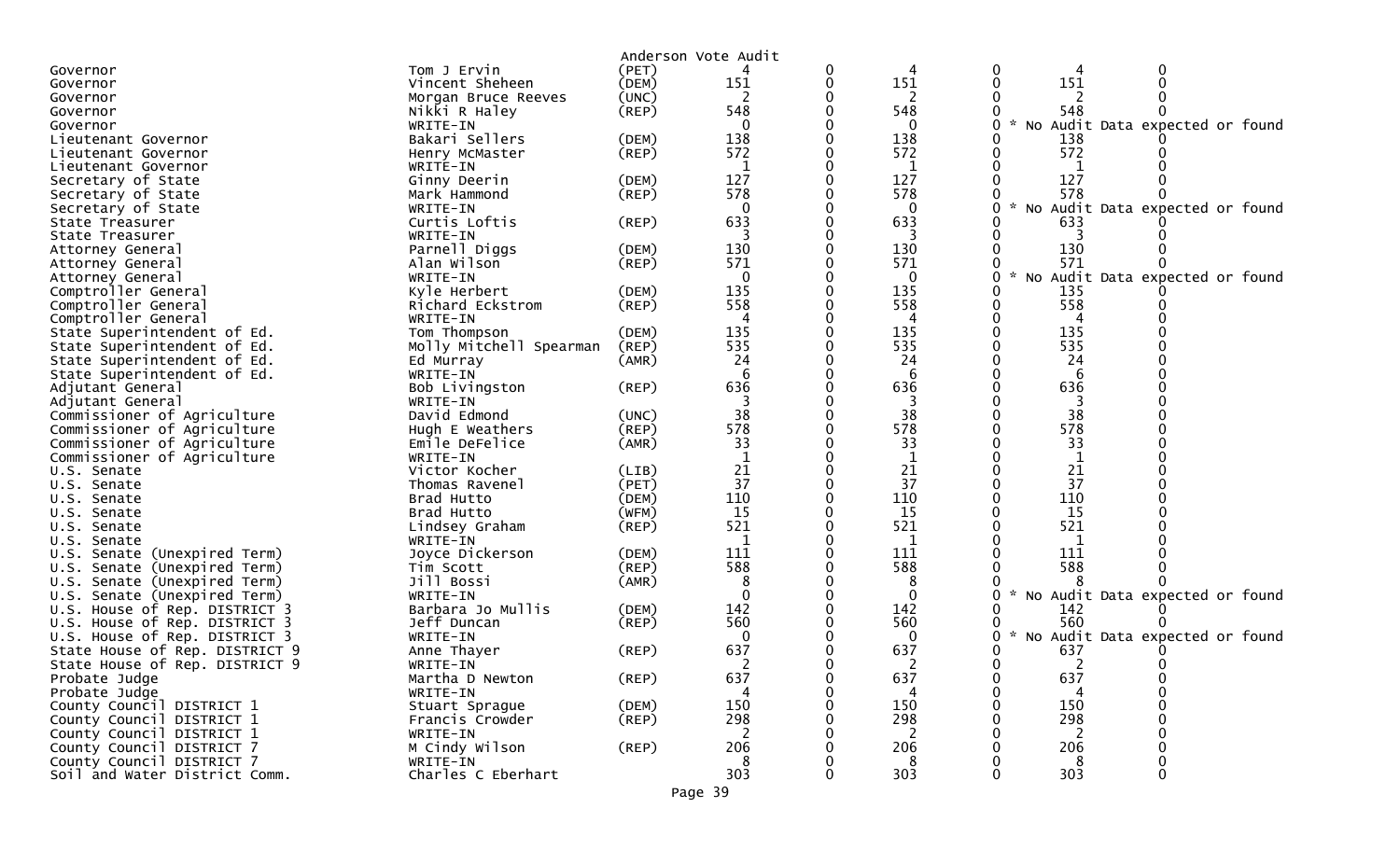|                                                                          |                                  |                      | Anderson Vote Audit |              |                |                                                  |
|--------------------------------------------------------------------------|----------------------------------|----------------------|---------------------|--------------|----------------|--------------------------------------------------|
| Soil and Water District Comm.                                            | Tim Kelley                       |                      | 364                 |              | 364            | 364<br>0                                         |
| Soil and Water District Comm.                                            | WRITE-IN                         |                      |                     |              |                |                                                  |
| County Board of Education DISTRICT 4                                     | Dana Grant                       |                      | 173                 |              | 173            | 173                                              |
| County Board of Education DISTRICT 4                                     | WRITE-IN                         |                      | 1                   |              | 1              |                                                  |
| School Trustee District 1 Area 1                                         | Melissa Ellison Hood             |                      | 11                  |              | 11             | 11                                               |
| School Trustee District 1 Area 1                                         | WRITE-IN                         |                      | $\Omega$            |              | $\mathbf 0$    | * No Audit Data expected or found                |
| School Trustee District 1 Area 4                                         | Fred G Alexander                 |                      | 11                  |              | 11             |                                                  |
| School Trustee District 1 Area 4                                         | WRITE-IN                         |                      |                     |              | $\mathbf 0$    | * No Audit Data expected or found                |
| School Trustee District 1 Area 5                                         | Doug Atkins                      |                      | 12                  |              | 12             |                                                  |
| School Trustee District 1 Area 5                                         | WRITE-IN                         |                      | $\mathbf 0$         |              | 0              | * No Audit Data expected or found                |
| School Trustee District 1 Area 7                                         | Nancy Owen Upton                 |                      | 12                  |              | 12             | $\mathcal{R}$                                    |
| School Trustee District 1 Area 7                                         | WRITE-IN                         |                      | $\Omega$            |              | $\mathbf{0}$   | No Audit Data expected or found<br>U             |
| School Trustee District 5 Area 6                                         | Rick Bradshaw                    |                      | 495                 |              | 495            | 495                                              |
| School Trustee District 5 Area 6                                         | WRITE-IN                         |                      | 359                 |              | 8<br>359       | 8<br>359                                         |
| School Trustee District 5 At Large                                       | Sandy Addis<br>Corie Cullins     |                      | 116                 |              | 116            | 116                                              |
| School Trustee District 5 At Large<br>School Trustee District 5 At Large | WRITE-IN                         |                      |                     |              | 4              |                                                  |
| Amendment 1                                                              | Yes                              |                      | 575                 |              | 575            | 575                                              |
| Amendment 1                                                              | No                               |                      | 125                 |              | 125            | 125                                              |
| Amendment 2                                                              | Yes                              |                      | 381                 |              | 381            | 381                                              |
| Amendment 2                                                              | No                               |                      | 299                 |              | 299            | 299<br>$\Omega$                                  |
| Education Sales and Use Tax Referendum                                   | Yes, in favor of the question    |                      | 365                 | $\mathbf 0$  | 365            | $\mathbf 0$<br>$\mathbf 0$<br>365                |
| Education Sales and Use Tax Referendum                                   | No, opposed to the question      |                      | 332                 | $\mathbf{0}$ | 332            | $\mathbf{0}$<br>332<br>0                         |
| School District No. 5 Bond Referendum                                    | Yes, in favor of the question    |                      | 377                 | 0            | 377            | 377<br>$\mathbf{0}$<br>$\Omega$                  |
| School District No. 5 Bond Referendum                                    | No, opposed to the question      |                      | 292                 | $\mathbf 0$  | 292            | 292<br>0<br>0                                    |
|                                                                          |                                  |                      |                     |              |                |                                                  |
| 0037 High Point                                                          |                                  |                      |                     |              |                |                                                  |
| STRAIGHT PARTY                                                           | Libertarian                      | (LIB)                |                     |              | 0              | 0<br>* No Audit Data expected or found           |
| STRAIGHT PARTY                                                           | Democratic                       | (DEM)                |                     |              |                |                                                  |
| STRAIGHT PARTY                                                           | Working Families                 | (WFM)                |                     |              |                | * No Audit Data expected or found<br>0           |
| STRAIGHT PARTY                                                           | United Citizens                  | (UNC)                |                     |              |                |                                                  |
| STRAIGHT PARTY                                                           | Republican                       |                      |                     |              |                |                                                  |
|                                                                          |                                  | $($ REP $)$          | 70                  |              | 70             | 70                                               |
| STRAIGHT PARTY                                                           | American                         | (AMR)                |                     |              | $\overline{c}$ |                                                  |
| Governor                                                                 | Steve French                     | (LIB)                |                     |              |                | No Audit Data expected or found                  |
| Governor                                                                 | Tom J Ervin                      | (PET)                |                     |              |                |                                                  |
| Governor                                                                 | Vincent Sheheen                  | (DEM)                | 44                  |              | 44             |                                                  |
| Governor                                                                 | Morgan Bruce Reeves              | (UNC)                | $\Omega$            |              | $\mathbf{0}$   | $\mathcal{H}$<br>No Audit Data expected or found |
| Governor                                                                 | Nikki R Haley                    | $($ REP $)$          | 191                 |              | 191            | 191                                              |
| Governor                                                                 | WRITE-IN                         |                      | $\Omega$            |              | 0              | No Audit Data expected or found                  |
| Lieutenant Governor                                                      | Bakari Sellers                   | (DEM)                | 38                  |              | 38             | 38                                               |
| Lieutenant Governor                                                      | Henry McMaster                   | (REP)                | 201                 |              | 201            | 201                                              |
| Lieutenant Governor                                                      | WRITE-IN                         |                      | 0                   |              | 0              | No Audit Data expected or found                  |
| Secretary of State                                                       | Ginny Deerin                     | (DEM)                | 36                  |              | 36             | 36                                               |
| Secretary of State                                                       | Mark Hammond                     | $($ REP $)$          | 202                 |              | 202            | 202                                              |
| Secretary of State                                                       | WRITE-IN                         |                      | $\Omega$            |              | $\mathbf 0$    | $\mathbf 0$<br>* No Audit Data expected or found |
| State Treasurer                                                          | Curtis Loftis                    | $($ REP $)$          | 219                 |              | 219            | 219                                              |
| State Treasurer                                                          | WRITE-IN                         |                      |                     |              |                |                                                  |
| Attorney General                                                         | Parnell Diggs                    | (DEM)                | 34                  |              | 34             | 34                                               |
| Attorney General                                                         | Alan Wilson                      | $($ REP $)$          | 204                 |              | 204            | 204                                              |
| Attorney General                                                         | WRITE-IN                         |                      |                     |              | $\mathbf{0}$   | * No Audit Data expected or found                |
| Comptroller General<br>Comptroller General                               | Kyle Herbert<br>Richard Eckstrom | (DEM)<br>$($ REP $)$ | 36<br>198           |              | 36<br>198      | 36<br>198                                        |

Page 40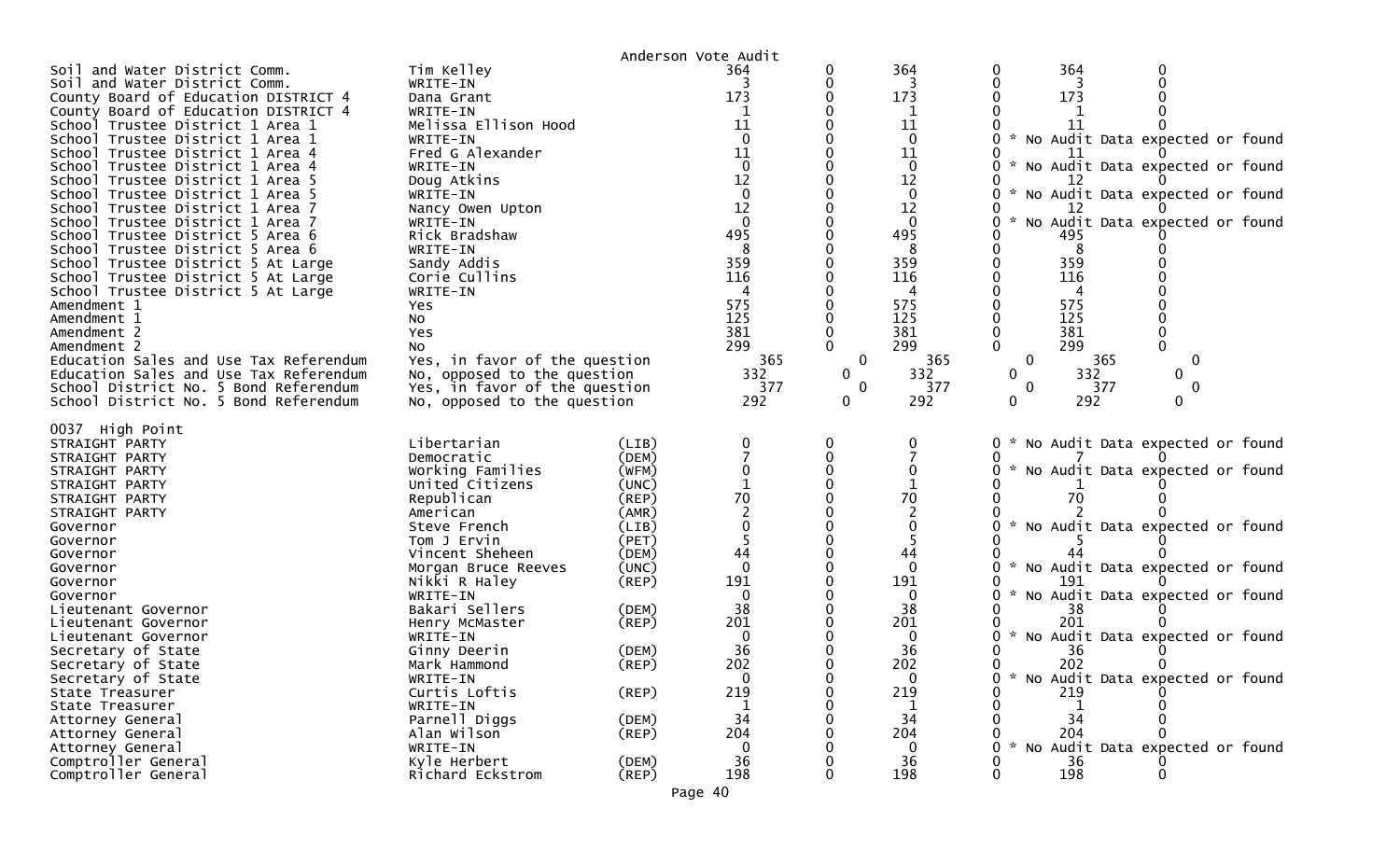|                                                        |                                |       | Anderson Vote Audit |          |   |                            |                                     |
|--------------------------------------------------------|--------------------------------|-------|---------------------|----------|---|----------------------------|-------------------------------------|
| Comptroller General                                    | WRITE-IN                       |       |                     | 2        | 0 | $\overline{2}$             |                                     |
| State Superintendent of Ed.                            | Tom Thompson                   | (DEM) | 30                  | 30       |   | 30                         |                                     |
| State Superintendent of Ed.                            | Molly Mitchell Spearman        | (REP) | 196                 | 196      |   | 196                        |                                     |
| State Superintendent of Ed.                            | Ed Murray                      | (AMR) |                     |          |   |                            |                                     |
| State Superintendent of Ed.                            | WRITE-IN                       |       |                     |          |   |                            |                                     |
| Adjutant General                                       | Bob Livingston                 | (REP) | 223                 | 223      |   | 223                        |                                     |
| Adjutant General                                       | WRITE-IN                       |       |                     | 1        |   | 1                          |                                     |
| Commissioner of Agriculture                            | David Edmond                   | (UNC) | 13                  | 13       |   | 13                         |                                     |
| Commissioner of Agriculture                            | Hugh E Weathers                | (REP) | 211                 | 211      |   | 211                        |                                     |
| Commissioner of Agriculture                            | Emile DeFelice                 | (AMR) |                     |          |   |                            |                                     |
| Commissioner of Agriculture                            | WRITE-IN                       |       |                     | 0        |   |                            | * No Audit Data expected or found   |
| U.S. Senate                                            | Victor Kocher                  | (LIB) |                     |          |   |                            |                                     |
| U.S. Senate                                            | Thomas Ravenel                 | (PET) | 22                  | 22       |   | 22                         |                                     |
| U.S. Senate                                            | Brad Hutto                     | (DEM) | 26                  | 26       |   | 26                         |                                     |
| U.S. Senate                                            | Brad Hutto                     | (WFM) | 6                   | 6        |   |                            |                                     |
| U.S. Senate                                            | Lindsey Graham                 | (REP) | 183                 | 183      |   | 183                        |                                     |
| U.S. Senate                                            | WRITE-IN                       |       | 0                   | $\Omega$ |   | $\sim$                     | No Audit Data expected or found     |
| U.S. Senate (Unexpired Term)                           | Joyce Dickerson                | (DEM) | 27                  | 27       |   | -27                        |                                     |
| U.S. Senate (Unexpired Term)                           | Tim Scott                      | (REP) | 208                 | 208      |   | 208                        |                                     |
| U.S. Senate (Unexpired Term)                           | Jill Bossi                     | (AMR) |                     |          |   |                            |                                     |
| U.S. Senate (Unexpired Term)                           | WRITE-IN                       |       |                     | $\Omega$ | 0 | $\boldsymbol{\mathcal{L}}$ | No Audit Data expected or found     |
| U.S. House of Rep. DISTRICT 3                          | Barbara Jo Mullis              | (DEM) | 31                  | 31       |   | 31                         |                                     |
| U.S. House of Rep. DISTRICT 3                          | Jeff Duncan                    | (REP) | 207                 | 207      |   | 207                        |                                     |
| U.S. House of Rep. DISTRICT 3                          | WRITE-IN                       |       |                     |          |   |                            |                                     |
| State House of Rep. DISTRICT 7                         | Michael Gambrell               | (REP) | 222                 | 222      |   | 222                        |                                     |
| State House of Rep. DISTRICT 7                         | WRITE-IN                       |       | 4                   | 4        |   | 4                          |                                     |
| Probate Judge                                          | Martha D Newton                | (REP) | 226                 | 226      |   | 226                        |                                     |
| Probate Judge                                          | WRITE-IN                       |       | 1<br>221            | 1<br>221 |   | 1<br>221                   |                                     |
| County Council DISTRICT 3<br>County Council DISTRICT 3 | Mitchell Cole                  | (REP) |                     |          |   |                            |                                     |
| Soil and Water District Comm.                          | WRITE-IN<br>Charles C Eberhart |       | 120                 | 120      |   | 120                        |                                     |
| Soil and Water District Comm.                          | Tim Kelley                     |       | 129                 | 129      |   | 129                        |                                     |
| Soil and Water District Comm.                          | WRITE-IN                       |       | 2                   | 2        |   |                            |                                     |
| County Board of Education DISTRICT 5                   | Mike Brock                     |       | 184                 | 184      |   | 184                        |                                     |
| County Board of Education DISTRICT 5                   | WRITE-IN                       |       |                     | 2        |   | 2                          |                                     |
| School Trustee District 2 Area 1                       | Kevin T Craft                  |       | 125                 | 125      |   | 125                        |                                     |
| School Trustee District 2 Area 1                       | R Alderman Maynard Jr          |       | 113                 | 113      |   | 113                        |                                     |
| School Trustee District 2 Area 1                       | Frances M Russell              |       | 73                  | 73       |   | 73                         |                                     |
| School Trustee District 2 Area 1                       | WRITE-IN                       |       |                     |          |   |                            |                                     |
| School Trustee District 2 Area 3                       | Danny Hawkins                  |       | 195                 | 195      |   | 195                        |                                     |
| School Trustee District 2 Area 3                       | WRITE-IN                       |       |                     | 6        |   | 6                          |                                     |
| School Trustee District 2 Area 4                       | Bonnie S Knight                |       | 80                  | 80       |   | -80                        |                                     |
| School Trustee District 2 Area 4                       | Greg Tysl                      |       | 136                 | 136      |   | 136                        |                                     |
| School Trustee District 2 Area 4                       | WRITE-IN                       |       | $\Omega$            | $\Omega$ |   |                            | 0 * No Audit Data expected or found |
| School Trustee District 2 At Large                     | James Jim Lusk                 |       | 83                  | 83       |   | 83                         |                                     |
| School Trustee District 2 At Large                     | Jimmy Ouzts                    |       | 139                 | 139      |   | 139                        |                                     |
| School Trustee District 2 At Large                     | WRITE-IN                       |       | $\Omega$            | $\bf{0}$ |   |                            | * No Audit Data expected or found   |
| Broadmouth Creek Watershed DISTRICT 5                  | Glenn Stevens                  |       | 61                  | 61       |   | 61                         |                                     |
| Broadmouth Creek Watershed DISTRICT 5                  | WRITE-IN                       |       | 3                   | 3        |   | $\overline{3}$             |                                     |
| Amendment 1                                            | Yes                            |       | 182                 | 182      |   | 182                        |                                     |
| Amendment 1                                            | <b>NO</b>                      |       | 54                  | 54       |   | -54                        |                                     |
| Amendment 2                                            | <b>Yes</b>                     |       | 122                 | 122      |   | 122                        |                                     |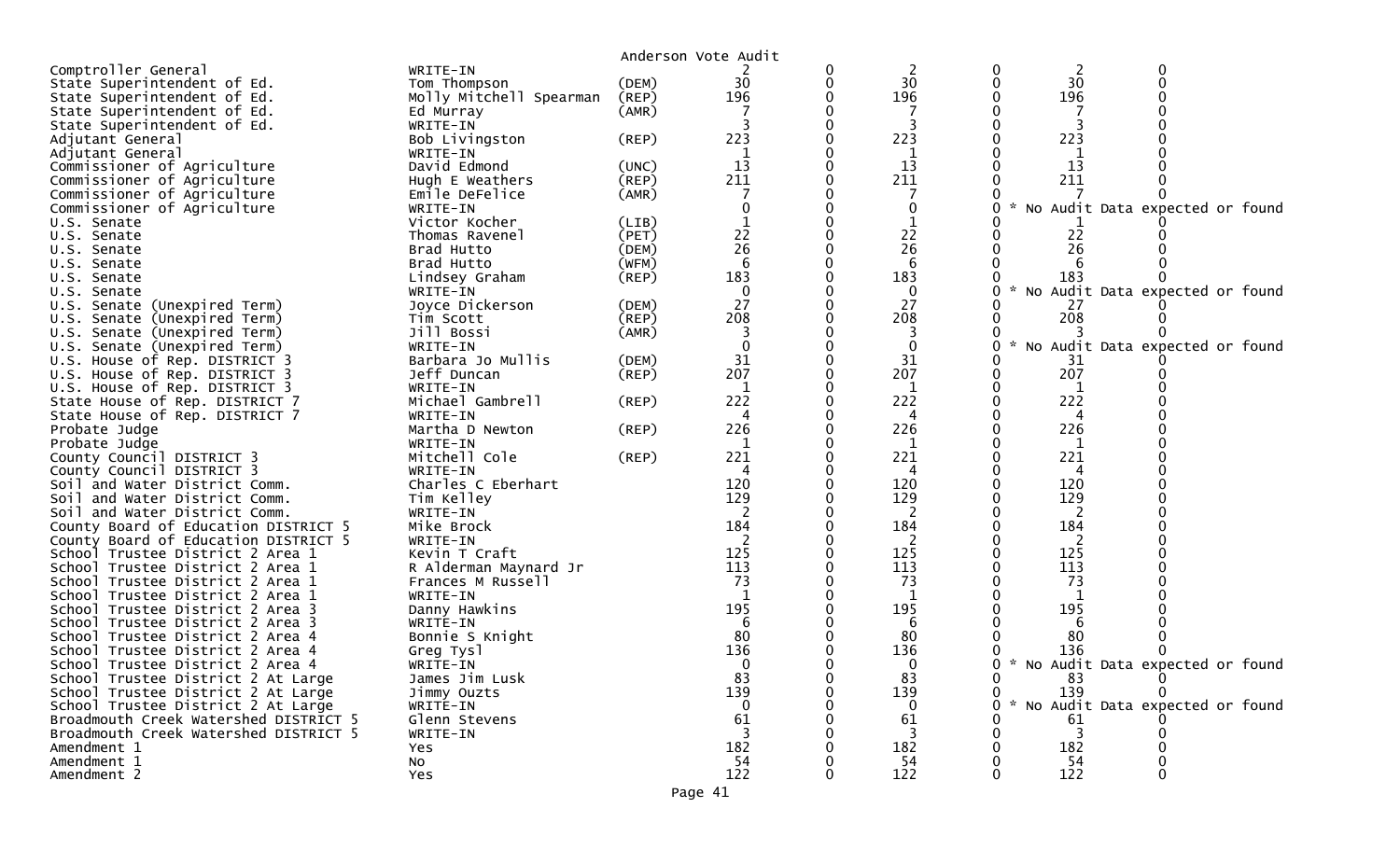|                                        |                               | Anderson Vote Audit |             |              |             |                                                       |
|----------------------------------------|-------------------------------|---------------------|-------------|--------------|-------------|-------------------------------------------------------|
| Amendment 2                            | NO.                           |                     | 113         | $\mathbf{0}$ | 113         | $\mathbf 0$<br>0<br>113                               |
| Education Sales and Use Tax Referendum | Yes, in favor of the question |                     | 88          | $\mathbf 0$  | 88          | 0<br>88<br>$\mathbf 0$                                |
| Education Sales and Use Tax Referendum | No, opposed to the question   |                     | 145         | 0            | 145         | 145<br>0<br>0                                         |
| 0038 Homeland Park                     |                               |                     |             |              |             |                                                       |
| STRAIGHT PARTY                         | Libertarian                   | (LIB)               | 3           | 0            | 3           | 3                                                     |
| STRAIGHT PARTY                         | Democratic                    | (DEM)               | 167         |              | 167         | 167<br>0                                              |
| STRAIGHT PARTY                         | Working Families              | (WFM)               |             |              | 9           |                                                       |
| STRAIGHT PARTY                         | United Citizens               | (UNC)               | 6           |              | 6           | 6                                                     |
| STRAIGHT PARTY                         | Republican                    | $($ REP $)$         | 131         |              | 131         | 131                                                   |
| STRAIGHT PARTY                         | American                      | (AMR)               |             |              | 8           | 8                                                     |
| Governor                               | Steve French                  | (LIB)               |             |              |             |                                                       |
| Governor                               | Tom J Ervin                   | (PET)               |             |              |             |                                                       |
| Governor                               | Vincent Sheheen               | (DEM)               | 267         |              | 267         | 267                                                   |
| Governor                               | Morgan Bruce Reeves           | (UNC)               | 6           |              | 6           | h                                                     |
|                                        |                               | (REP)               | 336         |              | 336         | 336                                                   |
| Governor                               | Nikki R Haley                 |                     | $\Omega$    |              | $\Omega$    | * No Audit Data expected or found<br>0                |
| Governor                               | WRITE-IN                      |                     |             |              |             |                                                       |
| Lieutenant Governor                    | Bakari Sellers                | (DEM)               | 266<br>342  |              | 266         | 266                                                   |
| Lieutenant Governor                    | Henry McMaster                | $($ REP $)$         |             |              | 342         | 342<br>0                                              |
| Lieutenant Governor                    | WRITE-IN                      |                     | 0           |              | $\bf{0}$    | * No Audit Data expected or found                     |
| Secretary of State                     | Ginny Deerin                  | (DEM)               | 270         |              | 270         | 270                                                   |
| Secretary of State                     | Mark Hammond                  | (REP)               | 330         |              | 330         | 330<br>$\mathcal{H}$                                  |
| Secretary of State                     | WRITE-IN                      |                     | $\Omega$    |              | $\Omega$    | 0<br>No Audit Data expected or found                  |
| State Treasurer                        | Curtis Loftis                 | (REP)               | 414         |              | 414         | 414                                                   |
| State Treasurer                        | WRITE-IN                      |                     | 4           |              | 4           |                                                       |
| Attorney General                       | Parnell Diggs                 | (DEM)               | 273         |              | 273         | 273                                                   |
| Attorney General                       | Alan Wilson                   | $($ REP $)$         | 325         |              | 325         | 325                                                   |
| Attorney General                       | WRITE-IN                      |                     | 0           |              | $\mathbf 0$ | * No Audit Data expected or found<br>0                |
| Comptroller General                    | Kyle Herbert                  | (DEM)               | 284         |              | 284         | 284                                                   |
| Comptroller General                    | Richard Eckstrom              | (REP)               | 315         |              | 315         | 315                                                   |
| Comptroller General                    | WRITE-IN                      |                     | $\mathbf 0$ |              | $\mathbf 0$ | 0<br>* No Audit Data expected or found                |
| State Superintendent of Ed.            | Tom Thompson                  | (DEM)               | 273         |              | 273         | 273                                                   |
| State Superintendent of Ed.            | Molly Mitchell Spearman       | (REP)               | 292         |              | 292         | 292                                                   |
| State Superintendent of Ed.            | Ed Murray                     | (AMR)               | 37          |              | 37          | 37                                                    |
| State Superintendent of Ed.            | WRITE-IN                      |                     | $\Omega$    |              | $\Omega$    | $\mathcal{H}$<br>No Audit Data expected or found<br>0 |
| Adjutant General                       | Bob Livingston                | $($ REP $)$         | 415         |              | 415         | 415                                                   |
| Adjutant General                       | WRITE-IN                      |                     | 4           |              | 4           | 0<br>4                                                |
| Commissioner of Agriculture            | David Edmond                  | (UNC)               | 89          |              | 89          | 89                                                    |
| Commissioner of Agriculture            | Hugh E Weathers               | (REP)               | 330         |              | 330         | 330                                                   |
| Commissioner of Agriculture            | Emile DeFelice                | (AMR)               | 50          |              | 50          | 50                                                    |
| Commissioner of Agriculture            | WRITE-IN                      |                     |             |              |             |                                                       |
| U.S. Senate                            | Victor Kocher                 | (LIB)               | 12          |              | 12          | 12                                                    |
| U.S. Senate                            | Thomas Ravenel                | (PET)               | 32          |              | 32          | 32                                                    |
| U.S. Senate                            | Brad Hutto                    | (DEM)               | 230         |              | 230         | 230                                                   |
| U.S. Senate                            | Brad Hutto                    | (WFM)               | 19          |              | 19          | 0<br>19                                               |
| U.S. Senate                            | Lindsey Graham                | (REP)               | 317         |              | 317         | 317                                                   |
| U.S. Senate                            | WRITE-IN                      |                     | 0           |              | $\bf{0}$    | * No Audit Data expected or found<br>0                |
| U.S. Senate (Unexpired Term)           | Joyce Dickerson               | (DEM)               | 249         |              | 249         | 249                                                   |
| U.S. Senate (Unexpired Term)           | Tim Scott                     | (REP)               | 346         |              | 346         | 346                                                   |
| U.S. Senate (Unexpired Term)           | Jill Bossi                    | (AMR)               | 16          |              | 16          | 16                                                    |
| U.S. Senate (Unexpired Term)           | WRITE-IN                      |                     | $\Omega$    |              | $\Omega$    | * No Audit Data expected or found                     |
| U.S. House of Rep. DISTRICT 3          | Barbara Jo Mullis             | (DEM)               | 275         |              | 275         | 275                                                   |

Page 42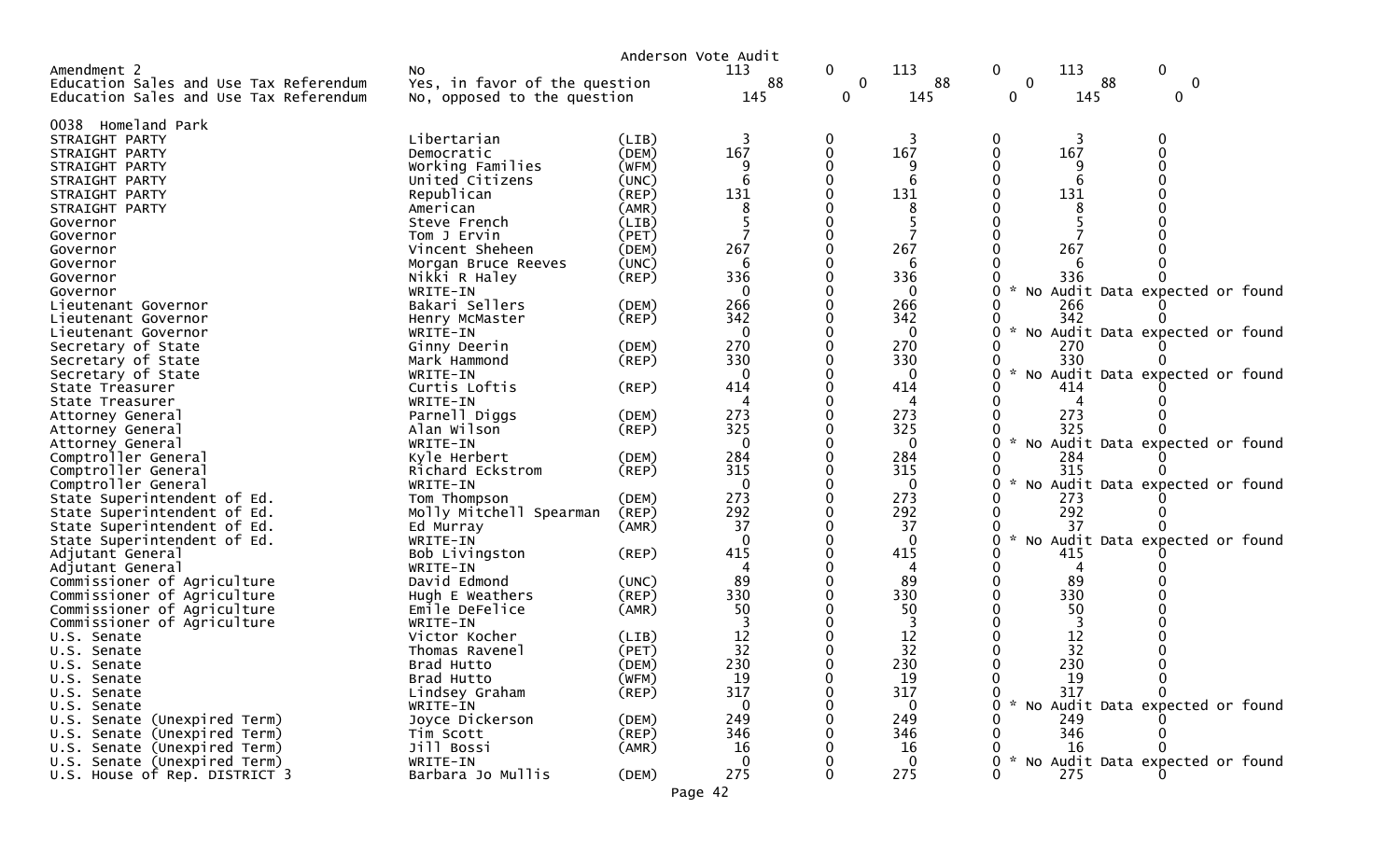|                                                                                                                            |                               |             | Anderson Vote Audit |              |              |              |           |                                   |  |
|----------------------------------------------------------------------------------------------------------------------------|-------------------------------|-------------|---------------------|--------------|--------------|--------------|-----------|-----------------------------------|--|
| U.S. House of Rep. DISTRICT 3                                                                                              | Jeff Duncan                   | (REP)       | 326                 |              | 326          | 0            | 326       | 0                                 |  |
| U.S. House of Rep. DISTRICT 3                                                                                              | WRITE-IN                      |             |                     |              | 1            | 0            | 1         |                                   |  |
| State House of Rep. DISTRICT 7                                                                                             | Michael Gambrell              | $($ REP $)$ | 159                 |              | 159          |              | 159       |                                   |  |
| State House of Rep. DISTRICT 7                                                                                             | WRITE-IN                      |             |                     |              | 1            |              | 1         |                                   |  |
| State House of Rep. DISTRICT 8                                                                                             | Jonathon Hill                 | (REP)       | 65                  |              | 65           |              | 65        |                                   |  |
| State House of Rep. DISTRICT 8                                                                                             | WRITE-IN                      |             |                     |              | 2            |              |           |                                   |  |
| State House of Rep. DISTRICT 11                                                                                            | Tombo Hite                    | (DEM)       | 92                  |              | 92           |              | 92        |                                   |  |
| State House of Rep. DISTRICT 11                                                                                            | Craig A Gagnon                | (REP)       | 133                 |              | 133          |              | 133       |                                   |  |
| State House of Rep. DISTRICT 11                                                                                            | WRITE-IN                      |             |                     |              | $\bf{0}$     | 0            |           | * No Audit Data expected or found |  |
| Probate Judge                                                                                                              | Martha D Newton               | (REP)       | 439                 |              | 439          |              | 439       |                                   |  |
| Probate Judge                                                                                                              | WRITE-IN                      |             |                     |              | 3            |              |           |                                   |  |
| County Council DISTRICT 2                                                                                                  | Gracie S Floyd                | (DEM)       | 216                 |              | 216          |              | 216       |                                   |  |
| County Council DISTRICT 2                                                                                                  | Larry Ray Bright              | (REP)       | 128                 |              | 128          | 0            | 128       |                                   |  |
| County Council DISTRICT 2                                                                                                  | WRITE-IN                      |             | $\Omega$            |              | $\mathbf 0$  | 0            |           | * No Audit Data expected or found |  |
| County Council DISTRICT 5                                                                                                  | Tommy Dunn                    | (REP)       | 208                 |              | 208          |              | 208       |                                   |  |
| County Council DISTRICT 5                                                                                                  | WRITE-IN                      |             |                     |              | 7            | 0            |           |                                   |  |
| Soil and Water District Comm.                                                                                              | Charles C Eberhart            |             | 219                 |              | 219          | 0            | 219       |                                   |  |
| Soil and Water District Comm.                                                                                              | Tim Kelley                    |             | 255                 |              | 255          |              | 255       |                                   |  |
| Soil and Water District Comm.                                                                                              | WRITE-IN                      |             | 11                  |              | 11           | 0            | 11        |                                   |  |
| County Board of Education DISTRICT 5                                                                                       | Mike Brock                    |             | 83                  |              | 83           |              | 83        |                                   |  |
| County Board of Education DISTRICT 5                                                                                       | WRITE-IN                      |             | $\Omega$            |              | $\Omega$     |              |           | * No Audit Data expected or found |  |
| County Board of Education DISTRICT 6                                                                                       | C Nakia Davis                 |             | 136                 |              | 136          |              | 136       |                                   |  |
| County Board of Education DISTRICT 6                                                                                       | WRITE-IN                      |             |                     |              | $\mathbf 0$  | 0            |           | * No Audit Data expected or found |  |
| School Trustee District 3 Area 1                                                                                           | Larry S Holbrook              |             | 43                  |              | 43           |              | 43        |                                   |  |
| School Trustee District 3 Area 1                                                                                           | Phillip L Martin              |             | 20                  |              | 20           | 0            | 20        |                                   |  |
| School Trustee District 3 Area 1                                                                                           | WRITE-IN                      |             |                     |              | $\mathbf{1}$ |              | 1         |                                   |  |
| School Trustee District 3 Area 4                                                                                           | Marty Watt                    |             | 62                  |              | 62           |              | 62        |                                   |  |
| School Trustee District 3 Area 4                                                                                           | WRITE-IN                      |             | $\mathbf{1}$        |              | 1            |              | 1         |                                   |  |
| School Trustee District 3 At Large                                                                                         | Curtis A Wiles                |             | 65                  |              | 65           |              | 65        |                                   |  |
| School Trustee District 3 At Large                                                                                         | WRITE-IN                      |             |                     |              |              |              |           |                                   |  |
| School Trustee District 5 Area 2                                                                                           | Margaret Adger Mack           |             | 289                 |              | 289          |              | 289       |                                   |  |
| School Trustee District 5 Area 2                                                                                           | WRITE-IN                      |             |                     |              |              |              |           |                                   |  |
| School Trustee District 5 Area 5                                                                                           | Harold R Kay II               |             | 24                  |              | 24           |              | 24        |                                   |  |
| School Trustee District 5 Area 5                                                                                           | WRITE-IN                      |             | $\Omega$            |              | $\mathbf 0$  | 0            |           | * No Audit Data expected or found |  |
| School Trustee District 5 At Large                                                                                         | Sandy Addis                   |             | 258                 |              | 258          |              | 258       |                                   |  |
| School Trustee District 5 At Large                                                                                         | Corie Cullins                 |             | 89                  |              | 89           |              | 89        |                                   |  |
| School Trustee District 5 At Large                                                                                         | WRITE-IN                      |             | 3                   |              | 3            |              | 3         |                                   |  |
| Homeland Park Water and Sewer DISTRICT 108 Dennis L Chastain                                                               |                               |             | 176                 |              | 176          |              | 176       |                                   |  |
| Homeland Park Water and Sewer DISTRICT 108 Larry E Harrell                                                                 |                               |             | 127<br>87           |              | 127<br>87    |              | 127<br>87 |                                   |  |
| Homeland Park Water and Sewer DISTRICT 108 Jerry Richey                                                                    |                               |             | 137                 |              | 137          |              | 137       |                                   |  |
| Homeland Park Water and Sewer DISTRICT 108 Mary P Sanders<br>Homeland Park Water and Sewer DISTRICT 108 Jan Charping Smith |                               |             | 148                 |              | 148          |              | 148       |                                   |  |
| Homeland Park Water and Sewer DISTRICT 108 Ken Swilling                                                                    |                               |             | 62                  |              | 62           |              | 62        |                                   |  |
|                                                                                                                            |                               |             |                     |              |              |              |           |                                   |  |
| Homeland Park Water and Sewer DISTRICT 108 WRITE-IN<br>Amendment 1                                                         | Yes                           |             | 448                 | ∩            | 448          | 0            | 448       | 0                                 |  |
| Amendment 1                                                                                                                | No                            |             | 120                 |              | 120          | 0            | 120       | $\pmb{0}$                         |  |
| Amendment 2                                                                                                                | Yes                           |             | 292                 |              | 292          | 0            | 292       | $\mathbf 0$                       |  |
| Amendment 2                                                                                                                | No                            |             | 277                 |              | 277          | $\Omega$     | 277       | $\Omega$                          |  |
| Education Sales and Use Tax Referendum                                                                                     | Yes, in favor of the question |             | 303                 | $\mathbf 0$  | 303          | $\mathbf 0$  |           | 303<br>$\mathbf 0$                |  |
| Education Sales and Use Tax Referendum                                                                                     | No, opposed to the question   |             | 265                 | $\mathbf 0$  | 265          | 0            | 265       | 0                                 |  |
| School District No. 3 Bond Referendum                                                                                      | Yes, in favor of the question |             | 49                  | $\bf{0}$     | 49           | $\mathbf{0}$ |           | 0<br>49                           |  |
| School District No. 3 Bond Referendum                                                                                      | No, opposed to the question   |             | 35                  | $\mathbf{0}$ | 35           | $\mathbf{0}$ | 35        | $\mathbf{0}$                      |  |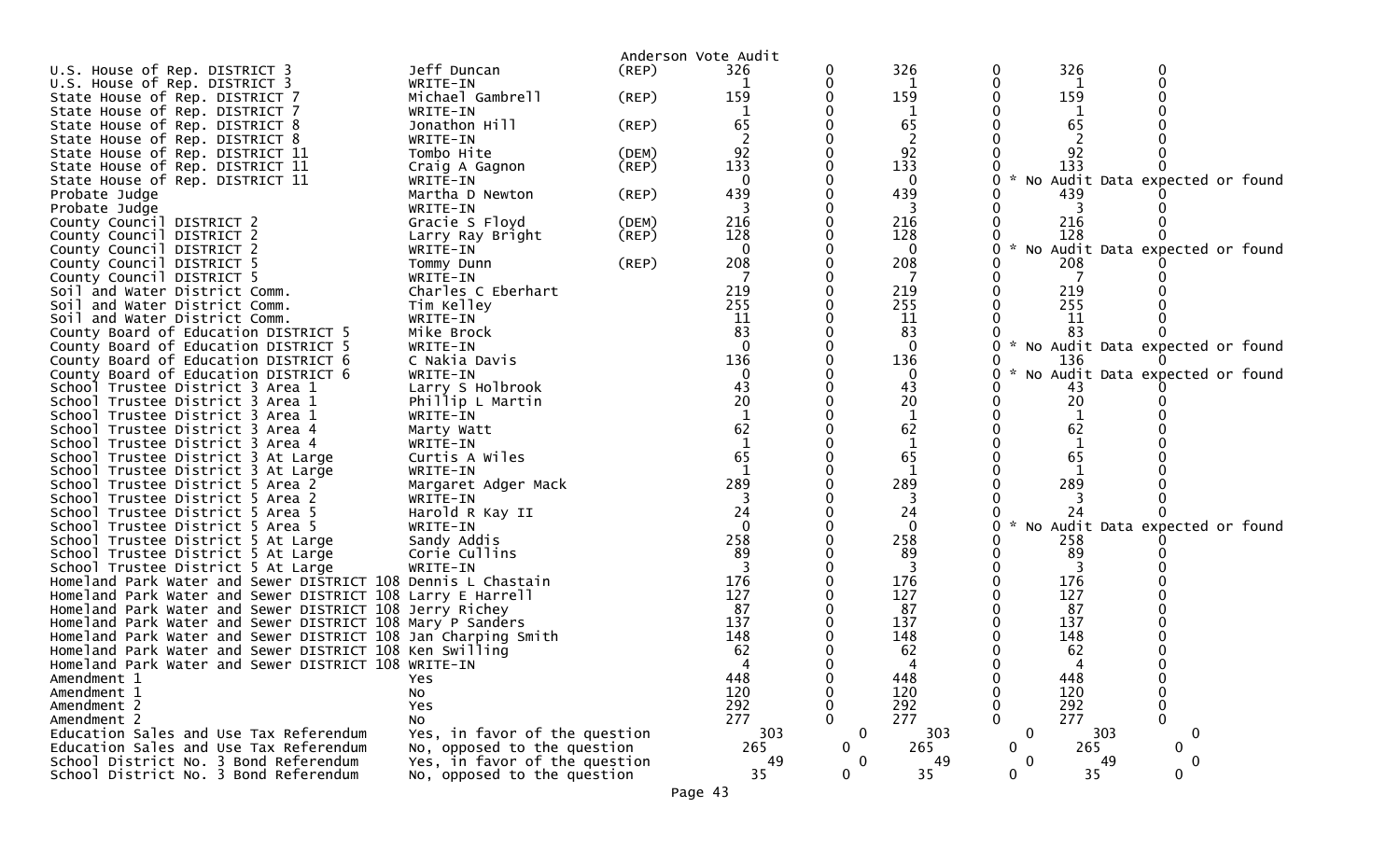| School District No. 5 Bond Referendum<br>Yes, in favor of the question<br>$\mathbf 0$<br>308<br>308<br>0<br>0<br>$\mathbf 0$<br>174<br>174<br>174<br>0<br>0<br>School District No. 5 Bond Referendum<br>No, opposed to the question<br>0039 Honea Path<br>Libertarian<br>$\mathbf 0$<br>0<br>$\mathbf 0$<br>No Audit Data expected or found<br>(LIB)<br>STRAIGHT PARTY<br>43<br>43<br>(DEM)<br>0<br>Democratic<br>STRAIGHT PARTY<br>Working Families<br>STRAIGHT PARTY<br>(WFM)<br>$\Omega$<br>$\mathbf{0}$<br>$\mathcal{H}$<br>No Audit Data expected or found<br>United Citizens<br>(UNC)<br>STRAIGHT PARTY<br>132<br>132<br>Republican<br>(REP)<br>132<br>STRAIGHT PARTY<br>STRAIGHT PARTY<br>American<br>(AMR)<br>(LIB)<br>Governor<br>Steve French<br>Tom J Ervin<br>(PET)<br>Governor<br>102<br>102<br>102<br>Vincent Sheheen<br>(DEM)<br>Governor<br>$\mathbf 1$<br>1<br>(UNC)<br>Governor<br>Morgan Bruce Reeves<br>401<br>401<br>(REP)<br>401<br>Nikki R Haley<br>Governor<br>$\mathbf{0}$<br>Audit Data expected or found<br>WRITE-IN<br>$\Omega$<br>NO<br>Governor<br>92<br>92<br>Bakari Sellers<br>92<br>(DEM)<br>Lieutenant Governor<br>424<br>$($ REP $)$<br>424<br>424<br>Henry McMaster<br>Lieutenant Governor<br>WRITE-IN<br>1<br>1<br>1<br>Lieutenant Governor<br>101<br>101<br>101<br>Secretary of State<br>Ginny Deerin<br>(DEM)<br>409<br>409<br>409<br>(REP)<br>Secretary of State<br>Mark Hammond<br>-1<br>1<br>Secretary of State<br>WRITE-IN<br>1<br>Curtis Loftis<br>457<br>457<br>457<br>(REP)<br>State Treasurer<br>State Treasurer<br>WRITE-IN<br>3<br>88<br>88<br>88<br>Parnell Diggs<br>(DEM)<br>Attorney General<br>420<br>420<br>420<br>Alan Wilson<br>(REP)<br>Attorney General<br>Audit Data expected or found<br>WRITE-IN<br>$\Omega$<br>$\Omega$<br>No<br>Attorney General<br>93<br>93<br>Comptroller General<br>Kyle Herbert<br>(DEM)<br>93<br>410<br>(REP)<br>410<br>410<br>Comptroller General<br>Richard Eckstrom<br>2<br>Comptroller General<br>WRITE-IN<br>2<br>2<br>94<br>94<br>94<br>(DEM)<br>State Superintendent of Ed.<br>Tom Thompson<br>392<br>392<br>392<br>Molly Mitchell Spearman<br>(REP)<br>State Superintendent of Ed.<br>20<br>20<br>20<br>State Superintendent of Ed.<br>Ed Murray<br>(AMR)<br>2<br>2<br>2<br>State Superintendent of Ed.<br>WRITE-IN<br>447<br>447<br>447<br>Adjutant General<br>Bob Livingston<br>(REP)<br>WRITE-IN<br>Adjutant General<br>3<br>3<br>30<br>30<br>30<br>(UNC)<br>Commissioner of Agriculture<br>David Edmond<br>414<br>414<br>414<br>Commissioner of Agriculture<br>$($ REP $)$<br>Hugh E Weathers<br>22<br>22<br>22<br>Commissioner of Agriculture<br>Emile DeFelice<br>(AMR)<br>Commissioner of Agriculture<br>WRITE-IN<br>-1<br>6<br>6<br>6<br>Victor Kocher<br>(LIB)<br>U.S. Senate<br>38<br>38<br>38<br>(PET)<br>0<br>Thomas Ravenel<br>U.S. Senate<br>74<br>74<br>74<br>Brad Hutto<br>(DEM)<br>U.S. Senate<br>5<br>5<br>Brad Hutto<br>(WFM)<br>U.S. Senate<br>(REP)<br>390<br>390<br>390<br>Lindsey Graham<br>U.S. Senate<br>O)<br>5<br>WRITE-IN<br>5<br>-5<br>U.S. Senate<br>76<br>76<br>76<br>Joyce Dickerson<br>U.S. Senate (Unexpired Term)<br>(DEM)<br>435<br>435<br>435<br>U.S. Senate (Unexpired Term)<br>(REP)<br>Tim Scott<br>Jill Bossi<br>U.S. Senate (Unexpired Term)<br>(AMR)<br>5<br>5<br>No Audit Data expected or found<br>U.S. Senate (Unexpired Term)<br>WRITE-IN<br>$\Omega$<br>0<br>Barbara Jo Mullis<br>98<br>98<br>U.S. House of Rep. DISTRICT 3<br>(DEM)<br>98<br>415<br>415<br>Jeff Duncan<br>$($ REP $)$<br>415<br>U.S. House of Rep. DISTRICT 3<br>0<br>0 |  | Anderson Vote Audit |     |  |  |  |
|--------------------------------------------------------------------------------------------------------------------------------------------------------------------------------------------------------------------------------------------------------------------------------------------------------------------------------------------------------------------------------------------------------------------------------------------------------------------------------------------------------------------------------------------------------------------------------------------------------------------------------------------------------------------------------------------------------------------------------------------------------------------------------------------------------------------------------------------------------------------------------------------------------------------------------------------------------------------------------------------------------------------------------------------------------------------------------------------------------------------------------------------------------------------------------------------------------------------------------------------------------------------------------------------------------------------------------------------------------------------------------------------------------------------------------------------------------------------------------------------------------------------------------------------------------------------------------------------------------------------------------------------------------------------------------------------------------------------------------------------------------------------------------------------------------------------------------------------------------------------------------------------------------------------------------------------------------------------------------------------------------------------------------------------------------------------------------------------------------------------------------------------------------------------------------------------------------------------------------------------------------------------------------------------------------------------------------------------------------------------------------------------------------------------------------------------------------------------------------------------------------------------------------------------------------------------------------------------------------------------------------------------------------------------------------------------------------------------------------------------------------------------------------------------------------------------------------------------------------------------------------------------------------------------------------------------------------------------------------------------------------------------------------------------------------------------------------------------------------------------------------------------------------------------------------------------------------------------------------------------------------------------------------------------------------------------------------------------------------------------------------------------------------------------------------------------------------------------------------------------------------------------------------------------------------------------------------------|--|---------------------|-----|--|--|--|
|                                                                                                                                                                                                                                                                                                                                                                                                                                                                                                                                                                                                                                                                                                                                                                                                                                                                                                                                                                                                                                                                                                                                                                                                                                                                                                                                                                                                                                                                                                                                                                                                                                                                                                                                                                                                                                                                                                                                                                                                                                                                                                                                                                                                                                                                                                                                                                                                                                                                                                                                                                                                                                                                                                                                                                                                                                                                                                                                                                                                                                                                                                                                                                                                                                                                                                                                                                                                                                                                                                                                                                                      |  |                     | 308 |  |  |  |
|                                                                                                                                                                                                                                                                                                                                                                                                                                                                                                                                                                                                                                                                                                                                                                                                                                                                                                                                                                                                                                                                                                                                                                                                                                                                                                                                                                                                                                                                                                                                                                                                                                                                                                                                                                                                                                                                                                                                                                                                                                                                                                                                                                                                                                                                                                                                                                                                                                                                                                                                                                                                                                                                                                                                                                                                                                                                                                                                                                                                                                                                                                                                                                                                                                                                                                                                                                                                                                                                                                                                                                                      |  |                     |     |  |  |  |
|                                                                                                                                                                                                                                                                                                                                                                                                                                                                                                                                                                                                                                                                                                                                                                                                                                                                                                                                                                                                                                                                                                                                                                                                                                                                                                                                                                                                                                                                                                                                                                                                                                                                                                                                                                                                                                                                                                                                                                                                                                                                                                                                                                                                                                                                                                                                                                                                                                                                                                                                                                                                                                                                                                                                                                                                                                                                                                                                                                                                                                                                                                                                                                                                                                                                                                                                                                                                                                                                                                                                                                                      |  |                     |     |  |  |  |
|                                                                                                                                                                                                                                                                                                                                                                                                                                                                                                                                                                                                                                                                                                                                                                                                                                                                                                                                                                                                                                                                                                                                                                                                                                                                                                                                                                                                                                                                                                                                                                                                                                                                                                                                                                                                                                                                                                                                                                                                                                                                                                                                                                                                                                                                                                                                                                                                                                                                                                                                                                                                                                                                                                                                                                                                                                                                                                                                                                                                                                                                                                                                                                                                                                                                                                                                                                                                                                                                                                                                                                                      |  |                     |     |  |  |  |
|                                                                                                                                                                                                                                                                                                                                                                                                                                                                                                                                                                                                                                                                                                                                                                                                                                                                                                                                                                                                                                                                                                                                                                                                                                                                                                                                                                                                                                                                                                                                                                                                                                                                                                                                                                                                                                                                                                                                                                                                                                                                                                                                                                                                                                                                                                                                                                                                                                                                                                                                                                                                                                                                                                                                                                                                                                                                                                                                                                                                                                                                                                                                                                                                                                                                                                                                                                                                                                                                                                                                                                                      |  |                     |     |  |  |  |
|                                                                                                                                                                                                                                                                                                                                                                                                                                                                                                                                                                                                                                                                                                                                                                                                                                                                                                                                                                                                                                                                                                                                                                                                                                                                                                                                                                                                                                                                                                                                                                                                                                                                                                                                                                                                                                                                                                                                                                                                                                                                                                                                                                                                                                                                                                                                                                                                                                                                                                                                                                                                                                                                                                                                                                                                                                                                                                                                                                                                                                                                                                                                                                                                                                                                                                                                                                                                                                                                                                                                                                                      |  |                     |     |  |  |  |
|                                                                                                                                                                                                                                                                                                                                                                                                                                                                                                                                                                                                                                                                                                                                                                                                                                                                                                                                                                                                                                                                                                                                                                                                                                                                                                                                                                                                                                                                                                                                                                                                                                                                                                                                                                                                                                                                                                                                                                                                                                                                                                                                                                                                                                                                                                                                                                                                                                                                                                                                                                                                                                                                                                                                                                                                                                                                                                                                                                                                                                                                                                                                                                                                                                                                                                                                                                                                                                                                                                                                                                                      |  |                     |     |  |  |  |
|                                                                                                                                                                                                                                                                                                                                                                                                                                                                                                                                                                                                                                                                                                                                                                                                                                                                                                                                                                                                                                                                                                                                                                                                                                                                                                                                                                                                                                                                                                                                                                                                                                                                                                                                                                                                                                                                                                                                                                                                                                                                                                                                                                                                                                                                                                                                                                                                                                                                                                                                                                                                                                                                                                                                                                                                                                                                                                                                                                                                                                                                                                                                                                                                                                                                                                                                                                                                                                                                                                                                                                                      |  |                     |     |  |  |  |
|                                                                                                                                                                                                                                                                                                                                                                                                                                                                                                                                                                                                                                                                                                                                                                                                                                                                                                                                                                                                                                                                                                                                                                                                                                                                                                                                                                                                                                                                                                                                                                                                                                                                                                                                                                                                                                                                                                                                                                                                                                                                                                                                                                                                                                                                                                                                                                                                                                                                                                                                                                                                                                                                                                                                                                                                                                                                                                                                                                                                                                                                                                                                                                                                                                                                                                                                                                                                                                                                                                                                                                                      |  |                     |     |  |  |  |
|                                                                                                                                                                                                                                                                                                                                                                                                                                                                                                                                                                                                                                                                                                                                                                                                                                                                                                                                                                                                                                                                                                                                                                                                                                                                                                                                                                                                                                                                                                                                                                                                                                                                                                                                                                                                                                                                                                                                                                                                                                                                                                                                                                                                                                                                                                                                                                                                                                                                                                                                                                                                                                                                                                                                                                                                                                                                                                                                                                                                                                                                                                                                                                                                                                                                                                                                                                                                                                                                                                                                                                                      |  |                     |     |  |  |  |
|                                                                                                                                                                                                                                                                                                                                                                                                                                                                                                                                                                                                                                                                                                                                                                                                                                                                                                                                                                                                                                                                                                                                                                                                                                                                                                                                                                                                                                                                                                                                                                                                                                                                                                                                                                                                                                                                                                                                                                                                                                                                                                                                                                                                                                                                                                                                                                                                                                                                                                                                                                                                                                                                                                                                                                                                                                                                                                                                                                                                                                                                                                                                                                                                                                                                                                                                                                                                                                                                                                                                                                                      |  |                     |     |  |  |  |
|                                                                                                                                                                                                                                                                                                                                                                                                                                                                                                                                                                                                                                                                                                                                                                                                                                                                                                                                                                                                                                                                                                                                                                                                                                                                                                                                                                                                                                                                                                                                                                                                                                                                                                                                                                                                                                                                                                                                                                                                                                                                                                                                                                                                                                                                                                                                                                                                                                                                                                                                                                                                                                                                                                                                                                                                                                                                                                                                                                                                                                                                                                                                                                                                                                                                                                                                                                                                                                                                                                                                                                                      |  |                     |     |  |  |  |
|                                                                                                                                                                                                                                                                                                                                                                                                                                                                                                                                                                                                                                                                                                                                                                                                                                                                                                                                                                                                                                                                                                                                                                                                                                                                                                                                                                                                                                                                                                                                                                                                                                                                                                                                                                                                                                                                                                                                                                                                                                                                                                                                                                                                                                                                                                                                                                                                                                                                                                                                                                                                                                                                                                                                                                                                                                                                                                                                                                                                                                                                                                                                                                                                                                                                                                                                                                                                                                                                                                                                                                                      |  |                     |     |  |  |  |
|                                                                                                                                                                                                                                                                                                                                                                                                                                                                                                                                                                                                                                                                                                                                                                                                                                                                                                                                                                                                                                                                                                                                                                                                                                                                                                                                                                                                                                                                                                                                                                                                                                                                                                                                                                                                                                                                                                                                                                                                                                                                                                                                                                                                                                                                                                                                                                                                                                                                                                                                                                                                                                                                                                                                                                                                                                                                                                                                                                                                                                                                                                                                                                                                                                                                                                                                                                                                                                                                                                                                                                                      |  |                     |     |  |  |  |
|                                                                                                                                                                                                                                                                                                                                                                                                                                                                                                                                                                                                                                                                                                                                                                                                                                                                                                                                                                                                                                                                                                                                                                                                                                                                                                                                                                                                                                                                                                                                                                                                                                                                                                                                                                                                                                                                                                                                                                                                                                                                                                                                                                                                                                                                                                                                                                                                                                                                                                                                                                                                                                                                                                                                                                                                                                                                                                                                                                                                                                                                                                                                                                                                                                                                                                                                                                                                                                                                                                                                                                                      |  |                     |     |  |  |  |
|                                                                                                                                                                                                                                                                                                                                                                                                                                                                                                                                                                                                                                                                                                                                                                                                                                                                                                                                                                                                                                                                                                                                                                                                                                                                                                                                                                                                                                                                                                                                                                                                                                                                                                                                                                                                                                                                                                                                                                                                                                                                                                                                                                                                                                                                                                                                                                                                                                                                                                                                                                                                                                                                                                                                                                                                                                                                                                                                                                                                                                                                                                                                                                                                                                                                                                                                                                                                                                                                                                                                                                                      |  |                     |     |  |  |  |
|                                                                                                                                                                                                                                                                                                                                                                                                                                                                                                                                                                                                                                                                                                                                                                                                                                                                                                                                                                                                                                                                                                                                                                                                                                                                                                                                                                                                                                                                                                                                                                                                                                                                                                                                                                                                                                                                                                                                                                                                                                                                                                                                                                                                                                                                                                                                                                                                                                                                                                                                                                                                                                                                                                                                                                                                                                                                                                                                                                                                                                                                                                                                                                                                                                                                                                                                                                                                                                                                                                                                                                                      |  |                     |     |  |  |  |
|                                                                                                                                                                                                                                                                                                                                                                                                                                                                                                                                                                                                                                                                                                                                                                                                                                                                                                                                                                                                                                                                                                                                                                                                                                                                                                                                                                                                                                                                                                                                                                                                                                                                                                                                                                                                                                                                                                                                                                                                                                                                                                                                                                                                                                                                                                                                                                                                                                                                                                                                                                                                                                                                                                                                                                                                                                                                                                                                                                                                                                                                                                                                                                                                                                                                                                                                                                                                                                                                                                                                                                                      |  |                     |     |  |  |  |
|                                                                                                                                                                                                                                                                                                                                                                                                                                                                                                                                                                                                                                                                                                                                                                                                                                                                                                                                                                                                                                                                                                                                                                                                                                                                                                                                                                                                                                                                                                                                                                                                                                                                                                                                                                                                                                                                                                                                                                                                                                                                                                                                                                                                                                                                                                                                                                                                                                                                                                                                                                                                                                                                                                                                                                                                                                                                                                                                                                                                                                                                                                                                                                                                                                                                                                                                                                                                                                                                                                                                                                                      |  |                     |     |  |  |  |
|                                                                                                                                                                                                                                                                                                                                                                                                                                                                                                                                                                                                                                                                                                                                                                                                                                                                                                                                                                                                                                                                                                                                                                                                                                                                                                                                                                                                                                                                                                                                                                                                                                                                                                                                                                                                                                                                                                                                                                                                                                                                                                                                                                                                                                                                                                                                                                                                                                                                                                                                                                                                                                                                                                                                                                                                                                                                                                                                                                                                                                                                                                                                                                                                                                                                                                                                                                                                                                                                                                                                                                                      |  |                     |     |  |  |  |
|                                                                                                                                                                                                                                                                                                                                                                                                                                                                                                                                                                                                                                                                                                                                                                                                                                                                                                                                                                                                                                                                                                                                                                                                                                                                                                                                                                                                                                                                                                                                                                                                                                                                                                                                                                                                                                                                                                                                                                                                                                                                                                                                                                                                                                                                                                                                                                                                                                                                                                                                                                                                                                                                                                                                                                                                                                                                                                                                                                                                                                                                                                                                                                                                                                                                                                                                                                                                                                                                                                                                                                                      |  |                     |     |  |  |  |
|                                                                                                                                                                                                                                                                                                                                                                                                                                                                                                                                                                                                                                                                                                                                                                                                                                                                                                                                                                                                                                                                                                                                                                                                                                                                                                                                                                                                                                                                                                                                                                                                                                                                                                                                                                                                                                                                                                                                                                                                                                                                                                                                                                                                                                                                                                                                                                                                                                                                                                                                                                                                                                                                                                                                                                                                                                                                                                                                                                                                                                                                                                                                                                                                                                                                                                                                                                                                                                                                                                                                                                                      |  |                     |     |  |  |  |
|                                                                                                                                                                                                                                                                                                                                                                                                                                                                                                                                                                                                                                                                                                                                                                                                                                                                                                                                                                                                                                                                                                                                                                                                                                                                                                                                                                                                                                                                                                                                                                                                                                                                                                                                                                                                                                                                                                                                                                                                                                                                                                                                                                                                                                                                                                                                                                                                                                                                                                                                                                                                                                                                                                                                                                                                                                                                                                                                                                                                                                                                                                                                                                                                                                                                                                                                                                                                                                                                                                                                                                                      |  |                     |     |  |  |  |
|                                                                                                                                                                                                                                                                                                                                                                                                                                                                                                                                                                                                                                                                                                                                                                                                                                                                                                                                                                                                                                                                                                                                                                                                                                                                                                                                                                                                                                                                                                                                                                                                                                                                                                                                                                                                                                                                                                                                                                                                                                                                                                                                                                                                                                                                                                                                                                                                                                                                                                                                                                                                                                                                                                                                                                                                                                                                                                                                                                                                                                                                                                                                                                                                                                                                                                                                                                                                                                                                                                                                                                                      |  |                     |     |  |  |  |
|                                                                                                                                                                                                                                                                                                                                                                                                                                                                                                                                                                                                                                                                                                                                                                                                                                                                                                                                                                                                                                                                                                                                                                                                                                                                                                                                                                                                                                                                                                                                                                                                                                                                                                                                                                                                                                                                                                                                                                                                                                                                                                                                                                                                                                                                                                                                                                                                                                                                                                                                                                                                                                                                                                                                                                                                                                                                                                                                                                                                                                                                                                                                                                                                                                                                                                                                                                                                                                                                                                                                                                                      |  |                     |     |  |  |  |
|                                                                                                                                                                                                                                                                                                                                                                                                                                                                                                                                                                                                                                                                                                                                                                                                                                                                                                                                                                                                                                                                                                                                                                                                                                                                                                                                                                                                                                                                                                                                                                                                                                                                                                                                                                                                                                                                                                                                                                                                                                                                                                                                                                                                                                                                                                                                                                                                                                                                                                                                                                                                                                                                                                                                                                                                                                                                                                                                                                                                                                                                                                                                                                                                                                                                                                                                                                                                                                                                                                                                                                                      |  |                     |     |  |  |  |
|                                                                                                                                                                                                                                                                                                                                                                                                                                                                                                                                                                                                                                                                                                                                                                                                                                                                                                                                                                                                                                                                                                                                                                                                                                                                                                                                                                                                                                                                                                                                                                                                                                                                                                                                                                                                                                                                                                                                                                                                                                                                                                                                                                                                                                                                                                                                                                                                                                                                                                                                                                                                                                                                                                                                                                                                                                                                                                                                                                                                                                                                                                                                                                                                                                                                                                                                                                                                                                                                                                                                                                                      |  |                     |     |  |  |  |
|                                                                                                                                                                                                                                                                                                                                                                                                                                                                                                                                                                                                                                                                                                                                                                                                                                                                                                                                                                                                                                                                                                                                                                                                                                                                                                                                                                                                                                                                                                                                                                                                                                                                                                                                                                                                                                                                                                                                                                                                                                                                                                                                                                                                                                                                                                                                                                                                                                                                                                                                                                                                                                                                                                                                                                                                                                                                                                                                                                                                                                                                                                                                                                                                                                                                                                                                                                                                                                                                                                                                                                                      |  |                     |     |  |  |  |
|                                                                                                                                                                                                                                                                                                                                                                                                                                                                                                                                                                                                                                                                                                                                                                                                                                                                                                                                                                                                                                                                                                                                                                                                                                                                                                                                                                                                                                                                                                                                                                                                                                                                                                                                                                                                                                                                                                                                                                                                                                                                                                                                                                                                                                                                                                                                                                                                                                                                                                                                                                                                                                                                                                                                                                                                                                                                                                                                                                                                                                                                                                                                                                                                                                                                                                                                                                                                                                                                                                                                                                                      |  |                     |     |  |  |  |
|                                                                                                                                                                                                                                                                                                                                                                                                                                                                                                                                                                                                                                                                                                                                                                                                                                                                                                                                                                                                                                                                                                                                                                                                                                                                                                                                                                                                                                                                                                                                                                                                                                                                                                                                                                                                                                                                                                                                                                                                                                                                                                                                                                                                                                                                                                                                                                                                                                                                                                                                                                                                                                                                                                                                                                                                                                                                                                                                                                                                                                                                                                                                                                                                                                                                                                                                                                                                                                                                                                                                                                                      |  |                     |     |  |  |  |
|                                                                                                                                                                                                                                                                                                                                                                                                                                                                                                                                                                                                                                                                                                                                                                                                                                                                                                                                                                                                                                                                                                                                                                                                                                                                                                                                                                                                                                                                                                                                                                                                                                                                                                                                                                                                                                                                                                                                                                                                                                                                                                                                                                                                                                                                                                                                                                                                                                                                                                                                                                                                                                                                                                                                                                                                                                                                                                                                                                                                                                                                                                                                                                                                                                                                                                                                                                                                                                                                                                                                                                                      |  |                     |     |  |  |  |
|                                                                                                                                                                                                                                                                                                                                                                                                                                                                                                                                                                                                                                                                                                                                                                                                                                                                                                                                                                                                                                                                                                                                                                                                                                                                                                                                                                                                                                                                                                                                                                                                                                                                                                                                                                                                                                                                                                                                                                                                                                                                                                                                                                                                                                                                                                                                                                                                                                                                                                                                                                                                                                                                                                                                                                                                                                                                                                                                                                                                                                                                                                                                                                                                                                                                                                                                                                                                                                                                                                                                                                                      |  |                     |     |  |  |  |
|                                                                                                                                                                                                                                                                                                                                                                                                                                                                                                                                                                                                                                                                                                                                                                                                                                                                                                                                                                                                                                                                                                                                                                                                                                                                                                                                                                                                                                                                                                                                                                                                                                                                                                                                                                                                                                                                                                                                                                                                                                                                                                                                                                                                                                                                                                                                                                                                                                                                                                                                                                                                                                                                                                                                                                                                                                                                                                                                                                                                                                                                                                                                                                                                                                                                                                                                                                                                                                                                                                                                                                                      |  |                     |     |  |  |  |
|                                                                                                                                                                                                                                                                                                                                                                                                                                                                                                                                                                                                                                                                                                                                                                                                                                                                                                                                                                                                                                                                                                                                                                                                                                                                                                                                                                                                                                                                                                                                                                                                                                                                                                                                                                                                                                                                                                                                                                                                                                                                                                                                                                                                                                                                                                                                                                                                                                                                                                                                                                                                                                                                                                                                                                                                                                                                                                                                                                                                                                                                                                                                                                                                                                                                                                                                                                                                                                                                                                                                                                                      |  |                     |     |  |  |  |
|                                                                                                                                                                                                                                                                                                                                                                                                                                                                                                                                                                                                                                                                                                                                                                                                                                                                                                                                                                                                                                                                                                                                                                                                                                                                                                                                                                                                                                                                                                                                                                                                                                                                                                                                                                                                                                                                                                                                                                                                                                                                                                                                                                                                                                                                                                                                                                                                                                                                                                                                                                                                                                                                                                                                                                                                                                                                                                                                                                                                                                                                                                                                                                                                                                                                                                                                                                                                                                                                                                                                                                                      |  |                     |     |  |  |  |
|                                                                                                                                                                                                                                                                                                                                                                                                                                                                                                                                                                                                                                                                                                                                                                                                                                                                                                                                                                                                                                                                                                                                                                                                                                                                                                                                                                                                                                                                                                                                                                                                                                                                                                                                                                                                                                                                                                                                                                                                                                                                                                                                                                                                                                                                                                                                                                                                                                                                                                                                                                                                                                                                                                                                                                                                                                                                                                                                                                                                                                                                                                                                                                                                                                                                                                                                                                                                                                                                                                                                                                                      |  |                     |     |  |  |  |
|                                                                                                                                                                                                                                                                                                                                                                                                                                                                                                                                                                                                                                                                                                                                                                                                                                                                                                                                                                                                                                                                                                                                                                                                                                                                                                                                                                                                                                                                                                                                                                                                                                                                                                                                                                                                                                                                                                                                                                                                                                                                                                                                                                                                                                                                                                                                                                                                                                                                                                                                                                                                                                                                                                                                                                                                                                                                                                                                                                                                                                                                                                                                                                                                                                                                                                                                                                                                                                                                                                                                                                                      |  |                     |     |  |  |  |
|                                                                                                                                                                                                                                                                                                                                                                                                                                                                                                                                                                                                                                                                                                                                                                                                                                                                                                                                                                                                                                                                                                                                                                                                                                                                                                                                                                                                                                                                                                                                                                                                                                                                                                                                                                                                                                                                                                                                                                                                                                                                                                                                                                                                                                                                                                                                                                                                                                                                                                                                                                                                                                                                                                                                                                                                                                                                                                                                                                                                                                                                                                                                                                                                                                                                                                                                                                                                                                                                                                                                                                                      |  |                     |     |  |  |  |
|                                                                                                                                                                                                                                                                                                                                                                                                                                                                                                                                                                                                                                                                                                                                                                                                                                                                                                                                                                                                                                                                                                                                                                                                                                                                                                                                                                                                                                                                                                                                                                                                                                                                                                                                                                                                                                                                                                                                                                                                                                                                                                                                                                                                                                                                                                                                                                                                                                                                                                                                                                                                                                                                                                                                                                                                                                                                                                                                                                                                                                                                                                                                                                                                                                                                                                                                                                                                                                                                                                                                                                                      |  |                     |     |  |  |  |
|                                                                                                                                                                                                                                                                                                                                                                                                                                                                                                                                                                                                                                                                                                                                                                                                                                                                                                                                                                                                                                                                                                                                                                                                                                                                                                                                                                                                                                                                                                                                                                                                                                                                                                                                                                                                                                                                                                                                                                                                                                                                                                                                                                                                                                                                                                                                                                                                                                                                                                                                                                                                                                                                                                                                                                                                                                                                                                                                                                                                                                                                                                                                                                                                                                                                                                                                                                                                                                                                                                                                                                                      |  |                     |     |  |  |  |
|                                                                                                                                                                                                                                                                                                                                                                                                                                                                                                                                                                                                                                                                                                                                                                                                                                                                                                                                                                                                                                                                                                                                                                                                                                                                                                                                                                                                                                                                                                                                                                                                                                                                                                                                                                                                                                                                                                                                                                                                                                                                                                                                                                                                                                                                                                                                                                                                                                                                                                                                                                                                                                                                                                                                                                                                                                                                                                                                                                                                                                                                                                                                                                                                                                                                                                                                                                                                                                                                                                                                                                                      |  |                     |     |  |  |  |
|                                                                                                                                                                                                                                                                                                                                                                                                                                                                                                                                                                                                                                                                                                                                                                                                                                                                                                                                                                                                                                                                                                                                                                                                                                                                                                                                                                                                                                                                                                                                                                                                                                                                                                                                                                                                                                                                                                                                                                                                                                                                                                                                                                                                                                                                                                                                                                                                                                                                                                                                                                                                                                                                                                                                                                                                                                                                                                                                                                                                                                                                                                                                                                                                                                                                                                                                                                                                                                                                                                                                                                                      |  |                     |     |  |  |  |
|                                                                                                                                                                                                                                                                                                                                                                                                                                                                                                                                                                                                                                                                                                                                                                                                                                                                                                                                                                                                                                                                                                                                                                                                                                                                                                                                                                                                                                                                                                                                                                                                                                                                                                                                                                                                                                                                                                                                                                                                                                                                                                                                                                                                                                                                                                                                                                                                                                                                                                                                                                                                                                                                                                                                                                                                                                                                                                                                                                                                                                                                                                                                                                                                                                                                                                                                                                                                                                                                                                                                                                                      |  |                     |     |  |  |  |
|                                                                                                                                                                                                                                                                                                                                                                                                                                                                                                                                                                                                                                                                                                                                                                                                                                                                                                                                                                                                                                                                                                                                                                                                                                                                                                                                                                                                                                                                                                                                                                                                                                                                                                                                                                                                                                                                                                                                                                                                                                                                                                                                                                                                                                                                                                                                                                                                                                                                                                                                                                                                                                                                                                                                                                                                                                                                                                                                                                                                                                                                                                                                                                                                                                                                                                                                                                                                                                                                                                                                                                                      |  |                     |     |  |  |  |
|                                                                                                                                                                                                                                                                                                                                                                                                                                                                                                                                                                                                                                                                                                                                                                                                                                                                                                                                                                                                                                                                                                                                                                                                                                                                                                                                                                                                                                                                                                                                                                                                                                                                                                                                                                                                                                                                                                                                                                                                                                                                                                                                                                                                                                                                                                                                                                                                                                                                                                                                                                                                                                                                                                                                                                                                                                                                                                                                                                                                                                                                                                                                                                                                                                                                                                                                                                                                                                                                                                                                                                                      |  |                     |     |  |  |  |
|                                                                                                                                                                                                                                                                                                                                                                                                                                                                                                                                                                                                                                                                                                                                                                                                                                                                                                                                                                                                                                                                                                                                                                                                                                                                                                                                                                                                                                                                                                                                                                                                                                                                                                                                                                                                                                                                                                                                                                                                                                                                                                                                                                                                                                                                                                                                                                                                                                                                                                                                                                                                                                                                                                                                                                                                                                                                                                                                                                                                                                                                                                                                                                                                                                                                                                                                                                                                                                                                                                                                                                                      |  |                     |     |  |  |  |
|                                                                                                                                                                                                                                                                                                                                                                                                                                                                                                                                                                                                                                                                                                                                                                                                                                                                                                                                                                                                                                                                                                                                                                                                                                                                                                                                                                                                                                                                                                                                                                                                                                                                                                                                                                                                                                                                                                                                                                                                                                                                                                                                                                                                                                                                                                                                                                                                                                                                                                                                                                                                                                                                                                                                                                                                                                                                                                                                                                                                                                                                                                                                                                                                                                                                                                                                                                                                                                                                                                                                                                                      |  |                     |     |  |  |  |
|                                                                                                                                                                                                                                                                                                                                                                                                                                                                                                                                                                                                                                                                                                                                                                                                                                                                                                                                                                                                                                                                                                                                                                                                                                                                                                                                                                                                                                                                                                                                                                                                                                                                                                                                                                                                                                                                                                                                                                                                                                                                                                                                                                                                                                                                                                                                                                                                                                                                                                                                                                                                                                                                                                                                                                                                                                                                                                                                                                                                                                                                                                                                                                                                                                                                                                                                                                                                                                                                                                                                                                                      |  |                     |     |  |  |  |
|                                                                                                                                                                                                                                                                                                                                                                                                                                                                                                                                                                                                                                                                                                                                                                                                                                                                                                                                                                                                                                                                                                                                                                                                                                                                                                                                                                                                                                                                                                                                                                                                                                                                                                                                                                                                                                                                                                                                                                                                                                                                                                                                                                                                                                                                                                                                                                                                                                                                                                                                                                                                                                                                                                                                                                                                                                                                                                                                                                                                                                                                                                                                                                                                                                                                                                                                                                                                                                                                                                                                                                                      |  |                     |     |  |  |  |
|                                                                                                                                                                                                                                                                                                                                                                                                                                                                                                                                                                                                                                                                                                                                                                                                                                                                                                                                                                                                                                                                                                                                                                                                                                                                                                                                                                                                                                                                                                                                                                                                                                                                                                                                                                                                                                                                                                                                                                                                                                                                                                                                                                                                                                                                                                                                                                                                                                                                                                                                                                                                                                                                                                                                                                                                                                                                                                                                                                                                                                                                                                                                                                                                                                                                                                                                                                                                                                                                                                                                                                                      |  |                     |     |  |  |  |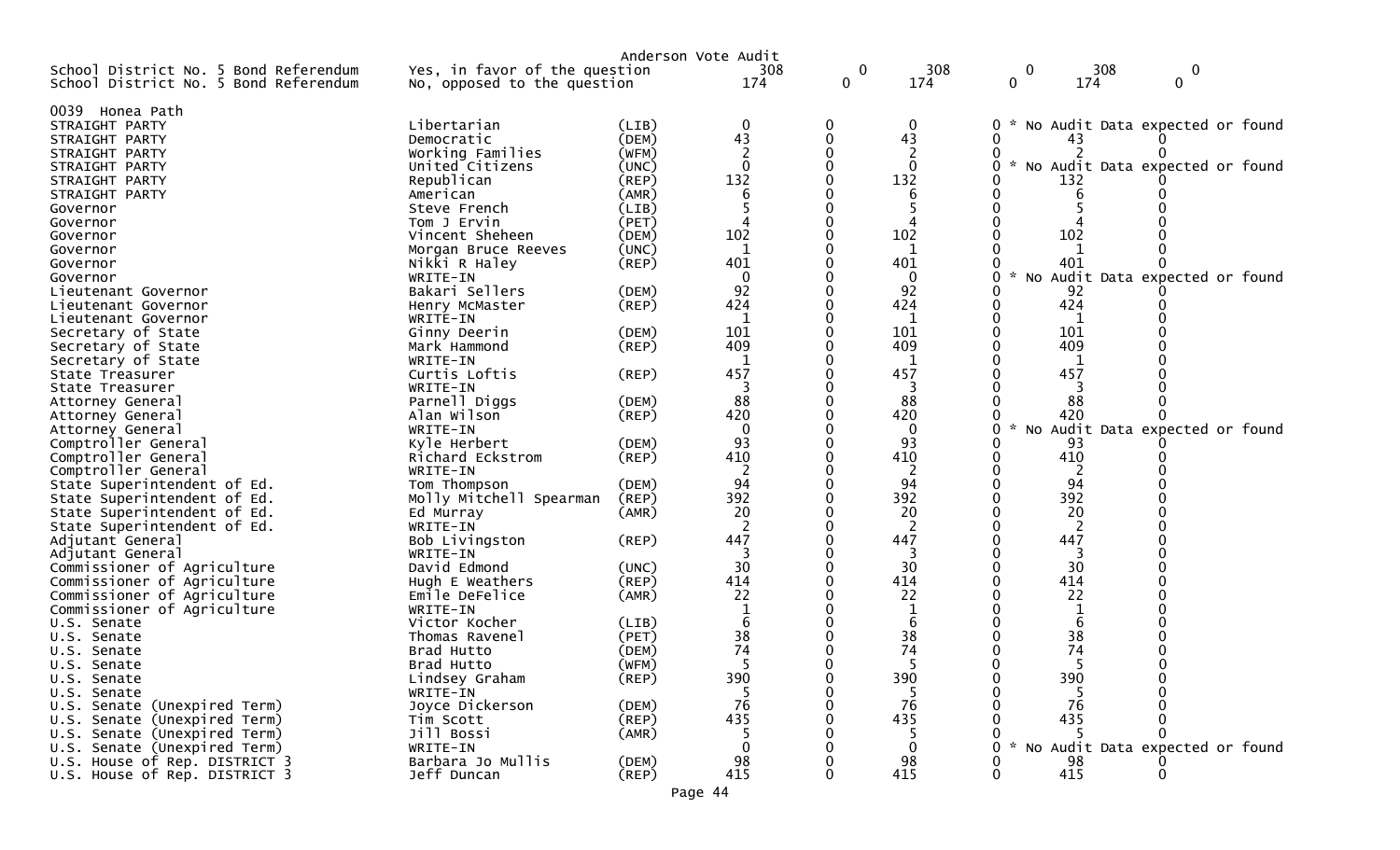|                                                                          |                               | Anderson Vote Audit  |              |             |                     |                   |            |                                   |
|--------------------------------------------------------------------------|-------------------------------|----------------------|--------------|-------------|---------------------|-------------------|------------|-----------------------------------|
| U.S. House of Rep. DISTRICT 3                                            | WRITE-IN                      |                      |              | 0           |                     | 0                 |            | $\mathbf 0$                       |
| State House of Rep. DISTRICT 7                                           | Michael Gambrell              | (REP)                | 463          | 0           | 463                 | 0                 | 463        |                                   |
| State House of Rep. DISTRICT 7                                           | WRITE-IN                      |                      |              |             | 2                   |                   | 2          |                                   |
| Probate Judge                                                            | Martha D Newton               | (REP)                | 454          |             | 454<br>$\mathbf{1}$ |                   | 454<br>1   |                                   |
| Probate Judge<br>County Council DISTRICT 7                               | WRITE-IN<br>M Cindy Wilson    | (REP)                | 1<br>433     |             | 433                 |                   | 433        |                                   |
| County Council DISTRICT 7                                                | WRITE-IN                      |                      | 10           |             | 10                  |                   | 10         |                                   |
| Soil and Water District Comm.                                            | Charles C Eberhart            |                      | 229          |             | 229                 |                   | 229        |                                   |
| Soil and Water District Comm.                                            | Tim Kelley                    |                      | 257          |             | 257                 |                   | 257        |                                   |
| Soil and Water District Comm.                                            | WRITE-IN                      |                      |              |             | -7                  |                   | 7          |                                   |
| County Board of Education DISTRICT 5                                     | Mike Brock                    |                      | 392          |             | 392                 |                   | 392        |                                   |
| County Board of Education DISTRICT 5<br>School Trustee District 2 Area 1 | WRITE-IN<br>Kevin T Craft     |                      | 289          |             | 4<br>289            |                   | 4<br>289   |                                   |
| School Trustee District 2 Area 1                                         | R Alderman Maynard Jr         |                      | 198          |             | 198                 |                   | 198        |                                   |
| School Trustee District 2 Area 1                                         | Frances M Russell             |                      | 148          |             | 148                 |                   | 148        |                                   |
| School Trustee District 2 Area 1                                         | WRITE-IN                      |                      | 4            |             | 4                   |                   | 4          |                                   |
| School Trustee District 2 Area 3                                         | Danny Hawkins                 |                      | 429          |             | 429                 |                   | 429        |                                   |
| School Trustee District 2 Area 3                                         | WRITE-IN                      |                      | 6            |             | 6                   |                   | 6          |                                   |
| School Trustee District 2 Area 4                                         | Bonnie S Knight               |                      | 183          |             | 183                 |                   | 183        |                                   |
| School Trustee District 2 Area 4<br>School Trustee District 2 Area 4     | Greg Tysl<br>WRITE-IN         |                      | 281<br>3     |             | 281<br>3            |                   | 281<br>3   |                                   |
| School Trustee District 2 At Large                                       | James Jim Lusk                |                      | 210          |             | 210                 |                   | 210        |                                   |
| School Trustee District 2 At Large                                       | Jimmy Ouzts                   |                      | 272          |             | 272                 |                   | 272        |                                   |
| School Trustee District 2 At Large                                       | WRITE-IN                      |                      | 2            |             | 2                   |                   | 2          |                                   |
| Amendment 1                                                              | Yes                           |                      | 390          |             | 390                 |                   | 390        |                                   |
| Amendment 1<br>Amendment 2                                               | NO.                           |                      | 104<br>254   |             | 104<br>254          |                   | 104<br>254 | $\mathbf 0$                       |
| Amendment 2                                                              | Yes<br>NO.                    |                      | 257          | 0           | 257                 | $\Omega$          | 257        | $\Omega$                          |
| Education Sales and Use Tax Referendum                                   | Yes, in favor of the question |                      | 245          | $\mathbf 0$ | 245                 | 0                 | 245        | 0                                 |
| Education Sales and Use Tax Referendum                                   | No, opposed to the question   |                      | 258          | 0           | 258                 | 0                 | 258        | 0                                 |
|                                                                          |                               |                      |              |             |                     |                   |            |                                   |
| 0040 Hopewell<br>STRAIGHT PARTY                                          | Libertarian                   | (LIB)                | 4            | 0           | 4                   | 0                 | 4          | 0                                 |
| STRAIGHT PARTY                                                           | Democratic                    | (DEM)                | 30           |             | 30                  | 0                 | 30         |                                   |
| STRAIGHT PARTY                                                           | Working Families              | (WFM)                | $\mathbf 1$  |             | $\mathbf{1}$        |                   |            |                                   |
| STRAIGHT PARTY                                                           | United Citizens               | (UNC)                | $\mathbf{0}$ |             | $\mathbf{0}$        | $\mathbf{x}$<br>0 |            | No Audit Data expected or found   |
| STRAIGHT PARTY                                                           | Republican                    | (REP)                | 177          |             | 177                 |                   | 177        |                                   |
| STRAIGHT PARTY<br>Governor                                               | American<br>Steve French      | (AMR)<br>(LIB)       | 1<br>6       |             | 1<br>6              |                   |            |                                   |
| Governor                                                                 | Tom J Ervin                   | (PET)                | 2            |             | $\overline{2}$      |                   |            |                                   |
| Governor                                                                 | Vincent Sheheen               | (DEM)                | 100          |             | 100                 |                   | 100        |                                   |
| Governor                                                                 | Morgan Bruce Reeves           | (UNC)                | $\Omega$     |             | $\Omega$            | O                 |            | * No Audit Data expected or found |
| Governor                                                                 | Nikki R Haley                 | (REP)                | 430          |             | 430                 | 0                 | 430        |                                   |
| Governor                                                                 | WRITE-IN                      |                      | <sup>n</sup> |             | $\bf{0}$            | 0                 |            | * No Audit Data expected or found |
| Lieutenant Governor<br>Lieutenant Governor                               | Bakari Sellers                | (DEM)<br>$($ REP $)$ | 93<br>440    |             | 93<br>440           | 0<br>0            | 93<br>440  |                                   |
| Lieutenant Governor                                                      | Henry McMaster<br>WRITE-IN    |                      | 3            |             | -3                  |                   | -3         |                                   |
| Secretary of State                                                       | Ginny Deerin                  | (DEM)                | 81           |             | 81                  |                   | 81         |                                   |
| Secretary of State                                                       | Mark Hammond                  | $($ REP $)$          | 448          |             | 448                 |                   | 448        |                                   |
| Secretary of State                                                       | WRITE-IN                      |                      |              |             | 1                   |                   | 1          |                                   |
| State Treasurer                                                          | Curtis Loftis                 | $($ REP $)$          | 485          |             | 485                 |                   | 485        |                                   |
| State Treasurer                                                          | WRITE-IN                      |                      |              |             |                     |                   |            | $\Omega$                          |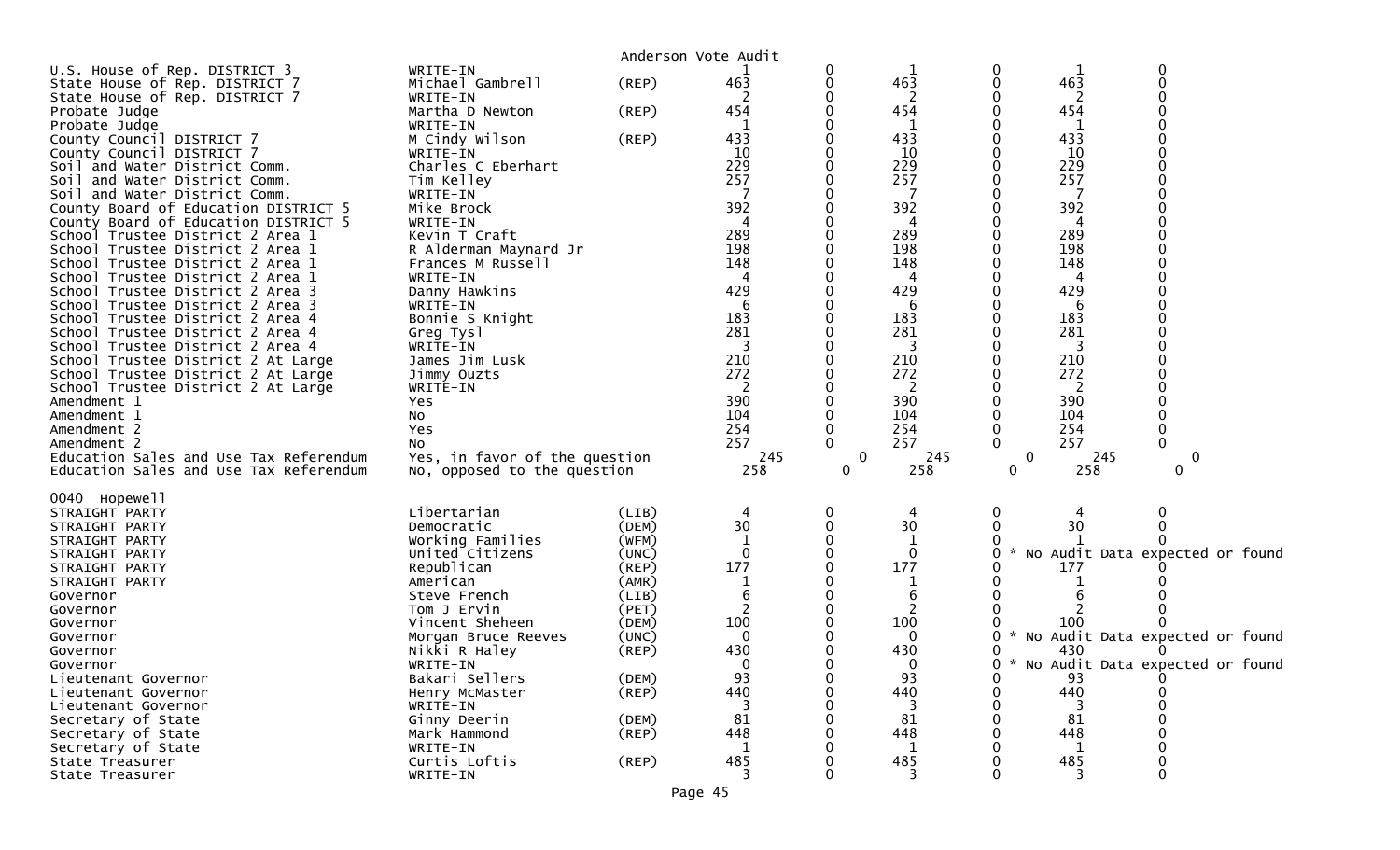|                                      |                                   |             | Anderson Vote Audit |   |              |                                                  |
|--------------------------------------|-----------------------------------|-------------|---------------------|---|--------------|--------------------------------------------------|
| Attorney General                     | Parnell Diggs                     | (DEM)       | 77                  | 0 | 77           | 77<br>$\bf{0}$                                   |
| Attorney General                     | Alan wilson                       | $($ REP $)$ | 451                 | 0 | 451          | 451<br>$\Omega$                                  |
| Attorney General                     | WRITE-IN                          |             | 0                   |   | $\bf{0}$     | $\mathcal{H}$<br>No Audit Data expected or found |
| Comptroller General                  | Kyle Herbert                      | (DEM)       | 84                  |   | 84           | 84                                               |
| Comptroller General                  | Richard Eckstrom                  | (REP)       | 441                 |   | 441          | 441                                              |
| Comptroller General                  | WRITE-IN                          |             |                     |   | 1            | 1                                                |
| State Superintendent of Ed.          | Tom Thompson                      | (DEM)       | 77                  |   | 77           | 77                                               |
| State Superintendent of Ed.          | Molly Mitchell Spearman           | (REP)       | 434                 |   | 434          | 434                                              |
| State Superintendent of Ed.          | Ed Murray                         | (AMR)       | 17                  |   | 17           | 17                                               |
| State Superintendent of Ed.          | WRITE-IN                          |             | $\mathbf{1}$        |   | 1            | 1                                                |
| Adjutant General                     | Bob Livingston                    | (REP)       | 483                 |   | 483          | 483                                              |
| Adjutant General                     | WRITE-IN                          |             |                     |   | 3            | 3                                                |
| Commissioner of Agriculture          | David Edmond                      | (UNC)       | 28                  |   | 28           | 28                                               |
| Commissioner of Agriculture          | Hugh E Weathers                   | $($ REP $)$ | 451                 |   | 451          | 451                                              |
| Commissioner of Agriculture          | Emile DeFelice                    | (AMR)       | 20                  |   | 20           | 20                                               |
| Commissioner of Agriculture          | WRITE-IN                          |             |                     |   | 1            | 1                                                |
| U.S. Senate                          | Victor Kocher                     | (LIB)       | $\frac{15}{34}$     |   | 15           | 15                                               |
| U.S. Senate                          | Thomas Ravenel                    | (PET)       |                     |   | 34           | 34                                               |
| U.S. Senate                          | Brad Hutto                        | (DEM)       | 67                  |   | 67           | 67                                               |
| U.S. Senate                          | Brad Hutto                        | (WFM)       | 9                   |   | 9            | 9                                                |
| U.S. Senate                          | Lindsey Graham                    | (REP)       | 407                 |   | 407          | 407                                              |
| U.S. Senate                          | WRITE-IN                          |             |                     |   | 1            | 1                                                |
| U.S. Senate (Unexpired Term)         | Joyce Dickerson                   | (DEM)       | 69                  |   | 69           | 69                                               |
| U.S. Senate (Unexpired Term)         | Tim Scott                         | (REP)       | 460                 |   | 460          | 460                                              |
| U.S. Senate (Unexpired Term)         | Jill Bossi                        | (AMR)       | 6                   |   | 6            | 6                                                |
| U.S. Senate (Unexpired Term)         | WRITE-IN                          |             |                     |   |              |                                                  |
| U.S. House of Rep. DISTRICT 3        | Barbara Jo Mullis                 | (DEM)       | 82                  |   | 82           | 82                                               |
| U.S. House of Rep. DISTRICT 3        | Jeff Duncan                       | (REP)       | 449                 |   | 449          | 449                                              |
| U.S. House of Rep. DISTRICT 3        | WRITE-IN                          |             |                     |   | 1            | 1                                                |
| State House of Rep. DISTRICT 6       | Brian White                       | $($ REP $)$ | 482                 |   | 482          | 482                                              |
| State House of Rep. DISTRICT 6       | WRITE-IN                          |             | 3                   |   | 3            | 3                                                |
| Probate Judge<br>Probate Judge       | Martha D Newton<br>WRITE-IN       | (REP)       | 483                 |   | 483          | 483                                              |
| County Council DISTRICT 1            |                                   | (DEM)       | 14                  |   | 14           | 14                                               |
| County Council DISTRICT 1            | Stuart Sprague<br>Francis Crowder | $($ REP $)$ | 25                  |   | 25           | 25                                               |
| County Council DISTRICT 1            | WRITE-IN                          |             | $\Omega$            |   | $\mathbf{0}$ | $\mathcal{H}$<br>No Audit Data expected or found |
| County Council DISTRICT 7            | M Cindy Wilson                    | (REP)       | 398                 |   | 398          | 398                                              |
| County Council DISTRICT 7            | WRITE-IN                          |             | 17                  |   | 17           | 17                                               |
| Soil and Water District Comm.        | Charles C Eberhart                |             | 233                 |   | 233          | 233                                              |
| Soil and Water District Comm.        | Tim Kelley                        |             | 263                 |   | 263          | 263                                              |
| Soil and Water District Comm.        | WRITE-IN                          |             |                     |   | 1            |                                                  |
| County Board of Education DISTRICT 4 | Dana Grant                        |             | 355                 |   | 355          | 355                                              |
| County Board of Education DISTRICT 4 | WRITE-IN                          |             |                     |   | 1            | 1                                                |
| School Trustee District 1 Area 1     | Melissa Ellison Hood              |             | 46                  |   | 46           | 46                                               |
| School Trustee District 1 Area 1     | WRITE-IN                          |             | $\Omega$            |   | $\Omega$     | 0 * No Audit Data expected or found              |
| School Trustee District 1 Area 4     | Fred G Alexander                  |             | 49                  |   | 49           | 49                                               |
| School Trustee District 1 Area 4     | WRITE-IN                          |             |                     |   |              | * No Audit Data expected or found                |
| School Trustee District 1 Area 5     | Doug Atkins                       |             | 49                  |   | 49           | 49                                               |
| School Trustee District 1 Area 5     | WRITE-IN                          |             |                     |   |              | * No Audit Data expected or found                |
| School Trustee District 1 Area 7     | Nancy Owen Upton                  |             | 49                  |   | 49           |                                                  |
| School Trustee District 1 Area 7     | WRITE-IN                          |             |                     |   |              | * No Audit Data expected or found                |
| School Trustee District 5 Area 6     | Rick Bradshaw                     |             | 325                 |   | 325          | 325                                              |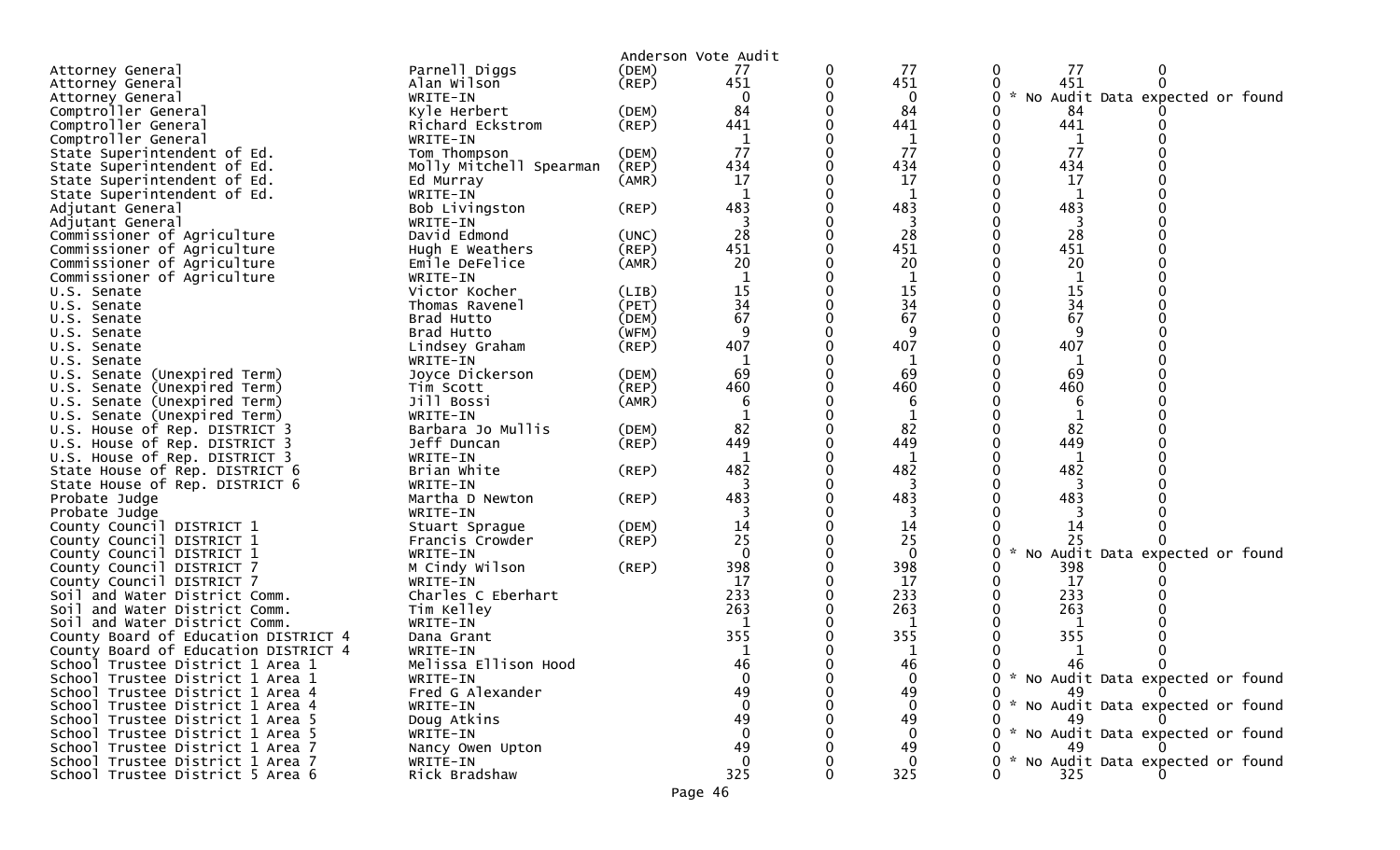| WRITE-IN<br>Sandy Addis<br>Corie Cullins<br>WRITE-IN<br>Yes<br>No<br>Yes<br>No                                                                                                                                                                                                                                                                                                                                                                                                                                                                                                           |                                                                                                                                                                                                                                                 | 242<br>68<br>434<br>92<br>322<br>195<br>292<br>237<br>280<br>175                                                                                                                                                                    | 0<br>0<br>$\mathbf 0$<br>0<br>$\mathbf 0$<br>0 | 242<br>68<br>2<br>434<br>92<br>322<br>195<br>292<br>237<br>280<br>175                                                                                                                                       | 0<br>$\mathbf 0$<br>$\mathbf{0}$<br>$\mathbf{0}$<br>$\mathbf{0}$ | 68<br>2<br>92<br>292<br>237<br>280<br>175   | 0<br>$\mathbf 0$<br>0<br>0<br>0                                                                                           |                                                                                                                                                                                                                                                                                          |
|------------------------------------------------------------------------------------------------------------------------------------------------------------------------------------------------------------------------------------------------------------------------------------------------------------------------------------------------------------------------------------------------------------------------------------------------------------------------------------------------------------------------------------------------------------------------------------------|-------------------------------------------------------------------------------------------------------------------------------------------------------------------------------------------------------------------------------------------------|-------------------------------------------------------------------------------------------------------------------------------------------------------------------------------------------------------------------------------------|------------------------------------------------|-------------------------------------------------------------------------------------------------------------------------------------------------------------------------------------------------------------|------------------------------------------------------------------|---------------------------------------------|---------------------------------------------------------------------------------------------------------------------------|------------------------------------------------------------------------------------------------------------------------------------------------------------------------------------------------------------------------------------------------------------------------------------------|
| Libertarian<br>Democratic<br>Working Families<br>United Citizens<br>Republican<br>American<br>Steve French<br>Tom J Ervin<br>Vincent Sheheen<br>Morgan Bruce Reeves<br>Nikki R Haley<br>WRITE-IN<br>Bakari Sellers<br>Henry McMaster<br>WRITE-IN<br>Ginny Deerin<br>Mark Hammond<br>WRITE-IN<br>Curtis Loftis<br>WRITE-IN<br>Parnell Diggs<br>Alan Wilson<br>WRITE-IN<br>Kyle Herbert<br>Richard Eckstrom<br>WRITE-IN<br>Tom Thompson<br>Molly Mitchell Spearman<br>Ed Murray<br>WRITE-IN<br>Bob Livingston<br>WRITE-IN<br>David Edmond<br>Hugh E Weathers<br>Emile DeFelice<br>WRITE-IN | (LIB)<br>(DEM)<br>(WFM)<br>(UNC)<br>(REP)<br>(AMR)<br>(LIB)<br>(PET)<br>(DEM)<br>(UNC)<br>(REP)<br>(DEM)<br>(REP)<br>(DEM)<br>(REP)<br>(REP)<br>(DEM)<br>(REP)<br>(DEM)<br>(REP)<br>(DEM)<br>(REP)<br>(AMR)<br>(REP)<br>(UNC)<br>(REP)<br>(AMR) | $\mathbf 1$<br>52<br>139<br>105<br>2<br>386<br>$\Omega$<br>96<br>397<br>$\Omega$<br>86<br>396<br>$\Omega$<br>425<br>$\mathbf 0$<br>97<br>384<br>$\Omega$<br>102<br>384<br>$\mathbf 0$<br>107<br>337<br>40<br>426<br>39<br>387<br>20 | 0<br>$\Omega$                                  | 1<br>52<br>139<br>105<br>386<br>0<br>96<br>397<br>0<br>86<br>396<br>$\Omega$<br>425<br>$\mathbf 0$<br>97<br>384<br>$\mathbf 0$<br>102<br>384<br>0<br>107<br>337<br>40<br>426<br>$\Omega$<br>39<br>387<br>20 | $\sim$<br>$\mathcal{H}$<br>$\mathcal{H}$<br>$\sim$<br>0          | 1<br>52<br>96<br>86<br>97<br>40<br>39<br>20 | $\mathbf{0}$                                                                                                              |                                                                                                                                                                                                                                                                                          |
| Thomas Ravenel                                                                                                                                                                                                                                                                                                                                                                                                                                                                                                                                                                           | (PET)                                                                                                                                                                                                                                           | 31                                                                                                                                                                                                                                  |                                                | 31                                                                                                                                                                                                          |                                                                  | 31                                          |                                                                                                                           |                                                                                                                                                                                                                                                                                          |
|                                                                                                                                                                                                                                                                                                                                                                                                                                                                                                                                                                                          | Victor Kocher                                                                                                                                                                                                                                   | Yes, in favor of the question<br>No, opposed to the question<br>Yes, in favor of the question<br>No, opposed to the question<br>(LIB)                                                                                               | Anderson Vote Audit<br>14                      |                                                                                                                                                                                                             | 14                                                               |                                             | 242<br>434<br>322<br>195<br>139<br>105<br>386<br>397<br>396<br>425<br>384<br>102<br>384<br>107<br>337<br>426<br>387<br>14 | No Audit Data expected or found<br>No Audit Data expected or found<br>No Audit Data expected or found<br>No Audit Data expected or found<br>No Audit Data expected or found<br>No Audit Data expected or found<br>* No Audit Data expected or found<br>* No Audit Data expected or found |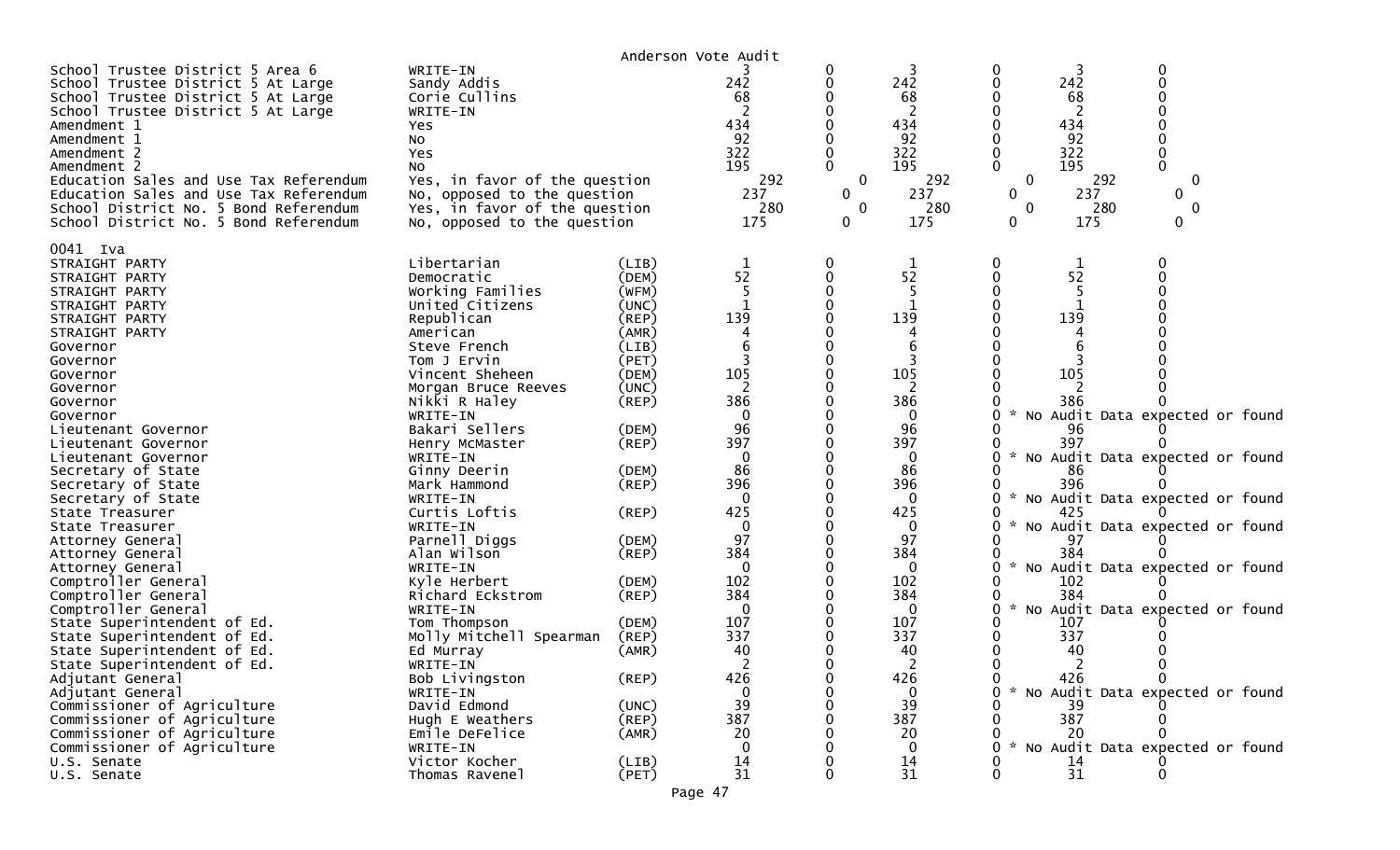|                                        |                               | Anderson Vote Audit |                |              |              |                                                               |
|----------------------------------------|-------------------------------|---------------------|----------------|--------------|--------------|---------------------------------------------------------------|
| U.S. Senate                            | Brad Hutto                    | (DEM)               | 76             |              | 76           | 76<br>0                                                       |
| U.S. Senate                            | Brad Hutto                    | (WFM)               | 15             |              | 15           | 15                                                            |
| U.S. Senate                            | Lindsey Graham                | $($ REP $)$         | 361            |              | 361          | 361                                                           |
| U.S. Senate                            | WRITE-IN                      |                     | 1              |              | 1            | 1                                                             |
| U.S. Senate (Unexpired Term)           | Joyce Dickerson               | (DEM)               | 74             |              | 74           | 74                                                            |
| U.S. Senate (Unexpired Term)           | Tim Scott                     | $($ REP $)$         | 410            |              | 410          | 410                                                           |
| U.S. Senate (Unexpired Term)           | Jill Bossi                    | (AMR)               | 11             |              | 11           | 11                                                            |
| U.S. Senate (Unexpired Term)           | WRITE-IN                      |                     | $\overline{0}$ |              | $\mathbf 0$  | $\boldsymbol{\mathcal{L}}$<br>No Audit Data expected or found |
| U.S. House of Rep. DISTRICT 3          | Barbara Jo Mullis             | (DEM)               | 101            |              | 101          | 101                                                           |
| U.S. House of Rep. DISTRICT 3          | Jeff Duncan                   | (REP)               | 386            |              | 386          | 386                                                           |
| U.S. House of Rep. DISTRICT 3          | WRITE-IN                      |                     | $\mathbf 0$    |              | 0            | $\sim$<br>No Audit Data expected or found<br>0                |
| State House of Rep. DISTRICT 7         | Michael Gambrell              | (REP)               | 432            |              | 432          | 432                                                           |
| State House of Rep. DISTRICT 7         | WRITE-IN                      |                     | 1              |              | 1            | 1                                                             |
| Probate Judge                          | Martha D Newton               | (REP)               | 433            |              | 433          | 433                                                           |
| Probate Judge                          | WRITE-IN                      |                     | 6              |              | 6            | 6                                                             |
| County Council DISTRICT 3              | Mitchell Cole                 | (REP)               | 424            |              | 424          | 424                                                           |
| County Council DISTRICT 3              | WRITE-IN                      |                     | 6              |              | 6            | 6                                                             |
| Soil and Water District Comm.          | Charles C Eberhart            |                     | 164            |              | 164          | 164                                                           |
| Soil and Water District Comm.          | Tim Kelley                    |                     | 291            |              | 291          | 291                                                           |
| Soil and Water District Comm.          | WRITE-IN                      |                     | 3              |              | 3            | 3                                                             |
| County Board of Education DISTRICT 6   | C Nakia Davis                 |                     | 364            |              | 364          | 364                                                           |
| County Board of Education DISTRICT 6   | WRITE-IN                      |                     | 3              |              | 3            | 3                                                             |
| School Trustee District 3 Area 1       | Larry S Holbrook              |                     | 230            |              | 230          | 230                                                           |
| School Trustee District 3 Area 1       | Phillip L Martin              |                     | 188            |              | 188          | 188                                                           |
| School Trustee District 3 Area 1       | WRITE-IN                      |                     | $\mathbf{0}$   |              | $\mathbf{0}$ | No Audit Data expected or found<br>0                          |
| School Trustee District 3 Area 4       | Marty Watt                    |                     | 386            |              | 386          | 386                                                           |
| School Trustee District 3 Area 4       | WRITE-IN                      |                     | 2              |              | 2            | 2                                                             |
| School Trustee District 3 At Large     | Curtis A Wiles                |                     | 388            |              | 388          | 388                                                           |
| School Trustee District 3 At Large     | WRITE-IN                      |                     |                |              |              | 4                                                             |
| Amendment 1                            | Yes                           |                     | 375            |              | 375          | 375                                                           |
| Amendment 1                            | No                            |                     | 117            |              | 117          | 117                                                           |
| Amendment 2                            | Yes                           |                     | 253            |              | 253          | 253                                                           |
| Amendment 2                            | NO.                           |                     | 236            |              | 236          | 0<br>$\mathbf{0}$<br>236                                      |
| Education Sales and Use Tax Referendum | Yes, in favor of the question |                     | 254            | 0            | 254          | 0<br>254<br>0                                                 |
| Education Sales and Use Tax Referendum | No, opposed to the question   |                     | 221            | 0            | 221          | 221<br>0<br>$\mathbf{0}$                                      |
| School District No. 3 Bond Referendum  | Yes, in favor of the question |                     | 286            | $\mathbf{0}$ | 286          | $\mathbf 0$<br>286<br>$\mathbf 0$                             |
| School District No. 3 Bond Referendum  | No, opposed to the question   |                     | 197            | 0            | 197          | 0<br>197<br>0                                                 |
|                                        |                               |                     |                |              |              |                                                               |
| 0042 Jackson Mill                      |                               |                     |                |              |              |                                                               |
| STRAIGHT PARTY                         | Libertarian                   | (LIB)               | $\mathbf 0$    | 0            | 0            | No Audit Data expected or found                               |
| STRAIGHT PARTY                         | Democratic                    | (DEM)               | 17             |              | 17           | 17                                                            |
| STRAIGHT PARTY                         | Working Families              | (WFM)               |                |              |              |                                                               |
| STRAIGHT PARTY                         | United Citizens               | (UNC)               | 0              |              |              | 0<br>* No Audit Data expected or found                        |
| STRAIGHT PARTY                         | Republican                    | (REP)               | 96             |              | 96           | 96                                                            |
| STRAIGHT PARTY                         | American                      | (AMR)               |                |              |              |                                                               |
| Governor                               | Steve French                  | (LIB)               |                |              |              |                                                               |
| Governor                               | Tom J Ervin                   | (PET)               |                |              |              |                                                               |
| Governor                               | Vincent Sheheen               | (DEM)               | 47             |              | 47           | 47                                                            |
| Governor                               | Morgan Bruce Reeves           | (UNC)               |                |              |              |                                                               |
| Governor                               | Nikki R Haley                 | $($ REP $)$         | 211            |              | 211          | 211                                                           |
| Governor                               | WRITE-IN                      |                     | 0              |              |              | No Audit Data expected or found                               |
| Lieutenant Governor                    | Bakari Sellers                | (DEM)               | 37             |              | 37           | 37                                                            |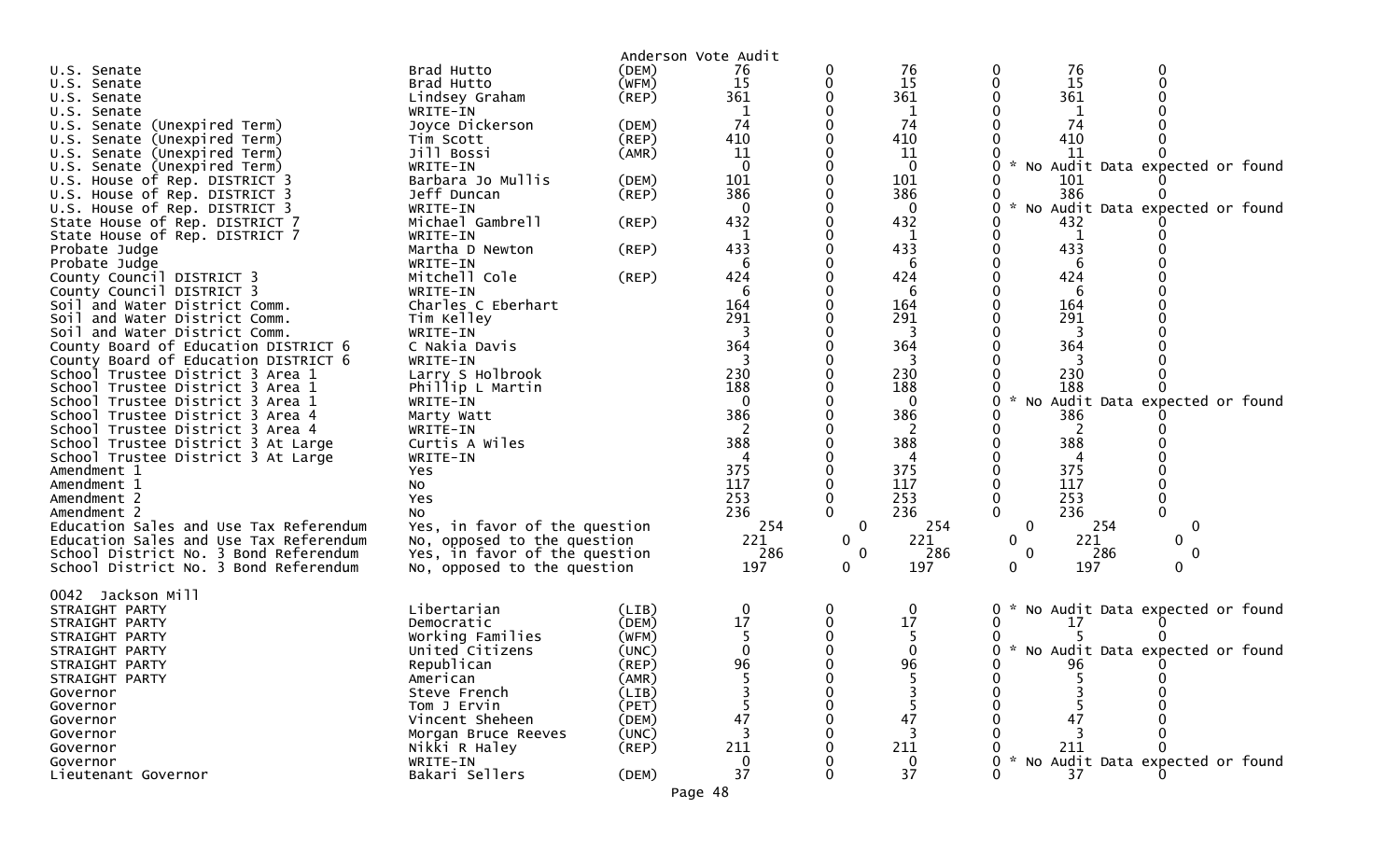|                                                 |                           |             | Anderson Vote Audit |          |                     |                                                  |
|-------------------------------------------------|---------------------------|-------------|---------------------|----------|---------------------|--------------------------------------------------|
| Lieutenant Governor                             | Henry McMaster            | $($ REP $)$ | 225                 | 0        | 225                 | 225                                              |
| Lieutenant Governor                             | WRITE-IN                  |             | 0                   | 0        | 0                   | 0 * No Audit Data expected or found              |
| Secretary of State                              | Ginny Deerin              | (DEM)       | 43                  |          | 43                  | 43                                               |
| Secretary of State                              | Mark Hammond              | (REP)       | 220                 |          | 220                 | 220                                              |
| Secretary of State                              | WRITE-IN                  |             | $\Omega$            |          | $\mathbf{0}$        | * No Audit Data expected or found                |
| State Treasurer                                 | Curtis Loftis             | $($ REP $)$ | 243                 |          | 243                 | 243                                              |
| State Treasurer                                 | WRITE-IN                  |             | $\Omega$            |          | 0                   | $\sim$<br>No Audit Data expected or found        |
| Attorney General                                | Parnell Diggs             | (DEM)       | 40                  |          | 40                  |                                                  |
| Attorney General                                | Alan Wilson               | (REP)       | 225                 |          | 225                 | 225                                              |
| Attorney General                                | WRITE-IN                  |             | $\Omega$            |          | 0                   | No Audit Data expected or found                  |
| Comptroller General                             | Kyle Herbert              | (DEM)       | 45                  |          | 45                  | 45                                               |
| Comptroller General                             | Richard Eckstrom          | (REP)       | 219                 |          | 219                 | 219                                              |
| Comptroller General                             | WRITE-IN                  |             | $\Omega$            |          | $\mathbf{0}$        | $\mathcal{H}$<br>No Audit Data expected or found |
| State Superintendent of Ed.                     | Tom Thompson              | (DEM)       | 53                  |          | 53                  | 53                                               |
| State Superintendent of Ed.                     | Molly Mitchell Spearman   | (REP)       | 196                 | $\Omega$ | 196                 | 196                                              |
| State Superintendent of Ed.                     | Ed Murray                 | (AMR)       | 15                  |          | 15                  | 15                                               |
| State Superintendent of Ed.                     | WRITE-IN                  |             | $\mathbf{1}$        | O        | 1                   |                                                  |
| Adjutant General                                | Bob Livingston            | (REP)       | 244<br>$\Omega$     |          | 244<br>$\mathbf{0}$ | 244<br>$\mathcal{H}$<br>0                        |
| Adjutant General<br>Commissioner of Agriculture | WRITE-IN<br>David Edmond  | (UNC)       | 17                  |          | 17                  | Audit Data expected or found<br><b>NO</b><br>17  |
| Commissioner of Agriculture                     | Hugh E Weathers           | (REP)       | 226                 |          | 226                 | 226                                              |
| Commissioner of Agriculture                     | Emile DeFelice            | (AMR)       |                     |          |                     |                                                  |
| Commissioner of Agriculture                     | WRITE-IN                  |             |                     |          |                     |                                                  |
| U.S. Senate                                     | Victor Kocher             | (LIB)       |                     |          |                     |                                                  |
| U.S. Senate                                     | Thomas Ravenel            | (PET)       | 28                  |          | 28                  | 28                                               |
| U.S. Senate                                     | Brad Hutto                | (DEM)       | 38                  |          | 38                  | 38                                               |
| U.S. Senate                                     | Brad Hutto                | (WFM)       | 6                   | 0        | 6                   |                                                  |
| U.S. Senate                                     | Lindsey Graham            | (REP)       | 193                 |          | 193                 | 193                                              |
| U.S. Senate                                     | WRITE-IN                  |             | $\Omega$            |          | $\Omega$            | No Audit Data expected or found                  |
| U.S. Senate (Unexpired Term)                    | Joyce Dickerson           | (DEM)       | 38                  |          | 38                  | 38                                               |
| (Unexpired Term)<br>U.S. Senate                 | Tim Scott                 | $($ REP $)$ | 224                 |          | 224                 | 224                                              |
| Senate (Unexpired Term)<br>U.S.                 | Jill Bossi                | (AMR)       |                     |          | 4                   |                                                  |
| U.S. Senate (Unexpired Term)                    | WRITE-IN                  |             | $\Omega$            |          | $\mathbf{0}$        | No Audit Data expected or found                  |
| U.S. House of Rep. DISTRICT 3                   | Barbara Jo Mullis         | (DEM)       | 37                  |          | 37                  | 37                                               |
| U.S. House of Rep. DISTRICT 3                   | Jeff Duncan               | (REP)       | 228                 |          | 228                 | 228                                              |
| U.S. House of Rep. DISTRICT 3                   | WRITE-IN                  |             | $\Omega$            |          | $\Omega$            | $\sim$<br>No Audit Data expected or found        |
| State House of Rep. DISTRICT 7                  | Michael Gambrell          | $($ REP $)$ | 246                 |          | 246                 | 246<br>*                                         |
| State House of Rep. DISTRICT 7                  | WRITE-IN                  |             | $\Omega$            |          | 0                   | No Audit Data expected or found<br>0             |
| Probate Judge                                   | Martha D Newton           | $($ REP $)$ | 246<br>0            |          | 246<br>0            | 246<br>0                                         |
| Probate Judge<br>County Council DISTRICT 3      | WRITE-IN<br>Mitchell Cole | $($ REP $)$ | 241                 |          | 241                 | * No Audit Data expected or found<br>241         |
| County Council DISTRICT 3                       | WRITE-IN                  |             | $\Omega$            |          | 0                   | $\sim$<br>No Audit Data expected or found        |
| Soil and Water District Comm.                   | Charles C Eberhart        |             | 96                  |          | 96                  | 96                                               |
| Soil and Water District Comm.                   | Tim Kelley                |             | 169                 |          | 169                 | 169<br>$\Omega$<br>∩.                            |
| Soil and Water District Comm.                   | WRITE-IN                  |             | 1                   |          | -1                  | -1                                               |
| County Board of Education DISTRICT 6            | C Nakia Davis             |             | 208                 |          | 208                 | 208                                              |
| County Board of Education DISTRICT 6            | WRITE-IN                  |             |                     |          |                     |                                                  |
| School Trustee District 3 Area 1                | Larry S Holbrook          |             | 135                 |          | 135                 | 135                                              |
| School Trustee District 3 Area 1                | Phillip L Martin          |             | 100                 |          | 100                 | 100                                              |
| School Trustee District 3 Area 1                | WRITE-IN                  |             | $\bf{0}$            |          | 0                   | No Audit Data expected or found                  |
| School Trustee District 3 Area 4                | Marty Watt                |             | 212                 |          | 212                 | 212                                              |
| School Trustee District 3 Area 4                | WRITE-IN                  |             | 4                   |          | 4                   | $\overline{4}$<br>$\Omega$                       |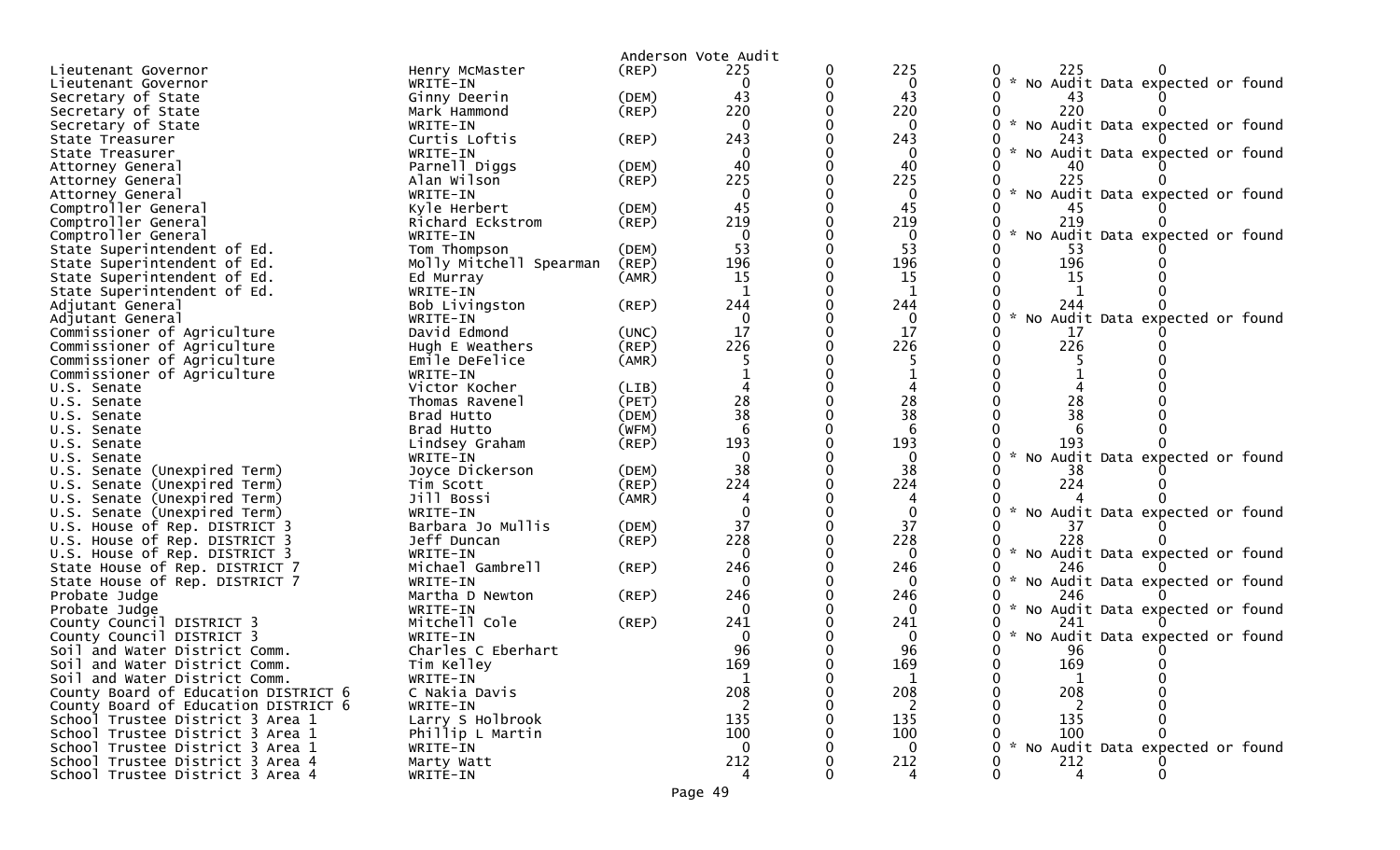|                                                                                                                                                                                                                                                                                                                                                                                                                                                                                                                                                                                                                                                                                                                                                    |                                                                                                                                                                                                                                                                                                                                                                                                                                                                                                                                                            |                                                                                                                                                                                                                                              | Anderson Vote Audit                                                                                                                                                                            |                                                 |                                                                                                                                                                                         |                                       |                                                                                                                                                                                                                                                                                                                   |  |
|----------------------------------------------------------------------------------------------------------------------------------------------------------------------------------------------------------------------------------------------------------------------------------------------------------------------------------------------------------------------------------------------------------------------------------------------------------------------------------------------------------------------------------------------------------------------------------------------------------------------------------------------------------------------------------------------------------------------------------------------------|------------------------------------------------------------------------------------------------------------------------------------------------------------------------------------------------------------------------------------------------------------------------------------------------------------------------------------------------------------------------------------------------------------------------------------------------------------------------------------------------------------------------------------------------------------|----------------------------------------------------------------------------------------------------------------------------------------------------------------------------------------------------------------------------------------------|------------------------------------------------------------------------------------------------------------------------------------------------------------------------------------------------|-------------------------------------------------|-----------------------------------------------------------------------------------------------------------------------------------------------------------------------------------------|---------------------------------------|-------------------------------------------------------------------------------------------------------------------------------------------------------------------------------------------------------------------------------------------------------------------------------------------------------------------|--|
| School Trustee District 3 At Large<br>School Trustee District 3 At Large<br>Amendment 1<br>Amendment 1<br>Amendment 2<br>Amendment 2<br>Education Sales and Use Tax Referendum<br>Education Sales and Use Tax Referendum<br>School District No. 3 Bond Referendum<br>School District No. 3 Bond Referendum                                                                                                                                                                                                                                                                                                                                                                                                                                         | Curtis A Wiles<br>WRITE-IN<br>Yes<br>No<br>Yes<br>No<br>Yes, in favor of the question<br>No, opposed to the question<br>Yes, in favor of the question<br>No, opposed to the question                                                                                                                                                                                                                                                                                                                                                                       |                                                                                                                                                                                                                                              | 212<br>5<br>205<br>59<br>144<br>116<br>148<br>110<br>169<br>93                                                                                                                                 | 0<br>0<br>0<br>$\mathbf{0}$<br>$\mathbf 0$<br>0 | 212<br>5<br>205<br>59<br>144<br>116<br>148<br>110<br>169<br>93                                                                                                                          | 0<br>$\Omega$<br>$\Omega$<br>$\Omega$ | 212<br>-5<br>205<br>59<br>144<br>116<br>148<br>0<br>110<br>0<br>169<br>0<br>93                                                                                                                                                                                                                                    |  |
| 0043 La France<br>STRAIGHT PARTY<br>STRAIGHT PARTY<br>STRAIGHT PARTY<br>STRAIGHT PARTY<br>STRAIGHT PARTY<br>STRAIGHT PARTY<br>Governor<br>Governor<br>Governor<br>Governor<br>Governor<br>Governor<br>Lieutenant Governor<br>Lieutenant Governor<br>Lieutenant Governor<br>Secretary of State<br>Secretary of State<br>Secretary of State<br>State Treasurer<br>State Treasurer<br>Attorney General<br>Attorney General<br>Attorney General<br>Comptroller General<br>Comptroller General<br>Comptroller General<br>State Superintendent of Ed.<br>State Superintendent of Ed.<br>State Superintendent of Ed.<br>State Superintendent of Ed.<br>Adjutant General<br>Adjutant General<br>Commissioner of Agriculture<br>Commissioner of Agriculture | Libertarian<br>Democratic<br>Working Families<br>United Citizens<br>Republican<br>American<br>Steve French<br>Tom J Ervin<br>Vincent Sheheen<br>Morgan Bruce Reeves<br>Nikki R Haley<br>WRITE-IN<br>Bakari Sellers<br>Henry McMaster<br>WRITE-IN<br>Ginny Deerin<br>Mark Hammond<br>WRITE-IN<br>Curtis Loftis<br>WRITE-IN<br>Parnell Diggs<br>Alan Wilson<br>WRITE-IN<br>Kyle Herbert<br>Richard Eckstrom<br>WRITE-IN<br>Tom Thompson<br>Molly Mitchell Spearman<br>Ed Murray<br>WRITE-IN<br>Bob Livingston<br>WRITE-IN<br>David Edmond<br>Hugh E Weathers | (LIB)<br>(DEM)<br>(WFM)<br>(UNC)<br>(REP)<br>(AMR)<br>(LIB)<br>(PET)<br>(DEM)<br>(UNC)<br>(REP)<br>(DEM)<br>(REP)<br>(DEM)<br>(REP)<br>(REP)<br>(DEM)<br>(REP)<br>(DEM)<br>(REP)<br>(DEM)<br>(REP)<br>(AMR)<br>$($ REP $)$<br>(UNC)<br>(REP) | 39<br>$\mathbf{0}$<br>72<br>88<br>6<br>222<br>$\mathbf{0}$<br>88<br>233<br>83<br>241<br>$\Omega$<br>278<br>83<br>238<br>$\mathbf{0}$<br>101<br>218<br>0<br>81<br>221<br>16<br>272<br>23<br>245 | 0                                               | 39<br>$\mathbf{0}$<br>72<br>88<br>6<br>222<br>0<br>88<br>233<br>1<br>83<br>241<br>$\Omega$<br>278<br>83<br>238<br>0<br>101<br>218<br>0<br>81<br>221<br>16<br>272<br>$\sim$<br>23<br>245 | $\mathcal{H}$<br>$\sim$               | No Audit Data expected or found<br>72<br>88<br>222<br>No Audit Data expected or found<br>88<br>233<br>83<br>241<br>No Audit Data expected or found<br>278<br>83<br>238<br>* No Audit Data expected or found<br>101<br>218<br>No Audit Data expected or found<br>81<br>221<br>16<br>272<br>$\epsilon$<br>23<br>245 |  |
| Commissioner of Agriculture<br>Commissioner of Agriculture                                                                                                                                                                                                                                                                                                                                                                                                                                                                                                                                                                                                                                                                                         | Emile DeFelice<br>WRITE-IN                                                                                                                                                                                                                                                                                                                                                                                                                                                                                                                                 | (AMR)                                                                                                                                                                                                                                        | 20                                                                                                                                                                                             |                                                 | 20                                                                                                                                                                                      |                                       | 20                                                                                                                                                                                                                                                                                                                |  |
| U.S. Senate<br>U.S. Senate                                                                                                                                                                                                                                                                                                                                                                                                                                                                                                                                                                                                                                                                                                                         | Victor Kocher<br>Thomas Ravenel                                                                                                                                                                                                                                                                                                                                                                                                                                                                                                                            | (LIB)<br>(PET)                                                                                                                                                                                                                               | 14<br>19                                                                                                                                                                                       |                                                 | 14<br>19                                                                                                                                                                                |                                       | 14<br>19                                                                                                                                                                                                                                                                                                          |  |
| U.S. Senate                                                                                                                                                                                                                                                                                                                                                                                                                                                                                                                                                                                                                                                                                                                                        | Brad Hutto                                                                                                                                                                                                                                                                                                                                                                                                                                                                                                                                                 | (DEM)                                                                                                                                                                                                                                        | 69                                                                                                                                                                                             |                                                 | 69                                                                                                                                                                                      |                                       | 69                                                                                                                                                                                                                                                                                                                |  |
| U.S. Senate                                                                                                                                                                                                                                                                                                                                                                                                                                                                                                                                                                                                                                                                                                                                        | Brad Hutto                                                                                                                                                                                                                                                                                                                                                                                                                                                                                                                                                 | (WFM)                                                                                                                                                                                                                                        | $\overline{2}$                                                                                                                                                                                 |                                                 | $\overline{2}$                                                                                                                                                                          |                                       | $\overline{2}$<br>$\Omega$                                                                                                                                                                                                                                                                                        |  |
|                                                                                                                                                                                                                                                                                                                                                                                                                                                                                                                                                                                                                                                                                                                                                    |                                                                                                                                                                                                                                                                                                                                                                                                                                                                                                                                                            |                                                                                                                                                                                                                                              | Page 50                                                                                                                                                                                        |                                                 |                                                                                                                                                                                         |                                       |                                                                                                                                                                                                                                                                                                                   |  |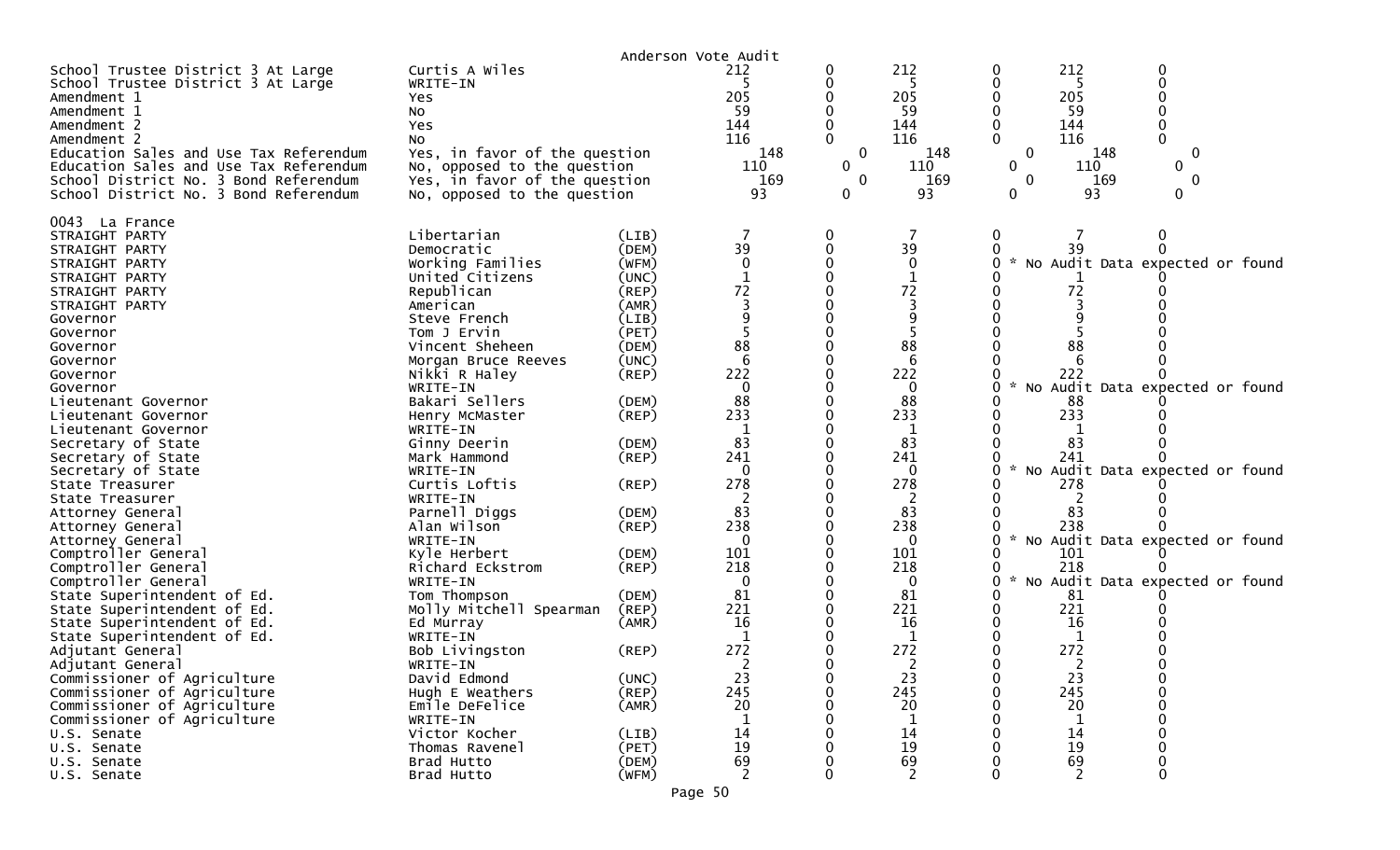|                                                                  |                                | Anderson Vote Audit |            |                   |                     |                                                                     |
|------------------------------------------------------------------|--------------------------------|---------------------|------------|-------------------|---------------------|---------------------------------------------------------------------|
| U.S. Senate                                                      | Lindsey Graham                 | (REP)               | 224        |                   | 224                 | 224                                                                 |
| U.S. Senate                                                      | WRITE-IN                       |                     | 0          |                   | 0                   | $\mathcal{H}_{\mathcal{A}}$<br>No Audit Data expected or found<br>0 |
| U.S. Senate (Unexpired Term)                                     | Joyce Dickerson                | (DEM)               | 82         |                   | 82                  | 82                                                                  |
| U.S. Senate (Unexpired Term)                                     | Tim Scott                      | $($ REP $)$         | 236        |                   | 236                 | 236                                                                 |
| U.S. Senate (Unexpired Term)                                     | Jill Bossi                     | (AMR)               | 10         |                   | 10                  | 10                                                                  |
| U.S. Senate (Unexpired Term)                                     | WRITE-IN                       |                     |            |                   | $\Omega$            | $\sim$<br>No Audit Data expected or found                           |
| U.S. House of Rep. DISTRICT 3                                    | Barbara Jo Mullis              | (DEM)               | 91         |                   | 91                  | 91                                                                  |
| U.S. House of Rep. DISTRICT 3                                    | Jeff Duncan                    | $($ REP $)$         | 234        |                   | 234                 | 234<br>0                                                            |
| U.S. House of Rep. DISTRICT 3                                    | WRITE-IN                       |                     | 1          |                   |                     | $\mathbf 1$                                                         |
| State House of Rep. DISTRICT 6                                   | Brian White                    | (REP)               | 221        |                   | $\mathbf{1}$<br>221 | 221                                                                 |
| State House of Rep. DISTRICT 6                                   | WRITE-IN                       |                     | 1          |                   | 1                   | $\mathbf 1$                                                         |
|                                                                  | Jonathon Hill                  | (REP)               | 50         |                   | 50                  | 50                                                                  |
| State House of Rep. DISTRICT 8<br>State House of Rep. DISTRICT 8 | WRITE-IN                       |                     | 2          |                   | 2                   | 2                                                                   |
|                                                                  | Martha D Newton                |                     | 269        |                   | 269                 | 269                                                                 |
| Probate Judge<br>Probate Judge                                   | WRITE-IN                       | (REP)               |            |                   | 2                   | 2                                                                   |
|                                                                  | Tom Allen                      | (REP)               | 275        |                   | 275                 | 275                                                                 |
| County Council DISTRICT 4<br>County Council DISTRICT 4           | WRITE-IN                       |                     | 4          |                   | 4                   | 4                                                                   |
| Soil and Water District Comm.                                    | Charles C Eberhart             |                     | 134        |                   | 134                 | 134                                                                 |
|                                                                  |                                |                     | 176        |                   | 176                 | 176                                                                 |
| Soil and Water District Comm.                                    | Tim Kelley                     |                     | 1          |                   | 1                   |                                                                     |
| Soil and Water District Comm.                                    | WRITE-IN                       |                     | 153        |                   | 153                 | $\mathbf 1$<br>153                                                  |
| County Board of Education DISTRICT 1                             | Gary Burgess<br>Powell Hickman |                     | 112        |                   | 112                 | 112                                                                 |
| County Board of Education DISTRICT 1                             | WRITE-IN                       |                     | 1          |                   |                     |                                                                     |
| County Board of Education DISTRICT 1                             | Paulette R Grate               |                     | 43         |                   | 1<br>43             | 43                                                                  |
| School Trustee District 4 Area 2                                 |                                |                     | $\Omega$   |                   | $\Omega$            |                                                                     |
| School Trustee District 4 Area 2                                 | WRITE-IN                       |                     | 174        |                   |                     | No Audit Data expected or found<br>0                                |
| School Trustee District 4 Area 5                                 | Danny Brock                    |                     |            |                   | 174                 | 174                                                                 |
| School Trustee District 4 Area 5                                 | WRITE-IN                       |                     | 38         |                   |                     | 1                                                                   |
| Three and Twenty Watershed DISTRICT 32                           | Dennis Claramunt               |                     | 51         |                   | 38<br>51            | 38<br>51                                                            |
| Three and Twenty Watershed DISTRICT 32                           | Randy Griffis                  |                     |            |                   |                     | $\sim$                                                              |
| Three and Twenty Watershed DISTRICT 32                           | WRITE-IN                       |                     |            |                   | $\mathbf{0}$        | No Audit Data expected or found<br>0                                |
| Amendment 1                                                      | Yes                            |                     | 276<br>53  |                   | 276                 | 276<br>53                                                           |
| Amendment 1                                                      | No                             |                     |            |                   | 53                  |                                                                     |
| Amendment 2                                                      | Yes                            |                     | 156<br>165 |                   | 156                 | 156<br>0<br>$\mathbf{0}$<br>165                                     |
| Amendment 2                                                      | No                             |                     |            |                   | 165                 |                                                                     |
| Education Sales and Use Tax Referendum                           | Yes, in favor of the question  |                     | 176        | $\mathbf 0$       | 176                 | $\mathbf 0$<br>176<br>$\mathbf 0$                                   |
| Education Sales and Use Tax Referendum                           | No, opposed to the question    |                     | 150        | $\mathbf{0}$      | 150                 | 0<br>150<br>$\mathbf{0}$                                            |
| School District No. 4 Bond Referendum                            | Yes, in favor of the question  |                     | 198        | 0<br>$\mathbf{0}$ | 198                 | 198<br>$\mathbf 0$<br>0<br>0<br>0                                   |
| School District No. 4 Bond Referendum                            | No, opposed to the question    |                     | 124        |                   | 124                 | 124                                                                 |
| 0045 Melton                                                      |                                |                     |            |                   |                     |                                                                     |
| STRAIGHT PARTY                                                   | Libertarian                    | (LIB)               | 2          | 0                 | 2                   | 0<br>2                                                              |
| STRAIGHT PARTY                                                   | Democratic                     | (DEM)               | 27         |                   | 27                  | 27                                                                  |
| STRAIGHT PARTY                                                   | Working Families               | (WFM)               | 5.         |                   | 5.                  |                                                                     |
| STRAIGHT PARTY                                                   | United Citizens                | (UNC)               | ∩          |                   | $\Omega$            | * No Audit Data expected or found<br>∩                              |
| STRAIGHT PARTY                                                   | Republican                     | (REP)               | 67         |                   | 67                  | 67                                                                  |
| STRAIGHT PARTY                                                   | American                       | (AMR)               |            |                   |                     |                                                                     |
| Governor                                                         | Steve French                   | (LIB)               |            |                   |                     |                                                                     |
| Governor                                                         | Tom J Ervin                    | (PET)               |            |                   |                     |                                                                     |
| Governor                                                         | Vincent Sheheen                | (DEM)               | 65         |                   | 65                  | 65                                                                  |
| Governor                                                         | Morgan Bruce Reeves            | (UNC)               |            |                   |                     |                                                                     |
| Governor                                                         | Nikki R Haley                  | $($ REP $)$         | 187        |                   | 187                 | 187                                                                 |
| Governor                                                         | WRITE-IN                       |                     |            |                   | $\Omega$            | 0 * No Audit Data expected or found                                 |
|                                                                  |                                |                     |            |                   |                     |                                                                     |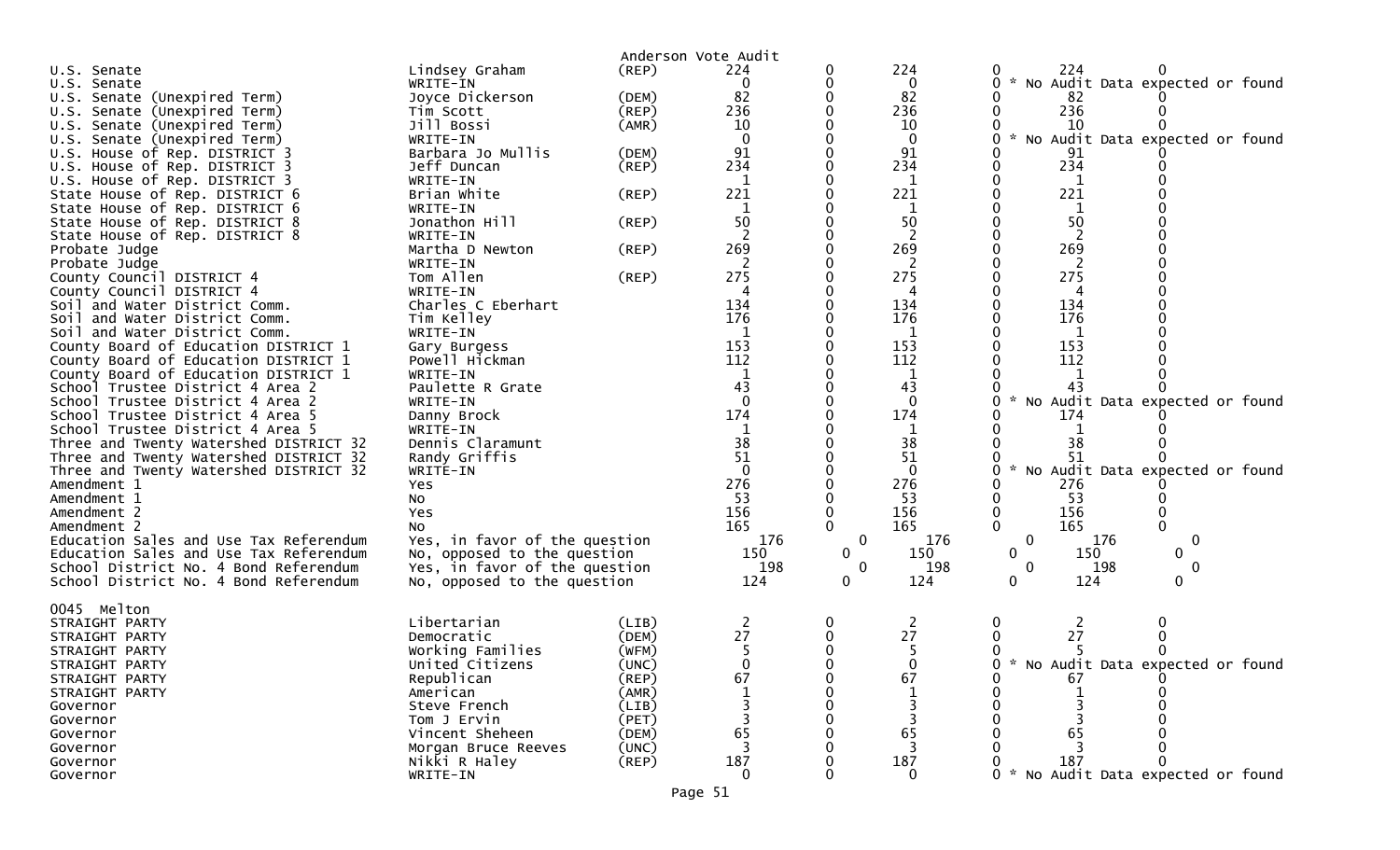|                                            |                              |                | Anderson Vote Audit |        |                 |                                                  |
|--------------------------------------------|------------------------------|----------------|---------------------|--------|-----------------|--------------------------------------------------|
| Lieutenant Governor                        | Bakari Sellers               | (DEM)          | 64                  | 0      | 64              | 0<br>64<br>0                                     |
|                                            |                              | $($ REP $)$    | 193                 | 0      | 193             | 193<br>0<br>0                                    |
| Lieutenant Governor                        | Henry McMaster<br>WRITE-IN   |                | $\Omega$            |        | $\Omega$        | No Audit Data expected or found                  |
| Lieutenant Governor<br>Secretary of State  | Ginny Deerin                 | (DEM)          | 66                  |        | 66              | 66                                               |
|                                            | Mark Hammond                 | (REP)          | 188                 |        | 188             | 188                                              |
| Secretary of State                         | WRITE-IN                     |                | $\Omega$            |        | $\Omega$        | $\mathcal{H}$<br>No Audit Data expected or found |
| Secretary of State                         | Curtis Loftis                |                | 214                 |        | 214             |                                                  |
| State Treasurer                            |                              | (REP)          |                     |        | 1               | 214                                              |
| State Treasurer                            | WRITE-IN                     |                | 68                  |        | 68              | 68                                               |
| Attorney General                           | Parnell Diggs<br>Alan Wilson | (DEM)<br>(REP) | 187                 |        | 187             | 187                                              |
| Attorney General                           |                              |                | $\Omega$            |        | $\Omega$        | * No Audit Data expected or found<br>0           |
| Attorney General                           | WRITE-IN<br>Kyle Herbert     |                | 61                  |        | 61              |                                                  |
| Comptroller General                        |                              | (DEM)          | 189                 |        | 189             | 61<br>189                                        |
| Comptroller General<br>Comptroller General | Richard Eckstrom             | (REP)          | $\mathbf{0}$        |        | $\mathbf{0}$    |                                                  |
|                                            | WRITE-IN                     |                | 67                  |        | 67              | No Audit Data expected or found                  |
| State Superintendent of Ed.                | Tom Thompson                 | (DEM)          | 174                 |        | 174             | 67<br>174                                        |
| State Superintendent of Ed.                | Molly Mitchell Spearman      | (REP)          |                     |        |                 | 12                                               |
| State Superintendent of Ed.                | Ed Murray                    | (AMR)          | 12                  |        | 12              |                                                  |
| State Superintendent of Ed.                | WRITE-IN                     |                |                     |        | 5               |                                                  |
| Adjutant General                           | Bob Livingston               | (REP)          | 216                 |        | 216             | 216                                              |
| Adjutant General                           | WRITE-IN                     |                |                     |        |                 |                                                  |
| Commissioner of Agriculture                | David Edmond                 | (UNC)          | 24                  |        | 24              | 24                                               |
| Commissioner of Agriculture                | Hugh E Weathers              | (REP)          | 196                 |        | 196             | 196                                              |
| Commissioner of Agriculture                | Emile DeFelice               | (AMR)          | 14                  |        | 14              | 14                                               |
| Commissioner of Agriculture                | WRITE-IN                     |                |                     |        | $\Omega$        | No Audit Data expected or found                  |
| U.S. Senate                                | Victor Kocher                | (LIB)          | 10                  |        | 10              | 10                                               |
| U.S. Senate                                | Thomas Ravenel               | (PET)          | 15                  |        | 15              | 15<br>0                                          |
| U.S. Senate                                | Brad Hutto                   | (DEM)          | 56                  |        | 56              | 56                                               |
| U.S. Senate                                | Brad Hutto                   | (WFM)          | 14                  |        | 14              | 14                                               |
| U.S. Senate                                | Lindsey Graham               | (REP)          | 161                 |        | 161             | 161                                              |
| U.S. Senate                                | WRITE-IN                     |                | 56                  |        | 2<br>56         | 56                                               |
| U.S. Senate (Unexpired Term)               | Joyce Dickerson              | (DEM)          |                     |        |                 |                                                  |
| U.S. Senate (Unexpired Term)               | Tim Scott                    | (REP)          | 197                 |        | 197             | 197                                              |
| U.S. Senate (Unexpired Term)               | Jill Bossi                   | (AMR)          | 6                   |        | 6               |                                                  |
| U.S. Senate (Unexpired Term)               | WRITE-IN                     |                |                     |        |                 |                                                  |
| U.S. House of Rep. DISTRICT 3              | Barbara Jo Mullis            | (DEM)          | 64                  |        | 64              | 64                                               |
| U.S. House of Rep. DISTRICT 3              | Jeff Duncan                  | (REP)          | 191                 |        | 191             | 191<br>*                                         |
| U.S. House of Rep. DISTRICT 3              | WRITE-IN                     |                | $\Omega$<br>221     |        | $\Omega$        | No Audit Data expected or found<br>0             |
| State House of Rep. DISTRICT 6             | Brian White                  | (REP)          |                     |        | 221             | 221                                              |
| State House of Rep. DISTRICT 6             | WRITE-IN                     |                | 220                 |        |                 |                                                  |
| Probate Judge                              | Martha D Newton              | (REP)          | $\Omega$            |        | 220             | 220<br>$\sim$                                    |
| Probate Judge                              | WRITE-IN                     |                | 221                 |        | $\Omega$<br>221 | No Audit Data expected or found                  |
| County Council DISTRICT 4                  | Tom Allen                    | (REP)          |                     |        |                 | 221                                              |
| County Council DISTRICT 4                  | WRITE-IN                     |                | 1                   |        | 1               | 1<br>0                                           |
| Soil and Water District Comm.              | Charles C Eberhart           |                | 102<br>133          | 0<br>0 | 102             | 102<br>0<br>0                                    |
| Soil and Water District Comm.              | Tim Kelley                   |                | $\mathbf{0}$        |        | 133             | 133<br>0<br>0                                    |
| Soil and Water District Comm.              | WRITE-IN                     |                |                     |        | $\overline{0}$  | * No Audit Data expected or found                |
| County Board of Education DISTRICT 1       | Gary Burgess                 |                | 115                 |        | 115             | 115                                              |
| County Board of Education DISTRICT 1       | Powell Hickman               |                | 48<br>$\Omega$      |        | 48              | 48                                               |
| County Board of Education DISTRICT 1       | WRITE-IN                     |                |                     |        | $\Omega$        | No Audit Data expected or found                  |
| School Trustee District 4 Area 4           | Meg Jones                    |                | 69                  |        | 69              | 69                                               |
| School Trustee District 4 Area 4           | Diana Mullikin               |                | 133                 |        | 133             | 133                                              |
| School Trustee District 4 Area 4           | WRITE-IN                     |                | $\Omega$            |        | $\overline{0}$  | 0 * No Audit Data expected or found              |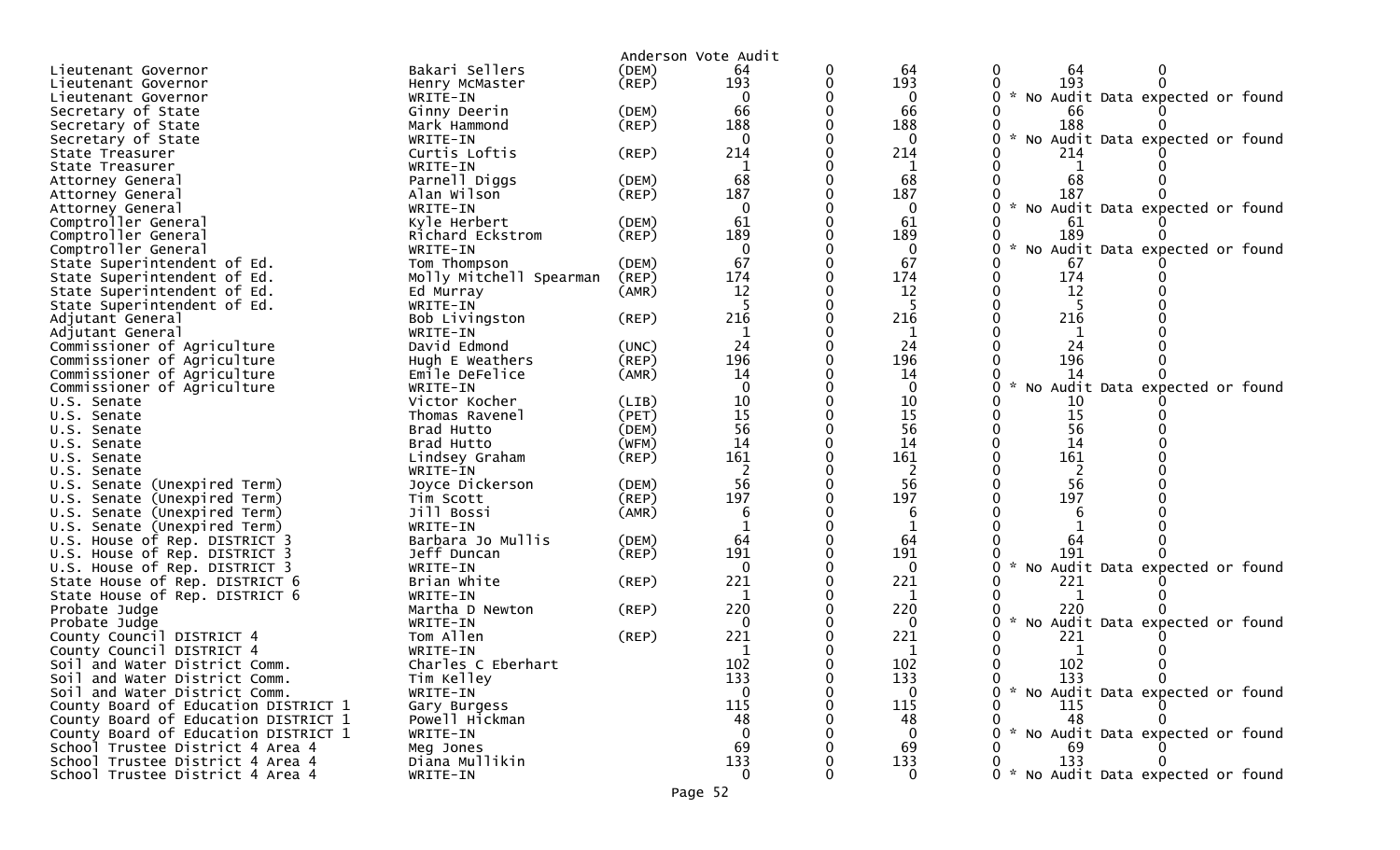|                                                                                                                                                                                                                                                                                                                                                                                                                                                                                                                                                                                                                                                                                                                                                                                                                                                                 |                                                                                                                                                                                                                                                                                                                                                                                                                                                                                                                                                                                                                                           |                                                                                                                                                                                                                                                                                                    | Anderson Vote Audit                                                                                                                                                                                                                              |                                           |                                                                                                                                                                                                                                                                     |                                                                                                                                                                                                                                                                                                                                                                                                                                                 |
|-----------------------------------------------------------------------------------------------------------------------------------------------------------------------------------------------------------------------------------------------------------------------------------------------------------------------------------------------------------------------------------------------------------------------------------------------------------------------------------------------------------------------------------------------------------------------------------------------------------------------------------------------------------------------------------------------------------------------------------------------------------------------------------------------------------------------------------------------------------------|-------------------------------------------------------------------------------------------------------------------------------------------------------------------------------------------------------------------------------------------------------------------------------------------------------------------------------------------------------------------------------------------------------------------------------------------------------------------------------------------------------------------------------------------------------------------------------------------------------------------------------------------|----------------------------------------------------------------------------------------------------------------------------------------------------------------------------------------------------------------------------------------------------------------------------------------------------|--------------------------------------------------------------------------------------------------------------------------------------------------------------------------------------------------------------------------------------------------|-------------------------------------------|---------------------------------------------------------------------------------------------------------------------------------------------------------------------------------------------------------------------------------------------------------------------|-------------------------------------------------------------------------------------------------------------------------------------------------------------------------------------------------------------------------------------------------------------------------------------------------------------------------------------------------------------------------------------------------------------------------------------------------|
| Three and Twenty Watershed DISTRICT 32<br>Three and Twenty Watershed DISTRICT 32<br>Three and Twenty Watershed DISTRICT 32<br>Amendment 1<br>Amendment 1<br>Amendment 2<br>Amendment 2<br>Education Sales and Use Tax Referendum<br>Education Sales and Use Tax Referendum<br>School District No. 4 Bond Referendum<br>School District No. 4 Bond Referendum                                                                                                                                                                                                                                                                                                                                                                                                                                                                                                    | Dennis Claramunt<br>Randy Griffis<br>WRITE-IN<br>Yes<br>No<br>Yes<br>No<br>Yes, in favor of the question<br>No, opposed to the question<br>Yes, in favor of the question<br>No, opposed to the question                                                                                                                                                                                                                                                                                                                                                                                                                                   |                                                                                                                                                                                                                                                                                                    | 56<br>93<br>$\Omega$<br>204<br>51<br>119<br>132<br>137<br>113<br>146<br>100                                                                                                                                                                      | 0<br>$\mathbf 0$<br>0<br>$\mathbf 0$<br>0 | 56<br>93<br>$\Omega$<br>204<br>51<br>119<br>132<br>137<br>113<br>146<br>100                                                                                                                                                                                         | 56<br>0<br>0<br>93<br>No Audit Data expected or found<br>$\mathcal{H}$<br>204<br>-51<br>119<br>132<br>137<br>0<br>0<br>113<br>0<br>0<br>146<br>$\mathbf 0$<br>0<br>0<br>100<br>0                                                                                                                                                                                                                                                                |
| 0046 Mount Tabor<br>STRAIGHT PARTY<br>STRAIGHT PARTY<br>STRAIGHT PARTY<br>STRAIGHT PARTY<br>STRAIGHT PARTY<br>STRAIGHT PARTY<br>Governor<br>Governor<br>Governor<br>Governor<br>Governor<br>Governor<br>Lieutenant Governor<br>Lieutenant Governor<br>Lieutenant Governor<br>Secretary of State<br>Secretary of State<br>Secretary of State<br>State Treasurer<br>State Treasurer<br>Attorney General<br>Attorney General<br>Attorney General<br>Comptroller General<br>Comptroller General<br>Comptroller General<br>State Superintendent of Ed.<br>State Superintendent of Ed.<br>State Superintendent of Ed.<br>State Superintendent of Ed.<br>Adjutant General<br>Adjutant General<br>Commissioner of Agriculture<br>Commissioner of Agriculture<br>Commissioner of Agriculture<br>Commissioner of Agriculture<br>U.S. Senate<br>U.S. Senate<br>U.S. Senate | Libertarian<br>Democratic<br>Working Families<br>United Citizens<br>Republican<br>American<br>Steve French<br>Tom J Ervin<br>Vincent Sheheen<br>Morgan Bruce Reeves<br>Nikki R Haley<br>WRITE-IN<br>Bakari Sellers<br>Henry McMaster<br>WRITE-IN<br>Ginny Deerin<br>Mark Hammond<br>WRITE-IN<br>Curtis Loftis<br>WRITE-IN<br>Parnell Diggs<br>Alan Wilson<br>WRITE-IN<br>Kyle Herbert<br>Richard Eckstrom<br>WRITE-IN<br>Tom Thompson<br>Molly Mitchell Spearman<br>Ed Murray<br>WRITE-IN<br>Bob Livingston<br>WRITE-IN<br>David Edmond<br>Hugh E Weathers<br>Emile DeFelice<br>WRITE-IN<br>Victor Kocher<br>Thomas Ravenel<br>Brad Hutto | (LIB)<br>(DEM)<br>(WFM)<br>(UNC)<br>$($ REP $)$<br>(AMR)<br>(LIB)<br>(PET)<br>(DEM)<br>(UNC)<br>$($ REP $)$<br>(DEM)<br>(REP)<br>(DEM)<br>(REP)<br>(REP)<br>(DEM)<br>(REP)<br>(DEM)<br>(REP)<br>(DEM)<br>$($ REP $)$<br>(AMR)<br>(REP)<br>(UNC)<br>$($ REP $)$<br>(AMR)<br>(LIB)<br>(PET)<br>(DEM) | 2<br>94<br>-5<br>251<br>8<br>12<br>7<br>211<br>-5<br>583<br>$\Omega$<br>233<br>583<br>230<br>576<br>0<br>675<br>4<br>227<br>582<br>$\Omega$<br>240<br>562<br>$\Omega$<br>216<br>561<br>31<br>0<br>669<br>5<br>56<br>620<br>42<br>17<br>41<br>179 | 0<br>0<br>0<br>0<br>0<br>0                | 2<br>94<br>251<br>8<br>12<br>7<br>211<br>583<br>$\Omega$<br>233<br>583<br>1<br>230<br>576<br>$\bf{0}$<br>675<br>4<br>227<br>582<br>$\Omega$<br>240<br>562<br>$\mathbf{0}$<br>216<br>561<br>31<br>$\mathbf 0$<br>669<br>5<br>56<br>620<br>42<br>0<br>17<br>41<br>179 | 2<br>94<br>251<br>8<br>12<br>211<br>583<br>No Audit Data expected or found<br>233<br>583<br>230<br>576<br>No Audit Data expected or found<br>675<br>4<br>227<br>582<br>$\mathcal{H}$<br>No Audit Data expected or found<br>240<br>562<br>No Audit Data expected or found<br>$\mathcal{H}$<br>216<br>561<br>31<br>No Audit Data expected or found<br>669<br>0<br>56<br>620<br>42<br>No Audit Data expected or found<br>17<br>41<br>179<br>0<br>0 |
|                                                                                                                                                                                                                                                                                                                                                                                                                                                                                                                                                                                                                                                                                                                                                                                                                                                                 |                                                                                                                                                                                                                                                                                                                                                                                                                                                                                                                                                                                                                                           |                                                                                                                                                                                                                                                                                                    | Page 53                                                                                                                                                                                                                                          |                                           |                                                                                                                                                                                                                                                                     |                                                                                                                                                                                                                                                                                                                                                                                                                                                 |
|                                                                                                                                                                                                                                                                                                                                                                                                                                                                                                                                                                                                                                                                                                                                                                                                                                                                 |                                                                                                                                                                                                                                                                                                                                                                                                                                                                                                                                                                                                                                           |                                                                                                                                                                                                                                                                                                    |                                                                                                                                                                                                                                                  |                                           |                                                                                                                                                                                                                                                                     |                                                                                                                                                                                                                                                                                                                                                                                                                                                 |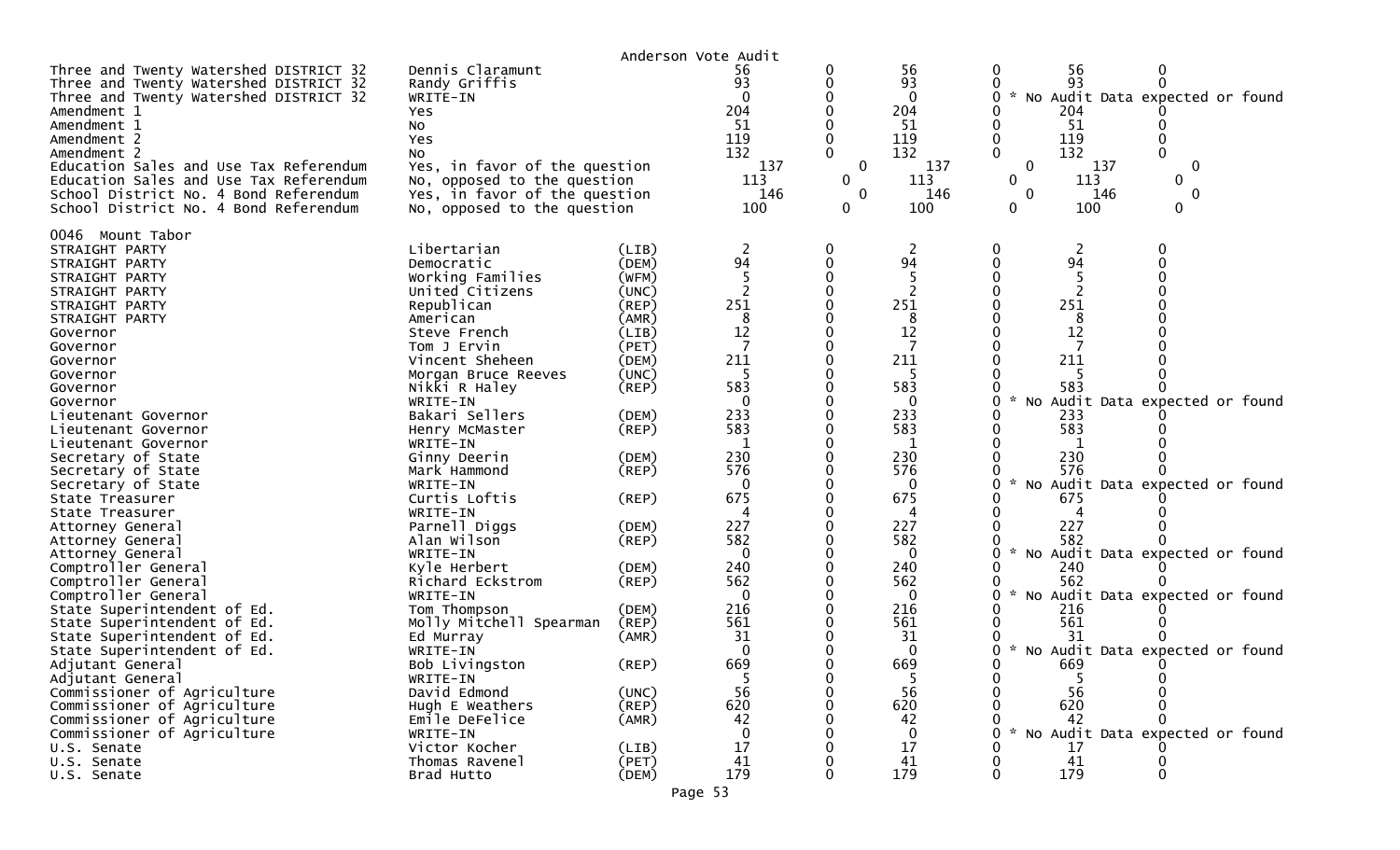|                                                                      |                               | Anderson Vote Audit |          |              |              |                                                       |
|----------------------------------------------------------------------|-------------------------------|---------------------|----------|--------------|--------------|-------------------------------------------------------|
| U.S. Senate                                                          | Brad Hutto                    | (WFM)               | 15       |              | 15           | <b>15</b><br>$\bf{0}$<br>0                            |
| U.S. Senate                                                          | Lindsey Graham                | (REP)               | 564      |              | 564          | 564                                                   |
| U.S. Senate                                                          | WRITE-IN                      |                     |          |              | 0            | $\mathcal{H}$<br>No Audit Data expected or found<br>0 |
| U.S. Senate (Unexpired Term)                                         | Joyce Dickerson               | (DEM)               | 190      |              | 190          | 190                                                   |
| Senate (Unexpired Term)<br>U.S.                                      | Tim Scott                     | (REP)               | 606      |              | 606          | 606                                                   |
| U.S. Senate (Unexpired Term)                                         | Jill Bossi                    | (AMR)               | 22       |              | 22           | 22                                                    |
| Senate (Unexpired Term)<br>U.S.                                      | WRITE-IN                      |                     | $\Omega$ |              | $\Omega$     | $\sim$<br>No Audit Data expected or found             |
| U.S. House of Rep. DISTRICT 3                                        | Barbara Jo Mullis             | (DEM)               | 226      |              | 226          | 226                                                   |
| U.S. House of Rep. DISTRICT 3                                        | Jeff Duncan                   | (REP)               | 583      |              | 583          | 583                                                   |
| U.S. House of Rep. DISTRICT 3                                        | WRITE-IN                      |                     | $\Omega$ |              | $\Omega$     | $\sim$<br>No Audit Data expected or found<br>O.       |
| State House of Rep. DISTRICT 8                                       | Jonathon Hill                 | (REP)               | 674      |              | 674          | 674                                                   |
| State House of Rep. DISTRICT 8                                       | WRITE-IN                      |                     |          |              |              |                                                       |
| Probate Judge                                                        | Martha D Newton               | (REP)               | 683      |              | 683          | 683                                                   |
| Probate Judge                                                        | WRITE-IN                      |                     | 6        |              | 6            | 6                                                     |
| County Council DISTRICT 4                                            | Tom Allen                     | (REP)               | 684      |              | 684          | 684                                                   |
| County Council DISTRICT 4                                            | WRITE-IN                      |                     |          |              |              |                                                       |
| Soil and Water District Comm.                                        | Charles C Eberhart            |                     | 340      |              | 340          | 340                                                   |
| Soil and Water District Comm.                                        | Tim Kelley                    |                     | 402      |              | 402          | 402                                                   |
| Soil and Water District Comm.                                        | WRITE-IN                      |                     | 2        |              | 2            | 2                                                     |
| County Board of Education DISTRICT 1                                 | Gary Burgess                  |                     | 387      |              | 387          | 387                                                   |
| County Board of Education DISTRICT 1                                 | Powell Hickman                |                     | 232      |              | 232          | 232                                                   |
| County Board of Education DISTRICT 1                                 | WRITE-IN                      |                     | 1        |              | 1            | 1                                                     |
| School Trustee District 4 Area 2                                     | Paulette R Grate              |                     | 552      |              | 552          | 552                                                   |
| School Trustee District 4 Area 2                                     | WRITE-IN                      |                     | 40       |              | 2<br>40      | 40                                                    |
| School Trustee District 4 Area 5<br>School Trustee District 4 Area 5 | Danny Brock                   |                     | $\Omega$ |              | $\mathbf{0}$ |                                                       |
| Amendment 1                                                          | WRITE-IN<br><b>Yes</b>        |                     | 702      |              | 702          | No Audit Data expected or found<br>702                |
| Amendment 1                                                          | No                            |                     | 119      |              | 119          | 119                                                   |
| Amendment 2                                                          | Yes                           |                     | 486      |              | 486          | 486                                                   |
| Amendment 2                                                          | NO.                           |                     | 321      |              | 321          | $\mathbf{0}$<br>321                                   |
| Education Sales and Use Tax Referendum                               | Yes, in favor of the question |                     | 467      | 0            | 467          | $\mathbf 0$<br>467<br>$\mathbf 0$                     |
| Education Sales and Use Tax Referendum                               | No, opposed to the question   |                     | 340      | $\Omega$     | 340          | 340<br>$\overline{0}$<br>0                            |
| School District No. 4 Bond Referendum                                | Yes, in favor of the question |                     | 502      | $\mathbf{0}$ | 502          | $\mathbf 0$<br>$\mathbf{0}$<br>502                    |
| School District No. 4 Bond Referendum                                | No, opposed to the question   |                     | 301      | 0            | 301          | 301<br>0<br>0                                         |
|                                                                      |                               |                     |          |              |              |                                                       |
| 0047 Mountain Creek                                                  |                               |                     |          |              |              |                                                       |
| STRAIGHT PARTY                                                       | Libertarian                   | (LIB)               |          |              |              |                                                       |
| STRAIGHT PARTY                                                       | Democratic                    | (DEM)               | 39       |              | 39           | 39                                                    |
| STRAIGHT PARTY                                                       | Working Families              | (WFM)               |          |              |              |                                                       |
| STRAIGHT PARTY                                                       | United Citizens               | (UNC)               |          |              | $\Omega$     | $\sim$<br>No Audit Data expected or found             |
| STRAIGHT PARTY                                                       | Republican                    | $($ REP $)$         | 90       |              | 90           | 90                                                    |
| STRAIGHT PARTY                                                       | American                      | (AMR)               |          |              |              |                                                       |
| Governor                                                             | Steve French                  | (LIB)               |          |              |              |                                                       |
| Governor                                                             | Tom J Ervin                   | (PET)               |          |              |              |                                                       |
| Governor                                                             | Vincent Sheheen               | (DEM)               | 82       |              | 82           | 82<br>0                                               |
| Governor                                                             | Morgan Bruce Reeves           | (UNC)               |          |              |              |                                                       |
| Governor                                                             | Nikki R Haley                 | $($ REP $)$         | 213      |              | 213          | 213                                                   |
| Governor                                                             | WRITE-IN                      |                     | $\Omega$ |              | $\Omega$     | No Audit Data expected or found                       |
| Lieutenant Governor                                                  | Bakari Sellers                | (DEM)               | 84       |              | 84           | 84                                                    |
| Lieutenant Governor                                                  | Henry McMaster                | $($ REP $)$         | 219      |              | 219          | 219                                                   |
| Lieutenant Governor                                                  | WRITE-IN                      |                     |          |              |              |                                                       |
| Secretary of State                                                   | Ginny Deerin                  | (DEM)               | 87       |              | 87           | 87                                                    |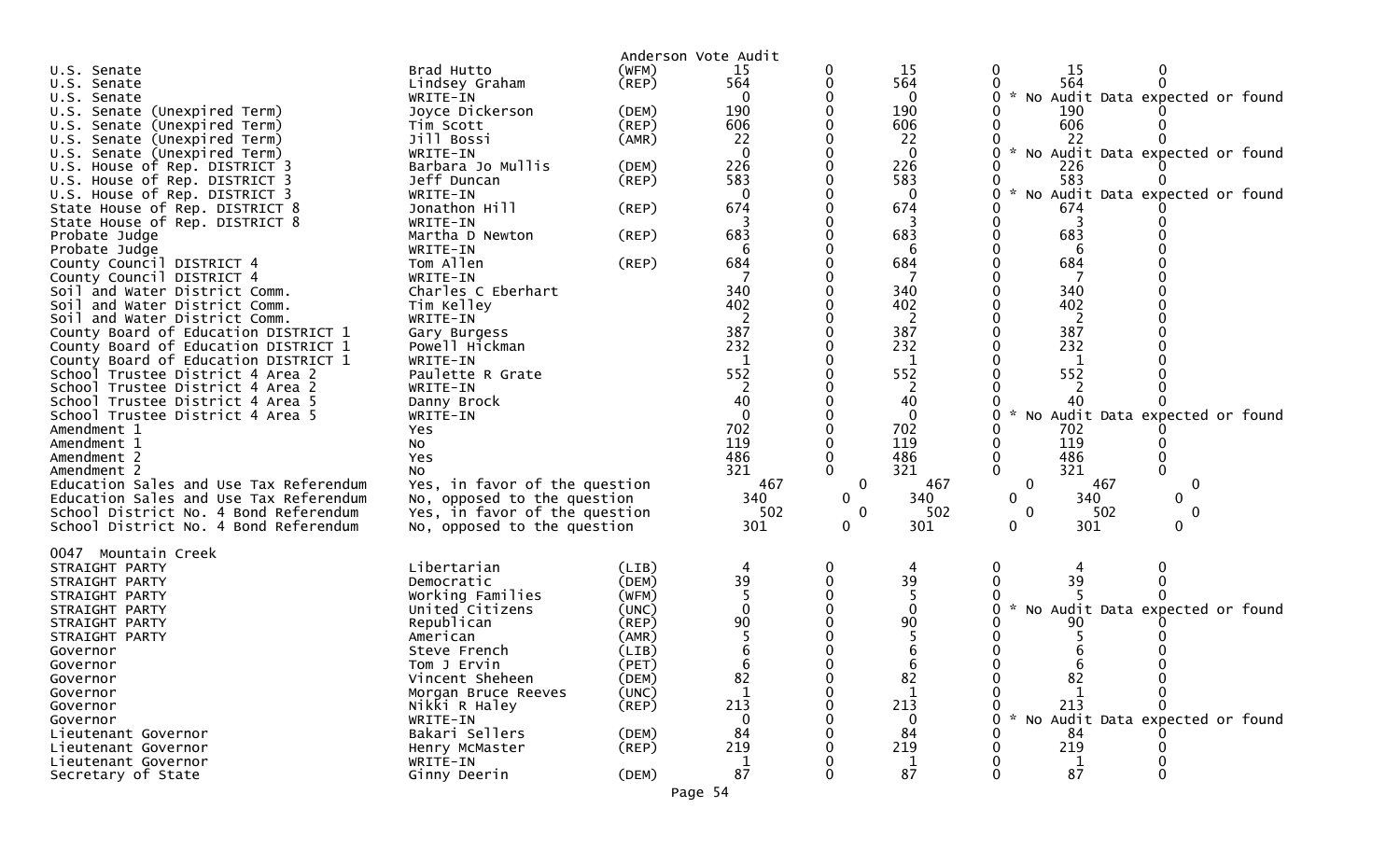|                                      |                         |             | Anderson Vote Audit                     |   |                |                                                  |
|--------------------------------------|-------------------------|-------------|-----------------------------------------|---|----------------|--------------------------------------------------|
| Secretary of State                   | Mark Hammond            | (REP)       | 214                                     | 0 | 214            | 214                                              |
| Secretary of State                   | WRITE-IN                |             | $\Omega$                                | 0 | 0              | $\sim$<br>No Audit Data expected or found        |
| State Treasurer                      | Curtis Loftis           | (REP)       | 253                                     |   | 253            | 253                                              |
| State Treasurer                      | WRITE-IN                |             |                                         |   | -5             |                                                  |
| Attorney General                     | Parnell Diggs           | (DEM)       | 93                                      |   | 93             | 93                                               |
| Attorney General                     | Alan Wilson             | (REP)       | 209                                     |   | 209            | 209                                              |
| Attorney General                     | WRITE-IN                |             | $\overline{0}$                          |   | $\mathbf{0}$   | * No Audit Data expected or found                |
| Comptroller General                  | Kyle Herbert            | (DEM)       | 90                                      |   | 90             |                                                  |
| Comptroller General                  | Richard Eckstrom        | (REP)       | 213                                     |   | 213            | 213                                              |
| Comptroller General                  | WRITE-IN                |             | $\Omega$                                |   | $\mathbf{0}$   | * No Audit Data expected or found                |
| State Superintendent of Ed.          | Tom Thompson            | (DEM)       | 86                                      |   | 86             | 86                                               |
| State Superintendent of Ed.          | Molly Mitchell Spearman | (REP)       | 192                                     |   | 192            | 192                                              |
| State Superintendent of Ed.          | Ed Murray               | (AMR)       | 24                                      |   | 24             | 24                                               |
| State Superintendent of Ed.          | WRITE-IN                |             | $\Omega$                                |   | $\Omega$       | $\sim$<br>No Audit Data expected or found        |
| Adjutant General                     | Bob Livingston          | (REP)       | 250                                     |   | 250            | 250                                              |
| Adjutant General                     | WRITE-IN                |             | 6                                       |   | 6              |                                                  |
| Commissioner of Agriculture          | David Edmond            | (UNC)       | 31                                      |   | 31             | 31                                               |
| Commissioner of Agriculture          | Hugh E Weathers         | (REP)       | 215                                     |   | 215            | 215                                              |
| Commissioner of Agriculture          | Emile DeFelice          | (AMR)       | 24                                      |   | 24             | 24                                               |
| Commissioner of Agriculture          | WRITE-IN                |             |                                         |   |                | No Audit Data expected or found                  |
| U.S. Senate                          | Victor Kocher           | (LIB)       |                                         |   |                |                                                  |
| U.S. Senate                          | Thomas Ravenel          | (PET)       | $\begin{array}{c} 24 \\ 67 \end{array}$ |   | 24             | 24                                               |
| U.S. Senate                          | Brad Hutto              | (DEM)       |                                         |   | 67             | 67                                               |
| U.S. Senate                          | Brad Hutto              | (WFM)       | 13                                      |   | 13             | 13                                               |
| U.S. Senate                          | Lindsey Graham          | $($ REP $)$ | 196                                     |   | 196            | 196                                              |
| U.S. Senate                          | WRITE-IN                |             |                                         |   | 0              | No Audit Data expected or found                  |
| U.S. Senate (Unexpired Term)         | Joyce Dickerson         | (DEM)       | 76                                      |   | 76             | 76                                               |
| U.S. Senate (Unexpired Term)         | Tim Scott               | (REP)       | 223                                     |   | 223            | 223                                              |
| U.S. Senate (Unexpired Term)         | Jill Bossi              | (AMR)       |                                         |   | 6              |                                                  |
| U.S. Senate (Unexpired Term)         | WRITE-IN                |             |                                         |   | $\mathbf{0}$   | * No Audit Data expected or found                |
| U.S. House of Rep. DISTRICT 3        | Barbara Jo Mullis       | (DEM)       | 87                                      |   | 87             |                                                  |
| U.S. House of Rep. DISTRICT 3        | Jeff Duncan             | $($ REP $)$ | 215                                     |   | 215            | 215                                              |
| U.S. House of Rep. DISTRICT 3        | WRITE-IN                |             | $\Omega$                                |   | 0              | * No Audit Data expected or found                |
| State House of Rep. DISTRICT 11      | Tombo Hite              | (DEM)       | 97                                      |   | 97             | 97                                               |
| State House of Rep. DISTRICT 11      | Craig A Gagnon          | $($ REP $)$ | 206                                     |   | 206            | 206                                              |
| State House of Rep. DISTRICT 11      | WRITE-IN                |             | $\Omega$                                |   | 0              | $\mathcal{H}$<br>No Audit Data expected or found |
| Probate Judge                        | Martha D Newton         | (REP)       | 258                                     |   | 258            | 258                                              |
| Probate Judge                        | WRITE-IN                |             |                                         |   |                | 2                                                |
| County Council DISTRICT 3            | Mitchell Cole           | $($ REP $)$ | 252                                     |   | 252            | 252                                              |
| County Council DISTRICT 3            | WRITE-IN                |             |                                         |   | 5              |                                                  |
| Soil and Water District Comm.        | Charles C Eberhart      |             | 123                                     |   | 123            | 123                                              |
| Soil and Water District Comm.        | Tim Kelley              |             | 148                                     |   | 148            | 148                                              |
| Soil and Water District Comm.        | WRITE-IN                |             |                                         |   |                |                                                  |
| County Board of Education DISTRICT 6 | C Nakia Davis           |             | 199                                     |   | 199            | 199                                              |
| County Board of Education DISTRICT 6 | WRITE-IN                |             | $\overline{2}$                          | 0 | $\overline{2}$ | $\overline{2}$                                   |
| School Trustee District 3 Area 1     | Larry S Holbrook        |             | 111                                     |   | 111            | 111                                              |
| School Trustee District 3 Area 1     | Phillip L Martin        |             | 111                                     |   | 111            | 111                                              |
| School Trustee District 3 Area 1     | WRITE-IN                |             | $\Omega$                                |   | 0              | * No Audit Data expected or found                |
| School Trustee District 3 Area 4     | Marty Watt              |             | 216                                     |   | 216            | 216                                              |
| School Trustee District 3 Area 4     | WRITE-IN                |             |                                         |   |                |                                                  |
| School Trustee District 3 At Large   | Curtis A Wiles          |             | 215                                     |   | 215            | 215                                              |
| School Trustee District 3 At Large   | WRITE-IN                |             |                                         |   |                |                                                  |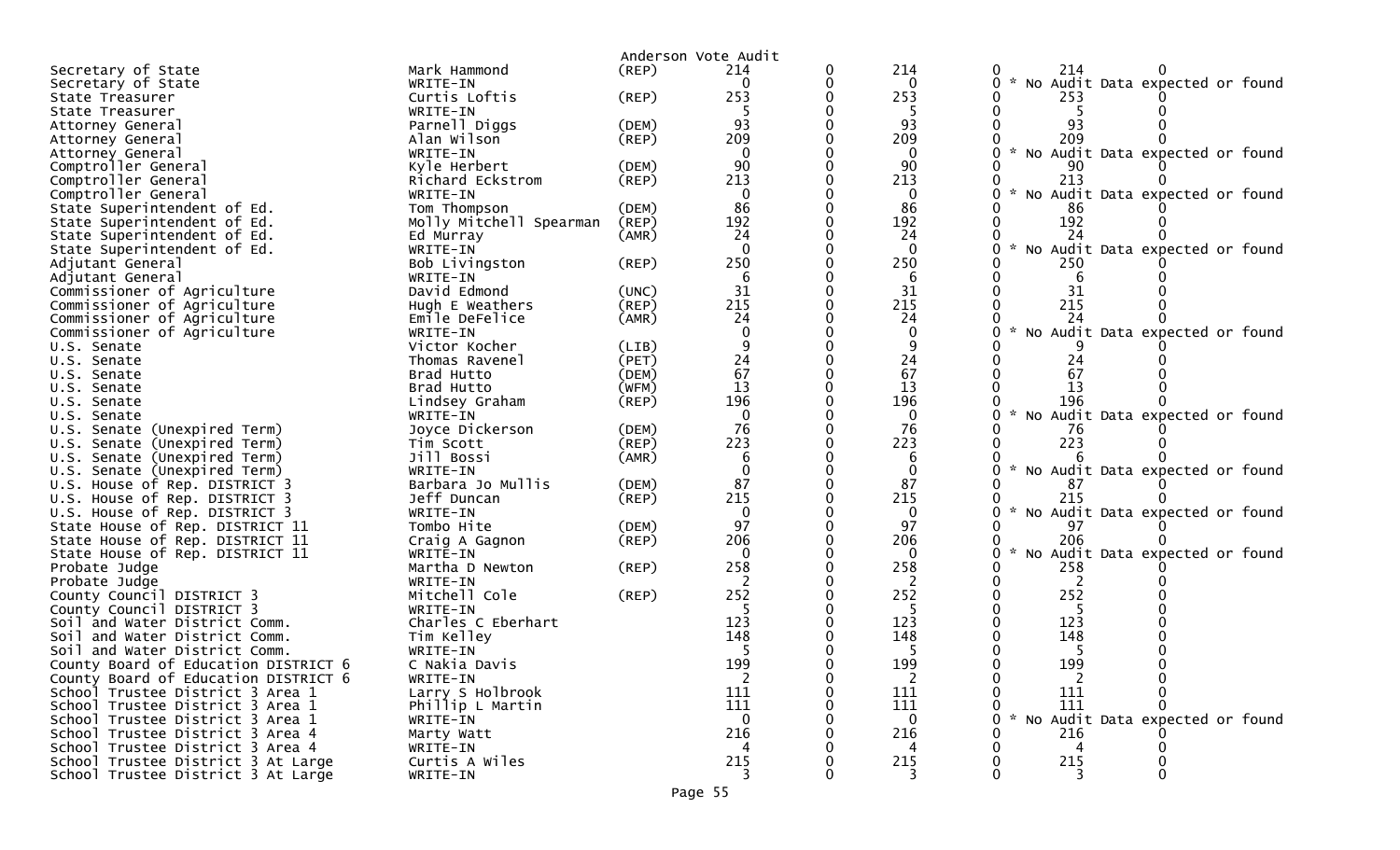|                                                                                                                                                                                                                                                                                                                                                                                                                                                                                                                                                                                                                                                                                                                                                                                                                                   |                                                                                                                                                                                                                                                                                                                                                                                                                                                                                                                                                                                                           |                                                                                                                                                                                                                                                                                  | Anderson Vote Audit                                                                                                                                                                                                          |                                                                                           |                                                                                                                                                                                                                        |                                                             |                                                                                                                                                                       |                                                                                                       |  |
|-----------------------------------------------------------------------------------------------------------------------------------------------------------------------------------------------------------------------------------------------------------------------------------------------------------------------------------------------------------------------------------------------------------------------------------------------------------------------------------------------------------------------------------------------------------------------------------------------------------------------------------------------------------------------------------------------------------------------------------------------------------------------------------------------------------------------------------|-----------------------------------------------------------------------------------------------------------------------------------------------------------------------------------------------------------------------------------------------------------------------------------------------------------------------------------------------------------------------------------------------------------------------------------------------------------------------------------------------------------------------------------------------------------------------------------------------------------|----------------------------------------------------------------------------------------------------------------------------------------------------------------------------------------------------------------------------------------------------------------------------------|------------------------------------------------------------------------------------------------------------------------------------------------------------------------------------------------------------------------------|-------------------------------------------------------------------------------------------|------------------------------------------------------------------------------------------------------------------------------------------------------------------------------------------------------------------------|-------------------------------------------------------------|-----------------------------------------------------------------------------------------------------------------------------------------------------------------------|-------------------------------------------------------------------------------------------------------|--|
| School Trustee District 5 At Large<br>School Trustee District 5 At Large<br>School Trustee District 5 At Large<br>Amendment 1<br>Amendment 1<br>Amendment 2<br>Amendment 2<br>Education Sales and Use Tax Referendum<br>Education Sales and Use Tax Referendum<br>School District No. 3 Bond Referendum<br>School District No. 3 Bond Referendum<br>School District No. 5 Bond Referendum<br>School District No. 5 Bond Referendum                                                                                                                                                                                                                                                                                                                                                                                                | Sandy Addis<br>Corie Cullins<br>WRITE-IN<br>Yes<br>No<br>Yes<br>No<br>Yes, in favor of the question<br>No, opposed to the question<br>Yes, in favor of the question<br>No, opposed to the question<br>Yes, in favor of the question<br>No, opposed to the question                                                                                                                                                                                                                                                                                                                                        |                                                                                                                                                                                                                                                                                  | 13<br>$\Omega$<br>230<br>71<br>139<br>163<br>152<br>144<br>170<br>100<br>21                                                                                                                                                  | 0<br>0<br>0<br>0<br>0<br>$\mathbf{0}$<br>$\mathbf 0$<br>$\mathbf{0}$<br>$\mathbf{0}$<br>0 | 13<br>$\mathbf{0}$<br>230<br>71<br>139<br>163<br>152<br>144<br>170<br>100<br>21                                                                                                                                        | 0<br>$\mathcal{H}$<br>0<br>0<br>0<br>0<br>$\mathbf{0}$<br>0 | 13<br>230<br>71<br>139<br>163<br>152<br>144<br>170<br>100<br>21<br>7                                                                                                  | No Audit Data expected or found<br>0<br>0<br>0<br>0<br>$\mathbf{0}$<br>0                              |  |
| 0049 Neals Creek<br>STRAIGHT PARTY<br>STRAIGHT PARTY<br>STRAIGHT PARTY<br>STRAIGHT PARTY<br>STRAIGHT PARTY<br>STRAIGHT PARTY<br>Governor<br>Governor<br>Governor<br>Governor<br>Governor<br>Governor<br>Lieutenant Governor<br>Lieutenant Governor<br>Lieutenant Governor<br>Secretary of State<br>Secretary of State<br>Secretary of State<br>State Treasurer<br>State Treasurer<br>Attorney General<br>Attorney General<br>Attorney General<br>Comptroller General<br>Comptroller General<br>Comptroller General<br>State Superintendent of Ed.<br>State Superintendent of Ed.<br>State Superintendent of Ed.<br>State Superintendent of Ed.<br>Adjutant General<br>Adjutant General<br>Commissioner of Agriculture<br>Commissioner of Agriculture<br>Commissioner of Agriculture<br>Commissioner of Agriculture<br>U.S. Senate | Libertarian<br>Democratic<br>Working Families<br>United Citizens<br>Republican<br>American<br>Steve French<br>Tom J Ervin<br>Vincent Sheheen<br>Morgan Bruce Reeves<br>Nikki R Haley<br>WRITE-IN<br>Bakari Sellers<br>Henry McMaster<br>WRITE-IN<br>Ginny Deerin<br>Mark Hammond<br>WRITE-IN<br>Curtis Loftis<br>WRITE-IN<br>Parnell Diggs<br>Alan Wilson<br>WRITE-IN<br>Kyle Herbert<br>Richard Eckstrom<br>WRITE-IN<br>Tom Thompson<br>Molly Mitchell Spearman<br>Ed Murray<br>WRITE-IN<br>Bob Livingston<br>WRITE-IN<br>David Edmond<br>Hugh E Weathers<br>Emile DeFelice<br>WRITE-IN<br>Victor Kocher | (LIB)<br>(DEM)<br>(WFM)<br>(UNC)<br>(REP)<br>(AMR)<br>(LIB)<br>(PET)<br>(DEM)<br>(UNC)<br>$($ REP $)$<br>(DEM)<br>(REP)<br>(DEM)<br>$($ REP $)$<br>(REP)<br>(DEM)<br>(REP)<br>(DEM)<br>(REP)<br>(DEM)<br>(REP)<br>(AMR)<br>$($ REP $)$<br>(UNC)<br>$($ REP $)$<br>(AMR)<br>(LIB) | 1<br>121<br>128<br>-1<br>190<br>10<br>370<br>-1<br>203<br>370<br>$\Omega$<br>189<br>379<br>0<br>429<br>6<br>193<br>374<br>$\Omega$<br>197<br>369<br>190<br>357<br>20<br>$\overline{2}$<br>426<br>-6<br>48<br>380<br>34<br>13 | 0<br>0<br>$\Omega$<br>0<br>0                                                              | 121<br>128<br>190<br>10<br>370<br>1<br>203<br>370<br>$\Omega$<br>189<br>379<br>$\Omega$<br>429<br>6<br>193<br>374<br>$\Omega$<br>197<br>369<br>190<br>357<br>20<br>$\overline{2}$<br>426<br>6<br>48<br>380<br>34<br>13 | 0                                                           | 121<br>128<br>190<br>10<br>370<br>1<br>203<br>370<br>189<br>379<br>429<br>6<br>193<br>374<br>197<br>369<br>190<br>357<br>20<br>2<br>426<br>6<br>48<br>380<br>34<br>13 | No Audit Data expected or found<br>No Audit Data expected or found<br>No Audit Data expected or found |  |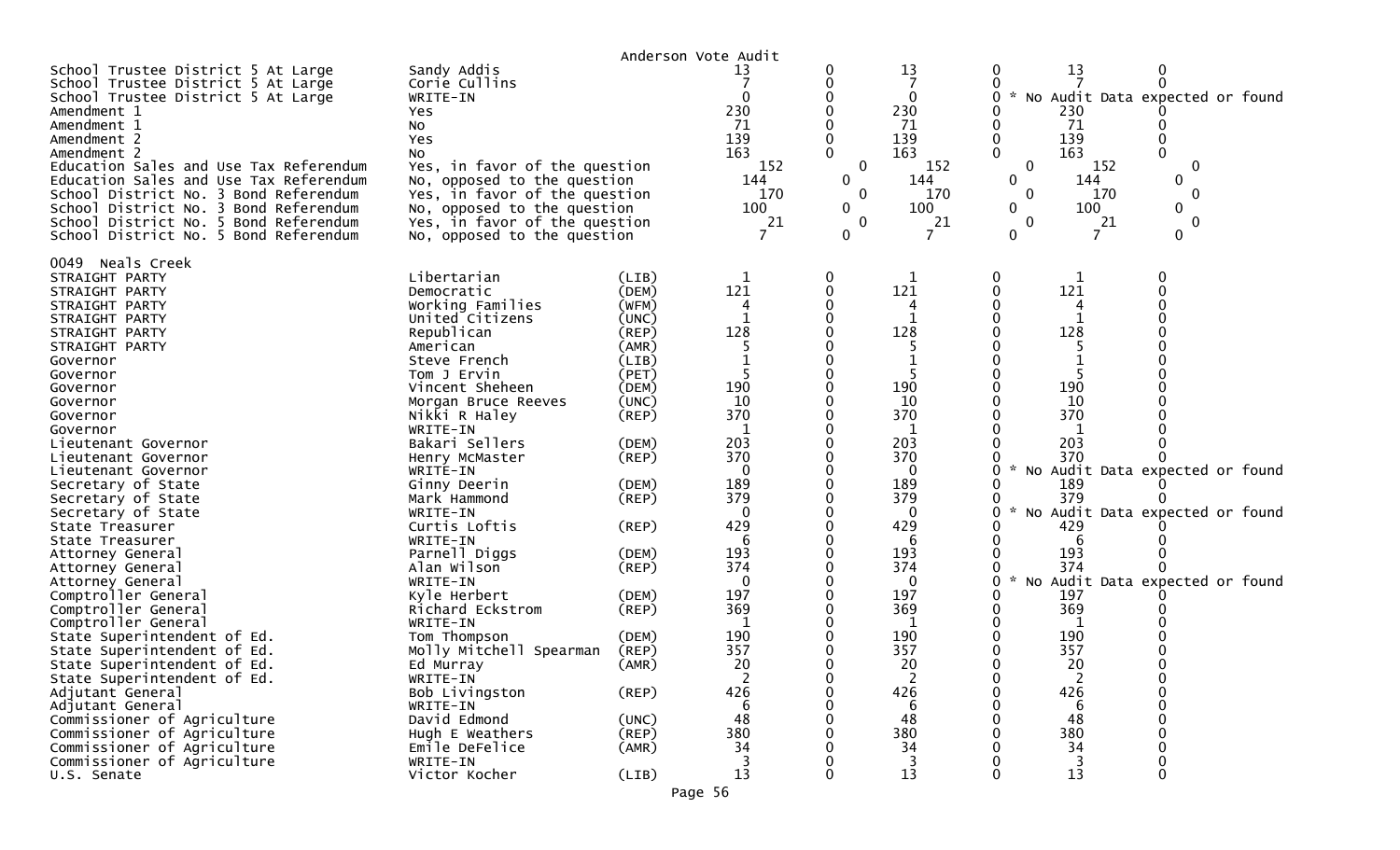|                                        |                               | Anderson Vote Audit |                     |                          |                    |                            |                |                                   |
|----------------------------------------|-------------------------------|---------------------|---------------------|--------------------------|--------------------|----------------------------|----------------|-----------------------------------|
| U.S. Senate                            | Thomas Ravenel                | (PET)               | 38                  | 0                        | 38                 |                            | 38             | 0                                 |
| U.S. Senate                            | Brad Hutto                    | (DEM)               | 166                 |                          | 166                |                            | 166            |                                   |
| U.S. Senate                            | Brad Hutto                    | (WFM)               | 13                  |                          | 13                 |                            | 13             |                                   |
| U.S. Senate                            | Lindsey Graham                | (REP)               | 344                 |                          | 344                |                            | 344            |                                   |
| U.S. Senate                            | WRITE-IN                      |                     | $\mathbf 1$         |                          | 1                  |                            | 1              |                                   |
| U.S. Senate (Unexpired Term)           | Joyce Dickerson               | (DEM)               | 172                 |                          | 172                |                            | 172            |                                   |
| U.S. Senate (Unexpired Term)           | Tim Scott                     | (REP)               | 397                 |                          | 397                |                            | 397            |                                   |
| U.S. Senate (Unexpired Term)           | Jill Bossi                    | (AMR)               | 4                   |                          | 4                  |                            |                |                                   |
| U.S. Senate (Unexpired Term)           | WRITE-IN                      |                     | $\mathbf 0$         |                          | 0                  |                            |                | * No Audit Data expected or found |
| U.S. House of Rep. DISTRICT 3          | Barbara Jo Mullis             | (DEM)               | 196                 |                          | 196                |                            | 196            |                                   |
| U.S. House of Rep. DISTRICT 3          | Jeff Duncan                   | (REP)               | 377                 |                          | 377                |                            | 377            | ∩                                 |
| U.S. House of Rep. DISTRICT 3          | WRITE-IN                      |                     | 0                   |                          | 0                  | 0                          |                | No Audit Data expected or found   |
| State House of Rep. DISTRICT 7         | Michael Gambrell              | (REP)               | 432                 |                          | 432                |                            | 432            |                                   |
| State House of Rep. DISTRICT 7         | WRITE-IN                      |                     | 6                   |                          | 6                  |                            | 6              |                                   |
| Probate Judge                          | Martha D Newton               | (REP)               | 441                 |                          | 441                |                            | 441            |                                   |
|                                        |                               |                     |                     |                          |                    |                            |                |                                   |
| Probate Judge                          | WRITE-IN                      |                     |                     |                          |                    |                            |                |                                   |
| County Council DISTRICT 1              | Stuart Sprague                | (DEM)               |                     |                          |                    |                            |                |                                   |
| County Council DISTRICT 1              | Francis Crowder               | (REP)               |                     |                          |                    |                            |                |                                   |
| County Council DISTRICT 1              | WRITE-IN                      |                     | $\mathbf{0}$        |                          | $\mathbf{0}$       | 0                          |                | * No Audit Data expected or found |
| County Council DISTRICT 2              | Gracie S Floyd                | (DEM)               | 175                 |                          | 175                |                            | 175            |                                   |
| County Council DISTRICT 2              | Larry Ray Bright              | (REP)               | 159                 |                          | 159                |                            | 159            |                                   |
| County Council DISTRICT 2              | WRITE-IN                      |                     | $\mathbf 0$         |                          | $\bf{0}$           | 0                          |                | * No Audit Data expected or found |
| County Council DISTRICT 3              | Mitchell Cole                 | (REP)               | 209                 |                          | 209                |                            | 209            |                                   |
| County Council DISTRICT 3              | WRITE-IN                      |                     |                     |                          |                    |                            | 3              |                                   |
| Soil and Water District Comm.          | Charles C Eberhart            |                     | 230                 |                          | 230                |                            | 230            |                                   |
| Soil and Water District Comm.          | Tim Kelley                    |                     | 245                 |                          | 245                |                            | 245            |                                   |
| Soil and Water District Comm.          | WRITE-IN                      |                     |                     |                          |                    |                            |                |                                   |
| County Board of Education DISTRICT 5   | Mike Brock                    |                     | 344                 |                          | 344                |                            | 344            |                                   |
| County Board of Education DISTRICT 5   | WRITE-IN                      |                     |                     |                          | -3                 |                            | 3              |                                   |
| School Trustee District 2 Area 1       | Kevin T Craft                 |                     | 223                 |                          | 223                |                            | 223            |                                   |
| School Trustee District 2 Area 1       | R Alderman Maynard Jr         |                     | 229                 |                          | 229                |                            | 229            |                                   |
| School Trustee District 2 Area 1       | Frances M Russell             |                     | 158                 |                          | 158                |                            | 158            |                                   |
| School Trustee District 2 Area 1       | WRITE-IN                      |                     |                     |                          |                    |                            |                |                                   |
| School Trustee District 2 Area 3       | Danny Hawkins                 |                     | 426                 |                          | 426                |                            | 426            |                                   |
| School Trustee District 2 Area 3       | WRITE-IN                      |                     |                     |                          | -3                 |                            | -3             |                                   |
| School Trustee District 2 Area 4       | Bonnie S Knight               |                     | 202                 |                          | 202                |                            | 202            |                                   |
| School Trustee District 2 Area 4       | Greg Tysl                     |                     | 255                 |                          | 255                |                            | 255            |                                   |
| School Trustee District 2 Area 4       | WRITE-IN                      |                     |                     |                          | 1                  |                            | 1              |                                   |
| School Trustee District 2 At Large     | James Jim Lusk                |                     | 189                 |                          | 189                |                            | 189            |                                   |
| School Trustee District 2 At Large     | Jimmy Ouzts                   |                     | 274                 |                          | 274                |                            | 274            |                                   |
| School Trustee District 2 At Large     | WRITE-IN                      |                     |                     |                          | 1                  |                            | 1              |                                   |
| Amendment 1                            | Yes                           |                     | 442                 |                          | 442                |                            | 442            |                                   |
| Amendment 1                            | No                            |                     | 106                 |                          | 106                |                            | 106            |                                   |
| Amendment 2                            | Yes                           |                     | 293                 | 0                        | 293                | 0                          | 293            | $\Omega$                          |
| Amendment 2                            | No                            |                     | 255                 | 0                        | 255                | 0                          | 255            | $\bf{0}$                          |
| Education Sales and Use Tax Referendum | Yes, in favor of the question |                     | 287                 | $\mathbf 0$              | 287                | $\pmb{0}$                  | 287            | 0                                 |
| Education Sales and Use Tax Referendum |                               |                     | 267                 | $\mathbf 0$              | 267                | 0                          | 267            | 0                                 |
|                                        | No, opposed to the question   |                     |                     |                          |                    |                            |                |                                   |
| 0050 North Pointe                      |                               |                     |                     |                          |                    |                            |                |                                   |
| STRAIGHT PARTY                         | Libertarian                   | (LIB)               | $\overline{2}$      | 0                        | $\overline{2}$     | 0                          | $\overline{2}$ | 0                                 |
| STRAIGHT PARTY                         | Democratic                    | (DEM)               | $^{\rm 26}_{\rm 1}$ | $\bf{0}$<br>$\mathbf{0}$ | 26<br>$\mathbf{1}$ | $\mathbf 0$<br>$\mathbf 0$ | 26<br>1        | $\mathbf 0$<br>$\mathbf 0$        |
| STRAIGHT PARTY                         | Working Families              | (WFM)               |                     |                          |                    |                            |                |                                   |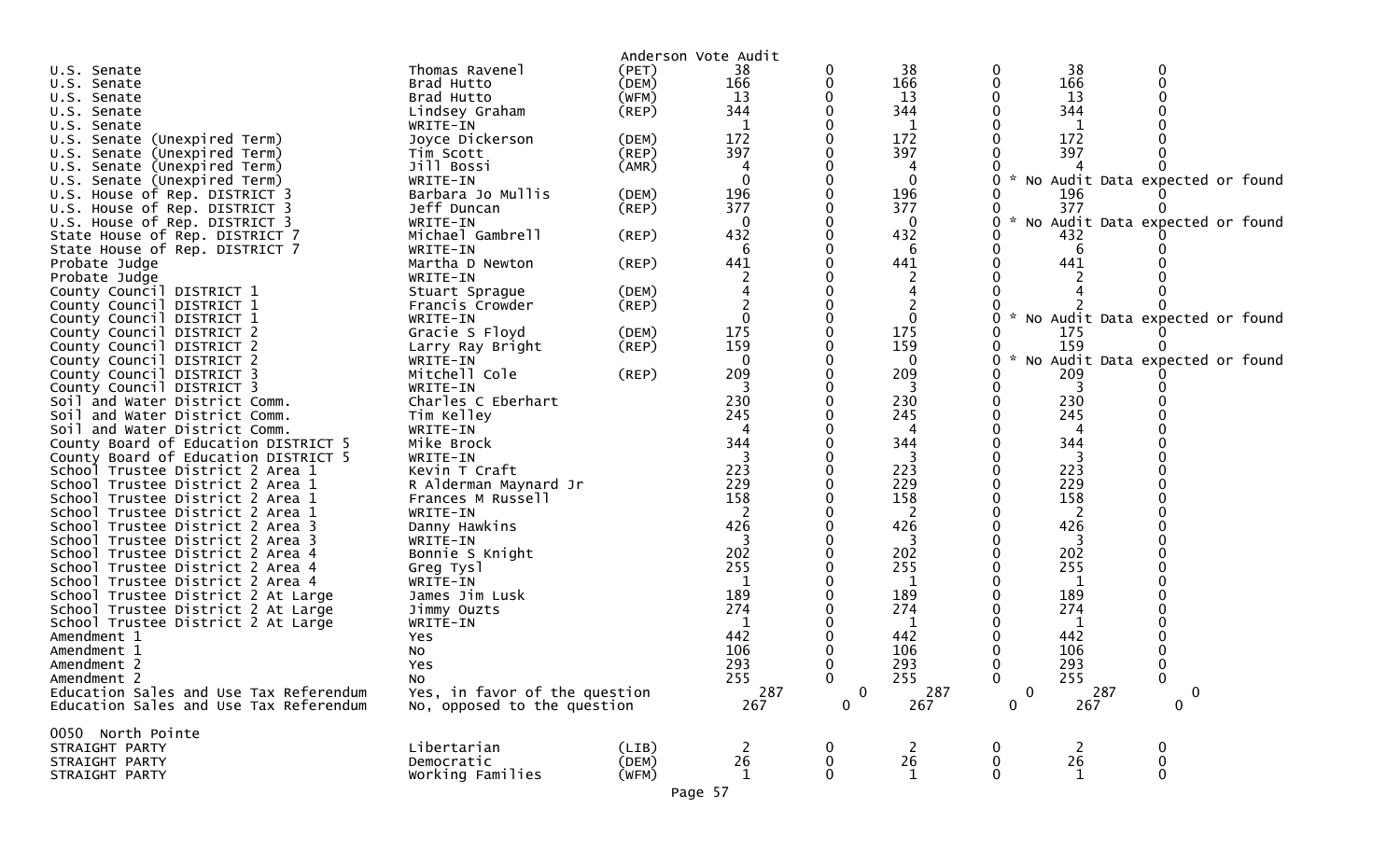|                                 |                         |             | Anderson Vote Audit |   |                |                                      |   |  |
|---------------------------------|-------------------------|-------------|---------------------|---|----------------|--------------------------------------|---|--|
| STRAIGHT PARTY                  | United Citizens         | (UNC)       | 0                   | 0 | $\mathbf 0$    | No Audit Data expected or found<br>0 |   |  |
| STRAIGHT PARTY                  | Republican              | (REP)       | 212                 | 0 | 212            | 0<br>212                             |   |  |
| STRAIGHT PARTY                  | American                | (AMR)       |                     |   | $\mathbf{1}$   | 0                                    |   |  |
| Governor                        | Steve French            | (LIB)       | 6                   |   | 6              | 6                                    |   |  |
| Governor                        | Tom J Ervin             | (PET)       |                     |   |                |                                      |   |  |
| Governor                        | Vincent Sheheen         | (DEM)       | 133                 |   | 133            | 133<br>0                             |   |  |
| Governor                        | Morgan Bruce Reeves     | (UNC)       |                     |   | 1              |                                      |   |  |
| Governor                        | Nikki R Haley           | $($ REP $)$ | 527                 |   | 527            | 527                                  |   |  |
|                                 |                         |             | 1                   |   | 1              |                                      |   |  |
| Governor                        | WRITE-IN                |             | 128                 |   | 128            | 1<br>128                             |   |  |
| Lieutenant Governor             | Bakari Sellers          | (DEM)       |                     |   |                |                                      |   |  |
| Lieutenant Governor             | Henry McMaster          | $($ REP $)$ | 536                 |   | 536            | 536                                  |   |  |
| Lieutenant Governor             | WRITE-IN                |             | 1                   |   | 1              | 1                                    |   |  |
| Secretary of State              | Ginny Deerin            | (DEM)       | 96                  |   | 96             | 96                                   |   |  |
| Secretary of State              | Mark Hammond            | $($ REP $)$ | 559                 |   | 559            | 559                                  |   |  |
| Secretary of State              | WRITE-IN                |             | 1                   |   | 1              | 1                                    |   |  |
| State Treasurer                 | Curtis Loftis           | $($ REP $)$ | 598                 |   | 598            | 598                                  |   |  |
| State Treasurer                 | WRITE-IN                |             | 6                   |   | 6              | 6                                    |   |  |
| Attorney General                | Parnell Diggs           | (DEM)       | 104                 |   | 104            | 104                                  |   |  |
| Attorney General                | Alan Wilson             | $($ REP $)$ | 551                 |   | 551            | 551                                  |   |  |
| Attorney General                | WRITE-IN                |             |                     |   |                |                                      |   |  |
| Comptroller General             | Kyle Herbert            | (DEM)       | 103                 |   | 103            | 103                                  |   |  |
| Comptroller General             | Richard Eckstrom        | $($ REP $)$ | 546                 |   | 546            | 546                                  |   |  |
| Comptroller General             | WRITE-IN                |             |                     |   | 2              | 2                                    |   |  |
| State Superintendent of Ed.     | Tom Thompson            | (DEM)       | 103                 |   | 103            | 103                                  |   |  |
| State Superintendent of Ed.     | Molly Mitchell Spearman | (REP)       | 530                 |   | 530            | 530                                  |   |  |
| State Superintendent of Ed.     | Ed Murray               | (AMR)       | 22                  |   | 22             | 22                                   |   |  |
| State Superintendent of Ed.     | WRITE-IN                |             | $\mathbf 1$         |   | 1              | 1                                    |   |  |
| Adjutant General                | Bob Livingston          | $($ REP $)$ | 599                 |   | 599            | 599                                  |   |  |
| Adjutant General                | WRITE-IN                |             |                     |   |                |                                      |   |  |
| Commissioner of Agriculture     | David Edmond            | (UNC)       | 23                  |   | 23             | 23                                   |   |  |
| Commissioner of Agriculture     | Hugh E Weathers         | $($ REP $)$ | 569                 |   | 569            | 569                                  |   |  |
| Commissioner of Agriculture     | Emile DeFelice          | (AMR)       | 28                  |   | 28             | 28                                   |   |  |
| Commissioner of Agriculture     | WRITE-IN                |             |                     |   | $\mathbf{1}$   | 1                                    |   |  |
| U.S. Senate                     | Victor Kocher           | (LIB)       | 14                  |   | 14             | 14                                   |   |  |
| U.S. Senate                     | Thomas Ravenel          | (PET)       | 25                  |   | 25             | 25                                   |   |  |
|                                 | Brad Hutto              | (DEM)       | 96                  |   | 96             | 96                                   |   |  |
| U.S. Senate                     | Brad Hutto              |             | 14                  |   | 14             | 14                                   |   |  |
| U.S. Senate                     |                         | (WFM)       | 516                 |   | 516            | 516                                  |   |  |
| U.S. Senate                     | Lindsey Graham          | $($ REP $)$ |                     |   |                |                                      |   |  |
| U.S. Senate                     | WRITE-IN                |             | 2                   |   | $\overline{c}$ | 2                                    |   |  |
| U.S. Senate (Unexpired Term)    | Joyce Dickerson         | (DEM)       | 83                  |   | 83             | 83                                   |   |  |
| U.S. Senate (Unexpired Term)    | Tim Scott               | (REP)       | 574                 |   | 574            | 574                                  |   |  |
| Senate (Unexpired Term)<br>U.S. | Jill Bossi              | (AMR)       | 8                   |   | 8              | 8                                    |   |  |
| U.S. Senate (Unexpired Term)    | WRITE-IN                |             |                     |   |                |                                      |   |  |
| U.S. House of Rep. DISTRICT 3   | Barbara Jo Mullis       | (DEM)       | 117                 |   | 117            | 117                                  |   |  |
| U.S. House of Rep. DISTRICT 3   | Jeff Duncan             | (REP)       | 545                 |   | 545            | 545<br>0                             |   |  |
| U.S. House of Rep. DISTRICT 3   | WRITE-IN                |             |                     |   |                |                                      |   |  |
| State House of Rep. DISTRICT 6  | Brian White             | $($ REP $)$ | 594                 |   | 594            | 594                                  |   |  |
| State House of Rep. DISTRICT 6  | WRITE-IN                |             | 8                   |   | 8              | 8                                    |   |  |
| Probate Judge                   | Martha D Newton         | $($ REP $)$ | 598                 |   | 598            | 598                                  |   |  |
| Probate Judge                   | WRITE-IN                |             | 6                   |   | 6              | 6                                    |   |  |
| County Council DISTRICT 4       | Tom Allen               | $($ REP $)$ | 594                 |   | 594            | 594                                  |   |  |
| County Council DISTRICT 4       | WRITE-IN                |             | 6                   |   | 6              | 6                                    | 0 |  |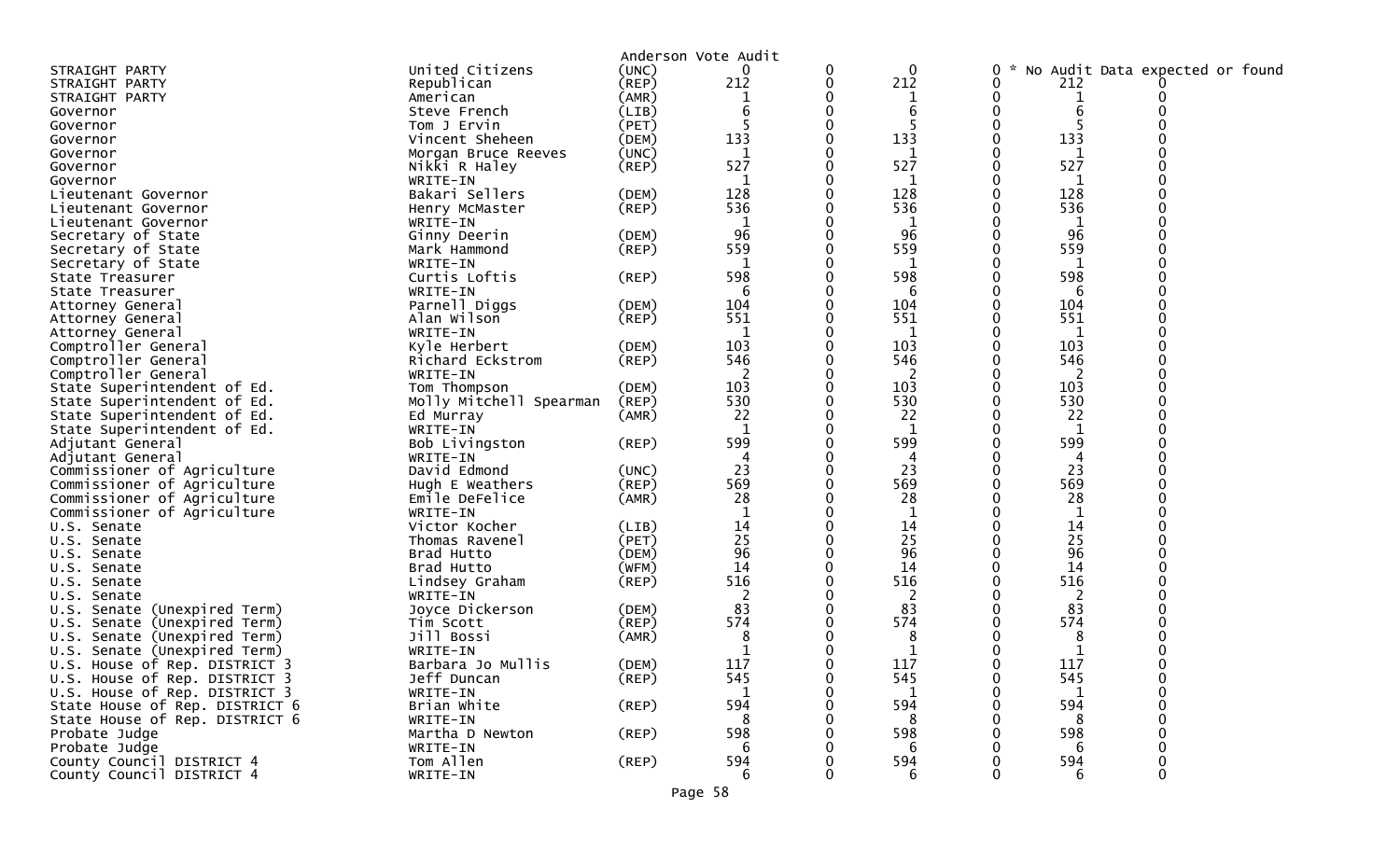|                                                                          |                                        |                | Anderson Vote Audit |              |                   |                                                  |
|--------------------------------------------------------------------------|----------------------------------------|----------------|---------------------|--------------|-------------------|--------------------------------------------------|
| and Water District Comm.<br>Soil                                         | Charles C Eberhart                     |                | 276                 |              | 276               | 276<br>0                                         |
| Soil and Water District Comm.                                            | Tim Kelley                             |                | 315                 |              | 315               | 315<br>0                                         |
| Soil and Water District Comm.<br>County Board of Education DISTRICT 1    | WRITE-IN                               |                | 15                  |              | 15                | 15                                               |
| County Board of Education DISTRICT 1                                     | Gary Burgess<br>Powell Hickman         |                |                     |              | 8                 |                                                  |
| County Board of Education DISTRICT 1                                     | WRITE-IN                               |                | $\Omega$            |              | $\mathbf{0}$      | No Audit Data expected or found                  |
| County Board of Education DISTRICT 4                                     | Dana Grant                             |                | 411                 |              | 411               | 411                                              |
| County Board of Education DISTRICT 4                                     | WRITE-IN                               |                |                     |              | 2                 |                                                  |
| School Trustee District 1 Area 1                                         | Melissa Ellison Hood                   |                | 29                  |              | 29                | 29                                               |
| School Trustee District 1 Area 1                                         | WRITE-IN                               |                | $\Omega$            |              | $\mathbf{0}$      | * No Audit Data expected or found                |
| School Trustee District 1 Area 4                                         | Fred G Alexander                       |                | 26                  |              | 26                |                                                  |
| School Trustee District 1 Area 4                                         | WRITE-IN                               |                | $\Omega$            |              | $\Omega$          | $\sim$<br>No Audit Data expected or found        |
| School Trustee District 1 Area 5                                         | Doug Atkins                            |                | 26                  |              | 26                |                                                  |
| School Trustee District 1 Area 5                                         | WRITE-IN                               |                |                     |              | 0                 | No Audit Data expected or found                  |
| School Trustee District 1 Area 7                                         | Nancy Owen Upton                       |                | 26                  |              | 26                | 26                                               |
| School Trustee District 1 Area 7                                         | WRITE-IN                               |                | $\Omega$            |              | $\mathbf{0}$      | No Audit Data expected or found<br>$\mathcal{H}$ |
| School Trustee District 5 At Large                                       | Sandy Addis                            |                | 319<br>95           |              | 319<br>95         | 319<br>95                                        |
| School Trustee District 5 At Large<br>School Trustee District 5 At Large | Corie Cullins<br>WRITE-IN              |                |                     |              |                   |                                                  |
| Amendment 1                                                              | Yes                                    |                | 558                 |              | 558               | 558                                              |
| Amendment 1                                                              | NO.                                    |                | 104                 |              | 104               | 104                                              |
| Amendment 2                                                              | Yes                                    |                | 382                 |              | 382               | 382                                              |
| Amendment 2                                                              | No                                     |                | 259                 |              | 259               | 259                                              |
| Education Sales and Use Tax Referendum                                   | Yes, in favor of the question          |                | 341                 | 0            | 341               | 341<br>$\mathbf 0$<br>0                          |
| Education Sales and Use Tax Referendum                                   | No, opposed to the question            |                | 319                 | $\mathbf{0}$ | 319               | $\mathbf 0$<br>319<br>0                          |
| School District No. 5 Bond Referendum                                    | Yes, in favor of the question          |                | 323                 | 0            | 323               | $\mathbf 0$<br>323<br>0                          |
| School District No. 5 Bond Referendum                                    | No, opposed to the question            |                | 279                 | 0            | 279               | 279<br>0<br>$\mathbf{0}$                         |
| 0051 Pelzer                                                              |                                        |                |                     |              |                   |                                                  |
| STRAIGHT PARTY                                                           | Libertarian                            | (LIB)          |                     |              | 0                 | * No Audit Data expected or found<br>0           |
| STRAIGHT PARTY                                                           | Democratic                             | (DEM)          | 11                  |              | 11                | O                                                |
| STRAIGHT PARTY                                                           | Working Families                       | (WFM)          |                     |              | $\mathbf 0$       | * No Audit Data expected or found                |
| STRAIGHT PARTY                                                           | United Citizens                        | (UNC)          |                     |              | 0                 | 0<br>No Audit Data expected or found             |
| STRAIGHT PARTY                                                           | Republican                             | $($ REP $)$    | 67                  |              | 67                | 67                                               |
| STRAIGHT PARTY                                                           | American                               | (AMR)          |                     |              |                   |                                                  |
| Governor                                                                 | Steve French                           | (LIB)          |                     |              |                   |                                                  |
| Governor                                                                 | Tom J Ervin                            | (PET)          |                     |              |                   | * No Audit Data expected or found                |
| Governor                                                                 | Vincent Sheheen<br>Morgan Bruce Reeves | (DEM)<br>(UNC) | 31<br>$\Omega$      |              | 31<br>$\mathbf 0$ | No Audit Data expected or found<br>o             |
| Governor<br>Governor                                                     | Nikki R Haley                          | $($ REP $)$    | 161                 |              | 161               | 161                                              |
| Governor                                                                 | WRITE-IN                               |                |                     |              |                   |                                                  |
| Lieutenant Governor                                                      | Bakari Sellers                         | (DEM)          | 39                  |              | 39                | 39                                               |
| Lieutenant Governor                                                      | Henry McMaster                         | $($ REP $)$    | 156                 |              | 156               | 156                                              |
| Lieutenant Governor                                                      | WRITE-IN                               |                |                     |              |                   |                                                  |
| Secretary of State                                                       | Ginny Deerin                           | (DEM)          | 30                  |              | 30                | 30<br>0<br>$\mathbf 0$                           |
| Secretary of State                                                       |                                        |                |                     |              | 165               |                                                  |
| Secretary of State                                                       | Mark Hammond                           | $($ REP $)$    | 165                 |              |                   | 165                                              |
|                                                                          | WRITE-IN                               |                |                     |              | 0                 | No Audit Data expected or found<br>0             |
| State Treasurer                                                          | Curtis Loftis                          | $($ REP $)$    | 178                 |              | 178               | 178                                              |
| State Treasurer                                                          | WRITE-IN                               |                |                     |              | 1                 |                                                  |
| Attorney General                                                         | Parnell Diggs                          | (DEM)          | 30                  |              | 30                | 30                                               |
| Attorney General<br>Attorney General                                     | Alan Wilson<br>WRITE-IN                | $($ REP $)$    | 164<br>0            |              | 164<br>$\Omega$   | 164<br>* No Audit Data expected or found         |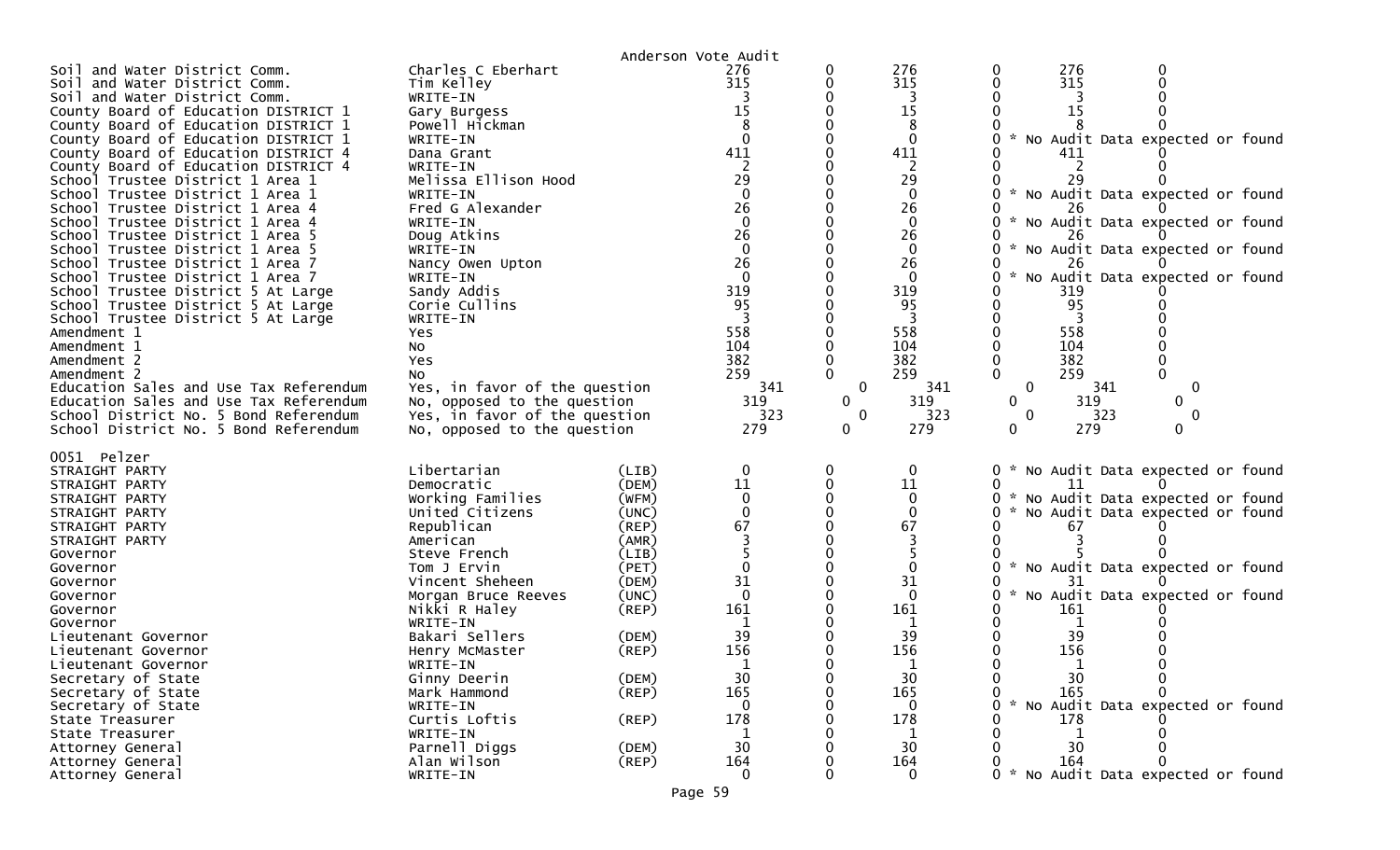|                                        |                               |             | Anderson Vote Audit |             |              |                                                  |
|----------------------------------------|-------------------------------|-------------|---------------------|-------------|--------------|--------------------------------------------------|
| Comptroller General                    | Kyle Herbert                  | (DEM)       | 34                  |             | 34           | 34<br>0                                          |
| Comptroller General                    | Richard Eckstrom              | (REP)       | 160                 |             | 160          | 160                                              |
| Comptroller General                    | WRITE-IN                      |             |                     |             | 0            | No Audit Data expected or found<br>$\mathcal{H}$ |
| State Superintendent of Ed.            | Tom Thompson                  | (DEM)       | 39                  |             | 39           | 39                                               |
| State Superintendent of Ed.            | Molly Mitchell Spearman       | (REP)       | 136                 |             | 136          | 136                                              |
| State Superintendent of Ed.            | Ed Murray                     | (AMR)       | 12                  |             | 12           | 12                                               |
| State Superintendent of Ed.            | WRITE-IN                      |             | 8                   |             | 8            | 8                                                |
| Adjutant General                       | Bob Livingston                | (REP)       | 176                 |             | 176          | 176                                              |
| Adjutant General                       | WRITE-IN                      |             |                     |             | 1            | 1                                                |
| Commissioner of Agriculture            | David Edmond                  | (UNC)       | 12                  |             | 12           | 12                                               |
| Commissioner of Agriculture            | Hugh E Weathers               | (REP)       | 160                 |             | 160          | 160                                              |
| Commissioner of Agriculture            | Emile DeFelice                | (AMR)       | 14                  |             | 14           | 14                                               |
| Commissioner of Agriculture            | WRITE-IN                      |             |                     |             | $\mathbf 1$  | 1                                                |
| U.S. Senate                            | Victor Kocher                 | (LIB)       | 10                  |             | 10           | 10                                               |
| U.S. Senate                            | Thomas Ravenel                | (PET)       | 27                  |             | 27           | 27                                               |
| U.S. Senate                            | Brad Hutto                    | (DEM)       | 30                  |             | 30           | 30                                               |
| U.S. Senate                            | Brad Hutto                    | (WFM)       |                     |             |              |                                                  |
| U.S. Senate                            | Lindsey Graham                | $($ REP $)$ | 118                 |             | 118          | 118                                              |
| U.S. Senate                            | WRITE-IN                      |             | 4                   |             | 4            | 4                                                |
| U.S. Senate (Unexpired Term)           | Joyce Dickerson               | (DEM)       | 27                  |             | 27           | 27                                               |
| U.S. Senate (Unexpired Term)           | Tim Scott                     | (REP)       | 164                 |             | 164          | 164                                              |
| U.S. Senate (Unexpired Term)           | Jill Bossi                    | (AMR)       |                     |             |              |                                                  |
| U.S. Senate (Unexpired Term)           | WRITE-IN                      |             |                     |             | 0            | $\mathcal{H}$<br>No Audit Data expected or found |
| U.S. House of Rep. DISTRICT 3          | Barbara Jo Mullis             | (DEM)       | 34                  |             | 34           | 34                                               |
| U.S. House of Rep. DISTRICT 3          | Jeff Duncan                   | $($ REP $)$ | 163                 |             | 163          | 163                                              |
| U.S. House of Rep. DISTRICT 3          | WRITE-IN                      |             | $\Omega$            |             | $\Omega$     | No Audit Data expected or found                  |
| State House of Rep. DISTRICT 9         | Anne Thayer                   | $($ REP $)$ | 172                 |             | 172          | 172                                              |
| State House of Rep. DISTRICT 9         | WRITE-IN                      |             | 2                   |             | 2            | 2                                                |
| Probate Judge                          | Martha D Newton               | $($ REP $)$ | 174                 |             | 174          | 174                                              |
| Probate Judge                          | WRITE-IN                      |             | 2                   |             | 2            | 2                                                |
| County Council DISTRICT 7              | M Cindy Wilson                | (REP)       | 173                 |             | 173          | 173                                              |
| County Council DISTRICT 7              | WRITE-IN                      |             |                     |             | 2            | 2                                                |
| Soil and Water District Comm.          | Charles C Eberhart            |             | 77                  |             | 77           | 77                                               |
| Soil and Water District Comm.          | Tim Kelley                    |             | 98                  |             | 98           | 98                                               |
| Soil and Water District Comm.          | WRITE-IN                      |             |                     |             | $\Omega$     | No Audit Data expected or found<br>$\mathcal{H}$ |
| County Board of Education DISTRICT 3   | Charlie Dale Martin           |             | 139                 |             | 139          | 139                                              |
| County Board of Education DISTRICT 3   | WRITE-IN                      |             |                     |             | 1            | 1                                                |
| School Trustee District 1 Area 1       | Melissa Ellison Hood          |             | 139                 |             | 139          | 139                                              |
| School Trustee District 1 Area 1       | WRITE-IN                      |             | 2                   |             | 2            | 2                                                |
| School Trustee District 1 Area 4       | Fred G Alexander              |             | 152                 |             | 152          | 152                                              |
| School Trustee District 1 Area 4       | WRITE-IN                      |             |                     |             |              |                                                  |
| School Trustee District 1 Area 5       | Doug Atkins                   |             | 154                 |             | 154          | 154                                              |
| School Trustee District 1 Area 5       | WRITE-IN                      |             | 1                   |             | 1            | 1                                                |
| School Trustee District 1 Area 7       | Nancy Owen Upton              |             | 148                 |             | 148          | 148                                              |
| School Trustee District 1 Area 7       | WRITE-IN                      |             | 1                   |             | $\mathbf{1}$ | 1                                                |
| Amendment 1                            | Yes                           |             | 164                 |             | 164          | 164                                              |
| Amendment 1                            | <b>NO</b>                     |             | 32                  |             | 32           | 32                                               |
| Amendment 2                            | Yes                           |             | 115                 |             | 115          | 115                                              |
| Amendment 2                            | <b>NO</b>                     |             | 76                  |             | 76           | 76                                               |
| Education Sales and Use Tax Referendum | Yes, in favor of the question |             | 82                  | $\mathbf 0$ | 82           | $\mathbf{0}$<br>82<br>0                          |
| Education Sales and Use Tax Referendum | No, opposed to the question   |             | 112                 | 0           | 112          | 112<br>$\mathbf{0}$<br>0                         |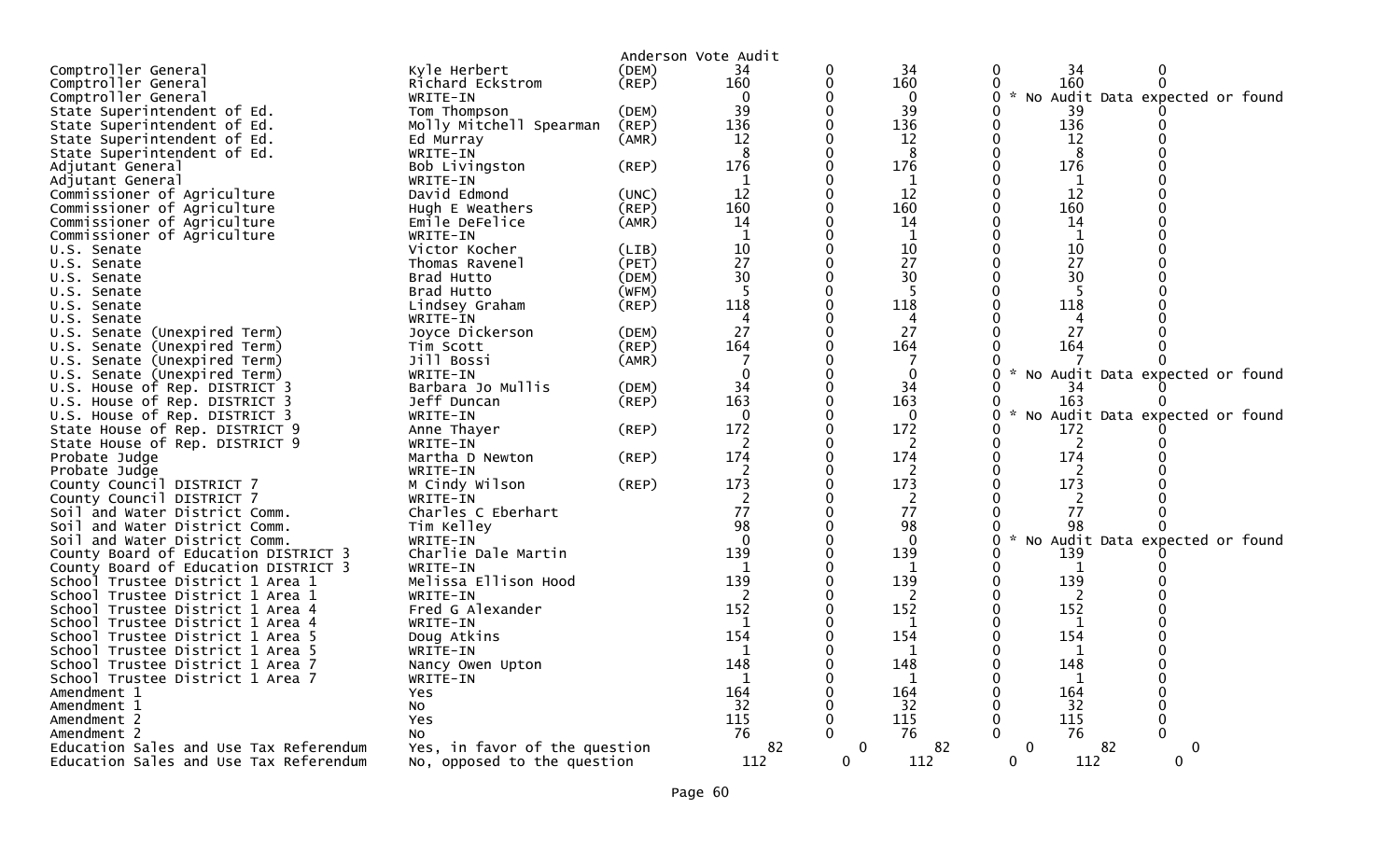Anderson Vote Audit

| Pendleton                        |                         |                | ANG SUN VULL AGGIL |          |              |              |             |   |
|----------------------------------|-------------------------|----------------|--------------------|----------|--------------|--------------|-------------|---|
| 0053<br>STRAIGHT PARTY           | Libertarian             | (LIB)          | 1                  | 0        | 1            | 0            | 1           |   |
| STRAIGHT PARTY                   | Democratic              | (DEM)          | 190                | 0        | 190          | $\mathbf{0}$ | 190         |   |
| STRAIGHT PARTY                   | Working Families        | (WFM)          | 8                  | $\Omega$ | 8            | 0            | 8           |   |
| STRAIGHT PARTY                   | United Citizens         | (UNC)          | 3                  | $\Omega$ | 3            | 0            | 3           |   |
|                                  |                         |                | 219                | $\Omega$ | 219          | 0            | 219         |   |
| STRAIGHT PARTY                   | Republican              | (REP)          | 4                  | 0        | 4            | 0            | 4           |   |
| STRAIGHT PARTY                   | American                | (AMR)<br>(LIB) | 13                 | 0        | 13           | $\mathbf{0}$ | 13          |   |
| Governor                         | Steve French            |                | 12                 | ∩        | 12           | $\Omega$     | 12          |   |
| Governor                         | Tom J Ervin             | (PET)          | 437                | 0        | 437          | $\mathbf{0}$ | 437         |   |
| Governor                         | Vincent Sheheen         | (DEM)<br>(UNC) | 8                  | ∩        | 8            | $\Omega$     |             |   |
| Governor                         | Morgan Bruce Reeves     |                |                    | ∩        |              | 0            | 8           |   |
| Governor                         | Nikki R Haley           | $($ REP $)$    | 554<br>2           | 0        | 554          | 0            | 554         |   |
| Governor                         | WRITE-IN                |                |                    |          | 2            | 0            | 2           |   |
| Lieutenant Governor              | Bakari Sellers          | (DEM)          | 440<br>570         | 0        | 440<br>570   |              | 440         |   |
| Lieutenant Governor              | Henry McMaster          | (REP)          |                    |          |              | 0<br>0       | 570         |   |
| Lieutenant Governor              | WRITE-IN                |                | 2<br>426           |          | 2<br>426     |              | 2           |   |
| Secretary of State               | Ginny Deerin            | (DEM)          |                    | 0<br>∩   |              | 0            | 426         |   |
| Secretary of State               | Mark Hammond            | $($ REP $)$    | 574                |          | 574          | $\Omega$     | 574         |   |
| Secretary of State               | WRITE-IN                |                | 2                  | ∩        | 2            | $\mathbf{0}$ | 2           |   |
| State Treasurer                  | Curtis Loftis           | (REP)          | 708                | 0        | 708          | 0            | 708         |   |
| State Treasurer                  | WRITE-IN                |                | 19                 | 0        | 19           | 0            | 19          |   |
| Attorney General                 | Parnell Diggs           | (DEM)          | 417                | 0        | 417          | 0            | 417         |   |
| Attorney General                 | Alan Wilson             | $($ REP $)$    | 576                | ∩        | 576          | $\Omega$     | 576         |   |
| Attorney General                 | WRITE-IN                |                | 1                  | 0        | 1            | 0            | 1           |   |
| Comptroller General              | Kyle Herbert            | (DEM)          | 421                | ∩        | 421          | $\Omega$     | 421         |   |
| Comptroller General              | Richard Eckstrom        | $($ REP $)$    | 559                | ∩        | 559          | 0            | 559         |   |
| Comptroller General              | WRITE-IN                |                | 1                  | 0        | 1            | 0            | $\mathbf 1$ |   |
| State Superintendent of Ed.      | Tom Thompson            | (DEM)          | 395                |          | 395          | 0            | 395         |   |
| State Superintendent of Ed.      | Molly Mitchell Spearman | (REP)          | 559                | 0        | 559          | $\mathbf{0}$ | 559         |   |
| State Superintendent of Ed.      | Ed Murray               | (AMR)          | 44                 | ∩        | 44           | 0            | 44          |   |
| State Superintendent of Ed.      | WRITE-IN                |                | 5                  | 0        | -5           | 0            | 5           |   |
| Adjutant General                 | Bob Livingston          | (REP)          | 714                | ∩        | 714          | $\Omega$     | 714         |   |
| Adjutant General                 | WRITE-IN                |                | 14                 | 0        | 14           | $\mathbf{0}$ | 14          |   |
| Commissioner of Agriculture      | David Edmond            | (UNC)          | 84                 | $\Omega$ | 84           | $\mathbf{0}$ | 84          |   |
| Commissioner of Agriculture      | Hugh E Weathers         | (REP)          | 645                |          | 645          | 0            | 645         |   |
| Commissioner of Agriculture      | Emile DeFelice          | (AMR)          | 77                 | 0        | 77           | 0            | 77          |   |
| Commissioner of Agriculture      | WRITE-IN                |                | $\mathbf{1}$       |          | 1            | 0            | 1           |   |
| U.S. Senate                      | Victor Kocher           | (LIB)          | 26                 | 0        | 26           | 0            | 26          |   |
| U.S. Senate                      | Thomas Ravenel          | (PET)          | 44                 | ∩        | 44           | $\Omega$     | 44          |   |
| U.S. Senate                      | Brad Hutto              | (DEM)          | 344                | 0        | 344          | $\mathbf{0}$ | 344         |   |
| U.S. Senate                      | Brad Hutto              | (WFM)          | 21                 | O        | 21           | $\Omega$     | 21          |   |
| U.S. Senate                      | Lindsey Graham          | (REP)          | 586                | ∩        | 586          | 0            | 586         |   |
| U.S. Senate                      | WRITE-IN                |                | 1                  | ∩        | 1            | $\mathbf{0}$ | 1           |   |
| U.S. Senate (Unexpired Term)     | Joyce Dickerson         | (DEM)          | 372                | ∩        | 372          | $\Omega$     | 372         |   |
| U.S.<br>Senate (Unexpired Term)  | Tim Scott               | (REP)          | 626                | 0        | 626          | 0            | 626         |   |
| U.S. Senate (Unexpired Term)     | Jill Bossi              | (AMR)          | 20                 | ∩        | 20           | $\Omega$     | 20          |   |
| Senate (Unexpired Term)<br>U.S.  | WRITE-IN                |                | 1                  | ∩        | 1            | 0            | 1           |   |
| House of Rep. DISTRICT 3<br>U.S. | Barbara Jo Mullis       | (DEM)          | 436                | 0        | 436          | 0            | 436         |   |
| U.S. House of Rep. DISTRICT 3    | Jeff Duncan             | (REP)          | 564                | ∩        | 564          | 0            | 564         |   |
| U.S. House of Rep. DISTRICT 3    | WRITE-IN                |                | $\mathbf{1}$       | ∩        | $\mathbf{1}$ | 0            | 1           |   |
| State House of Rep. DISTRICT 6   | Brian White             | (REP)          | 652                | 0        | 652          | 0            | 652         |   |
| State House of Rep. DISTRICT 6   | WRITE-IN                |                | 22                 | $\Omega$ | 22           | $\Omega$     | 22          | 0 |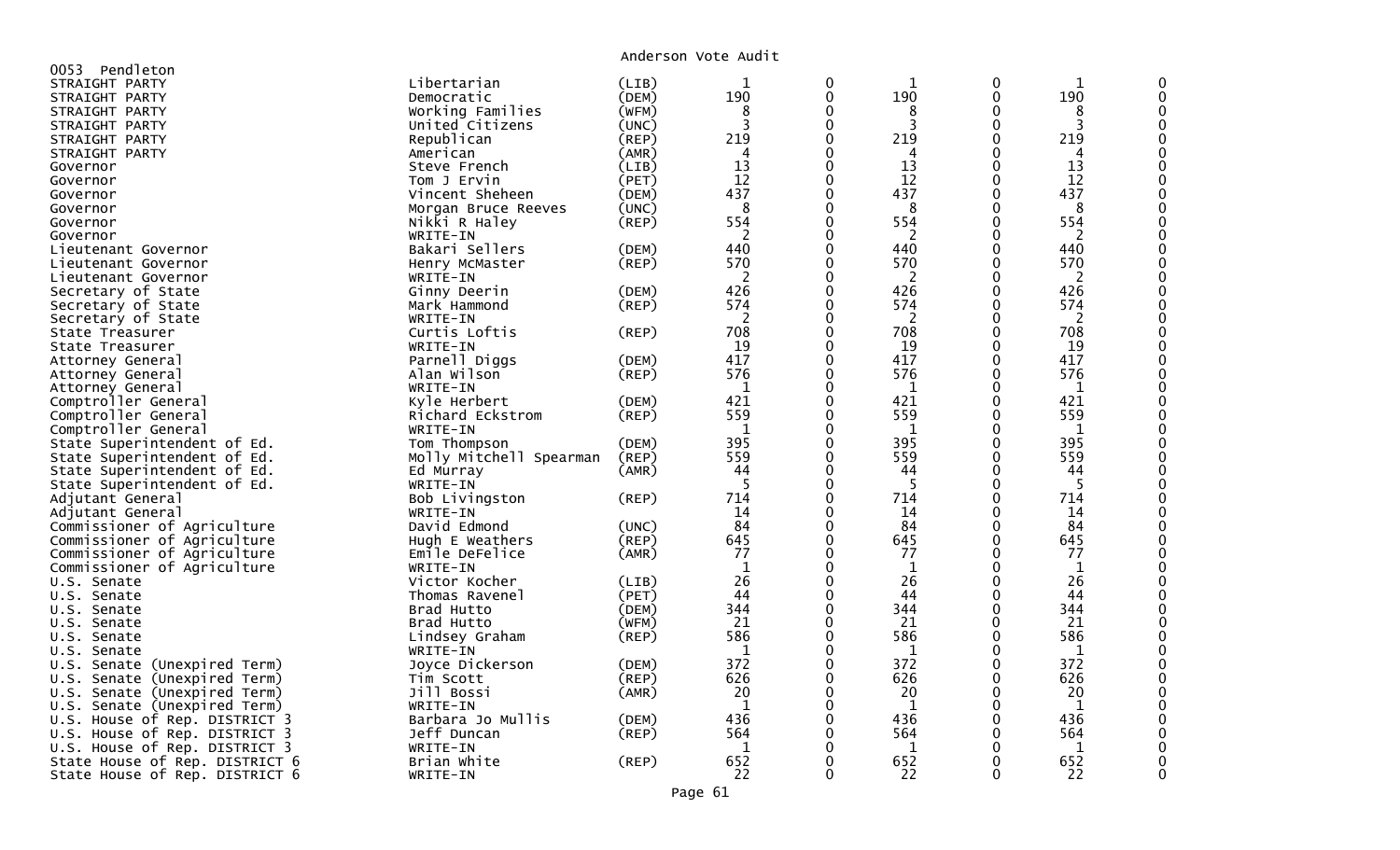|                                                                                   |                                                              | Anderson Vote Audit    |                |                             |                 |                             |                |                                   |  |
|-----------------------------------------------------------------------------------|--------------------------------------------------------------|------------------------|----------------|-----------------------------|-----------------|-----------------------------|----------------|-----------------------------------|--|
| State House of Rep. DISTRICT 8<br>State House of Rep. DISTRICT 8<br>Probate Judge | Jonathon Hill<br>WRITE-IN<br>Martha D Newton                 | (REP)<br>(REP)         | 51<br>1<br>742 | 0<br>0                      | 51<br>1<br>742  | 0<br>0                      | 51<br>1<br>742 | 0<br>0                            |  |
| Probate Judge                                                                     | WRITE-IN                                                     |                        | 10             |                             | 10              | 0                           | 10             |                                   |  |
| County Council DISTRICT 4                                                         | Tom Allen                                                    | $($ REP $)$            | 736            |                             | 736             |                             | 736            |                                   |  |
| County Council DISTRICT 4<br>Soil and Water District Comm.                        | WRITE-IN<br>Charles C Eberhart                               |                        | 12<br>358      |                             | 12<br>358       |                             | 12<br>358      |                                   |  |
| Soil and Water District Comm.                                                     | Tim Kelley                                                   |                        | 491            |                             | 491             |                             | 491            |                                   |  |
| Soil and Water District Comm.                                                     | WRITE-IN                                                     |                        | -5             |                             | 5               |                             | 5              |                                   |  |
| County Board of Education DISTRICT 1                                              | Gary Burgess                                                 |                        | 436            |                             | 436             |                             | 436            |                                   |  |
| County Board of Education DISTRICT 1<br>County Board of Education DISTRICT 1      | Powell Hickman<br>WRITE-IN                                   |                        | 276            |                             | 276             |                             | 276            |                                   |  |
| School Trustee District 4 Area 2                                                  | Paulette R Grate                                             |                        | 121            |                             | 121             |                             | 121            |                                   |  |
| School Trustee District 4 Area 2                                                  | WRITE-IN                                                     |                        |                |                             |                 |                             |                |                                   |  |
| School Trustee District 4 Area 4<br>School Trustee District 4 Area 4              | Meg Jones<br>Diana Mullikin                                  |                        |                |                             |                 |                             |                |                                   |  |
| School Trustee District 4 Area 4                                                  | WRITE-IN                                                     |                        |                |                             | 0               | 0                           |                | * No Audit Data expected or found |  |
| Three and Twenty Watershed DISTRICT 32                                            | Dennis Claramunt                                             |                        | 71             |                             | 71              |                             | 71             |                                   |  |
| Three and Twenty Watershed DISTRICT 32<br>Three and Twenty Watershed DISTRICT 32  | Randy Griffis<br>WRITE-IN                                    |                        | 110<br>1       |                             | 110<br>1        | 0                           | 110<br>1       |                                   |  |
| Amendment 1                                                                       | Yes                                                          |                        | 862            |                             | 862             |                             | 862            |                                   |  |
| Amendment 1                                                                       | No                                                           |                        | 151            |                             | 151             |                             | 151            |                                   |  |
| Amendment 2<br>Amendment 2                                                        | Yes<br>No                                                    |                        | 612<br>364     |                             | 612<br>364      | 0<br>0                      | 612<br>364     | 0<br>0                            |  |
| Education Sales and Use Tax Referendum                                            | Yes, in favor of the question                                |                        | 637            | 0                           | 637             | 0                           | 637            | 0                                 |  |
| Education Sales and Use Tax Referendum                                            | No, opposed to the question                                  |                        | 350            | 0                           | 350             | 0                           | 350            | 0                                 |  |
| School District No. 4 Bond Referendum<br>School District No. 4 Bond Referendum    | Yes, in favor of the question<br>No, opposed to the question |                        | 664<br>307     | $\mathbf 0$<br>$\mathbf{0}$ | 664<br>307      | $\Omega$<br>0               | 664<br>307     | 0<br>0                            |  |
|                                                                                   |                                                              |                        |                |                             |                 |                             |                |                                   |  |
| 0054 Piedmont                                                                     |                                                              |                        |                |                             |                 |                             |                |                                   |  |
| STRAIGHT PARTY<br>STRAIGHT PARTY                                                  | Libertarian<br>Democratic                                    | (LIB)<br>(DEM)         | 1<br>14        | 0                           | 14              | 0                           | 1<br>14        | 0                                 |  |
| STRAIGHT PARTY                                                                    | Working Families                                             | (WFM)                  |                |                             |                 |                             | 1              |                                   |  |
| STRAIGHT PARTY                                                                    | United Citizens                                              | (UNC)                  |                |                             |                 |                             | 1              |                                   |  |
| STRAIGHT PARTY<br>STRAIGHT PARTY                                                  | Republican<br>American                                       | (REP)<br>(AMR)         | 78             |                             | 78              |                             | 78             |                                   |  |
| Governor                                                                          | Steve French                                                 | (LIB)                  |                |                             |                 |                             |                |                                   |  |
| Governor                                                                          | Tom J Ervin                                                  | (PET)                  |                |                             |                 |                             |                |                                   |  |
| Governor<br>Governor                                                              | Vincent Sheheen<br>Morgan Bruce Reeves                       | (DEM)<br>(UNC)         | 40<br>4        |                             | 40<br>4         |                             | 40             |                                   |  |
| Governor                                                                          | Nikki R Haley                                                | (REP)                  | 199            |                             | 199             |                             | 199            |                                   |  |
| Governor                                                                          | WRITE-IN                                                     |                        |                |                             | 0               | 0                           |                | * No Audit Data expected or found |  |
| Lieutenant Governor<br>Lieutenant Governor                                        | Bakari Sellers                                               | (DEM)<br>(REP)         | 43<br>201      |                             | 43<br>201       | 0<br>0                      | 43<br>201      | Ü<br>$\Omega$                     |  |
| Lieutenant Governor                                                               | Henry McMaster<br>WRITE-IN                                   |                        | 0              |                             | 0               | 0                           |                | * No Audit Data expected or found |  |
| Secretary of State                                                                | Ginny Deerin                                                 | (DEM)                  | 49             |                             | 49              |                             | 49             |                                   |  |
| Secretary of State<br>Secretary of State                                          | Mark Hammond<br>WRITE-IN                                     | $($ REP $)$            | 197            |                             | 197<br>$\Omega$ | $\mathcal{H}^{\mathcal{C}}$ | 197            | 0                                 |  |
| State Treasurer                                                                   | Curtis Loftis                                                | $($ REP $)$            | 222            |                             | 222             |                             | 222            | No Audit Data expected or found   |  |
| State Treasurer                                                                   | WRITE-IN                                                     |                        |                |                             |                 |                             | 3              |                                   |  |
| Attorney General                                                                  | Parnell Diggs                                                | (DEM)                  | 42             |                             | 42              |                             | 42             |                                   |  |
| Attorney General                                                                  | Alan Wilson                                                  | $($ REP $)$<br>Page 62 | 205            |                             | 205             | 0                           | 205            |                                   |  |
|                                                                                   |                                                              |                        |                |                             |                 |                             |                |                                   |  |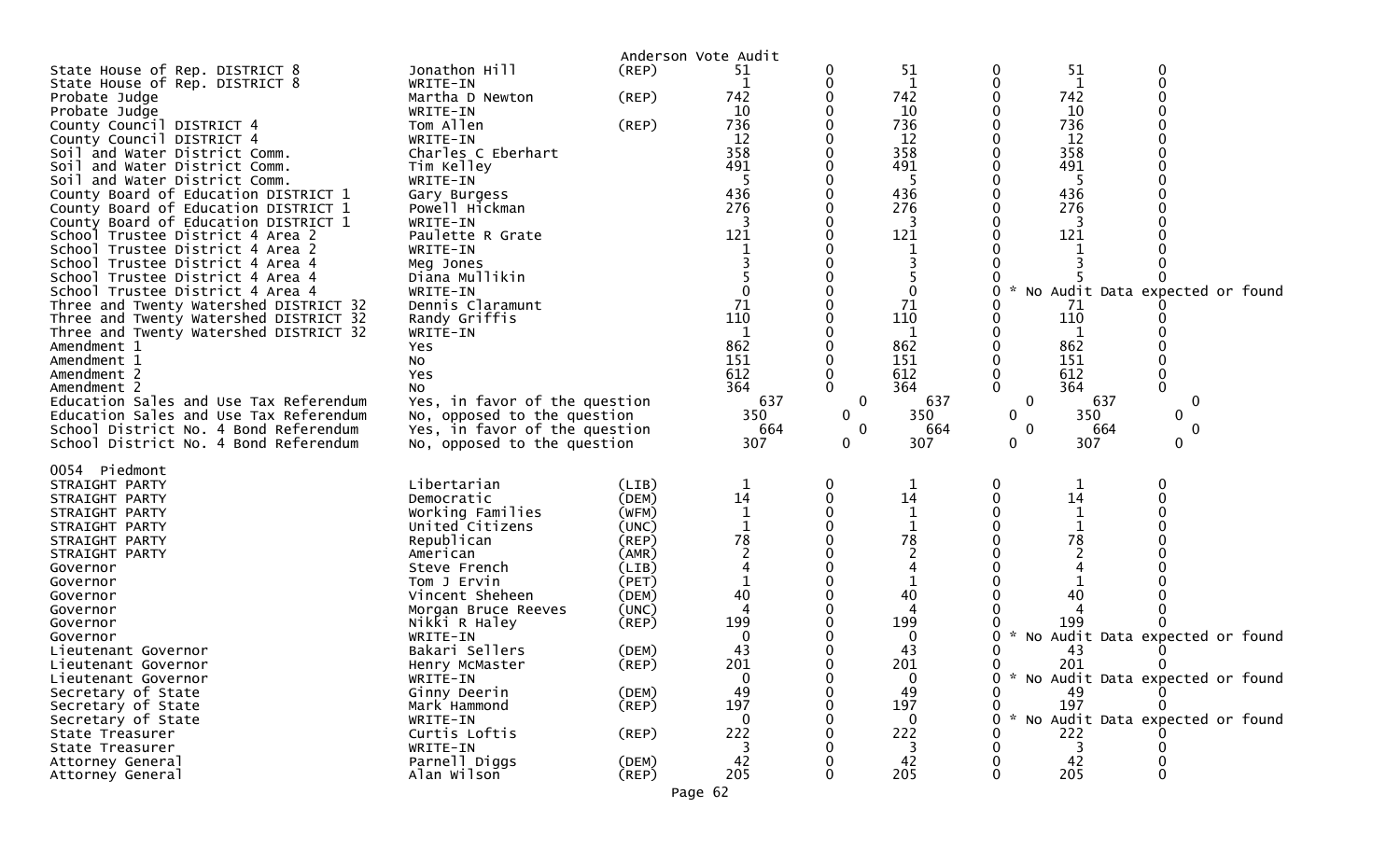|                                                                |                                  |             | Anderson Vote Audit |          |                                                     |
|----------------------------------------------------------------|----------------------------------|-------------|---------------------|----------|-----------------------------------------------------|
| Attorney General                                               | WRITE-IN                         |             |                     | 0        | No Audit Data expected or found<br>0                |
| Comptroller General                                            | Kyle Herbert                     | (DEM)       | 47                  | 47       |                                                     |
| Comptroller General                                            | Richard Eckstrom                 | $($ REP $)$ | 198                 | 198      | 198                                                 |
| Comptroller General                                            | WRITE-IN                         |             |                     | 0        | * No Audit Data expected or found                   |
| State Superintendent of Ed.                                    | Tom Thompson                     | (DEM)       | 38                  | 38       | 38                                                  |
| State Superintendent of Ed.                                    | Molly Mitchell Spearman          | (REP)       | 179                 | 179      | 179                                                 |
| State Superintendent of Ed.                                    | Ed Murray                        | (AMR)       | 28                  | 28       | 28                                                  |
| State Superintendent of Ed.                                    | WRITE-IN                         |             |                     | $\Omega$ | $\mathcal{R}$<br>No Audit Data expected or found    |
| Adjutant General                                               | Bob Livingston                   | $($ REP $)$ | 225                 | 225      | 225                                                 |
| Adjutant General                                               | WRITE-IN                         |             |                     | 2        |                                                     |
| Commissioner of Agriculture                                    | David Edmond                     | (UNC)       | 15                  | 15       | 15                                                  |
| Commissioner of Agriculture                                    | Hugh E Weathers                  | $($ REP $)$ | 197                 | 197      | 197                                                 |
| Commissioner of Agriculture                                    | Emile DeFelice                   | (AMR)       | 20                  | 20       | 20                                                  |
| Commissioner of Agriculture                                    | WRITE-IN                         |             |                     | $\Omega$ | $\mathcal{H}$<br>No Audit Data expected or<br>found |
| U.S. Senate                                                    | Victor Kocher                    | (LIB)       | 12                  | 12       | 12                                                  |
| U.S. Senate                                                    | Thomas Ravenel                   | (PET)       | 30                  | 30       | 30                                                  |
| U.S. Senate                                                    | Brad Hutto                       | (DEM)       | 38                  | 38       | 38                                                  |
| U.S. Senate                                                    | Brad Hutto                       | (WFM)       |                     |          |                                                     |
| U.S. Senate                                                    | Lindsey Graham                   | (REP)       | 160                 | 160      | 160                                                 |
| U.S. Senate                                                    | WRITE-IN                         |             |                     | $\Omega$ | $\mathcal{H}$<br>No Audit Data expected or found    |
| U.S. Senate (Unexpired Term)                                   | Joyce Dickerson                  | (DEM)       | 34                  | 34       | 34                                                  |
| U.S. Senate (Unexpired Term)                                   | Tim Scott                        | (REP)       | 203                 | 203      | 203                                                 |
| U.S. Senate (Unexpired Term)                                   | Jill Bossi                       | (AMR)       |                     | $\Omega$ |                                                     |
| U.S. Senate (Unexpired Term)                                   | WRITE-IN                         |             | 40                  | 40       | * No Audit Data expected or found                   |
| U.S. House of Rep. DISTRICT 3                                  | Barbara Jo Mullis<br>Jeff Duncan | (DEM)       | 203                 | 203      | 203                                                 |
| U.S. House of Rep. DISTRICT 3<br>U.S. House of Rep. DISTRICT 3 | WRITE-IN                         | $($ REP $)$ | $\Omega$            | $\Omega$ | * No Audit Data expected or found                   |
| State House of Rep. DISTRICT 10                                | Joshua A Putnam                  | $($ REP $)$ | 222                 | 222      | 222                                                 |
| State House of Rep. DISTRICT 10                                | WRITE-IN                         |             |                     |          |                                                     |
| Probate Judge                                                  | Martha D Newton                  | (REP)       | 222                 | 222      | 222                                                 |
| Probate Judge                                                  | WRITE-IN                         |             |                     |          |                                                     |
| County Council DISTRICT 6                                      | Ken Waters                       | $($ REP $)$ | 216                 | 216      | 216                                                 |
| County Council DISTRICT 6                                      | WRITE-IN                         |             | 4                   | 4        | 4                                                   |
| Soil and Water District Comm.                                  | Charles C Eberhart               |             | 104                 | 104      | 104                                                 |
| Soil and Water District Comm.                                  | Tim Kelley                       |             | 149                 | 149      | 149                                                 |
| Soil and Water District Comm.                                  | WRITE-IN                         |             |                     | 3        |                                                     |
| County Board of Education DISTRICT 3                           | Charlie Dale Martin              |             | 182                 | 182      | 182                                                 |
| County Board of Education DISTRICT 3                           | WRITE-IN                         |             | 1                   | 1        | 1                                                   |
| School Trustee District 1 Area 1                               | Melissa Ellison Hood             |             | 187                 | 187      | 187                                                 |
| School Trustee District 1 Area 1                               | WRITE-IN                         |             |                     | 1        |                                                     |
| School Trustee District 1 Area 4                               | Fred G Alexander                 |             | 201                 | 201      | 201                                                 |
| School Trustee District 1 Area 4                               | WRITE-IN                         |             | $\mathbf{0}$        | $\Omega$ | W.<br>No Audit Data expected or found               |
| School Trustee District 1 Area 5                               | Doug Atkins                      |             | 191                 | 191      | 191                                                 |
| School Trustee District 1 Area 5                               | WRITE-IN                         |             |                     |          |                                                     |
| School Trustee District 1 Area 7                               | Nancy Owen Upton                 |             | 195                 | 195      | 195                                                 |
| School Trustee District 1 Area 7                               | WRITE-IN                         |             | 1                   |          |                                                     |
| Piedmont Public Service Dist.110                               | Al C McAbee Jr                   |             | 120                 | 120      | 120                                                 |
| Piedmont Public Service Dist.110                               | Ed Poore                         |             | 87                  | 87       | 87                                                  |
| Piedmont Public Service Dist.110                               | Terry Yates                      |             | 86                  | 86       | 86                                                  |
| Piedmont Public Service Dist.110                               | WRITE-IN                         |             | 4                   | 4        | 4                                                   |
| Amendment 1                                                    | Yes                              |             | 198                 | 198      | 198                                                 |
| Amendment 1                                                    | No                               |             | 46                  | 46       | 46<br>$\Omega$                                      |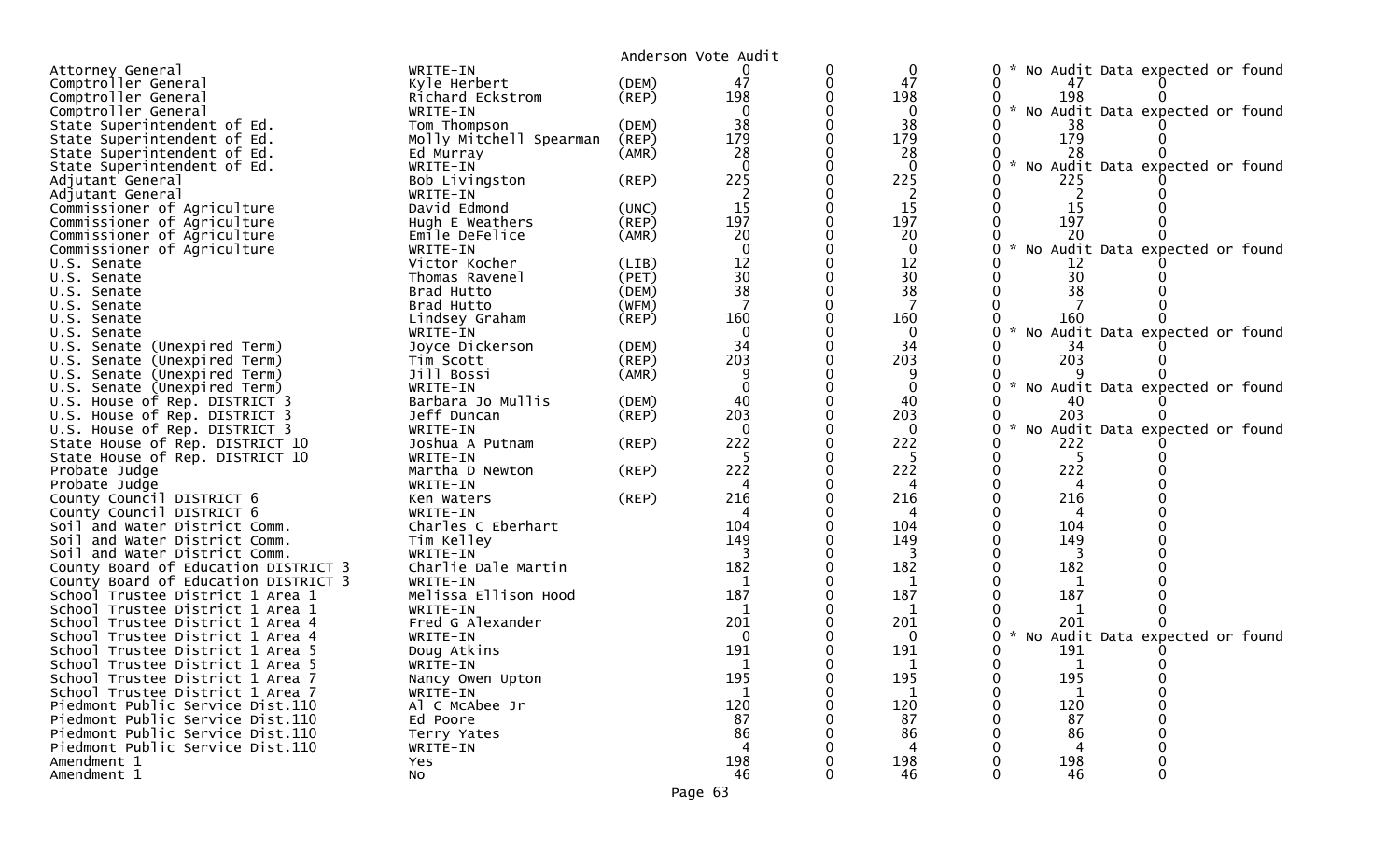|                                        |                               |             | Anderson Vote Audit  |              |                |              |         |             |
|----------------------------------------|-------------------------------|-------------|----------------------|--------------|----------------|--------------|---------|-------------|
| Amendment 2                            | Yes                           |             | 123                  | 0            | 123            | 0            | 123     | 0           |
| Amendment 2                            | No                            |             | 119                  | $\mathbf{0}$ | 119            | $\Omega$     | 119     | $\Omega$    |
| Education Sales and Use Tax Referendum | Yes, in favor of the question |             | 103                  | $\mathbf 0$  | 103            | $\mathbf 0$  | 103     | 0           |
| Education Sales and Use Tax Referendum | No, opposed to the question   |             | 139                  | 0            | 139            | 0            | 139     | $\mathbf 0$ |
|                                        |                               |             |                      |              |                |              |         |             |
| 0055 Piercetown                        |                               |             |                      |              |                |              |         |             |
| STRAIGHT PARTY                         | Libertarian                   | (LIB)       | 5                    | 0            | -5             | 0            | 5       | 0           |
| STRAIGHT PARTY                         | Democratic                    | (DEM)       | 31                   | $\Omega$     | 31             | $\mathbf{0}$ | 31      | ∩           |
| STRAIGHT PARTY                         | Working Families              | (WFM)       | 8                    | $\Omega$     | 8              | 0            | 8       |             |
| STRAIGHT PARTY                         | United Citizens               | (UNC)       | $\overline{2}$       | $\Omega$     |                | 0            |         |             |
| STRAIGHT PARTY                         | Republican                    | $($ REP $)$ | 225                  |              | 225            | 0            | 225     |             |
| STRAIGHT PARTY                         | American                      | (AMR)       | 2                    | 0            |                | 0            |         |             |
| Governor                               | Steve French                  | (LIB)       | 11                   | 0            | 11             | 0            | 11      |             |
| Governor                               | Tom J Ervin                   | (PET)       | 5                    |              | -5             | 0            | 5       |             |
| Governor                               | Vincent Sheheen               | (DEM)       | 99                   | 0            | 99             | 0            | 99      |             |
| Governor                               | Morgan Bruce Reeves           | (UNC)       | $\overline{2}$       | 0            | $\overline{2}$ | 0            | 2       |             |
| Governor                               | Nikki R Haley                 | $($ REP $)$ | 515                  | 0            | 515            | 0            | 515     |             |
| Governor                               | WRITE-IN                      |             |                      | ∩            |                | 0            |         |             |
| Lieutenant Governor                    | Bakari Sellers                | (DEM)       | 99                   | 0            | 99             | 0            | 99      |             |
| Lieutenant Governor                    | Henry McMaster                | $($ REP $)$ | 528                  | 0<br>∩       | 528            | 0            | 528     |             |
| Lieutenant Governor                    | WRITE-IN                      |             | $\overline{2}$<br>91 |              | 2<br>91        | 0            | 2<br>91 |             |
| Secretary of State                     | Ginny Deerin                  | (DEM)       | 533                  | 0<br>0       | 533            | 0<br>0       | 533     |             |
| Secretary of State                     | Mark Hammond                  | $($ REP $)$ | 1                    | ∩            |                | 0            | 1       |             |
| Secretary of State<br>State Treasurer  | WRITE-IN<br>Curtis Loftis     |             | 575                  | 0            | 575            | 0            | 575     |             |
| State Treasurer                        | WRITE-IN                      | (REP)       | 3                    | 0            | 3              | 0            | 3       |             |
| Attorney General                       | Parnell Diggs                 | (DEM)       | 91                   | ∩            | 91             | 0            | 91      |             |
| Attorney General                       | Alan Wilson                   | $($ REP $)$ | 530                  | 0            | 530            | 0            | 530     |             |
| Attorney General                       | WRITE-IN                      |             | 1                    |              | 1              | 0            | 1       |             |
| Comptroller General                    | Kyle Herbert                  | (DEM)       | 88                   | ∩            | 88             | 0            | 88      |             |
| Comptroller General                    | Richard Eckstrom              | $($ REP $)$ | 530                  | 0            | 530            | 0            | 530     |             |
| Comptroller General                    | WRITE-IN                      |             | 1                    | 0            | 1              | 0            | 1       |             |
| State Superintendent of Ed.            | Tom Thompson                  | (DEM)       | 85                   | 0            | 85             | 0            | 85      |             |
| State Superintendent of Ed.            | Molly Mitchell Spearman       | $($ REP $)$ | 512                  | 0            | 512            | 0            | 512     |             |
| State Superintendent of Ed.            | Ed Murray                     | (AMR)       | 23                   | 0            | 23             | 0            | 23      |             |
| State Superintendent of Ed.            | WRITE-IN                      |             | 4                    | ∩            | Δ              | 0            | 4       |             |
| Adjutant General                       | Bob Livingston                | (REP)       | 570                  | 0            | 570            | 0            | 570     |             |
| Adjutant General                       | WRITE-IN                      |             | 2                    | 0            | 2              | 0            | 2       |             |
| Commissioner of Agriculture            | David Edmond                  | (UNC)       | 32                   | ∩            | 32             | 0            | 32      |             |
| Commissioner of Agriculture            | Hugh E Weathers               | $($ REP $)$ | 538                  |              | 538            | 0            | 538     |             |
| Commissioner of Agriculture            | Emile DeFelice                | (AMR)       | 21                   |              | 21             | 0            | 21      |             |
| Commissioner of Agriculture            | WRITE-IN                      |             | 1                    |              | 1              | 0            | 1       |             |
| U.S. Senate                            | Victor Kocher                 | (LIB)       | 24                   |              | 24             | 0            | 24      |             |
| U.S. Senate                            | Thomas Ravenel                | (PET)       | 42                   |              | 42             | ∩            | 42      |             |
| U.S. Senate                            | Brad Hutto                    | (DEM)       | 72                   |              | 72             | 0            | 72      |             |
| U.S. Senate                            | Brad Hutto                    | (WFM)       | 16                   |              | 16             | 0            | 16      |             |
| U.S. Senate                            | Lindsey Graham                | $($ REP $)$ | 468                  | 0            | 468            | O            | 468     |             |
| U.S. Senate                            | WRITE-IN                      |             | 9                    |              | 9              | 0            | 9       |             |
| U.S. Senate (Unexpired Term)           | Joyce Dickerson               | (DEM)       | 64                   |              | 64             | 0            | 64      |             |
| U.S. Senate (Unexpired Term)           | Tim Scott                     | (REP)       | 554                  |              | 554            | 0            | 554     |             |
| U.S. Senate (Unexpired Term)           | Jill Bossi                    | (AMR)       | 12                   | 0            | 12             | 0            | 12      |             |
| U.S. Senate (Unexpired Term)           | WRITE-IN                      |             |                      | $\Omega$     | $\mathbf{1}$   | 0            | 1       | $\Omega$    |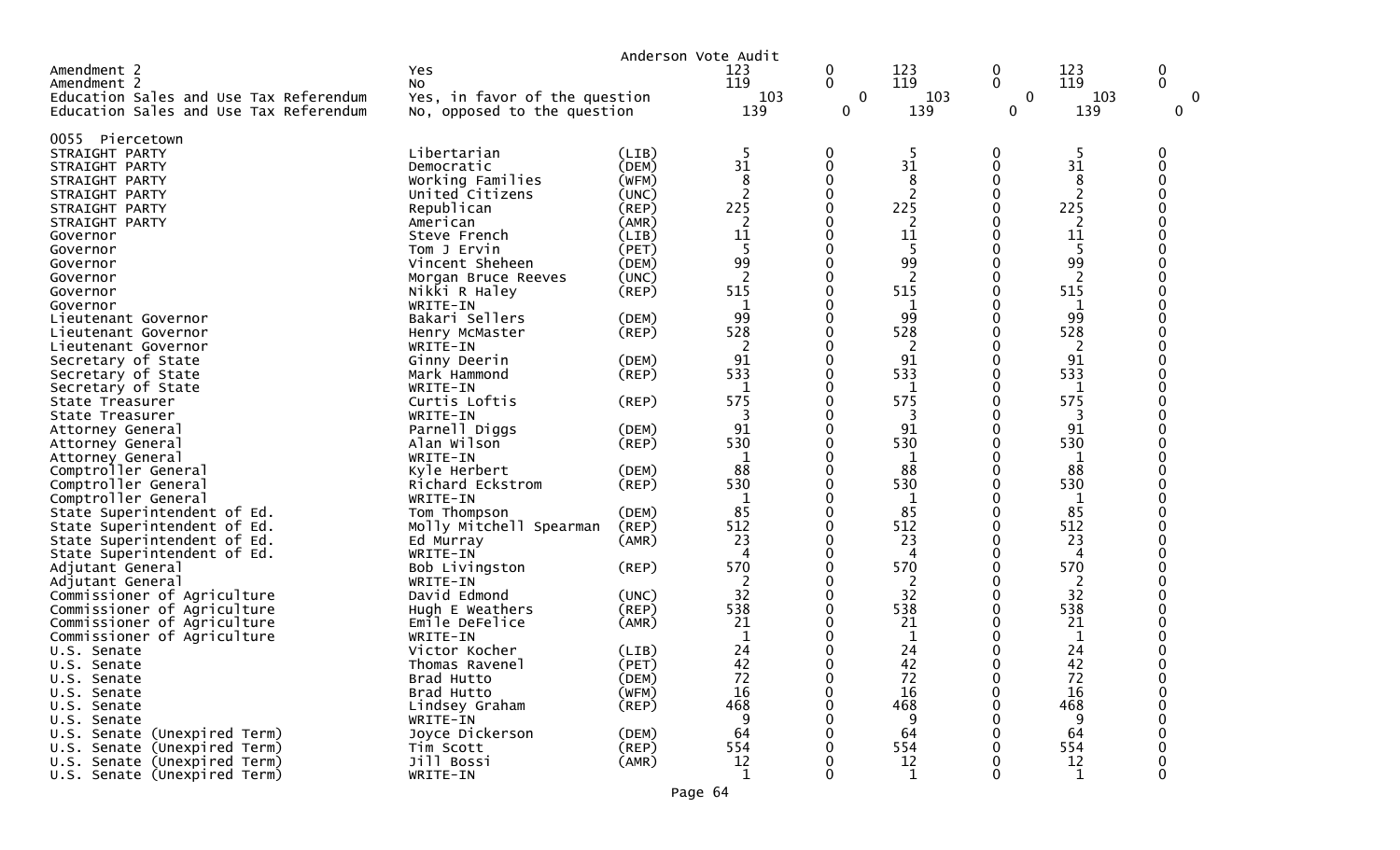| Anderson Vote Audit                                                                                                 |  |
|---------------------------------------------------------------------------------------------------------------------|--|
| Barbara Jo Mullis<br>85<br>U.S. House of Rep. DISTRICT 3<br>(DEM)<br>85<br>85<br>0<br>$\bf{0}$                      |  |
| 543<br>543<br>543<br>$\Omega$<br>Jeff Duncan<br>$($ REP $)$<br>U.S. House of Rep. DISTRICT 3                        |  |
| U.S. House of Rep. DISTRICT 3<br>$\mathcal{H}$<br>No Audit Data expected or found<br>WRITE-IN<br>0<br>0             |  |
| 568<br>568<br>Brian White<br>(REP)<br>568<br>State House of Rep. DISTRICT 6                                         |  |
| State House of Rep. DISTRICT 6<br>2<br>2<br>WRITE-IN                                                                |  |
| 572<br>572<br>572<br>Probate Judge<br>Martha D Newton<br>(REP)                                                      |  |
| 1<br>Probate Judge<br>WRITE-IN<br>1                                                                                 |  |
| Tom Allen<br>418<br>418<br>418<br>County Council DISTRICT 4<br>(REP)                                                |  |
| County Council DISTRICT 4<br>WRITE-IN<br>3<br>3                                                                     |  |
| 135<br>135<br>135<br>M Cindy Wilson<br>(REP)<br>County Council DISTRICT 7                                           |  |
| County Council DISTRICT 7<br>WRITE-IN<br>3<br>3                                                                     |  |
| 259<br>259<br>Charles C Eberhart<br>259<br>Soil and Water District Comm.                                            |  |
| 321<br>321<br>321<br>Soil and Water District Comm.<br>Tim Kelley                                                    |  |
| Soil and Water District Comm.<br>WRITE-IN<br>4                                                                      |  |
| 82<br>82<br>County Board of Education DISTRICT 1<br>82<br>Gary Burgess                                              |  |
| 44<br>Powell Hickman<br>44<br>County Board of Education DISTRICT 1<br>44                                            |  |
| $\Omega$<br>$\mathbf 0$<br>County Board of Education DISTRICT 1<br>WRITE-IN<br>0<br>No Audit Data expected or found |  |
| 115<br>County Board of Education DISTRICT 4<br>115<br>115<br>Dana Grant                                             |  |
| 2<br>2<br>County Board of Education DISTRICT 4<br>2<br>WRITE-IN<br>Melissa Ellison Hood<br>426<br>426<br>426        |  |
| School Trustee District 1 Area 1<br>WRITE-IN<br>4<br>4                                                              |  |
| School Trustee District 1 Area 1<br>430<br>430<br>430<br>Fred G Alexander<br>School Trustee District 1 Area 4       |  |
| 2<br>School Trustee District 1 Area 4<br>WRITE-IN<br>2                                                              |  |
| 438<br>438<br>438<br>Doug Atkins<br>School Trustee District 1 Area 5                                                |  |
| 3<br>School Trustee District 1 Area 5<br>WRITE-IN<br>3<br>3                                                         |  |
| 445<br>445<br>445<br>School Trustee District 1 Area 7<br>Nancy Owen Upton                                           |  |
| School Trustee District 1 Area 7<br>WRITE-IN                                                                        |  |
| 536<br>536<br>536<br>Amendment 1<br>Yes                                                                             |  |
| 88<br>88<br>Amendment 1<br>No<br>88                                                                                 |  |
| 358<br>358<br>358<br>Amendment 2<br><b>Yes</b>                                                                      |  |
| 259<br>259<br>259<br>0<br>Amendment 2<br>NO.                                                                        |  |
| 275<br>Yes, in favor of the question<br>0<br>275<br>0<br>275<br>Education Sales and Use Tax Referendum<br>0         |  |
| No, opposed to the question<br>341<br>341<br>341<br>Education Sales and Use Tax Referendum<br>0<br>0<br>0           |  |
|                                                                                                                     |  |
| 0057 Rock Mill                                                                                                      |  |
| Libertarian<br>* No Audit Data expected or found<br>STRAIGHT PARTY<br>(LIB)<br>0<br>0<br>$\mathbf{0}$               |  |
| 25<br>25<br>STRAIGHT PARTY<br>Democratic<br>(DEM)<br>25                                                             |  |
| Working Families<br>(WFM)<br>1<br>STRAIGHT PARTY                                                                    |  |
| United Citizens<br>$\Omega$<br>$\mathbf{0}$<br>* No Audit Data expected or found<br>STRAIGHT PARTY<br>(UNC)<br>0    |  |
| 134<br>134<br>Republican<br>134<br>(REP)<br>STRAIGHT PARTY                                                          |  |
| STRAIGHT PARTY<br>American<br>(AMR)                                                                                 |  |
| (LIB)<br>Governor<br>Steve French<br>Tom J Ervin<br>(PET)                                                           |  |
| Governor<br>76<br>76<br>- 76<br>Vincent Sheheen<br>(DEM)<br>Governor                                                |  |
| 0 * No Audit Data expected or found<br>$\Omega$<br>$\mathbf{0}$<br>(UNC)<br>Morgan Bruce Reeves<br>Governor         |  |
| 342<br>342<br>342<br>Nikki R Haley<br>$($ REP $)$<br>$\Omega$<br>Governor                                           |  |
| * No Audit Data expected or found<br>WRITE-IN<br>Governor<br>0<br>0                                                 |  |
| 84<br>Bakari Sellers<br>(DEM)<br>84<br>84<br>Lieutenant Governor                                                    |  |
| 335<br>335<br>335<br>(REP)<br>Lieutenant Governor<br>Henry McMaster                                                 |  |
|                                                                                                                     |  |
| Lieutenant Governor<br>WRITE-IN                                                                                     |  |
| 77<br>77<br>Secretary of State<br>(DEM)<br>77<br>Ginny Deerin<br>336<br>336<br>336<br>Mark Hammond<br>$($ REP $)$   |  |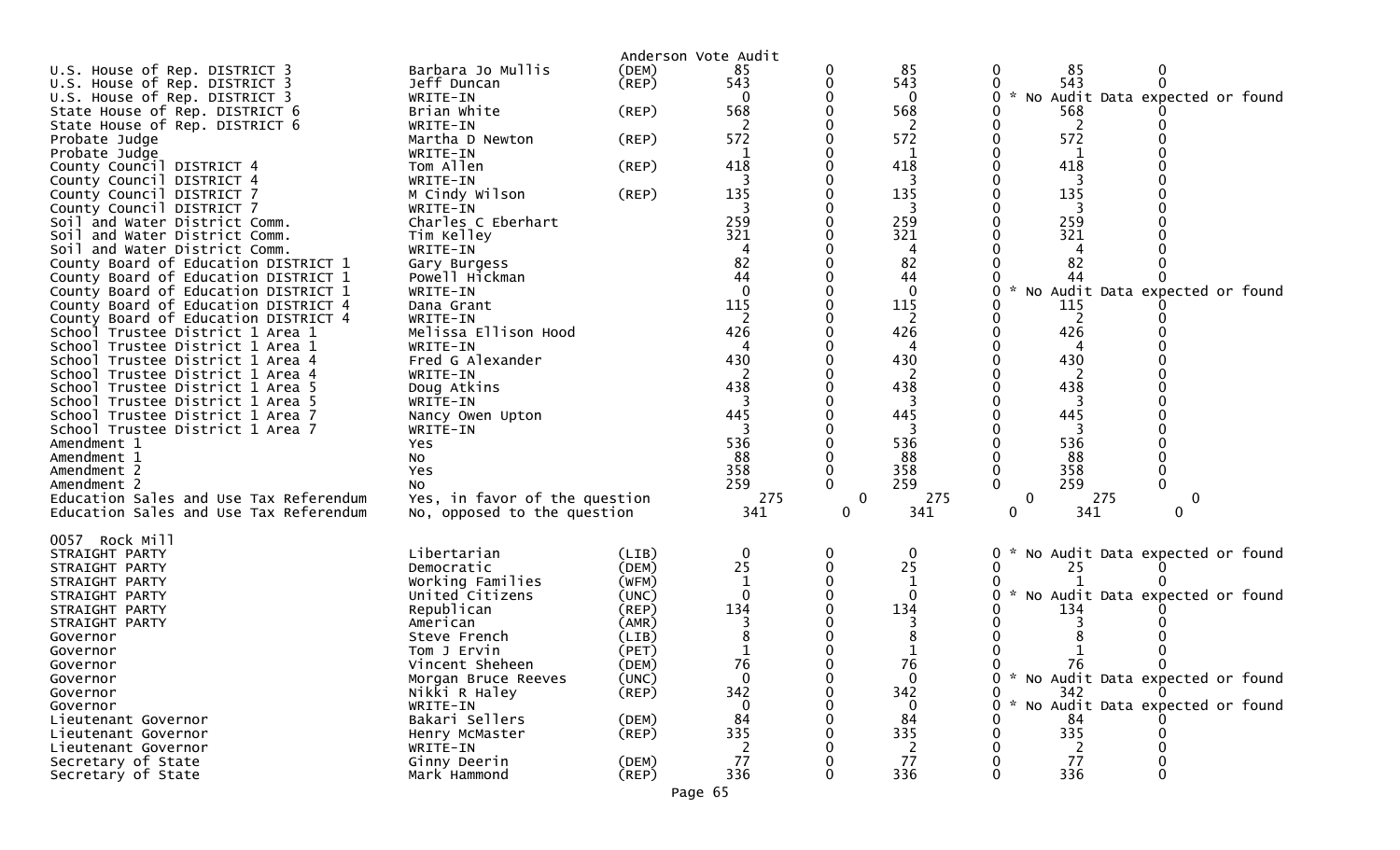|                                                                          |                              |             | Anderson Vote Audit |   |                   |   |     |                                     |  |
|--------------------------------------------------------------------------|------------------------------|-------------|---------------------|---|-------------------|---|-----|-------------------------------------|--|
| Secretary of State                                                       | WRITE-IN                     |             |                     | 0 |                   | 0 |     | 0                                   |  |
| State Treasurer                                                          | Curtis Loftis                | $($ REP $)$ | 373                 | 0 | 373               |   | 373 | $\Omega$                            |  |
| State Treasurer                                                          | WRITE-IN                     |             |                     |   |                   |   |     |                                     |  |
| Attorney General                                                         | Parnell Diggs                | (DEM)       | 83                  |   | 83                |   | 83  |                                     |  |
| Attorney General                                                         | Alan Wilson                  | (REP)       | 327                 |   | 327               |   | 327 |                                     |  |
| Attorney General                                                         | WRITE-IN                     |             |                     |   |                   |   | 1   |                                     |  |
| Comptroller General                                                      | Kyle Herbert                 | (DEM)       | 85                  |   | 85                |   | 85  |                                     |  |
| Comptroller General                                                      | Richard Eckstrom             | (REP)       | 320                 |   | 320               |   | 320 |                                     |  |
| Comptroller General                                                      | WRITE-IN                     |             | 1                   |   | 1                 |   | 1   |                                     |  |
| State Superintendent of Ed.                                              | Tom Thompson                 | (DEM)       | 78                  |   | 78                |   | 78  |                                     |  |
| State Superintendent of Ed.                                              | Molly Mitchell Spearman      | (REP)       | 316                 |   | 316               |   | 316 |                                     |  |
| State Superintendent of Ed.                                              | Ed Murray                    | (AMR)       | 13                  |   | 13                |   | 13  |                                     |  |
| State Superintendent of Ed.                                              | WRITE-IN                     |             |                     |   |                   |   |     |                                     |  |
| Adjutant General                                                         | Bob Livingston               | (REP)       | 371                 |   | 371               |   | 371 |                                     |  |
| Adjutant General                                                         | WRITE-IN                     |             | 2                   |   | 2                 |   | 2   |                                     |  |
| Commissioner of Agriculture                                              | David Edmond                 | (UNC)       | 18<br>345           | 0 | 18                |   | 18  |                                     |  |
| Commissioner of Agriculture                                              | Hugh E Weathers              | $($ REP $)$ |                     |   | 345               |   | 345 |                                     |  |
| Commissioner of Agriculture                                              | Emile DeFelice               | (AMR)       | 18<br>$\Omega$      |   | 18<br>$\mathbf 0$ |   | 18  |                                     |  |
| Commissioner of Agriculture                                              | WRITE-IN<br>Victor Kocher    | (LIB)       | 14                  |   | 14                |   | 14  | No Audit Data expected or found     |  |
| U.S. Senate<br>U.S. Senate                                               | Thomas Ravenel               | (PET)       | 20                  |   | 20                |   | 20  |                                     |  |
| U.S. Senate                                                              | Brad Hutto                   | (DEM)       | 63                  |   | 63                |   | 63  |                                     |  |
| U.S. Senate                                                              | Brad Hutto                   | (WFM)       | 7                   |   | 7                 |   | 7   |                                     |  |
| U.S. Senate                                                              | Lindsey Graham               | $($ REP $)$ | 322                 |   | 322               |   | 322 |                                     |  |
| U.S. Senate                                                              | WRITE-IN                     |             |                     |   |                   |   | 1   |                                     |  |
| U.S. Senate (Unexpired Term)                                             | Joyce Dickerson              | (DEM)       | 70                  |   | 70                |   | 70  |                                     |  |
| Senate (Unexpired Term)<br>U.S.                                          | Tim Scott                    | $($ REP $)$ | 344                 |   | 344               |   | 344 |                                     |  |
| U.S. Senate (Unexpired Term)                                             | Jill Bossi                   | (AMR)       | 5                   |   |                   |   |     |                                     |  |
| U.S. Senate (Unexpired Term)                                             | WRITE-IN                     |             |                     |   |                   |   | 1   |                                     |  |
| U.S. House of Rep. DISTRICT 3                                            | Barbara Jo Mullis            | (DEM)       | 87                  |   | 87                |   | 87  |                                     |  |
| U.S. House of Rep. DISTRICT 3                                            | Jeff Duncan                  | (REP)       | 328                 |   | 328               |   | 328 |                                     |  |
| U.S. House of Rep. DISTRICT 3                                            | WRITE-IN                     |             | $\mathbf{1}$        |   | 1                 |   | 1   |                                     |  |
| State House of Rep. DISTRICT 8                                           | Jonathon Hill                | (REP)       | 364                 |   | 364               |   | 364 |                                     |  |
| State House of Rep. DISTRICT 8                                           | WRITE-IN                     |             | 3                   |   | 3                 |   | 3   |                                     |  |
| Probate Judge                                                            | Martha D Newton              | (REP)       | 369                 |   | 369               |   | 369 |                                     |  |
| Probate Judge                                                            | WRITE-IN                     |             |                     |   |                   |   |     |                                     |  |
| County Council DISTRICT 5                                                | Tommy Dunn                   | (REP)       | 356                 |   | 356               |   | 356 |                                     |  |
| County Council DISTRICT 5                                                | WRITE-IN                     |             | 4                   |   | 4                 |   | 4   |                                     |  |
| Soil and Water District Comm.                                            | Charles C Eberhart           |             | 171                 |   | 171               |   | 171 |                                     |  |
| Soil and Water District Comm.                                            | Tim Kelley                   |             | 201                 |   | 201               |   | 201 |                                     |  |
| Soil and Water District Comm.                                            | WRITE-IN                     |             | -5                  |   | 5                 |   | 5   |                                     |  |
| County Board of Education DISTRICT 6                                     | C Nakia Davis                |             | 268                 |   | 268               |   | 268 |                                     |  |
| County Board of Education DISTRICT 6<br>School Trustee District 3 Area 1 | WRITE-IN<br>Larry S Holbrook |             | 2<br>41             |   | 2<br>41           | 0 | 41  | 0                                   |  |
| School Trustee District 3 Area 1                                         | Phillip L Martin             |             | 40                  | 0 | 40                |   | 40  | 0                                   |  |
| School Trustee District 3 Area 1                                         | WRITE-IN                     |             | $\Omega$            |   | $\Omega$          |   |     | 0 * No Audit Data expected or found |  |
| School Trustee District 3 Area 4                                         | Marty Watt                   |             | 85                  |   | 85                |   | 85  |                                     |  |
| School Trustee District 3 Area 4                                         | WRITE-IN                     |             | $\mathbf{0}$        |   | 0                 |   |     | No Audit Data expected or found     |  |
| School Trustee District 3 At Large                                       | Curtis A Wiles               |             | 84                  |   | 84                |   | 84  |                                     |  |
| School Trustee District 3 At Large                                       | WRITE-IN                     |             | $\mathbf{0}$        |   | $\mathbf 0$       |   |     | * No Audit Data expected or found   |  |
| School Trustee District 5 At Large                                       | Sandy Addis                  |             | 173                 |   | 173               |   | 173 |                                     |  |
| School Trustee District 5 At Large                                       | Corie Cullins                |             | 40                  |   | 40                |   | 40  |                                     |  |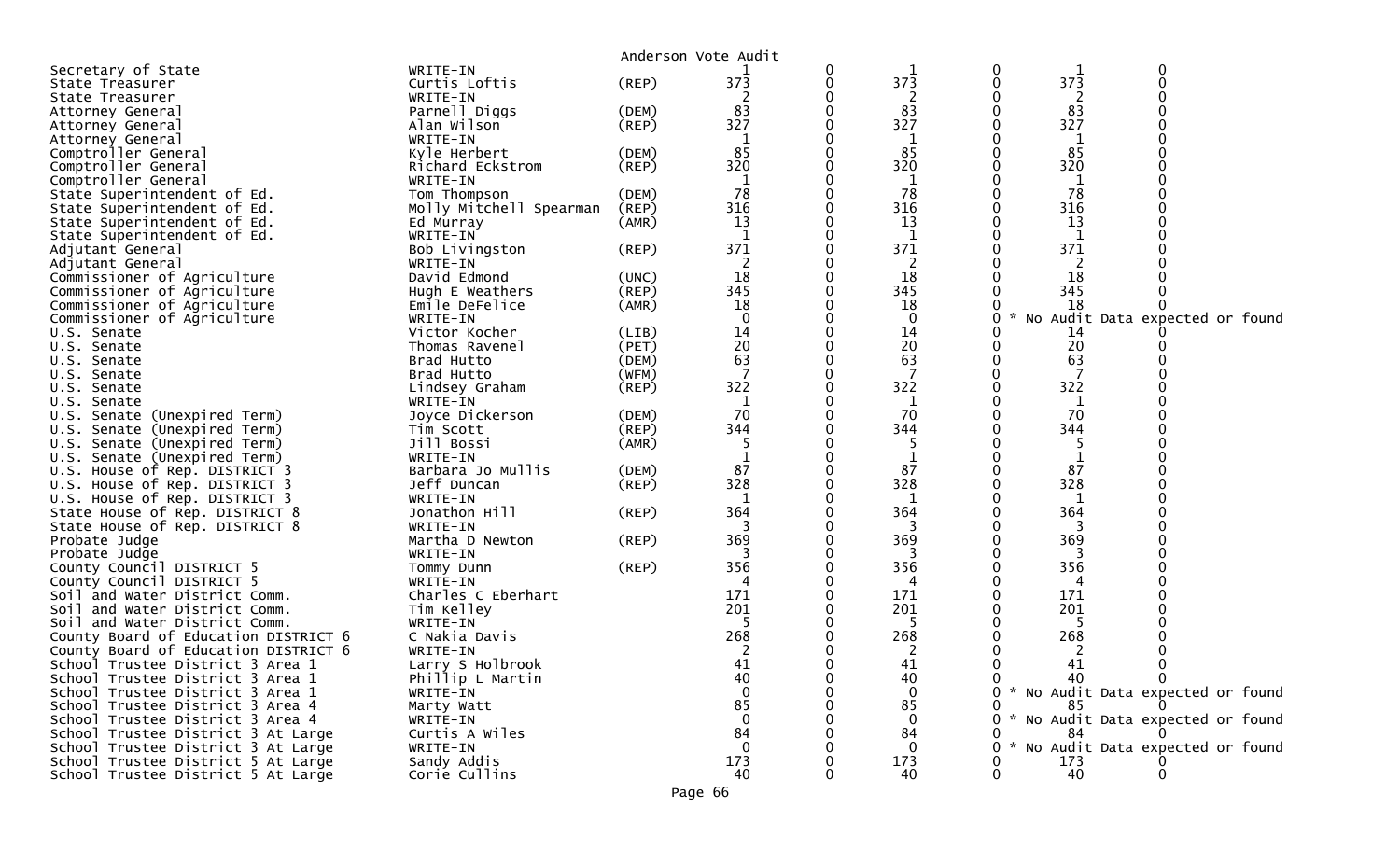|                                                                                                                                                                                                                                                                                                                                                                                                                                                                                                                                                                                  |                                                                                                                                                                                                                                                                                                                                                                                                                                                                  |                                                                                                                                                                                                                | Anderson Vote Audit                                                                                                                                                                           |                                                                    |                                                                                                                                                                                               |                                                                 |                                                                                                                                                                                                                                                                                                                                    |                                             |
|----------------------------------------------------------------------------------------------------------------------------------------------------------------------------------------------------------------------------------------------------------------------------------------------------------------------------------------------------------------------------------------------------------------------------------------------------------------------------------------------------------------------------------------------------------------------------------|------------------------------------------------------------------------------------------------------------------------------------------------------------------------------------------------------------------------------------------------------------------------------------------------------------------------------------------------------------------------------------------------------------------------------------------------------------------|----------------------------------------------------------------------------------------------------------------------------------------------------------------------------------------------------------------|-----------------------------------------------------------------------------------------------------------------------------------------------------------------------------------------------|--------------------------------------------------------------------|-----------------------------------------------------------------------------------------------------------------------------------------------------------------------------------------------|-----------------------------------------------------------------|------------------------------------------------------------------------------------------------------------------------------------------------------------------------------------------------------------------------------------------------------------------------------------------------------------------------------------|---------------------------------------------|
| School Trustee District 5 At Large<br>Amendment 1<br>Amendment 1<br>Amendment 2<br>Amendment 2<br>Education Sales and Use Tax Referendum<br>Education Sales and Use Tax Referendum<br>School District No. 3 Bond Referendum<br>School District No. 3 Bond Referendum<br>School District No. 5 Bond Referendum                                                                                                                                                                                                                                                                    | WRITE-IN<br><b>Yes</b><br>No<br>Yes<br>No<br>Yes, in favor of the question<br>No, opposed to the question<br>Yes, in favor of the question<br>No, opposed to the question<br>Yes, in favor of the question                                                                                                                                                                                                                                                       |                                                                                                                                                                                                                | 370<br>53<br>257<br>156<br>189<br>226<br>58<br>50<br>126                                                                                                                                      | 0<br>0<br>$\mathbf{0}$<br>$\Omega$<br>$\mathbf{0}$<br>$\mathbf{0}$ | 370<br>53<br>257<br>156<br>189<br>226<br>58<br>50<br>126                                                                                                                                      | $\mathbf 0$<br>$\mathbf{0}$<br>$\Omega$<br>$\Omega$<br>$\Omega$ | 370<br>53<br>257<br>156<br>189<br>226<br>0<br>58<br>$\mathbf{0}$<br>50<br>126                                                                                                                                                                                                                                                      | $\mathbf 0$<br>$\mathbf{0}$<br>$\mathbf{0}$ |
| School District No. 5 Bond Referendum                                                                                                                                                                                                                                                                                                                                                                                                                                                                                                                                            | No, opposed to the question                                                                                                                                                                                                                                                                                                                                                                                                                                      |                                                                                                                                                                                                                | 178                                                                                                                                                                                           | 0                                                                  | 178                                                                                                                                                                                           | 0                                                               | $\mathbf{0}$<br>178                                                                                                                                                                                                                                                                                                                |                                             |
| 0058 Rock Spring<br>STRAIGHT PARTY<br>STRAIGHT PARTY<br>STRAIGHT PARTY<br>STRAIGHT PARTY<br>STRAIGHT PARTY<br>STRAIGHT PARTY<br>Governor<br>Governor<br>Governor<br>Governor<br>Governor<br>Governor<br>Lieutenant Governor<br>Lieutenant Governor<br>Lieutenant Governor<br>Secretary of State<br>Secretary of State<br>Secretary of State<br>State Treasurer<br>State Treasurer<br>Attorney General<br>Attorney General<br>Attorney General<br>Comptroller General<br>Comptroller General<br>Comptroller General<br>State Superintendent of Ed.<br>State Superintendent of Ed. | Libertarian<br>Democratic<br>Working Families<br>United Citizens<br>Republican<br>American<br>Steve French<br>Tom J Ervin<br>Vincent Sheheen<br>Morgan Bruce Reeves<br>Nikki R Haley<br>WRITE-IN<br>Bakari Sellers<br>Henry McMaster<br>WRITE-IN<br>Ginny Deerin<br>Mark Hammond<br>WRITE-IN<br>Curtis Loftis<br>WRITE-IN<br>Parnell Diggs<br>Alan Wilson<br>WRITE-IN<br>Kyle Herbert<br>Richard Eckstrom<br>WRITE-IN<br>Tom Thompson<br>Molly Mitchell Spearman | (LIB)<br>(DEM)<br>(WFM)<br>(UNC)<br>(REP)<br>(AMR)<br>(LIB)<br>(PET)<br>(DEM)<br>(UNC)<br>$($ REP $)$<br>(DEM)<br>(REP)<br>(DEM)<br>(REP)<br>$($ REP $)$<br>(DEM)<br>(REP)<br>(DEM)<br>(REP)<br>(DEM)<br>(REP) | $\mathbf{0}$<br>33<br>$\Omega$<br>56<br>68<br>181<br>$\Omega$<br>65<br>195<br>$\mathbf 0$<br>62<br>196<br>$\Omega$<br>220<br>1<br>61<br>198<br>$\Omega$<br>64<br>193<br>$\Omega$<br>61<br>186 | 0<br>0                                                             | $\mathbf 0$<br>33<br>2<br>$\Omega$<br>56<br>68<br>181<br>$\mathbf 0$<br>65<br>195<br>0<br>62<br>196<br>$\mathbf 0$<br>220<br>1<br>61<br>198<br>$\Omega$<br>64<br>193<br>$\Omega$<br>61<br>186 | 0<br>$\sim$<br>195<br>$\mathcal{H}$<br>$\sim$<br>220<br>193     | No Audit Data expected or found<br>33<br>No Audit Data expected or found<br>56<br>68<br>181<br>* No Audit Data expected or found<br>65<br>No Audit Data expected or found<br>-62<br>196<br>No Audit Data expected or found<br>61<br>198<br>* No Audit Data expected or found<br>64<br>No Audit Data expected or found<br>61<br>186 |                                             |
| State Superintendent of Ed.<br>State Superintendent of Ed.<br>Adjutant General<br>Adjutant General<br>Commissioner of Agriculture<br>Commissioner of Agriculture<br>Commissioner of Agriculture<br>Commissioner of Agriculture<br>U.S. Senate<br>U.S. Senate<br>U.S. Senate                                                                                                                                                                                                                                                                                                      | Ed Murray<br>WRITE-IN<br>Bob Livingston<br>WRITE-IN<br>David Edmond<br>Hugh E Weathers<br>Emile DeFelice<br>WRITE-IN<br>Victor Kocher<br>Thomas Ravenel<br>Brad Hutto                                                                                                                                                                                                                                                                                            | (AMR)<br>(REP)<br>(UNC)<br>(REP)<br>(AMR)<br>(LIB)<br>(PET)<br>(DEM)                                                                                                                                           | 15<br>223<br>27<br>189<br>14<br>16<br>60<br>Page 67                                                                                                                                           |                                                                    | 15<br>1<br>223<br>1<br>27<br>189<br>14<br>$\Omega$<br>2<br>16<br>60                                                                                                                           | $\mathcal{H}$                                                   | 15<br>223<br>1<br>27<br>189<br>14<br>No Audit Data expected or found<br>$\mathcal{L}$<br>16<br>60                                                                                                                                                                                                                                  |                                             |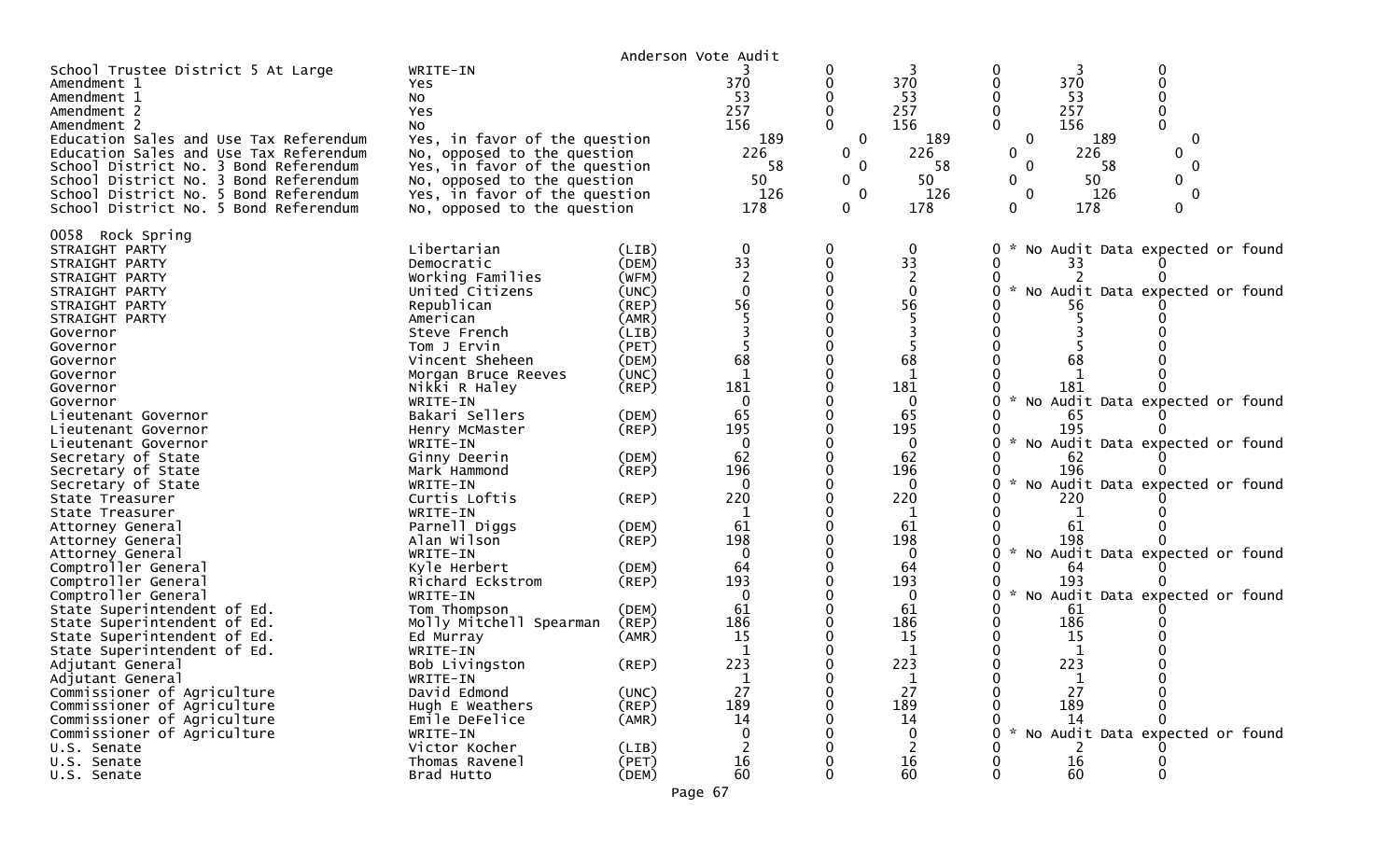|                                                                      |                               |             | Anderson Vote Audit |          |                 |              |              |                                   |  |
|----------------------------------------------------------------------|-------------------------------|-------------|---------------------|----------|-----------------|--------------|--------------|-----------------------------------|--|
| U.S. Senate                                                          | Brad Hutto                    | (WFM)       |                     |          |                 | 0            |              |                                   |  |
| U.S. Senate                                                          | Lindsey Graham                | $($ REP $)$ | 180                 | 0        | 180             | 0            | 180          |                                   |  |
| U.S. Senate                                                          | WRITE-IN                      |             |                     |          | 1               |              | 1            |                                   |  |
| U.S. Senate (Unexpired Term)                                         | Joyce Dickerson               | (DEM)       | 56                  |          | 56              |              | 56           |                                   |  |
| U.S. Senate (Unexpired Term)                                         | Tim Scott                     | (REP)       | 195                 |          | 195             |              | 195          |                                   |  |
| U.S. Senate (Unexpired Term)                                         | Jill Bossi                    | (AMR)       | 10                  |          | 10              |              | 10           |                                   |  |
| U.S. Senate (Unexpired Term)                                         | WRITE-IN                      |             |                     |          | $\mathbf 0$     |              |              | * No Audit Data expected or found |  |
| U.S. House of Rep. DISTRICT 3                                        | Barbara Jo Mullis             | (DEM)       | 56                  |          | 56              |              | 56           |                                   |  |
| U.S. House of Rep. DISTRICT 3                                        | Jeff Duncan                   | $($ REP $)$ | 203                 |          | 203             |              | 203          |                                   |  |
| U.S. House of Rep. DISTRICT 3                                        | WRITE-IN                      |             |                     |          | $\mathbf{0}$    | 0            |              | * No Audit Data expected or found |  |
| State House of Rep. DISTRICT 7                                       | Michael Gambrell              | (REP)       | 223                 |          | 223             |              | 223          |                                   |  |
| State House of Rep. DISTRICT 7                                       | WRITE-IN                      |             |                     |          | 0               | 0            |              | * No Audit Data expected or found |  |
| Probate Judge                                                        | Martha D Newton               | (REP)       | 225                 |          | 225             |              | 225          |                                   |  |
| Probate Judge                                                        | WRITE-IN                      |             | $\Omega$            |          | $\Omega$        | 0            |              | * No Audit Data expected or found |  |
| County Council DISTRICT 3                                            | Mitchell Cole                 | (REP)       | 220                 |          | 220             |              | 220          |                                   |  |
| County Council DISTRICT 3                                            | WRITE-IN                      |             | 2                   |          | -2              | 0            | 2            |                                   |  |
| Soil and Water District Comm.                                        | Charles C Eberhart            |             | 119                 |          | 119             | 0            | 119          |                                   |  |
| Soil and Water District Comm.                                        | Tim Kelley                    |             | 133                 |          | 133             |              | 133          |                                   |  |
| Soil and Water District Comm.                                        | WRITE-IN                      |             | 1                   |          | 1               |              |              |                                   |  |
| County Board of Education DISTRICT 5                                 | Mike Brock                    |             | 186                 |          | 186             |              | 186          |                                   |  |
| County Board of Education DISTRICT 5                                 | WRITE-IN                      |             | 0                   |          | $\bf{0}$<br>127 | 0            |              | No Audit Data expected or found   |  |
| School Trustee District 2 Area 1                                     | Kevin T Craft                 |             | 127<br>129          |          | 129             |              | 127<br>129   |                                   |  |
| School Trustee District 2 Area 1                                     | R Alderman Maynard Jr         |             | 62                  |          |                 |              | 62           |                                   |  |
| School Trustee District 2 Area 1<br>School Trustee District 2 Area 1 | Frances M Russell<br>WRITE-IN |             | $\Omega$            |          | 62<br>$\Omega$  | 0            |              | * No Audit Data expected or found |  |
| School Trustee District 2 Area 3                                     | Danny Hawkins                 |             | 213                 |          | 213             |              | 213          |                                   |  |
| School Trustee District 2 Area 3                                     | WRITE-IN                      |             |                     |          | $\mathbf 0$     |              |              | No Audit Data expected or found   |  |
| School Trustee District 2 Area 4                                     | Bonnie S Knight               |             | 82                  |          | 82              |              | 82           |                                   |  |
| School Trustee District 2 Area 4                                     | Greg Tysl                     |             | 142                 |          | 142             |              | 142          |                                   |  |
| School Trustee District 2 Area 4                                     | WRITE-IN                      |             | -1                  |          | $\mathbf{1}$    |              | 1            |                                   |  |
| School Trustee District 2 At Large                                   | James Jim Lusk                |             | 75                  |          | 75              | 0            | 75           |                                   |  |
| School Trustee District 2 At Large                                   | Jimmy Ouzts                   |             | 149                 |          | 149             |              | 149          |                                   |  |
| School Trustee District 2 At Large                                   | WRITE-IN                      |             | $\Omega$            |          | 0               | 0            |              | * No Audit Data expected or found |  |
| Amendment 1                                                          | Yes                           |             | 197                 |          | 197             | 0            | 197          |                                   |  |
| Amendment 1                                                          | NO.                           |             | -57                 |          | -57             |              | -57          |                                   |  |
| Amendment 2                                                          | Yes                           |             | 109                 |          | 109             | 0            | 109          |                                   |  |
| Amendment 2                                                          | No                            |             | 144                 |          | 144             | $\Omega$     | 144          | $\Omega$                          |  |
| Education Sales and Use Tax Referendum                               | Yes, in favor of the question |             | 121                 | 0        | 121             | 0            | 121          | $\bf{0}$                          |  |
| Education Sales and Use Tax Referendum                               | No, opposed to the question   |             | 138                 | $\Omega$ | 138             | 0            | 138          | 0                                 |  |
| 0061 Shirleys Store                                                  |                               |             |                     |          |                 |              |              |                                   |  |
| STRAIGHT PARTY                                                       | Libertarian                   | (LIB)       | 2                   | 0        | 2               | 0            | 2            |                                   |  |
| STRAIGHT PARTY                                                       | Democratic                    | (DEM)       | 47                  | 0        | 47              | 0            | 47           |                                   |  |
| STRAIGHT PARTY                                                       | Working Families              | (WFM)       |                     |          |                 | <sup>n</sup> | $\mathbf{1}$ |                                   |  |
| STRAIGHT PARTY                                                       | United Citizens               | (UNC)       |                     |          |                 | 0            |              |                                   |  |
| STRAIGHT PARTY                                                       | Republican                    | (REP)       | 89                  |          | 89              |              | 89           |                                   |  |
| STRAIGHT PARTY                                                       | American                      | (AMR)       |                     |          |                 |              |              |                                   |  |
| Governor                                                             | Steve French                  | (LIB)       |                     |          |                 |              |              |                                   |  |
| Governor                                                             | Tom J Ervin                   | (PET)       |                     |          |                 |              |              |                                   |  |
| Governor                                                             | Vincent Sheheen               | (DEM)       | 73                  |          | 73              |              | 73           |                                   |  |
| Governor                                                             | Morgan Bruce Reeves           | (UNC)       |                     |          |                 |              |              |                                   |  |
| Governor                                                             | Nikki R Haley                 | (REP)       | 240                 |          | 240             |              | 240          |                                   |  |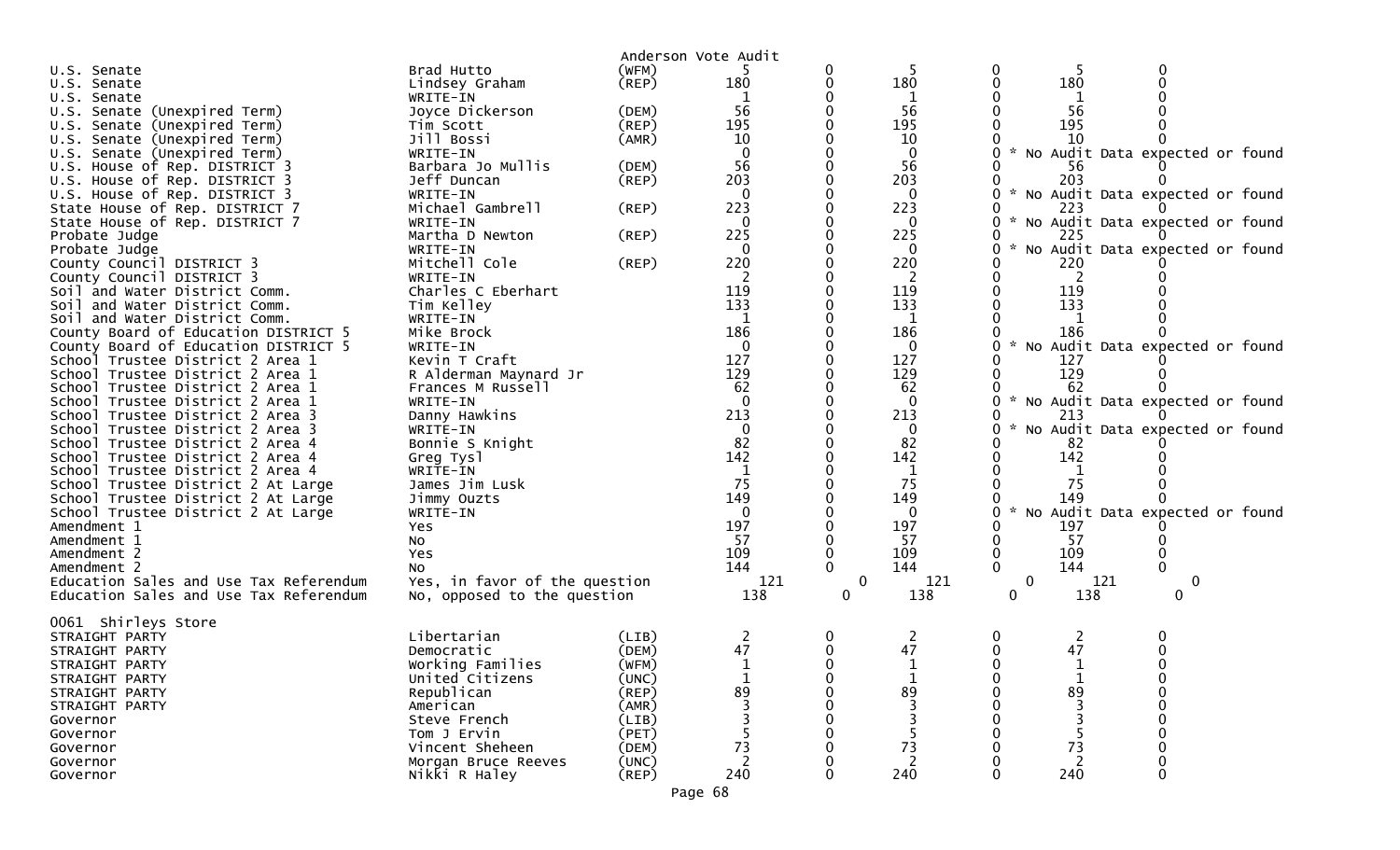|                                                                      |                                            |                      | Anderson Vote Audit |   |                |                    |                |                                    |
|----------------------------------------------------------------------|--------------------------------------------|----------------------|---------------------|---|----------------|--------------------|----------------|------------------------------------|
| Governor                                                             | WRITE-IN                                   |                      |                     |   | $\overline{2}$ | 0                  | $\overline{2}$ |                                    |
| Lieutenant Governor                                                  | Bakari Sellers                             | (DEM)                | 72                  | 0 | 72             | $\mathbf{0}$       | 72             |                                    |
| Lieutenant Governor                                                  | Henry McMaster                             | $($ REP $)$          | 244                 |   | 244            |                    | 244            |                                    |
| Lieutenant Governor                                                  | WRITE-IN                                   |                      |                     |   | 1              |                    |                |                                    |
| Secretary of State                                                   | Ginny Deerin                               | (DEM)                | 64                  |   | 64             |                    | 64             |                                    |
| Secretary of State                                                   | Mark Hammond                               | $($ REP $)$          | 253                 |   | 253            |                    | 253            |                                    |
| Secretary of State                                                   | WRITE-IN                                   |                      | $\Omega$            |   | $\Omega$       | $\mathcal{H}$      |                | No Audit Data expected or found    |
| State Treasurer                                                      | Curtis Loftis                              | (REP)                | 270                 |   | 270            | 0                  | 270            |                                    |
| State Treasurer                                                      | WRITE-IN                                   |                      |                     |   | 0              |                    |                | No Audit Data expected or found    |
| Attorney General                                                     | Parnell Diggs                              | (DEM)                | 69                  |   | 69             |                    | 69             |                                    |
| Attorney General                                                     | Alan Wilson                                | (REP)                | 246                 |   | 246            | 0                  | 246            |                                    |
| Attorney General                                                     | WRITE-IN<br>Kyle Herbert                   |                      | 66                  |   | 66             |                    | 66             |                                    |
| Comptroller General<br>Comptroller General                           | Richard Eckstrom                           | (DEM)<br>$($ REP $)$ | 250                 |   | 250            |                    | 250            |                                    |
| Comptroller General                                                  | WRITE-IN                                   |                      |                     |   | 0              | $\sim$<br>0        |                | No Audit Data expected or<br>found |
| State Superintendent of Ed.                                          | Tom Thompson                               | (DEM)                | 75                  |   | 75             |                    | -75            |                                    |
| State Superintendent of Ed.                                          | Molly Mitchell Spearman                    | (REP)                | 229                 |   | 229            | 0                  | 229            |                                    |
| State Superintendent of Ed.                                          | Ed Murray                                  | (AMR)                | 10                  |   | 10             |                    | 10             |                                    |
| State Superintendent of Ed.                                          | WRITE-IN                                   |                      | $\mathbf{1}$        |   | 1              |                    | 1              |                                    |
| Adjutant General                                                     | Bob Livingston                             | (REP)                | 270                 |   | 270            |                    | 270            |                                    |
| Adjutant General                                                     | WRITE-IN                                   |                      |                     |   |                |                    |                |                                    |
| Commissioner of Agriculture                                          | David Edmond                               | (UNC)                | 18                  |   | 18             |                    | 18             |                                    |
| Commissioner of Agriculture                                          | Hugh E Weathers                            | $($ REP $)$          | 251                 |   | 251            |                    | 251            |                                    |
| Commissioner of Agriculture                                          | Emile DeFelice                             | (AMR)                | 13                  |   | 13             |                    | 13             |                                    |
| Commissioner of Agriculture                                          | WRITE-IN                                   |                      | $\Omega$            |   | $\mathbf 0$    | 0                  |                | No Audit Data expected or found    |
| U.S. Senate                                                          | Victor Kocher                              | (LIB)                | 10                  |   | 10             |                    | 10             |                                    |
| U.S. Senate                                                          | Thomas Ravenel                             | (PET)                | 15                  |   | 15             |                    | 15             |                                    |
| U.S. Senate                                                          | Brad Hutto                                 | (DEM)                | 59                  |   | 59             |                    | 59             |                                    |
| U.S. Senate                                                          | Brad Hutto                                 | (WFM)                |                     |   | 4              |                    |                |                                    |
| U.S. Senate                                                          | Lindsey Graham                             | $($ REP $)$          | 231                 |   | 231            |                    | 231            |                                    |
| U.S. Senate                                                          | WRITE-IN                                   |                      | 1                   |   | 1              |                    | 1              |                                    |
| U.S. Senate (Unexpired Term)                                         | Joyce Dickerson                            | (DEM)                | 65<br>251           |   | 65<br>251      |                    | 65<br>251      |                                    |
| U.S. Senate (Unexpired Term)                                         | Tim Scott<br>Jill Bossi                    | (REP)<br>(AMR)       |                     |   |                |                    |                |                                    |
| U.S. Senate (Unexpired Term)<br>U.S. Senate (Unexpired Term)         | WRITE-IN                                   |                      |                     |   |                | $\mathcal{R}$      |                | No Audit Data expected or found    |
| U.S. House of Rep. DISTRICT 3                                        | Barbara Jo Mullis                          | (DEM)                | 73                  |   | 73             |                    | 73             |                                    |
| U.S. House of Rep. DISTRICT 3                                        | Jeff Duncan                                | $($ REP $)$          | 243                 |   | 243            |                    | 243            |                                    |
| U.S. House of Rep. DISTRICT 3                                        | WRITE-IN                                   |                      |                     |   | 1              |                    |                |                                    |
| State House of Rep. DISTRICT 7                                       | Michael Gambrell                           | (REP)                | 274                 |   | 274            |                    | 274            |                                    |
| State House of Rep. DISTRICT 7                                       | WRITE-IN                                   |                      | $\Omega$            |   | 0              | $\mathcal{H}$<br>0 |                | No Audit Data expected or found    |
| Probate Judge                                                        | Martha D Newton                            | (REP)                | 271                 |   | 271            |                    | 271            |                                    |
| Probate Judge                                                        | WRITE-IN                                   |                      |                     |   |                |                    |                |                                    |
| County Council DISTRICT 3                                            | Mitchell Cole                              | (REP)                | 268                 |   | 268            |                    | 268            |                                    |
| County Council DISTRICT 3                                            | WRITE-IN                                   |                      |                     |   |                |                    |                |                                    |
| Soil and Water District Comm.                                        | Charles C Eberhart                         |                      | 158                 |   | 158            |                    | 158            |                                    |
| Soil and Water District Comm.                                        | Tim Kelley                                 |                      | 175                 |   | 175            |                    | 175            |                                    |
| Soil and Water District Comm.                                        | WRITE-IN                                   |                      | 1                   |   | 1              |                    | 1              |                                    |
| County Board of Education DISTRICT 5                                 | Mike Brock                                 |                      | 237                 |   | 237            |                    | 237            |                                    |
| County Board of Education DISTRICT 5                                 | WRITE-IN                                   |                      | $\mathbf 1$         |   | 1              |                    | 1              |                                    |
| School Trustee District 2 Area 1                                     | Kevin T Craft                              |                      | 150                 |   | 150            |                    | 150            |                                    |
| School Trustee District 2 Area 1<br>School Trustee District 2 Area 1 | R Alderman Maynard Jr<br>Frances M Russell |                      | 129<br>87           |   | 129<br>87      |                    | 129<br>87      |                                    |
|                                                                      |                                            |                      |                     |   |                |                    |                |                                    |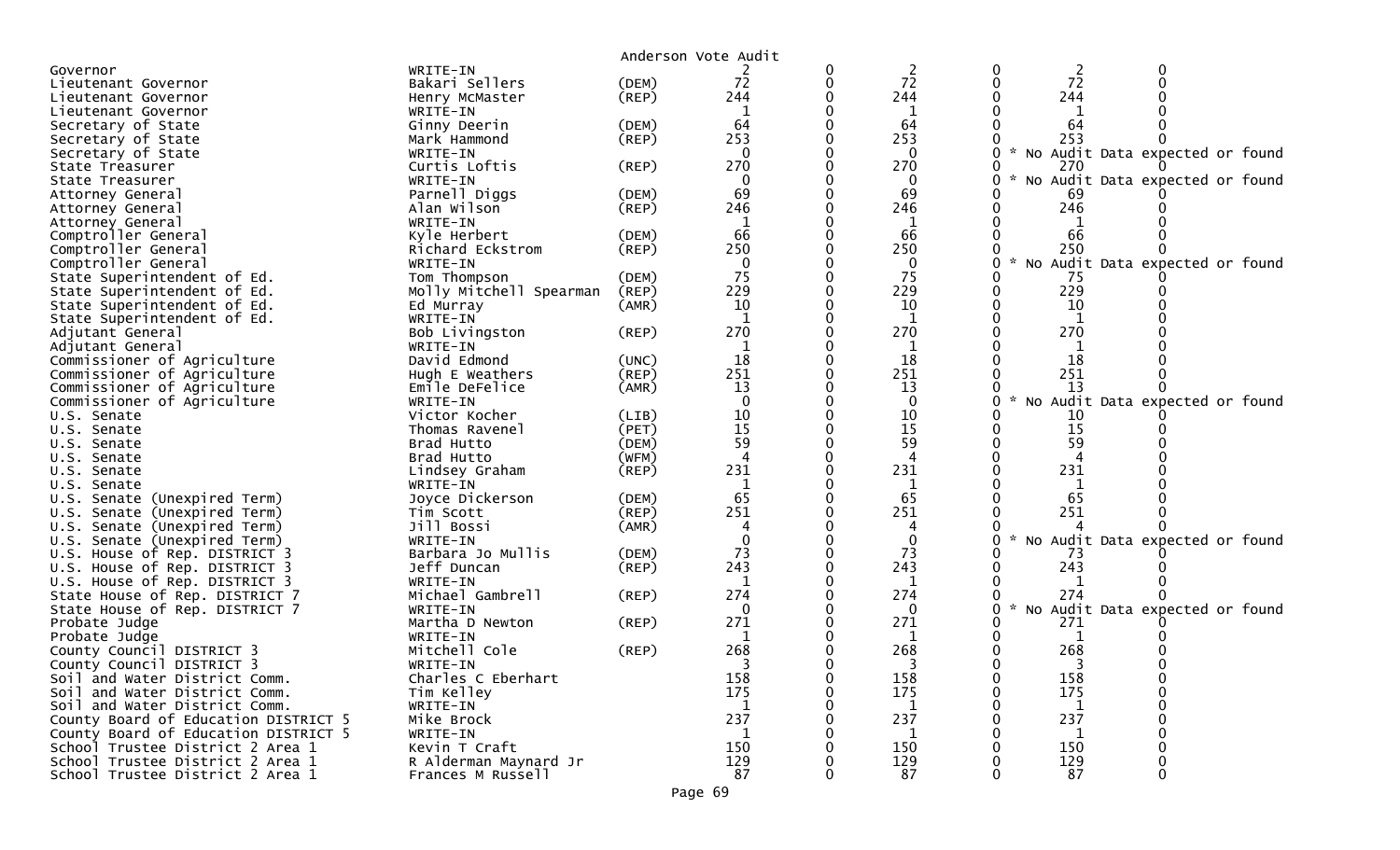| Anderson Vote Audit                                                                                                                                                                                                                                                                                                                                                                                                                                                                                                                                                                                                                                                                                                                                                                  |                                                                                                                                                                                                                                                                                                                                                                                                                                                                                                                                                                              |                                                                                                                                                                                                                                                                         |                                                                                                                                                                              |        |                                                                                                                                                                                           |                                                  |                                                                                                                                                                                                                                                           |               |  |
|--------------------------------------------------------------------------------------------------------------------------------------------------------------------------------------------------------------------------------------------------------------------------------------------------------------------------------------------------------------------------------------------------------------------------------------------------------------------------------------------------------------------------------------------------------------------------------------------------------------------------------------------------------------------------------------------------------------------------------------------------------------------------------------|------------------------------------------------------------------------------------------------------------------------------------------------------------------------------------------------------------------------------------------------------------------------------------------------------------------------------------------------------------------------------------------------------------------------------------------------------------------------------------------------------------------------------------------------------------------------------|-------------------------------------------------------------------------------------------------------------------------------------------------------------------------------------------------------------------------------------------------------------------------|------------------------------------------------------------------------------------------------------------------------------------------------------------------------------|--------|-------------------------------------------------------------------------------------------------------------------------------------------------------------------------------------------|--------------------------------------------------|-----------------------------------------------------------------------------------------------------------------------------------------------------------------------------------------------------------------------------------------------------------|---------------|--|
| School Trustee District 2 Area 1<br>School Trustee District 2 Area 3<br>School Trustee District 2 Area 3<br>School Trustee District 2 Area 4<br>School Trustee District 2 Area 4<br>School Trustee District 2 Area 4<br>School Trustee District 2 At Large<br>School Trustee District 2 At Large<br>School Trustee District 2 At Large<br>Amendment 1<br>Amendment 1<br>Amendment 2<br>Amendment 2<br>Education Sales and Use Tax Referendum<br>Education Sales and Use Tax Referendum                                                                                                                                                                                                                                                                                               | WRITE-IN<br>Danny Hawkins<br>WRITE-IN<br>Bonnie S Knight<br>Greg Tysl<br>WRITE-IN<br>James Jim Lusk<br>Jimmy Ouzts<br>WRITE-IN<br>Yes<br>No<br>Yes<br>NO.<br>Yes, in favor of the question<br>No, opposed to the question                                                                                                                                                                                                                                                                                                                                                    |                                                                                                                                                                                                                                                                         | 262<br>0<br>133<br>135<br>108<br>161<br>$\Omega$<br>265<br>44<br>183<br>130<br>168<br>149                                                                                    | 0<br>0 | 262<br>0<br>133<br>135<br>0<br>108<br>161<br>0<br>265<br>44<br>183<br>130<br>168<br>149                                                                                                   | 0<br>$\mathcal{H}$<br>$\sim$<br>$\mathbf 0$<br>0 | 262<br>No Audit Data expected or found<br>133<br>135<br>No Audit Data expected or found<br>108<br>161<br>No Audit Data expected or found<br>265<br>44<br>183<br>130<br>168<br>149                                                                         | $\bf{0}$<br>0 |  |
| 0062 Simpsonville<br>STRAIGHT PARTY<br>STRAIGHT PARTY<br>STRAIGHT PARTY<br>STRAIGHT PARTY<br>STRAIGHT PARTY<br>STRAIGHT PARTY<br>Governor<br>Governor<br>Governor<br>Governor<br>Governor<br>Governor<br>Lieutenant Governor<br>Lieutenant Governor<br>Lieutenant Governor<br>Secretary of State<br>Secretary of State<br>Secretary of State<br>State Treasurer<br>State Treasurer<br>Attorney General<br>Attorney General<br>Attorney General<br>Comptroller General<br>Comptroller General<br>Comptroller General<br>State Superintendent of Ed.<br>State Superintendent of Ed.<br>State Superintendent of Ed.<br>State Superintendent of Ed.<br>Adjutant General<br>Adjutant General<br>Commissioner of Agriculture<br>Commissioner of Agriculture<br>Commissioner of Agriculture | Libertarian<br>Democratic<br>Working Families<br>United Citizens<br>Republican<br>American<br>Steve French<br>Tom J Ervin<br>Vincent Sheheen<br>Morgan Bruce Reeves<br>Nikki R Haley<br>WRITE-IN<br>Bakari Sellers<br>Henry McMaster<br>WRITE-IN<br>Ginny Deerin<br>Mark Hammond<br>WRITE-IN<br>Curtis Loftis<br>WRITE-IN<br>Parnell Diggs<br>Alan Wilson<br>WRITE-IN<br>Kyle Herbert<br>Richard Eckstrom<br>WRITE-IN<br>Tom Thompson<br>Molly Mitchell Spearman<br>Ed Murray<br>WRITE-IN<br>Bob Livingston<br>WRITE-IN<br>David Edmond<br>Hugh E Weathers<br>Emile DeFelice | (LIB)<br>(DEM)<br>(WFM)<br>(UNC)<br>(REP)<br>(AMR)<br>(LIB)<br>(PET)<br>(DEM)<br>(UNC)<br>$($ REP $)$<br>(DEM)<br>(REP)<br>(DEM)<br>$($ REP $)$<br>$($ REP $)$<br>(DEM)<br>(REP)<br>(DEM)<br>(REP)<br>(DEM)<br>(REP)<br>(AMR)<br>$($ REP $)$<br>(UNC)<br>(REP)<br>(AMR) | 2<br>61<br>254<br>11<br>143<br>620<br>143<br>628<br>136<br>634<br>$\Omega$<br>692<br>12<br>135<br>639<br>1<br>140<br>624<br>135<br>567<br>52<br>14<br>688<br>45<br>635<br>37 |        | 2<br>61<br>254<br>4<br>11<br>143<br>620<br>143<br>628<br>2<br>136<br>634<br>0<br>692<br>12<br>135<br>639<br>1<br>140<br>624<br>1<br>135<br>567<br>52<br>14<br>688<br>7<br>45<br>635<br>37 | 0<br>$\sim$<br>0<br>ν<br>0                       | 2<br>61<br>$\overline{2}$<br>254<br>4<br>11<br>3<br>143<br>620<br>143<br>628<br>2<br>136<br>634<br>No Audit Data expected or found<br>692<br>12<br>135<br>639<br>1<br>140<br>624<br>$\mathbf{1}$<br>135<br>567<br>52<br>14<br>688<br>7<br>45<br>635<br>37 | 0<br>0        |  |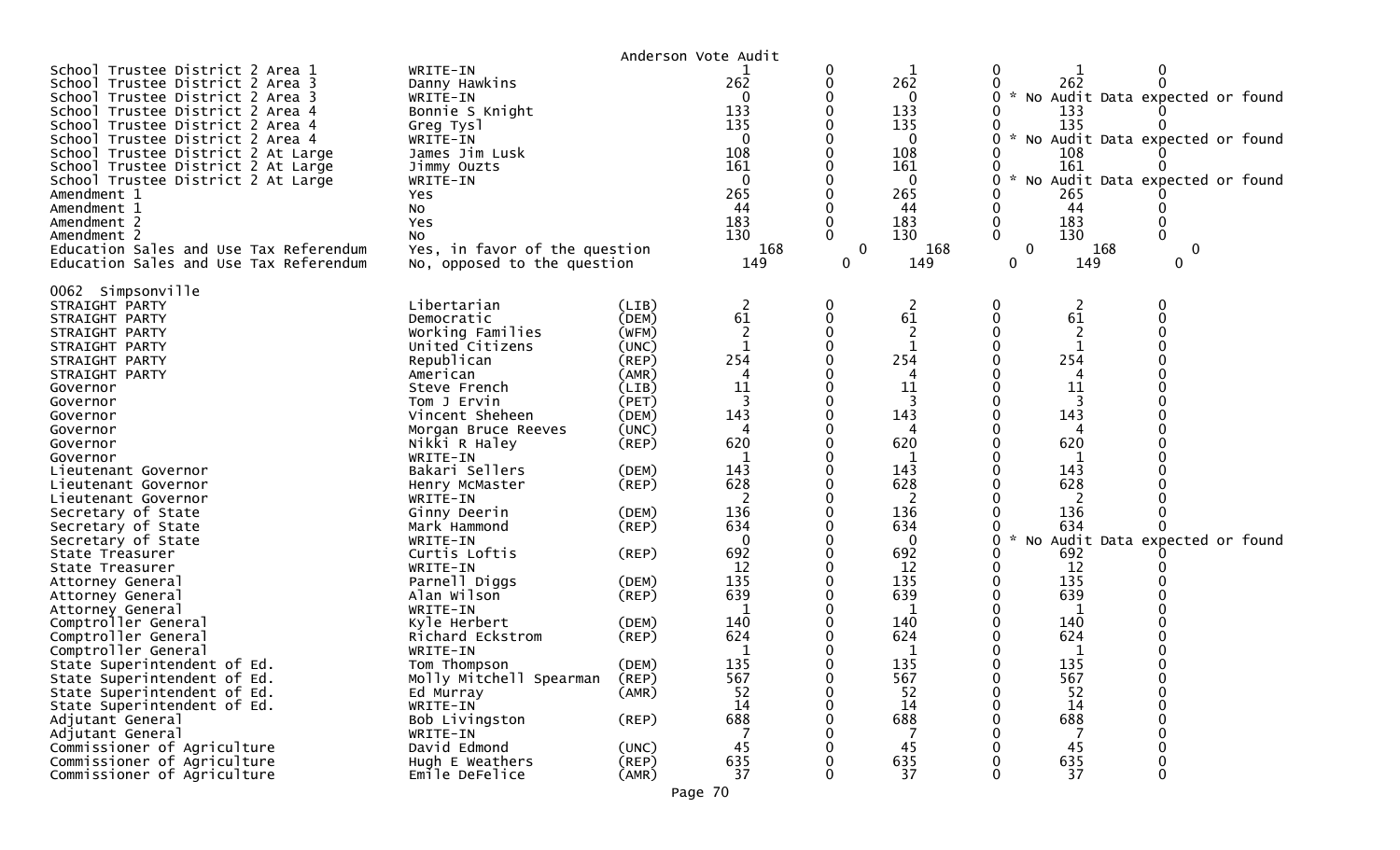|                                        |                               |             | Anderson Vote Audit |             |                  |              |                |                                   |  |
|----------------------------------------|-------------------------------|-------------|---------------------|-------------|------------------|--------------|----------------|-----------------------------------|--|
| Commissioner of Agriculture            | WRITE-IN                      |             |                     |             | 2                | 0            | $\overline{c}$ | 0                                 |  |
| U.S. Senate                            | Victor Kocher                 | (LIB)       | 41                  |             | 41               | 0            | 41             |                                   |  |
| U.S. Senate                            | Thomas Ravenel                | (PET)       | 74                  |             | 74               |              | 74             |                                   |  |
| U.S. Senate                            | Brad Hutto                    | (DEM)       | 116                 |             | 116              |              | 116            |                                   |  |
| U.S. Senate                            | Brad Hutto                    | (WFM)       | 19                  |             | 19               |              | 19             |                                   |  |
| U.S. Senate                            | Lindsey Graham                | (REP)       | 511                 |             | 511              |              | 511            |                                   |  |
| U.S. Senate                            | WRITE-IN                      |             | 12                  |             | 12               |              | 12             |                                   |  |
| U.S. Senate (Unexpired Term)           | Joyce Dickerson               | (DEM)       | 119                 |             | 119              |              | 119            |                                   |  |
| U.S. Senate (Unexpired Term)           | Tim Scott                     | (REP)       | 641                 |             | 641              |              | 641            |                                   |  |
| U.S. Senate (Unexpired Term)           | Jill Bossi                    | (AMR)       | 22                  |             | 22               |              | 22             |                                   |  |
| U.S. Senate (Unexpired Term)           | WRITE-IN                      |             | $\mathbf{0}$        |             | $\mathbf{0}$     | 0            |                | * No Audit Data expected or found |  |
| U.S. House of Rep. DISTRICT 3          | Barbara Jo Mullis             | (DEM)       | 136                 |             | 136              |              | 136            |                                   |  |
| U.S. House of Rep. DISTRICT 3          | Jeff Duncan                   | $($ REP $)$ | 640                 |             | 640              | 0            | 640            |                                   |  |
| U.S. House of Rep. DISTRICT 3          | WRITE-IN                      |             |                     |             | 1                |              |                |                                   |  |
| State House of Rep. DISTRICT 10        | Joshua A Putnam               | $($ REP $)$ | 689                 |             | 689              |              | 689            |                                   |  |
| State House of Rep. DISTRICT 10        | WRITE-IN                      |             | 10                  |             | 10               |              | 10             |                                   |  |
| Probate Judge                          | Martha D Newton               | (REP)       | 686                 |             | 686              |              | 686            |                                   |  |
| Probate Judge                          | WRITE-IN                      |             | 6                   |             | 6                |              | 6              |                                   |  |
| County Council DISTRICT 6              | Ken Waters                    | $($ REP $)$ | 685                 |             | 685              |              | 685            |                                   |  |
| County Council DISTRICT 6              | WRITE-IN                      |             |                     |             |                  |              |                |                                   |  |
| Soil and Water District Comm.          | Charles C Eberhart            |             | 315                 |             | 315              |              | 315            |                                   |  |
| Soil and Water District Comm.          |                               |             | 408                 |             | 408              |              | 408            |                                   |  |
|                                        | Tim Kelley                    |             |                     |             |                  |              |                |                                   |  |
| Soil and Water District Comm.          | WRITE-IN                      |             |                     |             | 4                |              | 4              |                                   |  |
| County Board of Education DISTRICT 3   | Charlie Dale Martin           |             | 530                 |             | 530              |              | 530            |                                   |  |
| County Board of Education DISTRICT 3   | WRITE-IN                      |             | 5                   |             | 5                |              | 5              |                                   |  |
| School Trustee District 1 Area 1       | Melissa Ellison Hood          |             | 542                 |             | 542              |              | 542            |                                   |  |
| School Trustee District 1 Area 1       | WRITE-IN                      |             |                     |             |                  |              | -5             |                                   |  |
| School Trustee District 1 Area 4       | Fred G Alexander              |             | 565                 |             | 565              |              | 565            |                                   |  |
| School Trustee District 1 Area 4       | WRITE-IN                      |             |                     |             | 2                |              | 2              |                                   |  |
| School Trustee District 1 Area 5       | Doug Atkins                   |             | 556                 |             | 556              |              | 556            |                                   |  |
| School Trustee District 1 Area 5       | WRITE-IN                      |             | 3                   |             | 3                |              | 3              |                                   |  |
| School Trustee District 1 Area 7       | Nancy Owen Upton              |             | 573                 |             | 573              |              | 573            |                                   |  |
| School Trustee District 1 Area 7       | WRITE-IN                      |             |                     |             | 3                |              | 3              |                                   |  |
| Brushy Creek Watershed DISTRICT 7      | Glenn H McQueen               |             | 50                  |             | 50               |              | 50             |                                   |  |
| Brushy Creek Watershed DISTRICT 7      | Cindy Prendergast             |             | 82                  |             | 82               |              | 82             |                                   |  |
| Brushy Creek Watershed DISTRICT 7      | Richard T Tripp               |             | 105                 |             | 105              |              | 105            |                                   |  |
| Brushy Creek Watershed DISTRICT 7      | Ben Wigington                 |             | 94                  |             | 94               |              | 94             |                                   |  |
| Brushy Creek Watershed DISTRICT 7      | WRITE-IN                      |             |                     |             |                  |              |                |                                   |  |
| Piedmont Public Service Dist.110       | Al C McAbee Jr                |             | 17                  |             | 17               |              | 17             |                                   |  |
| Piedmont Public Service Dist.110       | Ed Poore                      |             | 15                  |             | 15               |              | 15             |                                   |  |
| Piedmont Public Service Dist.110       | Terry Yates                   |             | 16                  |             | 16               |              | 16             |                                   |  |
| Piedmont Public Service Dist.110       | WRITE-IN                      |             |                     |             |                  |              |                |                                   |  |
| Amendment 1                            | Yes                           |             | 629                 |             | 629              |              | 629            |                                   |  |
| Amendment 1                            | No                            |             | 137                 |             | 137              | v            | 137            | v                                 |  |
| Amendment 2                            | Yes                           |             | 389                 | 0           | 389              | 0            | 389            | 0                                 |  |
| Amendment 2                            | No                            |             | 363                 | $\Omega$    | 363              | $\Omega$     | 363            | $\overline{0}$                    |  |
| Education Sales and Use Tax Referendum | Yes, in favor of the question |             | 389                 | $\mathbf 0$ | 389              | $\mathbf 0$  | 389            | $\mathbf 0$                       |  |
| Education Sales and Use Tax Referendum | No, opposed to the question   |             | 369                 | 0           | 369              | $\mathbf{0}$ | 369            | $\mathbf 0$                       |  |
|                                        |                               |             |                     |             |                  |              |                |                                   |  |
| 0063 Starr                             |                               |             |                     |             |                  |              |                |                                   |  |
| STRAIGHT PARTY                         | Libertarian                   | (LIB)       |                     |             | $\boldsymbol{0}$ | 0            |                | * No Audit Data expected or found |  |
| STRAIGHT PARTY                         | Democratic                    | (DEM)       | $\frac{0}{25}$      | 0           | 25               | 0            | 25             |                                   |  |
|                                        |                               |             |                     |             |                  |              |                |                                   |  |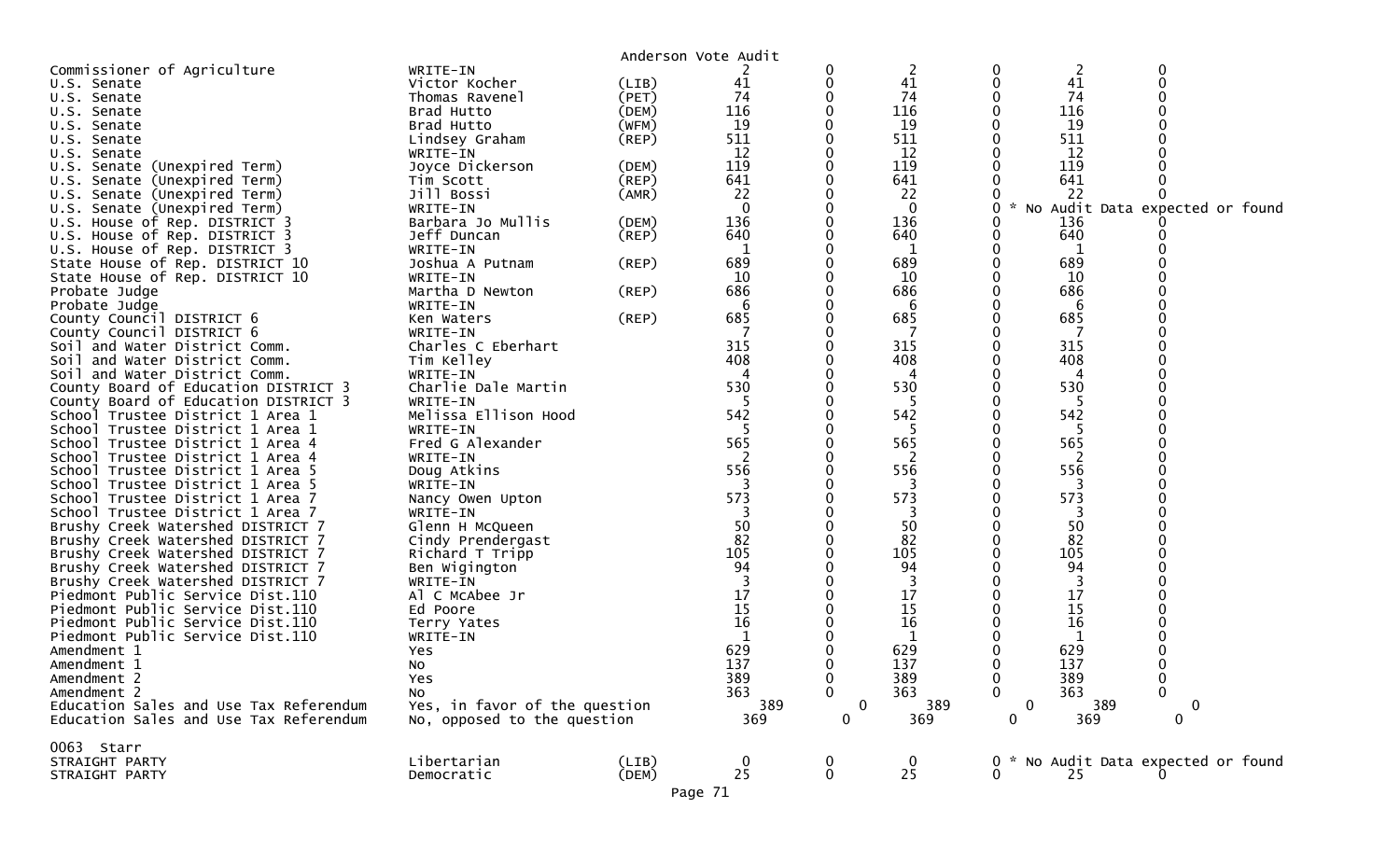|                                 |                         |             | Anderson Vote Audit |   |              |                                                       |
|---------------------------------|-------------------------|-------------|---------------------|---|--------------|-------------------------------------------------------|
| STRAIGHT PARTY                  | Working Families        | (WFM)       |                     | 0 | 4            | 0<br>0<br>4                                           |
| STRAIGHT PARTY                  | United Citizens         | (UNC)       | 1                   | 0 | $\mathbf{1}$ | 0                                                     |
| STRAIGHT PARTY                  | Republican              | $($ REP $)$ | 82                  |   | 82           | 82                                                    |
| STRAIGHT PARTY                  | American                | (AMR)       |                     |   | $\mathbf{1}$ |                                                       |
| Governor                        | Steve French            | (LIB)       |                     |   |              |                                                       |
| Governor                        | Tom J Ervin             | (PET)       |                     |   |              |                                                       |
| Governor                        | Vincent Sheheen         | (DEM)       | 54                  |   | 54           |                                                       |
| Governor                        | Morgan Bruce Reeves     | (UNC)       | $\mathbf 0$         |   | $\mathbf{0}$ | No Audit Data expected or found                       |
| Governor                        | Nikki R Haley           | $($ REP $)$ | 221                 |   | 221          | 221                                                   |
| Governor                        | WRITE-IN                |             | $\mathbf{1}$        |   | 1            | 1                                                     |
| Lieutenant Governor             | Bakari Sellers          | (DEM)       | 57                  |   | 57           | 57                                                    |
| Lieutenant Governor             | Henry McMaster          | $($ REP $)$ | 230                 |   | 230          | 230                                                   |
| Lieutenant Governor             | WRITE-IN                |             | $\Omega$            |   | $\mathbf{0}$ | $\mathcal{H}$<br>No Audit Data expected or found      |
| Secretary of State              | Ginny Deerin            | (DEM)       | 46                  |   | 46           | 46                                                    |
| Secretary of State              | Mark Hammond            | $($ REP $)$ | 236                 | 0 | 236          | 236                                                   |
| Secretary of State              | WRITE-IN                |             | $\Omega$            |   | $\mathbf{0}$ | $\mathcal{H}$<br>No Audit Data expected or found<br>0 |
| State Treasurer                 | Curtis Loftis           | $($ REP $)$ | 249                 |   | 249          | 249                                                   |
| State Treasurer                 | WRITE-IN                |             | $\Omega$            |   | 0            | No Audit Data expected or found                       |
| Attorney General                | Parnell Diggs           | (DEM)       | 47                  |   | 47           | 47                                                    |
| Attorney General                | Alan Wilson             | $($ REP $)$ | 233                 |   | 233          | 233                                                   |
| Attorney General                | WRITE-IN                |             | $\Omega$            |   | 0            | No Audit Data expected or found                       |
| Comptroller General             | Kyle Herbert            | (DEM)       | 47                  |   | 47           | 47                                                    |
| Comptroller General             | Richard Eckstrom        | $($ REP $)$ | 237                 |   | 237          | 237                                                   |
| Comptroller General             | WRITE-IN                |             | 0                   | U | 0            | $\sim$<br>No Audit Data expected or found<br>0        |
| State Superintendent of Ed.     | Tom Thompson            | (DEM)       | 44                  |   | 44           | 44                                                    |
| State Superintendent of Ed.     | Molly Mitchell Spearman | (REP)       | 219                 |   | 219          | 219                                                   |
| State Superintendent of Ed.     | Ed Murray               | (AMR)       | 21                  | 0 | 21           | 21                                                    |
| State Superintendent of Ed.     | WRITE-IN                |             | $\mathbf{1}$        |   | 1            | 1                                                     |
| Adjutant General                | Bob Livingston          | $($ REP $)$ | 250                 |   | 250          | 250                                                   |
| Adjutant General                | WRITE-IN                |             |                     |   |              |                                                       |
| Commissioner of Agriculture     | David Edmond            | (UNC)       | 15                  |   | 15           | 15                                                    |
| Commissioner of Agriculture     | Hugh E Weathers         | $($ REP $)$ | 239                 |   | 239          | 239                                                   |
| Commissioner of Agriculture     | Emile DeFelice          | (AMR)       | 10                  |   | 10           | 10                                                    |
| Commissioner of Agriculture     | WRITE-IN                |             |                     |   |              |                                                       |
| U.S. Senate                     | Victor Kocher           | (LIB)       |                     |   |              |                                                       |
| U.S. Senate                     | Thomas Ravenel          | (PET)       | 24                  | U | 24           | 24                                                    |
| U.S. Senate                     | Brad Hutto              | (DEM)       | 42                  |   | 42           | 42                                                    |
| U.S. Senate                     | Brad Hutto              | (WFM)       |                     |   |              |                                                       |
| U.S. Senate                     | Lindsey Graham          | $($ REP $)$ | 211                 |   | 211          | 211                                                   |
| U.S. Senate                     | WRITE-IN                |             | 1                   |   | 1            |                                                       |
| Senate (Unexpired Term)<br>U.S. | Joyce Dickerson         | (DEM)       | 44                  |   | 44           | 44                                                    |
| Senate (Unexpired Term)<br>U.S. | Tim Scott               | (REP)       | 237                 |   | 237          | 237                                                   |
| U.S. Senate (Unexpired Term)    | Jill Bossi              | (AMR)       |                     |   | 4            |                                                       |
| U.S. Senate (Unexpired Term)    | WRITE-IN                |             |                     |   | ∩            | 0 * No Audit Data expected or found                   |
| U.S. House of Rep. DISTRICT 3   | Barbara Jo Mullis       | (DEM)       | 54                  |   | 54           | 54                                                    |
| U.S. House of Rep. DISTRICT 3   | Jeff Duncan             | $($ REP $)$ | 230                 |   | 230          | 230<br>0                                              |
| U.S. House of Rep. DISTRICT 3   | WRITE-IN                |             | $\Omega$            |   | 0            | * No Audit Data expected or found                     |
| State House of Rep. DISTRICT 7  | Michael Gambrell        | (REP)       | 23                  |   | 23           | 23                                                    |
| State House of Rep. DISTRICT 7  | WRITE-IN                |             | 0                   |   | $\mathbf 0$  | 0 * No Audit Data expected or found                   |
| State House of Rep. DISTRICT 11 | Tombo Hite              | (DEM)       | 83                  |   | 83           | 83                                                    |
| State House of Rep. DISTRICT 11 | Craig A Gagnon          | (REP)       | 176                 |   | 176          | 176                                                   |
| State House of Rep. DISTRICT 11 | WRITE-IN                |             | $\mathbf{0}$        |   | $\mathbf{0}$ | 0 * No Audit Data expected or found                   |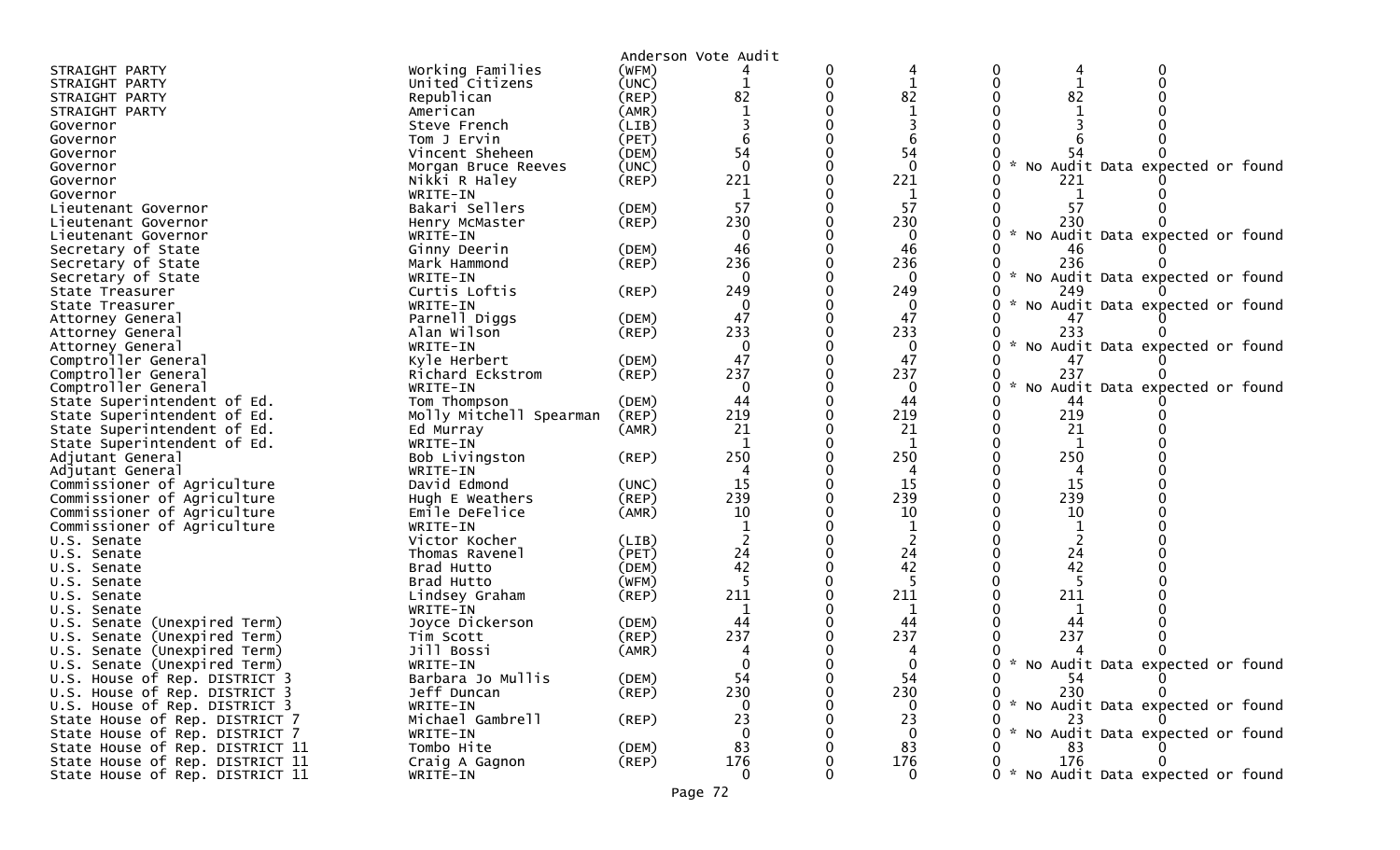| Probate Judge<br>Probate Judge<br>County Council DISTRICT 3<br>County Council DISTRICT 3<br>Soil and Water District Comm.<br>Soil and Water District Comm.<br>Soil and Water District Comm.<br>County Board of Education DISTRICT 6<br>County Board of Education DISTRICT 6<br>School Trustee District 3 Area 1<br>School Trustee District 3 Area 1<br>School Trustee District 3 Area 1<br>School Trustee District 3 Area 4<br>School Trustee District 3 Area 4<br>School Trustee District 3 At Large<br>School Trustee District 3 At Large<br>Amendment 1<br>Amendment 1<br>Amendment 2<br>Amendment 2<br>Education Sales and Use Tax Referendum<br>Education Sales and Use Tax Referendum<br>School District No. 3 Bond Referendum<br>School District No. 3 Bond Referendum | Martha D Newton<br>WRITE-IN<br>Mitchell Cole<br>WRITE-IN<br>Charles C Eberhart<br>Tim Kelley<br>WRITE-IN<br>C Nakia Davis<br>WRITE-IN<br>Larry S Holbrook<br>Phillip L Martin<br>WRITE-IN<br>Marty Watt<br>WRITE-IN<br>Curtis A Wiles<br>WRITE-IN<br>Yes<br>No<br>Yes<br>No<br>Yes, in favor of the question<br>No, opposed to the question<br>Yes, in favor of the question<br>No, opposed to the question | (REP)<br>(REP)                                                                                                                   | Anderson Vote Audit<br>250<br>2<br>244<br>2<br>108<br>147<br>2<br>200<br>106<br>148<br>223<br>4<br>228<br>4<br>216<br>65<br>124<br>157<br>142<br>136<br>156<br>123 | 0<br>0<br>0<br>0<br>0<br>$\mathbf 0$<br>0<br>0<br>0 | 250<br>2<br>244<br>2<br>108<br>147<br>2<br>200<br>4<br>106<br>148<br>0<br>223<br>4<br>228<br>4<br>216<br>65<br>124<br>157<br>142<br>136<br>156<br>123 | 250<br>0<br>0<br>2<br>0<br>0<br>244<br>2<br>108<br>147<br>$\mathcal{L}$<br>200<br>106<br>148<br>No Audit Data expected or found<br>223<br>4<br>228<br>4<br>216<br>65<br>124<br>0<br>$\Omega$<br>157<br>$\Omega$<br>$\mathbf{0}$<br>142<br>$\mathbf{0}$<br>136<br>0<br>0<br>0<br>156<br>0<br>0<br>123<br>0 |  |
|-------------------------------------------------------------------------------------------------------------------------------------------------------------------------------------------------------------------------------------------------------------------------------------------------------------------------------------------------------------------------------------------------------------------------------------------------------------------------------------------------------------------------------------------------------------------------------------------------------------------------------------------------------------------------------------------------------------------------------------------------------------------------------|-------------------------------------------------------------------------------------------------------------------------------------------------------------------------------------------------------------------------------------------------------------------------------------------------------------------------------------------------------------------------------------------------------------|----------------------------------------------------------------------------------------------------------------------------------|--------------------------------------------------------------------------------------------------------------------------------------------------------------------|-----------------------------------------------------|-------------------------------------------------------------------------------------------------------------------------------------------------------|-----------------------------------------------------------------------------------------------------------------------------------------------------------------------------------------------------------------------------------------------------------------------------------------------------------|--|
| 0064 Three & Twenty<br>STRAIGHT PARTY<br>STRAIGHT PARTY<br>STRAIGHT PARTY<br>STRAIGHT PARTY<br>STRAIGHT PARTY<br>STRAIGHT PARTY<br>Governor<br>Governor<br>Governor<br>Governor<br>Governor<br>Governor<br>Lieutenant Governor<br>Lieutenant Governor<br>Lieutenant Governor<br>Secretary of State                                                                                                                                                                                                                                                                                                                                                                                                                                                                            | Libertarian<br>Democratic<br>Working Families<br>United Citizens<br>Republican<br>American<br>Steve French<br>Tom J Ervin<br>Vincent Sheheen<br>Morgan Bruce Reeves<br>Nikki R Haley<br>WRITE-IN<br>Bakari Sellers<br>Henry McMaster<br>WRITE-IN<br>Ginny Deerin                                                                                                                                            | (LIB)<br>(DEM)<br>(WFM)<br>(UNC)<br>(REP)<br>(AMR)<br>(LIB)<br>(PET)<br>(DEM)<br>(UNC)<br>$($ REP $)$<br>(DEM)<br>(REP)<br>(DEM) | 4<br>42<br>3<br>$\Omega$<br>287<br>3<br>15<br>7<br>87<br>3<br>634<br>107<br>638<br>93                                                                              | $\bf{0}$<br>0                                       | 4<br>42<br>3<br>0<br>287<br>3<br>15<br>7<br>87<br>3<br>634<br>1<br>107<br>638<br>1<br>93                                                              | 0<br>4<br>42<br>$\mathbf{x}$<br>No Audit Data expected or found<br>0<br>287<br>3<br>15<br>7<br>87<br>634<br>1<br>107<br>638<br>1<br>93                                                                                                                                                                    |  |
| Secretary of State<br>Secretary of State<br>State Treasurer<br>State Treasurer<br>Attorney General<br>Attorney General<br>Attorney General<br>Comptroller General<br>Comptroller General<br>Comptroller General                                                                                                                                                                                                                                                                                                                                                                                                                                                                                                                                                               | Mark Hammond<br>WRITE-IN<br>Curtis Loftis<br>WRITE-IN<br>Parnell Diggs<br>Alan Wilson<br>WRITE-IN<br>Kyle Herbert<br>Richard Eckstrom<br>WRITE-IN                                                                                                                                                                                                                                                           | $($ REP $)$<br>$($ REP $)$<br>(DEM)<br>$($ REP $)$<br>(DEM)<br>$($ REP $)$                                                       | 649<br>$\Omega$<br>682<br>98<br>641<br>$\mathbf 0$<br>92<br>649<br>$\Omega$                                                                                        | 0                                                   | 649<br>0<br>682<br>1<br>98<br>641<br>$\Omega$<br>92<br>649<br>$\Omega$                                                                                | 649<br>0<br>* No Audit Data expected or found<br>∩<br>0<br>682<br>98<br>641<br>* No Audit Data expected or found<br>92<br>649<br>0 * No Audit Data expected or found                                                                                                                                      |  |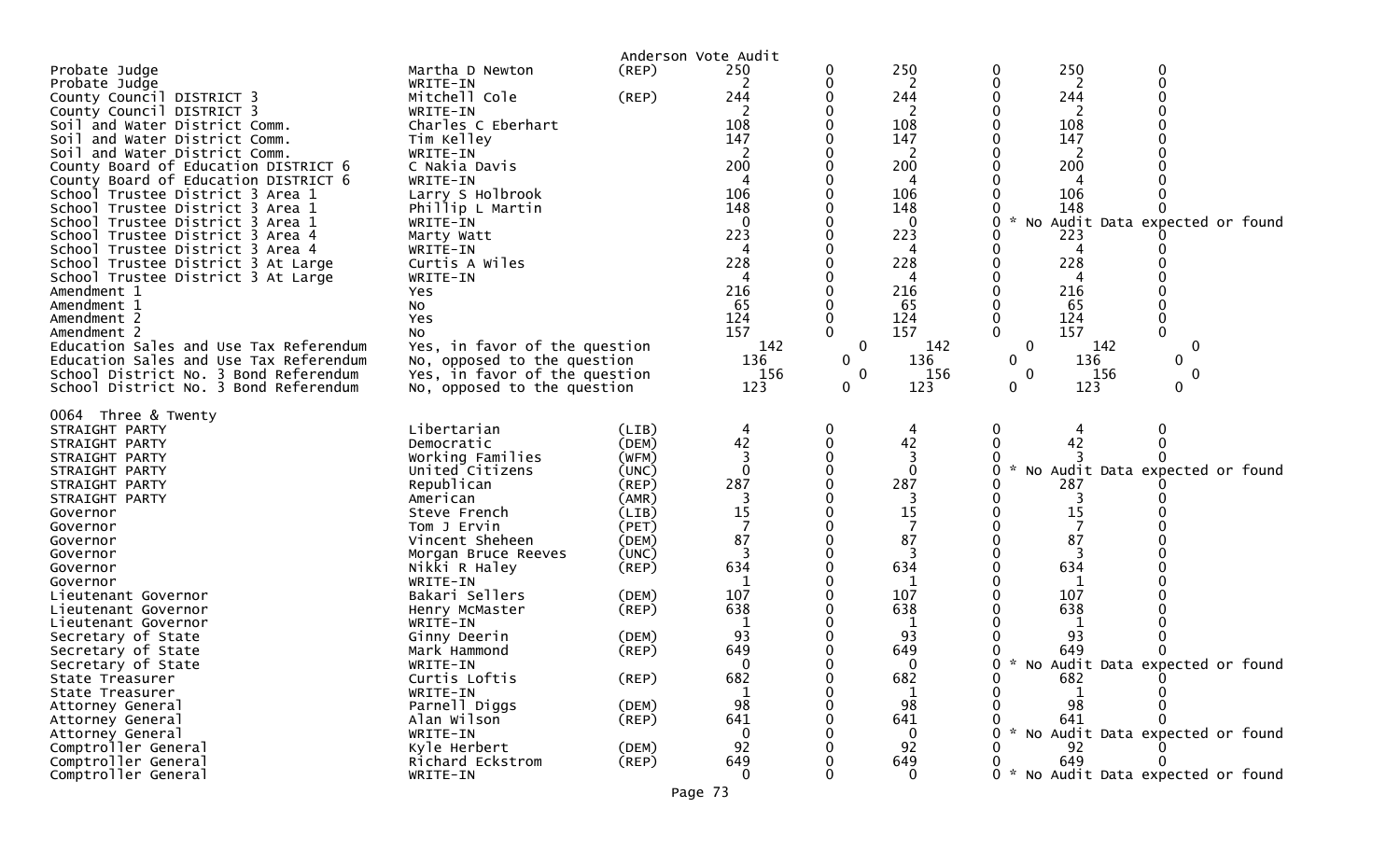| State Superintendent of Ed.                                    | Tom Thompson                     | (DEM)       | Anderson Vote Audit<br>106 | 0 | 106          | 0 | 106           | 0                               |  |
|----------------------------------------------------------------|----------------------------------|-------------|----------------------------|---|--------------|---|---------------|---------------------------------|--|
| State Superintendent of Ed.                                    | Molly Mitchell Spearman          | (REP)       | 585                        | 0 | 585          | 0 | 585           | $\Omega$                        |  |
| State Superintendent of Ed.                                    | Ed Murray                        | (AMR)       | 37                         |   | 37           |   | 37            |                                 |  |
| State Superintendent of Ed.                                    | WRITE-IN                         |             | -15                        |   | 15           |   | 15            |                                 |  |
| Adjutant General                                               | Bob Livingston                   | $($ REP $)$ | 680                        |   | 680          |   | 680           |                                 |  |
| Adjutant General                                               | WRITE-IN                         |             | 1                          |   | 1            |   | 1             |                                 |  |
| Commissioner of Agriculture                                    | David Edmond                     | (UNC)       | 32                         | 0 | 32           |   | 32            |                                 |  |
| Commissioner of Agriculture                                    | Hugh E Weathers                  | $($ REP $)$ | 633                        | 0 | 633          |   | 633           |                                 |  |
| Commissioner of Agriculture                                    | Emile DeFelice                   | (AMR)       | 35                         |   | 35           |   | 35            |                                 |  |
| Commissioner of Agriculture                                    | WRITE-IN                         |             |                            | 0 |              |   |               |                                 |  |
| U.S. Senate                                                    | Victor Kocher                    | (LIB)       | 29                         | 0 | 29           |   | 29            |                                 |  |
| U.S. Senate                                                    | Thomas Ravenel                   | (PET)       | 40                         |   | 40           |   | 40            |                                 |  |
| U.S. Senate                                                    | Brad Hutto                       | (DEM)       | 80                         | 0 | 80           |   | 80            |                                 |  |
| U.S. Senate                                                    | Brad Hutto                       | (WFM)       | 24                         | 0 | 24           |   | 24            |                                 |  |
| U.S. Senate                                                    | Lindsey Graham                   | (REP)       | 551                        |   | 551          |   | 551           |                                 |  |
| U.S. Senate                                                    | WRITE-IN                         |             | 16                         |   | 16           |   | 16            |                                 |  |
| U.S. Senate (Unexpired Term)                                   | Joyce Dickerson                  | (DEM)       | 81                         |   | 81           |   | 81            |                                 |  |
| U.S. Senate (Unexpired Term)                                   | Tim Scott                        | (REP)       | 642                        |   | 642          |   | 642           |                                 |  |
| U.S. Senate (Unexpired Term)                                   | Jill Bossi                       | (AMR)       | 19                         |   | 19           |   | 19            |                                 |  |
| U.S. Senate (Unexpired Term)                                   | WRITE-IN                         |             | 0                          |   | $\bf{0}$     |   |               | No Audit Data expected or found |  |
| U.S. House of Rep. DISTRICT 3                                  | Barbara Jo Mullis                | (DEM)       | 91                         |   | 91           |   | 91            |                                 |  |
| U.S. House of Rep. DISTRICT 3                                  | Jeff Duncan                      | $($ REP $)$ | 651                        |   | 651          |   | 651           |                                 |  |
| U.S. House of Rep. DISTRICT 3                                  | WRITE-IN                         |             | $\Omega$                   |   | $\mathbf{0}$ | 0 | $\mathcal{H}$ | No Audit Data expected or found |  |
| State House of Rep. DISTRICT 6                                 | Brian White                      | $($ REP $)$ | 362                        |   | 362          |   | 362           |                                 |  |
| State House of Rep. DISTRICT 6                                 | WRITE-IN                         |             | -1                         |   | 1            |   |               |                                 |  |
| State House of Rep. DISTRICT 10                                | Joshua A Putnam                  | (REP)       | 309                        |   | 309          |   | 309           |                                 |  |
| State House of Rep. DISTRICT 10                                | WRITE-IN                         |             |                            |   |              |   |               |                                 |  |
| Probate Judge                                                  | Martha D Newton                  | (REP)       | 667                        |   | 667          |   | 667           |                                 |  |
| Probate Judge                                                  | WRITE-IN                         |             | <sup>2</sup>               |   | 2            |   | 2             |                                 |  |
| County Council DISTRICT 6                                      | Ken Waters                       | $($ REP $)$ | 670                        |   | 670<br>3     |   | 670           |                                 |  |
| County Council DISTRICT 6                                      | WRITE-IN                         |             | 283                        |   | 283          |   | 283           |                                 |  |
| Soil and Water District Comm.<br>Soil and Water District Comm. | Charles C Eberhart<br>Tim Kelley |             | 377                        |   | 377          |   | 377           |                                 |  |
| Soil and Water District Comm.                                  | WRITE-IN                         |             | 3                          |   | 3            |   | 3             |                                 |  |
| School Trustee District 1 Area 1                               | Melissa Ellison Hood             |             | 481                        |   | 481          |   | 481           |                                 |  |
| School Trustee District 1 Area 1                               | WRITE-IN                         |             | -1                         |   | 1            |   | 1             |                                 |  |
| School Trustee District 1 Area 4                               | Fred G Alexander                 |             | 477                        |   | 477          |   | 477           |                                 |  |
| School Trustee District 1 Area 4                               | WRITE-IN                         |             | 2                          |   | 2            |   | 2             |                                 |  |
| School Trustee District 1 Area 5                               | Doug Atkins                      |             | 491                        |   | 491          |   | 491           |                                 |  |
| School Trustee District 1 Area 5                               | WRITE-IN                         |             | 1                          |   | 1            |   | -1            |                                 |  |
| School Trustee District 1 Area 7                               | Nancy Owen Upton                 |             | 510                        |   | 510          |   | 510           |                                 |  |
| School Trustee District 1 Area 7                               | WRITE-IN                         |             | $\Omega$                   |   | 0            |   |               | No Audit Data expected or found |  |
| School Trustee District 4 Area 4                               | Meg Jones                        |             | 10                         |   | 10           |   | 10            |                                 |  |
| School Trustee District 4 Area 4                               | Diana Mullikin                   |             | 11                         | 0 | 11           | 0 | 11            | $\mathbf{0}$                    |  |
| School Trustee District 4 Area 4                               | WRITE-IN                         |             | 1                          | 0 | 1            | 0 | 1             |                                 |  |
| Three and Twenty Watershed DISTRICT 32                         | Dennis Claramunt                 |             | 234                        |   | 234          |   | 234           |                                 |  |
| Three and Twenty Watershed DISTRICT 32                         | Randy Griffis                    |             | 310                        |   | 310          |   | 310           |                                 |  |
| Three and Twenty Watershed DISTRICT 32                         | WRITE-IN                         |             | 2                          |   | 2            |   | 2             |                                 |  |
| Amendment 1                                                    | Yes                              |             | 578                        |   | 578          |   | 578           |                                 |  |
| Amendment 1                                                    | No                               |             | 139                        |   | 139          |   | 139           |                                 |  |
| Amendment 2                                                    | Yes                              |             | 388                        |   | 388          |   | 388           |                                 |  |
| Amendment 2                                                    | No                               |             | 323                        |   | 323          |   | 323           | U                               |  |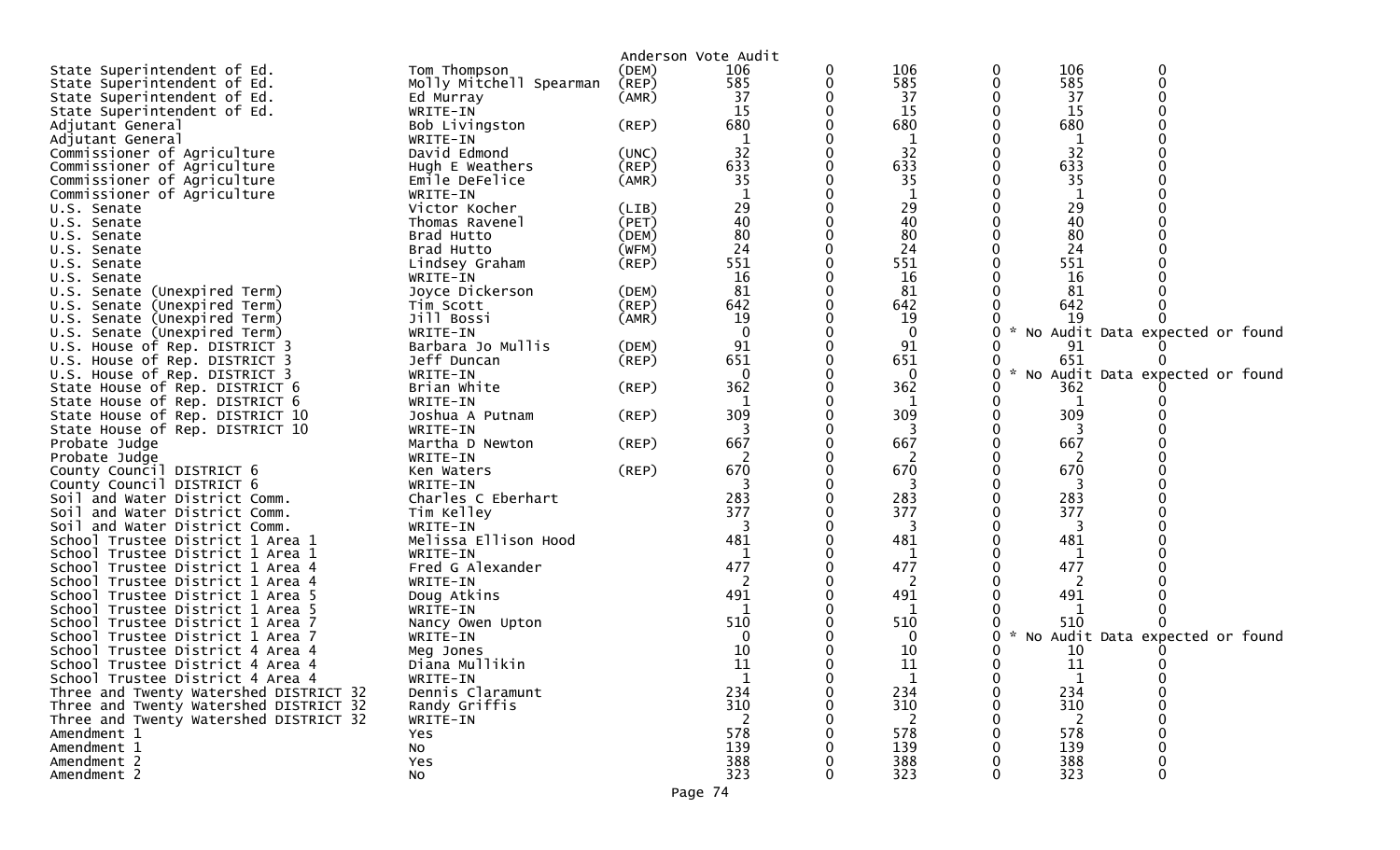|                                        |                               |             | Anderson Vote Audit |              |              |              |                                     |  |
|----------------------------------------|-------------------------------|-------------|---------------------|--------------|--------------|--------------|-------------------------------------|--|
| Education Sales and Use Tax Referendum | Yes, in favor of the question |             | 375                 | $\mathbf 0$  | 375          | 0            | 375<br>$\mathbf{0}$                 |  |
| Education Sales and Use Tax Referendum | No, opposed to the question   |             | 334                 | $\mathbf{0}$ | 334          | $\mathbf{0}$ | 334<br>$\mathbf{0}$                 |  |
| School District No. 4 Bond Referendum  | Yes, in favor of the question |             | 12                  | $\mathbf{0}$ | 12           | $\bf{0}$     | 12<br>$\bf{0}$                      |  |
| School District No. 4 Bond Referendum  | No, opposed to the question   |             | 14                  | $\Omega$     | 14           | $\Omega$     | 14<br>$\Omega$                      |  |
|                                        |                               |             |                     |              |              |              |                                     |  |
| 0065 Toney Creek                       |                               |             |                     |              |              |              |                                     |  |
| STRAIGHT PARTY                         | Libertarian                   | (LIB)       |                     |              |              | $\Omega$     | * No Audit Data expected or found   |  |
| STRAIGHT PARTY                         | Democratic                    | (DEM)       |                     | 0            |              |              |                                     |  |
| STRAIGHT PARTY                         | Working Families              | (WFM)       | $\Omega$            |              |              |              | * No Audit Data expected or found   |  |
| STRAIGHT PARTY                         | United Citizens               | (UNC)       |                     |              |              |              | * No Audit Data expected or found   |  |
| STRAIGHT PARTY                         | Republican                    | (REP)       | 62                  |              | 62           | 62           |                                     |  |
| STRAIGHT PARTY                         | American                      | (AMR)       |                     |              |              |              |                                     |  |
| Governor                               | Steve French                  | (LIB)       | $\Omega$            |              |              |              | * No Audit Data expected or found   |  |
| Governor                               | Tom J Ervin                   | (PET)       |                     |              |              |              | * No Audit Data expected or found   |  |
| Governor                               | Vincent Sheheen               | (DEM)       | 20                  |              | 20           |              |                                     |  |
| Governor                               | Morgan Bruce Reeves           | (UNC)       | 2                   |              | 2            |              |                                     |  |
| Governor                               | Nikki R Haley                 | $($ REP $)$ | 155                 |              | 155          | 155          |                                     |  |
| Governor                               | WRITE-IN                      |             | $\Omega$            |              | 0            |              | * No Audit Data expected or found   |  |
| Lieutenant Governor                    | Bakari Sellers                | (DEM)       | 31                  |              | 31           | 31           |                                     |  |
| Lieutenant Governor                    | Henry McMaster                | (REP)       | 146                 |              | 146          | 146          |                                     |  |
| Lieutenant Governor                    | WRITE-IN                      |             | $\Omega$            |              | 0            |              | * No Audit Data expected or found   |  |
| Secretary of State                     | Ginny Deerin                  | (DEM)       | 28                  |              | 28           | 28           |                                     |  |
| Secretary of State                     | Mark Hammond                  | $($ REP $)$ | 144                 |              | 144          | 144          |                                     |  |
| Secretary of State                     | WRITE-IN                      |             | $\Omega$            |              | 0            |              | * No Audit Data expected or found   |  |
| State Treasurer                        | Curtis Loftis                 | $($ REP $)$ | 164                 |              | 164          | 164          |                                     |  |
| State Treasurer                        | WRITE-IN                      |             | 0                   |              | 0            |              | No Audit Data expected or found     |  |
| Attorney General                       | Parnell Diggs                 | (DEM)       | 27                  |              | 27           |              |                                     |  |
| Attorney General                       | Alan Wilson                   | (REP)       | 146                 |              | 146          | 146          |                                     |  |
| Attorney General                       | WRITE-IN                      |             | $\Omega$            |              | 0            |              | * No Audit Data expected or found   |  |
| Comptroller General                    | Kyle Herbert                  | (DEM)       | 18                  |              | 18           | 18           |                                     |  |
| Comptroller General                    | Richard Eckstrom              | (REP)       | 154                 |              | 154          | 154          |                                     |  |
| Comptroller General                    | WRITE-IN                      |             | 0                   |              | 0            |              | No Audit Data expected or found     |  |
| State Superintendent of Ed.            | Tom Thompson                  | (DEM)       | 24                  |              | 24           | 24           |                                     |  |
| State Superintendent of Ed.            | Molly Mitchell Spearman       | (REP)       | 136                 |              | 136          | 136          |                                     |  |
| State Superintendent of Ed.            | Ed Murray                     | (AMR)       | 8                   |              |              |              |                                     |  |
| State Superintendent of Ed.            | WRITE-IN                      |             |                     |              |              |              |                                     |  |
| Adjutant General                       | Bob Livingston                | (REP)       | 165                 |              | 165          | 165          |                                     |  |
| Adjutant General                       | WRITE-IN                      |             |                     |              | 0            |              | No Audit Data expected or found     |  |
| Commissioner of Agriculture            | David Edmond                  | (UNC)       |                     |              |              |              |                                     |  |
| Commissioner of Agriculture            | Hugh E Weathers               | (REP)       | 154                 |              | 154          | 154          |                                     |  |
| Commissioner of Agriculture            | Emile DeFelice                | (AMR)       |                     |              |              |              |                                     |  |
| Commissioner of Agriculture            | WRITE-IN                      |             |                     |              |              |              | * No Audit Data expected or found   |  |
| U.S. Senate                            | Victor Kocher                 | (LIB)       |                     |              |              |              |                                     |  |
| U.S. Senate                            | Thomas Ravenel                | (PET)       | 17                  |              | 17           | 17           | 0                                   |  |
| U.S. Senate                            | Brad Hutto                    | (DEM)       | 12                  |              | 12           | 12           |                                     |  |
| U.S. Senate                            | Brad Hutto                    | (WFM)       |                     |              |              |              |                                     |  |
| U.S. Senate                            | Lindsey Graham                | $($ REP $)$ | 139                 |              | 139          | 139          |                                     |  |
| U.S. Senate                            | WRITE-IN                      |             | 3                   |              | 3            |              |                                     |  |
| U.S. Senate (Unexpired Term)           | Joyce Dickerson               | (DEM)       | 20                  |              | 20           | 20           |                                     |  |
| U.S. Senate (Unexpired Term)           | Tim Scott                     | (REP)       | 149                 |              | 149          | 149          |                                     |  |
| U.S. Senate (Unexpired Term)           | Jill Bossi                    | (AMR)       |                     |              |              |              |                                     |  |
| U.S. Senate (Unexpired Term)           | WRITE-IN                      |             | $\mathbf{0}$        |              | $\mathbf{0}$ |              | 0 * No Audit Data expected or found |  |
|                                        |                               |             |                     |              |              |              |                                     |  |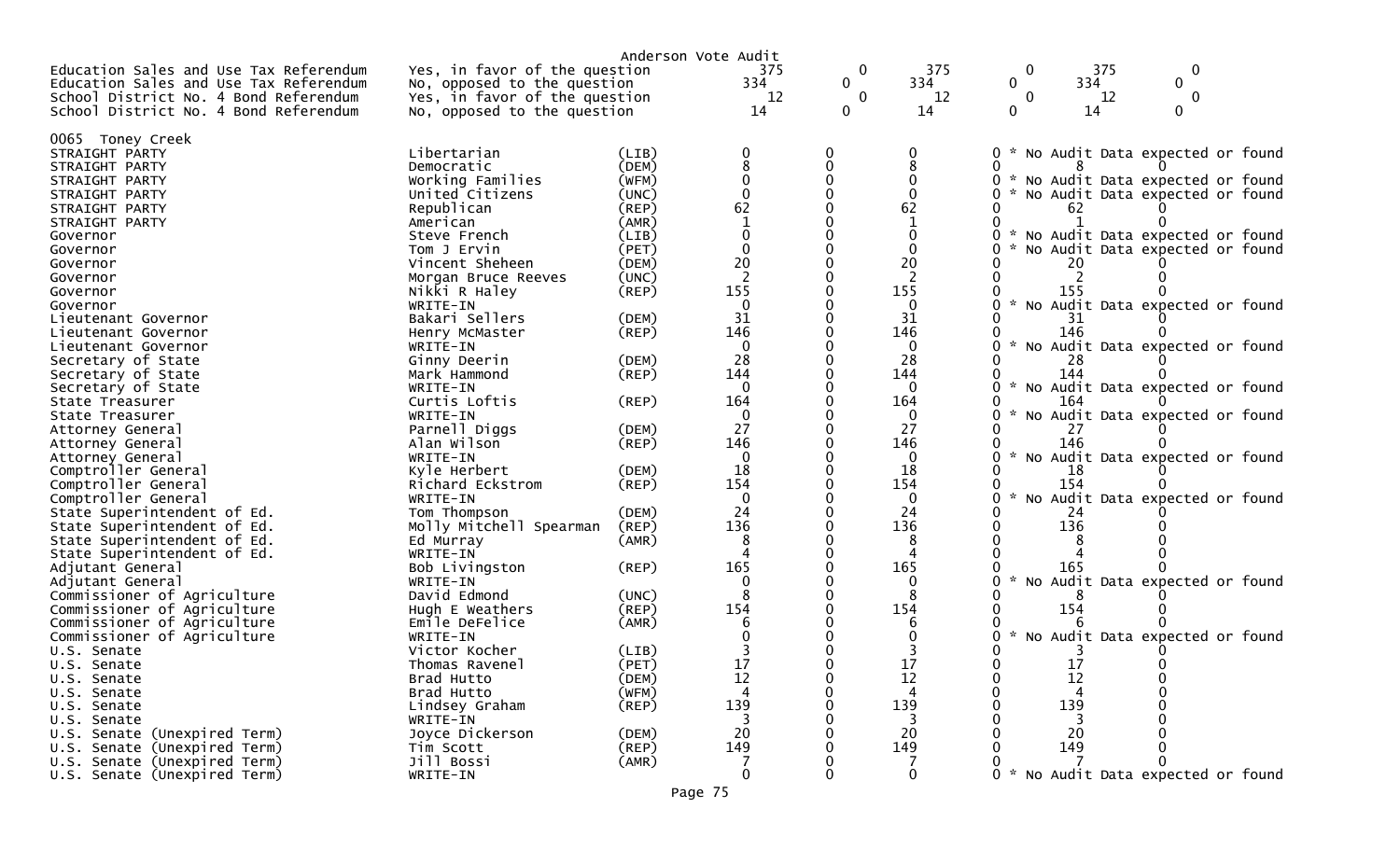| Barbara Jo Mullis<br>(DEM)<br>U.S. House of Rep. DISTRICT 3<br>24<br>24<br>24<br>150<br>150<br>150<br>U.S. House of Rep. DISTRICT 3<br>Jeff Duncan<br>$($ REP $)$<br>U.S. House of Rep. DISTRICT 3<br>* No Audit Data expected or found<br>WRITE-IN<br>0<br>168<br>168<br>State House of Rep. DISTRICT 7<br>Michael Gambrell<br>(REP)<br>168<br>State House of Rep. DISTRICT 7<br>* No Audit Data expected or found<br>WRITE-IN<br>167<br>Probate Judge<br>Martha D Newton<br>(REP)<br>167<br>167<br>Probate Judge<br>* No Audit Data expected or found<br>WRITE-IN<br>0<br>$\Omega$<br>161<br>County Council DISTRICT 7<br>M Cindy Wilson<br>(REP)<br>161<br>161<br>County Council DISTRICT 7<br>WRITE-IN<br>74<br>74<br>Soil and Water District Comm.<br>Charles C Eberhart<br>74<br>82<br>82<br>82<br>Tim Kelley<br>Soil and Water District Comm.<br>2<br>Soil and Water District Comm.<br>WRITE-IN<br>75<br>75<br>County Board of Education DISTRICT 4<br>75<br>Dana Grant<br>* No Audit Data expected or found<br>County Board of Education DISTRICT 4<br>WRITE-IN<br>43<br>43<br>County Board of Education DISTRICT 5<br>Mike Brock<br>$\Omega$<br>* No Audit Data expected or found<br>County Board of Education DISTRICT 5<br>$\mathbf{0}$<br>WRITE-IN<br>51<br>51<br>School Trustee District 1 Area 1<br>Melissa Ellison Hood<br>$\Omega$<br>$\Omega$<br>* No Audit Data expected or found<br>School Trustee District 1 Area 1<br>WRITE-IN<br>53<br>53<br>Fred G Alexander<br>School Trustee District 1 Area 4<br>53<br>School Trustee District 1 Area 4<br>WRITE-IN<br>55<br>55<br>School Trustee District 1 Area 5<br>Doug Atkins<br>$\mathbf{1}$<br>1<br>School Trustee District 1 Area 5<br>WRITE-IN<br>50<br>50<br>School Trustee District 1 Area 7<br>Nancy Owen Upton<br>$\Omega$<br>$\mathbf{0}$<br>* No Audit Data expected or found<br>School Trustee District 1 Area 7<br>WRITE-IN<br>45<br>45<br>Kevin T Craft<br>School Trustee District 2 Area 1<br>54<br>54<br>School Trustee District 2 Area 1<br>R Alderman Maynard Jr<br>54<br>21<br>21<br>School Trustee District 2 Area 1<br>Frances M Russell<br>* No Audit Data expected or found<br>$\Omega$<br>$\mathbf{0}$<br>School Trustee District 2 Area 1<br>WRITE-IN<br>77<br>77<br>Danny Hawkins<br>School Trustee District 2 Area 3<br>$\Omega$<br>$\mathbf{0}$<br>* No Audit Data expected or found<br>School Trustee District 2 Area 3<br>WRITE-IN<br>29<br>29<br>School Trustee District 2 Area 4<br>Bonnie S Knight<br>50<br>50<br>School Trustee District 2 Area 4<br>Greg Tysl<br>$\Omega$<br>* No Audit Data expected or found<br>School Trustee District 2 Area 4<br>WRITE-IN<br>$\mathbf{0}$<br>37<br>37<br>School Trustee District 2 At Large<br>James Jim Lusk<br>37<br>47<br>47<br>School Trustee District 2 At Large<br>Jimmy Ouzts<br>$\Omega$<br>School Trustee District 2 At Large<br>$\mathbf{0}$<br>* No Audit Data expected or found<br>WRITE-IN<br>16<br>16<br>Big Creek Watershed DISTRICT 4<br>Joey Werner<br>Big Creek Watershed DISTRICT 4<br>$\Omega$<br>No Audit Data expected or found<br>WRITE-IN<br>40<br>40<br>Broadmouth Creek Watershed DISTRICT 5<br>Glenn Stevens<br>40<br>Broadmouth Creek Watershed DISTRICT 5<br>WRITE-IN<br>146<br>Amendment 1<br>146<br>146<br>Yes<br>28<br>28<br>28<br>Amendment 1<br>NO.<br>86<br>86<br>86<br>Amendment 2<br>Yes<br>88<br>88<br>Amendment 2<br>88<br>NO.<br>Education Sales and Use Tax Referendum<br>92<br>92<br>92<br>Yes, in favor of the question<br>0<br>0<br>0<br>82<br>82<br>82<br>$\mathbf 0$<br>No, opposed to the question<br>0<br>0<br>Education Sales and Use Tax Referendum<br>0066 Townville<br>Libertarian<br>STRAIGHT PARTY<br>(LIB)<br>0<br>0<br>15<br>15<br>15<br>$\mathbf 0$<br>Democratic<br>(DEM)<br>0<br>STRAIGHT PARTY<br>$\mathbf{1}$<br>$\mathbf{1}$<br>$\mathbf 0$<br>Working Families<br>(WFM)<br>$\mathbf{1}$<br>0<br>$\mathbf{0}$<br>STRAIGHT PARTY<br>$\mathbf{1}$<br>$\mathbf{1}$<br>United Citizens<br>$\Omega$<br>STRAIGHT PARTY<br>(UNC)<br>$\Omega$ |  | Anderson Vote Audit |  |  |  |
|-------------------------------------------------------------------------------------------------------------------------------------------------------------------------------------------------------------------------------------------------------------------------------------------------------------------------------------------------------------------------------------------------------------------------------------------------------------------------------------------------------------------------------------------------------------------------------------------------------------------------------------------------------------------------------------------------------------------------------------------------------------------------------------------------------------------------------------------------------------------------------------------------------------------------------------------------------------------------------------------------------------------------------------------------------------------------------------------------------------------------------------------------------------------------------------------------------------------------------------------------------------------------------------------------------------------------------------------------------------------------------------------------------------------------------------------------------------------------------------------------------------------------------------------------------------------------------------------------------------------------------------------------------------------------------------------------------------------------------------------------------------------------------------------------------------------------------------------------------------------------------------------------------------------------------------------------------------------------------------------------------------------------------------------------------------------------------------------------------------------------------------------------------------------------------------------------------------------------------------------------------------------------------------------------------------------------------------------------------------------------------------------------------------------------------------------------------------------------------------------------------------------------------------------------------------------------------------------------------------------------------------------------------------------------------------------------------------------------------------------------------------------------------------------------------------------------------------------------------------------------------------------------------------------------------------------------------------------------------------------------------------------------------------------------------------------------------------------------------------------------------------------------------------------------------------------------------------------------------------------------------------------------------------------------------------------------------------------------------------------------------------------------------------------------------------------------------------------------------------------------------------------------------------------------------------------------------------------------------------------------------------------------------------------------------------------------------------------------------------------------------------------------------------------------------------------------------------------------------------------------------------------------------------------------------------------------------------------------------------------------------------------------------------------|--|---------------------|--|--|--|
|                                                                                                                                                                                                                                                                                                                                                                                                                                                                                                                                                                                                                                                                                                                                                                                                                                                                                                                                                                                                                                                                                                                                                                                                                                                                                                                                                                                                                                                                                                                                                                                                                                                                                                                                                                                                                                                                                                                                                                                                                                                                                                                                                                                                                                                                                                                                                                                                                                                                                                                                                                                                                                                                                                                                                                                                                                                                                                                                                                                                                                                                                                                                                                                                                                                                                                                                                                                                                                                                                                                                                                                                                                                                                                                                                                                                                                                                                                                                                                                                                                           |  |                     |  |  |  |
|                                                                                                                                                                                                                                                                                                                                                                                                                                                                                                                                                                                                                                                                                                                                                                                                                                                                                                                                                                                                                                                                                                                                                                                                                                                                                                                                                                                                                                                                                                                                                                                                                                                                                                                                                                                                                                                                                                                                                                                                                                                                                                                                                                                                                                                                                                                                                                                                                                                                                                                                                                                                                                                                                                                                                                                                                                                                                                                                                                                                                                                                                                                                                                                                                                                                                                                                                                                                                                                                                                                                                                                                                                                                                                                                                                                                                                                                                                                                                                                                                                           |  |                     |  |  |  |
|                                                                                                                                                                                                                                                                                                                                                                                                                                                                                                                                                                                                                                                                                                                                                                                                                                                                                                                                                                                                                                                                                                                                                                                                                                                                                                                                                                                                                                                                                                                                                                                                                                                                                                                                                                                                                                                                                                                                                                                                                                                                                                                                                                                                                                                                                                                                                                                                                                                                                                                                                                                                                                                                                                                                                                                                                                                                                                                                                                                                                                                                                                                                                                                                                                                                                                                                                                                                                                                                                                                                                                                                                                                                                                                                                                                                                                                                                                                                                                                                                                           |  |                     |  |  |  |
|                                                                                                                                                                                                                                                                                                                                                                                                                                                                                                                                                                                                                                                                                                                                                                                                                                                                                                                                                                                                                                                                                                                                                                                                                                                                                                                                                                                                                                                                                                                                                                                                                                                                                                                                                                                                                                                                                                                                                                                                                                                                                                                                                                                                                                                                                                                                                                                                                                                                                                                                                                                                                                                                                                                                                                                                                                                                                                                                                                                                                                                                                                                                                                                                                                                                                                                                                                                                                                                                                                                                                                                                                                                                                                                                                                                                                                                                                                                                                                                                                                           |  |                     |  |  |  |
|                                                                                                                                                                                                                                                                                                                                                                                                                                                                                                                                                                                                                                                                                                                                                                                                                                                                                                                                                                                                                                                                                                                                                                                                                                                                                                                                                                                                                                                                                                                                                                                                                                                                                                                                                                                                                                                                                                                                                                                                                                                                                                                                                                                                                                                                                                                                                                                                                                                                                                                                                                                                                                                                                                                                                                                                                                                                                                                                                                                                                                                                                                                                                                                                                                                                                                                                                                                                                                                                                                                                                                                                                                                                                                                                                                                                                                                                                                                                                                                                                                           |  |                     |  |  |  |
|                                                                                                                                                                                                                                                                                                                                                                                                                                                                                                                                                                                                                                                                                                                                                                                                                                                                                                                                                                                                                                                                                                                                                                                                                                                                                                                                                                                                                                                                                                                                                                                                                                                                                                                                                                                                                                                                                                                                                                                                                                                                                                                                                                                                                                                                                                                                                                                                                                                                                                                                                                                                                                                                                                                                                                                                                                                                                                                                                                                                                                                                                                                                                                                                                                                                                                                                                                                                                                                                                                                                                                                                                                                                                                                                                                                                                                                                                                                                                                                                                                           |  |                     |  |  |  |
|                                                                                                                                                                                                                                                                                                                                                                                                                                                                                                                                                                                                                                                                                                                                                                                                                                                                                                                                                                                                                                                                                                                                                                                                                                                                                                                                                                                                                                                                                                                                                                                                                                                                                                                                                                                                                                                                                                                                                                                                                                                                                                                                                                                                                                                                                                                                                                                                                                                                                                                                                                                                                                                                                                                                                                                                                                                                                                                                                                                                                                                                                                                                                                                                                                                                                                                                                                                                                                                                                                                                                                                                                                                                                                                                                                                                                                                                                                                                                                                                                                           |  |                     |  |  |  |
|                                                                                                                                                                                                                                                                                                                                                                                                                                                                                                                                                                                                                                                                                                                                                                                                                                                                                                                                                                                                                                                                                                                                                                                                                                                                                                                                                                                                                                                                                                                                                                                                                                                                                                                                                                                                                                                                                                                                                                                                                                                                                                                                                                                                                                                                                                                                                                                                                                                                                                                                                                                                                                                                                                                                                                                                                                                                                                                                                                                                                                                                                                                                                                                                                                                                                                                                                                                                                                                                                                                                                                                                                                                                                                                                                                                                                                                                                                                                                                                                                                           |  |                     |  |  |  |
|                                                                                                                                                                                                                                                                                                                                                                                                                                                                                                                                                                                                                                                                                                                                                                                                                                                                                                                                                                                                                                                                                                                                                                                                                                                                                                                                                                                                                                                                                                                                                                                                                                                                                                                                                                                                                                                                                                                                                                                                                                                                                                                                                                                                                                                                                                                                                                                                                                                                                                                                                                                                                                                                                                                                                                                                                                                                                                                                                                                                                                                                                                                                                                                                                                                                                                                                                                                                                                                                                                                                                                                                                                                                                                                                                                                                                                                                                                                                                                                                                                           |  |                     |  |  |  |
|                                                                                                                                                                                                                                                                                                                                                                                                                                                                                                                                                                                                                                                                                                                                                                                                                                                                                                                                                                                                                                                                                                                                                                                                                                                                                                                                                                                                                                                                                                                                                                                                                                                                                                                                                                                                                                                                                                                                                                                                                                                                                                                                                                                                                                                                                                                                                                                                                                                                                                                                                                                                                                                                                                                                                                                                                                                                                                                                                                                                                                                                                                                                                                                                                                                                                                                                                                                                                                                                                                                                                                                                                                                                                                                                                                                                                                                                                                                                                                                                                                           |  |                     |  |  |  |
|                                                                                                                                                                                                                                                                                                                                                                                                                                                                                                                                                                                                                                                                                                                                                                                                                                                                                                                                                                                                                                                                                                                                                                                                                                                                                                                                                                                                                                                                                                                                                                                                                                                                                                                                                                                                                                                                                                                                                                                                                                                                                                                                                                                                                                                                                                                                                                                                                                                                                                                                                                                                                                                                                                                                                                                                                                                                                                                                                                                                                                                                                                                                                                                                                                                                                                                                                                                                                                                                                                                                                                                                                                                                                                                                                                                                                                                                                                                                                                                                                                           |  |                     |  |  |  |
|                                                                                                                                                                                                                                                                                                                                                                                                                                                                                                                                                                                                                                                                                                                                                                                                                                                                                                                                                                                                                                                                                                                                                                                                                                                                                                                                                                                                                                                                                                                                                                                                                                                                                                                                                                                                                                                                                                                                                                                                                                                                                                                                                                                                                                                                                                                                                                                                                                                                                                                                                                                                                                                                                                                                                                                                                                                                                                                                                                                                                                                                                                                                                                                                                                                                                                                                                                                                                                                                                                                                                                                                                                                                                                                                                                                                                                                                                                                                                                                                                                           |  |                     |  |  |  |
|                                                                                                                                                                                                                                                                                                                                                                                                                                                                                                                                                                                                                                                                                                                                                                                                                                                                                                                                                                                                                                                                                                                                                                                                                                                                                                                                                                                                                                                                                                                                                                                                                                                                                                                                                                                                                                                                                                                                                                                                                                                                                                                                                                                                                                                                                                                                                                                                                                                                                                                                                                                                                                                                                                                                                                                                                                                                                                                                                                                                                                                                                                                                                                                                                                                                                                                                                                                                                                                                                                                                                                                                                                                                                                                                                                                                                                                                                                                                                                                                                                           |  |                     |  |  |  |
|                                                                                                                                                                                                                                                                                                                                                                                                                                                                                                                                                                                                                                                                                                                                                                                                                                                                                                                                                                                                                                                                                                                                                                                                                                                                                                                                                                                                                                                                                                                                                                                                                                                                                                                                                                                                                                                                                                                                                                                                                                                                                                                                                                                                                                                                                                                                                                                                                                                                                                                                                                                                                                                                                                                                                                                                                                                                                                                                                                                                                                                                                                                                                                                                                                                                                                                                                                                                                                                                                                                                                                                                                                                                                                                                                                                                                                                                                                                                                                                                                                           |  |                     |  |  |  |
|                                                                                                                                                                                                                                                                                                                                                                                                                                                                                                                                                                                                                                                                                                                                                                                                                                                                                                                                                                                                                                                                                                                                                                                                                                                                                                                                                                                                                                                                                                                                                                                                                                                                                                                                                                                                                                                                                                                                                                                                                                                                                                                                                                                                                                                                                                                                                                                                                                                                                                                                                                                                                                                                                                                                                                                                                                                                                                                                                                                                                                                                                                                                                                                                                                                                                                                                                                                                                                                                                                                                                                                                                                                                                                                                                                                                                                                                                                                                                                                                                                           |  |                     |  |  |  |
|                                                                                                                                                                                                                                                                                                                                                                                                                                                                                                                                                                                                                                                                                                                                                                                                                                                                                                                                                                                                                                                                                                                                                                                                                                                                                                                                                                                                                                                                                                                                                                                                                                                                                                                                                                                                                                                                                                                                                                                                                                                                                                                                                                                                                                                                                                                                                                                                                                                                                                                                                                                                                                                                                                                                                                                                                                                                                                                                                                                                                                                                                                                                                                                                                                                                                                                                                                                                                                                                                                                                                                                                                                                                                                                                                                                                                                                                                                                                                                                                                                           |  |                     |  |  |  |
|                                                                                                                                                                                                                                                                                                                                                                                                                                                                                                                                                                                                                                                                                                                                                                                                                                                                                                                                                                                                                                                                                                                                                                                                                                                                                                                                                                                                                                                                                                                                                                                                                                                                                                                                                                                                                                                                                                                                                                                                                                                                                                                                                                                                                                                                                                                                                                                                                                                                                                                                                                                                                                                                                                                                                                                                                                                                                                                                                                                                                                                                                                                                                                                                                                                                                                                                                                                                                                                                                                                                                                                                                                                                                                                                                                                                                                                                                                                                                                                                                                           |  |                     |  |  |  |
|                                                                                                                                                                                                                                                                                                                                                                                                                                                                                                                                                                                                                                                                                                                                                                                                                                                                                                                                                                                                                                                                                                                                                                                                                                                                                                                                                                                                                                                                                                                                                                                                                                                                                                                                                                                                                                                                                                                                                                                                                                                                                                                                                                                                                                                                                                                                                                                                                                                                                                                                                                                                                                                                                                                                                                                                                                                                                                                                                                                                                                                                                                                                                                                                                                                                                                                                                                                                                                                                                                                                                                                                                                                                                                                                                                                                                                                                                                                                                                                                                                           |  |                     |  |  |  |
|                                                                                                                                                                                                                                                                                                                                                                                                                                                                                                                                                                                                                                                                                                                                                                                                                                                                                                                                                                                                                                                                                                                                                                                                                                                                                                                                                                                                                                                                                                                                                                                                                                                                                                                                                                                                                                                                                                                                                                                                                                                                                                                                                                                                                                                                                                                                                                                                                                                                                                                                                                                                                                                                                                                                                                                                                                                                                                                                                                                                                                                                                                                                                                                                                                                                                                                                                                                                                                                                                                                                                                                                                                                                                                                                                                                                                                                                                                                                                                                                                                           |  |                     |  |  |  |
|                                                                                                                                                                                                                                                                                                                                                                                                                                                                                                                                                                                                                                                                                                                                                                                                                                                                                                                                                                                                                                                                                                                                                                                                                                                                                                                                                                                                                                                                                                                                                                                                                                                                                                                                                                                                                                                                                                                                                                                                                                                                                                                                                                                                                                                                                                                                                                                                                                                                                                                                                                                                                                                                                                                                                                                                                                                                                                                                                                                                                                                                                                                                                                                                                                                                                                                                                                                                                                                                                                                                                                                                                                                                                                                                                                                                                                                                                                                                                                                                                                           |  |                     |  |  |  |
|                                                                                                                                                                                                                                                                                                                                                                                                                                                                                                                                                                                                                                                                                                                                                                                                                                                                                                                                                                                                                                                                                                                                                                                                                                                                                                                                                                                                                                                                                                                                                                                                                                                                                                                                                                                                                                                                                                                                                                                                                                                                                                                                                                                                                                                                                                                                                                                                                                                                                                                                                                                                                                                                                                                                                                                                                                                                                                                                                                                                                                                                                                                                                                                                                                                                                                                                                                                                                                                                                                                                                                                                                                                                                                                                                                                                                                                                                                                                                                                                                                           |  |                     |  |  |  |
|                                                                                                                                                                                                                                                                                                                                                                                                                                                                                                                                                                                                                                                                                                                                                                                                                                                                                                                                                                                                                                                                                                                                                                                                                                                                                                                                                                                                                                                                                                                                                                                                                                                                                                                                                                                                                                                                                                                                                                                                                                                                                                                                                                                                                                                                                                                                                                                                                                                                                                                                                                                                                                                                                                                                                                                                                                                                                                                                                                                                                                                                                                                                                                                                                                                                                                                                                                                                                                                                                                                                                                                                                                                                                                                                                                                                                                                                                                                                                                                                                                           |  |                     |  |  |  |
|                                                                                                                                                                                                                                                                                                                                                                                                                                                                                                                                                                                                                                                                                                                                                                                                                                                                                                                                                                                                                                                                                                                                                                                                                                                                                                                                                                                                                                                                                                                                                                                                                                                                                                                                                                                                                                                                                                                                                                                                                                                                                                                                                                                                                                                                                                                                                                                                                                                                                                                                                                                                                                                                                                                                                                                                                                                                                                                                                                                                                                                                                                                                                                                                                                                                                                                                                                                                                                                                                                                                                                                                                                                                                                                                                                                                                                                                                                                                                                                                                                           |  |                     |  |  |  |
|                                                                                                                                                                                                                                                                                                                                                                                                                                                                                                                                                                                                                                                                                                                                                                                                                                                                                                                                                                                                                                                                                                                                                                                                                                                                                                                                                                                                                                                                                                                                                                                                                                                                                                                                                                                                                                                                                                                                                                                                                                                                                                                                                                                                                                                                                                                                                                                                                                                                                                                                                                                                                                                                                                                                                                                                                                                                                                                                                                                                                                                                                                                                                                                                                                                                                                                                                                                                                                                                                                                                                                                                                                                                                                                                                                                                                                                                                                                                                                                                                                           |  |                     |  |  |  |
|                                                                                                                                                                                                                                                                                                                                                                                                                                                                                                                                                                                                                                                                                                                                                                                                                                                                                                                                                                                                                                                                                                                                                                                                                                                                                                                                                                                                                                                                                                                                                                                                                                                                                                                                                                                                                                                                                                                                                                                                                                                                                                                                                                                                                                                                                                                                                                                                                                                                                                                                                                                                                                                                                                                                                                                                                                                                                                                                                                                                                                                                                                                                                                                                                                                                                                                                                                                                                                                                                                                                                                                                                                                                                                                                                                                                                                                                                                                                                                                                                                           |  |                     |  |  |  |
|                                                                                                                                                                                                                                                                                                                                                                                                                                                                                                                                                                                                                                                                                                                                                                                                                                                                                                                                                                                                                                                                                                                                                                                                                                                                                                                                                                                                                                                                                                                                                                                                                                                                                                                                                                                                                                                                                                                                                                                                                                                                                                                                                                                                                                                                                                                                                                                                                                                                                                                                                                                                                                                                                                                                                                                                                                                                                                                                                                                                                                                                                                                                                                                                                                                                                                                                                                                                                                                                                                                                                                                                                                                                                                                                                                                                                                                                                                                                                                                                                                           |  |                     |  |  |  |
|                                                                                                                                                                                                                                                                                                                                                                                                                                                                                                                                                                                                                                                                                                                                                                                                                                                                                                                                                                                                                                                                                                                                                                                                                                                                                                                                                                                                                                                                                                                                                                                                                                                                                                                                                                                                                                                                                                                                                                                                                                                                                                                                                                                                                                                                                                                                                                                                                                                                                                                                                                                                                                                                                                                                                                                                                                                                                                                                                                                                                                                                                                                                                                                                                                                                                                                                                                                                                                                                                                                                                                                                                                                                                                                                                                                                                                                                                                                                                                                                                                           |  |                     |  |  |  |
|                                                                                                                                                                                                                                                                                                                                                                                                                                                                                                                                                                                                                                                                                                                                                                                                                                                                                                                                                                                                                                                                                                                                                                                                                                                                                                                                                                                                                                                                                                                                                                                                                                                                                                                                                                                                                                                                                                                                                                                                                                                                                                                                                                                                                                                                                                                                                                                                                                                                                                                                                                                                                                                                                                                                                                                                                                                                                                                                                                                                                                                                                                                                                                                                                                                                                                                                                                                                                                                                                                                                                                                                                                                                                                                                                                                                                                                                                                                                                                                                                                           |  |                     |  |  |  |
|                                                                                                                                                                                                                                                                                                                                                                                                                                                                                                                                                                                                                                                                                                                                                                                                                                                                                                                                                                                                                                                                                                                                                                                                                                                                                                                                                                                                                                                                                                                                                                                                                                                                                                                                                                                                                                                                                                                                                                                                                                                                                                                                                                                                                                                                                                                                                                                                                                                                                                                                                                                                                                                                                                                                                                                                                                                                                                                                                                                                                                                                                                                                                                                                                                                                                                                                                                                                                                                                                                                                                                                                                                                                                                                                                                                                                                                                                                                                                                                                                                           |  |                     |  |  |  |
|                                                                                                                                                                                                                                                                                                                                                                                                                                                                                                                                                                                                                                                                                                                                                                                                                                                                                                                                                                                                                                                                                                                                                                                                                                                                                                                                                                                                                                                                                                                                                                                                                                                                                                                                                                                                                                                                                                                                                                                                                                                                                                                                                                                                                                                                                                                                                                                                                                                                                                                                                                                                                                                                                                                                                                                                                                                                                                                                                                                                                                                                                                                                                                                                                                                                                                                                                                                                                                                                                                                                                                                                                                                                                                                                                                                                                                                                                                                                                                                                                                           |  |                     |  |  |  |
|                                                                                                                                                                                                                                                                                                                                                                                                                                                                                                                                                                                                                                                                                                                                                                                                                                                                                                                                                                                                                                                                                                                                                                                                                                                                                                                                                                                                                                                                                                                                                                                                                                                                                                                                                                                                                                                                                                                                                                                                                                                                                                                                                                                                                                                                                                                                                                                                                                                                                                                                                                                                                                                                                                                                                                                                                                                                                                                                                                                                                                                                                                                                                                                                                                                                                                                                                                                                                                                                                                                                                                                                                                                                                                                                                                                                                                                                                                                                                                                                                                           |  |                     |  |  |  |
|                                                                                                                                                                                                                                                                                                                                                                                                                                                                                                                                                                                                                                                                                                                                                                                                                                                                                                                                                                                                                                                                                                                                                                                                                                                                                                                                                                                                                                                                                                                                                                                                                                                                                                                                                                                                                                                                                                                                                                                                                                                                                                                                                                                                                                                                                                                                                                                                                                                                                                                                                                                                                                                                                                                                                                                                                                                                                                                                                                                                                                                                                                                                                                                                                                                                                                                                                                                                                                                                                                                                                                                                                                                                                                                                                                                                                                                                                                                                                                                                                                           |  |                     |  |  |  |
|                                                                                                                                                                                                                                                                                                                                                                                                                                                                                                                                                                                                                                                                                                                                                                                                                                                                                                                                                                                                                                                                                                                                                                                                                                                                                                                                                                                                                                                                                                                                                                                                                                                                                                                                                                                                                                                                                                                                                                                                                                                                                                                                                                                                                                                                                                                                                                                                                                                                                                                                                                                                                                                                                                                                                                                                                                                                                                                                                                                                                                                                                                                                                                                                                                                                                                                                                                                                                                                                                                                                                                                                                                                                                                                                                                                                                                                                                                                                                                                                                                           |  |                     |  |  |  |
|                                                                                                                                                                                                                                                                                                                                                                                                                                                                                                                                                                                                                                                                                                                                                                                                                                                                                                                                                                                                                                                                                                                                                                                                                                                                                                                                                                                                                                                                                                                                                                                                                                                                                                                                                                                                                                                                                                                                                                                                                                                                                                                                                                                                                                                                                                                                                                                                                                                                                                                                                                                                                                                                                                                                                                                                                                                                                                                                                                                                                                                                                                                                                                                                                                                                                                                                                                                                                                                                                                                                                                                                                                                                                                                                                                                                                                                                                                                                                                                                                                           |  |                     |  |  |  |
|                                                                                                                                                                                                                                                                                                                                                                                                                                                                                                                                                                                                                                                                                                                                                                                                                                                                                                                                                                                                                                                                                                                                                                                                                                                                                                                                                                                                                                                                                                                                                                                                                                                                                                                                                                                                                                                                                                                                                                                                                                                                                                                                                                                                                                                                                                                                                                                                                                                                                                                                                                                                                                                                                                                                                                                                                                                                                                                                                                                                                                                                                                                                                                                                                                                                                                                                                                                                                                                                                                                                                                                                                                                                                                                                                                                                                                                                                                                                                                                                                                           |  |                     |  |  |  |
|                                                                                                                                                                                                                                                                                                                                                                                                                                                                                                                                                                                                                                                                                                                                                                                                                                                                                                                                                                                                                                                                                                                                                                                                                                                                                                                                                                                                                                                                                                                                                                                                                                                                                                                                                                                                                                                                                                                                                                                                                                                                                                                                                                                                                                                                                                                                                                                                                                                                                                                                                                                                                                                                                                                                                                                                                                                                                                                                                                                                                                                                                                                                                                                                                                                                                                                                                                                                                                                                                                                                                                                                                                                                                                                                                                                                                                                                                                                                                                                                                                           |  |                     |  |  |  |
|                                                                                                                                                                                                                                                                                                                                                                                                                                                                                                                                                                                                                                                                                                                                                                                                                                                                                                                                                                                                                                                                                                                                                                                                                                                                                                                                                                                                                                                                                                                                                                                                                                                                                                                                                                                                                                                                                                                                                                                                                                                                                                                                                                                                                                                                                                                                                                                                                                                                                                                                                                                                                                                                                                                                                                                                                                                                                                                                                                                                                                                                                                                                                                                                                                                                                                                                                                                                                                                                                                                                                                                                                                                                                                                                                                                                                                                                                                                                                                                                                                           |  |                     |  |  |  |
|                                                                                                                                                                                                                                                                                                                                                                                                                                                                                                                                                                                                                                                                                                                                                                                                                                                                                                                                                                                                                                                                                                                                                                                                                                                                                                                                                                                                                                                                                                                                                                                                                                                                                                                                                                                                                                                                                                                                                                                                                                                                                                                                                                                                                                                                                                                                                                                                                                                                                                                                                                                                                                                                                                                                                                                                                                                                                                                                                                                                                                                                                                                                                                                                                                                                                                                                                                                                                                                                                                                                                                                                                                                                                                                                                                                                                                                                                                                                                                                                                                           |  |                     |  |  |  |
|                                                                                                                                                                                                                                                                                                                                                                                                                                                                                                                                                                                                                                                                                                                                                                                                                                                                                                                                                                                                                                                                                                                                                                                                                                                                                                                                                                                                                                                                                                                                                                                                                                                                                                                                                                                                                                                                                                                                                                                                                                                                                                                                                                                                                                                                                                                                                                                                                                                                                                                                                                                                                                                                                                                                                                                                                                                                                                                                                                                                                                                                                                                                                                                                                                                                                                                                                                                                                                                                                                                                                                                                                                                                                                                                                                                                                                                                                                                                                                                                                                           |  |                     |  |  |  |
|                                                                                                                                                                                                                                                                                                                                                                                                                                                                                                                                                                                                                                                                                                                                                                                                                                                                                                                                                                                                                                                                                                                                                                                                                                                                                                                                                                                                                                                                                                                                                                                                                                                                                                                                                                                                                                                                                                                                                                                                                                                                                                                                                                                                                                                                                                                                                                                                                                                                                                                                                                                                                                                                                                                                                                                                                                                                                                                                                                                                                                                                                                                                                                                                                                                                                                                                                                                                                                                                                                                                                                                                                                                                                                                                                                                                                                                                                                                                                                                                                                           |  |                     |  |  |  |
|                                                                                                                                                                                                                                                                                                                                                                                                                                                                                                                                                                                                                                                                                                                                                                                                                                                                                                                                                                                                                                                                                                                                                                                                                                                                                                                                                                                                                                                                                                                                                                                                                                                                                                                                                                                                                                                                                                                                                                                                                                                                                                                                                                                                                                                                                                                                                                                                                                                                                                                                                                                                                                                                                                                                                                                                                                                                                                                                                                                                                                                                                                                                                                                                                                                                                                                                                                                                                                                                                                                                                                                                                                                                                                                                                                                                                                                                                                                                                                                                                                           |  |                     |  |  |  |
|                                                                                                                                                                                                                                                                                                                                                                                                                                                                                                                                                                                                                                                                                                                                                                                                                                                                                                                                                                                                                                                                                                                                                                                                                                                                                                                                                                                                                                                                                                                                                                                                                                                                                                                                                                                                                                                                                                                                                                                                                                                                                                                                                                                                                                                                                                                                                                                                                                                                                                                                                                                                                                                                                                                                                                                                                                                                                                                                                                                                                                                                                                                                                                                                                                                                                                                                                                                                                                                                                                                                                                                                                                                                                                                                                                                                                                                                                                                                                                                                                                           |  |                     |  |  |  |
|                                                                                                                                                                                                                                                                                                                                                                                                                                                                                                                                                                                                                                                                                                                                                                                                                                                                                                                                                                                                                                                                                                                                                                                                                                                                                                                                                                                                                                                                                                                                                                                                                                                                                                                                                                                                                                                                                                                                                                                                                                                                                                                                                                                                                                                                                                                                                                                                                                                                                                                                                                                                                                                                                                                                                                                                                                                                                                                                                                                                                                                                                                                                                                                                                                                                                                                                                                                                                                                                                                                                                                                                                                                                                                                                                                                                                                                                                                                                                                                                                                           |  |                     |  |  |  |
|                                                                                                                                                                                                                                                                                                                                                                                                                                                                                                                                                                                                                                                                                                                                                                                                                                                                                                                                                                                                                                                                                                                                                                                                                                                                                                                                                                                                                                                                                                                                                                                                                                                                                                                                                                                                                                                                                                                                                                                                                                                                                                                                                                                                                                                                                                                                                                                                                                                                                                                                                                                                                                                                                                                                                                                                                                                                                                                                                                                                                                                                                                                                                                                                                                                                                                                                                                                                                                                                                                                                                                                                                                                                                                                                                                                                                                                                                                                                                                                                                                           |  |                     |  |  |  |
|                                                                                                                                                                                                                                                                                                                                                                                                                                                                                                                                                                                                                                                                                                                                                                                                                                                                                                                                                                                                                                                                                                                                                                                                                                                                                                                                                                                                                                                                                                                                                                                                                                                                                                                                                                                                                                                                                                                                                                                                                                                                                                                                                                                                                                                                                                                                                                                                                                                                                                                                                                                                                                                                                                                                                                                                                                                                                                                                                                                                                                                                                                                                                                                                                                                                                                                                                                                                                                                                                                                                                                                                                                                                                                                                                                                                                                                                                                                                                                                                                                           |  |                     |  |  |  |
|                                                                                                                                                                                                                                                                                                                                                                                                                                                                                                                                                                                                                                                                                                                                                                                                                                                                                                                                                                                                                                                                                                                                                                                                                                                                                                                                                                                                                                                                                                                                                                                                                                                                                                                                                                                                                                                                                                                                                                                                                                                                                                                                                                                                                                                                                                                                                                                                                                                                                                                                                                                                                                                                                                                                                                                                                                                                                                                                                                                                                                                                                                                                                                                                                                                                                                                                                                                                                                                                                                                                                                                                                                                                                                                                                                                                                                                                                                                                                                                                                                           |  |                     |  |  |  |
|                                                                                                                                                                                                                                                                                                                                                                                                                                                                                                                                                                                                                                                                                                                                                                                                                                                                                                                                                                                                                                                                                                                                                                                                                                                                                                                                                                                                                                                                                                                                                                                                                                                                                                                                                                                                                                                                                                                                                                                                                                                                                                                                                                                                                                                                                                                                                                                                                                                                                                                                                                                                                                                                                                                                                                                                                                                                                                                                                                                                                                                                                                                                                                                                                                                                                                                                                                                                                                                                                                                                                                                                                                                                                                                                                                                                                                                                                                                                                                                                                                           |  |                     |  |  |  |
|                                                                                                                                                                                                                                                                                                                                                                                                                                                                                                                                                                                                                                                                                                                                                                                                                                                                                                                                                                                                                                                                                                                                                                                                                                                                                                                                                                                                                                                                                                                                                                                                                                                                                                                                                                                                                                                                                                                                                                                                                                                                                                                                                                                                                                                                                                                                                                                                                                                                                                                                                                                                                                                                                                                                                                                                                                                                                                                                                                                                                                                                                                                                                                                                                                                                                                                                                                                                                                                                                                                                                                                                                                                                                                                                                                                                                                                                                                                                                                                                                                           |  |                     |  |  |  |
|                                                                                                                                                                                                                                                                                                                                                                                                                                                                                                                                                                                                                                                                                                                                                                                                                                                                                                                                                                                                                                                                                                                                                                                                                                                                                                                                                                                                                                                                                                                                                                                                                                                                                                                                                                                                                                                                                                                                                                                                                                                                                                                                                                                                                                                                                                                                                                                                                                                                                                                                                                                                                                                                                                                                                                                                                                                                                                                                                                                                                                                                                                                                                                                                                                                                                                                                                                                                                                                                                                                                                                                                                                                                                                                                                                                                                                                                                                                                                                                                                                           |  |                     |  |  |  |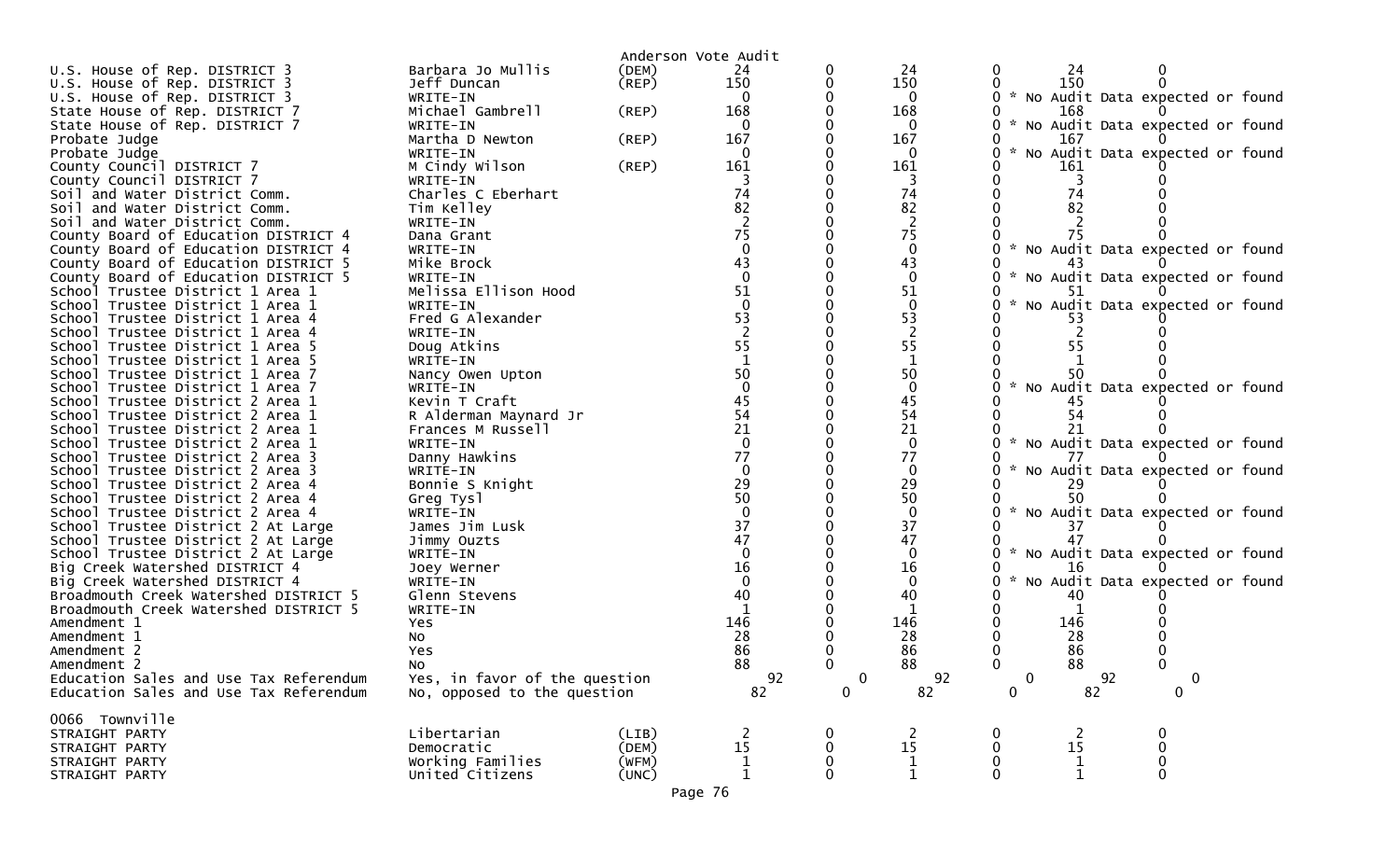|                                                                  |                             |             | Anderson Vote Audit |   |                |        |           |                                   |
|------------------------------------------------------------------|-----------------------------|-------------|---------------------|---|----------------|--------|-----------|-----------------------------------|
| STRAIGHT PARTY                                                   | Republican                  | $($ REP $)$ | 80                  | 0 | 80             |        | 80        |                                   |
| STRAIGHT PARTY                                                   | American                    | (AMR)       |                     |   |                |        |           |                                   |
| Governor                                                         | Steve French                | (LIB)       |                     |   |                |        |           |                                   |
| Governor                                                         | Tom J Ervin                 | (PET)       |                     |   |                |        |           |                                   |
| Governor                                                         | Vincent Sheheen             | (DEM)       | 53                  |   | 53             |        | 53        |                                   |
| Governor                                                         | Morgan Bruce Reeves         | (UNC)       | $\mathbf{1}$        |   | -1             |        |           |                                   |
| Governor                                                         | Nikki R Haley               | (REP)       | 200                 |   | 200            |        | 200       |                                   |
| Governor                                                         | WRITE-IN                    |             | 0                   |   | 0              |        |           | No Audit Data expected or found   |
| Lieutenant Governor                                              | Bakari Sellers              | (DEM)       | 64                  |   | 64             |        | 64        |                                   |
| Lieutenant Governor                                              | Henry McMaster              | (REP)       | 196                 |   | 196            |        | 196       |                                   |
| Lieutenant Governor                                              | WRITE-IN                    |             | 0                   |   | 0              |        |           | * No Audit Data expected or found |
| Secretary of State                                               | Ginny Deerin                | (DEM)       | 59                  |   | 59             |        |           |                                   |
| Secretary of State                                               | Mark Hammond                | (REP)       | 196                 |   | 196            |        | 196       |                                   |
| Secretary of State                                               | WRITE-IN                    |             | 0                   |   | $\Omega$       |        |           | No Audit Data expected or found   |
| State Treasurer                                                  | Curtis Loftis               | (REP)       | 225                 |   | 225            |        | 225       |                                   |
| State Treasurer                                                  | WRITE-IN                    |             |                     |   | -2             |        |           |                                   |
| Attorney General                                                 | Parnell Diggs               | (DEM)       | 54                  |   | 54             |        | 54        |                                   |
| Attorney General                                                 | Alan Wilson                 | (REP)       | 198                 |   | 198            |        | 198       |                                   |
| Attorney General                                                 | WRITE-IN                    |             | $\mathbf 0$         |   | $\mathbf{0}$   |        |           | No Audit Data expected or found   |
| Comptroller General                                              | Kyle Herbert                | (DEM)       | 63                  |   | 63             |        | 63        |                                   |
| Comptroller General                                              | Richard Eckstrom            | (REP)       | 192                 |   | 192            |        | 192       |                                   |
| Comptroller General                                              | WRITE-IN                    |             | $\mathbf 0$         |   | 0              |        |           | * No Audit Data expected or found |
| State Superintendent of Ed.                                      | Tom Thompson                | (DEM)       | 55                  |   | 55             |        | -55       |                                   |
| State Superintendent of Ed.                                      | Molly Mitchell Spearman     | (REP)       | 185                 |   | 185            |        | 185       |                                   |
| State Superintendent of Ed.                                      | Ed Murray                   | (AMR)       | 18                  |   | 18             |        | 18        |                                   |
| State Superintendent of Ed.                                      | WRITE-IN                    |             |                     |   |                |        |           | No Audit Data expected or found   |
| Adjutant General                                                 | Bob Livingston              | (REP)       | 223                 |   | 223            |        | 223       |                                   |
| Adjutant General                                                 | WRITE-IN                    |             |                     |   | 2              |        |           |                                   |
| Commissioner of Agriculture                                      | David Edmond                | (UNC)       | 18                  |   | 18             |        | 18        |                                   |
| Commissioner of Agriculture                                      | Hugh E Weathers             | (REP)       | 204                 |   | 204            |        | 204       |                                   |
| Commissioner of Agriculture                                      | Emile DeFelice              | (AMR)       | 18                  |   | 18             |        | 18        |                                   |
| Commissioner of Agriculture                                      | WRITE-IN                    |             |                     |   | $\Omega$       | $\sim$ |           | No Audit Data expected or found   |
| U.S. Senate                                                      | Victor Kocher               | (LIB)       | 15                  |   | 15             |        | 15        |                                   |
| U.S. Senate                                                      | Thomas Ravenel              | (PET)       | 15                  |   | 15             |        | 15        |                                   |
| U.S. Senate                                                      | Brad Hutto                  | (DEM)       | 42                  |   | 42             |        | 42        |                                   |
| U.S. Senate                                                      | Brad Hutto                  | (WFM)       | 8                   |   | 8              |        |           |                                   |
| U.S. Senate                                                      | Lindsey Graham              | $($ REP $)$ | 182                 |   | 182            |        | 182       |                                   |
| U.S. Senate                                                      | WRITE-IN                    |             |                     |   |                |        |           |                                   |
| (Unexpired Term)<br>U.S. Senate                                  | Joyce Dickerson             | (DEM)       | 44                  |   | 44             |        | 44        |                                   |
| Senate (Unexpired Term)<br>U.S.                                  | Tim Scott                   | (REP)       | 211                 |   | 211            |        | 211       |                                   |
| Senate (Unexpired Term)<br>U.S.                                  | Jill Bossi                  | (AMR)       | 6                   |   |                |        |           |                                   |
| U.S. Senate (Unexpired Term)                                     | WRITE-IN                    |             | 69                  |   |                |        |           | * No Audit Data expected or found |
| U.S. House of Rep. DISTRICT 3                                    | Barbara Jo Mullis           | (DEM)       |                     |   | 69<br>189      |        | 69<br>189 |                                   |
| U.S. House of Rep. DISTRICT 3                                    | Jeff Duncan                 | (REP)       | 189<br>$\mathbf 0$  |   | $\overline{0}$ |        |           | * No Audit Data expected or found |
| U.S. House of Rep. DISTRICT 3                                    | WRITE-IN                    | (REP)       | 220                 |   | 220            |        | 220       |                                   |
| State House of Rep. DISTRICT 8<br>State House of Rep. DISTRICT 8 | Jonathon Hill<br>WRITE-IN   |             | 8                   |   | 8              |        | 8         |                                   |
|                                                                  |                             | $($ REP $)$ | 223                 |   | 223            |        | 223       |                                   |
| Probate Judge<br>Probate Judge                                   | Martha D Newton<br>WRITE-IN |             |                     |   |                |        |           |                                   |
| County Council DISTRICT 4                                        | Tom Allen                   | (REP)       | 215                 |   | 215            |        | 215       |                                   |
| County Council DISTRICT 4                                        | WRITE-IN                    |             | -6                  |   | 6              |        | 6         |                                   |
| Soil and Water District Comm.                                    | Charles C Eberhart          |             | 104                 |   | 104            |        | 104       |                                   |
|                                                                  |                             |             |                     |   |                |        |           |                                   |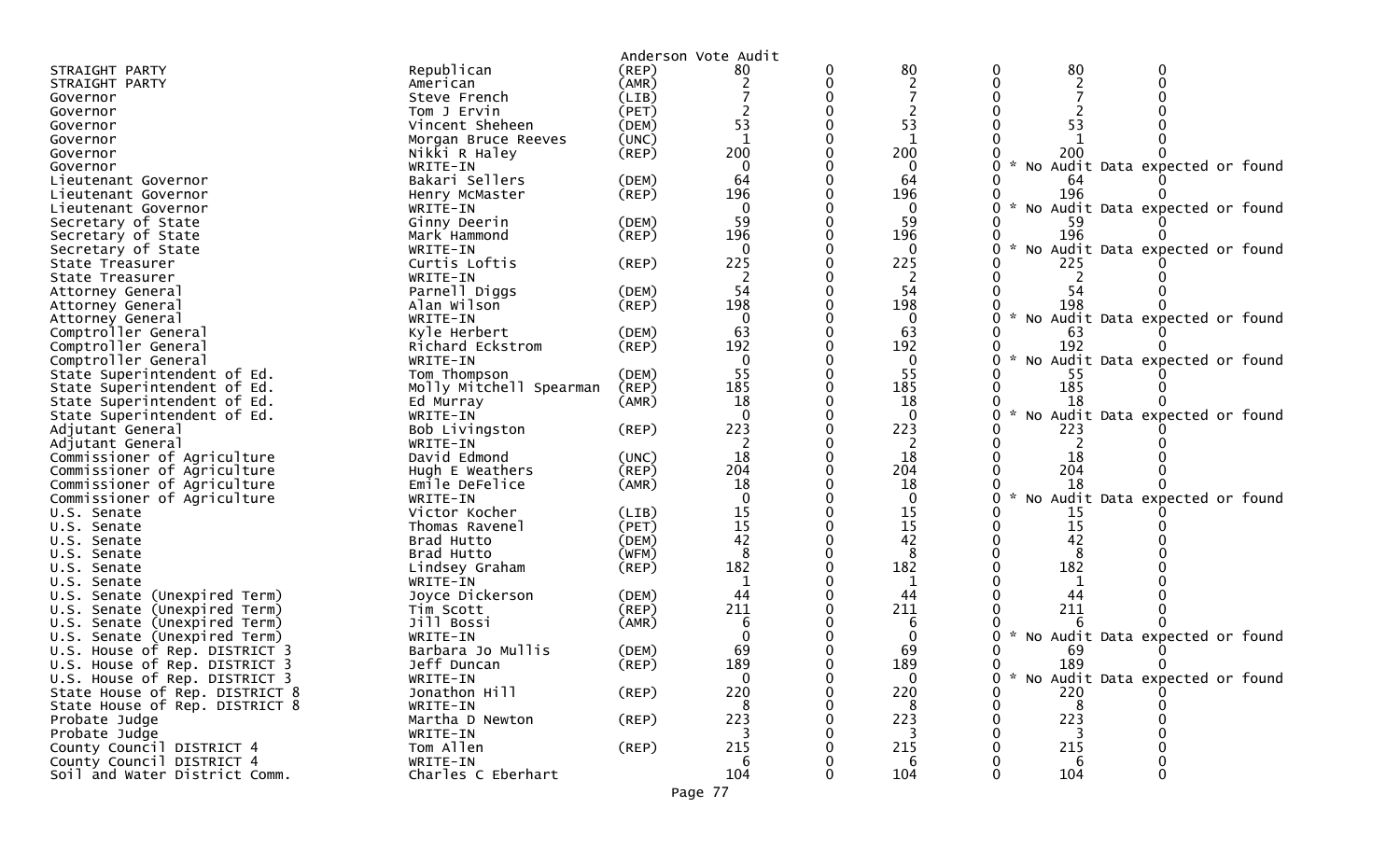| Anderson Vote Audit                                                                                                                                                                                                                                                                                                                                                                                                                                                                                                                                                                                                                                                                                                                                    |                                                                                                                                                                                                                                                                                                                                                                                                                                                                                                                                                            |                                                                                                                                                                                                                                                                                  |                                                                                                                                                                                                                                          |                                       |                                                                                                                                                                                                              |                                                                         |                                                                                                                                                                                                                                                         |                             |  |
|--------------------------------------------------------------------------------------------------------------------------------------------------------------------------------------------------------------------------------------------------------------------------------------------------------------------------------------------------------------------------------------------------------------------------------------------------------------------------------------------------------------------------------------------------------------------------------------------------------------------------------------------------------------------------------------------------------------------------------------------------------|------------------------------------------------------------------------------------------------------------------------------------------------------------------------------------------------------------------------------------------------------------------------------------------------------------------------------------------------------------------------------------------------------------------------------------------------------------------------------------------------------------------------------------------------------------|----------------------------------------------------------------------------------------------------------------------------------------------------------------------------------------------------------------------------------------------------------------------------------|------------------------------------------------------------------------------------------------------------------------------------------------------------------------------------------------------------------------------------------|---------------------------------------|--------------------------------------------------------------------------------------------------------------------------------------------------------------------------------------------------------------|-------------------------------------------------------------------------|---------------------------------------------------------------------------------------------------------------------------------------------------------------------------------------------------------------------------------------------------------|-----------------------------|--|
| Soil and Water District Comm.<br>Soil and Water District Comm.<br>County Board of Education DISTRICT 1<br>County Board of Education DISTRICT 1<br>County Board of Education DISTRICT 1<br>Amendment 1<br>Amendment 1<br>Amendment 2<br>Amendment 2                                                                                                                                                                                                                                                                                                                                                                                                                                                                                                     | Tim Kelley<br>WRITE-IN<br>Gary Burgess<br>Powell Hickman<br>WRITE-IN<br><b>Yes</b><br>No<br>Yes<br>NO.                                                                                                                                                                                                                                                                                                                                                                                                                                                     |                                                                                                                                                                                                                                                                                  | 130<br>5<br>130<br>67<br>220<br>38<br>137<br>119                                                                                                                                                                                         | 0<br>0<br>0<br>$\Omega$               | 130<br>5<br>130<br>67<br>220<br>38<br>137<br>119                                                                                                                                                             | 0<br>0<br>$\Omega$                                                      | 130<br>5<br>130<br>67<br>220<br>38<br>137<br>119                                                                                                                                                                                                        | 0<br>0<br>$\Omega$          |  |
| Education Sales and Use Tax Referendum<br>Education Sales and Use Tax Referendum<br>School District No. 4 Bond Referendum<br>School District No. 4 Bond Referendum                                                                                                                                                                                                                                                                                                                                                                                                                                                                                                                                                                                     | Yes, in favor of the question<br>No, opposed to the question<br>Yes, in favor of the question<br>No, opposed to the question                                                                                                                                                                                                                                                                                                                                                                                                                               |                                                                                                                                                                                                                                                                                  | 146<br>110<br>161<br>90                                                                                                                                                                                                                  | $\mathbf 0$<br>0<br>$\mathbf{0}$<br>0 | 146<br>110<br>161<br>90                                                                                                                                                                                      | 0<br>0<br>$\mathbf{0}$<br>0                                             | 146<br>110<br>161<br>90                                                                                                                                                                                                                                 | 0<br>0<br>$\mathbf{0}$<br>0 |  |
| Town Creek<br>0067<br>STRAIGHT PARTY<br>STRAIGHT PARTY<br>STRAIGHT PARTY<br>STRAIGHT PARTY<br>STRAIGHT PARTY<br>STRAIGHT PARTY<br>Governor<br>Governor<br>Governor<br>Governor<br>Governor<br>Governor<br>Lieutenant Governor<br>Lieutenant Governor<br>Lieutenant Governor<br>Secretary of State<br>Secretary of State<br>Secretary of State<br>State Treasurer<br>State Treasurer<br>Attorney General<br>Attorney General<br>Attorney General<br>Comptroller General<br>Comptroller General<br>Comptroller General<br>State Superintendent of Ed.<br>State Superintendent of Ed.<br>State Superintendent of Ed.<br>State Superintendent of Ed.<br>Adjutant General<br>Adjutant General<br>Commissioner of Agriculture<br>Commissioner of Agriculture | Libertarian<br>Democratic<br>Working Families<br>United Citizens<br>Republican<br>American<br>Steve French<br>Tom J Ervin<br>Vincent Sheheen<br>Morgan Bruce Reeves<br>Nikki R Haley<br>WRITE-IN<br>Bakari Sellers<br>Henry McMaster<br>WRITE-IN<br>Ginny Deerin<br>Mark Hammond<br>WRITE-IN<br>Curtis Loftis<br>WRITE-IN<br>Parnell Diggs<br>Alan Wilson<br>WRITE-IN<br>Kyle Herbert<br>Richard Eckstrom<br>WRITE-IN<br>Tom Thompson<br>Molly Mitchell Spearman<br>Ed Murray<br>WRITE-IN<br>Bob Livingston<br>WRITE-IN<br>David Edmond<br>Hugh E Weathers | (LIB)<br>(DEM)<br>(WFM)<br>(UNC)<br>(REP)<br>(AMR)<br>(LIB)<br>(PET)<br>(DEM)<br>(UNC)<br>$($ REP $)$<br>(DEM)<br>$($ REP $)$<br>(DEM)<br>$($ REP $)$<br>$($ REP $)$<br>(DEM)<br>$($ REP $)$<br>(DEM)<br>(REP)<br>(DEM)<br>(REP)<br>(AMR)<br>$($ REP $)$<br>(UNC)<br>$($ REP $)$ | 2<br>30<br>-1<br>$\Omega$<br>179<br>6<br>10<br>4<br>116<br>$\overline{2}$<br>475<br>$\Omega$<br>115<br>484<br>-1<br>103<br>490<br>0<br>534<br>5<br>106<br>490<br>100<br>488<br>-1<br>96<br>476<br>22<br>$\mathbf{1}$<br>540<br>32<br>497 | 0<br>0<br><sup>0</sup>                | 2<br>30<br>$\Omega$<br>179<br>6<br>10<br>4<br>116<br>2<br>475<br>0<br>115<br>484<br>-1<br>103<br>490<br>0<br>534<br>5<br>106<br>490<br>100<br>488<br>96<br>476<br>22<br>$\mathbf 1$<br>540<br>4<br>32<br>497 | $\bf{0}$<br>0<br>0<br>NO.<br>0<br><b>NO</b><br>0<br><b>NO</b><br>0<br>0 | 2<br>30<br>Audit Data expected or found<br>179<br>10<br>116<br>2<br>475<br>Audit Data expected or found<br>115<br>484<br>1<br>103<br>490<br>Audit Data expected or found<br>534<br>106<br>490<br>100<br>488<br>96<br>476<br>22<br>1<br>540<br>32<br>497 | 0<br>0<br><sup>0</sup>      |  |
| Commissioner of Agriculture<br>Commissioner of Agriculture<br>U.S. Senate                                                                                                                                                                                                                                                                                                                                                                                                                                                                                                                                                                                                                                                                              | Emile DeFelice<br>WRITE-IN<br>Victor Kocher                                                                                                                                                                                                                                                                                                                                                                                                                                                                                                                | (AMR)<br>(LIB)                                                                                                                                                                                                                                                                   | 27<br>$\Omega$<br>13                                                                                                                                                                                                                     | 0                                     | 27<br>$\mathbf{0}$<br>13                                                                                                                                                                                     | 0<br>0                                                                  | 27<br>No Audit Data expected or found<br>13                                                                                                                                                                                                             | 0                           |  |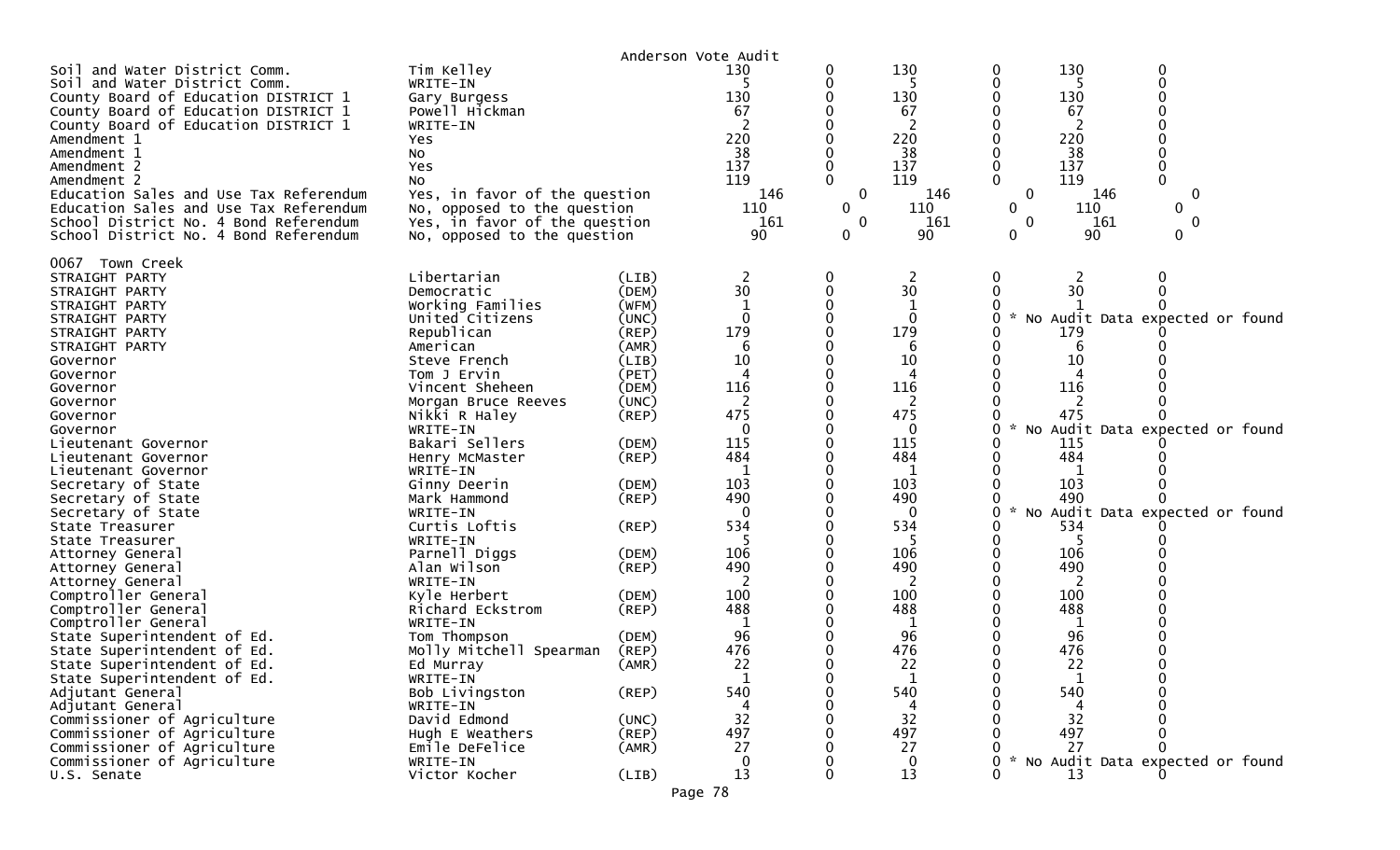| U.S. Senate                            | Thomas Ravenel                | Anderson Vote Audit<br>(PET) | 29             |              | 29       | 0                    |                                 |  |
|----------------------------------------|-------------------------------|------------------------------|----------------|--------------|----------|----------------------|---------------------------------|--|
| U.S. Senate                            | Brad Hutto                    | (DEM)                        | 77             | 0            | 77       | $\frac{29}{77}$<br>0 |                                 |  |
| U.S. Senate                            | Brad Hutto                    | (WFM)                        | 6              |              | 6        |                      |                                 |  |
| U.S. Senate                            | Lindsey Graham                | (REP)                        | 474            |              | 474      | 474                  |                                 |  |
| U.S. Senate                            | WRITE-IN                      |                              | 0              |              | $\Omega$ |                      | No Audit Data expected or found |  |
| U.S. Senate (Unexpired Term)           | Joyce Dickerson               | (DEM)                        | 76             |              | 76       | 76                   |                                 |  |
| U.S. Senate (Unexpired Term)           | Tim Scott                     | $($ REP $)$                  | 509            |              | 509      | 509                  |                                 |  |
| U.S. Senate (Unexpired Term)           | Jill Bossi                    | (AMR)                        | 15             |              | 15       | 15                   |                                 |  |
| U.S. Senate (Unexpired Term)           | WRITE-IN                      |                              | $\Omega$       |              | 0        |                      | No Audit Data expected or found |  |
| U.S. House of Rep. DISTRICT 3          | Barbara Jo Mullis             | (DEM)                        | 107            |              | 107      | 107                  |                                 |  |
| U.S. House of Rep. DISTRICT 3          | Jeff Duncan                   | (REP)                        | 493            |              | 493      | 493                  |                                 |  |
| U.S. House of Rep. DISTRICT 3          | WRITE-IN                      |                              | $\Omega$       |              | $\Omega$ |                      | No Audit Data expected or found |  |
| State House of Rep. DISTRICT 6         | Brian White                   | $($ REP $)$                  | 533            |              | 533      | 533                  |                                 |  |
| State House of Rep. DISTRICT 6         | WRITE-IN                      |                              | Δ              |              | 4        | 4                    |                                 |  |
| Probate Judge                          | Martha D Newton               | $($ REP $)$                  | 536            |              | 536      | 536                  |                                 |  |
| Probate Judge                          | WRITE-IN                      |                              |                |              |          |                      |                                 |  |
| County Council DISTRICT 1              | Stuart Sprague                | (DEM)                        |                |              |          |                      |                                 |  |
| County Council DISTRICT 1              | Francis Crowder               | (REP)                        |                |              |          |                      |                                 |  |
| County Council DISTRICT 1              | WRITE-IN                      |                              |                |              | $\Omega$ |                      | No Audit Data expected or found |  |
| County Council DISTRICT 4              | Tom Allen                     | $($ REP $)$                  | 523            |              | 523      | 523                  |                                 |  |
| County Council DISTRICT 4              | WRITE-IN                      |                              |                |              | 4        | 4                    |                                 |  |
| Soil and Water District Comm.          | Charles C Eberhart            |                              | 251            |              | 251      | 251                  |                                 |  |
| Soil and Water District Comm.          | Tim Kelley                    |                              | 276            |              | 276      | 276                  |                                 |  |
| Soil and Water District Comm.          | WRITE-IN                      |                              |                |              | 1        |                      |                                 |  |
| County Board of Education DISTRICT 4   | Dana Grant                    |                              | 386            |              | 386      | 386                  |                                 |  |
| County Board of Education DISTRICT 4   | WRITE-IN                      |                              |                |              |          |                      |                                 |  |
| School Trustee District 5 Area 6       | Rick Bradshaw                 |                              |                |              |          |                      |                                 |  |
| School Trustee District 5 Area 6       | WRITE-IN                      |                              | $\Omega$       |              | $\Omega$ |                      | No Audit Data expected or found |  |
| School Trustee District 5 At Large     | Sandy Addis                   |                              | 317            |              | 317      | 317                  |                                 |  |
| School Trustee District 5 At Large     | Corie Cullins                 |                              | 89             |              | 89       | 89                   |                                 |  |
| School Trustee District 5 At Large     | WRITE-IN                      |                              | $\Omega$       |              | $\Omega$ |                      | No Audit Data expected or found |  |
| Amendment 1                            | Yes                           |                              | 524            |              | 524      | 524                  |                                 |  |
| Amendment 1                            | No                            |                              | 79             |              | 79       | 79                   |                                 |  |
| Amendment 2                            | Yes                           |                              | 389            |              | 389      | 389                  |                                 |  |
| Amendment 2                            | No                            |                              | 206            | $\mathbf{0}$ | 206      | 206<br>0             |                                 |  |
| Education Sales and Use Tax Referendum | Yes, in favor of the question |                              | 344            | $\mathbf 0$  | 344      | 0                    | 344<br>0                        |  |
| Education Sales and Use Tax Referendum | No, opposed to the question   |                              | 252            | 0            | 252      | 252<br>0             | 0                               |  |
| School District No. 5 Bond Referendum  | Yes, in favor of the question |                              | 356            | $\mathbf{0}$ | 356      | $\mathbf 0$          | 356<br>0                        |  |
| School District No. 5 Bond Referendum  | No, opposed to the question   |                              | 237            | 0            | 237      | 237<br>0             |                                 |  |
| 0068 West Pelzer                       |                               |                              |                |              |          |                      |                                 |  |
| STRAIGHT PARTY                         | Libertarian                   | (LIB)                        |                | 0            |          | 0<br>T.              |                                 |  |
| STRAIGHT PARTY                         | Democratic                    | (DEM)                        | 25             | $\Omega$     | 25       | 25<br>0              |                                 |  |
| STRAIGHT PARTY                         | Working Families              | (WFM)                        | 11             |              | 11       | 11                   |                                 |  |
| STRAIGHT PARTY                         | United Citizens               | (UNC)                        | $\overline{2}$ |              | 2        | 2<br>O               |                                 |  |
| STRAIGHT PARTY                         | Republican                    | (REP)                        | 202            |              | 202      | 202                  |                                 |  |
| STRAIGHT PARTY                         | American                      | (AMR)                        |                |              |          |                      |                                 |  |
| Governor                               | Steve French                  | (LIB)                        |                |              | 8        |                      |                                 |  |
| Governor                               | Tom J Ervin                   | (PET)                        |                |              |          |                      |                                 |  |
| Governor                               | Vincent Sheheen               | (DEM)                        | 80             |              | 80       | 80                   |                                 |  |
| Governor                               | Morgan Bruce Reeves           | (UNC)                        | 0              |              | $\Omega$ |                      | No Audit Data expected or found |  |
| Governor                               | Nikki R Haley                 | $($ REP $)$                  | 461            |              | 461      | 461                  |                                 |  |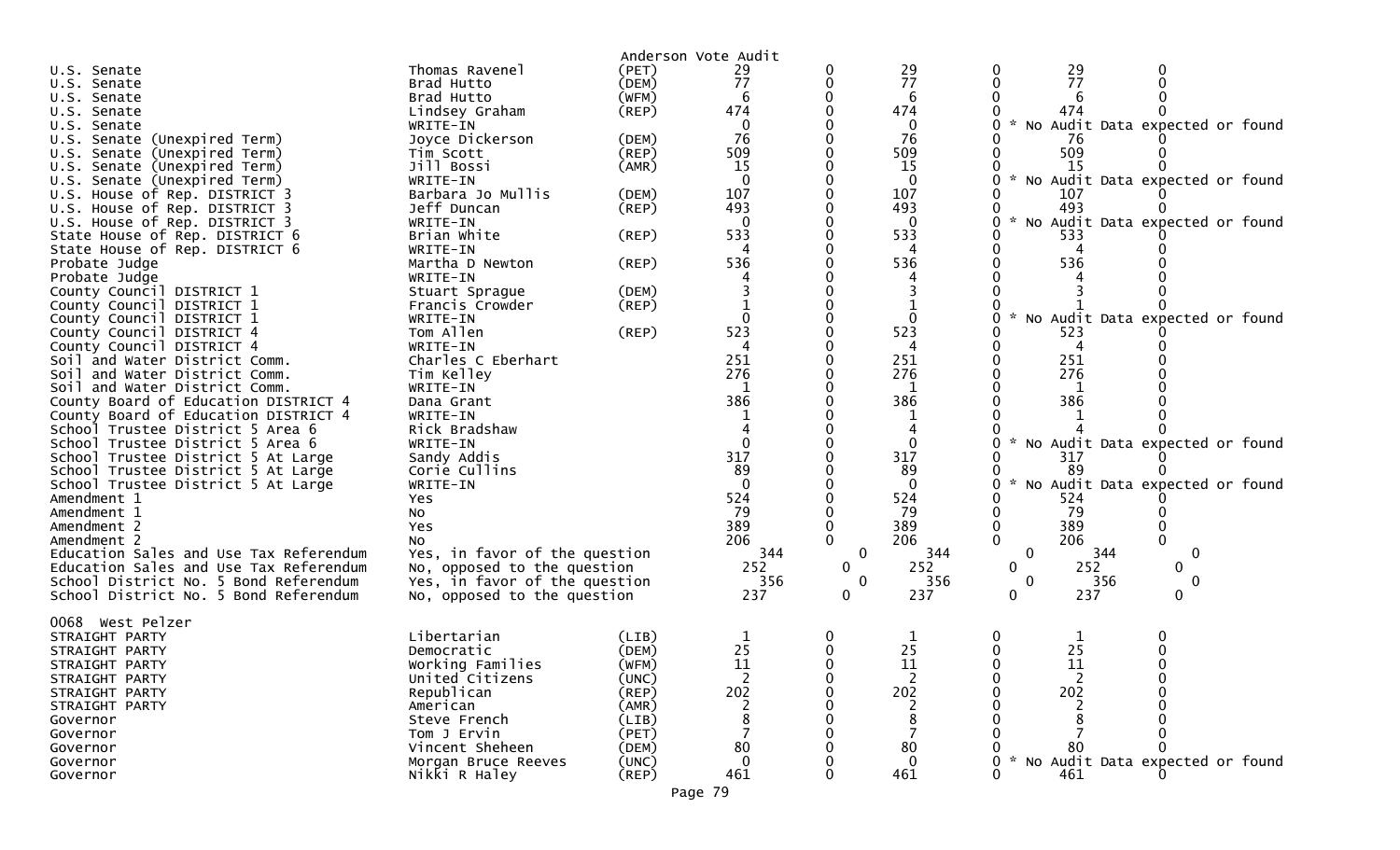|                                      |                         |             | Anderson Vote Audit |          |                |                                                          |
|--------------------------------------|-------------------------|-------------|---------------------|----------|----------------|----------------------------------------------------------|
| Governor                             | WRITE-IN                |             |                     | 0        | 0              | No Audit Data expected or found<br>0                     |
| Lieutenant Governor                  | Bakari Sellers          | (DEM)       | 73                  | 0        | 73             | 0<br>73                                                  |
| Lieutenant Governor                  | Henry McMaster          | $($ REP $)$ | 474                 |          | 474            | 474<br>0                                                 |
| Lieutenant Governor                  | WRITE-IN                |             |                     |          | 2              | 0                                                        |
| Secretary of State                   | Ginny Deerin            | (DEM)       | 69                  |          | 69             | 69                                                       |
| Secretary of State                   | Mark Hammond            | (REP)       | 475                 | $\Omega$ | 475            | 475<br>∩                                                 |
| Secretary of State                   | WRITE-IN                |             | $\Omega$            |          | $\Omega$       | 0<br>$\mathcal{H}$<br>Audit Data expected or found<br>No |
| State Treasurer                      | Curtis Loftis           | (REP)       | 515                 |          | 515            | 0<br>515                                                 |
| State Treasurer                      | WRITE-IN                |             |                     |          | 2              |                                                          |
| Attorney General                     | Parnell Diggs           | (DEM)       | 65                  |          | 65             | 65                                                       |
| Attorney General                     | Alan Wilson             | (REP)       | 480                 |          | 480            | 480                                                      |
| Attorney General                     | WRITE-IN                |             | $\mathbf{0}$        |          | $\mathbf{0}$   | 0<br>$\mathcal{H}$<br>No<br>Audit Data expected or found |
| Comptroller General                  | Kyle Herbert            | (DEM)       | 71                  |          | 71             | 0<br>71                                                  |
| Comptroller General                  | Richard Eckstrom        | (REP)       | 475                 |          | 475            | 475<br>$\Omega$                                          |
| Comptroller General                  | WRITE-IN                |             | 1                   |          | 1              | O                                                        |
| State Superintendent of Ed.          | Tom Thompson            | (DEM)       | 80                  |          | 80             | 80<br>0                                                  |
| State Superintendent of Ed.          | Molly Mitchell Spearman | (REP)       | 429                 |          | 429            | 429                                                      |
| State Superintendent of Ed.          | Ed Murray               | (AMR)       | 28                  |          | 28             | 28<br>$\Omega$                                           |
| State Superintendent of Ed.          | WRITE-IN                |             | 12                  |          | 12             | 12<br>$\Omega$                                           |
| Adjutant General                     | Bob Livingston          | (REP)       | 516                 |          | 516            | 516                                                      |
| Adjutant General                     | WRITE-IN                |             | 2                   |          | $\overline{c}$ | $\overline{c}$                                           |
| Commissioner of Agriculture          | David Edmond            | (UNC)       | 27                  | 0        | 27             | 27<br>0                                                  |
| Commissioner of Agriculture          | Hugh E Weathers         | (REP)       | 474                 |          | 474            | 474                                                      |
| Commissioner of Agriculture          | Emile DeFelice          | (AMR)       | 20                  |          | 20             | 20<br>$\Omega$                                           |
| Commissioner of Agriculture          | WRITE-IN                |             | $\overline{2}$      |          | $\overline{2}$ | $\overline{2}$                                           |
| U.S. Senate                          | Victor Kocher           | (LIB)       | 27                  |          | 27             | 27                                                       |
| U.S. Senate                          | Thomas Ravenel          | (PET)       | 42                  | $\Omega$ | 42             | 42<br>$\Omega$                                           |
| U.S. Senate                          | Brad Hutto              | (DEM)       | 57                  | 0        | 57             | 57<br>$\mathbf 0$                                        |
| U.S. Senate                          | Brad Hutto              | (WFM)       | 16                  |          | 16             | 16                                                       |
| U.S. Senate                          | Lindsey Graham          | $($ REP $)$ | 401                 |          | 401            | 401                                                      |
| U.S. Senate                          | WRITE-IN                |             | 7                   |          | 7              |                                                          |
| U.S. Senate (Unexpired Term)         | Joyce Dickerson         | (DEM)       | 68                  |          | 68             | 68                                                       |
| U.S. Senate (Unexpired Term)         | Tim Scott               | (REP)       | 475                 |          | 475            | 475<br>∩                                                 |
| U.S. Senate (Unexpired Term)         | Jill Bossi              | (AMR)       |                     |          |                |                                                          |
| Senate (Unexpired Term)<br>U.S.      | WRITE-IN                |             | $\mathbf 0$         |          | 0              | 0<br>No Audit Data expected or found                     |
| U.S. House of Rep. DISTRICT 3        | Barbara Jo Mullis       | (DEM)       | 75                  |          | 75             | 75                                                       |
| U.S. House of Rep. DISTRICT 3        | Jeff Duncan             | (REP)       | 474                 |          | 474            | 474                                                      |
| U.S. House of Rep. DISTRICT 3        | WRITE-IN                |             | $\mathbf{0}$        |          | 0              | 0<br>No Audit Data expected or found                     |
| State House of Rep. DISTRICT 9       | Anne Thayer             | (REP)       | 147                 |          | 147            | 147                                                      |
| State House of Rep. DISTRICT 9       | WRITE-IN                |             | -1                  |          | 1              |                                                          |
| State House of Rep. DISTRICT 10      | Joshua A Putnam         | (REP)       | 365                 |          | 365            | 365<br>0                                                 |
| State House of Rep. DISTRICT 10      | WRITE-IN                |             | $\Omega$            |          | $\Omega$       | $\mathcal{R}$<br>No Audit Data expected or found<br>0    |
| Probate Judge                        | Martha D Newton         | (REP)       | 509                 |          | 509            | 509<br>0                                                 |
| Probate Judge                        | WRITE-IN                |             |                     |          |                | 0<br>$\Omega$                                            |
| County Council DISTRICT 7            | M Cindy Wilson          | $($ REP $)$ | 503                 |          | 503            | 503<br>0                                                 |
| County Council DISTRICT 7            | WRITE-IN                |             |                     |          | -5             | -5                                                       |
| Soil and Water District Comm.        | Charles C Eberhart      |             | 212                 |          | 212            | 212                                                      |
| Soil and Water District Comm.        | Tim Kelley              |             | 286                 |          | 286            | 286                                                      |
| Soil and Water District Comm.        | WRITE-IN                |             | 4                   |          | 4              | 4                                                        |
| County Board of Education DISTRICT 3 | Charlie Dale Martin     |             | 411                 |          | 411            | 411                                                      |
| County Board of Education DISTRICT 3 | WRITE-IN                |             | $\Omega$            |          | $\Omega$       | No Audit Data expected or found<br>0                     |
| School Trustee District 1 Area 1     | Melissa Ellison Hood    |             | 417                 | 0        | 417            | $\Omega$<br>417                                          |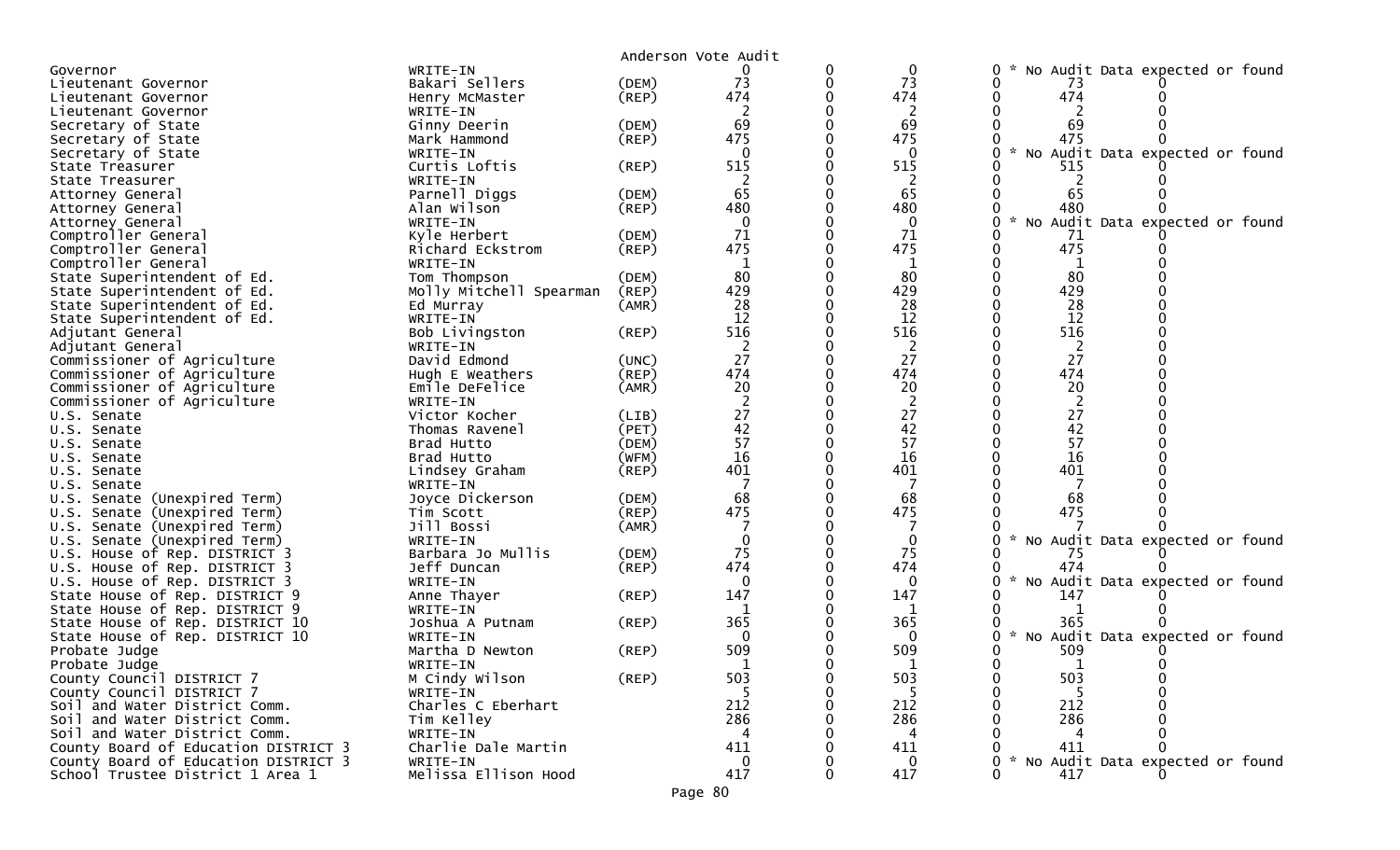|                                                                                                                                                                                                                                                                                                                                                                                                                                                                              |                                                                                                                                                                                                                             |                                  | Anderson Vote Audit                                                        |                            |                                                                                        |                                                                                                                                                     |
|------------------------------------------------------------------------------------------------------------------------------------------------------------------------------------------------------------------------------------------------------------------------------------------------------------------------------------------------------------------------------------------------------------------------------------------------------------------------------|-----------------------------------------------------------------------------------------------------------------------------------------------------------------------------------------------------------------------------|----------------------------------|----------------------------------------------------------------------------|----------------------------|----------------------------------------------------------------------------------------|-----------------------------------------------------------------------------------------------------------------------------------------------------|
| School Trustee District 1 Area 1<br>School Trustee District 1 Area 4<br>School Trustee District 1 Area 4<br>School Trustee District 1 Area 5<br>School Trustee District 1 Area 5<br>School Trustee District 1 Area 7<br>School Trustee District 1 Area 7<br>Big Creek Watershed DISTRICT 4<br>Big Creek Watershed DISTRICT 4<br>Amendment 1<br>Amendment 1<br>Amendment 2<br>Amendment 2<br>Education Sales and Use Tax Referendum<br>Education Sales and Use Tax Referendum | WRITE-IN<br>Fred G Alexander<br>WRITE-IN<br>Doug Atkins<br>WRITE-IN<br>Nancy Owen Upton<br>WRITE-IN<br>Joey Werner<br>WRITE-IN<br>Yes.<br>NO.<br>Yes<br>No.<br>Yes, in favor of the question<br>No, opposed to the question |                                  | 449<br>447<br>4<br>446<br>89<br>8<br>449<br>92<br>275<br>265<br>224<br>321 | 0<br>0<br>$\mathbf 0$<br>0 | 449<br>4<br>447<br>Δ<br>446<br>$\Omega$<br>89<br>449<br>92<br>275<br>265<br>224<br>321 | 0<br>0<br>449<br>447<br>446<br>No Audit Data expected or found<br>89<br>449<br>92<br>275<br>265<br>224<br>0<br>$\bf{0}$<br>321<br>$\mathbf{0}$<br>0 |
| 0069 West Savannah<br>STRAIGHT PARTY<br>STRAIGHT PARTY                                                                                                                                                                                                                                                                                                                                                                                                                       | Libertarian<br>Democratic                                                                                                                                                                                                   | (LIB)<br>(DEM)                   | 0<br>30                                                                    | 0<br>0                     | $\mathbf 0$<br>30                                                                      | No Audit Data expected or found<br>0<br>30                                                                                                          |
| STRAIGHT PARTY<br>STRAIGHT PARTY<br>STRAIGHT PARTY                                                                                                                                                                                                                                                                                                                                                                                                                           | Working Families<br>United Citizens<br>Republican                                                                                                                                                                           | (WFM)<br>(UNC)<br>(REP)          | $\Omega$<br>39                                                             |                            | $\Omega$<br>39                                                                         | No Audit Data expected or found                                                                                                                     |
| STRAIGHT PARTY<br>Governor<br>Governor<br>Governor                                                                                                                                                                                                                                                                                                                                                                                                                           | American<br>Steve French<br>Tom J Ervin<br>Vincent Sheheen                                                                                                                                                                  | (AMR)<br>(LIB)<br>(PET)<br>(DEM) | 42                                                                         |                            | $\mathbf{0}$<br>42                                                                     | No Audit Data expected or found<br>42                                                                                                               |
| Governor<br>Governor                                                                                                                                                                                                                                                                                                                                                                                                                                                         | Morgan Bruce Reeves<br>Nikki R Haley                                                                                                                                                                                        | (UNC)<br>$($ REP $)$             | 99                                                                         |                            | 99                                                                                     |                                                                                                                                                     |
| Governor<br>Lieutenant Governor                                                                                                                                                                                                                                                                                                                                                                                                                                              | WRITE-IN<br>Bakari Sellers                                                                                                                                                                                                  | (DEM)                            | $\Omega$<br>50<br>95                                                       |                            | $\mathbf{0}$<br>50<br>95                                                               | No Audit Data expected or found<br>50<br>95                                                                                                         |
| Lieutenant Governor<br>Lieutenant Governor<br>Secretary of State                                                                                                                                                                                                                                                                                                                                                                                                             | Henry McMaster<br>WRITE-IN<br>Ginny Deerin                                                                                                                                                                                  | (REP)<br>(DEM)                   | $\Omega$<br>52                                                             |                            | $\mathbf{0}$<br>52                                                                     | No Audit Data expected or found<br>52                                                                                                               |
| Secretary of State<br>Secretary of State                                                                                                                                                                                                                                                                                                                                                                                                                                     | Mark Hammond<br>WRITE-IN                                                                                                                                                                                                    | (REP)                            | 91<br>$\Omega$                                                             |                            | 91<br>$\mathbf{0}$                                                                     | 91<br>$\sim$<br>No Audit Data expected or found                                                                                                     |
| State Treasurer<br>State Treasurer                                                                                                                                                                                                                                                                                                                                                                                                                                           | Curtis Loftis<br>WRITE-IN                                                                                                                                                                                                   | (REP)                            | 105<br>$\mathbf{0}$                                                        |                            | 105<br>$\mathbf{0}$                                                                    | 105<br>No Audit Data expected or found<br>$\mathcal{H}$<br>0                                                                                        |
| Attorney General<br>Attorney General                                                                                                                                                                                                                                                                                                                                                                                                                                         | Parnell Diggs<br>Alan Wilson                                                                                                                                                                                                | (DEM)<br>(REP)                   | 50<br>92                                                                   |                            | 50<br>92                                                                               | 50<br>92                                                                                                                                            |
| Attorney General<br>Comptroller General                                                                                                                                                                                                                                                                                                                                                                                                                                      | WRITE-IN<br>Kyle Herbert                                                                                                                                                                                                    | (DEM)                            | $\mathbf{1}$<br>47                                                         |                            | 1<br>47                                                                                | 47                                                                                                                                                  |
| Comptroller General<br>Comptroller General<br>State Superintendent of Ed.                                                                                                                                                                                                                                                                                                                                                                                                    | Richard Eckstrom<br>WRITE-IN<br>Tom Thompson                                                                                                                                                                                | $($ REP $)$<br>(DEM)             | 93<br>$\Omega$<br>44                                                       |                            | 93<br>$\Omega$<br>44                                                                   | * No Audit Data expected or found<br>0                                                                                                              |
| State Superintendent of Ed.<br>State Superintendent of Ed.                                                                                                                                                                                                                                                                                                                                                                                                                   | Molly Mitchell Spearman<br>Ed Murray                                                                                                                                                                                        | (REP)<br>(AMR)                   | 90<br>6                                                                    | 0<br>0                     | 90<br>6                                                                                | 90<br>0<br>0<br>0<br>0                                                                                                                              |
| State Superintendent of Ed.<br>Adjutant General                                                                                                                                                                                                                                                                                                                                                                                                                              | WRITE-IN<br>Bob Livingston                                                                                                                                                                                                  | $($ REP $)$                      | $\Omega$<br>103                                                            |                            | $\Omega$<br>103                                                                        | * No Audit Data expected or found<br>103                                                                                                            |
| Adjutant General<br>Commissioner of Agriculture                                                                                                                                                                                                                                                                                                                                                                                                                              | WRITE-IN<br>David Edmond                                                                                                                                                                                                    | (UNC)                            | $\mathbf 0$<br>10                                                          |                            | $\mathbf{0}$<br>10                                                                     | No Audit Data expected or found<br>0<br>10                                                                                                          |
| Commissioner of Agriculture<br>Commissioner of Agriculture                                                                                                                                                                                                                                                                                                                                                                                                                   | Hugh E Weathers<br>Emile DeFelice                                                                                                                                                                                           | (REP)<br>(AMR)                   | 91<br>11                                                                   | 0                          | 91<br>11                                                                               | 91<br>11<br>0<br>0                                                                                                                                  |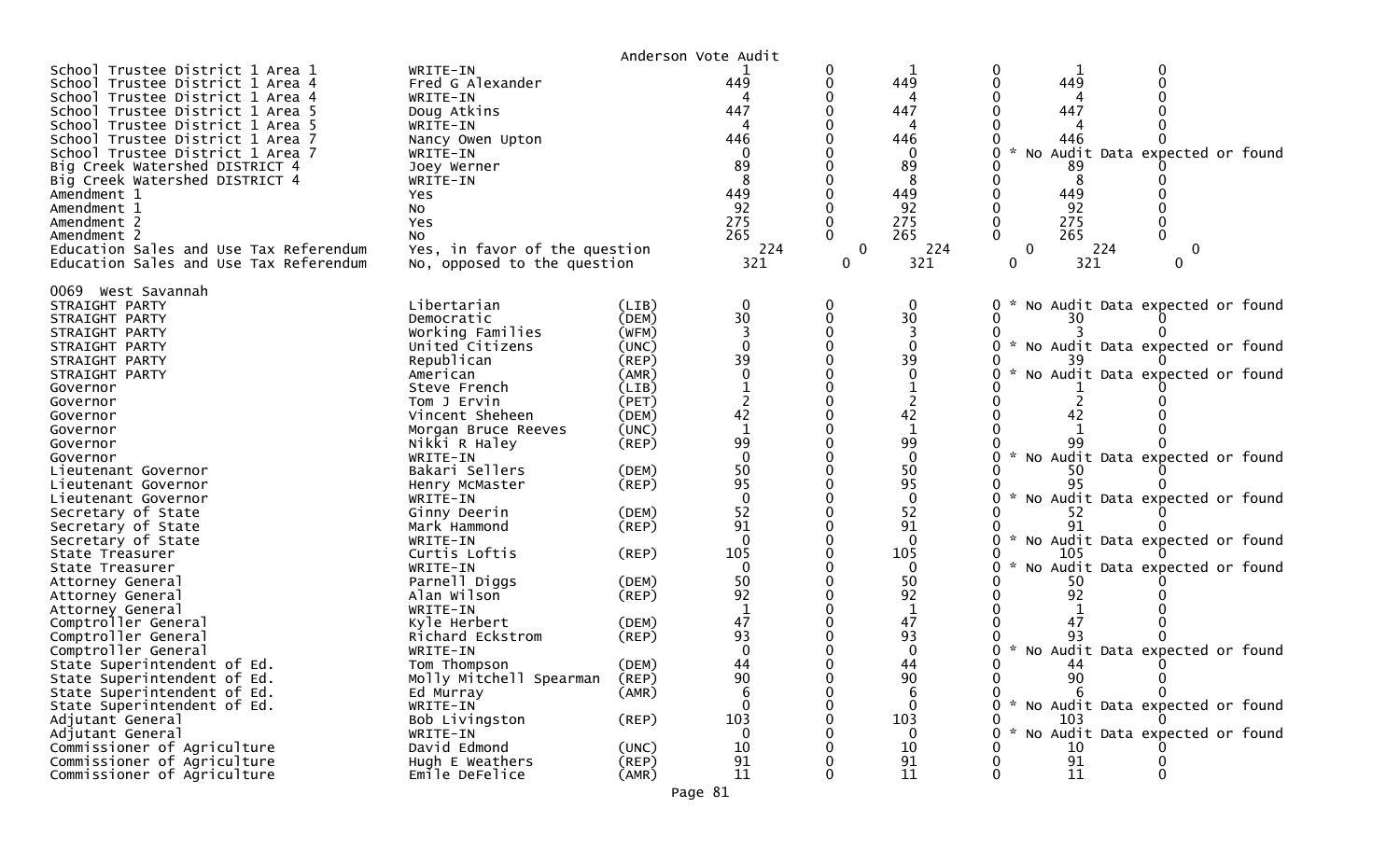|                                        |                               |             | Anderson Vote Audit      |             |                          |                                                  |
|----------------------------------------|-------------------------------|-------------|--------------------------|-------------|--------------------------|--------------------------------------------------|
| Commissioner of Agriculture            | WRITE-IN                      |             |                          |             |                          | No Audit Data expected or found<br>0             |
| U.S. Senate                            | Victor Kocher                 | (LIB)       |                          |             |                          |                                                  |
| U.S. Senate                            | Thomas Ravenel                | (PET)       |                          |             |                          |                                                  |
| U.S. Senate                            | Brad Hutto                    | (DEM)       | 44                       |             | 44                       | 44                                               |
| U.S. Senate                            | Brad Hutto                    | (WFM)       |                          |             |                          |                                                  |
| U.S. Senate                            | Lindsey Graham                | $($ REP $)$ | 91                       |             | 91                       |                                                  |
| U.S. Senate                            | WRITE-IN                      |             | $\Omega$                 |             | $\mathbf 0$              | * No Audit Data expected or found                |
| U.S. Senate (Unexpired Term)           | Joyce Dickerson               | (DEM)       | 44                       |             | 44                       |                                                  |
| U.S. Senate (Unexpired Term)           | Tim Scott                     | $($ REP $)$ | 97                       |             | 97                       | 97                                               |
| U.S. Senate (Unexpired Term)           | Jill Bossi                    | (AMR)       |                          |             |                          |                                                  |
| U.S. Senate (Unexpired Term)           | WRITE-IN                      |             |                          |             |                          | * No Audit Data expected or found                |
| U.S. House of Rep. DISTRICT 3          | Barbara Jo Mullis             | (DEM)       | 49                       |             | 49                       |                                                  |
| U.S. House of Rep. DISTRICT 3          | Jeff Duncan                   | (REP)       | 95                       |             | 95                       | 95                                               |
|                                        |                               |             |                          |             | $\Omega$                 |                                                  |
| U.S. House of Rep. DISTRICT 3          | WRITE-IN                      |             |                          |             | 35                       | * No Audit Data expected or found                |
| State House of Rep. DISTRICT 8         | Jonathon Hill                 | (REP)       | 35                       |             |                          |                                                  |
| State House of Rep. DISTRICT 8         | WRITE-IN                      |             |                          |             | $\mathbf 0$              | * No Audit Data expected or found                |
| State House of Rep. DISTRICT 11        | Tombo Hite                    | (DEM)       | 47                       |             | 47                       |                                                  |
| State House of Rep. DISTRICT 11        | Craig A Gagnon                | (REP)       | 56                       |             | 56                       | 56                                               |
| State House of Rep. DISTRICT 11        | WRITE-IN                      |             | $\Omega$                 |             | $\mathbf{0}$             | * No Audit Data expected or found                |
| Probate Judge                          | Martha D Newton               | (REP)       | 111                      |             | 111                      | 111                                              |
| Probate Judge                          | WRITE-IN                      |             |                          |             | 0                        | No Audit Data expected or found                  |
| County Council DISTRICT 3              | Mitchell Cole                 | (REP)       | 105                      |             | 105                      | 105                                              |
| County Council DISTRICT 3              | WRITE-IN                      |             |                          |             |                          |                                                  |
| Soil and Water District Comm.          | Charles C Eberhart            |             | 53                       |             | 53                       | 53                                               |
| Soil and Water District Comm.          | Tim Kelley                    |             | 69                       |             | 69                       | 69                                               |
| Soil and Water District Comm.          | WRITE-IN                      |             |                          |             |                          |                                                  |
| County Board of Education DISTRICT 6   | C Nakia Davis                 |             | 90                       |             | 90                       | 90                                               |
| County Board of Education DISTRICT 6   | WRITE-IN                      |             | $\mathbf{1}$             |             | 1                        |                                                  |
| School Trustee District 3 Area 1       | Larry S Holbrook              |             | 64                       |             | 64                       | 64                                               |
| School Trustee District 3 Area 1       | Phillip L Martin              |             | 45                       |             | 45                       |                                                  |
| School Trustee District 3 Area 1       | WRITE-IN                      |             | $\Omega$                 |             | $\mathbf{0}$             | * No Audit Data expected or found                |
| School Trustee District 3 Area 4       | Marty Watt                    |             | 101                      |             | 101                      | 101                                              |
| School Trustee District 3 Area 4       | WRITE-IN                      |             | $\Omega$                 |             | $\Omega$                 | No Audit Data expected or found<br>$\mathcal{H}$ |
| School Trustee District 3 At Large     | Curtis A Wiles                |             | 105                      |             | 105                      | 105                                              |
| School Trustee District 3 At Large     | WRITE-IN                      |             |                          |             | 0                        | No Audit Data expected or found<br>$\sim$        |
| Amendment 1                            | Yes                           |             | 119                      |             | 119                      | 119                                              |
| Amendment 1                            | No                            |             | 21                       |             | 21                       | 21                                               |
| Amendment 2                            | Yes                           |             | 72                       |             | 72                       | 72<br>0                                          |
|                                        |                               |             | 69                       |             | 69                       | $\Omega$<br>69                                   |
| Amendment 2                            | No                            |             | 85                       | $\mathbf 0$ | 85                       | $\mathbf 0$<br>85                                |
| Education Sales and Use Tax Referendum | Yes, in favor of the question |             |                          |             |                          | $\mathbf 0$                                      |
| Education Sales and Use Tax Referendum | No, opposed to the question   |             | 56                       | $\Omega$    | 56                       | 56<br>0<br>0                                     |
| School District No. 3 Bond Referendum  | Yes, in favor of the question |             | 88                       | $\Omega$    | 88                       | 88<br>$\mathbf{0}$<br>0                          |
| School District No. 3 Bond Referendum  | No, opposed to the question   |             | 53                       |             | 53                       | 53<br>0                                          |
|                                        |                               |             |                          |             |                          |                                                  |
| 0070 white Plains                      |                               |             |                          |             |                          |                                                  |
| STRAIGHT PARTY                         | Libertarian                   | (LIB)       |                          |             |                          | 0<br>0<br>4                                      |
| STRAIGHT PARTY                         | Democratic                    | (DEM)       | 81                       |             | 81                       | 81<br>$\Omega$<br>0                              |
| STRAIGHT PARTY                         | Working Families              | (WFM)       | 3                        |             | 3                        | 3                                                |
| STRAIGHT PARTY                         | United Citizens               | (UNC)       | $\overline{\phantom{0}}$ |             | $\overline{\phantom{a}}$ | 2                                                |
| STRAIGHT PARTY                         | Republican                    | $($ REP $)$ | 332                      |             | 332                      | 332                                              |
| STRAIGHT PARTY                         | American                      | (AMR)       | -5                       |             | 5                        | -5                                               |
| Governor                               | Steve French                  | (LIB)       | 10                       |             | 10                       | 10<br>$\Omega$<br>∩                              |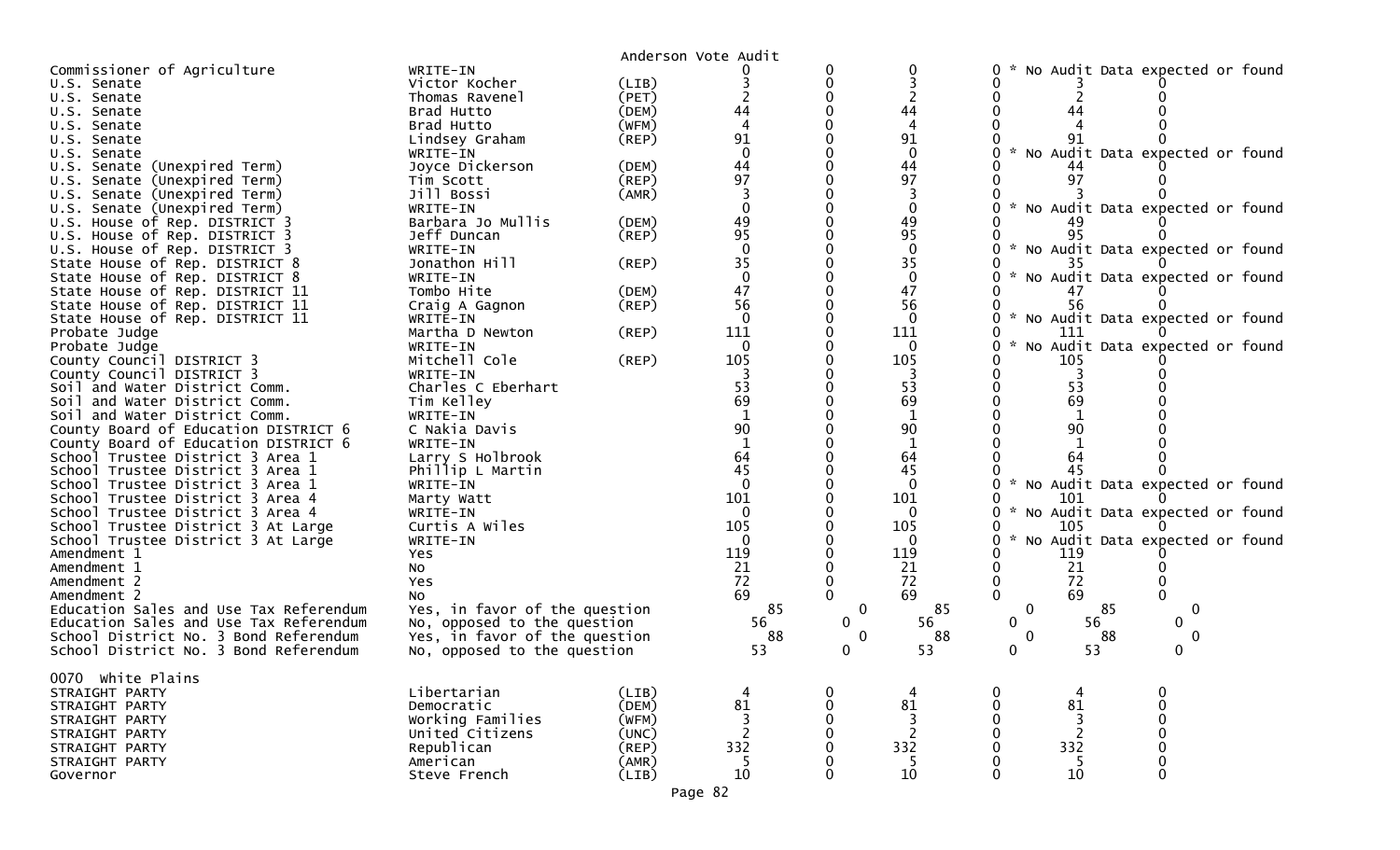|                                             |                             |             | Anderson Vote Audit |   |              |        |           |                                   |  |
|---------------------------------------------|-----------------------------|-------------|---------------------|---|--------------|--------|-----------|-----------------------------------|--|
| Governor                                    | Tom J Ervin                 | (PET)       |                     | 0 | 8            | 0      | 8         |                                   |  |
| Governor                                    | Vincent Sheheen             | (DEM)       | 170                 | 0 | 170          | 0      | 170       |                                   |  |
| Governor                                    | Morgan Bruce Reeves         | (UNC)       | 4                   |   | 4            |        |           |                                   |  |
| Governor                                    | Nikki R Haley               | (REP)       | 749                 |   | 749          |        | 749       |                                   |  |
| Governor                                    | WRITE-IN                    |             |                     |   | 2            |        | 2         |                                   |  |
| Lieutenant Governor                         | Bakari Sellers              | (DEM)       | 155                 |   | 155          |        | 155       |                                   |  |
| Lieutenant Governor                         | Henry McMaster              | $($ REP $)$ | 779                 |   | 779          |        | 779       |                                   |  |
| Lieutenant Governor                         | WRITE-IN                    |             | 2                   |   | 2            |        | 2         |                                   |  |
| Secretary of State                          | Ginny Deerin                | (DEM)       | 153                 |   | 153          |        | 153       |                                   |  |
| Secretary of State                          | Mark Hammond                | (REP)       | 781                 |   | 781          |        | 781       |                                   |  |
| Secretary of State                          | WRITE-IN                    |             | $\Omega$            |   | $\mathbf{0}$ | $*$ No |           | Audit Data expected or found      |  |
| State Treasurer                             | Curtis Loftis               | $($ REP $)$ | 831                 |   | 831          |        | 831       |                                   |  |
| State Treasurer                             | WRITE-IN                    |             |                     |   |              |        |           |                                   |  |
| Attorney General                            | Parnell Diggs               | (DEM)       | 159                 |   | 159          |        | 159       |                                   |  |
| Attorney General                            | Alan Wilson                 | $($ REP $)$ | 766                 |   | 766          |        | 766       |                                   |  |
| Attorney General                            | WRITE-IN                    |             | 2                   |   | 2            |        |           |                                   |  |
| Comptroller General                         | Kyle Herbert                | (DEM)       | 164                 |   | 164          |        | 164       |                                   |  |
| Comptroller General                         | Richard Eckstrom            | $($ REP $)$ | 768                 |   | 768          |        | 768       |                                   |  |
| Comptroller General                         | WRITE-IN                    |             | $\Omega$            |   | $\Omega$     | No     |           | Audit Data expected or found      |  |
| State Superintendent of Ed.                 | Tom Thompson                | (DEM)       | 167                 |   | 167          |        | 167       |                                   |  |
| State Superintendent of Ed.                 | Molly Mitchell Spearman     | (REP)       | 721                 |   | 721          |        | 721       |                                   |  |
| State Superintendent of Ed.                 | Ed Murray                   | (AMR)       | 35                  |   | 35           |        | 35        |                                   |  |
| State Superintendent of Ed.                 | WRITE-IN                    |             | 14                  |   | 14           |        | 14        |                                   |  |
| Adjutant General                            | Bob Livingston              | (REP)       | 828                 |   | 828          |        | 828       |                                   |  |
| Adjutant General                            | WRITE-IN                    |             |                     |   |              |        |           |                                   |  |
| Commissioner of Agriculture                 | David Edmond                | (UNC)       | 55                  |   | 55           |        | 55        |                                   |  |
| Commissioner of Agriculture                 | Hugh E Weathers             | (REP)       | 773                 |   | 773          |        | 773       |                                   |  |
| Commissioner of Agriculture                 | Emile DeFelice              | (AMR)       | 38                  |   | 38           |        | 38        |                                   |  |
| Commissioner of Agriculture                 | WRITE-IN                    |             |                     |   |              |        |           |                                   |  |
| U.S. Senate                                 | Victor Kocher               | (LIB)       | 41                  |   | 41           |        | 41        |                                   |  |
| U.S. Senate                                 | Thomas Ravenel              | (PET)       | 70                  |   | 70           |        | 70        |                                   |  |
| U.S. Senate                                 | Brad Hutto                  | (DEM)       | 142<br>26           | 0 | 142<br>26    |        | 142<br>26 |                                   |  |
| U.S. Senate                                 | Brad Hutto                  | (WFM)       | 651                 |   | 651          |        | 651       |                                   |  |
| U.S. Senate                                 | Lindsey Graham              | $($ REP $)$ | 15                  |   | 15           |        | 15        |                                   |  |
| U.S. Senate<br>U.S. Senate (Unexpired Term) | WRITE-IN<br>Joyce Dickerson | (DEM)       | 133                 |   | 133          |        | 133       |                                   |  |
| U.S. Senate (Unexpired Term)                | Tim Scott                   | (REP)       | 794                 |   | 794          |        | 794       |                                   |  |
| U.S. Senate (Unexpired Term)                | Jill Bossi                  | (AMR)       | 16                  |   | 16           |        | 16        |                                   |  |
| U.S. Senate (Unexpired Term)                | WRITE-IN                    |             | $\Omega$            |   | $\Omega$     |        |           | No Audit Data expected or found   |  |
| U.S. House of Rep. DISTRICT 3               | Barbara Jo Mullis           | (DEM)       | 158                 |   | 158          |        | 158       |                                   |  |
| U.S. House of Rep. DISTRICT 3               | Jeff Duncan                 | (REP)       | 780                 |   | 780          |        | 780       |                                   |  |
| U.S. House of Rep. DISTRICT 3               | WRITE-IN                    |             | 0                   |   | 0            |        |           | * No Audit Data expected or found |  |
| State House of Rep. DISTRICT 6              | Brian White                 | (REP)       | 662                 |   | 662          |        | 662       |                                   |  |
| State House of Rep. DISTRICT 6              | WRITE-IN                    |             |                     |   |              | 0      | - 6       | 0                                 |  |
| State House of Rep. DISTRICT 10             | Joshua A Putnam             | (REP)       | 169                 |   | 169          | 0      | 169       | $\mathbf{0}$                      |  |
| State House of Rep. DISTRICT 10             | WRITE-IN                    |             | $\mathbf{0}$        |   | $\Omega$     |        |           | * No Audit Data expected or found |  |
| Probate Judge                               | Martha D Newton             | (REP)       | 834                 |   | 834          |        | 834       |                                   |  |
| Probate Judge                               | WRITE-IN                    |             | 8                   |   | 8            |        | 8         |                                   |  |
| County Council DISTRICT 4                   | Tom Allen                   | (REP)       | 327                 |   | 327          |        | 327       |                                   |  |
| County Council DISTRICT 4                   | WRITE-IN                    |             |                     |   |              |        |           |                                   |  |
| County Council DISTRICT 6                   | Ken Waters                  | (REP)       | 49                  |   | 49           |        | 49        |                                   |  |
| County Council DISTRICT 6                   | WRITE-IN                    |             | $\Omega$            |   | $\Omega$     |        |           | * No Audit Data expected or found |  |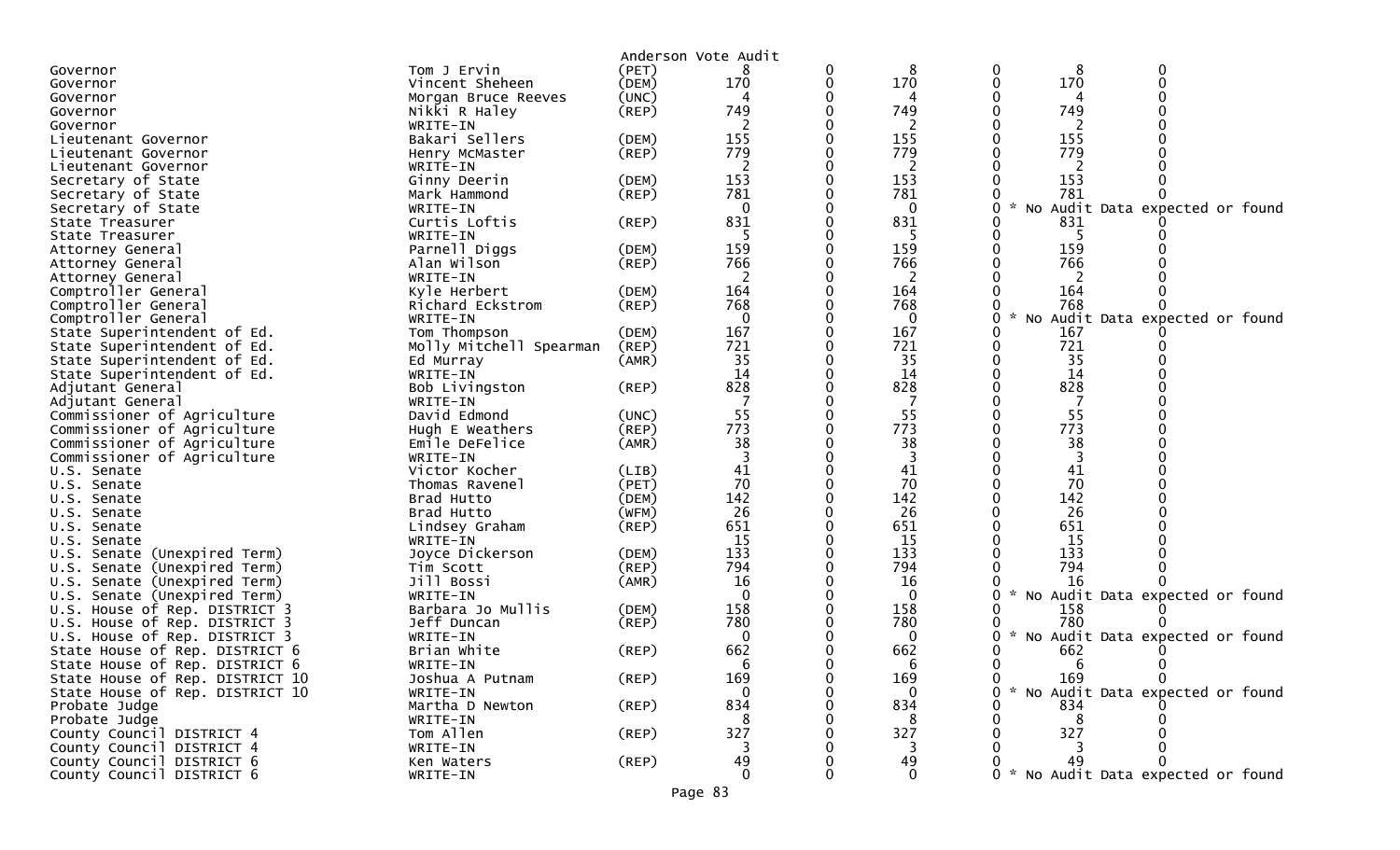|                                                                      |                               |                | Anderson Vote Audit |              |                |              |          |                                 |
|----------------------------------------------------------------------|-------------------------------|----------------|---------------------|--------------|----------------|--------------|----------|---------------------------------|
| County Council DISTRICT 7                                            | M Cindy Wilson                | (REP)          | 448                 | 0            | 448            | 0            | 448      | 0                               |
| County Council DISTRICT 7                                            | WRITE-IN                      |                | 6                   |              | 6              | 0            | 6        | $\Omega$                        |
| Soil and Water District Comm.                                        | Charles C Eberhart            |                | 380                 |              | 380            |              | 380      |                                 |
| Soil and Water District Comm.                                        | Tim Kelley                    |                | 467                 |              | 467            |              | 467      |                                 |
| Soil and Water District Comm.                                        | WRITE-IN                      |                | 8                   |              | 8              |              | 8        |                                 |
| County Board of Education DISTRICT 3                                 | Charlie Dale Martin           |                | 239                 |              | 239            |              | 239      |                                 |
| County Board of Education DISTRICT 3                                 | WRITE-IN                      |                |                     |              | 5              |              | 5        |                                 |
| County Board of Education DISTRICT 4                                 | Dana Grant                    |                | 144                 |              | 144            |              | 144      |                                 |
| County Board of Education DISTRICT 4                                 | WRITE-IN                      |                |                     |              |                |              |          |                                 |
| School Trustee District 1 Area 1                                     | Melissa Ellison Hood          |                | 665                 |              | 665            |              | 665      |                                 |
| School Trustee District 1 Area 1                                     | WRITE-IN                      |                | 6                   |              | 6              |              | 6        |                                 |
| School Trustee District 1 Area 4                                     | Fred G Alexander              |                | 682<br>4            |              | 682            |              | 682<br>4 |                                 |
| School Trustee District 1 Area 4                                     | WRITE-IN                      |                | 698                 |              | 4<br>698       |              | 698      |                                 |
| School Trustee District 1 Area 5<br>School Trustee District 1 Area 5 | Doug Atkins<br>WRITE-IN       |                |                     |              |                |              |          |                                 |
| School Trustee District 1 Area 7                                     |                               |                | 698                 |              | 698            |              | 698      |                                 |
| School Trustee District 1 Area 7                                     | Nancy Owen Upton<br>WRITE-IN  |                |                     |              | 5              |              | -5       |                                 |
| Big Creek Watershed DISTRICT 4                                       | Joey Werner                   |                | 52                  |              | 52             |              | 52       |                                 |
| Big Creek Watershed DISTRICT 4                                       | WRITE-IN                      |                | 6                   |              | 6              |              | 6        |                                 |
| Amendment 1                                                          | Yes                           |                | 751                 |              | 751            |              | 751      |                                 |
| Amendment 1                                                          | NO.                           |                | 182                 |              | 182            |              | 182      |                                 |
| Amendment 2                                                          | Yes                           |                | 482                 | 0            | 482            | 0            | 482      |                                 |
| Amendment 2                                                          | No                            |                | 438                 | 0            | 438            | $\Omega$     | 438      |                                 |
| Education Sales and Use Tax Referendum                               | Yes, in favor of the question |                | 444                 | $\mathbf{0}$ | 444            | $\mathbf{0}$ | 444      | 0                               |
| Education Sales and Use Tax Referendum                               | No, opposed to the question   |                | 483                 | 0            | 483            | 0            | 483      | 0                               |
|                                                                      |                               |                |                     |              |                |              |          |                                 |
| 0071 williamston                                                     |                               |                |                     |              |                |              |          |                                 |
| STRAIGHT PARTY                                                       | Libertarian                   | (LIB)          |                     | 0            | 1              | 0            |          |                                 |
| STRAIGHT PARTY                                                       | Democratic                    | (DEM)          | 93                  |              | 93             |              | 93       |                                 |
| STRAIGHT PARTY                                                       | Working Families              | (WFM)          |                     |              | 2              |              |          |                                 |
| STRAIGHT PARTY                                                       | United Citizens               | (UNC)          | $\overline{c}$      |              | $\overline{c}$ |              | 2        |                                 |
| STRAIGHT PARTY                                                       | Republican                    | $($ REP $)$    | 195                 |              | 195            |              | 195      |                                 |
| STRAIGHT PARTY                                                       | American                      | (AMR)          |                     |              |                |              |          |                                 |
| Governor<br>Governor                                                 | Steve French<br>Tom J Ervin   | (LIB)<br>(PET) |                     |              |                |              |          |                                 |
| Governor                                                             | Vincent Sheheen               | (DEM)          | 205                 | 0            | 205            | 0            | 205      |                                 |
| Governor                                                             | Morgan Bruce Reeves           | (UNC)          |                     |              | $\mathbf{1}$   |              |          |                                 |
| Governor                                                             | Nikki R Haley                 | $($ REP $)$    | 548                 |              | 548            |              | 548      |                                 |
| Governor                                                             | WRITE-IN                      |                |                     |              |                |              |          |                                 |
| Lieutenant Governor                                                  | Bakari Sellers                | (DEM)          | 183                 |              | 183            |              | 183      |                                 |
| Lieutenant Governor                                                  | Henry McMaster                | $($ REP $)$    | 582                 |              | 582            |              | 582      |                                 |
| Lieutenant Governor                                                  | WRITE-IN                      |                | 0                   |              | 0              | 0            |          | No Audit Data expected or found |
| Secretary of State                                                   | Ginny Deerin                  | (DEM)          | 186                 |              | 186            |              | 186      |                                 |
| Secretary of State                                                   | Mark Hammond                  | (REP)          | 574                 | 0            | 574            | 0            | 574      | 0                               |
| Secretary of State                                                   | WRITE-IN                      |                | $\bf{0}$            | 0            | 0              | 0<br>W.      |          | No Audit Data expected or found |
| State Treasurer                                                      | Curtis Loftis                 | (REP)          | 652                 |              | 652            | 0            | 652      |                                 |
| State Treasurer                                                      | WRITE-IN                      |                |                     |              |                |              |          |                                 |
| Attorney General                                                     | Parnell Diggs                 | (DEM)          | 182                 |              | 182            |              | 182      |                                 |
| Attorney General                                                     | Alan Wilson                   | (REP)          | 573                 |              | 573            |              | 573      |                                 |
| Attorney General                                                     | WRITE-IN                      |                |                     |              | 0              |              |          | No Audit Data expected or found |
| Comptroller General                                                  | Kyle Herbert                  | (DEM)          | 168                 |              | 168            |              | 168      |                                 |
| Comptroller General                                                  | Richard Eckstrom              | $($ REP $)$    | 586                 |              | 586            | 0            | 586      |                                 |
|                                                                      |                               |                | Page 84             |              |                |              |          |                                 |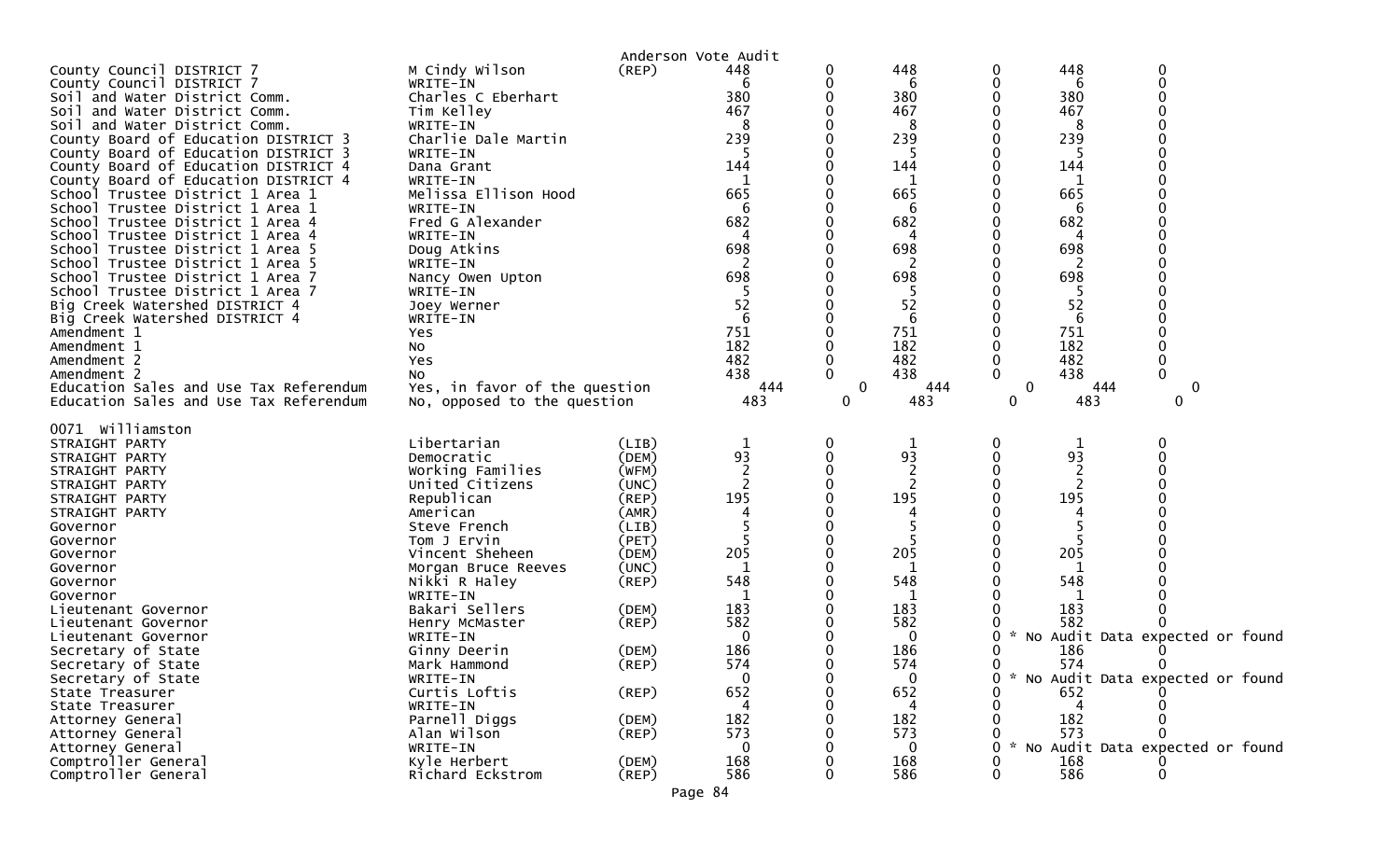|                                                            |                                |             | Anderson Vote Audit |                    |   |               |                                 |             |  |
|------------------------------------------------------------|--------------------------------|-------------|---------------------|--------------------|---|---------------|---------------------------------|-------------|--|
| Comptroller General                                        | WRITE-IN                       |             | 0                   | 0                  | 0 |               | No Audit Data expected or found |             |  |
| State Superintendent of Ed.                                | Tom Thompson                   | (DEM)       | 176                 | 176                | 0 | 176           |                                 |             |  |
| State Superintendent of Ed.                                | Molly Mitchell Spearman        | (REP)       | 535                 | 535                | 0 | 535           |                                 |             |  |
| State Superintendent of Ed.                                | Ed Murray                      | (AMR)       | 37                  | 37                 |   | 37            |                                 |             |  |
| State Superintendent of Ed.                                | WRITE-IN                       |             |                     | -9                 |   | -9            |                                 |             |  |
| Adjutant General                                           | Bob Livingston                 | $($ REP $)$ | 645                 | 645                |   | 645           |                                 |             |  |
| Adjutant General                                           | WRITE-IN                       |             |                     | 4                  |   | 4             |                                 |             |  |
| Commissioner of Agriculture                                | David Edmond                   | (UNC)       | 59                  | 59                 |   | 59            |                                 |             |  |
| Commissioner of Agriculture                                | Hugh E Weathers                | (REP)       | 591                 | 591                |   | 591           |                                 |             |  |
| Commissioner of Agriculture                                | Emile DeFelice                 | (AMR)       | 27                  | 27                 |   | 27            |                                 |             |  |
| Commissioner of Agriculture                                | WRITE-IN                       |             |                     |                    |   |               |                                 |             |  |
| U.S. Senate                                                | Victor Kocher                  | (LIB)       | 23                  | 23                 |   | 23            |                                 |             |  |
| U.S. Senate                                                | Thomas Ravenel                 | (PET)       | 61                  | 61                 |   | 61            |                                 |             |  |
| U.S. Senate                                                | Brad Hutto                     | (DEM)       | 146                 | 146                |   | 146           |                                 |             |  |
| U.S. Senate                                                | Brad Hutto                     | (WFM)       | 19                  | 19                 |   | 19            |                                 |             |  |
| U.S. Senate                                                | Lindsey Graham                 | $($ REP $)$ | 507                 | 507                |   | 507           |                                 |             |  |
| U.S. Senate                                                | WRITE-IN                       |             | 10                  | 10                 |   | 10            |                                 |             |  |
| U.S. Senate (Unexpired Term)                               | Joyce Dickerson                | (DEM)       | 134                 | 134                |   | 134           |                                 |             |  |
| U.S. Senate (Unexpired Term)                               | Tim Scott                      | $($ REP $)$ | 614                 | 614                |   | 614           |                                 |             |  |
| U.S. Senate (Unexpired Term)                               | Jill Bossi                     | (AMR)       | 15                  | 15                 |   | 15            |                                 |             |  |
| U.S. Senate (Unexpired Term)                               | WRITE-IN                       |             | 1                   | 1                  |   | 1             |                                 |             |  |
| U.S. House of Rep. DISTRICT 3                              | Barbara Jo Mullis              | (DEM)       | 170                 | 170                |   | 170           |                                 |             |  |
| U.S. House of Rep. DISTRICT 3                              | Jeff Duncan                    | $($ REP $)$ | 588                 | 588                |   | 588           |                                 |             |  |
| U.S. House of Rep. DISTRICT 3                              | WRITE-IN                       |             | $\Omega$            | 0                  | 0 | $\mathcal{H}$ | No Audit Data expected or found |             |  |
| State House of Rep. DISTRICT 9                             | Anne Thayer                    | (REP)       | 655                 | 655                |   | 655           |                                 |             |  |
| State House of Rep. DISTRICT 9                             | WRITE-IN                       |             |                     |                    | 0 | 1             |                                 |             |  |
| Probate Judge                                              | Martha D Newton                | $($ REP $)$ | 647                 | 647                |   | 647           |                                 |             |  |
| Probate Judge                                              | WRITE-IN                       |             |                     | 6                  |   | 6             |                                 |             |  |
| County Council DISTRICT 7                                  | M Cindy Wilson                 | $($ REP $)$ | 647                 | 647<br>12          |   | 647<br>12     |                                 |             |  |
| County Council DISTRICT 7<br>Soil and Water District Comm. | WRITE-IN<br>Charles C Eberhart |             | 12<br>287           | 287                |   | 287           |                                 |             |  |
| Soil and Water District Comm.                              | Tim Kelley                     |             | 373                 | 373                |   | 373           |                                 |             |  |
| Soil and Water District Comm.                              | WRITE-IN                       |             | 8                   | 8                  |   | 8             |                                 |             |  |
| County Board of Education DISTRICT 3                       | Charlie Dale Martin            |             | 532                 | 532                |   | 532           |                                 |             |  |
| County Board of Education DISTRICT 3                       | WRITE-IN                       |             | 10                  | 10                 |   | 10            |                                 |             |  |
| County Board of Education DISTRICT 4                       | Dana Grant                     |             | 2                   | 2                  |   |               |                                 |             |  |
| County Board of Education DISTRICT 4                       | WRITE-IN                       |             | $\Omega$            | $\mathbf{0}$       | 0 | $\sim$        | No Audit Data expected or found |             |  |
| School Trustee District 1 Area 1                           | Melissa Ellison Hood           |             | 541                 | 541                |   | 541           |                                 |             |  |
| School Trustee District 1 Area 1                           | WRITE-IN                       |             |                     |                    |   |               |                                 |             |  |
| School Trustee District 1 Area 4                           | Fred G Alexander               |             | 595                 | 595                |   | 595           |                                 |             |  |
| School Trustee District 1 Area 4                           | WRITE-IN                       |             | 18                  | 18                 |   | 18            |                                 |             |  |
| School Trustee District 1 Area 5                           | Doug Atkins                    |             | 607                 | 607                |   | 607           |                                 |             |  |
| School Trustee District 1 Area 5                           | WRITE-IN                       |             | 16                  | 16                 |   | 16            |                                 |             |  |
| School Trustee District 1 Area 7                           | Nancy Owen Upton               |             | 590                 | 590                |   | 590           |                                 |             |  |
| School Trustee District 1 Area 7                           | WRITE-IN                       |             | 5                   | 5                  |   | 5             |                                 |             |  |
| Big Creek Watershed DISTRICT 4                             | Joey Werner                    |             | 86                  | 86                 |   | 86            |                                 |             |  |
| Big Creek Watershed DISTRICT 4                             | WRITE-IN                       |             | 9                   | 9                  |   | 9             |                                 |             |  |
| Amendment 1                                                | Yes                            |             | 592                 | 592                |   | 592           |                                 |             |  |
| Amendment 1                                                | No                             |             | 144                 | 144                |   | 144           |                                 |             |  |
| Amendment 2                                                | Yes                            |             | 385                 | 385                |   | 385           |                                 |             |  |
| Amendment 2                                                | No                             |             | 345                 | 345                |   | 345           |                                 | $\Omega$    |  |
| Education Sales and Use Tax Referendum                     | Yes, in favor of the question  |             | 330                 | $\mathbf 0$<br>330 |   | $\mathbf 0$   | 330                             | $\mathbf 0$ |  |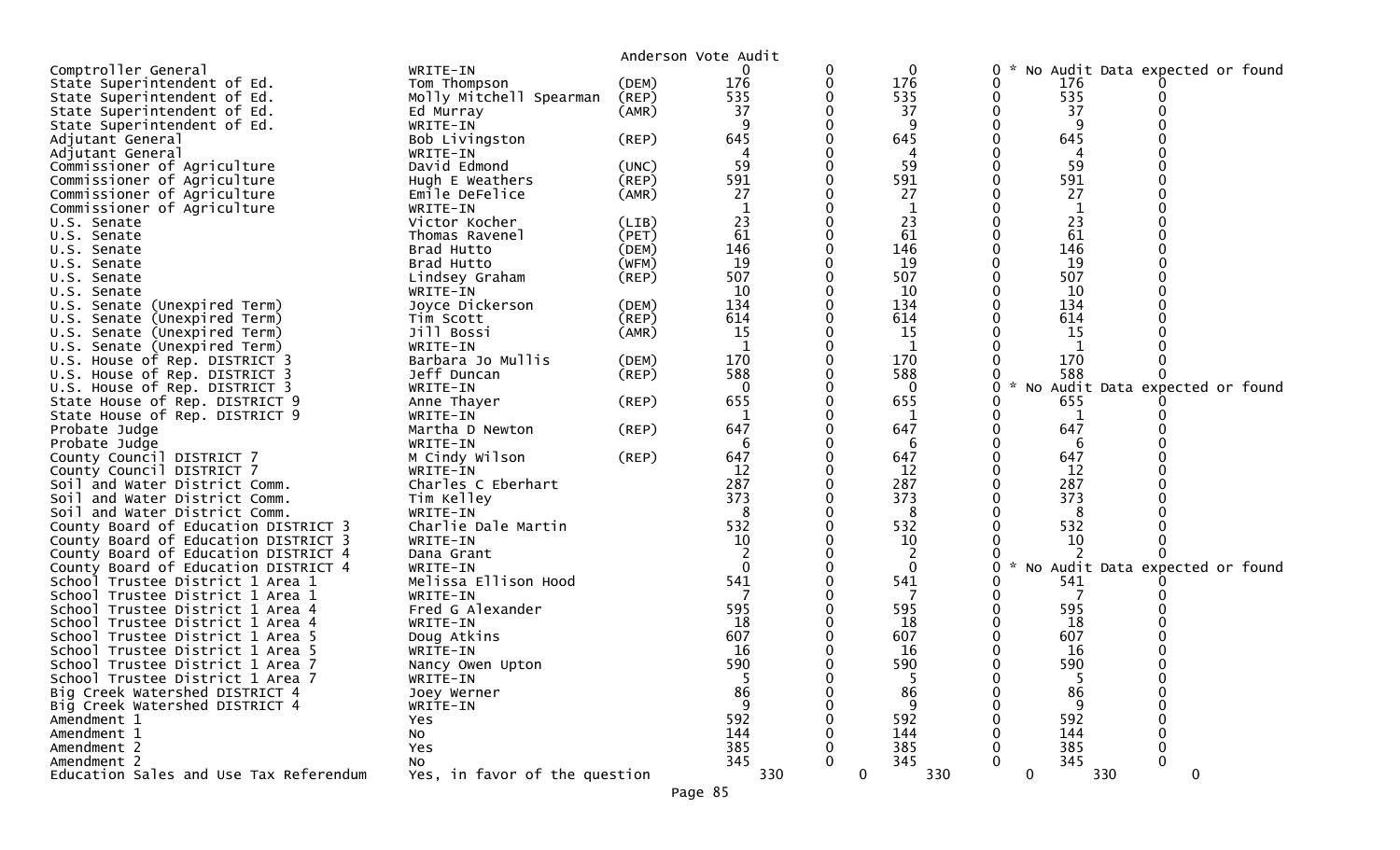|                                                            |                             |             | Anderson Vote Audit |          |              |               |     |                                   |  |
|------------------------------------------------------------|-----------------------------|-------------|---------------------|----------|--------------|---------------|-----|-----------------------------------|--|
| Education Sales and Use Tax Referendum                     | No, opposed to the question |             | 389                 | 0        | 389          | 0             | 389 | $\Omega$                          |  |
| 0072 Williamston Mill                                      |                             |             |                     |          |              |               |     |                                   |  |
| STRAIGHT PARTY                                             | Libertarian                 | (LIB)       | 5                   | 0        | 5            | 0             | 5   |                                   |  |
| STRAIGHT PARTY                                             | Democratic                  | (DEM)       | 41                  | 0        | 41           | 0             | 41  |                                   |  |
| STRAIGHT PARTY                                             | Working Families            | (WFM)       |                     |          |              |               |     |                                   |  |
| STRAIGHT PARTY                                             | United Citizens             | (UNC)       |                     | $\Omega$ |              |               |     |                                   |  |
| STRAIGHT PARTY                                             | Republican                  | $($ REP $)$ | 245                 |          | 245          |               | 245 |                                   |  |
| STRAIGHT PARTY                                             | American                    | (AMR)       |                     |          |              |               |     |                                   |  |
| Governor                                                   | Steve French                | (LIB)       | 15                  | $\Omega$ | 15           |               | 15  |                                   |  |
| Governor                                                   | Tom J Ervin                 | (PET)       | 12                  |          | 12           |               | 12  |                                   |  |
| Governor                                                   | Vincent Sheheen             | (DEM)       | 103                 |          | 103          |               | 103 |                                   |  |
| Governor                                                   | Morgan Bruce Reeves         | (UNC)       | $\Omega$            |          | $\mathbf{0}$ |               |     | No Audit Data expected or found   |  |
| Governor                                                   | Nikki R Haley               | (REP)       | 631                 |          | 631          |               | 631 |                                   |  |
| Governor                                                   | WRITE-IN                    |             | $\mathbf{0}$        |          | $\mathbf{0}$ |               |     | No Audit Data expected or found   |  |
| Lieutenant Governor                                        | Bakari Sellers              | (DEM)       | 114                 |          | 114          |               | 114 |                                   |  |
| Lieutenant Governor                                        | Henry McMaster              | $($ REP $)$ | 641                 |          | 641          |               | 641 |                                   |  |
| Lieutenant Governor                                        | WRITE-IN                    |             | $\Omega$            |          | $\mathbf{0}$ |               |     | No Audit Data expected or found   |  |
| Secretary of State                                         | Ginny Deerin                | (DEM)       | 109                 |          | 109          |               | 109 |                                   |  |
| Secretary of State                                         | Mark Hammond                | (REP)       | 644                 |          | 644          |               | 644 |                                   |  |
| Secretary of State                                         | WRITE-IN                    |             | $\Omega$            |          | $\mathbf 0$  |               |     | No Audit Data expected or found   |  |
| State Treasurer                                            | Curtis Loftis               | (REP)       | 700                 |          | 700          |               | 700 |                                   |  |
| State Treasurer                                            | WRITE-IN                    |             | 4                   |          | 4            |               |     |                                   |  |
| Attorney General                                           | Parnell Diggs               | (DEM)       | 108                 |          | 108          |               | 108 |                                   |  |
| Attorney General                                           | Alan Wilson                 | (REP)       | 645                 |          | 645          |               | 645 |                                   |  |
| Attorney General                                           | WRITE-IN                    |             | $\Omega$            |          | $\mathbf{0}$ | $\mathcal{H}$ |     | No Audit Data expected or found   |  |
| Comptroller General                                        | Kyle Herbert                | (DEM)       | 115                 |          | 115          |               | 115 |                                   |  |
| Comptroller General                                        | Richard Eckstrom            | (REP)       | 632                 |          | 632          |               | 632 |                                   |  |
| Comptroller General                                        | WRITE-IN                    |             | $\mathbf{0}$        |          | $\mathbf{0}$ |               |     | No Audit Data expected or found   |  |
| State Superintendent of Ed.                                | Tom Thompson                | (DEM)       | 119                 |          | 119          |               | 119 |                                   |  |
| State Superintendent of Ed.                                | Molly Mitchell Spearman     | (REP)       | 580                 |          | 580          |               | 580 |                                   |  |
|                                                            |                             | (AMR)       | 49                  |          | 49           |               | 49  |                                   |  |
| State Superintendent of Ed.<br>State Superintendent of Ed. | Ed Murray<br>WRITE-IN       |             | 6                   |          | 6            |               |     |                                   |  |
| Adjutant General                                           |                             | $($ REP $)$ | 690                 |          | 690          |               | 690 |                                   |  |
|                                                            | Bob Livingston              |             |                     |          |              |               |     |                                   |  |
| Adjutant General                                           | WRITE-IN<br>David Edmond    |             | 47                  |          | 47           |               | 47  |                                   |  |
| Commissioner of Agriculture                                |                             | (UNC)       | 625                 |          | 625          |               | 625 |                                   |  |
| Commissioner of Agriculture                                | Hugh E Weathers             | $($ REP $)$ | 44                  |          | 44           |               | 44  |                                   |  |
| Commissioner of Agriculture                                | Emile DeFelice              | (AMR)       |                     |          |              |               |     |                                   |  |
| Commissioner of Agriculture                                | WRITE-IN<br>Victor Kocher   |             | 31                  |          | 31           |               | 31  |                                   |  |
| U.S. Senate                                                |                             | (LIB)       | 64                  |          |              |               |     |                                   |  |
| U.S. Senate                                                | Thomas Ravenel              | (PET)       |                     |          | 64           |               | 64  |                                   |  |
| U.S. Senate                                                | Brad Hutto                  | (DEM)       | 88                  |          | 88           |               | 88  |                                   |  |
| U.S. Senate                                                | Brad Hutto                  | (WFM)       | 20                  |          | 20           |               | 20  |                                   |  |
| U.S. Senate                                                | Lindsey Graham              | (REP)       | 546                 | 0        | 546          |               | 546 |                                   |  |
| U.S. Senate                                                | WRITE-IN                    |             | 10                  |          | 10           |               | 10  |                                   |  |
| U.S. Senate (Unexpired Term)                               | Joyce Dickerson             | (DEM)       | 89                  |          | 89           |               | 89  |                                   |  |
| U.S. Senate (Unexpired Term)                               | Tim Scott                   | $($ REP $)$ | 646                 |          | 646          |               | 646 |                                   |  |
| U.S. Senate (Unexpired Term)                               | Jill Bossi                  | (AMR)       | 20                  |          | 20           |               | 20  |                                   |  |
| U.S. Senate (Unexpired Term)                               | WRITE-IN                    |             | $\Omega$            |          | $\mathbf 0$  |               |     | No Audit Data expected or found   |  |
| U.S. House of Rep. DISTRICT 3                              | Barbara Jo Mullis           | (DEM)       | 112                 |          | 112          |               | 112 |                                   |  |
| U.S. House of Rep. DISTRICT 3                              | Jeff Duncan                 | (REP)       | 648                 |          | 648          |               | 648 |                                   |  |
| U.S. House of Rep. DISTRICT 3                              | WRITE-IN                    |             | $\mathbf{0}$        | 0        | $\mathbf{0}$ | 0             |     | * No Audit Data expected or found |  |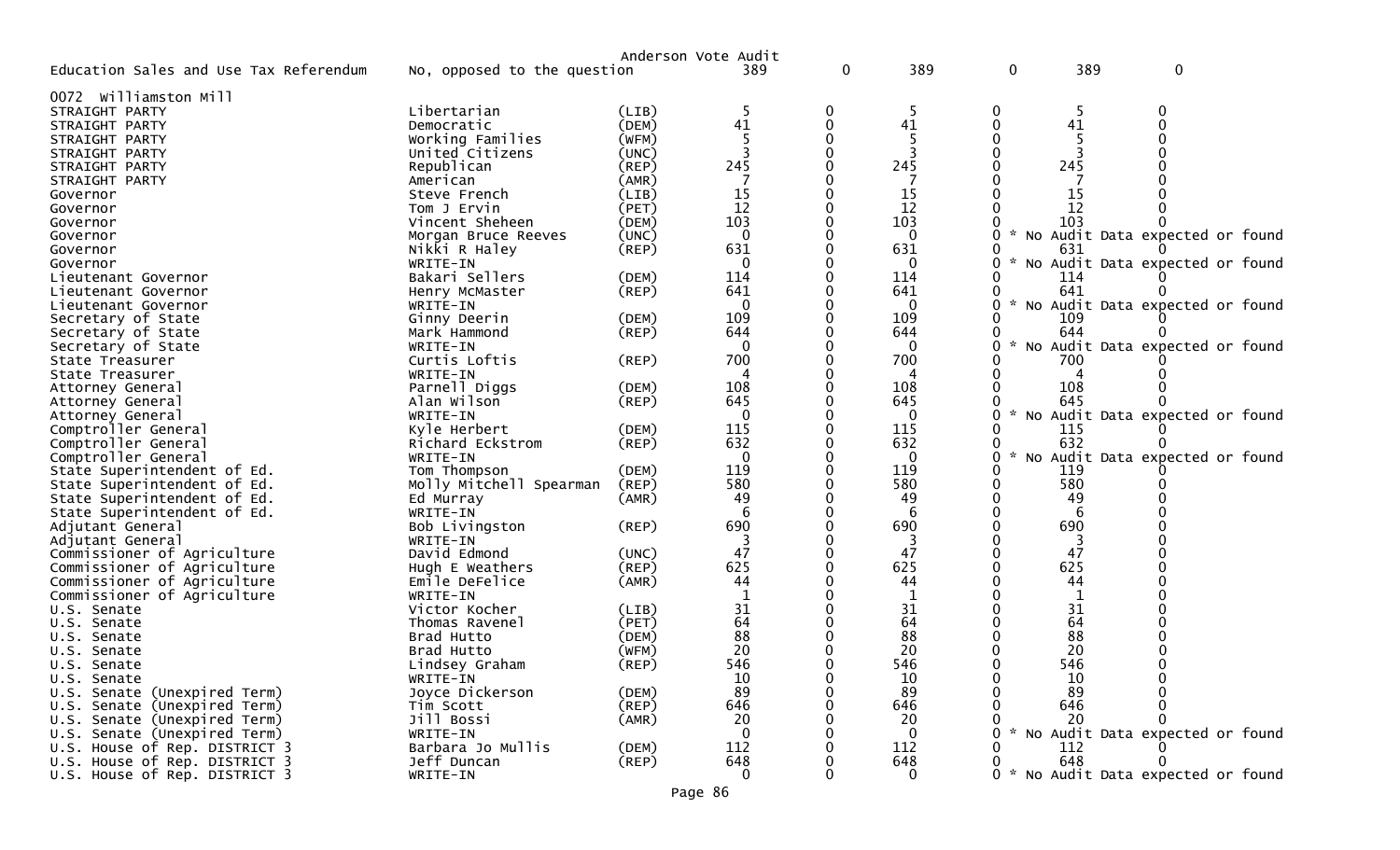|                                                                              |                                 |                | Anderson Vote Audit |        |              |                                                   |
|------------------------------------------------------------------------------|---------------------------------|----------------|---------------------|--------|--------------|---------------------------------------------------|
| State House of Rep. DISTRICT 9                                               | Anne Thayer                     | $($ REP $)$    | 700                 | 0      | 700          | 700<br>0<br>0                                     |
| State House of Rep. DISTRICT 9                                               | WRITE-IN                        |                | 2                   | 0      | 2            | 2                                                 |
| Probate Judge                                                                | Martha D Newton                 | (REP)          | 707                 |        | 707          | 707                                               |
| Probate Judge                                                                | WRITE-IN                        |                |                     |        | 3            | 3                                                 |
| County Council DISTRICT 7                                                    | M Cindy Wilson                  | (REP)          | 694                 |        | 694          | 694                                               |
| County Council DISTRICT 7                                                    | WRITE-IN                        |                |                     |        |              | 3                                                 |
| Soil and Water District Comm.                                                | Charles C Eberhart              |                | 294                 |        | 294          | 294                                               |
| Soil and Water District Comm.                                                | Tim Kelley                      |                | 390                 |        | 390          | 390                                               |
| Soil and Water District Comm.                                                | WRITE-IN                        |                | 8                   |        | 8            | 8                                                 |
| County Board of Education DISTRICT 3<br>County Board of Education DISTRICT 3 | Charlie Dale Martin<br>WRITE-IN |                | 241<br>1            |        | 241<br>1     | 241<br>1                                          |
| County Board of Education DISTRICT 4                                         | Dana Grant                      |                | 294                 |        | 294          | 294                                               |
| County Board of Education DISTRICT 4                                         | WRITE-IN                        |                |                     |        |              |                                                   |
| School Trustee District 1 Area 1                                             | Melissa Ellison Hood            |                | 551                 |        | 551          | 551                                               |
| School Trustee District 1 Area 1                                             | WRITE-IN                        |                | 4                   |        | 4            | 4                                                 |
| School Trustee District 1 Area 4                                             | Fred G Alexander                |                | 601                 |        | 601          | 601                                               |
| School Trustee District 1 Area 4                                             | WRITE-IN                        |                | 11                  |        | 11           | 11                                                |
| School Trustee District 1 Area 5                                             | Doug Atkins                     |                | 624                 |        | 624          | 624                                               |
| School Trustee District 1 Area 5                                             | WRITE-IN                        |                |                     |        | Δ            |                                                   |
| School Trustee District 1 Area 7                                             | Nancy Owen Upton                |                | 605                 |        | 605          | 605                                               |
| School Trustee District 1 Area 7                                             | WRITE-IN                        |                | 84                  |        | 1<br>84      |                                                   |
| Big Creek Watershed DISTRICT 4<br>Big Creek Watershed DISTRICT 4             | Joey Werner<br>WRITE-IN         |                | 4                   |        | 4            | 84<br>4                                           |
| Amendment 1                                                                  | Yes                             |                | 582                 |        | 582          | 582                                               |
| Amendment 1                                                                  | NO.                             |                | 174                 |        | 174          | 174                                               |
| Amendment 2                                                                  | Yes                             |                | 386                 |        | 386          | 386<br>0<br>0                                     |
| Amendment 2                                                                  | NO.                             |                | 362                 |        | 362          | $\Omega$<br>$\Omega$<br>362                       |
| Education Sales and Use Tax Referendum                                       | Yes, in favor of the question   |                | 331                 | 0      | 331          | 331<br>0<br>0                                     |
| Education Sales and Use Tax Referendum                                       | No, opposed to the question     |                | 415                 | 0      | 415          | 0<br>415<br>0                                     |
|                                                                              |                                 |                |                     |        |              |                                                   |
| 0073 Wrights School                                                          |                                 |                |                     |        |              |                                                   |
| STRAIGHT PARTY<br>STRAIGHT PARTY                                             | Libertarian<br>Democratic       | (LIB)<br>(DEM) | $\mathbf 0$<br>14   | 0<br>0 | 0<br>14      | No Audit Data expected or found<br>0<br>0<br>14   |
| STRAIGHT PARTY                                                               | Working Families                | (WFM)          | 4                   |        | 4            |                                                   |
| STRAIGHT PARTY                                                               | United Citizens                 | (UNC)          |                     |        | 0            | 0<br>* No Audit Data expected or found            |
| STRAIGHT PARTY                                                               | Republican                      | (REP)          | 95                  |        | 95           | 95                                                |
| STRAIGHT PARTY                                                               | American                        | (AMR)          |                     |        | 4            |                                                   |
| Governor                                                                     | Steve French                    | (LIB)          |                     |        |              |                                                   |
| Governor                                                                     | Tom J Ervin                     | (PET)          | 9                   |        | 9            |                                                   |
| Governor                                                                     | Vincent Sheheen                 | (DEM)          | 47                  |        | 47           | 47                                                |
| Governor                                                                     | Morgan Bruce Reeves             | (UNC)          |                     |        | $\mathbf{1}$ |                                                   |
| Governor                                                                     | Nikki R Haley                   | (REP)          | 247                 |        | 247          | 247                                               |
| Governor                                                                     | WRITE-IN<br>Bakari Sellers      | (DEM)          | 0<br>38             |        | 0<br>38      | * No Audit Data expected or found<br>0<br>0<br>38 |
| Lieutenant Governor<br>Lieutenant Governor                                   | Henry McMaster                  | $($ REP $)$    | 269                 | 0      | 269          | 269<br>$\mathbf{0}$<br>0                          |
| Lieutenant Governor                                                          | WRITE-IN                        |                | $\mathbf 0$         |        | 0            | * No Audit Data expected or found                 |
| Secretary of State                                                           | Ginny Deerin                    | (DEM)          | 35                  |        | 35           | 35                                                |
| Secretary of State                                                           | Mark Hammond                    | $($ REP $)$    | 265                 |        | 265          | 265                                               |
| Secretary of State                                                           | WRITE-IN                        |                | 0                   |        | $\Omega$     | * No Audit Data expected or found<br>0            |
| State Treasurer                                                              | Curtis Loftis                   | $($ REP $)$    | 282                 |        | 282          | 282                                               |
| State Treasurer                                                              | WRITE-IN                        |                |                     |        | $\Omega$     | * No Audit Data expected or found<br>O            |
| Attorney General                                                             | Parnell Diggs                   | (DEM)          | 35                  | O      | 35           | 35                                                |
|                                                                              |                                 |                | Page 87             |        |              |                                                   |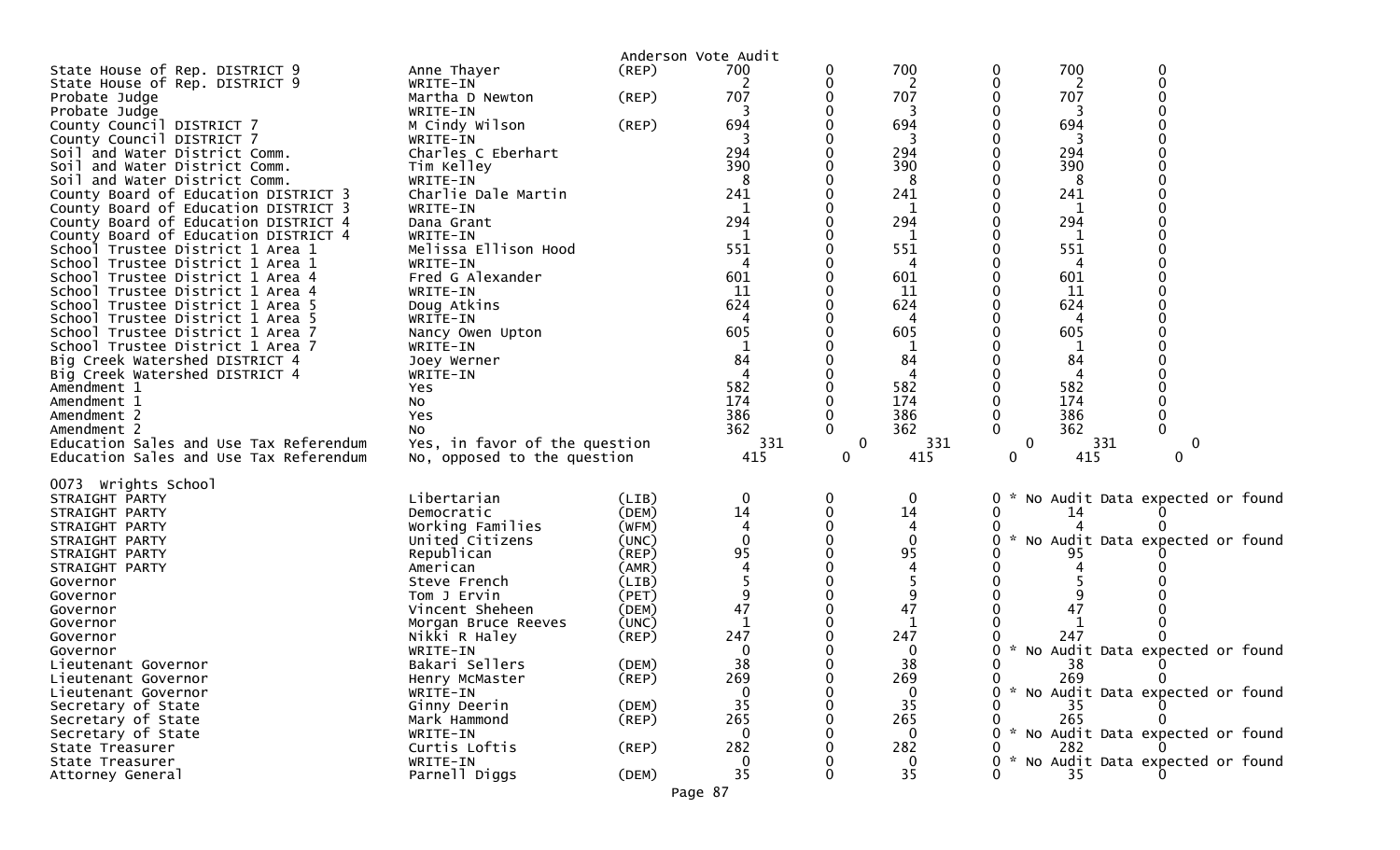|                                      |                         |             | Anderson Vote Audit |   |              |                                                       |
|--------------------------------------|-------------------------|-------------|---------------------|---|--------------|-------------------------------------------------------|
| Attorney General                     | Alan Wilson             | (REP)       | 267                 | 0 | 267          | 267<br>0                                              |
| Attorney General                     | WRITE-IN                |             | 0                   | 0 | 0            | No Audit Data expected or found<br>0<br><b>*</b>      |
| Comptroller General                  | Kyle Herbert            | (DEM)       | 35                  |   | 35           | 35                                                    |
| Comptroller General                  | Richard Eckstrom        | (REP)       | 263                 |   | 263          | 263                                                   |
| Comptroller General                  | WRITE-IN                |             | 0                   |   | 0            | $\mathcal{H}$<br>No Audit Data expected or found<br>0 |
| State Superintendent of Ed.          | Tom Thompson            | (DEM)       | 43                  |   | 43           | 43                                                    |
| State Superintendent of Ed.          | Molly Mitchell Spearman | (REP)       | 244                 |   | 244          | 244                                                   |
| State Superintendent of Ed.          | Ed Murray               | (AMR)       | 14                  |   | 14           | 14                                                    |
| State Superintendent of Ed.          | WRITE-IN                |             |                     |   | 1            |                                                       |
| Adjutant General                     | Bob Livingston          | (REP)       | 278                 |   | 278          | 278                                                   |
| Adjutant General                     | WRITE-IN                |             |                     |   | 1            |                                                       |
| Commissioner of Agriculture          | David Edmond            | (UNC)       | 13                  |   | 13           | 13                                                    |
| Commissioner of Agriculture          | Hugh E Weathers         | (REP)       | 269                 |   | 269          | 269                                                   |
| Commissioner of Agriculture          | Emile DeFelice          | (AMR)       |                     |   | 9            |                                                       |
| Commissioner of Agriculture          | WRITE-IN                |             |                     |   | 0            | No Audit Data expected or found                       |
| U.S. Senate                          | Victor Kocher           | (LIB)       |                     |   |              |                                                       |
| U.S. Senate                          | Thomas Ravenel          | (PET)       | 22                  |   | 22           | 22                                                    |
| U.S. Senate                          | Brad Hutto              | (DEM)       | 28                  |   | 28           | 28                                                    |
| U.S. Senate                          | Brad Hutto              | (WFM)       | 6                   | 0 | 6            | 6                                                     |
| U.S. Senate                          | Lindsey Graham          | $($ REP $)$ | 241                 |   | 241          | 241                                                   |
| U.S. Senate                          | WRITE-IN                |             |                     |   |              |                                                       |
| U.S. Senate (Unexpired Term)         | Joyce Dickerson         | (DEM)       | 35                  |   | 35           | 35                                                    |
| U.S. Senate (Unexpired Term)         | Tim Scott               | (REP)       | 267                 |   | 267          | 267                                                   |
| U.S. Senate (Unexpired Term)         | Jill Bossi              | (AMR)       |                     |   |              |                                                       |
| U.S. Senate (Unexpired Term)         | WRITE-IN                |             |                     |   |              |                                                       |
| U.S. House of Rep. DISTRICT 3        | Barbara Jo Mullis       | (DEM)       | 37                  |   | 37           | 37                                                    |
| U.S. House of Rep. DISTRICT 3        | Jeff Duncan             | $($ REP $)$ | 267                 | 0 | 267          | 267                                                   |
| U.S. House of Rep. DISTRICT 3        | WRITE-IN                |             | 0                   |   | $\mathbf{0}$ | * No Audit Data expected or found<br>0                |
| State House of Rep. DISTRICT 7       | Michael Gambrell        | $($ REP $)$ | 294                 |   | 294          | 294                                                   |
| State House of Rep. DISTRICT 7       | WRITE-IN                |             | 0                   |   | 0            | $\mathcal{H}$<br>No Audit Data expected or found<br>0 |
| Probate Judge                        | Martha D Newton         | (REP)       | 287                 |   | 287          | 287                                                   |
| Probate Judge                        | WRITE-IN                |             | $\Omega$            |   | $\Omega$     | $\mathcal{H}$<br>No Audit Data expected or found      |
| County Council DISTRICT 3            | Mitchell Cole           | $($ REP $)$ | 282                 |   | 282          | 282                                                   |
| County Council DISTRICT 3            | WRITE-IN                |             | $\bf{0}$            |   | $\mathbf{0}$ | No Audit Data expected or found                       |
| Soil and Water District Comm.        | Charles C Eberhart      |             | 134                 |   | 134          | 134                                                   |
| Soil and Water District Comm.        | Tim Kelley              |             | 148                 |   | 148          | 148<br>0                                              |
| Soil and Water District Comm.        | WRITE-IN                |             | 2                   |   | 2            | 2                                                     |
| County Board of Education DISTRICT 5 | Mike Brock              |             | 214                 |   | 214          | 214                                                   |
| County Board of Education DISTRICT 5 | WRITE-IN                |             | -1                  |   | 1            | 1                                                     |
| School Trustee District 2 Area 1     | Kevin T Craft           |             | 134                 |   | 134          | 134                                                   |
| School Trustee District 2 Area 1     | R Alderman Maynard Jr   |             | 110                 |   | 110          | 110                                                   |
| School Trustee District 2 Area 1     | Frances M Russell       |             | 91                  |   | 91           | 91                                                    |
| School Trustee District 2 Area 1     | WRITE-IN                |             | -1                  |   | 1            | 1                                                     |
| School Trustee District 2 Area 3     | Danny Hawkins           |             | 235                 |   | 235          | 235                                                   |
| School Trustee District 2 Area 3     | WRITE-IN                |             | -5                  |   | 5.           | 0<br>5                                                |
| School Trustee District 2 Area 4     | Bonnie S Knight         |             | 126                 |   | 126          | 126<br>0                                              |
| School Trustee District 2 Area 4     | Greg Tysl               |             | 131                 |   | 131          | 131                                                   |
| School Trustee District 2 Area 4     | WRITE-IN                |             | 0                   |   | $\Omega$     | * No Audit Data expected or found                     |
| School Trustee District 2 At Large   | James Jim Lusk          |             | 128                 |   | 128          | 128                                                   |
| School Trustee District 2 At Large   | Jimmy Ouzts             |             | 135                 |   | 135          | 135                                                   |
| School Trustee District 2 At Large   | WRITE-IN                |             | $\Omega$            |   | $\Omega$     | * No Audit Data expected or found                     |
| Amendment 1                          | Yes.                    |             | 239                 |   | 239          | 239<br>0                                              |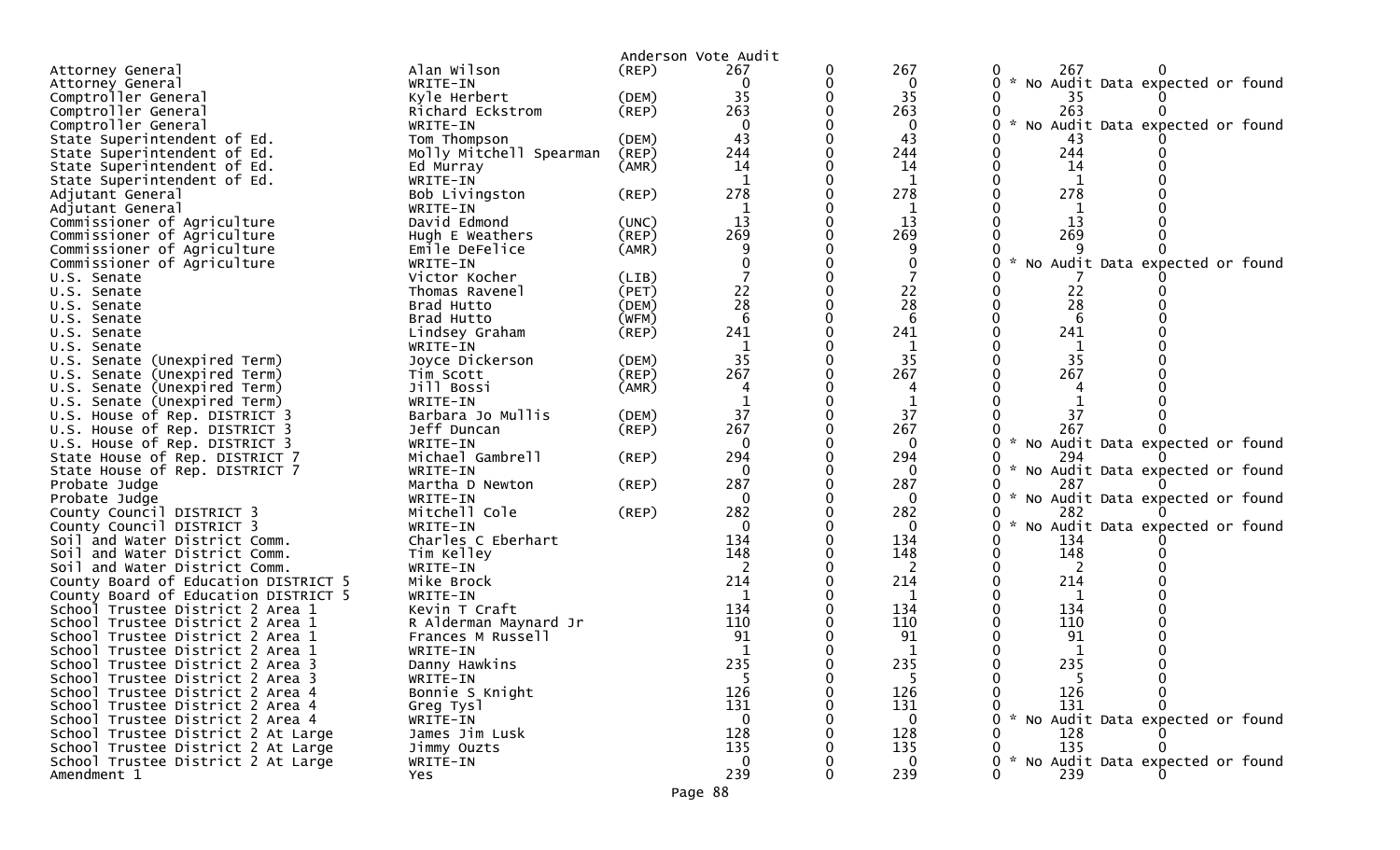|                                         |                               | Anderson Vote Audit |                |              |                |              |            |                                 |  |
|-----------------------------------------|-------------------------------|---------------------|----------------|--------------|----------------|--------------|------------|---------------------------------|--|
| Amendment 1                             | No                            |                     | 64             | 0            | 64             |              | 64         | 0                               |  |
| Amendment 2                             | Yes                           |                     | 154            | 0            | 154            |              | 154        | 0                               |  |
| Amendment 2                             | No                            |                     | 152            | 0            | 152            |              | 152        |                                 |  |
| Education Sales and Use Tax Referendum  | Yes, in favor of the question |                     | 139            | $\mathbf{0}$ | 139            | $\mathbf{0}$ | 139        | $\mathbf 0$                     |  |
| Education Sales and Use Tax Referendum  | No, opposed to the question   |                     | 165            | 0            | 165            | 0            | 165        | 0                               |  |
| 0074 Anderson $1/1$                     |                               |                     |                |              |                |              |            |                                 |  |
| STRAIGHT PARTY                          | Libertarian                   | (LIB)               | $\overline{2}$ | 0            | $\overline{2}$ |              | 2          |                                 |  |
| STRAIGHT PARTY                          | Democratic                    | (DEM)               | 49             | $\mathbf{0}$ | 49             |              | 49         |                                 |  |
| STRAIGHT PARTY                          | Working Families              | (WFM)               |                |              |                |              |            |                                 |  |
| STRAIGHT PARTY                          | United Citizens               | (UNC)               | $\Omega$       |              | $\Omega$       |              |            | No Audit Data expected or found |  |
| STRAIGHT PARTY                          | Republican                    | (REP)               | 94             |              | 94             |              |            |                                 |  |
| STRAIGHT PARTY                          | American                      | (AMR)               |                |              |                |              |            |                                 |  |
| Governor                                | Steve French                  | (LIB)               |                |              |                |              |            |                                 |  |
| Governor                                | Tom J Ervin                   | (PET)               | 6              | 0            |                |              |            |                                 |  |
| Governor                                | Vincent Sheheen               | (DEM)               | 116            |              | 116            |              | 116        |                                 |  |
| Governor                                | Morgan Bruce Reeves           | (UNC)               | 2              |              | 2              |              |            |                                 |  |
| Governor                                | Nikki R Haley                 | (REP)               | 268            | 0            | 268            |              | 268        |                                 |  |
| Governor                                | WRITE-IN                      |                     | $\Omega$       |              | $\Omega$       |              |            | No Audit Data expected or found |  |
| Lieutenant Governor                     | Bakari Sellers                | (DEM)               | 123            |              | 123            |              | 123        |                                 |  |
| Lieutenant Governor                     | Henry McMaster                | $($ REP $)$         | 272            |              | 272            |              | 272        |                                 |  |
| Lieutenant Governor                     | WRITE-IN                      |                     | $\mathbf 0$    |              | $\mathbf 0$    |              |            | No Audit Data expected or found |  |
| Secretary of State                      | Ginny Deerin                  | (DEM)               | 106            |              | 106            |              | 106        |                                 |  |
| Secretary of State                      | Mark Hammond                  | (REP)               | 278            | 0            | 278            |              | 278        |                                 |  |
| Secretary of State                      | WRITE-IN                      |                     | $\mathbf{0}$   |              | $\mathbf{0}$   |              |            | No Audit Data expected or found |  |
| State Treasurer                         | Curtis Loftis<br>WRITE-IN     | (REP)               | 328            | 0            | 328            |              | 328        |                                 |  |
| State Treasurer                         |                               |                     |                |              |                |              |            |                                 |  |
| Attorney General                        | Parnell Diggs<br>Alan Wilson  | (DEM)<br>(REP)      | 105<br>278     |              | 105<br>278     |              | 105<br>278 |                                 |  |
| Attorney General                        | WRITE-IN                      |                     | $\Omega$       |              | $\mathbf{0}$   |              |            | No Audit Data expected or found |  |
| Attorney General<br>Comptroller General | Kyle Herbert                  | (DEM)               | 106            |              | 106            |              | 106        |                                 |  |
| Comptroller General                     | Richard Eckstrom              | $($ REP $)$         | 270            |              | 270            |              | 270        |                                 |  |
| Comptroller General                     | WRITE-IN                      |                     | $\mathbf{0}$   | 0            | $\mathbf{0}$   |              |            | No Audit Data expected or found |  |
| State Superintendent of Ed.             | Tom Thompson                  | (DEM)               | 104            |              | 104            |              | 104        |                                 |  |
| State Superintendent of Ed.             | Molly Mitchell Spearman       | (REP)               | 256            |              | 256            |              | 256        |                                 |  |
| State Superintendent of Ed.             | Ed Murray                     | (AMR)               | 24             |              | 24             |              | 24         |                                 |  |
| State Superintendent of Ed.             | WRITE-IN                      |                     | $\Omega$       |              | $\Omega$       | <b>NO</b>    |            | Audit Data expected or found    |  |
| Adjutant General                        | Bob Livingston                | (REP)               | 323            |              | 323            |              | 323        |                                 |  |
| Adjutant General                        | WRITE-IN                      |                     |                |              |                |              |            |                                 |  |
| Commissioner of Agriculture             | David Edmond                  | (UNC)               | 34             |              | 34             |              | 34         |                                 |  |
| Commissioner of Agriculture             | Hugh E Weathers               | $($ REP $)$         | 278            |              | 278            |              | 278        |                                 |  |
| Commissioner of Agriculture             | Emile DeFelice                | (AMR)               | 26             |              | 26             |              | 26         |                                 |  |
| Commissioner of Agriculture             | WRITE-IN                      |                     | -1             |              |                |              |            |                                 |  |
| U.S. Senate                             | Victor Kocher                 | (LIB)               | 10             |              | 10             |              | 10         |                                 |  |
| U.S. Senate                             | Thomas Ravenel                | (PET)               | 26             |              | 26             |              | 26         |                                 |  |
| U.S. Senate                             | Brad Hutto                    | (DEM)               | 93             |              | 93             |              | 93         |                                 |  |
| U.S. Senate                             | Brad Hutto                    | (WFM)               | -5             |              | 5              |              |            |                                 |  |
| U.S. Senate                             | Lindsey Graham                | (REP)               | 261            |              | 261            |              | 261        |                                 |  |
| U.S. Senate                             | WRITE-IN                      |                     | 0              |              | $\Omega$       |              |            | No Audit Data expected or found |  |
| U.S. Senate (Unexpired Term)            | Joyce Dickerson               | (DEM)               | 96             |              | 96             |              | 96         |                                 |  |
| U.S. Senate (Unexpired Term)            | Tim Scott                     | (REP)               | 285            |              | 285            |              | 285        |                                 |  |
| U.S. Senate (Unexpired Term)            | Jill Bossi                    | (AMR)               | 8              |              | 8              |              | 8          |                                 |  |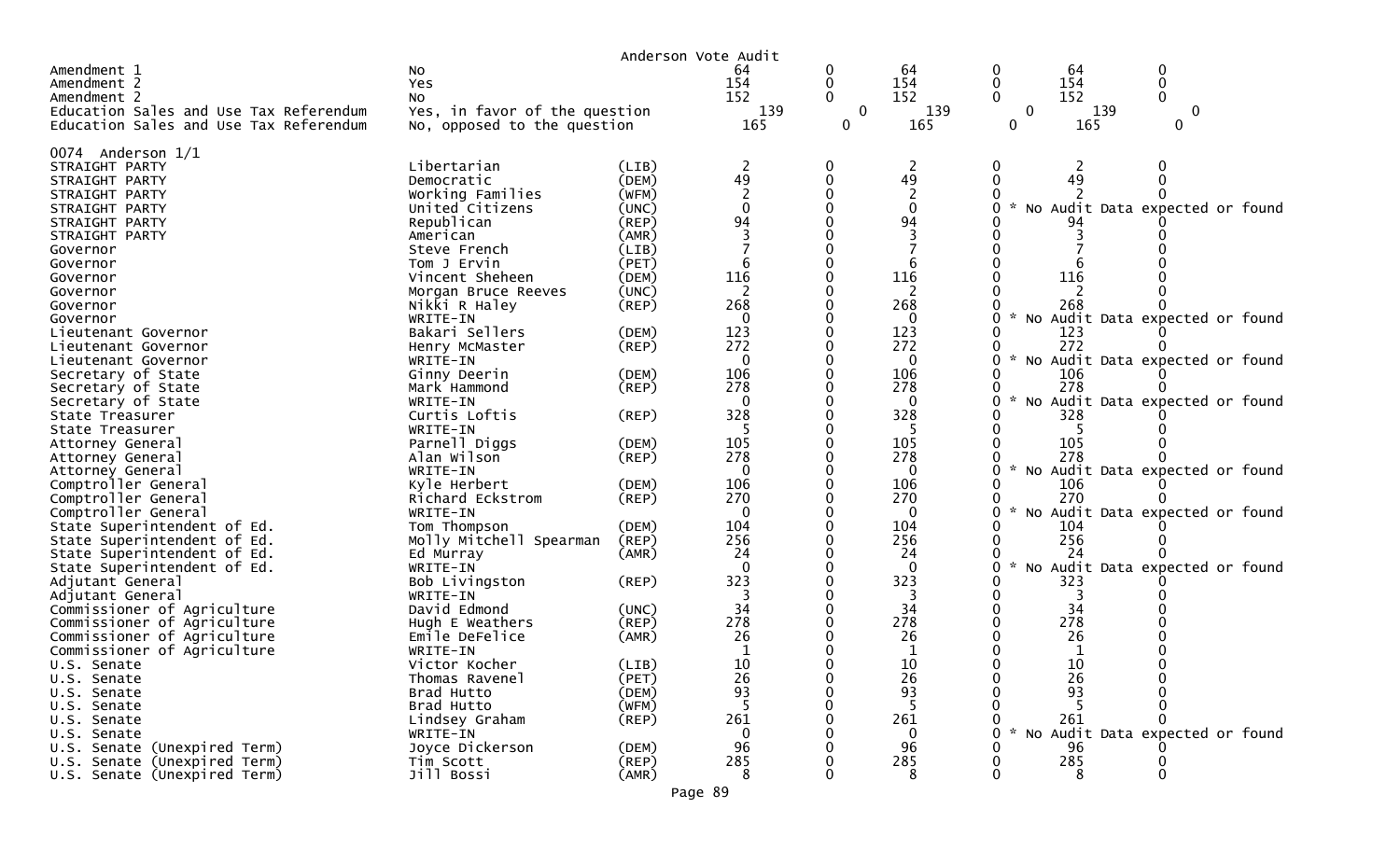| WRITE-IN<br>$\mathbf 0$<br>U.S. Senate (Unexpired Term)<br>0<br>0<br>0<br>No Audit Data expected or found<br>Barbara Jo Mullis<br>114<br>114<br>U.S. House of Rep. DISTRICT 3<br>(DEM)<br>0<br>114<br>271<br>Jeff Duncan<br>271<br>271<br>$($ REP $)$<br>U.S. House of Rep. DISTRICT 3<br>* No Audit Data expected or found<br>$\mathbf{0}$<br>U.S. House of Rep. DISTRICT 3<br>WRITE-IN<br>0<br>0<br>318<br>State House of Rep. DISTRICT 6<br>Brian White<br>318<br>318<br>(REP)<br>6<br>State House of Rep. DISTRICT 6<br>WRITE-IN<br>6<br>6<br>323<br>323<br>323<br>Martha D Newton<br>Probate Judge<br>(REP)<br>Probate Judge<br>WRITE-IN<br>148<br>148<br>148<br>(DEM)<br>County Council DISTRICT 1<br>Stuart Sprague<br>238<br>238<br>238<br>County Council DISTRICT 1<br>$($ REP $)$<br>Francis Crowder<br>County Council DISTRICT 1<br>$\mathcal{H}$<br>No Audit Data expected or found<br>WRITE-IN<br>$\Omega$<br>0<br>166<br>166<br>Charles C Eberhart<br>166<br>Soil and Water District Comm.<br>192<br>192<br>192<br>Tim Kelley<br>Soil<br>and Water District Comm.<br>Soil and Water District Comm.<br>WRITE-IN<br>6<br>6<br>6<br>221<br>221<br>221<br>School Trustee District 5 At Large<br>Sandy Addis<br>57<br>57<br>57<br>Corie Cullins<br>School Trustee District 5 At Large<br>School Trustee District 5 At Large<br>WRITE-IN<br>340<br>340<br>340<br>Amendment 1<br>Yes<br>52<br>52<br>52<br>Amendment 1<br>No<br>238<br>238<br>238<br>Amendment 2<br>Yes<br>148<br>148<br>148<br>0<br>Amendment 2<br>No<br>230<br>$\mathbf 0$<br>230<br>Yes, in favor of the question<br>$\mathbf 0$<br>230<br>$\mathbf 0$<br>Education Sales and Use Tax Referendum<br>Education Sales and Use Tax Referendum<br>No, opposed to the question<br>156<br>0<br>156<br>$\mathbf{0}$<br>156<br>$\mathbf{0}$<br>Yes, in favor of the question<br>246<br>246<br>$\mathbf 0$<br>246<br>$\mathbf{0}$<br>$\mathbf 0$<br>School District No. 5 Bond Referendum<br>132<br>132<br>132<br>0<br>$\mathbf{0}$<br>$\Omega$<br>School District No. 5 Bond Referendum<br>No, opposed to the question<br>0075 Anderson 1/2<br>Libertarian<br>-5<br>STRAIGHT PARTY<br>(LIB)<br>5<br>33<br>33<br>33<br>(DEM)<br>Democratic<br>STRAIGHT PARTY<br>Working Families<br>(WFM)<br>STRAIGHT PARTY<br>United Citizens<br>(UNC)<br>STRAIGHT PARTY<br>153<br>153<br>153<br>Republican<br>STRAIGHT PARTY<br>(REP)<br>(AMR)<br>STRAIGHT PARTY<br>American<br>9<br>9<br>(LIB)<br>Governor<br>Steve French<br>(PET)<br>6<br>Tom J Ervin<br>Governor<br>138<br>138<br>138<br>Vincent Sheheen<br>(DEM)<br>Governor<br>(UNC)<br>1<br>1<br>1<br>Governor<br>Morgan Bruce Reeves<br>422<br>422<br>422<br>Nikki R Haley<br>(REP)<br>Governor<br>2<br>2<br>2<br>WRITE-IN<br>Governor<br>138<br>Bakari Sellers<br>138<br>138<br>(DEM)<br>Lieutenant Governor<br>437<br>437<br>437<br>(REP)<br>Lieutenant Governor<br>Henry McMaster<br>$\mathbf 0$<br>W.<br>No Audit Data expected or found<br>0<br>WRITE-IN<br>Lieutenant Governor<br>122<br>122<br>122<br>Secretary of State<br>Ginny Deerin<br>(DEM)<br>454<br>454<br>454<br>(REP)<br>Secretary of State<br>Mark Hammond<br>$\mathbf 0$<br>$\mathbf 0$<br>* No Audit Data expected or found<br>Secretary of State<br>WRITE-IN<br>515<br>515<br>Curtis Loftis<br>$($ REP $)$<br>515<br>State Treasurer<br>State Treasurer<br>WRITE-IN<br>4<br>116<br>116<br>Parnell Diggs<br>(DEM)<br>116<br>Attorney General<br>456<br>Alan Wilson<br>$($ REP $)$<br>456<br>456<br>Attorney General<br>* No Audit Data expected or found<br>WRITE-IN<br>$\Omega$<br>$\Omega$<br>Attorney General<br>116<br>116<br>Comptroller General<br>Kyle Herbert<br>(DEM)<br>116<br>449<br>$($ REP $)$<br>449<br>Comptroller General<br>Richard Eckstrom<br>449 |  | Anderson Vote Audit |  |  |
|----------------------------------------------------------------------------------------------------------------------------------------------------------------------------------------------------------------------------------------------------------------------------------------------------------------------------------------------------------------------------------------------------------------------------------------------------------------------------------------------------------------------------------------------------------------------------------------------------------------------------------------------------------------------------------------------------------------------------------------------------------------------------------------------------------------------------------------------------------------------------------------------------------------------------------------------------------------------------------------------------------------------------------------------------------------------------------------------------------------------------------------------------------------------------------------------------------------------------------------------------------------------------------------------------------------------------------------------------------------------------------------------------------------------------------------------------------------------------------------------------------------------------------------------------------------------------------------------------------------------------------------------------------------------------------------------------------------------------------------------------------------------------------------------------------------------------------------------------------------------------------------------------------------------------------------------------------------------------------------------------------------------------------------------------------------------------------------------------------------------------------------------------------------------------------------------------------------------------------------------------------------------------------------------------------------------------------------------------------------------------------------------------------------------------------------------------------------------------------------------------------------------------------------------------------------------------------------------------------------------------------------------------------------------------------------------------------------------------------------------------------------------------------------------------------------------------------------------------------------------------------------------------------------------------------------------------------------------------------------------------------------------------------------------------------------------------------------------------------------------------------------------------------------------------------------------------------------------------------------------------------------------------------------------------------------------------------------------------------------------------------------------------------------------------------------------------------------------------------------------------------------------------------------------------------------------------------------------------------------------------------------------------------------------------------------------------------------------------------------------------|--|---------------------|--|--|
|                                                                                                                                                                                                                                                                                                                                                                                                                                                                                                                                                                                                                                                                                                                                                                                                                                                                                                                                                                                                                                                                                                                                                                                                                                                                                                                                                                                                                                                                                                                                                                                                                                                                                                                                                                                                                                                                                                                                                                                                                                                                                                                                                                                                                                                                                                                                                                                                                                                                                                                                                                                                                                                                                                                                                                                                                                                                                                                                                                                                                                                                                                                                                                                                                                                                                                                                                                                                                                                                                                                                                                                                                                                                                                                                                    |  |                     |  |  |
|                                                                                                                                                                                                                                                                                                                                                                                                                                                                                                                                                                                                                                                                                                                                                                                                                                                                                                                                                                                                                                                                                                                                                                                                                                                                                                                                                                                                                                                                                                                                                                                                                                                                                                                                                                                                                                                                                                                                                                                                                                                                                                                                                                                                                                                                                                                                                                                                                                                                                                                                                                                                                                                                                                                                                                                                                                                                                                                                                                                                                                                                                                                                                                                                                                                                                                                                                                                                                                                                                                                                                                                                                                                                                                                                                    |  |                     |  |  |
|                                                                                                                                                                                                                                                                                                                                                                                                                                                                                                                                                                                                                                                                                                                                                                                                                                                                                                                                                                                                                                                                                                                                                                                                                                                                                                                                                                                                                                                                                                                                                                                                                                                                                                                                                                                                                                                                                                                                                                                                                                                                                                                                                                                                                                                                                                                                                                                                                                                                                                                                                                                                                                                                                                                                                                                                                                                                                                                                                                                                                                                                                                                                                                                                                                                                                                                                                                                                                                                                                                                                                                                                                                                                                                                                                    |  |                     |  |  |
|                                                                                                                                                                                                                                                                                                                                                                                                                                                                                                                                                                                                                                                                                                                                                                                                                                                                                                                                                                                                                                                                                                                                                                                                                                                                                                                                                                                                                                                                                                                                                                                                                                                                                                                                                                                                                                                                                                                                                                                                                                                                                                                                                                                                                                                                                                                                                                                                                                                                                                                                                                                                                                                                                                                                                                                                                                                                                                                                                                                                                                                                                                                                                                                                                                                                                                                                                                                                                                                                                                                                                                                                                                                                                                                                                    |  |                     |  |  |
|                                                                                                                                                                                                                                                                                                                                                                                                                                                                                                                                                                                                                                                                                                                                                                                                                                                                                                                                                                                                                                                                                                                                                                                                                                                                                                                                                                                                                                                                                                                                                                                                                                                                                                                                                                                                                                                                                                                                                                                                                                                                                                                                                                                                                                                                                                                                                                                                                                                                                                                                                                                                                                                                                                                                                                                                                                                                                                                                                                                                                                                                                                                                                                                                                                                                                                                                                                                                                                                                                                                                                                                                                                                                                                                                                    |  |                     |  |  |
|                                                                                                                                                                                                                                                                                                                                                                                                                                                                                                                                                                                                                                                                                                                                                                                                                                                                                                                                                                                                                                                                                                                                                                                                                                                                                                                                                                                                                                                                                                                                                                                                                                                                                                                                                                                                                                                                                                                                                                                                                                                                                                                                                                                                                                                                                                                                                                                                                                                                                                                                                                                                                                                                                                                                                                                                                                                                                                                                                                                                                                                                                                                                                                                                                                                                                                                                                                                                                                                                                                                                                                                                                                                                                                                                                    |  |                     |  |  |
|                                                                                                                                                                                                                                                                                                                                                                                                                                                                                                                                                                                                                                                                                                                                                                                                                                                                                                                                                                                                                                                                                                                                                                                                                                                                                                                                                                                                                                                                                                                                                                                                                                                                                                                                                                                                                                                                                                                                                                                                                                                                                                                                                                                                                                                                                                                                                                                                                                                                                                                                                                                                                                                                                                                                                                                                                                                                                                                                                                                                                                                                                                                                                                                                                                                                                                                                                                                                                                                                                                                                                                                                                                                                                                                                                    |  |                     |  |  |
|                                                                                                                                                                                                                                                                                                                                                                                                                                                                                                                                                                                                                                                                                                                                                                                                                                                                                                                                                                                                                                                                                                                                                                                                                                                                                                                                                                                                                                                                                                                                                                                                                                                                                                                                                                                                                                                                                                                                                                                                                                                                                                                                                                                                                                                                                                                                                                                                                                                                                                                                                                                                                                                                                                                                                                                                                                                                                                                                                                                                                                                                                                                                                                                                                                                                                                                                                                                                                                                                                                                                                                                                                                                                                                                                                    |  |                     |  |  |
|                                                                                                                                                                                                                                                                                                                                                                                                                                                                                                                                                                                                                                                                                                                                                                                                                                                                                                                                                                                                                                                                                                                                                                                                                                                                                                                                                                                                                                                                                                                                                                                                                                                                                                                                                                                                                                                                                                                                                                                                                                                                                                                                                                                                                                                                                                                                                                                                                                                                                                                                                                                                                                                                                                                                                                                                                                                                                                                                                                                                                                                                                                                                                                                                                                                                                                                                                                                                                                                                                                                                                                                                                                                                                                                                                    |  |                     |  |  |
|                                                                                                                                                                                                                                                                                                                                                                                                                                                                                                                                                                                                                                                                                                                                                                                                                                                                                                                                                                                                                                                                                                                                                                                                                                                                                                                                                                                                                                                                                                                                                                                                                                                                                                                                                                                                                                                                                                                                                                                                                                                                                                                                                                                                                                                                                                                                                                                                                                                                                                                                                                                                                                                                                                                                                                                                                                                                                                                                                                                                                                                                                                                                                                                                                                                                                                                                                                                                                                                                                                                                                                                                                                                                                                                                                    |  |                     |  |  |
|                                                                                                                                                                                                                                                                                                                                                                                                                                                                                                                                                                                                                                                                                                                                                                                                                                                                                                                                                                                                                                                                                                                                                                                                                                                                                                                                                                                                                                                                                                                                                                                                                                                                                                                                                                                                                                                                                                                                                                                                                                                                                                                                                                                                                                                                                                                                                                                                                                                                                                                                                                                                                                                                                                                                                                                                                                                                                                                                                                                                                                                                                                                                                                                                                                                                                                                                                                                                                                                                                                                                                                                                                                                                                                                                                    |  |                     |  |  |
|                                                                                                                                                                                                                                                                                                                                                                                                                                                                                                                                                                                                                                                                                                                                                                                                                                                                                                                                                                                                                                                                                                                                                                                                                                                                                                                                                                                                                                                                                                                                                                                                                                                                                                                                                                                                                                                                                                                                                                                                                                                                                                                                                                                                                                                                                                                                                                                                                                                                                                                                                                                                                                                                                                                                                                                                                                                                                                                                                                                                                                                                                                                                                                                                                                                                                                                                                                                                                                                                                                                                                                                                                                                                                                                                                    |  |                     |  |  |
|                                                                                                                                                                                                                                                                                                                                                                                                                                                                                                                                                                                                                                                                                                                                                                                                                                                                                                                                                                                                                                                                                                                                                                                                                                                                                                                                                                                                                                                                                                                                                                                                                                                                                                                                                                                                                                                                                                                                                                                                                                                                                                                                                                                                                                                                                                                                                                                                                                                                                                                                                                                                                                                                                                                                                                                                                                                                                                                                                                                                                                                                                                                                                                                                                                                                                                                                                                                                                                                                                                                                                                                                                                                                                                                                                    |  |                     |  |  |
|                                                                                                                                                                                                                                                                                                                                                                                                                                                                                                                                                                                                                                                                                                                                                                                                                                                                                                                                                                                                                                                                                                                                                                                                                                                                                                                                                                                                                                                                                                                                                                                                                                                                                                                                                                                                                                                                                                                                                                                                                                                                                                                                                                                                                                                                                                                                                                                                                                                                                                                                                                                                                                                                                                                                                                                                                                                                                                                                                                                                                                                                                                                                                                                                                                                                                                                                                                                                                                                                                                                                                                                                                                                                                                                                                    |  |                     |  |  |
|                                                                                                                                                                                                                                                                                                                                                                                                                                                                                                                                                                                                                                                                                                                                                                                                                                                                                                                                                                                                                                                                                                                                                                                                                                                                                                                                                                                                                                                                                                                                                                                                                                                                                                                                                                                                                                                                                                                                                                                                                                                                                                                                                                                                                                                                                                                                                                                                                                                                                                                                                                                                                                                                                                                                                                                                                                                                                                                                                                                                                                                                                                                                                                                                                                                                                                                                                                                                                                                                                                                                                                                                                                                                                                                                                    |  |                     |  |  |
|                                                                                                                                                                                                                                                                                                                                                                                                                                                                                                                                                                                                                                                                                                                                                                                                                                                                                                                                                                                                                                                                                                                                                                                                                                                                                                                                                                                                                                                                                                                                                                                                                                                                                                                                                                                                                                                                                                                                                                                                                                                                                                                                                                                                                                                                                                                                                                                                                                                                                                                                                                                                                                                                                                                                                                                                                                                                                                                                                                                                                                                                                                                                                                                                                                                                                                                                                                                                                                                                                                                                                                                                                                                                                                                                                    |  |                     |  |  |
|                                                                                                                                                                                                                                                                                                                                                                                                                                                                                                                                                                                                                                                                                                                                                                                                                                                                                                                                                                                                                                                                                                                                                                                                                                                                                                                                                                                                                                                                                                                                                                                                                                                                                                                                                                                                                                                                                                                                                                                                                                                                                                                                                                                                                                                                                                                                                                                                                                                                                                                                                                                                                                                                                                                                                                                                                                                                                                                                                                                                                                                                                                                                                                                                                                                                                                                                                                                                                                                                                                                                                                                                                                                                                                                                                    |  |                     |  |  |
|                                                                                                                                                                                                                                                                                                                                                                                                                                                                                                                                                                                                                                                                                                                                                                                                                                                                                                                                                                                                                                                                                                                                                                                                                                                                                                                                                                                                                                                                                                                                                                                                                                                                                                                                                                                                                                                                                                                                                                                                                                                                                                                                                                                                                                                                                                                                                                                                                                                                                                                                                                                                                                                                                                                                                                                                                                                                                                                                                                                                                                                                                                                                                                                                                                                                                                                                                                                                                                                                                                                                                                                                                                                                                                                                                    |  |                     |  |  |
|                                                                                                                                                                                                                                                                                                                                                                                                                                                                                                                                                                                                                                                                                                                                                                                                                                                                                                                                                                                                                                                                                                                                                                                                                                                                                                                                                                                                                                                                                                                                                                                                                                                                                                                                                                                                                                                                                                                                                                                                                                                                                                                                                                                                                                                                                                                                                                                                                                                                                                                                                                                                                                                                                                                                                                                                                                                                                                                                                                                                                                                                                                                                                                                                                                                                                                                                                                                                                                                                                                                                                                                                                                                                                                                                                    |  |                     |  |  |
|                                                                                                                                                                                                                                                                                                                                                                                                                                                                                                                                                                                                                                                                                                                                                                                                                                                                                                                                                                                                                                                                                                                                                                                                                                                                                                                                                                                                                                                                                                                                                                                                                                                                                                                                                                                                                                                                                                                                                                                                                                                                                                                                                                                                                                                                                                                                                                                                                                                                                                                                                                                                                                                                                                                                                                                                                                                                                                                                                                                                                                                                                                                                                                                                                                                                                                                                                                                                                                                                                                                                                                                                                                                                                                                                                    |  |                     |  |  |
|                                                                                                                                                                                                                                                                                                                                                                                                                                                                                                                                                                                                                                                                                                                                                                                                                                                                                                                                                                                                                                                                                                                                                                                                                                                                                                                                                                                                                                                                                                                                                                                                                                                                                                                                                                                                                                                                                                                                                                                                                                                                                                                                                                                                                                                                                                                                                                                                                                                                                                                                                                                                                                                                                                                                                                                                                                                                                                                                                                                                                                                                                                                                                                                                                                                                                                                                                                                                                                                                                                                                                                                                                                                                                                                                                    |  |                     |  |  |
|                                                                                                                                                                                                                                                                                                                                                                                                                                                                                                                                                                                                                                                                                                                                                                                                                                                                                                                                                                                                                                                                                                                                                                                                                                                                                                                                                                                                                                                                                                                                                                                                                                                                                                                                                                                                                                                                                                                                                                                                                                                                                                                                                                                                                                                                                                                                                                                                                                                                                                                                                                                                                                                                                                                                                                                                                                                                                                                                                                                                                                                                                                                                                                                                                                                                                                                                                                                                                                                                                                                                                                                                                                                                                                                                                    |  |                     |  |  |
|                                                                                                                                                                                                                                                                                                                                                                                                                                                                                                                                                                                                                                                                                                                                                                                                                                                                                                                                                                                                                                                                                                                                                                                                                                                                                                                                                                                                                                                                                                                                                                                                                                                                                                                                                                                                                                                                                                                                                                                                                                                                                                                                                                                                                                                                                                                                                                                                                                                                                                                                                                                                                                                                                                                                                                                                                                                                                                                                                                                                                                                                                                                                                                                                                                                                                                                                                                                                                                                                                                                                                                                                                                                                                                                                                    |  |                     |  |  |
|                                                                                                                                                                                                                                                                                                                                                                                                                                                                                                                                                                                                                                                                                                                                                                                                                                                                                                                                                                                                                                                                                                                                                                                                                                                                                                                                                                                                                                                                                                                                                                                                                                                                                                                                                                                                                                                                                                                                                                                                                                                                                                                                                                                                                                                                                                                                                                                                                                                                                                                                                                                                                                                                                                                                                                                                                                                                                                                                                                                                                                                                                                                                                                                                                                                                                                                                                                                                                                                                                                                                                                                                                                                                                                                                                    |  |                     |  |  |
|                                                                                                                                                                                                                                                                                                                                                                                                                                                                                                                                                                                                                                                                                                                                                                                                                                                                                                                                                                                                                                                                                                                                                                                                                                                                                                                                                                                                                                                                                                                                                                                                                                                                                                                                                                                                                                                                                                                                                                                                                                                                                                                                                                                                                                                                                                                                                                                                                                                                                                                                                                                                                                                                                                                                                                                                                                                                                                                                                                                                                                                                                                                                                                                                                                                                                                                                                                                                                                                                                                                                                                                                                                                                                                                                                    |  |                     |  |  |
|                                                                                                                                                                                                                                                                                                                                                                                                                                                                                                                                                                                                                                                                                                                                                                                                                                                                                                                                                                                                                                                                                                                                                                                                                                                                                                                                                                                                                                                                                                                                                                                                                                                                                                                                                                                                                                                                                                                                                                                                                                                                                                                                                                                                                                                                                                                                                                                                                                                                                                                                                                                                                                                                                                                                                                                                                                                                                                                                                                                                                                                                                                                                                                                                                                                                                                                                                                                                                                                                                                                                                                                                                                                                                                                                                    |  |                     |  |  |
|                                                                                                                                                                                                                                                                                                                                                                                                                                                                                                                                                                                                                                                                                                                                                                                                                                                                                                                                                                                                                                                                                                                                                                                                                                                                                                                                                                                                                                                                                                                                                                                                                                                                                                                                                                                                                                                                                                                                                                                                                                                                                                                                                                                                                                                                                                                                                                                                                                                                                                                                                                                                                                                                                                                                                                                                                                                                                                                                                                                                                                                                                                                                                                                                                                                                                                                                                                                                                                                                                                                                                                                                                                                                                                                                                    |  |                     |  |  |
|                                                                                                                                                                                                                                                                                                                                                                                                                                                                                                                                                                                                                                                                                                                                                                                                                                                                                                                                                                                                                                                                                                                                                                                                                                                                                                                                                                                                                                                                                                                                                                                                                                                                                                                                                                                                                                                                                                                                                                                                                                                                                                                                                                                                                                                                                                                                                                                                                                                                                                                                                                                                                                                                                                                                                                                                                                                                                                                                                                                                                                                                                                                                                                                                                                                                                                                                                                                                                                                                                                                                                                                                                                                                                                                                                    |  |                     |  |  |
|                                                                                                                                                                                                                                                                                                                                                                                                                                                                                                                                                                                                                                                                                                                                                                                                                                                                                                                                                                                                                                                                                                                                                                                                                                                                                                                                                                                                                                                                                                                                                                                                                                                                                                                                                                                                                                                                                                                                                                                                                                                                                                                                                                                                                                                                                                                                                                                                                                                                                                                                                                                                                                                                                                                                                                                                                                                                                                                                                                                                                                                                                                                                                                                                                                                                                                                                                                                                                                                                                                                                                                                                                                                                                                                                                    |  |                     |  |  |
|                                                                                                                                                                                                                                                                                                                                                                                                                                                                                                                                                                                                                                                                                                                                                                                                                                                                                                                                                                                                                                                                                                                                                                                                                                                                                                                                                                                                                                                                                                                                                                                                                                                                                                                                                                                                                                                                                                                                                                                                                                                                                                                                                                                                                                                                                                                                                                                                                                                                                                                                                                                                                                                                                                                                                                                                                                                                                                                                                                                                                                                                                                                                                                                                                                                                                                                                                                                                                                                                                                                                                                                                                                                                                                                                                    |  |                     |  |  |
|                                                                                                                                                                                                                                                                                                                                                                                                                                                                                                                                                                                                                                                                                                                                                                                                                                                                                                                                                                                                                                                                                                                                                                                                                                                                                                                                                                                                                                                                                                                                                                                                                                                                                                                                                                                                                                                                                                                                                                                                                                                                                                                                                                                                                                                                                                                                                                                                                                                                                                                                                                                                                                                                                                                                                                                                                                                                                                                                                                                                                                                                                                                                                                                                                                                                                                                                                                                                                                                                                                                                                                                                                                                                                                                                                    |  |                     |  |  |
|                                                                                                                                                                                                                                                                                                                                                                                                                                                                                                                                                                                                                                                                                                                                                                                                                                                                                                                                                                                                                                                                                                                                                                                                                                                                                                                                                                                                                                                                                                                                                                                                                                                                                                                                                                                                                                                                                                                                                                                                                                                                                                                                                                                                                                                                                                                                                                                                                                                                                                                                                                                                                                                                                                                                                                                                                                                                                                                                                                                                                                                                                                                                                                                                                                                                                                                                                                                                                                                                                                                                                                                                                                                                                                                                                    |  |                     |  |  |
|                                                                                                                                                                                                                                                                                                                                                                                                                                                                                                                                                                                                                                                                                                                                                                                                                                                                                                                                                                                                                                                                                                                                                                                                                                                                                                                                                                                                                                                                                                                                                                                                                                                                                                                                                                                                                                                                                                                                                                                                                                                                                                                                                                                                                                                                                                                                                                                                                                                                                                                                                                                                                                                                                                                                                                                                                                                                                                                                                                                                                                                                                                                                                                                                                                                                                                                                                                                                                                                                                                                                                                                                                                                                                                                                                    |  |                     |  |  |
|                                                                                                                                                                                                                                                                                                                                                                                                                                                                                                                                                                                                                                                                                                                                                                                                                                                                                                                                                                                                                                                                                                                                                                                                                                                                                                                                                                                                                                                                                                                                                                                                                                                                                                                                                                                                                                                                                                                                                                                                                                                                                                                                                                                                                                                                                                                                                                                                                                                                                                                                                                                                                                                                                                                                                                                                                                                                                                                                                                                                                                                                                                                                                                                                                                                                                                                                                                                                                                                                                                                                                                                                                                                                                                                                                    |  |                     |  |  |
|                                                                                                                                                                                                                                                                                                                                                                                                                                                                                                                                                                                                                                                                                                                                                                                                                                                                                                                                                                                                                                                                                                                                                                                                                                                                                                                                                                                                                                                                                                                                                                                                                                                                                                                                                                                                                                                                                                                                                                                                                                                                                                                                                                                                                                                                                                                                                                                                                                                                                                                                                                                                                                                                                                                                                                                                                                                                                                                                                                                                                                                                                                                                                                                                                                                                                                                                                                                                                                                                                                                                                                                                                                                                                                                                                    |  |                     |  |  |
|                                                                                                                                                                                                                                                                                                                                                                                                                                                                                                                                                                                                                                                                                                                                                                                                                                                                                                                                                                                                                                                                                                                                                                                                                                                                                                                                                                                                                                                                                                                                                                                                                                                                                                                                                                                                                                                                                                                                                                                                                                                                                                                                                                                                                                                                                                                                                                                                                                                                                                                                                                                                                                                                                                                                                                                                                                                                                                                                                                                                                                                                                                                                                                                                                                                                                                                                                                                                                                                                                                                                                                                                                                                                                                                                                    |  |                     |  |  |
|                                                                                                                                                                                                                                                                                                                                                                                                                                                                                                                                                                                                                                                                                                                                                                                                                                                                                                                                                                                                                                                                                                                                                                                                                                                                                                                                                                                                                                                                                                                                                                                                                                                                                                                                                                                                                                                                                                                                                                                                                                                                                                                                                                                                                                                                                                                                                                                                                                                                                                                                                                                                                                                                                                                                                                                                                                                                                                                                                                                                                                                                                                                                                                                                                                                                                                                                                                                                                                                                                                                                                                                                                                                                                                                                                    |  |                     |  |  |
|                                                                                                                                                                                                                                                                                                                                                                                                                                                                                                                                                                                                                                                                                                                                                                                                                                                                                                                                                                                                                                                                                                                                                                                                                                                                                                                                                                                                                                                                                                                                                                                                                                                                                                                                                                                                                                                                                                                                                                                                                                                                                                                                                                                                                                                                                                                                                                                                                                                                                                                                                                                                                                                                                                                                                                                                                                                                                                                                                                                                                                                                                                                                                                                                                                                                                                                                                                                                                                                                                                                                                                                                                                                                                                                                                    |  |                     |  |  |
|                                                                                                                                                                                                                                                                                                                                                                                                                                                                                                                                                                                                                                                                                                                                                                                                                                                                                                                                                                                                                                                                                                                                                                                                                                                                                                                                                                                                                                                                                                                                                                                                                                                                                                                                                                                                                                                                                                                                                                                                                                                                                                                                                                                                                                                                                                                                                                                                                                                                                                                                                                                                                                                                                                                                                                                                                                                                                                                                                                                                                                                                                                                                                                                                                                                                                                                                                                                                                                                                                                                                                                                                                                                                                                                                                    |  |                     |  |  |
|                                                                                                                                                                                                                                                                                                                                                                                                                                                                                                                                                                                                                                                                                                                                                                                                                                                                                                                                                                                                                                                                                                                                                                                                                                                                                                                                                                                                                                                                                                                                                                                                                                                                                                                                                                                                                                                                                                                                                                                                                                                                                                                                                                                                                                                                                                                                                                                                                                                                                                                                                                                                                                                                                                                                                                                                                                                                                                                                                                                                                                                                                                                                                                                                                                                                                                                                                                                                                                                                                                                                                                                                                                                                                                                                                    |  |                     |  |  |
|                                                                                                                                                                                                                                                                                                                                                                                                                                                                                                                                                                                                                                                                                                                                                                                                                                                                                                                                                                                                                                                                                                                                                                                                                                                                                                                                                                                                                                                                                                                                                                                                                                                                                                                                                                                                                                                                                                                                                                                                                                                                                                                                                                                                                                                                                                                                                                                                                                                                                                                                                                                                                                                                                                                                                                                                                                                                                                                                                                                                                                                                                                                                                                                                                                                                                                                                                                                                                                                                                                                                                                                                                                                                                                                                                    |  |                     |  |  |
|                                                                                                                                                                                                                                                                                                                                                                                                                                                                                                                                                                                                                                                                                                                                                                                                                                                                                                                                                                                                                                                                                                                                                                                                                                                                                                                                                                                                                                                                                                                                                                                                                                                                                                                                                                                                                                                                                                                                                                                                                                                                                                                                                                                                                                                                                                                                                                                                                                                                                                                                                                                                                                                                                                                                                                                                                                                                                                                                                                                                                                                                                                                                                                                                                                                                                                                                                                                                                                                                                                                                                                                                                                                                                                                                                    |  |                     |  |  |
|                                                                                                                                                                                                                                                                                                                                                                                                                                                                                                                                                                                                                                                                                                                                                                                                                                                                                                                                                                                                                                                                                                                                                                                                                                                                                                                                                                                                                                                                                                                                                                                                                                                                                                                                                                                                                                                                                                                                                                                                                                                                                                                                                                                                                                                                                                                                                                                                                                                                                                                                                                                                                                                                                                                                                                                                                                                                                                                                                                                                                                                                                                                                                                                                                                                                                                                                                                                                                                                                                                                                                                                                                                                                                                                                                    |  |                     |  |  |
|                                                                                                                                                                                                                                                                                                                                                                                                                                                                                                                                                                                                                                                                                                                                                                                                                                                                                                                                                                                                                                                                                                                                                                                                                                                                                                                                                                                                                                                                                                                                                                                                                                                                                                                                                                                                                                                                                                                                                                                                                                                                                                                                                                                                                                                                                                                                                                                                                                                                                                                                                                                                                                                                                                                                                                                                                                                                                                                                                                                                                                                                                                                                                                                                                                                                                                                                                                                                                                                                                                                                                                                                                                                                                                                                                    |  |                     |  |  |
|                                                                                                                                                                                                                                                                                                                                                                                                                                                                                                                                                                                                                                                                                                                                                                                                                                                                                                                                                                                                                                                                                                                                                                                                                                                                                                                                                                                                                                                                                                                                                                                                                                                                                                                                                                                                                                                                                                                                                                                                                                                                                                                                                                                                                                                                                                                                                                                                                                                                                                                                                                                                                                                                                                                                                                                                                                                                                                                                                                                                                                                                                                                                                                                                                                                                                                                                                                                                                                                                                                                                                                                                                                                                                                                                                    |  |                     |  |  |
|                                                                                                                                                                                                                                                                                                                                                                                                                                                                                                                                                                                                                                                                                                                                                                                                                                                                                                                                                                                                                                                                                                                                                                                                                                                                                                                                                                                                                                                                                                                                                                                                                                                                                                                                                                                                                                                                                                                                                                                                                                                                                                                                                                                                                                                                                                                                                                                                                                                                                                                                                                                                                                                                                                                                                                                                                                                                                                                                                                                                                                                                                                                                                                                                                                                                                                                                                                                                                                                                                                                                                                                                                                                                                                                                                    |  |                     |  |  |
|                                                                                                                                                                                                                                                                                                                                                                                                                                                                                                                                                                                                                                                                                                                                                                                                                                                                                                                                                                                                                                                                                                                                                                                                                                                                                                                                                                                                                                                                                                                                                                                                                                                                                                                                                                                                                                                                                                                                                                                                                                                                                                                                                                                                                                                                                                                                                                                                                                                                                                                                                                                                                                                                                                                                                                                                                                                                                                                                                                                                                                                                                                                                                                                                                                                                                                                                                                                                                                                                                                                                                                                                                                                                                                                                                    |  |                     |  |  |
|                                                                                                                                                                                                                                                                                                                                                                                                                                                                                                                                                                                                                                                                                                                                                                                                                                                                                                                                                                                                                                                                                                                                                                                                                                                                                                                                                                                                                                                                                                                                                                                                                                                                                                                                                                                                                                                                                                                                                                                                                                                                                                                                                                                                                                                                                                                                                                                                                                                                                                                                                                                                                                                                                                                                                                                                                                                                                                                                                                                                                                                                                                                                                                                                                                                                                                                                                                                                                                                                                                                                                                                                                                                                                                                                                    |  |                     |  |  |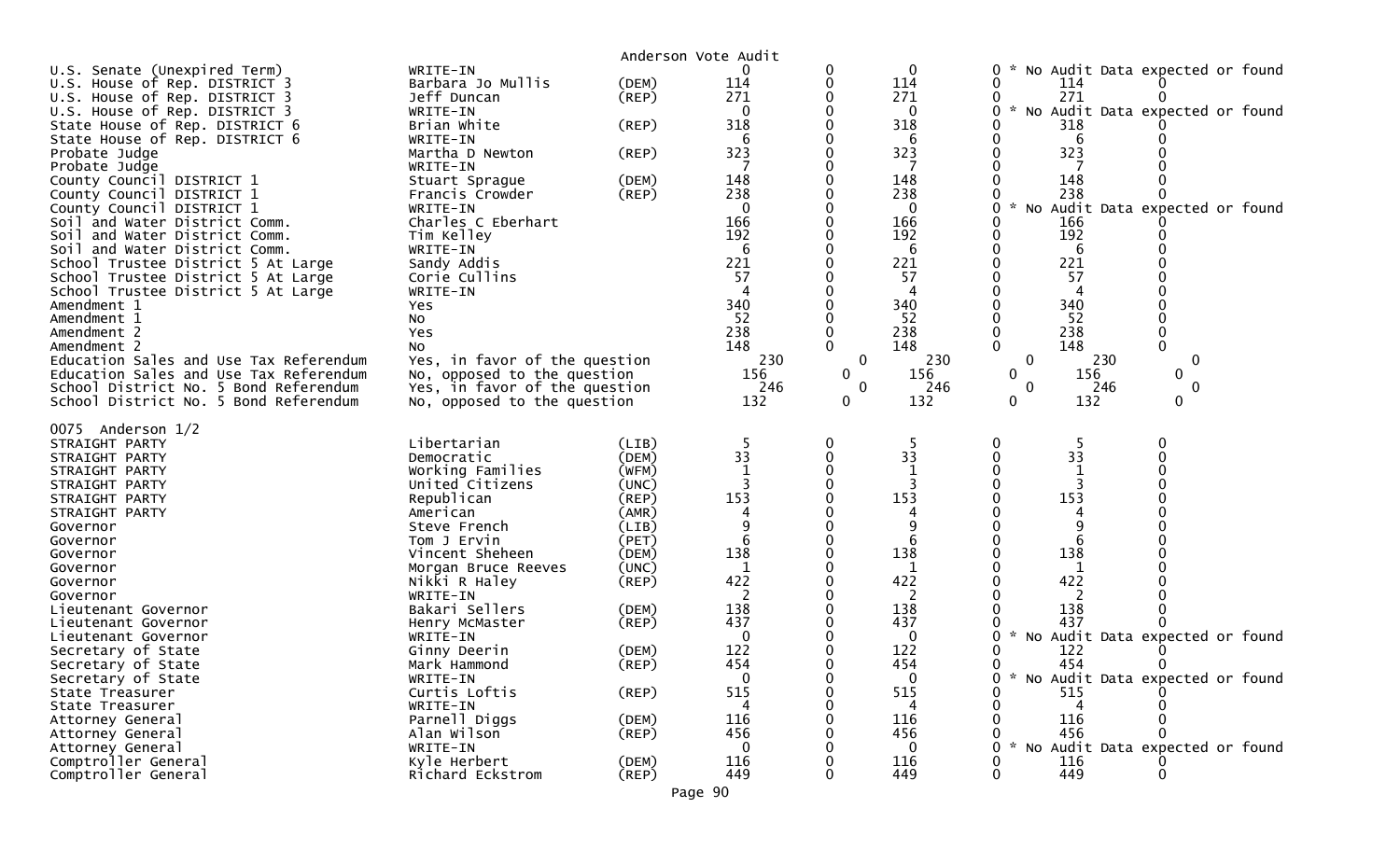|                                        |                               |                | Anderson Vote Audit |          |              |                                                       |
|----------------------------------------|-------------------------------|----------------|---------------------|----------|--------------|-------------------------------------------------------|
| Comptroller General                    | WRITE-IN                      |                |                     | 0        | 2            | 0<br>2                                                |
| State Superintendent of Ed.            | Tom Thompson                  | (DEM)          | 108                 | 0        | 108          | 0<br>108                                              |
| State Superintendent of Ed.            | Molly Mitchell Spearman       | (REP)          | 450                 |          | 450          | 450                                                   |
| State Superintendent of Ed.            | Ed Murray                     | (AMR)          | 16                  |          | 16           | 16                                                    |
| State Superintendent of Ed.            | WRITE-IN                      |                | $\Omega$            |          | $\mathbf{0}$ | 0<br>$\sim$<br>No Audit Data expected or found        |
| Adjutant General                       | Bob Livingston                | (REP)          | 513                 |          | 513          | 513                                                   |
| Adjutant General                       | WRITE-IN                      |                |                     |          | 2            |                                                       |
| Commissioner of Agriculture            | David Edmond                  | (UNC)          | 26                  |          | 26           | 26                                                    |
| Commissioner of Agriculture            | Hugh E Weathers               | (REP)          | 493                 |          | 493          | 493                                                   |
| Commissioner of Agriculture            | Emile DeFelice                | (AMR)          | 19                  |          | 19           | 19                                                    |
| Commissioner of Agriculture            | WRITE-IN                      |                | $\Omega$            |          | 0            | $\mathcal{H}$<br>o<br>No Audit Data expected or found |
| U.S. Senate                            | Victor Kocher                 | (LIB)          | 16                  |          | 16           | 16                                                    |
|                                        | Thomas Ravenel                | (PET)          | 29                  |          | 29           | 29                                                    |
| U.S. Senate                            | Brad Hutto                    |                | 84                  |          | 84           | 84                                                    |
| U.S. Senate                            |                               | (DEM)<br>(WFM) | 11                  |          | 11           | 11                                                    |
| U.S. Senate                            | Brad Hutto                    |                |                     |          |              |                                                       |
| U.S. Senate                            | Lindsey Graham                | (REP)          | 444                 |          | 444          | 444<br>$\mathcal{H}$                                  |
| U.S. Senate                            | WRITE-IN                      |                | $\Omega$            |          | 0            | No Audit Data expected or found                       |
| U.S. Senate (Unexpired Term)           | Joyce Dickerson               | (DEM)          | 88                  |          | 88           | 88                                                    |
| U.S. Senate (Unexpired Term)           | Tim Scott                     | (REP)          | 482                 |          | 482          | 482                                                   |
| Senate (Unexpired Term)<br>U.S.        | Jill Bossi                    | (AMR)          | 8                   |          | 8            |                                                       |
| U.S. Senate (Unexpired Term)           | WRITE-IN                      |                | $\Omega$            |          | $\mathbf{0}$ | No Audit Data expected or found<br>0                  |
| U.S. House of Rep. DISTRICT 3          | Barbara Jo Mullis             | (DEM)          | 121                 |          | 121          | 121                                                   |
| U.S. House of Rep. DISTRICT 3          | Jeff Duncan                   | (REP)          | 452                 |          | 452          | 452                                                   |
| U.S. House of Rep. DISTRICT 3          | WRITE-IN                      |                | $\Omega$            |          | 0            | $\sim$<br>No Audit Data expected or found<br>0        |
| State House of Rep. DISTRICT 9         | Anne Thayer                   | (REP)          | 512                 |          | 512          | 512                                                   |
| State House of Rep. DISTRICT 9         | WRITE-IN                      |                |                     |          | 3            | 3                                                     |
| Probate Judge                          | Martha D Newton               | (REP)          | 515                 |          | 515          | 515                                                   |
| Probate Judge                          | WRITE-IN                      |                |                     |          | 3            |                                                       |
| County Council DISTRICT 1              | Stuart Sprague                | (DEM)          | 243                 |          | 243          | 243                                                   |
| County Council DISTRICT 1              | Francis Crowder               | $($ REP $)$    | 336                 |          | 336          | 336                                                   |
| County Council DISTRICT 1              | WRITE-IN                      |                | $\Omega$            |          | $\mathbf{0}$ | 0<br>$\mathcal{H}$<br>No Audit Data expected or found |
| Soil and Water District Comm.          | Charles C Eberhart            |                | 264                 |          | 264          | 264                                                   |
| Soil and Water District Comm.          | Tim Kelley                    |                | 271                 |          | 271          | 271<br>0                                              |
| Soil and Water District Comm.          | WRITE-IN                      |                | 2                   |          | 2            | 2                                                     |
| School Trustee District 5 At Large     | Sandy Addis                   |                | 338                 |          | 338          | 338                                                   |
| School Trustee District 5 At Large     | Corie Cullins                 |                | 60                  |          | 60           | 60                                                    |
| School Trustee District 5 At Large     | WRITE-IN                      |                |                     |          | 2            | 2                                                     |
| Amendment 1                            | Yes                           |                | 463                 |          | 463          | 463                                                   |
| Amendment 1                            | <b>NO</b>                     |                | 115                 |          | 115          | 115                                                   |
| Amendment 2                            | Yes                           |                | 332                 |          | 332          | 332                                                   |
| Amendment 2                            | No                            |                | 239                 |          | 239          | 239                                                   |
| Education Sales and Use Tax Referendum | Yes, in favor of the question |                | 319                 | 0        | 319          | 319<br>0<br>0                                         |
| Education Sales and Use Tax Referendum | No, opposed to the question   |                | 256                 | 0        | 256          | 256<br>0<br>0                                         |
| School District No. 5 Bond Referendum  | Yes, in favor of the question |                | 336                 | $\Omega$ | 336          | 336<br>0<br>∩                                         |
| School District No. 5 Bond Referendum  | No, opposed to the question   |                | 227                 | 0        | 227          | 227<br>$\Omega$<br>0                                  |
|                                        |                               |                |                     |          |              |                                                       |
| 0076 Anderson $2/1$                    |                               |                |                     |          |              |                                                       |
| STRAIGHT PARTY                         | Libertarian                   | (LIB)          |                     |          |              | $\mathbf 0$<br>0                                      |
| STRAIGHT PARTY                         | Democratic                    | (DEM)          | 35                  |          | 35           | 35<br>$\mathbf 0$                                     |
| STRAIGHT PARTY                         | Working Families              | (WFM)          |                     |          | 0            | * No Audit Data expected or found                     |
| STRAIGHT PARTY                         | United Citizens               | (UNC)          |                     |          |              |                                                       |
| STRAIGHT PARTY                         | Republican                    | $($ REP $)$    | 122                 |          | 122          | 122<br>$\Omega$                                       |
|                                        |                               |                |                     |          |              |                                                       |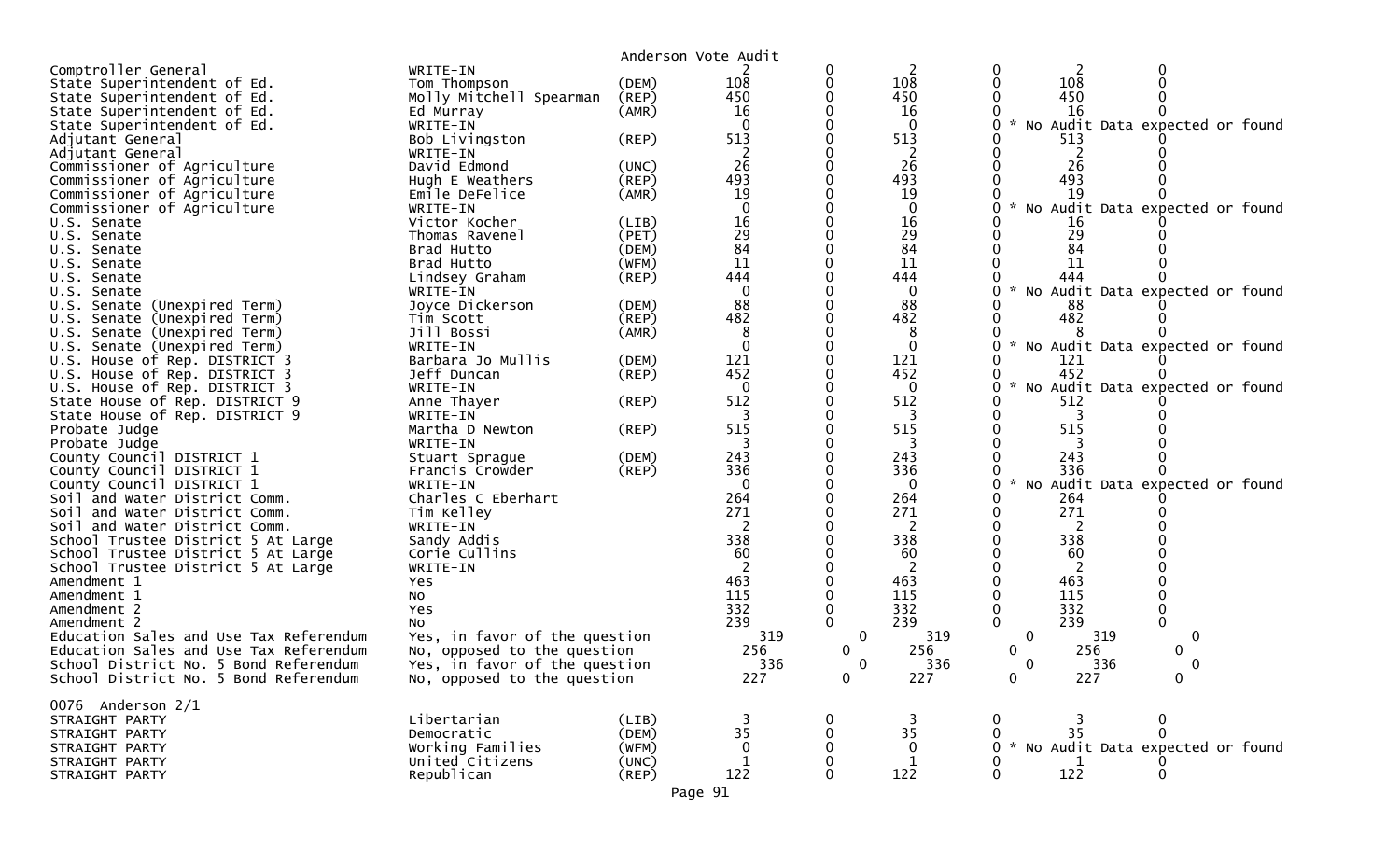|                                                                   |                         |                | Anderson Vote Audit |   |              |             |               |                                   |
|-------------------------------------------------------------------|-------------------------|----------------|---------------------|---|--------------|-------------|---------------|-----------------------------------|
| STRAIGHT PARTY                                                    | American                | (AMR)          |                     | 0 | 2            |             | 2             |                                   |
| Governor                                                          | Steve French            | (LIB)          | 10                  | 0 | 10           |             | 10            |                                   |
| Governor                                                          | Tom J Ervin             | (PET)          | 11                  | 0 | 11           |             | 11            |                                   |
| Governor                                                          | Vincent Sheheen         | (DEM)          | 126                 |   | 126          |             | 126           |                                   |
| Governor                                                          | Morgan Bruce Reeves     | (UNC)          | 1                   |   | 1            |             |               |                                   |
| Governor                                                          | Nikki R Haley           | (REP)          | 335                 |   | 335          |             | 335           |                                   |
| Governor                                                          | WRITE-IN                |                | $\mathbf{0}$        |   | $\mathbf{0}$ |             |               | * No Audit Data expected or found |
| Lieutenant Governor                                               | Bakari Sellers          | (DEM)          | 125                 |   | 125          |             | 125           |                                   |
| Lieutenant Governor                                               | Henry McMaster          | (REP)          | 350                 |   | 350          |             | 350           |                                   |
| Lieutenant Governor                                               | WRITE-IN                |                | $\mathbf{0}$        |   | $\mathbf{0}$ |             |               | * No Audit Data expected or found |
| Secretary of State                                                | Ginny Deerin            | (DEM)          | 109                 |   | 109          |             | 109           |                                   |
| Secretary of State                                                | Mark Hammond            | (REP)          | 357                 |   | 357          |             | 357           |                                   |
| Secretary of State                                                | WRITE-IN                |                | $\Omega$            |   | 0            |             |               | No Audit Data expected or found   |
| State Treasurer                                                   | Curtis Loftis           | (REP)          | 398                 |   | 398          |             | 398           |                                   |
| State Treasurer                                                   | WRITE-IN                |                |                     |   |              |             |               |                                   |
| Attorney General                                                  | Parnell Diggs           | (DEM)          | 110                 |   | 110          |             | 110           |                                   |
| Attorney General                                                  | Alan Wilson             | (REP)          | 355                 |   | 355          |             | 355           |                                   |
| Attorney General                                                  | WRITE-IN                |                | $\mathbf{0}$        |   | $\mathbf{0}$ |             | $\mathcal{H}$ | No Audit Data expected or found   |
| Comptroller General                                               | Kyle Herbert            | (DEM)          | 108                 |   | 108          |             | 108           |                                   |
| Comptroller General                                               | Richard Eckstrom        | $($ REP $)$    | 357                 |   | 357          |             | 357           |                                   |
| Comptroller General                                               | WRITE-IN                |                | $\mathbf{0}$        |   | $\mathbf{0}$ |             | $\mathcal{R}$ | No Audit Data expected or found   |
| State Superintendent of Ed.                                       | Tom Thompson            | (DEM)          | 106                 |   | 106          |             | 106           |                                   |
| State Superintendent of Ed.                                       | Molly Mitchell Spearman | (REP)          | 335                 |   | 335          |             | 335           |                                   |
| State Superintendent of Ed.                                       | Ed Murray               | (AMR)          | 21                  |   | 21           |             | 21            |                                   |
| State Superintendent of Ed.                                       | WRITE-IN                |                |                     |   | 3            |             | 3             |                                   |
| Adjutant General                                                  | Bob Livingston          | $($ REP $)$    | 399                 |   | 399          |             | 399           |                                   |
| Adjutant General                                                  | WRITE-IN                |                |                     |   | 3            |             |               |                                   |
| Commissioner of Agriculture                                       | David Edmond            | (UNC)          | 26                  |   | 26           |             | 26            |                                   |
| Commissioner of Agriculture                                       | Hugh E Weathers         | (REP)          | 371                 |   | 371          |             | 371           |                                   |
| Commissioner of Agriculture                                       | Emile DeFelice          | (AMR)          | 28                  |   | 28           |             | 28            |                                   |
| Commissioner of Agriculture                                       | WRITE-IN                |                |                     |   | 1            |             | $\mathbf{1}$  |                                   |
| U.S. Senate                                                       | Victor Kocher           | (LIB)          | 14                  |   | 14           |             | 14            |                                   |
| U.S. Senate                                                       | Thomas Ravenel          | (PET)          | 30                  |   | 30           |             | 30            |                                   |
| U.S. Senate                                                       | Brad Hutto              | (DEM)          | 74                  |   | 74           |             | 74            |                                   |
| U.S. Senate                                                       | Brad Hutto              | (WFM)          |                     |   |              |             |               |                                   |
| U.S. Senate                                                       | Lindsey Graham          | $($ REP $)$    | 355                 |   | 355          |             | 355           |                                   |
| U.S. Senate                                                       | WRITE-IN                |                |                     |   | 1            |             |               |                                   |
| U.S. Senate (Unexpired Term)                                      | Joyce Dickerson         | (DEM)          | 93<br>376           |   | 93<br>376    |             | 93<br>376     |                                   |
| (Unexpired Term)<br>Senate<br>U.S.                                | Tim Scott               | (REP)          |                     |   |              |             |               |                                   |
| U.S.<br>Senate (Unexpired Term)                                   | Jill Bossi<br>WRITE-IN  | (AMR)          | $\Omega$            |   | 6<br>0       |             | $\mathcal{H}$ |                                   |
| Senate (Unexpired Term)<br>U.S.                                   | Barbara Jo Mullis       |                | 123                 |   | 123          |             | 123           | No Audit Data expected or found   |
| House of Rep. DISTRICT 3<br>U.S.<br>U.S. House of Rep. DISTRICT 3 | Jeff Duncan             | (DEM)<br>(REP) | 348                 |   | 348          |             | 348           |                                   |
|                                                                   |                         |                | <sup>n</sup>        |   | ∩            |             |               | * No Audit Data expected or found |
| U.S. House of Rep. DISTRICT 3<br>State House of Rep. DISTRICT 9   | WRITE-IN<br>Anne Thayer | $($ REP $)$    | 401                 | 0 | 401          | $\mathbf 0$ | 401           |                                   |
| State House of Rep. DISTRICT 9                                    | WRITE-IN                |                |                     |   | 3            |             |               |                                   |
| Probate Judge                                                     | Martha D Newton         | (REP)          | 399                 |   | 399          |             | 399           |                                   |
| Probate Judge                                                     | WRITE-IN                |                | 4                   |   | 4            |             | 4             |                                   |
| County Council DISTRICT 1                                         | Stuart Sprague          | (DEM)          | 198                 |   | 198          |             | 198           |                                   |
| County Council DISTRICT 1                                         | Francis Crowder         | (REP)          | 275                 |   | 275          |             | 275           |                                   |
| County Council DISTRICT 1                                         | WRITE-IN                |                | 1                   |   | 1            |             | 1             |                                   |
| Soil and Water District Comm.                                     | Charles C Eberhart      |                | 197                 |   | 197          |             | 197           |                                   |
|                                                                   |                         |                |                     |   |              |             |               |                                   |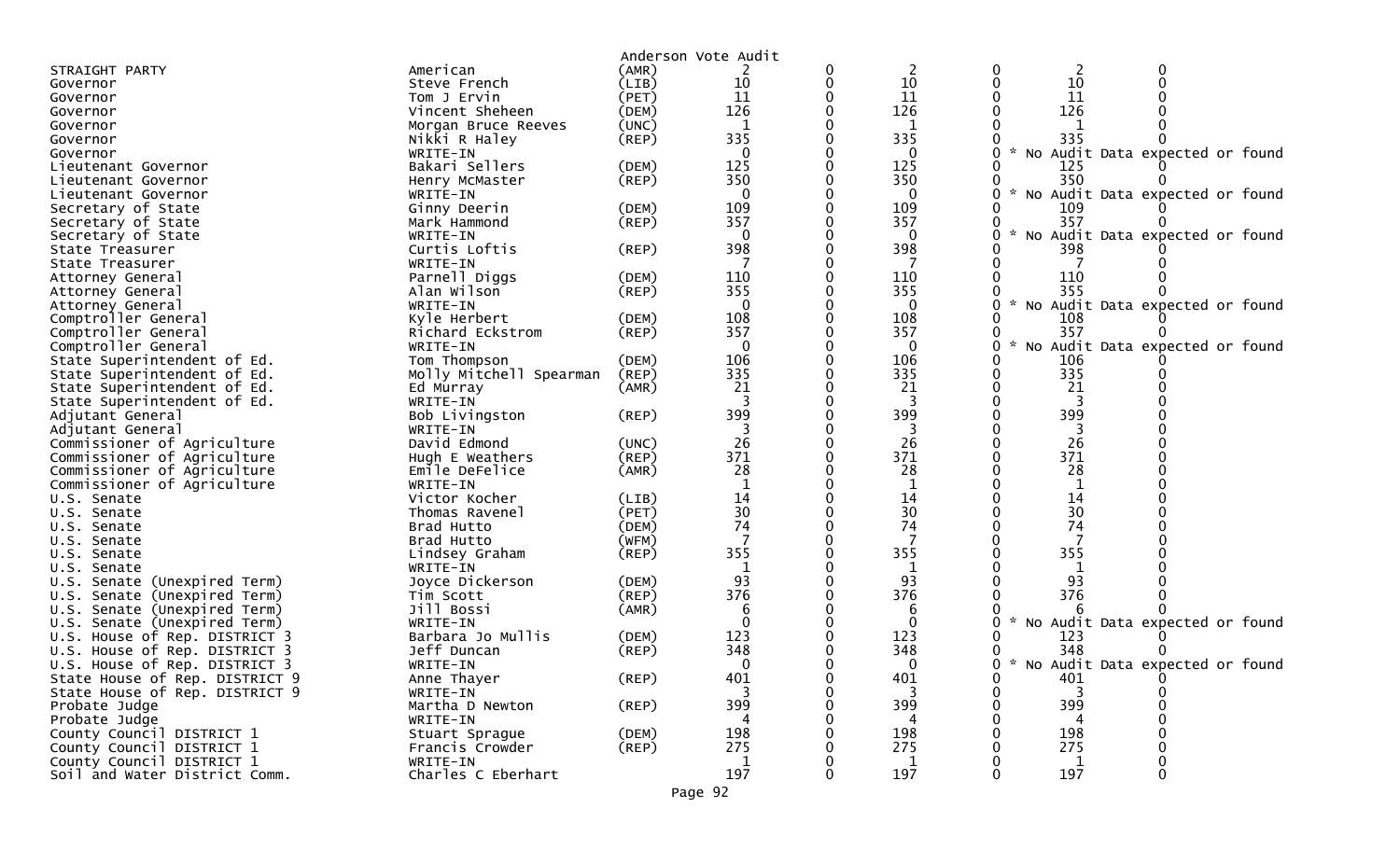|                                                                                                                                                                                                                                                                                                                                                                                    |                                                                                                                                                                                                                                                                                                                           |                                                                                                                                              | Anderson Vote Audit                                                                                    |                                  |                                                                                                                                   |                                                          |                                                                                             |                                                                         |
|------------------------------------------------------------------------------------------------------------------------------------------------------------------------------------------------------------------------------------------------------------------------------------------------------------------------------------------------------------------------------------|---------------------------------------------------------------------------------------------------------------------------------------------------------------------------------------------------------------------------------------------------------------------------------------------------------------------------|----------------------------------------------------------------------------------------------------------------------------------------------|--------------------------------------------------------------------------------------------------------|----------------------------------|-----------------------------------------------------------------------------------------------------------------------------------|----------------------------------------------------------|---------------------------------------------------------------------------------------------|-------------------------------------------------------------------------|
| Soil and Water District Comm.<br>Soil and Water District Comm.<br>School Trustee District 5 At Large<br>School Trustee District 5 At Large<br>School Trustee District 5 At Large<br>Amendment 1<br>Amendment 1<br>Amendment 2<br>Amendment 2<br>Education Sales and Use Tax Referendum<br>Education Sales and Use Tax Referendum<br>School District No. 5 Bond Referendum          | Tim Kelley<br>WRITE-IN<br>Sandy Addis<br>Corie Cullins<br>WRITE-IN<br>Yes<br>No<br>Yes<br>No<br>Yes, in favor of the question<br>No, opposed to the question<br>Yes, in favor of the question                                                                                                                             |                                                                                                                                              | 216<br>2<br>275<br>62<br>403<br>74<br>297<br>175<br>259<br>206<br>278                                  | 0<br>O<br>0<br>$\mathbf{0}$<br>0 | 216<br>2<br>275<br>62<br>-5<br>403<br>74<br>297<br>175<br>259<br>206<br>278                                                       | 0<br>0<br>0<br>$\Omega$<br>$\Omega$<br>0<br>$\mathbf{0}$ | 216<br>2<br>275<br>62<br>-5<br>403<br>74<br>297<br>175<br>259<br>206<br>278                 | $\mathbf 0$<br>$\Omega$<br>$\Omega$<br>$\mathbf{0}$<br>$\mathbf 0$<br>0 |
| School District No. 5 Bond Referendum                                                                                                                                                                                                                                                                                                                                              | No, opposed to the question                                                                                                                                                                                                                                                                                               |                                                                                                                                              | 182                                                                                                    | 0                                | 182                                                                                                                               | 0                                                        | 182                                                                                         | 0                                                                       |
| 0077 Anderson 2/2<br>STRAIGHT PARTY<br>STRAIGHT PARTY<br>STRAIGHT PARTY<br>STRAIGHT PARTY<br>STRAIGHT PARTY<br>STRAIGHT PARTY<br>Governor<br>Governor<br>Governor<br>Governor<br>Governor<br>Governor<br>Lieutenant Governor<br>Lieutenant Governor<br>Lieutenant Governor<br>Secretary of State<br>Secretary of State<br>Secretary of State<br>State Treasurer<br>State Treasurer | Libertarian<br>Democratic<br>Working Families<br>United Citizens<br>Republican<br>American<br>Steve French<br>Tom J Ervin<br>Vincent Sheheen<br>Morgan Bruce Reeves<br>Nikki R Haley<br>WRITE-IN<br>Bakari Sellers<br>Henry McMaster<br>WRITE-IN<br>Ginny Deerin<br>Mark Hammond<br>WRITE-IN<br>Curtis Loftis<br>WRITE-IN | (LIB)<br>(DEM)<br>(WFM)<br>(UNC)<br>(REP)<br>(AMR)<br>(LIB)<br>(PET)<br>(DEM)<br>(UNC)<br>(REP)<br>(DEM)<br>(REP)<br>(DEM)<br>(REP)<br>(REP) | 2<br>102<br>218<br>12<br>7<br>265<br>6<br>540<br>254<br>571<br>$\Omega$<br>242<br>571<br>0<br>667<br>8 | 0<br>0                           | 2<br>102<br>3<br>218<br>-5<br>12<br>7<br>265<br>6<br>540<br>2<br>254<br>571<br>$\mathbf{0}$<br>242<br>571<br>$\Omega$<br>667<br>8 | 0<br>0<br>0<br>0                                         | 2<br>102<br>218<br>-5<br>12<br>7<br>265<br>6<br>540<br>254<br>571<br>242<br>571<br>667<br>8 | 0<br>No Audit Data expected or found<br>No Audit Data expected or found |
| Attorney General                                                                                                                                                                                                                                                                                                                                                                   | Parnell Diggs                                                                                                                                                                                                                                                                                                             | (DEM)                                                                                                                                        | 238                                                                                                    |                                  | 238                                                                                                                               |                                                          | 238                                                                                         |                                                                         |
| Attorney General<br>Attorney General<br>Comptroller General<br>Comptroller General                                                                                                                                                                                                                                                                                                 | Alan Wilson<br>WRITE-IN<br>Kyle Herbert<br>Richard Eckstrom                                                                                                                                                                                                                                                               | (REP)<br>(DEM)<br>$($ REP $)$                                                                                                                | 571<br>$\Omega$<br>240<br>567                                                                          |                                  | 571<br>$\Omega$<br>240<br>567                                                                                                     | 0                                                        | 571<br>240<br>567                                                                           | No Audit Data expected or found                                         |
| Comptroller General<br>State Superintendent of Ed.<br>State Superintendent of Ed.<br>State Superintendent of Ed.                                                                                                                                                                                                                                                                   | WRITE-IN<br>Tom Thompson<br>Molly Mitchell Spearman<br>Ed Murray                                                                                                                                                                                                                                                          | (DEM)<br>(REP)<br>(AMR)                                                                                                                      | 0<br>227<br>559<br>28                                                                                  |                                  | 0<br>227<br>559<br>28                                                                                                             | 0<br>$\mathcal{H}$<br>0<br>0                             | 227<br>559<br>28                                                                            | No Audit Data expected or found                                         |
| State Superintendent of Ed.<br>Adjutant General<br>Adjutant General                                                                                                                                                                                                                                                                                                                | WRITE-IN<br>Bob Livingston<br>WRITE-IN                                                                                                                                                                                                                                                                                    | $($ REP $)$                                                                                                                                  | $\mathbf{1}$<br>669<br>6<br>61                                                                         | 0                                | 1<br>669<br>6<br>61                                                                                                               | 0<br>0                                                   | $\mathbf{1}$<br>669<br>6<br>61                                                              | $\Omega$                                                                |
| Commissioner of Agriculture<br>Commissioner of Agriculture                                                                                                                                                                                                                                                                                                                         | David Edmond<br>Hugh E Weathers                                                                                                                                                                                                                                                                                           | (UNC)<br>(REP)                                                                                                                               | 611                                                                                                    |                                  | 611                                                                                                                               |                                                          | 611                                                                                         |                                                                         |
| Commissioner of Agriculture                                                                                                                                                                                                                                                                                                                                                        | Emile DeFelice                                                                                                                                                                                                                                                                                                            | (AMR)                                                                                                                                        | 50                                                                                                     |                                  | 50                                                                                                                                |                                                          | 50                                                                                          |                                                                         |
| Commissioner of Agriculture<br>U.S. Senate                                                                                                                                                                                                                                                                                                                                         | WRITE-IN<br>Victor Kocher                                                                                                                                                                                                                                                                                                 | (LIB)                                                                                                                                        | 28                                                                                                     | O                                | 1<br>28                                                                                                                           | 0                                                        | 1<br>28                                                                                     | $\Omega$                                                                |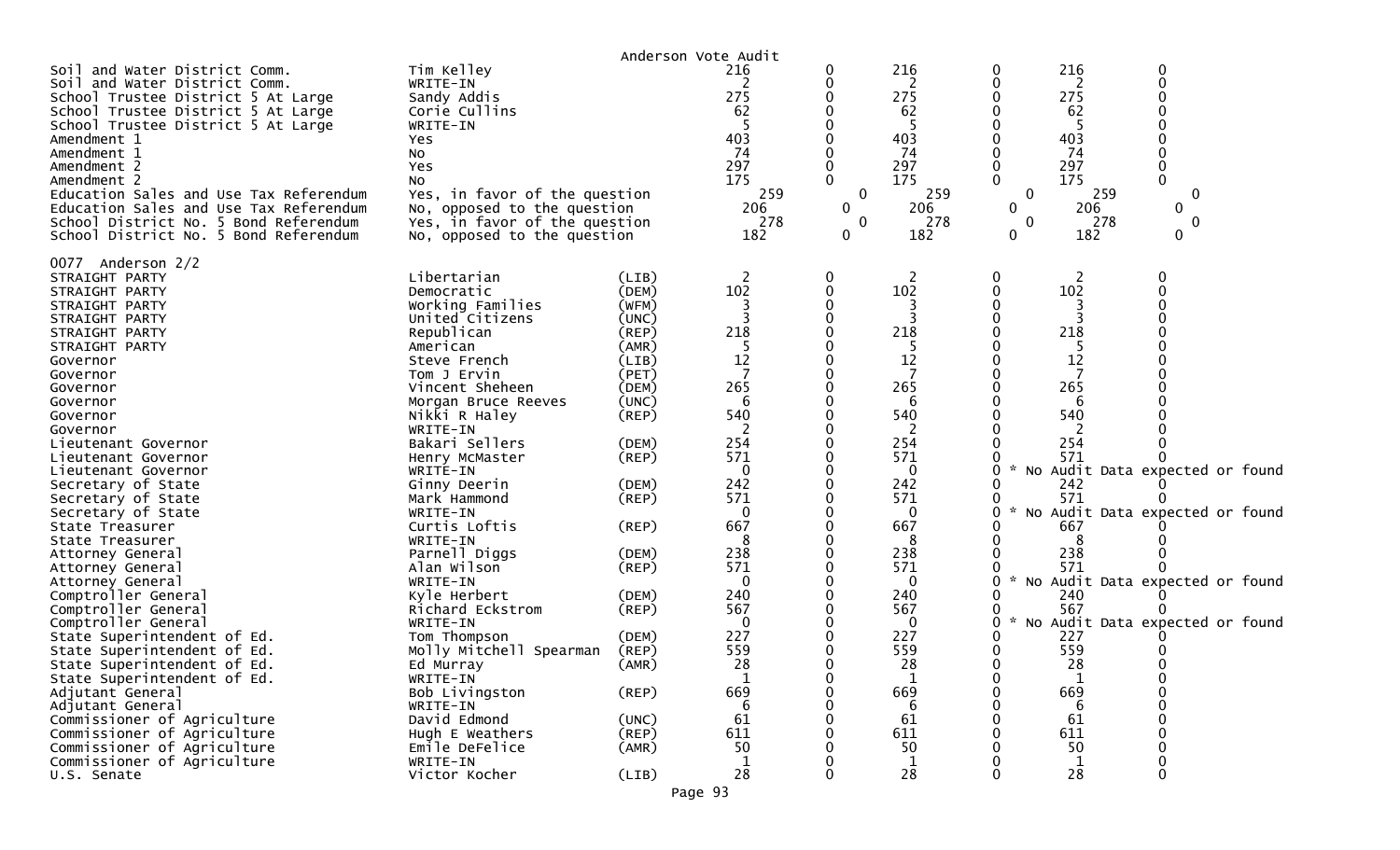|                                        | Thomas Ravenel                | (PET)       | Anderson Vote Audit<br>39 |              | 39       | 0                                                             |
|----------------------------------------|-------------------------------|-------------|---------------------------|--------------|----------|---------------------------------------------------------------|
| U.S. Senate                            | Brad Hutto                    | (DEM)       | 195                       | 0<br>0       | 195      | 39<br>195<br>$\Omega$                                         |
| U.S. Senate<br>U.S. Senate             | Brad Hutto                    | (WFM)       | 12                        |              | 12       | 12                                                            |
| U.S. Senate                            | Lindsey Graham                | $($ REP $)$ | 561                       |              | 561      | 561                                                           |
| U.S. Senate                            | WRITE-IN                      |             | 1                         |              | 1        | 1                                                             |
| U.S. Senate (Unexpired Term)           | Joyce Dickerson               | (DEM)       | 207                       |              | 207      | 207                                                           |
| U.S. Senate (Unexpired Term)           | Tim Scott                     | $($ REP $)$ | 603                       |              | 603      | 603                                                           |
| U.S. Senate (Unexpired Term)           | Jill Bossi                    | (AMR)       | 18                        |              | 18       | 18                                                            |
| U.S. Senate (Unexpired Term)           | WRITE-IN                      |             | $\Omega$                  |              | $\Omega$ | $\mathcal{H}$<br>No Audit Data expected or found              |
| U.S. House of Rep. DISTRICT 3          | Barbara Jo Mullis             | (DEM)       | 276                       |              | 276      | 276                                                           |
| U.S. House of Rep. DISTRICT 3          | Jeff Duncan                   | (REP)       | 547                       |              | 547      | 547                                                           |
| U.S. House of Rep. DISTRICT 3          | WRITE-IN                      |             | $\Omega$                  |              | 0        | $\mathcal{H}$<br>No Audit Data expected or found              |
| State House of Rep. DISTRICT 9         | Anne Thayer                   | (REP)       | 681                       |              | 681      | 681                                                           |
| State House of Rep. DISTRICT 9         | WRITE-IN                      |             |                           |              | -5       | -5                                                            |
| Probate Judge                          | Martha D Newton               | $($ REP $)$ | 695                       |              | 695      | 695                                                           |
| Probate Judge                          | WRITE-IN                      |             | 4                         |              |          |                                                               |
| County Council DISTRICT 1              | Stuart Sprague                | (DEM)       | 376                       |              | 376      | 376                                                           |
| County Council DISTRICT 1              | Francis Crowder               | (REP)       | 388                       |              | 388      | 388                                                           |
| County Council DISTRICT 1              | WRITE-IN                      |             | $\Omega$                  |              | $\Omega$ | No Audit Data expected or found                               |
| County Council DISTRICT 2              | Gracie S Floyd                | (DEM)       | 34                        |              | 34       | 34                                                            |
| County Council DISTRICT 2              | Larry Ray Bright              | $($ REP $)$ | 31                        |              | 31       | 31                                                            |
| County Council DISTRICT 2              | WRITE-IN                      |             | $\Omega$                  |              | $\Omega$ | $\boldsymbol{\mathcal{L}}$<br>No Audit Data expected or found |
| Soil and Water District Comm.          | Charles C Eberhart            |             | 323                       |              | 323      | 323                                                           |
| Soil and Water District Comm.          | Tim Kelley                    |             | 405                       |              | 405      | 405                                                           |
| Soil and Water District Comm.          | WRITE-IN                      |             | 2                         |              |          |                                                               |
| School Trustee District 5 Area 5       | Harold R Kay II               |             | 12                        |              | 12       | 12                                                            |
| School Trustee District 5 Area 5       | WRITE-IN                      |             | $\Omega$                  |              | 0        | No Audit Data expected or found                               |
| School Trustee District 5 Area 6       | Rick Bradshaw                 |             | 392                       |              | 392      | 392                                                           |
| School Trustee District 5 Area 6       | WRITE-IN                      |             |                           |              |          |                                                               |
| School Trustee District 5 At Large     | Sandy Addis                   |             | 457                       |              | 457      | 457                                                           |
| School Trustee District 5 At Large     | Corie Cullins                 |             | 137                       |              | 137      | 137                                                           |
| School Trustee District 5 At Large     | WRITE-IN                      |             | $\Omega$                  |              | $\Omega$ | * No Audit Data expected or found<br>0                        |
| Amendment 1                            | <b>Yes</b>                    |             | 674                       |              | 674      | 674                                                           |
| Amendment 1                            | No                            |             | 136                       |              | 136      | 136                                                           |
| Amendment 2                            | Yes                           |             | 481                       |              | 481      | 481                                                           |
| Amendment 2                            | No                            |             | 321                       |              | 321      | 321<br>$\mathbf{0}$                                           |
| Education Sales and Use Tax Referendum | Yes, in favor of the question |             | 446                       | $\bf{0}$     | 446      | 446<br>0<br>0                                                 |
| Education Sales and Use Tax Referendum | No, opposed to the question   |             | 365                       | $\mathbf{0}$ | 365      | $\mathbf{0}$<br>365<br>0                                      |
| School District No. 5 Bond Referendum  | Yes, in favor of the question |             | 488                       | $\mathbf{0}$ | 488      | $\boldsymbol{0}$<br>$\mathbf{0}$<br>488                       |
| School District No. 5 Bond Referendum  | No, opposed to the question   |             | 313                       | 0            | 313      | $\mathbf 0$<br>313<br>0                                       |
| 0078 Anderson 3/1                      |                               |             |                           |              |          |                                                               |
| STRAIGHT PARTY                         | Libertarian                   | (LIB)       | 3                         | 0            | 3        | 0                                                             |
| STRAIGHT PARTY                         | Democratic                    | (DEM)       | 67                        | $\Omega$     | 67       | 67<br>0                                                       |
| STRAIGHT PARTY                         | Working Families              | (WFM)       |                           |              |          |                                                               |
| STRAIGHT PARTY                         | United Citizens               | (UNC)       |                           |              | $\Omega$ | * No Audit Data expected or found                             |
| STRAIGHT PARTY                         | Republican                    | (REP)       | 28                        |              | 28       |                                                               |
| STRAIGHT PARTY                         | American                      | (AMR)       |                           |              |          |                                                               |
| Governor                               | Steve French                  | (LIB)       |                           |              |          |                                                               |
| Governor                               | Tom J Ervin                   | (PET)       |                           |              |          |                                                               |
| Governor                               | Vincent Sheheen               | (DEM)       | 106                       |              | 106      | 106                                                           |
| Governor                               | Morgan Bruce Reeves           | (UNC)       | $\Omega$                  |              | $\Omega$ | * No Audit Data expected or found                             |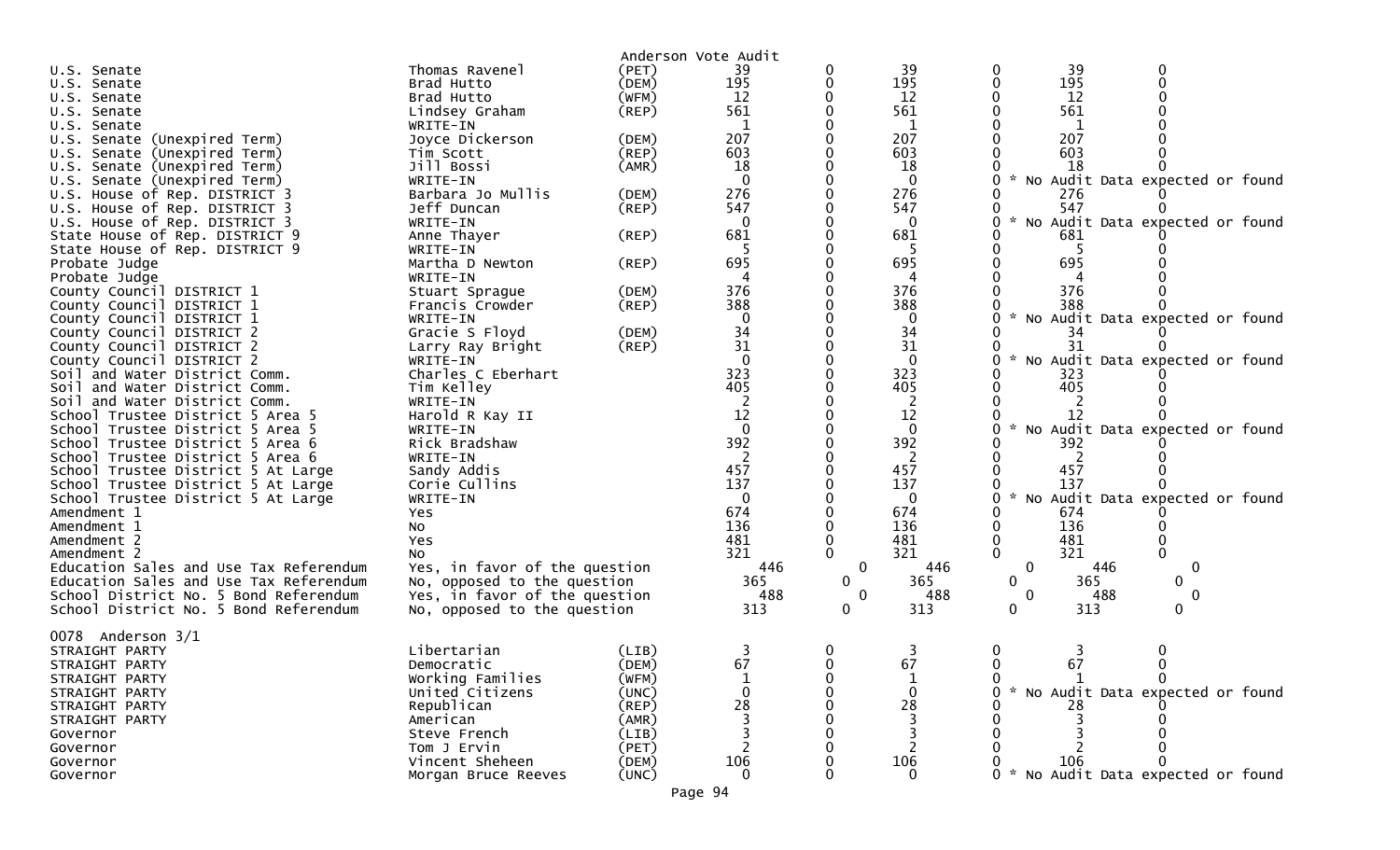|                                                                |                         |                      | Anderson Vote Audit |              |                                                  |
|----------------------------------------------------------------|-------------------------|----------------------|---------------------|--------------|--------------------------------------------------|
| Governor                                                       | Nikki R Haley           | (REP)                | 92                  | 92           | 92                                               |
| Governor                                                       | WRITE-IN                |                      | $\mathbf{0}$        | $\mathbf{0}$ | * No Audit Data expected or found<br>0           |
| Lieutenant Governor                                            | Bakari Sellers          | (DEM)                | 104                 | 104          | 104                                              |
| Lieutenant Governor                                            | Henry McMaster          | $($ REP $)$          | 91                  | 91           | 91                                               |
| Lieutenant Governor                                            | WRITE-IN                |                      | 1                   | 1            | 1                                                |
| Secretary of State                                             | Ginny Deerin            | (DEM)                | 106                 | 106          | 106                                              |
| Secretary of State                                             | Mark Hammond            | (REP)                | 88                  | 88           | 88                                               |
| Secretary of State                                             | WRITE-IN                |                      | $\Omega$            | $\Omega$     | No Audit Data expected or found                  |
| State Treasurer                                                | Curtis Loftis           | (REP)                | 124                 | 124          | 124                                              |
| State Treasurer                                                | WRITE-IN                |                      |                     | -5           |                                                  |
| Attorney General                                               | Parnell Diggs           | (DEM)                | 104                 | 104          | 104                                              |
| Attorney General                                               | Alan Wilson             | (REP)                | 89                  | 89           | 89                                               |
| Attorney General                                               | WRITE-IN                |                      | $\Omega$            | $\Omega$     | * No Audit Data expected or found                |
| Comptroller General                                            | Kyle Herbert            | (DEM)                | 104                 | 104          | 104                                              |
| Comptroller General                                            | Richard Eckstrom        | (REP)                | 91                  | 91           | 91                                               |
| Comptroller General                                            | WRITE-IN                |                      | $\Omega$            | $\Omega$     | No Audit Data expected or found<br>$\mathcal{H}$ |
| State Superintendent of Ed.                                    | Tom Thompson            | (DEM)                | 104                 | 104          | 104                                              |
| State Superintendent of Ed.                                    | Molly Mitchell Spearman | (REP)                | 89                  | 89           | -89                                              |
| State Superintendent of Ed.                                    | Ed Murray               | (AMR)                |                     |              |                                                  |
| State Superintendent of Ed.                                    | WRITE-IN                |                      |                     | $\Omega$     | No Audit Data expected or found                  |
| Adjutant General                                               | Bob Livingston          | (REP)                | 123                 | 123          | 123                                              |
| Adjutant General                                               | WRITE-IN                |                      |                     | 4            |                                                  |
| Commissioner of Agriculture                                    | David Edmond            | (UNC)                | 24                  | 24           | 24                                               |
| Commissioner of Agriculture                                    | Hugh E Weathers         | $($ REP $)$          | 108                 | 108          | 108                                              |
| Commissioner of Agriculture                                    | Emile DeFelice          | (AMR)                | 15                  | 15           | 15                                               |
| Commissioner of Agriculture                                    | WRITE-IN                |                      |                     |              | No Audit Data expected or found                  |
| U.S. Senate                                                    | Victor Kocher           | (LIB)                |                     |              |                                                  |
| U.S. Senate                                                    | Thomas Ravenel          | (PET)                |                     |              |                                                  |
| U.S. Senate                                                    | Brad Hutto              | (DEM)                | 91                  | 91           | 91                                               |
| U.S. Senate                                                    | Brad Hutto              | (WFM)                |                     |              |                                                  |
| U.S. Senate                                                    | Lindsey Graham          | $($ REP $)$          | 91                  | 91           | 91                                               |
| U.S. Senate                                                    | WRITE-IN                |                      | 95                  | 95           | 95                                               |
| U.S. Senate (Unexpired Term)                                   | Joyce Dickerson         | (DEM)                | 104                 | 104          | 104                                              |
| U.S. Senate (Unexpired Term)                                   | Tim Scott               | (REP)                |                     |              |                                                  |
| U.S. Senate (Unexpired Term)                                   | Jill Bossi<br>WRITE-IN  | (AMR)                |                     | $\Omega$     | $\mathcal{H}$                                    |
| U.S. Senate (Unexpired Term)                                   | Barbara Jo Mullis       |                      | 109                 | 109          | No Audit Data expected or found<br>109           |
| U.S. House of Rep. DISTRICT 3<br>U.S. House of Rep. DISTRICT 3 | Jeff Duncan             | (DEM)<br>$($ REP $)$ | 94                  | 94           | 94                                               |
| U.S. House of Rep. DISTRICT 3                                  | WRITE-IN                |                      |                     | $\Omega$     | No Audit Data expected or found                  |
| State House of Rep. DISTRICT 9                                 | Anne Thayer             | (REP)                | 125                 | 125          | 125                                              |
| State House of Rep. DISTRICT 9                                 | WRITE-IN                |                      |                     | 2            | 2                                                |
| Probate Judge                                                  | Martha D Newton         | (REP)                | 132                 | 132          | 132                                              |
| Probate Judge                                                  | WRITE-IN                |                      |                     | 5            | -5                                               |
| County Council DISTRICT 1                                      | Stuart Sprague          | (DEM)                | 17                  | 17           | 17                                               |
| County Council DISTRICT 1                                      | Francis Crowder         | $($ REP $)$          | 12                  | 12           | 12<br>$\Omega$<br>0                              |
| County Council DISTRICT 1                                      | WRITE-IN                |                      | $\Omega$            | $\mathbf{0}$ | 0 * No Audit Data expected or found              |
| County Council DISTRICT 2                                      | Gracie S Floyd          | (DEM)                | 105                 | 105          | 105                                              |
| County Council DISTRICT 2                                      | Larry Ray Bright        | (REP)                | 65                  | 65           | 65                                               |
| County Council DISTRICT 2                                      | WRITE-IN                |                      |                     | 1            |                                                  |
| Soil and Water District Comm.                                  | Charles C Eberhart      |                      | 73                  | 73           | 73                                               |
| Soil and Water District Comm.                                  | Tim Kelley              |                      | 86                  | 86           | 86                                               |
| Soil and Water District Comm.                                  | WRITE-IN                |                      |                     |              |                                                  |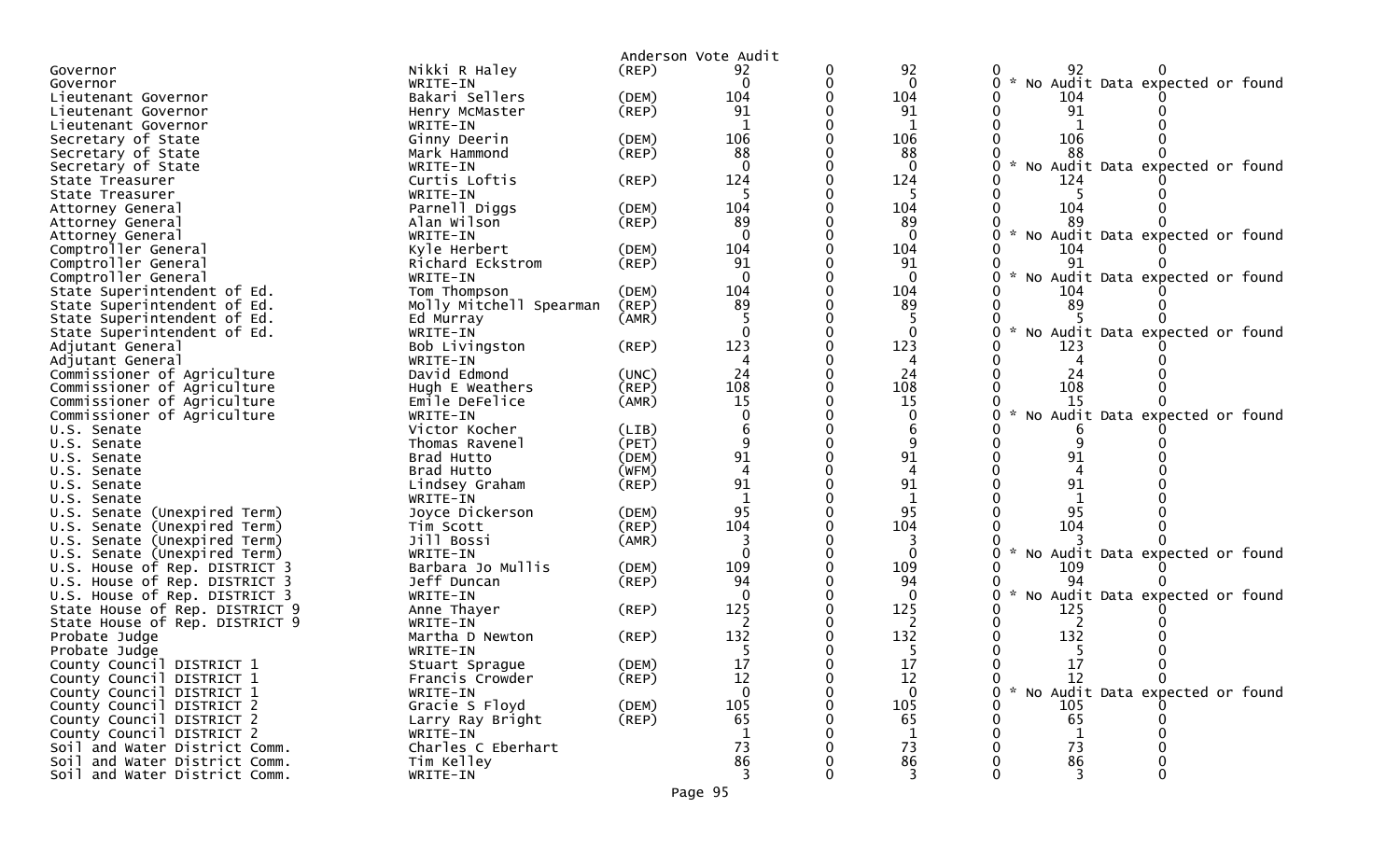|                                                                                                                                                                                                                                                                                                                                                                                                                                                                                                                                                                                   |                                                                                                                                                                                                                                                                                                                                                                                                                                                                  |                                                                                                                                                                                                                      | Anderson Vote Audit                                                                                                                              |                                   |                                                                                                                                                    |                              |                                                                                                                                                |                                             |  |
|-----------------------------------------------------------------------------------------------------------------------------------------------------------------------------------------------------------------------------------------------------------------------------------------------------------------------------------------------------------------------------------------------------------------------------------------------------------------------------------------------------------------------------------------------------------------------------------|------------------------------------------------------------------------------------------------------------------------------------------------------------------------------------------------------------------------------------------------------------------------------------------------------------------------------------------------------------------------------------------------------------------------------------------------------------------|----------------------------------------------------------------------------------------------------------------------------------------------------------------------------------------------------------------------|--------------------------------------------------------------------------------------------------------------------------------------------------|-----------------------------------|----------------------------------------------------------------------------------------------------------------------------------------------------|------------------------------|------------------------------------------------------------------------------------------------------------------------------------------------|---------------------------------------------|--|
| School Trustee District 5 Area 5<br>School Trustee District 5 Area 5<br>School Trustee District 5 At Large<br>School Trustee District 5 At Large<br>School Trustee District 5 At Large<br>Amendment 1<br>Amendment 1<br>Amendment 2<br>Amendment 2<br>Education Sales and Use Tax Referendum                                                                                                                                                                                                                                                                                      | Harold R Kay II<br>WRITE-IN<br>Sandy Addis<br>Corie Cullins<br>WRITE-IN<br>Yes<br>No<br>Yes<br>NO.<br>Yes, in favor of the question                                                                                                                                                                                                                                                                                                                              |                                                                                                                                                                                                                      | 40<br>88<br>38<br>169<br>29<br>111<br>81<br>122                                                                                                  | 0<br>0<br>$\Omega$<br>$\mathbf 0$ | 40<br>1<br>88<br>38<br>1<br>169<br>29<br>111<br>81<br>122                                                                                          | 0<br>0<br>0<br>$\Omega$<br>0 | 40<br>1<br>88<br>38<br>1<br>169<br>29<br>111<br>81<br>122                                                                                      | 0<br>0<br>0<br>$\Omega$<br>0                |  |
| Education Sales and Use Tax Referendum<br>School District No. 5 Bond Referendum<br>School District No. 5 Bond Referendum                                                                                                                                                                                                                                                                                                                                                                                                                                                          | No, opposed to the question<br>Yes, in favor of the question<br>No, opposed to the question                                                                                                                                                                                                                                                                                                                                                                      |                                                                                                                                                                                                                      | 73<br>130<br>62                                                                                                                                  | $\mathbf{0}$<br>0<br>0            | 73<br>130<br>62                                                                                                                                    | 0<br>0<br>0                  | 73<br>130<br>62                                                                                                                                | 0<br>$\Omega$<br>0                          |  |
| 0079 Anderson 3/2<br>STRAIGHT PARTY<br>STRAIGHT PARTY<br>STRAIGHT PARTY<br>STRAIGHT PARTY<br>STRAIGHT PARTY<br>STRAIGHT PARTY<br>Governor<br>Governor<br>Governor<br>Governor<br>Governor<br>Governor<br>Lieutenant Governor<br>Lieutenant Governor<br>Lieutenant Governor<br>Secretary of State<br>Secretary of State<br>Secretary of State<br>State Treasurer<br>State Treasurer<br>Attorney General<br>Attorney General<br>Attorney General<br>Comptroller General<br>Comptroller General<br>Comptroller General<br>State Superintendent of Ed.<br>State Superintendent of Ed. | Libertarian<br>Democratic<br>Working Families<br>United Citizens<br>Republican<br>American<br>Steve French<br>Tom J Ervin<br>Vincent Sheheen<br>Morgan Bruce Reeves<br>Nikki R Haley<br>WRITE-IN<br>Bakari Sellers<br>Henry McMaster<br>WRITE-IN<br>Ginny Deerin<br>Mark Hammond<br>WRITE-IN<br>Curtis Loftis<br>WRITE-IN<br>Parnell Diggs<br>Alan Wilson<br>WRITE-IN<br>Kyle Herbert<br>Richard Eckstrom<br>WRITE-IN<br>Tom Thompson<br>Molly Mitchell Spearman | (LIB)<br>(DEM)<br>(WFM)<br>(UNC)<br>(REP)<br>(AMR)<br>(LIB)<br>(PET)<br>(DEM)<br>(UNC)<br>$($ REP $)$<br>(DEM)<br>$($ REP $)$<br>(DEM)<br>$($ REP $)$<br>(REP)<br>(DEM)<br>(REP)<br>(DEM)<br>(REP)<br>(DEM)<br>(REP) | 361<br>$\overline{2}$<br>106<br>6<br>490<br>213<br>3<br>483<br>227<br>1<br>470<br>230<br>1<br>324<br>485<br>221<br>1<br>492<br>214<br>484<br>207 | 0<br>0                            | 361<br>2<br>106<br>6<br>490<br>5<br>213<br>3<br>483<br>227<br>1<br>470<br>230<br>1<br>324<br>9<br>485<br>221<br>1<br>492<br>214<br>1<br>484<br>207 | 0<br>0                       | 361<br>2<br>106<br>490<br>-5<br>213<br>3<br>483<br>227<br>1<br>470<br>230<br>1<br>324<br>9<br>485<br>221<br>1<br>492<br>214<br>1<br>484<br>207 | 0<br>∩                                      |  |
| State Superintendent of Ed<br>State Superintendent of Ed.<br>Adjutant General<br>Adjutant General<br>Commissioner of Agriculture<br>Commissioner of Agriculture<br>Commissioner of Agriculture<br>Commissioner of Agriculture<br>U.S. Senate                                                                                                                                                                                                                                                                                                                                      | Ed Murray<br>WRITE-IN<br>Bob Livingston<br>WRITE-IN<br>David Edmond<br>Hugh E Weathers<br>Emile DeFelice<br>WRITE-IN<br>Victor Kocher                                                                                                                                                                                                                                                                                                                            | (AMR)<br>(REP)<br>(UNC)<br>$($ REP $)$<br>(AMR)<br>(LIB)                                                                                                                                                             | 21<br>$\mathbf{0}$<br>324<br>11<br>97<br>240<br>71                                                                                               | 0                                 | 21<br>$\mathbf 0$<br>324<br>11<br>97<br>240<br>71<br>3<br>4                                                                                        | 0<br>0                       | 21<br>324<br>11<br>97<br>240<br>71<br>3                                                                                                        | ∩<br>* No Audit Data expected or found<br>0 |  |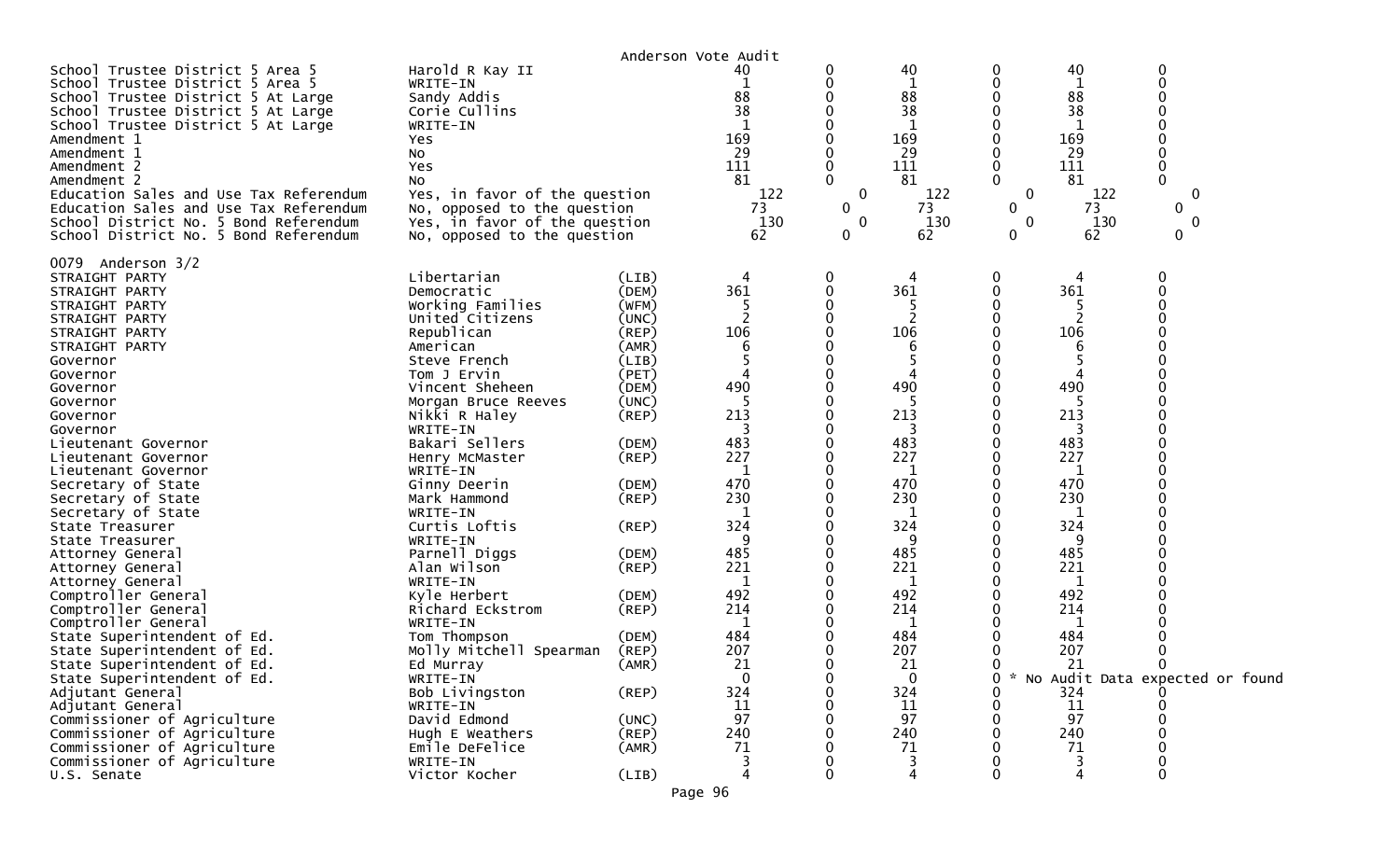|                                                                      |                               |                | Anderson Vote Audit |          |                |                                        |
|----------------------------------------------------------------------|-------------------------------|----------------|---------------------|----------|----------------|----------------------------------------|
| U.S. Senate                                                          | Thomas Ravenel<br>Brad Hutto  | (PET)<br>(DEM) | 21<br>452           |          | 21<br>452      | 21<br>0<br>452                         |
| U.S. Senate<br>U.S. Senate                                           | Brad Hutto                    | (WFM)          | 17                  |          | 17             | 17                                     |
| U.S. Senate                                                          | Lindsey Graham                | $($ REP $)$    | 222                 |          | 222            | 222                                    |
| U.S. Senate                                                          | WRITE-IN                      |                | $\mathbf{0}$        |          | $\Omega$       | * No Audit Data expected or found<br>0 |
| U.S. Senate (Unexpired Term)                                         | Joyce Dickerson               | (DEM)          | 445                 |          | 445            | 445                                    |
| U.S. Senate (Unexpired Term)                                         | Tim Scott                     | (REP)          | 259                 |          | 259            | 259                                    |
| U.S. Senate (Unexpired Term)                                         | Jill Bossi                    | (AMR)          | 17                  |          | 17             | 17                                     |
| U.S. Senate (Unexpired Term)                                         | WRITE-IN                      |                |                     |          | 0              | No Audit Data expected or found        |
| U.S. House of Rep. DISTRICT 3                                        | Barbara Jo Mullis             | (DEM)          | 496                 |          | 496            | 496                                    |
| U.S. House of Rep. DISTRICT 3                                        | Jeff Duncan                   | (REP)          | 219                 |          | 219            | 219                                    |
| U.S. House of Rep. DISTRICT 3                                        | WRITE-IN                      |                |                     |          |                |                                        |
| State House of Rep. DISTRICT 7                                       | Michael Gambrell              | (REP)          | 43                  |          | 43             | 43                                     |
| State House of Rep. DISTRICT 7                                       | WRITE-IN                      |                |                     |          | 1              | 1                                      |
| State House of Rep. DISTRICT 9                                       | Anne Thayer                   | (REP)          | 292                 |          | 292            | 292                                    |
| State House of Rep. DISTRICT 9                                       | WRITE-IN                      |                | 10                  |          | 10             | 10                                     |
| Probate Judge                                                        | Martha D Newton               | (REP)          | 362                 |          | 362            | 362                                    |
| Probate Judge                                                        | WRITE-IN                      |                |                     |          |                |                                        |
| County Council DISTRICT 1                                            | Stuart Sprague                | (DEM)          | 19                  |          | 19             | 19                                     |
| County Council DISTRICT 1                                            | Francis Crowder               | (REP)          | 20                  |          | 20             | 20                                     |
| County Council DISTRICT 1                                            | WRITE-IN                      |                | $\Omega$            |          | $\Omega$       | No Audit Data expected or found        |
| County Council DISTRICT 2                                            | Gracie S Floyd                | (DEM)          | 497                 |          | 497            | 497                                    |
| County Council DISTRICT 2                                            | Larry Ray Bright              | (REP)          | 173                 |          | 173            | 173                                    |
| County Council DISTRICT 2                                            | WRITE-IN                      |                |                     |          | 2              | 2                                      |
| Soil and Water District Comm.                                        | Charles C Eberhart            |                | 198                 |          | 198            | 198                                    |
| Soil and Water District Comm.                                        | Tim Kelley                    |                | 210                 |          | 210            | 210                                    |
| Soil and Water District Comm.                                        | WRITE-IN                      |                |                     |          | 8              |                                        |
| School Trustee District 5 Area 2                                     | Margaret Adger Mack           |                | 295                 |          | 295            | 295                                    |
| School Trustee District 5 Area 2                                     | WRITE-IN                      |                |                     |          | -5             |                                        |
| School Trustee District 5 Area 5                                     | Harold R Kay II               |                | 47<br>$\Omega$      |          | 47<br>$\Omega$ |                                        |
| School Trustee District 5 Area 5                                     | WRITE-IN<br>Rick Bradshaw     |                | 26                  |          | 26             | No Audit Data expected or found<br>26  |
| School Trustee District 5 Area 6<br>School Trustee District 5 Area 6 | WRITE-IN                      |                | $\Omega$            |          | $\Omega$       | No Audit Data expected or found        |
| School Trustee District 5 At Large                                   | Sandy Addis                   |                | 321                 |          | 321            | 321                                    |
| School Trustee District 5 At Large                                   | Corie Cullins                 |                | 111                 |          | 111            | 111                                    |
| School Trustee District 5 At Large                                   | WRITE-IN                      |                | 6                   |          | 6              | 6                                      |
| Amendment 1                                                          | Yes                           |                | 526                 |          | 526            | 526                                    |
| Amendment 1                                                          | NO.                           |                | 154                 |          | 154            | 154                                    |
| Amendment 2                                                          | Yes                           |                | 315                 |          | 315            | 315                                    |
| Amendment 2                                                          | No                            |                | 347                 |          | 347            | 347                                    |
| Education Sales and Use Tax Referendum                               | Yes, in favor of the question |                | 369                 | 0        | 369            | $\mathbf 0$<br>0<br>369                |
| Education Sales and Use Tax Referendum                               | No, opposed to the question   |                | 309                 | 0        | 309            | 0<br>309<br>0                          |
| School District No. 5 Bond Referendum                                | Yes, in favor of the question |                | 422                 | $\Omega$ | 422            | 422<br>0<br>0                          |
| School District No. 5 Bond Referendum                                | No, opposed to the question   |                | 249                 | 0        | 249            | 249<br>$\mathbf{0}$<br>$\mathbf{0}$    |
|                                                                      |                               |                |                     |          |                |                                        |
| 0080 Anderson 4/1                                                    |                               |                |                     |          |                |                                        |
| STRAIGHT PARTY                                                       | Libertarian                   | (LIB)          | $\mathbf 1$         |          | 1              | 0<br>0                                 |
| STRAIGHT PARTY                                                       | Democratic                    | (DEM)          | 95                  |          | 95             | 95<br>0                                |
| STRAIGHT PARTY                                                       | Working Families              | (WFM)          | $\mathbf 0$         |          | $\mathbf 0$    | No Audit Data expected or found<br>0   |
| STRAIGHT PARTY                                                       | United Citizens               | (UNC)          |                     |          |                |                                        |
| STRAIGHT PARTY                                                       | Republican                    | $($ REP $)$    | 8                   |          | 8              | 8                                      |
| STRAIGHT PARTY                                                       | American                      | (AMR)          |                     |          |                | 0                                      |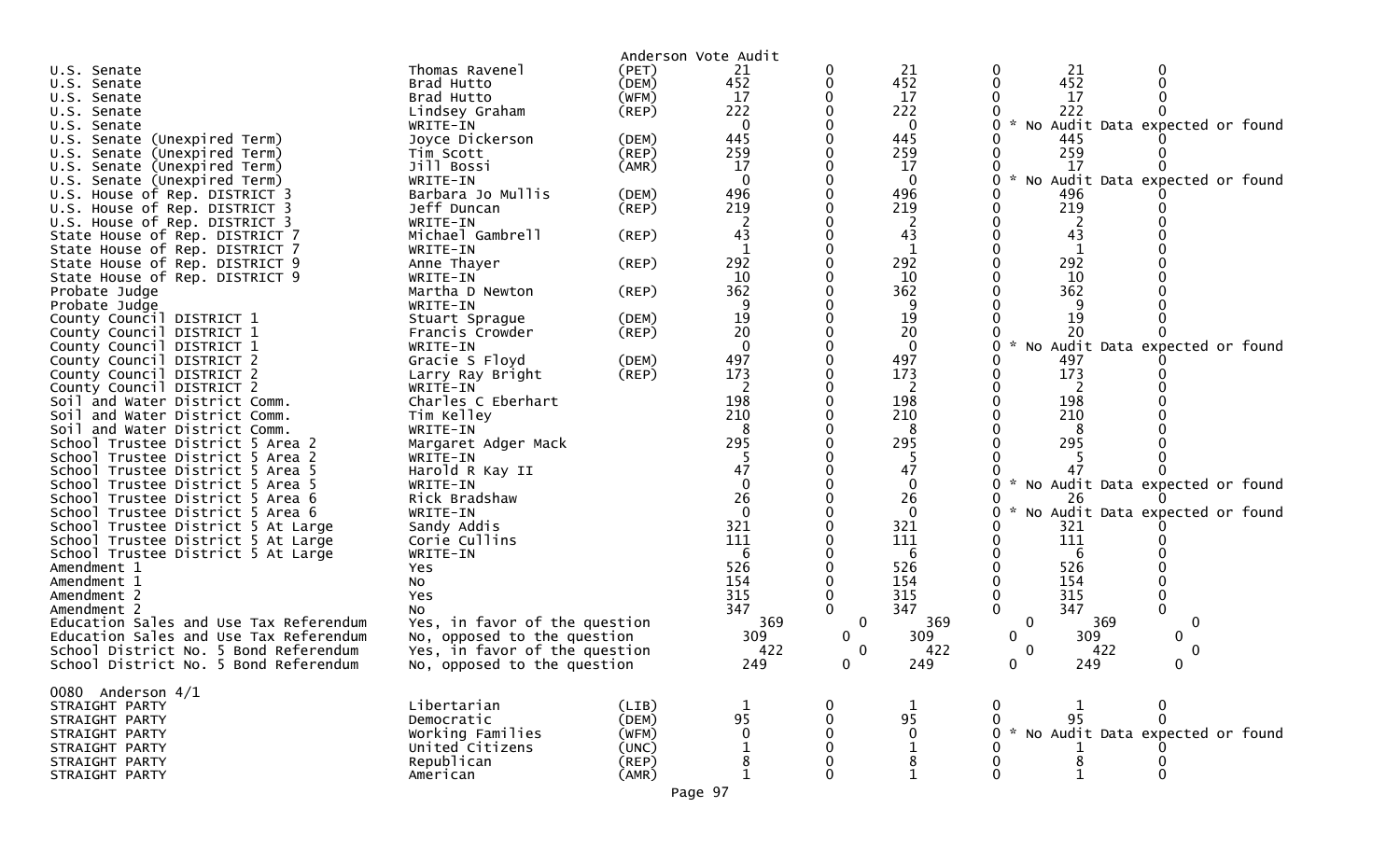|                                |                         |             | Anderson Vote Audit      |          |                |                                                       |
|--------------------------------|-------------------------|-------------|--------------------------|----------|----------------|-------------------------------------------------------|
| Governor                       | Steve French            | (LIB)       |                          | $\Omega$ |                | 0                                                     |
| Governor                       | Tom J Ervin             | (PET)       | 3                        | 0        |                | $\mathbf{0}$                                          |
| Governor                       | Vincent Sheheen         | (DEM)       | 128                      |          | 128            | 128                                                   |
| Governor                       | Morgan Bruce Reeves     | (UNC)       |                          |          |                |                                                       |
| Governor                       | Nikki R Haley           | (REP)       | 27                       |          | 27             | 27                                                    |
| Governor                       | WRITE-IN                |             | $\Omega$                 |          | $\Omega$       | $\sim$<br>No Audit Data expected or found             |
| Lieutenant Governor            | Bakari Sellers          | (DEM)       | 137                      |          | 137            | 137                                                   |
| Lieutenant Governor            | Henry McMaster          | (REP)       | 24                       |          | 24             | 24                                                    |
| Lieutenant Governor            | WRITE-IN                |             |                          |          | $\Omega$       | No Audit Data expected or found                       |
| Secretary of State             | Ginny Deerin            | (DEM)       | 130                      |          | 130            | 130                                                   |
| Secretary of State             | Mark Hammond            | (REP)       | 28                       |          | 28             | 28                                                    |
| Secretary of State             | WRITE-IN                |             |                          |          | $\Omega$       | $\sim$<br>No Audit Data expected or found             |
| State Treasurer                | Curtis Loftis           | $($ REP $)$ | 50                       |          | 50             |                                                       |
| State Treasurer                | WRITE-IN                |             | $\overline{\phantom{a}}$ |          | 2              |                                                       |
| Attorney General               | Parnell Diggs           | (DEM)       | 128                      |          | 128            | 128                                                   |
| Attorney General               | Alan Wilson             | (REP)       | 30                       |          | 30             | 30                                                    |
| Attorney General               | WRITE-IN                |             | $\Omega$                 |          | $\overline{0}$ | $\mathcal{H}$<br>0<br>No Audit Data expected or found |
| Comptroller General            | Kyle Herbert            | (DEM)       | 131                      |          | 131            | 131                                                   |
| Comptroller General            | Richard Eckstrom        | (REP)       | 25                       |          | 25             | 25                                                    |
| Comptroller General            | WRITE-IN                |             | $\Omega$                 |          | $\Omega$       | 0<br>$\mathcal{H}$<br>No Audit Data expected or found |
| State Superintendent of Ed.    | Tom Thompson            | (DEM)       | 127                      |          | 127            | 127                                                   |
| State Superintendent of Ed.    | Molly Mitchell Spearman | (REP)       | 25                       |          | 25             | 25                                                    |
| State Superintendent of Ed.    | Ed Murray               | (AMR)       |                          |          | 6              |                                                       |
| State Superintendent of Ed.    | WRITE-IN                |             |                          |          | 0              | 0<br>No Audit Data expected or found                  |
| Adjutant General               | Bob Livingston          | (REP)       | 46                       |          | 46             | 46                                                    |
| Adjutant General               | WRITE-IN                |             | $\mathbf 1$              |          | $\mathbf{1}$   |                                                       |
| Commissioner of Agriculture    | David Edmond            | (UNC)       | 20                       |          | 20             | 20                                                    |
| Commissioner of Agriculture    | Hugh E Weathers         | $($ REP $)$ | 33                       |          | 33             | 33                                                    |
| Commissioner of Agriculture    | Emile DeFelice          | (AMR)       | 17                       |          | 17             | 17                                                    |
| Commissioner of Agriculture    | WRITE-IN                |             |                          |          |                | No Audit Data expected or found                       |
| U.S. Senate                    | Victor Kocher           | (LIB)       |                          |          |                |                                                       |
| U.S. Senate                    | Thomas Ravenel          | (PET)       |                          |          |                |                                                       |
| U.S. Senate                    | Brad Hutto              | (DEM)       | 122                      |          | 122            | 122                                                   |
| U.S. Senate                    | Brad Hutto              | (WFM)       | 6                        |          | 6              |                                                       |
| U.S. Senate                    | Lindsey Graham          | (REP)       | 26                       |          | 26             | 26                                                    |
| U.S. Senate                    | WRITE-IN                |             |                          |          | $\Omega$       | No Audit Data expected or found                       |
| U.S. Senate (Unexpired Term)   | Joyce Dickerson         | (DEM)       | 124                      |          | 124            | 124                                                   |
| U.S. Senate (Unexpired Term)   | Tim Scott               | $($ REP $)$ | 36                       |          | 36             | 36                                                    |
| U.S. Senate (Unexpired Term)   | Jill Bossi              | (AMR)       |                          |          |                |                                                       |
| U.S. Senate (Unexpired Term)   | WRITE-IN                |             | $\Omega$                 |          | $\Omega$       | No Audit Data expected or found<br>0                  |
| U.S. House of Rep. DISTRICT 3  | Barbara Jo Mullis       | (DEM)       | 131                      |          | 131            | 131                                                   |
| U.S. House of Rep. DISTRICT 3  | Jeff Duncan             | $($ REP $)$ | 27                       |          | 27             | 27                                                    |
| U.S. House of Rep. DISTRICT 3  | WRITE-IN                |             | $\Omega$                 |          | $\Omega$       | 0 * No Audit Data expected or found                   |
| State House of Rep. DISTRICT 9 | Anne Thayer             | (REP)       | 50                       |          | 50             | 50                                                    |
| State House of Rep. DISTRICT 9 | WRITE-IN                |             | $\mathbf{0}$             |          | $\Omega$       | * No Audit Data expected or found                     |
| Probate Judge                  | Martha D Newton         | $($ REP $)$ | 62                       |          | 62             | 62                                                    |
| Probate Judge                  | WRITE-IN                |             | 1                        |          | 1              | 1                                                     |
| County Council DISTRICT 2      | Gracie S Floyd          | (DEM)       | 142                      |          | 142            | 142                                                   |
| County Council DISTRICT 2      | Larry Ray Bright        | (REP)       | 20                       |          | 20             | 20                                                    |
| County Council DISTRICT 2      | WRITE-IN                |             | $\Omega$                 |          | $\Omega$       | $\sim$<br>No Audit Data expected or found             |
| Soil and Water District Comm.  | Charles C Eberhart      |             | 32                       |          | 32             | 32                                                    |
| Soil and Water District Comm.  | Tim Kelley              |             | 37                       |          | 37             | 37<br>$\Omega$                                        |
|                                |                         |             |                          |          |                |                                                       |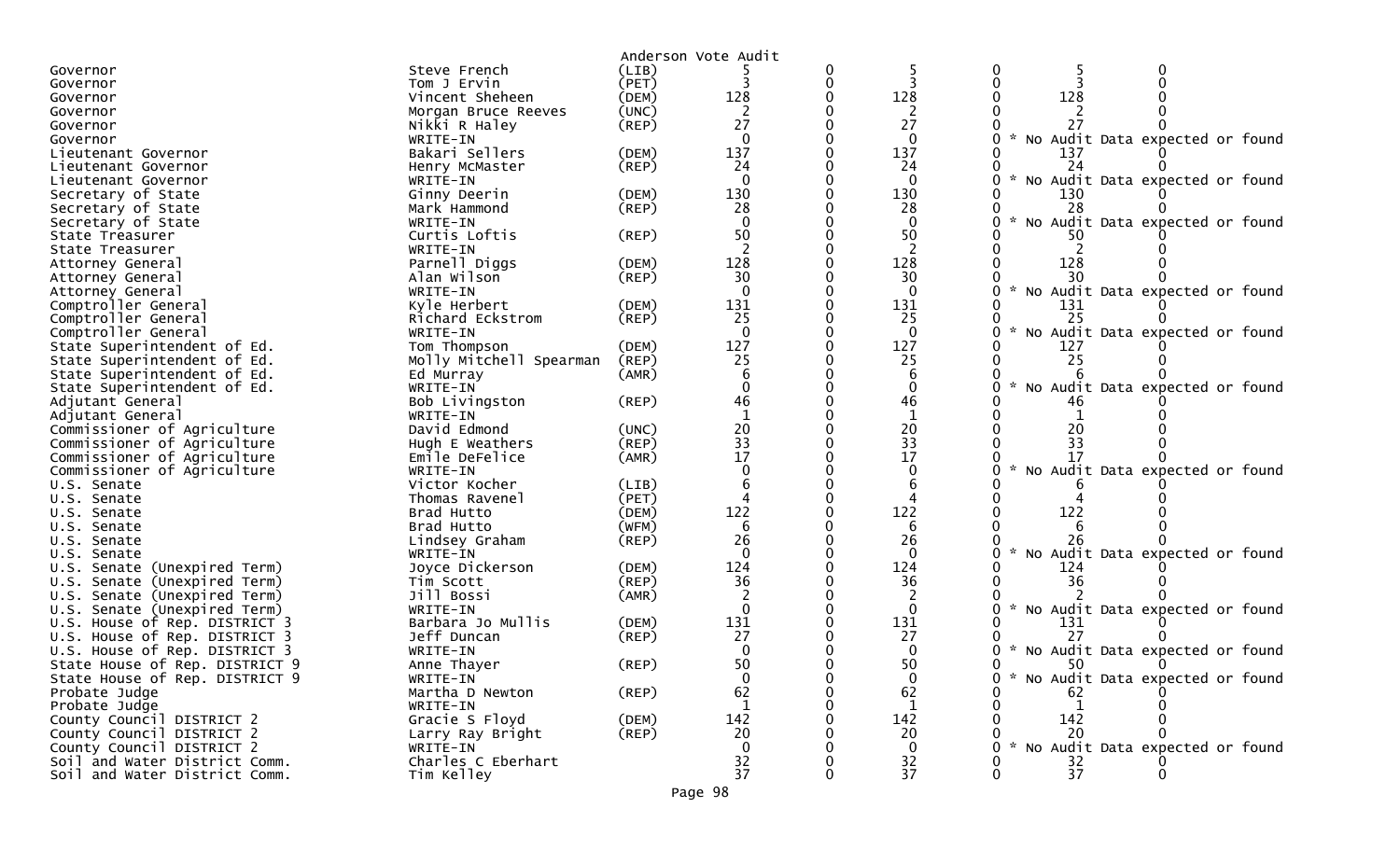|                                                                                                                                                                                                                                                                                                                                                                                                                                                           |                                                                                                                                                                                                                                               |                                           | Anderson Vote Audit                                                                 |                                                     |                                                                                             |                                                                                                                                                                                                                                                  |
|-----------------------------------------------------------------------------------------------------------------------------------------------------------------------------------------------------------------------------------------------------------------------------------------------------------------------------------------------------------------------------------------------------------------------------------------------------------|-----------------------------------------------------------------------------------------------------------------------------------------------------------------------------------------------------------------------------------------------|-------------------------------------------|-------------------------------------------------------------------------------------|-----------------------------------------------------|---------------------------------------------------------------------------------------------|--------------------------------------------------------------------------------------------------------------------------------------------------------------------------------------------------------------------------------------------------|
| Soil and Water District Comm.<br>School Trustee District 5 Area 5<br>School Trustee District 5 Area 5<br>School Trustee District 5 At Large<br>School Trustee District 5 At Large<br>School Trustee District 5 At Large<br>Amendment 1<br>Amendment 1<br>Amendment 2<br>Amendment 2<br>Education Sales and Use Tax Referendum<br>Education Sales and Use Tax Referendum<br>School District No. 5 Bond Referendum<br>School District No. 5 Bond Referendum | WRITE-IN<br>Harold R Kay II<br>WRITE-IN<br>Sandy Addis<br>Corie Cullins<br>WRITE-IN<br>Yes<br>No<br>Yes<br>No<br>Yes, in favor of the question<br>No, opposed to the question<br>Yes, in favor of the question<br>No, opposed to the question |                                           | 75<br>$\frac{55}{20}$<br>$\Omega$<br>114<br>28<br>61<br>76<br>98<br>46<br>107<br>31 | $\mathbf 0$<br>$\Omega$<br>$\mathbf{0}$<br>$\Omega$ | 75<br>$\mathbf 0$<br>55<br>20<br>$\Omega$<br>114<br>28<br>61<br>76<br>98<br>46<br>107<br>31 | 75<br>* No Audit Data expected or found<br>55<br>20<br>No Audit Data expected or found<br>$\mathcal{H}$<br>114<br>28<br>61<br>76<br>$\mathbf 0$<br>98<br>$\mathbf 0$<br>46<br>$\Omega$<br>0<br>107<br>$\mathbf 0$<br>$\mathbf 0$<br>31<br>0<br>0 |
| 0081 Anderson 4/2<br>STRAIGHT PARTY<br>STRAIGHT PARTY<br>STRAIGHT PARTY<br>STRAIGHT PARTY                                                                                                                                                                                                                                                                                                                                                                 | Libertarian<br>Democratic<br>Working Families<br>United Citizens                                                                                                                                                                              | (LIB)<br>(DEM)<br>(WFM)<br>(UNC)          | 0<br>117                                                                            |                                                     | $\Omega$<br>117                                                                             | No Audit Data expected or found<br>0<br>117                                                                                                                                                                                                      |
| STRAIGHT PARTY<br>STRAIGHT PARTY<br>Governor<br>Governor<br>Governor                                                                                                                                                                                                                                                                                                                                                                                      | Republican<br>American<br>Steve French<br>Tom J Ervin<br>Vincent Sheheen                                                                                                                                                                      | (REP)<br>(AMR)<br>(LIB)<br>(PET)<br>(DEM) | 152                                                                                 |                                                     | 152                                                                                         | No Audit Data expected or found<br>152                                                                                                                                                                                                           |
| Governor<br>Governor                                                                                                                                                                                                                                                                                                                                                                                                                                      | Morgan Bruce Reeves<br>Nikki R Haley                                                                                                                                                                                                          | (UNC)<br>(REP)                            | $\mathbf 0$<br>20                                                                   |                                                     | $\Omega$<br>20                                                                              | No Audit Data expected or found<br>$\mathcal{H}$<br>20                                                                                                                                                                                           |
| Governor<br>Lieutenant Governor                                                                                                                                                                                                                                                                                                                                                                                                                           | WRITE-IN<br>Bakari Sellers                                                                                                                                                                                                                    | (DEM)                                     | 157                                                                                 |                                                     | $\Omega$<br>157                                                                             | $\mathcal{R}$<br>No Audit Data expected or found<br>157                                                                                                                                                                                          |
| Lieutenant Governor<br>Lieutenant Governor<br>Secretary of State                                                                                                                                                                                                                                                                                                                                                                                          | Henry McMaster<br>WRITE-IN<br>Ginny Deerin                                                                                                                                                                                                    | $($ REP $)$<br>(DEM)                      | 17<br>152                                                                           |                                                     | 17<br>0<br>152                                                                              | 17<br>No Audit Data expected or found<br>152                                                                                                                                                                                                     |
| Secretary of State<br>Secretary of State                                                                                                                                                                                                                                                                                                                                                                                                                  | Mark Hammond<br>WRITE-IN                                                                                                                                                                                                                      | (REP)                                     | 18                                                                                  |                                                     | 18<br>$\mathbf 0$                                                                           | 18<br>$\mathcal{H}$<br>No Audit Data expected or found                                                                                                                                                                                           |
| State Treasurer<br>State Treasurer                                                                                                                                                                                                                                                                                                                                                                                                                        | Curtis Loftis<br>WRITE-IN<br>Parnell Diggs                                                                                                                                                                                                    | (REP)<br>(DEM)                            | 41<br>$\Omega$<br>154                                                               |                                                     | 41<br>$\mathbf{0}$<br>154                                                                   | * No Audit Data expected or found<br>154                                                                                                                                                                                                         |
| Attorney General<br>Attorney General<br>Attorney General                                                                                                                                                                                                                                                                                                                                                                                                  | Alan Wilson<br>WRITE-IN                                                                                                                                                                                                                       | (REP)                                     | 17<br>$\Omega$                                                                      |                                                     | 17<br>$\Omega$                                                                              | 17<br>$\mathcal{H}$<br>No Audit Data expected or found                                                                                                                                                                                           |
| Comptroller General<br>Comptroller General                                                                                                                                                                                                                                                                                                                                                                                                                | Kyle Herbert<br>Richard Eckstrom<br>WRITE-IN                                                                                                                                                                                                  | (DEM)<br>(REP)                            | 151<br>15<br>$\Omega$                                                               |                                                     | 151<br>15<br>$\Omega$                                                                       | 151<br>15<br>$\mathcal{H}^{\mathcal{A}}$<br>No Audit Data expected or found                                                                                                                                                                      |
| Comptroller General<br>State Superintendent of Ed.<br>State Superintendent of Ed.                                                                                                                                                                                                                                                                                                                                                                         | Tom Thompson<br>Molly Mitchell Spearman                                                                                                                                                                                                       | (DEM)<br>(REP)                            | 154<br>13                                                                           |                                                     | 154<br>13                                                                                   | 154<br>13                                                                                                                                                                                                                                        |
| State Superintendent of Ed.<br>State Superintendent of Ed.<br>Adjutant General                                                                                                                                                                                                                                                                                                                                                                            | Ed Murray<br>WRITE-IN<br>Bob Livingston                                                                                                                                                                                                       | (AMR)<br>(REP)                            | 41                                                                                  |                                                     | $\mathbf 0$<br>41                                                                           | $\Omega$<br>0<br>* No Audit Data expected or found<br>41                                                                                                                                                                                         |
| Adjutant General<br>Commissioner of Agriculture                                                                                                                                                                                                                                                                                                                                                                                                           | WRITE-IN<br>David Edmond                                                                                                                                                                                                                      | (UNC)                                     | $\mathbf{1}$<br>24                                                                  |                                                     | $\mathbf 1$<br>24                                                                           | 24                                                                                                                                                                                                                                               |
| Commissioner of Agriculture<br>Commissioner of Agriculture                                                                                                                                                                                                                                                                                                                                                                                                | Hugh E Weathers<br>Emile DeFelice                                                                                                                                                                                                             | $($ REP $)$<br>(AMR)                      | 21<br>13                                                                            |                                                     | 21<br>13                                                                                    | 21<br>13                                                                                                                                                                                                                                         |
| Commissioner of Agriculture                                                                                                                                                                                                                                                                                                                                                                                                                               | WRITE-IN                                                                                                                                                                                                                                      |                                           | $\mathbf 0$                                                                         |                                                     | $\mathbf 0$                                                                                 | * No Audit Data expected or found                                                                                                                                                                                                                |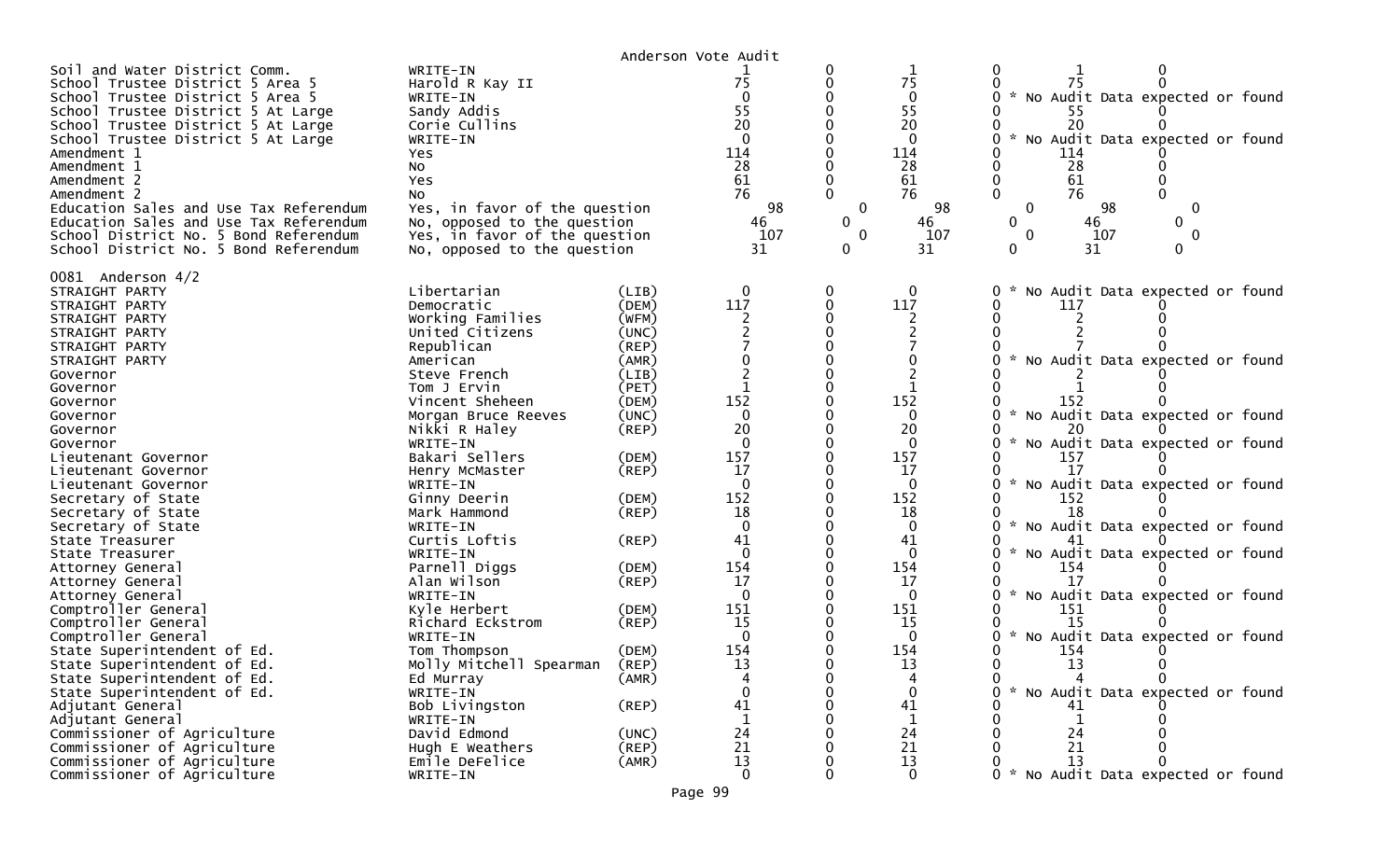|                                                   |                               |             | Anderson Vote Audit |              |                |                                           |
|---------------------------------------------------|-------------------------------|-------------|---------------------|--------------|----------------|-------------------------------------------|
| U.S. Senate                                       | Victor Kocher                 | (LIB)       |                     |              | 0              | No Audit Data expected or found           |
| U.S. Senate                                       | Thomas Ravenel                | (PET)       |                     | 0            |                |                                           |
| U.S. Senate                                       | Brad Hutto                    | (DEM)       | 150                 |              | 150            | 150                                       |
| U.S. Senate                                       | Brad Hutto                    | (WFM)       | 3                   |              |                |                                           |
| U.S. Senate                                       | Lindsey Graham                | (REP)       | 13                  |              | 13             | 13                                        |
| U.S. Senate                                       | WRITE-IN                      |             |                     |              |                | No Audit Data expected or found           |
| U.S. Senate (Unexpired Term)                      | Joyce Dickerson               | (DEM)       | 144                 |              | 144            | 144                                       |
| U.S. Senate (Unexpired Term)                      | Tim Scott                     | $($ REP $)$ | 26                  |              | 26             | 26                                        |
| U.S. Senate (Unexpired Term)                      | Jill Bossi                    | (AMR)       |                     |              |                |                                           |
| U.S. Senate (Unexpired Term)                      | WRITE-IN                      |             | $\Omega$            |              | $\mathbf{0}$   | * No Audit Data expected or found         |
| U.S. House of Rep. DISTRICT 3                     | Barbara Jo Mullis             | (DEM)       | 150                 |              | 150            | 150                                       |
| U.S. House of Rep. DISTRICT 3                     | Jeff Duncan                   | (REP)       | 18                  |              | 18             | 18                                        |
| U.S. House of Rep. DISTRICT 3                     | WRITE-IN                      |             |                     |              |                | * No Audit Data expected or found         |
| State House of Rep. DISTRICT 7                    | Michael Gambrell              | (REP)       |                     |              |                |                                           |
| State House of Rep. DISTRICT 7                    | WRITE-IN                      |             |                     |              |                | No Audit Data expected or found           |
| State House of Rep. DISTRICT 8                    | Jonathon Hill                 | (REP)       |                     |              |                |                                           |
| State House of Rep. DISTRICT 8                    | WRITE-IN                      |             |                     |              |                | No Audit Data expected or found           |
| State House of Rep. DISTRICT 9                    | Anne Thayer                   | (REP)       | 36                  |              | 36             | 36                                        |
| State House of Rep. DISTRICT 9                    | WRITE-IN                      |             | $\mathbf{1}$        |              | $\mathbf 1$    |                                           |
| Probate Judge                                     | Martha D Newton               | (REP)       | 45                  |              | 45             | 45                                        |
| Probate Judge                                     | WRITE-IN                      |             |                     |              | $\mathbf{1}$   |                                           |
| County Council DISTRICT 2                         | Gracie S Floyd                | (DEM)       | 160                 |              | 160            | 160                                       |
| County Council DISTRICT 2                         | Larry Ray Bright              | (REP)       | 12                  |              | 12             | 12                                        |
| County Council DISTRICT 2                         | WRITE-IN                      |             | $\Omega$            |              | $\mathbf{0}$   | $\sim$<br>No Audit Data expected or found |
| Soil and Water District Comm.                     | Charles C Eberhart            |             | 34                  |              | 34             | 34                                        |
| Soil and Water District Comm.                     | Tim Kelley                    |             | 40                  |              | 40             | 40                                        |
| Soil and Water District Comm.                     | WRITE-IN                      |             |                     |              |                |                                           |
| School Trustee District 5 Area 2                  | Margaret Adger Mack           |             |                     |              | 6              | $\mathcal{H}$                             |
| School Trustee District 5 Area 2                  | WRITE-IN                      |             |                     |              | $\Omega$       | No Audit Data expected or found           |
| School Trustee District 5 Area 5                  | Harold R Kay II               |             | 61<br>$\mathbf{1}$  |              | 61             | 61                                        |
| School Trustee District 5 Area 5                  | WRITE-IN                      |             |                     |              |                |                                           |
| School Trustee District 5 At Large                | Sandy Addis<br>Corie Cullins  |             | 48<br>21            |              | 48<br>21       | 48<br>21                                  |
| School Trustee District 5 At Large                |                               |             | $\overline{2}$      |              | $\overline{2}$ | $\overline{2}$                            |
| School Trustee District 5 At Large<br>Amendment 1 | WRITE-IN                      |             | 113                 |              | 113            | 113                                       |
| Amendment 1                                       | Yes<br>NO.                    |             | 32                  |              | 32             | 32                                        |
| Amendment 2                                       | Yes                           |             | 77                  | $\mathbf 0$  | 77             | 77                                        |
| Amendment 2                                       | <b>NO</b>                     |             | 72                  |              | 72             | 72                                        |
| Education Sales and Use Tax Referendum            | Yes, in favor of the question |             | 87                  | $\mathbf 0$  | 87             | 87<br>$\mathbf 0$<br>0                    |
| Education Sales and Use Tax Referendum            | No, opposed to the question   |             | 46                  | $\mathbf{0}$ | 46             | 46<br>0<br>0                              |
| School District No. 5 Bond Referendum             | Yes, in favor of the question |             | 102                 | $\mathbf 0$  | 102            | 102<br>0<br>0                             |
| School District No. 5 Bond Referendum             | No, opposed to the question   |             | 31                  | 0            | 31             | 31<br>0                                   |
|                                                   |                               |             |                     |              |                |                                           |
| 0082 Anderson 5/A                                 |                               |             |                     |              |                |                                           |
| STRAIGHT PARTY                                    | Libertarian                   | (LIB)       | 0                   |              | 0              | No Audit Data expected or found           |
| STRAIGHT PARTY                                    | Democratic                    | (DEM)       | 76                  |              | 76             | 76                                        |
| STRAIGHT PARTY                                    | Working Families              | (WFM)       |                     |              |                |                                           |
| STRAIGHT PARTY                                    | United Citizens               | (UNC)       |                     |              |                |                                           |
| STRAIGHT PARTY                                    | Republican                    | (REP)       | 19                  |              | 19             | 19                                        |
| STRAIGHT PARTY                                    | American                      | (AMR)       |                     |              |                |                                           |
| Governor                                          | Steve French                  | (LIB)       |                     |              |                |                                           |
| Governor                                          | Tom J Ervin                   | (PET)       | 0                   |              | $\mathbf{0}$   | * No Audit Data expected or found         |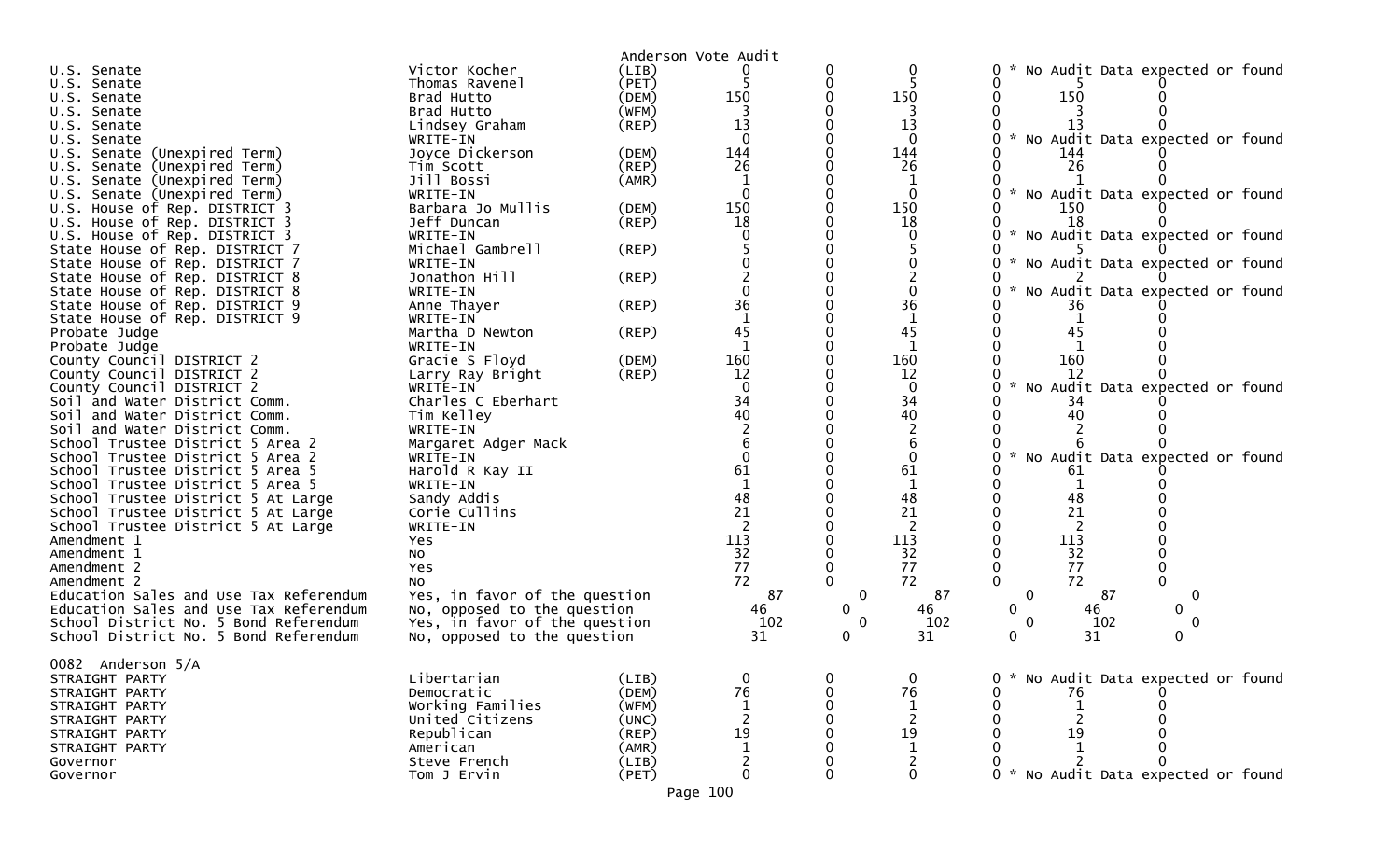|                                                        |             | Anderson Vote Audit      |   |              |                                           |
|--------------------------------------------------------|-------------|--------------------------|---|--------------|-------------------------------------------|
| Vincent Sheheen<br>Governor                            | (DEM)       | 102                      | 0 | 102          | 102<br>0<br>0                             |
| Morgan Bruce Reeves<br>Governor                        | (UNC)       | 2                        | 0 | 2            |                                           |
| Nikki R Haley<br>Governor                              | $($ REP $)$ | 40                       |   | 40           |                                           |
| WRITE-IN<br>Governor                                   |             | $\Omega$                 |   | $\mathbf{0}$ | No Audit Data expected or found<br>0      |
| Bakari Sellers<br>Lieutenant Governor                  | (DEM)       | 103                      |   | 103          | 103                                       |
| Henry McMaster<br>Lieutenant Governor                  | (REP)       | 43                       |   | 43           | 43                                        |
| WRITE-IN<br>Lieutenant Governor                        |             | $\Omega$                 |   | $\mathbf{0}$ | No Audit Data expected or found           |
| Secretary of State<br>Ginny Deerin                     | (DEM)       | 98                       |   | 98           |                                           |
| Mark Hammond<br>Secretary of State                     | (REP)       | 45                       |   | 45           |                                           |
| Secretary of State<br>WRITE-IN                         |             | $\Omega$                 |   | $\Omega$     | No Audit Data expected or found           |
| Curtis Loftis<br>State Treasurer                       | (REP)       | 63                       |   | 63           |                                           |
| WRITE-IN<br>State Treasurer                            |             |                          |   | 4            |                                           |
| Parnell Diggs<br>Attorney General                      | (DEM)       | 99                       |   | 99           | 99                                        |
| Alan Wilson<br>Attorney General                        | (REP)       | 45                       |   | 45           |                                           |
| WRITE-IN<br>Attorney General                           |             | $\Omega$                 |   | $\mathbf{0}$ | No Audit Data expected or found           |
| Comptroller General<br>Kyle Herbert                    | (DEM)       | 99                       |   | 99           | 99                                        |
| Comptroller General<br>Richard Eckstrom                | (REP)       | 44                       |   | 44           | 44                                        |
| Comptroller General<br>WRITE-IN                        |             | $\Omega$                 |   | $\mathbf{0}$ | No Audit Data expected or found           |
| Tom Thompson<br>State Superintendent of Ed.            | (DEM)       | 99                       |   | 99           | 99                                        |
| State Superintendent of Ed.<br>Molly Mitchell Spearman | (REP)       | 41                       |   | 41           | 41                                        |
| State Superintendent of Ed.<br>Ed Murray               | (AMR)       |                          |   |              |                                           |
| State Superintendent of Ed.<br>WRITE-IN                |             | $\Omega$                 |   | $\Omega$     | No Audit Data expected or found           |
| Adjutant General<br>Bob Livingston                     | (REP)       | 65                       |   | 65           | 65                                        |
| Adjutant General<br>WRITE-IN                           |             | $\overline{\phantom{0}}$ |   | 2            |                                           |
| Commissioner of Agriculture<br>David Edmond            | (UNC)       | 25                       |   | 25           | 25                                        |
| Commissioner of Agriculture<br>Hugh E Weathers         | (REP)       | 42                       |   | 42           | 42                                        |
| Commissioner of Agriculture<br>Emile DeFelice          | (AMR)       | 12                       |   | 12           | 12                                        |
| Commissioner of Agriculture<br>WRITE-IN                |             | $\Omega$                 |   | $\mathbf 0$  | No Audit Data expected or found           |
| Victor Kocher<br>U.S. Senate                           | (LIB)       |                          |   |              |                                           |
| Thomas Ravenel<br>U.S. Senate                          | (PET)       |                          |   |              |                                           |
| Brad Hutto<br>U.S. Senate                              | (DEM)       | 93                       |   | 93           | 93                                        |
| Brad Hutto<br>U.S. Senate                              | (WFM)       |                          |   |              |                                           |
| Lindsey Graham<br>U.S. Senate                          | $($ REP $)$ | 38                       |   | 38           | 38                                        |
| WRITE-IN<br>U.S. Senate                                |             | $\mathbf 1$              |   | $\mathbf{1}$ |                                           |
| U.S. Senate (Unexpired Term)<br>Joyce Dickerson        | (DEM)       | 89                       |   | 89           | 89                                        |
| U.S. Senate<br>(Unexpired Term)<br>Tim Scott           | (REP)       | 53                       |   | 53           | 53                                        |
| Jill Bossi<br>Senate (Unexpired Term)<br>U.S.          | (AMR)       |                          |   | 4            |                                           |
| U.S. Senate (Unexpired Term)<br>WRITE-IN               |             |                          |   | $\Omega$     | No Audit Data expected or found           |
| Barbara Jo Mullis<br>U.S. House of Rep. DISTRICT 3     | (DEM)       | 98                       |   | 98           |                                           |
| Jeff Duncan<br>U.S. House of Rep. DISTRICT 3           | (REP)       | 46                       |   | 46           | 46                                        |
| U.S. House of Rep. DISTRICT 3<br>WRITE-IN              |             |                          |   | 0            | $\sim$<br>No Audit Data expected or found |
| State House of Rep. DISTRICT 6<br>Brian White          | $($ REP $)$ | 41                       |   | 41           |                                           |
| State House of Rep. DISTRICT 6<br>WRITE-IN             |             |                          |   | 0            | No Audit Data expected or found<br>*      |
| Jonathon Hill<br>State House of Rep. DISTRICT 8        | (REP)       | 28                       |   | 28           | 28                                        |
| State House of Rep. DISTRICT 8<br>WRITE-IN             |             | 2                        |   | 2            | 2                                         |
| Probate Judge<br>Martha D Newton                       | $($ REP $)$ | 75                       |   | 75           | 75                                        |
| Probate Judge<br>WRITE-IN                              |             | $\Omega$                 |   | $\Omega$     | * No Audit Data expected or found         |
| County Council DISTRICT 2<br>Gracie S Floyd            | (DEM)       | 107                      |   | 107          | 107                                       |
| County Council DISTRICT 2<br>Larry Ray Bright          | (REP)       | 38                       |   | 38           | 38                                        |
| County Council DISTRICT 2<br>WRITE-IN                  |             |                          |   | $\Omega$     | * No Audit Data expected or found         |
| Charles C Eberhart<br>Soil and Water District Comm.    |             | 40                       |   | 40           | 40                                        |
| Soil and Water District Comm.<br>Tim Kelley            |             | 46                       |   | 46           | 46                                        |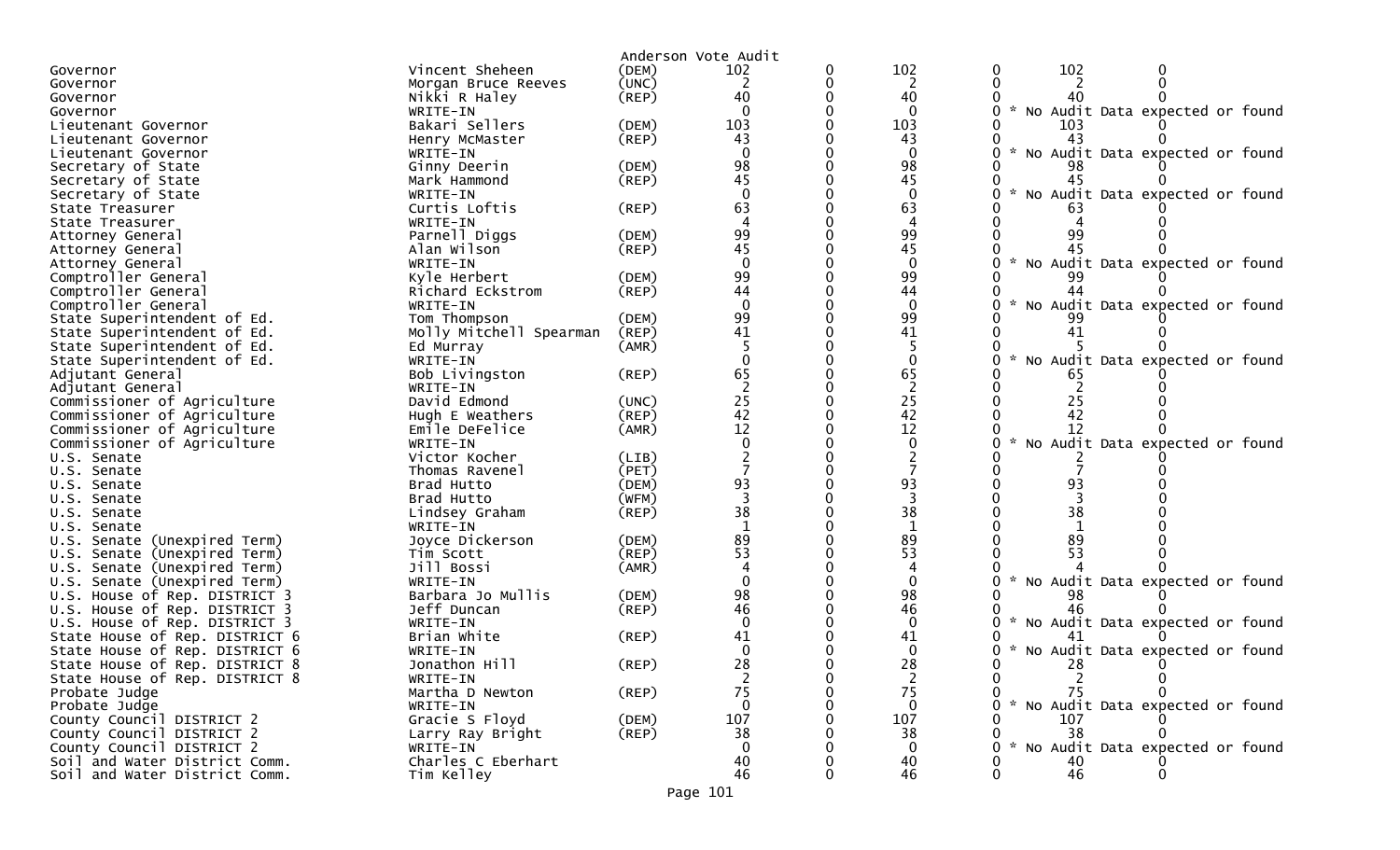|                                                                                                                                                                                                                                                                                                                                                                                                                                                           |                                                                                                                                                                                                                                                      |                                                                                                 | Anderson Vote Audit                                             |                                                 |                                                                                        |                                   |                                                                                                     |                                                                        |  |
|-----------------------------------------------------------------------------------------------------------------------------------------------------------------------------------------------------------------------------------------------------------------------------------------------------------------------------------------------------------------------------------------------------------------------------------------------------------|------------------------------------------------------------------------------------------------------------------------------------------------------------------------------------------------------------------------------------------------------|-------------------------------------------------------------------------------------------------|-----------------------------------------------------------------|-------------------------------------------------|----------------------------------------------------------------------------------------|-----------------------------------|-----------------------------------------------------------------------------------------------------|------------------------------------------------------------------------|--|
| Soil and Water District Comm.<br>School Trustee District 5 Area 5<br>School Trustee District 5 Area 5<br>School Trustee District 5 At Large<br>School Trustee District 5 At Large<br>School Trustee District 5 At Large<br>Amendment 1<br>Amendment 1<br>Amendment 2<br>Amendment 2<br>Education Sales and Use Tax Referendum<br>Education Sales and Use Tax Referendum<br>School District No. 5 Bond Referendum<br>School District No. 5 Bond Referendum | WRITE-IN<br>Harold R Kay II<br>WRITE-IN<br>Sandy Addis<br>Corie Cullins<br>WRITE-IN<br>Yes<br><b>NO</b><br>Yes<br>No<br>Yes, in favor of the question<br>No, opposed to the question<br>Yes, in favor of the question<br>No, opposed to the question |                                                                                                 | 74<br>54<br>24<br>111<br>26<br>71<br>61<br>83<br>51<br>90<br>44 | O<br>0<br>0<br>$\mathbf{0}$<br>$\mathbf 0$<br>0 | 2<br>74<br>$\overline{c}$<br>54<br>24<br>111<br>26<br>71<br>61<br>83<br>51<br>90<br>44 | 0<br>$\Omega$<br>0<br>0<br>0<br>0 | $\overline{2}$<br>74<br>$\overline{2}$<br>54<br>24<br>111<br>26<br>71<br>61<br>83<br>51<br>90<br>44 | 0<br>0<br>$\mathbf{0}$<br>0<br>0<br>$\Omega$                           |  |
| 0083 Anderson 5/B<br>STRAIGHT PARTY<br>STRAIGHT PARTY<br>STRAIGHT PARTY<br>STRAIGHT PARTY<br>STRAIGHT PARTY<br>STRAIGHT PARTY<br>Governor<br>Governor<br>Governor<br>Governor<br>Governor                                                                                                                                                                                                                                                                 | Libertarian<br>Democratic<br>Working Families<br>United Citizens<br>Republican<br>American<br>Steve French<br>Tom J Ervin<br>Vincent Sheheen<br>Morgan Bruce Reeves<br>Nikki R Haley                                                                 | (LIB)<br>(DEM)<br>(WFM)<br>(UNC)<br>(REP)<br>(AMR)<br>(LIB)<br>(PET)<br>(DEM)<br>(UNC)<br>(REP) | 0<br>198<br>19<br>266<br>1<br>47                                | 0<br>∩                                          | 0<br>198<br>19<br>5<br>266<br>1<br>47                                                  | 0<br>$\mathcal{H}_\mathrm{c}$     | 198<br>19<br>266<br>47                                                                              | No Audit Data expected or found                                        |  |
| Governor<br>Lieutenant Governor<br>Lieutenant Governor<br>Lieutenant Governor                                                                                                                                                                                                                                                                                                                                                                             | WRITE-IN<br>Bakari Sellers<br>Henry McMaster<br>WRITE-IN                                                                                                                                                                                             | (DEM)<br>$($ REP $)$<br>(DEM)                                                                   | $\Omega$<br>262<br>56<br>$\Omega$<br>262                        |                                                 | $\mathbf{0}$<br>262<br>56<br>$\Omega$<br>262                                           | 0                                 | 262<br>56<br>262                                                                                    | * No Audit Data expected or found<br>* No Audit Data expected or found |  |
| Secretary of State<br>Secretary of State<br>Secretary of State<br>State Treasurer<br>State Treasurer                                                                                                                                                                                                                                                                                                                                                      | Ginny Deerin<br>Mark Hammond<br>WRITE-IN<br>Curtis Loftis<br>WRITE-IN                                                                                                                                                                                | (REP)<br>(REP)                                                                                  | 55<br>$\Omega$<br>104<br>-1                                     |                                                 | 55<br>$\Omega$<br>104<br>1                                                             | $\mathcal{H}$<br>0                | 55<br>104                                                                                           | No Audit Data expected or found                                        |  |
| Attorney General<br>Attorney General<br>Attorney General<br>Comptroller General                                                                                                                                                                                                                                                                                                                                                                           | Parnell Diggs<br>Alan Wilson<br>WRITE-IN<br>Kyle Herbert                                                                                                                                                                                             | (DEM)<br>$($ REP $)$<br>(DEM)                                                                   | 261<br>53<br>$\Omega$<br>265                                    |                                                 | 261<br>53<br>$\Omega$<br>265                                                           | $\mathcal{H}$<br>U                | 261<br>53<br>265                                                                                    | No Audit Data expected or found                                        |  |
| Comptroller General<br>Comptroller General<br>State Superintendent of Ed.<br>State Superintendent of Ed.<br>State Superintendent of Ed.                                                                                                                                                                                                                                                                                                                   | Richard Eckstrom<br>WRITE-IN<br>Tom Thompson<br>Molly Mitchell Spearman<br>Ed Murray                                                                                                                                                                 | (REP)<br>(DEM)<br>(REP)<br>(AMR)                                                                | 50<br>$\Omega$<br>255<br>48<br>15                               | 0                                               | 50<br>$\bf{0}$<br>255<br>48<br>15                                                      | U<br>0<br>0                       | 50<br>255<br>48<br>15                                                                               | * No Audit Data expected or found<br>0<br>$\mathbf{0}$                 |  |
| State Superintendent of Ed.<br>Adjutant General<br>Adjutant General<br>Commissioner of Agriculture                                                                                                                                                                                                                                                                                                                                                        | WRITE-IN<br>Bob Livingston<br>WRITE-IN<br>David Edmond                                                                                                                                                                                               | (REP)<br>(UNC)                                                                                  | $\mathbf 0$<br>105<br>35                                        |                                                 | 0<br>105<br>2<br>35                                                                    |                                   | 105<br>35                                                                                           | * No Audit Data expected or found                                      |  |
| Commissioner of Agriculture<br>Commissioner of Agriculture<br>Commissioner of Agriculture                                                                                                                                                                                                                                                                                                                                                                 | Hugh E Weathers<br>Emile DeFelice<br>WRITE-IN                                                                                                                                                                                                        | (REP)<br>(AMR)                                                                                  | 62<br>33<br>$\Omega$                                            |                                                 | 62<br>33<br>$\Omega$                                                                   |                                   | 62<br>33                                                                                            | 0 * No Audit Data expected or found                                    |  |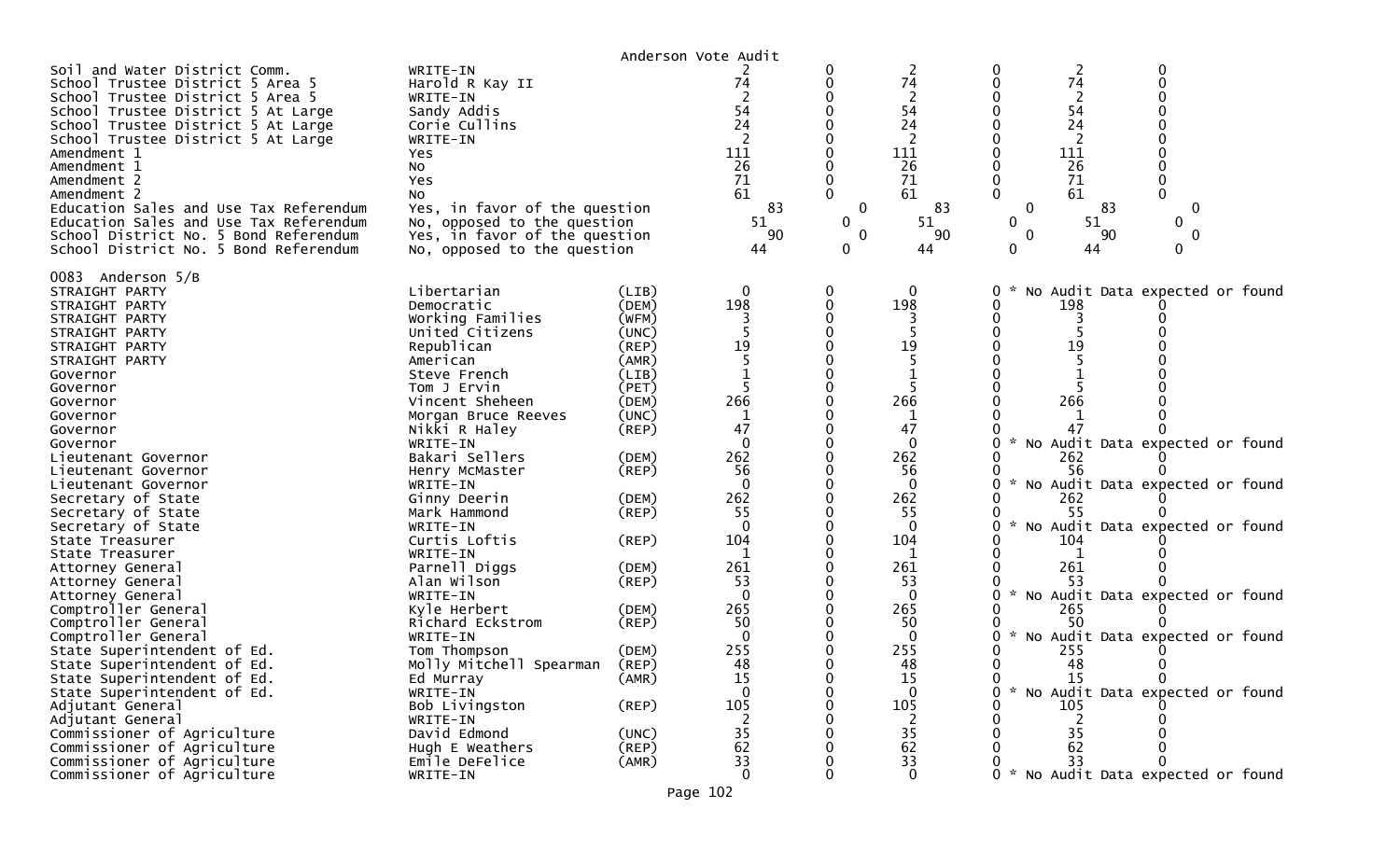|                                        |                               |             | Anderson Vote Audit |              |              |   |     |                                   |
|----------------------------------------|-------------------------------|-------------|---------------------|--------------|--------------|---|-----|-----------------------------------|
| U.S. Senate                            | Victor Kocher                 | (LIB)       |                     | 0            |              |   |     |                                   |
| U.S. Senate                            | Thomas Ravenel                | (PET)       | 15                  |              | 15           |   | 15  |                                   |
| U.S. Senate                            | Brad Hutto                    | (DEM)       | 239                 |              | 239          |   | 239 |                                   |
| U.S. Senate                            | Brad Hutto                    | (WFM)       |                     |              | 7            |   |     |                                   |
| U.S. Senate                            | Lindsey Graham                | $($ REP $)$ | 53                  |              | 53           |   | 53  |                                   |
| U.S. Senate                            | WRITE-IN                      |             |                     |              | $\bf{0}$     |   |     | No Audit Data expected or found   |
| U.S. Senate (Unexpired Term)           | Joyce Dickerson               | (DEM)       | 240                 |              | 240          |   | 240 |                                   |
| U.S. Senate (Unexpired Term)           | Tim Scott                     | (REP)       | 68                  |              | 68           |   | 68  |                                   |
| U.S. Senate (Unexpired Term)           | Jill Bossi                    | (AMR)       | 8                   |              | 8            |   |     |                                   |
| U.S. Senate (Unexpired Term)           | WRITE-IN                      |             | $\Omega$            |              | $\mathbf{0}$ | 0 |     | * No Audit Data expected or found |
| U.S. House of Rep. DISTRICT 3          | Barbara Jo Mullis             | (DEM)       | 266                 |              | 266          |   | 266 |                                   |
| U.S. House of Rep. DISTRICT 3          | Jeff Duncan                   | (REP)       | 47                  |              | 47           |   | 47  |                                   |
| U.S. House of Rep. DISTRICT 3          | WRITE-IN                      |             | $\Omega$            |              | $\mathbf{0}$ | 0 |     | * No Audit Data expected or found |
| State House of Rep. DISTRICT 8         | Jonathon Hill                 | (REP)       | 104                 |              | 104          |   | 104 |                                   |
| State House of Rep. DISTRICT 8         | WRITE-IN                      |             |                     |              |              |   |     |                                   |
| Probate Judge                          | Martha D Newton               | (REP)       | 126                 |              | 126          |   | 126 |                                   |
| Probate Judge                          | WRITE-IN                      |             | 1                   |              | 1            |   | 1   |                                   |
| County Council DISTRICT 2              | Gracie S Floyd                | (DEM)       | 268                 |              | 268          |   | 268 |                                   |
| County Council DISTRICT 2              | Larry Ray Bright              | (REP)       | 46                  |              | 46           |   | 46  |                                   |
| County Council DISTRICT 2              | WRITE-IN                      |             | $\mathbf 0$         |              | $\mathbf 0$  |   |     | No Audit Data expected or found   |
| Soil and Water District Comm.          | Charles C Eberhart            |             | 72                  |              | 72           |   | 72  |                                   |
| Soil and Water District Comm.          | Tim Kelley                    |             | 82                  |              | 82           |   | 82  |                                   |
| Soil and Water District Comm.          | WRITE-IN                      |             | $\mathbf{0}$        |              | $\mathbf 0$  | 0 |     | No Audit Data expected or found   |
| School Trustee District 5 Area 5       | Harold R Kay II               |             | 172                 |              | 172          |   | 172 |                                   |
| School Trustee District 5 Area 5       | WRITE-IN                      |             | $\mathbf{1}$        |              | 1            |   |     |                                   |
| School Trustee District 5 At Large     | Sandy Addis                   |             | 104                 |              | 104          |   | 104 |                                   |
| School Trustee District 5 At Large     | Corie Cullins                 |             | 54                  |              | 54           |   | 54  |                                   |
| School Trustee District 5 At Large     | WRITE-IN                      |             |                     |              | 2            |   | 2   |                                   |
| Amendment 1                            | Yes                           |             | 235                 |              | 235          |   | 235 |                                   |
| Amendment 1                            | No                            |             | 55                  |              | 55           |   | 55  |                                   |
| Amendment 2                            | Yes                           |             | 159                 |              | 159          | 0 | 159 | $\mathbf 0$                       |
| Amendment 2                            | No                            |             | 123                 |              | 123          | 0 | 123 |                                   |
| Education Sales and Use Tax Referendum | Yes, in favor of the question |             | 204                 | $\mathbf 0$  | 204          | 0 | 204 | $\mathbf{0}$                      |
| Education Sales and Use Tax Referendum | No, opposed to the question   |             | 93                  | $\mathbf{0}$ | 93           | 0 | 93  | $\mathbf 0$                       |
| School District No. 5 Bond Referendum  | Yes, in favor of the question |             | 224                 | 0            | 224          | 0 | 224 | 0                                 |
| School District No. 5 Bond Referendum  | No, opposed to the question   |             | 74                  | $\mathbf{0}$ | 74           | 0 | 74  | $\Omega$                          |
|                                        |                               |             |                     |              |              |   |     |                                   |
| 0084 Anderson 6/1                      |                               |             |                     |              |              |   |     |                                   |
| STRAIGHT PARTY                         | Libertarian                   | (LIB)       | 2                   | $\mathbf 0$  | 2            | 0 | 2   |                                   |
| STRAIGHT PARTY                         | Democratic                    | (DEM)       | 62                  |              | 62           |   | 62  |                                   |
| STRAIGHT PARTY                         | Working Families              | (WFM)       | 2                   |              | 2            |   |     |                                   |
| STRAIGHT PARTY                         | United Citizens               | (UNC)       |                     |              | 1            |   |     |                                   |
| STRAIGHT PARTY                         | Republican                    | (REP)       | 129                 |              | 129          |   | 129 |                                   |
| STRAIGHT PARTY                         | American                      | (AMR)       | 4                   |              | 4            |   |     |                                   |
| Governor                               | Steve French                  | (LIB)       | 15                  |              | 15           | 0 | ŦР  |                                   |
| Governor                               | Tom J Ervin                   | (PET)       | 8                   |              | 8            | 0 | 8   |                                   |
| Governor                               | Vincent Sheheen               | (DEM)       | 199                 |              | 199          |   | 199 |                                   |
| Governor                               | Morgan Bruce Reeves           | (UNC)       |                     |              |              |   |     |                                   |
| Governor                               | Nikki R Haley                 | $($ REP $)$ | 352                 |              | 352          |   | 352 |                                   |
| Governor                               | WRITE-IN                      |             |                     |              | 1            |   | 1   |                                   |
| Lieutenant Governor                    | Bakari Sellers                | (DEM)       | 196                 |              | 196          |   | 196 | $\Omega$                          |
| Lieutenant Governor                    | Henry McMaster                | $($ REP $)$ | 373                 | 0            | 373          | 0 | 373 | 0                                 |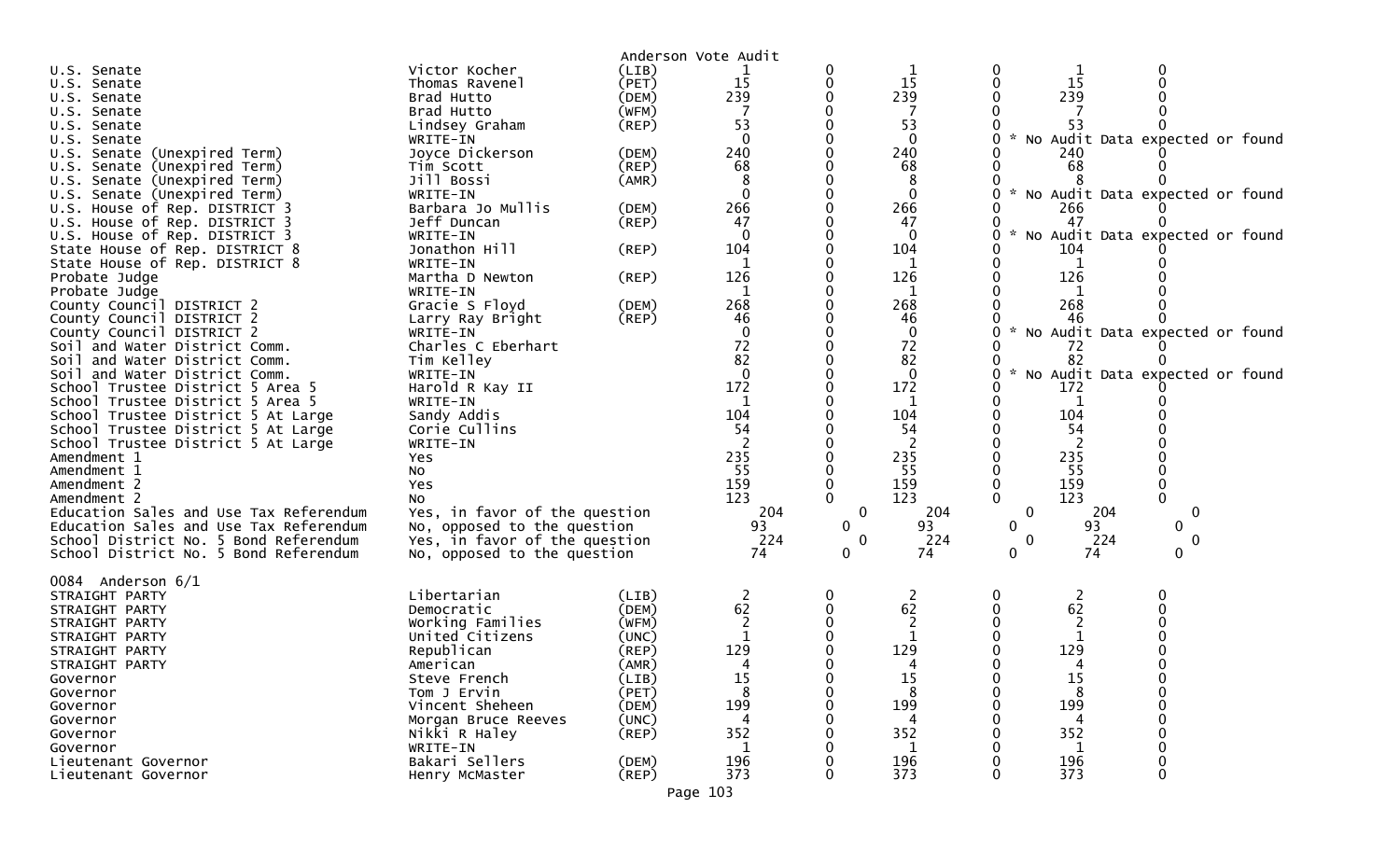|                                    |                         |             | Anderson Vote Audit |   |             |             |     |                                   |
|------------------------------------|-------------------------|-------------|---------------------|---|-------------|-------------|-----|-----------------------------------|
| Lieutenant Governor                | WRITE-IN                |             |                     | 0 | 2           | 0           | 2   | 0                                 |
| Secretary of State                 | Ginny Deerin            | (DEM)       | 172                 | 0 | 172         | $\mathbf 0$ | 172 | $\Omega$                          |
| Secretary of State                 | Mark Hammond            | $($ REP $)$ | 386                 | 0 | 386         | 0           | 386 |                                   |
| Secretary of State                 | WRITE-IN                |             | 3                   | 0 | 3           | 0           | 3   |                                   |
| State Treasurer                    | Curtis Loftis           | $($ REP $)$ | 454                 | 0 | 454         | 0           | 454 |                                   |
| State Treasurer                    | WRITE-IN                |             | 12                  |   | 12          |             | 12  |                                   |
| Attorney General                   | Parnell Diggs           | (DEM)       | 178                 |   | 178         |             | 178 |                                   |
| Attorney General                   | Alan Wilson             | (REP)       | 386                 | 0 | 386         | 0           | 386 |                                   |
| Attorney General                   | WRITE-IN                |             |                     |   | 1           |             | 1   |                                   |
| Comptroller General                | Kyle Herbert            | (DEM)       | 174                 |   | 174         |             | 174 |                                   |
| Comptroller General                | Richard Eckstrom        | $($ REP $)$ | 381                 |   | 381         |             | 381 |                                   |
| Comptroller General                | WRITE-IN                |             | 2                   |   | 2           |             | 2   |                                   |
| State Superintendent of Ed.        | Tom Thompson            | (DEM)       | 164                 | 0 | 164         | 0           | 164 |                                   |
| State Superintendent of Ed.        | Molly Mitchell Spearman | (REP)       | 373                 | 0 | 373         |             | 373 |                                   |
| State Superintendent of Ed.        | Ed Murray               | (AMR)       | 31                  |   | 31          |             | 31  |                                   |
| State Superintendent of Ed.        | WRITE-IN                |             | $\overline{4}$      | 0 | 4           |             | 4   |                                   |
| Adjutant General                   | Bob Livingston          | (REP)       | 462                 |   | 462         |             | 462 |                                   |
|                                    | WRITE-IN                |             | 8                   |   | 8           |             | 8   |                                   |
| Adjutant General                   | David Edmond            | (UNC)       | 33                  | 0 | 33          | 0           | 33  |                                   |
| Commissioner of Agriculture        |                         |             | 421                 | 0 | 421         |             | 421 |                                   |
| Commissioner of Agriculture        | Hugh E Weathers         | (REP)       |                     |   |             |             |     |                                   |
| Commissioner of Agriculture        | Emile DeFelice          | (AMR)       | 43                  |   | 43          |             | 43  |                                   |
| Commissioner of Agriculture        | WRITE-IN                |             |                     |   | 4           |             | 4   |                                   |
| U.S. Senate                        | Victor Kocher           | (LIB)       | 23                  |   | 23          |             | 23  |                                   |
| U.S. Senate                        | Thomas Ravenel          | (PET)       | 28                  | 0 | 28          | $\Omega$    | 28  |                                   |
| U.S. Senate                        | Brad Hutto              | (DEM)       | 134                 | 0 | 134         | 0           | 134 |                                   |
| Senate<br>U.S.                     | Brad Hutto              | (WFM)       | 8                   |   | 8           |             | 8   |                                   |
| U.S. Senate                        | Lindsey Graham          | $($ REP $)$ | 380                 | ∩ | 380         | 0           | 380 |                                   |
| U.S. Senate                        | WRITE-IN                |             |                     |   | 4           |             | 4   |                                   |
| Senate (Unexpired Term)<br>U.S.    | Joyce Dickerson         | (DEM)       | 153                 |   | 153         | 0           | 153 |                                   |
| U.S. Senate (Unexpired Term)       | Tim Scott               | (REP)       | 408                 | 0 | 408         | 0           | 408 |                                   |
| U.S. Senate (Unexpired Term)       | Jill Bossi              | (AMR)       | 15                  | 0 | 15          |             | 15  |                                   |
| Senate (Unexpired Term)<br>U.S.    | WRITE-IN                |             |                     |   | $\mathbf 1$ |             | 1   |                                   |
| U.S. House of Rep. DISTRICT 3      | Barbara Jo Mullis       | (DEM)       | 181                 | 0 | 181         | 0           | 181 |                                   |
| U.S. House of Rep. DISTRICT 3      | Jeff Duncan             | $($ REP $)$ | 393                 | 0 | 393         | 0           | 393 |                                   |
| U.S. House of Rep. DISTRICT 3      | WRITE-IN                |             | -1                  | 0 | 1           | 0           | -1  |                                   |
| State House of Rep. DISTRICT 6     | Brian White             | $($ REP $)$ | 471                 | 0 | 471         | 0           | 471 |                                   |
| State House of Rep. DISTRICT 6     | WRITE-IN                |             | 10                  |   | 10          |             | 10  |                                   |
| Probate Judge                      | Martha D Newton         | $($ REP $)$ | 475                 |   | 475         |             | 475 |                                   |
| Probate Judge                      | WRITE-IN                |             | 8                   | 0 | 8           |             | 8   |                                   |
| County Council DISTRICT 1          | Stuart Sprague          | (DEM)       | 199                 | 0 | 199         | 0           | 199 |                                   |
| County Council DISTRICT 1          | Francis Crowder         | $($ REP $)$ | 273                 | 0 | 273         | 0           | 273 |                                   |
| County Council DISTRICT 1          | WRITE-IN                |             |                     |   | $\mathbf 1$ | 0           |     |                                   |
| County Council DISTRICT 2          | Gracie S Floyd          | (DEM)       | 50                  |   | 50          |             | 50  |                                   |
| County Council DISTRICT 2          | Larry Ray Bright        | (REP)       | 46                  | 0 | 46          | 0           | 46  | $\Omega$                          |
| County Council DISTRICT 2          | WRITE-IN                |             |                     |   | 0           |             |     | * No Audit Data expected or found |
| County Council DISTRICT 5          | Tommy Dunn              | (REP)       |                     |   | 5           | 0           |     |                                   |
| County Council DISTRICT 5          | WRITE-IN                |             |                     |   | 0           | 0           |     | * No Audit Data expected or found |
| Soil and Water District Comm.      | Charles C Eberhart      |             | 257                 |   | 257         |             | 257 |                                   |
| Soil and Water District Comm.      | Tim Kelley              |             | 282                 |   | 282         |             | 282 |                                   |
| Soil and Water District Comm.      | WRITE-IN                |             | 6                   |   | 6           |             | 6   |                                   |
| School Trustee District 5 At Large | Sandy Addis             |             | 322                 |   | 322         |             | 322 |                                   |
| School Trustee District 5 At Large | Corie Cullins           |             | 87                  |   | 87          | 0           | 87  |                                   |
|                                    |                         |             |                     |   |             |             |     |                                   |
|                                    |                         |             | Page 104            |   |             |             |     |                                   |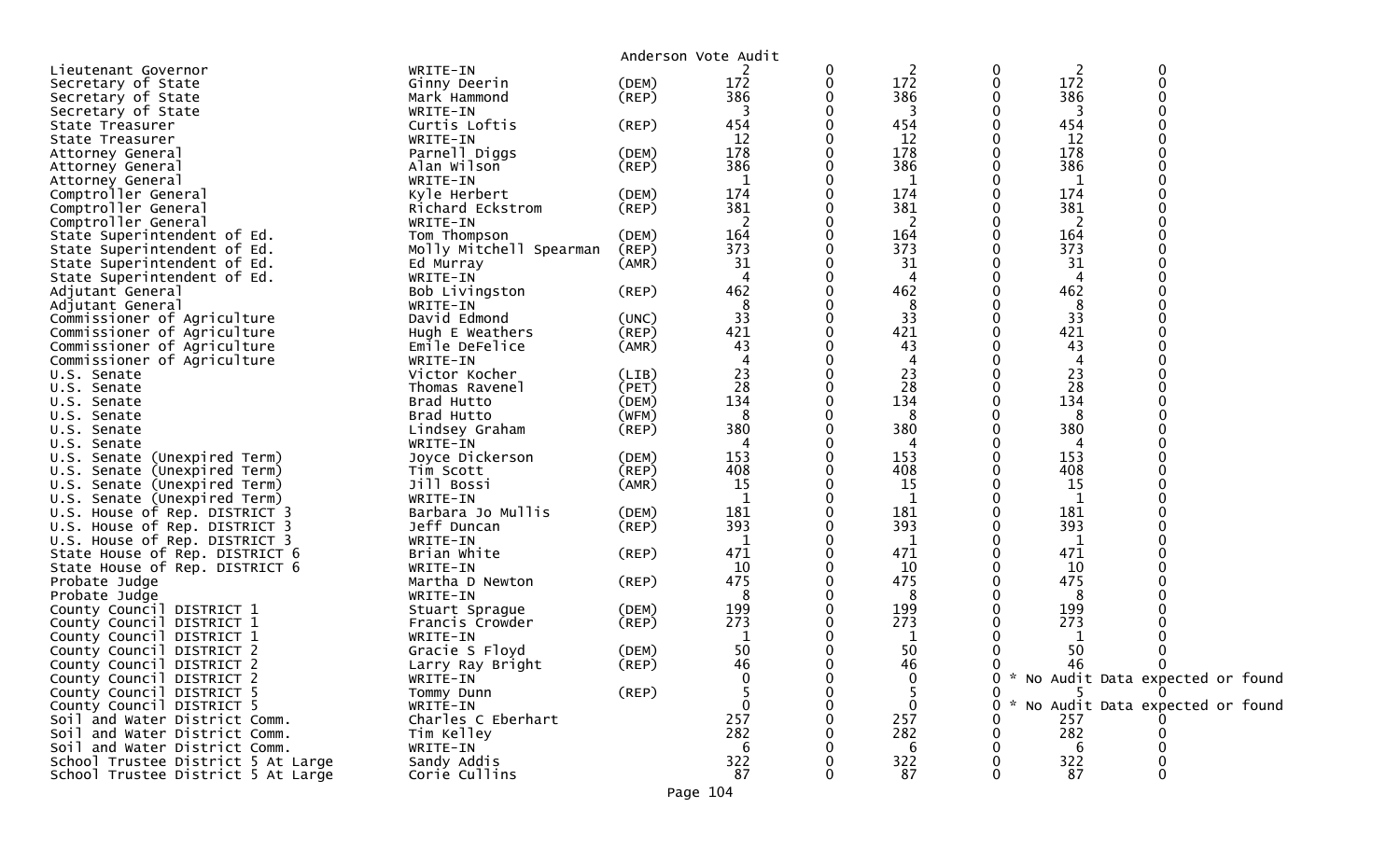|                                                                  |                                     | Anderson Vote Audit |                                         |              |                    |              |            |                                   |  |
|------------------------------------------------------------------|-------------------------------------|---------------------|-----------------------------------------|--------------|--------------------|--------------|------------|-----------------------------------|--|
| School Trustee District 5 At Large<br>Amendment 1<br>Amendment 1 | WRITE-IN<br><b>Yes</b><br>No        |                     | 486<br>101                              | 0<br>0       | 486<br>101         |              | 486<br>101 |                                   |  |
| Amendment 2                                                      | Yes                                 |                     | 328                                     |              | 328                |              | 328        |                                   |  |
| Amendment 2<br>Education Sales and Use Tax Referendum            | No<br>Yes, in favor of the question |                     | 241<br>323                              | $\mathbf 0$  | 241<br>323         | $\mathbf{0}$ | 241<br>323 | $\Omega$                          |  |
| Education Sales and Use Tax Referendum                           | No, opposed to the question         |                     | 249                                     | $\mathbf{0}$ | 249                | 0            | 249        | 0                                 |  |
| School District No. 5 Bond Referendum                            | Yes, in favor of the question       |                     | 339                                     | $\mathbf{0}$ | 339                | $\Omega$     | 339        | $\mathbf{0}$                      |  |
| School District No. 5 Bond Referendum                            | No, opposed to the question         |                     | 233                                     | $\Omega$     | 233                | 0            | 233        |                                   |  |
| 0085 Anderson 6/2                                                |                                     |                     |                                         |              |                    |              |            |                                   |  |
| STRAIGHT PARTY                                                   | Libertarian                         | (LIB)               | 1                                       | 0            |                    |              |            |                                   |  |
| STRAIGHT PARTY                                                   | Democratic                          | (DEM)               | 65                                      | 0            | 65                 |              | 65         |                                   |  |
| STRAIGHT PARTY                                                   | Working Families                    | (WFM)               | $\mathbf{1}$                            |              |                    |              |            |                                   |  |
| STRAIGHT PARTY                                                   | United Citizens                     | (UNC)               |                                         |              |                    |              |            | * No Audit Data expected or found |  |
| STRAIGHT PARTY                                                   | Republican                          | (REP)               |                                         |              |                    |              |            |                                   |  |
| STRAIGHT PARTY                                                   | American                            | (AMR)               |                                         |              |                    |              |            | * No Audit Data expected or found |  |
| Governor                                                         | Steve French                        | (LIB)               |                                         |              |                    |              |            |                                   |  |
| Governor<br>Governor                                             | Tom J Ervin<br>Vincent Sheheen      | (PET)<br>(DEM)      | 78                                      |              | 78                 |              |            | No Audit Data expected or found   |  |
| Governor                                                         | Morgan Bruce Reeves                 | (UNC)               |                                         |              |                    |              |            |                                   |  |
| Governor                                                         | Nikki R Haley                       | (REP)               | 13                                      |              | 13                 |              |            |                                   |  |
| Governor                                                         | WRITE-IN                            |                     | $\Omega$                                |              | $\mathbf{0}$       |              |            | * No Audit Data expected or found |  |
| Lieutenant Governor                                              | Bakari Sellers                      | (DEM)               | 77                                      |              | 77                 |              | 77         |                                   |  |
| Lieutenant Governor                                              | Henry McMaster                      | (REP)               | 14                                      |              | 14                 |              | 14         |                                   |  |
| Lieutenant Governor                                              | WRITE-IN                            |                     | $\Omega$                                |              | $\mathbf{0}$       |              |            | * No Audit Data expected or found |  |
| Secretary of State                                               | Ginny Deerin                        | (DEM)               | 76                                      |              | 76                 |              |            |                                   |  |
| Secretary of State                                               | Mark Hammond                        | (REP)               | 15                                      |              | 15                 |              | 15         |                                   |  |
| Secretary of State                                               | WRITE-IN                            |                     | $\Omega$                                |              | $\mathbf{0}$       |              |            | * No Audit Data expected or found |  |
| State Treasurer                                                  | Curtis Loftis                       | (REP)               | 21                                      |              | 21                 |              | 21         |                                   |  |
| State Treasurer                                                  | WRITE-IN                            |                     | 2                                       |              | 2                  |              |            |                                   |  |
| Attorney General                                                 | Parnell Diggs                       | (DEM)               | 78                                      |              | 78                 |              | 78         |                                   |  |
| Attorney General                                                 | Alan Wilson                         | (REP)               | 14                                      |              | 14                 |              |            |                                   |  |
| Attorney General                                                 | WRITE-IN                            |                     | $\Omega$                                |              | $\mathbf{0}$       |              |            | No Audit Data expected or found   |  |
| Comptroller General                                              | Kyle Herbert                        | (DEM)               | 79                                      |              | 79                 |              | 79         |                                   |  |
| Comptroller General<br>Comptroller General                       | Richard Eckstrom                    | (REP)               | 13<br>$\Omega$                          |              | 13<br>$\mathbf{0}$ |              |            | * No Audit Data expected or found |  |
| State Superintendent of Ed.                                      | WRITE-IN<br>Tom Thompson            | (DEM)               | 78                                      |              | 78                 |              | 78         |                                   |  |
| State Superintendent of Ed.                                      | Molly Mitchell Spearman             | (REP)               | 13                                      |              | 13                 |              | 13         |                                   |  |
| State Superintendent of Ed.                                      | Ed Murray                           | (AMR)               |                                         |              |                    |              |            |                                   |  |
| State Superintendent of Ed.                                      | WRITE-IN                            |                     |                                         |              |                    |              |            | No Audit Data expected or found   |  |
| Adjutant General                                                 | Bob Livingston                      | $($ REP $)$         | 24                                      |              | 24                 |              | 24         |                                   |  |
| Adjutant General                                                 | WRITE-IN                            |                     |                                         |              |                    |              |            |                                   |  |
| Commissioner of Agriculture                                      | David Edmond                        | (UNC)               |                                         |              | 18                 |              | 18         |                                   |  |
| Commissioner of Agriculture                                      | Hugh E Weathers                     | (REP)               | $\begin{array}{c} 18 \\ 13 \end{array}$ |              | 13                 |              | 13         |                                   |  |
| Commissioner of Agriculture                                      | Emile DeFelice                      | (AMR)               |                                         |              |                    |              |            |                                   |  |
| Commissioner of Agriculture                                      | WRITE-IN                            |                     |                                         |              |                    |              |            | * No Audit Data expected or found |  |
| U.S. Senate                                                      | Victor Kocher                       | (LIB)               |                                         |              |                    |              |            |                                   |  |
| U.S. Senate                                                      | Thomas Ravenel                      | (PET)               |                                         |              |                    |              |            |                                   |  |
| U.S. Senate                                                      | Brad Hutto                          | (DEM)               | 76                                      |              | 76                 |              | 76         |                                   |  |
| U.S. Senate                                                      | Brad Hutto                          | (WFM)               |                                         |              |                    |              |            |                                   |  |
| U.S. Senate                                                      | Lindsey Graham                      | $($ REP $)$         | 8                                       |              |                    |              |            |                                   |  |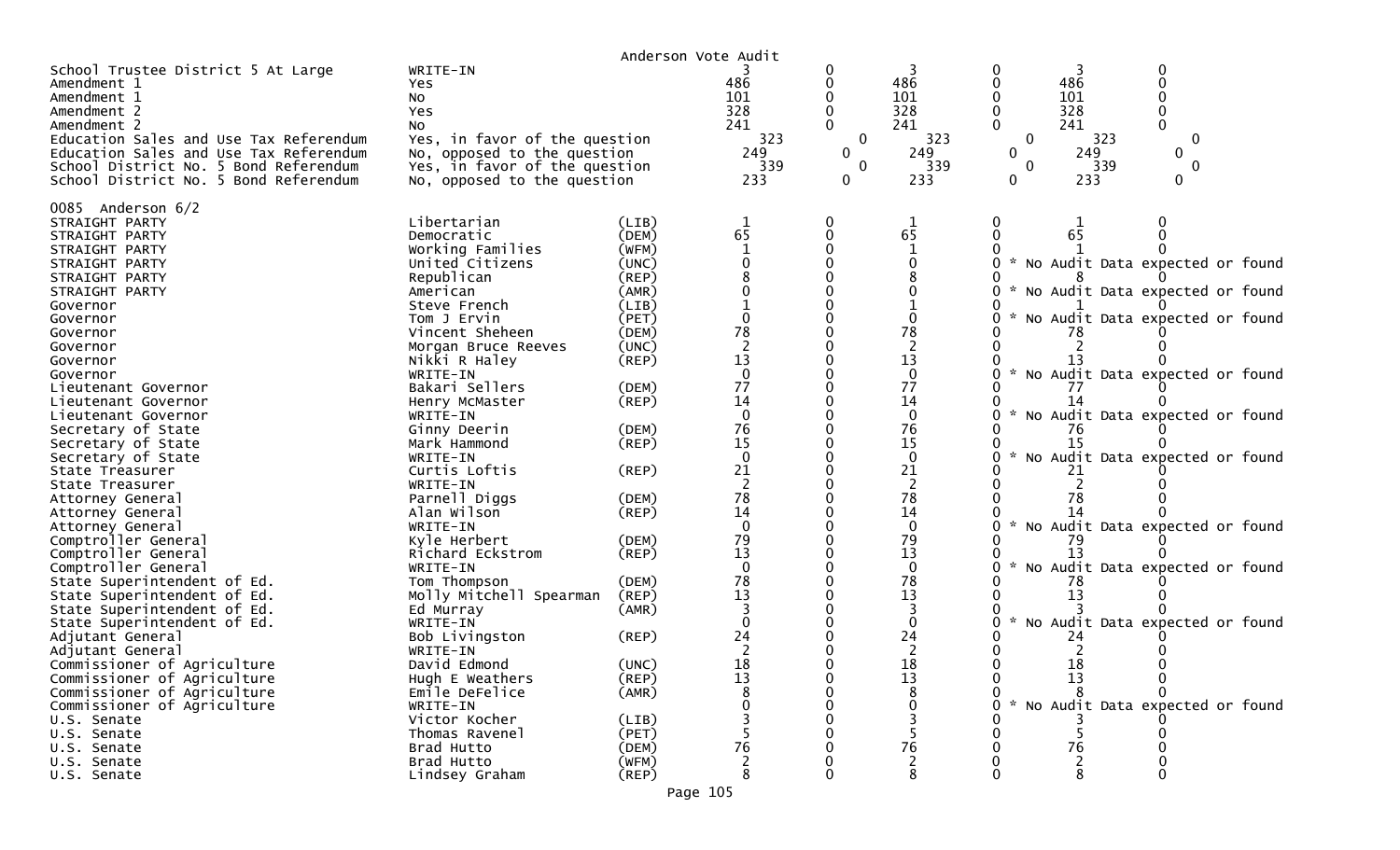|                                        |                               |             | Anderson Vote Audit                    |             |                |                                                  |
|----------------------------------------|-------------------------------|-------------|----------------------------------------|-------------|----------------|--------------------------------------------------|
| U.S. Senate                            | WRITE-IN                      |             | 0                                      |             | 0              | No Audit Data expected or found                  |
| U.S. Senate (Unexpired Term)           | Joyce Dickerson               | (DEM)       | 76                                     |             | 76             | 76                                               |
| U.S. Senate (Unexpired Term)           | Tim Scott                     | $($ REP $)$ | 16                                     |             | 16             | 16                                               |
| U.S. Senate (Unexpired Term)           | Jill Bossi                    | (AMR)       |                                        |             | $\mathbf 1$    |                                                  |
| U.S. Senate (Unexpired Term)           | WRITE-IN                      |             |                                        |             | $\mathbf{0}$   | $\mathcal{H}$<br>No Audit Data expected or found |
| U.S. House of Rep. DISTRICT 3          | Barbara Jo Mullis             | (DEM)       | 79                                     |             | 79             |                                                  |
| U.S. House of Rep. DISTRICT 3          | Jeff Duncan                   | (REP)       | 13                                     |             | 13             | 13                                               |
| U.S. House of Rep. DISTRICT 3          | WRITE-IN                      |             | $\Omega$                               |             | $\mathbf{0}$   | No Audit Data expected or found                  |
| State House of Rep. DISTRICT 6         | Brian White                   | (REP)       | 24                                     |             | 24             | 24                                               |
| State House of Rep. DISTRICT 6         | WRITE-IN                      |             | $\mathbf{1}$                           |             | $\mathbf{1}$   |                                                  |
| Probate Judge                          | Martha D Newton               | (REP)       | 23                                     |             | 23             | 23                                               |
| Probate Judge                          | WRITE-IN                      |             |                                        |             | $\mathbf{1}$   |                                                  |
| County Council DISTRICT 2              | Gracie S Floyd                | (DEM)       | 78                                     |             | 78             | 78                                               |
| County Council DISTRICT 2              | Larry Ray Bright              | (REP)       | 13                                     |             | 13             |                                                  |
| County Council DISTRICT 2              | WRITE-IN                      |             | $\Omega$                               |             | $\mathbf 0$    | * No Audit Data expected or found                |
| Soil and Water District Comm.          | Charles C Eberhart            |             | 18                                     |             | 18             | 18                                               |
| Soil and Water District Comm.          | Tim Kelley                    |             | 20                                     |             | 20             | 20                                               |
|                                        |                               |             | $\Omega$                               |             | $\mathbf{0}$   |                                                  |
| Soil and Water District Comm.          | WRITE-IN                      |             |                                        |             |                | * No Audit Data expected or found                |
| School Trustee District 5 Area 5       | Harold R Kay II               |             | 38<br>$\Omega$                         |             | 38             |                                                  |
| School Trustee District 5 Area 5       | WRITE-IN                      |             |                                        |             | $\mathbf{0}$   | No Audit Data expected or found                  |
| School Trustee District 5 At Large     | Sandy Addis                   |             | 31                                     |             | 31             | 31                                               |
| School Trustee District 5 At Large     | Corie Cullins                 |             | 11                                     |             | 11             | 11                                               |
| School Trustee District 5 At Large     | WRITE-IN                      |             | $\Omega$                               |             | $\mathbf{0}$   | No Audit Data expected or found<br>$\mathcal{H}$ |
| Amendment 1                            | Yes                           |             | 66                                     |             | 66             | 66                                               |
| Amendment 1                            | No                            |             | 14                                     |             | 14             | 14                                               |
| Amendment 2                            | Yes                           |             | 44                                     |             | 44             | 44                                               |
| Amendment 2                            | No                            |             | 36                                     |             | 36             | 36                                               |
| Education Sales and Use Tax Referendum | Yes, in favor of the question |             | 48                                     | 0           | 48             | $\mathbf 0$<br>48<br>0                           |
| Education Sales and Use Tax Referendum | No, opposed to the question   |             | 32                                     | 0           | 32             | 32<br>$\mathbf{0}$<br>0                          |
| School District No. 5 Bond Referendum  | Yes, in favor of the question |             | 53                                     | $\mathbf 0$ | 53             | $\mathbf 0$<br>53<br>$\mathbf 0$                 |
| School District No. 5 Bond Referendum  | No, opposed to the question   |             | 28                                     | 0           | 28             | 28<br>$\Omega$<br>$\Omega$                       |
|                                        |                               |             |                                        |             |                |                                                  |
| 0086 Varennes                          |                               |             |                                        |             |                |                                                  |
| STRAIGHT PARTY                         | Libertarian                   | (LIB)       |                                        |             |                |                                                  |
| STRAIGHT PARTY                         | Democratic                    | (DEM)       | $\begin{array}{c} 86 \\ 6 \end{array}$ |             | 86             | 86<br>6                                          |
| STRAIGHT PARTY                         | Working Families              | (WFM)       |                                        |             | $\overline{6}$ |                                                  |
| STRAIGHT PARTY                         | United Citizens               | (UNC)       |                                        |             |                |                                                  |
| STRAIGHT PARTY                         | Republican                    | (REP)       | 84                                     |             | 84             | 84                                               |
| STRAIGHT PARTY                         | American                      | (AMR)       |                                        |             |                |                                                  |
| Governor                               | Steve French                  | (LIB)       |                                        |             |                |                                                  |
| Governor                               | Tom J Ervin                   | (PET)       |                                        |             |                |                                                  |
| Governor                               | Vincent Sheheen               | (DEM)       | 118                                    |             | 118            | 118                                              |
| Governor                               | Morgan Bruce Reeves           | (UNC)       |                                        |             |                |                                                  |
| Governor                               | Nikki R Haley                 | (REP)       | 176                                    |             | 176            | 176                                              |
| Governor                               | WRITE-IN                      |             | $\mathbf{0}$                           |             | $\mathbf{0}$   | * No Audit Data expected or found                |
| Lieutenant Governor                    | Bakari Sellers                | (DEM)       | 120                                    |             | 120            | 120                                              |
| Lieutenant Governor                    | Henry McMaster                | $($ REP $)$ | 181                                    |             | 181            | 181                                              |
| Lieutenant Governor                    | WRITE-IN                      |             | 0                                      |             | 0              | * No Audit Data expected or found                |
| Secretary of State                     |                               |             |                                        |             | 130            |                                                  |
|                                        | Ginny Deerin                  | (DEM)       | 130                                    |             |                | 130                                              |
|                                        | Mark Hammond                  |             | 173                                    |             | 173            | 173                                              |
| Secretary of State                     | WRITE-IN                      | $($ REP $)$ | 0                                      |             | $\mathbf{0}$   |                                                  |
| Secretary of State<br>State Treasurer  |                               |             | 220                                    |             |                | * No Audit Data expected or found<br>220         |
|                                        | Curtis Loftis                 | (REP)       | Page 106                               |             | 220            |                                                  |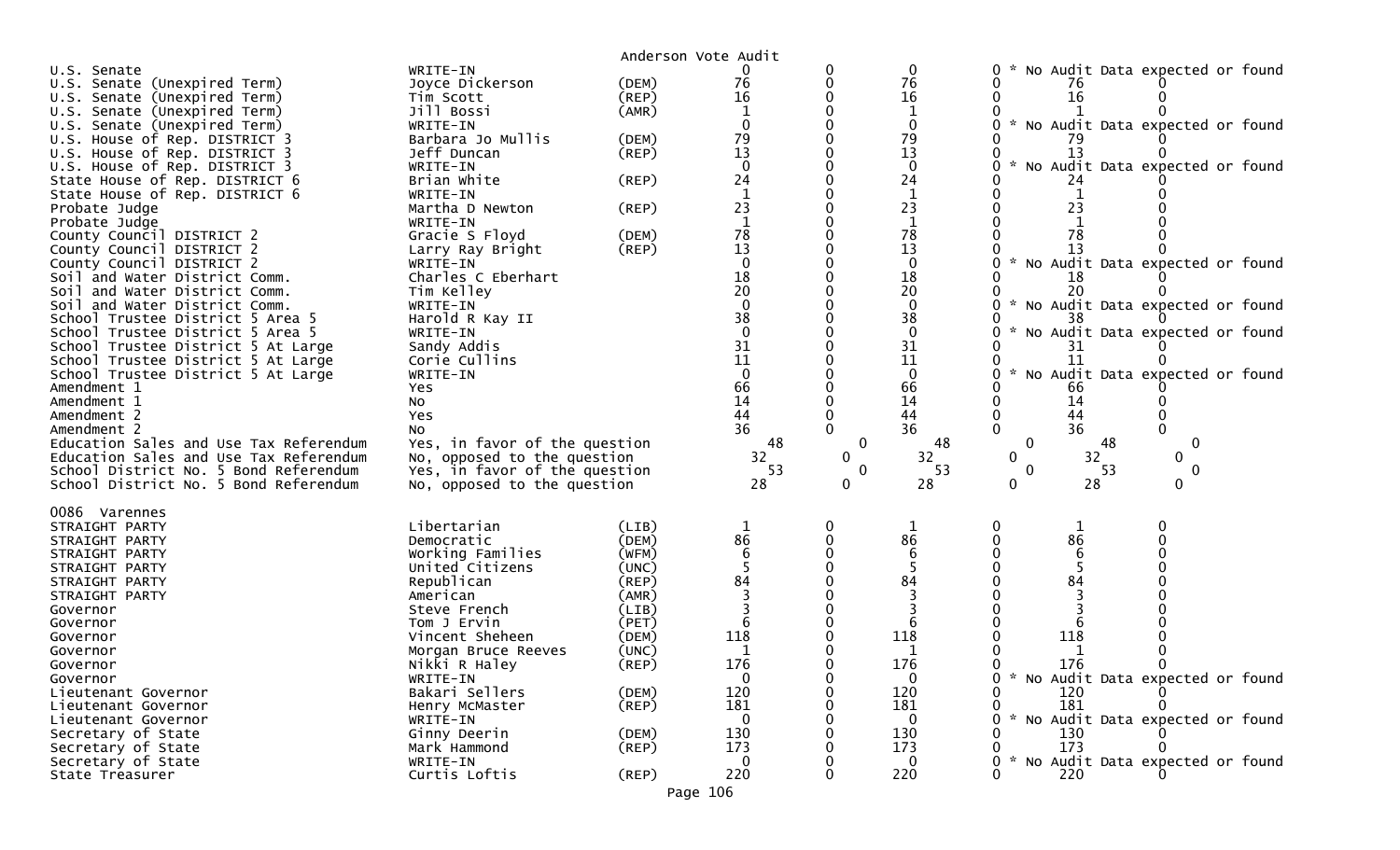|                                                                   |                            |             | Anderson Vote Audit |          |                    |                                                       |
|-------------------------------------------------------------------|----------------------------|-------------|---------------------|----------|--------------------|-------------------------------------------------------|
| State Treasurer                                                   | WRITE-IN                   |             |                     | 0        |                    | 0                                                     |
| Attorney General                                                  | Parnell Diggs              | (DEM)       | 130                 | 0        | 130                | 130<br>$\mathbf{0}$                                   |
| Attorney General                                                  | Alan Wilson                | $($ REP $)$ | 173                 |          | 173                | 173                                                   |
| Attorney General                                                  | WRITE-IN                   |             | $\Omega$            |          | $\Omega$           | * No Audit Data expected or found<br>0                |
| Comptroller General                                               | Kyle Herbert               | (DEM)       | 130                 |          | 130                | 130                                                   |
| Comptroller General                                               | Richard Eckstrom           | (REP)       | 169                 |          | 169                | 169                                                   |
| Comptroller General                                               | WRITE-IN                   |             | $\Omega$            |          | $\mathbf{0}$       | * No Audit Data expected or found<br>0                |
| State Superintendent of Ed.                                       | Tom Thompson               | (DEM)       | 129                 |          | 129                | 129                                                   |
| State Superintendent of Ed.                                       | Molly Mitchell Spearman    | (REP)       | 162                 |          | 162                | 162                                                   |
| State Superintendent of Ed.                                       | Ed Murray                  | (AMR)       | 12                  | 0        | 12                 | 12                                                    |
| State Superintendent of Ed.                                       | WRITE-IN                   |             | $\Omega$            |          | $\mathbf 0$        | * No Audit Data expected or found<br>0                |
| Adjutant General                                                  | Bob Livingston             | (REP)       | 226                 |          | 226                | 226                                                   |
| Adjutant General                                                  | WRITE-IN                   |             |                     |          |                    | 0                                                     |
| Commissioner of Agriculture                                       | David Edmond               | (UNC)       | 47                  |          | 47                 | 47                                                    |
| Commissioner of Agriculture                                       | Hugh E Weathers            | (REP)       | 175                 | $\Omega$ | 175                | 175<br>0                                              |
| Commissioner of Agriculture                                       | Emile DeFelice             | (AMR)       | 31                  |          | 31                 | 31                                                    |
| Commissioner of Agriculture                                       | WRITE-IN                   |             | $\Omega$            |          | $\mathbf{0}$       | $\mathcal{H}$<br>No Audit Data expected or found      |
| U.S. Senate                                                       | Victor Kocher              | (LIB)       |                     |          |                    |                                                       |
| U.S. Senate                                                       | Thomas Ravenel             | (PET)       | 17                  |          | 17                 | 17                                                    |
| U.S. Senate                                                       | Brad Hutto                 | (DEM)       | 104                 |          | 104                | 104                                                   |
| U.S. Senate                                                       | Brad Hutto                 | (WFM)       | 13                  |          | 13                 | 13                                                    |
| U.S. Senate                                                       | Lindsey Graham             | (REP)       | 168                 |          | 168                | 168                                                   |
| U.S. Senate                                                       | WRITE-IN                   |             | $\mathbf 0$         |          | $\mathbf 0$        | $\sim$<br>No Audit Data expected or found             |
| U.S. Senate (Unexpired Term)                                      | Joyce Dickerson            | (DEM)       | 107                 | $\Omega$ | 107                | 107                                                   |
| (Unexpired Term)<br>U.S. Senate                                   | Tim Scott                  | (REP)       | 184                 |          | 184                | 184                                                   |
| U.S. Senate (Unexpired Term)                                      | Jill Bossi                 | (AMR)       | 8                   |          | 8                  |                                                       |
| U.S. Senate (Unexpired Term)                                      | WRITE-IN                   |             | $\Omega$            | $\Omega$ | $\mathbf{0}$       | $\mathcal{H}$<br>No Audit Data expected or found<br>0 |
| U.S. House of Rep. DISTRICT 3                                     | Barbara Jo Mullis          | (DEM)       | 126                 |          | 126                | 126                                                   |
| U.S. House of Rep. DISTRICT 3                                     | Jeff Duncan                | (REP)       | 170                 |          | 170                | 170<br>$\sim$                                         |
| U.S. House of Rep. DISTRICT 3                                     | WRITE-IN                   |             | $\Omega$            |          | $\mathbf{0}$       | 0<br>No Audit Data expected or found                  |
| State House of Rep. DISTRICT 8                                    | Jonathon Hill              | $($ REP $)$ | 89<br>$\mathbf{1}$  |          | 89<br>$\mathbf{1}$ | 89                                                    |
| State House of Rep. DISTRICT 8<br>State House of Rep. DISTRICT 11 | WRITE-IN<br>Tombo Hite     | (DEM)       | 85                  | $\Omega$ | 85                 | 85                                                    |
| State House of Rep. DISTRICT 11                                   |                            | (REP)       | 96                  |          | 96                 | 96                                                    |
| State House of Rep. DISTRICT 11                                   | Craig A Gagnon<br>WRITE-IN |             | $\Omega$            |          | $\Omega$           | $\mathcal{H}$<br>No Audit Data expected or found      |
| Probate Judge                                                     | Martha D Newton            | (REP)       | 242                 | $\Omega$ | 242                | 242                                                   |
| Probate Judge                                                     | WRITE-IN                   |             | 1                   |          | 1                  | 1                                                     |
| County Council DISTRICT 2                                         | Gracie S Floyd             | (DEM)       | 110                 |          | 110                | 110                                                   |
| County Council DISTRICT 2                                         | Larry Ray Bright           | (REP)       | 107                 |          | 107                | 107                                                   |
| County Council DISTRICT 2                                         | WRITE-IN                   |             | $\Omega$            |          | $\Omega$           | 0 * No Audit Data expected or found                   |
| County Council DISTRICT 5                                         | Tommy Dunn                 | (REP)       | 70                  |          | 70                 | 70                                                    |
| County Council DISTRICT 5                                         | WRITE-IN                   |             |                     |          | $\Omega$           | * No Audit Data expected or found                     |
| Soil and Water District Comm.                                     | Charles C Eberhart         |             | 134                 |          | 134                | 134                                                   |
| Soil and Water District Comm.                                     | Tim Kelley                 |             | 137                 |          | 137                | 137<br>$\Omega$<br>$\Omega$                           |
| Soil and Water District Comm.                                     | WRITE-IN                   |             |                     |          |                    |                                                       |
| County Board of Education DISTRICT 6                              | C Nakia Davis              |             |                     |          |                    | 0                                                     |
| County Board of Education DISTRICT 6                              | WRITE-IN                   |             |                     |          |                    | * No Audit Data expected or found                     |
| School Trustee District 5 Area 2                                  | Margaret Adger Mack        |             | 93                  |          | 93                 | 93                                                    |
| School Trustee District 5 Area 2                                  | WRITE-IN                   |             |                     |          | 1                  | 1                                                     |
| School Trustee District 5 At Large                                | Sandy Addis                |             | 177                 |          | 177                | 177                                                   |
| School Trustee District 5 At Large                                | Corie Cullins              |             | 51                  |          | 51                 | 51                                                    |
| School Trustee District 5 At Large                                | WRITE-IN                   |             |                     |          | 2                  |                                                       |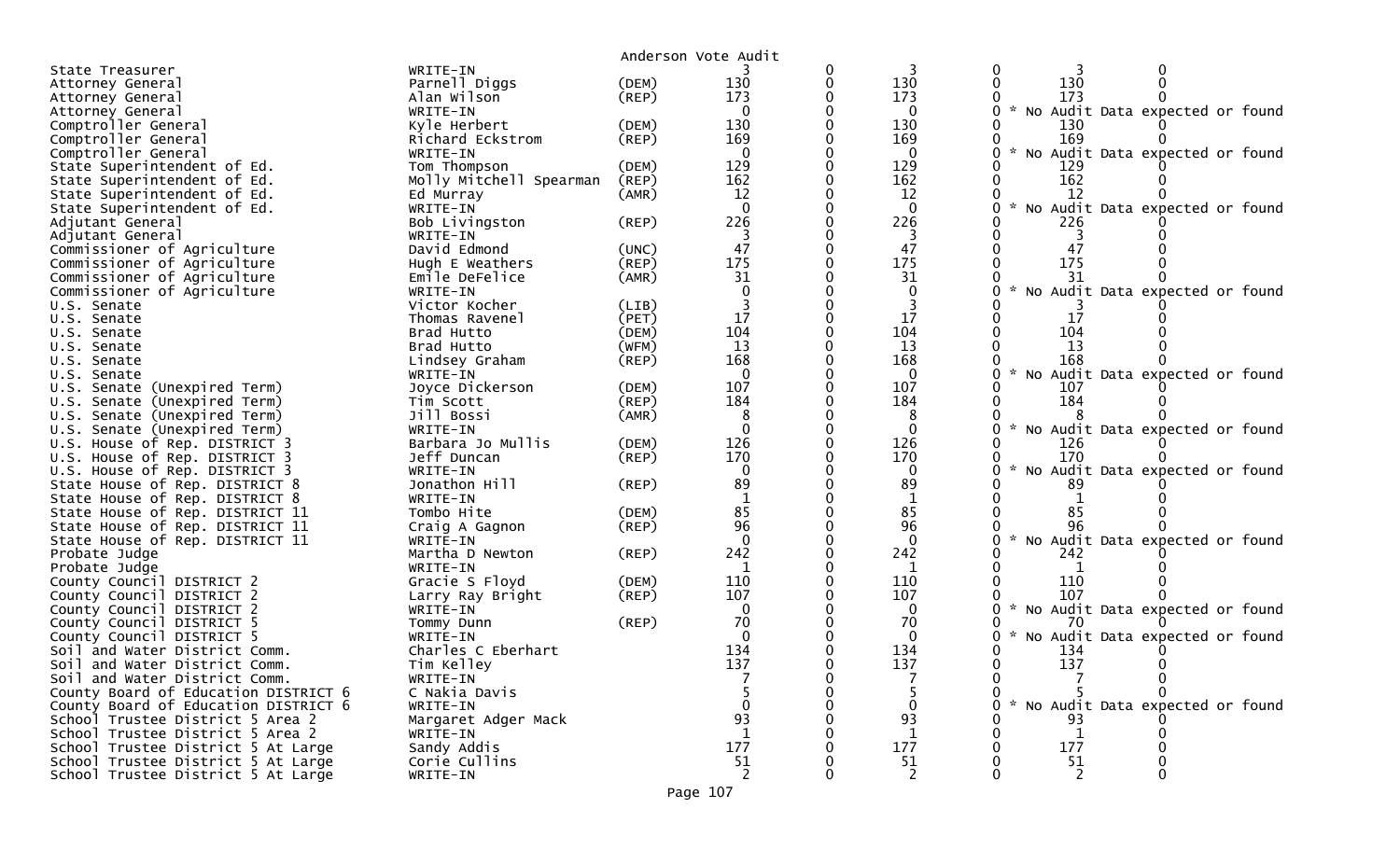|                                                                                                                                                                                                                                                                                                                                                                                                                                                                                                                                                                                                                                                                                                                    |                                                                                                                                                                                                                                                                                                                                                                                                                                                                                                                                         | Anderson Vote Audit                                                                                                                                                                                                                                         |                                                                                                                                                                                               |                       |                                                                                                                                                                                                   |                                                              |                                                                                                                                                     |                                                                                                                                                             |  |
|--------------------------------------------------------------------------------------------------------------------------------------------------------------------------------------------------------------------------------------------------------------------------------------------------------------------------------------------------------------------------------------------------------------------------------------------------------------------------------------------------------------------------------------------------------------------------------------------------------------------------------------------------------------------------------------------------------------------|-----------------------------------------------------------------------------------------------------------------------------------------------------------------------------------------------------------------------------------------------------------------------------------------------------------------------------------------------------------------------------------------------------------------------------------------------------------------------------------------------------------------------------------------|-------------------------------------------------------------------------------------------------------------------------------------------------------------------------------------------------------------------------------------------------------------|-----------------------------------------------------------------------------------------------------------------------------------------------------------------------------------------------|-----------------------|---------------------------------------------------------------------------------------------------------------------------------------------------------------------------------------------------|--------------------------------------------------------------|-----------------------------------------------------------------------------------------------------------------------------------------------------|-------------------------------------------------------------------------------------------------------------------------------------------------------------|--|
| Homeland Park Water and Sewer DISTRICT 108 Dennis L Chastain<br>Homeland Park Water and Sewer DISTRICT 108 Larry E Harrell<br>Homeland Park Water and Sewer DISTRICT 108 Jerry Richey<br>Homeland Park Water and Sewer DISTRICT 108 Mary P Sanders<br>Homeland Park Water and Sewer DISTRICT 108 Jan Charping Smith<br>Homeland Park Water and Sewer DISTRICT 108 Ken Swilling<br>Homeland Park Water and Sewer DISTRICT 108 WRITE-IN<br>Amendment 1<br>Amendment 1<br>Amendment 2<br>Amendment 2<br>Education Sales and Use Tax Referendum<br>Education Sales and Use Tax Referendum<br>School District No. 5 Bond Referendum<br>School District No. 5 Bond Referendum                                            | Yes<br>No<br>Yes<br>No<br>Yes, in favor of the question<br>No, opposed to the question<br>Yes, in favor of the question<br>No, opposed to the question                                                                                                                                                                                                                                                                                                                                                                                  |                                                                                                                                                                                                                                                             | 102<br>128<br>64<br>81<br>73<br>46<br>217<br>73<br>160<br>136<br>163<br>134<br>194<br>108                                                                                                     | O<br>0<br>0<br>0<br>0 | 102<br>128<br>64<br>81<br>73<br>46<br>217<br>73<br>160<br>136<br>163<br>134<br>194<br>108                                                                                                         | 0<br>0<br>0<br>$\bf{0}$<br>$\mathbf{0}$                      | 102<br>128<br>64<br>81<br>73<br>46<br>217<br>73<br>160<br>136<br>163<br>134<br>194<br>108                                                           | 0<br>0<br>0<br>0<br>0<br>0                                                                                                                                  |  |
| 0087 Lakeside<br>STRAIGHT PARTY<br>STRAIGHT PARTY<br>STRAIGHT PARTY<br>STRAIGHT PARTY<br>STRAIGHT PARTY<br>STRAIGHT PARTY<br>Governor<br>Governor<br>Governor<br>Governor<br>Governor<br>Governor<br>Lieutenant Governor<br>Lieutenant Governor<br>Lieutenant Governor<br>Secretary of State<br>Secretary of State<br>Secretary of State<br>State Treasurer<br>State Treasurer<br>Attorney General<br>Attorney General<br>Attorney General<br>Comptroller General<br>Comptroller General<br>Comptroller General<br>State Superintendent of Ed.<br>State Superintendent of Ed.<br>State Superintendent of Ed.<br>State Superintendent of Ed.<br>Adjutant General<br>Adjutant General<br>Commissioner of Agriculture | Libertarian<br>Democratic<br>Working Families<br>United Citizens<br>Republican<br>American<br>Steve French<br>Tom J Ervin<br>Vincent Sheheen<br>Morgan Bruce Reeves<br>Nikki R Haley<br>WRITE-IN<br>Bakari Sellers<br>Henry McMaster<br>WRITE-IN<br>Ginny Deerin<br>Mark Hammond<br>WRITE-IN<br>Curtis Loftis<br>WRITE-IN<br>Parnell Diggs<br>Alan Wilson<br>WRITE-IN<br>Kyle Herbert<br>Richard Eckstrom<br>WRITE-IN<br>Tom Thompson<br>Molly Mitchell Spearman<br>Ed Murray<br>WRITE-IN<br>Bob Livingston<br>WRITE-IN<br>David Edmond | (LIB)<br>(DEM)<br>(WFM)<br>(UNC)<br>$($ REP $)$<br>(AMR)<br>(LIB)<br>(PET)<br>(DEM)<br>(UNC)<br>$($ REP $)$<br>(DEM)<br>(REP)<br>(DEM)<br>(REP)<br>$($ REP $)$<br>(DEM)<br>$($ REP $)$<br>(DEM)<br>$($ REP $)$<br>(DEM)<br>(REP)<br>(AMR)<br>(REP)<br>(UNC) | 5<br>184<br>170<br>13<br>9<br>284<br>4<br>425<br>-1<br>292<br>440<br>2<br>284<br>443<br>$\Omega$<br>512<br>4<br>286<br>443<br>0<br>296<br>425<br>0<br>291<br>399<br>39<br>0<br>513<br>5<br>63 | 0<br>0<br>0           | 184<br>170<br>13<br>$\Omega$<br>284<br>425<br>1<br>292<br>440<br>2<br>284<br>443<br>$\Omega$<br>512<br>4<br>286<br>443<br>0<br>296<br>425<br>$\Omega$<br>291<br>399<br>39<br>0<br>513<br>-5<br>63 | 0<br>$\mathcal{H}$<br>0<br>0<br>0<br>0<br>$\mathcal{H}$<br>0 | 184<br>170<br>13<br>9<br>284<br>425<br>1<br>292<br>440<br>2<br>284<br>443<br>512<br>286<br>443<br>296<br>425<br>291<br>399<br>39<br>513<br>-5<br>63 | 0<br>No Audit Data expected or found<br>* No Audit Data expected or found<br>0<br>* No Audit Data expected or found<br>0<br>No Audit Data expected or found |  |
| Commissioner of Agriculture<br>Commissioner of Agriculture                                                                                                                                                                                                                                                                                                                                                                                                                                                                                                                                                                                                                                                         | Hugh E Weathers<br>Emile DeFelice                                                                                                                                                                                                                                                                                                                                                                                                                                                                                                       | (REP)<br>(AMR)                                                                                                                                                                                                                                              | 450<br>56                                                                                                                                                                                     | 0                     | 450<br>56                                                                                                                                                                                         |                                                              | 450<br>56                                                                                                                                           |                                                                                                                                                             |  |

Page 108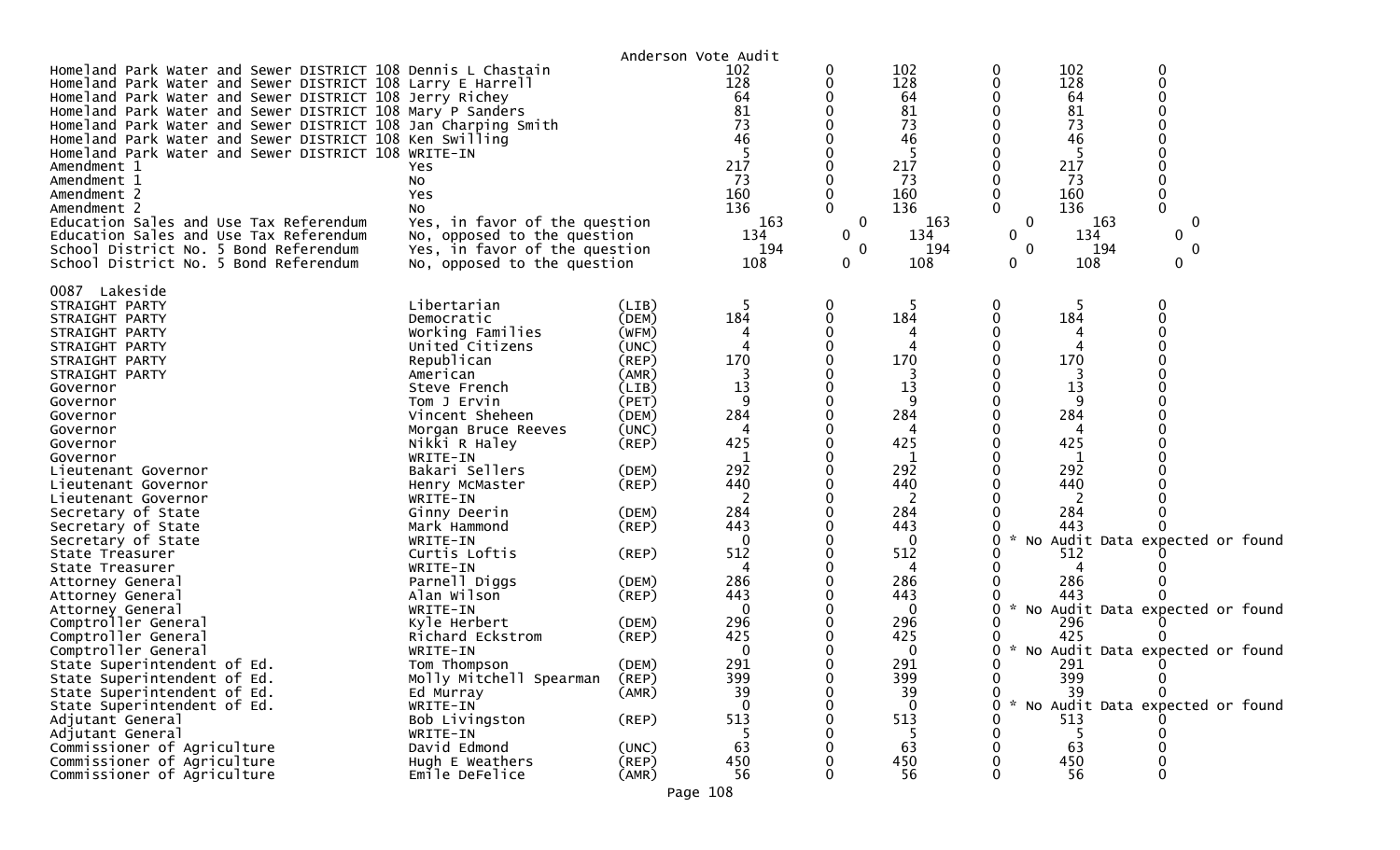|                                                       |                                     |             | Anderson Vote Audit |                  |              |                                      |                                 |        |  |
|-------------------------------------------------------|-------------------------------------|-------------|---------------------|------------------|--------------|--------------------------------------|---------------------------------|--------|--|
| Commissioner of Agriculture                           | WRITE-IN                            |             | 0                   | 0                | $\mathbf 0$  | 0                                    | No Audit Data expected or found |        |  |
| U.S. Senate                                           | Victor Kocher                       | (LIB)       | 30                  | 0                | 30           | 0                                    | 30                              |        |  |
| U.S. Senate                                           | Thomas Ravenel                      | (PET)       | 36                  |                  | 36           | 0                                    | 36                              |        |  |
| U.S.<br>Senate                                        | Brad Hutto                          | (DEM)       | 256                 |                  | 256          | 0                                    | 256                             |        |  |
| U.S. Senate                                           | Brad Hutto                          | (WFM)       | 15                  |                  | 15           |                                      | 15                              |        |  |
| U.S. Senate                                           | Lindsey Graham                      | (REP)       | 396                 | 0                | 396          |                                      | 396                             |        |  |
| U.S.<br>Senate                                        | WRITE-IN                            |             | 1                   |                  | 1            |                                      | 1                               |        |  |
| U.S. Senate (Unexpired Term)                          | Joyce Dickerson                     | (DEM)       | 265                 | 0                | 265          |                                      | 265                             |        |  |
| Senate (Unexpired Term)<br>U.S.                       | Tim Scott                           | (REP)       | 454                 |                  | 454          |                                      | 454                             |        |  |
| Senate (Unexpired Term)<br>U.S.                       | Jill Bossi                          | (AMR)       | 11                  |                  | 11           |                                      | 11                              |        |  |
| Senate (Unexpired Term)<br>U.S.                       | WRITE-IN                            |             | $\overline{0}$      | 0                | $\Omega$     | 0<br>NO                              | Audit Data expected or found    |        |  |
| U.S. House of Rep. DISTRICT 3                         | Barbara Jo Mullis                   | (DEM)       | 293                 |                  | 293          | 0                                    | 293                             |        |  |
| House of Rep. DISTRICT 3<br>U.S.                      | Jeff Duncan                         | $($ REP $)$ | 434                 |                  | 434          | 0                                    | 434                             |        |  |
| U.S. House of Rep. DISTRICT 3                         | WRITE-IN                            |             | $\mathbf{1}$        | 0                | 1            | 0                                    |                                 |        |  |
| State House of Rep. DISTRICT 8                        | Jonathon Hill                       | (REP)       | 514                 |                  | 514          |                                      | 514                             |        |  |
| State House of Rep. DISTRICT 8                        | WRITE-IN                            |             | 2                   |                  | 2            |                                      | 2                               |        |  |
| Probate Judge                                         | Martha D Newton                     | (REP)       | 539                 | 0                | 539          |                                      | 539                             |        |  |
| Probate Judge                                         | WRITE-IN                            |             | 2                   |                  | 2            |                                      | 2                               |        |  |
| County Council DISTRICT 5                             | Tommy Dunn                          | (REP)       | 515                 |                  | 515          |                                      | 515                             |        |  |
| County Council DISTRICT 5                             | WRITE-IN                            |             | 8                   | 0                | 8            |                                      | 8                               |        |  |
| Soil and Water District Comm.                         | Charles C Eberhart                  |             | 262                 |                  | 262          |                                      | 262                             |        |  |
| Soil and Water District Comm.                         | Tim Kelley                          |             | 321                 |                  | 321          |                                      | 321                             |        |  |
| Soil and Water District Comm.                         | WRITE-IN                            |             | .5                  |                  | -5           |                                      |                                 |        |  |
| County Board of Education DISTRICT 6                  | C Nakia Davis                       |             | 71                  |                  | 71           |                                      | 71                              | U      |  |
| County Board of Education DISTRICT 6                  | WRITE-IN                            |             | $\mathbf{0}$        |                  | $\mathbf{0}$ |                                      | No Audit Data expected or found |        |  |
| School Trustee District 5 At Large                    | Sandy Addis                         |             | 337                 |                  | 337          |                                      | 337                             |        |  |
| School Trustee District 5 At Large                    | Corie Cullins                       |             | 136                 |                  | 136          |                                      | 136                             |        |  |
| School Trustee District 5 At Large                    | WRITE-IN                            |             |                     |                  |              |                                      |                                 |        |  |
| Amendment 1                                           | Yes                                 |             | 580                 |                  | 580          |                                      | 580                             |        |  |
| Amendment 1                                           | No                                  |             | 152                 |                  | 152          |                                      | 152                             |        |  |
| Amendment 2                                           | Yes                                 |             | 355                 |                  | 355          |                                      | 355                             |        |  |
|                                                       |                                     |             | 363                 | $\Omega$         | 363          | $\Omega$                             | 363                             | 0      |  |
| Amendment 2<br>Education Sales and Use Tax Referendum | No<br>Yes, in favor of the question |             | 386                 | 0                | 386          | 0                                    | 386                             | 0      |  |
|                                                       |                                     |             | 333                 |                  | 333          | 0                                    | 333                             |        |  |
| Education Sales and Use Tax Referendum                | No, opposed to the question         |             | 422                 | 0<br>$\mathbf 0$ |              | $\mathbf{0}$                         |                                 | 0<br>0 |  |
| School District No. 5 Bond Referendum                 | Yes, in favor of the question       |             | 299                 | $\mathbf 0$      | 422<br>299   |                                      | 422<br>299                      | 0      |  |
| School District No. 5 Bond Referendum                 | No, opposed to the question         |             |                     |                  |              | 0                                    |                                 |        |  |
| 0091 Centerville Sta B                                |                                     |             |                     |                  |              |                                      |                                 |        |  |
| STRAIGHT PARTY                                        | Libertarian                         | (LIB)       | -5                  | 0                | -5           | $\bf{0}$                             | 5                               | 0      |  |
| STRAIGHT PARTY                                        | Democratic                          | (DEM)       | 111                 |                  | 111          |                                      | 111                             |        |  |
| STRAIGHT PARTY                                        | Working Families                    | (WFM)       | 4                   |                  | 4            |                                      | 4                               |        |  |
| STRAIGHT PARTY                                        | United Citizens                     | (UNC)       | $\mathbf{1}$        |                  |              |                                      |                                 |        |  |
| STRAIGHT PARTY                                        | Republican                          | $($ REP $)$ | 241                 |                  | 241          |                                      | 241                             |        |  |
| STRAIGHT PARTY                                        | American                            | (AMR)       | 6                   |                  |              |                                      |                                 |        |  |
| Governor                                              | Steve French                        | (LIB)       | 5                   | 0                | 5            | 0                                    |                                 |        |  |
| Governor                                              | Tom J Ervin                         | (PET)       |                     | 0                |              | 0                                    |                                 |        |  |
| Governor                                              | Vincent Sheheen                     | (DEM)       | 231                 |                  | 231          |                                      | 231                             |        |  |
| Governor                                              | Morgan Bruce Reeves                 | (UNC)       | $\mathbf{1}$        |                  | -1           |                                      |                                 |        |  |
| Governor                                              | Nikki R Haley                       | $($ REP $)$ | 624                 |                  | 624          |                                      | 624                             | 0      |  |
| Governor                                              |                                     |             | $\Omega$            |                  | $\Omega$     | $\mathcal{H}$<br>0<br>N <sub>O</sub> | Audit Data expected or found    |        |  |
| Lieutenant Governor                                   | WRITE-IN<br>Bakari Sellers          | (DEM)       | 217                 |                  | 217          |                                      | 217                             |        |  |
| Lieutenant Governor                                   | Henry McMaster                      | $($ REP $)$ | 645                 |                  | 645          | 0                                    | 645                             | 0      |  |
|                                                       |                                     |             |                     |                  |              |                                      |                                 |        |  |
|                                                       |                                     |             | Page 109            |                  |              |                                      |                                 |        |  |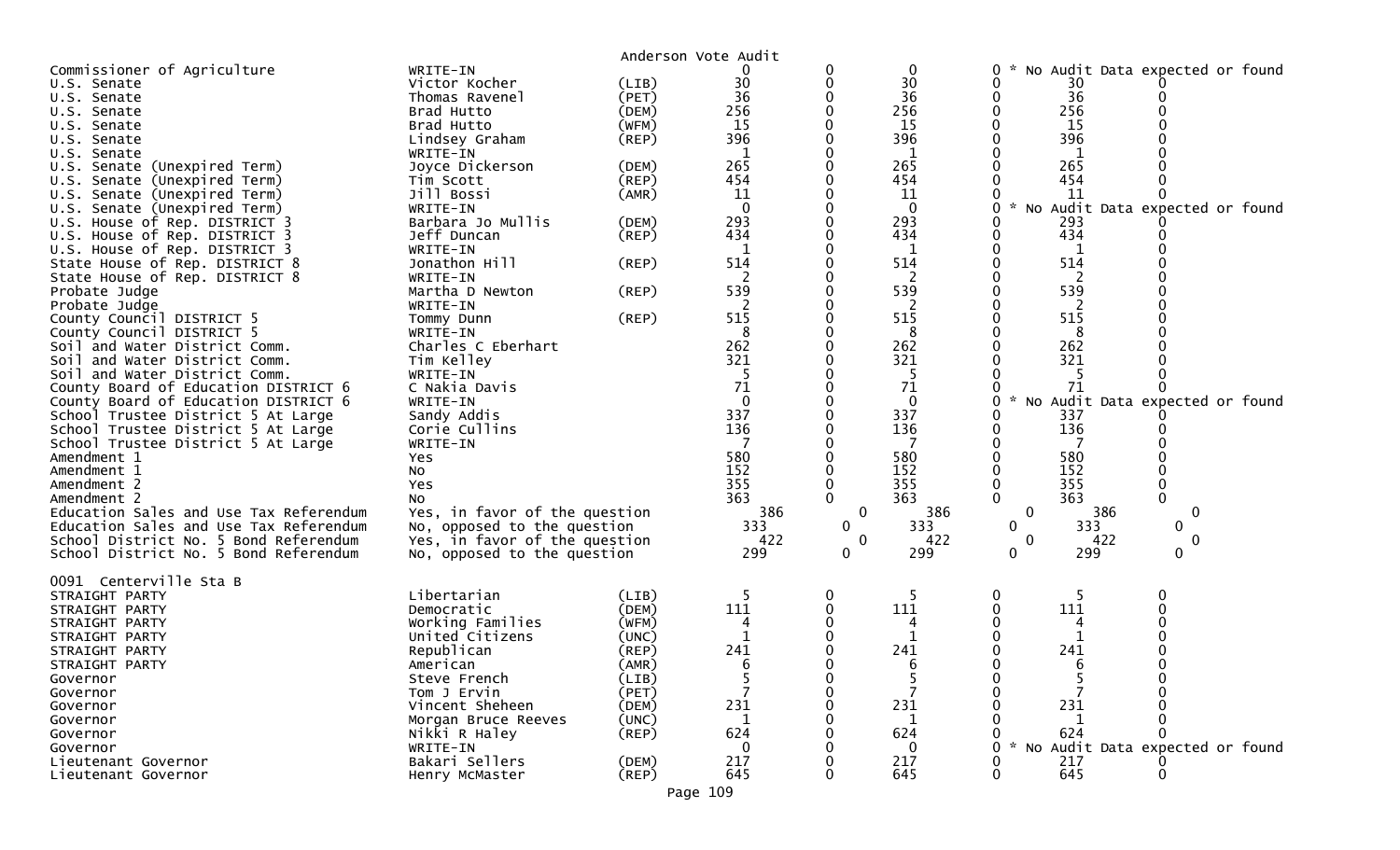|                                                                |                               |             | Anderson Vote Audit |                    |                                                       |  |
|----------------------------------------------------------------|-------------------------------|-------------|---------------------|--------------------|-------------------------------------------------------|--|
| Lieutenant Governor                                            | WRITE-IN                      |             |                     | 0                  | No Audit Data expected or found<br>0                  |  |
| Secretary of State                                             | Ginny Deerin                  | (DEM)       | 212                 | 212                | 0<br>212                                              |  |
| Secretary of State                                             | Mark Hammond                  | $($ REP $)$ | 650                 | 650                | 650                                                   |  |
| Secretary of State                                             | WRITE-IN                      |             | $\mathbf{0}$        | $\mathbf{0}$       | * No Audit Data expected or found<br>0                |  |
| State Treasurer                                                | Curtis Loftis                 | (REP)       | 716                 | 716                | 716                                                   |  |
| State Treasurer                                                | WRITE-IN                      |             |                     |                    |                                                       |  |
| Attorney General                                               | Parnell Diggs                 | (DEM)       | 217                 | 217                | 217                                                   |  |
| Attorney General                                               | Alan Wilson                   | (REP)       | 643                 | 643                | 643                                                   |  |
| Attorney General                                               | WRITE-IN                      |             | $\Omega$            | $\Omega$           | $\sim$<br>No Audit Data expected or found<br>0        |  |
| Comptroller General                                            | Kyle Herbert                  | (DEM)       | 230                 | 230                | 230                                                   |  |
| Comptroller General                                            | Richard Eckstrom              | (REP)       | 627                 | 627                | 627                                                   |  |
| Comptroller General                                            | WRITE-IN                      |             | $\mathbf 0$         | $\Omega$           | $\mathcal{H}$<br>No Audit Data expected or found<br>0 |  |
| State Superintendent of Ed.                                    | Tom Thompson                  | (DEM)       | 229                 | 229                | 229                                                   |  |
| State Superintendent of Ed.                                    | Molly Mitchell Spearman       | (REP)       | 604                 | 604                | 604                                                   |  |
| State Superintendent of Ed.                                    | Ed Murray                     | (AMR)       | 25                  | 25                 | 25                                                    |  |
| State Superintendent of Ed.                                    | WRITE-IN                      |             | $\Omega$            | $\Omega$           | * No Audit Data expected or found<br>0                |  |
| Adjutant General                                               | Bob Livingston                | (REP)       | 727                 | 727                | 727                                                   |  |
| Adjutant General                                               | WRITE-IN                      |             |                     |                    |                                                       |  |
| Commissioner of Agriculture                                    | David Edmond                  | (UNC)       | 55                  | 55                 | 55                                                    |  |
| Commissioner of Agriculture                                    | Hugh E Weathers               | $($ REP $)$ | 659                 | 659                | 659                                                   |  |
| Commissioner of Agriculture                                    | Emile DeFelice                | (AMR)       | 47                  | 47                 | 47                                                    |  |
| Commissioner of Agriculture                                    | WRITE-IN                      |             |                     | 2                  | 2                                                     |  |
| U.S. Senate                                                    | Victor Kocher                 | (LIB)       | 19                  | 19                 | 19                                                    |  |
| U.S. Senate                                                    | Thomas Ravenel                | (PET)       | 40                  | 40                 | 40                                                    |  |
| U.S. Senate                                                    | Brad Hutto                    | (DEM)       | 189                 | 189                | 189                                                   |  |
| U.S. Senate                                                    | Brad Hutto                    | (WFM)       | 16                  | 16                 | 16                                                    |  |
| U.S. Senate                                                    | Lindsey Graham                | $($ REP $)$ | 602                 | 602                | 602                                                   |  |
| U.S. Senate                                                    | WRITE-IN                      |             |                     | $\overline{2}$     | 2                                                     |  |
| U.S. Senate (Unexpired Term)                                   | Joyce Dickerson               | (DEM)       | 179                 | 179                | 179                                                   |  |
| (Unexpired Term)<br>U.S. Senate                                | Tim Scott                     | (REP)       | 675<br>14           | 675                | 675<br>14                                             |  |
| U.S. Senate (Unexpired Term)                                   | Jill Bossi<br>WRITE-IN        | (AMR)       | $\Omega$            | 14                 |                                                       |  |
| U.S. Senate (Unexpired Term)                                   | Barbara Jo Mullis             | (DEM)       | 216                 | $\bf{0}$<br>216    | No Audit Data expected or found<br>216                |  |
| U.S. House of Rep. DISTRICT 3<br>U.S. House of Rep. DISTRICT 3 | Jeff Duncan                   | (REP)       | 650                 | 650                | 650                                                   |  |
| U.S. House of Rep. DISTRICT 3                                  | WRITE-IN                      |             | $\Omega$            | $\Omega$           | $\sim$<br>No Audit Data expected or found             |  |
| State House of Rep. DISTRICT 8                                 | Jonathon Hill                 | (REP)       | 718                 | 718                | 718                                                   |  |
| State House of Rep. DISTRICT 8                                 | WRITE-IN                      |             |                     | -5                 | -5                                                    |  |
| Probate Judge                                                  | Martha D Newton               | (REP)       | 722                 | 722                | 722                                                   |  |
| Probate Judge                                                  | WRITE-IN                      |             | 6                   | 6                  | 6                                                     |  |
| County Council DISTRICT 5                                      | Tommy Dunn                    | (REP)       | 727                 | 727                | 727                                                   |  |
| County Council DISTRICT 5                                      | WRITE-IN                      |             |                     |                    |                                                       |  |
| Soil and Water District Comm.                                  | Charles C Eberhart            |             | 331                 | 331                | 331                                                   |  |
| Soil and Water District Comm.                                  | Tim Kelley                    |             | 428                 | 428                | 428                                                   |  |
| Soil and Water District Comm.                                  | WRITE-IN                      |             | a                   | a                  | Q                                                     |  |
| School Trustee District 5 At Large                             | Sandy Addis                   |             | 493                 | 493                | 493<br>0<br>0                                         |  |
| School Trustee District 5 At Large                             | Corie Cullins                 |             | 113                 | 113                | 113                                                   |  |
| School Trustee District 5 At Large                             | WRITE-IN                      |             | 9                   | 9                  | 9                                                     |  |
| Amendment 1                                                    | Yes                           |             | 687                 | 687                | 687                                                   |  |
| Amendment 1                                                    | No                            |             | 173                 | 173                | 173                                                   |  |
| Amendment 2                                                    | Yes                           |             | 462                 | 462                | 462                                                   |  |
| Amendment 2                                                    | No                            |             | 385                 | 385                | 385<br>$\Omega$                                       |  |
| Education Sales and Use Tax Referendum                         | Yes, in favor of the question |             | 457                 | $\mathbf 0$<br>457 | $\mathbf 0$<br>457<br>$\mathbf 0$                     |  |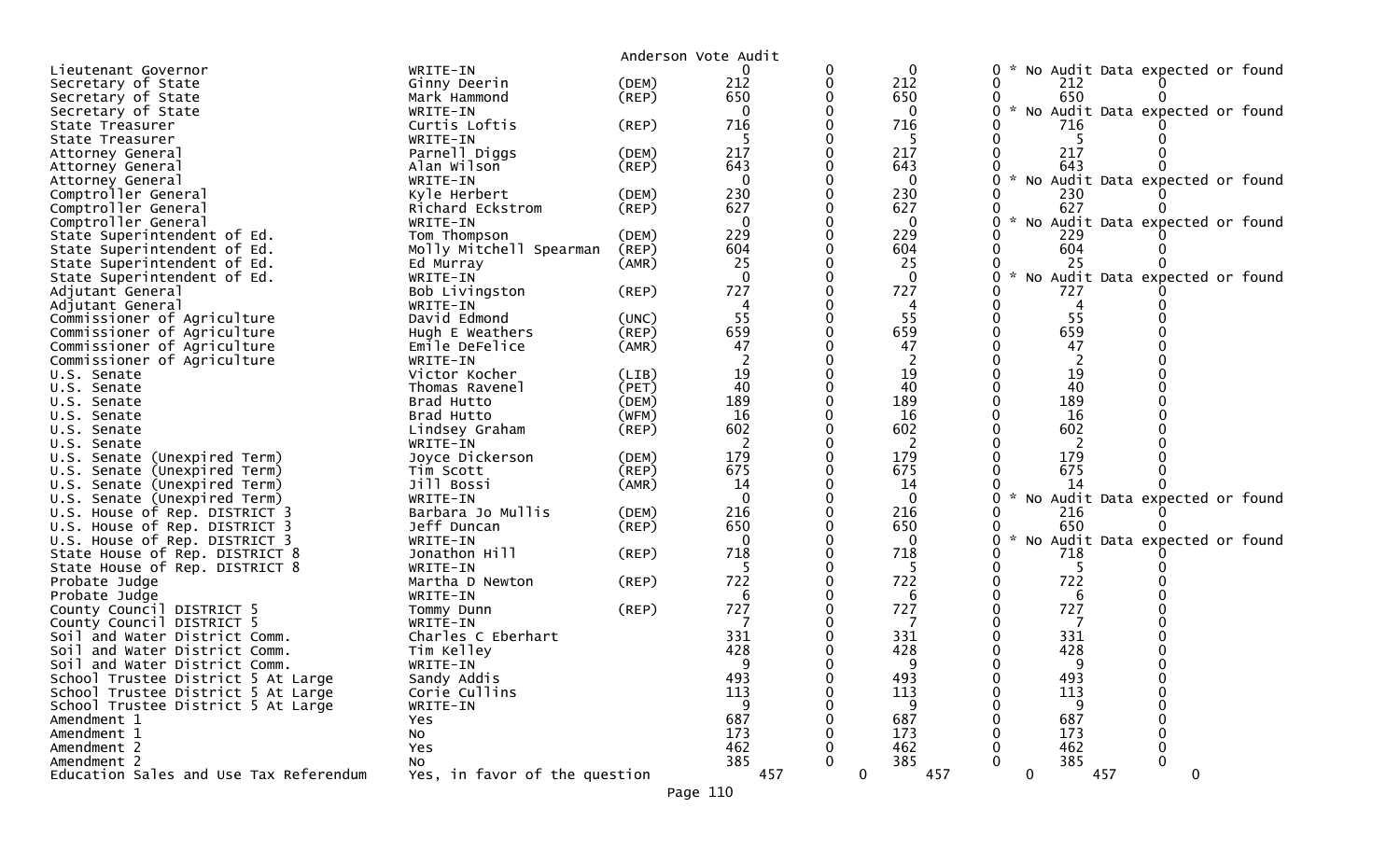|                                            |                                                              | Anderson Vote Audit |                |                                |              |               |          |                                   |
|--------------------------------------------|--------------------------------------------------------------|---------------------|----------------|--------------------------------|--------------|---------------|----------|-----------------------------------|
| Education Sales and Use Tax Referendum     | No, opposed to the question<br>Yes, in favor of the question |                     | 396<br>523     | $\mathbf{0}$<br>$\overline{0}$ | 396<br>523   | 0<br>$\Omega$ | 396      | $\mathbf{0}$<br>523<br>$\Omega$   |
| School District No. 5 Bond Referendum      | No, opposed to the question                                  |                     | 323            | 0                              | 323          | 0             | 323      | 0                                 |
| School District No. 5 Bond Referendum      |                                                              |                     |                |                                |              |               |          |                                   |
| 0092<br>Edgewood Sta B                     |                                                              |                     |                |                                |              |               |          |                                   |
| STRAIGHT PARTY                             | Libertarian                                                  | (LIB)               | $\overline{c}$ | 0                              | 2            |               | 2        |                                   |
| STRAIGHT PARTY                             | Democratic                                                   | (DEM)               | 73             | 0                              | 73           |               | 73       |                                   |
| STRAIGHT PARTY                             | Working Families                                             | (WFM)               | 3              | 0                              | 3            |               |          |                                   |
| STRAIGHT PARTY                             | United Citizens                                              | (UNC)               | $\Omega$       |                                | $\Omega$     |               |          | No Audit Data expected or found   |
| STRAIGHT PARTY                             | Republican                                                   | $($ REP $)$         | 218            |                                | 218          |               | 218      |                                   |
| STRAIGHT PARTY                             | American                                                     | (AMR)               | 4              |                                | 4            |               | 4        |                                   |
| Governor                                   | Steve French                                                 | (LIB)               | 10             |                                | 10           |               | 10       |                                   |
| Governor                                   | Tom J Ervin                                                  | (PET)               | 13             |                                | 13           |               | 13       |                                   |
| Governor                                   | Vincent Sheheen                                              | (DEM)               | 188            |                                | 188          |               | 188      |                                   |
| Governor                                   | Morgan Bruce Reeves                                          | (UNC)               | 3              |                                | 3            |               |          |                                   |
| Governor                                   | Nikki R Haley                                                | (REP)               | 562            |                                | 562          |               | 562      |                                   |
| Governor                                   | WRITE-IN                                                     |                     | $\mathbf 0$    |                                | 0            |               |          | * No Audit Data expected or found |
| Lieutenant Governor                        | Bakari Sellers                                               | (DEM)               | 186            |                                | 186          |               | 186      |                                   |
| Lieutenant Governor                        | Henry McMaster                                               | (REP)               | 581            |                                | 581          |               | 581      |                                   |
| Lieutenant Governor                        | WRITE-IN                                                     |                     | 2              |                                | <sup>2</sup> |               | 2        |                                   |
| Secretary of State                         | Ginny Deerin                                                 | (DEM)               | 178            |                                | 178          |               | 178      |                                   |
| Secretary of State                         | Mark Hammond                                                 | (REP)               | 580            |                                | 580          |               | 580      |                                   |
| Secretary of State                         | WRITE-IN                                                     |                     | $\mathbf{0}$   |                                | 0            | $\mathcal{H}$ |          | No Audit Data expected or found   |
| State Treasurer                            | Curtis Loftis                                                | (REP)               | 647            |                                | 647          |               | 647      |                                   |
| State Treasurer                            | WRITE-IN                                                     |                     | 6              |                                | 6            |               | 6        |                                   |
| Attorney General                           | Parnell Diggs                                                | (DEM)               | 171            |                                | 171          |               | 171      |                                   |
| Attorney General                           | Alan Wilson                                                  | $($ REP $)$         | 581            |                                | 581          |               | 581      |                                   |
| Attorney General                           | WRITE-IN                                                     |                     | 2              |                                | 2            |               | 2<br>180 |                                   |
| Comptroller General                        | Kyle Herbert                                                 | (DEM)               | 180<br>569     |                                | 180<br>569   |               | 569      |                                   |
| Comptroller General<br>Comptroller General | Richard Eckstrom<br>WRITE-IN                                 | (REP)               | -1             |                                | 1            |               |          |                                   |
| State Superintendent of Ed.                | Tom Thompson                                                 | (DEM)               | 166            |                                | 166          |               | 166      |                                   |
| State Superintendent of Ed.                | Molly Mitchell Spearman                                      | (REP)               | 552            |                                | 552          |               | 552      |                                   |
| State Superintendent of Ed.                | Ed Murray                                                    | (AMR)               | 37             |                                | 37           |               | 37       |                                   |
| State Superintendent of Ed.                | WRITE-IN                                                     |                     | 2              |                                | 2            |               | 2        |                                   |
| Adjutant General                           | Bob Livingston                                               | (REP)               | 658            |                                | 658          |               | 658      |                                   |
| Adjutant General                           | WRITE-IN                                                     |                     |                |                                |              |               |          |                                   |
| Commissioner of Agriculture                | David Edmond                                                 | (UNC)               | 50             |                                | 50           |               | 50       |                                   |
| Commissioner of Agriculture                | Hugh E Weathers                                              | (REP)               | 609            |                                | 609          |               | 609      |                                   |
| Commissioner of Agriculture                | Emile DeFelice                                               | (AMR)               | 40             |                                | 40           |               | 40       |                                   |
| Commissioner of Agriculture                | WRITE-IN                                                     |                     |                |                                |              |               |          |                                   |
| U.S. Senate                                | Victor Kocher                                                | (LIB)               | 20             |                                | 20           |               | 20       |                                   |
| U.S. Senate                                | Thomas Ravenel                                               | (PET)               | 43             |                                | 43           |               | 43       |                                   |
| U.S. Senate                                | Brad Hutto                                                   | (DEM)               | 149            | 0                              | 149          | 0             | 149      |                                   |
| U.S. Senate                                | Brad Hutto                                                   | (WFM)               | 13             | 0                              | 13           |               | 13       |                                   |
| U.S. Senate                                | Lindsey Graham                                               | (REP)               | 543            |                                | 543          |               | 543      |                                   |
| U.S. Senate                                | WRITE-IN                                                     |                     |                |                                | 3            |               | 3        |                                   |
| U.S. Senate (Unexpired Term)               | Joyce Dickerson                                              | (DEM)               | 137            |                                | 137          |               | 137      |                                   |
| U.S. Senate (Unexpired Term)               | Tim Scott                                                    | (REP)               | 622            |                                | 622          |               | 622      |                                   |
| U.S. Senate (Unexpired Term)               | Jill Bossi                                                   | (AMR)               | 12             |                                | 12           |               | 12       |                                   |
| U.S. Senate (Unexpired Term)               | WRITE-IN                                                     |                     | $\Omega$       |                                | 0            |               |          | No Audit Data expected or found   |
| U.S. House of Rep. DISTRICT 3              | Barbara Jo Mullis                                            | (DEM)               | 174            | 0                              | 174          |               | 174      |                                   |
|                                            |                                                              | Page 111            |                |                                |              |               |          |                                   |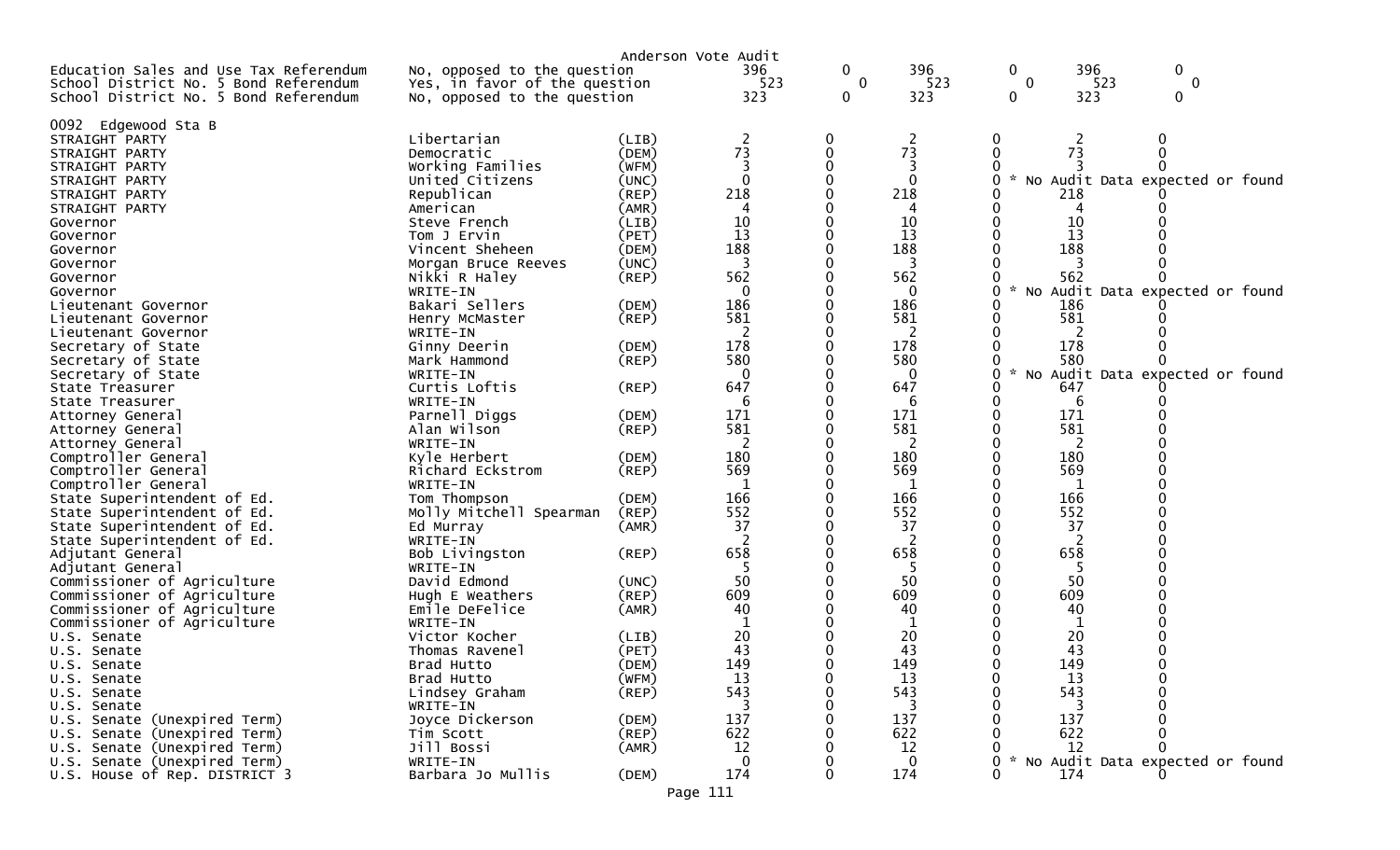|                                                        |                                     |                | Anderson Vote Audit |              |              |                                                       |  |
|--------------------------------------------------------|-------------------------------------|----------------|---------------------|--------------|--------------|-------------------------------------------------------|--|
| U.S. House of Rep. DISTRICT 3                          | Jeff Duncan                         | (REP)          | 593                 | 0            | 593          | 593<br>0<br>0                                         |  |
| U.S. House of Rep. DISTRICT 3                          | WRITE-IN                            |                |                     | 0            | 1            | 0<br>1                                                |  |
| State House of Rep. DISTRICT 6                         | Brian White                         | $($ REP $)$    | 663                 |              | 663          | 663                                                   |  |
| State House of Rep. DISTRICT 6                         | WRITE-IN                            |                | 4                   |              | 4            | 4                                                     |  |
| Probate Judge                                          | Martha D Newton                     | (REP)          | 668                 |              | 668          | 668                                                   |  |
| Probate Judge                                          | WRITE-IN                            |                | 282                 |              | 282          | 282                                                   |  |
| County Council DISTRICT 1<br>County Council DISTRICT 1 | Stuart Sprague<br>Francis Crowder   | (DEM)<br>(REP) | 482                 |              | 482          | 482                                                   |  |
| County Council DISTRICT 1                              | WRITE-IN                            |                | 0                   |              | 0            | $\mathcal{H}$<br>No Audit Data expected or found<br>0 |  |
| Soil and Water District Comm.                          | Charles C Eberhart                  |                | 297                 |              | 297          | 297                                                   |  |
| Soil and Water District Comm.                          | Tim Kelley                          |                | 379                 |              | 379          | 379                                                   |  |
| Soil and Water District Comm.                          | WRITE-IN                            |                |                     |              |              |                                                       |  |
| County Board of Education DISTRICT 4                   | Dana Grant                          |                | 233                 |              | 233          | 233<br>0                                              |  |
| County Board of Education DISTRICT 4                   | WRITE-IN                            |                | $\Omega$            |              | 0            | $\sim$<br>No Audit Data expected or found<br>0        |  |
| School Trustee District 5 At Large                     | Sandy Addis                         |                | 415                 |              | 415          | 415                                                   |  |
| School Trustee District 5 At Large                     | Corie Cullins                       |                | 121                 |              | 121          | 121                                                   |  |
| School Trustee District 5 At Large<br>Amendment 1      | WRITE-IN                            |                | 642                 |              | 3<br>642     | 642                                                   |  |
| Amendment 1                                            | Yes<br>No                           |                | 127                 |              | 127          | 127                                                   |  |
| Amendment 2                                            | Yes                                 |                | 428                 |              | 428          | 428                                                   |  |
| Amendment 2                                            | No.                                 |                | 314                 | $\Omega$     | 314          | $\Omega$<br>$\Omega$<br>314                           |  |
| Education Sales and Use Tax Referendum                 | Yes, in favor of the question       |                | 381                 | $\mathbf 0$  | 381          | 0<br>$\mathbf{0}$<br>381                              |  |
| Education Sales and Use Tax Referendum                 | No, opposed to the question         |                | 376                 | $\mathbf{0}$ | 376          | 0<br>376<br>0                                         |  |
| School District No. 5 Bond Referendum                  | Yes, in favor of the question       |                | 396                 | $\Omega$     | 396          | 396<br>$\mathbf{0}$<br>$\Omega$                       |  |
| School District No. 5 Bond Referendum                  | No, opposed to the question         |                | 344                 | 0            | 344          | 344<br>0<br>0                                         |  |
| 0093 Coxs Creek                                        |                                     |                |                     |              |              |                                                       |  |
|                                                        |                                     |                |                     |              |              |                                                       |  |
|                                                        |                                     |                |                     |              |              |                                                       |  |
| STRAIGHT PARTY                                         | Libertarian                         | (LIB)          |                     |              |              |                                                       |  |
| STRAIGHT PARTY<br>STRAIGHT PARTY                       | Democratic                          | (DEM)          | 34                  |              | 34<br>1      | 34                                                    |  |
| STRAIGHT PARTY                                         | Working Families<br>United Citizens | (WFM)<br>(UNC) | 1                   |              | 1            |                                                       |  |
| STRAIGHT PARTY                                         | Republican                          | (REP)          | 118                 |              | 118          | 118                                                   |  |
| STRAIGHT PARTY                                         | American                            | (AMR)          | 0                   |              | 0            | * No Audit Data expected or found<br>O                |  |
| Governor                                               | Steve French                        | (LIB)          |                     |              |              |                                                       |  |
| Governor                                               | Tom J Ervin                         | (PET)          |                     |              |              |                                                       |  |
| Governor                                               | Vincent Sheheen                     | (DEM)          | 103                 |              | 103          | 103                                                   |  |
| Governor                                               | Morgan Bruce Reeves                 | (UNC)          |                     |              | 2            |                                                       |  |
| Governor                                               | Nikki R Haley                       | $($ REP $)$    | 272                 |              | 272          | 272<br>$\mathcal{H}$<br>O                             |  |
| Governor                                               | WRITE-IN                            |                | 0                   |              | 0            | No Audit Data expected or found                       |  |
| Lieutenant Governor<br>Lieutenant Governor             | Bakari Sellers                      | (DEM)          | 88<br>291           |              | 88<br>291    | 88<br>291                                             |  |
| Lieutenant Governor                                    | Henry McMaster<br>WRITE-IN          | (REP)          | 0                   |              | $\bf{0}$     | * No Audit Data expected or found<br>0                |  |
| Secretary of State                                     | Ginny Deerin                        | (DEM)          | 83                  |              | 83           | 83                                                    |  |
| Secretary of State                                     | Mark Hammond                        | (REP)          | 296                 |              | 296          | 296<br>0<br>0                                         |  |
| Secretary of State                                     | WRITE-IN                            |                | $\mathbf{0}$        |              | $\mathbf{0}$ | * No Audit Data expected or found<br>0                |  |
| State Treasurer                                        | Curtis Loftis                       | (REP)          | 335                 |              | 335          | 335                                                   |  |
| State Treasurer                                        | WRITE-IN                            |                |                     |              |              |                                                       |  |
| Attorney General                                       | Parnell Diggs                       | (DEM)          | 80                  |              | 80           | 80                                                    |  |
| Attorney General                                       | Alan Wilson                         | $($ REP $)$    | 297<br>0            |              | 297<br>0     | 297                                                   |  |
| Attorney General<br>Comptroller General                | WRITE-IN<br>Kyle Herbert            | (DEM)          | 84                  |              | 84           | * No Audit Data expected or found<br>84               |  |
| Comptroller General                                    | Richard Eckstrom                    | $($ REP $)$    | 290                 |              | 290          | 290                                                   |  |

Page 112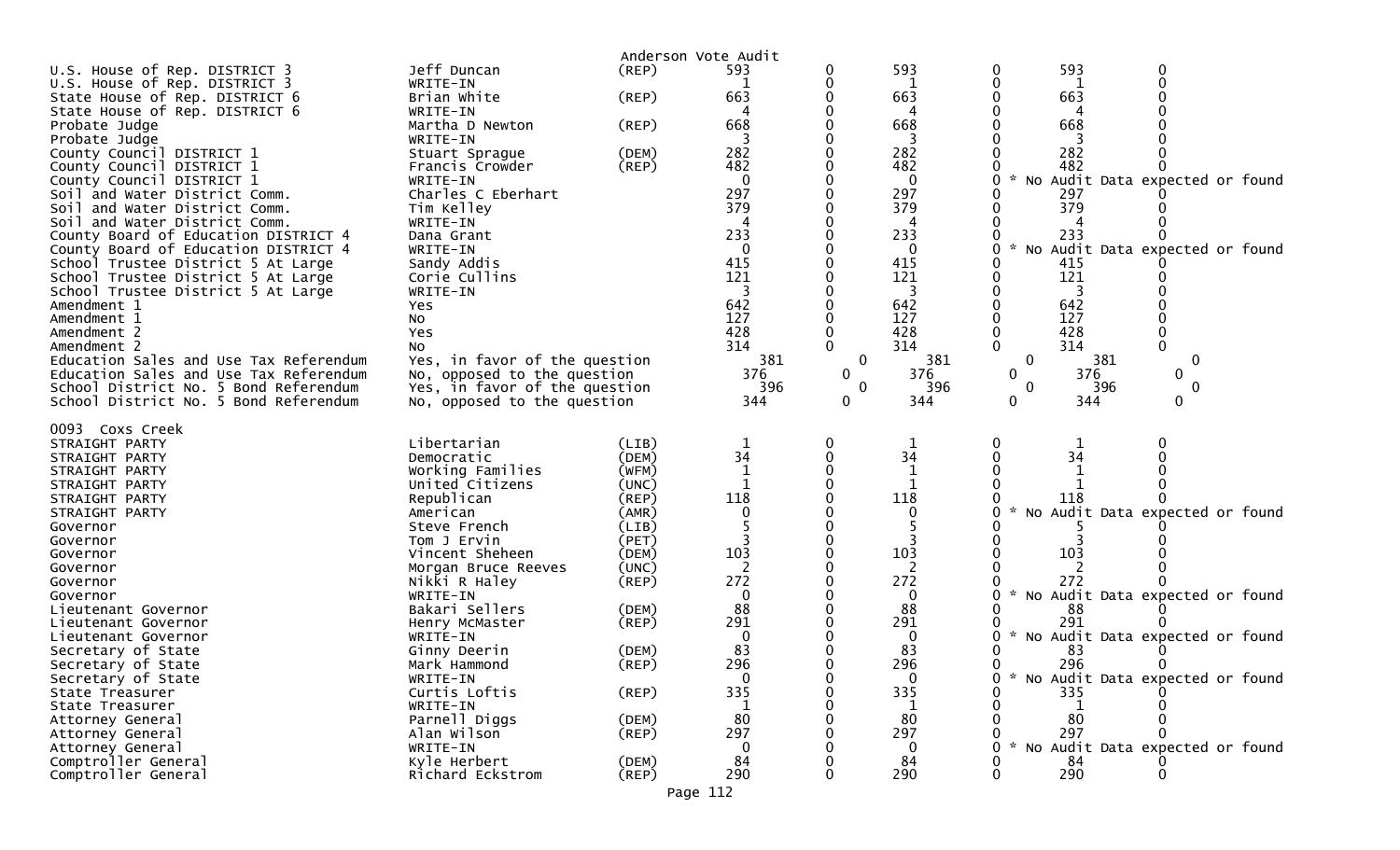|                                            |                                   | Anderson Vote Audit |              |   |                |                                     |                                   |   |  |
|--------------------------------------------|-----------------------------------|---------------------|--------------|---|----------------|-------------------------------------|-----------------------------------|---|--|
| Comptroller General                        | WRITE-IN                          |                     |              | 0 | $\overline{2}$ | 0                                   | 2                                 | 0 |  |
| State Superintendent of Ed.                | Tom Thompson                      | (DEM)               | 79           | 0 | 79             | $\Omega$                            | 79                                |   |  |
| State Superintendent of Ed.                | Molly Mitchell Spearman           | (REP)               | 283          |   | 283            | 283                                 |                                   |   |  |
| State Superintendent of Ed.                | Ed Murray                         | (AMR)               | 13           |   | 13             |                                     | 13                                |   |  |
| State Superintendent of Ed.                | WRITE-IN                          |                     |              |   | 2              |                                     | 2                                 |   |  |
| Adjutant General                           | Bob Livingston                    | (REP)               | 334          |   | 334            | 334                                 |                                   |   |  |
| Adjutant General                           | WRITE-IN                          |                     |              |   | 1              |                                     |                                   |   |  |
| Commissioner of Agriculture                | David Edmond                      | (UNC)               | 24           |   | 24             |                                     | 24                                |   |  |
| Commissioner of Agriculture                | Hugh E Weathers                   | (REP)               | 306          |   | 306            | 306                                 |                                   |   |  |
| Commissioner of Agriculture                | Emile DeFelice                    | (AMR)               | 18           |   | 18             |                                     | 18                                |   |  |
| Commissioner of Agriculture                | WRITE-IN                          |                     |              |   | $\mathbf 0$    | $\mathcal{H}$                       | No Audit Data expected or found   |   |  |
| U.S. Senate                                | Victor Kocher                     | (LIB)               |              |   | 9              |                                     |                                   |   |  |
| U.S. Senate                                | Thomas Ravenel                    | (PET)               | 13           |   | 13             |                                     | 13                                |   |  |
| U.S. Senate                                | Brad Hutto                        | (DEM)               | 69           |   | 69             |                                     | 69                                |   |  |
| U.S. Senate                                | Brad Hutto                        | (WFM)               | 8            |   | 8              |                                     |                                   |   |  |
| U.S. Senate                                | Lindsey Graham                    | (REP)               | 282          |   | 282            | 282                                 |                                   |   |  |
| U.S. Senate                                | WRITE-IN                          |                     |              |   |                |                                     |                                   |   |  |
| U.S. Senate (Unexpired Term)               | Joyce Dickerson                   | (DEM)               | 68           |   | 68             |                                     | 68                                |   |  |
| U.S. Senate (Unexpired Term)               | Tim Scott                         | (REP)               | 306          |   | 306            | 306                                 |                                   |   |  |
| U.S. Senate (Unexpired Term)               | Jill Bossi                        | (AMR)               |              |   | -5             |                                     |                                   |   |  |
| U.S. Senate (Unexpired Term)               | WRITE-IN                          |                     |              |   | 0              | U                                   | No Audit Data expected or found   |   |  |
| U.S. House of Rep. DISTRICT 3              | Barbara Jo Mullis                 | (DEM)               | 90           |   | 90             |                                     | 90                                |   |  |
| U.S. House of Rep. DISTRICT 3              | Jeff Duncan                       | (REP)               | 291          |   | 291            | 291<br>$\sim$                       |                                   |   |  |
| U.S. House of Rep. DISTRICT 3              | WRITE-IN                          |                     | $\Omega$     |   | $\Omega$       | U                                   | No Audit Data expected or found   |   |  |
| State House of Rep. DISTRICT 9             | Anne Thayer                       | (REP)               | 338          |   | 338            | 338                                 |                                   |   |  |
| State House of Rep. DISTRICT 9             | WRITE-IN                          |                     | 341          |   | 2<br>341       | 341                                 |                                   |   |  |
| Probate Judge                              | Martha D Newton                   | (REP)               |              |   | 3              |                                     |                                   |   |  |
| Probate Judge<br>County Council DISTRICT 1 | WRITE-IN                          | (DEM)               | 155          |   | 155            | 155                                 |                                   |   |  |
| County Council DISTRICT 1                  | Stuart Sprague<br>Francis Crowder | (REP)               | 228          |   | 228            | 228                                 |                                   |   |  |
| County Council DISTRICT 1                  | WRITE-IN                          |                     | 0            |   | $\mathbf 0$    | 0                                   | * No Audit Data expected or found |   |  |
| Soil and Water District Comm.              | Charles C Eberhart                |                     | 173          |   | 173            | 173                                 |                                   |   |  |
| Soil and Water District Comm.              | Tim Kelley                        |                     | 183          |   | 183            | 183                                 |                                   |   |  |
| Soil and Water District Comm.              | WRITE-IN                          |                     | 0            |   | $\mathbf 0$    | $\mathcal{H}$<br>0                  | No Audit Data expected or found   |   |  |
| School Trustee District 5 At Large         | Sandy Addis                       |                     | 220          |   | 220            | 220                                 |                                   |   |  |
| School Trustee District 5 At Large         | Corie Cullins                     |                     | 52           |   | 52             |                                     | 52                                |   |  |
| School Trustee District 5 At Large         | WRITE-IN                          |                     | 2            |   | 2              |                                     | 2                                 |   |  |
| Amendment 1<br>Yes                         |                                   |                     | 305          |   | 305            | 305                                 |                                   |   |  |
| Amendment 1<br>No                          |                                   |                     | 77           |   | 77             |                                     | 77                                |   |  |
| Amendment 2<br>Yes                         |                                   |                     | 251          |   | 251            | 251                                 |                                   |   |  |
| Amendment 2<br>No                          |                                   |                     | 122          |   | 122            | 122                                 |                                   |   |  |
| Education Sales and Use Tax Referendum     | Yes, in favor of the question     |                     | 192          | 0 | 192            | $\Omega$                            | 192                               | 0 |  |
| Education Sales and Use Tax Referendum     | No, opposed to the question       |                     | 190          | 0 | 190            | 0                                   | 190                               | 0 |  |
| School District No. 5 Bond Referendum      | Yes, in favor of the question     |                     | 207          | ∩ | 207            | ∩                                   | 207                               | ∩ |  |
| School District No. 5 Bond Referendum      | No, opposed to the question       |                     | 172          | 0 | 172            | $\overline{0}$                      | 172                               | 0 |  |
|                                            |                                   |                     |              |   |                |                                     |                                   |   |  |
| 0094 Mt. Airy                              |                                   |                     |              |   |                |                                     |                                   |   |  |
| STRAIGHT PARTY                             | Libertarian                       | (LIB)               |              |   | 0              | 0 * No Audit Data expected or found |                                   |   |  |
| STRAIGHT PARTY                             | Democratic                        | (DEM)               | 46           |   | 46             |                                     | 46                                |   |  |
| STRAIGHT PARTY                             | Working Families                  | (WFM)               |              |   | 1              | 0                                   |                                   |   |  |
| STRAIGHT PARTY                             | United Citizens                   | (UNC)               | $\mathbf{0}$ |   | $\mathbf{0}$   | 0 * No Audit Data expected or found |                                   |   |  |
| STRAIGHT PARTY                             | Republican                        | $($ REP $)$         | 271          |   | 271            | 271                                 |                                   |   |  |

Page 113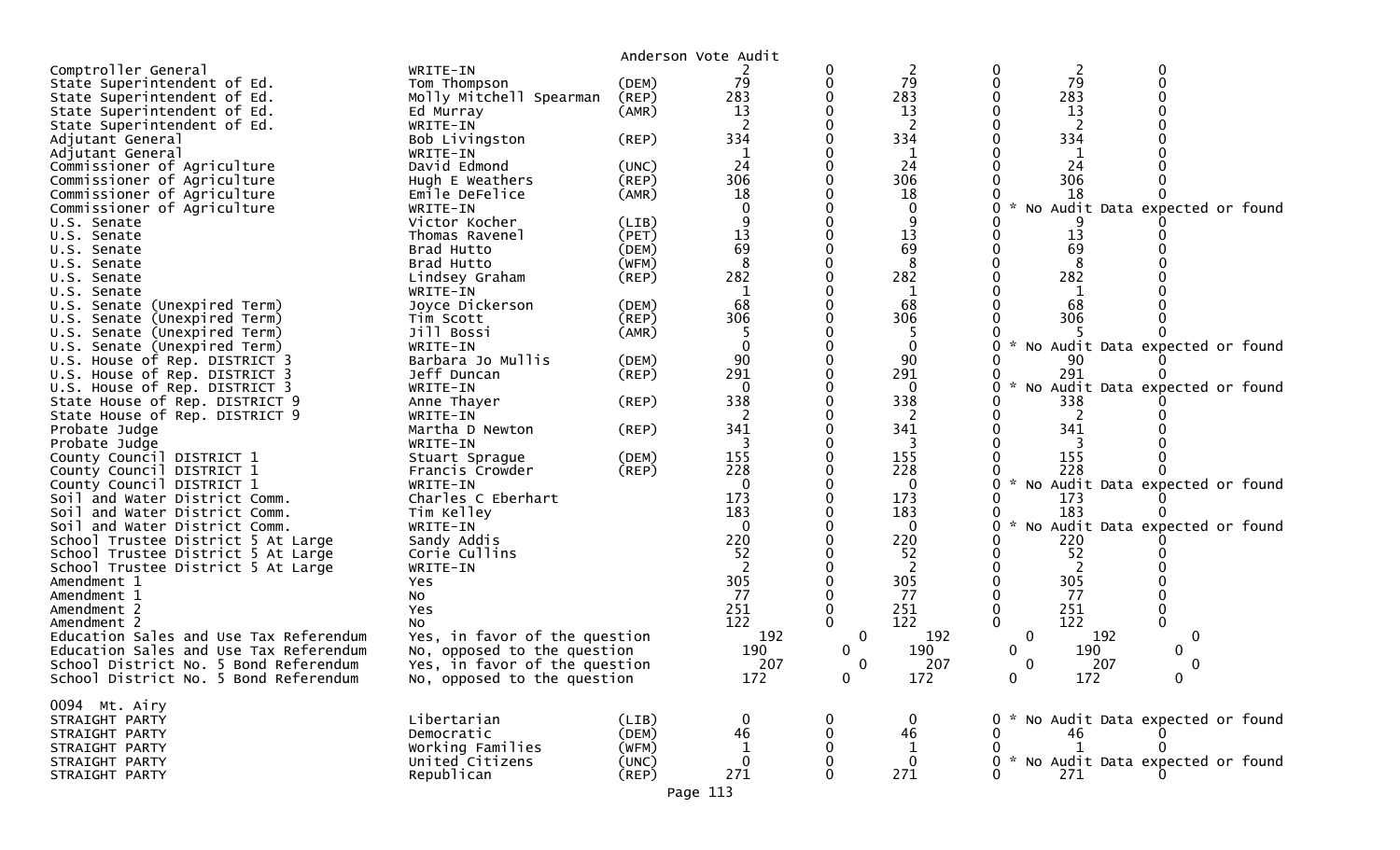|                                                                  |                             |             | Anderson Vote Audit |   |                     |              |            |                                   |  |
|------------------------------------------------------------------|-----------------------------|-------------|---------------------|---|---------------------|--------------|------------|-----------------------------------|--|
| STRAIGHT PARTY                                                   | American                    | (AMR)       |                     | 0 |                     | 0            |            | 0                                 |  |
| Governor                                                         | Steve French                | (LIB)       |                     | 0 |                     | $\mathbf{0}$ |            |                                   |  |
| Governor                                                         | Tom J Ervin                 | (PET)       |                     | 0 |                     |              |            |                                   |  |
| Governor                                                         | Vincent Sheheen             | (DEM)       | 141                 | 0 | 141                 |              | 141        |                                   |  |
| Governor                                                         | Morgan Bruce Reeves         | (UNC)       | 1                   |   |                     |              |            |                                   |  |
| Governor                                                         | Nikki R Haley               | $($ REP $)$ | 669                 |   | 669                 |              | 669        |                                   |  |
| Governor                                                         | WRITE-IN                    |             | $\Omega$            |   | $\mathbf{0}$        |              | No         | Audit Data expected or found      |  |
| Lieutenant Governor                                              | Bakari Sellers              | (DEM)       | 136                 |   | 136                 |              | 136        |                                   |  |
| Lieutenant Governor                                              | Henry McMaster              | $($ REP $)$ | 678                 |   | 678                 |              | 678        |                                   |  |
| Lieutenant Governor                                              | WRITE-IN                    |             | $\mathbf{1}$        |   | 1                   |              | 1          |                                   |  |
| Secretary of State                                               | Ginny Deerin                | (DEM)       | 129                 |   | 129                 |              | 129        |                                   |  |
| Secretary of State                                               | Mark Hammond                | $($ REP $)$ | 675                 |   | 675                 |              | 675        |                                   |  |
| Secretary of State                                               | WRITE-IN                    |             | 1                   |   | 1                   |              | 1          |                                   |  |
| State Treasurer                                                  | Curtis Loftis               | $($ REP $)$ | 741                 |   | 741                 |              | 741        |                                   |  |
| State Treasurer                                                  | WRITE-IN                    |             | 1                   |   | 1                   |              | 1          |                                   |  |
| Attorney General                                                 | Parnell Diggs               | (DEM)       | 121                 |   | 121                 |              | 121        |                                   |  |
| Attorney General                                                 | Alan Wilson                 | $($ REP $)$ | 681                 |   | 681                 |              | 681        |                                   |  |
| Attorney General                                                 | WRITE-IN                    |             | 1                   |   | 1                   |              | 1          |                                   |  |
| Comptroller General                                              | Kyle Herbert                | (DEM)       | 134                 |   | 134                 |              | 134        |                                   |  |
| Comptroller General                                              | Richard Eckstrom            | $($ REP $)$ | 670                 |   | 670                 |              | 670        |                                   |  |
| Comptroller General                                              | WRITE-IN                    |             | 1                   |   | 1                   |              | 1          |                                   |  |
| State Superintendent of Ed.                                      | Tom Thompson                | (DEM)       | 109                 |   | 109                 |              | 109        |                                   |  |
| State Superintendent of Ed.                                      | Molly Mitchell Spearman     | (REP)       | 648                 |   | 648                 |              | 648        |                                   |  |
| State Superintendent of Ed.                                      | Ed Murray                   | (AMR)       | 46                  |   | 46                  |              | 46         |                                   |  |
| State Superintendent of Ed.                                      | WRITE-IN                    |             | 11                  |   | 11                  |              | 11         |                                   |  |
| Adjutant General                                                 | Bob Livingston              | (REP)       | 740                 |   | 740                 |              | 740        |                                   |  |
| Adjutant General                                                 | WRITE-IN                    |             | 2                   |   | 2                   |              |            |                                   |  |
| Commissioner of Agriculture                                      | David Edmond                | (UNC)       | 45                  |   | 45                  |              | 45         |                                   |  |
| Commissioner of Agriculture                                      | Hugh E Weathers             | $($ REP $)$ | 701                 | 0 | 701                 |              | 701        |                                   |  |
| Commissioner of Agriculture                                      | Emile DeFelice              | (AMR)       | 28                  |   | 28                  |              | 28         |                                   |  |
| Commissioner of Agriculture                                      | WRITE-IN                    |             | $\Omega$            |   | $\Omega$            |              |            | No Audit Data expected or found   |  |
| U.S. Senate                                                      | Victor Kocher               | (LIB)       | 26                  |   | 26                  |              | 26         |                                   |  |
| U.S. Senate                                                      | Thomas Ravenel              | (PET)       | 62                  |   | 62                  |              | 62         |                                   |  |
| Senate<br>U.S.                                                   | Brad Hutto                  | (DEM)       | 110                 |   | 110                 |              | 110        |                                   |  |
| U.S. Senate                                                      | Brad Hutto                  | (WFM)       | 25                  |   | 25                  |              | 25         |                                   |  |
| U.S. Senate                                                      | Lindsey Graham              | (REP)       | 587                 |   | 587                 |              | 587        |                                   |  |
| U.S. Senate                                                      | WRITE-IN                    |             | 8                   |   | 8                   |              |            |                                   |  |
| Senate (Unexpired Term)<br>U.S.                                  | Joyce Dickerson             | (DEM)       | 101                 |   | 101                 |              | 101        |                                   |  |
| (Unexpired Term)<br>U.S. Senate                                  | Tim Scott                   | (REP)       | 706                 |   | 706                 |              | 706        |                                   |  |
| Senate (Unexpired Term)<br>U.S.                                  | Jill Bossi                  | (AMR)       | 14<br>$\mathbf{0}$  |   | 14                  |              | 14         |                                   |  |
| Senate (Unexpired Term)<br>U.S.                                  | WRITE-IN                    |             | 125                 |   | $\mathbf{0}$<br>125 |              | NO         | Audit Data expected or found      |  |
| U.S. House of Rep. DISTRICT 3                                    | Barbara Jo Mullis           | (DEM)       |                     |   |                     |              | 125<br>687 |                                   |  |
| U.S. House of Rep. DISTRICT 3                                    | Jeff Duncan                 | $($ REP $)$ | 687<br>0            |   | 687<br>$\Omega$     |              |            |                                   |  |
| U.S. House of Rep. DISTRICT 3<br>State House of Rep. DISTRICT 10 | WRITE-IN                    | $($ REP $)$ | 727                 |   | 727                 |              | 727        | * No Audit Data expected or found |  |
| State House of Rep. DISTRICT 10                                  | Joshua A Putnam             |             | 8                   | 0 | 8                   | 0            | 8          | 0                                 |  |
| Probate Judge                                                    | WRITE-IN<br>Martha D Newton | $($ REP $)$ | 732                 |   | 732                 |              | 732        |                                   |  |
| Probate Judge                                                    |                             |             | 4                   |   |                     |              | 4          |                                   |  |
| County Council DISTRICT 6                                        | WRITE-IN<br>Ken Waters      | $($ REP $)$ | 738                 |   | 4<br>738            |              | 738        |                                   |  |
| County Council DISTRICT 6                                        | WRITE-IN                    |             | 1                   |   | 1                   |              | 1          |                                   |  |
| Soil and Water District Comm.                                    | Charles C Eberhart          |             | 324                 |   | 324                 |              | 324        |                                   |  |
| Soil and Water District Comm.                                    | Tim Kelley                  |             | 426                 |   | 426                 |              | 426        | 0                                 |  |
|                                                                  |                             |             |                     |   |                     |              |            |                                   |  |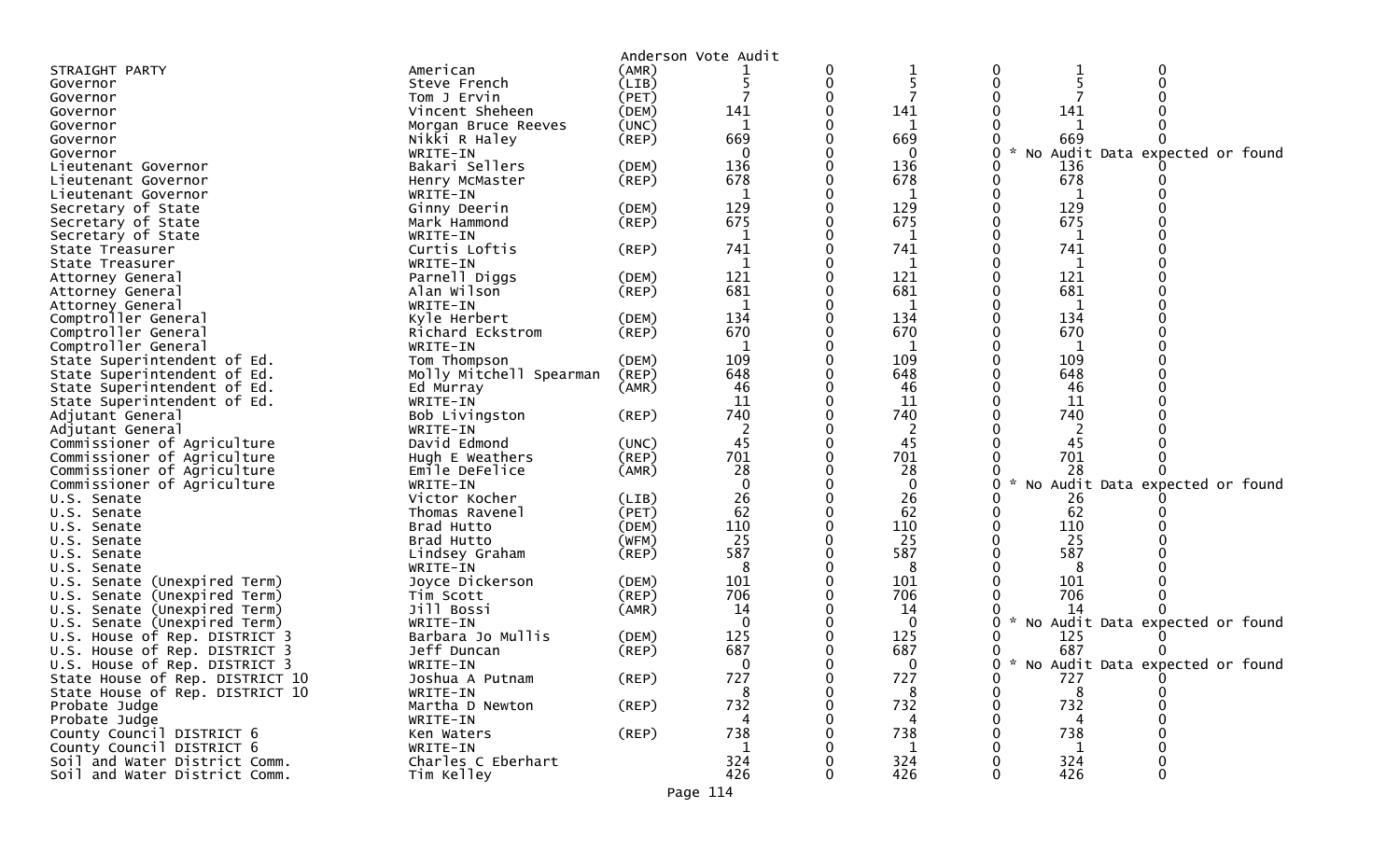|                                                                                                                                                                                                                                                                                                                                                                                                                                                                                                                                                                                                                                                                                                              |                                                                                                                                                                                                                                                                                                                                                                                                                                                                                                 |                                                                                                                                                                                                                      | Anderson Vote Audit                                                                                                                                                            |   |                                                                                                                                                                                      |                                                                                                                                                                                                                                                                                                                                                  |
|--------------------------------------------------------------------------------------------------------------------------------------------------------------------------------------------------------------------------------------------------------------------------------------------------------------------------------------------------------------------------------------------------------------------------------------------------------------------------------------------------------------------------------------------------------------------------------------------------------------------------------------------------------------------------------------------------------------|-------------------------------------------------------------------------------------------------------------------------------------------------------------------------------------------------------------------------------------------------------------------------------------------------------------------------------------------------------------------------------------------------------------------------------------------------------------------------------------------------|----------------------------------------------------------------------------------------------------------------------------------------------------------------------------------------------------------------------|--------------------------------------------------------------------------------------------------------------------------------------------------------------------------------|---|--------------------------------------------------------------------------------------------------------------------------------------------------------------------------------------|--------------------------------------------------------------------------------------------------------------------------------------------------------------------------------------------------------------------------------------------------------------------------------------------------------------------------------------------------|
| Soil and Water District Comm.<br>County Board of Education DISTRICT 3<br>County Board of Education DISTRICT 3<br>School Trustee District 1 Area 1<br>School Trustee District 1 Area 1<br>School Trustee District 1 Area 4<br>School Trustee District 1 Area 4<br>School Trustee District 1 Area 5<br>School Trustee District 1 Area 5<br>School Trustee District 1 Area 7<br>School Trustee District 1 Area 7<br>Brushy Creek Watershed DISTRICT 7<br>Brushy Creek Watershed DISTRICT 7<br>Brushy Creek Watershed DISTRICT 7<br>Brushy Creek Watershed DISTRICT 7<br>Brushy Creek Watershed DISTRICT 7<br>Amendment 1<br>Amendment 1<br>Amendment 2<br>Amendment 2<br>Education Sales and Use Tax Referendum | WRITE-IN<br>Charlie Dale Martin<br>WRITE-IN<br>Melissa Ellison Hood<br>WRITE-IN<br>Fred G Alexander<br>WRITE-IN<br>Doug Atkins<br>WRITE-IN<br>Nancy Owen Upton<br>WRITE-IN<br>Glenn H McQueen<br>Cindy Prendergast<br>Richard T Tripp<br>Ben Wigington<br>WRITE-IN<br>Yes<br>No<br>Yes<br><b>NO</b><br>Yes, in favor of the question                                                                                                                                                            |                                                                                                                                                                                                                      | 385<br>602<br>599<br>$\mathbf{0}$<br>597<br>604<br>141<br>217<br>345<br>375<br>6<br>652<br>163<br>451<br>355<br>420                                                            | 0 | 385<br>602<br>599<br>$\Omega$<br>597<br>604<br>1<br>141<br>217<br>345<br>375<br>6<br>652<br>163<br>451<br>355<br>420                                                                 | 0<br>385<br>602<br>599<br>No Audit Data expected or found<br>597<br>604<br>141<br>217<br>345<br>375<br>6<br>652<br>163<br>451<br>355<br>0<br>420<br>0                                                                                                                                                                                            |
| Education Sales and Use Tax Referendum<br>0111 Belton Annex<br>STRAIGHT PARTY<br>STRAIGHT PARTY<br>STRAIGHT PARTY<br>STRAIGHT PARTY<br>STRAIGHT PARTY<br>STRAIGHT PARTY<br>Governor<br>Governor<br>Governor<br>Governor<br>Governor<br>Governor<br>Lieutenant Governor<br>Lieutenant Governor<br>Lieutenant Governor<br>Secretary of State<br>Secretary of State<br>Secretary of State<br>State Treasurer<br>State Treasurer<br>Attorney General<br>Attorney General<br>Attorney General<br>Comptroller General<br>Comptroller General<br>Comptroller General<br>State Superintendent of Ed.<br>State Superintendent of Ed.                                                                                  | No, opposed to the question<br>Libertarian<br>Democratic<br>Working Families<br>United Citizens<br>Republican<br>American<br>Steve French<br>Tom J Ervin<br>Vincent Sheheen<br>Morgan Bruce Reeves<br>Nikki R Haley<br>WRITE-IN<br>Bakari Sellers<br>Henry McMaster<br>WRITE-IN<br>Ginny Deerin<br>Mark Hammond<br>WRITE-IN<br>Curtis Loftis<br>WRITE-IN<br>Parnell Diggs<br>Alan Wilson<br>WRITE-IN<br>Kyle Herbert<br>Richard Eckstrom<br>WRITE-IN<br>Tom Thompson<br>Molly Mitchell Spearman | (LIB)<br>(DEM)<br>(WFM)<br>(UNC)<br>(REP)<br>(AMR)<br>(LIB)<br>(PET)<br>(DEM)<br>(UNC)<br>$($ REP $)$<br>(DEM)<br>$($ REP $)$<br>(DEM)<br>(REP)<br>(REP)<br>(DEM)<br>$($ REP $)$<br>(DEM)<br>(REP)<br>(DEM)<br>(REP) | 378<br>2<br>73<br>11<br>5<br>152<br>154<br>4<br>437<br>2<br>146<br>453<br>$\Omega$<br>132<br>466<br>$\Omega$<br>509<br>139<br>461<br>0<br>142<br>450<br>$\Omega$<br>139<br>431 | 0 | 378<br>2<br>73<br>11<br>-5<br>152<br>9<br>154<br>4<br>437<br>2<br>146<br>453<br>0<br>132<br>466<br>$\Omega$<br>509<br>139<br>461<br>$\Omega$<br>142<br>450<br>$\Omega$<br>139<br>431 | 378<br>0<br>0<br>$\overline{c}$<br>73<br>11<br>-5<br>152<br>154<br>437<br>146<br>453<br>$\mathcal{H}$<br>No Audit Data expected or found<br>132<br>466<br>* No Audit Data expected or found<br>509<br>∩<br>3<br><sup>n</sup><br>139<br>461<br>* No Audit Data expected or found<br>142<br>450<br>* No Audit Data expected or found<br>139<br>431 |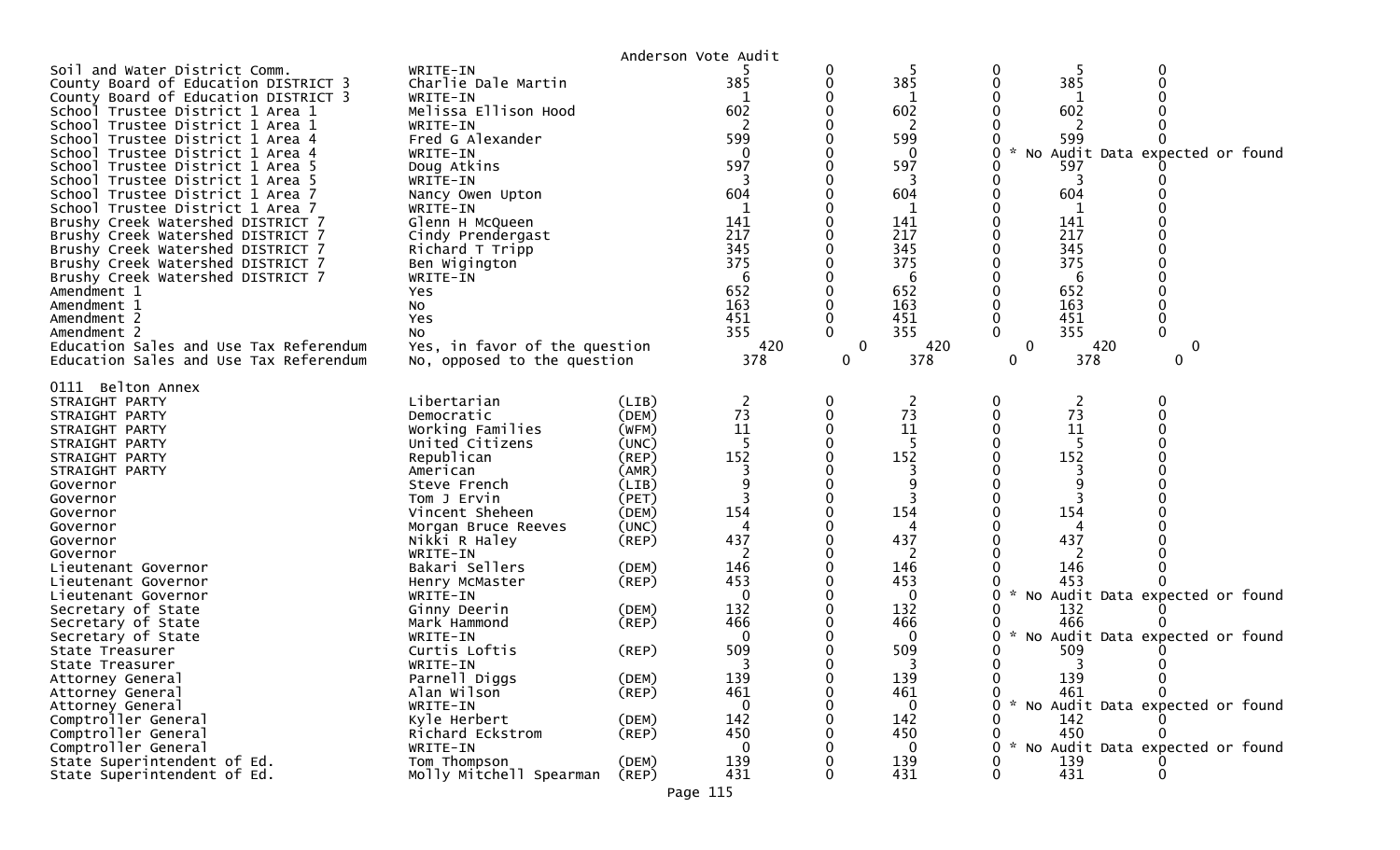|                                                        |                           |             | Anderson Vote Audit |   |            |   |                    |                                 |  |
|--------------------------------------------------------|---------------------------|-------------|---------------------|---|------------|---|--------------------|---------------------------------|--|
| State Superintendent of Ed.                            | Ed Murray                 | (AMR)       | 27                  | 0 | 27         |   | 27<br>0            | 0                               |  |
| State Superintendent of Ed.                            | WRITE-IN                  |             | 3                   | 0 | -3         |   | 3                  |                                 |  |
| Adjutant General                                       | Bob Livingston            | $($ REP $)$ | 515                 |   | 515        |   | 515                |                                 |  |
| Adjutant General                                       | WRITE-IN                  |             | 2                   |   | 2          |   | 2                  |                                 |  |
| Commissioner of Agriculture                            | David Edmond              | (UNC)       | 52                  |   | 52         |   | 52                 |                                 |  |
| Commissioner of Agriculture                            | Hugh E Weathers           | (REP)       | 456                 |   | 456        |   | 456                |                                 |  |
| Commissioner of Agriculture                            | Emile DeFelice            | (AMR)       | 33                  |   | 33         |   | 33                 |                                 |  |
| Commissioner of Agriculture                            | WRITE-IN                  |             |                     |   | $\bf{0}$   |   | $\mathcal{H}$<br>0 | No Audit Data expected or found |  |
| U.S. Senate                                            | Victor Kocher             | (LIB)       | 22                  |   | 22         |   | 22                 |                                 |  |
| U.S. Senate                                            | Thomas Ravenel            | (PET)       | 28                  |   | 28         |   | 28<br>0            |                                 |  |
| U.S. Senate                                            | Brad Hutto                | (DEM)       | 111                 |   | 111        |   | 111                |                                 |  |
| U.S. Senate                                            | Brad Hutto                | (WFM)       | 20                  |   | 20         | 0 | 20                 |                                 |  |
| U.S. Senate                                            | Lindsey Graham            | (REP)       | 429                 |   | 429        |   | 429                |                                 |  |
| U.S. Senate                                            | WRITE-IN                  |             | 1                   |   | 1          |   | 1                  |                                 |  |
| U.S. Senate (Unexpired Term)                           | Joyce Dickerson           | (DEM)       | 122                 |   | 122        |   | 122                |                                 |  |
| U.S. Senate (Unexpired Term)                           | Tim Scott                 | (REP)       | 469                 |   | 469        |   | 469                |                                 |  |
| U.S. Senate (Unexpired Term)                           | Jill Bossi                | (AMR)       |                     |   | 9          |   | 9                  |                                 |  |
| U.S. Senate (Unexpired Term)                           | WRITE-IN                  |             |                     |   |            |   |                    |                                 |  |
| U.S. House of Rep. DISTRICT 3                          | Barbara Jo Mullis         | (DEM)       | 137                 |   | 137        |   | 137                |                                 |  |
| U.S. House of Rep. DISTRICT 3                          | Jeff Duncan               | (REP)       | 462                 |   | 462        |   | 462                |                                 |  |
| U.S. House of Rep. DISTRICT 3                          | WRITE-IN                  |             |                     |   | 2          |   | 2                  |                                 |  |
| State House of Rep. DISTRICT 7                         | Michael Gambrell          | (REP)       | 528                 |   | 528        |   | 528                |                                 |  |
| State House of Rep. DISTRICT 7                         | WRITE-IN                  |             |                     |   | 1          |   | 1                  |                                 |  |
| Probate Judge                                          | Martha D Newton           | (REP)       | 523                 |   | 523        |   | 523<br>0           |                                 |  |
| Probate Judge                                          | WRITE-IN<br>Mitchell Cole |             | 525                 |   | 3<br>525   |   | 3<br>525           |                                 |  |
| County Council DISTRICT 3<br>County Council DISTRICT 3 | WRITE-IN                  | (REP)       | -2                  |   | 2          |   | 2                  |                                 |  |
| Soil and Water District Comm.                          | Charles C Eberhart        |             | 283                 |   | 283        |   | 283                |                                 |  |
| Soil and Water District Comm.                          | Tim Kelley                |             | 302                 |   | 302        |   | 302                |                                 |  |
| Soil and Water District Comm.                          | WRITE-IN                  |             |                     |   |            |   |                    |                                 |  |
| County Board of Education DISTRICT 4                   | Dana Grant                |             | 69                  |   | 69         |   | 69                 |                                 |  |
| County Board of Education DISTRICT 4                   | WRITE-IN                  |             | $\mathbf{0}$        |   | $\bf{0}$   |   | $\mathcal{H}$<br>0 | No Audit Data expected or found |  |
| County Board of Education DISTRICT 5                   | Mike Brock                |             | 365                 |   | 365        |   | 365<br>0           |                                 |  |
| County Board of Education DISTRICT 5                   | WRITE-IN                  |             | 1                   |   | 1          |   | 1<br>0             |                                 |  |
| School Trustee District 2 Area 1                       | Kevin T Craft             |             | 268                 |   | 268        |   | 268                |                                 |  |
| School Trustee District 2 Area 1                       | R Alderman Maynard Jr     |             | 304                 |   | 304        |   | 304                |                                 |  |
| School Trustee District 2 Area 1                       | Frances M Russell         |             | 254                 |   | 254        |   | 254                |                                 |  |
| School Trustee District 2 Area 1                       | WRITE-IN                  |             | 2                   |   | 2          |   | 2                  |                                 |  |
| School Trustee District 2 Area 3                       | Danny Hawkins             |             | 516                 |   | 516        |   | 516                |                                 |  |
| School Trustee District 2 Area 3                       | WRITE-IN                  |             | -6                  |   | 6          |   | 6                  |                                 |  |
| School Trustee District 2 Area 4                       | Bonnie S Knight           |             | 189                 |   | 189        |   | 189                |                                 |  |
| School Trustee District 2 Area 4                       | Greg Tysl                 |             | 365                 |   | 365        |   | 365                |                                 |  |
| School Trustee District 2 Area 4                       | WRITE-IN                  |             |                     |   | 2          |   | 2                  |                                 |  |
| School Trustee District 2 At Large                     | James Jim Lusk            |             | 161                 |   | 161        |   | 161<br>0           |                                 |  |
| School Trustee District 2 At Large                     | Jimmy Ouzts               |             | 395                 | 0 | 395        |   | 395<br>0           |                                 |  |
| School Trustee District 2 At Large                     | WRITE-IN                  |             |                     |   |            |   |                    |                                 |  |
| Broadmouth Creek Watershed DISTRICT 5                  | Glenn Stevens             |             | 48                  |   | 48         |   | 48                 |                                 |  |
| Broadmouth Creek Watershed DISTRICT 5                  | WRITE-IN                  |             | 1                   |   | 1          |   | 1                  |                                 |  |
| Amendment 1                                            | Yes                       |             | 475                 |   | 475        |   | 475                |                                 |  |
| Amendment 1                                            | <b>NO</b>                 |             | 112                 |   | 112        |   | 112                |                                 |  |
| Amendment 2                                            | Yes                       |             | 326<br>264          |   | 326<br>264 |   | 326<br>264         |                                 |  |
| Amendment 2                                            | No                        |             |                     |   |            |   |                    |                                 |  |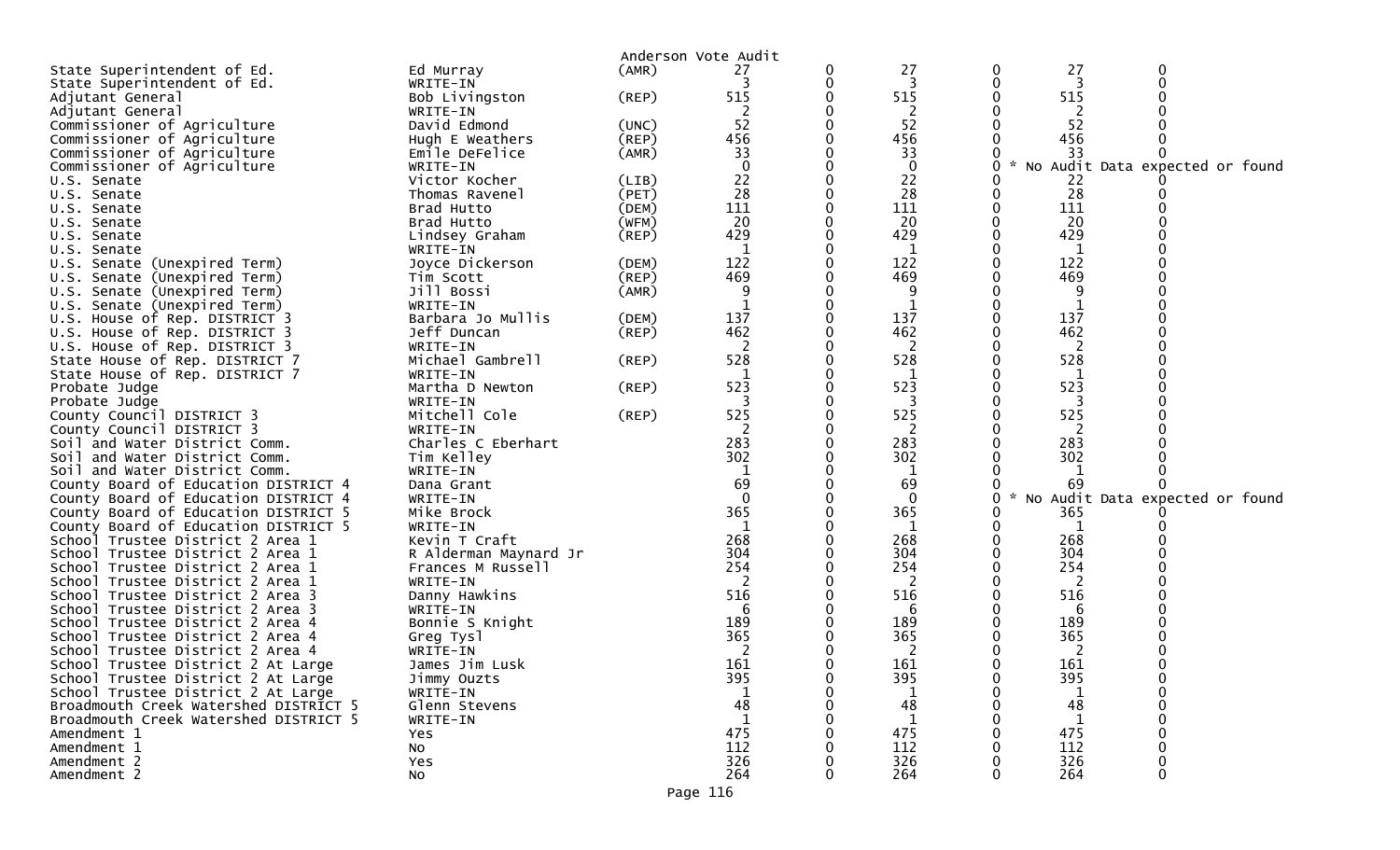|                                                                                  |                                                              |             | Anderson Vote Audit |                   |             |   |                    |                                 |
|----------------------------------------------------------------------------------|--------------------------------------------------------------|-------------|---------------------|-------------------|-------------|---|--------------------|---------------------------------|
| Education Sales and Use Tax Referendum<br>Education Sales and Use Tax Referendum | Yes, in favor of the question<br>No, opposed to the question |             | 313<br>282          | 0<br>$\mathbf{0}$ | 313<br>282  | 0 | $\mathbf 0$<br>282 | 313<br>0<br>0                   |
| Powdersville<br>0121                                                             |                                                              |             |                     |                   |             |   |                    |                                 |
| STRAIGHT PARTY                                                                   | Libertarian                                                  | (LIB)       | $\mathbf 1$         | O                 | 1           | 0 |                    | 0                               |
| STRAIGHT PARTY                                                                   | Democratic                                                   | (DEM)       | 84                  | 0                 | 84          | 0 | 84                 | $\Omega$                        |
| STRAIGHT PARTY                                                                   | Working Families                                             | (WFM)       | 9                   |                   | 9           |   | 9                  |                                 |
| STRAIGHT PARTY                                                                   | United Citizens                                              | (UNC)       |                     |                   |             | 0 |                    |                                 |
| STRAIGHT PARTY                                                                   | Republican                                                   | $($ REP $)$ | 313                 |                   | 313         |   | 313                |                                 |
| STRAIGHT PARTY                                                                   | American                                                     | (AMR)       |                     |                   |             |   |                    |                                 |
| Governor                                                                         | Steve French                                                 | (LIB)       | 14                  |                   | 14          |   | 14                 |                                 |
| Governor                                                                         | Tom J Ervin                                                  | (PET)       | 4                   |                   | 4           |   | 4                  |                                 |
| Governor                                                                         | Vincent Sheheen                                              | (DEM)       | 211                 |                   | 211         | 0 | 211                |                                 |
| Governor                                                                         | Morgan Bruce Reeves                                          | (UNC)       | 5                   |                   | -5          | 0 | -5                 |                                 |
| Governor                                                                         | Nikki R Haley                                                | (REP)       | 785                 |                   | 785         |   | 785                |                                 |
|                                                                                  | WRITE-IN                                                     |             |                     |                   |             |   |                    |                                 |
| Governor                                                                         | Bakari Sellers                                               | (DEM)       | 213                 |                   | 213         |   | 213                |                                 |
| Lieutenant Governor                                                              |                                                              | (REP)       | 785                 |                   | 785         |   | 785                |                                 |
| Lieutenant Governor                                                              | Henry McMaster                                               |             | 3                   |                   | 3           |   | 3                  |                                 |
| Lieutenant Governor                                                              | WRITE-IN                                                     | (DEM)       | 200                 |                   | 200         |   | 200                |                                 |
| Secretary of State                                                               | Ginny Deerin                                                 |             | 798                 |                   | 798         |   | 798                |                                 |
| Secretary of State                                                               | Mark Hammond                                                 | $($ REP $)$ |                     |                   |             |   |                    |                                 |
| Secretary of State                                                               | WRITE-IN                                                     |             |                     |                   |             |   |                    |                                 |
| State Treasurer                                                                  | Curtis Loftis                                                | (REP)       | 864                 |                   | 864<br>3    |   | 864                |                                 |
| State Treasurer                                                                  | WRITE-IN                                                     |             |                     |                   |             |   | 200                |                                 |
| Attorney General                                                                 | Parnell Diggs                                                | (DEM)       | 200                 |                   | 200         |   |                    |                                 |
| Attorney General                                                                 | Alan Wilson                                                  | $($ REP $)$ | 796                 |                   | 796         | 0 | 796                |                                 |
| Attorney General                                                                 | WRITE-IN                                                     |             | 0                   |                   | 0<br>207    |   |                    | No Audit Data expected or found |
| Comptroller General                                                              | Kyle Herbert                                                 | (DEM)       | 207<br>775          |                   |             |   | 207<br>775         |                                 |
| Comptroller General                                                              | Richard Eckstrom                                             | $($ REP $)$ |                     |                   | 775         | 0 |                    |                                 |
| Comptroller General                                                              | WRITE-IN                                                     |             | 0                   |                   | $\Omega$    | 0 |                    | No Audit Data expected or found |
| State Superintendent of Ed.                                                      | Tom Thompson                                                 | (DEM)       | 196                 |                   | 196         |   | 196                |                                 |
| State Superintendent of Ed.                                                      | Molly Mitchell Spearman                                      | (REP)       | 728                 |                   | 728         | 0 | 728                |                                 |
| State Superintendent of Ed.                                                      | Ed Murray                                                    | (AMR)       | 58                  |                   | 58          | 0 | 58                 |                                 |
| State Superintendent of Ed.                                                      | WRITE-IN                                                     |             | 17                  |                   | 17          | 0 | 17                 |                                 |
| Adjutant General                                                                 | Bob Livingston                                               | (REP)       | 865                 |                   | 865         |   | 865                |                                 |
| Adjutant General                                                                 | WRITE-IN                                                     |             |                     |                   | -5          |   | -5                 |                                 |
| Commissioner of Agriculture                                                      | David Edmond                                                 | (UNC)       | 55                  | ∩                 | 55          | 0 | 55                 |                                 |
| Commissioner of Agriculture                                                      | Hugh E Weathers                                              | (REP)       | 802                 |                   | 802         | 0 | 802                |                                 |
| Commissioner of Agriculture                                                      | Emile DeFelice                                               | (AMR)       | 55                  |                   | 55          |   | 55                 |                                 |
| Commissioner of Agriculture                                                      | WRITE-IN                                                     |             |                     |                   |             |   |                    |                                 |
| U.S. Senate                                                                      | Victor Kocher                                                | (LIB)       | 63                  |                   | 63          |   | 63                 |                                 |
| U.S. Senate                                                                      | Thomas Ravenel                                               | (PET)       | 87                  |                   | 87          |   | 87                 |                                 |
| U.S. Senate                                                                      | Brad Hutto                                                   | (DEM)       | 169                 |                   | 169         |   | 169                |                                 |
| U.S. Senate                                                                      | Brad Hutto                                                   | (WFM)       | 31                  |                   | 31          | 0 | 31                 |                                 |
| U.S. Senate                                                                      | Lindsey Graham                                               | $($ REP $)$ | 649                 | 0                 | 649         | 0 | 649                | 0                               |
| U.S. Senate                                                                      | WRITE-IN                                                     |             | 14                  |                   | 14          | O | 14                 | $\Omega$                        |
| U.S. Senate (Unexpired Term)                                                     | Joyce Dickerson                                              | (DEM)       | 175                 |                   | 175         |   | 175                | 0                               |
| U.S. Senate (Unexpired Term)                                                     | Tim Scott                                                    | (REP)       | 827                 |                   | 827         |   | 827                |                                 |
| U.S. Senate (Unexpired Term)                                                     | Jill Bossi                                                   | (AMR)       | 15                  |                   | 15          |   | 15                 |                                 |
| U.S. Senate (Unexpired Term)                                                     | WRITE-IN                                                     |             | 1                   |                   | $\mathbf 1$ |   | -1                 | 0                               |
| U.S. House of Rep. DISTRICT 3                                                    | Barbara Jo Mullis                                            | (DEM)       | 202                 |                   | 202         |   | 202                | 0                               |
| U.S. House of Rep. DISTRICT 3                                                    | Jeff Duncan                                                  | $($ REP $)$ | 795                 | 0                 | 795         | 0 | 795                | 0                               |
|                                                                                  |                                                              |             | Page 117            |                   |             |   |                    |                                 |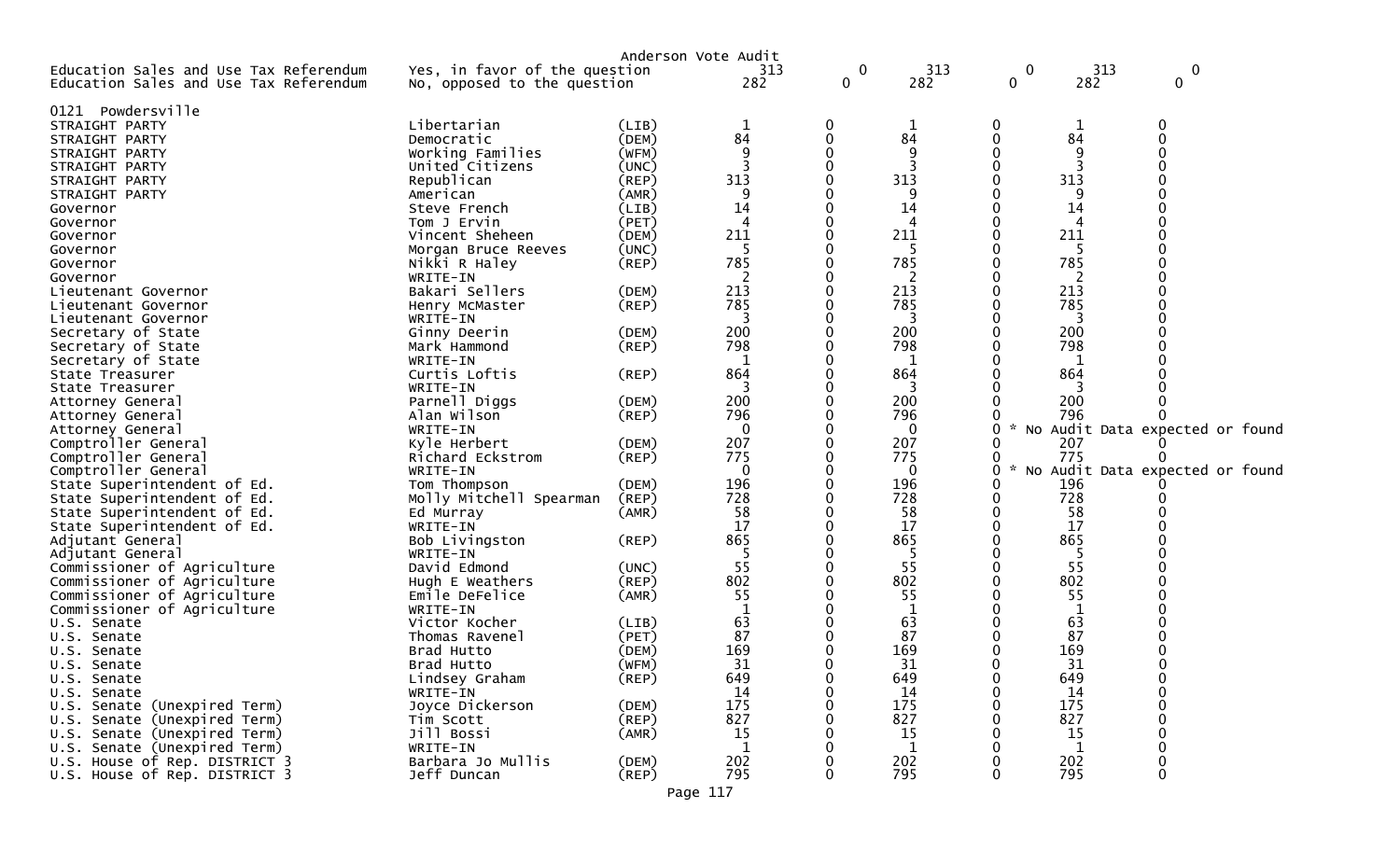| U.S. House of Rep. DISTRICT 3<br>State House of Rep. DISTRICT 10<br>State House of Rep. DISTRICT 10<br>Probate Judge<br>Probate Judge<br>County Council DISTRICT 6<br>County Council DISTRICT 6<br>Soil and Water District Comm.<br>Soil and Water District Comm.<br>Soil and Water District Comm.<br>County Board of Education DISTRICT 3<br>County Board of Education DISTRICT 3<br>School Trustee District 1 Area 1<br>School Trustee District 1 Area 1<br>School Trustee District 1 Area 4<br>School Trustee District 1 Area 4<br>School Trustee District 1 Area 5<br>School Trustee District 1 Area 5<br>School Trustee District 1 Area 7<br>School Trustee District 1 Area 7<br>Brushy Creek Watershed DISTRICT 7<br>Brushy Creek Watershed DISTRICT 7<br>Brushy Creek Watershed DISTRICT 7<br>Brushy Creek Watershed DISTRICT 7<br>Brushy Creek Watershed DISTRICT 7<br>Amendment 1<br>Amendment 1<br>Amendment 2<br>Amendment 2<br>Education Sales and Use Tax Referendum | WRITE-IN<br>Joshua A Putnam<br>WRITE-IN<br>Martha D Newton<br>WRITE-IN<br>Ken Waters<br>WRITE-IN<br>Charles C Eberhart<br>Tim Kelley<br>WRITE-IN<br>Charlie Dale Martin<br>WRITE-IN<br>Melissa Ellison Hood<br>WRITE-IN<br>Fred G Alexander<br>WRITE-IN<br>Doug Atkins<br>WRITE-IN<br>Nancy Owen Upton<br>WRITE-IN<br>Glenn H McQueen<br>Cindy Prendergast<br>Richard T Tripp<br>Ben Wigington<br>WRITE-IN<br>Yes<br>No.<br>Yes<br>NO.<br>Yes, in favor of the question | Anderson Vote Audit<br>(REP)<br>$($ REP $)$<br>(REP)                                                                 | 857<br>10<br>861<br>3<br>858<br>387<br>510<br>8<br>40<br>$\Omega$<br>705<br>-5<br>690<br>3<br>711<br>718<br>2<br>112<br>149<br>187<br>174<br>-5<br>820<br>192<br>552<br>451<br>515 | 0<br>0<br>$\mathbf{0}$ | 857<br>10<br>861<br>3<br>858<br>387<br>510<br>8<br>40<br>$\Omega$<br>705<br>-5<br>690<br>3<br>711<br>1<br>718<br>2<br>112<br>149<br>187<br>174<br>-5<br>820<br>192<br>552<br>451<br>515 | $\mathcal{H}$<br>0 | 1<br>857<br>10<br>861<br>3<br>858<br>387<br>510<br>8<br>40<br>No Audit Data expected or found<br>705<br>-5<br>690<br>3<br>711<br>1<br>718<br>2<br>112<br>149<br>187<br>174<br>-5<br>820<br>192<br>552<br>451<br>515 | 0<br>$\Omega$<br>0 |  |
|-----------------------------------------------------------------------------------------------------------------------------------------------------------------------------------------------------------------------------------------------------------------------------------------------------------------------------------------------------------------------------------------------------------------------------------------------------------------------------------------------------------------------------------------------------------------------------------------------------------------------------------------------------------------------------------------------------------------------------------------------------------------------------------------------------------------------------------------------------------------------------------------------------------------------------------------------------------------------------------|-------------------------------------------------------------------------------------------------------------------------------------------------------------------------------------------------------------------------------------------------------------------------------------------------------------------------------------------------------------------------------------------------------------------------------------------------------------------------|----------------------------------------------------------------------------------------------------------------------|------------------------------------------------------------------------------------------------------------------------------------------------------------------------------------|------------------------|-----------------------------------------------------------------------------------------------------------------------------------------------------------------------------------------|--------------------|---------------------------------------------------------------------------------------------------------------------------------------------------------------------------------------------------------------------|--------------------|--|
| Education Sales and Use Tax Referendum<br>0132 Glenview<br>STRAIGHT PARTY<br>STRAIGHT PARTY<br>STRAIGHT PARTY<br>STRAIGHT PARTY<br>STRAIGHT PARTY<br>STRAIGHT PARTY<br>Governor<br>Governor<br>Governor<br>Governor<br>Governor<br>Governor                                                                                                                                                                                                                                                                                                                                                                                                                                                                                                                                                                                                                                                                                                                                       | No, opposed to the question<br>Libertarian<br>Democratic<br>Working Families<br>United Citizens<br>Republican<br>American<br>Steve French<br>Tom J Ervin<br>Vincent Sheheen<br>Morgan Bruce Reeves<br>Nikki R Haley<br>WRITE-IN                                                                                                                                                                                                                                         | (LIB)<br>(DEM)<br>(WFM)<br>(UNC)<br>$($ REP $)$<br>(AMR)<br>(LIB)<br>(PET)<br>(DEM)<br>(UNC)<br>$($ REP $)$<br>(DEM) | 467<br>3<br>65<br>$\Omega$<br>179<br>184<br>3<br>446<br>0<br>183                                                                                                                   | 0<br>0<br>0            | 467<br>3<br>65<br>$\Omega$<br>179<br>184<br>3<br>446<br>$\Omega$<br>183                                                                                                                 | 0<br>*<br>0<br>0   | 467<br>65<br>No Audit Data expected or found<br>179<br>184<br>3<br>446<br>* No Audit Data expected or found<br>183                                                                                                  | 0<br>0             |  |
| Lieutenant Governor<br>Lieutenant Governor<br>Lieutenant Governor<br>Secretary of State<br>Secretary of State<br>Secretary of State<br>State Treasurer                                                                                                                                                                                                                                                                                                                                                                                                                                                                                                                                                                                                                                                                                                                                                                                                                            | Bakari Sellers<br>Henry McMaster<br>WRITE-IN<br>Ginny Deerin<br>Mark Hammond<br>WRITE-IN<br>Curtis Loftis                                                                                                                                                                                                                                                                                                                                                               | $($ REP $)$<br>(DEM)<br>$($ REP $)$<br>$($ REP $)$                                                                   | 459<br>166<br>472<br>0<br>530                                                                                                                                                      |                        | 459<br>1<br>166<br>472<br>0<br>530                                                                                                                                                      | $\sim$<br>0        | 459<br>166<br>472<br>No Audit Data expected or found<br>530                                                                                                                                                         |                    |  |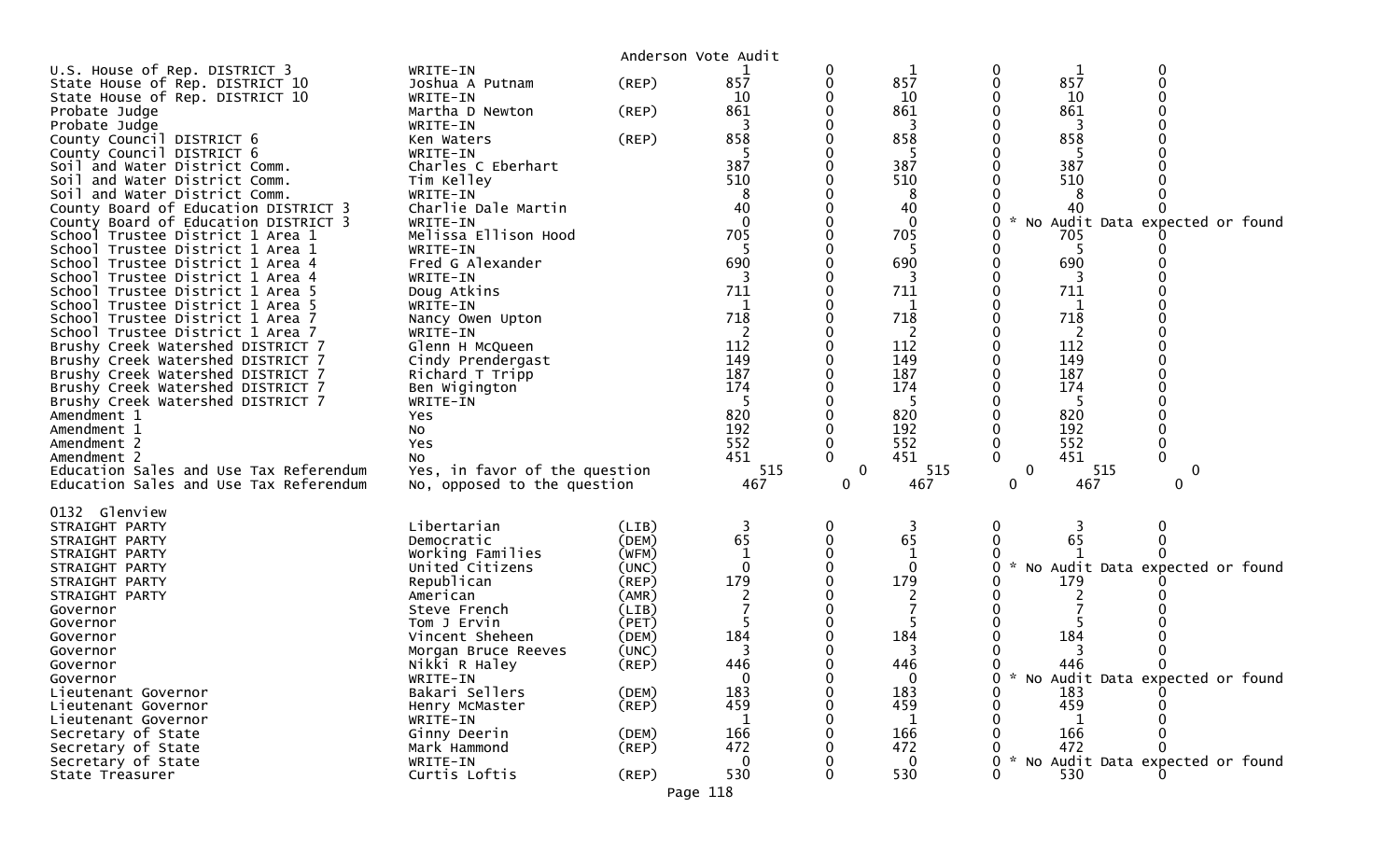|                                    |                         |             | Anderson Vote Audit |   |              |                    |             |                                 |  |
|------------------------------------|-------------------------|-------------|---------------------|---|--------------|--------------------|-------------|---------------------------------|--|
| State Treasurer                    | WRITE-IN                |             |                     | 0 | 6            | 0                  | 6           | 0                               |  |
| Attorney General                   | Parnell Diggs           | (DEM)       | 152                 | 0 | 152          | $\mathbf{0}$       | 152         | $\Omega$                        |  |
| Attorney General                   | Alan Wilson             | $($ REP $)$ | 486                 | 0 | 486          |                    | 486         |                                 |  |
| Attorney General                   | WRITE-IN                |             | $\mathbf{0}$        |   | $\mathbf 0$  | $0 * No$           |             | Audit Data expected or found    |  |
| Comptroller General                | Kyle Herbert            | (DEM)       | 161                 |   | 161          |                    | 161         |                                 |  |
| Comptroller General                | Richard Eckstrom        | (REP)       | 474                 | O | 474          | 0                  | 474         |                                 |  |
| Comptroller General                | WRITE-IN                |             | $\mathbf{0}$        |   | $\mathbf{0}$ | 0<br><b>NO</b>     |             | Audit Data expected or found    |  |
| State Superintendent of Ed.        | Tom Thompson            | (DEM)       | 153                 |   | 153          |                    | 153         |                                 |  |
| State Superintendent of Ed.        | Molly Mitchell Spearman | $($ REP $)$ | 468                 |   | 468          | 0                  | 468         |                                 |  |
| State Superintendent of Ed.        | Ed Murray               | (AMR)       | 25                  |   | 25           |                    | 25          |                                 |  |
| State Superintendent of Ed.        | WRITE-IN                |             | $\Omega$            |   | $\Omega$     | $\sim$<br>0        |             | No Audit Data expected or found |  |
| Adjutant General                   | Bob Livingston          | $($ REP $)$ | 538                 | 0 | 538          |                    | 538         |                                 |  |
| Adjutant General                   | WRITE-IN                |             | -5                  |   | 5            |                    | 5           |                                 |  |
| Commissioner of Agriculture        | David Edmond            | (UNC)       | 34                  |   | 34           |                    | 34          |                                 |  |
| Commissioner of Agriculture        | Hugh E Weathers         | (REP)       | 497                 | 0 | 497          | 0                  | 497         |                                 |  |
| Commissioner of Agriculture        | Emile DeFelice          | (AMR)       | 35                  |   | 35           |                    | 35          |                                 |  |
| Commissioner of Agriculture        | WRITE-IN                |             | 1                   |   | 1            |                    | 1           |                                 |  |
| U.S. Senate                        | Victor Kocher           | (LIB)       | 22                  |   | 22           |                    | 22          |                                 |  |
| U.S. Senate                        | Thomas Ravenel          | (PET)       | 26                  |   | 26           |                    | 26          |                                 |  |
| U.S. Senate                        | Brad Hutto              | (DEM)       | 141                 |   | 141          |                    | 141         |                                 |  |
| U.S. Senate                        | Brad Hutto              | (WFM)       | 10                  |   | 10           |                    | 10          |                                 |  |
| U.S. Senate                        | Lindsey Graham          | $($ REP $)$ | 448                 |   | 448          |                    | 448         |                                 |  |
| U.S. Senate                        | WRITE-IN                |             | -1                  |   | 1            |                    | 1           |                                 |  |
| U.S. Senate (Unexpired Term)       | Joyce Dickerson         | (DEM)       | 140                 |   | 140          |                    | 140         |                                 |  |
| U.S. Senate (Unexpired Term)       | Tim Scott               | $($ REP $)$ | 497                 |   | 497          |                    | 497         |                                 |  |
| Senate (Unexpired Term)<br>U.S.    | Jill Bossi              | (AMR)       | 12                  |   | 12           |                    | 12          |                                 |  |
| U.S. Senate (Unexpired Term)       | WRITE-IN                |             | $\Omega$            |   | $\mathbf{0}$ | NO.                |             | Audit Data expected or found    |  |
| U.S. House of Rep. DISTRICT 3      | Barbara Jo Mullis       | (DEM)       | 167                 | 0 | 167          | 0                  | 167         |                                 |  |
| U.S. House of Rep. DISTRICT 3      | Jeff Duncan             | $($ REP $)$ | 477                 |   | 477          | 0                  | 477         |                                 |  |
| U.S. House of Rep. DISTRICT 3      | WRITE-IN                |             | $\Omega$            |   | 0            | $\sim$<br>0        |             | No Audit Data expected or found |  |
| State House of Rep. DISTRICT 9     | Anne Thayer             | $($ REP $)$ | 535                 | 0 | 535          |                    | 535         |                                 |  |
| State House of Rep. DISTRICT 9     | WRITE-IN                |             | 6                   |   | -6           |                    | 6           |                                 |  |
| Probate Judge                      | Martha D Newton         | $($ REP $)$ | 535                 |   | 535          |                    | 535         |                                 |  |
| Probate Judge                      | WRITE-IN                |             |                     |   | 7            |                    |             |                                 |  |
| County Council DISTRICT 1          | Stuart Sprague          | (DEM)       | 257                 |   | 257          |                    | 257         |                                 |  |
| County Council DISTRICT 1          | Francis Crowder         | (REP)       | 351                 |   | 351          |                    | 351         |                                 |  |
| County Council DISTRICT 1          | WRITE-IN                |             | 0                   |   | $\mathbf 0$  | 0<br>$\mathcal{H}$ |             | No Audit Data expected or found |  |
| County Council DISTRICT 2          | Gracie S Floyd          | (DEM)       | 16                  |   | 16           |                    | 16          |                                 |  |
| County Council DISTRICT 2          | Larry Ray Bright        | $($ REP $)$ | 20                  |   | 20           |                    | 20          |                                 |  |
| County Council DISTRICT 2          | WRITE-IN                |             | $\Omega$            |   | $\mathbf 0$  | $\mathcal{H}$      |             | No Audit Data expected or found |  |
| Soil and Water District Comm.      | Charles C Eberhart      |             | 281                 |   | 281          |                    | 281         |                                 |  |
| and Water District Comm.<br>Soil.  | Tim Kelley              |             | 278                 |   | 278          |                    | 278         |                                 |  |
| Soil and Water District Comm.      | WRITE-IN                |             | 6                   |   | 6            |                    | 6           |                                 |  |
| School Trustee District 5 Area 5   | Harold R Kay II         |             | 20                  |   | 20           | 0                  | 20          |                                 |  |
| School Trustee District 5 Area 5   | WRITE-IN                |             | 1                   |   | $\mathbf{1}$ |                    | $\mathbf 1$ |                                 |  |
| School Trustee District 5 Area 6   | Rick Bradshaw           |             | 430                 |   | 430          |                    | 430         |                                 |  |
| School Trustee District 5 Area 6   | WRITE-IN                |             | 4                   |   | 4            |                    | 4           |                                 |  |
| School Trustee District 5 At Large | Sandy Addis             |             | 342                 |   | 342          |                    | 342         |                                 |  |
| School Trustee District 5 At Large | Corie Cullins           |             | 93                  |   | 93           |                    | 93          |                                 |  |
| School Trustee District 5 At Large | WRITE-IN                |             | 2                   |   | 2            |                    | 2           |                                 |  |
| Amendment 1                        | Yes                     |             | 546                 |   | 546          |                    | 546         |                                 |  |
| Amendment 1                        | <b>NO</b>               |             | 95                  |   | 95           |                    | 95          |                                 |  |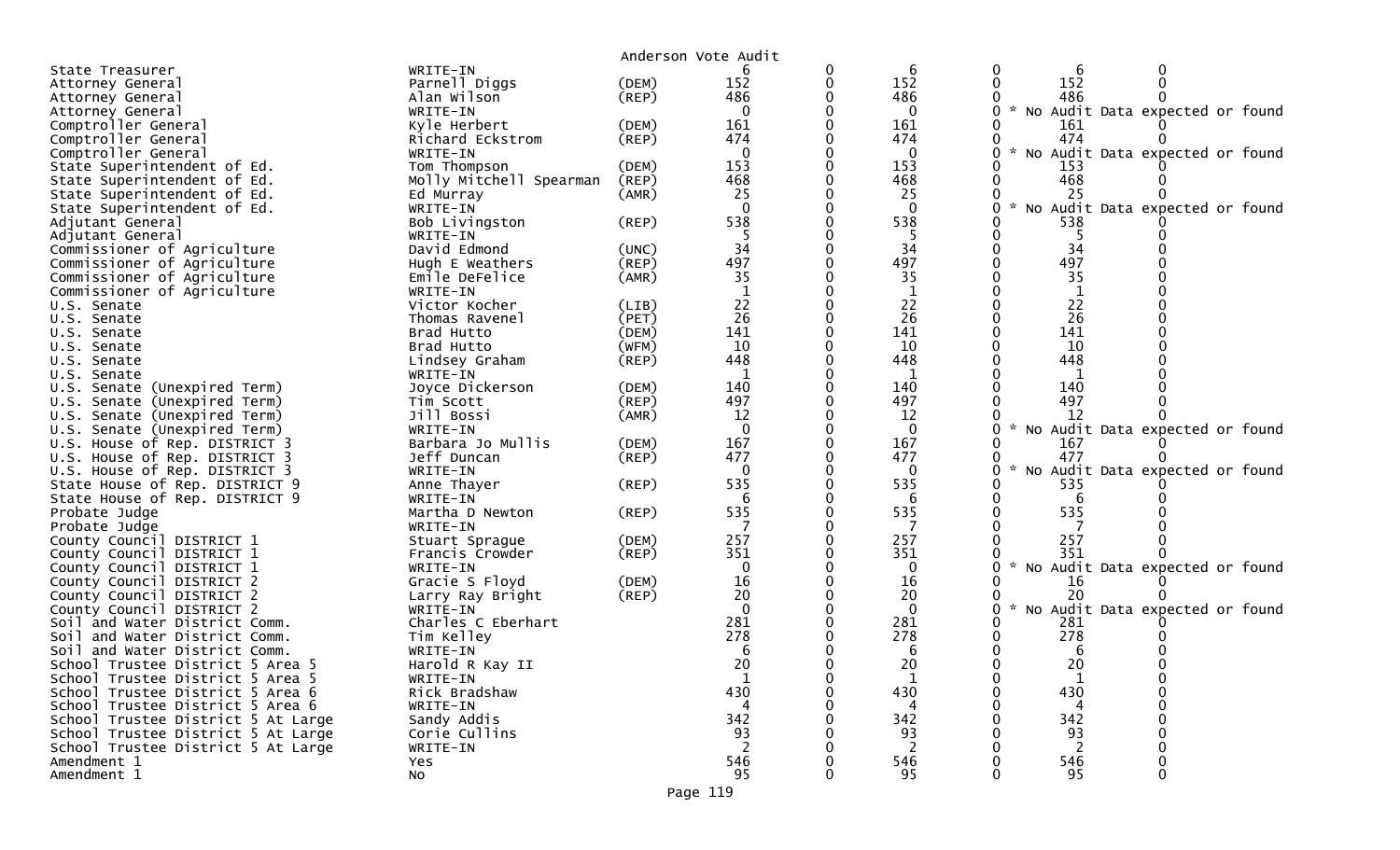|                                                 |                               | Anderson Vote Audit |              |              |          |              |          |                                   |  |
|-------------------------------------------------|-------------------------------|---------------------|--------------|--------------|----------|--------------|----------|-----------------------------------|--|
| Amendment 2                                     | Yes                           |                     | 394          | 0            | 394      | 0            | 394      | 0                                 |  |
| Amendment 2                                     | No                            |                     | 232          | 0            | 232      | $\mathbf 0$  | 232      | $\overline{0}$                    |  |
| Education Sales and Use Tax Referendum          | Yes, in favor of the question |                     | 370          | $\mathbf 0$  | 370      | $\mathbf 0$  | 370      | $\mathbf 0$                       |  |
| Education Sales and Use Tax Referendum          | No, opposed to the question   |                     | 264          | $\mathbf{0}$ | 264      | $\mathbf{0}$ | 264      | $\mathbf{0}$                      |  |
| School District No. 5 Bond Referendum           | Yes, in favor of the question |                     | 379          | 0            | 379      | $\mathbf 0$  | 379      | $\mathbf 0$                       |  |
| School District No. 5 Bond Referendum           | No, opposed to the question   |                     | 244          | 0            | 244      | 0            | 244      | $\mathbf{0}$                      |  |
| 0136 Hammond Annex                              |                               |                     |              |              |          |              |          |                                   |  |
| STRAIGHT PARTY                                  | Libertarian                   | (LIB)               | 0            |              | 0        | 0            |          | No Audit Data expected or found   |  |
| STRAIGHT PARTY                                  | Democratic                    | (DEM)               | 51           |              | 51       |              | 51       |                                   |  |
| STRAIGHT PARTY                                  | Working Families              | (WFM)               | 4            |              | 4        |              | 4        |                                   |  |
| STRAIGHT PARTY                                  | United Citizens               | (UNC)               |              |              |          |              |          |                                   |  |
| STRAIGHT PARTY                                  | Republican                    | (REP)               | 193          |              | 193      |              | 193      |                                   |  |
| STRAIGHT PARTY                                  | American                      | (AMR)               |              |              |          |              |          |                                   |  |
| Governor                                        | Steve French                  | (LIB)               |              |              |          |              |          |                                   |  |
| Governor                                        | Tom J Ervin                   | (PET)               |              |              |          |              |          |                                   |  |
| Governor                                        | Vincent Sheheen               | (DEM)               | 160          |              | 160      |              | 160      |                                   |  |
| Governor                                        | Morgan Bruce Reeves           | (UNC)               |              |              |          |              |          |                                   |  |
| Governor                                        | Nikki R Haley                 | (REP)               | 489          |              | 489      |              | 489      |                                   |  |
| Governor                                        | WRITE-IN                      |                     |              |              |          |              |          |                                   |  |
| Lieutenant Governor                             | Bakari Sellers                | (DEM)               | 145          |              | 145      |              | 145      |                                   |  |
| Lieutenant Governor                             | Henry McMaster                | (REP)               | 511          |              | 511      |              | 511      |                                   |  |
| Lieutenant Governor                             | WRITE-IN                      |                     | 135          |              | 1<br>135 |              | 135      |                                   |  |
| Secretary of State                              | Ginny Deerin                  | (DEM)<br>(REP)      | 515          |              | 515      |              | 515      |                                   |  |
| Secretary of State<br>Secretary of State        | Mark Hammond<br>WRITE-IN      |                     | $\Omega$     |              | $\Omega$ |              |          | No Audit Data expected or found   |  |
| State Treasurer                                 | Curtis Loftis                 | (REP)               | 570          |              | 570      |              | 570      |                                   |  |
| State Treasurer                                 | WRITE-IN                      |                     |              |              | -5       |              |          |                                   |  |
| Attorney General                                | Parnell Diggs                 | (DEM)               | 139          |              | 139      |              | 139      |                                   |  |
| Attorney General                                | Alan Wilson                   | (REP)               | 509          |              | 509      |              | 509      |                                   |  |
| Attorney General                                | WRITE-IN                      |                     | $\Omega$     |              | $\Omega$ | 0            |          | No Audit Data expected or found   |  |
| Comptroller General                             | Kyle Herbert                  | (DEM)               | 139          |              | 139      |              | 139      |                                   |  |
| Comptroller General                             | Richard Eckstrom              | (REP)               | 506          |              | 506      |              | 506      |                                   |  |
| Comptroller General                             | WRITE-IN                      |                     | $\mathbf{0}$ |              | 0        | 0<br>$\sim$  |          | No Audit Data expected or found   |  |
| State Superintendent of Ed.                     | Tom Thompson                  | (DEM)               | 128          |              | 128      |              | 128      |                                   |  |
| State Superintendent of Ed.                     | Molly Mitchell Spearman       | (REP)               | 498          |              | 498      |              | 498      |                                   |  |
| State Superintendent of Ed.                     | Ed Murray                     | (AMR)               | 21           |              | 21       |              | 21       |                                   |  |
| State Superintendent of Ed.                     | WRITE-IN                      |                     | -1           |              | 1        |              | 1        |                                   |  |
| Adjutant General                                | Bob Livingston                | (REP)               | 576          |              | 576<br>3 |              | 576<br>3 |                                   |  |
| Adjutant General<br>Commissioner of Agriculture | WRITE-IN<br>David Edmond      | (UNC)               | 26           |              | 26       |              | 26       |                                   |  |
| Commissioner of Agriculture                     | Hugh E Weathers               | (REP)               | 537          |              | 537      |              | 537      |                                   |  |
| Commissioner of Agriculture                     | Emile DeFelice                | (AMR)               | 30           |              | 30       |              | 30       |                                   |  |
| Commissioner of Agriculture                     | WRITE-IN                      |                     | $\Omega$     |              | $\Omega$ | ∩            |          | * No Audit Data expected or found |  |
| U.S. Senate                                     | Victor Kocher                 | (LIB)               | 12           |              | 12       | 0            | 12       |                                   |  |
| U.S. Senate                                     | Thomas Ravenel                | (PET)               | 25           |              | 25       |              | 25       |                                   |  |
| U.S. Senate                                     | Brad Hutto                    | (DEM)               | 112          |              | 112      |              | 112      |                                   |  |
| U.S. Senate                                     | Brad Hutto                    | (WFM)               | 11           |              | 11       |              | 11       |                                   |  |
| U.S. Senate                                     | Lindsey Graham                | $($ REP $)$         | 501          |              | 501      |              | 501      |                                   |  |
| U.S. Senate                                     | WRITE-IN                      |                     |              |              | 2        |              |          |                                   |  |
| U.S. Senate (Unexpired Term)                    | Joyce Dickerson               | (DEM)               | 117          |              | 117      |              | 117      |                                   |  |
| U.S. Senate (Unexpired Term)                    | Tim Scott                     | $($ REP $)$         | 530          |              | 530      |              | 530      | 0                                 |  |
|                                                 |                               | Page 120            |              |              |          |              |          |                                   |  |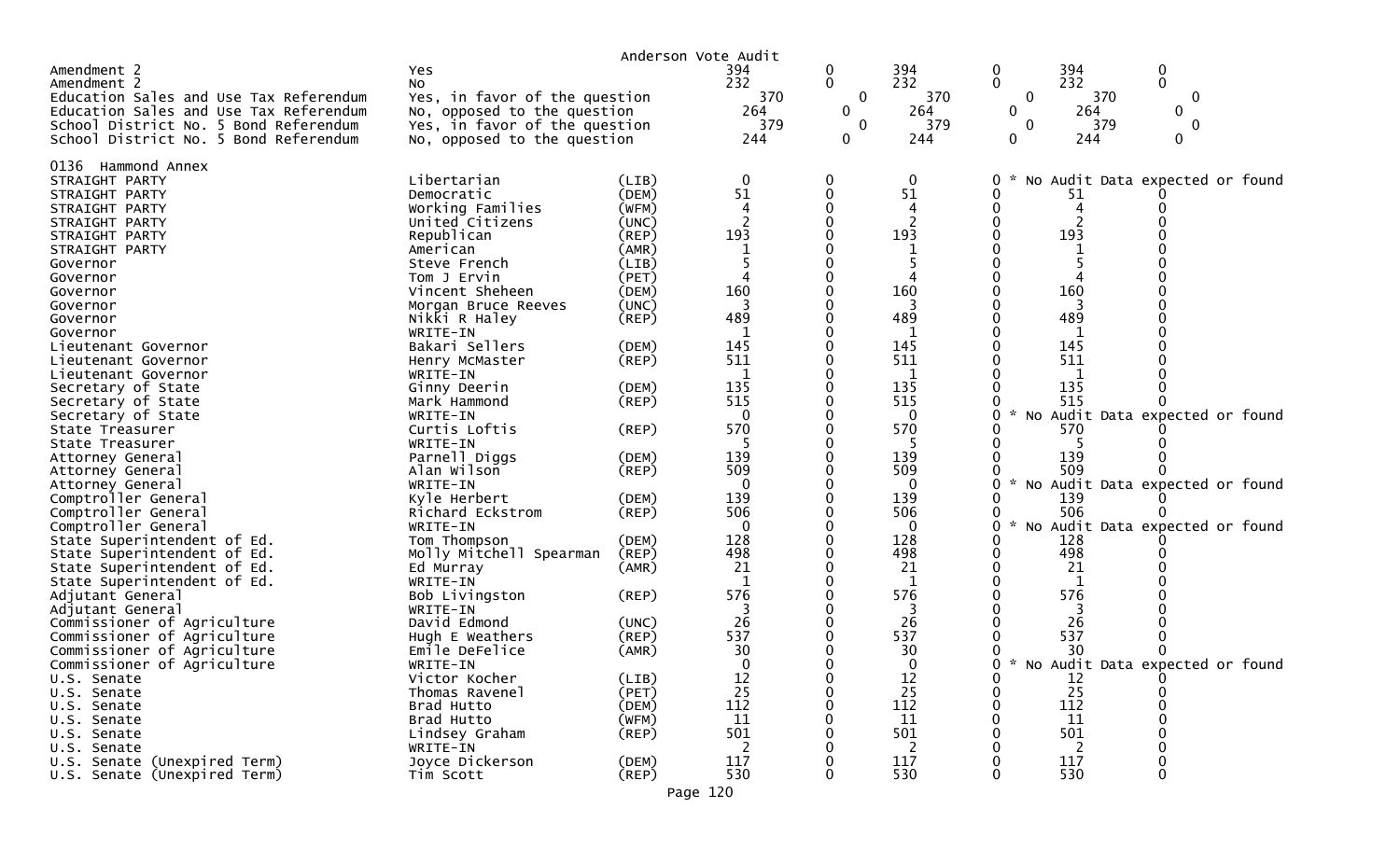|                                          |                               | Anderson Vote Audit  |              |             |              |                                           |
|------------------------------------------|-------------------------------|----------------------|--------------|-------------|--------------|-------------------------------------------|
| U.S. Senate (Unexpired Term)             | Jill Bossi                    | (AMR)                | 11           |             | 11           | 11<br>0                                   |
| U.S. Senate (Unexpired Term)             | WRITE-IN                      |                      | 2            |             | 2            | 2                                         |
|                                          | Barbara Jo Mullis             |                      | 151          |             | 151          | 151                                       |
| U.S. House of Rep. DISTRICT 3            | Jeff Duncan                   | (DEM)<br>$($ REP $)$ | 505          |             | 505          | 505                                       |
| U.S. House of Rep. DISTRICT 3            |                               |                      |              |             |              |                                           |
| U.S. House of Rep. DISTRICT 3            | WRITE-IN                      |                      | 0            |             | $\Omega$     | * No Audit Data expected or found<br>0    |
| State House of Rep. DISTRICT 9           | Anne Thayer                   | (REP)                | 567          |             | 567          | 567                                       |
| State House of Rep. DISTRICT 9           | WRITE-IN                      |                      |              |             |              | 4                                         |
| Probate Judge                            | Martha D Newton               | (REP)                | 575          |             | 575          | 575<br>0                                  |
| Probate Judge                            | WRITE-IN                      |                      |              |             | 3            |                                           |
| County Council DISTRICT 1                | Stuart Sprague                | (DEM)                | 237          |             | 237          | 237                                       |
| County Council DISTRICT 1                | Francis Crowder               | $($ REP $)$          | 419          |             | 419          | 419                                       |
| County Council DISTRICT 1                | WRITE-IN                      |                      |              |             | 2            | 2                                         |
| Soil and Water District Comm.            | Charles C Eberhart            |                      | 286          |             | 286          | 286                                       |
| Soil and Water District Comm.            | Tim Kelley                    |                      | 325          |             | 325          | 325                                       |
| Soil and Water District Comm.            | WRITE-IN                      |                      |              |             | -5           |                                           |
| County Board of Education DISTRICT 4     | Dana Grant                    |                      | 189          |             | 189          | 189                                       |
| County Board of Education DISTRICT 4     | WRITE-IN                      |                      | $\mathbf{0}$ |             | $\mathbf{0}$ | * No Audit Data expected or found<br>0    |
| School Trustee District 5 Area 6         | Rick Bradshaw                 |                      | 258          |             | 258          | 258                                       |
| School Trustee District 5 Area 6         | WRITE-IN                      |                      |              |             |              |                                           |
| School Trustee District 5 At Large       | Sandy Addis                   |                      | 364          |             | 364          | 364                                       |
| School Trustee District 5 At Large       | Corie Cullins                 |                      | 84           |             | 84           | 84                                        |
| School Trustee District 5 At Large       | WRITE-IN                      |                      |              |             | 4            | 4                                         |
| Amendment 1                              | Yes                           |                      | 549          |             | 549          | 549                                       |
| Amendment 1                              | No                            |                      | 107          |             | 107          | 107                                       |
| Amendment 2                              | Yes                           |                      | 417          |             | 417          | 417                                       |
| Amendment 2                              | NO.                           |                      | 236          |             | 236          | 236                                       |
| Education Sales and Use Tax Referendum   | Yes, in favor of the question |                      | 375          | $\mathbf 0$ | 375          | $\mathbf 0$<br>375<br>0                   |
| Education Sales and Use Tax Referendum   | No, opposed to the question   |                      | 280          | 0           | 280          | 280<br>$\mathbf{0}$<br>$\mathbf{0}$       |
| School District No. 5 Bond Referendum    | Yes, in favor of the question |                      | 413          | 0           | 413          | $\mathbf 0$<br>413<br>$\mathbf 0$         |
| School District No. 5 Bond Referendum    | No, opposed to the question   |                      | 234          | 0           | 234          | 0<br>234<br>0                             |
|                                          |                               |                      |              |             |              |                                           |
| 0157 Center Rock                         |                               |                      |              |             |              |                                           |
| STRAIGHT PARTY                           | Libertarian                   | (LIB)                | 3            |             | 3            | 3<br>0                                    |
| STRAIGHT PARTY                           | Democratic                    | (DEM)                | 99           |             | 99           | 99                                        |
| STRAIGHT PARTY                           | Working Families              | (WFM)                |              |             |              | 5                                         |
| STRAIGHT PARTY                           | United Citizens               | (UNC)                |              |             |              |                                           |
| STRAIGHT PARTY                           | Republican                    | (REP)                | 259          |             | 259          | 259                                       |
| STRAIGHT PARTY                           | American                      | (AMR)                | 8            |             | 8            | 8                                         |
| Governor                                 | Steve French                  | (LIB)                |              |             |              |                                           |
| Governor                                 | Tom J Ervin                   | (PET)                | 6            |             | 6            | 6                                         |
| Governor                                 | Vincent Sheheen               | (DEM)                | 197          |             | 197          | 197                                       |
| Governor                                 | Morgan Bruce Reeves           | (UNC)                |              |             |              |                                           |
| Governor                                 | Nikki R Haley                 | (REP)                | 646          |             | 646          | 646                                       |
| Governor                                 | WRITE-IN                      |                      |              |             |              |                                           |
| Lieutenant Governor                      | Bakari Sellers                | (DEM)                | 204          |             | 204          | 204                                       |
| Lieutenant Governor                      | Henry McMaster                | $($ REP $)$          | 640          |             | 640          | 640                                       |
| Lieutenant Governor                      | WRITE-IN                      |                      |              |             | $\Omega$     | $\sim$<br>No Audit Data expected or found |
| Secretary of State                       | Ginny Deerin                  | (DEM)                | 189          |             | 189          | 189                                       |
|                                          |                               |                      |              |             | 649          | 649                                       |
| Secretary of State<br>Secretary of State |                               |                      |              |             |              |                                           |
|                                          | Mark Hammond                  | $($ REP $)$          | 649          |             |              |                                           |
|                                          | WRITE-IN                      |                      |              |             | 0            | $\sim$<br>No Audit Data expected or found |
| State Treasurer<br>State Treasurer       | Curtis Loftis<br>WRITE-IN     | $($ REP $)$          | 713          |             | 713<br>9     | 713<br>9                                  |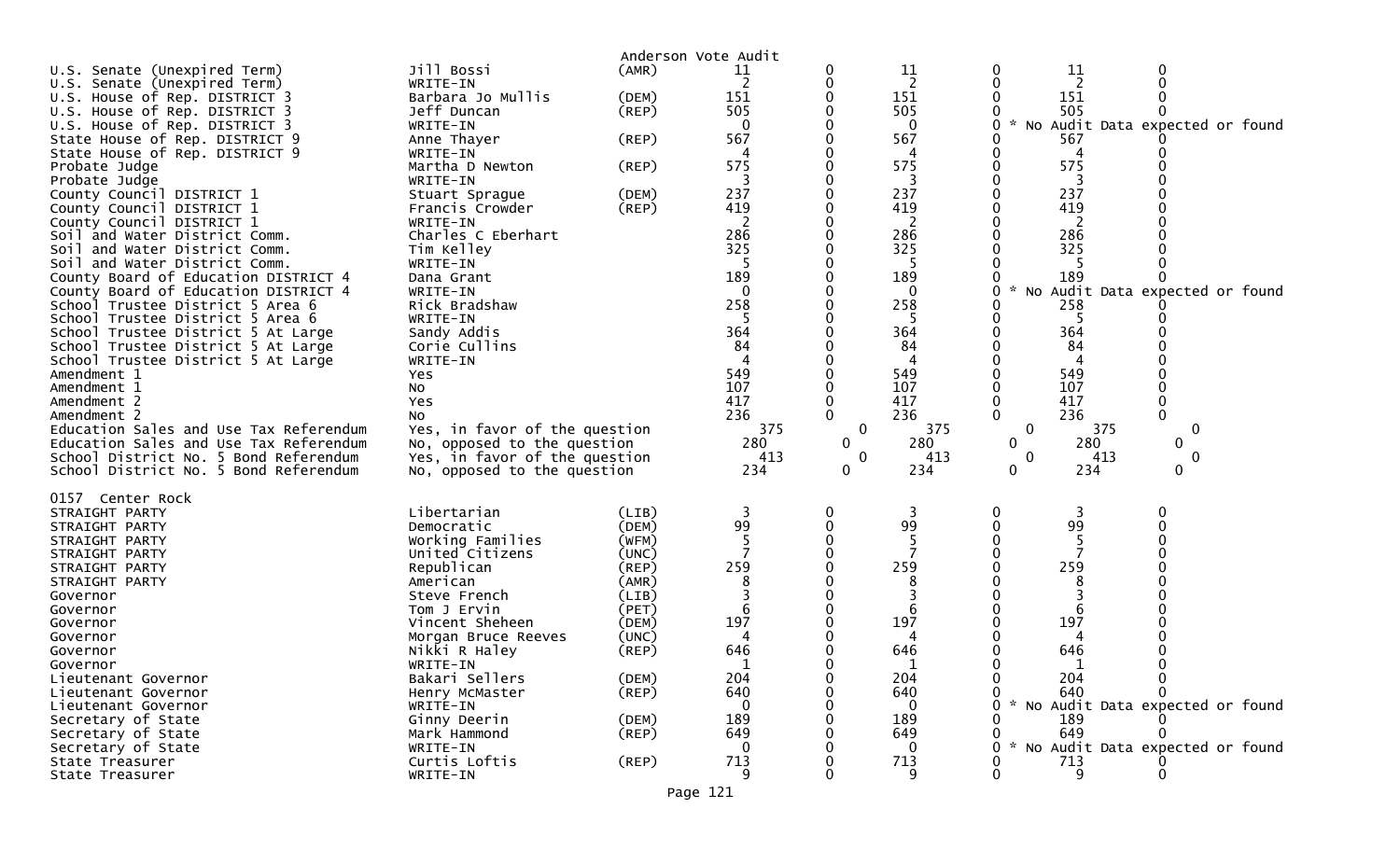|                                        |                               |       | Anderson Vote Audit      |              |              |                                  |      |                                   |  |
|----------------------------------------|-------------------------------|-------|--------------------------|--------------|--------------|----------------------------------|------|-----------------------------------|--|
| Attorney General                       | Parnell Diggs                 | (DEM) | 185                      | 0            | 185          | 0                                | 185  | 0                                 |  |
| Attorney General                       | Alan Wilson                   | (REP) | 646                      | 0            | 646          | 0                                | 646  | $\Omega$                          |  |
| Attorney General                       | WRITE-IN                      |       | $\Omega$                 | 0            | $\mathbf{0}$ | 0                                |      | * No Audit Data expected or found |  |
| Comptroller General                    | Kyle Herbert                  | (DEM) | 194                      | 0            | 194          | 0                                | 194  |                                   |  |
| Comptroller General                    | Richard Eckstrom              | (REP) | 640                      | 0            | 640          | 0                                | 640  |                                   |  |
| Comptroller General                    | WRITE-IN                      |       | 1                        | 0            | 1            | 0                                | 1    |                                   |  |
| State Superintendent of Ed.            | Tom Thompson                  | (DEM) | 202                      | $\Omega$     | 202          | $\Omega$                         | 202  |                                   |  |
| State Superintendent of Ed.            | Molly Mitchell Spearman       | (REP) | 595                      | 0            | 595          | O                                | 595  |                                   |  |
| State Superintendent of Ed.            | Ed Murray                     | (AMR) | 41                       | 0            | 41           | 0                                | 41   | 0                                 |  |
| State Superintendent of Ed.            | WRITE-IN                      |       | $\Omega$                 | 0            | $\Omega$     | 0<br>$\mathcal{R}$               |      | No Audit Data expected or found   |  |
| Adjutant General                       | Bob Livingston                | (REP) | 707                      | 0            | 707          | 0                                | 707  |                                   |  |
| Adjutant General                       | WRITE-IN                      |       | 8                        | $\Omega$     | 8            | $\Omega$                         | 8    |                                   |  |
| Commissioner of Agriculture            | David Edmond                  | (UNC) | 45                       | 0            | 45           | $\Omega$                         | 45   |                                   |  |
| Commissioner of Agriculture            | Hugh E Weathers               | (REP) | 654                      | 0            | 654          | 0                                | 654  |                                   |  |
| Commissioner of Agriculture            | Emile DeFelice                | (AMR) | 52                       | 0            | 52           | 0                                | 52   |                                   |  |
| Commissioner of Agriculture            | WRITE-IN                      |       | $\overline{2}$           | 0            | 2            | 0                                | 2    |                                   |  |
| U.S. Senate                            | Victor Kocher                 | (LIB) | 23                       | $\Omega$     | 23           | 0                                | 23   |                                   |  |
| U.S. Senate                            | Thomas Ravenel                | (PET) | 41                       | $\Omega$     | 41           | $\Omega$                         | 41   |                                   |  |
| U.S. Senate                            | Brad Hutto                    | (DEM) | 158                      | 0            | 158          | 0                                | 158  |                                   |  |
| U.S. Senate                            | Brad Hutto                    | (WFM) | 17                       | 0            | 17           | 0                                | 17   |                                   |  |
| U.S. Senate                            | Lindsey Graham                | (REP) | 608                      | 0            | 608          | 0                                | 608  |                                   |  |
| U.S. Senate                            | WRITE-IN                      |       | $\overline{\phantom{a}}$ | 0            | 2            |                                  | 2    |                                   |  |
| U.S. Senate (Unexpired Term)           | Joyce Dickerson               | (DEM) | 162                      | 0            | 162          |                                  | 162  |                                   |  |
| U.S. Senate (Unexpired Term)           | Tim Scott                     | (REP) | 664                      | 0            | 664          | U                                | 664  |                                   |  |
| U.S. Senate (Unexpired Term)           | Jill Bossi                    | (AMR) | 19                       | 0            | 19           | 0                                | 19   | ი                                 |  |
| U.S. Senate (Unexpired Term)           | WRITE-IN                      |       | $\Omega$                 | 0            | $\mathbf{0}$ | 0<br>$\mathcal{H}$               |      | No Audit Data expected or found   |  |
| U.S. House of Rep. DISTRICT 3          | Barbara Jo Mullis             | (DEM) | 201                      | 0            | 201          | 0                                | 201  |                                   |  |
| U.S. House of Rep. DISTRICT 3          | Jeff Duncan                   | (REP) | 642                      | 0            | 642          | U                                | 642  |                                   |  |
| U.S. House of Rep. DISTRICT 3          | WRITE-IN                      |       | $\Omega$                 | 0            | $\mathbf 0$  | 0<br>$\mathcal{H}^{\mathcal{C}}$ |      | No Audit Data expected or found   |  |
| State House of Rep. DISTRICT 8         | Jonathon Hill                 | (REP) | 712                      | 0            | 712          | 0                                | 712  |                                   |  |
| State House of Rep. DISTRICT 8         | WRITE-IN                      |       | 6                        | $\Omega$     | 6            | 0                                | 6    |                                   |  |
| Probate Judge                          | Martha D Newton               | (REP) | 722                      | 0            | 722          | $\Omega$                         | 722  |                                   |  |
| Probate Judge                          | WRITE-IN                      |       | 6                        | 0            | 6            | 0                                | 6    |                                   |  |
| County Council DISTRICT 5              | Tommy Dunn                    | (REP) | 711                      | 0            | 711          | 0                                | 711  |                                   |  |
| County Council DISTRICT 5              | WRITE-IN                      |       | 6                        | 0            | 6            | 0                                | 6    |                                   |  |
| Soil and Water District Comm.          | Charles C Eberhart            |       | 328                      | 0            | 328          | 0                                | 328  |                                   |  |
| Soil and Water District Comm.          | Tim Kelley                    |       | 402                      | 0            | 402          |                                  | 402  |                                   |  |
| Soil and Water District Comm.          | WRITE-IN                      |       | 8                        | 0            | 8            | 0                                | 8    |                                   |  |
| County Board of Education DISTRICT 6   | C Nakia Davis                 |       | 552                      | 0            | 552          | 0                                | 552  |                                   |  |
| County Board of Education DISTRICT 6   | WRITE-IN                      |       | 4                        | 0            | 4            | 0                                | 4    |                                   |  |
| School Trustee District 5 At Large     | Sandy Addis                   |       | 482                      | 0            | 482          | O                                | 482  |                                   |  |
| School Trustee District 5 At Large     | Corie Cullins                 |       | 116                      | 0            | 116          | 0                                | 116  |                                   |  |
| School Trustee District 5 At Large     | WRITE-IN                      |       | 2                        | U            | 2            |                                  | -2   |                                   |  |
| Amendment 1                            | Yes                           |       | 693                      | 0            | 693          |                                  | 693  |                                   |  |
| Amendment 1                            | No                            |       | 158                      | 0            | 158          | 0                                | 158  | 0                                 |  |
| Amendment 2                            | <b>Yes</b>                    |       | 457                      | $\Omega$     | 457          | $\Omega$                         | 457  | 0                                 |  |
| Amendment 2                            | No                            |       | 386                      | $\mathbf{0}$ | 386          | $\Omega$                         | 386  | 0                                 |  |
| Education Sales and Use Tax Referendum | Yes, in favor of the question |       | 421                      | 0            | 421          | 0                                | 421  | 0                                 |  |
| Education Sales and Use Tax Referendum | No, opposed to the question   |       | 424                      | 0            | 424          | 0                                | 424  | 0                                 |  |
| School District No. 5 Bond Referendum  | Yes, in favor of the question |       | 439                      | $\mathbf{0}$ | 439          | 0                                | 439. | 0                                 |  |
| School District No. 5 Bond Referendum  | No, opposed to the question   |       | 398                      | 0            | 398          | 0                                | 398  | $\mathbf{0}$                      |  |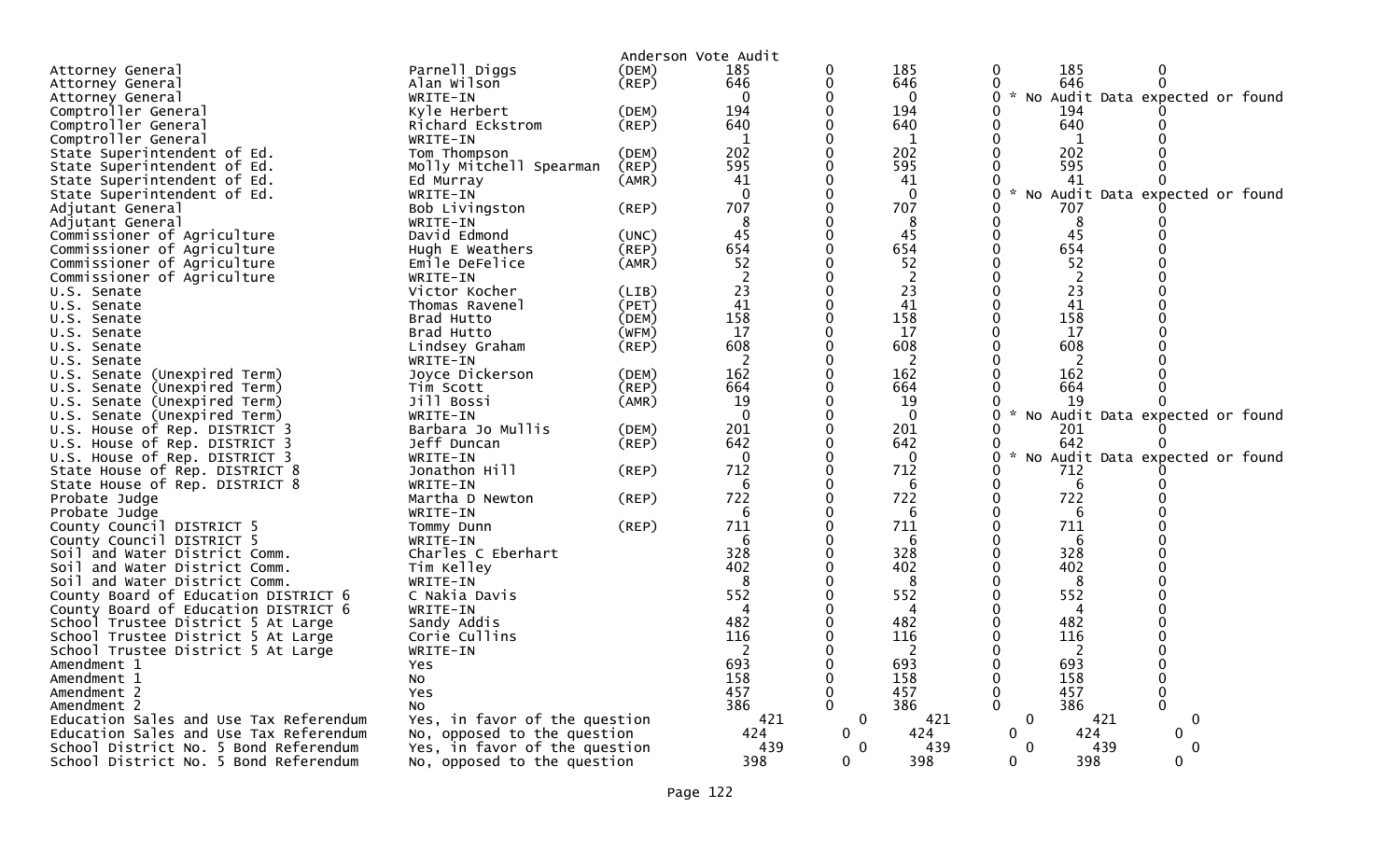Anderson Vote Audit

| 0164 Hunt Meadows                |                         |       |              |          |              |                                                       |
|----------------------------------|-------------------------|-------|--------------|----------|--------------|-------------------------------------------------------|
| STRAIGHT PARTY                   | Libertarian             | (LIB) | 6            | 0        | 6            | 6                                                     |
| STRAIGHT PARTY                   | Democratic              | (DEM) | 62           | $\Omega$ | 62           | 62<br>$\Omega$<br>$\Omega$                            |
| STRAIGHT PARTY                   | Working Families        | (WFM) | 3            |          | 3            | 0<br>3                                                |
| STRAIGHT PARTY                   | United Citizens         | (UNC) | $\mathbf{1}$ | 0        | $\mathbf{1}$ | $\mathbf{1}$<br>0                                     |
| STRAIGHT PARTY                   | Republican              | (REP) | 444          |          | 444          | 444                                                   |
| STRAIGHT PARTY                   | American                | (AMR) | 1            |          | 1            | -1                                                    |
| Governor                         | Steve French            | (LIB) | 12           |          | 12           | 12                                                    |
| Governor                         | Tom J Ervin             | (PET) | 8            | $\Omega$ | 8            | 8<br>0                                                |
| Governor                         | Vincent Sheheen         | (DEM) | 196          | $\Omega$ | 196          | 0<br>196                                              |
| Governor                         | Morgan Bruce Reeves     | (UNC) |              | 0        |              | 0                                                     |
| Governor                         | Nikki R Haley           | (REF) | 1041         |          | 1041         | 0<br>1041                                             |
| Governor                         | WRITE-IN                |       | 0            |          | 0            | $\sim$<br>0<br>No Audit Data expected or found        |
| Lieutenant Governor              | Bakari Sellers          | (DEM) | 194          |          | 194          | 194<br>0                                              |
| Lieutenant Governor              | Henry McMaster          | (REP) | 1052         |          | 1052         | 1052<br>0<br>O                                        |
|                                  |                         |       | 3            |          | 3            | 3                                                     |
| Lieutenant Governor              | WRITE-IN                |       | 186          |          | 186          | 186<br>0                                              |
| Secretary of State               | Ginny Deerin            | (DEM) | 1055         | 0        | 1055         | 1055<br>0                                             |
| Secretary of State               | Mark Hammond            | (REP) |              |          |              |                                                       |
| Secretary of State               | WRITE-IN                |       | ำ            | 0        | -1           | 0<br>1                                                |
| State Treasurer                  | Curtis Loftis           | (REP) | 1140         | 0        | 1140         | 0<br>1140                                             |
| State Treasurer                  | WRITE-IN                |       |              |          |              |                                                       |
| Attorney General                 | Parnell Diggs           | (DEM) | 182          |          | 182          | 182                                                   |
| Attorney General                 | Alan Wilson             | (REF) | 1055         |          | 1055         | 1055                                                  |
| Attorney General                 | WRITE-IN                |       | $\mathbf{1}$ |          | 1            | 1                                                     |
| Comptroller General              | Kyle Herbert            | (DEM) | 177          | $\Omega$ | 177          | 177<br>$\Omega$                                       |
| Comptroller General              | Richard Eckstrom        | (REF) | 1046         | 0        | 1046         | 1046<br>0                                             |
| Comptroller General              | WRITE-IN                |       | $\mathbf 0$  |          | $\mathbf{0}$ | 0<br>$\mathcal{H}$<br>No Audit Data expected or found |
| State Superintendent of Ed.      | Tom Thompson            | (DEM) | 169          | 0        | 169          | 169<br>0                                              |
| State Superintendent of Ed.      | Molly Mitchell Spearman | (REP) | 961          |          | 961          | 961<br>0                                              |
| State Superintendent of Ed.      | Ed Murray               | (AMR) | 84           |          | 84           | 84                                                    |
| State Superintendent of Ed.      | WRITE-IN                |       | 22           | $\Omega$ | 22           | 22                                                    |
| Adjutant General                 | Bob Livingston          | (REP) | 1134         | $\Omega$ | 1134         | $\Omega$<br>1134                                      |
| Adjutant General                 | WRITE-IN                |       | Δ            |          | 4            | ∩<br>4                                                |
| Commissioner of Agriculture      | David Edmond            | (UNC) | 52           | 0        | 52           | 52<br>0                                               |
| Commissioner of Agriculture      | Hugh E Weathers         | (REP) | 1049         | 0        | 1049         | $\Omega$<br>1049                                      |
| Commissioner of Agriculture      | Emile DeFelice          | (AMR) | 66           |          | 66           | 0<br>66                                               |
| Commissioner of Agriculture      | WRITE-IN                |       | $\Omega$     |          | $\Omega$     | No Audit Data expected or found<br>$\mathcal{H}$<br>0 |
| U.S. Senate                      | Victor Kocher           | (LIB) | 72           |          | 72           | 72                                                    |
| U.S. Senate                      | Thomas Ravenel          | (PET) | 95           | $\Omega$ | 95           | 95<br>0                                               |
| U.S. Senate                      | Brad Hutto              | (DEM) | 166          | $\Omega$ | 166          | $\Omega$<br>166                                       |
| U.S. Senate                      | Brad Hutto              | (WFM) | 35           | $\Omega$ | 35           | 35<br>O                                               |
| U.S. Senate                      | Lindsey Graham          | (REF) | 853          | $\Omega$ | 853          | 853<br>0                                              |
| U.S. Senate                      | WRITE-IN                |       | 24           | 0        | 24           | 24                                                    |
| U.S. Senate (Unexpired Term)     | Joyce Dickerson         | (DEM) | 149          | $\Omega$ | 149          | 149<br>0                                              |
| U.S. Senate (Unexpired Term)     | Tim Scott               | (REP) | 1082         | 0        | 1082         | 1082<br>0                                             |
| U.S. Senate (Unexpired Term)     | Jill Bossi              | (AMR) | 21           |          | 21           | 21<br>0                                               |
| Senate (Unexpired Term)<br>U.S.  | WRITE-IN                |       | $\Omega$     |          | $\Omega$     | 0<br>No Audit Data expected or found<br>$\mathcal{H}$ |
| House of Rep. DISTRICT 3<br>U.S. | Barbara Jo Mullis       | (DEM) | 180          | 0        | 180          | 180<br>0                                              |
| U.S. House of Rep. DISTRICT 3    | Jeff Duncan             | (REF) | 1062         | 0        | 1062         | 1062<br>0                                             |
| U.S. House of Rep. DISTRICT 3    | WRITE-IN                |       | -1           |          | 1            | 1                                                     |
| State House of Rep. DISTRICT 10  | Joshua A Putnam         | (REP) | 1120         | 0        | 1120         | 1120<br>0                                             |
| State House of Rep. DISTRICT 10  | WRITE-IN                |       | 10           | 0        | 10           | 0<br>10                                               |
|                                  |                         |       |              |          |              |                                                       |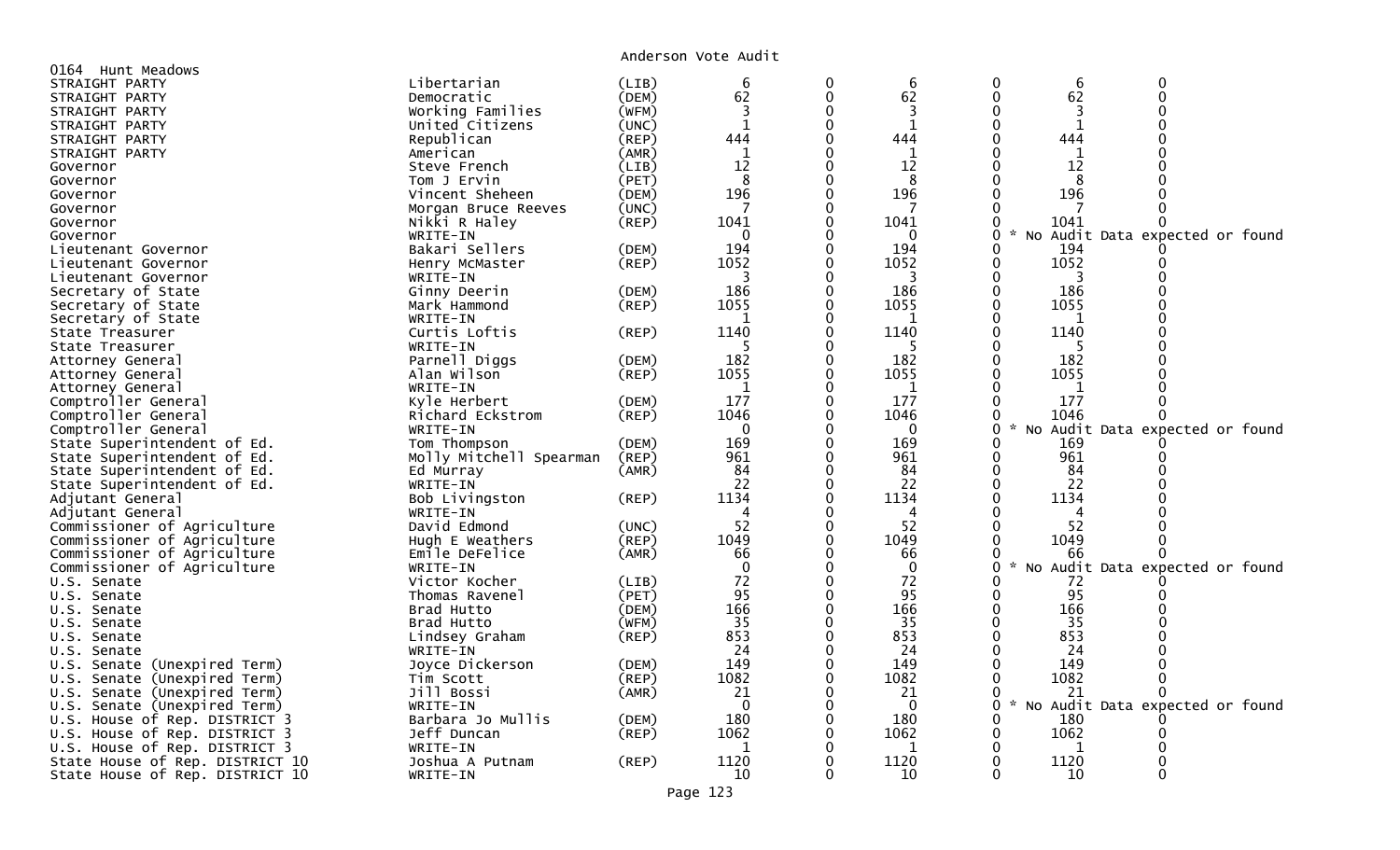| Probate Judge<br>Probate Judge<br>County Council DISTRICT 6<br>County Council DISTRICT 6<br>Soil and Water District Comm.<br>and Water District Comm.<br>Soil<br>Soil<br>and Water District Comm.<br>School Trustee District 1 Area 1<br>School Trustee District 1 Area 1<br>School Trustee District 1 Area 4<br>School Trustee District 1 Area 4<br>School Trustee District 1 Area 5<br>School Trustee District 1 Area 5<br>School Trustee District 1 Area 7<br>School Trustee District 1 Area 7<br>Brushy Creek Watershed DISTRICT 7<br>Brushy Creek Watershed DISTRICT 7<br>Brushy Creek Watershed DISTRICT 7<br>Brushy Creek Watershed DISTRICT 7<br>Brushy Creek Watershed DISTRICT 7<br>Three and Twenty Watershed DISTRICT 32<br>Three and Twenty Watershed DISTRICT 32<br>Three and Twenty Watershed DISTRICT 32<br>Amendment 1<br>Amendment 1<br>Amendment 2<br>Amendment 2<br>Education Sales and Use Tax Referendum | Martha D Newton<br>WRITE-IN<br>Ken Waters<br>WRITE-IN<br>Charles C Eberhart<br>Tim Kelley<br>WRITE-IN<br>Melissa Ellison Hood<br>WRITE-IN<br>Fred G Alexander<br>WRITE-IN<br>Doug Atkins<br>WRITE-IN<br>Nancy Owen Upton<br>WRITE-IN<br>Glenn H McQueen<br>Cindy Prendergast<br>Richard T Tripp<br>Ben Wigington<br>WRITE-IN<br>Dennis Claramunt<br>Randy Griffis<br>WRITE-IN<br>Yes<br>No<br>Yes<br>No.<br>Yes, in favor of the question | $($ REP $)$<br>(REP)                                                                                              | Anderson Vote Audit<br>1109<br>1113<br>6<br>468<br>668<br>864<br>857<br>883<br>$\mathbf{1}$<br>890<br>-1<br>151<br>189<br>267<br>247<br>0<br>196<br>261<br>1031<br>202<br>679<br>533<br>684 | 0<br>0<br>0<br>0<br>0<br>0<br>0<br>0<br>0<br>0<br>0<br>0<br>0<br>0<br>0<br>0<br>0<br>0<br>0<br>0<br>0<br>0<br>0<br>0<br>0<br>$\mathbf 0$<br>0 | 1109<br>1113<br>6<br>468<br>668<br>-5<br>864<br>3<br>857<br>883<br>1<br>890<br>151<br>189<br>267<br>247<br>0<br>196<br>261<br>0<br>1031<br>202<br>679<br>533<br>684 | 1109<br>0<br>0<br>0<br>1113<br>6<br>468<br>668<br>-5<br>864<br>857<br>883<br>890<br>151<br>189<br>267<br>247<br>* No Audit Data expected or found<br>196<br>261<br>* No Audit Data expected or found<br>0<br>1031<br>202<br>679<br>533<br>$\mathbf{0}$<br>$\Omega$<br>$\mathbf 0$<br>684<br>0         |
|--------------------------------------------------------------------------------------------------------------------------------------------------------------------------------------------------------------------------------------------------------------------------------------------------------------------------------------------------------------------------------------------------------------------------------------------------------------------------------------------------------------------------------------------------------------------------------------------------------------------------------------------------------------------------------------------------------------------------------------------------------------------------------------------------------------------------------------------------------------------------------------------------------------------------------|-------------------------------------------------------------------------------------------------------------------------------------------------------------------------------------------------------------------------------------------------------------------------------------------------------------------------------------------------------------------------------------------------------------------------------------------|-------------------------------------------------------------------------------------------------------------------|---------------------------------------------------------------------------------------------------------------------------------------------------------------------------------------------|-----------------------------------------------------------------------------------------------------------------------------------------------|---------------------------------------------------------------------------------------------------------------------------------------------------------------------|-------------------------------------------------------------------------------------------------------------------------------------------------------------------------------------------------------------------------------------------------------------------------------------------------------|
| Education Sales and Use Tax Referendum<br>0750 Absentee 1<br>STRAIGHT PARTY<br>STRAIGHT PARTY<br>STRAIGHT PARTY<br>STRAIGHT PARTY<br>STRAIGHT PARTY<br>STRAIGHT PARTY<br>Governor<br>Governor<br>Governor<br>Governor<br>Governor<br>Governor<br>Lieutenant Governor<br>Lieutenant Governor<br>Lieutenant Governor                                                                                                                                                                                                                                                                                                                                                                                                                                                                                                                                                                                                             | No, opposed to the question<br>Libertarian<br>Democratic<br>Working Families<br>United Citizens<br>Republican<br>American<br>Steve French<br>Tom J Ervin<br>Vincent Sheheen<br>Morgan Bruce Reeves<br>Nikki R Haley<br>WRITE-IN<br>Bakari Sellers<br>Henry McMaster<br>WRITE-IN                                                                                                                                                           | (LIB)<br>(DEM)<br>(WFM)<br>(UNC)<br>(REP)<br>(AMR)<br>(LIB)<br>(PET)<br>(DEM)<br>(UNC)<br>(REP)<br>(DEM)<br>(REP) | 519<br>0<br>202<br>2<br>274<br>40<br>347<br>657<br>0<br>335<br>696                                                                                                                          | 0<br>0<br>45<br>0<br>0<br>181<br>0<br>25<br>94<br>0<br>390<br>0<br>96<br>406                                                                  | 519<br>0<br>157<br>2<br>93<br>$\overline{2}$<br>15<br>253<br>267<br>0<br>239<br>290<br>$\Omega$                                                                     | $\mathbf{0}$<br>519<br>0<br>No Audit Data expected or found<br>157<br>0<br>0<br>93<br>15<br>253<br>267<br>* No Audit Data expected or found<br>239<br>290<br>$\mathbf{0}$<br>$\mathbf{0}$<br>0 * All votes cast for this candidate<br>* in this precicnt are optical.<br>* No Audit Data for optical. |
| Secretary of State<br>Secretary of State<br>Secretary of State                                                                                                                                                                                                                                                                                                                                                                                                                                                                                                                                                                                                                                                                                                                                                                                                                                                                 | Ginny Deerin<br>Mark Hammond<br>WRITE-IN                                                                                                                                                                                                                                                                                                                                                                                                  | (DEM)<br>$($ REP $)$                                                                                              | 330<br>702<br>-1<br>Page 124                                                                                                                                                                | 101<br>403<br>п.                                                                                                                              | 229<br>299<br>0                                                                                                                                                     | 229<br>299<br>$\mathbf 0$<br>0<br>0 * All votes cast for this candidate                                                                                                                                                                                                                               |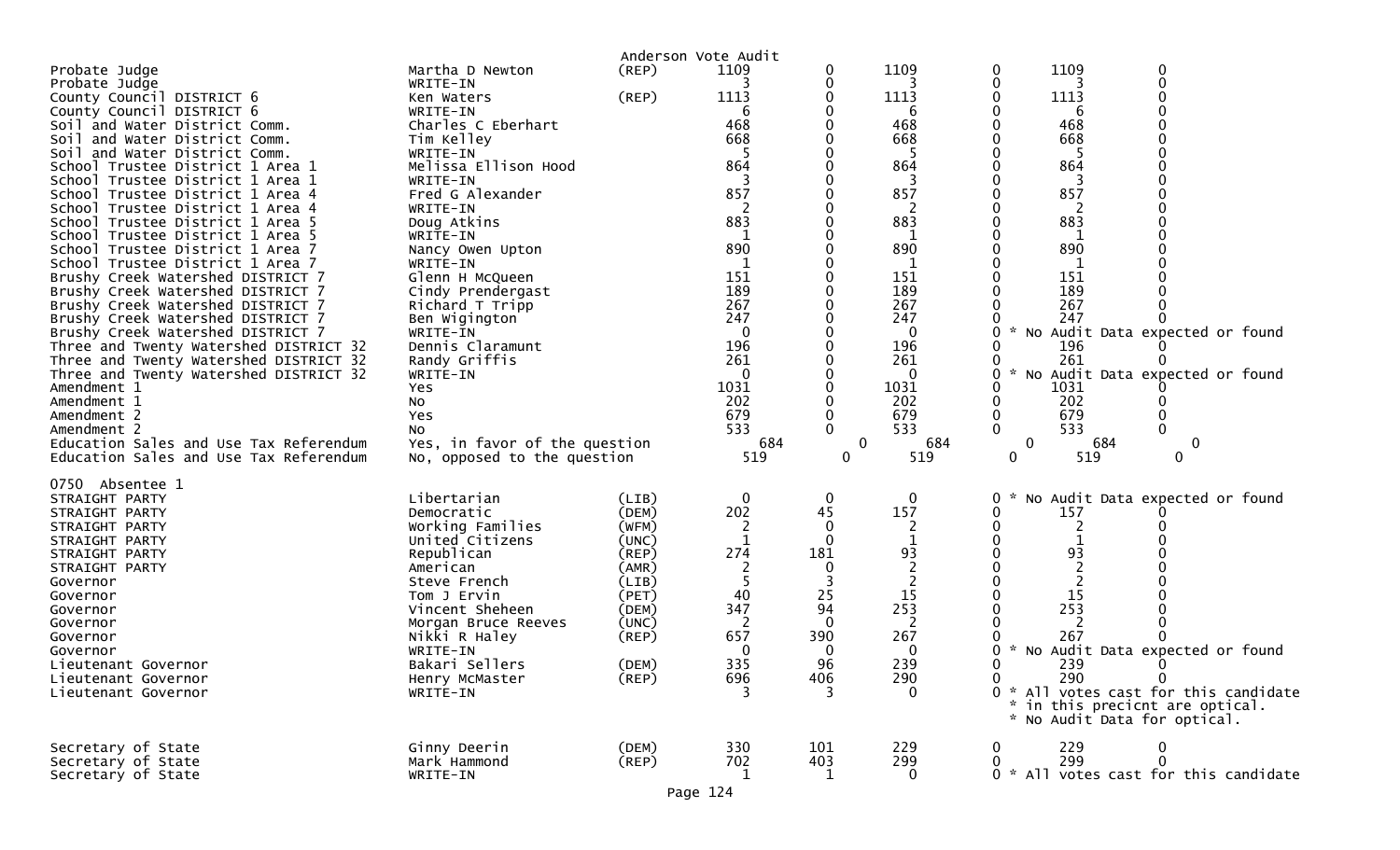|                                                                                                                                                                                                                                                                                                                                                                                                                                                                                                                                                                                                                                                                                                                                                                   |                                                                                                                                                                                                                                                                                                                                                                                                                                   | Anderson Vote Audit                                                                                                                                                     |                                                                                                                                                                                                                           |                                                                                                                                                                                                           |                                                                                                                                                                                                                  |                                                                                                                                                                                                                                                                                                                                                                                                                                                                                                                                                                                                                                                                                                                                                                                                                                                           |
|-------------------------------------------------------------------------------------------------------------------------------------------------------------------------------------------------------------------------------------------------------------------------------------------------------------------------------------------------------------------------------------------------------------------------------------------------------------------------------------------------------------------------------------------------------------------------------------------------------------------------------------------------------------------------------------------------------------------------------------------------------------------|-----------------------------------------------------------------------------------------------------------------------------------------------------------------------------------------------------------------------------------------------------------------------------------------------------------------------------------------------------------------------------------------------------------------------------------|-------------------------------------------------------------------------------------------------------------------------------------------------------------------------|---------------------------------------------------------------------------------------------------------------------------------------------------------------------------------------------------------------------------|-----------------------------------------------------------------------------------------------------------------------------------------------------------------------------------------------------------|------------------------------------------------------------------------------------------------------------------------------------------------------------------------------------------------------------------|-----------------------------------------------------------------------------------------------------------------------------------------------------------------------------------------------------------------------------------------------------------------------------------------------------------------------------------------------------------------------------------------------------------------------------------------------------------------------------------------------------------------------------------------------------------------------------------------------------------------------------------------------------------------------------------------------------------------------------------------------------------------------------------------------------------------------------------------------------------|
|                                                                                                                                                                                                                                                                                                                                                                                                                                                                                                                                                                                                                                                                                                                                                                   |                                                                                                                                                                                                                                                                                                                                                                                                                                   |                                                                                                                                                                         |                                                                                                                                                                                                                           |                                                                                                                                                                                                           |                                                                                                                                                                                                                  | * in this precicnt are optical.<br>* No Audit Data for optical.                                                                                                                                                                                                                                                                                                                                                                                                                                                                                                                                                                                                                                                                                                                                                                                           |
| State Treasurer<br>State Treasurer<br>Attorney General<br>Attorney General<br>Attorney General                                                                                                                                                                                                                                                                                                                                                                                                                                                                                                                                                                                                                                                                    | Curtis Loftis<br>WRITE-IN<br>Parnell Diggs<br>Alan Wilson<br>WRITE-IN                                                                                                                                                                                                                                                                                                                                                             | (REP)<br>(DEM)<br>(REP)                                                                                                                                                 | 775<br>-5<br>316<br>709<br>२                                                                                                                                                                                              | 434<br>3<br>90<br>410<br>3                                                                                                                                                                                | 341<br>2<br>226<br>299<br>$\Omega$                                                                                                                                                                               | 341<br>$\mathbf 0$<br>$\mathbf{0}$<br>2<br>$\Omega$<br>$\Omega$<br>226<br>$\mathbf 0$<br>$\Omega$<br>299<br>∩<br>0<br>* All votes cast for this candidate<br>* in this precicnt are optical.<br>* No Audit Data for optical.                                                                                                                                                                                                                                                                                                                                                                                                                                                                                                                                                                                                                              |
| Comptroller General<br>Comptroller General<br>Comptroller General                                                                                                                                                                                                                                                                                                                                                                                                                                                                                                                                                                                                                                                                                                 | Kyle Herbert<br>Richard Eckstrom<br>WRITE-IN                                                                                                                                                                                                                                                                                                                                                                                      | (DEM)<br>(REP)                                                                                                                                                          | 330<br>691<br>1                                                                                                                                                                                                           | 97<br>399<br>1                                                                                                                                                                                            | 233<br>292<br>$\mathbf{0}$                                                                                                                                                                                       | 233<br>$\Omega$<br>$\mathbf{0}$<br>292<br>$\Omega$<br>$\Omega$<br>0 * All votes cast for this candidate<br>* in this precicnt are optical.<br>* No Audit Data for optical.                                                                                                                                                                                                                                                                                                                                                                                                                                                                                                                                                                                                                                                                                |
| State Superintendent of Ed.<br>State Superintendent of Ed.<br>State Superintendent of Ed.<br>State Superintendent of Ed.<br>Adjutant General<br>Adjutant General<br>Commissioner of Agriculture<br>Commissioner of Agriculture<br>Commissioner of Agriculture<br>Commissioner of Agriculture<br>U.S. Senate<br>U.S. Senate<br>U.S. Senate<br>U.S. Senate<br>U.S. Senate<br>U.S. Senate<br>U.S. Senate (Unexpired Term)<br>U.S. Senate (Unexpired Term)<br>U.S. Senate (Unexpired Term)<br>U.S. Senate (Unexpired Term)<br>U.S. House of Rep. DISTRICT 3<br>U.S. House of Rep. DISTRICT 3<br>U.S. House of Rep. DISTRICT 3<br>State House of Rep. DISTRICT 6<br>State House of Rep. DISTRICT 6<br>State House of Rep. DISTRICT 7<br>State House of Rep. DISTRICT 7 | Tom Thompson<br>Molly Mitchell Spearman<br>Ed Murray<br>WRITE-IN<br>Bob Livingston<br>WRITE-IN<br>David Edmond<br>Hugh E Weathers<br>Emile DeFelice<br>WRITE-IN<br>Victor Kocher<br>Thomas Ravenel<br>Brad Hutto<br>Brad Hutto<br>Lindsey Graham<br>WRITE-IN<br>Joyce Dickerson<br>Tim Scott<br>Jill Bossi<br>WRITE-IN<br>Barbara Jo Mullis<br>Jeff Duncan<br>WRITE-IN<br>Brian White<br>WRITE-IN<br>Michael Gambrell<br>WRITE-IN | (DEM)<br>(REP)<br>(AMR)<br>(REP)<br>(UNC)<br>(REP)<br>(AMR)<br>(LIB)<br>(PET)<br>(DEM)<br>(WFM)<br>(REP)<br>(DEM)<br>(REP)<br>(AMR)<br>(DEM)<br>(REP)<br>(REP)<br>(REP) | 330<br>668<br>34<br>-1<br>768<br>-5<br>45<br>732<br>53<br>$\overline{\mathbf{3}}$<br>42<br>$5\overline{9}$<br>289<br>13<br>627<br>-5<br>289<br>731<br>16<br>$\mathbf 0$<br>323<br>706<br>$\mathbf{0}$<br>143<br>-1<br>270 | 97<br>387<br>16<br>$\mathbf 0$<br>426<br>3<br>10<br>418<br>20<br>$\mathbf{1}$<br>30<br>29<br>85<br>351<br>4<br>80<br>418<br>8<br>$\mathbf 0$<br>99<br>403<br>$\Omega$<br>74<br>$\overline{0}$<br>102<br>4 | 233<br>281<br>18<br>$\mathbf{1}$<br>342<br>2<br>35<br>314<br>33<br>$\overline{2}$<br>12<br>30<br>204<br>q<br>276<br>1<br>209<br>313<br>8<br>$\Omega$<br>224<br>303<br>$\mathbf{0}$<br>69<br>1<br>168<br>$\Omega$ | 233<br>$\Omega$<br>0<br>$\Omega$<br>$\mathbf{0}$<br>281<br>$\mathbf 0$<br>18<br>$\mathbf{0}$<br>$\Omega$<br>$\mathbf{1}$<br>0<br>342<br>$\Omega$<br>$\overline{2}$<br>$\mathbf 0$<br>$\Omega$<br>35<br>$\Omega$<br>0<br>314<br>$\Omega$<br>$\Omega$<br>$\Omega$<br>$\Omega$<br>33<br>$\overline{2}$<br>$\mathbf 0$<br>$\Omega$<br>12<br>$\Omega$<br>$\Omega$<br>$\Omega$<br>30<br>$\Omega$<br>204<br>$\mathbf 0$<br>$\Omega$<br>$\Omega$<br>0<br>9<br>$\Omega$<br>$\Omega$<br>276<br>$\Omega$<br>$\Omega$<br>1<br>$\Omega$<br>209<br>313<br>$\Omega$<br>0<br>8<br>* No Audit Data expected or found<br>0<br>224<br>0<br>303<br>$\Omega$<br>∩<br>No Audit Data expected or found<br>$\Omega$<br>0<br>69<br>$\mathbf{1}$<br>0<br>168<br>All votes cast for this candidate<br>$\mathcal{H}$<br>in this precicnt are optical.<br>* No Audit Data for optical. |
| State House of Rep. DISTRICT 9<br>State House of Rep. DISTRICT 9                                                                                                                                                                                                                                                                                                                                                                                                                                                                                                                                                                                                                                                                                                  | Anne Thayer<br>WRITE-IN                                                                                                                                                                                                                                                                                                                                                                                                           | $($ REP $)$                                                                                                                                                             | 100<br>4                                                                                                                                                                                                                  | 45<br>4                                                                                                                                                                                                   | 55<br>$\Omega$                                                                                                                                                                                                   | 55<br>$\Omega$<br>0<br>$0 *$ All votes cast for this candidate<br>* in this precicnt are optical.<br>* No Audit Data for optical.                                                                                                                                                                                                                                                                                                                                                                                                                                                                                                                                                                                                                                                                                                                         |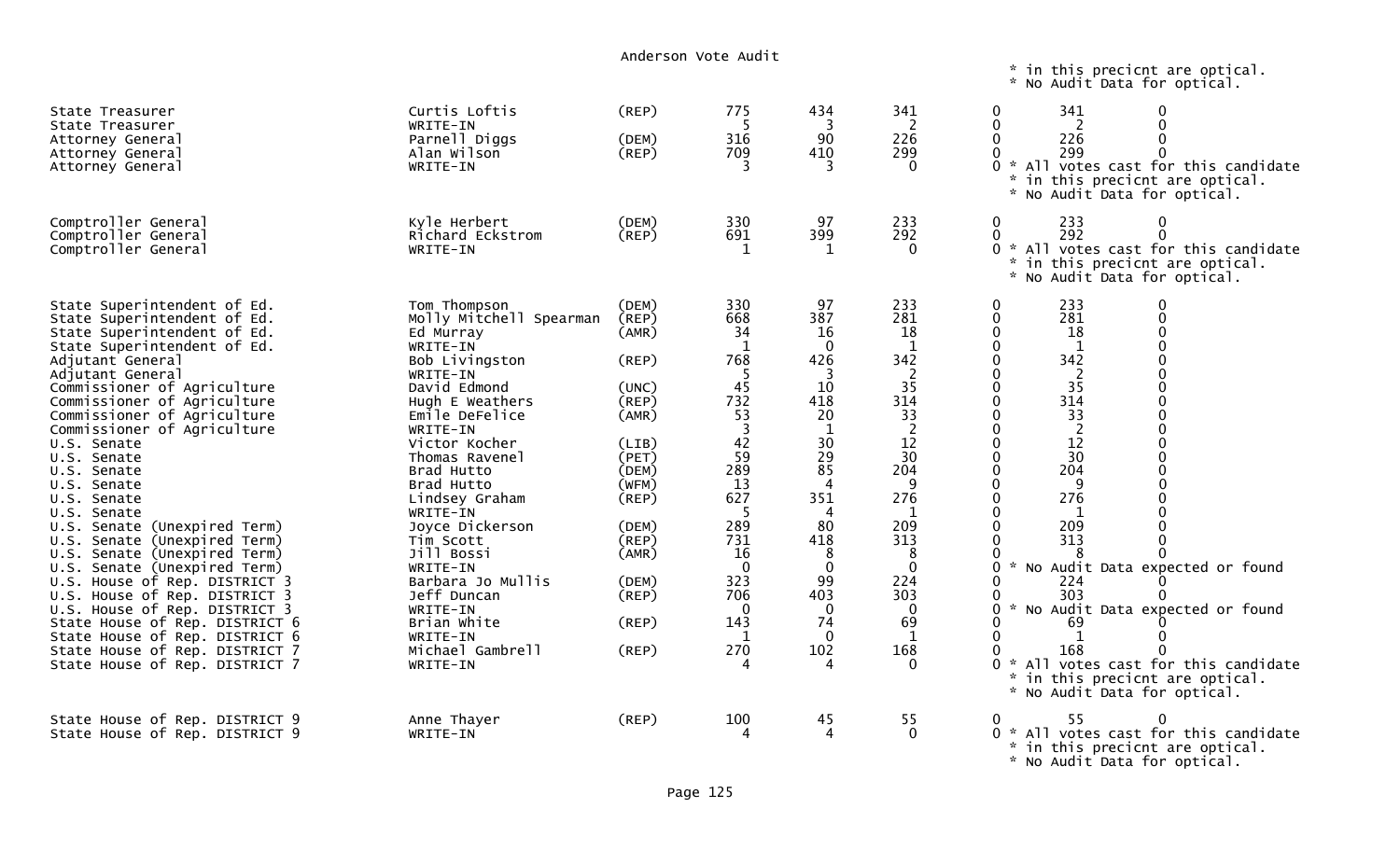|                                                                                                                                                                                                                                                                                                                                                                                                                                                   |                                                                                                                                                                                            | Anderson Vote Audit                                               |                                                                                |                                                                        |                                                                                                |                                                                                                                                                                                                                                                                                                         |
|---------------------------------------------------------------------------------------------------------------------------------------------------------------------------------------------------------------------------------------------------------------------------------------------------------------------------------------------------------------------------------------------------------------------------------------------------|--------------------------------------------------------------------------------------------------------------------------------------------------------------------------------------------|-------------------------------------------------------------------|--------------------------------------------------------------------------------|------------------------------------------------------------------------|------------------------------------------------------------------------------------------------|---------------------------------------------------------------------------------------------------------------------------------------------------------------------------------------------------------------------------------------------------------------------------------------------------------|
| State House of Rep. DISTRICT 10<br>State House of Rep. DISTRICT 10<br>Probate Judge<br>Probate Judge<br>County Council DISTRICT 1<br>County Council DISTRICT 1<br>County Council DISTRICT 1<br>County Council DISTRICT 2<br>County Council DISTRICT 2<br>County Council DISTRICT 2<br>County Council DISTRICT 3<br>County Council DISTRICT 3                                                                                                      | Joshua A Putnam<br>WRITE-IN<br>Martha D Newton<br>WRITE-IN<br>Stuart Sprague<br>Francis Crowder<br>WRITE-IN<br>Gracie S Floyd<br>Larry Ray Bright<br>WRITE-IN<br>Mitchell Cole<br>WRITE-IN | (REP)<br>(REP)<br>(DEM)<br>$($ REP $)$<br>(DEM)<br>(REP)<br>(REP) | 248<br>8<br>780<br>8<br>14<br>$\mathbf{0}$<br>133<br>60<br>$\mathbf{0}$<br>170 | 194<br>6<br>426<br>4<br>0<br>0<br>28<br>31<br>$\mathbf 0$<br>56        | 54<br>$\overline{2}$<br>354<br>$\mathbf{0}$<br>105<br>29<br>$\mathbf{0}$<br>114                | 0<br>0<br>54<br>$\overline{2}$<br>$\Omega$<br>0<br>354<br>0<br>$\Omega$<br>5<br>0 * No Audit Data expected or found<br>105<br>0<br>29<br>* No Audit Data expected or found<br>0<br>0<br>114<br>0 * All votes cast for this candidate<br>* in this precicnt are optical.<br>* No Audit Data for optical. |
| County Council DISTRICT 4<br>County Council DISTRICT 4<br>County Council DISTRICT 5<br>County Council DISTRICT 5<br>County Council DISTRICT 6<br>County Council DISTRICT 6                                                                                                                                                                                                                                                                        | Tom Allen<br>WRITE-IN<br>Tommy Dunn<br>WRITE-IN<br>Ken Waters<br>WRITE-IN                                                                                                                  | (REP)<br>$($ REP $)$<br>(REP)                                     | 107<br>4<br>16<br>$\Omega$<br>256                                              | 62<br>2<br>$\mathbf 0$<br>199                                          | 45<br>$\overline{2}$<br>9<br>$\mathbf 0$<br>57<br>$\Omega$                                     | 45<br>0<br>0<br>$\overline{2}$<br>0<br>0<br>0 * No Audit Data expected or found<br>0<br>57<br>All votes cast for this candidate<br>- 27<br>* in this precicnt are optical.<br>* No Audit Data for optical.                                                                                              |
| County Council DISTRICT 7<br>County Council DISTRICT 7<br>Soil and Water District Comm.<br>Soil and Water District Comm.<br>Soil and Water District Comm.<br>County Board of Education DISTRICT 1<br>County Board of Education DISTRICT 1<br>County Board of Education DISTRICT 1<br>County Board of Education DISTRICT 4<br>County Board of Education DISTRICT 4<br>County Board of Education DISTRICT 5<br>County Board of Education DISTRICT 5 | M Cindy Wilson<br>WRITE-IN<br>Charles C Eberhart<br>Tim Kelley<br>WRITE-IN<br>Gary Burgess<br>Powell Hickman<br>WRITE-IN<br>Dana Grant<br>WRITE-IN<br>Mike Brock<br>WRITE-IN               | (REP)                                                             | 95<br>9<br>420<br>445<br>11<br>55<br>43<br>119<br>$\mathbf{0}$<br>135          | 44<br>223<br>241<br>6<br>28<br>23<br>0<br>46<br>$\mathbf 0$<br>40<br>1 | 51<br>4<br>197<br>204<br>-5<br>27<br>20<br>$\mathbf{1}$<br>73<br>$\mathbf 0$<br>95<br>$\Omega$ | 51<br>0<br>0<br>$\overline{4}$<br>0<br>0<br>197<br>∩<br>$\Omega$<br>204<br>0<br>-5<br>27<br>20<br>1<br>73<br>* No Audit Data expected or found<br>0<br>95<br>All votes cast for this candidate<br>0 *<br>* in this precicnt are optical.<br>* No Audit Data for optical.                                |
| School Trustee District 1 Area 1<br>School Trustee District 1 Area 1                                                                                                                                                                                                                                                                                                                                                                              | Melissa Ellison Hood<br>WRITE-IN                                                                                                                                                           |                                                                   | 238                                                                            | 168<br>2                                                               | 70<br>$\mathbf{0}$                                                                             | 70<br>0<br>0<br>0 * All votes cast for this candidate<br>in this precicnt are optical.<br>* No Audit Data for optical.                                                                                                                                                                                  |
| School Trustee District 1 Area 4<br>School Trustee District 1 Area 4<br>School Trustee District 1 Area 5<br>School Trustee District 1 Area 5<br>School Trustee District 1 Area 7<br>School Trustee District 1 Area 7                                                                                                                                                                                                                              | Fred G Alexander<br>WRITE-IN<br>Doug Atkins<br>WRITE-IN<br>Nancy Owen Upton<br>WRITE-IN                                                                                                    |                                                                   | 231<br>1<br>223<br>-2<br>226                                                   | 163<br>$\mathbf 0$<br>155<br>1<br>161                                  | 68<br>1<br>68<br>1<br>65                                                                       | 68<br>68<br>0<br>$\mathbf{1}$<br>65<br>0 * All votes cast for this candidate<br>* in this precicnt are optical.<br>* No Audit Data for optical.                                                                                                                                                         |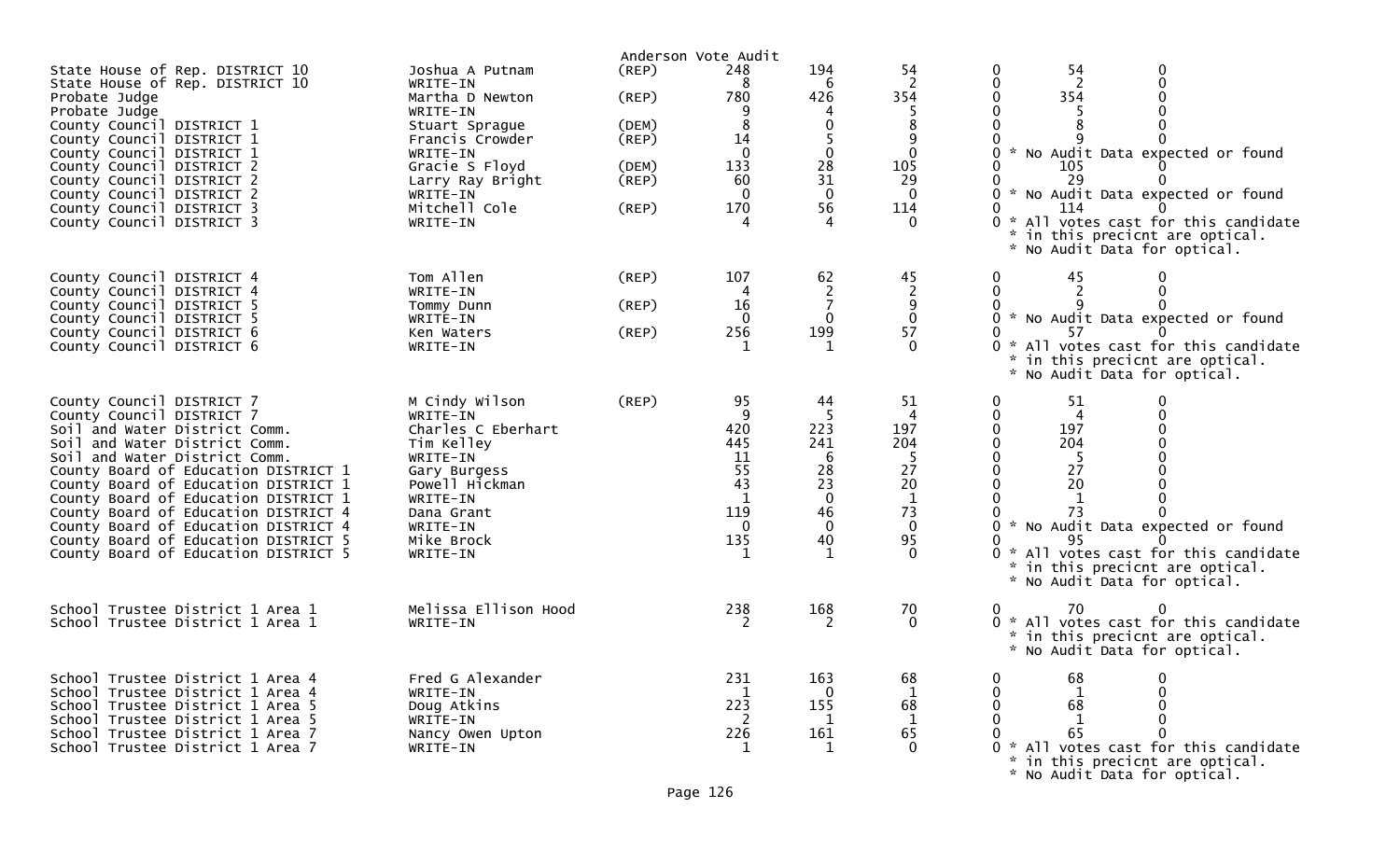Anderson Vote Audit

| School Trustee District 2 Area 1<br>School Trustee District 2 Area 1<br>School Trustee District 2 Area 1<br>School Trustee District 2 Area 1                                                                                                                                                                                                                                                                                                                                                                                                                                                                                                                                                                                                                                                                                                                                                                                                                                                                                                                                                                                                                                                                                      | Kevin T Craft<br>R Alderman Maynard Jr<br>Frances M Russell<br>WRITE-IN                                                                                                                                                                                                                                                                                                                                                                                                                                     | 115<br>109<br>82<br>$\mathbf{1}$                                                                                                                                                                                                                                                                                                  | 40<br>34<br>31<br>1                                                                                                                                                                                                                                                                                                                      | 75<br>75<br>51<br>$\Omega$                                                                                                                                                                                                                                              | 75<br>0<br>75<br>O<br>51<br>0 * All votes cast for this candidate<br>in this precicnt are optical.<br>* No Audit Data for optical.                                                                                                                                                                                                                                                                                                                                                                                                                                                                                                                                                                                                                                                                                          |
|-----------------------------------------------------------------------------------------------------------------------------------------------------------------------------------------------------------------------------------------------------------------------------------------------------------------------------------------------------------------------------------------------------------------------------------------------------------------------------------------------------------------------------------------------------------------------------------------------------------------------------------------------------------------------------------------------------------------------------------------------------------------------------------------------------------------------------------------------------------------------------------------------------------------------------------------------------------------------------------------------------------------------------------------------------------------------------------------------------------------------------------------------------------------------------------------------------------------------------------|-------------------------------------------------------------------------------------------------------------------------------------------------------------------------------------------------------------------------------------------------------------------------------------------------------------------------------------------------------------------------------------------------------------------------------------------------------------------------------------------------------------|-----------------------------------------------------------------------------------------------------------------------------------------------------------------------------------------------------------------------------------------------------------------------------------------------------------------------------------|------------------------------------------------------------------------------------------------------------------------------------------------------------------------------------------------------------------------------------------------------------------------------------------------------------------------------------------|-------------------------------------------------------------------------------------------------------------------------------------------------------------------------------------------------------------------------------------------------------------------------|-----------------------------------------------------------------------------------------------------------------------------------------------------------------------------------------------------------------------------------------------------------------------------------------------------------------------------------------------------------------------------------------------------------------------------------------------------------------------------------------------------------------------------------------------------------------------------------------------------------------------------------------------------------------------------------------------------------------------------------------------------------------------------------------------------------------------------|
| School Trustee District 2 Area 3<br>School Trustee District 2 Area 3                                                                                                                                                                                                                                                                                                                                                                                                                                                                                                                                                                                                                                                                                                                                                                                                                                                                                                                                                                                                                                                                                                                                                              | Danny Hawkins<br>WRITE-IN                                                                                                                                                                                                                                                                                                                                                                                                                                                                                   | 202                                                                                                                                                                                                                                                                                                                               | 69<br>3                                                                                                                                                                                                                                                                                                                                  | 133<br>$\Omega$                                                                                                                                                                                                                                                         | 0<br>133<br>ი ∗<br>All votes cast for this candidate<br>* in this precicnt are optical.<br>* No Audit Data for optical.                                                                                                                                                                                                                                                                                                                                                                                                                                                                                                                                                                                                                                                                                                     |
| School Trustee District 2 Area 4<br>School Trustee District 2 Area 4<br>School Trustee District 2 Area 4<br>School Trustee District 2 At Large<br>School Trustee District 2 At Large<br>School Trustee District 2 At Large<br>School Trustee District 4 Area 4<br>School Trustee District 4 Area 4<br>School Trustee District 4 Area 4<br>School Trustee District 5 Area 2<br>School Trustee District 5 Area 2<br>School Trustee District 5 Area 5<br>School Trustee District 5 Area 5<br>School Trustee District 5 Area 6<br>School Trustee District 5 Area 6<br>School Trustee District 5 At Large<br>School Trustee District 5 At Large<br>School Trustee District 5 At Large<br>Broadmouth Creek Watershed DISTRICT 5<br>Broadmouth Creek Watershed DISTRICT 5<br>Brushy Creek Watershed DISTRICT 7<br>Brushy Creek Watershed DISTRICT 7<br>Brushy Creek Watershed DISTRICT 7<br>Brushy Creek Watershed DISTRICT 7<br>Brushy Creek Watershed DISTRICT 7<br>Three and Twenty Watershed DISTRICT 32<br>Three and Twenty Watershed DISTRICT 32<br>Three and Twenty Watershed DISTRICT 32<br>City Council - City of Clemson<br>City Council - City of Clemson<br>City Council - City of Clemson<br>City Council - City of Clemson | Bonnie S Knight<br>Greg Tysl<br>WRITE-IN<br>James Jim Lusk<br>Jimmy Ouzts<br>WRITE-IN<br>Meg Jones<br>Diana Mullikin<br>WRITE-IN<br>Margaret Adger Mack<br>WRITE-IN<br>Harold R Kay II<br>WRITE-IN<br>Rick Bradshaw<br>WRITE-IN<br>Sandy Addis<br>Corie Cullins<br>WRITE-IN<br>Glenn Stevens<br>WRITE-IN<br>Glenn H McQueen<br>Cindy Prendergast<br>Richard T Tripp<br>Ben Wigington<br>WRITE-IN<br>Dennis Claramunt<br>Randy Griffis<br>WRITE-IN<br>Ray F Brown<br>Jerry Chapman<br>Tim Fowler<br>June Hay | 93<br>128<br>0<br>79<br>147<br>$\mathbf{1}$<br>19<br>38<br>$\overline{0}$<br>37<br>$\mathbf 0$<br>16<br>$\frac{1}{52}$<br>$\pmb{0}$<br>$8\bar{3}$<br>28<br>$\mathbf 0$<br>5<br>$\mathbf 0$<br>42<br>66<br>72<br>73<br>$\mathbf 0$<br>52<br>65<br>$\overline{0}$<br>$\mathbf 0$<br>$\mathbf 0$<br>$\overline{0}$<br>$\overline{2}$ | 37<br>38<br>$\mathbf{0}$<br>30<br>51<br>$\mathbf{0}$<br>10<br>16<br>$\Omega$<br>10<br>$\mathbf{0}$<br>$\overline{A}$<br>$\mathbf 0$<br>15<br>$\mathbf 0$<br>21<br>$\overline{7}$<br>0<br>$\mathbf 1$<br>$\mathbf{0}$<br>32<br>51<br>57<br>62<br>$\Omega$<br>28<br>31<br>$\mathbf 0$<br>$\mathbf 0$<br>0<br>$\mathbf 0$<br>$\overline{2}$ | 56<br>90<br>$\mathbf{0}$<br>49<br>96<br>$\mathbf{1}$<br>9<br>22<br>$\mathbf 0$<br>27<br>$\mathbf 0$<br>12<br>$\mathbf 0$<br>37<br>$\mathbf 0$<br>62<br>21<br>$\mathbf{0}$<br>0<br>10<br>15<br>15<br>11<br>$\Omega$<br>24<br>34<br>$\Omega$<br>0<br>$\Omega$<br>$\Omega$ | 0<br>56<br>0<br>0<br>90<br>$\Omega$<br>0<br>* No Audit Data expected or found<br>0<br>49<br>96<br>0<br>O<br>$\mathbf 1$<br>0<br>0<br>22<br>0 * No Audit Data expected or found<br>0<br>0 * No Audit Data expected or found<br>0<br>0<br>* No Audit Data expected or found<br>0 * No Audit Data expected or found<br>0<br>62<br>0<br>21<br>* No Audit Data expected or found<br>0<br>0<br>No Audit Data expected or found<br>0<br>$\mathcal{H}$<br>10<br>15<br>0<br>15<br>0<br>11<br>* No Audit Data expected or found<br>0<br>0<br>24<br>0<br>34<br>0 * No Audit Data expected or found<br>0 * No Audit Data expected or found<br>0 * No Audit Data expected or found<br>0 * No Audit Data expected or found<br>ი ∗<br>All votes cast for this candidate<br>* in this precicnt are optical.<br>* No Audit Data for optical. |
| City Council - City of Clemson<br>City Council - City of Clemson<br>City Council - City of Clemson<br>Amendment 1                                                                                                                                                                                                                                                                                                                                                                                                                                                                                                                                                                                                                                                                                                                                                                                                                                                                                                                                                                                                                                                                                                                 | C Martin Tiller<br>Jeremy Wright<br>WRITE-IN<br>Yes.                                                                                                                                                                                                                                                                                                                                                                                                                                                        | 772                                                                                                                                                                                                                                                                                                                               | 0<br>0<br>376                                                                                                                                                                                                                                                                                                                            | 396                                                                                                                                                                                                                                                                     | 0 * No Audit Data expected or found<br>0 * No Audit Data expected or found<br>0 * No Audit Data expected or found<br>0<br>396                                                                                                                                                                                                                                                                                                                                                                                                                                                                                                                                                                                                                                                                                               |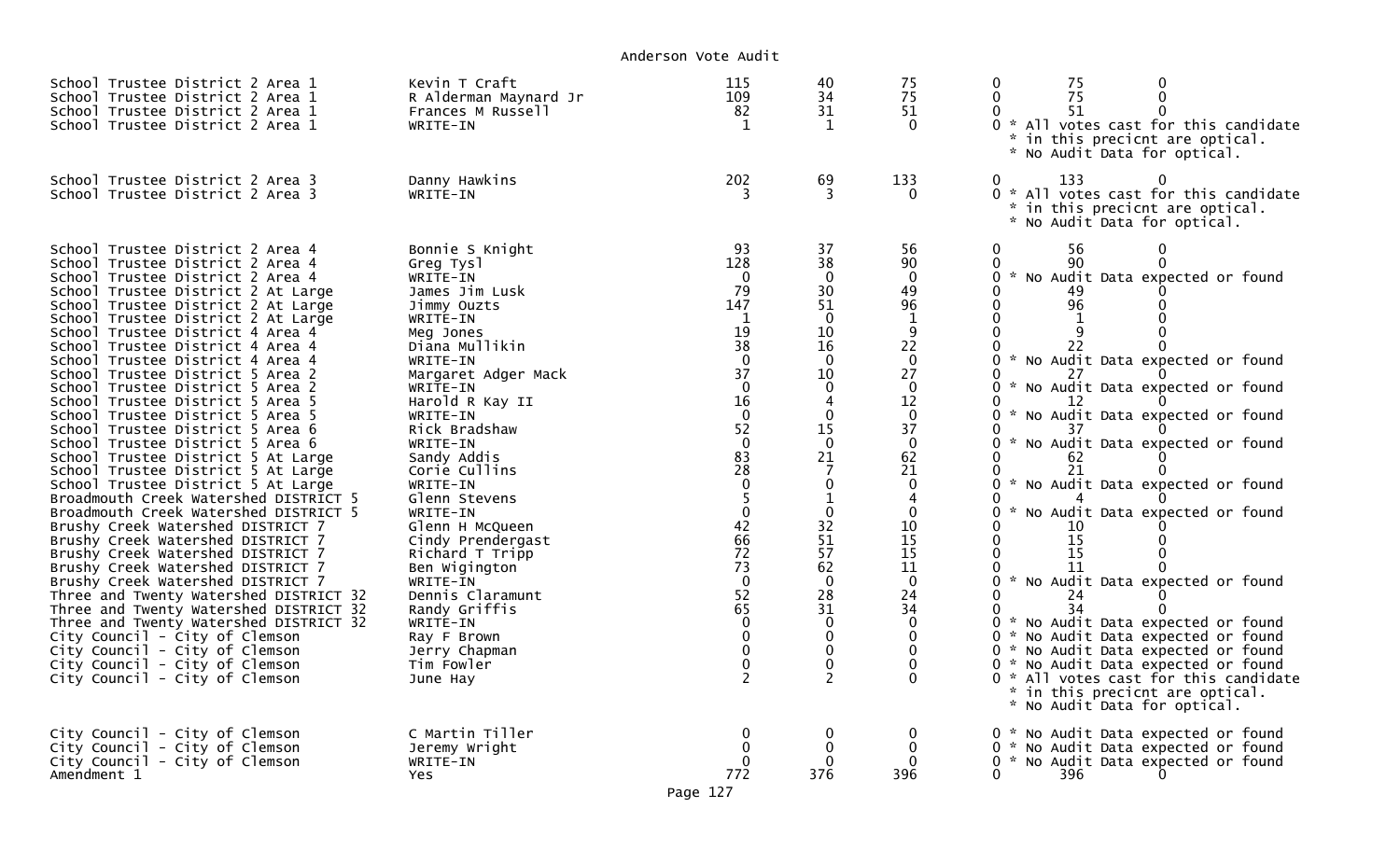|                                                                                                                                                                                                                                                                                                                                                                                         |                                                                                                                                                                                                                                                  | Anderson Vote Audit                                                                                                                 |                                                                                 |                                                                                                                     |                                                                              |                                                                                                                                                                                                                                                                                                                                                                                                                                       |
|-----------------------------------------------------------------------------------------------------------------------------------------------------------------------------------------------------------------------------------------------------------------------------------------------------------------------------------------------------------------------------------------|--------------------------------------------------------------------------------------------------------------------------------------------------------------------------------------------------------------------------------------------------|-------------------------------------------------------------------------------------------------------------------------------------|---------------------------------------------------------------------------------|---------------------------------------------------------------------------------------------------------------------|------------------------------------------------------------------------------|---------------------------------------------------------------------------------------------------------------------------------------------------------------------------------------------------------------------------------------------------------------------------------------------------------------------------------------------------------------------------------------------------------------------------------------|
| Amendment 1<br>Amendment 2<br>Amendment 2<br>Education Sales and Use Tax Referendum<br>Education Sales and Use Tax Referendum<br>School District No. 4 Bond Referendum<br>School District No. 4 Bond Referendum<br>School District No. 5 Bond Referendum<br>School District No. 5 Bond Referendum<br>Clemson Sunday Alcohol Sales Referendum<br>Clemson Sunday Alcohol Sales Referendum | No<br>Yes<br>NO.<br>Yes, in favor of the question<br>No, opposed to the question<br>Yes, in favor of the question<br>No, opposed to the question<br>Yes, in favor of the question<br>No, opposed to the question<br>Yes<br>No                    |                                                                                                                                     | 228<br>478<br>504<br>536<br>456<br>95<br>59<br>114<br>79<br>0<br>$\overline{2}$ | 116<br>241<br>242<br>245<br>244<br>48<br>31<br>24<br>23<br>0<br>$\overline{2}$                                      | 112<br>237<br>262<br>291<br>212<br>47<br>28<br>90<br>56<br>0<br>$\mathbf{0}$ | 112<br>$\boldsymbol{0}$<br>0<br>237<br>$\pmb{0}$<br>0<br>$\mathbf 0$<br>$\mathbf{0}$<br>262<br>$\mathbf 0$<br>291<br>0<br>212<br>$\mathbf{0}$<br>$\mathbf 0$<br>$\mathbf{0}$<br>$\mathbf 0$<br>47<br>28<br>0<br>0<br>$\mathbf{0}$<br>90<br>0<br>56<br>$\Omega$<br>$\mathbf{0}$<br>* No Audit Data expected or found<br>All votes cast for this candidate<br>$0 *$<br>in this precicnt are optical.<br>*<br>No Audit Data for optical. |
| 0751 Absentee 2<br>STRAIGHT PARTY<br>STRAIGHT PARTY<br>STRAIGHT PARTY<br>STRAIGHT PARTY<br>STRAIGHT PARTY<br>STRAIGHT PARTY<br>Governor<br>Governor<br>Governor<br>Governor<br>Governor<br>Governor<br>Lieutenant Governor<br>Lieutenant Governor<br>Lieutenant Governor                                                                                                                | Libertarian<br>Democratic<br>Working Families<br>United Citizens<br>Republican<br>American<br>Steve French<br>Tom J Ervin<br>Vincent Sheheen<br>Morgan Bruce Reeves<br>Nikki R Haley<br>WRITE-IN<br>Bakari Sellers<br>Henry McMaster<br>WRITE-IN | (LIB)<br>(DEM)<br>(WFM)<br>(UNC)<br>$($ REP $)$<br>(AMR)<br>(LIB)<br>(PET)<br>(DEM)<br>(UNC)<br>$($ REP $)$<br>(DEM)<br>$($ REP $)$ | 4<br>261<br>1<br>423<br>4<br>10<br>55<br>494<br>8<br>1088<br>0<br>491<br>1143   | 1<br>63<br>$\overline{c}$<br>$\mathbf{0}$<br>226<br>$\overline{2}$<br>25<br>130<br>4<br>510<br>0<br>130<br>534<br>1 | 198<br>1<br>197<br>8<br>30<br>364<br>4<br>578<br>0<br>361<br>609<br>$\Omega$ | 0<br>$\mathbf 0$<br>198<br>0<br>$\mathbf 1$<br>197<br>8<br>30<br>364<br>4<br>578<br>No Audit Data expected or found<br>361<br>609<br>All votes cast for this candidate<br>in this precicnt are optical.<br>No Audit Data for optical.                                                                                                                                                                                                 |
| Secretary of State<br>Secretary of State<br>Secretary of State                                                                                                                                                                                                                                                                                                                          | Ginny Deerin<br>Mark Hammond<br>WRITE-IN                                                                                                                                                                                                         | (DEM)<br>$($ REP $)$                                                                                                                | 469<br>1149<br>1                                                                | 140<br>519<br>1                                                                                                     | 329<br>630<br>0                                                              | 329<br>$\boldsymbol{0}$<br>0<br>630<br>∩<br>0<br>All votes cast for this candidate<br>0<br>in this precicnt are optical.<br>* No Audit Data for optical.                                                                                                                                                                                                                                                                              |
| State Treasurer<br>State Treasurer<br>Attorney General<br>Attorney General<br>Attorney General                                                                                                                                                                                                                                                                                          | Curtis Loftis<br>WRITE-IN<br>Parnell Diggs<br>Alan Wilson<br>WRITE-IN                                                                                                                                                                            | $($ REP $)$<br>(DEM)<br>$($ REP $)$                                                                                                 | 1270<br>10<br>483<br>1137                                                       | 560<br>142<br>515<br>1                                                                                              | 710<br>6<br>341<br>622<br>$\mathbf{0}$                                       | 710<br>0<br>6<br>0<br>341<br>0<br>0<br>622<br>$\Omega$<br>0 * All votes cast for this candidate<br>* in this precicnt are optical.<br>* No Audit Data for optical.                                                                                                                                                                                                                                                                    |
| Comptroller General<br>Comptroller General<br>Comptroller General<br>State Superintendent of Ed.                                                                                                                                                                                                                                                                                        | Kyle Herbert<br>Richard Eckstrom<br>WRITE-IN<br>Tom Thompson                                                                                                                                                                                     | (DEM)<br>(REP)<br>(DEM)<br>Page 128                                                                                                 | 470<br>1146<br>0<br>472                                                         | 133<br>524<br>0<br>139                                                                                              | 337<br>622<br>$\mathbf{0}$<br>333                                            | 337<br>$\boldsymbol{0}$<br>0<br>622<br>0<br>$\Omega$<br>$\Omega$<br>* No Audit Data expected or found<br>333<br>0                                                                                                                                                                                                                                                                                                                     |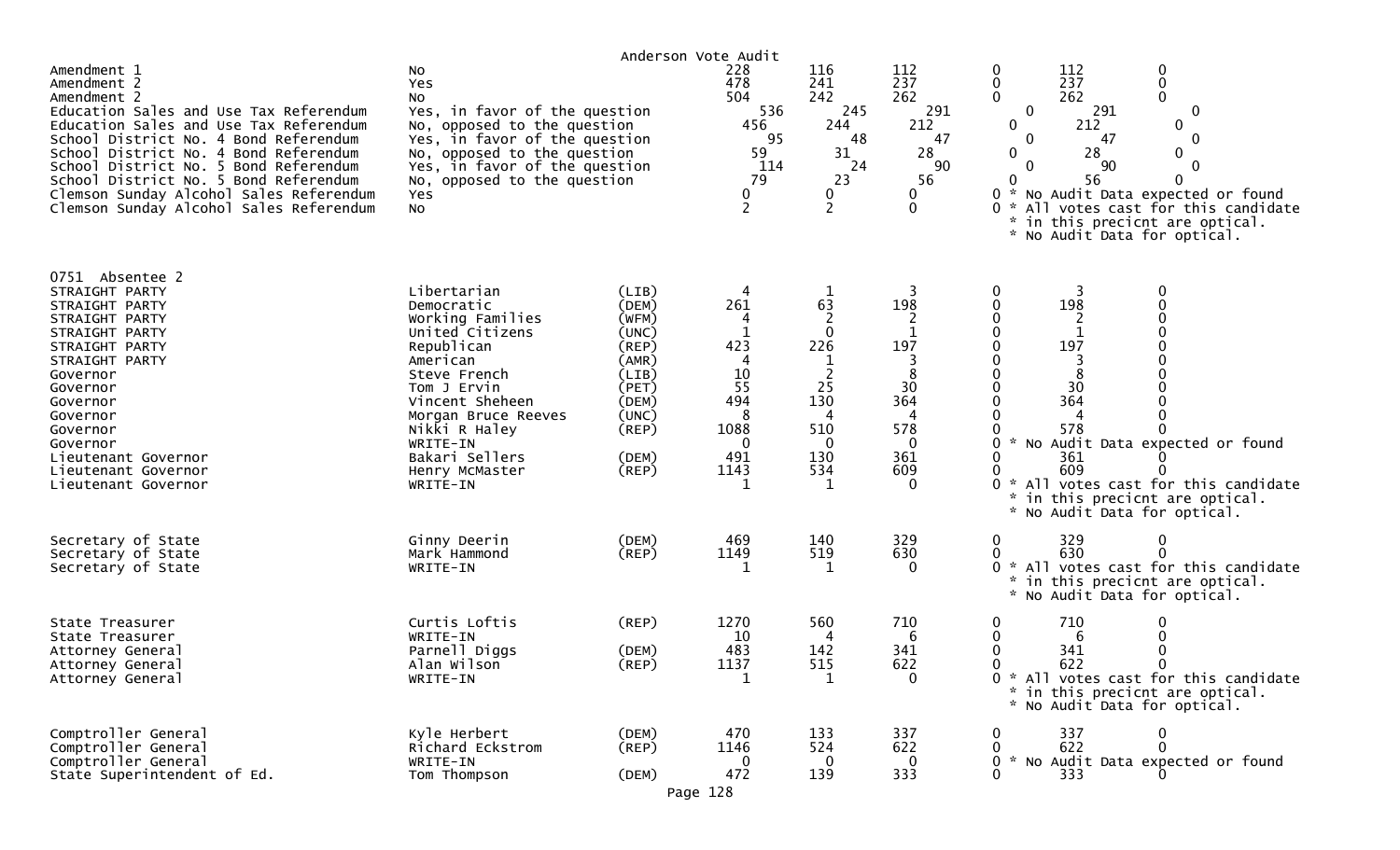|                                                                  |                                   |                | Anderson Vote Audit |                    |                |                    |          |                                   |  |
|------------------------------------------------------------------|-----------------------------------|----------------|---------------------|--------------------|----------------|--------------------|----------|-----------------------------------|--|
| State Superintendent of Ed.                                      | Molly Mitchell Spearman           | $($ REP $)$    | 1121                | 505                | 616            | 0                  | 616      | 0                                 |  |
| State Superintendent of Ed.                                      | Ed Murray                         | (AMR)          | 40                  | 14                 | 26             | 0                  | 26       | 0                                 |  |
| State Superintendent of Ed.                                      | WRITE-IN                          |                |                     | -2                 |                | 0                  | 1        |                                   |  |
| Adjutant General                                                 | Bob Livingston                    | $($ REP $)$    | 1280                | 557                | 723            | 0                  | 723      |                                   |  |
| Adjutant General                                                 | WRITE-IN                          |                |                     | -3                 | -6             | 0                  | 6        |                                   |  |
| Commissioner of Agriculture                                      | David Edmond                      | (UNC)          | 97                  | 29                 | 68             | $\Omega$           | 68       |                                   |  |
| Commissioner of Agriculture                                      | Hugh E Weathers                   | $($ REP $)$    | 1185                | 523                | 662            |                    | 662      |                                   |  |
| Commissioner of Agriculture                                      | Emile DeFelice                    | (AMR)          | 78                  | 28                 | 50             |                    | 50       |                                   |  |
| Commissioner of Agriculture                                      | WRITE-IN                          |                | 27                  | 2<br>7             |                | $\Omega$           | -3<br>20 |                                   |  |
| U.S. Senate<br>U.S. Senate                                       | Victor Kocher<br>Thomas Ravenel   | (LIB)<br>(PET) | 105                 | 47                 | 20<br>58       | 0                  | 58       |                                   |  |
| U.S. Senate                                                      | Brad Hutto                        | (DEM)          | 389                 | 108                | 281            | 0                  | 281      |                                   |  |
| U.S. Senate                                                      | Brad Hutto                        | (WFM)          | 31                  | 11                 | 20             | 0                  | 20       |                                   |  |
| U.S. Senate                                                      | Lindsey Graham                    | $($ REP $)$    | 1084                | 488                | 596            |                    | 596      |                                   |  |
| U.S. Senate                                                      | WRITE-IN                          |                | 8                   | 4                  |                |                    |          |                                   |  |
| U.S. Senate (Unexpired Term)                                     | Joyce Dickerson                   | (DEM)          | 435                 | 119                | 316            | $\Omega$           | 316      |                                   |  |
| U.S. Senate (Unexpired Term)                                     | Tim Scott                         | $($ REP $)$    | 1168                | 525                | 643            | $\Omega$           | 643      |                                   |  |
| U.S. Senate (Unexpired Term)                                     | Jill Bossi                        | (AMR)          | 36                  | 18                 | 18             |                    | 18       |                                   |  |
| U.S. Senate (Unexpired Term)                                     | WRITE-IN                          |                | $\mathbf{1}$        | -1                 | $\Omega$       | *                  |          | All votes cast for this candidate |  |
|                                                                  |                                   |                |                     |                    |                |                    |          | in this precicnt are optical.     |  |
|                                                                  |                                   |                |                     |                    |                | *                  |          | No Audit Data for optical.        |  |
|                                                                  |                                   |                |                     |                    |                |                    |          |                                   |  |
| U.S. House of Rep. DISTRICT 3                                    | Barbara Jo Mullis                 | (DEM)          | 487                 | 141                | 346            | 0                  | 346      | 0                                 |  |
| U.S. House of Rep. DISTRICT 3                                    | Jeff Duncan                       | $($ REP $)$    | 1145                | 518                | 627            | 0                  | 627      | 0                                 |  |
| U.S. House of Rep. DISTRICT 3                                    | WRITE-IN                          |                | $\Omega$            | $\bf{0}$           | $\mathbf 0$    | 0                  |          | * No Audit Data expected or found |  |
| State House of Rep. DISTRICT 6                                   | Brian White                       | $($ REP $)$    | 202                 | 85                 | 117            | 0                  | 117      |                                   |  |
| State House of Rep. DISTRICT 6                                   | WRITE-IN                          |                | $\Omega$            | 0                  | 0              | 0                  |          | * No Audit Data expected or found |  |
| State House of Rep. DISTRICT 7                                   | Michael Gambrell<br>WRITE-IN      | $($ REP $)$    | 111<br>$\mathbf{0}$ | 53<br>$\mathbf{0}$ | 58<br>$\Omega$ | 0<br>×.            | 58       | No Audit Data expected or found   |  |
| State House of Rep. DISTRICT 7<br>State House of Rep. DISTRICT 8 | Jonathon Hill                     | (REP)          | 710                 | 281                | 429            |                    | 429      |                                   |  |
| State House of Rep. DISTRICT 8                                   | WRITE-IN                          |                | 10                  | 3                  | -7             | 0                  |          |                                   |  |
| State House of Rep. DISTRICT 9                                   | Anne Thayer                       | $($ REP $)$    | 73                  | 39                 | 34             |                    | 34       |                                   |  |
| State House of Rep. DISTRICT 9                                   | WRITE-IN                          |                |                     | 1                  | $\Omega$       | $\mathcal{H}$<br>0 |          | All votes cast for this candidate |  |
|                                                                  |                                   |                |                     |                    |                |                    |          | * in this precicnt are optical.   |  |
|                                                                  |                                   |                |                     |                    |                |                    |          | * No Audit Data for optical.      |  |
|                                                                  |                                   |                |                     |                    |                |                    |          |                                   |  |
| State House of Rep. DISTRICT 10                                  | Joshua A Putnam                   | (REP)          | 88                  | 68                 | 20             | 0                  | 20       |                                   |  |
| State House of Rep. DISTRICT 10                                  | WRITE-IN                          |                |                     | $\Omega$           | $\mathbf 1$    | 0                  | 1        |                                   |  |
| State House of Rep. DISTRICT 11                                  | Tombo Hite                        | (DEM)          | 42                  | 16                 | 26             | 0                  | 26       |                                   |  |
| State House of Rep. DISTRICT 11                                  | Craig A Gagnon                    | $($ REP $)$    | 67                  | 19                 | 48             |                    | 48       |                                   |  |
| State House of Rep. DISTRICT 11                                  | WRITE-IN                          |                | $\mathbf{0}$        | $\mathbf 0$        | $\mathbf 0$    | $\mathcal{H}$<br>0 |          | No Audit Data expected or found   |  |
| Probate Judge                                                    | Martha D Newton                   | $($ REP $)$    | 1304<br>12          | 561<br>6           | 743<br>6       |                    | 743      |                                   |  |
| Probate Judge<br>County Council DISTRICT 1                       | WRITE-IN                          | (DEM)          | 122                 | 29                 | 93             | 0                  | 6<br>93  |                                   |  |
| County Council DISTRICT 1                                        | Stuart Sprague<br>Francis Crowder | (REP)          | 136                 | 61                 | 75             |                    | 75       |                                   |  |
| County Council DISTRICT 1                                        | WRITE-IN                          |                |                     | $\mathbf{0}$       | 0              |                    |          | * No Audit Data expected or found |  |
| County Council DISTRICT 2                                        | Gracie S Floyd                    | (DEM)          |                     | 0                  |                |                    |          |                                   |  |
| County Council DISTRICT 2                                        | Larry Ray Bright                  | $($ REP $)$    |                     | $\mathbf 0$        |                |                    |          |                                   |  |
| County Council DISTRICT 2                                        | WRITE-IN                          |                |                     | 0                  |                | 0                  |          | * No Audit Data expected or found |  |
| County Council DISTRICT 3                                        | Mitchell Cole                     | $($ REP $)$    | 111                 | 32                 | 79             |                    | 79       |                                   |  |
| County Council DISTRICT 3                                        | WRITE-IN                          |                |                     | 2                  |                | 0                  |          |                                   |  |
| County Council DISTRICT 4                                        | Tom Allen                         | $($ REP $)$    | 226                 | 103                | 123            | $\mathbf 0$        | 123      | 0                                 |  |
|                                                                  |                                   |                | Page 129            |                    |                |                    |          |                                   |  |
|                                                                  |                                   |                |                     |                    |                |                    |          |                                   |  |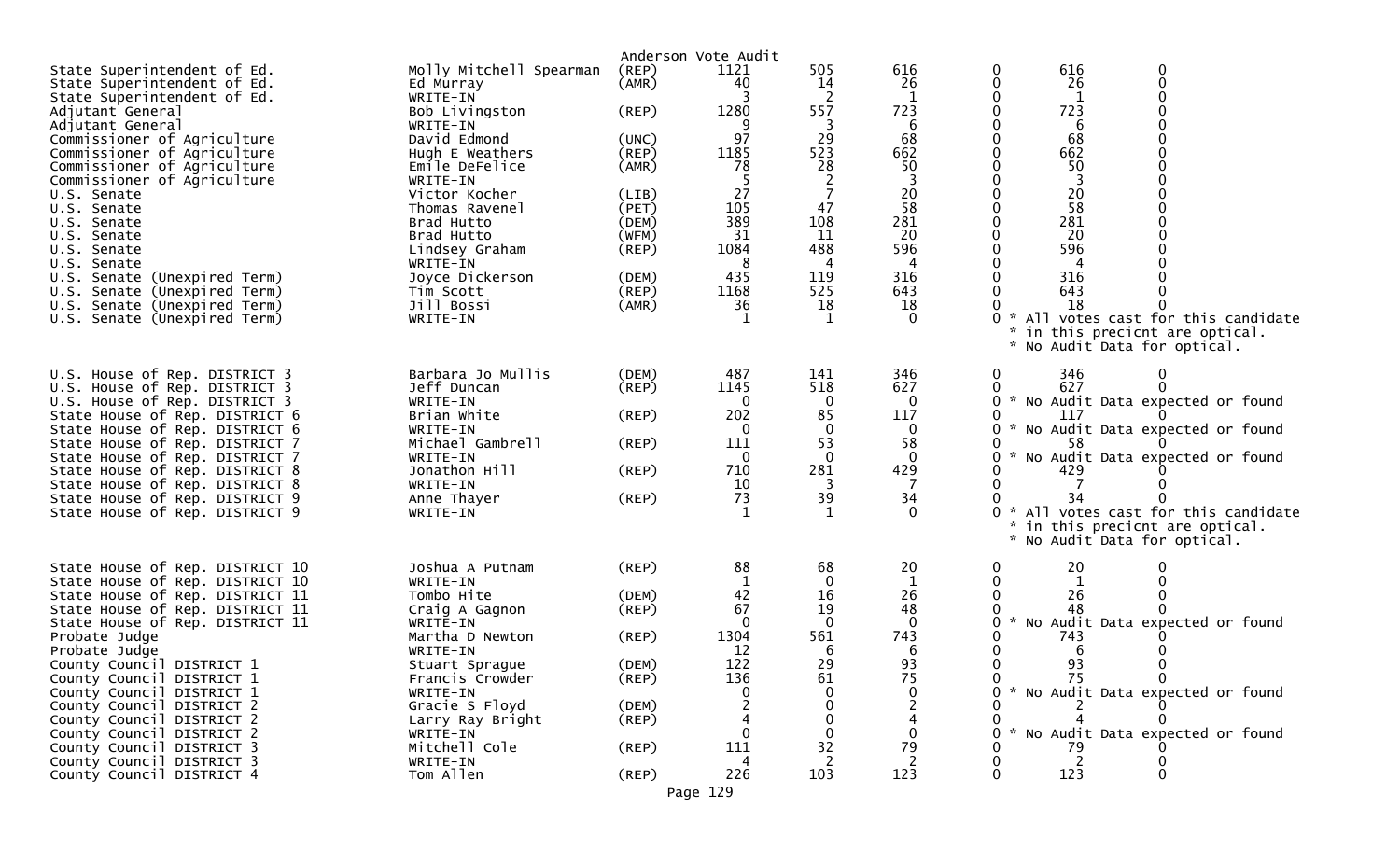| County Council DISTRICT 4<br>County Council DISTRICT 5<br>County Council DISTRICT 5<br>County Council DISTRICT 6<br>County Council DISTRICT 6<br>County Council DISTRICT 7<br>County Council DISTRICT 7<br>Soil and Water District Comm.<br>Soil and Water District Comm.<br>Soil and Water District Comm.<br>County Board of Education DISTRICT 1<br>County Board of Education DISTRICT 1<br>County Board of Education DISTRICT 1<br>County Board of Education DISTRICT 3<br>County Board of Education DISTRICT 3                                                                                                                                                         | WRITE-IN<br>Tommy Dunn<br>WRITE-IN<br>Ken Waters<br>WRITE-IN<br>M Cindy Wilson<br>WRITE-IN<br>Charles C Eberhart<br>Tim Kelley<br>WRITE-IN<br>Gary Burgess<br>Powell Hickman<br>WRITE-IN<br>Charlie Dale Martin<br>WRITE-IN                                                                      | $($ REP $)$<br>(REP)<br>(REP) | Anderson Vote Audit<br>504<br>6<br>89<br>$\mathbf{1}$<br>120<br>8<br>640<br>757<br>14<br>117<br>102<br>$\Omega$<br>126 | 0<br>197<br>-3<br>69<br>0<br>66<br>277<br>336<br>48<br>41<br>0<br>84                                                                       | 307<br>20<br>54<br>363<br>421<br>69<br>61<br>0<br>42                                                                      | 3<br>0<br>307<br>0<br>20<br>1<br>54<br>363<br>421<br>69<br>61<br>* No Audit Data expected or found<br>0<br>42<br>* All votes cast for this candidate<br>* in this precicnt are optical.<br>* No Audit Data for optical.                                                                                 |
|----------------------------------------------------------------------------------------------------------------------------------------------------------------------------------------------------------------------------------------------------------------------------------------------------------------------------------------------------------------------------------------------------------------------------------------------------------------------------------------------------------------------------------------------------------------------------------------------------------------------------------------------------------------------------|--------------------------------------------------------------------------------------------------------------------------------------------------------------------------------------------------------------------------------------------------------------------------------------------------|-------------------------------|------------------------------------------------------------------------------------------------------------------------|--------------------------------------------------------------------------------------------------------------------------------------------|---------------------------------------------------------------------------------------------------------------------------|---------------------------------------------------------------------------------------------------------------------------------------------------------------------------------------------------------------------------------------------------------------------------------------------------------|
| County Board of Education DISTRICT 4<br>County Board of Education DISTRICT 4<br>County Board of Education DISTRICT 5<br>County Board of Education DISTRICT 5<br>County Board of Education DISTRICT 6<br>County Board of Education DISTRICT 6<br>School Trustee District 1 Area 1<br>School Trustee District 1 Area 1                                                                                                                                                                                                                                                                                                                                                       | Dana Grant<br>WRITE-IN<br>Mike Brock<br>WRITE-IN<br>C Nakia Davis<br>WRITE-IN<br>Melissa Ellison Hood<br>WRITE-IN                                                                                                                                                                                |                               | $\mathbf{0}$<br>52<br>$\Omega$<br>177<br>144<br>1                                                                      | $\mathbf 0$<br>26<br>0<br>57<br>2<br>96<br>-1                                                                                              | 0<br>26<br>$\Omega$<br>120<br>48<br>$\Omega$                                                                              | * No Audit Data expected or found<br>$\mathbf{0}$<br>26<br>* No Audit Data expected or found<br>120<br>48<br>* All votes cast for this candidate<br>* in this precicnt are optical.<br>* No Audit Data for optical.                                                                                     |
| School Trustee District 1 Area 4<br>School Trustee District 1 Area 4                                                                                                                                                                                                                                                                                                                                                                                                                                                                                                                                                                                                       | Fred G Alexander<br>WRITE-IN                                                                                                                                                                                                                                                                     |                               | 144                                                                                                                    | 98<br>-1                                                                                                                                   | 46<br>$\Omega$                                                                                                            | 46<br>0 * All votes cast for this candidate<br>* in this precicnt are optical.<br>* No Audit Data for optical.                                                                                                                                                                                          |
| School Trustee District 1 Area 5<br>School Trustee District 1 Area 5<br>School Trustee District 1 Area 7<br>School Trustee District 1 Area 7<br>School Trustee District 2 Area 1<br>School Trustee District 2 Area 1<br>School Trustee District 2 Area 1<br>School Trustee District 2 Area 1<br>School Trustee District 2 Area 3<br>School Trustee District 2 Area 3<br>School Trustee District 2 Area 4<br>School Trustee District 2 Area 4<br>School Trustee District 2 Area 4<br>School Trustee District 2 At Large<br>School Trustee District 2 At Large<br>School Trustee District 2 At Large<br>School Trustee District 3 Area 1<br>School Trustee District 3 Area 1 | Doug Atkins<br>WRITE-IN<br>Nancy Owen Upton<br>WRITE-IN<br>Kevin T Craft<br>R Alderman Maynard Jr<br>Frances M Russell<br>WRITE-IN<br>Danny Hawkins<br>WRITE-IN<br>Bonnie S Knight<br>Greg Tysl<br>WRITE-IN<br>James Jim Lusk<br>Jimmy Ouzts<br>WRITE-IN<br>Larry S Holbrook<br>Phillip L Martin |                               | 143<br>139<br>$\Omega$<br>34<br>19<br>25<br>$\Omega$<br>47<br>$\mathbf 0$<br>24<br>33<br>33<br>23<br>66<br>59          | 97<br>0<br>93<br>$\overline{0}$<br>19<br>11<br>12<br>$\mathbf 0$<br>26<br>$\mathbf 0$<br>15<br>14<br>0<br>18<br>10<br>$\Omega$<br>22<br>14 | 46<br>46<br>$\mathbf 0$<br>15<br>8<br>13<br>0<br>21<br>$\mathbf{0}$<br>19<br>$\Omega$<br>15<br>13<br>$\Omega$<br>44<br>45 | 46<br>46<br>* No Audit Data expected or found<br>0<br>15<br>* No Audit Data expected or found<br>0<br>21<br>0<br>* No Audit Data expected or found<br>$\mathbf{0}$<br>19<br>* No Audit Data expected or found<br>15<br>13<br>* No Audit Data expected or found<br>$\Omega$<br>44<br>45<br>0<br>$\Omega$ |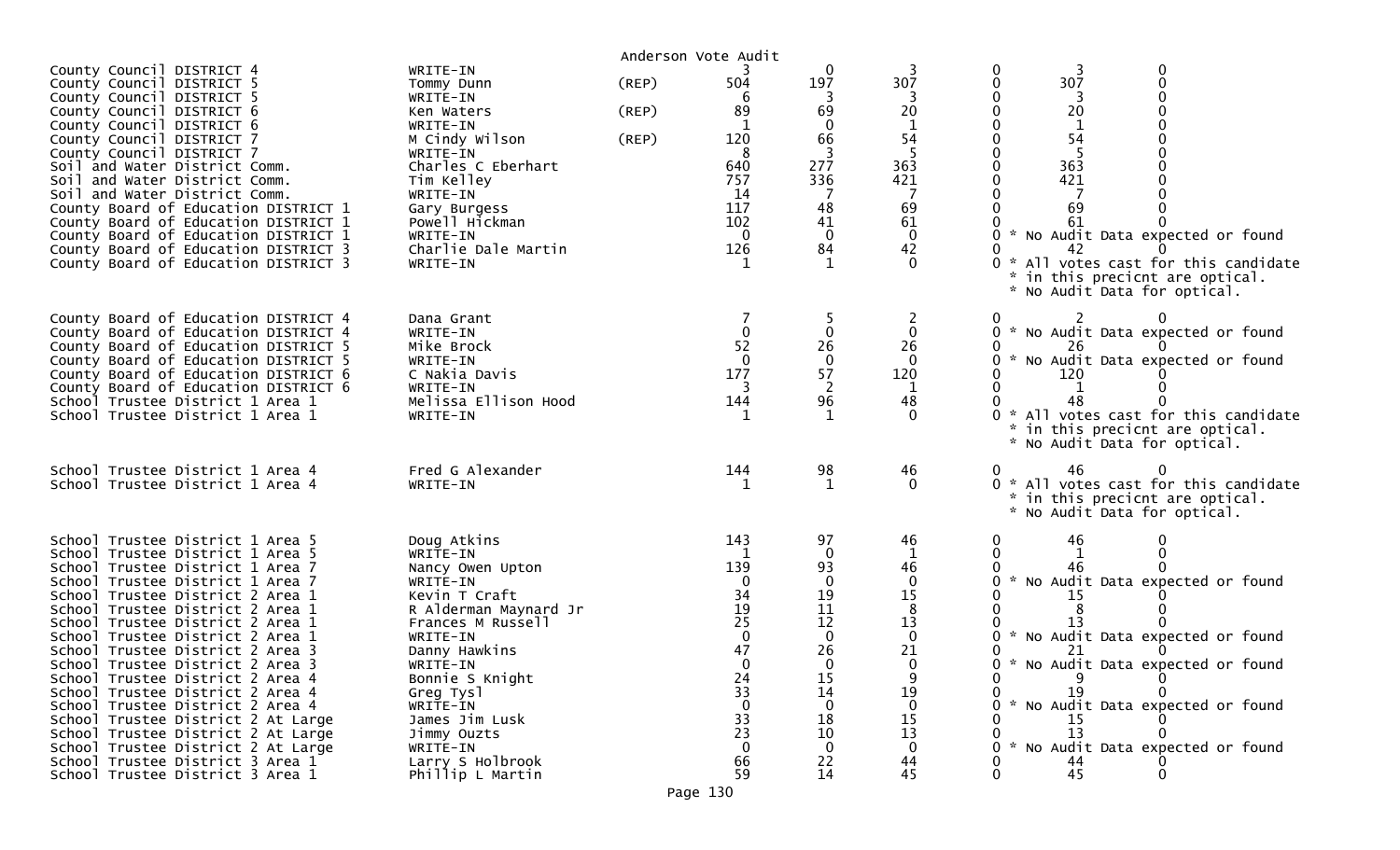|                                                                                                                                                                                                                                                                                                                                                                                                                                                                                                                                                                                                                                                                                                                                                                                                                                                                                                                                                                                                                                                                                                                                                                                                                                                                                                                                                                                                                                            |                                                                                                                                                                                                                                                                                                                                                                                                                                                                                                                                      | Anderson Vote Audit |                                                                                                                                                                 |                                                                                                                               |                                                                                                        |                                                                                                                                      |                                                                                            |                                                                                                                                                                                                                                                                                                                  |  |
|--------------------------------------------------------------------------------------------------------------------------------------------------------------------------------------------------------------------------------------------------------------------------------------------------------------------------------------------------------------------------------------------------------------------------------------------------------------------------------------------------------------------------------------------------------------------------------------------------------------------------------------------------------------------------------------------------------------------------------------------------------------------------------------------------------------------------------------------------------------------------------------------------------------------------------------------------------------------------------------------------------------------------------------------------------------------------------------------------------------------------------------------------------------------------------------------------------------------------------------------------------------------------------------------------------------------------------------------------------------------------------------------------------------------------------------------|--------------------------------------------------------------------------------------------------------------------------------------------------------------------------------------------------------------------------------------------------------------------------------------------------------------------------------------------------------------------------------------------------------------------------------------------------------------------------------------------------------------------------------------|---------------------|-----------------------------------------------------------------------------------------------------------------------------------------------------------------|-------------------------------------------------------------------------------------------------------------------------------|--------------------------------------------------------------------------------------------------------|--------------------------------------------------------------------------------------------------------------------------------------|--------------------------------------------------------------------------------------------|------------------------------------------------------------------------------------------------------------------------------------------------------------------------------------------------------------------------------------------------------------------------------------------------------------------|--|
| School Trustee District 3 Area 1<br>School Trustee District 3 Area 4<br>School Trustee District 3 Area 4<br>School Trustee District 3 At Large<br>School Trustee District 3 At Large<br>School Trustee District 4 Area 2<br>School Trustee District 4 Area 2<br>School Trustee District 4 Area 5<br>School Trustee District 4 Area 5<br>School Trustee District 5 Area 2<br>School Trustee District 5 Area 2                                                                                                                                                                                                                                                                                                                                                                                                                                                                                                                                                                                                                                                                                                                                                                                                                                                                                                                                                                                                                               | WRITE-IN<br>Marty Watt<br>WRITE-IN<br>Curtis A Wiles<br>WRITE-IN<br>Paulette R Grate<br>WRITE-IN<br>Danny Brock<br>WRITE-IN<br>Margaret Adger Mack<br>WRITE-IN                                                                                                                                                                                                                                                                                                                                                                       |                     | 113<br>124<br>48<br>$\mathbf{1}$<br>78<br>6                                                                                                                     | 0<br>31<br>$\Omega$<br>40<br>0<br>22<br>0<br>32<br>3                                                                          | 0<br>82<br>84<br>$\mathbf{1}$<br>26<br>1<br>46<br>0                                                    | 0                                                                                                                                    | 82<br>84<br>26<br>46                                                                       | No Audit Data expected or found<br>* All votes cast for this candidate<br>in this precicnt are optical.<br>* No Audit Data for optical.                                                                                                                                                                          |  |
| School Trustee District 5 At Large<br>School Trustee District 5 At Large<br>School Trustee District 5 At Large<br>Big Creek Watershed DISTRICT 4<br>Big Creek Watershed DISTRICT 4<br>Broadmouth Creek Watershed DISTRICT 5<br>Broadmouth Creek Watershed DISTRICT 5<br>Brushy Creek Watershed DISTRICT 7<br>Brushy Creek Watershed DISTRICT 7<br>Brushy Creek Watershed DISTRICT 7<br>Brushy Creek Watershed DISTRICT 7<br>Brushy Creek Watershed DISTRICT 7<br>Three and Twenty Watershed DISTRICT 32<br>Three and Twenty Watershed DISTRICT 32<br>Three and Twenty Watershed DISTRICT 32<br>Homeland Park Water and Sewer DISTRICT 108 Dennis L Chastain<br>Homeland Park Water and Sewer DISTRICT 108 Larry E Harrell<br>Homeland Park Water and Sewer DISTRICT 108 Jerry Richey<br>Homeland Park Water and Sewer DISTRICT 108 Mary P Sanders<br>Homeland Park Water and Sewer DISTRICT 108 Jan Charping Smith<br>Homeland Park Water and Sewer DISTRICT 108 Ken Swilling<br>Homeland Park Water and Sewer DISTRICT 108 WRITE-IN<br>Amendment 1<br>Amendment 1<br>Amendment 2<br>Amendment 2<br>Education Sales and Use Tax Referendum<br>Education Sales and Use Tax Referendum<br>School District No. 3 Bond Referendum<br>School District No. 3 Bond Referendum<br>School District No. 4 Bond Referendum<br>School District No. 4 Bond Referendum<br>School District No. 5 Bond Referendum<br>School District No. 5 Bond Referendum | Sandy Addis<br>Corie Cullins<br>WRITE-IN<br>Joey Werner<br>WRITE-IN<br>Glenn Stevens<br>WRITE-IN<br>Glenn H McQueen<br>Cindy Prendergast<br>Richard T Tripp<br>Ben Wigington<br>WRITE-IN<br>Dennis Claramunt<br>Randy Griffis<br>WRITE-IN<br>Yes<br>No<br>Yes<br>NO.<br>Yes, in favor of the question<br>No, opposed to the question<br>Yes, in favor of the question<br>No, opposed to the question<br>Yes, in favor of the question<br>No, opposed to the question<br>Yes, in favor of the question<br>No, opposed to the question |                     | 444<br>95<br>12<br>$\mathbf{0}$<br>10<br>$\mathbf 0$<br>14<br>20<br>19<br>34<br>1258<br>340<br>758<br>782<br>840<br>735<br>94<br>60<br>160<br>139<br>490<br>348 | 150<br>34<br>13<br>16<br>16<br>26<br>$\Omega$<br>507<br>143<br>275<br>345<br>304<br>342<br>29<br>22<br>60<br>65<br>153<br>137 | 294<br>61<br>$\Omega$<br>751<br>197<br>483<br>437<br>536<br>393<br>65<br>38<br>100<br>74<br>337<br>211 | 0<br>$\mathcal{H}$<br>0.<br>0.<br>0.<br>0.<br>0<br>$\mathbf 0$<br>$\mathbf 0$<br>0<br>0<br>0<br>$\mathbf 0$<br>0<br>$\mathbf 0$<br>0 | 294<br>61<br>751<br>197<br>483<br>437<br>536<br>393<br>65<br>38<br>100<br>74<br>337<br>211 | * No Audit Data expected or found<br>No Audit Data expected or found<br>* No Audit Data expected or found<br>* No Audit Data expected or found<br>* No Audit Data expected or found<br>* No Audit Data expected or found<br>* No Audit Data expected or found<br>0<br>0<br>$\mathbf{0}$<br>0<br>$\mathbf 0$<br>0 |  |
| 0752 Absentee 3<br>STRAIGHT PARTY<br>STRAIGHT PARTY                                                                                                                                                                                                                                                                                                                                                                                                                                                                                                                                                                                                                                                                                                                                                                                                                                                                                                                                                                                                                                                                                                                                                                                                                                                                                                                                                                                        | Libertarian<br>Democratic                                                                                                                                                                                                                                                                                                                                                                                                                                                                                                            | (LIB)<br>(DEM)      | 148                                                                                                                                                             | $\mathbf 0$<br>16                                                                                                             | 132                                                                                                    | $\mathbf 0$<br>$\mathbf 0$                                                                                                           | 132                                                                                        | $\bf{0}$<br>$\mathbf 0$                                                                                                                                                                                                                                                                                          |  |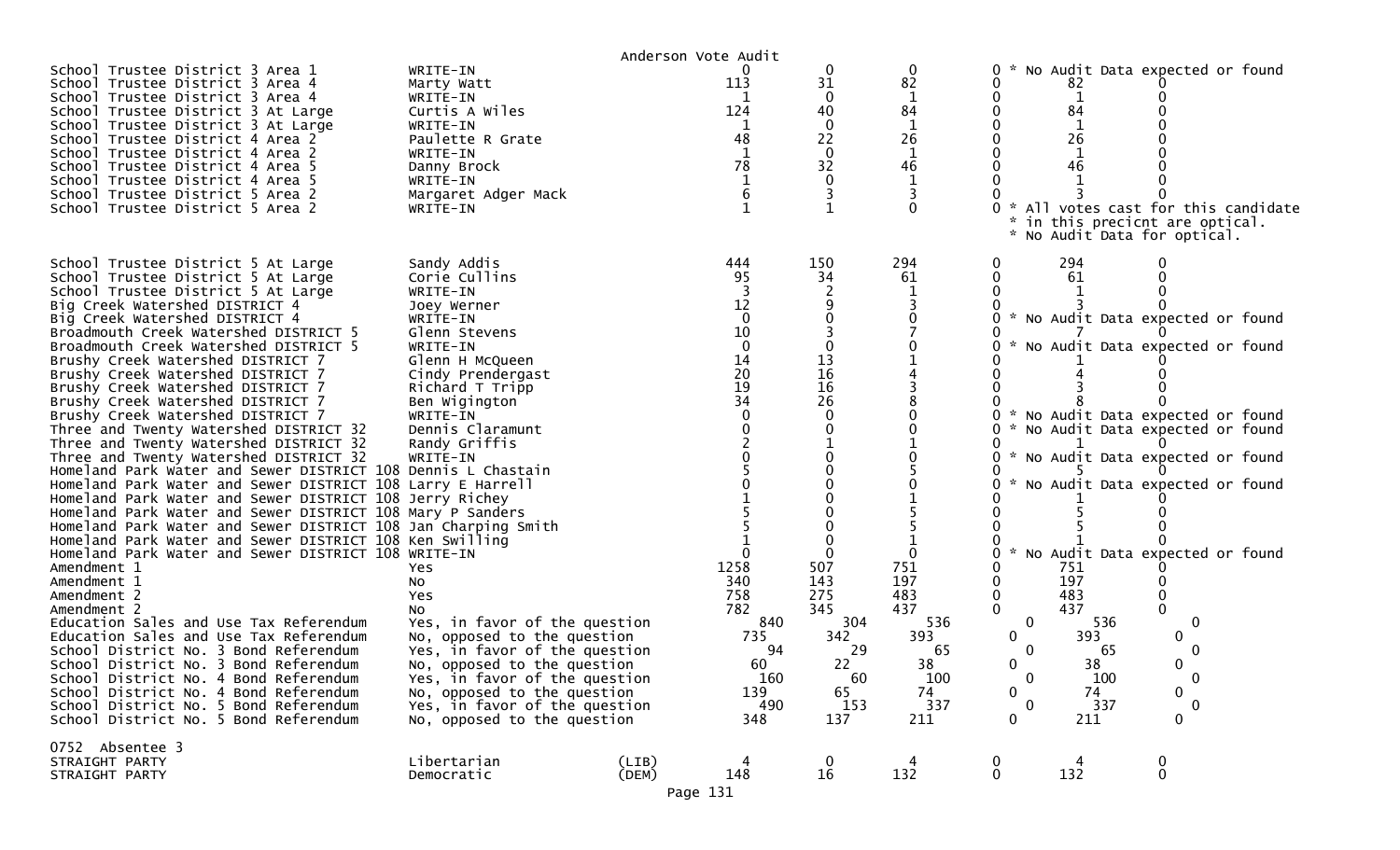| Working Families<br>(WFM)<br>STRAIGHT PARTY<br>$\boldsymbol{0}$<br>3<br>0<br>3                                                                       |  |
|------------------------------------------------------------------------------------------------------------------------------------------------------|--|
|                                                                                                                                                      |  |
| $\mathbf{0}$<br>0 * All votes cast for this candidate<br>(UNC)<br>1<br>United Citizens<br>1<br>STRAIGHT PARTY                                        |  |
| in this precicnt are optical.<br>*                                                                                                                   |  |
| * No Audit Data for optical.                                                                                                                         |  |
|                                                                                                                                                      |  |
| 102<br>157<br>259<br>157<br>Republican<br>0<br>0<br>STRAIGHT PARTY<br>(REP)                                                                          |  |
| $\mathbf{0}$<br>(AMR)<br>American<br>2<br>STRAIGHT PARTY                                                                                             |  |
| 0<br>2<br>(LIB)<br>Steve French<br>Governor                                                                                                          |  |
| 42<br>21<br>21<br>0<br>21<br>(PET)<br>Tom J Ervin<br>Governor                                                                                        |  |
| 327<br>63<br>264<br>0<br>264<br>Vincent Sheheen<br>(DEM)<br>Governor                                                                                 |  |
| (UNC)<br>-2<br>$\mathbf{0}$<br>0<br>2<br>Morgan Bruce Reeves<br>Governor                                                                             |  |
| 230<br>435<br>665<br>0<br>435<br>Nikki R Haley<br>(REP)<br>Governor                                                                                  |  |
| $\mathbf 0$<br>WRITE-IN<br>0<br>Governor                                                                                                             |  |
| 57<br>298<br>241<br>0<br>241<br>Bakari Sellers<br>(DEM)<br>Lieutenant Governor                                                                       |  |
| 731<br>254<br>477<br>0<br>477<br>$($ REP $)$<br>Henry McMaster<br>Lieutenant Governor                                                                |  |
| 0<br>WRITE-IN<br>0<br>Lieutenant Governor                                                                                                            |  |
| 302<br>238<br>0<br>238<br>64<br>Secretary of State<br>Ginny Deerin<br>(DEM)                                                                          |  |
| 715<br>242<br>473<br>0<br>473<br>$($ REP $)$<br>Secretary of State<br>Mark Hammond                                                                   |  |
| $\mathbf 0$<br>WRITE-IN<br>$\Omega$<br>Secretary of State                                                                                            |  |
| Curtis Loftis<br>263<br>550<br>550<br>813<br>0<br>(REP)<br>State Treasurer                                                                           |  |
| 0<br>WRITE-IN<br>-2<br>State Treasurer                                                                                                               |  |
| 291<br>54<br>237<br>0<br>237<br>Parnell Diggs<br>(DEM)<br>Attorney General                                                                           |  |
| 723<br>474<br>0<br>474<br>Alan Wilson<br>$($ REP $)$<br>249<br>Attorney General                                                                      |  |
| 0<br>$\mathbf 0$<br>WRITE-IN<br>1<br>1<br>1<br>Attorney General                                                                                      |  |
| 305<br>245<br>0<br>245<br>(DEM)<br>60<br>Comptroller General<br>Kyle Herbert                                                                         |  |
| 695<br>459<br>459<br>236<br>0<br>Comptroller General<br>$($ REP $)$<br>Richard Eckstrom                                                              |  |
| 0<br>Comptroller General<br>0<br>WRITE-IN<br>-1<br>1<br>-1                                                                                           |  |
| 296<br>232<br>0<br>232<br>(DEM)<br>64<br>State Superintendent of Ed.<br>Tom Thompson                                                                 |  |
| 688<br>227<br>461<br>461<br>(REP)<br>0<br>State Superintendent of Ed.<br>Molly Mitchell Spearman                                                     |  |
| 28<br>12<br>16<br>0<br>16<br>State Superintendent of Ed.<br>(AMR)<br>Ed Murray<br>0<br>$\mathbf{1}$                                                  |  |
| -2<br>State Superintendent of Ed.<br>WRITE-IN<br>1<br>-1<br>0                                                                                        |  |
| 802<br>258<br>544<br>544<br>Adjutant General<br>Bob Livingston<br>$($ REP $)$<br>0                                                                   |  |
| WRITE-IN<br>Adjutant General<br>1<br>59<br>16<br>43<br>0<br>43                                                                                       |  |
| (UNC)<br>Commissioner of Agriculture<br>David Edmond<br>754<br>505<br>505<br>249<br>0                                                                |  |
| Commissioner of Agriculture<br>$($ REP $)$<br>Hugh E Weathers<br>47<br>30<br>30<br>Commissioner of Agriculture<br>Emile DeFelice<br>(AMR)<br>17<br>0 |  |
| 0<br>0<br>WRITE-IN                                                                                                                                   |  |
| Commissioner of Agriculture<br>17<br>10<br>7<br>10<br>0<br>Victor Kocher<br>(LIB)<br>U.S. Senate                                                     |  |
| 57<br>18<br>39<br>0<br>(PET)<br>39<br>Thomas Ravenel<br>U.S. Senate                                                                                  |  |
| 253<br>208<br>45<br>208<br>0<br>(DEM)<br>Brad Hutto<br>U.S. Senate                                                                                   |  |
| 16<br>3<br>13<br>0<br>13<br>(WFM)<br>Brad Hutto<br>Senate<br>U.S.                                                                                    |  |
| 236<br>451<br>451<br>687<br>(REP)<br>0<br>U.S. Senate<br>Lindsey Graham                                                                              |  |
| WRITE-IN<br>6<br>-2<br>Senate<br>0<br>U.S.                                                                                                           |  |
| 261<br>46<br>215<br>0<br>215<br>Joyce Dickerson<br>(DEM)<br>U.S. Senate (Unexpired Term)                                                             |  |
| 765<br>264<br>501<br>501<br>U.S. Senate (Unexpired Term)<br>Tim Scott<br>(REP)<br>0                                                                  |  |
| (AMR)<br>Jill Bossi<br>U.S. Senate (Unexpired Term)                                                                                                  |  |
| 0<br>U.S. Senate (Unexpired Term)<br>WRITE-IN                                                                                                        |  |
| Barbara Jo Mullis<br>299<br>U.S. House of Rep. DISTRICT 3<br>(DEM)<br>60<br>239<br>239                                                               |  |
| 470<br>(REP)<br>718<br>248<br>470<br>U.S. House of Rep. DISTRICT 3<br>Jeff Duncan<br>0                                                               |  |
| * No Audit Data expected or found<br>U.S. House of Rep. DISTRICT 3<br>WRITE-IN<br>$\mathbf 0$<br>0<br>$\Omega$                                       |  |
| Brian White<br>401<br>133<br>268<br>268<br>State House of Rep. DISTRICT 6<br>$($ REP $)$<br>0                                                        |  |
| 0<br>State House of Rep. DISTRICT 6<br>WRITE-IN<br>2<br>$\Omega$<br>2                                                                                |  |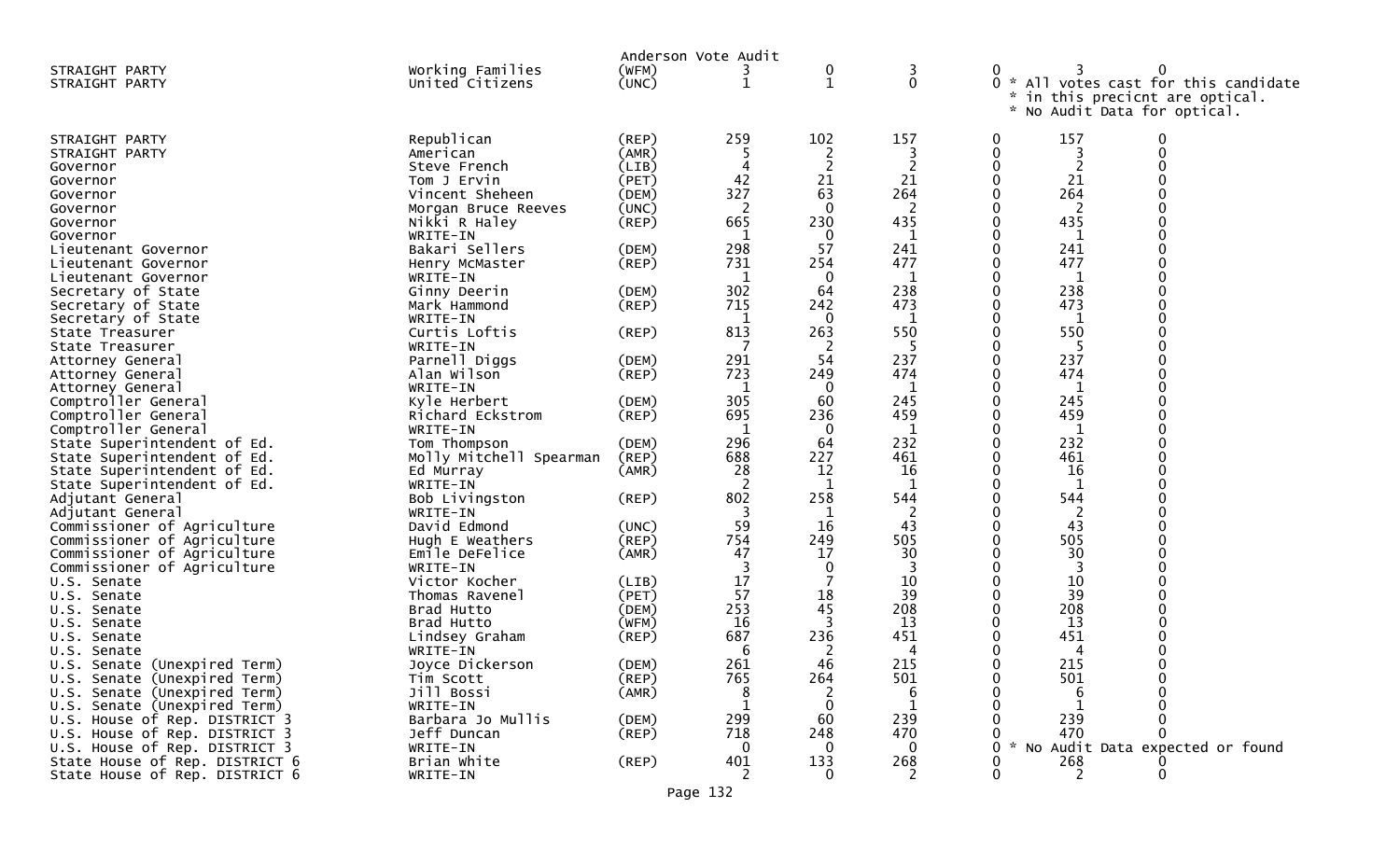|                                                                              |                            | Anderson Vote Audit  |                 |              |              |                                                  |                                   |
|------------------------------------------------------------------------------|----------------------------|----------------------|-----------------|--------------|--------------|--------------------------------------------------|-----------------------------------|
| State House of Rep. DISTRICT 7                                               | Michael Gambrell           | (REP)                | 30              |              | 21           | 21                                               |                                   |
| State House of Rep. DISTRICT 7                                               | WRITE-IN                   |                      | 0               | 0            | $\mathbf{0}$ | 0 * No Audit Data expected or found              |                                   |
| State House of Rep. DISTRICT 8                                               | Jonathon Hill              | (REP)                | 55              | 13           | 42           | 42                                               |                                   |
| State House of Rep. DISTRICT 8                                               | WRITE-IN                   |                      |                 | $\mathbf{0}$ | $\mathbf{0}$ | * No Audit Data expected or found<br>0           |                                   |
| State House of Rep. DISTRICT 9                                               | Anne Thayer                | $($ REP $)$          | 303             | 97           | 206          | 206                                              |                                   |
| State House of Rep. DISTRICT 9                                               | WRITE-IN                   |                      |                 |              |              |                                                  |                                   |
| State House of Rep. DISTRICT 10                                              | Joshua A Putnam            | $($ REP $)$          |                 |              |              | $\mathcal{H}$                                    |                                   |
| State House of Rep. DISTRICT 10                                              | WRITE-IN                   |                      |                 |              | 0<br>10      | No Audit Data expected or found                  |                                   |
| State House of Rep. DISTRICT 11<br>State House of Rep. DISTRICT 11           | Tombo Hite                 | (DEM)<br>$($ REP $)$ | 11              |              |              | 10                                               |                                   |
| State House of Rep. DISTRICT 11                                              | Craig A Gagnon<br>WRITE-IN |                      |                 | 0            | $\Omega$     | W.<br>No Audit Data expected or found            |                                   |
| Probate Judge                                                                | Martha D Newton            | $($ REP $)$          | 814             | 263          | 551          | 551                                              |                                   |
| Probate Judge                                                                | WRITE-IN                   |                      | -8              | -2           | 6            | 6<br>0                                           |                                   |
| County Council DISTRICT 1                                                    | Stuart Sprague             | (DEM)                | 162             | 50           | 112          | 112                                              |                                   |
| County Council DISTRICT 1                                                    | Francis Crowder            | $($ REP $)$          | 213             | 69           | 144          | 144                                              |                                   |
| County Council DISTRICT 1                                                    | WRITE-IN                   |                      | $\Omega$        | 0            | $\mathbf 0$  | * No Audit Data expected or found                |                                   |
| County Council DISTRICT 2                                                    | Gracie S Floyd             | (DEM)                | 86              | 6            | 80           | 80                                               |                                   |
| County Council DISTRICT 2                                                    | Larry Ray Bright           | $($ REP $)$          | 32              | 12           | 20           | 20                                               |                                   |
| County Council DISTRICT 2                                                    | WRITE-IN                   |                      | $\Omega$        | $\mathbf 0$  | $\mathbf{0}$ | $\sim$<br>No Audit Data expected or found        |                                   |
| County Council DISTRICT 3                                                    | Mitchell Cole              | $($ REP $)$          | 21              |              | 16           | 16                                               |                                   |
| County Council DISTRICT 3                                                    | WRITE-IN                   |                      |                 | $\Omega$     | -1           |                                                  |                                   |
| County Council DISTRICT 4                                                    | Tom Allen                  | $($ REP $)$          | 268             | 92           | 176          | 176                                              |                                   |
| County Council DISTRICT 4                                                    | WRITE-IN                   |                      |                 |              | $\Omega$     | * No Audit Data expected or found<br>0           |                                   |
| County Council DISTRICT 5                                                    | Tommy Dunn                 | (REP)                | 25              | 9            | 16           | -16                                              |                                   |
| County Council DISTRICT 5                                                    | WRITE-IN                   |                      | $\Omega$        |              | $\mathbf{0}$ | $\mathcal{H}$<br>No Audit Data expected or found |                                   |
| County Council DISTRICT 6                                                    | Ken Waters                 | (REF)                | 25              | 10           | 15           | $\sim$                                           |                                   |
| County Council DISTRICT 6                                                    | WRITE-IN                   |                      | $\Omega$        | $\Omega$     | $\Omega$     | No Audit Data expected or found                  |                                   |
| County Council DISTRICT 7<br>County Council DISTRICT 7                       | M Cindy Wilson<br>WRITE-IN | (REP)                | 97              | 31<br>2      | 66           | 66<br>-6                                         |                                   |
| Soil and Water District Comm.                                                | Charles C Eberhart         |                      | 426             | 142          | 284          | 284                                              |                                   |
| Soil and Water District Comm.                                                | Tim Kelley                 |                      | 481             | 163          | 318          | 318                                              |                                   |
| Soil and Water District Comm.                                                | WRITE-IN                   |                      |                 |              |              |                                                  |                                   |
| County Board of Education DISTRICT 1                                         | Gary Burgess               |                      | 28              | 18           | 10           | 10                                               |                                   |
| County Board of Education DISTRICT 1                                         | Powell Hickman             |                      |                 |              |              |                                                  |                                   |
| County Board of Education DISTRICT 1                                         | WRITE-IN                   |                      |                 |              |              | 0 * No Audit Data expected or found              |                                   |
| County Board of Education DISTRICT 3                                         | Charlie Dale Martin        |                      |                 |              | $\Omega$     |                                                  | All votes cast for this candidate |
|                                                                              |                            |                      |                 |              |              | * in this precicnt are optical.                  |                                   |
|                                                                              |                            |                      |                 |              |              | * No Audit Data for optical.                     |                                   |
|                                                                              |                            |                      |                 |              |              |                                                  |                                   |
| County Board of Education DISTRICT 3                                         | WRITE-IN                   |                      | 0               | 0            | 0            | 0 * No Audit Data expected or found              |                                   |
| County Board of Education DISTRICT 4                                         | Dana Grant                 |                      | 235<br>$\Omega$ | 62           | 173          | 173                                              |                                   |
| County Board of Education DISTRICT 4                                         | WRITE-IN                   |                      | 25              |              | $\Omega$     | 0 * No Audit Data expected or found<br>18        |                                   |
| County Board of Education DISTRICT 5<br>County Board of Education DISTRICT 5 | Mike Brock<br>WRITE-IN     |                      |                 |              | 18           | 0 * No Audit Data expected or found              |                                   |
| County Board of Education DISTRICT 6                                         | C Nakia Davis              |                      | 14              | 2            | 12           | 12<br>0                                          | $\overline{0}$                    |
| County Board of Education DISTRICT 6                                         | WRITE-IN                   |                      |                 |              |              | 0 * No Audit Data expected or found              |                                   |
| School Trustee District 1 Area 1                                             | Melissa Ellison Hood       |                      | 80              | 32           | 48           | 48                                               |                                   |
| School Trustee District 1 Area 1                                             | WRITE-IN                   |                      |                 | $\Omega$     |              |                                                  |                                   |
| School Trustee District 1 Area 4                                             | Fred G Alexander           |                      | 80              | 31           | 49           | 49                                               |                                   |
| School Trustee District 1 Area 4                                             | WRITE-IN                   |                      |                 |              |              | 0 * No Audit Data expected or found              |                                   |
| School Trustee District 1 Area 5                                             | Doug Atkins                |                      | 80              | 29           | 51           | 51                                               |                                   |
| School Trustee District 1 Area 5                                             | WRITE-IN                   |                      |                 |              | 0            | 0 * No Audit Data expected or found              |                                   |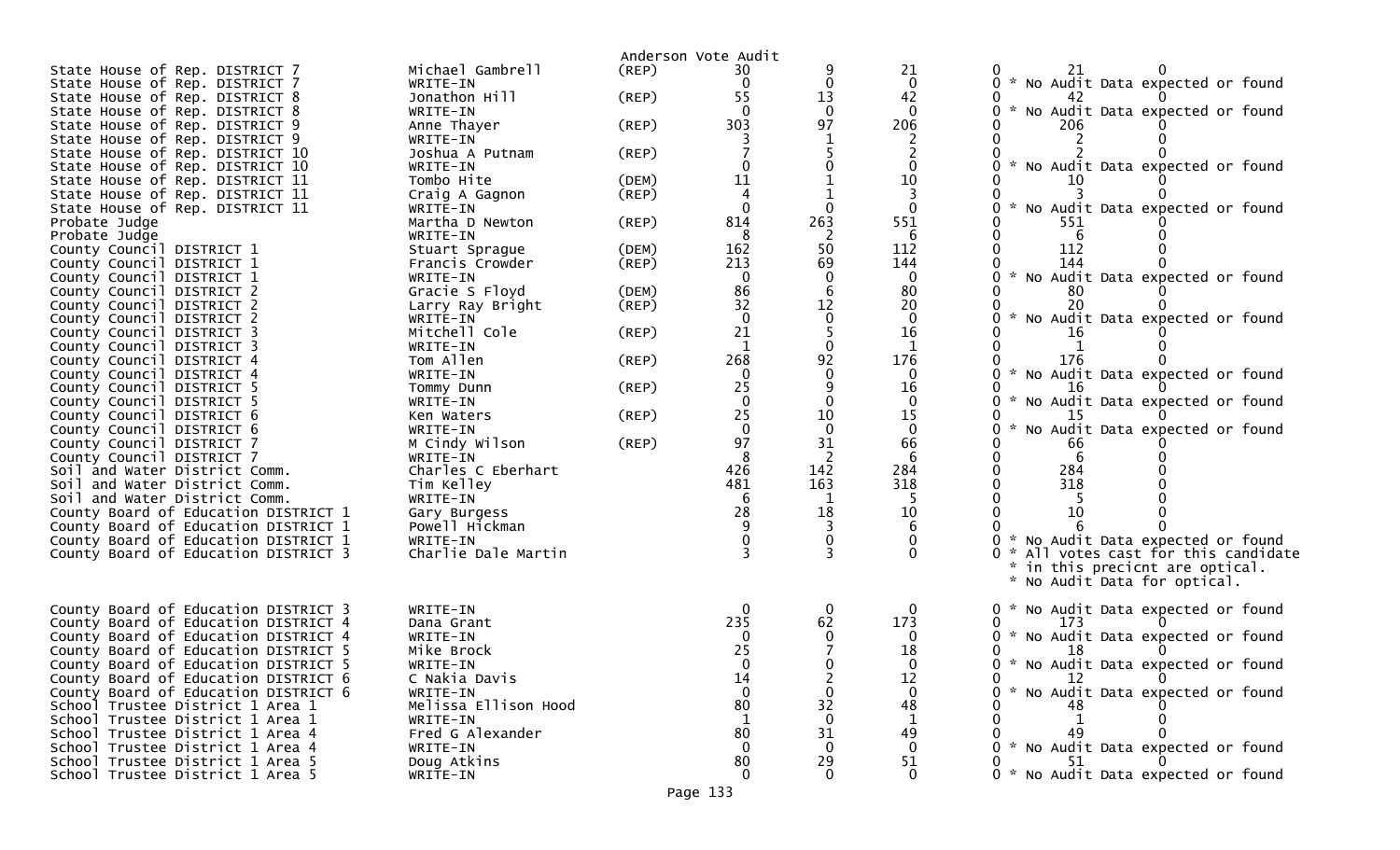|                                                                                                                                                                                                                                                                                                                                                                                                                                                                                                                                                                                                                                                                                                                                                                                                                                                                                                                                            |                                                                                                                                                                                                                                                                                                                                                                                                          | Anderson Vote Audit                                                                                                                                                         |                                                  |                                                                |                                                                                                                                                                                                                                                                                                                                                                 |
|--------------------------------------------------------------------------------------------------------------------------------------------------------------------------------------------------------------------------------------------------------------------------------------------------------------------------------------------------------------------------------------------------------------------------------------------------------------------------------------------------------------------------------------------------------------------------------------------------------------------------------------------------------------------------------------------------------------------------------------------------------------------------------------------------------------------------------------------------------------------------------------------------------------------------------------------|----------------------------------------------------------------------------------------------------------------------------------------------------------------------------------------------------------------------------------------------------------------------------------------------------------------------------------------------------------------------------------------------------------|-----------------------------------------------------------------------------------------------------------------------------------------------------------------------------|--------------------------------------------------|----------------------------------------------------------------|-----------------------------------------------------------------------------------------------------------------------------------------------------------------------------------------------------------------------------------------------------------------------------------------------------------------------------------------------------------------|
| School Trustee District 1 Area 7<br>School Trustee District 1 Area 7<br>School Trustee District 2 Area 1<br>School Trustee District 2 Area 1<br>School Trustee District 2 Area 1<br>School Trustee District 2 Area 1<br>School Trustee District 2 Area 3<br>School Trustee District 2 Area 3<br>School Trustee District 2 Area 4<br>School Trustee District 2 Area 4<br>School Trustee District 2 Area 4<br>School Trustee District 2 At Large<br>School Trustee District 2 At Large<br>School Trustee District 2 At Large<br>School Trustee District 3 Area 1<br>School Trustee District 3 Area 1<br>School Trustee District 3 Area 1<br>School Trustee District 3 Area 4<br>School Trustee District 3 Area 4<br>School Trustee District 3 At Large<br>School Trustee District 3 At Large<br>School Trustee District 4 Area 2<br>School Trustee District 4 Area 2<br>School Trustee District 4 Area 4<br>School Trustee District 4 Area 4 | Nancy Owen Upton<br>WRITE-IN<br>Kevin T Craft<br>R Alderman Maynard Jr<br>Frances M Russell<br>WRITE-IN<br>Danny Hawkins<br>WRITE-IN<br>Bonnie S Knight<br>Greg Tysl<br>WRITE-IN<br>James Jim Lusk<br>Jimmy Ouzts<br>WRITE-IN<br>Larry S Holbrook<br>Phillip L Martin<br>WRITE-IN<br>Marty Watt<br>WRITE-IN<br>Curtis A Wiles<br>WRITE-IN<br>Paulette R Grate<br>WRITE-IN<br>Meg Jones<br>Diana Mullikin | 88<br>0<br>11<br>14<br>11<br>4<br>12<br>$\Omega$<br>11<br>8<br>$\Omega$<br>20<br>$\overline{0}$<br>19<br>$\overline{0}$<br>13<br>$\Omega$<br>$\overline{c}$<br>$\mathbf{1}$ | 32<br>0<br>$\Omega$<br>$\Omega$<br>$\Omega$<br>0 | 56<br>0<br>$\mathbf{0}$<br>11<br>14<br>$\mathbf{0}$<br>13<br>0 | 56<br>* No Audit Data expected or found<br>* No Audit Data expected or found<br>0.<br>* No Audit Data expected or found<br>* No Audit Data expected or found<br>* No Audit Data expected or found<br>* No Audit Data expected or found<br>0<br>* No Audit Data expected or found<br>0<br>0 * All votes cast for this candidate<br>in this precicnt are optical. |
| School Trustee District 4 Area 4<br>School Trustee District 5 Area 2<br>School Trustee District 5 Area 2                                                                                                                                                                                                                                                                                                                                                                                                                                                                                                                                                                                                                                                                                                                                                                                                                                   | WRITE-IN<br>Margaret Adger Mack<br>WRITE-IN                                                                                                                                                                                                                                                                                                                                                              | 0<br>12<br>$\mathbf{1}$                                                                                                                                                     | 0<br>5                                           | 0<br>$\overline{7}$<br>$\Omega$                                | * No Audit Data for optical.<br>0 * No Audit Data expected or found<br>0 * All votes cast for this candidate<br>in this precicnt are optical.<br>* No Audit Data for optical.                                                                                                                                                                                   |
| School Trustee District 5 Area 5<br>School Trustee District 5 Area 5<br>School Trustee District 5 Area 6<br>School Trustee District 5 Area 6<br>School Trustee District 5 At Large<br>School Trustee District 5 At Large<br>School Trustee District 5 At Large<br>Broadmouth Creek Watershed DISTRICT 5<br>Broadmouth Creek Watershed DISTRICT 5<br>Three and Twenty Watershed DISTRICT 32<br>Three and Twenty Watershed DISTRICT 32<br>Three and Twenty Watershed DISTRICT 32<br>Piedmont Public Service Dist.110<br>Piedmont Public Service Dist.110<br>Piedmont Public Service Dist.110<br>Piedmont Public Service Dist.110<br>Homeland Park Water and Sewer DISTRICT 108 Dennis L Chastain<br>Homeland Park Water and Sewer DISTRICT 108 Larry E Harrell                                                                                                                                                                               | Harold R Kay II<br>WRITE-IN<br>Rick Bradshaw<br>WRITE-IN<br>Sandy Addis<br>Corie Cullins<br>WRITE-IN<br>Glenn Stevens<br>WRITE-IN<br>Dennis Claramunt<br>Randy Griffis<br>WRITE-IN<br>Al C McAbee Jr<br>Ed Poore<br>Terry Yates<br>WRITE-IN                                                                                                                                                              | 52<br>$\Omega$<br>314<br>414<br>118<br>14<br>11                                                                                                                             | 0<br>96<br>-1<br>114<br>40                       | 44<br>$\mathbf{0}$<br>218<br>300<br>78<br>11                   | 44<br>O<br>0 * No Audit Data expected or found<br>218<br>0<br>300<br>0<br>78<br>11<br>9<br>* No Audit Data expected or found<br>0 * No Audit Data expected or found<br>0<br>0                                                                                                                                                                                   |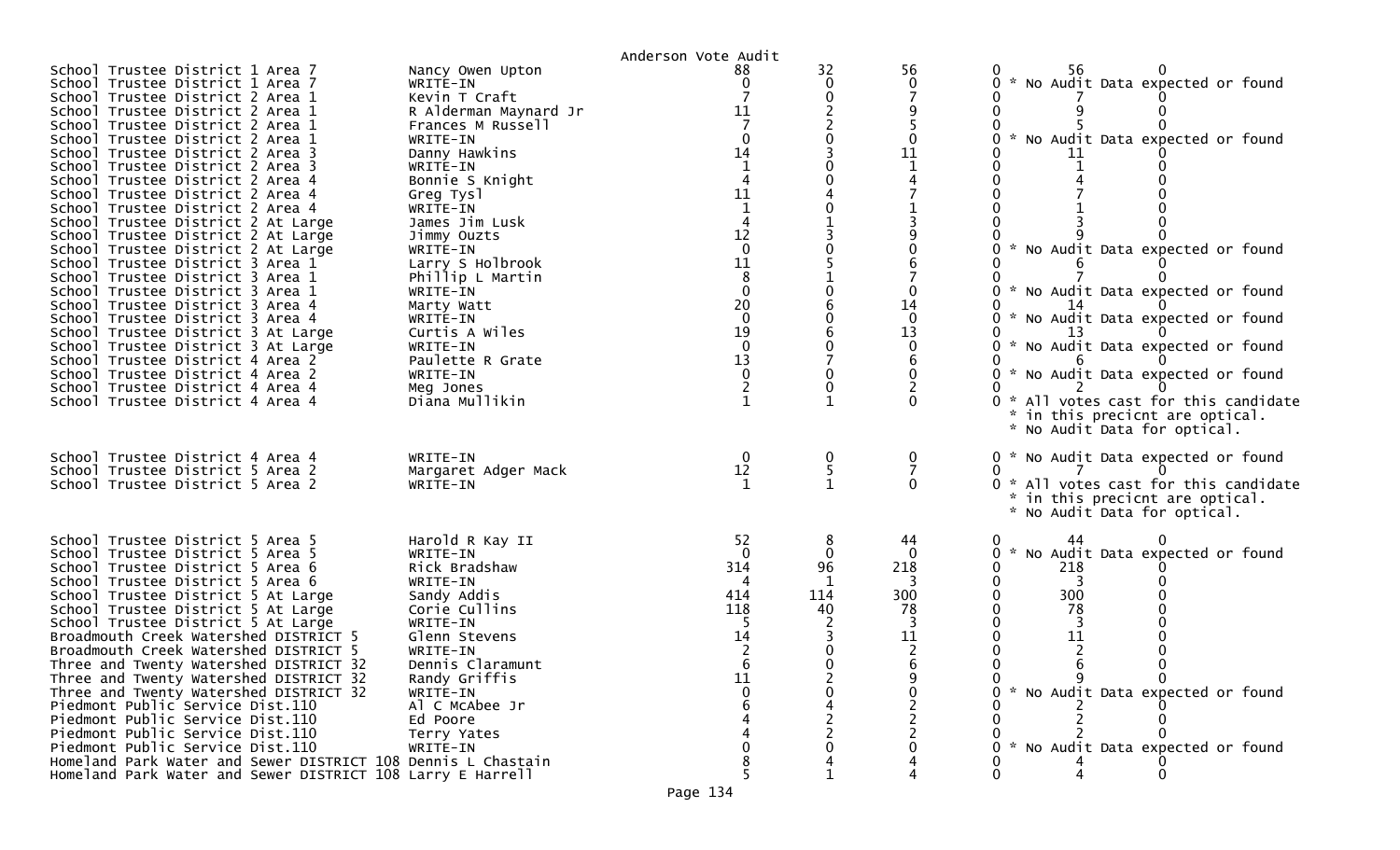|                                                                                                                                                                                                                                                                                                                                                                                                    |                                                                                                                                                                                                                                                                                        | Anderson Vote Audit                                                                                                                 |                                                                             |                                                                                           |                                                                                                    |                                                                                                                           |                                                                      |                                                                                                                                                                            |
|----------------------------------------------------------------------------------------------------------------------------------------------------------------------------------------------------------------------------------------------------------------------------------------------------------------------------------------------------------------------------------------------------|----------------------------------------------------------------------------------------------------------------------------------------------------------------------------------------------------------------------------------------------------------------------------------------|-------------------------------------------------------------------------------------------------------------------------------------|-----------------------------------------------------------------------------|-------------------------------------------------------------------------------------------|----------------------------------------------------------------------------------------------------|---------------------------------------------------------------------------------------------------------------------------|----------------------------------------------------------------------|----------------------------------------------------------------------------------------------------------------------------------------------------------------------------|
| Homeland Park Water and Sewer DISTRICT 108 Jerry Richey<br>Homeland Park Water and Sewer DISTRICT 108 Mary P Sanders<br>Homeland Park Water and Sewer DISTRICT 108 Jan Charping Smith<br>Homeland Park Water and Sewer DISTRICT 108 Ken Swilling<br>Homeland Park Water and Sewer DISTRICT 108 WRITE-IN                                                                                            |                                                                                                                                                                                                                                                                                        |                                                                                                                                     | 6<br>12                                                                     | 4<br>$\overline{2}$<br>6<br>0<br>1                                                        | 6<br>O                                                                                             | 0<br>0                                                                                                                    | * No Audit Data for optical.                                         | * All votes cast for this candidate<br>in this precicnt are optical.                                                                                                       |
| Amendment 1<br>Amendment 1<br>Amendment 2<br>Amendment 2<br>Education Sales and Use Tax Referendum<br>Education Sales and Use Tax Referendum<br>School District No. 3 Bond Referendum<br>School District No. 3 Bond Referendum<br>School District No. 4 Bond Referendum<br>School District No. 4 Bond Referendum<br>School District No. 5 Bond Referendum<br>School District No. 5 Bond Referendum | Yes<br>No<br>Yes<br>No<br>Yes, in favor of the question<br>No, opposed to the question<br>Yes, in favor of the question<br>No, opposed to the question<br>Yes, in favor of the question<br>No, opposed to the question<br>Yes, in favor of the question<br>No, opposed to the question |                                                                                                                                     | 828<br>169<br>538<br>436<br>559<br>442<br>17<br>6<br>13<br>13<br>469<br>336 | 248<br>60<br>153<br>149<br>164<br>143<br>7<br>0<br>6<br>7<br>120<br>110                   | 580<br>109<br>385<br>287<br>395<br>299<br>10<br>6<br>7<br>6<br>349<br>226                          | 0<br>0<br>0<br>$\mathbf{0}$<br>$\mathbf 0$<br>$\mathbf{0}$<br>$\mathbf{0}$<br>0<br>$\mathbf{0}$<br>0<br>$\mathbf{0}$<br>0 | 580<br>109<br>385<br>287<br>395<br>299<br>10<br>6<br>6<br>349<br>226 | $\Omega$<br>0<br>$\Omega$<br>0<br>0<br>0<br>$\mathbf{0}$<br>0<br>$\mathbf{0}$<br>0<br>0                                                                                    |
| 0753<br>Absentee 4<br>STRAIGHT PARTY<br>STRAIGHT PARTY<br>STRAIGHT PARTY<br>STRAIGHT PARTY<br>STRAIGHT PARTY<br>STRAIGHT PARTY<br>Governor<br>Governor<br>Governor<br>Governor<br>Governor<br>Governor<br>Lieutenant Governor<br>Lieutenant Governor<br>Lieutenant Governor                                                                                                                        | Libertarian<br>Democratic<br>Working Families<br>United Citizens<br>Republican<br>American<br>Steve French<br>Tom J Ervin<br>Vincent Sheheen<br>Morgan Bruce Reeves<br>Nikki R Haley<br>WRITE-IN<br>Bakari Sellers<br>Henry McMaster<br>WRITE-IN                                       | (LIB)<br>(DEM)<br>(WFM)<br>(UNC)<br>$($ REP $)$<br>(AMR)<br>(LIB)<br>(PET)<br>(DEM)<br>(UNC)<br>$($ REP $)$<br>(DEM)<br>$($ REP $)$ | 2<br>150<br>0<br>167<br>5<br>23<br>289<br>4<br>423<br>0<br>276<br>462<br>2  | 0<br>22<br>0<br>0<br>73<br>$\mathbf 1$<br>0<br>9<br>41<br>3<br>168<br>0<br>42<br>175<br>2 | 2<br>128<br>0<br>94<br>$\overline{2}$<br>5<br>14<br>248<br>1<br>255<br>0<br>234<br>287<br>$\Omega$ | 0<br>0<br>0<br>$\sim$<br>0<br>0<br>0                                                                                      | 128<br>94<br>14<br>248<br>1<br>255<br>234<br>287                     | * No Audit Data expected or found<br>No Audit Data expected or found<br>All votes cast for this candidate<br>in this precicnt are optical.<br>* No Audit Data for optical. |
| Secretary of State<br>Secretary of State<br>Secretary of State<br>State Treasurer<br>State Treasurer<br>Attorney General<br>Attorney General<br>Attorney General<br>Comptroller General<br>Comptroller General<br>Comptroller General<br>State Superintendent of Ed.                                                                                                                               | Ginny Deerin<br>Mark Hammond<br>WRITE-IN<br>Curtis Loftis<br>WRITE-IN<br>Parnell Diggs<br>Alan Wilson<br>WRITE-IN<br>Kyle Herbert<br>Richard Eckstrom<br>WRITE-IN<br>Tom Thompson                                                                                                      | (DEM)<br>$($ REP $)$<br>(REP)<br>(DEM)<br>$($ REP $)$<br>(DEM)<br>$($ REP $)$<br>(DEM)<br>Page 135                                  | 269<br>462<br>0<br>542<br>260<br>466<br>259<br>468<br>250                   | 43<br>175<br>0<br>195<br>36<br>182<br>0<br>41<br>177<br>0<br>37                           | 226<br>287<br>0<br>347<br>224<br>284<br>218<br>291<br>0<br>213                                     | 0<br>0<br>0<br>0<br>0<br>0<br>0<br>$\mathbf{0}$<br>$\mathcal{H}$<br>0                                                     | 226<br>287<br>347<br>224<br>284<br>218<br>291<br>213                 | 0<br>0<br>* No Audit Data expected or found<br>0<br>No Audit Data expected or found                                                                                        |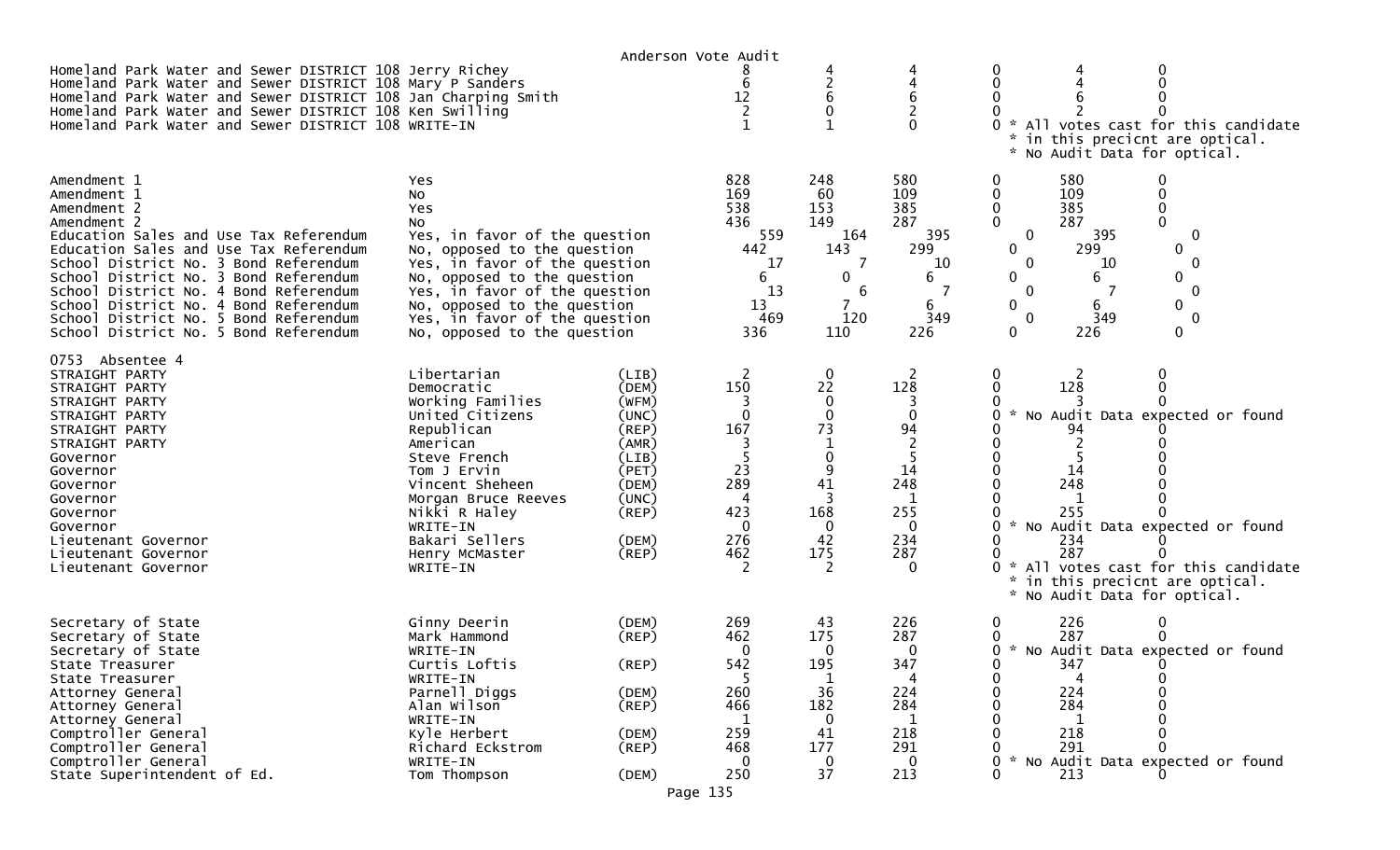|                                  |                         |             | Anderson Vote Audit |          |              |                                                       |
|----------------------------------|-------------------------|-------------|---------------------|----------|--------------|-------------------------------------------------------|
| State Superintendent of Ed.      | Molly Mitchell Spearman | $($ REP $)$ | 468                 | 170      | 298          | 298<br>0<br>0                                         |
| State Superintendent of Ed.      | Ed Murray               | (AMR)       | 16                  | 6        | 10           | 10<br>0<br>$\Omega$                                   |
| State Superintendent of Ed.      | WRITE-IN                |             | 0                   | 0        | 0            | $\mathcal{H}$<br>No Audit Data expected or found<br>0 |
| Adjutant General                 | Bob Livingston          | (REP)       | 539                 | 191      | 348          | 348                                                   |
| Adjutant General                 | WRITE-IN                |             | -6                  | 2        |              | 0                                                     |
| Commissioner of Agriculture      | David Edmond            | (UNC)       | 40                  | 4        | 36           | 36<br>0                                               |
| Commissioner of Agriculture      | Hugh E Weathers         | $($ REP $)$ | 503                 | 184      | 319          | 319                                                   |
| Commissioner of Agriculture      | Emile DeFelice          | (AMR)       | 33                  |          | 24           | 24                                                    |
| Commissioner of Agriculture      | WRITE-IN                |             |                     |          |              |                                                       |
| U.S. Senate                      | Victor Kocher           | (LIB)       | 18                  |          | 13           | 13                                                    |
| U.S. Senate                      | Thomas Ravenel          | (PET)       | 25                  |          | 20           | 20<br>0                                               |
| U.S. Senate                      | Brad Hutto              | (DEM)       | 228                 | 35       | 193          | $\mathbf{0}$<br>193                                   |
| U.S. Senate                      | Brad Hutto              | (WFM)       | 10                  | 3        |              | 0                                                     |
| U.S. Senate                      | Lindsey Graham          | $($ REP $)$ | 456                 | 167      | 289          | 289<br>0                                              |
| U.S. Senate                      | WRITE-IN                |             | 2                   | 0        |              | 2                                                     |
| U.S. Senate (Unexpired Term)     | Joyce Dickerson         | (DEM)       | 240                 | 33       | 207          | 207<br>0                                              |
| U.S. Senate (Unexpired Term)     | Tim Scott               | $($ REP $)$ | 487                 | 181      | 306          | 306<br>0                                              |
| U.S. Senate (Unexpired Term)     | Jill Bossi              | (AMR)       | 12                  |          |              |                                                       |
| U.S. Senate (Unexpired Term)     | WRITE-IN                |             | $\Omega$            | $\Omega$ | $\mathbf{0}$ | $\mathbf{0}$<br>* No Audit Data expected or found     |
| House of Rep. DISTRICT 3<br>U.S. | Barbara Jo Mullis       | (DEM)       | 271                 | 39       | 232          | 0<br>232                                              |
| U.S. House of Rep. DISTRICT 3    | Jeff Duncan             | (REP)       | 464                 | 180      | 284          | 284<br>0                                              |
| U.S. House of Rep. DISTRICT 3    | WRITE-IN                |             | 0                   | 0        | 0            | $\mathcal{H}$<br>No Audit Data expected or found<br>0 |
| State House of Rep. DISTRICT 6   | Brian White             | (REP)       | 82                  | 26       | 56           | 56                                                    |
| State House of Rep. DISTRICT 6   | WRITE-IN                |             |                     |          |              | 0                                                     |
| State House of Rep. DISTRICT 7   | Michael Gambrell        | (REP)       |                     |          |              |                                                       |
| State House of Rep. DISTRICT 7   | WRITE-IN                |             |                     |          |              | * No Audit Data expected or found<br>0                |
| State House of Rep. DISTRICT 8   | Jonathon Hill           | (REP)       |                     |          |              | 0                                                     |
| State House of Rep. DISTRICT 8   | WRITE-IN                |             |                     |          | 0            | All votes cast for this candidate<br>$0 *$            |
|                                  |                         |             |                     |          |              | in this precicnt are optical.                         |
|                                  |                         |             |                     |          |              | * No Audit Data for optical.                          |
|                                  |                         |             |                     |          |              |                                                       |
| State House of Rep. DISTRICT 9   | Anne Thayer             | (REP)       | 430                 | 147      | 283          | 283<br>0                                              |
| State House of Rep. DISTRICT 9   | WRITE-IN                |             |                     |          |              | 0                                                     |
| State House of Rep. DISTRICT 10  | Joshua A Putnam         | (REP)       | 34                  | 18       | 16           | -16                                                   |
| State House of Rep. DISTRICT 10  | WRITE-IN                |             |                     |          |              | * No Audit Data expected or found<br>0                |
| State House of Rep. DISTRICT 11  | Tombo Hite              | (DEM)       |                     |          |              |                                                       |
| State House of Rep. DISTRICT 11  | Craig A Gagnon          | $($ REP $)$ | 0                   | 0        |              | 0<br>* No Audit Data expected or found                |
| State House of Rep. DISTRICT 11  | WRITE-IN                |             | $\mathbf 0$         | $\Omega$ | $\Omega$     | 0<br>No Audit Data expected or found                  |
| Probate Judge                    | Martha D Newton         | (REP)       | 566                 | 194      | 372          | 372                                                   |
| Probate Judge                    | WRITE-IN                |             |                     | 1        | 4            |                                                       |
| County Council DISTRICT 1        | Stuart Sprague          | (DEM)       | 199                 | 40       | 159          | 159<br>0                                              |
| County Council DISTRICT 1        | Francis Crowder         | (REP)       | 309                 | 118      | 191          | 191                                                   |
| County Council DISTRICT 1        | WRITE-IN                |             | 0                   | $\Omega$ | 0            | * No Audit Data expected or found<br>0                |
| County Council DISTRICT 2        | Gracie S Floyd          | (DEM)       | 135                 | 17       | 118          | 118<br><sup>n</sup>                                   |
| County Council DISTRICT 2        | Larry Ray Bright        | $($ REP $)$ | 33                  | 15       | 18           | 18                                                    |
| County Council DISTRICT 2        | WRITE-IN                |             |                     |          |              | 0 * No Audit Data expected or found                   |
| County Council DISTRICT 3        | Mitchell Cole           | $($ REP $)$ |                     |          |              | 0                                                     |
| County Council DISTRICT 3        | WRITE-IN                |             |                     |          |              | * No Audit Data expected or found                     |
| County Council DISTRICT 4        | Tom Allen               | (REP)       | 16                  |          | 10           | <sup>10</sup>                                         |
| County Council DISTRICT 4        | WRITE-IN                |             |                     |          |              | 0 * No Audit Data expected or found                   |
| County Council DISTRICT 5        | Tommy Dunn              | $($ REP $)$ |                     |          |              |                                                       |
| County Council DISTRICT 5        | WRITE-IN                |             | 0                   | 0        | 0            | 0 * No Audit Data expected or found                   |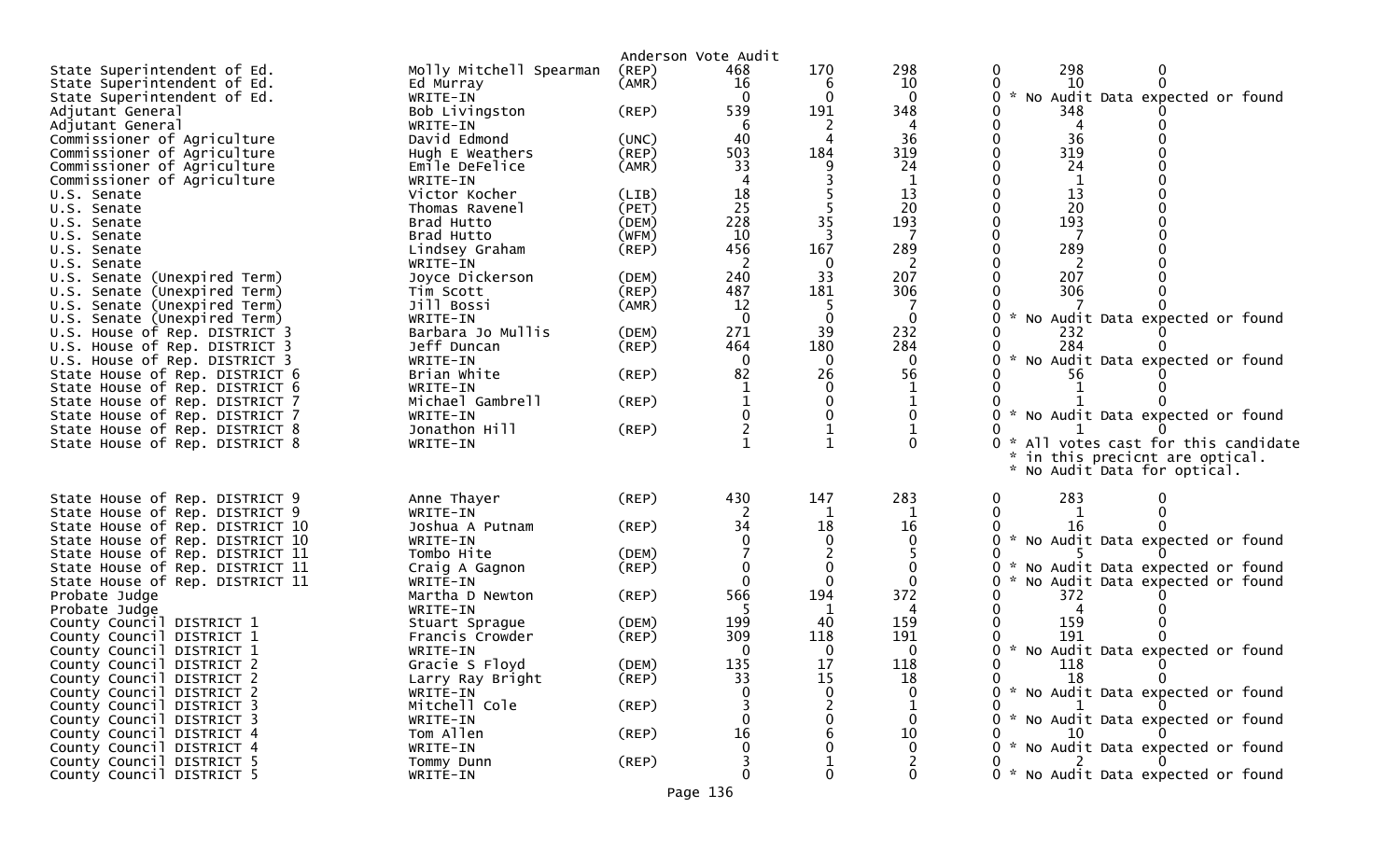|                                                                                                                                                                                                                                                                                                                                                                                                                                                                                                                                                                                                                                                                                                                                                                                                                                                                |                                                                                                                                                                                                                                                                                                                                                                                  |                | Anderson Vote Audit                                                            |                                                                                                                                      |                                                                                            |                                                                                                                                                                                                                                                                                                                                                                                                                                                                                                                                                                                                                                         |
|----------------------------------------------------------------------------------------------------------------------------------------------------------------------------------------------------------------------------------------------------------------------------------------------------------------------------------------------------------------------------------------------------------------------------------------------------------------------------------------------------------------------------------------------------------------------------------------------------------------------------------------------------------------------------------------------------------------------------------------------------------------------------------------------------------------------------------------------------------------|----------------------------------------------------------------------------------------------------------------------------------------------------------------------------------------------------------------------------------------------------------------------------------------------------------------------------------------------------------------------------------|----------------|--------------------------------------------------------------------------------|--------------------------------------------------------------------------------------------------------------------------------------|--------------------------------------------------------------------------------------------|-----------------------------------------------------------------------------------------------------------------------------------------------------------------------------------------------------------------------------------------------------------------------------------------------------------------------------------------------------------------------------------------------------------------------------------------------------------------------------------------------------------------------------------------------------------------------------------------------------------------------------------------|
| County Council DISTRICT 6<br>County Council DISTRICT 6<br>County Council DISTRICT 7<br>County Council DISTRICT 7<br>Soil and Water District Comm.<br>Soil and Water District Comm.<br>Soil and Water District Comm.<br>County Board of Education DISTRICT 3<br>County Board of Education DISTRICT 3<br>County Board of Education DISTRICT 4<br>County Board of Education DISTRICT 4<br>County Board of Education DISTRICT 6<br>County Board of Education DISTRICT 6                                                                                                                                                                                                                                                                                                                                                                                            | Ken Waters<br>WRITE-IN<br>M Cindy Wilson<br>WRITE-IN<br>Charles C Eberhart<br>Tim Kelley<br>WRITE-IN<br>Charlie Dale Martin<br>WRITE-IN<br>Dana Grant<br>WRITE-IN<br>C Nakia Davis<br>WRITE-IN                                                                                                                                                                                   | (REP)<br>(REP) | 0<br>33<br>282<br>306<br>21<br>1<br>95                                         | 0<br>$\mathbf 0$<br>18<br>$\Omega$<br>87<br>101<br>1<br>12<br>$\Omega$<br>24<br>0<br>$\mathbf{1}$                                    | 0<br>$\mathbf 0$<br>15<br>$\mathbf{1}$<br>195<br>205<br>6<br>71<br>$\mathbf 1$<br>$\Omega$ | No Audit Data expected or found<br>$0 *$<br>0<br>No Audit Data expected or found<br>0<br>15<br>0<br>1<br>0<br>195<br>205<br>$\Omega$<br>0<br>$\mathbf{0}$<br>$\Omega$<br>$\Omega$<br>71<br>* All votes cast for this candidate<br>in this precicnt are optical.<br>*.<br>No Audit Data for optical.                                                                                                                                                                                                                                                                                                                                     |
| School Trustee District 1 Area 1<br>School Trustee District 1 Area 1<br>School Trustee District 1 Area 4<br>School Trustee District 1 Area 4<br>School Trustee District 1 Area 5<br>School Trustee District 1 Area 5<br>School Trustee District 1 Area 7<br>School Trustee District 1 Area 7<br>School Trustee District 2 Area 1<br>School Trustee District 2 Area 1<br>School Trustee District 2 Area 1<br>School Trustee District 2 Area 1<br>School Trustee District 2 Area 3<br>School Trustee District 2 Area 3<br>School Trustee District 2 Area 4<br>School Trustee District 2 Area 4<br>School Trustee District 2 Area 4<br>School Trustee District 2 At Large<br>School Trustee District 2 At Large<br>School Trustee District 2 At Large<br>School Trustee District 3 Area 1<br>School Trustee District 3 Area 1<br>School Trustee District 3 Area 1 | Melissa Ellison Hood<br>WRITE-IN<br>Fred G Alexander<br>WRITE-IN<br>Doug Atkins<br>WRITE-IN<br>Nancy Owen Upton<br>WRITE-IN<br>Kevin T Craft<br>R Alderman Maynard Jr<br>Frances M Russell<br>WRITE-IN<br>Danny Hawkins<br>WRITE-IN<br>Bonnie S Knight<br>Greg Tysl<br>WRITE-IN<br>James Jim Lusk<br>Jimmy Ouzts<br>WRITE-IN<br>Larry S Holbrook<br>Phillip L Martin<br>WRITE-IN |                | 33<br>35<br>$\mathbf{0}$<br>36<br>$\mathbf 0$<br>38<br>$\Omega$<br>$\mathbf 0$ | 16<br>$\Omega$<br>15<br>$\Omega$<br>15<br>$\mathbf{0}$<br>16<br>$\Omega$<br>0<br>0<br>$\Omega$<br>0<br>$\Omega$<br>0<br>$\mathbf{1}$ | 17<br>1<br>20<br>$\mathbf 0$<br>21<br>$\mathbf{0}$<br>22<br>$\Omega$<br>$\Omega$           | 17<br>0<br>0<br>20<br>* No Audit Data expected or found<br>0<br>* No Audit Data expected or found<br>0<br>* No Audit Data expected or found<br>0<br>* No Audit Data expected or found<br>* No Audit Data expected or found<br>* No Audit Data expected or found<br>0<br>* No Audit Data expected or found<br>0<br>* No Audit Data expected or found<br>0<br>$\Omega$<br>* No Audit Data expected or found<br>0<br>* No Audit Data expected or found<br>$\mathbf{0}$<br>$\mathbf{0}$<br>* No Audit Data expected or found<br>0<br>* All votes cast for this candidate<br>* in this precicnt are optical.<br>* No Audit Data for optical. |
| School Trustee District 3 Area 4<br>School Trustee District 3 Area 4<br>School Trustee District 3 At Large<br>School Trustee District 3 At Large<br>School Trustee District 5 Area 2<br>School Trustee District 5 Area 2<br>School Trustee District 5 Area 5<br>School Trustee District 5 Area 5<br>School Trustee District 5 At Large<br>School Trustee District 5 At Large                                                                                                                                                                                                                                                                                                                                                                                                                                                                                   | Marty Watt<br>WRITE-IN<br>Curtis A Wiles<br>WRITE-IN<br>Margaret Adger Mack<br>WRITE-IN<br>Harold R Kay II<br>WRITE-IN<br>Sandy Addis<br>Corie Cullins                                                                                                                                                                                                                           |                | $\Omega$<br>57<br>$\Omega$<br>31<br>$\Omega$<br>332<br>86                      | 0<br>2<br>$\mathbf 0$<br>13<br>$\mathbf{0}$<br>0<br>83<br>26                                                                         | 0<br>44<br>0<br>24<br>-0<br>249<br>-60                                                     | 0<br>0 * No Audit Data expected or found<br>$\mathbf{1}$<br>0 * No Audit Data expected or found<br>44<br>* No Audit Data expected or found<br>0<br>24<br>* No Audit Data expected or found<br>0<br>249<br>60<br>$\Omega$<br>∩                                                                                                                                                                                                                                                                                                                                                                                                           |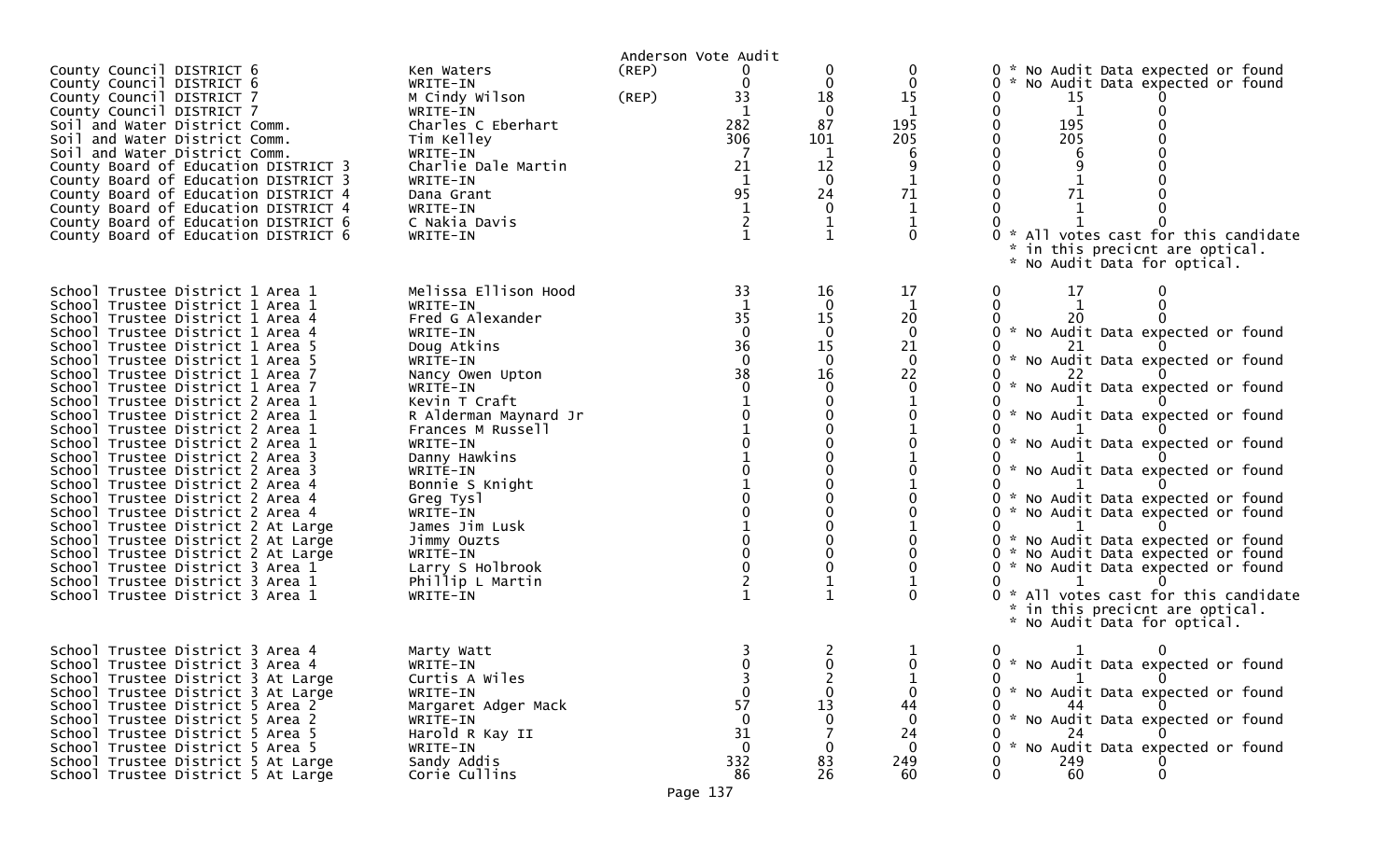|                                                                                                                                                                                                                                                                                                                                                                                                                                                                                                                                                                                                                                                                                                                                          |                                                                                                                                                                                                                                                                                                                                                                                       | Anderson Vote Audit                                                                                                                                                                 |                                                   |                                                          |                                                  |                                                                    |            |                                                                                                                                                                                                                                                                                                                                                                                                                                                                                                                                                                                                                                                                                                                                                                                                                                                                                                                                                                      |  |
|------------------------------------------------------------------------------------------------------------------------------------------------------------------------------------------------------------------------------------------------------------------------------------------------------------------------------------------------------------------------------------------------------------------------------------------------------------------------------------------------------------------------------------------------------------------------------------------------------------------------------------------------------------------------------------------------------------------------------------------|---------------------------------------------------------------------------------------------------------------------------------------------------------------------------------------------------------------------------------------------------------------------------------------------------------------------------------------------------------------------------------------|-------------------------------------------------------------------------------------------------------------------------------------------------------------------------------------|---------------------------------------------------|----------------------------------------------------------|--------------------------------------------------|--------------------------------------------------------------------|------------|----------------------------------------------------------------------------------------------------------------------------------------------------------------------------------------------------------------------------------------------------------------------------------------------------------------------------------------------------------------------------------------------------------------------------------------------------------------------------------------------------------------------------------------------------------------------------------------------------------------------------------------------------------------------------------------------------------------------------------------------------------------------------------------------------------------------------------------------------------------------------------------------------------------------------------------------------------------------|--|
| School Trustee District 5 At Large<br>Big Creek Watershed DISTRICT 4<br>Big Creek Watershed DISTRICT 4<br>Homeland Park Water and Sewer DISTRICT 108 Dennis L Chastain<br>Homeland Park Water and Sewer DISTRICT 108 Larry E Harrell<br>Homeland Park Water and Sewer DISTRICT 108 Jerry Richey<br>Homeland Park Water and Sewer DISTRICT 108 Mary P Sanders<br>Homeland Park Water and Sewer DISTRICT 108 Jan Charping Smith<br>Homeland Park Water and Sewer DISTRICT 108 Ken Swilling<br>Homeland Park Water and Sewer DISTRICT 108 WRITE-IN<br>Amendment 1<br>Amendment 1<br>Amendment 2<br>Amendment 2<br>Education Sales and Use Tax Referendum<br>Education Sales and Use Tax Referendum<br>School District No. 3 Bond Referendum | WRITE-IN<br>Joey Werner<br>WRITE-IN<br>Yes.<br>NO.<br>Yes<br>NO.<br>Yes, in favor of the question<br>No, opposed to the question<br>Yes, in favor of the question                                                                                                                                                                                                                     |                                                                                                                                                                                     | 13<br>558<br>161<br>385<br>314<br>402<br>310<br>1 | 8<br>0<br>166<br>-51<br>117<br>97<br>103<br>111<br>1     | 0<br>392<br>110<br>268<br>217<br>299<br>199<br>0 | 0<br>0<br>0<br>0<br>392<br>110<br>268<br>0<br>217<br>0<br>0<br>₩., | 299<br>199 | No Audit Data expected or found<br>No Audit Data expected or found<br>No Audit Data expected or found<br>$\Omega$<br>0 * All votes cast for this candidate<br>in this precicnt are optical.<br>* No Audit Data for optical.                                                                                                                                                                                                                                                                                                                                                                                                                                                                                                                                                                                                                                                                                                                                          |  |
| School District No. 3 Bond Referendum<br>School District No. 5 Bond Referendum<br>School District No. 5 Bond Referendum                                                                                                                                                                                                                                                                                                                                                                                                                                                                                                                                                                                                                  | No, opposed to the question<br>Yes, in favor of the question<br>No, opposed to the question                                                                                                                                                                                                                                                                                           |                                                                                                                                                                                     | 412<br>247                                        | 1<br>104<br>80                                           | 308<br>167                                       | 0<br>0<br>0                                                        | 308<br>167 | 0<br>0<br>0                                                                                                                                                                                                                                                                                                                                                                                                                                                                                                                                                                                                                                                                                                                                                                                                                                                                                                                                                          |  |
| 0800 Emergency 1<br>STRAIGHT PARTY<br>STRAIGHT PARTY<br>STRAIGHT PARTY<br>STRAIGHT PARTY<br>STRAIGHT PARTY<br>STRAIGHT PARTY<br>Governor<br>Governor<br>Governor<br>Governor<br>Governor<br>Governor<br>Lieutenant Governor<br>Lieutenant Governor<br>Lieutenant Governor<br>Secretary of State<br>Secretary of State<br>Secretary of State<br>State Treasurer<br>State Treasurer<br>Attorney General<br>Attorney General<br>Attorney General<br>Comptroller General                                                                                                                                                                                                                                                                     | Libertarian<br>Democratic<br>Working Families<br>United Citizens<br>Republican<br>American<br>Steve French<br>Tom J Ervin<br>Vincent Sheheen<br>Morgan Bruce Reeves<br>Nikki R Haley<br>WRITE-IN<br>Bakari Sellers<br>Henry McMaster<br>WRITE-IN<br>Ginny Deerin<br>Mark Hammond<br>WRITE-IN<br>Curtis Loftis<br>WRITE-IN<br>Parnell Diggs<br>Alan Wilson<br>WRITE-IN<br>Kyle Herbert | (LIB)<br>(DEM)<br>(WFM)<br>(UNC)<br>(REP)<br>(AMR)<br>(LIB)<br>(PET)<br>(DEM)<br>(UNC)<br>(REP)<br>(DEM)<br>(REP)<br>(DEM)<br>$($ REP $)$<br>(REP)<br>(DEM)<br>$($ REP $)$<br>(DEM) | 0<br>$\mathbf 0$<br>$\mathbf 0$<br>$\Omega$       | 0<br>0<br>0<br>0<br>0<br>0<br>0<br>0<br>0<br>0<br>0<br>0 | 0                                                |                                                                    |            | 0 * No Audit Data expected or found<br>0 * No Audit Data expected or found<br>0 * No Audit Data expected or found<br>0 * No Audit Data expected or found<br>0 * No Audit Data expected or found<br>0 * No Audit Data expected or found<br>0 * No Audit Data expected or found<br>0 * No Audit Data expected or found<br>0 * No Audit Data expected or found<br>0 * No Audit Data expected or found<br>0 * No Audit Data expected or found<br>0 * No Audit Data expected or found<br>0 * No Audit Data expected or found<br>0 * No Audit Data expected or found<br>0 * No Audit Data expected or found<br>0 * No Audit Data expected or found<br>0 * No Audit Data expected or found<br>0 * No Audit Data expected or found<br>0 * No Audit Data expected or found<br>0 * No Audit Data expected or found<br>0 * No Audit Data expected or found<br>0 * No Audit Data expected or found<br>0 * No Audit Data expected or found<br>0 * No Audit Data expected or found |  |
| Comptroller General<br>Comptroller General<br>State Superintendent of Ed.                                                                                                                                                                                                                                                                                                                                                                                                                                                                                                                                                                                                                                                                | Richard Eckstrom<br>WRITE-IN<br>Tom Thompson                                                                                                                                                                                                                                                                                                                                          | $($ REP $)$<br>(DEM)                                                                                                                                                                | 0                                                 | 0                                                        | $\Omega$                                         |                                                                    |            | 0 * No Audit Data expected or found<br>0 * No Audit Data expected or found<br>0 * No Audit Data expected or found                                                                                                                                                                                                                                                                                                                                                                                                                                                                                                                                                                                                                                                                                                                                                                                                                                                    |  |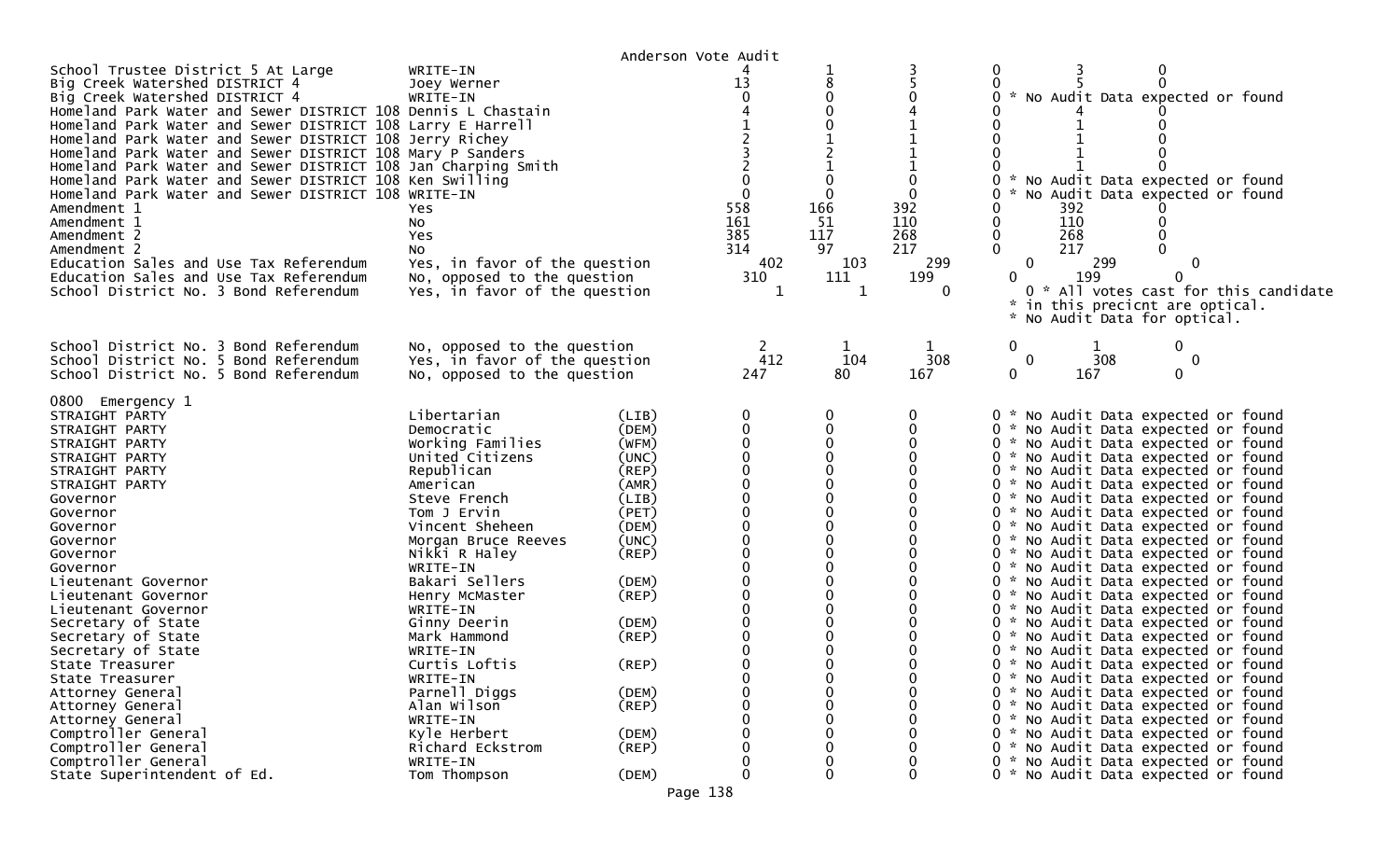|                                                            |                                | Anderson Vote Audit |          |   |              |                                                                            |
|------------------------------------------------------------|--------------------------------|---------------------|----------|---|--------------|----------------------------------------------------------------------------|
| State Superintendent of Ed.                                | Molly Mitchell Spearman        | (REP)               |          | 0 | 0            | 0 * No Audit Data expected or found                                        |
| State Superintendent of Ed.                                | Ed Murray                      | (AMR)               |          | 0 |              | 0 * No Audit Data expected or found                                        |
| State Superintendent of Ed.                                | WRITE-IN                       |                     |          |   |              | 0 * No Audit Data expected or found                                        |
| Adjutant General                                           | Bob Livingston                 | (REP)               |          |   |              | 0 * No Audit Data expected or found                                        |
| Adjutant General                                           | WRITE-IN                       |                     |          |   |              | 0 * No Audit Data expected or found                                        |
| Commissioner of Agriculture                                | David Edmond                   | (UNC)               |          |   |              | 0 * No Audit Data expected or found                                        |
| Commissioner of Agriculture                                | Hugh E Weathers                | (REP)               |          |   |              | * No Audit Data expected or found<br>0                                     |
| Commissioner of Agriculture                                | Emile DeFelice                 | (AMR)               |          |   |              | 0 * No Audit Data expected or found                                        |
| Commissioner of Agriculture                                | WRITE-IN                       |                     |          |   |              | 0 * No Audit Data expected or found                                        |
| U.S. Senate                                                | Victor Kocher                  | (LIB)               |          |   |              | 0 * No Audit Data expected or found                                        |
| U.S. Senate                                                | Thomas Ravenel                 | (PET)               |          |   |              | 0 * No Audit Data expected or found                                        |
| U.S. Senate                                                | Brad Hutto                     | (DEM)               |          | 0 |              | 0 * No Audit Data expected or found                                        |
| U.S. Senate                                                | Brad Hutto                     | (WFM)               |          |   |              | 0 * No Audit Data expected or found                                        |
| U.S. Senate                                                | Lindsey Graham                 | (REP)               |          |   |              | 0 * No Audit Data expected or found                                        |
| U.S. Senate                                                | WRITE-IN                       |                     |          |   |              | 0 * No Audit Data expected or found                                        |
| U.S. Senate (Unexpired Term)                               | Joyce Dickerson                | (DEM)               |          |   |              | 0 * No Audit Data expected or found                                        |
| U.S. Senate (Unexpired Term)                               | Tim Scott                      | (REP)               |          |   |              | 0 * No Audit Data expected or found                                        |
| U.S. Senate (Unexpired Term)                               | Jill Bossi                     | (AMR)               |          |   |              | 0 * No Audit Data expected or found                                        |
| U.S. Senate (Unexpired Term)                               | WRITE-IN                       |                     |          |   |              | 0 * No Audit Data expected or found                                        |
| U.S. House of Rep. DISTRICT 3                              | Barbara Jo Mullis              | (DEM)               |          |   |              | 0 *<br>No Audit Data expected or found                                     |
| U.S. House of Rep. DISTRICT 3                              | Jeff Duncan                    | $($ REP $)$         |          |   |              | 0 * No Audit Data expected or found                                        |
| U.S. House of Rep. DISTRICT 3                              | WRITE-IN                       |                     |          |   |              | 0 * No Audit Data expected or found                                        |
| State House of Rep. DISTRICT 6                             | Brian White                    | (REP)               |          |   |              | 0 * No Audit Data expected or found                                        |
| State House of Rep. DISTRICT 6                             | WRITE-IN                       |                     |          |   |              | 0 * No Audit Data expected or found                                        |
| State House of Rep. DISTRICT 7                             | Michael Gambrell               | (REP)               |          |   |              | 0 * No Audit Data expected or found                                        |
| State House of Rep. DISTRICT 7                             | WRITE-IN                       |                     |          |   |              | 0 * No Audit Data expected or found                                        |
| State House of Rep. DISTRICT 9                             | Anne Thayer                    | (REP)               |          |   |              | 0 * No Audit Data expected or found                                        |
| State House of Rep. DISTRICT 9                             | WRITE-IN                       |                     |          |   |              | 0 * No Audit Data expected or found                                        |
| State House of Rep. DISTRICT 10                            | Joshua A Putnam                | (REP)               |          |   |              | 0 * No Audit Data expected or found                                        |
| State House of Rep. DISTRICT 10                            | WRITE-IN                       |                     |          |   |              | 0 * No Audit Data expected or found                                        |
| Probate Judge                                              | Martha D Newton                | (REP)               |          |   |              | 0 * No Audit Data expected or found                                        |
| Probate Judge                                              | WRITE-IN                       |                     |          |   |              | 0 * No Audit Data expected or found                                        |
| County Council DISTRICT 1                                  | Stuart Sprague                 | (DEM)               |          |   |              | 0 * No Audit Data expected or found                                        |
| County Council DISTRICT 1                                  | Francis Crowder                | (REP)               |          |   |              | 0 * No Audit Data expected or found                                        |
| County Council DISTRICT 1                                  | WRITE-IN                       |                     |          |   |              | 0 * No Audit Data expected or found                                        |
| County Council DISTRICT 2                                  | Gracie S Floyd                 | (DEM)               |          |   |              | 0 * No Audit Data expected or found                                        |
| County Council DISTRICT 2                                  | Larry Ray Bright               | (REP)               |          |   |              | 0 * No Audit Data expected or found                                        |
| County Council DISTRICT 2                                  | WRITE-IN                       |                     |          |   |              | 0 * No Audit Data expected or found                                        |
| County Council DISTRICT 3                                  | Mitchell Cole                  | (REP)               |          |   |              | 0 * No Audit Data expected or found                                        |
| County Council DISTRICT 3                                  | WRITE-IN                       |                     |          |   |              | 0 * No Audit Data expected or found                                        |
| County Council DISTRICT 4                                  | Tom Allen                      | (REP)               |          |   |              | 0 * No Audit Data expected or found                                        |
| County Council DISTRICT 4                                  | WRITE-IN                       |                     |          |   |              | No Audit Data expected or found<br>77                                      |
| County Council DISTRICT 5                                  | Tommy Dunn                     | (REP)               |          | ∩ |              | 0 * No Audit Data expected or found                                        |
| County Council DISTRICT 5                                  | WRITE-IN                       |                     | $\Omega$ | 0 | $\mathbf{0}$ | 0 * No Audit Data expected or found                                        |
| County Council DISTRICT 6                                  | Ken Waters                     | $($ REP $)$         |          |   |              | 0 * No Audit Data expected or found                                        |
| County Council DISTRICT 6<br>County Council DISTRICT 7     | WRITE-IN<br>M Cindy Wilson     | $($ REP $)$         |          |   | 0            | 0 * No Audit Data expected or found<br>0 * No Audit Data expected or found |
|                                                            |                                |                     |          |   |              |                                                                            |
| County Council DISTRICT 7<br>Soil and Water District Comm. | WRITE-IN<br>Charles C Eberhart |                     |          |   |              | 0 * No Audit Data expected or found<br>0 * No Audit Data expected or found |
| Soil and Water District Comm.                              | Tim Kelley                     |                     |          |   |              | 0 * No Audit Data expected or found                                        |
| Soil and Water District Comm.                              | WRITE-IN                       |                     |          |   | 0            | 0 * No Audit Data expected or found                                        |
| County Board of Education DISTRICT 1                       |                                |                     | 0        | 0 | 0            | 0 * No Audit Data expected or found                                        |
|                                                            | Gary Burgess                   |                     |          |   |              |                                                                            |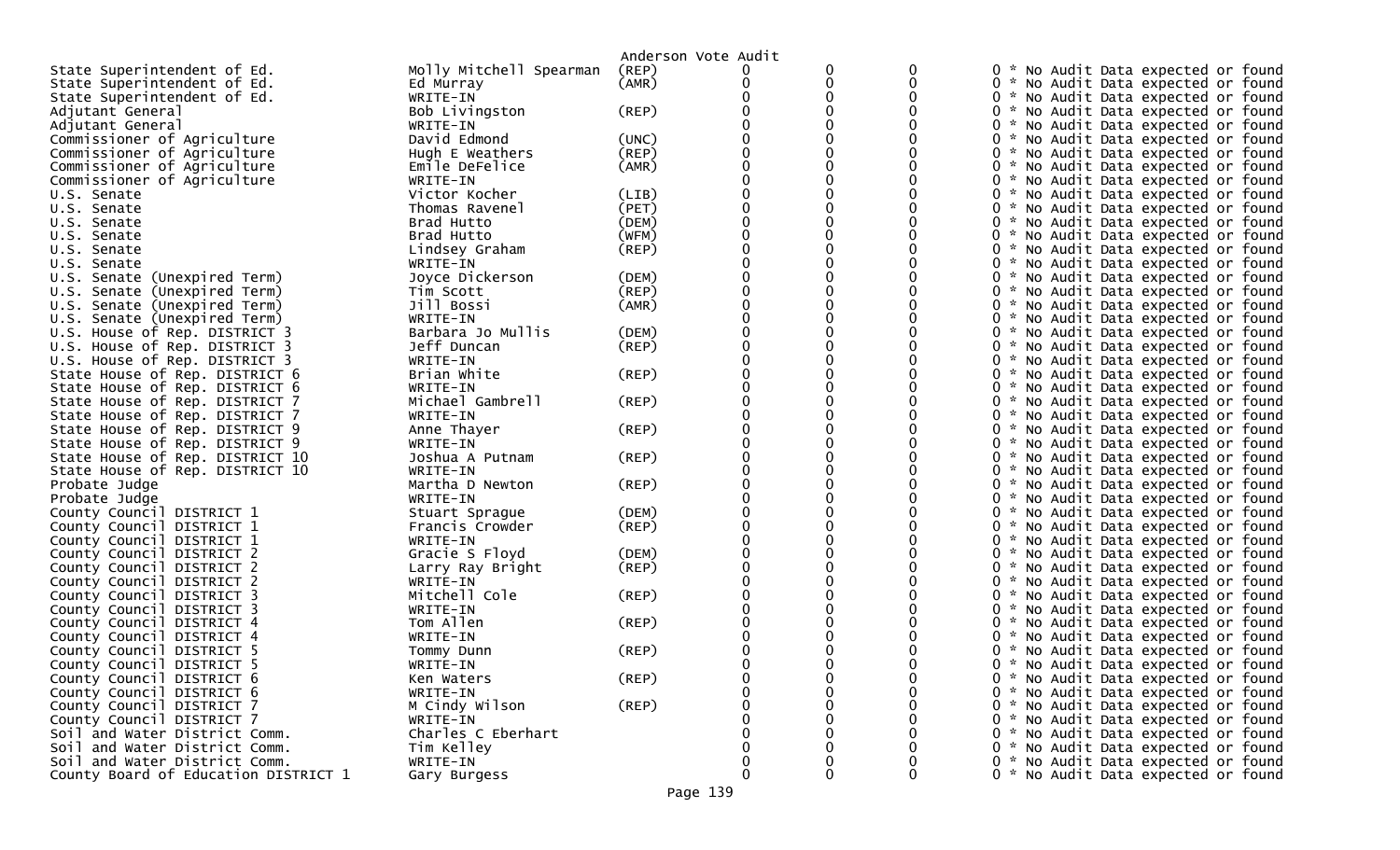|                                        |                       | Anderson Vote Audit |   |   |                                     |
|----------------------------------------|-----------------------|---------------------|---|---|-------------------------------------|
| County Board of Education DISTRICT 1   | Powell Hickman        |                     |   |   | 0 * No Audit Data expected or found |
| County Board of Education DISTRICT 1   | WRITE-IN              |                     | 0 | 0 | 0 * No Audit Data expected or found |
| County Board of Education DISTRICT 4   | Dana Grant            |                     |   |   | 0 * No Audit Data expected or found |
| County Board of Education DISTRICT 4   | WRITE-IN              |                     |   |   | 0 * No Audit Data expected or found |
| County Board of Education DISTRICT 5   | Mike Brock            |                     |   |   | 0 * No Audit Data expected or found |
| County Board of Education DISTRICT 5   | WRITE-IN              |                     |   |   | 0 * No Audit Data expected or found |
| School Trustee District 1 Area 1       | Melissa Ellison Hood  |                     |   |   | 0 * No Audit Data expected or found |
| School Trustee District 1 Area 1       | WRITE-IN              |                     |   |   | 0 * No Audit Data expected or found |
| School Trustee District 1 Area 4       | Fred G Alexander      |                     |   |   | 0 * No Audit Data expected or found |
| School Trustee District 1 Area 4       | WRITE-IN              |                     |   |   | 0 * No Audit Data expected or found |
| School Trustee District 1 Area 5       | Doug Atkins           |                     |   |   | 0 * No Audit Data expected or found |
| School Trustee District 1 Area 5       | WRITE-IN              |                     |   |   | 0 * No Audit Data expected or found |
| School Trustee District 1 Area 7       | Nancy Owen Upton      |                     |   |   | 0 * No Audit Data expected or found |
| School Trustee District 1 Area 7       | WRITE-IN              |                     |   |   | 0 * No Audit Data expected or found |
| School Trustee District 2 Area 1       | Kevin T Craft         |                     |   |   | 0 * No Audit Data expected or found |
| School Trustee District 2 Area 1       | R Alderman Maynard Jr |                     |   |   | 0 * No Audit Data expected or found |
| School Trustee District 2 Area 1       | Frances M Russell     |                     |   |   | 0 * No Audit Data expected or found |
| School Trustee District 2 Area 1       | WRITE-IN              |                     |   |   | 0 * No Audit Data expected or found |
| School Trustee District 2 Area 3       | Danny Hawkins         |                     |   |   | 0 * No Audit Data expected or found |
| School Trustee District 2 Area 3       | WRITE-IN              |                     |   |   | 0 * No Audit Data expected or found |
| School Trustee District 2 Area 4       | Bonnie S Knight       |                     |   |   | 0 * No Audit Data expected or found |
| School Trustee District 2 Area 4       | Greg Tysl             |                     |   |   | 0 * No Audit Data expected or found |
| School Trustee District 2 Area 4       | WRITE-IN              |                     |   |   | 0 * No Audit Data expected or found |
| School Trustee District 2 At Large     | James Jim Lusk        |                     |   |   | 0 * No Audit Data expected or found |
| School Trustee District 2 At Large     | Jimmy Ouzts           |                     |   |   | 0 * No Audit Data expected or found |
| School Trustee District 2 At Large     | WRITE-IN              |                     |   |   | 0 * No Audit Data expected or found |
| School Trustee District 4 Area 4       | Meg Jones             |                     |   |   | 0 * No Audit Data expected or found |
| School Trustee District 4 Area 4       | Diana Mullikin        |                     |   |   | 0 * No Audit Data expected or found |
| School Trustee District 4 Area 4       | WRITE-IN              |                     |   |   | 0 * No Audit Data expected or found |
| School Trustee District 5 Area 2       | Margaret Adger Mack   |                     |   |   | 0 * No Audit Data expected or found |
| School Trustee District 5 Area 2       | WRITE-IN              |                     |   |   | 0 * No Audit Data expected or found |
| School Trustee District 5 Area 5       | Harold R Kay II       |                     |   |   | 0 * No Audit Data expected or found |
| School Trustee District 5 Area 5       | WRITE-IN              |                     |   |   | 0 * No Audit Data expected or found |
| School Trustee District 5 Area 6       | Rick Bradshaw         |                     |   |   | 0 * No Audit Data expected or found |
| School Trustee District 5 Area 6       | WRITE-IN              |                     |   |   | 0 * No Audit Data expected or found |
| School Trustee District 5 At Large     | Sandy Addis           |                     |   |   | 0 * No Audit Data expected or found |
| School Trustee District 5 At Large     | Corie Cullins         |                     |   |   | 0 * No Audit Data expected or found |
| School Trustee District 5 At Large     | WRITE-IN              |                     |   |   | 0 * No Audit Data expected or found |
| Broadmouth Creek Watershed DISTRICT 5  | Glenn Stevens         |                     |   |   | 0 * No Audit Data expected or found |
| Broadmouth Creek Watershed DISTRICT 5  | WRITE-IN              |                     |   |   | 0 * No Audit Data expected or found |
| Brushy Creek Watershed DISTRICT 7      | Glenn H McQueen       |                     |   |   | 0 * No Audit Data expected or found |
| Brushy Creek Watershed DISTRICT 7      | Cindy Prendergast     |                     |   |   | 0 * No Audit Data expected or found |
| Brushy Creek Watershed DISTRICT 7      | Richard T Tripp       |                     |   |   | 0 * No Audit Data expected or found |
| Brushy Creek Watershed DISTRICT 7      | Ben Wigington         |                     |   |   | 0 * No Audit Data expected or found |
| Brushy Creek Watershed DISTRICT 7      | WRITE-IN              |                     |   | 0 | 0 * No Audit Data expected or found |
| Three and Twenty Watershed DISTRICT 32 | Dennis Claramunt      |                     |   | 0 | 0 * No Audit Data expected or found |
| Three and Twenty Watershed DISTRICT 32 | Randy Griffis         |                     |   | 0 | 0 * No Audit Data expected or found |
| Three and Twenty Watershed DISTRICT 32 | WRITE-IN              |                     |   |   | 0 * No Audit Data expected or found |
| City Council - City of Clemson         | Ray F Brown           |                     |   |   | 0 * No Audit Data expected or found |
| City Council - City of Clemson         | Jerry Chapman         |                     |   |   | 0 * No Audit Data expected or found |
| City Council - City of Clemson         | Tim Fowler            | 0                   |   | 0 | 0 * No Audit Data expected or found |
| City Council - City of Clemson         | June Hay              | 0                   | 0 | 0 | 0 * No Audit Data expected or found |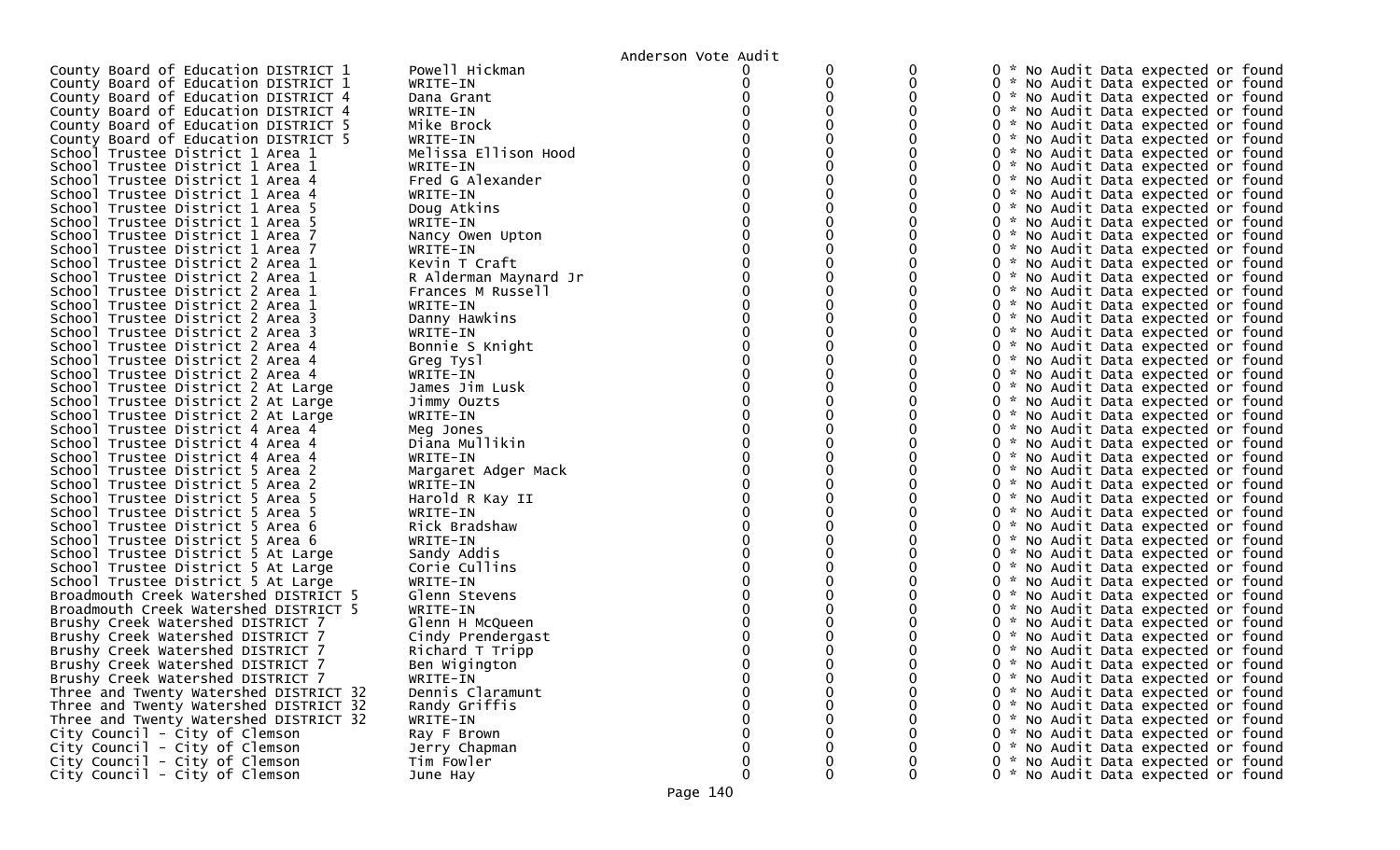|                                                                                                    |                                                              | Anderson Vote Audit |                  |               |                          |                                                                                                                   |
|----------------------------------------------------------------------------------------------------|--------------------------------------------------------------|---------------------|------------------|---------------|--------------------------|-------------------------------------------------------------------------------------------------------------------|
| City Council - City of Clemson<br>City Council - City of Clemson<br>City Council - City of Clemson | C Martin Tiller<br>Jeremy Wright<br>WRITE-IN                 |                     |                  |               | 0<br>0                   | 0 * No Audit Data expected or found<br>0 * No Audit Data expected or found<br>0 * No Audit Data expected or found |
| Amendment 1<br>Amendment 1                                                                         | Yes<br>NO.                                                   |                     |                  |               |                          | 0 * No Audit Data expected or found<br>0 * No Audit Data expected or found                                        |
| Amendment 2                                                                                        | <b>Yes</b>                                                   |                     |                  |               |                          | 0 * No Audit Data expected or found                                                                               |
| Amendment 2                                                                                        | NO.<br>Yes, in favor of the question                         |                     | 0                | 0             | 0                        | 0 * No Audit Data expected or found                                                                               |
| Education Sales and Use Tax Referendum<br>Education Sales and Use Tax Referendum                   | No, opposed to the question                                  |                     | 0                | 0<br>0        | $\mathbf 0$              | 0 * No Audit Data expected or found<br>0 * No Audit Data expected or found                                        |
| School District No. 4 Bond Referendum                                                              | Yes, in favor of the question                                |                     | 0                | 0             | $\Omega$                 | 0 * No Audit Data expected or found                                                                               |
| School District No. 4 Bond Referendum                                                              | No, opposed to the question                                  |                     | 0                | 0             | $\mathbf 0$              | 0 * No Audit Data expected or found                                                                               |
| School District No. 5 Bond Referendum<br>School District No. 5 Bond Referendum                     | Yes, in favor of the question<br>No, opposed to the question |                     | 0<br>$\mathbf 0$ | 0<br>$\Omega$ | $\Omega$<br>$\mathbf{0}$ | 0 * No Audit Data expected or found<br>0 * No Audit Data expected or found                                        |
| Clemson Sunday Alcohol Sales Referendum                                                            | Yes                                                          |                     | 0                | 0             | 0                        | 0 * No Audit Data expected or found                                                                               |
| Clemson Sunday Alcohol Sales Referendum                                                            | NO.                                                          |                     | 0                | $\mathbf{0}$  | $\Omega$                 | 0 * No Audit Data expected or found                                                                               |
| 0801 Emergency 2                                                                                   |                                                              |                     |                  |               |                          |                                                                                                                   |
| STRAIGHT PARTY                                                                                     | Libertarian                                                  | (LIB)               |                  | 0             | 0                        | 0 * No Audit Data expected or found                                                                               |
| STRAIGHT PARTY                                                                                     | Democratic                                                   | (DEM)               |                  | 0             | 0                        | 0 * No Audit Data expected or found                                                                               |
| STRAIGHT PARTY                                                                                     | Working Families                                             | (WFM)               |                  |               |                          | 0 * No Audit Data expected or found                                                                               |
| STRAIGHT PARTY                                                                                     | United Citizens                                              | (UNC)               |                  |               |                          | 0 * No Audit Data expected or found                                                                               |
| STRAIGHT PARTY<br>STRAIGHT PARTY                                                                   | Republican<br>American                                       | (REP)<br>(AMR)      |                  |               |                          | 0 * No Audit Data expected or found<br>0 * No Audit Data expected or found                                        |
| Governor                                                                                           | Steve French                                                 | (LIB)               |                  |               |                          | 0 * No Audit Data expected or found                                                                               |
| Governor                                                                                           | Tom J Ervin                                                  | (PET)               |                  |               |                          | 0 * No Audit Data expected or found                                                                               |
| Governor                                                                                           | Vincent Sheheen                                              | (DEM)               |                  |               |                          | 0 * No Audit Data expected or found                                                                               |
| Governor                                                                                           | Morgan Bruce Reeves                                          | (UNC)               |                  |               |                          | 0 * No Audit Data expected or found                                                                               |
| Governor                                                                                           | Nikki R Haley                                                | (REP)               |                  |               |                          | 0 * No Audit Data expected or found                                                                               |
| Governor                                                                                           | WRITE-IN                                                     |                     |                  |               |                          | 0 * No Audit Data expected or found                                                                               |
| Lieutenant Governor                                                                                | Bakari Sellers                                               | (DEM)               |                  |               |                          | 0 * No Audit Data expected or found                                                                               |
| Lieutenant Governor                                                                                | Henry McMaster                                               | (REP)               |                  |               |                          | 0 * No Audit Data expected or found                                                                               |
| Lieutenant Governor                                                                                | WRITE-IN                                                     |                     |                  |               |                          | 0 * No Audit Data expected or found                                                                               |
| Secretary of State                                                                                 | Ginny Deerin                                                 | (DEM)               |                  |               |                          | 0 * No Audit Data expected or found                                                                               |
| Secretary of State                                                                                 | Mark Hammond                                                 | $($ REP $)$         |                  |               |                          | 0 * No Audit Data expected or found                                                                               |
| Secretary of State<br>State Treasurer                                                              | WRITE-IN<br>Curtis Loftis                                    | (REP)               |                  |               |                          | 0 * No Audit Data expected or found<br>0 * No Audit Data expected or found                                        |
| State Treasurer                                                                                    | WRITE-IN                                                     |                     |                  |               |                          | 0 * No Audit Data expected or found                                                                               |
| Attorney General                                                                                   | Parnell Diggs                                                | (DEM)               |                  |               |                          | 0 * No Audit Data expected or found                                                                               |
| Attorney General                                                                                   | Alan Wilson                                                  | $($ REP $)$         |                  |               |                          | 0 * No Audit Data expected or found                                                                               |
| Attorney General                                                                                   | WRITE-IN                                                     |                     |                  |               |                          | 0 * No Audit Data expected or found                                                                               |
| Comptroller General                                                                                | Kyle Herbert                                                 | (DEM)               |                  |               |                          | 0 * No Audit Data expected or found                                                                               |
| Comptroller General                                                                                | Richard Eckstrom                                             | $($ REP $)$         |                  |               |                          | 0 * No Audit Data expected or found                                                                               |
| Comptroller General                                                                                | WRITE-IN                                                     |                     |                  |               |                          | 0 * No Audit Data expected or found                                                                               |
| State Superintendent of Ed.                                                                        | Tom Thompson                                                 | (DEM)               |                  |               |                          | 0 * No Audit Data expected or found                                                                               |
| State Superintendent of Ed.                                                                        | Molly Mitchell Spearman                                      | (REP)               |                  | 0             |                          | 0 * No Audit Data expected or found                                                                               |
| State Superintendent of Ed.                                                                        | Ed Murray                                                    | (AMR)               |                  | 0             | $\Omega$                 | 0 * No Audit Data expected or found                                                                               |
| State Superintendent of Ed.                                                                        | WRITE-IN                                                     |                     |                  | 0             | 0                        | 0 * No Audit Data expected or found                                                                               |
| Adjutant General                                                                                   | Bob Livingston                                               | (REP)               |                  | $\Omega$      |                          | 0 * No Audit Data expected or found                                                                               |
| Adjutant General<br>Commissioner of Agriculture                                                    | WRITE-IN<br>David Edmond                                     |                     |                  | 0<br>0        |                          | 0 * No Audit Data expected or found<br>0 * No Audit Data expected or found                                        |
| Commissioner of Agriculture                                                                        | Hugh E Weathers                                              | (UNC)<br>(REP)      |                  | 0             |                          | 0 * No Audit Data expected or found                                                                               |
| Commissioner of Agriculture                                                                        | Emile DeFelice                                               | (AMR)               |                  | 0             | $\mathbf{0}$             | 0 * No Audit Data expected or found                                                                               |
|                                                                                                    |                                                              |                     |                  |               |                          |                                                                                                                   |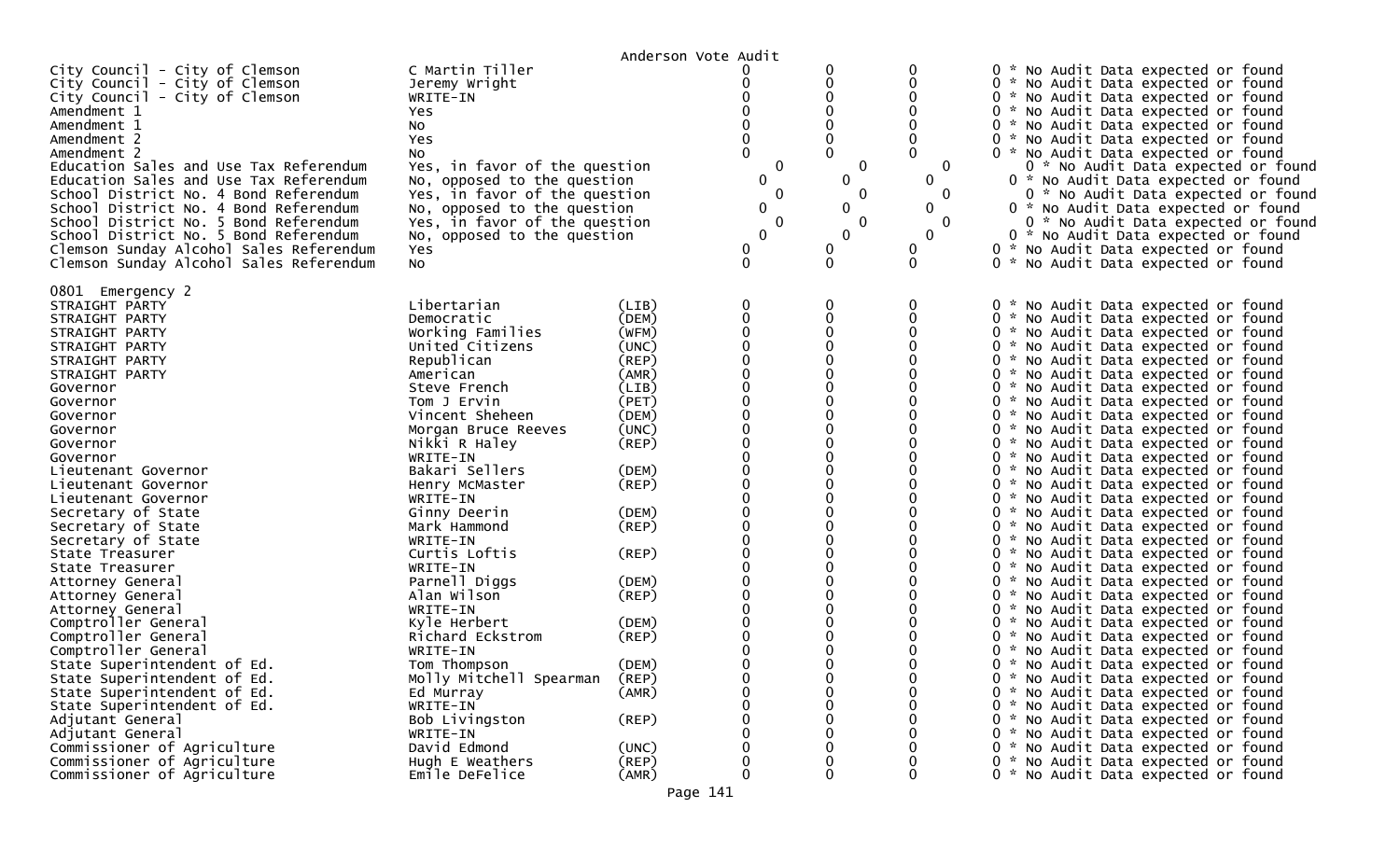|                                                                    |                     | Anderson Vote Audit  |   |   |   |                                                                            |
|--------------------------------------------------------------------|---------------------|----------------------|---|---|---|----------------------------------------------------------------------------|
| Commissioner of Agriculture                                        | WRITE-IN            |                      |   |   |   | 0<br>No Audit Data expected or found                                       |
| U.S. Senate                                                        | Victor Kocher       | (LIB)                | 0 | 0 |   | 0 * No Audit Data expected or found                                        |
| U.S. Senate                                                        | Thomas Ravenel      | (PET)                |   |   |   | 0 * No Audit Data expected or found                                        |
| U.S. Senate                                                        | Brad Hutto          | (DEM)                |   |   |   | 0 * No Audit Data expected or found                                        |
| U.S. Senate                                                        | Brad Hutto          | (WFM)                |   |   |   | 0 * No Audit Data expected or found                                        |
| U.S. Senate                                                        | Lindsey Graham      | $($ REP $)$          |   |   |   | No Audit Data expected or found<br>0                                       |
| U.S. Senate                                                        | WRITE-IN            |                      |   |   |   | 0 * No Audit Data expected or found                                        |
| U.S. Senate (Unexpired Term)                                       | Joyce Dickerson     | (DEM)                |   |   |   | 0 * No Audit Data expected or found                                        |
| U.S. Senate (Unexpired Term)                                       | Tim Scott           | (REP)                |   |   |   | 0 * No Audit Data expected or found                                        |
| U.S. Senate (Unexpired Term)                                       | Jill Bossi          | (AMR)                |   |   |   | 0 * No Audit Data expected or found                                        |
| U.S. Senate (Unexpired Term)                                       | WRITE-IN            |                      |   |   |   | 0 * No Audit Data expected or found                                        |
| U.S. House of Rep. DISTRICT 3                                      | Barbara Jo Mullis   | (DEM)                |   |   |   | 0 * No Audit Data expected or found                                        |
| U.S. House of Rep. DISTRICT 3                                      | Jeff Duncan         | (REP)                |   |   |   | 0 * No Audit Data expected or found                                        |
| U.S. House of Rep. DISTRICT 3                                      | WRITE-IN            |                      |   |   |   | 0 * No Audit Data expected or found                                        |
| State House of Rep. DISTRICT 6                                     | Brian White         | $($ REP $)$          |   |   |   | 0 * No Audit Data expected or found                                        |
| State House of Rep. DISTRICT 6                                     | WRITE-IN            |                      |   |   |   | 0 * No Audit Data expected or found                                        |
| State House of Rep. DISTRICT 7                                     | Michael Gambrell    | (REP)                |   |   |   | 0 * No Audit Data expected or found                                        |
| State House of Rep. DISTRICT 7                                     | WRITE-IN            |                      |   |   |   | 0 * No Audit Data expected or found                                        |
| State House of Rep. DISTRICT 8                                     | Jonathon Hill       | (REP)                |   |   |   | 0 * No Audit Data expected or found                                        |
| State House of Rep. DISTRICT 8                                     | WRITE-IN            |                      |   |   |   | 0 * No Audit Data expected or found                                        |
| State House of Rep. DISTRICT 9                                     | Anne Thayer         | (REP)                |   |   |   | 0 * No Audit Data expected or found                                        |
| State House of Rep. DISTRICT 9                                     | WRITE-IN            |                      |   |   |   | 0 * No Audit Data expected or found                                        |
| State House of Rep. DISTRICT 10                                    | Joshua A Putnam     | (REP)                |   |   |   | 0 * No Audit Data expected or found                                        |
| State House of Rep. DISTRICT 10                                    | WRITE-IN            |                      |   |   |   | 0 * No Audit Data expected or found                                        |
| State House of Rep. DISTRICT 11                                    | Tombo Hite          | (DEM)                |   |   |   | 0 * No Audit Data expected or found                                        |
|                                                                    | Craig A Gagnon      | (REP)                |   |   |   | 0 * No Audit Data expected or found                                        |
| State House of Rep. DISTRICT 11<br>State House of Rep. DISTRICT 11 | WRITE-IN            |                      |   |   |   | 0 * No Audit Data expected or found                                        |
|                                                                    | Martha D Newton     | (REP)                |   |   |   | 0 * No Audit Data expected or found                                        |
| Probate Judge                                                      | WRITE-IN            |                      |   |   |   | 0 * No Audit Data expected or found                                        |
| Probate Judge                                                      |                     |                      |   |   |   |                                                                            |
| County Council DISTRICT 1                                          | Stuart Sprague      | (DEM)<br>$($ REP $)$ |   |   |   | 0 * No Audit Data expected or found<br>0 * No Audit Data expected or found |
| County Council DISTRICT 1                                          | Francis Crowder     |                      |   |   |   | 0                                                                          |
| County Council DISTRICT 1                                          | WRITE-IN            |                      |   |   |   | * No Audit Data expected or found                                          |
| County Council DISTRICT 2                                          | Gracie S Floyd      | (DEM)                |   |   |   | 0 * No Audit Data expected or found                                        |
| County Council DISTRICT 2                                          | Larry Ray Bright    | (REP)                |   |   |   | 0 * No Audit Data expected or found                                        |
| County Council DISTRICT 2                                          | WRITE-IN            |                      |   |   |   | 0 * No Audit Data expected or found                                        |
| County Council DISTRICT 3                                          | Mitchell Cole       | (REP)                |   |   |   | 0 * No Audit Data expected or found                                        |
| County Council DISTRICT 3                                          | WRITE-IN            |                      |   |   |   | 0 * No Audit Data expected or found                                        |
| County Council DISTRICT 4                                          | Tom Allen           | (REP)                |   |   |   | 0 * No Audit Data expected or found                                        |
| County Council DISTRICT 4                                          | WRITE-IN            |                      |   |   |   | 0 * No Audit Data expected or found                                        |
| County Council DISTRICT 5                                          | Tommy Dunn          | $($ REP $)$          |   |   |   | 0 * No Audit Data expected or found                                        |
| County Council DISTRICT 5                                          | WRITE-IN            |                      |   |   |   | 0 * No Audit Data expected or found                                        |
| County Council DISTRICT 6                                          | Ken Waters          | (REP)                |   |   |   | 0<br>* No Audit Data expected or found                                     |
| County Council DISTRICT 6                                          | WRITE-IN            |                      |   |   |   | 0<br>Ж.,<br>No Audit Data expected or found                                |
| County Council DISTRICT 7                                          | M Cindy Wilson      | (REP)                |   |   |   | 0 * No Audit Data expected or found                                        |
| County Council DISTRICT 7                                          | WRITE-IN            |                      |   |   | 0 | 0 * No Audit Data expected or found                                        |
| Soil and Water District Comm.                                      | Charles C Eberhart  |                      |   |   | 0 | 0 * No Audit Data expected or found                                        |
| Soil and Water District Comm.                                      | Tim Kelley          |                      |   |   | 0 | 0 * No Audit Data expected or found                                        |
| Soil and Water District Comm.                                      | WRITE-IN            |                      |   |   |   | 0 * No Audit Data expected or found                                        |
| County Board of Education DISTRICT 1                               | Gary Burgess        |                      |   |   |   | 0 * No Audit Data expected or found                                        |
| County Board of Education DISTRICT 1                               | Powell Hickman      |                      |   |   |   | 0 * No Audit Data expected or found                                        |
| County Board of Education DISTRICT 1                               | WRITE-IN            |                      |   |   | 0 | 0 * No Audit Data expected or found                                        |
| County Board of Education DISTRICT 3                               | Charlie Dale Martin |                      | 0 | 0 | 0 | 0 * No Audit Data expected or found                                        |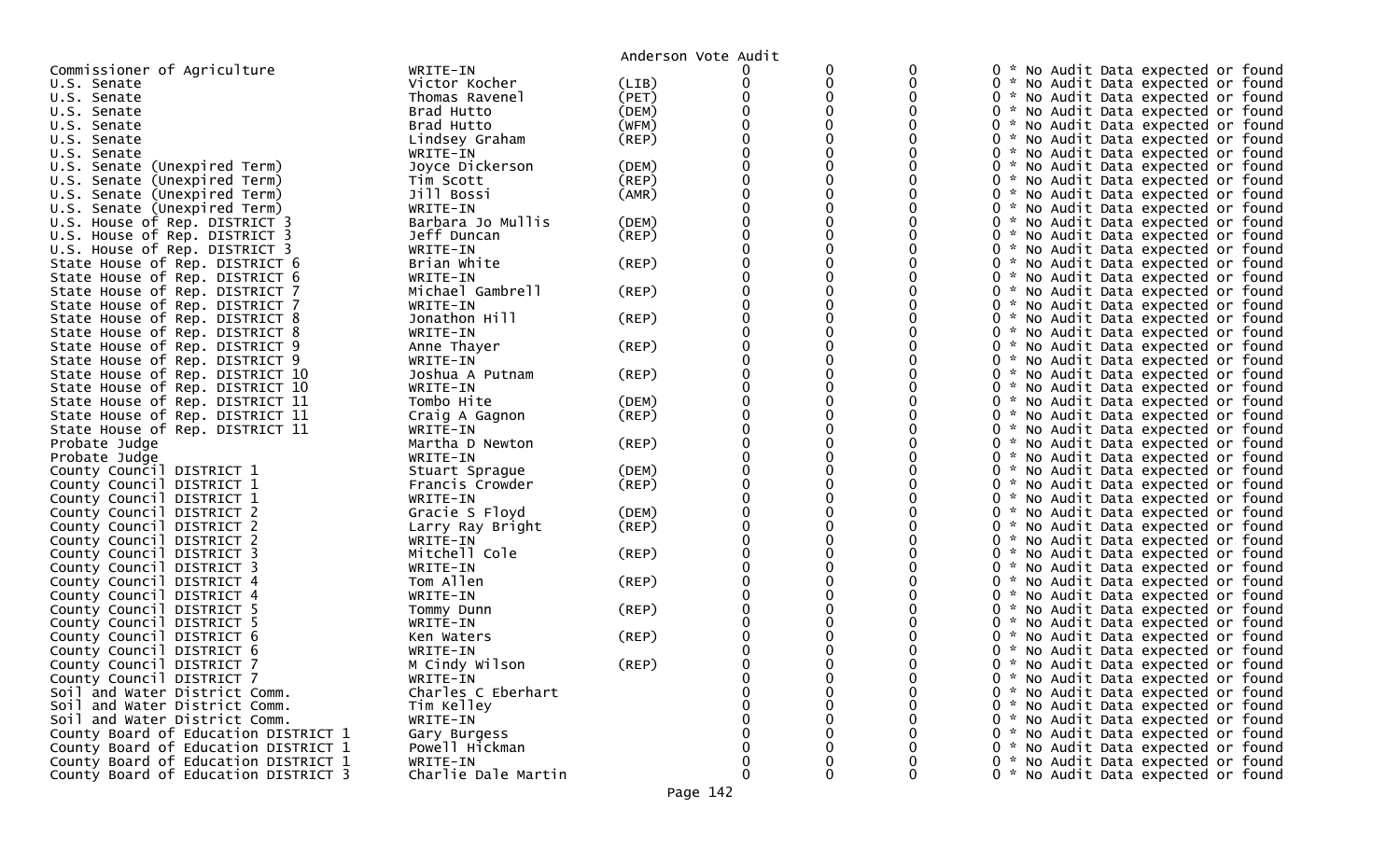|                                       |                       | Anderson Vote Audit |   |          |                                     |
|---------------------------------------|-----------------------|---------------------|---|----------|-------------------------------------|
| County Board of Education DISTRICT 3  | WRITE-IN              |                     |   |          | 0 * No Audit Data expected or found |
| County Board of Education DISTRICT 4  | Dana Grant            |                     | 0 |          | 0 * No Audit Data expected or found |
| County Board of Education DISTRICT 4  | WRITE-IN              |                     |   |          | 0 * No Audit Data expected or found |
| County Board of Education DISTRICT 5  | Mike Brock            |                     |   |          | 0 * No Audit Data expected or found |
| County Board of Education DISTRICT 5  | WRITE-IN              |                     |   |          | 0 * No Audit Data expected or found |
| County Board of Education DISTRICT 6  | C Nakia Davis         |                     |   |          | 0 * No Audit Data expected or found |
| County Board of Education DISTRICT 6  | WRITE-IN              |                     |   |          | 0 * No Audit Data expected or found |
| School Trustee District 1 Area 1      | Melissa Ellison Hood  |                     |   |          | 0 * No Audit Data expected or found |
| School Trustee District 1 Area 1      | WRITE-IN              |                     |   |          | 0 * No Audit Data expected or found |
| School Trustee District 1 Area 4      | Fred G Alexander      |                     |   |          | 0 * No Audit Data expected or found |
| School Trustee District 1 Area 4      | WRITE-IN              |                     |   |          | 0 * No Audit Data expected or found |
| School Trustee District 1 Area 5      | Doug Atkins           |                     |   |          | 0 * No Audit Data expected or found |
| School Trustee District 1 Area 5      | WRITE-IN              |                     |   |          | 0 * No Audit Data expected or found |
| School Trustee District 1 Area 7      | Nancy Owen Upton      |                     |   |          | 0 * No Audit Data expected or found |
| School Trustee District 1 Area 7      | WRITE-IN              |                     |   |          | 0 * No Audit Data expected or found |
| School Trustee District 2 Area 1      | Kevin T Craft         |                     |   |          | 0 * No Audit Data expected or found |
| School Trustee District 2 Area 1      | R Alderman Maynard Jr |                     |   |          | 0 * No Audit Data expected or found |
| School Trustee District 2 Area 1      | Frances M Russell     |                     |   |          | 0 * No Audit Data expected or found |
| School Trustee District 2 Area 1      | WRITE-IN              |                     |   |          | 0 * No Audit Data expected or found |
| School Trustee District 2 Area 3      | Danny Hawkins         |                     |   |          | 0 * No Audit Data expected or found |
| School Trustee District 2 Area 3      | WRITE-IN              |                     |   |          | 0 * No Audit Data expected or found |
| School Trustee District 2 Area 4      | Bonnie S Knight       |                     |   |          | 0 * No Audit Data expected or found |
| School Trustee District 2 Area 4      | Greg Tysl             |                     |   |          | 0 * No Audit Data expected or found |
| School Trustee District 2 Area 4      | WRITE-IN              |                     |   |          | 0 * No Audit Data expected or found |
| School Trustee District 2 At Large    | James Jim Lusk        |                     |   |          | 0 * No Audit Data expected or found |
| School Trustee District 2 At Large    | Jimmy Ouzts           |                     |   |          | 0 * No Audit Data expected or found |
| School Trustee District 2 At Large    | WRITE-IN              |                     |   |          | 0 * No Audit Data expected or found |
| School Trustee District 3 Area 1      | Larry S Holbrook      |                     |   |          | 0 * No Audit Data expected or found |
| School Trustee District 3 Area 1      | Phillip L Martin      |                     |   |          | 0 * No Audit Data expected or found |
| School Trustee District 3 Area 1      | WRITE-IN              |                     |   |          | 0 * No Audit Data expected or found |
| School Trustee District 3 Area 4      | Marty Watt            |                     |   |          | 0 * No Audit Data expected or found |
| School Trustee District 3 Area 4      | WRITE-IN              |                     |   |          | 0 * No Audit Data expected or found |
| School Trustee District 3 At Large    | Curtis A Wiles        |                     |   |          | 0 * No Audit Data expected or found |
| School Trustee District 3 At Large    | WRITE-IN              |                     |   |          | 0 * No Audit Data expected or found |
| School Trustee District 4 Area 2      | Paulette R Grate      |                     |   |          | 0 * No Audit Data expected or found |
| School Trustee District 4 Area 2      | WRITE-IN              |                     |   |          | 0 * No Audit Data expected or found |
| School Trustee District 4 Area 5      | Danny Brock           |                     |   |          | 0 * No Audit Data expected or found |
| School Trustee District 4 Area 5      | WRITE-IN              |                     |   |          | 0 * No Audit Data expected or found |
| School Trustee District 5 Area 2      | Margaret Adger Mack   |                     |   |          | 0 * No Audit Data expected or found |
| School Trustee District 5 Area 2      | WRITE-IN              |                     |   |          | 0 * No Audit Data expected or found |
| School Trustee District 5 At Large    | Sandy Addis           |                     |   |          | 0 * No Audit Data expected or found |
| School Trustee District 5 At Large    | Corie Cullins         |                     |   |          | 0 * No Audit Data expected or found |
| School Trustee District 5 At Large    | WRITE-IN              |                     |   |          | 0 * No Audit Data expected or found |
| Big Creek Watershed DISTRICT 4        | Joey Werner           |                     |   |          | 0 * No Audit Data expected or found |
| Big Creek Watershed DISTRICT 4        | WRITE-IN              | 0                   |   | 0        | 0 * No Audit Data expected or found |
| Broadmouth Creek Watershed DISTRICT 5 | Glenn Stevens         |                     |   | 0        | 0 * No Audit Data expected or found |
| Broadmouth Creek Watershed DISTRICT 5 | WRITE-IN              |                     |   | 0        | 0 * No Audit Data expected or found |
| Brushy Creek Watershed DISTRICT 7     | Glenn H McQueen       |                     |   |          | 0 * No Audit Data expected or found |
| Brushy Creek Watershed DISTRICT 7     | Cindy Prendergast     |                     |   |          | 0 * No Audit Data expected or found |
| Brushy Creek Watershed DISTRICT 7     | Richard T Tripp       |                     |   | $\Omega$ | 0 * No Audit Data expected or found |
| Brushy Creek Watershed DISTRICT 7     | Ben Wigington         | 0                   |   | 0        | 0 * No Audit Data expected or found |
| Brushy Creek Watershed DISTRICT 7     | WRITE-IN              | $\mathbf 0$         | 0 | 0        | 0 * No Audit Data expected or found |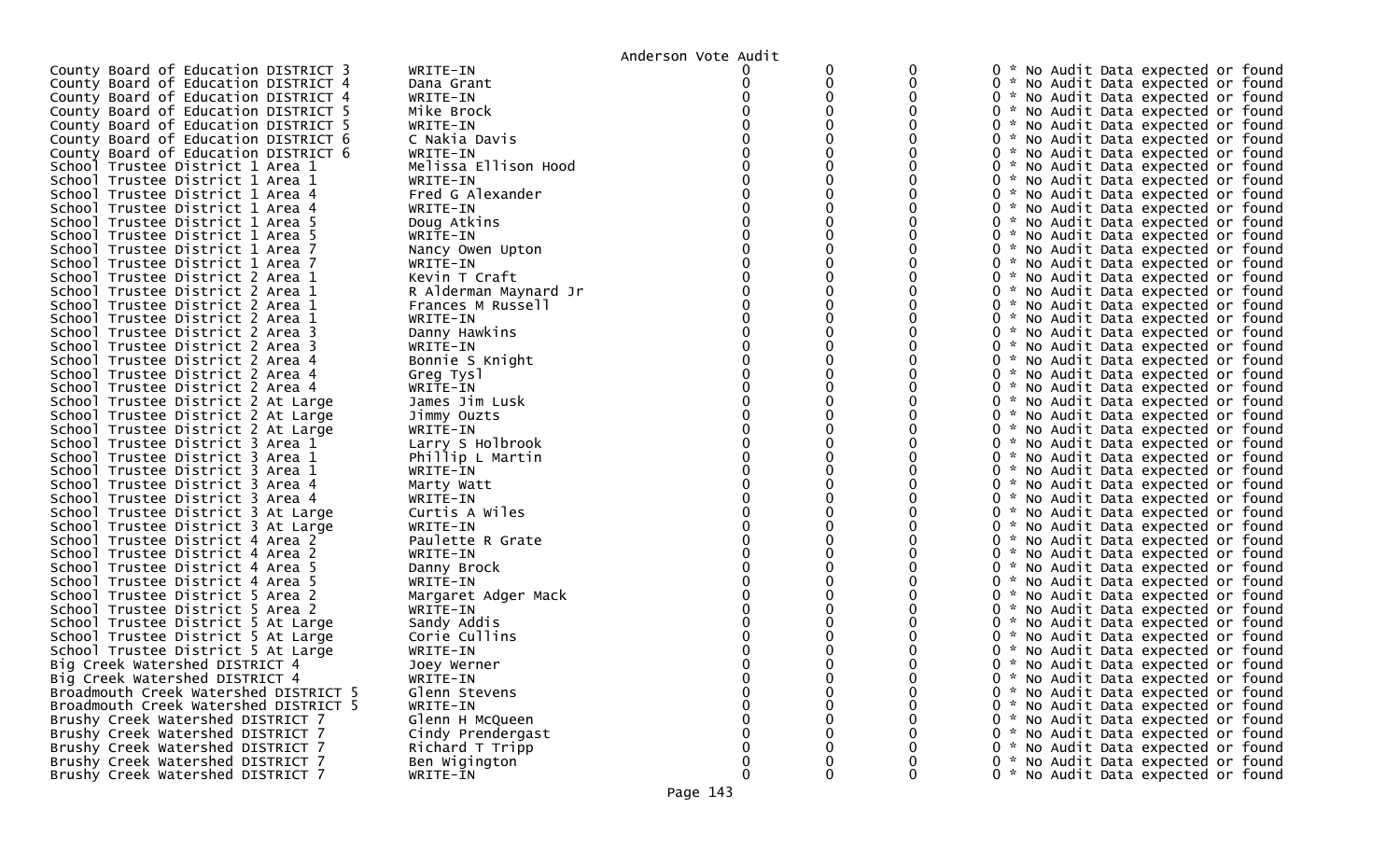|                                                                                                                                                                                                                                                                                                                                                                                                                                                                                                                                                                                                                                                                                                                                                                                                                                                                                                                                                                           |                                                                                                                                                                                                                                                                                                                                                                                                           | Anderson Vote Audit                                                                                                                                                                                |                                      |                                                                                                   |                                                  |                                                                                                                                                                                                                                                                                                                                                                                                                                                                                                                                                                                                                                                                                                                                                                                                                                                                                                                                                                                                             |
|---------------------------------------------------------------------------------------------------------------------------------------------------------------------------------------------------------------------------------------------------------------------------------------------------------------------------------------------------------------------------------------------------------------------------------------------------------------------------------------------------------------------------------------------------------------------------------------------------------------------------------------------------------------------------------------------------------------------------------------------------------------------------------------------------------------------------------------------------------------------------------------------------------------------------------------------------------------------------|-----------------------------------------------------------------------------------------------------------------------------------------------------------------------------------------------------------------------------------------------------------------------------------------------------------------------------------------------------------------------------------------------------------|----------------------------------------------------------------------------------------------------------------------------------------------------------------------------------------------------|--------------------------------------|---------------------------------------------------------------------------------------------------|--------------------------------------------------|-------------------------------------------------------------------------------------------------------------------------------------------------------------------------------------------------------------------------------------------------------------------------------------------------------------------------------------------------------------------------------------------------------------------------------------------------------------------------------------------------------------------------------------------------------------------------------------------------------------------------------------------------------------------------------------------------------------------------------------------------------------------------------------------------------------------------------------------------------------------------------------------------------------------------------------------------------------------------------------------------------------|
| Three and Twenty Watershed DISTRICT 32<br>Three and Twenty Watershed DISTRICT 32<br>Three and Twenty Watershed DISTRICT 32<br>Homeland Park Water and Sewer DISTRICT 108 Dennis L Chastain<br>Homeland Park Water and Sewer DISTRICT 108 Larry E Harrell<br>Homeland Park Water and Sewer DISTRICT 108 Jerry Richey<br>Homeland Park Water and Sewer DISTRICT 108 Mary P Sanders<br>Homeland Park Water and Sewer DISTRICT 108 Jan Charping Smith<br>Homeland Park Water and Sewer DISTRICT 108 Ken Swilling<br>Homeland Park Water and Sewer DISTRICT 108 WRITE-IN<br>Amendment 1<br>Amendment 1<br>Amendment 2<br>Amendment 2<br>Education Sales and Use Tax Referendum<br>Education Sales and Use Tax Referendum<br>School District No. 3 Bond Referendum<br>School District No. 3 Bond Referendum<br>School District No. 4 Bond Referendum<br>School District No. 4 Bond Referendum<br>School District No. 5 Bond Referendum<br>School District No. 5 Bond Referendum | Dennis Claramunt<br>Randy Griffis<br>WRITE-IN<br>Yes<br>No<br>Yes<br>No.<br>Yes, in favor of the question<br>No, opposed to the question<br>Yes, in favor of the question<br>No, opposed to the question<br>Yes, in favor of the question<br>No, opposed to the question<br>Yes, in favor of the question<br>No, opposed to the question                                                                  |                                                                                                                                                                                                    | 0<br>0<br>0<br>0<br>0<br>0<br>0<br>0 | 0<br>0<br>$\Omega$<br>$\Omega$<br>$\mathbf 0$<br>$\Omega$<br>0<br>0<br>0<br>0<br>0<br>0<br>0<br>0 | $\Omega$<br>0<br>0<br>0<br>0<br>0<br>0<br>0<br>0 | 0 * No Audit Data expected or found<br>0 * No Audit Data expected or found<br>0 * No Audit Data expected or found<br>0 * No Audit Data expected or found<br>0 * No Audit Data expected or found<br>0 * No Audit Data expected or found<br>0 * No Audit Data expected or found<br>0 * No Audit Data expected or found<br>0 * No Audit Data expected or found<br>0 * No Audit Data expected or found<br>0 * No Audit Data expected or found<br>0 * No Audit Data expected or found<br>0 * No Audit Data expected or found<br>0 * No Audit Data expected or found<br>0 * No Audit Data expected or found<br>0 * No Audit Data expected or found<br>0 * No Audit Data expected or found<br>0 * No Audit Data expected or found<br>0 * No Audit Data expected or found<br>0 * No Audit Data expected or found<br>0 * No Audit Data expected or found<br>0 * No Audit Data expected or found                                                                                                                      |
| 0802 Emergency 3<br>STRAIGHT PARTY<br>STRAIGHT PARTY<br>STRAIGHT PARTY<br>STRAIGHT PARTY<br>STRAIGHT PARTY<br>STRAIGHT PARTY<br>Governor<br>Governor<br>Governor<br>Governor<br>Governor<br>Governor<br>Lieutenant Governor<br>Lieutenant Governor<br>Lieutenant Governor<br>Secretary of State<br>Secretary of State<br>Secretary of State<br>State Treasurer<br>State Treasurer<br>Attorney General<br>Attorney General<br>Attorney General<br>Comptroller General<br>Comptroller General                                                                                                                                                                                                                                                                                                                                                                                                                                                                               | Libertarian<br>Democratic<br>Working Families<br>United Citizens<br>Republican<br>American<br>Steve French<br>Tom J Ervin<br>Vincent Sheheen<br>Morgan Bruce Reeves<br>Nikki R Haley<br>WRITE-IN<br>Bakari Sellers<br>Henry McMaster<br>WRITE-IN<br>Ginny Deerin<br>Mark Hammond<br>WRITE-IN<br>Curtis Loftis<br>WRITE-IN<br>Parnell Diggs<br>Alan Wilson<br>WRITE-IN<br>Kyle Herbert<br>Richard Eckstrom | (LIB)<br>(DEM)<br>(WFM)<br>(UNC)<br>(REP)<br>(AMR)<br>(LIB)<br>(PET)<br>(DEM)<br>(UNC)<br>$($ REP $)$<br>(DEM)<br>(REP)<br>(DEM)<br>(REP)<br>(REP)<br>(DEM)<br>$($ REP $)$<br>(DEM)<br>$($ REP $)$ | $\Omega$<br>∩                        | 0<br>$\mathbf 0$<br>0<br>$\Omega$<br>0<br>0<br>$\mathbf 0$<br>$\Omega$<br>0                       | 0                                                | 0 * No Audit Data expected or found<br>0 * No Audit Data expected or found<br>0 * No Audit Data expected or found<br>0 * No Audit Data expected or found<br>0 * No Audit Data expected or found<br>0 * No Audit Data expected or found<br>0 * No Audit Data expected or found<br>0 * No Audit Data expected or found<br>0 * No Audit Data expected or found<br>0 * No Audit Data expected or found<br>0 * No Audit Data expected or found<br>0 * No Audit Data expected or found<br>0 * No Audit Data expected or found<br>0 * No Audit Data expected or found<br>0 * No Audit Data expected or found<br>0 * No Audit Data expected or found<br>0 * No Audit Data expected or found<br>0 * No Audit Data expected or found<br>0 * No Audit Data expected or found<br>0 * No Audit Data expected or found<br>0 * No Audit Data expected or found<br>0 * No Audit Data expected or found<br>0 * No Audit Data expected or found<br>0 * No Audit Data expected or found<br>0 * No Audit Data expected or found |
| Comptroller General<br>State Superintendent of Ed.<br>State Superintendent of Ed.                                                                                                                                                                                                                                                                                                                                                                                                                                                                                                                                                                                                                                                                                                                                                                                                                                                                                         | WRITE-IN<br>Tom Thompson<br>Molly Mitchell Spearman                                                                                                                                                                                                                                                                                                                                                       | (DEM)<br>(REP)                                                                                                                                                                                     | 0                                    | $\Omega$<br>0<br>$\mathbf 0$                                                                      |                                                  | 0 * No Audit Data expected or found<br>0 * No Audit Data expected or found<br>0 * No Audit Data expected or found                                                                                                                                                                                                                                                                                                                                                                                                                                                                                                                                                                                                                                                                                                                                                                                                                                                                                           |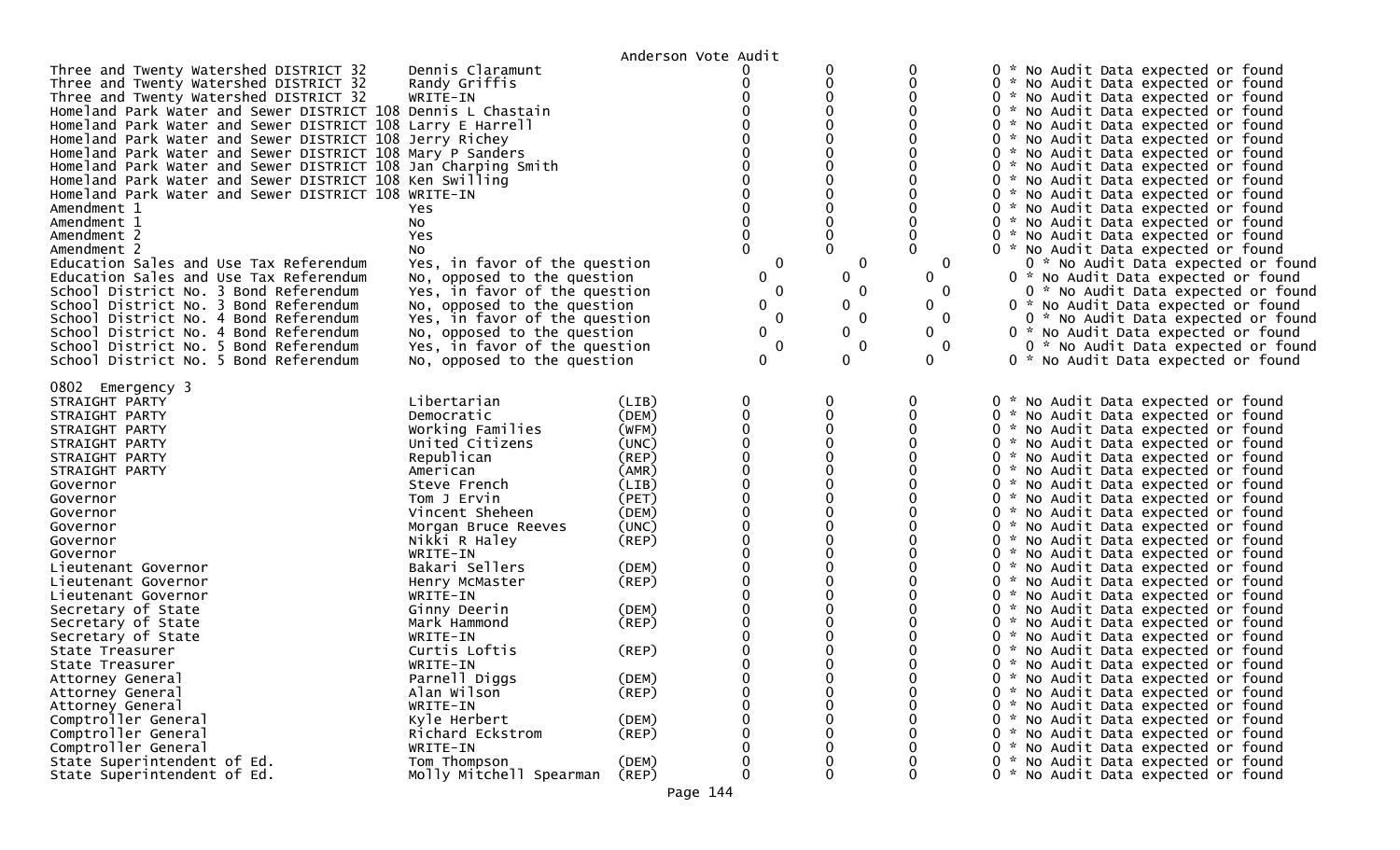| State Superintendent of Ed.<br>(AMR)<br>0<br>0<br>0<br>No Audit Data expected or found<br>Ed Murray<br>State Superintendent of Ed.<br>WRITE-IN<br>0<br>0<br>0 * No Audit Data expected or found<br>Bob Livingston<br>(REP)<br>0 * No Audit Data expected or found<br>Adjutant General<br>0 * No Audit Data expected or found<br>Adjutant General<br>WRITE-IN<br>Commissioner of Agriculture<br>David Edmond<br>0 * No Audit Data expected or found<br>(UNC)<br>(REP)<br>Commissioner of Agriculture<br>Hugh E Weathers<br>0 *<br>No Audit Data expected or found<br>Commissioner of Agriculture<br>Emile DeFelice<br>(AMR)<br>0 * No Audit Data expected or found<br>Commissioner of Agriculture<br>WRITE-IN<br>0 * No Audit Data expected or found<br>Victor Kocher<br>(LIB)<br>U.S. Senate<br>0 * No Audit Data expected or found<br>(PET)<br>Thomas Ravenel<br>0 * No Audit Data expected or found<br>U.S. Senate<br>(DEM)<br>Brad Hutto<br>0 * No Audit Data expected or found<br>U.S. Senate<br>(WFM)<br>Brad Hutto<br>0 * No Audit Data expected or found<br>U.S. Senate<br>(REP)<br>0 *<br>U.S. Senate<br>Lindsey Graham<br>No Audit Data expected or found<br>WRITE-IN<br>0 * No Audit Data expected or found<br>U.S. Senate<br>U.S. Senate (Unexpired Term)<br>(DEM)<br>Joyce Dickerson<br>0 * No Audit Data expected or found<br>(REP)<br>0 * No Audit Data expected or found<br>U.S. Senate (Unexpired Term)<br>Tim Scott<br>0<br>Jill Bossi<br>(AMR)<br>U.S. Senate (Unexpired Term)<br>0 * No Audit Data expected or found<br>WRITE-IN<br>0 * No Audit Data expected or found<br>U.S. Senate (Unexpired Term)<br>Barbara Jo Mullis<br>(DEM)<br>0 * No Audit Data expected or found<br>U.S. House of Rep. DISTRICT 3<br>Jeff Duncan<br>0<br>U.S. House of Rep. DISTRICT 3<br>(REP)<br>0 * No Audit Data expected or found<br>U.S. House of Rep. DISTRICT 3<br>0 * No Audit Data expected or found<br>WRITE-IN<br>$($ REP $)$<br>Brian White<br>State House of Rep. DISTRICT 6<br>0 * No Audit Data expected or found<br>State House of Rep. DISTRICT 6<br>WRITE-IN<br>0 * No Audit Data expected or found<br>Michael Gambrell<br>(REP)<br>State House of Rep. DISTRICT 7<br>0 * No Audit Data expected or found<br>0 * No Audit Data expected or found<br>State House of Rep. DISTRICT 7<br>WRITE-IN<br>Jonathon Hill<br>State House of Rep. DISTRICT 8<br>(REP)<br>0 * No Audit Data expected or found<br>0 * No Audit Data expected or found<br>State House of Rep. DISTRICT 8<br>WRITE-IN<br>Anne Thayer<br>(REP)<br>0 * No Audit Data expected or found<br>State House of Rep. DISTRICT 9<br>WRITE-IN<br>0 * No Audit Data expected or found<br>State House of Rep. DISTRICT 9<br>(REP)<br>0 * No Audit Data expected or found<br>State House of Rep. DISTRICT 10<br>Joshua A Putnam<br>0 *<br>State House of Rep. DISTRICT 10<br>WRITE-IN<br>No Audit Data expected or found<br>State House of Rep. DISTRICT 11<br>Tombo Hite<br>(DEM)<br>0 * No Audit Data expected or found<br>(REP)<br>State House of Rep. DISTRICT 11<br>0 * No Audit Data expected or found<br>Craig A Gagnon<br>0 * No Audit Data expected or found<br>State House of Rep. DISTRICT 11<br>WRITE-IN<br>Martha D Newton<br>(REP)<br>0 * No Audit Data expected or found<br>Probate Judge<br>Probate Judge<br>WRITE-IN<br>0 * No Audit Data expected or found<br>County Council DISTRICT 1<br>(DEM)<br>0 * No Audit Data expected or found<br>Stuart Sprague<br>County Council DISTRICT 1<br>(REP)<br>Francis Crowder<br>0 * No Audit Data expected or found<br>County Council DISTRICT 1<br>0 * No Audit Data expected or found<br>WRITE-IN<br>Gracie S Floyd<br>(DEM)<br>County Council DISTRICT 2<br>0 * No Audit Data expected or found<br>County Council DISTRICT 2<br>(REP)<br>0 * No Audit Data expected or found<br>Larry Ray Bright<br>County Council DISTRICT 2<br>WRITE-IN<br>0 *<br>No Audit Data expected or found<br>Mitchell Cole<br>County Council DISTRICT 3<br>(REP)<br>0<br>ж.,<br>No Audit Data expected or found<br>County Council DISTRICT 3<br>0 * No Audit Data expected or found<br>WRITE-IN<br>Tom Allen<br>$($ REP $)$<br>$\mathbf 0$<br>County Council DISTRICT 4<br>0<br>0 * No Audit Data expected or found<br>County Council DISTRICT 4<br>WRITE-IN<br>0<br>0 * No Audit Data expected or found<br>(REP)<br>0 * No Audit Data expected or found<br>County Council DISTRICT 5<br>0<br>Tommy Dunn<br>County Council DISTRICT 5<br>0 * No Audit Data expected or found<br>WRITE-IN<br>0 * No Audit Data expected or found<br>County Council DISTRICT 6<br>$($ REP $)$<br>Ken Waters<br>0 * No Audit Data expected or found<br>County Council DISTRICT 6<br>WRITE-IN<br>County Council DISTRICT 7<br>M Cindy Wilson<br>0<br>0<br>0 * No Audit Data expected or found<br>(REP)<br>0<br>0<br>0 |                           |          | Anderson Vote Audit |  |                                     |
|-------------------------------------------------------------------------------------------------------------------------------------------------------------------------------------------------------------------------------------------------------------------------------------------------------------------------------------------------------------------------------------------------------------------------------------------------------------------------------------------------------------------------------------------------------------------------------------------------------------------------------------------------------------------------------------------------------------------------------------------------------------------------------------------------------------------------------------------------------------------------------------------------------------------------------------------------------------------------------------------------------------------------------------------------------------------------------------------------------------------------------------------------------------------------------------------------------------------------------------------------------------------------------------------------------------------------------------------------------------------------------------------------------------------------------------------------------------------------------------------------------------------------------------------------------------------------------------------------------------------------------------------------------------------------------------------------------------------------------------------------------------------------------------------------------------------------------------------------------------------------------------------------------------------------------------------------------------------------------------------------------------------------------------------------------------------------------------------------------------------------------------------------------------------------------------------------------------------------------------------------------------------------------------------------------------------------------------------------------------------------------------------------------------------------------------------------------------------------------------------------------------------------------------------------------------------------------------------------------------------------------------------------------------------------------------------------------------------------------------------------------------------------------------------------------------------------------------------------------------------------------------------------------------------------------------------------------------------------------------------------------------------------------------------------------------------------------------------------------------------------------------------------------------------------------------------------------------------------------------------------------------------------------------------------------------------------------------------------------------------------------------------------------------------------------------------------------------------------------------------------------------------------------------------------------------------------------------------------------------------------------------------------------------------------------------------------------------------------------------------------------------------------------------------------------------------------------------------------------------------------------------------------------------------------------------------------------------------------------------------------------------------------------------------------------------------------------------------------------------------------------------------------------------------------------------------------------------------------------------------------------------------------------------------------------------------------------------------------------------------------------------------------------------------------------------------------------------------------------------------------------------------------------------------------------------------------------------------------------------------------------------------------------------------------------------------------------------------------------------------------------------------------------------------------------------|---------------------------|----------|---------------------|--|-------------------------------------|
|                                                                                                                                                                                                                                                                                                                                                                                                                                                                                                                                                                                                                                                                                                                                                                                                                                                                                                                                                                                                                                                                                                                                                                                                                                                                                                                                                                                                                                                                                                                                                                                                                                                                                                                                                                                                                                                                                                                                                                                                                                                                                                                                                                                                                                                                                                                                                                                                                                                                                                                                                                                                                                                                                                                                                                                                                                                                                                                                                                                                                                                                                                                                                                                                                                                                                                                                                                                                                                                                                                                                                                                                                                                                                                                                                                                                                                                                                                                                                                                                                                                                                                                                                                                                                                                                                                                                                                                                                                                                                                                                                                                                                                                                                                                                                                                                             |                           |          |                     |  |                                     |
|                                                                                                                                                                                                                                                                                                                                                                                                                                                                                                                                                                                                                                                                                                                                                                                                                                                                                                                                                                                                                                                                                                                                                                                                                                                                                                                                                                                                                                                                                                                                                                                                                                                                                                                                                                                                                                                                                                                                                                                                                                                                                                                                                                                                                                                                                                                                                                                                                                                                                                                                                                                                                                                                                                                                                                                                                                                                                                                                                                                                                                                                                                                                                                                                                                                                                                                                                                                                                                                                                                                                                                                                                                                                                                                                                                                                                                                                                                                                                                                                                                                                                                                                                                                                                                                                                                                                                                                                                                                                                                                                                                                                                                                                                                                                                                                                             |                           |          |                     |  |                                     |
|                                                                                                                                                                                                                                                                                                                                                                                                                                                                                                                                                                                                                                                                                                                                                                                                                                                                                                                                                                                                                                                                                                                                                                                                                                                                                                                                                                                                                                                                                                                                                                                                                                                                                                                                                                                                                                                                                                                                                                                                                                                                                                                                                                                                                                                                                                                                                                                                                                                                                                                                                                                                                                                                                                                                                                                                                                                                                                                                                                                                                                                                                                                                                                                                                                                                                                                                                                                                                                                                                                                                                                                                                                                                                                                                                                                                                                                                                                                                                                                                                                                                                                                                                                                                                                                                                                                                                                                                                                                                                                                                                                                                                                                                                                                                                                                                             |                           |          |                     |  |                                     |
|                                                                                                                                                                                                                                                                                                                                                                                                                                                                                                                                                                                                                                                                                                                                                                                                                                                                                                                                                                                                                                                                                                                                                                                                                                                                                                                                                                                                                                                                                                                                                                                                                                                                                                                                                                                                                                                                                                                                                                                                                                                                                                                                                                                                                                                                                                                                                                                                                                                                                                                                                                                                                                                                                                                                                                                                                                                                                                                                                                                                                                                                                                                                                                                                                                                                                                                                                                                                                                                                                                                                                                                                                                                                                                                                                                                                                                                                                                                                                                                                                                                                                                                                                                                                                                                                                                                                                                                                                                                                                                                                                                                                                                                                                                                                                                                                             |                           |          |                     |  |                                     |
|                                                                                                                                                                                                                                                                                                                                                                                                                                                                                                                                                                                                                                                                                                                                                                                                                                                                                                                                                                                                                                                                                                                                                                                                                                                                                                                                                                                                                                                                                                                                                                                                                                                                                                                                                                                                                                                                                                                                                                                                                                                                                                                                                                                                                                                                                                                                                                                                                                                                                                                                                                                                                                                                                                                                                                                                                                                                                                                                                                                                                                                                                                                                                                                                                                                                                                                                                                                                                                                                                                                                                                                                                                                                                                                                                                                                                                                                                                                                                                                                                                                                                                                                                                                                                                                                                                                                                                                                                                                                                                                                                                                                                                                                                                                                                                                                             |                           |          |                     |  |                                     |
|                                                                                                                                                                                                                                                                                                                                                                                                                                                                                                                                                                                                                                                                                                                                                                                                                                                                                                                                                                                                                                                                                                                                                                                                                                                                                                                                                                                                                                                                                                                                                                                                                                                                                                                                                                                                                                                                                                                                                                                                                                                                                                                                                                                                                                                                                                                                                                                                                                                                                                                                                                                                                                                                                                                                                                                                                                                                                                                                                                                                                                                                                                                                                                                                                                                                                                                                                                                                                                                                                                                                                                                                                                                                                                                                                                                                                                                                                                                                                                                                                                                                                                                                                                                                                                                                                                                                                                                                                                                                                                                                                                                                                                                                                                                                                                                                             |                           |          |                     |  |                                     |
|                                                                                                                                                                                                                                                                                                                                                                                                                                                                                                                                                                                                                                                                                                                                                                                                                                                                                                                                                                                                                                                                                                                                                                                                                                                                                                                                                                                                                                                                                                                                                                                                                                                                                                                                                                                                                                                                                                                                                                                                                                                                                                                                                                                                                                                                                                                                                                                                                                                                                                                                                                                                                                                                                                                                                                                                                                                                                                                                                                                                                                                                                                                                                                                                                                                                                                                                                                                                                                                                                                                                                                                                                                                                                                                                                                                                                                                                                                                                                                                                                                                                                                                                                                                                                                                                                                                                                                                                                                                                                                                                                                                                                                                                                                                                                                                                             |                           |          |                     |  |                                     |
|                                                                                                                                                                                                                                                                                                                                                                                                                                                                                                                                                                                                                                                                                                                                                                                                                                                                                                                                                                                                                                                                                                                                                                                                                                                                                                                                                                                                                                                                                                                                                                                                                                                                                                                                                                                                                                                                                                                                                                                                                                                                                                                                                                                                                                                                                                                                                                                                                                                                                                                                                                                                                                                                                                                                                                                                                                                                                                                                                                                                                                                                                                                                                                                                                                                                                                                                                                                                                                                                                                                                                                                                                                                                                                                                                                                                                                                                                                                                                                                                                                                                                                                                                                                                                                                                                                                                                                                                                                                                                                                                                                                                                                                                                                                                                                                                             |                           |          |                     |  |                                     |
|                                                                                                                                                                                                                                                                                                                                                                                                                                                                                                                                                                                                                                                                                                                                                                                                                                                                                                                                                                                                                                                                                                                                                                                                                                                                                                                                                                                                                                                                                                                                                                                                                                                                                                                                                                                                                                                                                                                                                                                                                                                                                                                                                                                                                                                                                                                                                                                                                                                                                                                                                                                                                                                                                                                                                                                                                                                                                                                                                                                                                                                                                                                                                                                                                                                                                                                                                                                                                                                                                                                                                                                                                                                                                                                                                                                                                                                                                                                                                                                                                                                                                                                                                                                                                                                                                                                                                                                                                                                                                                                                                                                                                                                                                                                                                                                                             |                           |          |                     |  |                                     |
|                                                                                                                                                                                                                                                                                                                                                                                                                                                                                                                                                                                                                                                                                                                                                                                                                                                                                                                                                                                                                                                                                                                                                                                                                                                                                                                                                                                                                                                                                                                                                                                                                                                                                                                                                                                                                                                                                                                                                                                                                                                                                                                                                                                                                                                                                                                                                                                                                                                                                                                                                                                                                                                                                                                                                                                                                                                                                                                                                                                                                                                                                                                                                                                                                                                                                                                                                                                                                                                                                                                                                                                                                                                                                                                                                                                                                                                                                                                                                                                                                                                                                                                                                                                                                                                                                                                                                                                                                                                                                                                                                                                                                                                                                                                                                                                                             |                           |          |                     |  |                                     |
|                                                                                                                                                                                                                                                                                                                                                                                                                                                                                                                                                                                                                                                                                                                                                                                                                                                                                                                                                                                                                                                                                                                                                                                                                                                                                                                                                                                                                                                                                                                                                                                                                                                                                                                                                                                                                                                                                                                                                                                                                                                                                                                                                                                                                                                                                                                                                                                                                                                                                                                                                                                                                                                                                                                                                                                                                                                                                                                                                                                                                                                                                                                                                                                                                                                                                                                                                                                                                                                                                                                                                                                                                                                                                                                                                                                                                                                                                                                                                                                                                                                                                                                                                                                                                                                                                                                                                                                                                                                                                                                                                                                                                                                                                                                                                                                                             |                           |          |                     |  |                                     |
|                                                                                                                                                                                                                                                                                                                                                                                                                                                                                                                                                                                                                                                                                                                                                                                                                                                                                                                                                                                                                                                                                                                                                                                                                                                                                                                                                                                                                                                                                                                                                                                                                                                                                                                                                                                                                                                                                                                                                                                                                                                                                                                                                                                                                                                                                                                                                                                                                                                                                                                                                                                                                                                                                                                                                                                                                                                                                                                                                                                                                                                                                                                                                                                                                                                                                                                                                                                                                                                                                                                                                                                                                                                                                                                                                                                                                                                                                                                                                                                                                                                                                                                                                                                                                                                                                                                                                                                                                                                                                                                                                                                                                                                                                                                                                                                                             |                           |          |                     |  |                                     |
|                                                                                                                                                                                                                                                                                                                                                                                                                                                                                                                                                                                                                                                                                                                                                                                                                                                                                                                                                                                                                                                                                                                                                                                                                                                                                                                                                                                                                                                                                                                                                                                                                                                                                                                                                                                                                                                                                                                                                                                                                                                                                                                                                                                                                                                                                                                                                                                                                                                                                                                                                                                                                                                                                                                                                                                                                                                                                                                                                                                                                                                                                                                                                                                                                                                                                                                                                                                                                                                                                                                                                                                                                                                                                                                                                                                                                                                                                                                                                                                                                                                                                                                                                                                                                                                                                                                                                                                                                                                                                                                                                                                                                                                                                                                                                                                                             |                           |          |                     |  |                                     |
|                                                                                                                                                                                                                                                                                                                                                                                                                                                                                                                                                                                                                                                                                                                                                                                                                                                                                                                                                                                                                                                                                                                                                                                                                                                                                                                                                                                                                                                                                                                                                                                                                                                                                                                                                                                                                                                                                                                                                                                                                                                                                                                                                                                                                                                                                                                                                                                                                                                                                                                                                                                                                                                                                                                                                                                                                                                                                                                                                                                                                                                                                                                                                                                                                                                                                                                                                                                                                                                                                                                                                                                                                                                                                                                                                                                                                                                                                                                                                                                                                                                                                                                                                                                                                                                                                                                                                                                                                                                                                                                                                                                                                                                                                                                                                                                                             |                           |          |                     |  |                                     |
|                                                                                                                                                                                                                                                                                                                                                                                                                                                                                                                                                                                                                                                                                                                                                                                                                                                                                                                                                                                                                                                                                                                                                                                                                                                                                                                                                                                                                                                                                                                                                                                                                                                                                                                                                                                                                                                                                                                                                                                                                                                                                                                                                                                                                                                                                                                                                                                                                                                                                                                                                                                                                                                                                                                                                                                                                                                                                                                                                                                                                                                                                                                                                                                                                                                                                                                                                                                                                                                                                                                                                                                                                                                                                                                                                                                                                                                                                                                                                                                                                                                                                                                                                                                                                                                                                                                                                                                                                                                                                                                                                                                                                                                                                                                                                                                                             |                           |          |                     |  |                                     |
|                                                                                                                                                                                                                                                                                                                                                                                                                                                                                                                                                                                                                                                                                                                                                                                                                                                                                                                                                                                                                                                                                                                                                                                                                                                                                                                                                                                                                                                                                                                                                                                                                                                                                                                                                                                                                                                                                                                                                                                                                                                                                                                                                                                                                                                                                                                                                                                                                                                                                                                                                                                                                                                                                                                                                                                                                                                                                                                                                                                                                                                                                                                                                                                                                                                                                                                                                                                                                                                                                                                                                                                                                                                                                                                                                                                                                                                                                                                                                                                                                                                                                                                                                                                                                                                                                                                                                                                                                                                                                                                                                                                                                                                                                                                                                                                                             |                           |          |                     |  |                                     |
|                                                                                                                                                                                                                                                                                                                                                                                                                                                                                                                                                                                                                                                                                                                                                                                                                                                                                                                                                                                                                                                                                                                                                                                                                                                                                                                                                                                                                                                                                                                                                                                                                                                                                                                                                                                                                                                                                                                                                                                                                                                                                                                                                                                                                                                                                                                                                                                                                                                                                                                                                                                                                                                                                                                                                                                                                                                                                                                                                                                                                                                                                                                                                                                                                                                                                                                                                                                                                                                                                                                                                                                                                                                                                                                                                                                                                                                                                                                                                                                                                                                                                                                                                                                                                                                                                                                                                                                                                                                                                                                                                                                                                                                                                                                                                                                                             |                           |          |                     |  |                                     |
|                                                                                                                                                                                                                                                                                                                                                                                                                                                                                                                                                                                                                                                                                                                                                                                                                                                                                                                                                                                                                                                                                                                                                                                                                                                                                                                                                                                                                                                                                                                                                                                                                                                                                                                                                                                                                                                                                                                                                                                                                                                                                                                                                                                                                                                                                                                                                                                                                                                                                                                                                                                                                                                                                                                                                                                                                                                                                                                                                                                                                                                                                                                                                                                                                                                                                                                                                                                                                                                                                                                                                                                                                                                                                                                                                                                                                                                                                                                                                                                                                                                                                                                                                                                                                                                                                                                                                                                                                                                                                                                                                                                                                                                                                                                                                                                                             |                           |          |                     |  |                                     |
|                                                                                                                                                                                                                                                                                                                                                                                                                                                                                                                                                                                                                                                                                                                                                                                                                                                                                                                                                                                                                                                                                                                                                                                                                                                                                                                                                                                                                                                                                                                                                                                                                                                                                                                                                                                                                                                                                                                                                                                                                                                                                                                                                                                                                                                                                                                                                                                                                                                                                                                                                                                                                                                                                                                                                                                                                                                                                                                                                                                                                                                                                                                                                                                                                                                                                                                                                                                                                                                                                                                                                                                                                                                                                                                                                                                                                                                                                                                                                                                                                                                                                                                                                                                                                                                                                                                                                                                                                                                                                                                                                                                                                                                                                                                                                                                                             |                           |          |                     |  |                                     |
|                                                                                                                                                                                                                                                                                                                                                                                                                                                                                                                                                                                                                                                                                                                                                                                                                                                                                                                                                                                                                                                                                                                                                                                                                                                                                                                                                                                                                                                                                                                                                                                                                                                                                                                                                                                                                                                                                                                                                                                                                                                                                                                                                                                                                                                                                                                                                                                                                                                                                                                                                                                                                                                                                                                                                                                                                                                                                                                                                                                                                                                                                                                                                                                                                                                                                                                                                                                                                                                                                                                                                                                                                                                                                                                                                                                                                                                                                                                                                                                                                                                                                                                                                                                                                                                                                                                                                                                                                                                                                                                                                                                                                                                                                                                                                                                                             |                           |          |                     |  |                                     |
|                                                                                                                                                                                                                                                                                                                                                                                                                                                                                                                                                                                                                                                                                                                                                                                                                                                                                                                                                                                                                                                                                                                                                                                                                                                                                                                                                                                                                                                                                                                                                                                                                                                                                                                                                                                                                                                                                                                                                                                                                                                                                                                                                                                                                                                                                                                                                                                                                                                                                                                                                                                                                                                                                                                                                                                                                                                                                                                                                                                                                                                                                                                                                                                                                                                                                                                                                                                                                                                                                                                                                                                                                                                                                                                                                                                                                                                                                                                                                                                                                                                                                                                                                                                                                                                                                                                                                                                                                                                                                                                                                                                                                                                                                                                                                                                                             |                           |          |                     |  |                                     |
|                                                                                                                                                                                                                                                                                                                                                                                                                                                                                                                                                                                                                                                                                                                                                                                                                                                                                                                                                                                                                                                                                                                                                                                                                                                                                                                                                                                                                                                                                                                                                                                                                                                                                                                                                                                                                                                                                                                                                                                                                                                                                                                                                                                                                                                                                                                                                                                                                                                                                                                                                                                                                                                                                                                                                                                                                                                                                                                                                                                                                                                                                                                                                                                                                                                                                                                                                                                                                                                                                                                                                                                                                                                                                                                                                                                                                                                                                                                                                                                                                                                                                                                                                                                                                                                                                                                                                                                                                                                                                                                                                                                                                                                                                                                                                                                                             |                           |          |                     |  |                                     |
|                                                                                                                                                                                                                                                                                                                                                                                                                                                                                                                                                                                                                                                                                                                                                                                                                                                                                                                                                                                                                                                                                                                                                                                                                                                                                                                                                                                                                                                                                                                                                                                                                                                                                                                                                                                                                                                                                                                                                                                                                                                                                                                                                                                                                                                                                                                                                                                                                                                                                                                                                                                                                                                                                                                                                                                                                                                                                                                                                                                                                                                                                                                                                                                                                                                                                                                                                                                                                                                                                                                                                                                                                                                                                                                                                                                                                                                                                                                                                                                                                                                                                                                                                                                                                                                                                                                                                                                                                                                                                                                                                                                                                                                                                                                                                                                                             |                           |          |                     |  |                                     |
|                                                                                                                                                                                                                                                                                                                                                                                                                                                                                                                                                                                                                                                                                                                                                                                                                                                                                                                                                                                                                                                                                                                                                                                                                                                                                                                                                                                                                                                                                                                                                                                                                                                                                                                                                                                                                                                                                                                                                                                                                                                                                                                                                                                                                                                                                                                                                                                                                                                                                                                                                                                                                                                                                                                                                                                                                                                                                                                                                                                                                                                                                                                                                                                                                                                                                                                                                                                                                                                                                                                                                                                                                                                                                                                                                                                                                                                                                                                                                                                                                                                                                                                                                                                                                                                                                                                                                                                                                                                                                                                                                                                                                                                                                                                                                                                                             |                           |          |                     |  |                                     |
|                                                                                                                                                                                                                                                                                                                                                                                                                                                                                                                                                                                                                                                                                                                                                                                                                                                                                                                                                                                                                                                                                                                                                                                                                                                                                                                                                                                                                                                                                                                                                                                                                                                                                                                                                                                                                                                                                                                                                                                                                                                                                                                                                                                                                                                                                                                                                                                                                                                                                                                                                                                                                                                                                                                                                                                                                                                                                                                                                                                                                                                                                                                                                                                                                                                                                                                                                                                                                                                                                                                                                                                                                                                                                                                                                                                                                                                                                                                                                                                                                                                                                                                                                                                                                                                                                                                                                                                                                                                                                                                                                                                                                                                                                                                                                                                                             |                           |          |                     |  |                                     |
|                                                                                                                                                                                                                                                                                                                                                                                                                                                                                                                                                                                                                                                                                                                                                                                                                                                                                                                                                                                                                                                                                                                                                                                                                                                                                                                                                                                                                                                                                                                                                                                                                                                                                                                                                                                                                                                                                                                                                                                                                                                                                                                                                                                                                                                                                                                                                                                                                                                                                                                                                                                                                                                                                                                                                                                                                                                                                                                                                                                                                                                                                                                                                                                                                                                                                                                                                                                                                                                                                                                                                                                                                                                                                                                                                                                                                                                                                                                                                                                                                                                                                                                                                                                                                                                                                                                                                                                                                                                                                                                                                                                                                                                                                                                                                                                                             |                           |          |                     |  |                                     |
|                                                                                                                                                                                                                                                                                                                                                                                                                                                                                                                                                                                                                                                                                                                                                                                                                                                                                                                                                                                                                                                                                                                                                                                                                                                                                                                                                                                                                                                                                                                                                                                                                                                                                                                                                                                                                                                                                                                                                                                                                                                                                                                                                                                                                                                                                                                                                                                                                                                                                                                                                                                                                                                                                                                                                                                                                                                                                                                                                                                                                                                                                                                                                                                                                                                                                                                                                                                                                                                                                                                                                                                                                                                                                                                                                                                                                                                                                                                                                                                                                                                                                                                                                                                                                                                                                                                                                                                                                                                                                                                                                                                                                                                                                                                                                                                                             |                           |          |                     |  |                                     |
|                                                                                                                                                                                                                                                                                                                                                                                                                                                                                                                                                                                                                                                                                                                                                                                                                                                                                                                                                                                                                                                                                                                                                                                                                                                                                                                                                                                                                                                                                                                                                                                                                                                                                                                                                                                                                                                                                                                                                                                                                                                                                                                                                                                                                                                                                                                                                                                                                                                                                                                                                                                                                                                                                                                                                                                                                                                                                                                                                                                                                                                                                                                                                                                                                                                                                                                                                                                                                                                                                                                                                                                                                                                                                                                                                                                                                                                                                                                                                                                                                                                                                                                                                                                                                                                                                                                                                                                                                                                                                                                                                                                                                                                                                                                                                                                                             |                           |          |                     |  |                                     |
|                                                                                                                                                                                                                                                                                                                                                                                                                                                                                                                                                                                                                                                                                                                                                                                                                                                                                                                                                                                                                                                                                                                                                                                                                                                                                                                                                                                                                                                                                                                                                                                                                                                                                                                                                                                                                                                                                                                                                                                                                                                                                                                                                                                                                                                                                                                                                                                                                                                                                                                                                                                                                                                                                                                                                                                                                                                                                                                                                                                                                                                                                                                                                                                                                                                                                                                                                                                                                                                                                                                                                                                                                                                                                                                                                                                                                                                                                                                                                                                                                                                                                                                                                                                                                                                                                                                                                                                                                                                                                                                                                                                                                                                                                                                                                                                                             |                           |          |                     |  |                                     |
|                                                                                                                                                                                                                                                                                                                                                                                                                                                                                                                                                                                                                                                                                                                                                                                                                                                                                                                                                                                                                                                                                                                                                                                                                                                                                                                                                                                                                                                                                                                                                                                                                                                                                                                                                                                                                                                                                                                                                                                                                                                                                                                                                                                                                                                                                                                                                                                                                                                                                                                                                                                                                                                                                                                                                                                                                                                                                                                                                                                                                                                                                                                                                                                                                                                                                                                                                                                                                                                                                                                                                                                                                                                                                                                                                                                                                                                                                                                                                                                                                                                                                                                                                                                                                                                                                                                                                                                                                                                                                                                                                                                                                                                                                                                                                                                                             |                           |          |                     |  |                                     |
|                                                                                                                                                                                                                                                                                                                                                                                                                                                                                                                                                                                                                                                                                                                                                                                                                                                                                                                                                                                                                                                                                                                                                                                                                                                                                                                                                                                                                                                                                                                                                                                                                                                                                                                                                                                                                                                                                                                                                                                                                                                                                                                                                                                                                                                                                                                                                                                                                                                                                                                                                                                                                                                                                                                                                                                                                                                                                                                                                                                                                                                                                                                                                                                                                                                                                                                                                                                                                                                                                                                                                                                                                                                                                                                                                                                                                                                                                                                                                                                                                                                                                                                                                                                                                                                                                                                                                                                                                                                                                                                                                                                                                                                                                                                                                                                                             |                           |          |                     |  |                                     |
|                                                                                                                                                                                                                                                                                                                                                                                                                                                                                                                                                                                                                                                                                                                                                                                                                                                                                                                                                                                                                                                                                                                                                                                                                                                                                                                                                                                                                                                                                                                                                                                                                                                                                                                                                                                                                                                                                                                                                                                                                                                                                                                                                                                                                                                                                                                                                                                                                                                                                                                                                                                                                                                                                                                                                                                                                                                                                                                                                                                                                                                                                                                                                                                                                                                                                                                                                                                                                                                                                                                                                                                                                                                                                                                                                                                                                                                                                                                                                                                                                                                                                                                                                                                                                                                                                                                                                                                                                                                                                                                                                                                                                                                                                                                                                                                                             |                           |          |                     |  |                                     |
|                                                                                                                                                                                                                                                                                                                                                                                                                                                                                                                                                                                                                                                                                                                                                                                                                                                                                                                                                                                                                                                                                                                                                                                                                                                                                                                                                                                                                                                                                                                                                                                                                                                                                                                                                                                                                                                                                                                                                                                                                                                                                                                                                                                                                                                                                                                                                                                                                                                                                                                                                                                                                                                                                                                                                                                                                                                                                                                                                                                                                                                                                                                                                                                                                                                                                                                                                                                                                                                                                                                                                                                                                                                                                                                                                                                                                                                                                                                                                                                                                                                                                                                                                                                                                                                                                                                                                                                                                                                                                                                                                                                                                                                                                                                                                                                                             |                           |          |                     |  |                                     |
|                                                                                                                                                                                                                                                                                                                                                                                                                                                                                                                                                                                                                                                                                                                                                                                                                                                                                                                                                                                                                                                                                                                                                                                                                                                                                                                                                                                                                                                                                                                                                                                                                                                                                                                                                                                                                                                                                                                                                                                                                                                                                                                                                                                                                                                                                                                                                                                                                                                                                                                                                                                                                                                                                                                                                                                                                                                                                                                                                                                                                                                                                                                                                                                                                                                                                                                                                                                                                                                                                                                                                                                                                                                                                                                                                                                                                                                                                                                                                                                                                                                                                                                                                                                                                                                                                                                                                                                                                                                                                                                                                                                                                                                                                                                                                                                                             |                           |          |                     |  |                                     |
|                                                                                                                                                                                                                                                                                                                                                                                                                                                                                                                                                                                                                                                                                                                                                                                                                                                                                                                                                                                                                                                                                                                                                                                                                                                                                                                                                                                                                                                                                                                                                                                                                                                                                                                                                                                                                                                                                                                                                                                                                                                                                                                                                                                                                                                                                                                                                                                                                                                                                                                                                                                                                                                                                                                                                                                                                                                                                                                                                                                                                                                                                                                                                                                                                                                                                                                                                                                                                                                                                                                                                                                                                                                                                                                                                                                                                                                                                                                                                                                                                                                                                                                                                                                                                                                                                                                                                                                                                                                                                                                                                                                                                                                                                                                                                                                                             |                           |          |                     |  |                                     |
|                                                                                                                                                                                                                                                                                                                                                                                                                                                                                                                                                                                                                                                                                                                                                                                                                                                                                                                                                                                                                                                                                                                                                                                                                                                                                                                                                                                                                                                                                                                                                                                                                                                                                                                                                                                                                                                                                                                                                                                                                                                                                                                                                                                                                                                                                                                                                                                                                                                                                                                                                                                                                                                                                                                                                                                                                                                                                                                                                                                                                                                                                                                                                                                                                                                                                                                                                                                                                                                                                                                                                                                                                                                                                                                                                                                                                                                                                                                                                                                                                                                                                                                                                                                                                                                                                                                                                                                                                                                                                                                                                                                                                                                                                                                                                                                                             |                           |          |                     |  |                                     |
|                                                                                                                                                                                                                                                                                                                                                                                                                                                                                                                                                                                                                                                                                                                                                                                                                                                                                                                                                                                                                                                                                                                                                                                                                                                                                                                                                                                                                                                                                                                                                                                                                                                                                                                                                                                                                                                                                                                                                                                                                                                                                                                                                                                                                                                                                                                                                                                                                                                                                                                                                                                                                                                                                                                                                                                                                                                                                                                                                                                                                                                                                                                                                                                                                                                                                                                                                                                                                                                                                                                                                                                                                                                                                                                                                                                                                                                                                                                                                                                                                                                                                                                                                                                                                                                                                                                                                                                                                                                                                                                                                                                                                                                                                                                                                                                                             |                           |          |                     |  |                                     |
|                                                                                                                                                                                                                                                                                                                                                                                                                                                                                                                                                                                                                                                                                                                                                                                                                                                                                                                                                                                                                                                                                                                                                                                                                                                                                                                                                                                                                                                                                                                                                                                                                                                                                                                                                                                                                                                                                                                                                                                                                                                                                                                                                                                                                                                                                                                                                                                                                                                                                                                                                                                                                                                                                                                                                                                                                                                                                                                                                                                                                                                                                                                                                                                                                                                                                                                                                                                                                                                                                                                                                                                                                                                                                                                                                                                                                                                                                                                                                                                                                                                                                                                                                                                                                                                                                                                                                                                                                                                                                                                                                                                                                                                                                                                                                                                                             |                           |          |                     |  |                                     |
|                                                                                                                                                                                                                                                                                                                                                                                                                                                                                                                                                                                                                                                                                                                                                                                                                                                                                                                                                                                                                                                                                                                                                                                                                                                                                                                                                                                                                                                                                                                                                                                                                                                                                                                                                                                                                                                                                                                                                                                                                                                                                                                                                                                                                                                                                                                                                                                                                                                                                                                                                                                                                                                                                                                                                                                                                                                                                                                                                                                                                                                                                                                                                                                                                                                                                                                                                                                                                                                                                                                                                                                                                                                                                                                                                                                                                                                                                                                                                                                                                                                                                                                                                                                                                                                                                                                                                                                                                                                                                                                                                                                                                                                                                                                                                                                                             |                           |          |                     |  |                                     |
|                                                                                                                                                                                                                                                                                                                                                                                                                                                                                                                                                                                                                                                                                                                                                                                                                                                                                                                                                                                                                                                                                                                                                                                                                                                                                                                                                                                                                                                                                                                                                                                                                                                                                                                                                                                                                                                                                                                                                                                                                                                                                                                                                                                                                                                                                                                                                                                                                                                                                                                                                                                                                                                                                                                                                                                                                                                                                                                                                                                                                                                                                                                                                                                                                                                                                                                                                                                                                                                                                                                                                                                                                                                                                                                                                                                                                                                                                                                                                                                                                                                                                                                                                                                                                                                                                                                                                                                                                                                                                                                                                                                                                                                                                                                                                                                                             |                           |          |                     |  |                                     |
|                                                                                                                                                                                                                                                                                                                                                                                                                                                                                                                                                                                                                                                                                                                                                                                                                                                                                                                                                                                                                                                                                                                                                                                                                                                                                                                                                                                                                                                                                                                                                                                                                                                                                                                                                                                                                                                                                                                                                                                                                                                                                                                                                                                                                                                                                                                                                                                                                                                                                                                                                                                                                                                                                                                                                                                                                                                                                                                                                                                                                                                                                                                                                                                                                                                                                                                                                                                                                                                                                                                                                                                                                                                                                                                                                                                                                                                                                                                                                                                                                                                                                                                                                                                                                                                                                                                                                                                                                                                                                                                                                                                                                                                                                                                                                                                                             |                           |          |                     |  |                                     |
|                                                                                                                                                                                                                                                                                                                                                                                                                                                                                                                                                                                                                                                                                                                                                                                                                                                                                                                                                                                                                                                                                                                                                                                                                                                                                                                                                                                                                                                                                                                                                                                                                                                                                                                                                                                                                                                                                                                                                                                                                                                                                                                                                                                                                                                                                                                                                                                                                                                                                                                                                                                                                                                                                                                                                                                                                                                                                                                                                                                                                                                                                                                                                                                                                                                                                                                                                                                                                                                                                                                                                                                                                                                                                                                                                                                                                                                                                                                                                                                                                                                                                                                                                                                                                                                                                                                                                                                                                                                                                                                                                                                                                                                                                                                                                                                                             |                           |          |                     |  |                                     |
|                                                                                                                                                                                                                                                                                                                                                                                                                                                                                                                                                                                                                                                                                                                                                                                                                                                                                                                                                                                                                                                                                                                                                                                                                                                                                                                                                                                                                                                                                                                                                                                                                                                                                                                                                                                                                                                                                                                                                                                                                                                                                                                                                                                                                                                                                                                                                                                                                                                                                                                                                                                                                                                                                                                                                                                                                                                                                                                                                                                                                                                                                                                                                                                                                                                                                                                                                                                                                                                                                                                                                                                                                                                                                                                                                                                                                                                                                                                                                                                                                                                                                                                                                                                                                                                                                                                                                                                                                                                                                                                                                                                                                                                                                                                                                                                                             |                           |          |                     |  |                                     |
|                                                                                                                                                                                                                                                                                                                                                                                                                                                                                                                                                                                                                                                                                                                                                                                                                                                                                                                                                                                                                                                                                                                                                                                                                                                                                                                                                                                                                                                                                                                                                                                                                                                                                                                                                                                                                                                                                                                                                                                                                                                                                                                                                                                                                                                                                                                                                                                                                                                                                                                                                                                                                                                                                                                                                                                                                                                                                                                                                                                                                                                                                                                                                                                                                                                                                                                                                                                                                                                                                                                                                                                                                                                                                                                                                                                                                                                                                                                                                                                                                                                                                                                                                                                                                                                                                                                                                                                                                                                                                                                                                                                                                                                                                                                                                                                                             |                           |          |                     |  |                                     |
|                                                                                                                                                                                                                                                                                                                                                                                                                                                                                                                                                                                                                                                                                                                                                                                                                                                                                                                                                                                                                                                                                                                                                                                                                                                                                                                                                                                                                                                                                                                                                                                                                                                                                                                                                                                                                                                                                                                                                                                                                                                                                                                                                                                                                                                                                                                                                                                                                                                                                                                                                                                                                                                                                                                                                                                                                                                                                                                                                                                                                                                                                                                                                                                                                                                                                                                                                                                                                                                                                                                                                                                                                                                                                                                                                                                                                                                                                                                                                                                                                                                                                                                                                                                                                                                                                                                                                                                                                                                                                                                                                                                                                                                                                                                                                                                                             |                           |          |                     |  |                                     |
|                                                                                                                                                                                                                                                                                                                                                                                                                                                                                                                                                                                                                                                                                                                                                                                                                                                                                                                                                                                                                                                                                                                                                                                                                                                                                                                                                                                                                                                                                                                                                                                                                                                                                                                                                                                                                                                                                                                                                                                                                                                                                                                                                                                                                                                                                                                                                                                                                                                                                                                                                                                                                                                                                                                                                                                                                                                                                                                                                                                                                                                                                                                                                                                                                                                                                                                                                                                                                                                                                                                                                                                                                                                                                                                                                                                                                                                                                                                                                                                                                                                                                                                                                                                                                                                                                                                                                                                                                                                                                                                                                                                                                                                                                                                                                                                                             |                           |          |                     |  |                                     |
|                                                                                                                                                                                                                                                                                                                                                                                                                                                                                                                                                                                                                                                                                                                                                                                                                                                                                                                                                                                                                                                                                                                                                                                                                                                                                                                                                                                                                                                                                                                                                                                                                                                                                                                                                                                                                                                                                                                                                                                                                                                                                                                                                                                                                                                                                                                                                                                                                                                                                                                                                                                                                                                                                                                                                                                                                                                                                                                                                                                                                                                                                                                                                                                                                                                                                                                                                                                                                                                                                                                                                                                                                                                                                                                                                                                                                                                                                                                                                                                                                                                                                                                                                                                                                                                                                                                                                                                                                                                                                                                                                                                                                                                                                                                                                                                                             |                           |          |                     |  |                                     |
|                                                                                                                                                                                                                                                                                                                                                                                                                                                                                                                                                                                                                                                                                                                                                                                                                                                                                                                                                                                                                                                                                                                                                                                                                                                                                                                                                                                                                                                                                                                                                                                                                                                                                                                                                                                                                                                                                                                                                                                                                                                                                                                                                                                                                                                                                                                                                                                                                                                                                                                                                                                                                                                                                                                                                                                                                                                                                                                                                                                                                                                                                                                                                                                                                                                                                                                                                                                                                                                                                                                                                                                                                                                                                                                                                                                                                                                                                                                                                                                                                                                                                                                                                                                                                                                                                                                                                                                                                                                                                                                                                                                                                                                                                                                                                                                                             |                           |          |                     |  |                                     |
|                                                                                                                                                                                                                                                                                                                                                                                                                                                                                                                                                                                                                                                                                                                                                                                                                                                                                                                                                                                                                                                                                                                                                                                                                                                                                                                                                                                                                                                                                                                                                                                                                                                                                                                                                                                                                                                                                                                                                                                                                                                                                                                                                                                                                                                                                                                                                                                                                                                                                                                                                                                                                                                                                                                                                                                                                                                                                                                                                                                                                                                                                                                                                                                                                                                                                                                                                                                                                                                                                                                                                                                                                                                                                                                                                                                                                                                                                                                                                                                                                                                                                                                                                                                                                                                                                                                                                                                                                                                                                                                                                                                                                                                                                                                                                                                                             |                           |          |                     |  |                                     |
|                                                                                                                                                                                                                                                                                                                                                                                                                                                                                                                                                                                                                                                                                                                                                                                                                                                                                                                                                                                                                                                                                                                                                                                                                                                                                                                                                                                                                                                                                                                                                                                                                                                                                                                                                                                                                                                                                                                                                                                                                                                                                                                                                                                                                                                                                                                                                                                                                                                                                                                                                                                                                                                                                                                                                                                                                                                                                                                                                                                                                                                                                                                                                                                                                                                                                                                                                                                                                                                                                                                                                                                                                                                                                                                                                                                                                                                                                                                                                                                                                                                                                                                                                                                                                                                                                                                                                                                                                                                                                                                                                                                                                                                                                                                                                                                                             |                           |          |                     |  |                                     |
|                                                                                                                                                                                                                                                                                                                                                                                                                                                                                                                                                                                                                                                                                                                                                                                                                                                                                                                                                                                                                                                                                                                                                                                                                                                                                                                                                                                                                                                                                                                                                                                                                                                                                                                                                                                                                                                                                                                                                                                                                                                                                                                                                                                                                                                                                                                                                                                                                                                                                                                                                                                                                                                                                                                                                                                                                                                                                                                                                                                                                                                                                                                                                                                                                                                                                                                                                                                                                                                                                                                                                                                                                                                                                                                                                                                                                                                                                                                                                                                                                                                                                                                                                                                                                                                                                                                                                                                                                                                                                                                                                                                                                                                                                                                                                                                                             |                           |          |                     |  |                                     |
|                                                                                                                                                                                                                                                                                                                                                                                                                                                                                                                                                                                                                                                                                                                                                                                                                                                                                                                                                                                                                                                                                                                                                                                                                                                                                                                                                                                                                                                                                                                                                                                                                                                                                                                                                                                                                                                                                                                                                                                                                                                                                                                                                                                                                                                                                                                                                                                                                                                                                                                                                                                                                                                                                                                                                                                                                                                                                                                                                                                                                                                                                                                                                                                                                                                                                                                                                                                                                                                                                                                                                                                                                                                                                                                                                                                                                                                                                                                                                                                                                                                                                                                                                                                                                                                                                                                                                                                                                                                                                                                                                                                                                                                                                                                                                                                                             | County Council DISTRICT 7 | WRITE-IN |                     |  | 0 * No Audit Data expected or found |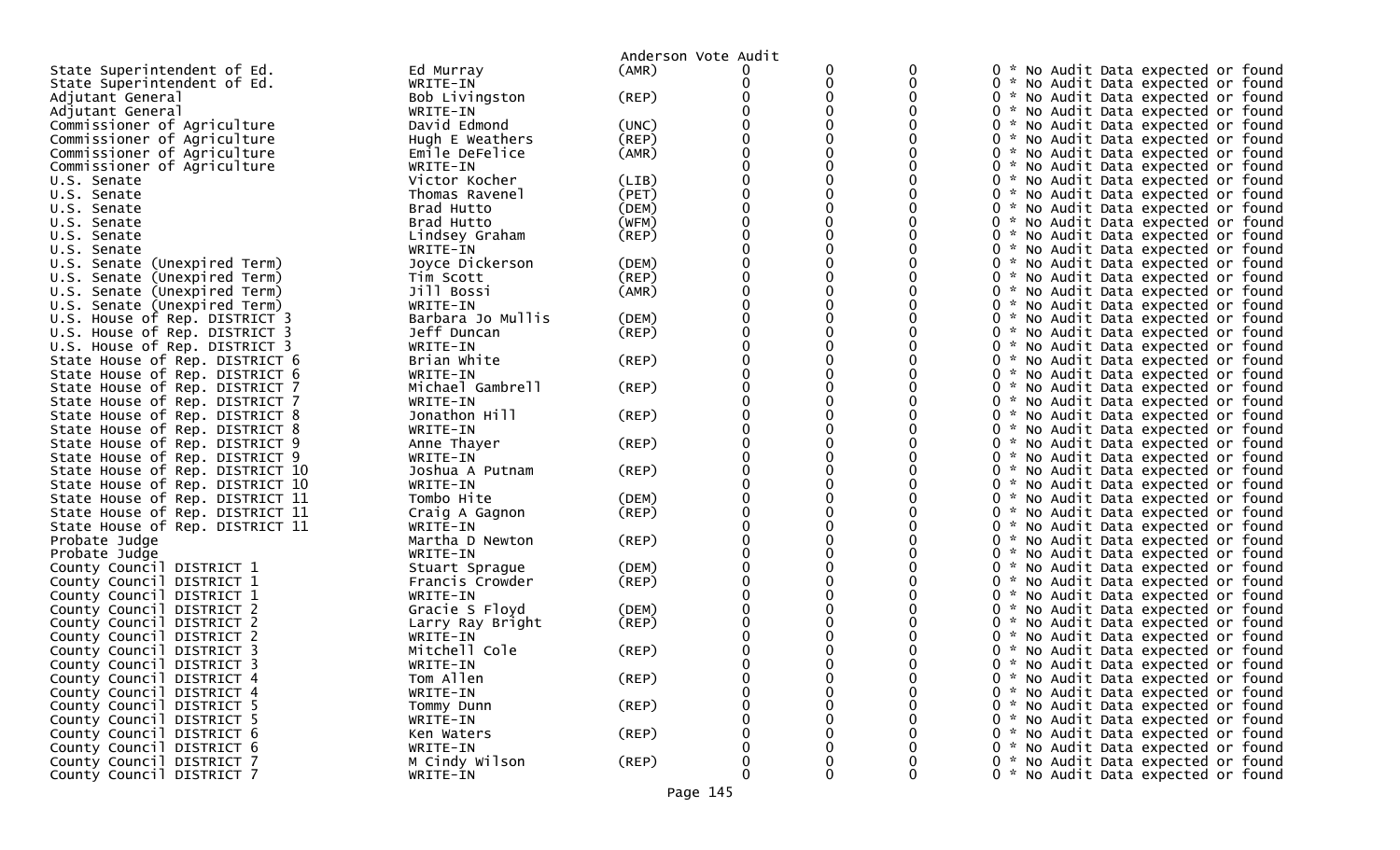|                                      |                       | Anderson Vote Audit |   |             |                                               |
|--------------------------------------|-----------------------|---------------------|---|-------------|-----------------------------------------------|
| Soil and Water District Comm.        | Charles C Eberhart    |                     |   |             | * No Audit Data expected or found<br>0        |
| Soil and Water District Comm.        | Tim Kelley            |                     | 0 | 0           | 0 * No Audit Data expected or found           |
| Soil and Water District Comm.        | WRITE-IN              |                     |   |             | 0 * No Audit Data expected or found           |
| County Board of Education DISTRICT 1 | Gary Burgess          |                     |   |             | * No Audit Data expected or found             |
| County Board of Education DISTRICT 1 | Powell Hickman        |                     |   |             | 0 * No Audit Data expected or found           |
| County Board of Education DISTRICT 1 | WRITE-IN              |                     |   |             | 0 * No Audit Data expected or found           |
| County Board of Education DISTRICT 3 | Charlie Dale Martin   |                     |   |             | 0 * No Audit Data expected or found           |
| County Board of Education DISTRICT 3 | WRITE-IN              |                     |   |             | 0 * No Audit Data expected or found           |
| County Board of Education DISTRICT 4 | Dana Grant            |                     |   |             | 0 * No Audit Data expected or found           |
| County Board of Education DISTRICT 4 | WRITE-IN              |                     |   |             | 0 * No Audit Data expected or found           |
| County Board of Education DISTRICT 5 | Mike Brock            |                     |   |             | 0 * No Audit Data expected or found           |
| County Board of Education DISTRICT 5 | WRITE-IN              |                     |   |             | 0 * No Audit Data expected or found           |
| County Board of Education DISTRICT 6 | C Nakia Davis         |                     |   |             | 0 * No Audit Data expected or found           |
| County Board of Education DISTRICT 6 | WRITE-IN              |                     |   |             | 0 * No Audit Data expected or found           |
| School Trustee District 1 Area 1     | Melissa Ellison Hood  |                     |   |             | 0 * No Audit Data expected or found           |
| School Trustee District 1 Area 1     | WRITE-IN              |                     |   |             | 0 * No Audit Data expected or found           |
| School Trustee District 1 Area 4     | Fred G Alexander      |                     |   |             | 0 * No Audit Data expected or found           |
| School Trustee District 1 Area 4     | WRITE-IN              |                     |   |             | 0 * No Audit Data expected or found           |
| School Trustee District 1 Area 5     | Doug Atkins           |                     |   |             | 0 * No Audit Data expected or found           |
| School Trustee District 1 Area 5     | WRITE-IN              |                     |   |             | 0 * No Audit Data expected or found           |
| School Trustee District 1 Area 7     | Nancy Owen Upton      |                     |   |             | 0 * No Audit Data expected or found           |
| School Trustee District 1 Area 7     | WRITE-IN              |                     |   |             | 0 * No Audit Data expected or found           |
| School Trustee District 2 Area 1     | Kevin T Craft         |                     |   |             | 0 * No Audit Data expected or found           |
| School Trustee District 2 Area 1     | R Alderman Maynard Jr |                     |   |             | 0 * No Audit Data expected or found           |
| School Trustee District 2 Area 1     | Frances M Russell     |                     |   |             | 0 * No Audit Data expected or found           |
| School Trustee District 2 Area 1     | WRITE-IN              |                     |   |             | 0 * No Audit Data expected or found           |
| School Trustee District 2 Area 3     | Danny Hawkins         |                     |   |             | 0 * No Audit Data expected or found           |
| School Trustee District 2 Area 3     | WRITE-IN              |                     |   |             | 0 * No Audit Data expected or found           |
| School Trustee District 2 Area 4     | Bonnie S Knight       |                     |   |             | 0 * No Audit Data expected or found           |
| School Trustee District 2 Area 4     | Greg Tysl             |                     |   |             | 0 * No Audit Data expected or found           |
| School Trustee District 2 Area 4     | WRITE-IN              |                     |   |             | 0 * No Audit Data expected or found           |
| School Trustee District 2 At Large   | James Jim Lusk        |                     |   |             | * No Audit Data expected or found<br>0        |
| School Trustee District 2 At Large   | Jimmy Ouzts           |                     |   |             | 0 * No Audit Data expected or found           |
| School Trustee District 2 At Large   | WRITE-IN              |                     |   |             | 0 * No Audit Data expected or found           |
| School Trustee District 3 Area 1     | Larry S Holbrook      |                     |   |             | 0 * No Audit Data expected or found           |
| School Trustee District 3 Area 1     | Phillip L Martin      |                     |   |             | 0 * No Audit Data expected or found           |
| School Trustee District 3 Area 1     | WRITE-IN              |                     |   |             | 0 * No Audit Data expected or found           |
| School Trustee District 3 Area 4     | Marty Watt            |                     |   |             | $\Omega$<br>* No Audit Data expected or found |
| School Trustee District 3 Area 4     | WRITE-IN              |                     |   |             | 0 * No Audit Data expected or found           |
| School Trustee District 3 At Large   | Curtis A Wiles        |                     |   |             | 0 * No Audit Data expected or found           |
| School Trustee District 3 At Large   | WRITE-IN              |                     |   |             | $\Omega$<br>* No Audit Data expected or found |
| School Trustee District 4 Area 2     | Paulette R Grate      |                     |   |             | * No Audit Data expected or found             |
| School Trustee District 4 Area 2     | WRITE-IN              |                     |   |             | 0<br>* No Audit Data expected or found        |
| School Trustee District 4 Area 4     | Meg Jones             |                     |   |             | 0<br>* No Audit Data expected or found        |
| School Trustee District 4 Area 4     | Diana Mullikin        |                     |   | $\mathbf 0$ | 0 * No Audit Data expected or found           |
| School Trustee District 4 Area 4     | WRITE-IN              |                     |   | 0           | 0 * No Audit Data expected or found           |
| School Trustee District 5 Area 2     | Margaret Adger Mack   |                     |   |             | 0 * No Audit Data expected or found           |
| School Trustee District 5 Area 2     | WRITE-IN              |                     |   |             | 0 * No Audit Data expected or found           |
| School Trustee District 5 Area 5     | Harold R Kay II       |                     |   |             | 0 * No Audit Data expected or found           |
| School Trustee District 5 Area 5     | WRITE-IN              |                     |   |             | 0 * No Audit Data expected or found           |
| School Trustee District 5 Area 6     | Rick Bradshaw         |                     |   |             | 0 * No Audit Data expected or found           |
| School Trustee District 5 Area 6     | WRITE-IN              | $\Omega$            | 0 | 0           | 0 * No Audit Data expected or found           |
|                                      |                       |                     |   |             |                                               |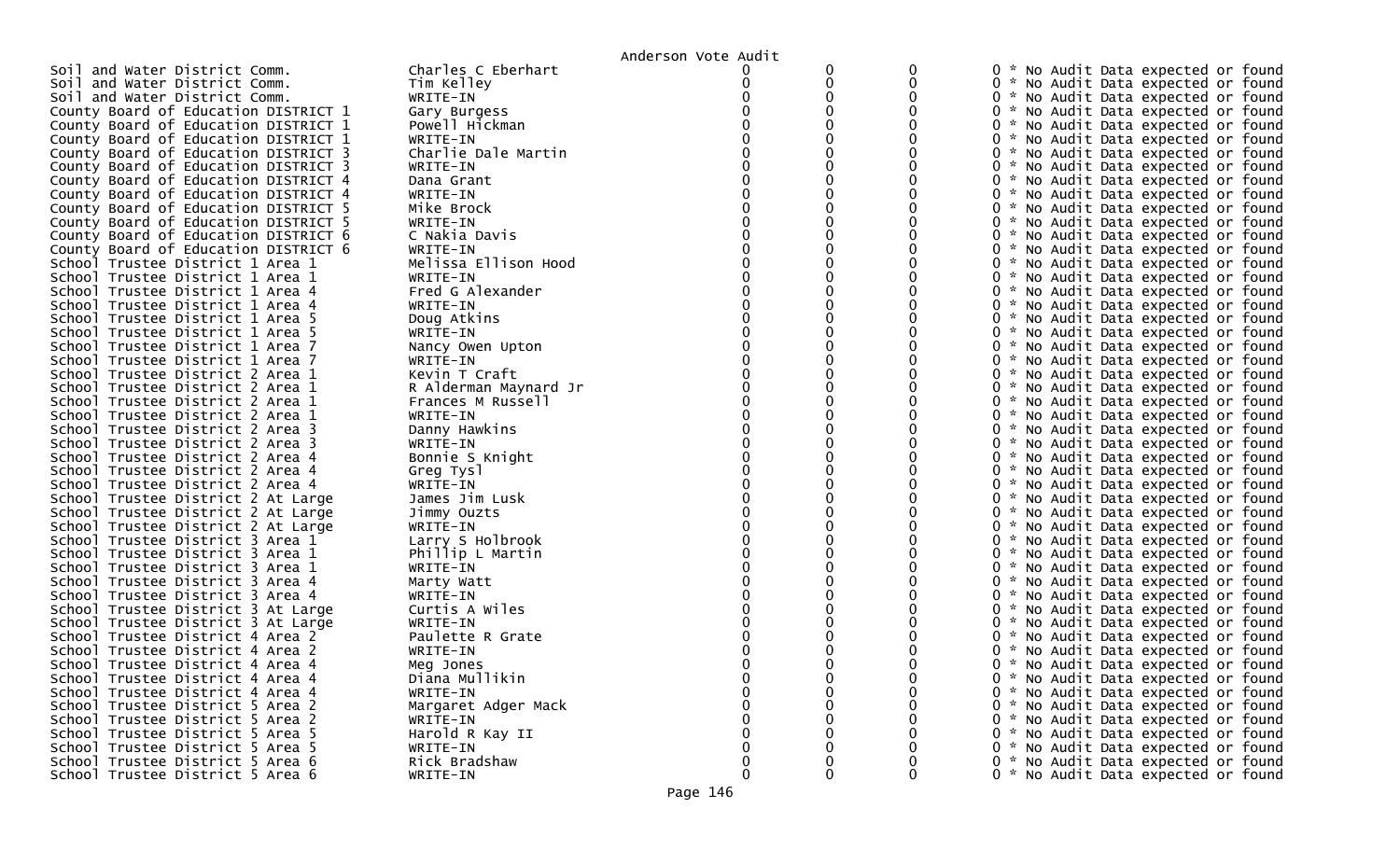|                                                                                                                                                                                                                                                                                                                                                                                                                                                                                                                                                                                                                                                                                                                                                                                                                                                                                                                                                                                                                                                                                                                                                                                                                                                                                                                               |                                                                                                                                                                                                                                                                                                                                                                                                                                                                             | Anderson Vote Audit                                         |                                                               |                                                                                                          |                                                                      |                                                                                                                                                                                                                                                                                                                                                                                                                                                                                                                                                                                                                                                                                                                                                                                                                                                                                                                                                                                                                                                                                                                                                                                                                                                       |
|-------------------------------------------------------------------------------------------------------------------------------------------------------------------------------------------------------------------------------------------------------------------------------------------------------------------------------------------------------------------------------------------------------------------------------------------------------------------------------------------------------------------------------------------------------------------------------------------------------------------------------------------------------------------------------------------------------------------------------------------------------------------------------------------------------------------------------------------------------------------------------------------------------------------------------------------------------------------------------------------------------------------------------------------------------------------------------------------------------------------------------------------------------------------------------------------------------------------------------------------------------------------------------------------------------------------------------|-----------------------------------------------------------------------------------------------------------------------------------------------------------------------------------------------------------------------------------------------------------------------------------------------------------------------------------------------------------------------------------------------------------------------------------------------------------------------------|-------------------------------------------------------------|---------------------------------------------------------------|----------------------------------------------------------------------------------------------------------|----------------------------------------------------------------------|-------------------------------------------------------------------------------------------------------------------------------------------------------------------------------------------------------------------------------------------------------------------------------------------------------------------------------------------------------------------------------------------------------------------------------------------------------------------------------------------------------------------------------------------------------------------------------------------------------------------------------------------------------------------------------------------------------------------------------------------------------------------------------------------------------------------------------------------------------------------------------------------------------------------------------------------------------------------------------------------------------------------------------------------------------------------------------------------------------------------------------------------------------------------------------------------------------------------------------------------------------|
| School Trustee District 5 At Large<br>School Trustee District 5 At Large<br>School Trustee District 5 At Large<br>Broadmouth Creek Watershed DISTRICT 5<br>Broadmouth Creek Watershed DISTRICT 5<br>Three and Twenty Watershed DISTRICT 32<br>Three and Twenty Watershed DISTRICT 32<br>Three and Twenty Watershed DISTRICT 32<br>Piedmont Public Service Dist.110<br>Piedmont Public Service Dist.110<br>Piedmont Public Service Dist.110<br>Piedmont Public Service Dist.110<br>Homeland Park Water and Sewer DISTRICT 108 Dennis L Chastain<br>Homeland Park Water and Sewer DISTRICT 108 Larry E Harrell<br>Homeland Park Water and Sewer DISTRICT 108 Jerry Richey<br>Homeland Park Water and Sewer DISTRICT 108 Mary P Sanders<br>Homeland Park Water and Sewer DISTRICT 108 Jan Charping Smith<br>Homeland Park Water and Sewer DISTRICT 108 Ken Swilling<br>Homeland Park Water and Sewer DISTRICT 108 WRITE-IN<br>Amendment 1<br>Amendment 1<br>Amendment 2<br>Amendment 2<br>Education Sales and Use Tax Referendum<br>Education Sales and Use Tax Referendum<br>School District No. 3 Bond Referendum<br>School District No. 3 Bond Referendum<br>School District No. 4 Bond Referendum<br>School District No. 4 Bond Referendum<br>School District No. 5 Bond Referendum<br>School District No. 5 Bond Referendum | Sandy Addis<br>Corie Cullins<br>WRITE-IN<br>Glenn Stevens<br>WRITE-IN<br>Dennis Claramunt<br>Randy Griffis<br>WRITE-IN<br>Al C McAbee Jr<br>Ed Poore<br>Terry Yates<br>WRITE-IN<br>Yes.<br>No<br>Yes<br>No.<br>Yes, in favor of the question<br>No, opposed to the question<br>Yes, in favor of the question<br>No, opposed to the question<br>Yes, in favor of the question<br>No, opposed to the question<br>Yes, in favor of the question<br>No, opposed to the question |                                                             | 0<br>$\mathbf 0$<br>0<br>0<br>0<br>$\mathbf 0$<br>0<br>0<br>0 | 0<br>0<br>0<br>0<br>0<br>0<br>$\mathbf{0}$<br>0<br>$\mathbf{0}$<br>0<br>$\mathbf{0}$<br>0<br>$\mathbf 0$ | 0<br>O<br>0<br>0<br>0<br>$\mathbf{0}$<br>0<br>0<br>0<br>$\mathbf{0}$ | 0 * No Audit Data expected or found<br>0 * No Audit Data expected or found<br>0 * No Audit Data expected or found<br>0 * No Audit Data expected or found<br>0 * No Audit Data expected or found<br>0 * No Audit Data expected or found<br>0 * No Audit Data expected or found<br>0 * No Audit Data expected or found<br>0 * No Audit Data expected or found<br>0 * No Audit Data expected or found<br>0 * No Audit Data expected or found<br>0 * No Audit Data expected or found<br>0 * No Audit Data expected or found<br>0 * No Audit Data expected or found<br>0 * No Audit Data expected or found<br>0 * No Audit Data expected or found<br>0 * No Audit Data expected or found<br>0 * No Audit Data expected or found<br>0 * No Audit Data expected or found<br>0 * No Audit Data expected or found<br>0 * No Audit Data expected or found<br>0 * No Audit Data expected or found<br>0 * No Audit Data expected or found<br>0 * No Audit Data expected or found<br>0 * No Audit Data expected or found<br>0 * No Audit Data expected or found<br>0 * No Audit Data expected or found<br>0 * No Audit Data expected or found<br>0 * No Audit Data expected or found<br>0 * No Audit Data expected or found<br>0 * No Audit Data expected or found |
| 0803 Emergency 4<br>STRAIGHT PARTY<br>STRAIGHT PARTY                                                                                                                                                                                                                                                                                                                                                                                                                                                                                                                                                                                                                                                                                                                                                                                                                                                                                                                                                                                                                                                                                                                                                                                                                                                                          | Libertarian<br>Democratic                                                                                                                                                                                                                                                                                                                                                                                                                                                   | (LIB)<br>(DEM)                                              | 0<br>$\mathbf{1}$                                             | 0<br>$\mathbf 1$                                                                                         | 0<br>$\mathbf{0}$                                                    | 0 * No Audit Data expected or found<br>0 * All votes cast for this candidate<br>* in this precicnt are optical.<br>* No Audit Data for optical.                                                                                                                                                                                                                                                                                                                                                                                                                                                                                                                                                                                                                                                                                                                                                                                                                                                                                                                                                                                                                                                                                                       |
| STRAIGHT PARTY<br>STRAIGHT PARTY<br>STRAIGHT PARTY<br>STRAIGHT PARTY<br>Governor<br>Governor<br>Governor                                                                                                                                                                                                                                                                                                                                                                                                                                                                                                                                                                                                                                                                                                                                                                                                                                                                                                                                                                                                                                                                                                                                                                                                                      | Working Families<br>United Citizens<br>Republican<br>American<br>Steve French<br>Tom J Ervin<br>Vincent Sheheen                                                                                                                                                                                                                                                                                                                                                             | (WFM)<br>(UNC)<br>(REP)<br>(AMR)<br>(LIB)<br>(PET)<br>(DEM) | 0<br>0<br>∩<br>$\mathbf{1}$                                   | 0<br>0                                                                                                   | O<br>$\Omega$                                                        | 0 * No Audit Data expected or found<br>0 * No Audit Data expected or found<br>0 * No Audit Data expected or found<br>0 * No Audit Data expected or found<br>0 * No Audit Data expected or found<br>0 * No Audit Data expected or found<br>0 * All votes cast for this candidate<br>* in this precicnt are optical.<br>* No Audit Data for optical.                                                                                                                                                                                                                                                                                                                                                                                                                                                                                                                                                                                                                                                                                                                                                                                                                                                                                                    |
| Governor<br>Governor<br>Governor<br>Lieutenant Governor                                                                                                                                                                                                                                                                                                                                                                                                                                                                                                                                                                                                                                                                                                                                                                                                                                                                                                                                                                                                                                                                                                                                                                                                                                                                       | Morgan Bruce Reeves<br>Nikki R Haley<br>WRITE-IN<br>Bakari Sellers                                                                                                                                                                                                                                                                                                                                                                                                          | (UNC)<br>(REP)<br>(DEM)                                     | 0<br>0<br>0                                                   | 0<br>0                                                                                                   | 0<br>0<br>0<br>0                                                     | 0 * No Audit Data expected or found<br>0 * No Audit Data expected or found<br>0 * No Audit Data expected or found<br>0 * All votes cast for this candidate                                                                                                                                                                                                                                                                                                                                                                                                                                                                                                                                                                                                                                                                                                                                                                                                                                                                                                                                                                                                                                                                                            |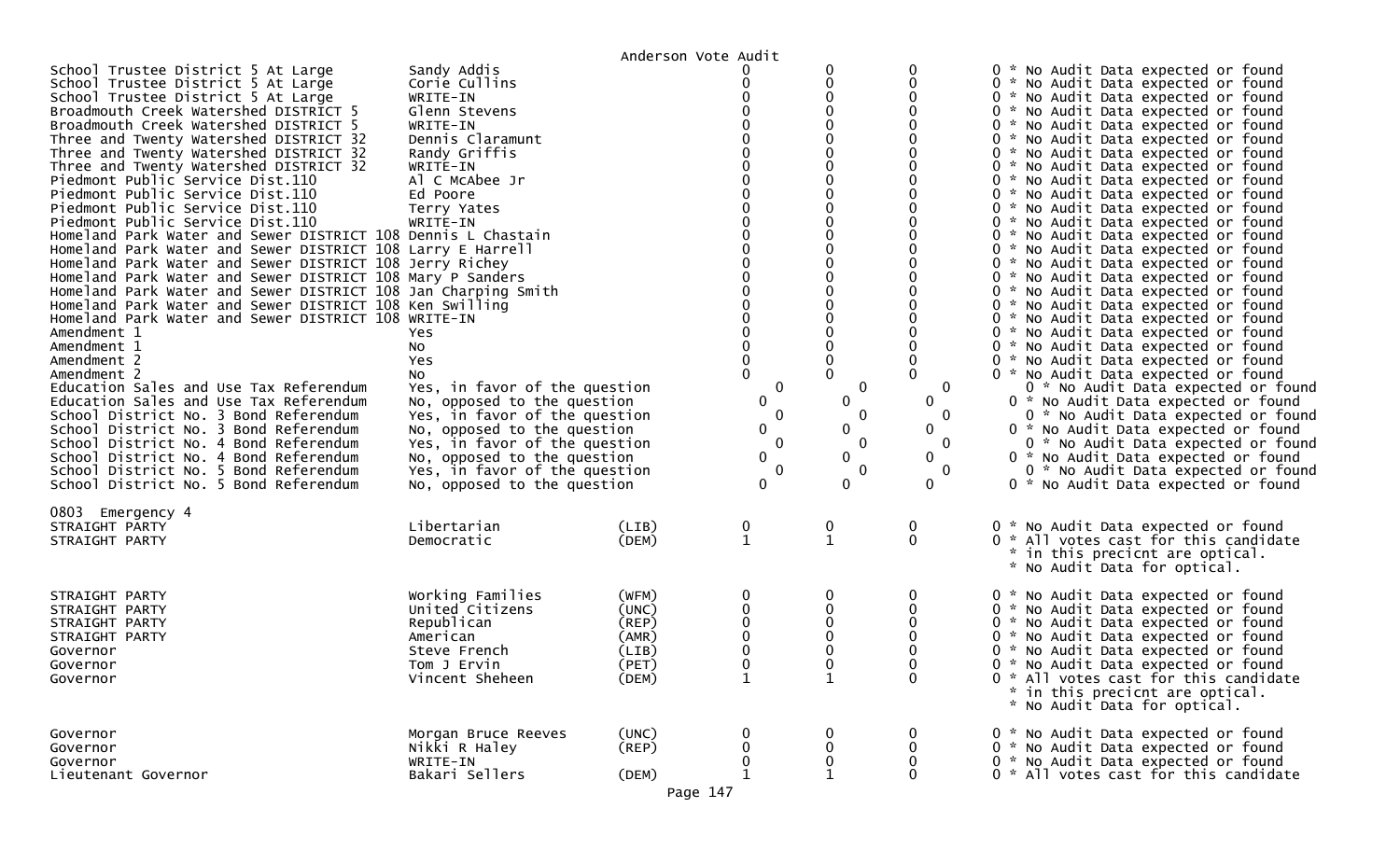\* in this precicnt are optical.

|                                                                                                                                                                                                                                                                                                            |                                                                                                                                                                                                  |                                                                                     |                                                                                                                                                                                                              |                                                                                                   |                                                                                                                      | * No Audit Data for optical.                                                                                                                                                                                                                                                                                                                                                                                                                                                                                                                          |
|------------------------------------------------------------------------------------------------------------------------------------------------------------------------------------------------------------------------------------------------------------------------------------------------------------|--------------------------------------------------------------------------------------------------------------------------------------------------------------------------------------------------|-------------------------------------------------------------------------------------|--------------------------------------------------------------------------------------------------------------------------------------------------------------------------------------------------------------|---------------------------------------------------------------------------------------------------|----------------------------------------------------------------------------------------------------------------------|-------------------------------------------------------------------------------------------------------------------------------------------------------------------------------------------------------------------------------------------------------------------------------------------------------------------------------------------------------------------------------------------------------------------------------------------------------------------------------------------------------------------------------------------------------|
| Lieutenant Governor<br>Lieutenant Governor<br>Secretary of State                                                                                                                                                                                                                                           | Henry McMaster<br>WRITE-IN<br>Ginny Deerin                                                                                                                                                       | (REP)<br>(DEM)                                                                      | $\mathbf 0$<br>$\pmb{0}$<br>$\mathbf{1}$                                                                                                                                                                     | 0<br>$\pmb{0}$<br>$\mathbf{1}$                                                                    | 0<br>$\mathbf 0$<br>$\mathbf{0}$                                                                                     | 0 * No Audit Data expected or found<br>0 * No Audit Data expected or found<br>0 * All votes cast for this candidate<br>* in this precicnt are optical.<br>* No Audit Data for optical.                                                                                                                                                                                                                                                                                                                                                                |
| Secretary of State<br>Secretary of State<br>State Treasurer<br>State Treasurer<br>Attorney General                                                                                                                                                                                                         | Mark Hammond<br>WRITE-IN<br>Curtis Loftis<br>WRITE-IN<br>Parnell Diggs                                                                                                                           | (REP)<br>(REP)<br>(DEM)                                                             | 0<br>$\pmb{0}$<br>$\pmb{0}$<br>$\mathbf 0$<br>$\mathbf{1}$                                                                                                                                                   | 0<br>0<br>0<br>$\mathbf 0$<br>$\mathbf{1}$                                                        | $\mathbf 0$<br>$\mathbf{0}$<br>$\mathbf 0$<br>$\mathbf 0$<br>$\Omega$                                                | 0 * No Audit Data expected or found<br>0 * No Audit Data expected or found<br>0 * No Audit Data expected or found<br>0 * No Audit Data expected or found<br>0 * All votes cast for this candidate<br>* in this precicnt are optical.<br>* No Audit Data for optical.                                                                                                                                                                                                                                                                                  |
| Attorney General<br>Attorney General<br>Comptroller General                                                                                                                                                                                                                                                | Alan Wilson<br>WRITE-IN<br>Kyle Herbert                                                                                                                                                          | (REP)<br>(DEM)                                                                      | $\pmb{0}$<br>$\pmb{0}$<br>$\mathbf{1}$                                                                                                                                                                       | $\pmb{0}$<br>$\pmb{0}$<br>$\mathbf{1}$                                                            | $\mathbf 0$<br>$\mathbf 0$<br>$\Omega$                                                                               | 0 * No Audit Data expected or found<br>0 * No Audit Data expected or found<br>0 * All votes cast for this candidate<br>* in this precicnt are optical.<br>* No Audit Data for optical.                                                                                                                                                                                                                                                                                                                                                                |
| Comptroller General<br>Comptroller General<br>State Superintendent of Ed.                                                                                                                                                                                                                                  | Richard Eckstrom<br>WRITE-IN<br>Tom Thompson                                                                                                                                                     | (REP)<br>(DEM)                                                                      | 0<br>$\pmb{0}$<br>$\mathbf{1}$                                                                                                                                                                               | 0<br>$\pmb{0}$<br>$\mathbf{1}$                                                                    | 0<br>$\mathbf 0$<br>$\mathbf{0}$                                                                                     | 0 * No Audit Data expected or found<br>0 * No Audit Data expected or found<br>0 * All votes cast for this candidate<br>* in this precicnt are optical.<br>* No Audit Data for optical.                                                                                                                                                                                                                                                                                                                                                                |
| State Superintendent of Ed.<br>State Superintendent of Ed.<br>State Superintendent of Ed.<br>Adjutant General<br>Adjutant General<br>Commissioner of Agriculture<br>Commissioner of Agriculture<br>Commissioner of Agriculture<br>Commissioner of Agriculture<br>U.S. Senate<br>U.S. Senate<br>U.S. Senate | Molly Mitchell Spearman<br>Ed Murray<br>WRITE-IN<br>Bob Livingston<br>WRITE-IN<br>David Edmond<br>Hugh E Weathers<br>Emile DeFelice<br>WRITE-IN<br>Victor Kocher<br>Thomas Ravenel<br>Brad Hutto | (REP)<br>(AMR)<br>(REP)<br>(UNC)<br>$($ REP $)$<br>(AMR)<br>(LIB)<br>(PET)<br>(DEM) | $\mathbf 0$<br>$\ddot{\mathbf{0}}$<br>$\begin{smallmatrix} 0\\0 \end{smallmatrix}$<br>$\mathbf 0$<br>$\overline{0}$<br>$0$<br>$\begin{matrix} 0 \\ 0 \end{matrix}$<br>$\pmb{0}$<br>$\pmb{0}$<br>$\mathbf{1}$ | 0<br>0<br>0<br>$\mathbf 0$<br>0<br>0<br>$\mathbf 0$<br>$\mathbf 0$<br>0<br>0<br>0<br>$\mathbf{1}$ | 0<br>0<br>$\Omega$<br>$\Omega$<br>$\Omega$<br>$\Omega$<br>$\Omega$<br>0<br>$\mathbf{0}$<br>$\Omega$<br>0<br>$\Omega$ | 0 * No Audit Data expected or found<br>0 * No Audit Data expected or found<br>0 * No Audit Data expected or found<br>0 * No Audit Data expected or found<br>0 * No Audit Data expected or found<br>0 * No Audit Data expected or found<br>0 * No Audit Data expected or found<br>0 * No Audit Data expected or found<br>0 * No Audit Data expected or found<br>0 * No Audit Data expected or found<br>0 * No Audit Data expected or found<br>0 * All votes cast for this candidate<br>* in this precicnt are optical.<br>* No Audit Data for optical. |
| U.S. Senate<br>U.S. Senate<br>U.S. Senate<br>U.S. Senate (Unexpired Term)                                                                                                                                                                                                                                  | Brad Hutto<br>Lindsey Graham<br>WRITE-IN<br>Joyce Dickerson                                                                                                                                      | (WFM)<br>(REP)<br>(DEM)                                                             | $\mathbf 0$<br>$\pmb{0}$<br>$\pmb{0}$<br>$\mathbf{1}$                                                                                                                                                        | 0<br>0<br>$\pmb{0}$<br>$\mathbf{1}$                                                               | 0<br>0<br>$\mathbf 0$<br>$\Omega$                                                                                    | 0 * No Audit Data expected or found<br>0 * No Audit Data expected or found<br>0 * No Audit Data expected or found<br>0 * All votes cast for this candidate<br>* in this precicnt are optical.<br>* No Audit Data for optical.                                                                                                                                                                                                                                                                                                                         |
| U.S. Senate (Unexpired Term)                                                                                                                                                                                                                                                                               | Tim Scott                                                                                                                                                                                        | (REP)                                                                               | $\mathbf 0$<br>Page 148                                                                                                                                                                                      | 0                                                                                                 | $\mathbf 0$                                                                                                          | 0 * No Audit Data expected or found                                                                                                                                                                                                                                                                                                                                                                                                                                                                                                                   |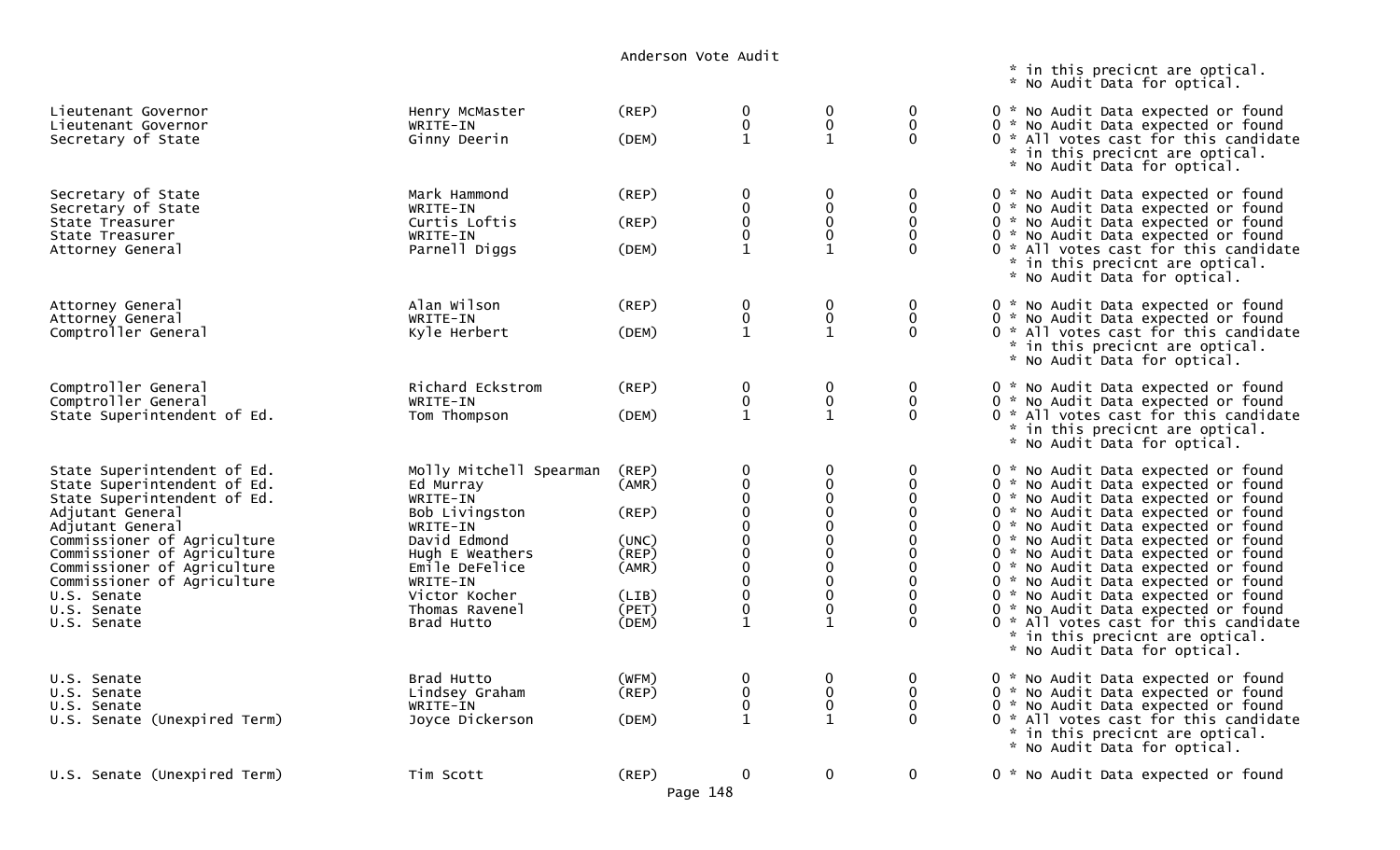|                                                                  |                                | Anderson Vote Audit |                  |              |          |                                                                            |
|------------------------------------------------------------------|--------------------------------|---------------------|------------------|--------------|----------|----------------------------------------------------------------------------|
| U.S. Senate (Unexpired Term)                                     | Jill Bossi                     | (AMR)               | 0                | 0            | 0        | 0 * No Audit Data expected or found                                        |
| U.S. Senate (Unexpired Term)                                     | WRITE-IN                       |                     | $\bf{0}$         | 0            | 0        | 0 * No Audit Data expected or found                                        |
| U.S. House of Rep. DISTRICT 3                                    | Barbara Jo Mullis              | (DEM)               | $\mathbf{1}$     | $\mathbf{1}$ | $\Omega$ | 0 * All votes cast for this candidate                                      |
|                                                                  |                                |                     |                  |              |          | *.<br>in this precicnt are optical.                                        |
|                                                                  |                                |                     |                  |              |          | * No Audit Data for optical.                                               |
|                                                                  |                                |                     |                  |              |          |                                                                            |
| U.S. House of Rep. DISTRICT 3                                    | Jeff Duncan                    | (REP)               |                  | 0            | 0        | 0 * No Audit Data expected or found                                        |
| U.S. House of Rep. DISTRICT 3                                    | WRITE-IN                       |                     |                  |              | 0        | 0 * No Audit Data expected or found                                        |
| State House of Rep. DISTRICT 6                                   | Brian White                    | (REP)               |                  | $\Omega$     |          | 0 * No Audit Data expected or found                                        |
| State House of Rep. DISTRICT 6<br>State House of Rep. DISTRICT 7 | WRITE-IN                       |                     |                  |              |          | 0 * No Audit Data expected or found                                        |
| State House of Rep. DISTRICT 7                                   | Michael Gambrell               | (REP)               |                  |              |          | 0 * No Audit Data expected or found                                        |
|                                                                  | WRITE-IN<br>Jonathon Hill      | (REP)               |                  |              |          | 0 * No Audit Data expected or found<br>0 * No Audit Data expected or found |
| State House of Rep. DISTRICT 8<br>State House of Rep. DISTRICT 8 | WRITE-IN                       |                     |                  |              |          | 0 * No Audit Data expected or found                                        |
| State House of Rep. DISTRICT 9                                   | Anne Thayer                    | (REP)               |                  |              |          | 0 * No Audit Data expected or found                                        |
| State House of Rep. DISTRICT 9                                   | WRITE-IN                       |                     |                  |              |          | 0 * No Audit Data expected or found                                        |
| State House of Rep. DISTRICT 10                                  | Joshua A Putnam                | (REP)               | ∩                |              |          | 0 * No Audit Data expected or found                                        |
| State House of Rep. DISTRICT 10                                  | WRITE-IN                       |                     |                  |              |          | 0 * No Audit Data expected or found                                        |
| State House of Rep. DISTRICT 11                                  | Tombo Hite                     | (DEM)               |                  |              |          | 0 * No Audit Data expected or found                                        |
| State House of Rep. DISTRICT 11                                  | Craig A Gagnon                 | (REP)               | $\Omega$         |              |          | 0 * No Audit Data expected or found                                        |
| State House of Rep. DISTRICT 11                                  | WRITE-IN                       |                     |                  |              |          | 0 * No Audit Data expected or found                                        |
| Probate Judge                                                    | Martha D Newton                | (REP)               |                  |              |          | 0 * No Audit Data expected or found                                        |
| Probate Judge                                                    | WRITE-IN                       |                     | $\Omega$         |              |          | 0 * No Audit Data expected or found                                        |
| County Council DISTRICT 1                                        | Stuart Sprague                 | (DEM)               | $\mathbf 0$      | 0            |          | 0 * No Audit Data expected or found                                        |
| County Council DISTRICT 1                                        | Francis Crowder                | (REP)               | $\boldsymbol{0}$ | 0            |          | 0 * No Audit Data expected or found                                        |
| County Council DISTRICT 1                                        | WRITE-IN                       |                     |                  | 0            |          | 0 * No Audit Data expected or found                                        |
| County Council DISTRICT 2                                        | Gracie S Floyd                 | (DEM)               | $\mathbf 1$      | $\mathbf{1}$ | $\Omega$ | 0 * All votes cast for this candidate                                      |
|                                                                  |                                |                     |                  |              |          | * in this precicnt are optical.                                            |
|                                                                  |                                |                     |                  |              |          | * No Audit Data for optical.                                               |
|                                                                  |                                |                     |                  |              |          |                                                                            |
| County Council DISTRICT 2                                        | Larry Ray Bright               | (REP)               | 0                | 0            | 0        | 0 * No Audit Data expected or found                                        |
| County Council DISTRICT 2                                        | WRITE-IN                       |                     |                  |              | 0        | 0 * No Audit Data expected or found                                        |
| County Council DISTRICT 3                                        | Mitchell Cole                  | (REP)               |                  | 0            |          | 0 * No Audit Data expected or found                                        |
| County Council DISTRICT 3                                        | WRITE-IN                       |                     |                  |              |          | 0 * No Audit Data expected or found                                        |
| County Council DISTRICT 4                                        | Tom Allen                      | (REP)               |                  |              |          | 0 * No Audit Data expected or found                                        |
| County Council DISTRICT 4                                        | WRITE-IN                       |                     |                  |              |          | 0 * No Audit Data expected or found                                        |
| County Council DISTRICT 5                                        | Tommy Dunn                     | (REP)               |                  |              |          | 0 * No Audit Data expected or found                                        |
| County Council DISTRICT 5                                        | WRITE-IN                       |                     |                  |              |          | 0 * No Audit Data expected or found                                        |
| County Council DISTRICT 6                                        | Ken Waters                     | (REP)               |                  |              |          | 0 * No Audit Data expected or found                                        |
| County Council DISTRICT 6                                        | WRITE-IN                       |                     |                  |              |          | 0 * No Audit Data expected or found                                        |
| County Council DISTRICT 7                                        | M Cindy Wilson                 | (REP)               |                  |              |          | 0 * No Audit Data expected or found<br>0 * No Audit Data expected or found |
| County Council DISTRICT 7<br>Soil and Water District Comm.       | WRITE-IN<br>Charles C Eberhart |                     |                  |              |          | 0 * No Audit Data expected or found                                        |
| Soil and Water District Comm.                                    | Tim Kelley                     |                     |                  |              |          | 0 * No Audit Data expected or found                                        |
| Soil and Water District Comm.                                    | WRITE-IN                       |                     | 0                | 0            | $\Omega$ | 0 * No Audit Data expected or found                                        |
| County Board of Education DISTRICT 3                             | Charlie Dale Martin            |                     |                  |              |          | 0 * No Audit Data expected or found                                        |
| County Board of Education DISTRICT 3                             | WRITE-IN                       |                     |                  | $\Omega$     |          | 0 * No Audit Data expected or found                                        |
| County Board of Education DISTRICT 4                             | Dana Grant                     |                     |                  | 0            |          | 0 * No Audit Data expected or found                                        |
| County Board of Education DISTRICT 4                             | WRITE-IN                       |                     |                  |              |          | 0 * No Audit Data expected or found                                        |
| County Board of Education DISTRICT 6                             | C Nakia Davis                  |                     |                  |              |          | 0 * No Audit Data expected or found                                        |
| County Board of Education DISTRICT 6                             | WRITE-IN                       |                     |                  | 0            |          | 0 * No Audit Data expected or found                                        |
| School Trustee District 1 Area 1                                 | Melissa Ellison Hood           |                     | $\mathbf 0$      | 0            | 0        | 0 * No Audit Data expected or found                                        |
|                                                                  |                                |                     |                  |              |          |                                                                            |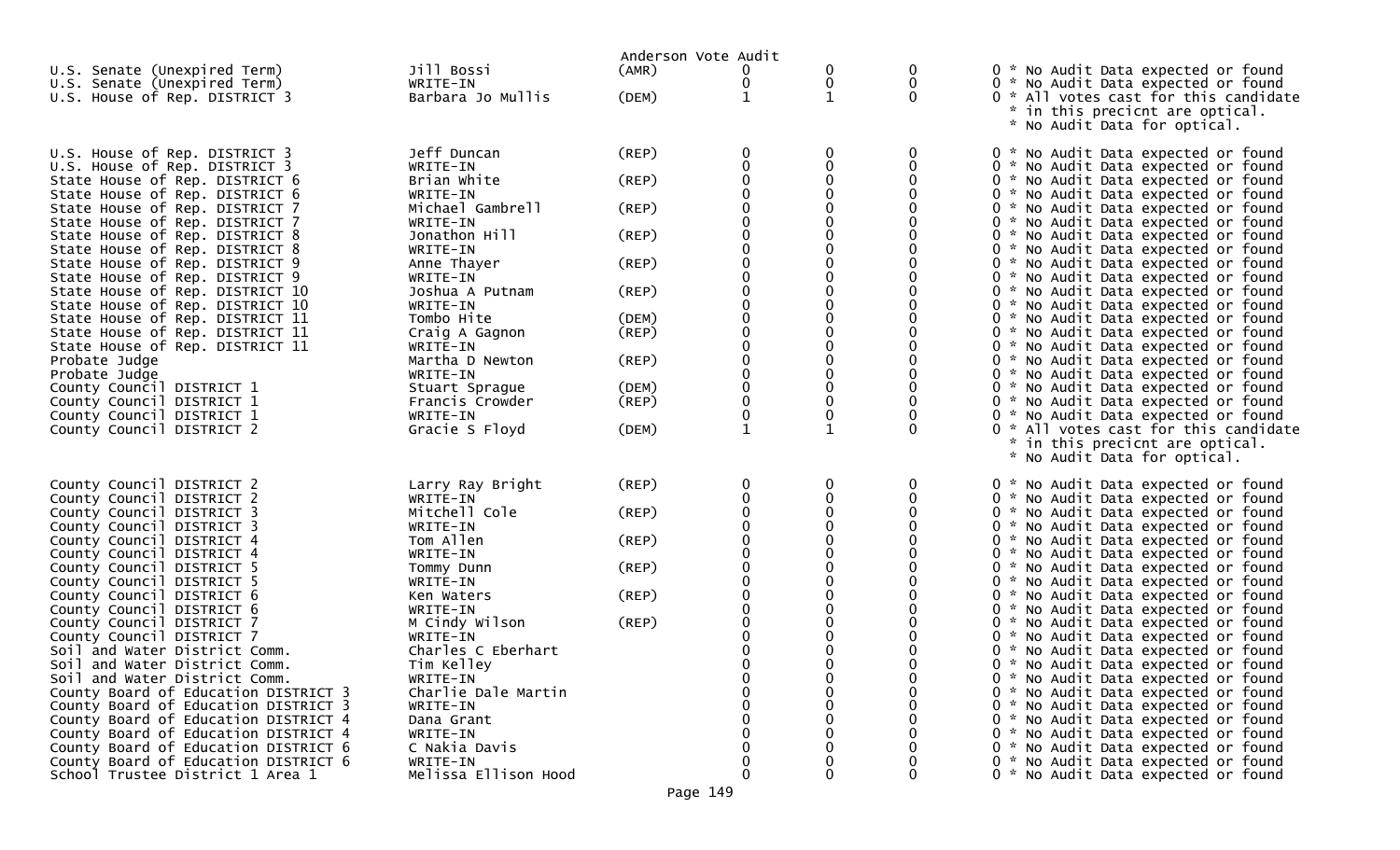|                                                                          |                               | Anderson Vote Audit |              |             |                                                                                                                                                             |
|--------------------------------------------------------------------------|-------------------------------|---------------------|--------------|-------------|-------------------------------------------------------------------------------------------------------------------------------------------------------------|
| School Trustee District 1 Area 1                                         | WRITE-IN                      |                     | 0            |             | 0 * No Audit Data expected or found                                                                                                                         |
| School Trustee District 1 Area 4                                         | Fred G Alexander              |                     | 0            |             | 0 * No Audit Data expected or found                                                                                                                         |
| School Trustee District 1 Area 4                                         | WRITE-IN                      |                     | 0            |             | 0 * No Audit Data expected or found                                                                                                                         |
| School Trustee District 1 Area 5                                         | Doug Atkins                   |                     |              |             | 0 * No Audit Data expected or found                                                                                                                         |
| School Trustee District 1 Area 5                                         | WRITE-IN                      |                     |              |             | 0 * No Audit Data expected or found                                                                                                                         |
| School Trustee District 1 Area 7                                         | Nancy Owen Upton              |                     |              |             | 0 * No Audit Data expected or found                                                                                                                         |
| School Trustee District 1 Area 7                                         | WRITE-IN                      |                     |              |             | 0 * No Audit Data expected or found                                                                                                                         |
| School Trustee District 2 Area 1                                         | Kevin T Craft                 |                     |              |             | 0 * No Audit Data expected or found                                                                                                                         |
| School Trustee District 2 Area 1                                         | R Alderman Maynard Jr         |                     |              |             | 0 * No Audit Data expected or found                                                                                                                         |
| School Trustee District 2 Area 1                                         | Frances M Russell             |                     |              |             | 0 * No Audit Data expected or found                                                                                                                         |
| School Trustee District 2 Area 1<br>School Trustee District 2 Area 3     | WRITE-IN                      |                     | 0            |             | 0 * No Audit Data expected or found                                                                                                                         |
| School Trustee District 2 Area 3                                         | Danny Hawkins                 |                     |              |             | 0 * No Audit Data expected or found                                                                                                                         |
| School Trustee District 2 Area 4                                         | WRITE-IN                      |                     |              |             | 0 * No Audit Data expected or found                                                                                                                         |
| School Trustee District 2 Area 4                                         | Bonnie S Knight               |                     |              |             | 0 * No Audit Data expected or found                                                                                                                         |
|                                                                          | Greg Tysl                     |                     |              |             | 0 * No Audit Data expected or found                                                                                                                         |
| School Trustee District 2 Area 4                                         | WRITE-IN<br>James Jim Lusk    |                     | 0            |             | 0 * No Audit Data expected or found<br>0 * No Audit Data expected or found                                                                                  |
| School Trustee District 2 At Large<br>School Trustee District 2 At Large |                               |                     |              |             | 0 * No Audit Data expected or found                                                                                                                         |
|                                                                          | Jimmy Ouzts                   |                     |              |             |                                                                                                                                                             |
| School Trustee District 2 At Large<br>School Trustee District 3 Area 1   | WRITE-IN<br>Larry S Holbrook  |                     |              |             | 0 * No Audit Data expected or found<br>0 * No Audit Data expected or found                                                                                  |
| School Trustee District 3 Area 1                                         |                               |                     |              |             | 0 * No Audit Data expected or found                                                                                                                         |
| School Trustee District 3 Area 1                                         | Phillip L Martin<br>WRITE-IN  |                     |              |             | 0 * No Audit Data expected or found                                                                                                                         |
| School Trustee District 3 Area 4                                         | Marty Watt                    |                     |              |             | 0 * No Audit Data expected or found                                                                                                                         |
| School Trustee District 3 Area 4                                         | WRITE-IN                      |                     |              |             | 0 * No Audit Data expected or found                                                                                                                         |
| School Trustee District 3 At Large                                       | Curtis A Wiles                |                     |              |             | 0 * No Audit Data expected or found                                                                                                                         |
| School Trustee District 3 At Large                                       | WRITE-IN                      |                     |              |             | 0 * No Audit Data expected or found                                                                                                                         |
| School Trustee District 5 Area 2                                         | Margaret Adger Mack           |                     |              |             | 0 * No Audit Data expected or found                                                                                                                         |
| School Trustee District 5 Area 2                                         | WRITE-IN                      |                     |              |             | 0 * No Audit Data expected or found                                                                                                                         |
| School Trustee District 5 Area 5                                         | Harold R Kay II               |                     |              |             | 0 * No Audit Data expected or found                                                                                                                         |
| School Trustee District 5 Area 5                                         | WRITE-IN                      |                     |              |             | 0 * No Audit Data expected or found                                                                                                                         |
| School Trustee District 5 At Large                                       | Sandy Addis                   |                     |              |             | 0 * No Audit Data expected or found                                                                                                                         |
| School Trustee District 5 At Large                                       | Corie Cullins                 |                     |              |             | 0 * No Audit Data expected or found                                                                                                                         |
| School Trustee District 5 At Large                                       | WRITE-IN                      |                     |              |             | 0 * No Audit Data expected or found                                                                                                                         |
| Big Creek Watershed DISTRICT 4                                           | Joey Werner                   |                     |              |             | 0 * No Audit Data expected or found                                                                                                                         |
| Big Creek Watershed DISTRICT 4                                           | WRITE-IN                      |                     |              |             | 0 * No Audit Data expected or found                                                                                                                         |
| Homeland Park Water and Sewer DISTRICT 108 Dennis L Chastain             |                               |                     |              |             | 0 * No Audit Data expected or found                                                                                                                         |
| Homeland Park Water and Sewer DISTRICT 108 Larry E Harrell               |                               |                     |              |             | 0 * No Audit Data expected or found                                                                                                                         |
| Homeland Park Water and Sewer DISTRICT 108 Jerry Richey                  |                               |                     |              |             | 0 * No Audit Data expected or found                                                                                                                         |
| Homeland Park Water and Sewer DISTRICT 108 Mary P Sanders                |                               |                     |              |             | 0 * No Audit Data expected or found                                                                                                                         |
| Homeland Park Water and Sewer DISTRICT 108 Jan Charping Smith            |                               |                     |              |             | 0 * No Audit Data expected or found                                                                                                                         |
| Homeland Park Water and Sewer DISTRICT 108 Ken Swilling                  |                               |                     | 0            |             | 0 * No Audit Data expected or found                                                                                                                         |
| Homeland Park Water and Sewer DISTRICT 108 WRITE-IN                      |                               |                     | 0            |             | 0 * No Audit Data expected or found                                                                                                                         |
| Amendment 1                                                              | Yes.                          |                     |              |             | 0 * All votes cast for this candidate                                                                                                                       |
|                                                                          |                               |                     |              |             | $\mathcal{R}$<br>in this precicnt are optical.                                                                                                              |
|                                                                          |                               |                     |              |             | * No Audit Data for optical.                                                                                                                                |
|                                                                          |                               |                     |              |             |                                                                                                                                                             |
| Amendment 1                                                              | NO.                           |                     |              | U           | 0 * No Audit Data expected or found                                                                                                                         |
| Amendment 2                                                              | Yes                           | $\pmb{0}$           | $\mathbf 0$  | $\mathbf 0$ |                                                                                                                                                             |
| Amendment 2                                                              | NO.                           | $\mathbf 0$         | $\mathbf{0}$ | $\mathbf 0$ |                                                                                                                                                             |
| Education Sales and Use Tax Referendum                                   | Yes, in favor of the question | 1                   | 1            |             | 0 * No Audit Data expected or found<br>0 * No Audit Data expected or found<br>0 * All votes cast for this candidate<br>* in this precicnt are optical.<br>0 |
|                                                                          |                               |                     |              |             |                                                                                                                                                             |
|                                                                          |                               |                     |              |             | * No Audit Data for optical.                                                                                                                                |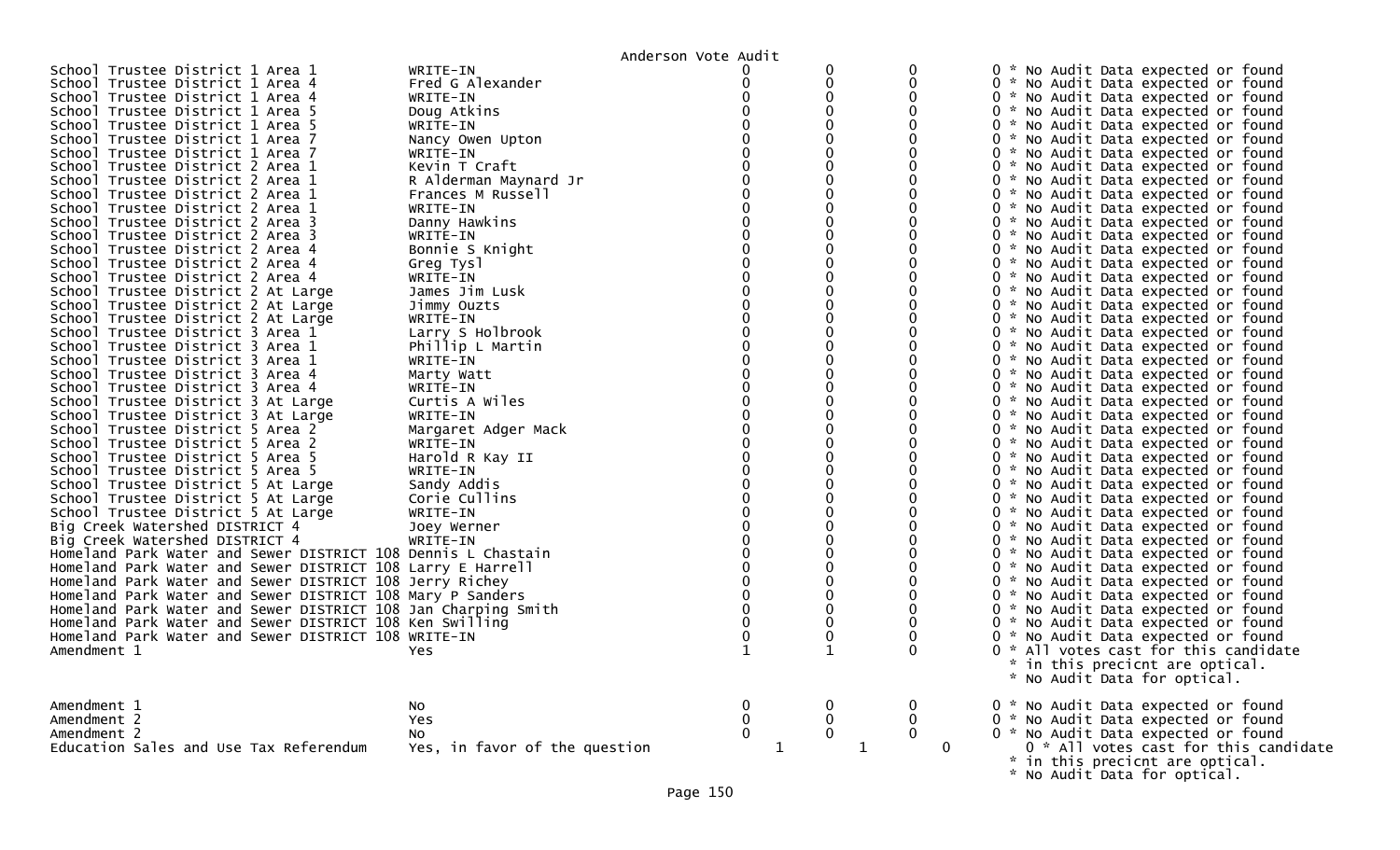| Education Sales and Use Tax Referendum<br>School District No. 3 Bond Referendum<br>School District No. 3 Bond Referendum<br>School District No. 5 Bond Referendum                                                                                                                                                                                                                                                                                                                                                                                                                                                                                                                                                                                                                                                 | No, opposed to the question<br>Yes, in favor of the question<br>No, opposed to the question<br>Yes, in favor of the question                                                                                                                                                                                                                                                                                                                                                                                                                                                             |                                                                                                                                                                                                                                                       | $\mathbf{0}$<br>$\mathbf 0$<br>$\mathbf 0$<br>1                                                                                                                                                                                                                                          | $\mathbf 0$<br>$\overline{0}$<br>$\mathbf{0}$<br>$\mathbf{1}$                                                                                                                                                                                                                                                                                                                                                                                      | $\mathbf{0}$<br>$\mathbf{0}$<br>$\Omega$<br>$\Omega$                                                                                                                                                                                                                                         | 0 * No Audit Data expected or found<br>0 * No Audit Data expected or found<br>0 * No Audit Data expected or found<br>0 * All votes cast for this candidate<br>* in this precicnt are optical.<br>* No Audit Data for optical.                                                                                                                                                                                                                                                                                                                                                                                                                                                                                                                                                  |  |
|-------------------------------------------------------------------------------------------------------------------------------------------------------------------------------------------------------------------------------------------------------------------------------------------------------------------------------------------------------------------------------------------------------------------------------------------------------------------------------------------------------------------------------------------------------------------------------------------------------------------------------------------------------------------------------------------------------------------------------------------------------------------------------------------------------------------|------------------------------------------------------------------------------------------------------------------------------------------------------------------------------------------------------------------------------------------------------------------------------------------------------------------------------------------------------------------------------------------------------------------------------------------------------------------------------------------------------------------------------------------------------------------------------------------|-------------------------------------------------------------------------------------------------------------------------------------------------------------------------------------------------------------------------------------------------------|------------------------------------------------------------------------------------------------------------------------------------------------------------------------------------------------------------------------------------------------------------------------------------------|----------------------------------------------------------------------------------------------------------------------------------------------------------------------------------------------------------------------------------------------------------------------------------------------------------------------------------------------------------------------------------------------------------------------------------------------------|----------------------------------------------------------------------------------------------------------------------------------------------------------------------------------------------------------------------------------------------------------------------------------------------|--------------------------------------------------------------------------------------------------------------------------------------------------------------------------------------------------------------------------------------------------------------------------------------------------------------------------------------------------------------------------------------------------------------------------------------------------------------------------------------------------------------------------------------------------------------------------------------------------------------------------------------------------------------------------------------------------------------------------------------------------------------------------------|--|
| School District No. 5 Bond Referendum                                                                                                                                                                                                                                                                                                                                                                                                                                                                                                                                                                                                                                                                                                                                                                             | No, opposed to the question                                                                                                                                                                                                                                                                                                                                                                                                                                                                                                                                                              |                                                                                                                                                                                                                                                       | $\overline{0}$                                                                                                                                                                                                                                                                           | $\mathbf 0$                                                                                                                                                                                                                                                                                                                                                                                                                                        | $\mathbf 0$                                                                                                                                                                                                                                                                                  | 0 * No Audit Data expected or found                                                                                                                                                                                                                                                                                                                                                                                                                                                                                                                                                                                                                                                                                                                                            |  |
| 0850 Failsafe 1<br>STRAIGHT PARTY<br>STRAIGHT PARTY<br>STRAIGHT PARTY<br>STRAIGHT PARTY<br>STRAIGHT PARTY<br>STRAIGHT PARTY<br>Governor<br>Governor<br>Governor<br>Governor<br>Governor<br>Governor<br>Lieutenant Governor<br>Lieutenant Governor<br>Lieutenant Governor<br>Secretary of State<br>Secretary of State<br>Secretary of State<br>State Treasurer<br>State Treasurer<br>Attorney General<br>Attorney General<br>Attorney General<br>Comptroller General<br>Comptroller General<br>Comptroller General<br>State Superintendent of Ed.<br>State Superintendent of Ed.<br>State Superintendent of Ed.<br>State Superintendent of Ed.<br>Adjutant General<br>Adjutant General<br>Commissioner of Agriculture<br>Commissioner of Agriculture<br>Commissioner of Agriculture<br>Commissioner of Agriculture | Libertarian<br>Democratic<br>Working Families<br>United Citizens<br>Republican<br>American<br>Steve French<br>Tom J Ervin<br>Vincent Sheheen<br>Morgan Bruce Reeves<br>Nikki R Haley<br>WRITE-IN<br>Bakari Sellers<br>Henry McMaster<br>WRITE-IN<br>Ginny Deerin<br>Mark Hammond<br>WRITE-IN<br>Curtis Loftis<br>WRITE-IN<br>Parnell Diggs<br>Alan Wilson<br>WRITE-IN<br>Kyle Herbert<br>Richard Eckstrom<br>WRITE-IN<br>Tom Thompson<br>Molly Mitchell Spearman<br>Ed Murray<br>WRITE-IN<br>Bob Livingston<br>WRITE-IN<br>David Edmond<br>Hugh E Weathers<br>Emile DeFelice<br>WRITE-IN | (LIB)<br>(DEM)<br>(WFM)<br>(UNC)<br>(REP)<br>(AMR)<br>(LIB)<br>(PET)<br>(DEM)<br>(UNC)<br>(REP)<br>(DEM)<br>(REP)<br>(DEM)<br>$($ REP $)$<br>(REP)<br>(DEM)<br>(REF)<br>(DEM)<br>(REP)<br>(DEM)<br>(REP)<br>(AMR)<br>(REP)<br>(UNC)<br>(REP)<br>(AMR) | 0<br>8<br>$\Omega$<br>$\mathbf{1}$<br>0<br>$\mathbf{1}$<br>$\Omega$<br>12<br>$\mathbf{1}$<br>8<br>$\Omega$<br>11<br>8<br>$\Omega$<br>11<br>8<br>$\mathbf{0}$<br>10<br>$\Omega$<br>11<br>8<br>$\Omega$<br>13<br>8<br>$\Omega$<br>13<br>7<br>$\Omega$<br>0<br>9<br>0<br>8<br>3<br>$\Omega$ | $\Omega$<br>$\Omega$<br>$\Omega$<br>$\Omega$<br>$\mathbf 0$<br>$\Omega$<br>$\Omega$<br>$\Omega$<br>$\Omega$<br>$\Omega$<br>$\Omega$<br>$\Omega$<br>$\Omega$<br>$\Omega$<br>$\Omega$<br>$\Omega$<br>$\Omega$<br>$\Omega$<br>$\Omega$<br>$\Omega$<br>$\Omega$<br>$\Omega$<br>$\Omega$<br>$\Omega$<br>$\Omega$<br>$\Omega$<br>$\Omega$<br>$\Omega$<br>$\Omega$<br>$\Omega$<br>$\Omega$<br>$\Omega$<br>$\Omega$<br>$\Omega$<br>$\mathbf 0$<br>$\Omega$ | $\mathbf{0}$<br>8<br>$\Omega$<br>0<br>1<br>$\Omega$<br>12<br>$\mathbf{1}$<br>8<br>$\Omega$<br>11<br>8<br>$\Omega$<br>11<br>8<br>$\mathbf 0$<br>10<br>$\Omega$<br>11<br>8<br>$\mathbf 0$<br>13<br>8<br>$\mathbf 0$<br>13<br>7<br>$\mathbf 0$<br>$\mathbf 0$<br>9<br>$\Omega$<br>3<br>$\Omega$ | 0<br>* No Audit Data expected or found<br>O<br>No Audit Data expected or found<br>$\mathcal{H}^{\prime}$<br>0<br>$\sim$<br>No Audit Data expected or found<br>0<br>No Audit Data expected or found<br>0<br>$\mathcal{H}$<br>12<br>$\mathcal{H}$<br>0<br>No Audit Data expected or found<br>11<br>$\sim$<br>No Audit Data expected or found<br>0<br>11<br>$\mathcal{H}$<br>No Audit Data expected or found<br>0<br>$\sim$<br>No Audit Data expected or found<br>0<br>11<br>$\sim$<br>0<br>No Audit Data expected or found<br>13<br>$\mathcal{H}$<br>No Audit Data expected or found<br>0<br>13<br>No Audit Data expected or found<br>0<br>0<br>$\mathcal{H}$<br>No Audit Data expected or found<br>No Audit Data expected or found<br>O<br>0<br>No Audit Data expected or found |  |
| U.S. Senate<br>U.S. Senate                                                                                                                                                                                                                                                                                                                                                                                                                                                                                                                                                                                                                                                                                                                                                                                        | Victor Kocher<br>Thomas Ravenel                                                                                                                                                                                                                                                                                                                                                                                                                                                                                                                                                          | (LIB)<br>(PET)                                                                                                                                                                                                                                        | $\Omega$                                                                                                                                                                                                                                                                                 | $\Omega$<br>$\Omega$                                                                                                                                                                                                                                                                                                                                                                                                                               | $\mathbf{0}$<br>2                                                                                                                                                                                                                                                                            | 0<br>$\mathcal{H}$<br>No Audit Data expected or found                                                                                                                                                                                                                                                                                                                                                                                                                                                                                                                                                                                                                                                                                                                          |  |
| U.S. Senate                                                                                                                                                                                                                                                                                                                                                                                                                                                                                                                                                                                                                                                                                                                                                                                                       | Brad Hutto                                                                                                                                                                                                                                                                                                                                                                                                                                                                                                                                                                               | (DEM)                                                                                                                                                                                                                                                 | 10                                                                                                                                                                                                                                                                                       | $\Omega$                                                                                                                                                                                                                                                                                                                                                                                                                                           | 10                                                                                                                                                                                                                                                                                           | 10<br>O<br>U                                                                                                                                                                                                                                                                                                                                                                                                                                                                                                                                                                                                                                                                                                                                                                   |  |
| U.S. Senate<br>U.S. Senate                                                                                                                                                                                                                                                                                                                                                                                                                                                                                                                                                                                                                                                                                                                                                                                        | Brad Hutto<br>Lindsey Graham                                                                                                                                                                                                                                                                                                                                                                                                                                                                                                                                                             | (WFM)<br>(REP)                                                                                                                                                                                                                                        | 2<br>$\overline{7}$                                                                                                                                                                                                                                                                      | 0<br>$\Omega$                                                                                                                                                                                                                                                                                                                                                                                                                                      | 2<br>7                                                                                                                                                                                                                                                                                       | 7<br>0<br>0                                                                                                                                                                                                                                                                                                                                                                                                                                                                                                                                                                                                                                                                                                                                                                    |  |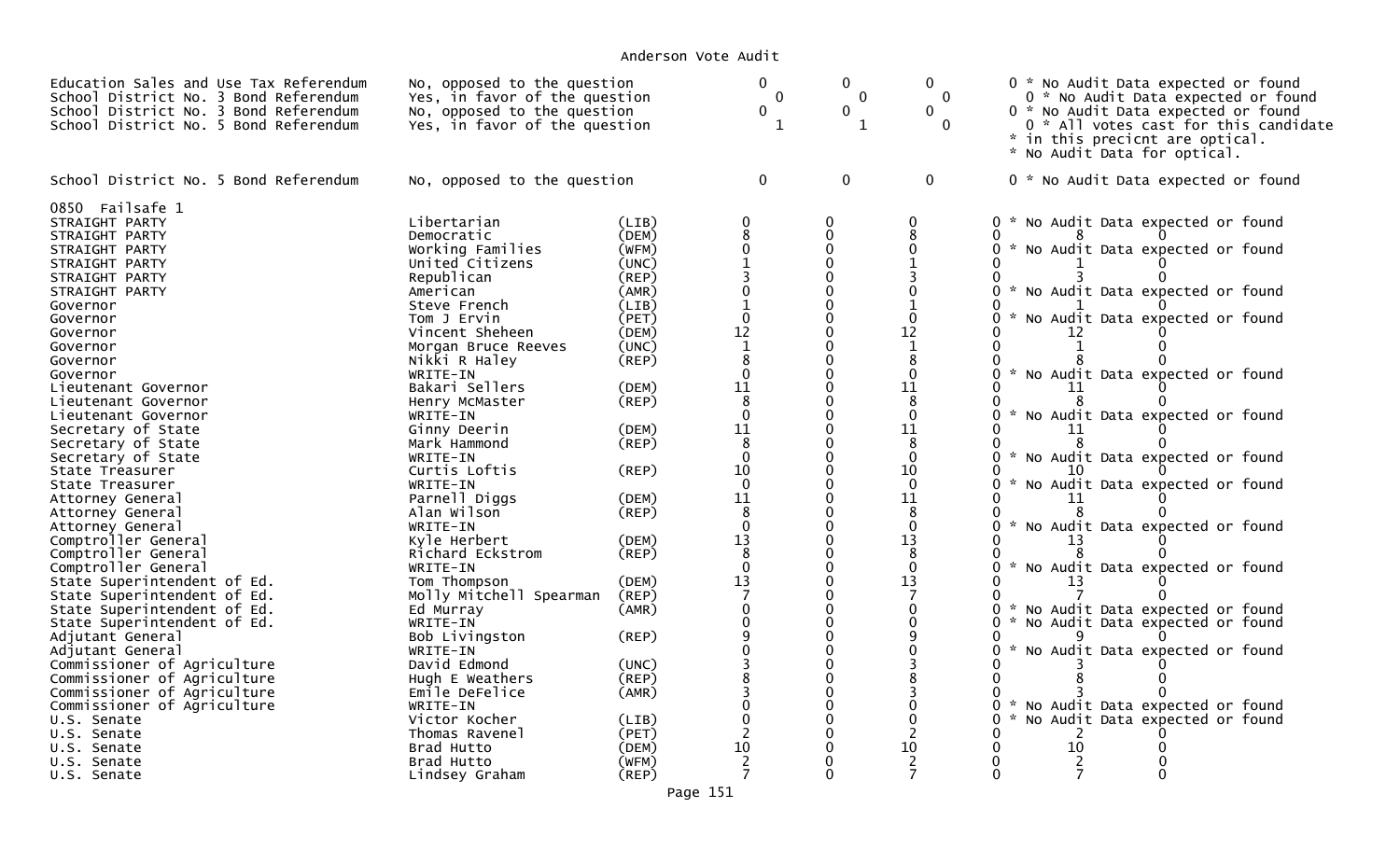|                                                        |                        |             | Anderson Vote Audit |   |    |                                                                            |
|--------------------------------------------------------|------------------------|-------------|---------------------|---|----|----------------------------------------------------------------------------|
| U.S. Senate                                            | WRITE-IN               |             |                     | 0 | 0  | No Audit Data expected or found                                            |
| U.S. Senate (Unexpired Term)                           | Joyce Dickerson        | (DEM)       | 12                  | 0 | 12 | 12                                                                         |
| U.S. Senate (Unexpired Term)                           | Tim Scott              | (REP)       |                     |   | 9  |                                                                            |
| U.S. Senate (Unexpired Term)                           | Jill Bossi             | (AMR)       |                     |   | 0  | 0 * No Audit Data expected or found                                        |
| U.S. Senate (Unexpired Term)                           | WRITE-IN               |             |                     |   | 0  | No Audit Data expected or found                                            |
| U.S. House of Rep. DISTRICT 3                          | Barbara Jo Mullis      | (DEM)       | 12                  |   | 12 |                                                                            |
| U.S. House of Rep. DISTRICT 3                          | Jeff Duncan            | $($ REP $)$ |                     |   |    |                                                                            |
| U.S. House of Rep. DISTRICT 3                          | WRITE-IN               |             |                     |   |    | * No Audit Data expected or found                                          |
| State House of Rep. DISTRICT 6                         | Brian White            | (REP)       |                     |   |    |                                                                            |
| State House of Rep. DISTRICT 6                         | WRITE-IN               |             |                     |   |    | * No Audit Data expected or found                                          |
| State House of Rep. DISTRICT 7                         | Michael Gambrell       | $($ REP $)$ |                     |   |    |                                                                            |
| State House of Rep. DISTRICT 7                         | WRITE-IN               |             |                     |   |    | * No Audit Data expected or found                                          |
| State House of Rep. DISTRICT 9                         | Anne Thayer            | (REP)       |                     |   |    |                                                                            |
| State House of Rep. DISTRICT 9                         | WRITE-IN               |             |                     |   |    | 0 * No Audit Data expected or found                                        |
| State House of Rep. DISTRICT 10                        | Joshua A Putnam        | $($ REP $)$ |                     |   |    | No Audit Data expected or found<br>0 *                                     |
| State House of Rep. DISTRICT 10                        | WRITE-IN               |             |                     |   |    | 0 * No Audit Data expected or found                                        |
| Probate Judge                                          | Martha D Newton        | $($ REP $)$ | 12                  | 0 | 12 | 12                                                                         |
| Probate Judge                                          | WRITE-IN               |             |                     |   | 0  | 0 * No Audit Data expected or found                                        |
| County Council DISTRICT 1                              | Stuart Sprague         | (DEM)       |                     |   |    | 0 * No Audit Data expected or found                                        |
| County Council DISTRICT 1                              | Francis Crowder        | $($ REP $)$ |                     | 0 |    | 0 * No Audit Data expected or found                                        |
| County Council DISTRICT 1                              | WRITE-IN               |             |                     |   |    | * No Audit Data expected or found                                          |
| County Council DISTRICT 2                              | Gracie S Floyd         | (DEM)       |                     |   |    |                                                                            |
| County Council DISTRICT 2                              | Larry Ray Bright       | $($ REP $)$ |                     |   |    |                                                                            |
| County Council DISTRICT 2                              | WRITE-IN               |             |                     |   |    | 0 * No Audit Data expected or found                                        |
| County Council DISTRICT 3                              | Mitchell Cole          | (REP)       |                     |   |    | $\mathcal{H}$                                                              |
| County Council DISTRICT 3                              | WRITE-IN               |             |                     |   |    | No Audit Data expected or found                                            |
| County Council DISTRICT 4                              | Tom Allen              | $($ REP $)$ |                     |   |    |                                                                            |
| County Council DISTRICT 4                              | WRITE-IN               |             |                     |   |    | 0 * No Audit Data expected or found                                        |
| County Council DISTRICT 5                              | Tommy Dunn             | (REP)       |                     |   |    | 0 * No Audit Data expected or found                                        |
| County Council DISTRICT 5<br>County Council DISTRICT 6 | WRITE-IN<br>Ken Waters | $($ REP $)$ |                     |   |    | 0 * No Audit Data expected or found<br>0 * No Audit Data expected or found |
| County Council DISTRICT 6                              | WRITE-IN               |             |                     |   |    | * No Audit Data expected or found<br>0                                     |
| County Council DISTRICT 7                              | M Cindy Wilson         | (REP)       |                     |   |    |                                                                            |
| County Council DISTRICT 7                              | WRITE-IN               |             |                     |   |    | $\mathcal{H}$<br>No Audit Data expected or found                           |
| Soil and Water District Comm.                          | Charles C Eberhart     |             |                     |   |    |                                                                            |
| Soil and Water District Comm.                          | Tim Kelley             |             |                     |   |    |                                                                            |
| Soil and Water District Comm.                          | WRITE-IN               |             |                     |   |    | * No Audit Data expected or found                                          |
| County Board of Education DISTRICT 1                   | Gary Burgess           |             |                     |   |    |                                                                            |
| County Board of Education DISTRICT 1                   | Powell Hickman         |             |                     |   |    | 0 * No Audit Data expected or found                                        |
| County Board of Education DISTRICT 1                   | WRITE-IN               |             |                     |   |    | 0 *<br>No Audit Data expected or found                                     |
| County Board of Education DISTRICT 4                   | Dana Grant             |             |                     |   |    |                                                                            |
| County Board of Education DISTRICT 4                   | WRITE-IN               |             |                     |   |    | * No Audit Data expected or found                                          |
| County Board of Education DISTRICT 5                   | Mike Brock             |             |                     |   |    |                                                                            |
| County Board of Education DISTRICT 5                   | WRITE-IN               |             |                     |   |    |                                                                            |
| School Trustee District 1 Area 1                       | Melissa Ellison Hood   |             |                     |   |    | 0 * No Audit Data expected or found<br>0 2 0                               |
| School Trustee District 1 Area 1                       | WRITE-IN               |             |                     |   |    | 0 * No Audit Data expected or found                                        |
| School Trustee District 1 Area 4                       | Fred G Alexander       |             |                     |   |    |                                                                            |
| School Trustee District 1 Area 4                       | WRITE-IN               |             |                     |   |    | 0 * No Audit Data expected or found                                        |
| School Trustee District 1 Area 5                       | Doug Atkins            |             |                     |   |    |                                                                            |
| School Trustee District 1 Area 5                       | WRITE-IN               |             |                     |   |    | 0 * No Audit Data expected or found                                        |
| School Trustee District 1 Area 7                       | Nancy Owen Upton       |             |                     |   |    |                                                                            |
| School Trustee District 1 Area 7                       | WRITE-IN               |             | 0                   | 0 | 0  | 0 * No Audit Data expected or found                                        |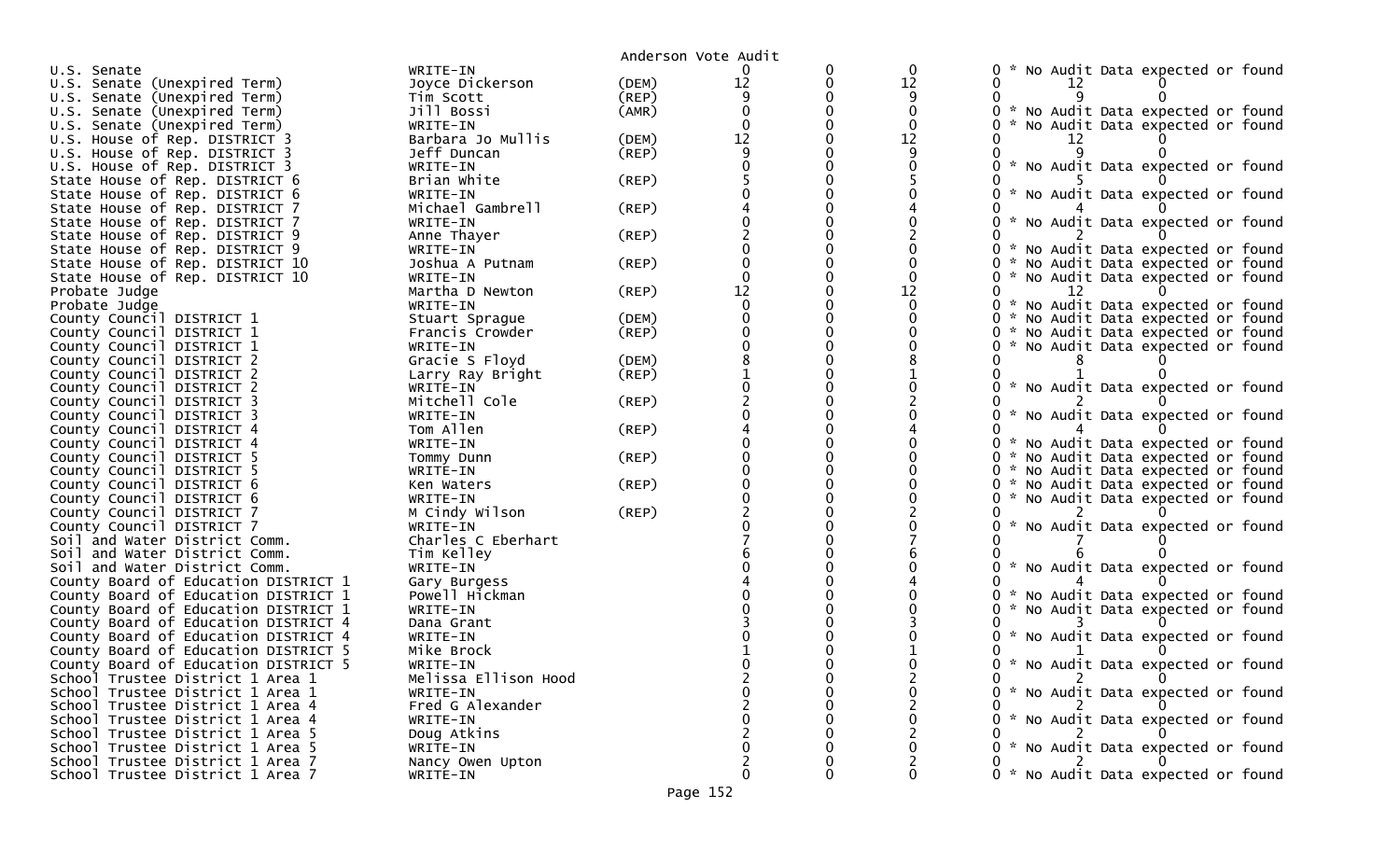|                                                                             |                                      | Anderson Vote Audit |             |                |                                               |
|-----------------------------------------------------------------------------|--------------------------------------|---------------------|-------------|----------------|-----------------------------------------------|
| School Trustee District 2 Area 1                                            | Kevin T Craft                        |                     | 0           | 0              | 0 * No Audit Data expected or found           |
| School Trustee District 2 Area 1                                            | R Alderman Maynard Jr                |                     |             |                |                                               |
| School Trustee District 2 Area 1                                            | Frances M Russell                    |                     |             |                |                                               |
| School Trustee District 2 Area 1                                            | WRITE-IN                             |                     |             |                | * No Audit Data expected or found<br>0        |
| School Trustee District 2 Area 3                                            | Danny Hawkins                        |                     |             |                |                                               |
| School Trustee District 2 Area 3                                            | WRITE-IN                             |                     |             |                | * No Audit Data expected or found<br>0        |
| School Trustee District 2 Area 4                                            | Bonnie S Knight                      |                     |             |                |                                               |
| School Trustee District 2 Area 4                                            | Greg Tysl                            |                     |             |                |                                               |
| School Trustee District 2 Area 4                                            | WRITE-IN                             |                     |             |                | * No Audit Data expected or found             |
| School Trustee District 2 At Large                                          | James Jim Lusk                       |                     |             |                |                                               |
| School Trustee District 2 At Large                                          | Jimmy Ouzts                          |                     |             |                |                                               |
| School Trustee District 2 At Large                                          | WRITE-IN                             |                     |             |                | * No Audit Data expected or found<br>0        |
| School Trustee District 4 Area 4                                            | Meg Jones                            |                     |             |                | 0<br>* No Audit Data expected or found        |
| School Trustee District 4 Area 4                                            | Diana Mullikin                       |                     |             |                |                                               |
| School Trustee District 4 Area 4                                            | WRITE-IN                             |                     |             |                | * No Audit Data expected or found<br>0        |
| School Trustee District 5 Area 2                                            | Margaret Adger Mack                  |                     |             |                | * No Audit Data expected or found<br>0        |
| School Trustee District 5 Area 2                                            | WRITE-IN                             |                     |             |                | * No Audit Data expected or found<br>0        |
| School Trustee District 5 Area 5                                            | Harold R Kay II                      |                     |             |                | 0                                             |
| School Trustee District 5 Area 5                                            | WRITE-IN                             |                     |             |                | 0<br>* No Audit Data expected or found        |
| School Trustee District 5 Area 6                                            | Rick Bradshaw                        |                     |             |                | 0 * No Audit Data expected or found           |
| School Trustee District 5 Area 6                                            | WRITE-IN                             |                     |             |                | * No Audit Data expected or found<br>0        |
| School Trustee District 5 At Large                                          | Sandy Addis                          |                     |             |                |                                               |
| School Trustee District 5 At Large                                          | Corie Cullins                        |                     |             |                |                                               |
| School Trustee District 5 At Large                                          | WRITE-IN                             |                     |             |                | 0 * No Audit Data expected or found           |
| Broadmouth Creek Watershed DISTRICT 5                                       | Glenn Stevens                        |                     |             |                | 0 * No Audit Data expected or found           |
| Broadmouth Creek Watershed DISTRICT 5                                       | WRITE-IN                             |                     |             |                | 0 * No Audit Data expected or found           |
| Brushy Creek Watershed DISTRICT 7                                           | Glenn H McQueen                      |                     |             |                | 0 * No Audit Data expected or found           |
|                                                                             |                                      |                     |             |                | 0 * No Audit Data expected or found           |
| Brushy Creek Watershed DISTRICT 7<br>Brushy Creek Watershed DISTRICT 7      | Cindy Prendergast<br>Richard T Tripp |                     |             |                | 0 * No Audit Data expected or found           |
| Brushy Creek Watershed DISTRICT 7                                           | Ben Wigington                        |                     |             |                | 0 * No Audit Data expected or found           |
|                                                                             | WRITE-IN                             |                     |             |                | 0 * No Audit Data expected or found           |
| Brushy Creek Watershed DISTRICT 7<br>Three and Twenty Watershed DISTRICT 32 | Dennis Claramunt                     |                     |             |                | 0 * No Audit Data expected or found           |
|                                                                             |                                      |                     |             |                | 0                                             |
| Three and Twenty Watershed DISTRICT 32                                      | Randy Griffis                        |                     |             |                | 0                                             |
| Three and Twenty Watershed DISTRICT 32                                      | WRITE-IN                             |                     |             |                | * No Audit Data expected or found             |
| City Council - City of Clemson                                              | Ray F Brown                          |                     |             |                | * No Audit Data expected or found<br>$\bf{0}$ |
| City Council - City of Clemson                                              | Jerry Chapman                        |                     |             |                | 0 * No Audit Data expected or found           |
| City Council - City of Clemson                                              | Tim Fowler                           |                     |             |                | No Audit Data expected or found<br>$0 *$      |
| City Council - City of Clemson                                              | June Hay                             |                     |             |                | 0 * No Audit Data expected or found           |
| City Council - City of Clemson                                              | C Martin Tiller                      |                     |             |                | 0 * No Audit Data expected or found           |
| City Council - City of Clemson                                              | Jeremy Wright                        |                     |             |                | 0 * No Audit Data expected or found<br>**     |
| City Council - City of Clemson                                              | WRITE-IN                             |                     |             |                | No Audit Data expected or found<br>0          |
| Amendment 1                                                                 | Yes                                  | 17                  |             | 17             | 17                                            |
| Amendment 1                                                                 | NO.                                  |                     |             |                |                                               |
| Amendment 2                                                                 | Yes                                  | 13                  |             | 13             | 13                                            |
| Amendment 2                                                                 | No.                                  | $\overline{7}$      | $\Omega$    | $\overline{7}$ | $\Omega$<br>$\Omega$                          |
| Education Sales and Use Tax Referendum                                      | Yes, in favor of the question        | 13                  | $\Omega$    | 13             | 13<br>$\Omega$                                |
| Education Sales and Use Tax Referendum                                      | No, opposed to the question          |                     | 0           |                | $\Omega$<br>∩                                 |
| School District No. 4 Bond Referendum                                       | Yes, in favor of the question        | 5                   | 0           | -5             |                                               |
| School District No. 4 Bond Referendum                                       | No, opposed to the question          |                     | 0           | $\Omega$       | 0 * No Audit Data expected or found           |
| School District No. 5 Bond Referendum                                       | Yes, in favor of the question        | 8                   | 0           | 8              | $\Omega$                                      |
| School District No. 5 Bond Referendum                                       | No, opposed to the question          | 4                   | $\mathbf 0$ | 4              | $\Omega$<br>$\mathbf{0}$                      |
| Clemson Sunday Alcohol Sales Referendum                                     | Yes                                  | 0                   | 0           | 0              | 0 * No Audit Data expected or found           |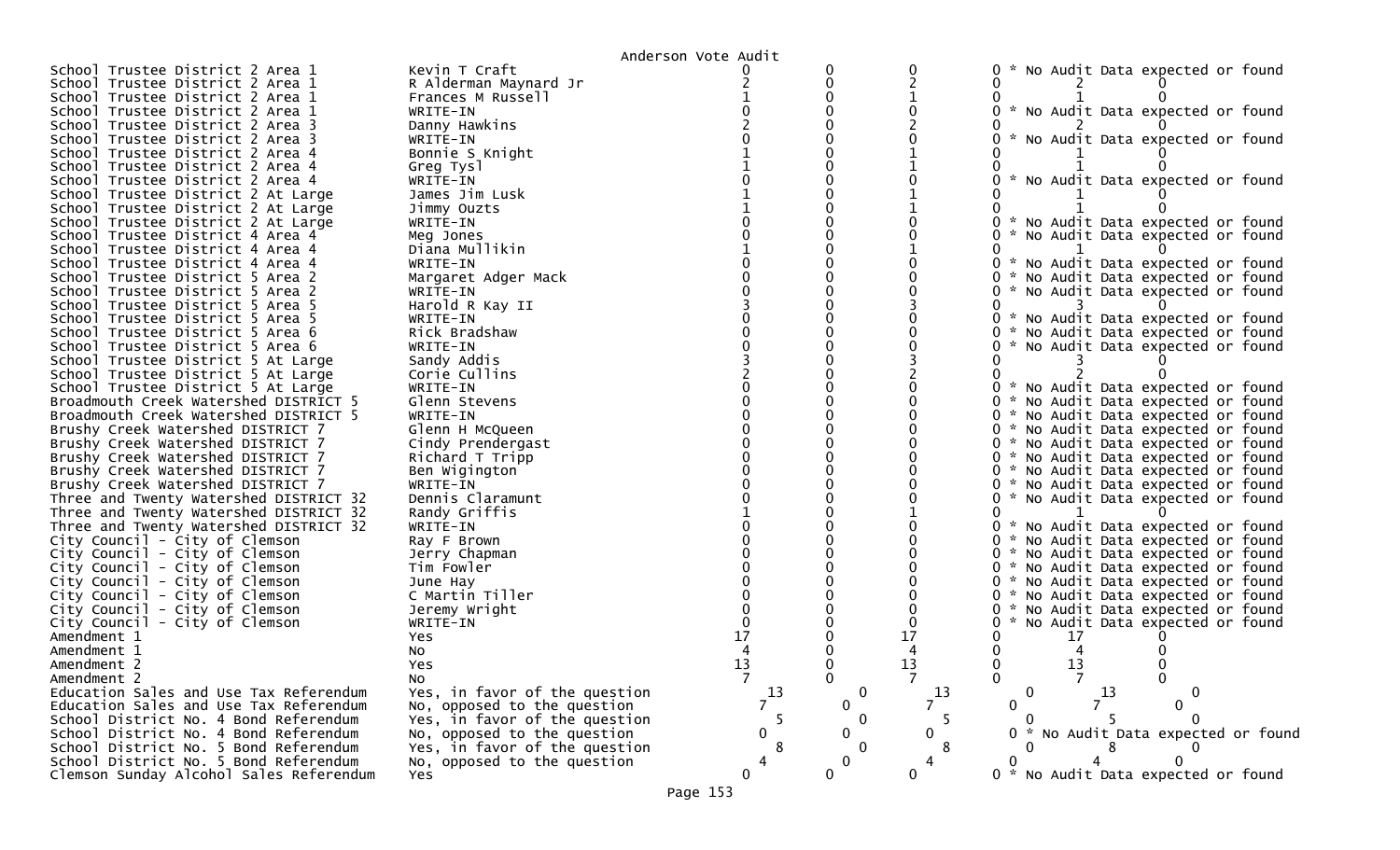|                                                            |                         |                | Anderson Vote Audit  |             |                    |                                                  |
|------------------------------------------------------------|-------------------------|----------------|----------------------|-------------|--------------------|--------------------------------------------------|
| Clemson Sunday Alcohol Sales Referendum                    | No                      |                |                      | 0           | 0                  | 0 * No Audit Data expected or found              |
| 0851 Failsafe 2                                            |                         |                |                      |             |                    |                                                  |
| STRAIGHT PARTY                                             | Libertarian             | (LIB)          |                      | 0           | 0                  | No Audit Data expected or found<br>0 *           |
| STRAIGHT PARTY                                             | Democratic              | (DEM)          |                      | $\mathbf 0$ |                    | 0                                                |
| STRAIGHT PARTY                                             | Working Families        | (WFM)          |                      |             |                    |                                                  |
| STRAIGHT PARTY                                             | United Citizens         | (UNC)          |                      |             |                    | * No Audit Data expected or found<br>0           |
| STRAIGHT PARTY                                             | Republican              | (REP)          | 11                   |             | 11                 |                                                  |
| STRAIGHT PARTY                                             | American                | (AMR)          | $\Omega$             |             | $\Omega$           | ი ∗<br>No Audit Data expected or found           |
| Governor                                                   | Steve French            | (LIB)          |                      |             | 0                  | No Audit Data expected or found<br>0             |
| Governor                                                   | Tom J Ervin             | (PET)          | $\mathbf 0$          | 0           | $\Omega$           | No Audit Data expected or found<br>0             |
| Governor                                                   | Vincent Sheheen         | (DEM)          | 15                   |             | 15                 |                                                  |
| Governor                                                   | Morgan Bruce Reeves     | (UNC)          | $\Omega$             |             | $\Omega$           | 0<br>$\sim$<br>No Audit Data expected or found   |
| Governor                                                   | Nikki R Haley           | (REP)          | 26                   |             | 26                 |                                                  |
| Governor                                                   | WRITE-IN                |                | $\Omega$             |             | $\Omega$           | $\mathcal{H}$<br>No Audit Data expected or found |
| Lieutenant Governor                                        | Bakari Sellers          | (DEM)          | 13                   | $\Omega$    | 13                 |                                                  |
| Lieutenant Governor                                        | Henry McMaster          | (REP)          | 27                   |             | 27                 | 27                                               |
| Lieutenant Governor                                        | WRITE-IN                |                | $\Omega$             |             | $\Omega$           | $\sim$<br>No Audit Data expected or found        |
| Secretary of State                                         | Ginny Deerin            | (DEM)          | 11                   | $\Omega$    | 11                 | 11                                               |
| Secretary of State                                         | Mark Hammond            | (REP)          | 28                   |             | 28                 | 28                                               |
| Secretary of State                                         | WRITE-IN                |                | $\Omega$             |             | $\Omega$           | $\mathcal{H}$<br>No Audit Data expected or found |
| State Treasurer                                            | Curtis Loftis           | $($ REP $)$    | 29                   |             | 29                 |                                                  |
| State Treasurer                                            | WRITE-IN                |                | $\Omega$             |             | $\Omega$           | No Audit Data expected or found                  |
| Attorney General                                           | Parnell Diggs           | (DEM)          | 14                   |             | 14                 | 14                                               |
| Attorney General                                           | Alan Wilson             | $($ REP $)$    | 27                   |             | 27                 | $\sim$                                           |
| Attorney General                                           | WRITE-IN                |                | $\overline{0}$       |             | $\Omega$           | No Audit Data expected or found                  |
| Comptroller General                                        | Kyle Herbert            | (DEM)          | 14                   |             | 14                 |                                                  |
| Comptroller General                                        | Richard Eckstrom        | (REP)          | 26<br>$\overline{0}$ |             | 26<br>$\mathbf{0}$ | $\mathcal{H}$<br>0                               |
| Comptroller General                                        | WRITE-IN                |                | 14                   |             |                    | No Audit Data expected or found                  |
| State Superintendent of Ed.<br>State Superintendent of Ed. | Tom Thompson            | (DEM)<br>(REP) | 24                   |             | 14<br>24           | 14<br>24                                         |
|                                                            | Molly Mitchell Spearman |                | 1                    |             | $\mathbf{1}$       |                                                  |
| State Superintendent of Ed.<br>State Superintendent of Ed. | Ed Murray<br>WRITE-IN   | (AMR)          |                      |             | $\Omega$           | No Audit Data expected or found                  |
| Adjutant General                                           | Bob Livingston          | (REP)          | 29                   |             | 29                 |                                                  |
| Adjutant General                                           | WRITE-IN                |                | $\Omega$             |             | $\mathbf{0}$       | No Audit Data expected or found                  |
| Commissioner of Agriculture                                | David Edmond            | (UNC)          |                      |             |                    |                                                  |
| Commissioner of Agriculture                                | Hugh E Weathers         | $($ REP $)$    | 25                   |             | 25                 |                                                  |
| Commissioner of Agriculture                                | Emile DeFelice          | (AMR)          |                      |             |                    |                                                  |
| Commissioner of Agriculture                                | WRITE-IN                |                |                      |             |                    | No Audit Data expected or found                  |
| U.S. Senate                                                | Victor Kocher           | (LIB)          |                      |             |                    |                                                  |
| U.S. Senate                                                | Thomas Ravenel          | (PET)          |                      |             |                    |                                                  |
| U.S. Senate                                                | Brad Hutto              | (DEM)          | 14                   |             | 14                 |                                                  |
| U.S. Senate                                                | Brad Hutto              | (WFM)          |                      |             | 2                  |                                                  |
| U.S. Senate                                                | Lindsey Graham          | (REP)          | 21                   |             | 21                 | 21<br>- 0                                        |
| U.S. Senate                                                | WRITE-IN                |                | $\mathbf 0$          |             | $\mathbf{0}$       | 0 * No Audit Data expected or found              |
| U.S. Senate (Unexpired Term)                               | Joyce Dickerson         | (DEM)          | 15                   |             | 15                 | 15                                               |
| U.S. Senate (Unexpired Term)                               | Tim Scott               | (REP)          | 26                   |             | 26                 | 26<br>0<br>0                                     |
| U.S. Senate (Unexpired Term)                               | Jill Bossi              | (AMR)          | 0                    |             | $\Omega$           | 0 * No Audit Data expected or found              |
| U.S. Senate (Unexpired Term)                               | WRITE-IN                |                | $\mathbf 0$          |             | $\mathbf{0}$       | No Audit Data expected or found<br>0             |
| U.S. House of Rep. DISTRICT 3                              | Barbara Jo Mullis       | (DEM)          | 13                   |             | 13                 | 13                                               |
| U.S. House of Rep. DISTRICT 3                              | Jeff Duncan             | $($ REP $)$    | 27                   |             | 27                 | 27<br>0                                          |
| U.S. House of Rep. DISTRICT 3                              | WRITE-IN                |                | $\Omega$             |             | $\Omega$           | 0 * No Audit Data expected or found              |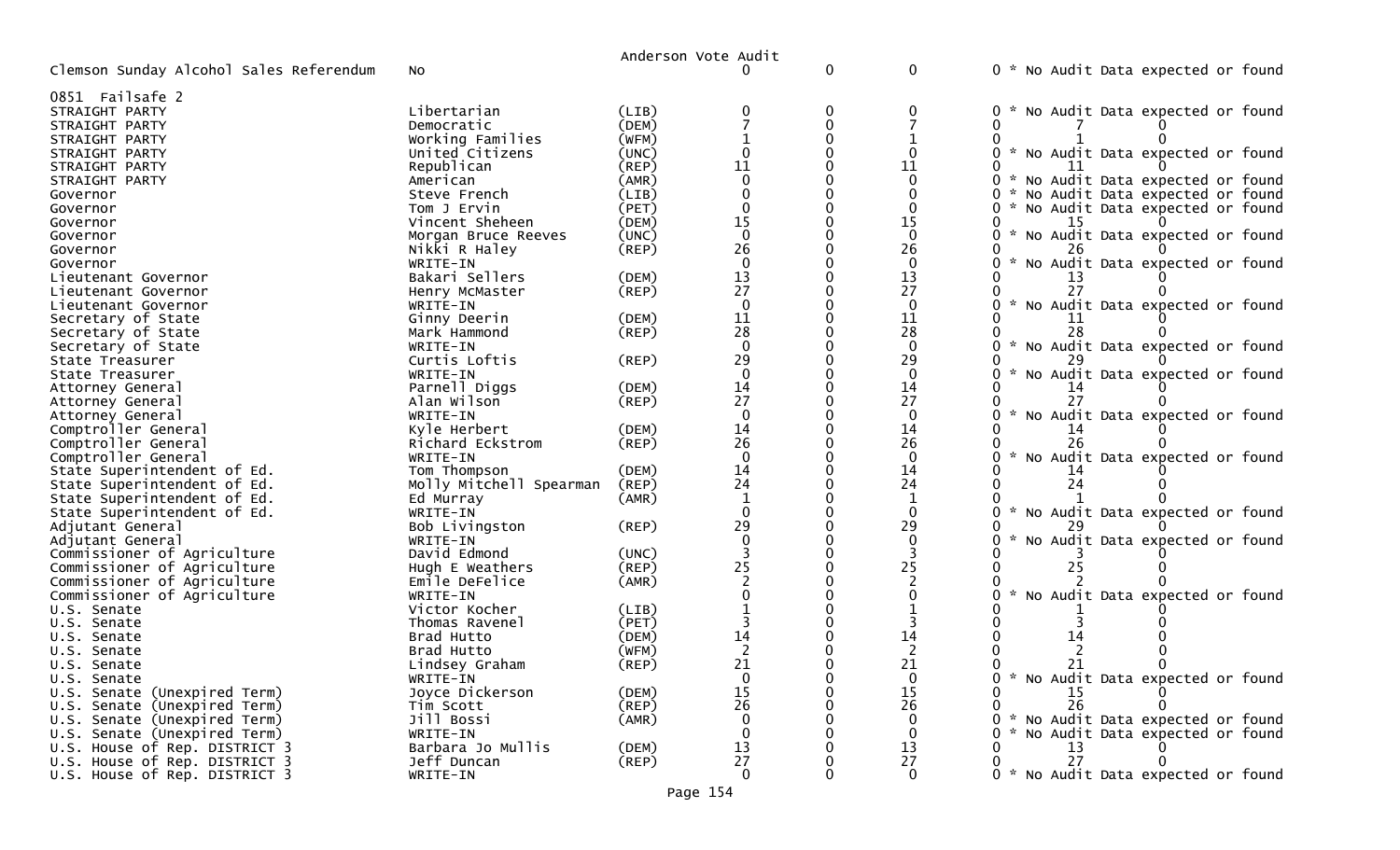|                                                                |                                |             | Anderson Vote Audit |   |    |                                             |
|----------------------------------------------------------------|--------------------------------|-------------|---------------------|---|----|---------------------------------------------|
| State House of Rep. DISTRICT 6                                 | Brian White                    | (REP)       |                     |   |    |                                             |
| State House of Rep. DISTRICT 6                                 | WRITE-IN                       |             |                     | 0 |    | 0 * No Audit Data expected or found         |
| State House of Rep. DISTRICT 7                                 | Michael Gambrell               | $($ REP $)$ |                     |   |    |                                             |
| State House of Rep. DISTRICT 7                                 | WRITE-IN                       |             |                     |   |    | 0 * No Audit Data expected or found         |
| State House of Rep. DISTRICT 8                                 | Jonathon Hill                  | $($ REP $)$ | 16                  |   | 16 |                                             |
| State House of Rep. DISTRICT 8                                 | WRITE-IN                       |             |                     |   |    | * No Audit Data expected or found           |
| State House of Rep. DISTRICT 9                                 | Anne Thayer                    | (REP)       |                     |   |    |                                             |
| State House of Rep. DISTRICT 9                                 | WRITE-IN                       |             |                     |   |    | * No Audit Data expected or found           |
| State House of Rep. DISTRICT 10                                | Joshua A Putnam                | $($ REP $)$ |                     |   |    | No Audit Data expected or found<br>0        |
| State House of Rep. DISTRICT 10                                | WRITE-IN                       |             |                     |   |    | * No Audit Data expected or found           |
| State House of Rep. DISTRICT 11                                | Tombo Hite                     | (DEM)       |                     |   |    |                                             |
| State House of Rep. DISTRICT 11                                | Craig A Gagnon                 | (REP)       |                     |   |    |                                             |
| State House of Rep. DISTRICT 11                                | WRITE-IN                       |             |                     |   |    | * No Audit Data expected or found           |
| Probate Judge                                                  | Martha D Newton                | (REP)       | 31                  |   | 31 |                                             |
| Probate Judge                                                  | WRITE-IN                       |             |                     |   | 0  | No Audit Data expected or found             |
| County Council DISTRICT 1                                      | Stuart Sprague                 | (DEM)       |                     |   |    |                                             |
| County Council DISTRICT 1                                      | Francis Crowder                | (REP)       |                     |   |    |                                             |
| County Council DISTRICT 1                                      | WRITE-IN                       |             |                     |   |    | * No Audit Data expected or found           |
| County Council DISTRICT 2                                      | Gracie S Floyd                 | (DEM)       |                     |   |    |                                             |
| County Council DISTRICT 2                                      | Larry Ray Bright               | $($ REP $)$ |                     |   |    | No Audit Data expected or found             |
| County Council DISTRICT 2                                      | WRITE-IN                       |             |                     |   |    | No Audit Data expected or found             |
| County Council DISTRICT 3                                      | Mitchell Cole                  | $($ REP $)$ |                     |   |    |                                             |
| County Council DISTRICT 3                                      | WRITE-IN                       |             |                     |   |    | <b>*</b><br>No Audit Data expected or found |
| County Council DISTRICT 4                                      | Tom Allen                      | (REP)       |                     |   |    |                                             |
| County Council DISTRICT 4                                      | WRITE-IN                       |             |                     |   |    | * No Audit Data expected or found           |
| County Council DISTRICT 5                                      | Tommy Dunn                     | (REP)       | 12                  |   | 12 |                                             |
| County Council DISTRICT 5                                      | WRITE-IN                       |             |                     |   |    | No Audit Data expected or found             |
| County Council DISTRICT 6                                      | Ken Waters                     | (REP)       |                     |   |    | No Audit Data expected or found             |
| County Council DISTRICT 6                                      | WRITE-IN                       |             |                     |   |    | No Audit Data expected or found             |
| County Council DISTRICT 7                                      | M Cindy Wilson                 | (REP)       |                     |   |    | *                                           |
| County Council DISTRICT 7                                      | WRITE-IN<br>Charles C Eberhart |             | 18                  |   | 18 | No Audit Data expected or found             |
| Soil and Water District Comm.                                  | Tim Kelley                     |             | 18                  |   | 18 |                                             |
| Soil and Water District Comm.<br>Soil and Water District Comm. | WRITE-IN                       |             |                     |   |    | * No Audit Data expected or found           |
| County Board of Education DISTRICT 1                           |                                |             |                     |   |    |                                             |
| County Board of Education DISTRICT 1                           | Gary Burgess<br>Powell Hickman |             |                     |   |    |                                             |
| County Board of Education DISTRICT 1                           | WRITE-IN                       |             |                     |   |    | * No Audit Data expected or found           |
| County Board of Education DISTRICT 3                           | Charlie Dale Martin            |             |                     |   |    |                                             |
| County Board of Education DISTRICT 3                           | WRITE-IN                       |             |                     |   |    | 0 * No Audit Data expected or found         |
| County Board of Education DISTRICT 4                           | Dana Grant                     |             |                     |   |    | 0 * No Audit Data expected or found         |
| County Board of Education DISTRICT 4                           | WRITE-IN                       |             |                     |   |    | 0 * No Audit Data expected or found         |
| County Board of Education DISTRICT 5                           | Mike Brock                     |             |                     |   |    | * No Audit Data expected or found           |
| County Board of Education DISTRICT 5                           | WRITE-IN                       |             |                     |   |    | * No Audit Data expected or found<br>0      |
| County Board of Education DISTRICT 6                           | C Nakia Davis                  |             |                     |   |    |                                             |
| County Board of Education DISTRICT 6                           | WRITE-IN                       |             |                     |   |    | 0 * No Audit Data expected or found         |
| School Trustee District 1 Area 1                               | Melissa Ellison Hood           |             |                     |   |    |                                             |
| School Trustee District 1 Area 1                               | WRITE-IN                       |             |                     |   |    | 0 * No Audit Data expected or found         |
| School Trustee District 1 Area 4                               | Fred G Alexander               |             |                     |   |    |                                             |
| School Trustee District 1 Area 4                               | WRITE-IN                       |             |                     |   |    | 0 * No Audit Data expected or found         |
| School Trustee District 1 Area 5                               | Doug Atkins                    |             |                     |   |    |                                             |
| School Trustee District 1 Area 5                               | WRITE-IN                       |             |                     |   | 0  | 0 * No Audit Data expected or found         |
| School Trustee District 1 Area 7                               | Nancy Owen Upton               |             |                     | 0 |    |                                             |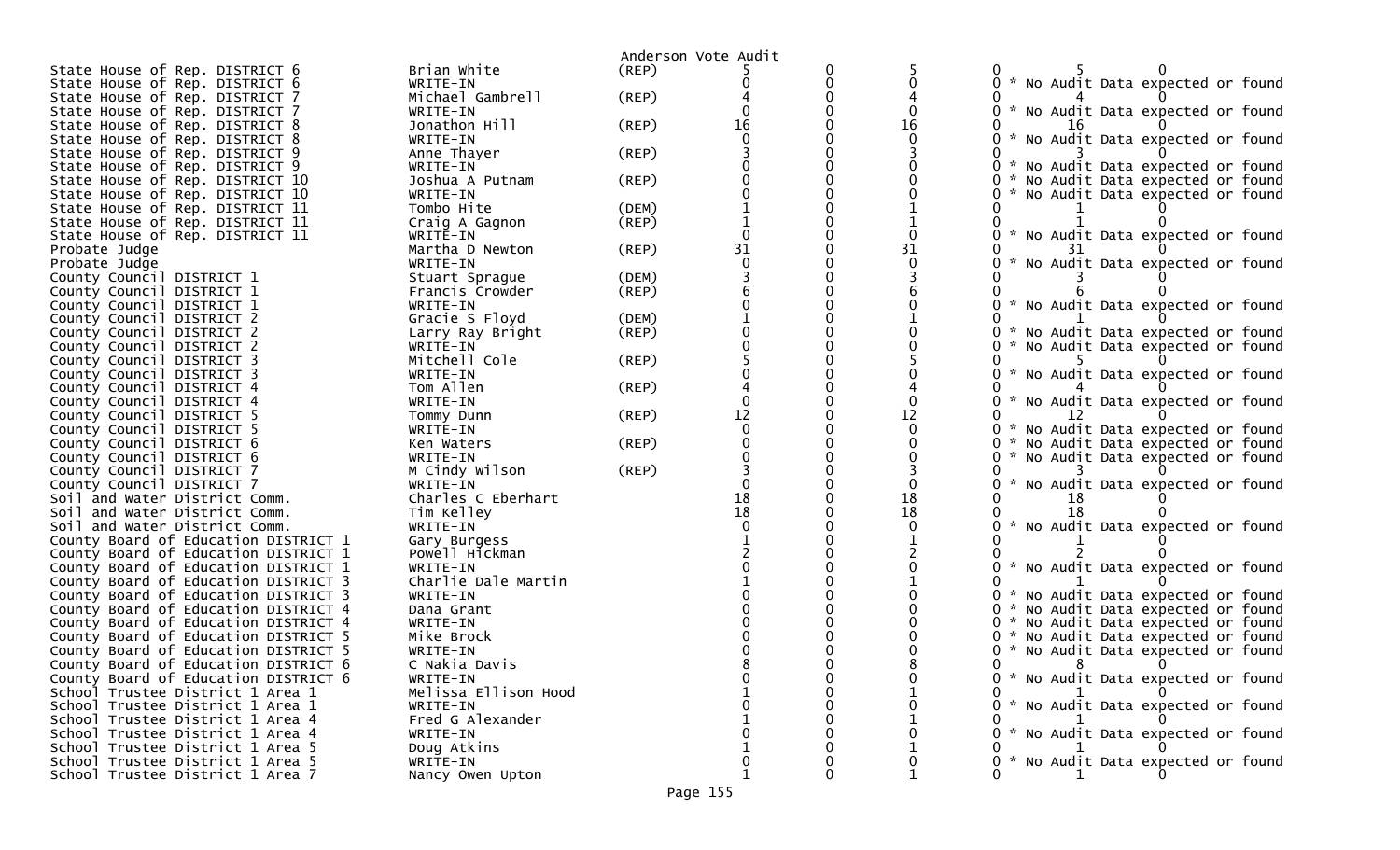|                                                               |                       | Anderson Vote Audit |          |    |     |  |    |                                     |  |
|---------------------------------------------------------------|-----------------------|---------------------|----------|----|-----|--|----|-------------------------------------|--|
| School Trustee District 1 Area 7                              | WRITE-IN              |                     |          |    |     |  |    | 0 * No Audit Data expected or found |  |
| School Trustee District 2 Area 1                              | Kevin T Craft         |                     | 0        |    |     |  |    | 0 * No Audit Data expected or found |  |
| School Trustee District 2 Area 1                              | R Alderman Maynard Jr |                     |          |    |     |  |    | 0 * No Audit Data expected or found |  |
| School Trustee District 2 Area 1                              | Frances M Russell     |                     |          |    |     |  |    | 0 * No Audit Data expected or found |  |
| School Trustee District 2 Area 1                              | WRITE-IN              |                     |          |    |     |  |    | 0 * No Audit Data expected or found |  |
| School Trustee District 2 Area 3                              | Danny Hawkins         |                     |          |    |     |  |    | 0 * No Audit Data expected or found |  |
| School Trustee District 2 Area 3                              | WRITE-IN              |                     |          |    |     |  |    | 0 * No Audit Data expected or found |  |
| School Trustee District 2 Area 4                              | Bonnie S Knight       |                     |          |    |     |  |    | 0 * No Audit Data expected or found |  |
| School Trustee District 2 Area 4                              | Greg Tysl             |                     |          |    |     |  |    | 0 * No Audit Data expected or found |  |
| School Trustee District 2 Area 4                              | WRITE-IN              |                     |          |    |     |  |    | 0 * No Audit Data expected or found |  |
| School Trustee District 2 At Large                            | James Jim Lusk        |                     |          |    |     |  |    | 0 * No Audit Data expected or found |  |
| School Trustee District 2 At Large                            | Jimmy Ouzts           |                     |          |    |     |  |    | 0 * No Audit Data expected or found |  |
| School Trustee District 2 At Large                            | WRITE-IN              |                     |          |    |     |  |    | 0 * No Audit Data expected or found |  |
| School Trustee District 3 Area 1                              | Larry S Holbrook      |                     |          |    |     |  |    |                                     |  |
| School Trustee District 3 Area 1                              | Phillip L Martin      |                     |          |    |     |  |    |                                     |  |
| School Trustee District 3 Area 1                              | WRITE-IN              |                     |          |    |     |  |    | 0 * No Audit Data expected or found |  |
| School Trustee District 3 Area 4                              | Marty Watt            |                     |          |    |     |  |    |                                     |  |
| School Trustee District 3 Area 4                              | WRITE-IN              |                     |          |    |     |  |    | 0 * No Audit Data expected or found |  |
| School Trustee District 3 At Large                            | Curtis A Wiles        |                     |          |    |     |  |    |                                     |  |
| School Trustee District 3 At Large                            | WRITE-IN              |                     |          |    |     |  |    | 0 * No Audit Data expected or found |  |
| School Trustee District 4 Area 2                              | Paulette R Grate      |                     |          |    |     |  |    | 0 * No Audit Data expected or found |  |
| School Trustee District 4 Area 2                              | WRITE-IN              |                     |          |    |     |  |    | 0 * No Audit Data expected or found |  |
| School Trustee District 4 Area 5                              | Danny Brock           |                     |          |    |     |  |    |                                     |  |
| School Trustee District 4 Area 5                              | WRITE-IN              |                     |          |    |     |  |    | 0 * No Audit Data expected or found |  |
| School Trustee District 5 Area 2                              |                       |                     |          |    |     |  |    |                                     |  |
| School Trustee District 5 Area 2                              | Margaret Adger Mack   |                     |          |    |     |  |    |                                     |  |
|                                                               | WRITE-IN              | 16                  |          | 16 |     |  |    | No Audit Data expected or found     |  |
| School Trustee District 5 At Large                            | Sandy Addis           |                     |          |    |     |  | 16 |                                     |  |
| School Trustee District 5 At Large                            | Corie Cullins         |                     |          |    |     |  |    |                                     |  |
| School Trustee District 5 At Large                            | WRITE-IN              |                     |          |    |     |  |    | 0 * No Audit Data expected or found |  |
| Big Creek Watershed DISTRICT 4                                | Joey Werner           |                     |          |    |     |  |    | 0 * No Audit Data expected or found |  |
| Big Creek Watershed DISTRICT 4                                | WRITE-IN              |                     |          |    |     |  |    | 0 * No Audit Data expected or found |  |
| Broadmouth Creek Watershed DISTRICT 5                         | Glenn Stevens         |                     |          |    |     |  |    | 0 * No Audit Data expected or found |  |
| Broadmouth Creek Watershed DISTRICT 5                         | WRITE-IN              |                     |          |    |     |  |    | 0 * No Audit Data expected or found |  |
| Brushy Creek Watershed DISTRICT 7                             | Glenn H McQueen       |                     |          |    |     |  |    | 0 * No Audit Data expected or found |  |
| Brushy Creek Watershed DISTRICT 7                             | Cindy Prendergast     |                     |          |    |     |  |    | 0 * No Audit Data expected or found |  |
| Brushy Creek Watershed DISTRICT 7                             | Richard T Tripp       |                     |          |    |     |  |    | 0 * No Audit Data expected or found |  |
| Brushy Creek Watershed DISTRICT 7                             | Ben Wigington         |                     |          |    |     |  |    | 0 * No Audit Data expected or found |  |
| Brushy Creek Watershed DISTRICT 7                             | WRITE-IN              |                     |          |    |     |  |    | 0 * No Audit Data expected or found |  |
| Three and Twenty Watershed DISTRICT 32                        | Dennis Claramunt      |                     |          |    |     |  |    | 0 * No Audit Data expected or found |  |
| Three and Twenty Watershed DISTRICT 32                        | Randy Griffis         |                     |          |    |     |  |    | 0 * No Audit Data expected or found |  |
| Three and Twenty Watershed DISTRICT 32                        | WRITE-IN              |                     |          |    |     |  |    | 0 * No Audit Data expected or found |  |
| Homeland Park Water and Sewer DISTRICT 108 Dennis L Chastain  |                       |                     |          |    |     |  |    | 0 * No Audit Data expected or found |  |
| Homeland Park Water and Sewer DISTRICT 108 Larry E Harrell    |                       |                     |          |    |     |  |    | 0 * No Audit Data expected or found |  |
| Homeland Park Water and Sewer DISTRICT 108 Jerry Richey       |                       |                     |          |    |     |  |    | 0 * No Audit Data expected or found |  |
| Homeland Park Water and Sewer DISTRICT 108 Mary P Sanders     |                       |                     |          |    | 0   |  |    | $\Omega$                            |  |
| Homeland Park Water and Sewer DISTRICT 108 Jan Charping Smith |                       |                     |          |    |     |  |    | 0 * No Audit Data expected or found |  |
| Homeland Park Water and Sewer DISTRICT 108 Ken Swilling       |                       |                     |          |    | 0 * |  |    | No Audit Data expected or found     |  |
| Homeland Park Water and Sewer DISTRICT 108 WRITE-IN           |                       |                     |          |    |     |  |    | No Audit Data expected or found     |  |
| Amendment 1                                                   | Yes                   | 35                  |          | 35 |     |  | 35 |                                     |  |
| Amendment 1                                                   | No                    |                     |          |    |     |  | 4  |                                     |  |
| Amendment 2                                                   | Yes                   | 20                  |          | 20 |     |  | 20 |                                     |  |
| Amendment 2                                                   | <b>NO</b>             | 19                  | $\Omega$ | 19 |     |  | 19 |                                     |  |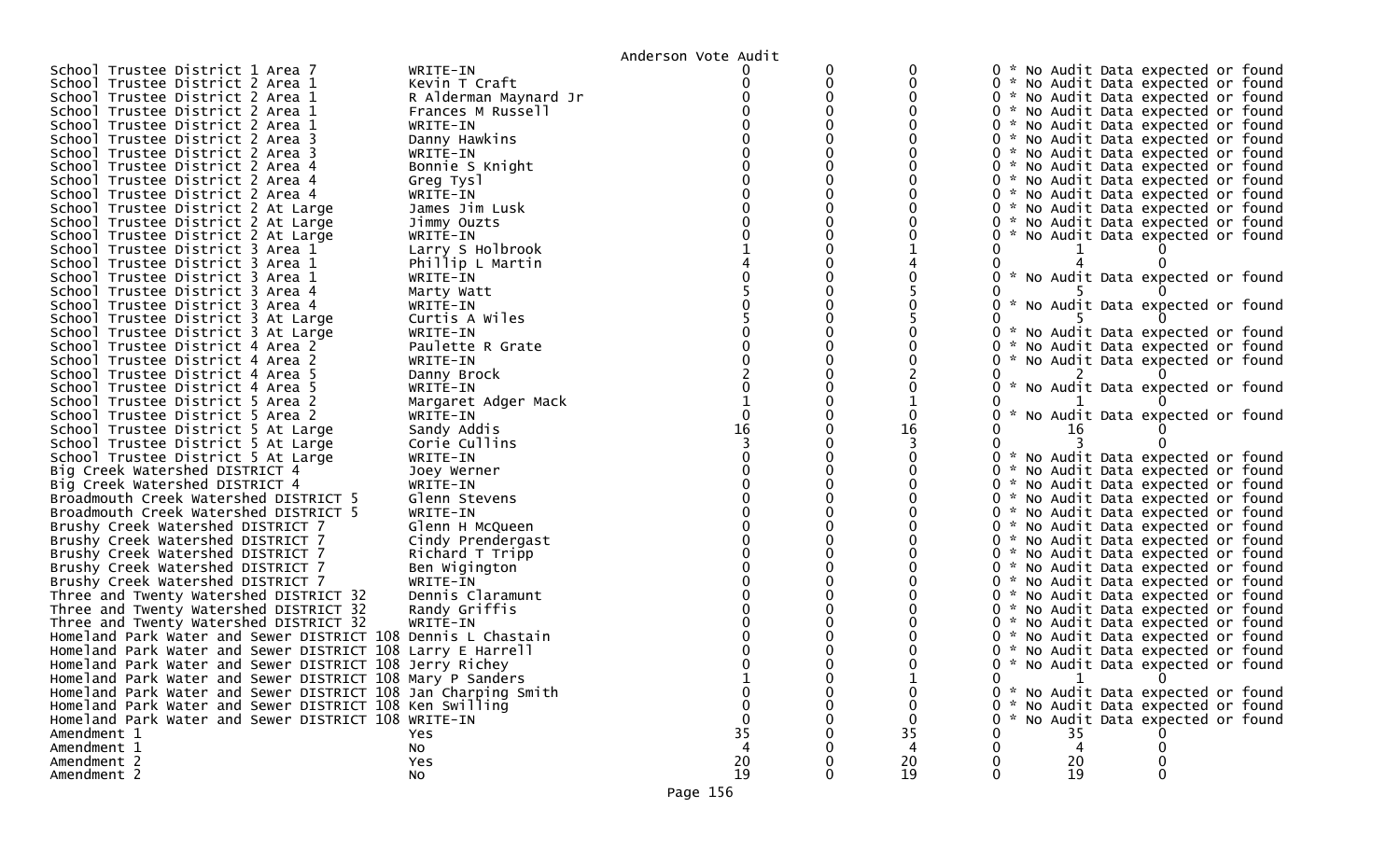|                                                                                |                                                              | Anderson Vote Audit |                  |                              |                |                             |              |                                   |  |
|--------------------------------------------------------------------------------|--------------------------------------------------------------|---------------------|------------------|------------------------------|----------------|-----------------------------|--------------|-----------------------------------|--|
| Education Sales and Use Tax Referendum                                         | Yes, in favor of the question                                |                     | 27               | $\mathbf 0$                  | 27<br>13       | 0                           | 27<br>13     | $\mathbf 0$<br>$\mathbf{0}$       |  |
| Education Sales and Use Tax Referendum                                         | No, opposed to the question                                  |                     | 13<br>3          | $\mathbf{0}$<br>$\mathbf{0}$ | 3              | $\mathbf{0}$<br>$\mathbf 0$ |              | $\mathbf 0$                       |  |
| School District No. 3 Bond Referendum<br>School District No. 3 Bond Referendum | Yes, in favor of the question<br>No, opposed to the question |                     | 2                | $\mathbf{0}$                 | 2              | $\mathbf{0}$                | 3<br>2       | $\mathbf{0}$                      |  |
| School District No. 4 Bond Referendum                                          | Yes, in favor of the question                                |                     | 3                | $\Omega$                     | 3              | $\Omega$                    | 3            | $\Omega$                          |  |
| School District No. 4 Bond Referendum                                          | No, opposed to the question                                  |                     | $2^{\circ}$      | $\mathbf{0}$                 | 2              | $\mathbf{0}$                | $\mathbf{2}$ | $\mathbf{0}$                      |  |
| School District No. 5 Bond Referendum                                          | Yes, in favor of the question                                |                     | 22               | $\Omega$                     | 22             | $\Omega$                    | 22           | $\Omega$                          |  |
| School District No. 5 Bond Referendum                                          | No, opposed to the question                                  |                     |                  | $\mathbf{0}$                 | 4              | 0                           |              | 0                                 |  |
|                                                                                |                                                              |                     |                  |                              |                |                             |              |                                   |  |
| 0852 Failsafe 3                                                                |                                                              |                     |                  |                              |                |                             |              |                                   |  |
| STRAIGHT PARTY                                                                 | Libertarian                                                  | (LIB)               | 0                | 0                            | 0              |                             |              | No Audit Data expected or found   |  |
| STRAIGHT PARTY                                                                 | Democratic                                                   | (DEM)               | 16               | $\mathbf{0}$                 | 16             |                             | 16           |                                   |  |
| STRAIGHT PARTY                                                                 | Working Families                                             | (WFM)               |                  |                              |                |                             |              |                                   |  |
| STRAIGHT PARTY                                                                 | United Citizens                                              | (UNC)               |                  |                              |                |                             |              | * No Audit Data expected or found |  |
| STRAIGHT PARTY                                                                 | Republican                                                   | $($ REP $)$         |                  |                              |                |                             |              |                                   |  |
| STRAIGHT PARTY                                                                 | American                                                     | (AMR)               |                  |                              |                |                             |              | No Audit Data expected or found   |  |
| Governor                                                                       | Steve French                                                 | (LIB)               |                  |                              |                |                             |              | No Audit Data expected or found   |  |
| Governor                                                                       | Tom J Ervin                                                  | (PET)               |                  |                              |                |                             |              |                                   |  |
| Governor                                                                       | Vincent Sheheen                                              | (DEM)               | 21               |                              | 21             |                             |              |                                   |  |
| Governor                                                                       | Morgan Bruce Reeves                                          | (UNC)               | $\mathbf 0$      |                              | $\mathbf{0}$   |                             |              | * No Audit Data expected or found |  |
| Governor                                                                       | Nikki R Haley                                                | (REP)               | 22               |                              | 22             |                             |              |                                   |  |
| Governor                                                                       | WRITE-IN                                                     |                     | $\Omega$         |                              | $\mathbf{0}$   |                             |              | No Audit Data expected or found   |  |
| Lieutenant Governor                                                            | Bakari Sellers                                               | (DEM)               | 20               |                              | 20             |                             | 20           |                                   |  |
| Lieutenant Governor                                                            | Henry McMaster                                               | (REP)               | 24               |                              | 24             |                             |              |                                   |  |
| Lieutenant Governor                                                            | WRITE-IN                                                     |                     | $\Omega$         |                              | $\mathbf{0}$   |                             |              | * No Audit Data expected or found |  |
| Secretary of State                                                             | Ginny Deerin                                                 | (DEM)               | 20<br>23         |                              | 20             |                             | 20           |                                   |  |
| Secretary of State                                                             | Mark Hammond                                                 | (REP)               | $\Omega$         |                              | 23             |                             | 23           |                                   |  |
| Secretary of State                                                             | WRITE-IN<br>Curtis Loftis                                    | $($ REP $)$         | 28               |                              | 0<br>28        |                             |              | No Audit Data expected or found   |  |
| State Treasurer<br>State Treasurer                                             | WRITE-IN                                                     |                     |                  |                              |                |                             | 28           |                                   |  |
| Attorney General                                                               | Parnell Diggs                                                | (DEM)               | 20               |                              | 20             |                             | 20           |                                   |  |
| Attorney General                                                               | Alan Wilson                                                  | $($ REP $)$         | 23               |                              | 23             |                             | 23           |                                   |  |
| Attorney General                                                               | WRITE-IN                                                     |                     | $\Omega$         |                              | $\mathbf{0}$   |                             |              | * No Audit Data expected or found |  |
| Comptroller General                                                            | Kyle Herbert                                                 | (DEM)               | 20               |                              | 20             |                             |              |                                   |  |
| Comptroller General                                                            | Richard Eckstrom                                             | $($ REP $)$         | 22               |                              | 22             |                             | 22           |                                   |  |
| Comptroller General                                                            | WRITE-IN                                                     |                     | $\mathbf{0}$     |                              | 0              |                             |              | * No Audit Data expected or found |  |
| State Superintendent of Ed.                                                    | Tom Thompson                                                 | (DEM)               | 18               |                              | 18             |                             | 18           |                                   |  |
| State Superintendent of Ed.                                                    | Molly Mitchell Spearman                                      | (REP)               | 22               |                              | 22             |                             | 22           |                                   |  |
| State Superintendent of Ed.                                                    | Ed Murray                                                    | (AMR)               |                  |                              |                |                             |              |                                   |  |
| State Superintendent of Ed.                                                    | WRITE-IN                                                     |                     | $\Omega$         |                              | $\Omega$       |                             |              | No Audit Data expected or found   |  |
| Adjutant General                                                               | Bob Livingston                                               | (REP)               | 26               |                              | 26             |                             | 26           |                                   |  |
| Adjutant General                                                               | WRITE-IN                                                     |                     |                  |                              |                |                             |              |                                   |  |
| Commissioner of Agriculture                                                    | David Edmond                                                 | (UNC)               |                  |                              |                |                             |              |                                   |  |
| Commissioner of Agriculture                                                    | Hugh E Weathers                                              | (REP)               | 21               |                              | 21             |                             | 21           |                                   |  |
| Commissioner of Agriculture                                                    | Emile DeFelice                                               | (AMR)               |                  | 0                            | 5              |                             |              |                                   |  |
| Commissioner of Agriculture                                                    | WRITE-IN                                                     |                     |                  |                              |                |                             |              |                                   |  |
| U.S. Senate                                                                    | Victor Kocher                                                | (LIB)               |                  |                              |                |                             |              |                                   |  |
| U.S. Senate                                                                    | Thomas Ravenel                                               | (PET)               |                  |                              |                |                             |              |                                   |  |
| U.S. Senate                                                                    | Brad Hutto                                                   | (DEM)               | 19               |                              | 19             |                             | 19           |                                   |  |
| U.S. Senate                                                                    | Brad Hutto                                                   | (WFM)               | $\mathbf{1}$     |                              | $\mathbf{1}$   |                             |              |                                   |  |
| U.S. Senate                                                                    | Lindsey Graham                                               | $($ REP $)$         | $_{\rm 20}^{21}$ |                              | $2\frac{1}{0}$ |                             | 21           |                                   |  |
| U.S. Senate                                                                    | WRITE-IN                                                     |                     |                  |                              |                |                             |              | * No Audit Data expected or found |  |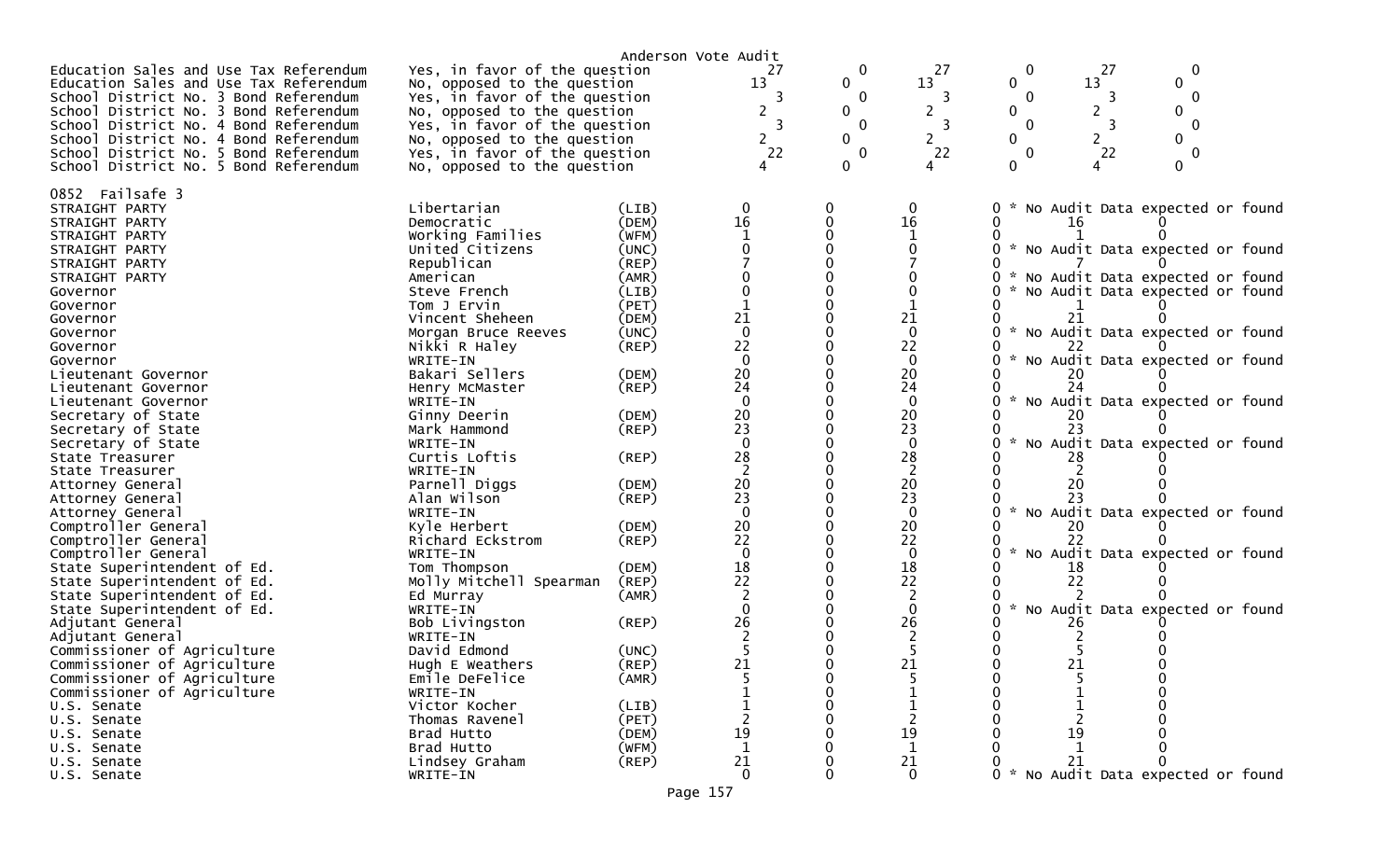|                                      |                     |       | Anderson Vote Audit |              |    |                                     |
|--------------------------------------|---------------------|-------|---------------------|--------------|----|-------------------------------------|
| U.S. Senate (Unexpired Term)         | Joyce Dickerson     | (DEM) | 19                  | 19           | 19 |                                     |
| U.S. Senate (Unexpired Term)         | Tim Scott           | (REP) | 21                  | 21           | 21 |                                     |
| U.S. Senate (Unexpired Term)         | Jill Bossi          | (AMR) |                     | 4            |    |                                     |
| U.S. Senate (Unexpired Term)         | WRITE-IN            |       |                     | $\mathbf{0}$ |    | * No Audit Data expected or found   |
| U.S. House of Rep. DISTRICT 3        | Barbara Jo Mullis   | (DEM) | 20                  | 20           |    |                                     |
| U.S. House of Rep. DISTRICT 3        | Jeff Duncan         | (REP) | 24                  | 24           |    |                                     |
| U.S. House of Rep. DISTRICT 3        | WRITE-IN            |       |                     |              |    | * No Audit Data expected or found   |
| State House of Rep. DISTRICT 6       | Brian White         | (REP) |                     |              |    |                                     |
| State House of Rep. DISTRICT 6       | WRITE-IN            |       |                     |              |    |                                     |
| State House of Rep. DISTRICT 7       | Michael Gambrell    | (REP) |                     |              |    |                                     |
| State House of Rep. DISTRICT 7       | WRITE-IN            |       |                     |              |    | * No Audit Data expected or found   |
| State House of Rep. DISTRICT 8       | Jonathon Hill       | (REP) |                     |              |    |                                     |
| State House of Rep. DISTRICT 8       | WRITE-IN            |       |                     |              |    | * No Audit Data expected or found   |
| State House of Rep. DISTRICT 9       | Anne Thayer         | (REP) | 15                  | 15           |    |                                     |
| State House of Rep. DISTRICT 9       | WRITE-IN            |       |                     |              |    |                                     |
| State House of Rep. DISTRICT 10      | Joshua A Putnam     | (REP) |                     |              |    | * No Audit Data expected or found   |
| State House of Rep. DISTRICT 10      | WRITE-IN            |       |                     |              |    | * No Audit Data expected or found   |
| State House of Rep. DISTRICT 11      | Tombo Hite          | (DEM) |                     |              |    | * No Audit Data expected or found   |
| State House of Rep. DISTRICT 11      | Craig A Gagnon      | (REP) |                     |              |    |                                     |
| State House of Rep. DISTRICT 11      | WRITE-IN            |       |                     |              |    | * No Audit Data expected or found   |
| Probate Judge                        | Martha D Newton     | (REP) | 28                  | 28           |    |                                     |
| Probate Judge                        | WRITE-IN            |       |                     |              |    |                                     |
| County Council DISTRICT 1            | Stuart Sprague      | (DEM) |                     |              |    |                                     |
| County Council DISTRICT 1            | Francis Crowder     | (REP) | 12                  | 12           |    |                                     |
| County Council DISTRICT 1            | WRITE-IN            |       |                     |              |    | * No Audit Data expected or found   |
| County Council DISTRICT 2            | Gracie S Floyd      | (DEM) |                     |              |    |                                     |
| County Council DISTRICT 2            | Larry Ray Bright    | (REP) |                     |              |    |                                     |
| County Council DISTRICT 2            | WRITE-IN            |       |                     |              |    | * No Audit Data expected or found   |
| County Council DISTRICT 3            | Mitchell Cole       | (REP) |                     |              |    | * No Audit Data expected or found   |
| County Council DISTRICT 3            | WRITE-IN            |       |                     |              |    | * No Audit Data expected or found   |
| County Council DISTRICT 4            | Tom Allen           | (REP) |                     |              |    |                                     |
| County Council DISTRICT 4            | WRITE-IN            |       |                     |              |    |                                     |
| County Council DISTRICT 5            | Tommy Dunn          | (REP) |                     |              |    | * No Audit Data expected or found   |
| County Council DISTRICT 5            | WRITE-IN            |       |                     |              |    | * No Audit Data expected or found   |
| County Council DISTRICT 6            | Ken Waters          | (REP) |                     |              |    | * No Audit Data expected or found   |
| County Council DISTRICT 6            | WRITE-IN            |       |                     |              |    | * No Audit Data expected or found   |
| County Council DISTRICT 7            | M Cindy Wilson      | (REP) |                     |              |    |                                     |
| County Council DISTRICT 7            | WRITE-IN            |       |                     |              |    |                                     |
| Soil and Water District Comm.        | Charles C Eberhart  |       |                     | 10           |    |                                     |
| Soil and Water District Comm.        | Tim Kelley          |       | 14                  | 14           |    |                                     |
| Soil and Water District Comm.        | WRITE-IN            |       |                     |              |    | * No Audit Data expected or found   |
| County Board of Education DISTRICT 1 | Gary Burgess        |       |                     |              |    | * No Audit Data expected or found   |
| County Board of Education DISTRICT 1 | Powell Hickman      |       |                     |              |    |                                     |
| County Board of Education DISTRICT 1 | WRITE-IN            |       |                     |              |    | 0 * No Audit Data expected or found |
| County Board of Education DISTRICT 3 | Charlie Dale Martin |       |                     |              |    | 0 * No Audit Data expected or found |
| County Board of Education DISTRICT 3 | WRITE-IN            |       |                     |              |    | 0 * No Audit Data expected or found |
| County Board of Education DISTRICT 4 | Dana Grant          |       |                     |              |    |                                     |
| County Board of Education DISTRICT 4 | WRITE-IN            |       |                     |              |    |                                     |
| County Board of Education DISTRICT 5 | Mike Brock          |       |                     |              |    | 0 * No Audit Data expected or found |
| County Board of Education DISTRICT 5 | WRITE-IN            |       |                     |              |    | 0 * No Audit Data expected or found |
| County Board of Education DISTRICT 6 | C Nakia Davis       |       |                     |              |    | 0 * No Audit Data expected or found |
| County Board of Education DISTRICT 6 | WRITE-IN            |       | 0                   |              |    | 0 * No Audit Data expected or found |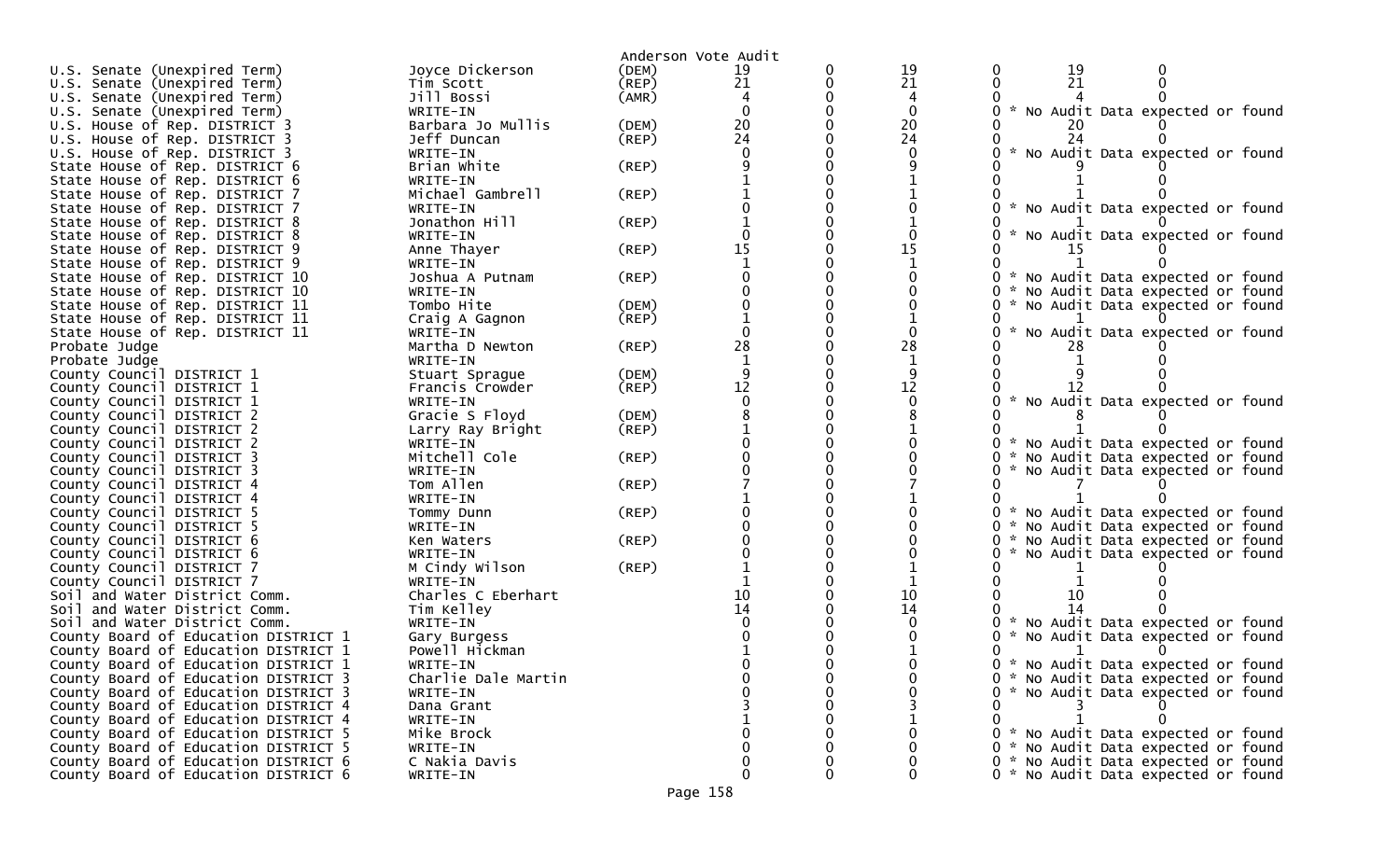|                                                              |                       | Anderson Vote Audit |   |    |          |    |                                     |  |
|--------------------------------------------------------------|-----------------------|---------------------|---|----|----------|----|-------------------------------------|--|
| School Trustee District 1 Area 1                             | Melissa Ellison Hood  |                     |   |    |          |    |                                     |  |
| School Trustee District 1 Area 1                             | WRITE-IN              |                     |   |    |          |    | 0 * No Audit Data expected or found |  |
| School Trustee District 1 Area 4                             | Fred G Alexander      |                     |   |    |          |    |                                     |  |
| School Trustee District 1 Area 4                             | WRITE-IN              |                     |   |    |          |    | 0 * No Audit Data expected or found |  |
| School Trustee District 1 Area 5                             | Doug Atkins           |                     |   |    |          |    |                                     |  |
| School Trustee District 1 Area 5                             | WRITE-IN              |                     |   |    |          |    | 0 * No Audit Data expected or found |  |
| School Trustee District 1 Area 7                             | Nancy Owen Upton      |                     |   |    |          |    |                                     |  |
| School Trustee District 1 Area 7                             | WRITE-IN              |                     |   |    |          |    | 0 * No Audit Data expected or found |  |
| School Trustee District 2 Area 1                             | Kevin T Craft         |                     |   |    |          |    | 0 * No Audit Data expected or found |  |
| School Trustee District 2 Area 1                             | R Alderman Maynard Jr |                     |   |    |          |    | 0 * No Audit Data expected or found |  |
| School Trustee District 2 Area 1                             | Frances M Russell     |                     |   |    |          |    | 0 * No Audit Data expected or found |  |
| School Trustee District 2 Area 1                             | WRITE-IN              |                     |   |    |          |    | 0 * No Audit Data expected or found |  |
| School Trustee District 2 Area 3                             | Danny Hawkins         |                     |   |    |          |    | 0 * No Audit Data expected or found |  |
| School Trustee District 2 Area 3                             | WRITE-IN              |                     |   |    |          |    | 0 * No Audit Data expected or found |  |
| School Trustee District 2 Area 4                             | Bonnie S Knight       |                     |   |    |          |    | 0 * No Audit Data expected or found |  |
| School Trustee District 2 Area 4                             | Greg Tysl             |                     |   |    |          |    | 0 * No Audit Data expected or found |  |
| School Trustee District 2 Area 4                             | WRITE-IN              |                     |   |    |          |    | 0 * No Audit Data expected or found |  |
| School Trustee District 2 At Large                           | James Jim Lusk        |                     |   |    |          |    | 0 * No Audit Data expected or found |  |
| School Trustee District 2 At Large                           | Jimmy Ouzts           |                     |   |    |          |    | 0 * No Audit Data expected or found |  |
| School Trustee District 2 At Large                           | WRITE-IN              |                     |   |    |          |    | 0 * No Audit Data expected or found |  |
| School Trustee District 3 Area 1                             | Larry S Holbrook      |                     |   |    |          |    | 0 * No Audit Data expected or found |  |
| School Trustee District 3 Area 1                             | Phillip L Martin      |                     |   |    |          |    | 0 * No Audit Data expected or found |  |
| School Trustee District 3 Area 1                             | WRITE-IN              |                     |   |    |          |    | 0 * No Audit Data expected or found |  |
| School Trustee District 3 Area 4                             | Marty Watt            |                     |   |    |          |    | 0 * No Audit Data expected or found |  |
| School Trustee District 3 Area 4                             | WRITE-IN              |                     |   |    |          |    | 0 * No Audit Data expected or found |  |
| School Trustee District 3 At Large                           | Curtis A Wiles        |                     |   |    |          |    | 0 * No Audit Data expected or found |  |
| School Trustee District 3 At Large                           | WRITE-IN              |                     |   |    |          |    | 0 * No Audit Data expected or found |  |
| School Trustee District 4 Area 2                             | Paulette R Grate      |                     |   |    |          |    | 0 * No Audit Data expected or found |  |
| School Trustee District 4 Area 2                             | WRITE-IN              |                     |   |    |          |    | 0 * No Audit Data expected or found |  |
| School Trustee District 4 Area 4                             | Meg Jones             |                     |   |    |          |    | 0 * No Audit Data expected or found |  |
| School Trustee District 4 Area 4                             | Diana Mullikin        |                     |   |    |          |    | 0 * No Audit Data expected or found |  |
| School Trustee District 4 Area 4                             | WRITE-IN              |                     |   |    |          |    | * No Audit Data expected or found   |  |
| School Trustee District 5 Area 2                             | Margaret Adger Mack   |                     |   |    |          |    |                                     |  |
| School Trustee District 5 Area 2                             | WRITE-IN              |                     |   |    | <b>W</b> |    | No Audit Data expected or found     |  |
| School Trustee District 5 Area 5                             | Harold R Kay II       |                     |   |    |          |    |                                     |  |
| School Trustee District 5 Area 5                             | WRITE-IN              |                     |   | 0  |          |    | * No Audit Data expected or found   |  |
| School Trustee District 5 Area 6                             | Rick Bradshaw         | 10                  |   | 10 |          | TO |                                     |  |
| School Trustee District 5 Area 6                             | WRITE-IN              |                     |   |    |          |    |                                     |  |
| School Trustee District 5 At Large                           | Sandy Addis           | 11                  |   | 11 |          | 11 |                                     |  |
| School Trustee District 5 At Large                           | Corie Cullins         |                     |   |    |          |    |                                     |  |
| School Trustee District 5 At Large                           | WRITE-IN              |                     |   |    |          |    |                                     |  |
| Broadmouth Creek Watershed DISTRICT 5                        | Glenn Stevens         |                     |   |    |          |    | * No Audit Data expected or found   |  |
| Broadmouth Creek Watershed DISTRICT 5                        | WRITE-IN              |                     |   |    | 0.       |    | No Audit Data expected or found     |  |
| Three and Twenty Watershed DISTRICT 32                       | Dennis Claramunt      |                     |   |    |          |    | 0 * No Audit Data expected or found |  |
| Three and Twenty Watershed DISTRICT 32                       | Randy Griffis         |                     |   | 0  |          |    | 0 * No Audit Data expected or found |  |
| Three and Twenty Watershed DISTRICT 32                       | WRITE-IN              |                     |   | 0  |          |    | 0 * No Audit Data expected or found |  |
| Piedmont Public Service Dist.110                             | Al C McAbee Jr        |                     |   |    |          |    | 0 * No Audit Data expected or found |  |
| Piedmont Public Service Dist.110                             | Ed Poore              |                     |   |    |          |    | 0 * No Audit Data expected or found |  |
| Piedmont Public Service Dist.110                             | Terry Yates           |                     |   |    |          |    | 0 * No Audit Data expected or found |  |
| Piedmont Public Service Dist.110                             | WRITE-IN              |                     |   |    |          |    | 0 * No Audit Data expected or found |  |
| Homeland Park Water and Sewer DISTRICT 108 Dennis L Chastain |                       |                     |   | 2  |          | 2  |                                     |  |
| Homeland Park Water and Sewer DISTRICT 108 Larry E Harrell   |                       |                     | 0 | 1  | 0        |    | 0                                   |  |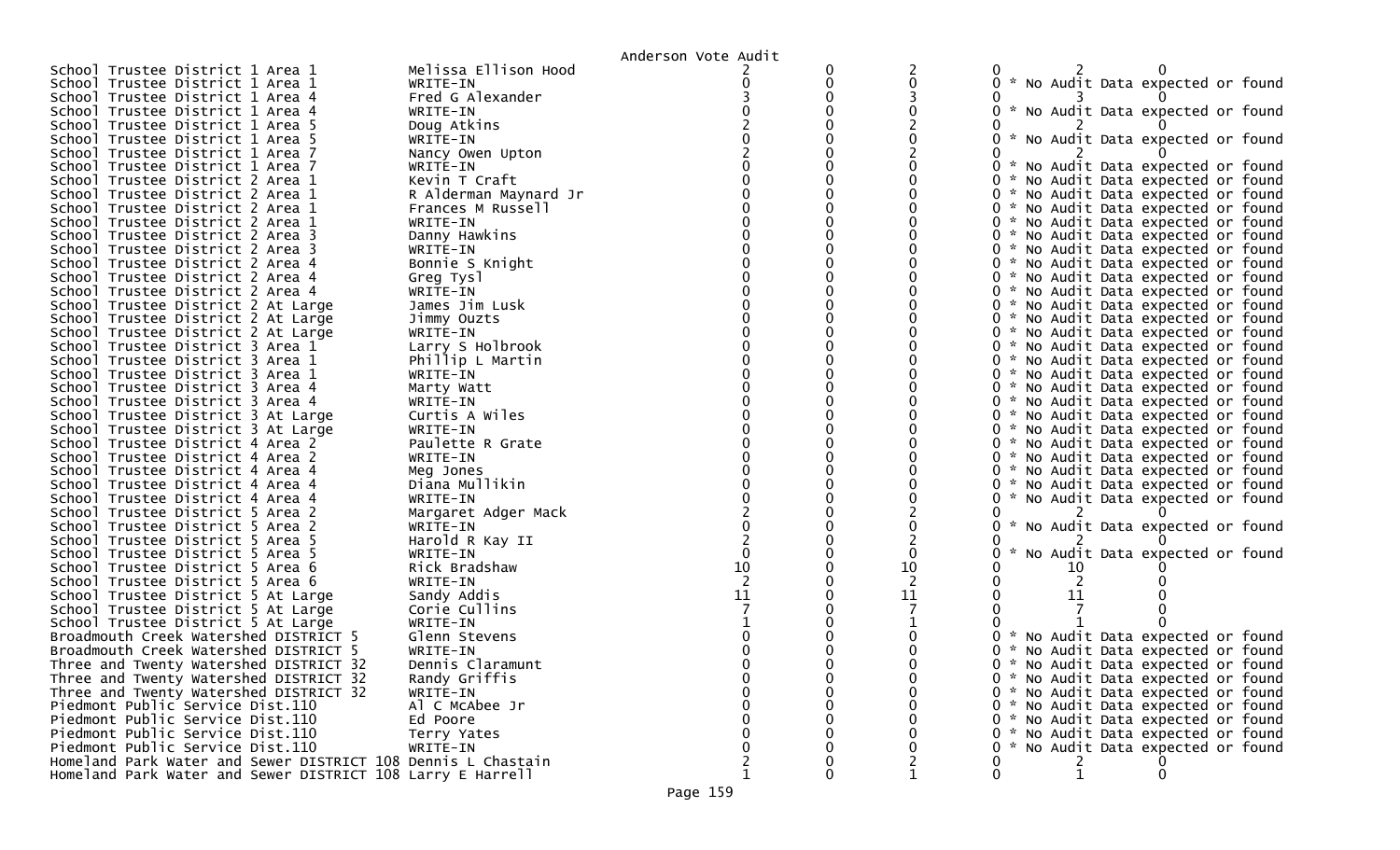|                                                                                                                                                                                                                                                                                                                                                                                                                                                                                                                                                                                                                                                                                                               |                                                                                                                                                                                                                                                                                                                                                                                                                                       |                                                                                                                                                                                                 | Anderson Vote Audit                                                                                                                                                                                                                            |                                                                         |                                                                                                                                                                                                             |                                                                                                                                                                                                                                                                                                                                                                                                                                                                                                                                           |
|---------------------------------------------------------------------------------------------------------------------------------------------------------------------------------------------------------------------------------------------------------------------------------------------------------------------------------------------------------------------------------------------------------------------------------------------------------------------------------------------------------------------------------------------------------------------------------------------------------------------------------------------------------------------------------------------------------------|---------------------------------------------------------------------------------------------------------------------------------------------------------------------------------------------------------------------------------------------------------------------------------------------------------------------------------------------------------------------------------------------------------------------------------------|-------------------------------------------------------------------------------------------------------------------------------------------------------------------------------------------------|------------------------------------------------------------------------------------------------------------------------------------------------------------------------------------------------------------------------------------------------|-------------------------------------------------------------------------|-------------------------------------------------------------------------------------------------------------------------------------------------------------------------------------------------------------|-------------------------------------------------------------------------------------------------------------------------------------------------------------------------------------------------------------------------------------------------------------------------------------------------------------------------------------------------------------------------------------------------------------------------------------------------------------------------------------------------------------------------------------------|
| Homeland Park Water and Sewer DISTRICT 108 Jerry Richey<br>Homeland Park Water and Sewer DISTRICT 108 Mary P Sanders<br>Homeland Park Water and Sewer DISTRICT 108 Jan Charping Smith<br>Homeland Park Water and Sewer DISTRICT 108 Ken Swilling<br>Homeland Park Water and Sewer DISTRICT 108 WRITE-IN<br>Amendment 1<br>Amendment 1<br>Amendment 2<br>Amendment 2<br>Education Sales and Use Tax Referendum<br>Education Sales and Use Tax Referendum<br>School District No. 3 Bond Referendum<br>School District No. 3 Bond Referendum<br>School District No. 4 Bond Referendum<br>School District No. 4 Bond Referendum<br>School District No. 5 Bond Referendum<br>School District No. 5 Bond Referendum | Yes<br>No<br>Yes<br>No.<br>Yes, in favor of the question<br>No, opposed to the question<br>Yes, in favor of the question<br>No, opposed to the question<br>Yes, in favor of the question<br>No, opposed to the question<br>Yes, in favor of the question<br>No, opposed to the question                                                                                                                                               |                                                                                                                                                                                                 | 37<br>24<br>19<br>21<br>22<br>0<br>0<br>0<br>0<br>23<br>14                                                                                                                                                                                     | 0<br>$\overline{0}$<br>0<br>$\mathbf{0}$<br>0<br>$\mathbf{0}$<br>0<br>0 | 0<br>37<br>7<br>24<br>19<br>21<br>22<br>0<br>0<br>0<br>0<br>23<br>14                                                                                                                                        | 0 * No Audit Data expected or found<br>0.<br>* No Audit Data expected or found<br>0.<br>* No Audit Data expected or found<br>No Audit Data expected or found<br>37<br>24<br>19<br>0<br>21<br>22<br>0<br>0 * No Audit Data expected or found<br>0 * No Audit Data expected or found<br>0 * No Audit Data expected or found<br>$0 *$<br>No Audit Data expected or found<br>0<br>23<br>$\Omega$<br>0<br>14<br>0                                                                                                                              |
| 0853 Failsafe 4<br>STRAIGHT PARTY<br>STRAIGHT PARTY<br>STRAIGHT PARTY<br>STRAIGHT PARTY<br>STRAIGHT PARTY<br>STRAIGHT PARTY<br>Governor<br>Governor<br>Governor<br>Governor<br>Governor<br>Governor<br>Lieutenant Governor<br>Lieutenant Governor<br>Lieutenant Governor<br>Secretary of State<br>Secretary of State<br>Secretary of State<br>State Treasurer<br>State Treasurer<br>Attorney General<br>Attorney General<br>Attorney General<br>Comptroller General<br>Comptroller General<br>Comptroller General<br>State Superintendent of Ed.                                                                                                                                                              | Libertarian<br>Democratic<br>Working Families<br>United Citizens<br>Republican<br>American<br>Steve French<br>Tom J Ervin<br>Vincent Sheheen<br>Morgan Bruce Reeves<br>Nikki R Haley<br>WRITE-IN<br>Bakari Sellers<br>Henry McMaster<br>WRITE-IN<br>Ginny Deerin<br>Mark Hammond<br>WRITE-IN<br>Curtis Loftis<br>WRITE-IN<br>Parnell Diggs<br>Alan Wilson<br>WRITE-IN<br>Kyle Herbert<br>Richard Eckstrom<br>WRITE-IN<br>Tom Thompson | (LIB)<br>(DEM)<br>(WFM)<br>(UNC)<br>(REP)<br>(AMR)<br>(LIB)<br>(PET)<br>(DEM)<br>(UNC)<br>(REP)<br>(DEM)<br>(REP)<br>(DEM)<br>$($ REP $)$<br>(REP)<br>(DEM)<br>(REP)<br>(DEM)<br>(REP)<br>(DEM) | 0<br>12<br>$\mathbf{0}$<br>$\Omega$<br>8<br>$\mathbf 1$<br>$\mathbf{0}$<br>16<br>$\mathbf{0}$<br>16<br>$\Omega$<br>14<br>18<br>$\Omega$<br>14<br>18<br>$\Omega$<br>21<br>$\mathbf{0}$<br>15<br>17<br>$\mathbf{0}$<br>16<br>16<br>0<br>15<br>16 | 0<br>$\mathbf 0$<br>$\Omega$                                            | 0<br>12<br>$\mathbf 0$<br>$\Omega$<br>8<br>$\Omega$<br>16<br>$\Omega$<br>16<br>$\mathbf{0}$<br>14<br>18<br>$\mathbf{0}$<br>14<br>18<br>0<br>21<br>$\mathbf 0$<br>15<br>17<br>0<br>16<br>16<br>0<br>15<br>16 | 0 * No Audit Data expected or found<br>O<br>12<br>* No Audit Data expected or found<br>0<br>No Audit Data expected or found<br>* No Audit Data expected or found<br>* No Audit Data expected or found<br>*.<br>No Audit Data expected or found<br>No Audit Data expected or found<br>*.<br>18<br>W.<br>No Audit Data expected or found<br>14<br>18<br>* No Audit Data expected or found<br>* No Audit Data expected or found<br>15<br>* No Audit Data expected or found<br>16<br>16<br>0<br>* No Audit Data expected or found<br>15<br>16 |
| State Superintendent of Ed.<br>State Superintendent of Ed.<br>State Superintendent of Ed.<br>Adjutant General<br>Adjutant General<br>Commissioner of Agriculture                                                                                                                                                                                                                                                                                                                                                                                                                                                                                                                                              | Molly Mitchell Spearman<br>Ed Murray<br>WRITE-IN<br>Bob Livingston<br>WRITE-IN<br>David Edmond                                                                                                                                                                                                                                                                                                                                        | (REP)<br>(AMR)<br>$($ REP $)$<br>(UNC)                                                                                                                                                          | 1<br>0<br>21<br>0                                                                                                                                                                                                                              | 0<br>$\mathbf 0$                                                        | 1<br>0<br>21<br>0<br>3                                                                                                                                                                                      | * No Audit Data expected or found<br>* No Audit Data expected or found                                                                                                                                                                                                                                                                                                                                                                                                                                                                    |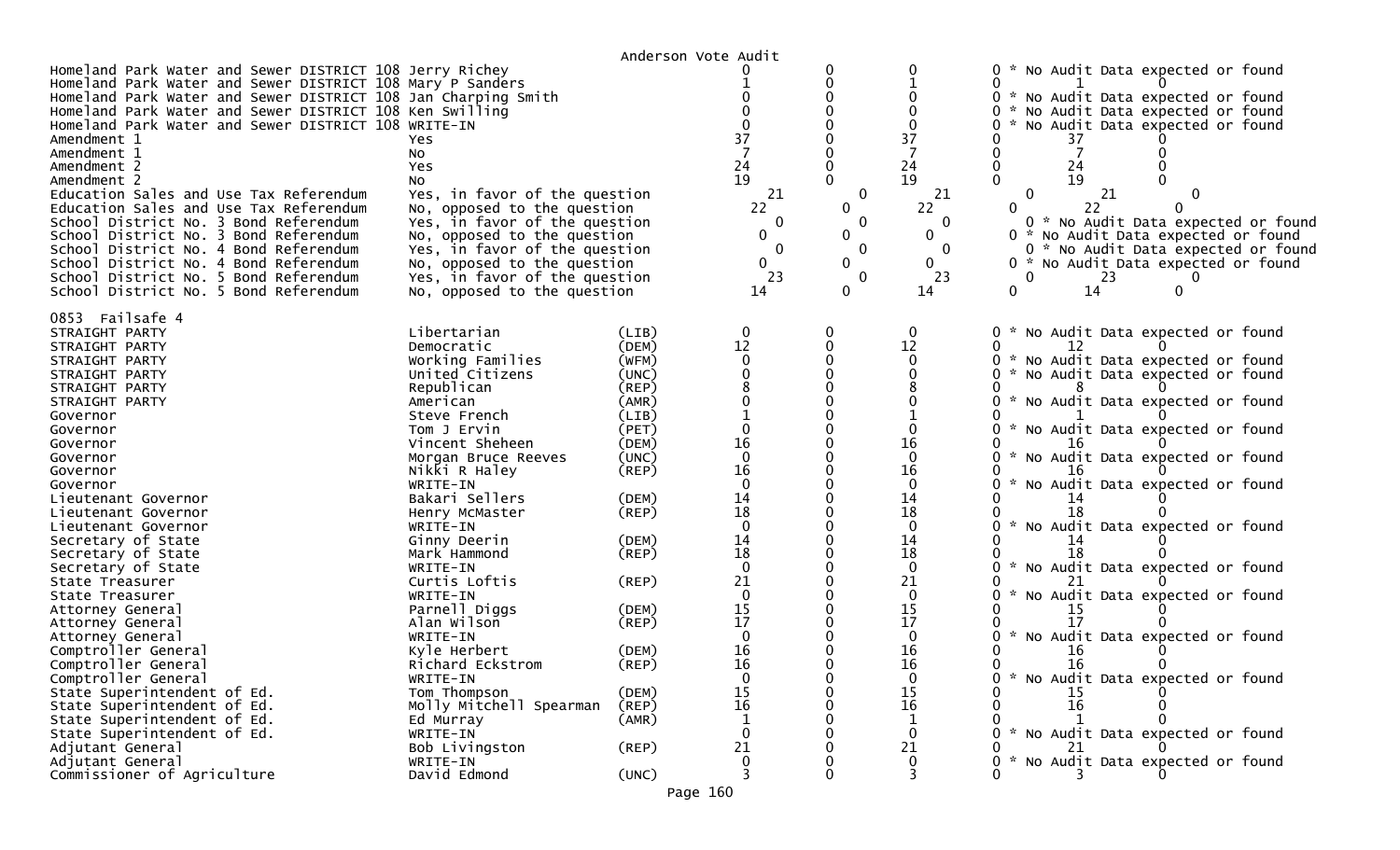|                                                        |                           |             | Anderson Vote Audit |              |                                                                             |
|--------------------------------------------------------|---------------------------|-------------|---------------------|--------------|-----------------------------------------------------------------------------|
| Commissioner of Agriculture                            | Hugh E Weathers           | (REP)       | 18                  | 18           | 18                                                                          |
| Commissioner of Agriculture                            | Emile DeFelice            | (AMR)       |                     | 2            |                                                                             |
| Commissioner of Agriculture                            | WRITE-IN                  |             |                     |              | * No Audit Data expected or found                                           |
| U.S. Senate                                            | Victor Kocher             | (LIB)       |                     |              |                                                                             |
| U.S. Senate                                            | Thomas Ravenel            | (PET)       |                     |              |                                                                             |
| U.S. Senate                                            | Brad Hutto                | (DEM)       | 13                  | 13           |                                                                             |
| U.S. Senate                                            | Brad Hutto                | (WFM)       |                     | $\mathbf 1$  |                                                                             |
| U.S. Senate                                            | Lindsey Graham            | $($ REP $)$ | 15                  | 15           | 15                                                                          |
| U.S. Senate                                            | WRITE-IN                  |             |                     | 0            | $\mathcal{H}$<br>No Audit Data expected or found                            |
| U.S. Senate (Unexpired Term)                           | Joyce Dickerson           | (DEM)       | 15                  | 15           | 15                                                                          |
| U.S. Senate (Unexpired Term)                           | Tim Scott                 | (REP)       | 18                  | 18           | 18                                                                          |
| U.S. Senate (Unexpired Term)                           | Jill Bossi                | (AMR)       |                     |              | ×.<br>No Audit Data expected or found                                       |
| U.S. Senate (Unexpired Term)                           | WRITE-IN                  |             |                     | 0            | No Audit Data expected or found                                             |
| U.S. House of Rep. DISTRICT 3                          | Barbara Jo Mullis         | (DEM)       | 16                  | 16           | 16                                                                          |
| U.S. House of Rep. DISTRICT 3                          | Jeff Duncan               | $($ REP $)$ | 16                  | 16           | 16                                                                          |
| U.S. House of Rep. DISTRICT 3                          | WRITE-IN                  |             |                     |              | * No Audit Data expected or found                                           |
| State House of Rep. DISTRICT 6                         | Brian White               | $($ REP $)$ |                     |              |                                                                             |
| State House of Rep. DISTRICT 6                         | WRITE-IN                  |             |                     |              | * No Audit Data expected or found                                           |
| State House of Rep. DISTRICT 7                         | Michael Gambrell          | (REP)       |                     |              | * No Audit Data expected or found                                           |
| State House of Rep. DISTRICT 7                         | WRITE-IN                  |             |                     |              | * No Audit Data expected or found                                           |
| State House of Rep. DISTRICT 8                         | Jonathon Hill             | $($ REP $)$ |                     |              |                                                                             |
| State House of Rep. DISTRICT 8                         | WRITE-IN                  |             |                     |              | * No Audit Data expected or found                                           |
| State House of Rep. DISTRICT 9                         | Anne Thayer               | $($ REP $)$ | 15                  | 15           |                                                                             |
| State House of Rep. DISTRICT 9                         | WRITE-IN                  |             |                     |              | * No Audit Data expected or found                                           |
| State House of Rep. DISTRICT 10                        | Joshua A Putnam           | (REP)       |                     |              |                                                                             |
| State House of Rep. DISTRICT 10                        | WRITE-IN                  |             |                     |              | * No Audit Data expected or found                                           |
| State House of Rep. DISTRICT 11                        | Tombo Hite                | (DEM)       |                     |              |                                                                             |
| State House of Rep. DISTRICT 11                        | Craig A Gagnon            | (REP)       |                     |              | * No Audit Data expected or found                                           |
| State House of Rep. DISTRICT 11                        | WRITE-IN                  |             |                     |              | No Audit Data expected or found                                             |
| Probate Judge                                          | Martha D Newton           | (REP)       | 23                  | 23           |                                                                             |
| Probate Judge                                          | WRITE-IN                  |             |                     | $\Omega$     | * No Audit Data expected or found                                           |
| County Council DISTRICT 1                              | Stuart Sprague            | (DEM)       |                     |              |                                                                             |
| County Council DISTRICT 1                              | Francis Crowder           | (REP)       | 10                  | 10           |                                                                             |
| County Council DISTRICT 1                              | WRITE-IN                  |             | $\Omega$            | $\mathbf{0}$ | * No Audit Data expected or found                                           |
| County Council DISTRICT 2                              | Gracie S Floyd            | (DEM)       | 11                  | 11           |                                                                             |
| County Council DISTRICT 2                              | Larry Ray Bright          | (REP)       |                     |              |                                                                             |
| County Council DISTRICT 2                              | WRITE-IN<br>Mitchell Cole |             |                     |              | * No Audit Data expected or found                                           |
| County Council DISTRICT 3                              |                           | $($ REP $)$ |                     |              | * No Audit Data expected or found<br>0                                      |
| County Council DISTRICT 3<br>County Council DISTRICT 4 | WRITE-IN<br>Tom Allen     | $($ REP $)$ |                     |              | * No Audit Data expected or found<br>0<br>* No Audit Data expected or found |
| County Council DISTRICT 4                              | WRITE-IN                  |             |                     |              |                                                                             |
| County Council DISTRICT 5                              |                           | (REP)       |                     |              | * No Audit Data expected or found<br>* No Audit Data expected or found      |
| County Council DISTRICT 5                              | Tommy Dunn<br>WRITE-IN    |             |                     |              | * No Audit Data expected or found<br>0.                                     |
| County Council DISTRICT 6                              | Ken Waters                | (REP)       |                     |              | 0 * No Audit Data expected or found                                         |
| County Council DISTRICT 6                              | WRITE-IN                  |             |                     |              | 0 * No Audit Data expected or found                                         |
| County Council DISTRICT 7                              | M Cindy Wilson            | $($ REP $)$ |                     |              |                                                                             |
| County Council DISTRICT 7                              | WRITE-IN                  |             |                     | 0            | * No Audit Data expected or found                                           |
| Soil and Water District Comm.                          | Charles C Eberhart        |             |                     | 11           | 11                                                                          |
| Soil and Water District Comm.                          | Tim Kelley                |             | 13                  | 13           | 13                                                                          |
| Soil and Water District Comm.                          | WRITE-IN                  |             |                     |              | 0 * No Audit Data expected or found                                         |
| County Board of Education DISTRICT 3                   | Charlie Dale Martin       |             |                     |              |                                                                             |
| County Board of Education DISTRICT 3                   | WRITE-IN                  |             |                     | 0            | 0 * No Audit Data expected or found                                         |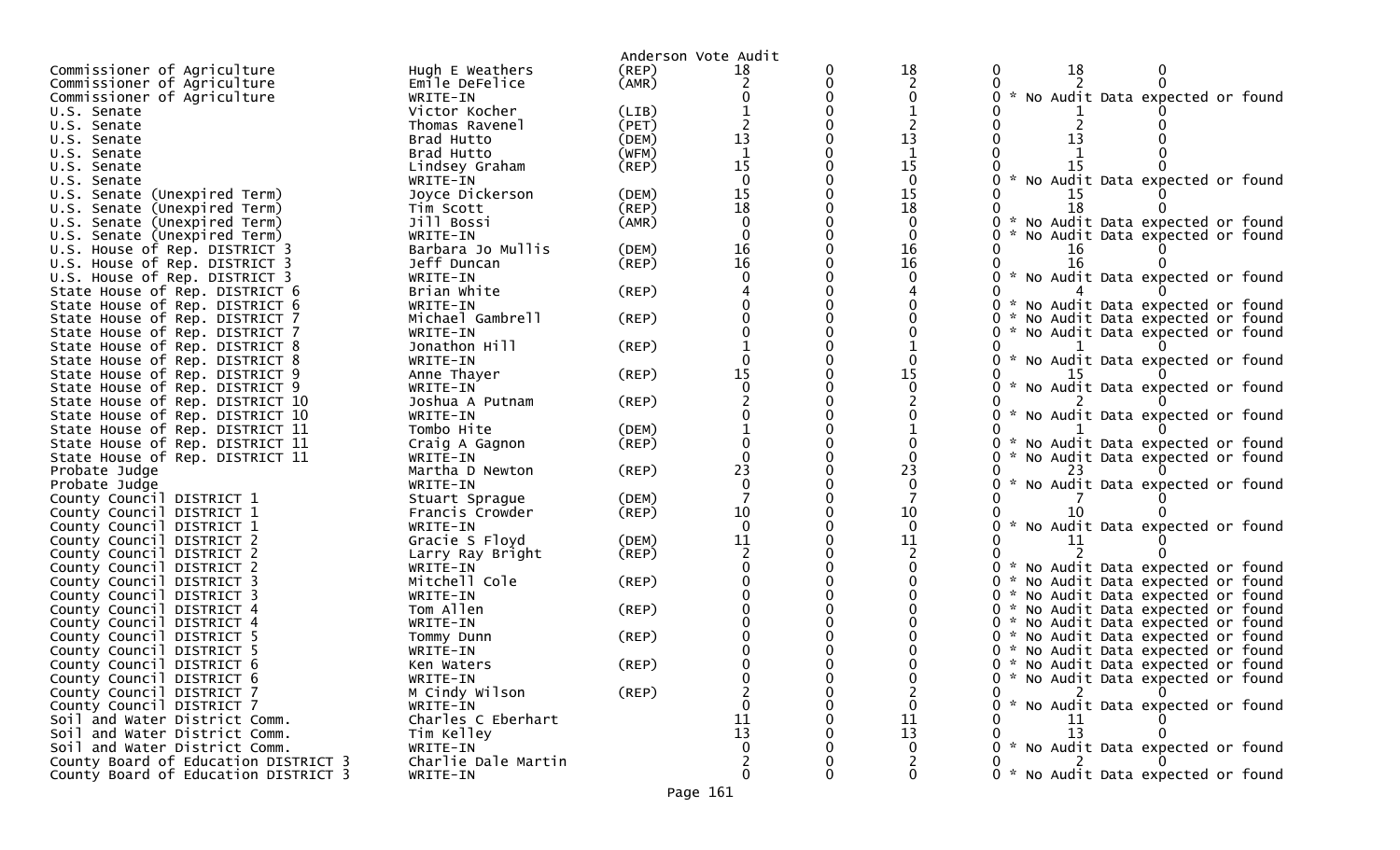|                                                                          |                                 | Anderson Vote Audit |                    |    |             |    |    |                                     |  |
|--------------------------------------------------------------------------|---------------------------------|---------------------|--------------------|----|-------------|----|----|-------------------------------------|--|
| County Board of Education DISTRICT 4                                     | Dana Grant                      |                     |                    |    |             |    |    |                                     |  |
| County Board of Education DISTRICT 4                                     | WRITE-IN                        |                     |                    |    |             |    |    | 0 * No Audit Data expected or found |  |
| County Board of Education DISTRICT 6                                     | C Nakia Davis                   |                     |                    |    |             |    |    | 0 * No Audit Data expected or found |  |
| County Board of Education DISTRICT 6                                     | WRITE-IN                        |                     |                    |    |             |    |    | * No Audit Data expected or found   |  |
| School Trustee District 1 Area 1                                         | Melissa Ellison Hood            |                     |                    |    |             |    |    |                                     |  |
| School Trustee District 1 Area 1                                         | WRITE-IN                        |                     |                    |    |             |    |    | * No Audit Data expected or found   |  |
| School Trustee District 1 Area 4                                         | Fred G Alexander                |                     |                    |    |             |    |    |                                     |  |
| School Trustee District 1 Area 4                                         | WRITE-IN                        |                     |                    |    |             |    |    | * No Audit Data expected or found   |  |
| School Trustee District 1 Area 5                                         | Doug Atkins                     |                     |                    |    |             |    |    |                                     |  |
| School Trustee District 1 Area 5                                         | WRITE-IN                        |                     |                    |    |             |    |    | * No Audit Data expected or found   |  |
| School Trustee District 1 Area 7                                         | Nancy Owen Upton                |                     |                    |    |             |    |    |                                     |  |
| School Trustee District 1 Area 7                                         | WRITE-IN                        |                     |                    |    |             |    |    | 0 * No Audit Data expected or found |  |
| School Trustee District 2 Area 1                                         | Kevin T Craft                   |                     |                    |    |             |    |    | * No Audit Data expected or found   |  |
| School Trustee District 2 Area 1                                         | R Alderman Maynard Jr           |                     |                    |    |             |    |    | 0 * No Audit Data expected or found |  |
| School Trustee District 2 Area 1                                         | Frances M Russell               |                     |                    |    |             |    |    | 0 * No Audit Data expected or found |  |
| School Trustee District 2 Area 1                                         | WRITE-IN                        |                     |                    |    |             |    |    | 0 * No Audit Data expected or found |  |
| School Trustee District 2 Area 3                                         | Danny Hawkins                   |                     |                    |    |             |    |    | 0 * No Audit Data expected or found |  |
| School Trustee District 2 Area 3                                         | WRITE-IN                        |                     |                    |    |             |    |    | 0 * No Audit Data expected or found |  |
| School Trustee District 2 Area 4                                         | Bonnie S Knight                 |                     |                    |    |             |    |    | 0 * No Audit Data expected or found |  |
| School Trustee District 2 Area 4                                         | Greg Tysl                       |                     |                    |    |             |    |    | 0 * No Audit Data expected or found |  |
| School Trustee District 2 Area 4                                         | WRITE-IN                        |                     |                    |    |             |    |    | 0 * No Audit Data expected or found |  |
| School Trustee District 2 At Large                                       | James Jim Lusk                  |                     |                    |    |             |    |    | 0 * No Audit Data expected or found |  |
| School Trustee District 2 At Large                                       | Jimmy Ouzts                     |                     |                    |    |             |    |    | 0 * No Audit Data expected or found |  |
| School Trustee District 2 At Large                                       | WRITE-IN                        |                     |                    |    |             |    |    | 0 * No Audit Data expected or found |  |
| School Trustee District 3 Area 1                                         | Larry S Holbrook                |                     |                    |    |             |    |    | 0 * No Audit Data expected or found |  |
| School Trustee District 3 Area 1                                         | Phillip L Martin                |                     |                    |    |             |    |    | 0 * No Audit Data expected or found |  |
| School Trustee District 3 Area 1                                         | WRITE-IN                        |                     |                    |    |             |    |    | 0 * No Audit Data expected or found |  |
| School Trustee District 3 Area 4                                         |                                 |                     |                    |    |             |    |    | 0 * No Audit Data expected or found |  |
| School Trustee District 3 Area 4                                         | Marty Watt<br>WRITE-IN          |                     |                    |    |             |    |    | 0 * No Audit Data expected or found |  |
|                                                                          | Curtis A Wiles                  |                     |                    |    |             |    |    | 0 * No Audit Data expected or found |  |
| School Trustee District 3 At Large<br>School Trustee District 3 At Large | WRITE-IN                        |                     |                    |    |             |    |    | 0 * No Audit Data expected or found |  |
| School Trustee District 5 Area 2                                         |                                 |                     |                    |    |             |    |    |                                     |  |
| School Trustee District 5 Area 2                                         | Margaret Adger Mack<br>WRITE-IN |                     |                    |    |             |    |    | * No Audit Data expected or found   |  |
| School Trustee District 5 Area 5                                         | Harold R Kay II                 |                     |                    |    |             |    |    |                                     |  |
| School Trustee District 5 Area 5                                         | WRITE-IN                        |                     |                    |    |             |    |    |                                     |  |
|                                                                          | Sandy Addis                     | 20                  | 20                 |    |             |    |    | * No Audit Data expected or found   |  |
| School Trustee District 5 At Large                                       |                                 |                     |                    |    |             |    |    |                                     |  |
| School Trustee District 5 At Large                                       | Corie Cullins                   |                     |                    | 0  |             |    |    | * No Audit Data expected or found   |  |
| School Trustee District 5 At Large                                       | WRITE-IN                        |                     |                    |    |             |    |    | * No Audit Data expected or found   |  |
| Big Creek Watershed DISTRICT 4                                           | Joey Werner                     |                     |                    |    |             |    |    | 0 * No Audit Data expected or found |  |
| Big Creek Watershed DISTRICT 4                                           | WRITE-IN                        |                     |                    |    |             |    |    | 0 * No Audit Data expected or found |  |
| Homeland Park Water and Sewer DISTRICT 108 Dennis L Chastain             |                                 |                     |                    | 0  |             |    |    | * No Audit Data expected or found   |  |
| Homeland Park Water and Sewer DISTRICT 108 Larry E Harrell               |                                 |                     |                    |    |             |    |    | * No Audit Data expected or found   |  |
| Homeland Park Water and Sewer DISTRICT 108 Jerry Richey                  |                                 |                     |                    | 0. |             |    |    | * No Audit Data expected or found   |  |
| Homeland Park Water and Sewer DISTRICT 108 Mary P Sanders                |                                 |                     |                    | 0. |             |    |    | * No Audit Data expected or found   |  |
| Homeland Park Water and Sewer DISTRICT 108 Jan Charping Smith            |                                 |                     |                    |    |             |    |    | 0 * No Audit Data expected or found |  |
| Homeland Park Water and Sewer DISTRICT 108 Ken Swilling                  |                                 |                     |                    |    |             |    |    | * No Audit Data expected or found   |  |
| Homeland Park Water and Sewer DISTRICT 108 WRITE-IN                      |                                 |                     |                    |    |             |    |    | * No Audit Data expected or found   |  |
| Amendment 1                                                              | Yes                             | 22                  | 22                 |    |             | 22 |    |                                     |  |
| Amendment 1                                                              | No                              |                     |                    |    |             |    |    |                                     |  |
| Amendment 2                                                              | Yes                             | 19                  | 19                 |    |             | 19 |    |                                     |  |
| Amendment 2                                                              | No                              | 11                  | 11                 |    |             | 11 |    |                                     |  |
| Education Sales and Use Tax Referendum                                   | Yes, in favor of the question   | 21                  | $\mathbf{0}$<br>21 |    | $\mathbf 0$ |    | 21 | 0                                   |  |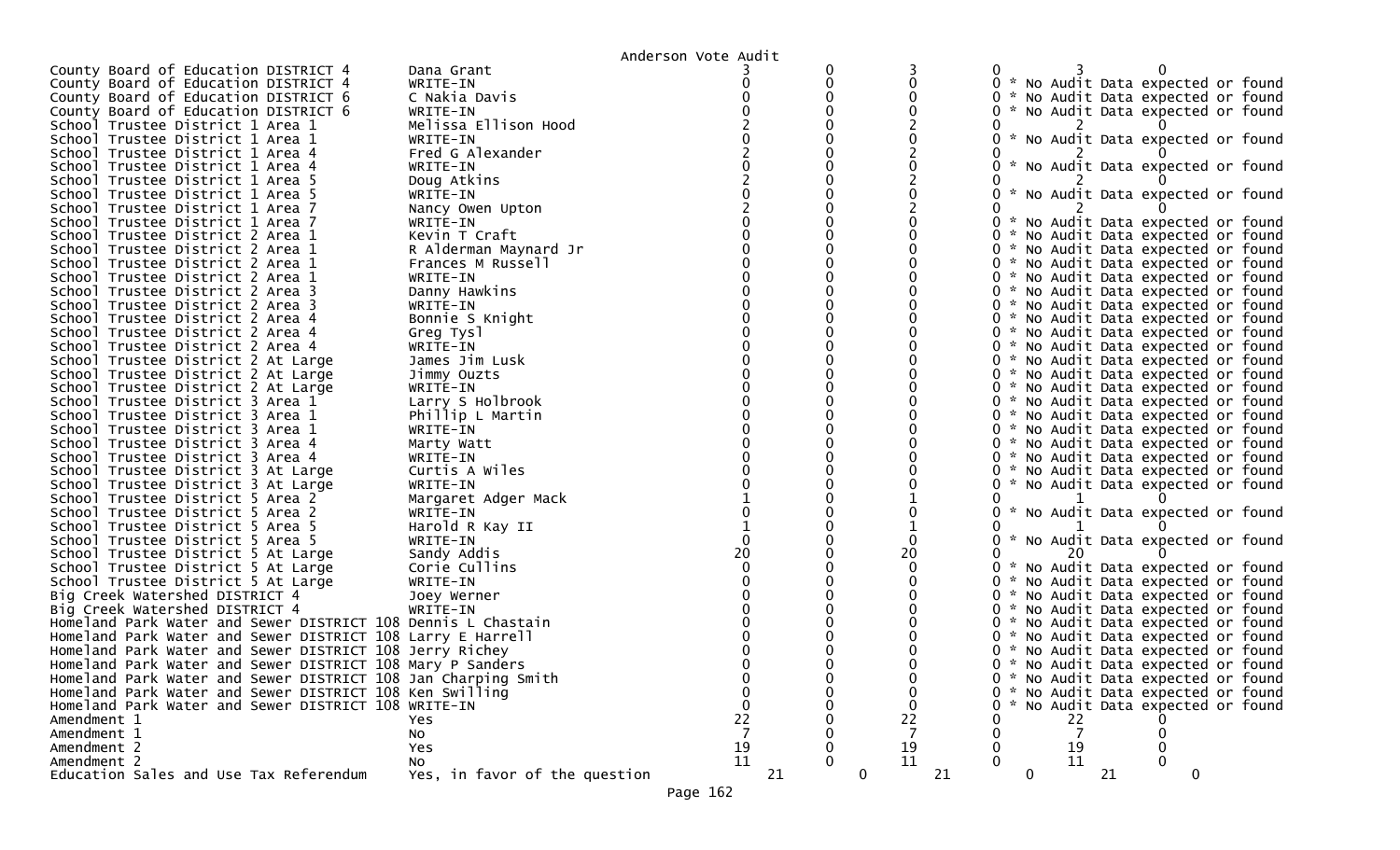|                                                                                                                                                                                                            |                                                                                                                                                             | Anderson Vote Audit                                               |                                                          |                                                                       |                                                      |                                                                                                                                                                                                                                                                                                                                                    |
|------------------------------------------------------------------------------------------------------------------------------------------------------------------------------------------------------------|-------------------------------------------------------------------------------------------------------------------------------------------------------------|-------------------------------------------------------------------|----------------------------------------------------------|-----------------------------------------------------------------------|------------------------------------------------------|----------------------------------------------------------------------------------------------------------------------------------------------------------------------------------------------------------------------------------------------------------------------------------------------------------------------------------------------------|
| Education Sales and Use Tax Referendum<br>School District No. 3 Bond Referendum<br>School District No. 3 Bond Referendum<br>School District No. 5 Bond Referendum<br>School District No. 5 Bond Referendum | No, opposed to the question<br>Yes, in favor of the question<br>No, opposed to the question<br>Yes, in favor of the question<br>No, opposed to the question |                                                                   | 9<br>$\mathbf 0$<br>$\mathbf{0}$<br>19<br>8              | 0<br>0<br>0<br>$\mathbf 0$<br>0                                       | 9<br>$\mathbf{0}$<br>0<br>19<br>8                    | 0<br>0<br>0 * No Audit Data expected or found<br>0 * No Audit Data expected or found<br>$\overline{0}$<br>19<br>0<br>0<br>8<br>$\mathbf{0}$                                                                                                                                                                                                        |
| 0900 Provisional 1<br>STRAIGHT PARTY<br>STRAIGHT PARTY                                                                                                                                                     | Libertarian<br>Democratic                                                                                                                                   | (LIB)<br>(DEM)                                                    | $\mathbf 0$<br>$\mathbf{1}$                              | 0<br>$\mathbf{1}$                                                     | 0<br>$\mathbf{0}$                                    | 0 * No Audit Data expected or found<br>0 * All votes cast for this candidate<br>* in this precicnt are optical.<br>* No Audit Data for optical.                                                                                                                                                                                                    |
| STRAIGHT PARTY<br>STRAIGHT PARTY<br>STRAIGHT PARTY<br>STRAIGHT PARTY<br>Governor<br>Governor<br>Governor                                                                                                   | Working Families<br>United Citizens<br>Republican<br>American<br>Steve French<br>Tom J Ervin<br>Vincent Sheheen                                             | (WFM)<br>(UNC)<br>$($ REP $)$<br>(AMR)<br>(LIB)<br>(PET)<br>(DEM) | 0<br>0<br>$\mathbf 0$<br>$\mathbf 0$<br>$\mathbf 0$<br>0 | 0<br>$\mathbf 0$<br>$\mathbf 0$<br>$\Omega$<br>0<br>0<br>$\mathbf{1}$ | 0<br>0<br>0<br>$\Omega$<br>0<br>$\Omega$<br>$\Omega$ | 0 * No Audit Data expected or found<br>0 * No Audit Data expected or found<br>0 * No Audit Data expected or found<br>0 * No Audit Data expected or found<br>0 * No Audit Data expected or found<br>0 * No Audit Data expected or found<br>0 * All votes cast for this candidate<br>* in this precicnt are optical.<br>* No Audit Data for optical. |
| Governor<br>Governor<br>Governor<br>Lieutenant Governor                                                                                                                                                    | Morgan Bruce Reeves<br>Nikki R Haley<br>WRITE-IN<br>Bakari Sellers                                                                                          | (UNC)<br>(REP)<br>(DEM)                                           | 0<br>$\pmb{0}$<br>0                                      | 0<br>$\mathbf 0$<br>$\mathbf 0$<br>1                                  | 0<br>0<br>$\mathbf{0}$<br>O                          | 0 * No Audit Data expected or found<br>0 * No Audit Data expected or found<br>0 * No Audit Data expected or found<br>0 * All votes cast for this candidate<br>* in this precicnt are optical.<br>* No Audit Data for optical.                                                                                                                      |
| Lieutenant Governor<br>Lieutenant Governor<br>Secretary of State                                                                                                                                           | Henry McMaster<br>WRITE-IN<br>Ginny Deerin                                                                                                                  | (REP)<br>(DEM)                                                    | 0<br>0                                                   | 0<br>$\pmb{0}$<br>$\mathbf{1}$                                        | 0<br>0<br>0                                          | 0 * No Audit Data expected or found<br>0 * No Audit Data expected or found<br>0 * All votes cast for this candidate<br>* in this precicnt are optical.<br>* No Audit Data for optical.                                                                                                                                                             |
| Secretary of State<br>Secretary of State<br>State Treasurer<br>State Treasurer<br>Attorney General                                                                                                         | Mark Hammond<br>WRITE-IN<br>Curtis Loftis<br>WRITE-IN<br>Parnell Diggs                                                                                      | (REP)<br>(REP)<br>(DEM)                                           | 0<br>$\boldsymbol{0}$<br>$\pmb{0}$<br>$\mathbf 0$        | 0<br>$\mathbf 0$<br>0<br>0<br>1                                       | 0<br>0<br>0<br>$\Omega$<br>$\Omega$                  | 0 * No Audit Data expected or found<br>0 * No Audit Data expected or found<br>0 * No Audit Data expected or found<br>0 * No Audit Data expected or found<br>0 * All votes cast for this candidate<br>* in this precicnt are optical.<br>* No Audit Data for optical.                                                                               |
| Attorney General<br>Attorney General<br>Comptroller General                                                                                                                                                | Alan Wilson<br>WRITE-IN<br>Kyle Herbert                                                                                                                     | (REP)<br>(DEM)                                                    | 0<br>0<br>$\mathbf{1}$                                   | 0<br>0<br>$\mathbf{1}$                                                | 0<br>0<br>0                                          | 0 * No Audit Data expected or found<br>0 * No Audit Data expected or found<br>0 * All votes cast for this candidate<br>* in this precicnt are optical.<br>* No Audit Data for optical.                                                                                                                                                             |
| Comptroller General<br>Comptroller General<br>State Superintendent of Ed.                                                                                                                                  | Richard Eckstrom<br>WRITE-IN<br>Tom Thompson                                                                                                                | (REP)<br>(DEM)<br>Page 163                                        | 0<br>0                                                   | 0<br>$\mathbf 1$                                                      | 0<br>0<br>$\Omega$                                   | 0 * No Audit Data expected or found<br>0 * No Audit Data expected or found<br>0 * All votes cast for this candidate                                                                                                                                                                                                                                |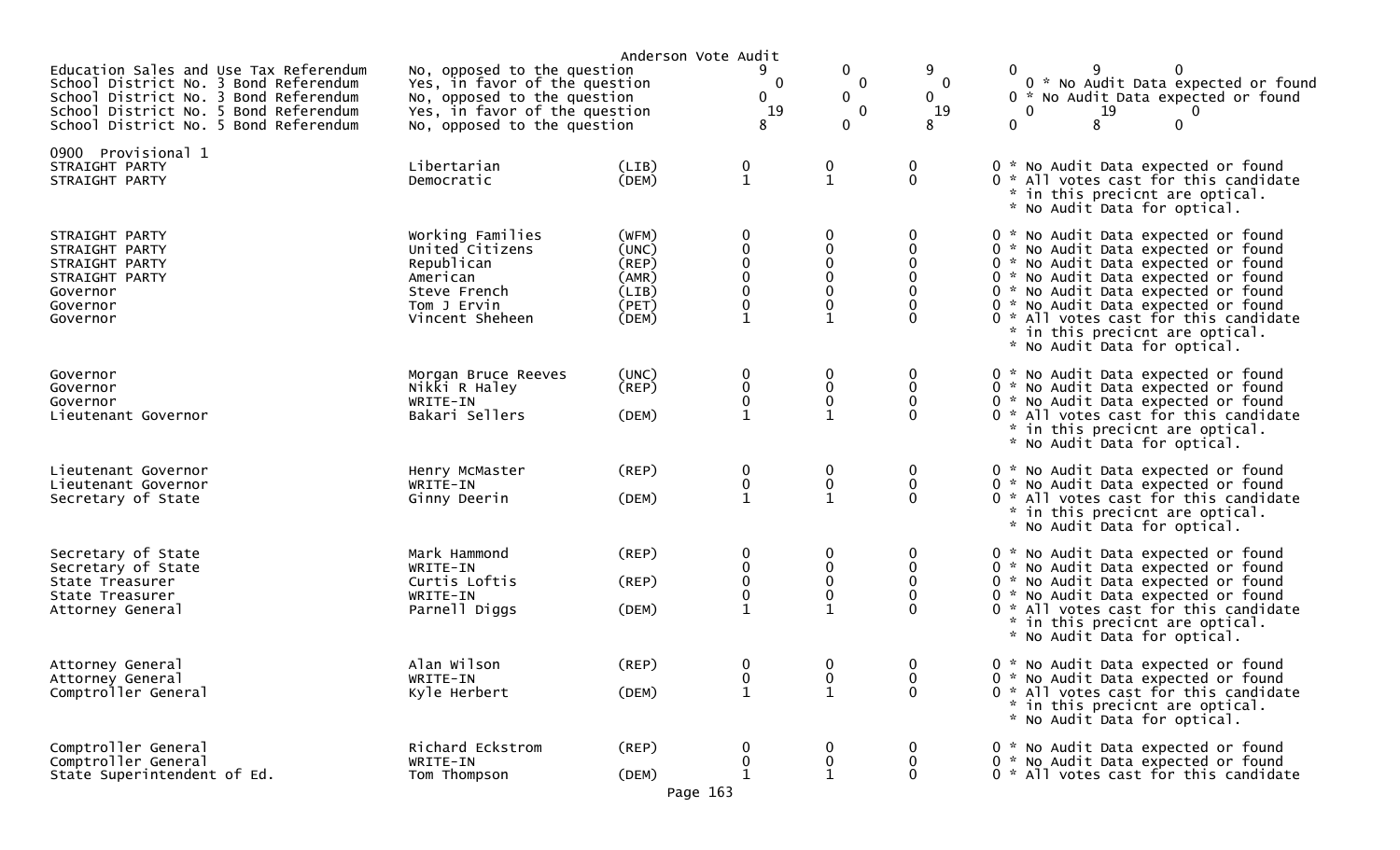\* in this precicnt are optical. \* No Audit Data for optical.

| State Superintendent of Ed.<br>State Superintendent of Ed.<br>State Superintendent of Ed.<br>Adjutant General<br>Adjutant General<br>Commissioner of Agriculture<br>Commissioner of Agriculture<br>Commissioner of Agriculture                                                                                                                                    | Molly Mitchell Spearman<br>Ed Murray<br>WRITE-IN<br>Bob Livingston<br>WRITE-IN<br>David Edmond<br>Hugh E Weathers<br>Emile DeFelice                             | (REP)<br>(AMR)<br>(REP)<br>(UNC)<br>(REP)<br>(AMR)             | 0<br>$\Omega$<br>0<br>$\mathbf 0$<br>$\mathbf 0$<br>$\mathbf{1}$                                                                     | 0<br>0<br>0<br>$\mathbf 0$<br>0<br>$\mathbf 0$<br>0<br>1          | 0<br>$\mathbf{0}$<br>0<br>$\mathbf{0}$<br>0                                 | 0 * No Audit Data expected or found<br>0 * No Audit Data expected or found<br>0 * No Audit Data expected or found<br>0 * No Audit Data expected or found<br>0 * No Audit Data expected or found<br>0 * No Audit Data expected or found<br>0 * No Audit Data expected or found<br>0 * All votes cast for this candidate<br>* in this precicnt are optical.<br>* No Audit Data for optical.                                                                                                                      |
|-------------------------------------------------------------------------------------------------------------------------------------------------------------------------------------------------------------------------------------------------------------------------------------------------------------------------------------------------------------------|-----------------------------------------------------------------------------------------------------------------------------------------------------------------|----------------------------------------------------------------|--------------------------------------------------------------------------------------------------------------------------------------|-------------------------------------------------------------------|-----------------------------------------------------------------------------|----------------------------------------------------------------------------------------------------------------------------------------------------------------------------------------------------------------------------------------------------------------------------------------------------------------------------------------------------------------------------------------------------------------------------------------------------------------------------------------------------------------|
| Commissioner of Agriculture<br>U.S. Senate<br>U.S. Senate<br>U.S. Senate                                                                                                                                                                                                                                                                                          | WRITE-IN<br>Victor Kocher<br>Thomas Ravenel<br>Brad Hutto                                                                                                       | (LIB)<br>(PET)<br>(DEM)                                        | 0<br>0<br>$\mathbf 0$<br>$\mathbf 1$                                                                                                 | $\mathbf 0$<br>0<br>0                                             | 0<br>0<br>$\Omega$<br>$\mathbf 0$                                           | 0 * No Audit Data expected or found<br>0 * No Audit Data expected or found<br>0 * No Audit Data expected or found<br>0 * All votes cast for this candidate<br>* in this precicnt are optical.<br>* No Audit Data for optical.                                                                                                                                                                                                                                                                                  |
| U.S. Senate<br>U.S. Senate<br>U.S. Senate<br>U.S. Senate (Unexpired Term)<br>U.S. Senate (Unexpired Term)                                                                                                                                                                                                                                                         | Brad Hutto<br>Lindsey Graham<br>WRITE-IN<br>Joyce Dickerson<br>Tim Scott                                                                                        | (WFM)<br>$($ REP $)$<br>(DEM)<br>(REP)                         | 0<br>$\mathbf 0$<br>$\mathbf 0$<br>$\mathbf 0$<br>$\mathbf{1}$                                                                       | $\pmb{0}$<br>$\mathbf 0$<br>$\mathbf 0$<br>0<br>$\mathbf{1}$      | $\mathbf 0$<br>$\mathbf 0$<br>$\mathbf 0$<br>$\mathbf{0}$<br>$\Omega$       | 0 * No Audit Data expected or found<br>0 * No Audit Data expected or found<br>0 * No Audit Data expected or found<br>0 * No Audit Data expected or found<br>0 * All votes cast for this candidate<br>* in this precicnt are optical.<br>* No Audit Data for optical.                                                                                                                                                                                                                                           |
| U.S. Senate (Unexpired Term)<br>U.S. Senate (Unexpired Term)<br>U.S. House of Rep. DISTRICT 3                                                                                                                                                                                                                                                                     | Jill Bossi<br>WRITE-IN<br>Barbara Jo Mullis                                                                                                                     | (AMR)<br>(DEM)                                                 | $\mathbf 0$<br>$\pmb{0}$<br>$\mathbf{1}$                                                                                             | $\boldsymbol{0}$<br>$\pmb{0}$<br>$\mathbf{1}$                     | 0<br>0<br>$\Omega$                                                          | 0 * No Audit Data expected or found<br>0 * No Audit Data expected or found<br>0 * All votes cast for this candidate<br>* in this precicnt are optical.<br>* No Audit Data for optical.                                                                                                                                                                                                                                                                                                                         |
| U.S. House of Rep. DISTRICT 3<br>U.S. House of Rep. DISTRICT 3<br>State House of Rep. DISTRICT 6<br>State House of Rep. DISTRICT 6<br>State House of Rep. DISTRICT 7<br>State House of Rep. DISTRICT 7<br>State House of Rep. DISTRICT 9<br>State House of Rep. DISTRICT 9<br>State House of Rep. DISTRICT 10<br>State House of Rep. DISTRICT 10<br>Probate Judge | Jeff Duncan<br>WRITE-IN<br>Brian White<br>WRITE-IN<br>Michael Gambrell<br>WRITE-IN<br>Anne Thayer<br>WRITE-IN<br>Joshua A Putnam<br>WRITE-IN<br>Martha D Newton | $($ REP $)$<br>(REP)<br>(REP)<br>(REP)<br>$($ REP $)$<br>(REP) | $\mathbf 0$<br>$\mathbf 0$<br>$\overline{0}$<br>$\Omega$<br>$\mathbf 0$<br>$\Omega$<br>$\mathbf 0$<br>0<br>$\pmb{0}$<br>$\mathbf{1}$ | 0<br>$\Omega$<br>0<br>$\Omega$<br>0<br>$\mathbf 0$<br>0<br>0<br>0 | 0<br>$\mathbf{0}$<br>$\Omega$<br>$\Omega$<br>0<br>$\Omega$<br>0<br>$\Omega$ | 0 * No Audit Data expected or found<br>0 * No Audit Data expected or found<br>0 * No Audit Data expected or found<br>0 * No Audit Data expected or found<br>0 * No Audit Data expected or found<br>0 * No Audit Data expected or found<br>0 * No Audit Data expected or found<br>0 * No Audit Data expected or found<br>0 * No Audit Data expected or found<br>0 * No Audit Data expected or found<br>0 * All votes cast for this candidate<br>* in this precicnt are optical.<br>* No Audit Data for optical. |
| Probate Judge<br>County Council DISTRICT 1<br>County Council DISTRICT 1                                                                                                                                                                                                                                                                                           | WRITE-IN<br>Stuart Sprague<br>Francis Crowder                                                                                                                   | (DEM)<br>(REP)                                                 | 0<br>$\Omega$<br>$\Omega$                                                                                                            | 0<br>0<br>$\Omega$                                                | 0<br>0<br>0                                                                 | 0 * No Audit Data expected or found<br>0 * No Audit Data expected or found<br>0 * No Audit Data expected or found                                                                                                                                                                                                                                                                                                                                                                                              |

Page 164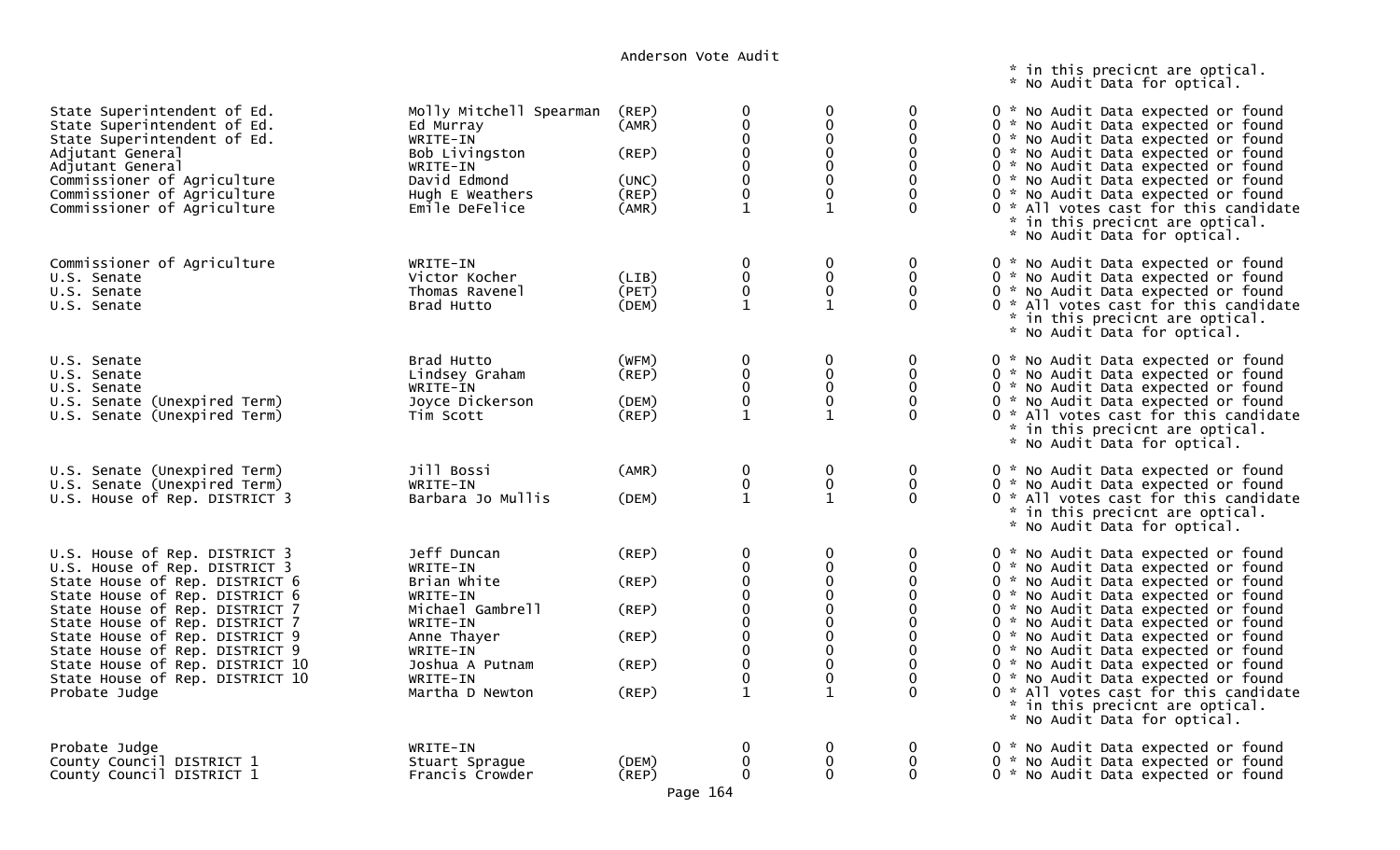|                                                                                                                                                                                                                                                                                                                                                                                                                                                                                                                                                                                                                                                           |                                                                                                                                                                                                                                                            | Anderson Vote Audit                                         |                                                                                                                |                                                                                                                            |                                     |                                                                                                                                                                                                                                                                                                                                                                                                                                                                                                                                                                                                                                                                                                                                                          |
|-----------------------------------------------------------------------------------------------------------------------------------------------------------------------------------------------------------------------------------------------------------------------------------------------------------------------------------------------------------------------------------------------------------------------------------------------------------------------------------------------------------------------------------------------------------------------------------------------------------------------------------------------------------|------------------------------------------------------------------------------------------------------------------------------------------------------------------------------------------------------------------------------------------------------------|-------------------------------------------------------------|----------------------------------------------------------------------------------------------------------------|----------------------------------------------------------------------------------------------------------------------------|-------------------------------------|----------------------------------------------------------------------------------------------------------------------------------------------------------------------------------------------------------------------------------------------------------------------------------------------------------------------------------------------------------------------------------------------------------------------------------------------------------------------------------------------------------------------------------------------------------------------------------------------------------------------------------------------------------------------------------------------------------------------------------------------------------|
| County Council DISTRICT 1<br>County Council DISTRICT 2<br>County Council DISTRICT 2<br>County Council DISTRICT 2<br>County Council DISTRICT 3<br>County Council DISTRICT 3<br>County Council DISTRICT 4<br>County Council DISTRICT 4<br>County Council DISTRICT 5<br>County Council DISTRICT 5<br>County Council DISTRICT 6<br>County Council DISTRICT 6<br>County Council DISTRICT 7<br>County Council DISTRICT 7<br>Soil and Water District Comm.<br>Soil and Water District Comm.                                                                                                                                                                      | WRITE-IN<br>Gracie S Floyd<br>Larry Ray Bright<br>WRITE-IN<br>Mitchell Cole<br>WRITE-IN<br>Tom Allen<br>WRITE-IN<br>Tommy Dunn<br>WRITE-IN<br>Ken Waters<br>WRITE-IN<br>M Cindy Wilson<br>WRITE-IN<br>Charles C Eberhart<br>Tim Kelley                     | (DEM)<br>(REP)<br>(REP)<br>(REP)<br>(REP)<br>(REP)<br>(REP) | 0<br>$\Omega$<br>$\Omega$<br>$\mathbf 0$<br>$\Omega$<br>0<br>$\mathbf 0$<br>$\Omega$<br>0<br>0<br>$\mathbf{1}$ | 0<br>0<br>0<br>$\Omega$<br>0<br>0<br>$\Omega$<br>0<br>$\mathbf{0}$<br>$\boldsymbol{0}$<br>$\boldsymbol{0}$<br>$\mathbf{1}$ | 0<br>0<br>$\Omega$<br>0<br>$\Omega$ | 0 * No Audit Data expected or found<br>0 * No Audit Data expected or found<br>0 * No Audit Data expected or found<br>0 * No Audit Data expected or found<br>0 * No Audit Data expected or found<br>0 * No Audit Data expected or found<br>0 * No Audit Data expected or found<br>0 * No Audit Data expected or found<br>0 * No Audit Data expected or found<br>0 * No Audit Data expected or found<br>0 * No Audit Data expected or found<br>0 * No Audit Data expected or found<br>0 * No Audit Data expected or found<br>0 * No Audit Data expected or found<br>0 * No Audit Data expected or found<br>0 * All votes cast for this candidate<br>* in this precicnt are optical.<br>* No Audit Data for optical.                                        |
| Soil and Water District Comm.<br>County Board of Education DISTRICT 1<br>County Board of Education DISTRICT 1<br>County Board of Education DISTRICT 1<br>County Board of Education DISTRICT 4<br>County Board of Education DISTRICT 4<br>County Board of Education DISTRICT 5<br>County Board of Education DISTRICT 5<br>School Trustee District 1 Area 1<br>School Trustee District 1 Area 1<br>School Trustee District 1 Area 4<br>School Trustee District 1 Area 4<br>School Trustee District 1 Area 5<br>School Trustee District 1 Area 5<br>School Trustee District 1 Area 7<br>School Trustee District 1 Area 7<br>School Trustee District 2 Area 1 | WRITE-IN<br>Gary Burgess<br>Powell Hickman<br>WRITE-IN<br>Dana Grant<br>WRITE-IN<br>Mike Brock<br>WRITE-IN<br>Melissa Ellison Hood<br>WRITE-IN<br>Fred G Alexander<br>WRITE-IN<br>Doug Atkins<br>WRITE-IN<br>Nancy Owen Upton<br>WRITE-IN<br>Kevin T Craft |                                                             | $\Omega$<br>$\mathbf 0$<br>$\pmb{0}$<br>$\mathbf{1}$                                                           | 0<br>0<br>$\mathbf 0$<br>0<br>$\Omega$<br>$\Omega$<br>0<br>0<br>$\boldsymbol{0}$<br>$\boldsymbol{0}$<br>$\mathbf{1}$       | 0<br>0<br>$\Omega$                  | 0 * No Audit Data expected or found<br>0 * No Audit Data expected or found<br>0 * No Audit Data expected or found<br>0 * No Audit Data expected or found<br>0 * No Audit Data expected or found<br>0 * No Audit Data expected or found<br>0 * No Audit Data expected or found<br>0 * No Audit Data expected or found<br>0 * No Audit Data expected or found<br>0 * No Audit Data expected or found<br>0 * No Audit Data expected or found<br>0 * No Audit Data expected or found<br>0 * No Audit Data expected or found<br>0 * No Audit Data expected or found<br>0 * No Audit Data expected or found<br>0 * No Audit Data expected or found<br>0 * All votes cast for this candidate<br>* in this precicnt are optical.<br>* No Audit Data for optical. |
| School Trustee District 2 Area 1<br>School Trustee District 2 Area 1                                                                                                                                                                                                                                                                                                                                                                                                                                                                                                                                                                                      | R Alderman Maynard Jr<br>Frances M Russell                                                                                                                                                                                                                 |                                                             | $\bf{0}$<br>$\mathbf{1}$                                                                                       | $\mathbf 0$<br>$\mathbf{1}$                                                                                                | 0<br>$\mathbf{0}$                   | 0 * No Audit Data expected or found<br>0 * All votes cast for this candidate<br>* in this precicnt are optical.<br>* No Audit Data for optical.                                                                                                                                                                                                                                                                                                                                                                                                                                                                                                                                                                                                          |
| School Trustee District 2 Area 1<br>School Trustee District 2 Area 3                                                                                                                                                                                                                                                                                                                                                                                                                                                                                                                                                                                      | WRITE-IN<br>Danny Hawkins                                                                                                                                                                                                                                  |                                                             | $\bf{0}$<br>$\mathbf{1}$                                                                                       | $\bf{0}$<br>$\mathbf{1}$                                                                                                   | 0<br>$\mathbf 0$                    | 0 * No Audit Data expected or found<br>0 * All votes cast for this candidate<br>* in this precicnt are optical.<br>* No Audit Data for optical.                                                                                                                                                                                                                                                                                                                                                                                                                                                                                                                                                                                                          |
| School Trustee District 2 Area 3<br>School Trustee District 2 Area 4                                                                                                                                                                                                                                                                                                                                                                                                                                                                                                                                                                                      | WRITE-IN<br>Bonnie S Knight                                                                                                                                                                                                                                |                                                             | $\bf{0}$<br>$\mathbf{1}$                                                                                       | $\boldsymbol{0}$<br>$\mathbf{1}$                                                                                           | 0<br>0                              | 0 * No Audit Data expected or found<br>0 * All votes cast for this candidate<br>* in this precicnt are optical.                                                                                                                                                                                                                                                                                                                                                                                                                                                                                                                                                                                                                                          |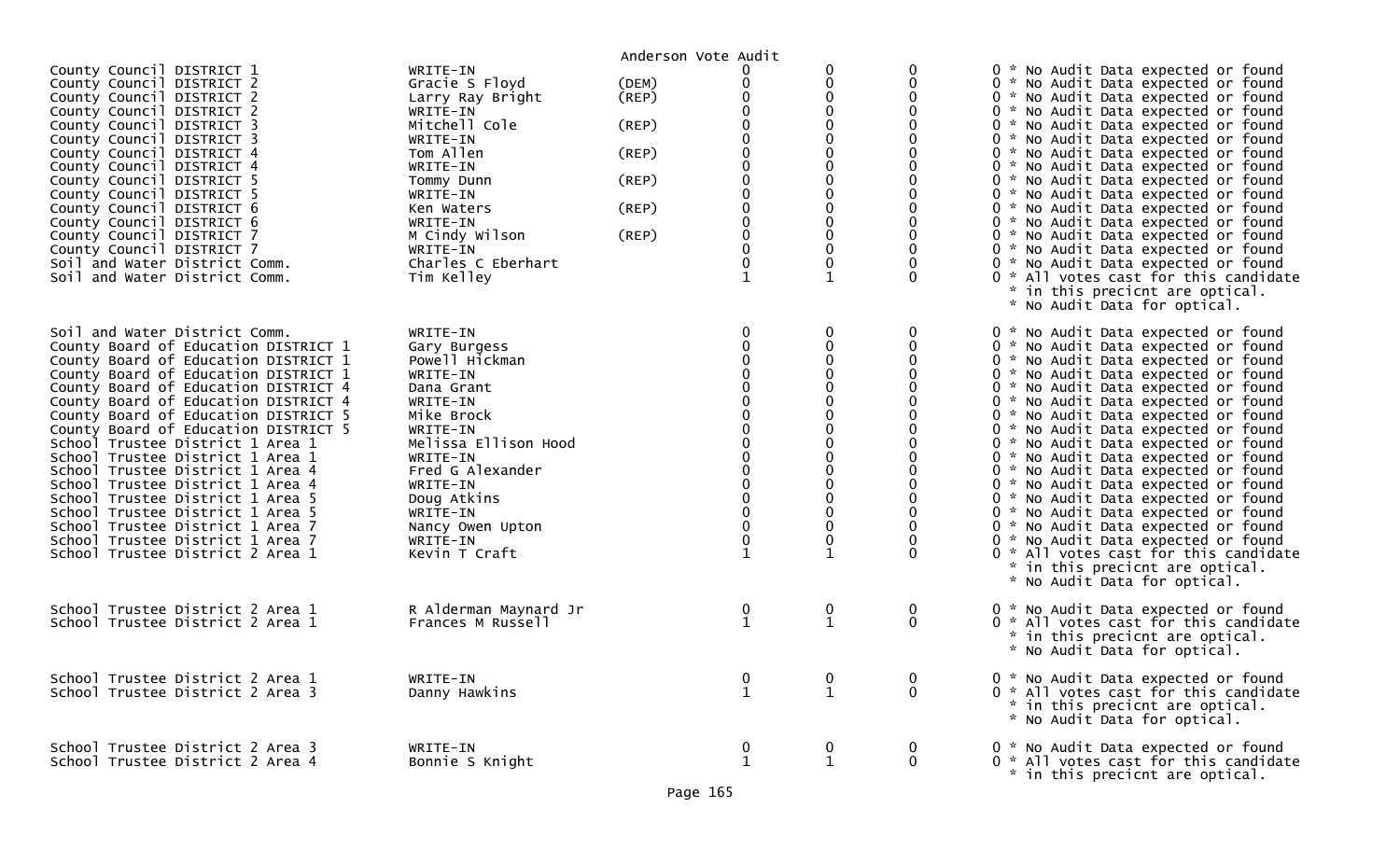\* No Audit Data for optical.

| School Trustee District 2 Area 4<br>School Trustee District 2 Area 4<br>School Trustee District 2 At Large<br>School Trustee District 2 At Large                                                                                                                                                                                                                                                                                                                                                                                                                                                                                                                                                                                                                                                                                                                                                                                                                                                                                                                                                                                                               | Greg Tysl<br>WRITE-IN<br>James Jim Lusk<br>Jimmy Ouzts                                                                                                                                                                                                                                                                                                                                                                                                                                       | 0<br>0<br>0<br>$\mathbf{1}$                          | $\mathbf{0}$<br>$\mathbf 0$<br>$\mathbf 0$<br>1                                                                                                                                                                                                                                                                                                                | $\Omega$<br>$\mathbf{0}$<br>$\Omega$<br>$\Omega$                                                                                                                                                                                                                                                                                          | 0 * No Audit Data expected or found<br>0 * No Audit Data expected or found<br>0 * No Audit Data expected or found<br>0 * All votes cast for this candidate<br>* in this precicnt are optical.<br>* No Audit Data for optical.                                                                                                                                                                                                                                                                                                                                                                                                                                                                                                                                                                                                                                                                                                                                                                                                                                                                                                                                                                                                                                                              |
|----------------------------------------------------------------------------------------------------------------------------------------------------------------------------------------------------------------------------------------------------------------------------------------------------------------------------------------------------------------------------------------------------------------------------------------------------------------------------------------------------------------------------------------------------------------------------------------------------------------------------------------------------------------------------------------------------------------------------------------------------------------------------------------------------------------------------------------------------------------------------------------------------------------------------------------------------------------------------------------------------------------------------------------------------------------------------------------------------------------------------------------------------------------|----------------------------------------------------------------------------------------------------------------------------------------------------------------------------------------------------------------------------------------------------------------------------------------------------------------------------------------------------------------------------------------------------------------------------------------------------------------------------------------------|------------------------------------------------------|----------------------------------------------------------------------------------------------------------------------------------------------------------------------------------------------------------------------------------------------------------------------------------------------------------------------------------------------------------------|-------------------------------------------------------------------------------------------------------------------------------------------------------------------------------------------------------------------------------------------------------------------------------------------------------------------------------------------|--------------------------------------------------------------------------------------------------------------------------------------------------------------------------------------------------------------------------------------------------------------------------------------------------------------------------------------------------------------------------------------------------------------------------------------------------------------------------------------------------------------------------------------------------------------------------------------------------------------------------------------------------------------------------------------------------------------------------------------------------------------------------------------------------------------------------------------------------------------------------------------------------------------------------------------------------------------------------------------------------------------------------------------------------------------------------------------------------------------------------------------------------------------------------------------------------------------------------------------------------------------------------------------------|
| School Trustee District 2 At Large<br>School Trustee District 4 Area 4<br>School Trustee District 4 Area 4<br>School Trustee District 4 Area 4<br>School Trustee District 5 Area 2<br>School Trustee District 5 Area 2<br>School Trustee District 5 Area 5<br>School Trustee District 5 Area 5<br>School Trustee District 5 Area 6<br>School Trustee District 5 Area 6<br>School Trustee District 5 At Large<br>School Trustee District 5 At Large<br>School Trustee District 5 At Large<br>Broadmouth Creek Watershed DISTRICT 5<br>Broadmouth Creek Watershed DISTRICT 5<br>Brushy Creek Watershed DISTRICT 7<br>Brushy Creek Watershed DISTRICT 7<br>Brushy Creek Watershed DISTRICT 7<br>Brushy Creek Watershed DISTRICT 7<br>Brushy Creek Watershed DISTRICT 7<br>Three and Twenty Watershed DISTRICT 32<br>Three and Twenty Watershed DISTRICT 32<br>Three and Twenty Watershed DISTRICT 32<br>City Council - City of Clemson<br>City Council - City of Clemson<br>City Council - City of Clemson<br>City Council - City of Clemson<br>City Council - City of Clemson<br>City Council - City of Clemson<br>City Council - City of Clemson<br>Amendment 1 | WRITE-IN<br>Meg Jones<br>Diana Mullikin<br>WRITE-IN<br>Margaret Adger Mack<br>WRITE-IN<br>Harold R Kay II<br>WRITE-IN<br>Rick Bradshaw<br>WRITE-IN<br>Sandy Addis<br>Corie Cullins<br>WRITE-IN<br>Glenn Stevens<br>WRITE-IN<br>Glenn H McQueen<br>Cindy Prendergast<br>Richard T Tripp<br>Ben Wigington<br>WRITE-IN<br>Dennis Claramunt<br>Randy Griffis<br>WRITE-IN<br>Ray F Brown<br>Jerry Chapman<br>Tim Fowler<br>June Hay<br>C Martin Tiller<br>Jeremy Wright<br>WRITE-IN<br><b>Yes</b> | $\Omega$<br>$\Omega$<br>$\mathbf{0}$<br>$\mathbf{1}$ | 0<br>$\Omega$<br>$\Omega$<br>$\Omega$<br>$\Omega$<br>$\Omega$<br>$\Omega$<br>$\Omega$<br>$\mathbf 0$<br>$\Omega$<br>$\Omega$<br>$\Omega$<br>$\Omega$<br>$\Omega$<br>0<br>$\Omega$<br>$\Omega$<br>$\Omega$<br>$\Omega$<br>$\Omega$<br>0<br>$\Omega$<br>$\Omega$<br>$\Omega$<br>$\Omega$<br>$\Omega$<br>$\Omega$<br>$\Omega$<br>$\mathbf 0$<br>0<br>$\mathbf{1}$ | $\mathbf 0$<br>$\mathbf 0$<br>$\mathbf{0}$<br>0<br>$\Omega$<br>$\Omega$<br>$\Omega$<br>$\Omega$<br>$\mathbf{0}$<br>0<br>$\mathbf{0}$<br>0<br>$\mathbf{0}$<br>$\Omega$<br>0<br>$\Omega$<br>$\mathbf{0}$<br>0<br>$\mathbf{0}$<br>$\Omega$<br>0<br>$\Omega$<br>0<br>0<br>0<br>0<br>$\mathbf{0}$<br>$\Omega$<br>0<br>$\mathbf{0}$<br>$\Omega$ | 0 * No Audit Data expected or found<br>0 * No Audit Data expected or found<br>0 * No Audit Data expected or found<br>0 * No Audit Data expected or found<br>0 * No Audit Data expected or found<br>0 * No Audit Data expected or found<br>0 * No Audit Data expected or found<br>0 * No Audit Data expected or found<br>0 * No Audit Data expected or found<br>0 * No Audit Data expected or found<br>0 * No Audit Data expected or found<br>0 * No Audit Data expected or found<br>0 * No Audit Data expected or found<br>0 * No Audit Data expected or found<br>0 * No Audit Data expected or found<br>0 * No Audit Data expected or found<br>0 * No Audit Data expected or found<br>0 * No Audit Data expected or found<br>0 * No Audit Data expected or found<br>0 * No Audit Data expected or found<br>0 * No Audit Data expected or found<br>0 * No Audit Data expected or found<br>0 * No Audit Data expected or found<br>0 * No Audit Data expected or found<br>0 * No Audit Data expected or found<br>0 * No Audit Data expected or found<br>0 * No Audit Data expected or found<br>0 * No Audit Data expected or found<br>0 * No Audit Data expected or found<br>0 * No Audit Data expected or found<br>0 * All votes cast for this candidate<br>* in this precicnt are optical. |
| Amendment 1<br>Amendment 2                                                                                                                                                                                                                                                                                                                                                                                                                                                                                                                                                                                                                                                                                                                                                                                                                                                                                                                                                                                                                                                                                                                                     | No<br>Yes                                                                                                                                                                                                                                                                                                                                                                                                                                                                                    | $\boldsymbol{0}$<br>$\mathbf{1}$                     | $\begin{smallmatrix} 0 \ 1 \end{smallmatrix}$                                                                                                                                                                                                                                                                                                                  | $\bf{0}$<br>$\mathbf{0}$                                                                                                                                                                                                                                                                                                                  | * No Audit Data for optical.<br>0 * No Audit Data expected or found<br>0 * All votes cast for this candidate<br>* in this precicnt are optical.<br>* No Audit Data for optical.                                                                                                                                                                                                                                                                                                                                                                                                                                                                                                                                                                                                                                                                                                                                                                                                                                                                                                                                                                                                                                                                                                            |
| Amendment 2<br>Education Sales and Use Tax Referendum                                                                                                                                                                                                                                                                                                                                                                                                                                                                                                                                                                                                                                                                                                                                                                                                                                                                                                                                                                                                                                                                                                          | NO.<br>Yes, in favor of the question                                                                                                                                                                                                                                                                                                                                                                                                                                                         | $\mathbf 0$<br>1                                     | 0<br>$\mathbf 1$                                                                                                                                                                                                                                                                                                                                               | $\mathbf 0$<br>0                                                                                                                                                                                                                                                                                                                          | 0 * No Audit Data expected or found<br>0 * All votes cast for this candidate<br>* in this precicnt are optical.<br>* No Audit Data for optical.                                                                                                                                                                                                                                                                                                                                                                                                                                                                                                                                                                                                                                                                                                                                                                                                                                                                                                                                                                                                                                                                                                                                            |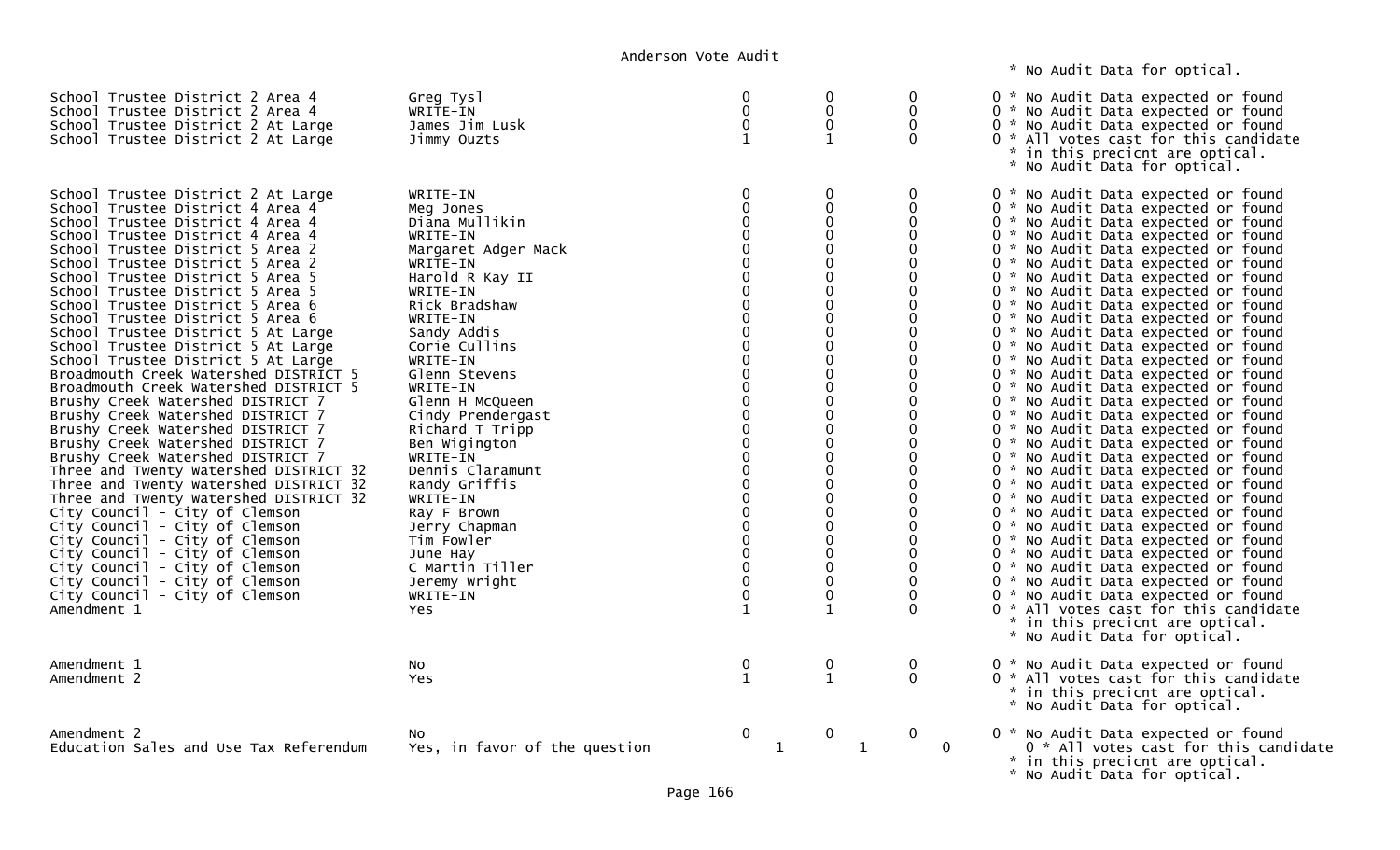| Education Sales and Use Tax Referendum<br>School District No. 4 Bond Referendum<br>School District No. 4 Bond Referendum<br>School District No. 5 Bond Referendum<br>School District No. 5 Bond Referendum<br>Clemson Sunday Alcohol Sales Referendum<br>Clemson Sunday Alcohol Sales Referendum | No, opposed to the question<br>Yes, in favor of the question<br>No, opposed to the question<br>Yes, in favor of the question<br>No, opposed to the question<br>Yes<br>NO. |                                                                                  | $\mathbf 0$<br>$\mathbf{0}$<br>0<br>$\mathbf 0$<br>$\overline{0}$<br>0<br>$\mathbf{0}$                                                    | $\mathbf{0}$<br>$\mathbf{0}$<br>$\mathbf{0}$<br>$\Omega$<br>$\overline{0}$<br>0<br>$\mathbf 0$         | $\mathbf{0}$<br>$\mathbf{0}$<br>$\Omega$<br>$\overline{0}$<br>$\mathbf{0}$<br>0<br>$\Omega$                        | 0 * No Audit Data expected or found<br>0 * No Audit Data expected or found<br>0 * No Audit Data expected or found<br>0 * No Audit Data expected or found<br>0 * No Audit Data expected or found<br>0 * No Audit Data expected or found<br>0 * No Audit Data expected or found                                                                                                                                                    |
|--------------------------------------------------------------------------------------------------------------------------------------------------------------------------------------------------------------------------------------------------------------------------------------------------|---------------------------------------------------------------------------------------------------------------------------------------------------------------------------|----------------------------------------------------------------------------------|-------------------------------------------------------------------------------------------------------------------------------------------|--------------------------------------------------------------------------------------------------------|--------------------------------------------------------------------------------------------------------------------|----------------------------------------------------------------------------------------------------------------------------------------------------------------------------------------------------------------------------------------------------------------------------------------------------------------------------------------------------------------------------------------------------------------------------------|
| 0901 Provisional 2<br>STRAIGHT PARTY<br>STRAIGHT PARTY<br>STRAIGHT PARTY<br>STRAIGHT PARTY<br>STRAIGHT PARTY<br>STRAIGHT PARTY<br>Governor<br>Governor<br>Governor                                                                                                                               | Libertarian<br>Democratic<br>Working Families<br>United Citizens<br>Republican<br>American<br>Steve French<br>Tom J Ervin<br>Vincent Sheheen                              | (LIB)<br>(DEM)<br>(WFM)<br>(UNC)<br>$($ REP)<br>(AMR)<br>(LIB)<br>(PET)<br>(DEM) | $\mathbf 0$<br>$\pmb{0}$<br>$\overline{0}$<br>$\overline{0}$<br>$\overline{0}$<br>$\pmb{0}$<br>$\mathbf 0$<br>$\mathbf 0$<br>$\mathbf{1}$ | 0<br>$\mathbf 0$<br>0<br>$\mathbf 0$<br>$\mathbf 0$<br>$\mathbf 0$<br>$\mathbf 0$<br>0<br>$\mathbf{1}$ | $\mathbf{0}$<br>$\mathbf 0$<br>$\Omega$<br>$\Omega$<br>$\Omega$<br>$\Omega$<br>$\mathbf 0$<br>$\Omega$<br>$\Omega$ | 0 * No Audit Data expected or found<br>0 * No Audit Data expected or found<br>0 * No Audit Data expected or found<br>0 * No Audit Data expected or found<br>0 * No Audit Data expected or found<br>0 * No Audit Data expected or found<br>0 * No Audit Data expected or found<br>0 * No Audit Data expected or found<br>0 * All votes cast for this candidate<br>* in this precicnt are optical.<br>* No Audit Data for optical. |
| Governor<br>Governor<br>Governor<br>Lieutenant Governor                                                                                                                                                                                                                                          | Morgan Bruce Reeves<br>Nikki R Haley<br>WRITE-IN<br>Bakari Sellers                                                                                                        | (UNC)<br>(REP)<br>(DEM)                                                          | 0<br>$\pmb{0}$<br>$\mathbf 0$<br>$\mathbf{1}$                                                                                             | $\mathbf{0}$<br>$\mathbf 0$<br>0<br>1                                                                  | $\mathbf{0}$<br>$\mathbf 0$<br>$\Omega$<br>$\Omega$                                                                | 0 * No Audit Data expected or found<br>0 * No Audit Data expected or found<br>0 * No Audit Data expected or found<br>0 * All votes cast for this candidate<br>* in this precicnt are optical.<br>* No Audit Data for optical.                                                                                                                                                                                                    |
| Lieutenant Governor<br>Lieutenant Governor<br>Secretary of State                                                                                                                                                                                                                                 | Henry McMaster<br>WRITE-IN<br>Ginny Deerin                                                                                                                                | (REP)<br>(DEM)                                                                   | $\mathbf 0$<br>$\mathbf 0$<br>$\mathbf{1}$                                                                                                | $\mathbf 0$<br>$\mathbf 0$<br>$\mathbf{1}$                                                             | $\mathbf{0}$<br>$\mathbf 0$<br>$\Omega$                                                                            | 0 * No Audit Data expected or found<br>0 * No Audit Data expected or found<br>0 * All votes cast for this candidate<br>* in this precicnt are optical.<br>* No Audit Data for optical.                                                                                                                                                                                                                                           |
| Secretary of State<br>Secretary of State<br>State Treasurer<br>State Treasurer<br>Attorney General                                                                                                                                                                                               | Mark Hammond<br>WRITE-IN<br>Curtis Loftis<br>WRITE-IN<br>Parnell Diggs                                                                                                    | (REP)<br>(REP)<br>(DEM)                                                          | 0<br>$\mathbf 0$<br>$\mathbf 0$<br>$\mathbf{1}$                                                                                           | 0<br>$\mathbf 0$<br>$\mathbf{0}$<br>0<br>1                                                             | 0<br>$\mathbf{0}$<br>$\mathbf{0}$<br>$\Omega$<br>$\Omega$                                                          | 0 * No Audit Data expected or found<br>0 * No Audit Data expected or found<br>0 * No Audit Data expected or found<br>0 * No Audit Data expected or found<br>0 * All votes cast for this candidate<br>* in this precicnt are optical.<br>* No Audit Data for optical.                                                                                                                                                             |
| Attorney General<br>Attorney General<br>Comptroller General                                                                                                                                                                                                                                      | Alan Wilson<br>WRITE-IN<br>Kyle Herbert                                                                                                                                   | (REP)<br>(DEM)                                                                   | 0<br>$\mathbf 0$<br>$\mathbf{1}$                                                                                                          | $\mathbf 0$<br>$\mathbf 0$<br>$\mathbf 1$                                                              | $\mathbf 0$<br>$\mathbf{0}$<br>$\mathbf{0}$                                                                        | 0 * No Audit Data expected or found<br>0 * No Audit Data expected or found<br>0 * All votes cast for this candidate<br>* in this precicnt are optical.<br>* No Audit Data for optical.                                                                                                                                                                                                                                           |
| Comptroller General<br>Comptroller General<br>State Superintendent of Ed.                                                                                                                                                                                                                        | Richard Eckstrom<br>WRITE-IN<br>Tom Thompson                                                                                                                              | (REP)<br>(DEM)<br>Page 167                                                       | 0<br>0                                                                                                                                    | 0<br>$\mathbf 0$<br>$\mathbf{1}$                                                                       | 0<br>$\mathbf{0}$<br>$\Omega$                                                                                      | 0 * No Audit Data expected or found<br>0 * No Audit Data expected or found<br>0 * All votes cast for this candidate                                                                                                                                                                                                                                                                                                              |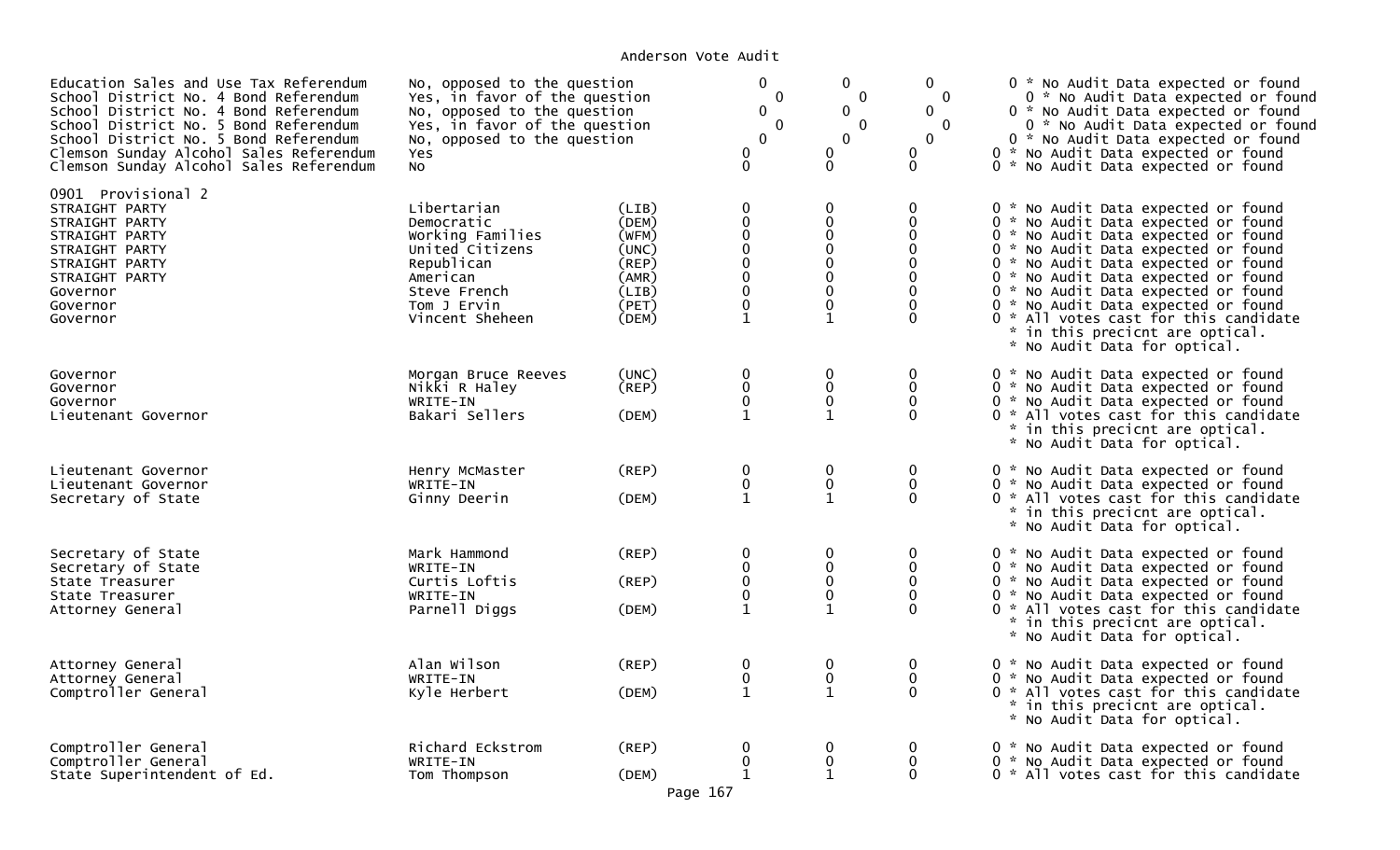\* in this precicnt are optical. \* No Audit Data for optical.

| State Superintendent of Ed.<br>State Superintendent of Ed.<br>State Superintendent of Ed.<br>Adjutant General<br>Adjutant General<br>Commissioner of Agriculture<br>Commissioner of Agriculture<br>Commissioner of Agriculture<br>Commissioner of Agriculture<br>U.S. Senate<br>U.S. Senate<br>U.S. Senate                                                                                                                                                                                 | Molly Mitchell Spearman<br>Ed Murray<br>WRITE-IN<br>Bob Livingston<br>WRITE-IN<br>David Edmond<br>Hugh E Weathers<br>Emile DeFelice<br>WRITE-IN<br>Victor Kocher<br>Thomas Ravenel<br>Brad Hutto          | (REP)<br>(AMR)<br>(REP)<br>(UNC)<br>(REP)<br>(AMR)<br>(LIB)<br>(PET)<br>(DEM)    | 0<br>0<br>$\Omega$<br>$\Omega$<br>$\mathbf{0}$<br>$\mathbf 0$<br>$\mathbf 0$<br>$\mathbf 0$<br>1 | 0<br>0<br>$\Omega$<br>0<br>0<br>0<br>$\Omega$<br>$\Omega$<br>0<br>0<br>$\mathbf 0$<br>1                                       | $\Omega$<br>$\Omega$<br>$\mathbf{0}$<br>$\mathbf 0$<br>$\mathbf{0}$<br>$\Omega$<br>$\Omega$<br>$\Omega$<br>$\mathbf{0}$<br>$\Omega$<br>$\Omega$                | 0 * No Audit Data expected or found<br>0 * No Audit Data expected or found<br>0 * No Audit Data expected or found<br>0 * No Audit Data expected or found<br>0 * No Audit Data expected or found<br>0 * No Audit Data expected or found<br>0 * No Audit Data expected or found<br>0 * No Audit Data expected or found<br>0 * No Audit Data expected or found<br>0 * No Audit Data expected or found<br>0 * No Audit Data expected or found<br>0 * All votes cast for this candidate<br>* in this precicnt are optical.<br>* No Audit Data for optical.          |
|--------------------------------------------------------------------------------------------------------------------------------------------------------------------------------------------------------------------------------------------------------------------------------------------------------------------------------------------------------------------------------------------------------------------------------------------------------------------------------------------|-----------------------------------------------------------------------------------------------------------------------------------------------------------------------------------------------------------|----------------------------------------------------------------------------------|--------------------------------------------------------------------------------------------------|-------------------------------------------------------------------------------------------------------------------------------|----------------------------------------------------------------------------------------------------------------------------------------------------------------|----------------------------------------------------------------------------------------------------------------------------------------------------------------------------------------------------------------------------------------------------------------------------------------------------------------------------------------------------------------------------------------------------------------------------------------------------------------------------------------------------------------------------------------------------------------|
| U.S. Senate<br>U.S. Senate<br>U.S. Senate<br>U.S. Senate (Unexpired Term)                                                                                                                                                                                                                                                                                                                                                                                                                  | Brad Hutto<br>Lindsey Graham<br>WRITE-IN<br>Joyce Dickerson                                                                                                                                               | (WFM)<br>(REP)<br>(DEM)                                                          | 0<br>$\pmb{0}$<br>$\mathbf 1$                                                                    | 0<br>$\pmb{0}$<br>0<br>$\mathbf{1}$                                                                                           | 0<br>0<br>$\mathbf{0}$<br>$\Omega$                                                                                                                             | 0 * No Audit Data expected or found<br>0 * No Audit Data expected or found<br>0 * No Audit Data expected or found<br>0 * All votes cast for this candidate<br>* in this precicnt are optical.<br>* No Audit Data for optical.                                                                                                                                                                                                                                                                                                                                  |
| U.S. Senate (Unexpired Term)<br>U.S. Senate (Unexpired Term)<br>U.S. Senate (Unexpired Term)<br>U.S. House of Rep. DISTRICT 3                                                                                                                                                                                                                                                                                                                                                              | Tim Scott<br>Jill Bossi<br>WRITE-IN<br>Barbara Jo Mullis                                                                                                                                                  | (REP)<br>(AMR)<br>(DEM)                                                          | 0<br>0<br>$\mathbf{0}$<br>1                                                                      | 0<br>0<br>0                                                                                                                   | 0<br>0<br>$\mathbf{0}$<br>$\Omega$                                                                                                                             | 0 * No Audit Data expected or found<br>0 * No Audit Data expected or found<br>0 * No Audit Data expected or found<br>0 * All votes cast for this candidate<br>* in this precicnt are optical.<br>* No Audit Data for optical.                                                                                                                                                                                                                                                                                                                                  |
| U.S. House of Rep. DISTRICT 3<br>U.S. House of Rep. DISTRICT 3<br>State House of Rep. DISTRICT 6<br>State House of Rep. DISTRICT 6<br>State House of Rep. DISTRICT 7<br>State House of Rep. DISTRICT 7<br>State House of Rep. DISTRICT 8<br>State House of Rep. DISTRICT 8<br>State House of Rep. DISTRICT 9<br>State House of Rep. DISTRICT 9<br>State House of Rep. DISTRICT 10<br>State House of Rep. DISTRICT 10<br>State House of Rep. DISTRICT 11<br>State House of Rep. DISTRICT 11 | Jeff Duncan<br>WRITE-IN<br>Brian White<br>WRITE-IN<br>Michael Gambrell<br>WRITE-IN<br>Jonathon Hill<br>WRITE-IN<br>Anne Thayer<br>WRITE-IN<br>Joshua A Putnam<br>WRITE-IN<br>Tombo Hite<br>Craig A Gagnon | (REP)<br>$($ REP $)$<br>(REP)<br>(REP)<br>(REP)<br>(REP)<br>(DEM)<br>$($ REP $)$ | $\mathbf 0$<br>$\Omega$<br>0<br>∩<br>∩<br>0<br>$\Omega$<br>0<br>0<br>0<br>$\overline{0}$         | $\Omega$<br>$\Omega$<br>$\mathbf 0$<br>$\Omega$<br>$\Omega$<br>$\Omega$<br>$\mathbf 0$<br>$\Omega$<br>0<br>0<br>0<br>$\Omega$ | $\mathbf{0}$<br>$\Omega$<br>0<br>$\Omega$<br>0<br>$\mathbf 0$<br>0<br>$\Omega$<br>0<br>$\mathbf{0}$<br>$\mathbf{0}$<br>$\Omega$<br>$\mathbf 0$<br>$\mathbf{0}$ | 0 * No Audit Data expected or found<br>0 * No Audit Data expected or found<br>0 * No Audit Data expected or found<br>0 * No Audit Data expected or found<br>0 * No Audit Data expected or found<br>0 * No Audit Data expected or found<br>0 * No Audit Data expected or found<br>0 * No Audit Data expected or found<br>0 * No Audit Data expected or found<br>0 * No Audit Data expected or found<br>0 * No Audit Data expected or found<br>0 * No Audit Data expected or found<br>0 * No Audit Data expected or found<br>0 * No Audit Data expected or found |
| State House of Rep. DISTRICT 11<br>Probate Judge<br>Probate Judge<br>County Council DISTRICT 1<br>County Council DISTRICT 1<br>County Council DISTRICT 1                                                                                                                                                                                                                                                                                                                                   | WRITE-IN<br>Martha D Newton<br>WRITE-IN<br>Stuart Sprague<br>Francis Crowder<br>WRITE-IN                                                                                                                  | (REP)<br>(DEM)<br>$($ REP $)$                                                    | $\Omega$<br>$\Omega$                                                                             | 0<br>$\mathbf 0$<br>0                                                                                                         | $\mathbf{0}$<br>0<br>$\mathbf{0}$<br>$\mathbf 0$<br>$\Omega$<br>0                                                                                              | 0 * No Audit Data expected or found<br>0 * No Audit Data expected or found<br>0 * No Audit Data expected or found<br>0 * No Audit Data expected or found<br>0 * No Audit Data expected or found<br>0 * No Audit Data expected or found                                                                                                                                                                                                                                                                                                                         |

Page 168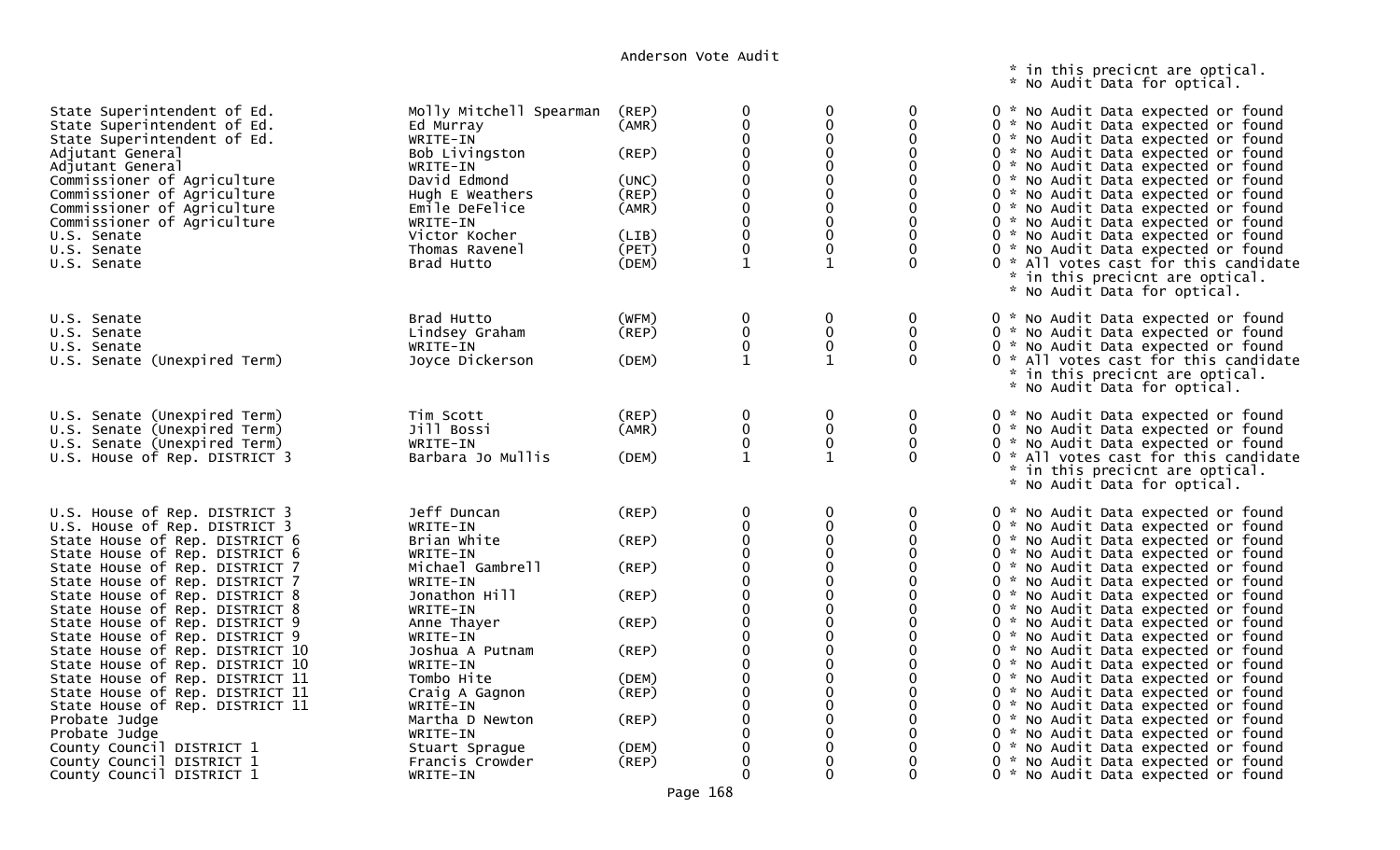|                                      |                       | Anderson Vote Audit |                  |                   |          |                                                                            |  |  |
|--------------------------------------|-----------------------|---------------------|------------------|-------------------|----------|----------------------------------------------------------------------------|--|--|
| County Council DISTRICT 2            | Gracie S Floyd        | (DEM)               |                  |                   |          | 0 * No Audit Data expected or found                                        |  |  |
| County Council DISTRICT 2            | Larry Ray Bright      | $($ REP $)$         |                  | 0                 |          | 0 * No Audit Data expected or found                                        |  |  |
| County Council DISTRICT 2            | WRITE-IN              |                     |                  | 0                 |          | 0 * No Audit Data expected or found                                        |  |  |
| County Council DISTRICT 3            | Mitchell Cole         | (REP)               |                  |                   |          | 0 * No Audit Data expected or found                                        |  |  |
| County Council DISTRICT 3            | WRITE-IN              |                     |                  |                   |          | 0 * No Audit Data expected or found                                        |  |  |
| County Council DISTRICT 4            | Tom Allen             | (REP)               |                  |                   |          | 0 * No Audit Data expected or found                                        |  |  |
| County Council DISTRICT 4            | WRITE-IN              |                     |                  |                   |          | 0 * No Audit Data expected or found                                        |  |  |
| County Council DISTRICT 5            | Tommy Dunn            | (REP)               |                  |                   |          | 0 * No Audit Data expected or found                                        |  |  |
| County Council DISTRICT 5            | WRITE-IN              |                     |                  |                   |          | 0 * No Audit Data expected or found                                        |  |  |
| County Council DISTRICT 6            | Ken Waters            | (REP)               |                  |                   |          | 0 * No Audit Data expected or found                                        |  |  |
| County Council DISTRICT 6            | WRITE-IN              |                     |                  |                   |          | 0 * No Audit Data expected or found                                        |  |  |
| County Council DISTRICT 7            | M Cindy Wilson        | (REP)               |                  | 0                 |          | 0 * No Audit Data expected or found                                        |  |  |
| County Council DISTRICT 7            | WRITE-IN              |                     |                  |                   |          | 0 * No Audit Data expected or found                                        |  |  |
| Soil and Water District Comm.        | Charles C Eberhart    |                     |                  |                   |          | 0 * No Audit Data expected or found                                        |  |  |
| Soil and Water District Comm.        | Tim Kelley            |                     |                  |                   |          | 0 * No Audit Data expected or found                                        |  |  |
| Soil and Water District Comm.        | WRITE-IN              |                     |                  |                   |          | 0 * No Audit Data expected or found                                        |  |  |
| County Board of Education DISTRICT 1 | Gary Burgess          |                     |                  |                   |          | 0 * No Audit Data expected or found                                        |  |  |
| County Board of Education DISTRICT 1 | Powell Hickman        |                     |                  |                   |          | 0 * No Audit Data expected or found                                        |  |  |
| County Board of Education DISTRICT 1 | WRITE-IN              |                     |                  |                   |          | 0 * No Audit Data expected or found                                        |  |  |
| County Board of Education DISTRICT 3 | Charlie Dale Martin   |                     |                  |                   |          | 0 * No Audit Data expected or found                                        |  |  |
| County Board of Education DISTRICT 3 | WRITE-IN              |                     |                  |                   |          | 0 * No Audit Data expected or found                                        |  |  |
| County Board of Education DISTRICT 4 | Dana Grant            |                     |                  |                   |          | 0 * No Audit Data expected or found                                        |  |  |
| County Board of Education DISTRICT 4 | WRITE-IN              |                     |                  |                   |          | 0 * No Audit Data expected or found                                        |  |  |
| County Board of Education DISTRICT 5 | Mike Brock            |                     |                  |                   |          | 0 * No Audit Data expected or found                                        |  |  |
| County Board of Education DISTRICT 5 | WRITE-IN              |                     |                  |                   |          | 0 * No Audit Data expected or found                                        |  |  |
| County Board of Education DISTRICT 6 | C Nakia Davis         |                     |                  |                   |          | 0 * No Audit Data expected or found                                        |  |  |
| County Board of Education DISTRICT 6 | WRITE-IN              |                     |                  |                   |          | 0 * No Audit Data expected or found                                        |  |  |
| School Trustee District 1 Area 1     | Melissa Ellison Hood  |                     |                  |                   |          | 0 * No Audit Data expected or found                                        |  |  |
| School Trustee District 1 Area 1     | WRITE-IN              |                     |                  |                   |          | 0 * No Audit Data expected or found                                        |  |  |
| School Trustee District 1 Area 4     | Fred G Alexander      |                     |                  |                   |          | 0 * No Audit Data expected or found                                        |  |  |
| School Trustee District 1 Area 4     | WRITE-IN              |                     |                  |                   |          | 0 * No Audit Data expected or found                                        |  |  |
| School Trustee District 1 Area 5     | Doug Atkins           |                     |                  |                   |          | 0 * No Audit Data expected or found                                        |  |  |
| School Trustee District 1 Area 5     | WRITE-IN              |                     |                  |                   |          | 0 * No Audit Data expected or found                                        |  |  |
| School Trustee District 1 Area 7     | Nancy Owen Upton      |                     |                  |                   |          | 0 * No Audit Data expected or found                                        |  |  |
| School Trustee District 1 Area 7     | WRITE-IN              |                     |                  |                   |          | 0 * No Audit Data expected or found                                        |  |  |
| School Trustee District 2 Area 1     | Kevin T Craft         |                     |                  |                   |          | 0 * No Audit Data expected or found                                        |  |  |
| School Trustee District 2 Area 1     | R Alderman Maynard Jr |                     |                  |                   |          | 0 * No Audit Data expected or found                                        |  |  |
| School Trustee District 2 Area 1     | Frances M Russell     |                     |                  |                   |          | 0 * No Audit Data expected or found                                        |  |  |
| School Trustee District 2 Area 1     | WRITE-IN              |                     |                  |                   |          | 0 * No Audit Data expected or found                                        |  |  |
| School Trustee District 2 Area 3     | Danny Hawkins         |                     |                  |                   |          | 0 * No Audit Data expected or found                                        |  |  |
| School Trustee District 2 Area 3     | WRITE-IN              |                     |                  |                   |          | 0 * No Audit Data expected or found                                        |  |  |
| School Trustee District 2 Area 4     | Bonnie S Knight       |                     |                  |                   |          | 0 * No Audit Data expected or found                                        |  |  |
| School Trustee District 2 Area 4     |                       |                     |                  |                   |          | 0 * No Audit Data expected or found                                        |  |  |
| School Trustee District 2 Area 4     | Greg Tysl<br>WRITE-IN |                     |                  |                   |          | 0 * No Audit Data expected or found                                        |  |  |
| School Trustee District 2 At Large   | James Jim Lusk        |                     | 0                |                   | 0        | 0 * No Audit Data expected or found                                        |  |  |
| School Trustee District 2 At Large   | Jimmy Ouzts           |                     | 0                |                   | 0        | 0 * No Audit Data expected or found                                        |  |  |
| School Trustee District 2 At Large   | WRITE-IN              |                     |                  |                   | $\Omega$ | 0 * No Audit Data expected or found                                        |  |  |
| School Trustee District 3 Area 1     | Larry S Holbrook      |                     |                  |                   |          | 0 * No Audit Data expected or found                                        |  |  |
| School Trustee District 3 Area 1     | Phillip L Martin      |                     |                  |                   |          | 0 * No Audit Data expected or found                                        |  |  |
| School Trustee District 3 Area 1     |                       |                     |                  |                   |          |                                                                            |  |  |
|                                      | WRITE-IN              |                     |                  |                   |          | 0 * No Audit Data expected or found                                        |  |  |
| School Trustee District 3 Area 4     | Marty Watt            |                     | 0<br>$\mathbf 0$ | 0<br>$\mathbf{0}$ | 0        | 0 * No Audit Data expected or found<br>0 * No Audit Data expected or found |  |  |
| School Trustee District 3 Area 4     | WRITE-IN              |                     |                  |                   | 0        |                                                                            |  |  |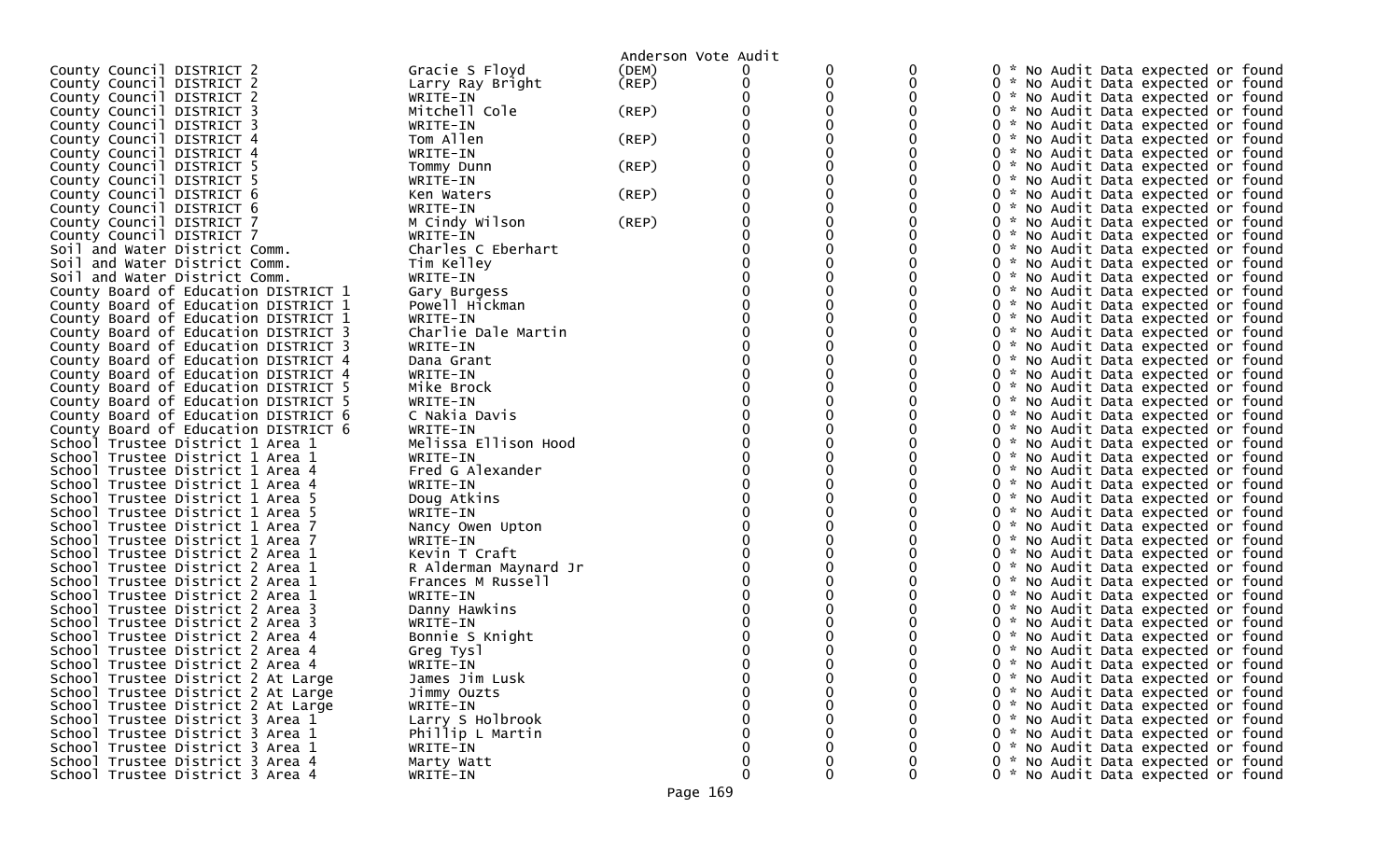|                                                                                                                                                                                                                                                                                                                                                                                                                                                                                                                                                                                                                                                                                                                                                                                                                                                                                                                                                                         |                                                                                                                                                                                                                   | Anderson Vote Audit                                                                                                                                                        |                                                                                   |                                                                            |                                                                                                                                                                                                                                                                                                                                                                                                                                                                                                                                                                                                                                                                                                                                                                                                                                                                                                                      |
|-------------------------------------------------------------------------------------------------------------------------------------------------------------------------------------------------------------------------------------------------------------------------------------------------------------------------------------------------------------------------------------------------------------------------------------------------------------------------------------------------------------------------------------------------------------------------------------------------------------------------------------------------------------------------------------------------------------------------------------------------------------------------------------------------------------------------------------------------------------------------------------------------------------------------------------------------------------------------|-------------------------------------------------------------------------------------------------------------------------------------------------------------------------------------------------------------------|----------------------------------------------------------------------------------------------------------------------------------------------------------------------------|-----------------------------------------------------------------------------------|----------------------------------------------------------------------------|----------------------------------------------------------------------------------------------------------------------------------------------------------------------------------------------------------------------------------------------------------------------------------------------------------------------------------------------------------------------------------------------------------------------------------------------------------------------------------------------------------------------------------------------------------------------------------------------------------------------------------------------------------------------------------------------------------------------------------------------------------------------------------------------------------------------------------------------------------------------------------------------------------------------|
| School Trustee District 3 At Large<br>School Trustee District 3 At Large<br>School Trustee District 4 Area 2<br>School Trustee District 4 Area 2<br>School Trustee District 4 Area 5<br>School Trustee District 4 Area 5<br>School Trustee District 5 Area 2<br>School Trustee District 5 Area 2<br>School Trustee District 5 At Large<br>School Trustee District 5 At Large                                                                                                                                                                                                                                                                                                                                                                                                                                                                                                                                                                                            | Curtis A Wiles<br>WRITE-IN<br>Paulette R Grate<br>WRITE-IN<br>Danny Brock<br>WRITE-IN<br>Margaret Adger Mack<br>WRITE-IN<br>Sandy Addis<br>Corie Cullins                                                          | 0<br>$\Omega$<br>$\Omega$<br>$\Omega$<br>$\Omega$<br>$\mathbf 0$<br>$\mathbf{1}$                                                                                           | 0<br>0<br>0<br>0<br>0<br>0<br>0<br>0<br>0<br>$\mathbf 1$                          | 0<br>$\Omega$<br>$\Omega$                                                  | 0 * No Audit Data expected or found<br>0 * No Audit Data expected or found<br>0 * No Audit Data expected or found<br>0 * No Audit Data expected or found<br>0 * No Audit Data expected or found<br>0 * No Audit Data expected or found<br>0 * No Audit Data expected or found<br>0 * No Audit Data expected or found<br>0 * No Audit Data expected or found<br>0 * All votes cast for this candidate<br>* in this precicnt are optical.<br>* No Audit Data for optical.                                                                                                                                                                                                                                                                                                                                                                                                                                              |
| School Trustee District 5 At Large<br>Big Creek Watershed DISTRICT 4<br>Big Creek Watershed DISTRICT 4<br>Broadmouth Creek Watershed DISTRICT 5<br>Broadmouth Creek Watershed DISTRICT 5<br>Brushy Creek Watershed DISTRICT 7<br>Brushy Creek Watershed DISTRICT 7<br>Brushy Creek Watershed DISTRICT 7<br>Brushy Creek Watershed DISTRICT 7<br>Brushy Creek Watershed DISTRICT 7<br>Three and Twenty Watershed DISTRICT 32<br>Three and Twenty Watershed DISTRICT 32<br>Three and Twenty Watershed DISTRICT 32<br>Homeland Park Water and Sewer DISTRICT 108 Dennis L Chastain<br>Homeland Park Water and Sewer DISTRICT 108 Larry E Harrell<br>Homeland Park Water and Sewer DISTRICT 108 Jerry Richey<br>Homeland Park Water and Sewer DISTRICT 108 Mary P Sanders<br>Homeland Park Water and Sewer DISTRICT 108 Jan Charping Smith<br>Homeland Park Water and Sewer DISTRICT 108 Ken Swilling<br>Homeland Park Water and Sewer DISTRICT 108 WRITE-IN<br>Amendment 1 | WRITE-IN<br>Joey Werner<br>WRITE-IN<br>Glenn Stevens<br>WRITE-IN<br>Glenn H McQueen<br>Cindy Prendergast<br>Richard T Tripp<br>Ben Wigington<br>WRITE-IN<br>Dennis Claramunt<br>Randy Griffis<br>WRITE-IN<br>Yes. | 0<br>$\Omega$<br>$\Omega$<br>$\Omega$<br>$\mathbf 0$<br>$\Omega$<br>$\Omega$<br>$\Omega$<br>$\Omega$<br>$\Omega$<br>$\mathbf{0}$<br>$\Omega$<br>$\mathbf 0$<br>$\mathbf 1$ | 0<br>0<br>0<br>0<br>0<br>0<br>0<br>0<br>0<br>0<br>0<br>0<br>0<br>0<br>0<br>0<br>0 | 0<br>0<br>$\Omega$                                                         | 0 * No Audit Data expected or found<br>0 * No Audit Data expected or found<br>0 * No Audit Data expected or found<br>0 * No Audit Data expected or found<br>0 * No Audit Data expected or found<br>0 * No Audit Data expected or found<br>0 * No Audit Data expected or found<br>0 * No Audit Data expected or found<br>0 * No Audit Data expected or found<br>0 * No Audit Data expected or found<br>0 * No Audit Data expected or found<br>0 * No Audit Data expected or found<br>0 * No Audit Data expected or found<br>0 * No Audit Data expected or found<br>0 * No Audit Data expected or found<br>0 * No Audit Data expected or found<br>0 * No Audit Data expected or found<br>0 * No Audit Data expected or found<br>0 * No Audit Data expected or found<br>0 * No Audit Data expected or found<br>0 * All votes cast for this candidate<br>* in this precicnt are optical.<br>* No Audit Data for optical. |
| Amendment 1<br>Amendment 2<br>Amendment 2                                                                                                                                                                                                                                                                                                                                                                                                                                                                                                                                                                                                                                                                                                                                                                                                                                                                                                                               | No<br>Yes<br>No                                                                                                                                                                                                   | 0<br>$\bf{0}$<br>$\mathbf{1}$                                                                                                                                              | 0<br>0                                                                            | 0<br>0<br>$\mathbf 0$                                                      | 0 * No Audit Data expected or found<br>0 * No Audit Data expected or found<br>0 * All votes cast for this candidate<br>* in this precicnt are optical.<br>* No Audit Data for optical.                                                                                                                                                                                                                                                                                                                                                                                                                                                                                                                                                                                                                                                                                                                               |
| Education Sales and Use Tax Referendum                                                                                                                                                                                                                                                                                                                                                                                                                                                                                                                                                                                                                                                                                                                                                                                                                                                                                                                                  | Yes, in favor of the question                                                                                                                                                                                     |                                                                                                                                                                            |                                                                                   | 0                                                                          | 0 * All votes cast for this candidate<br>* in this precicnt are optical.<br>* No Audit Data for optical.                                                                                                                                                                                                                                                                                                                                                                                                                                                                                                                                                                                                                                                                                                                                                                                                             |
| Education Sales and Use Tax Referendum<br>School District No. 3 Bond Referendum<br>School District No. 3 Bond Referendum<br>School District No. 4 Bond Referendum<br>School District No. 4 Bond Referendum                                                                                                                                                                                                                                                                                                                                                                                                                                                                                                                                                                                                                                                                                                                                                              | No, opposed to the question<br>Yes, in favor of the question<br>No, opposed to the question<br>Yes, in favor of the question<br>No, opposed to the question                                                       | $\mathbf 0$<br>$\Omega$<br>$\mathbf 0$<br>0<br>$\mathbf 0$                                                                                                                 | $\overline{0}$<br>$\mathbf 0$<br>$\mathbf{0}$<br>$\bf{0}$<br>0                    | $\mathbf{0}$<br>$\mathbf 0$<br>$\mathbf{0}$<br>$\mathbf 0$<br>$\mathbf{0}$ | 0 * No Audit Data expected or found<br>0 * No Audit Data expected or found<br>0 * No Audit Data expected or found<br>0 * No Audit Data expected or found<br>0 * No Audit Data expected or found                                                                                                                                                                                                                                                                                                                                                                                                                                                                                                                                                                                                                                                                                                                      |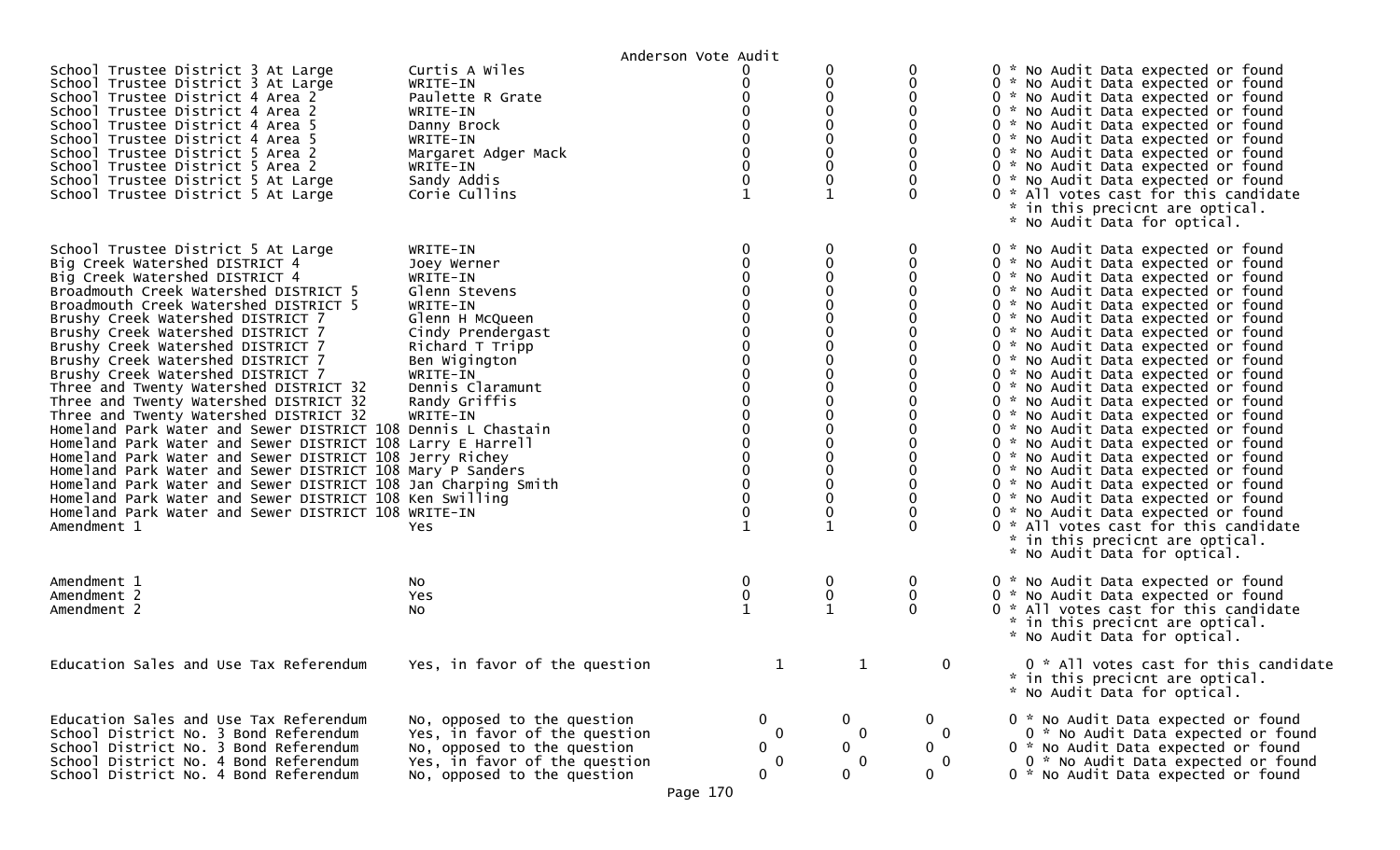|                                                                                                              |                                                                                                    |                                                          | Anderson Vote Audit                                                         |                                                             |                                                                          |                                                                                                                                                                                                                                                                                                             |
|--------------------------------------------------------------------------------------------------------------|----------------------------------------------------------------------------------------------------|----------------------------------------------------------|-----------------------------------------------------------------------------|-------------------------------------------------------------|--------------------------------------------------------------------------|-------------------------------------------------------------------------------------------------------------------------------------------------------------------------------------------------------------------------------------------------------------------------------------------------------------|
| School District No. 5 Bond Referendum                                                                        | Yes, in favor of the question                                                                      |                                                          |                                                                             | $\mathbf 1$                                                 | $\mathbf 0$                                                              | 0 * All votes cast for this candidate<br>* in this precicnt are optical.<br>* No Audit Data for optical.                                                                                                                                                                                                    |
| School District No. 5 Bond Referendum                                                                        | No, opposed to the question                                                                        |                                                          | $\mathbf 0$                                                                 | $\mathbf 0$                                                 | $\mathbf 0$                                                              | 0 * No Audit Data expected or found                                                                                                                                                                                                                                                                         |
| 0902 Provisional 3<br>STRAIGHT PARTY<br>STRAIGHT PARTY<br>STRAIGHT PARTY<br>STRAIGHT PARTY<br>STRAIGHT PARTY | Libertarian<br>Democratic<br>Working Families<br>United Citizens<br>Republican                     | (LIB)<br>(DEM)<br>(WFM)<br>(UNC)<br>$($ REP $)$          | 0<br>$\begin{smallmatrix}0\0\0\end{smallmatrix}$<br>$\pmb{0}$               | 0<br>0<br>$\mathbf 0$<br>0                                  | 0<br>0<br>$\mathbf{0}$<br>0<br>$\Omega$                                  | 0 * No Audit Data expected or found<br>0 * No Audit Data expected or found<br>0 * No Audit Data expected or found<br>0 * No Audit Data expected or found<br>0 * All votes cast for this candidate<br>* in this precicnt are optical.<br>* No Audit Data for optical.                                        |
| STRAIGHT PARTY<br>Governor<br>Governor<br>Governor<br>Governor<br>Governor                                   | American<br>Steve French<br>Tom J Ervin<br>Vincent Sheheen<br>Morgan Bruce Reeves<br>Nikki R Haley | (AMR)<br>(LIB)<br>(PET)<br>(DEM)<br>(UNC)<br>$($ REP $)$ | 0<br>$\mathbf 0$<br>$\pmb{0}$<br>$\pmb{0}$<br>$\mathbf 0$<br>$\overline{2}$ | $\mathbf 0$<br>0<br>0<br>$\mathbf 0$<br>0<br>$\overline{2}$ | $\bf{0}$<br>0<br>$\mathbf 0$<br>$\mathbf{0}$<br>$\mathbf{0}$<br>$\Omega$ | 0 * No Audit Data expected or found<br>0 * No Audit Data expected or found<br>0 * No Audit Data expected or found<br>0 * No Audit Data expected or found<br>0 * No Audit Data expected or found<br>0 * All votes cast for this candidate<br>* in this precicnt are optical.<br>* No Audit Data for optical. |
| Governor<br>Lieutenant Governor<br>Lieutenant Governor                                                       | WRITE-IN<br>Bakari Sellers<br>Henry McMaster                                                       | (DEM)<br>$($ REP $)$                                     | 0<br>$\begin{smallmatrix}0\0\2\end{smallmatrix}$                            | $\bf{0}$<br>$\begin{smallmatrix} 0 \\ 2 \end{smallmatrix}$  | $\bf{0}$<br>$\mathbf 0$<br>$\Omega$                                      | 0 * No Audit Data expected or found<br>0 * No Audit Data expected or found<br>0 * All votes cast for this candidate<br>* in this precicnt are optical.<br>* No Audit Data for optical.                                                                                                                      |
| Lieutenant Governor<br>Secretary of State<br>Secretary of State                                              | WRITE-IN<br>Ginny Deerin<br>Mark Hammond                                                           | (DEM)<br>$($ REP $)$                                     | 0<br>$\pmb{0}$<br>$\overline{2}$                                            | 0<br>$\frac{0}{2}$                                          | 0<br>$\mathbf 0$<br>$\Omega$                                             | 0 * No Audit Data expected or found<br>0 * No Audit Data expected or found<br>0 * All votes cast for this candidate<br>* in this precicnt are optical.<br>* No Audit Data for optical.                                                                                                                      |
| Secretary of State<br>State Treasurer                                                                        | WRITE-IN<br>Curtis Loftis                                                                          | (REP)                                                    | $\frac{0}{2}$                                                               | $\frac{0}{2}$                                               | $\mathbf 0$<br>0                                                         | 0 * No Audit Data expected or found<br>0 * All votes cast for this candidate<br>* in this precicnt are optical.<br>* No Audit Data for optical.                                                                                                                                                             |
| State Treasurer<br>Attorney General<br>Attorney General                                                      | WRITE-IN<br>Parnell Diggs<br>Alan Wilson                                                           | (DEM)<br>$($ REP $)$                                     | 0<br>0<br>2                                                                 | 0<br>$\mathbf 0$                                            | 0<br>0<br>$\Omega$                                                       | 0 * No Audit Data expected or found<br>0 * No Audit Data expected or found<br>0 * All votes cast for this candidate<br>* in this precicnt are optical.<br>* No Audit Data for optical.                                                                                                                      |
| Attorney General<br>Comptroller General<br>Comptroller General                                               | WRITE-IN<br>Kyle Herbert<br>Richard Eckstrom                                                       | (DEM)<br>$($ REP $)$                                     | $\boldsymbol{0}$<br>$\pmb{0}$<br>$\overline{2}$                             | $\bf{0}$<br>$\mathbf 0$<br>$\overline{2}$                   | 0<br>$\bf{0}$<br>$\mathbf 0$                                             | 0 * No Audit Data expected or found<br>0 * No Audit Data expected or found<br>0 * All votes cast for this candidate<br>* in this precicnt are optical.<br>* No Audit Data for optical.                                                                                                                      |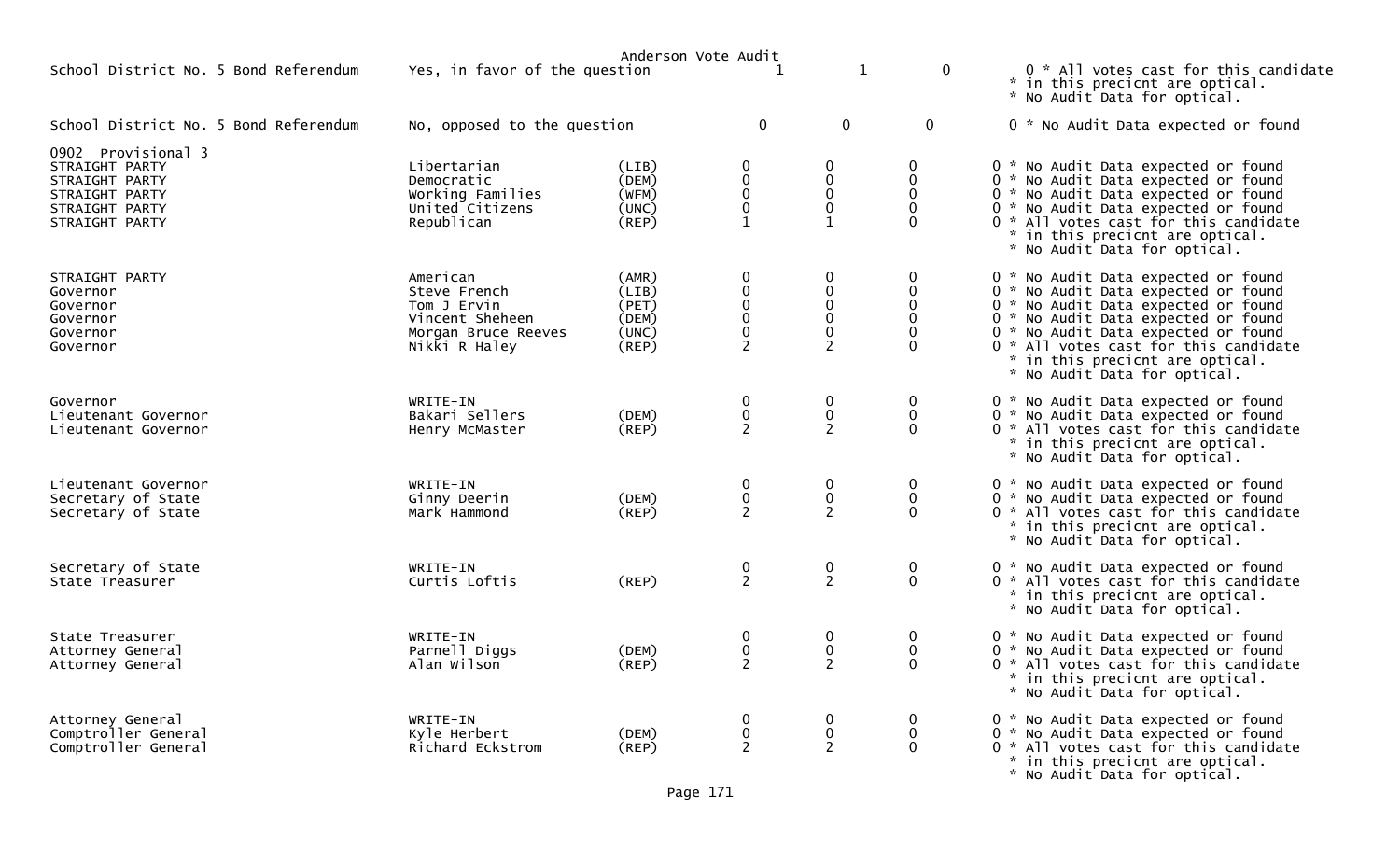| Comptroller General<br>State Superintendent of Ed.<br>State Superintendent of Ed.                                                                                      | WRITE-IN<br>Tom Thompson<br>Molly Mitchell Spearman                                                         | (DEM)<br>(REP)                                     | 0<br>$\pmb{0}$<br>$\overline{2}$                                                       | $\boldsymbol{0}$<br>$\mathbf 0$<br>$\overline{2}$                                             | 0<br>$\mathbf 0$<br>$\mathbf{0}$                                  | 0 * No Audit Data expected or found<br>0 * No Audit Data expected or found<br>0 * All votes cast for this candidate<br>* in this precicnt are optical.<br>* No Audit Data for optical.                                                                                                                                                             |
|------------------------------------------------------------------------------------------------------------------------------------------------------------------------|-------------------------------------------------------------------------------------------------------------|----------------------------------------------------|----------------------------------------------------------------------------------------|-----------------------------------------------------------------------------------------------|-------------------------------------------------------------------|----------------------------------------------------------------------------------------------------------------------------------------------------------------------------------------------------------------------------------------------------------------------------------------------------------------------------------------------------|
| State Superintendent of Ed.<br>State Superintendent of Ed.<br>Adjutant General                                                                                         | Ed Murray<br>WRITE-IN<br>Bob Livingston                                                                     | (AMR)<br>(REP)                                     | $\mathbf 0$<br>$\mathbf 0$<br>$\overline{2}$                                           | $\mathbf 0$<br>$\mathbf 0$<br>$\overline{2}$                                                  | 0<br>$\mathbf 0$<br>$\mathbf 0$                                   | 0 * No Audit Data expected or found<br>0 * No Audit Data expected or found<br>0 * All votes cast for this candidate<br>* in this precicnt are optical.<br>* No Audit Data for optical.                                                                                                                                                             |
| Adjutant General<br>Commissioner of Agriculture<br>Commissioner of Agriculture                                                                                         | WRITE-IN<br>David Edmond<br>Hugh E Weathers                                                                 | (UNC)<br>(REP)                                     | $\bf{0}$<br>${\bf 0}$<br>$\overline{2}$                                                | $\mathbf 0$<br>$\pmb{0}$<br>$\overline{2}$                                                    | 0<br>$\mathbf 0$<br>$\Omega$                                      | 0 * No Audit Data expected or found<br>0 * No Audit Data expected or found<br>0 * All votes cast for this candidate<br>* in this precicnt are optical.<br>* No Audit Data for optical.                                                                                                                                                             |
| Commissioner of Agriculture<br>Commissioner of Agriculture<br>U.S. Senate<br>U.S. Senate<br>U.S. Senate<br>U.S. Senate<br>U.S. Senate                                  | Emile DeFelice<br>WRITE-IN<br>Victor Kocher<br>Thomas Ravenel<br>Brad Hutto<br>Brad Hutto<br>Lindsey Graham | (AMR)<br>(LIB)<br>(PET)<br>(DEM)<br>(WFM)<br>(REP) | $\bf{0}$<br>$_{\rm 0}^{\rm 0}$<br>$\pmb{0}$<br>$\overline{0}$<br>$0$<br>$\overline{2}$ | 0<br>$\mathbf 0$<br>$\mathbf 0$<br>$\mathbf{0}$<br>$\pmb{0}$<br>$\mathbf 0$<br>$\overline{2}$ | 0<br>0<br>$\mathbf{0}$<br>$\mathbf 0$<br>$\Omega$<br>$\mathbf{0}$ | 0 * No Audit Data expected or found<br>0 * No Audit Data expected or found<br>0 * No Audit Data expected or found<br>0 * No Audit Data expected or found<br>0 * No Audit Data expected or found<br>0 * No Audit Data expected or found<br>0 * All votes cast for this candidate<br>* in this precicnt are optical.<br>* No Audit Data for optical. |
| U.S. Senate<br>U.S. Senate (Unexpired Term)<br>U.S. Senate (Unexpired Term)                                                                                            | WRITE-IN<br>Joyce Dickerson<br>Tim Scott                                                                    | (DEM)<br>(REP)                                     | $\mathbf 0$<br>$\pmb{0}$<br>$\overline{2}$                                             | 0<br>$\mathbf 0$<br>$\overline{2}$                                                            | 0<br>$\mathbf 0$<br>$\Omega$                                      | 0 * No Audit Data expected or found<br>0 * No Audit Data expected or found<br>0 * All votes cast for this candidate<br>* in this precicnt are optical.<br>* No Audit Data for optical.                                                                                                                                                             |
| U.S. Senate (Unexpired Term)<br>U.S. Senate (Unexpired Term)<br>U.S. House of Rep. DISTRICT 3<br>U.S. House of Rep. DISTRICT 3                                         | Jill Bossi<br>WRITE-IN<br>Barbara Jo Mullis<br>Jeff Duncan                                                  | (AMR)<br>(DEM)<br>(REP)                            | $\mathbf 0$<br>$\pmb{0}$<br>$\ddot{\mathbf{0}}$<br>$\overline{2}$                      | $\mathbf 0$<br>$\mathbf 0$<br>$\mathbf 0$<br>$\overline{2}$                                   | 0<br>$\mathbf 0$<br>$\Omega$                                      | 0 * No Audit Data expected or found<br>0 * No Audit Data expected or found<br>0 * No Audit Data expected or found<br>0 * All votes cast for this candidate<br>* in this precicnt are optical.<br>* No Audit Data for optical.                                                                                                                      |
| U.S. House of Rep. DISTRICT 3<br>State House of Rep. DISTRICT 6                                                                                                        | WRITE-IN<br>Brian White                                                                                     | (REP)                                              | $\boldsymbol{0}$<br>$\overline{2}$                                                     | $\pmb{0}$<br>$\overline{2}$                                                                   | 0<br>$\mathbf 0$                                                  | 0 * No Audit Data expected or found<br>0 * All votes cast for this candidate<br>* in this precicnt are optical.<br>* No Audit Data for optical.                                                                                                                                                                                                    |
| State House of Rep. DISTRICT 6<br>State House of Rep. DISTRICT 7<br>State House of Rep. DISTRICT 7<br>State House of Rep. DISTRICT 8<br>State House of Rep. DISTRICT 8 | WRITE-IN<br>Michael Gambrell<br>WRITE-IN<br>Jonathon Hill<br>WRITE-IN                                       | (REP)<br>(REP)                                     | $\mathbf 0$<br>$\mathbf 0$<br>0<br>$\mathbf 0$<br>$\Omega$                             | $\mathbf 0$<br>$\mathbf 0$<br>$\mathbf 0$<br>$\Omega$<br>$\Omega$                             | 0<br>$\mathbf{0}$<br>$\Omega$                                     | 0 * No Audit Data expected or found<br>0 * No Audit Data expected or found<br>0 * No Audit Data expected or found<br>0 * No Audit Data expected or found<br>0 * No Audit Data expected or found                                                                                                                                                    |

Page 172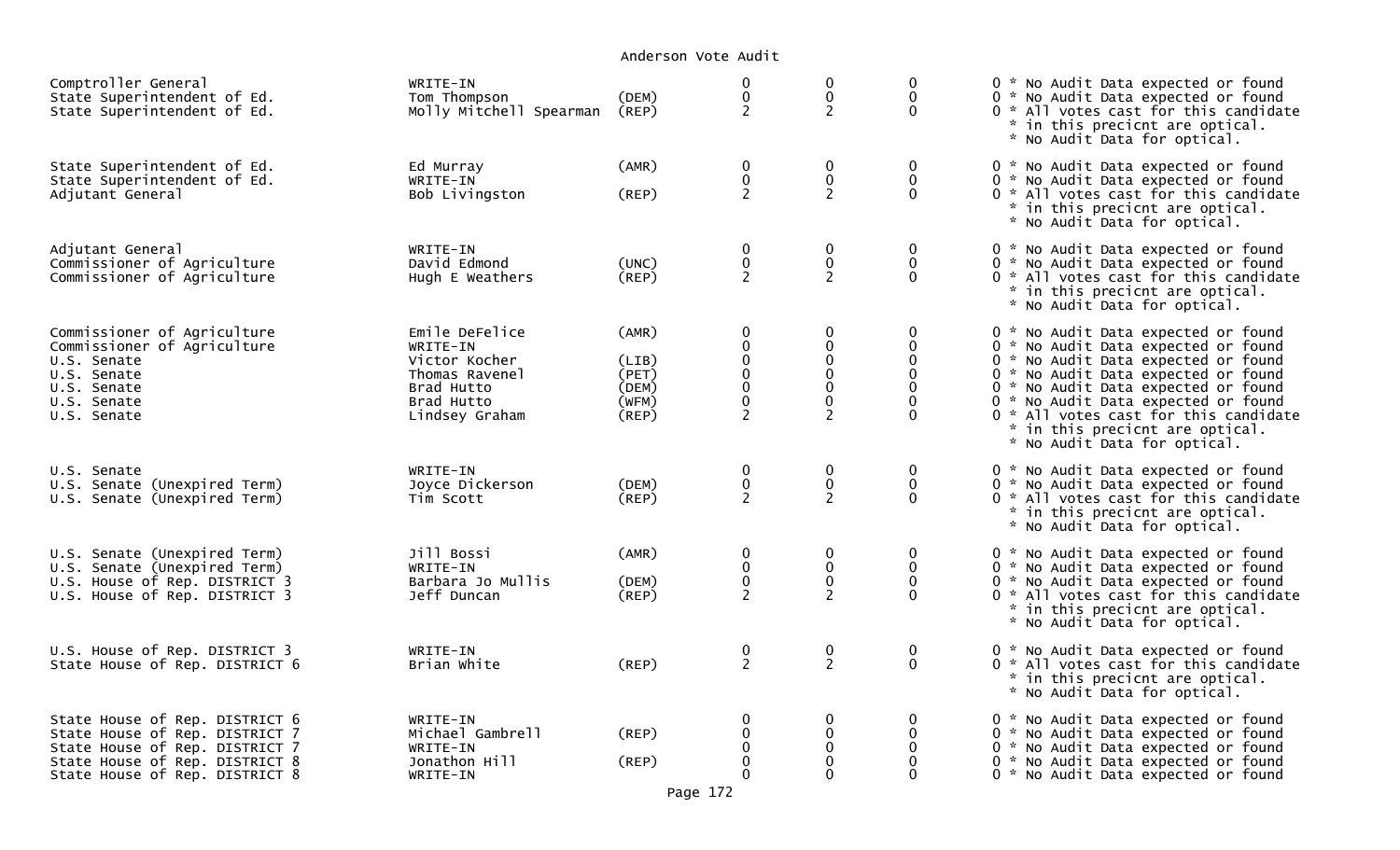|                                                                                                                                                                                                                                                                                                                                                                                                                                                                                                                                                            |                                                                                                                                                                                                                  | Anderson Vote Audit                                                        |                                                                              |                                                          |                            |                                                                                                                                                                                                                                                                                                                                                                                                                                                                                                                                                                |
|------------------------------------------------------------------------------------------------------------------------------------------------------------------------------------------------------------------------------------------------------------------------------------------------------------------------------------------------------------------------------------------------------------------------------------------------------------------------------------------------------------------------------------------------------------|------------------------------------------------------------------------------------------------------------------------------------------------------------------------------------------------------------------|----------------------------------------------------------------------------|------------------------------------------------------------------------------|----------------------------------------------------------|----------------------------|----------------------------------------------------------------------------------------------------------------------------------------------------------------------------------------------------------------------------------------------------------------------------------------------------------------------------------------------------------------------------------------------------------------------------------------------------------------------------------------------------------------------------------------------------------------|
| State House of Rep. DISTRICT 9<br>State House of Rep. DISTRICT 9<br>State House of Rep. DISTRICT 10<br>State House of Rep. DISTRICT 10<br>State House of Rep. DISTRICT 11<br>State House of Rep. DISTRICT 11<br>State House of Rep. DISTRICT 11<br>Probate Judge                                                                                                                                                                                                                                                                                           | Anne Thayer<br>WRITE-IN<br>Joshua A Putnam<br>WRITE-IN<br>Tombo Hite<br>Craig A Gagnon<br>WRITE-IN<br>Martha D Newton                                                                                            | (REP)<br>(REP)<br>(DEM)<br>$($ REP $)$<br>$($ REP $)$                      | 0<br>0<br>$\Omega$<br>0<br>$\mathbf 0$<br>0<br>$\mathbf 0$<br>$\overline{2}$ | 0<br>0<br>$\Omega$<br>0<br>0<br>0<br>0<br>$\overline{2}$ | 0<br>0                     | 0 * No Audit Data expected or found<br>0 * No Audit Data expected or found<br>0 * No Audit Data expected or found<br>0 * No Audit Data expected or found<br>0 * No Audit Data expected or found<br>0 * No Audit Data expected or found<br>0 * No Audit Data expected or found<br>0 * All votes cast for this candidate<br>* in this precicnt are optical.<br>* No Audit Data for optical.                                                                                                                                                                      |
| Probate Judge<br>County Council DISTRICT 1<br>County Council DISTRICT 1<br>County Council DISTRICT 1<br>County Council DISTRICT 2<br>County Council DISTRICT 2<br>County Council DISTRICT 2<br>County Council DISTRICT 3<br>County Council DISTRICT 3<br>County Council DISTRICT 4                                                                                                                                                                                                                                                                         | WRITE-IN<br>Stuart Sprague<br>Francis Crowder<br>WRITE-IN<br>Gracie S Floyd<br>Larry Ray Bright<br>WRITE-IN<br>Mitchell Cole<br>WRITE-IN<br>Tom Allen                                                            | (DEM)<br>$($ REP $)$<br>(DEM)<br>$($ REP $)$<br>$($ REP $)$<br>$($ REP $)$ | 0<br>$\mathbf 0$<br>$\Omega$<br>0<br>$\mathbf 0$<br>0<br>$\mathbf{1}$        | 0<br>0<br>0<br>0<br>0<br>0<br>0<br>$\mathbf{1}$          | 0<br>0<br>$\Omega$         | 0 * No Audit Data expected or found<br>0 * No Audit Data expected or found<br>0 * No Audit Data expected or found<br>0 * No Audit Data expected or found<br>0 * No Audit Data expected or found<br>0 * No Audit Data expected or found<br>0 * No Audit Data expected or found<br>0 * No Audit Data expected or found<br>0 * No Audit Data expected or found<br>0 * All votes cast for this candidate<br>* in this precicnt are optical.<br>* No Audit Data for optical.                                                                                        |
| County Council DISTRICT 4<br>County Council DISTRICT 5<br>County Council DISTRICT 5<br>County Council DISTRICT 6<br>County Council DISTRICT 6<br>County Council DISTRICT 7                                                                                                                                                                                                                                                                                                                                                                                 | WRITE-IN<br>Tommy Dunn<br>WRITE-IN<br>Ken Waters<br>WRITE-IN<br>M Cindy Wilson                                                                                                                                   | $($ REP $)$<br>$($ REP $)$<br>(REP)                                        | 0<br>0<br>0<br>$\mathbf 0$<br>0<br>$\mathbf{1}$                              | 0<br>0<br>0<br>0<br>0<br>$\mathbf{1}$                    | 0<br>0<br>$\Omega$         | 0 * No Audit Data expected or found<br>0 * No Audit Data expected or found<br>0 * No Audit Data expected or found<br>0 * No Audit Data expected or found<br>0 * No Audit Data expected or found<br>0 * All votes cast for this candidate<br>* in this precicnt are optical.<br>* No Audit Data for optical.                                                                                                                                                                                                                                                    |
| County Council DISTRICT 7<br>Soil and Water District Comm.                                                                                                                                                                                                                                                                                                                                                                                                                                                                                                 | WRITE-IN<br>Charles C Eberhart                                                                                                                                                                                   |                                                                            | 0<br>$\mathbf{1}$                                                            | 0<br>$\mathbf{1}$                                        | $\overline{0}$<br>$\Omega$ | 0 * No Audit Data expected or found<br>0 * All votes cast for this candidate<br>* in this precicnt are optical.<br>* No Audit Data for optical.                                                                                                                                                                                                                                                                                                                                                                                                                |
| Soil and Water District Comm.<br>Soil and Water District Comm.<br>County Board of Education DISTRICT 1<br>County Board of Education DISTRICT 1<br>County Board of Education DISTRICT 1<br>County Board of Education DISTRICT 3<br>County Board of Education DISTRICT 3<br>County Board of Education DISTRICT 4<br>County Board of Education DISTRICT 4<br>County Board of Education DISTRICT 5<br>County Board of Education DISTRICT 5<br>County Board of Education DISTRICT 6<br>County Board of Education DISTRICT 6<br>School Trustee District 1 Area 1 | Tim Kelley<br>WRITE-IN<br>Gary Burgess<br>Powell Hickman<br>WRITE-IN<br>Charlie Dale Martin<br>WRITE-IN<br>Dana Grant<br>WRITE-IN<br>Mike Brock<br>WRITE-IN<br>C Nakia Davis<br>WRITE-IN<br>Melissa Ellison Hood |                                                                            | ∩<br>$\Omega$                                                                | 0<br>0<br>0<br>0<br>0<br>0                               | 0<br>0                     | 0 * No Audit Data expected or found<br>0 * No Audit Data expected or found<br>0 * No Audit Data expected or found<br>0 * No Audit Data expected or found<br>0 * No Audit Data expected or found<br>0 * No Audit Data expected or found<br>0 * No Audit Data expected or found<br>0 * No Audit Data expected or found<br>0 * No Audit Data expected or found<br>0 * No Audit Data expected or found<br>0 * No Audit Data expected or found<br>0 * No Audit Data expected or found<br>0 * No Audit Data expected or found<br>0 * No Audit Data expected or found |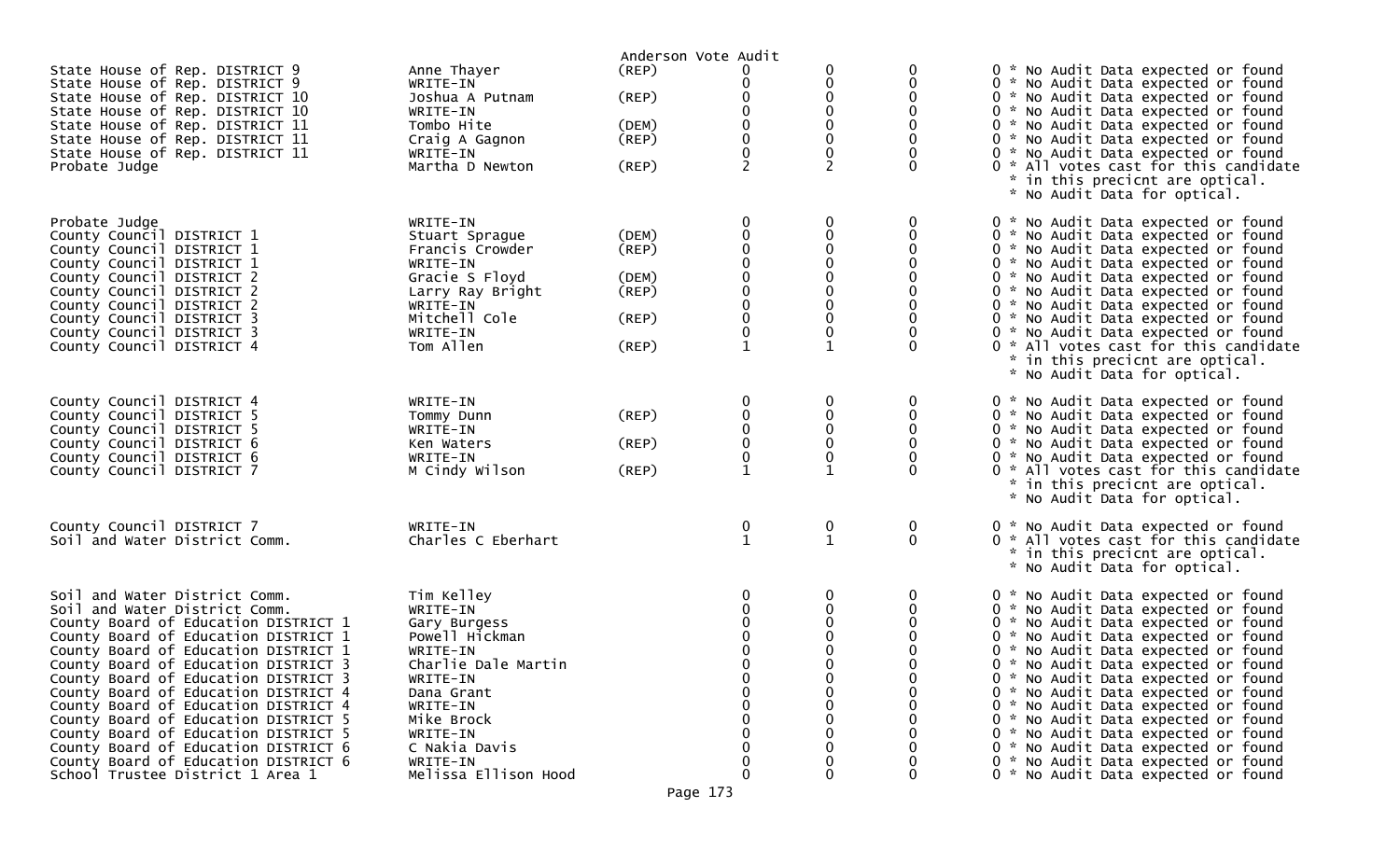|                                        |                       | Anderson Vote Audit |                  |              |                                       |
|----------------------------------------|-----------------------|---------------------|------------------|--------------|---------------------------------------|
| School Trustee District 1 Area 1       | WRITE-IN              |                     |                  | 0            | 0 * No Audit Data expected or found   |
| School Trustee District 1 Area 4       | Fred G Alexander      |                     | 0                | 0            | 0 * No Audit Data expected or found   |
| School Trustee District 1 Area 4       | WRITE-IN              |                     | $\Omega$         | $\Omega$     | 0 * No Audit Data expected or found   |
| School Trustee District 1 Area 5       | Doug Atkins           |                     |                  | 0            | 0 * No Audit Data expected or found   |
| School Trustee District 1 Area 5       | WRITE-IN              |                     |                  |              | 0 * No Audit Data expected or found   |
| School Trustee District 1 Area 7       | Nancy Owen Upton      |                     |                  | 0            | 0 * No Audit Data expected or found   |
| School Trustee District 1 Area 7       | WRITE-IN              |                     |                  | 0            | 0 * No Audit Data expected or found   |
| School Trustee District 2 Area 1       | Kevin T Craft         |                     |                  | 0            | 0 * No Audit Data expected or found   |
| School Trustee District 2 Area 1       | R Alderman Maynard Jr |                     |                  | 0            | 0 * No Audit Data expected or found   |
| School Trustee District 2 Area 1       | Frances M Russell     |                     |                  | 0            | 0 * No Audit Data expected or found   |
| School Trustee District 2 Area 1       | WRITE-IN              |                     |                  | 0            | 0 * No Audit Data expected or found   |
| School Trustee District 2 Area 3       | Danny Hawkins         |                     |                  | 0            | 0 * No Audit Data expected or found   |
| School Trustee District 2 Area 3       | WRITE-IN              |                     |                  | 0            | 0 * No Audit Data expected or found   |
| School Trustee District 2 Area 4       | Bonnie S Knight       |                     |                  |              | 0 * No Audit Data expected or found   |
| School Trustee District 2 Area 4       | Greg Tysl             |                     |                  | 0            | 0 * No Audit Data expected or found   |
| School Trustee District 2 Area 4       | WRITE-IN              |                     |                  |              | 0 * No Audit Data expected or found   |
|                                        | James Jim Lusk        |                     |                  | 0            |                                       |
| School Trustee District 2 At Large     |                       |                     |                  | 0            | 0 * No Audit Data expected or found   |
| School Trustee District 2 At Large     | Jimmy Ouzts           |                     |                  |              | 0 * No Audit Data expected or found   |
| School Trustee District 2 At Large     | WRITE-IN              |                     |                  |              | 0 * No Audit Data expected or found   |
| School Trustee District 3 Area 1       | Larry S Holbrook      |                     |                  | 0            | 0 * No Audit Data expected or found   |
| School Trustee District 3 Area 1       | Phillip L Martin      |                     |                  | 0            | 0 * No Audit Data expected or found   |
| School Trustee District 3 Area 1       | WRITE-IN              |                     |                  | 0            | 0 * No Audit Data expected or found   |
| School Trustee District 3 Area 4       | Marty Watt            |                     |                  | 0            | 0 * No Audit Data expected or found   |
| School Trustee District 3 Area 4       | WRITE-IN              |                     |                  | 0            | 0 * No Audit Data expected or found   |
| School Trustee District 3 At Large     | Curtis A Wiles        |                     |                  | 0            | 0 * No Audit Data expected or found   |
| School Trustee District 3 At Large     | WRITE-IN              |                     |                  | 0            | 0 * No Audit Data expected or found   |
| School Trustee District 4 Area 2       | Paulette R Grate      |                     |                  | 0            | 0 * No Audit Data expected or found   |
| School Trustee District 4 Area 2       | WRITE-IN              |                     |                  |              | 0 * No Audit Data expected or found   |
| School Trustee District 4 Area 4       | Meg Jones             |                     |                  | ∩            | 0 * No Audit Data expected or found   |
| School Trustee District 4 Area 4       | Diana Mullikin        |                     |                  |              | 0 * No Audit Data expected or found   |
| School Trustee District 4 Area 4       | WRITE-IN              |                     |                  | 0            | 0 * No Audit Data expected or found   |
| School Trustee District 5 Area 2       | Margaret Adger Mack   |                     |                  | 0            | 0 * No Audit Data expected or found   |
| School Trustee District 5 Area 2       | WRITE-IN              |                     | 0                | 0            | 0 * No Audit Data expected or found   |
| School Trustee District 5 Area 5       | Harold R Kay II       |                     | 0                | 0            | 0 * No Audit Data expected or found   |
| School Trustee District 5 Area 5       | WRITE-IN              |                     | 0                | 0            | 0 * No Audit Data expected or found   |
| School Trustee District 5 Area 6       | Rick Bradshaw         |                     | 1                | 0            | 0 * All votes cast for this candidate |
|                                        |                       |                     |                  |              | * in this precicnt are optical.       |
|                                        |                       |                     |                  |              | * No Audit Data for optical.          |
|                                        |                       |                     |                  |              |                                       |
| School Trustee District 5 Area 6       | WRITE-IN              | $\mathbf 0$         | $\boldsymbol{0}$ | 0            | 0 * No Audit Data expected or found   |
| School Trustee District 5 At Large     | Sandy Addis           | $\mathbf{1}$        | $\mathbf{1}$     | $\mathbf{0}$ | 0 * All votes cast for this candidate |
|                                        |                       |                     |                  |              | * in this precicnt are optical.       |
|                                        |                       |                     |                  |              | * No Audit Data for optical.          |
|                                        |                       |                     |                  |              |                                       |
| School Trustee District 5 At Large     | Corie Cullins         |                     | $\boldsymbol{0}$ | $\Omega$     | 0 * No Audit Data expected or found   |
| School Trustee District 5 At Large     | WRITE-IN              |                     | 0                | $\Omega$     | 0 * No Audit Data expected or found   |
| Broadmouth Creek Watershed DISTRICT 5  | Glenn Stevens         |                     | $\mathbf 0$      | ∩            | 0 * No Audit Data expected or found   |
| Broadmouth Creek Watershed DISTRICT 5  | WRITE-IN              |                     | 0                | 0            | 0 * No Audit Data expected or found   |
| Three and Twenty Watershed DISTRICT 32 | Dennis Claramunt      |                     |                  |              | 0 * No Audit Data expected or found   |
| Three and Twenty Watershed DISTRICT 32 | Randy Griffis         |                     | $\Omega$         | $\Omega$     | 0 * No Audit Data expected or found   |
| Three and Twenty Watershed DISTRICT 32 | WRITE-IN              |                     | $\boldsymbol{0}$ | 0            | 0 * No Audit Data expected or found   |
| Piedmont Public Service Dist.110       | Al C McAbee Jr        | O                   | $\mathbf 0$      | 0            | 0 * No Audit Data expected or found   |
|                                        |                       |                     |                  |              |                                       |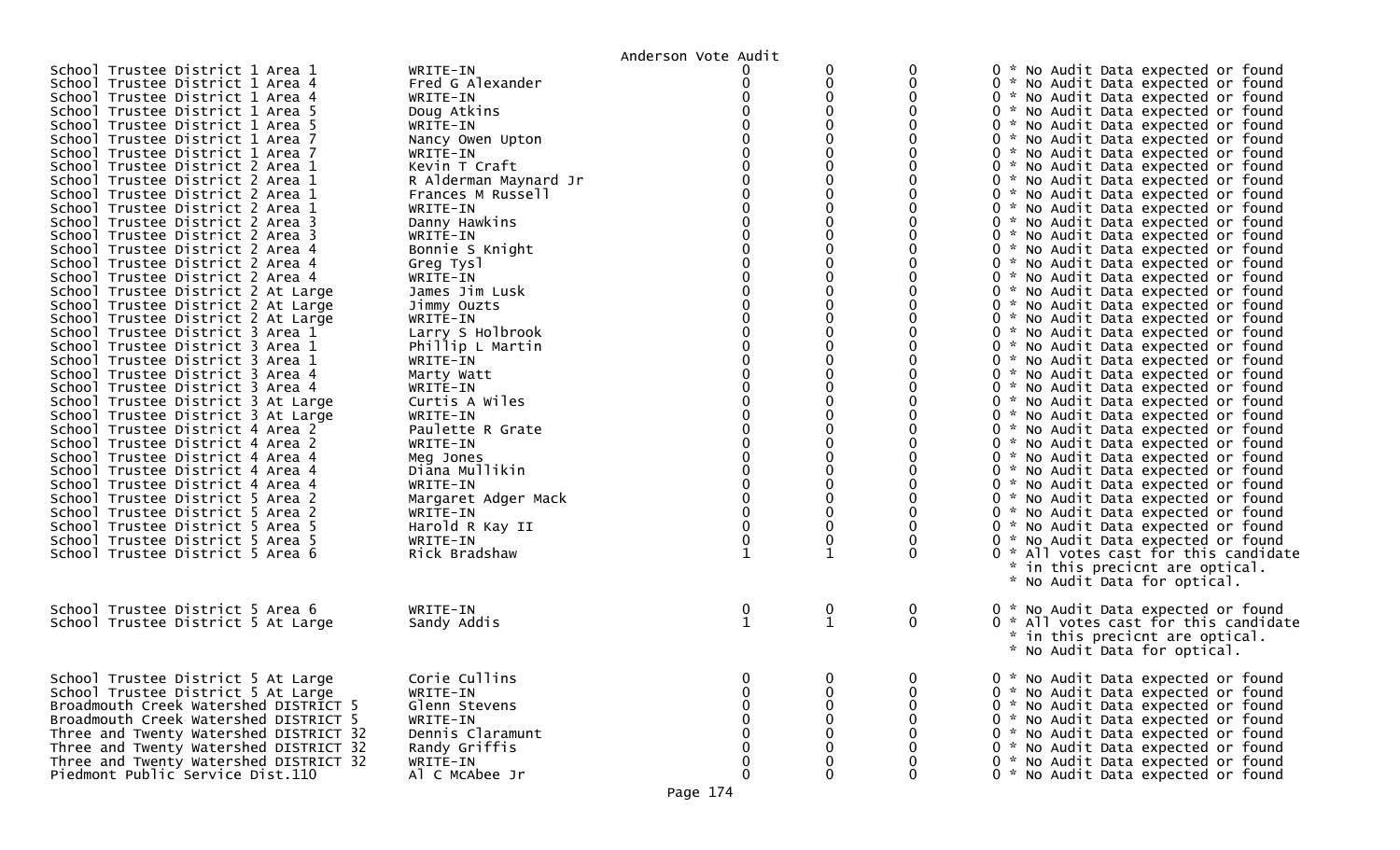| Piedmont Public Service Dist.110<br>Piedmont Public Service Dist.110<br>Piedmont Public Service Dist.110<br>Homeland Park Water and Sewer DISTRICT 108 Dennis L Chastain<br>Homeland Park Water and Sewer DISTRICT 108 Larry E Harrell<br>Homeland Park Water and Sewer DISTRICT 108 Jerry Richey<br>Homeland Park Water and Sewer DISTRICT 108 Mary P Sanders<br>Homeland Park Water and Sewer DISTRICT 108 Jan Charping Smith<br>Homeland Park Water and Sewer DISTRICT 108 Ken Swilling<br>Homeland Park Water and Sewer DISTRICT 108 WRITE-IN<br>Amendment 1 | Ed Poore<br>Terry Yates<br>WRITE-IN<br>Yes.                                                                                                                         | Anderson Vote Audit                                                                    | 0<br>$\mathbf 0$<br>0<br>$\Omega$<br>$\mathbf 0$<br>$\Omega$<br>0<br>$\overline{2}$                                                                             | 0<br>0<br>0<br>0<br>0<br>0<br>0<br>0<br>$\pmb{0}$<br>0<br>2 | 0<br>$\Omega$                                          | 0 * No Audit Data expected or found<br>0 * No Audit Data expected or found<br>0 * No Audit Data expected or found<br>0 * No Audit Data expected or found<br>0 * No Audit Data expected or found<br>0 * No Audit Data expected or found<br>0 * No Audit Data expected or found<br>0 * No Audit Data expected or found<br>0 * No Audit Data expected or found<br>0 * No Audit Data expected or found<br>0 * All votes cast for this candidate<br>* in this precicnt are optical.<br>* No Audit Data for optical. |
|------------------------------------------------------------------------------------------------------------------------------------------------------------------------------------------------------------------------------------------------------------------------------------------------------------------------------------------------------------------------------------------------------------------------------------------------------------------------------------------------------------------------------------------------------------------|---------------------------------------------------------------------------------------------------------------------------------------------------------------------|----------------------------------------------------------------------------------------|-----------------------------------------------------------------------------------------------------------------------------------------------------------------|-------------------------------------------------------------|--------------------------------------------------------|----------------------------------------------------------------------------------------------------------------------------------------------------------------------------------------------------------------------------------------------------------------------------------------------------------------------------------------------------------------------------------------------------------------------------------------------------------------------------------------------------------------|
| Amendment 1<br>Amendment 2                                                                                                                                                                                                                                                                                                                                                                                                                                                                                                                                       | No<br>Yes                                                                                                                                                           |                                                                                        | $\mathbf{0}$<br>2                                                                                                                                               | $\frac{0}{2}$                                               | 0<br>$\mathbf{0}$                                      | 0 * No Audit Data expected or found<br>0 * All votes cast for this candidate<br>* in this precicnt are optical.<br>* No Audit Data for optical.                                                                                                                                                                                                                                                                                                                                                                |
| Amendment 2<br>Education Sales and Use Tax Referendum                                                                                                                                                                                                                                                                                                                                                                                                                                                                                                            | NO.<br>Yes, in favor of the question                                                                                                                                |                                                                                        | $\boldsymbol{0}$<br>$\mathbf{1}$                                                                                                                                | 0<br>$\mathbf{1}$                                           | $\mathbf 0$<br>$\mathbf 0$                             | 0 * No Audit Data expected or found<br>0 * All votes cast for this candidate<br>* in this precicnt are optical.<br>* No Audit Data for optical.                                                                                                                                                                                                                                                                                                                                                                |
| Education Sales and Use Tax Referendum                                                                                                                                                                                                                                                                                                                                                                                                                                                                                                                           | No, opposed to the question                                                                                                                                         |                                                                                        | 1                                                                                                                                                               | $\mathbf{1}$                                                | $\mathbf 0$                                            | 0 * All votes cast for this candidate<br>* in this precicnt are optical.<br>* No Audit Data for optical.                                                                                                                                                                                                                                                                                                                                                                                                       |
| School District No. 3 Bond Referendum<br>School District No. 3 Bond Referendum<br>School District No. 4 Bond Referendum<br>School District No. 4 Bond Referendum<br>School District No. 5 Bond Referendum                                                                                                                                                                                                                                                                                                                                                        | Yes, in favor of the question<br>No, opposed to the question<br>Yes, in favor of the question<br>No, opposed to the question<br>Yes, in favor of the question       |                                                                                        | $\mathbf 0$<br>$\mathbf 0$<br>$\Omega$<br>$\mathbf 0$<br>1                                                                                                      | $\mathbf 0$<br>0<br>$\bf{0}$<br>0<br>1                      | 0<br>$\mathbf{0}$<br>0<br>$\mathbf{0}$<br>$\mathbf{0}$ | 0 * No Audit Data expected or found<br>0 * No Audit Data expected or found<br>0 * No Audit Data expected or found<br>0 * No Audit Data expected or found<br>0 * All votes cast for this candidate<br>* in this precicnt are optical.<br>* No Audit Data for optical.                                                                                                                                                                                                                                           |
| School District No. 5 Bond Referendum                                                                                                                                                                                                                                                                                                                                                                                                                                                                                                                            | No, opposed to the question                                                                                                                                         |                                                                                        | 1                                                                                                                                                               | $\mathbf{1}$                                                | $\mathbf 0$                                            | 0 * All votes cast for this candidate<br>* in this precicnt are optical.<br>* No Audit Data for optical.                                                                                                                                                                                                                                                                                                                                                                                                       |
| 0903 Provisional 4<br>STRAIGHT PARTY<br>STRAIGHT PARTY<br>STRAIGHT PARTY<br>STRAIGHT PARTY<br>STRAIGHT PARTY<br>STRAIGHT PARTY<br>Governor<br>Governor<br>Governor<br>Governor                                                                                                                                                                                                                                                                                                                                                                                   | Libertarian<br>Democratic<br>Working Families<br>United Citizens<br>Republican<br>American<br>Steve French<br>Tom J Ervin<br>Vincent Sheheen<br>Morgan Bruce Reeves | (LIB)<br>(DEM)<br>(WFM)<br>(UNC)<br>(REP)<br>(AMR)<br>(LIB)<br>(PET)<br>(DEM)<br>(UNC) | $\overline{0}$<br>$\mathbf 0$<br>0<br>$\mathbf 0$<br>$\boldsymbol{0}$<br>$\boldsymbol{0}$<br>$\mathbf 0$<br>$\boldsymbol{0}$<br>$\boldsymbol{0}$<br>$\mathbf 0$ | 0<br>$\mathbf 0$<br>0<br>0<br>0<br>0<br>0<br>0<br>0         | 0<br>$\mathbf 0$<br>0<br>0<br>0                        | 0 * No Audit Data expected or found<br>0 * No Audit Data expected or found<br>0 * No Audit Data expected or found<br>0 * No Audit Data expected or found<br>0 * No Audit Data expected or found<br>0 * No Audit Data expected or found<br>No Audit Data expected or found<br>0 *<br>0 * No Audit Data expected or found<br>0 * No Audit Data expected or found<br>0 * No Audit Data expected or found                                                                                                          |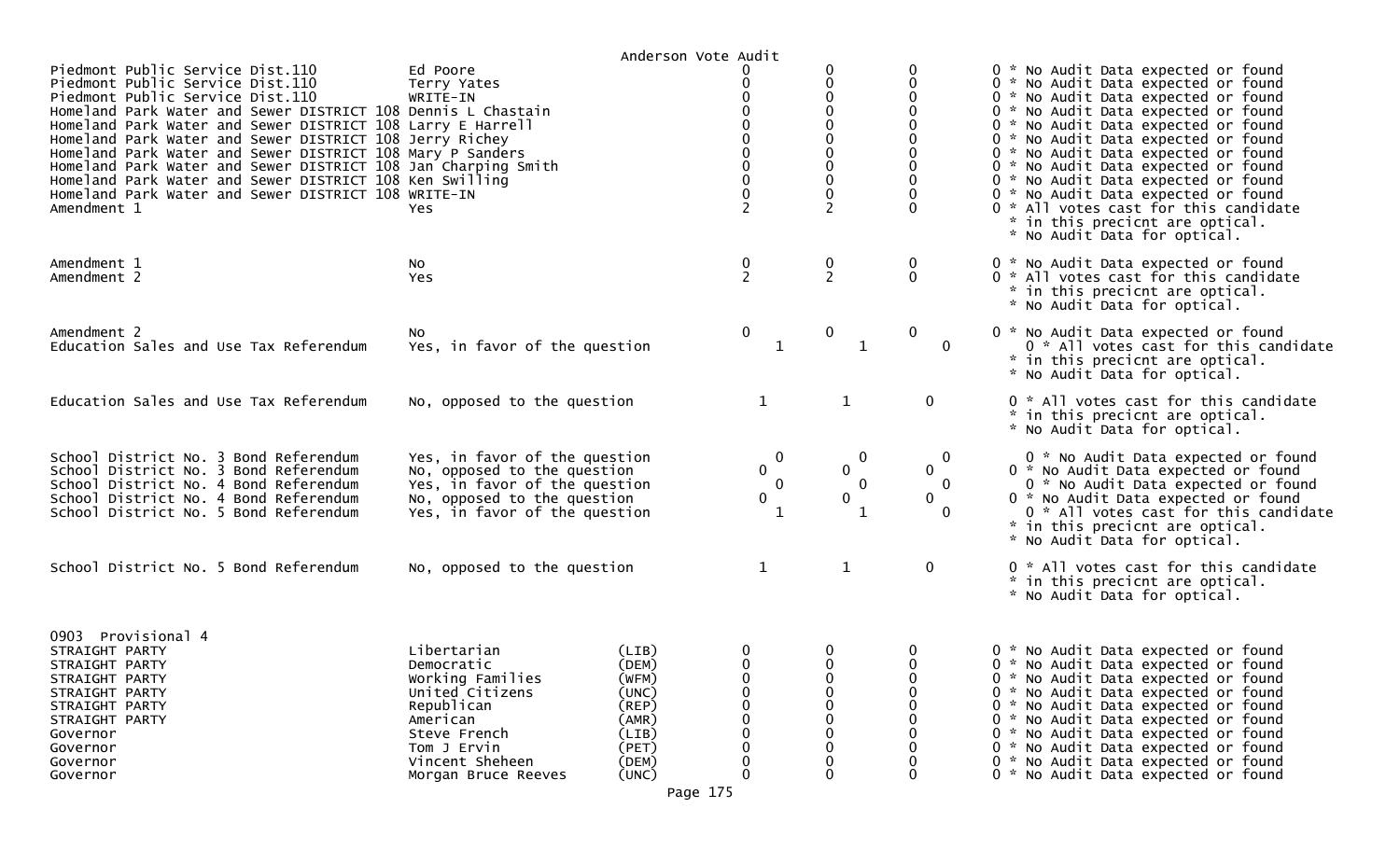|                                 |                         | Anderson Vote Audit |   | 0 | 0        |                                     |
|---------------------------------|-------------------------|---------------------|---|---|----------|-------------------------------------|
| Governor                        | Nikki R Haley           | $($ REP $)$         | 0 |   | 0        | 0 * No Audit Data expected or found |
| Governor                        | WRITE-IN                |                     |   | 0 |          | 0 * No Audit Data expected or found |
| Lieutenant Governor             | Bakari Sellers          | (DEM)               |   |   |          | 0 * No Audit Data expected or found |
| Lieutenant Governor             | Henry McMaster          | (REP)               |   |   |          | 0 * No Audit Data expected or found |
| Lieutenant Governor             | WRITE-IN                |                     |   |   |          | 0 * No Audit Data expected or found |
| Secretary of State              | Ginny Deerin            | (DEM)               |   |   |          | 0 * No Audit Data expected or found |
| Secretary of State              | Mark Hammond            | (REP)               |   |   |          | 0 * No Audit Data expected or found |
| Secretary of State              | WRITE-IN                |                     |   |   | 0        | 0 * No Audit Data expected or found |
| State Treasurer                 | Curtis Loftis           | (REP)               |   |   |          | 0 * No Audit Data expected or found |
| State Treasurer                 | WRITE-IN                |                     |   |   |          | 0 * No Audit Data expected or found |
| Attorney General                | Parnell Diggs           | (DEM)               |   |   |          | 0 * No Audit Data expected or found |
| Attorney General                | Alan Wilson             | (REP)               |   |   |          | 0 * No Audit Data expected or found |
| Attorney General                | WRITE-IN                |                     |   |   |          | 0 * No Audit Data expected or found |
| Comptroller General             | Kyle Herbert            | (DEM)               |   |   |          | 0 * No Audit Data expected or found |
| Comptroller General             | Richard Eckstrom        | (REP)               |   |   |          | 0 * No Audit Data expected or found |
| Comptroller General             | WRITE-IN                |                     |   |   |          | 0 * No Audit Data expected or found |
| State Superintendent of Ed.     | Tom Thompson            | (DEM)               |   |   |          | 0 * No Audit Data expected or found |
| State Superintendent of Ed.     | Molly Mitchell Spearman | (REP)               |   |   |          | 0 * No Audit Data expected or found |
| State Superintendent of Ed.     | Ed Murray               | (AMR)               |   |   |          | 0 * No Audit Data expected or found |
| State Superintendent of Ed.     | WRITE-IN                |                     |   |   |          | 0 * No Audit Data expected or found |
| Adjutant General                | Bob Livingston          | (REP)               |   |   |          | 0 * No Audit Data expected or found |
| Adjutant General                | WRITE-IN                |                     |   |   |          | 0 * No Audit Data expected or found |
| Commissioner of Agriculture     | David Edmond            | (UNC)               |   |   |          | 0 * No Audit Data expected or found |
| Commissioner of Agriculture     | Hugh E Weathers         | (REP)               |   |   |          | 0 * No Audit Data expected or found |
| Commissioner of Agriculture     | Emile DeFelice          | (AMR)               |   |   |          | 0 * No Audit Data expected or found |
| Commissioner of Agriculture     | WRITE-IN                |                     |   |   |          | 0 * No Audit Data expected or found |
| U.S. Senate                     | Victor Kocher           | (LIB)               |   |   |          | 0 * No Audit Data expected or found |
| U.S. Senate                     | Thomas Ravenel          | (PET)               |   |   |          | 0 * No Audit Data expected or found |
| U.S. Senate                     | Brad Hutto              | (DEM)               |   |   |          | 0 * No Audit Data expected or found |
| U.S. Senate                     | Brad Hutto              | (WFM)               |   |   |          | 0 * No Audit Data expected or found |
|                                 |                         | $($ REP $)$         |   |   |          |                                     |
| U.S. Senate                     | Lindsey Graham          |                     |   |   |          | 0 * No Audit Data expected or found |
| U.S. Senate                     | WRITE-IN                |                     |   |   |          | 0 * No Audit Data expected or found |
| U.S. Senate (Unexpired Term)    | Joyce Dickerson         | (DEM)               |   |   |          | 0 * No Audit Data expected or found |
| U.S. Senate (Unexpired Term)    | Tim Scott               | (REP)               |   |   |          | 0 * No Audit Data expected or found |
| U.S. Senate (Unexpired Term)    | Jill Bossi              | (AMR)               |   |   |          | 0 * No Audit Data expected or found |
| U.S. Senate (Unexpired Term)    | WRITE-IN                |                     |   |   |          | 0 * No Audit Data expected or found |
| U.S. House of Rep. DISTRICT 3   | Barbara Jo Mullis       | (DEM)               |   |   |          | 0 * No Audit Data expected or found |
| U.S. House of Rep. DISTRICT 3   | Jeff Duncan             | (REP)               |   |   |          | 0 * No Audit Data expected or found |
| U.S. House of Rep. DISTRICT 3   | WRITE-IN                |                     |   |   |          | 0 * No Audit Data expected or found |
| State House of Rep. DISTRICT 6  | Brian White             | (REP)               |   |   |          | 0 * No Audit Data expected or found |
| State House of Rep. DISTRICT 6  | WRITE-IN                |                     |   |   |          | 0 * No Audit Data expected or found |
| State House of Rep. DISTRICT 7  | Michael Gambrell        | $($ REP $)$         |   |   |          | 0 * No Audit Data expected or found |
| State House of Rep. DISTRICT 7  | WRITE-IN                |                     |   |   |          | 0 * No Audit Data expected or found |
| State House of Rep. DISTRICT 8  | Jonathon Hill           | (REP)               |   |   |          | 0 * No Audit Data expected or found |
| State House of Rep. DISTRICT 8  | WRITE-IN                |                     |   | 0 | 0        | 0 * No Audit Data expected or found |
| State House of Rep. DISTRICT 9  | Anne Thayer             | $($ REP $)$         |   | 0 | 0        | 0 * No Audit Data expected or found |
| State House of Rep. DISTRICT 9  | WRITE-IN                |                     |   |   | $\Omega$ | 0 * No Audit Data expected or found |
| State House of Rep. DISTRICT 10 | Joshua A Putnam         | (REP)               |   |   | 0        | 0 * No Audit Data expected or found |
| State House of Rep. DISTRICT 10 | WRITE-IN                |                     |   |   | 0        | 0 * No Audit Data expected or found |
| State House of Rep. DISTRICT 11 | Tombo Hite              | (DEM)               |   |   | 0        | 0 * No Audit Data expected or found |
| State House of Rep. DISTRICT 11 | Craig A Gagnon          | (REP)               | 0 |   | 0        | 0 * No Audit Data expected or found |
| State House of Rep. DISTRICT 11 | WRITE-IN                |                     | 0 | 0 | 0        | 0 * No Audit Data expected or found |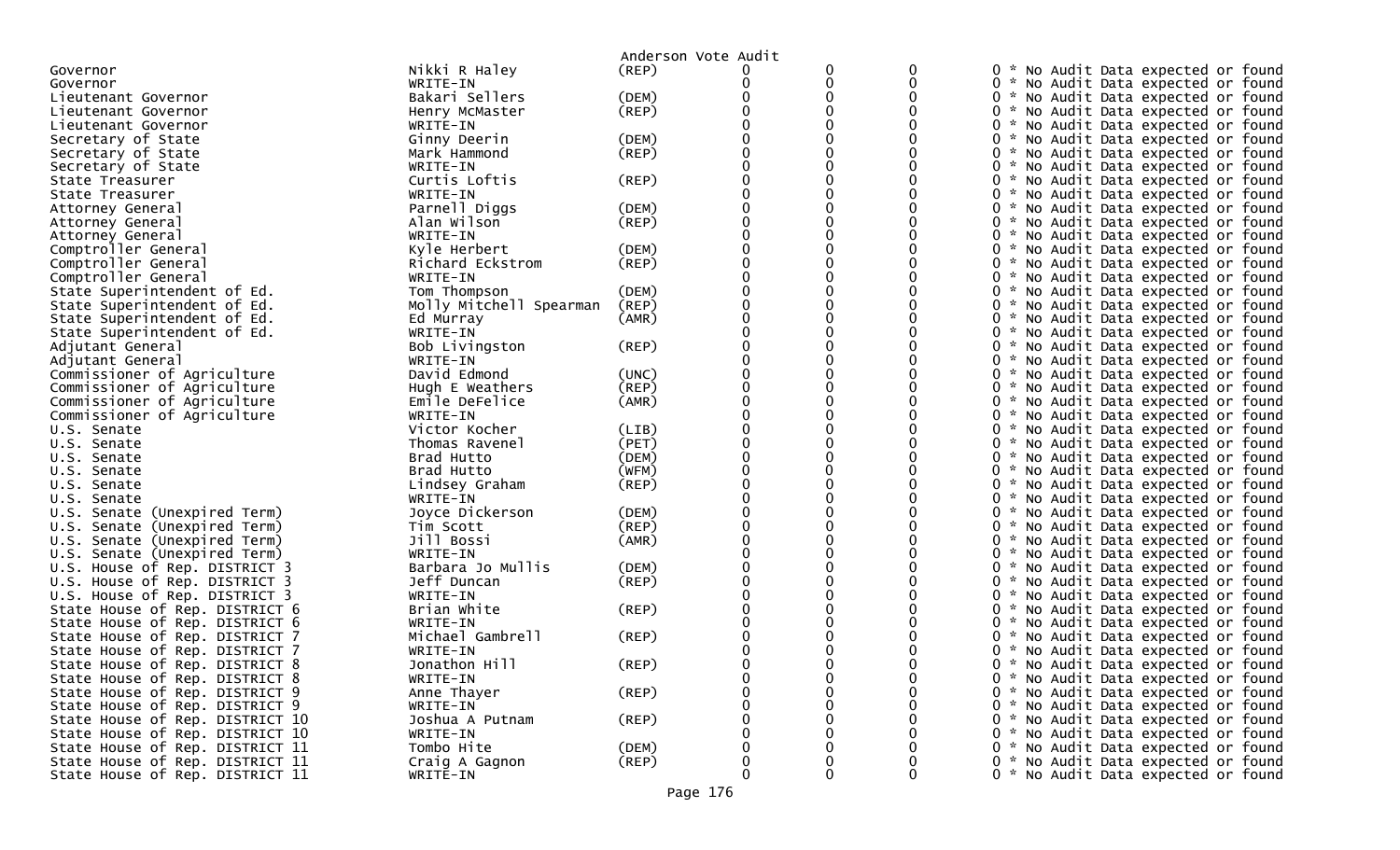|                                      |                       | Anderson Vote Audit |             |              |   |                                     |
|--------------------------------------|-----------------------|---------------------|-------------|--------------|---|-------------------------------------|
| Probate Judge                        | Martha D Newton       | (REP)               |             |              |   | 0 * No Audit Data expected or found |
| Probate Judge                        | WRITE-IN              |                     |             | 0            |   | 0 * No Audit Data expected or found |
| County Council DISTRICT 1            | Stuart Sprague        | (DEM)               |             | 0            |   | 0 * No Audit Data expected or found |
| County Council DISTRICT 1            | Francis Crowder       | (REP)               |             |              |   | 0 * No Audit Data expected or found |
| County Council DISTRICT 1            | WRITE-IN              |                     |             |              |   | 0 * No Audit Data expected or found |
| County Council DISTRICT 2            | Gracie S Floyd        | (DEM)               |             |              |   | 0 * No Audit Data expected or found |
| County Council DISTRICT 2            | Larry Ray Bright      | (REP)               |             |              |   | 0 * No Audit Data expected or found |
| County Council DISTRICT 2            | WRITE-IN              |                     |             |              |   | 0 * No Audit Data expected or found |
| County Council DISTRICT 3            | Mitchell Cole         | (REP)               |             |              |   | 0 * No Audit Data expected or found |
| County Council DISTRICT 3            | WRITE-IN              |                     |             |              |   | 0 * No Audit Data expected or found |
| County Council DISTRICT 4            | Tom Allen             | (REP)               |             |              |   | 0 * No Audit Data expected or found |
| County Council DISTRICT 4            | WRITE-IN              |                     |             | 0            |   | 0 * No Audit Data expected or found |
| County Council DISTRICT 5            | Tommy Dunn            | (REP)               |             |              |   | 0 * No Audit Data expected or found |
| County Council DISTRICT 5            | WRITE-IN              |                     |             |              |   | 0 * No Audit Data expected or found |
| County Council DISTRICT 6            | Ken Waters            | (REP)               |             |              |   | 0 * No Audit Data expected or found |
| County Council DISTRICT 6            | WRITE-IN              |                     |             |              |   | 0 * No Audit Data expected or found |
| County Council DISTRICT 7            | M Cindy Wilson        | (REP)               |             | 0            |   | 0 * No Audit Data expected or found |
| County Council DISTRICT 7            | WRITE-IN              |                     |             |              |   | 0 * No Audit Data expected or found |
| Soil and Water District Comm.        | Charles C Eberhart    |                     |             |              |   | 0 * No Audit Data expected or found |
| Soil and Water District Comm.        | Tim Kelley            |                     |             |              |   | 0 * No Audit Data expected or found |
| Soil and Water District Comm.        | WRITE-IN              |                     |             |              |   | 0 * No Audit Data expected or found |
| County Board of Education DISTRICT 3 | Charlie Dale Martin   |                     |             |              |   | 0 * No Audit Data expected or found |
| County Board of Education DISTRICT 3 | WRITE-IN              |                     |             |              |   | 0 * No Audit Data expected or found |
| County Board of Education DISTRICT 4 | Dana Grant            |                     |             |              |   | 0 * No Audit Data expected or found |
| County Board of Education DISTRICT 4 | WRITE-IN              |                     |             |              |   | 0 * No Audit Data expected or found |
| County Board of Education DISTRICT 6 | C Nakia Davis         |                     |             | 0            |   | 0 * No Audit Data expected or found |
| County Board of Education DISTRICT 6 | WRITE-IN              |                     |             |              |   |                                     |
|                                      |                       |                     |             |              |   | 0 * No Audit Data expected or found |
| School Trustee District 1 Area 1     | Melissa Ellison Hood  |                     |             |              |   | 0 * No Audit Data expected or found |
| School Trustee District 1 Area 1     | WRITE-IN              |                     |             |              |   | 0 * No Audit Data expected or found |
| School Trustee District 1 Area 4     | Fred G Alexander      |                     |             |              |   | 0 * No Audit Data expected or found |
| School Trustee District 1 Area 4     | WRITE-IN              |                     |             |              |   | 0 * No Audit Data expected or found |
| School Trustee District 1 Area 5     | Doug Atkins           |                     |             |              |   | 0 * No Audit Data expected or found |
| School Trustee District 1 Area 5     | WRITE-IN              |                     |             |              |   | 0 * No Audit Data expected or found |
| School Trustee District 1 Area 7     | Nancy Owen Upton      |                     |             |              |   | 0 * No Audit Data expected or found |
| School Trustee District 1 Area 7     | WRITE-IN              |                     |             |              |   | 0 * No Audit Data expected or found |
| School Trustee District 2 Area 1     | Kevin T Craft         |                     |             |              |   | 0 * No Audit Data expected or found |
| School Trustee District 2 Area 1     | R Alderman Maynard Jr |                     |             |              |   | 0 * No Audit Data expected or found |
| School Trustee District 2 Area 1     | Frances M Russell     |                     |             |              |   | 0 * No Audit Data expected or found |
| School Trustee District 2 Area 1     | WRITE-IN              |                     |             |              |   | 0 * No Audit Data expected or found |
| School Trustee District 2 Area 3     | Danny Hawkins         |                     |             |              |   | 0 * No Audit Data expected or found |
| School Trustee District 2 Area 3     | WRITE-IN              |                     |             |              |   | 0 * No Audit Data expected or found |
| School Trustee District 2 Area 4     | Bonnie S Knight       |                     |             |              |   | 0 * No Audit Data expected or found |
| School Trustee District 2 Area 4     | Greg Tysl             |                     |             |              |   | 0 * No Audit Data expected or found |
| School Trustee District 2 Area 4     | WRITE-IN              |                     |             |              |   | 0 * No Audit Data expected or found |
| School Trustee District 2 At Large   | James Jim Lusk        |                     | 0           |              | 0 | 0 * No Audit Data expected or found |
| School Trustee District 2 At Large   | Jimmy Ouzts           |                     | 0           |              | 0 | 0 * No Audit Data expected or found |
| School Trustee District 2 At Large   | WRITE-IN              |                     |             |              | 0 | 0 * No Audit Data expected or found |
| School Trustee District 3 Area 1     | Larry S Holbrook      |                     |             |              |   | 0 * No Audit Data expected or found |
| School Trustee District 3 Area 1     | Phillip L Martin      |                     |             |              |   | 0 * No Audit Data expected or found |
| School Trustee District 3 Area 1     | WRITE-IN              |                     |             |              |   | 0 * No Audit Data expected or found |
| School Trustee District 3 Area 4     | Marty Watt            |                     | 0           | 0            | 0 | 0 * No Audit Data expected or found |
| School Trustee District 3 Area 4     | WRITE-IN              |                     | $\mathbf 0$ | $\mathbf{0}$ | 0 | 0 * No Audit Data expected or found |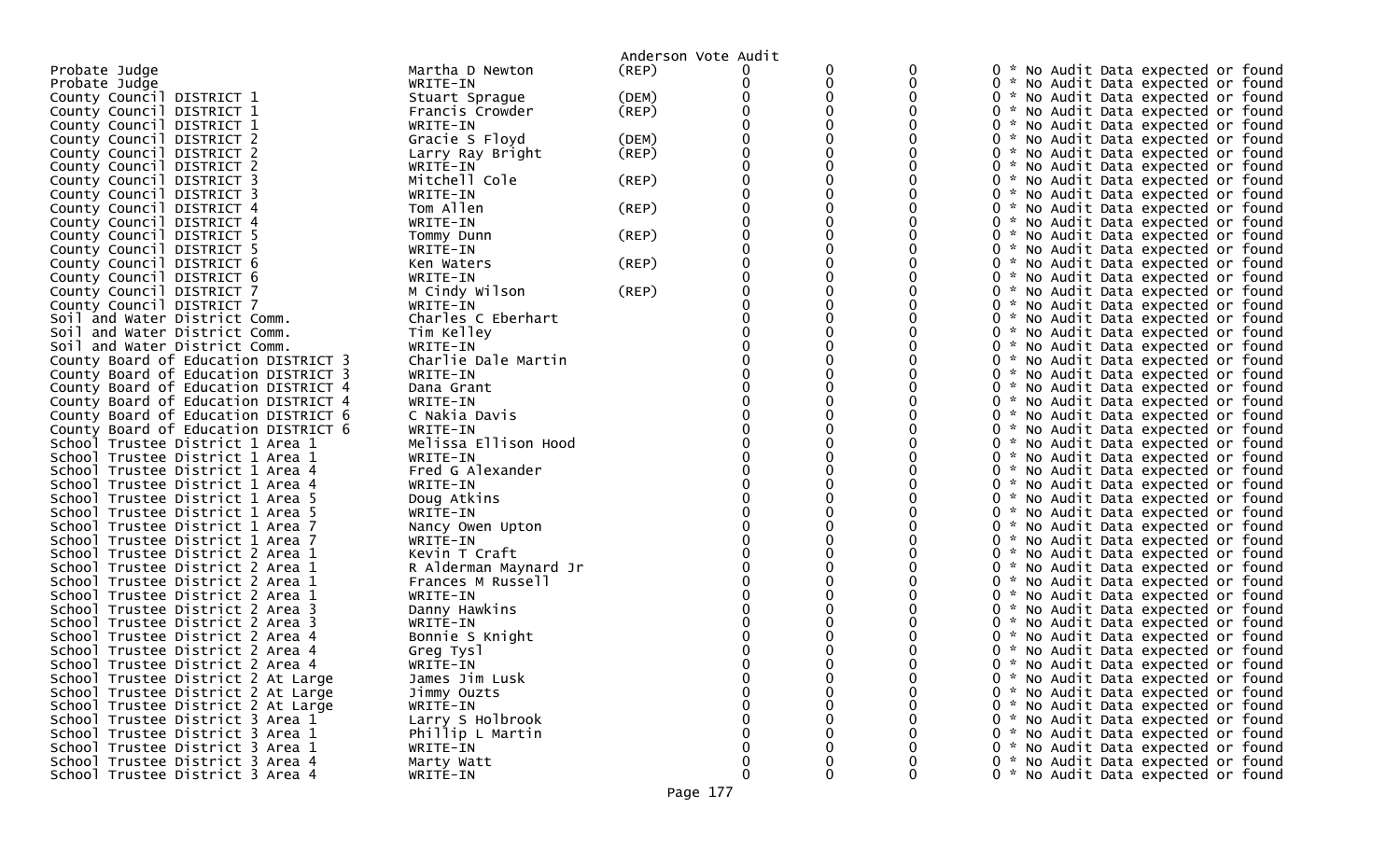|                                                                                                                                                                                                                                                                                                                                                                                                                                                                                                                                                                                                                                                                                                                                                                                                                                                                                                                                                                                                                                                                                                                                                                             |                                                                                                                                                                                                                                                                                                                                                                                                 | Anderson Vote Audit |                                                                                                                                                                                                                                                                                                                                                                                   |                                                                                                                                                                                                                                                                                                                                                                                   |                                                                                                                                                                                                                                                  |                                                                                                                                                                                                                                                                                                                                                                                                                                                                                                                                                                                                                                                                                                                                                                                                                                                                                                                                                                                                                                                                                                                                  |
|-----------------------------------------------------------------------------------------------------------------------------------------------------------------------------------------------------------------------------------------------------------------------------------------------------------------------------------------------------------------------------------------------------------------------------------------------------------------------------------------------------------------------------------------------------------------------------------------------------------------------------------------------------------------------------------------------------------------------------------------------------------------------------------------------------------------------------------------------------------------------------------------------------------------------------------------------------------------------------------------------------------------------------------------------------------------------------------------------------------------------------------------------------------------------------|-------------------------------------------------------------------------------------------------------------------------------------------------------------------------------------------------------------------------------------------------------------------------------------------------------------------------------------------------------------------------------------------------|---------------------|-----------------------------------------------------------------------------------------------------------------------------------------------------------------------------------------------------------------------------------------------------------------------------------------------------------------------------------------------------------------------------------|-----------------------------------------------------------------------------------------------------------------------------------------------------------------------------------------------------------------------------------------------------------------------------------------------------------------------------------------------------------------------------------|--------------------------------------------------------------------------------------------------------------------------------------------------------------------------------------------------------------------------------------------------|----------------------------------------------------------------------------------------------------------------------------------------------------------------------------------------------------------------------------------------------------------------------------------------------------------------------------------------------------------------------------------------------------------------------------------------------------------------------------------------------------------------------------------------------------------------------------------------------------------------------------------------------------------------------------------------------------------------------------------------------------------------------------------------------------------------------------------------------------------------------------------------------------------------------------------------------------------------------------------------------------------------------------------------------------------------------------------------------------------------------------------|
| School Trustee District 3 At Large<br>School Trustee District 3 At Large<br>School Trustee District 5 Area 2<br>School Trustee District 5 Area 2<br>School Trustee District 5 Area 5<br>School Trustee District 5 Area 5<br>School Trustee District 5 At Large<br>School Trustee District 5 At Large<br>School Trustee District 5 At Large<br>Big Creek Watershed DISTRICT 4<br>Big Creek Watershed DISTRICT 4<br>Homeland Park Water and Sewer DISTRICT 108 Dennis L Chastain<br>Homeland Park Water and Sewer DISTRICT 108 Larry E Harrell<br>Homeland Park Water and Sewer DISTRICT 108 Jerry Richey<br>Homeland Park Water and Sewer DISTRICT 108 Mary P Sanders<br>Homeland Park Water and Sewer DISTRICT 108 Jan Charping Smith<br>Homeland Park Water and Sewer DISTRICT 108 Ken Swilling<br>Homeland Park Water and Sewer DISTRICT 108 WRITE-IN<br>Amendment 1<br>Amendment 1<br>Amendment 2<br>Amendment 2<br>Education Sales and Use Tax Referendum<br>Education Sales and Use Tax Referendum<br>School District No. 3 Bond Referendum<br>School District No. 3 Bond Referendum<br>School District No. 5 Bond Referendum<br>School District No. 5 Bond Referendum | Curtis A Wiles<br>WRITE-IN<br>Margaret Adger Mack<br>WRITE-IN<br>Harold R Kay II<br>WRITE-IN<br>Sandy Addis<br>Corie Cullins<br>WRITE-IN<br>Joey Werner<br>WRITE-IN<br>Yes.<br>No<br>Yes<br>NO.<br>Yes, in favor of the question<br>No, opposed to the question<br>Yes, in favor of the question<br>No, opposed to the question<br>Yes, in favor of the question<br>No, opposed to the question |                     | $\mathbf 0$<br>$\Omega$<br>$\mathbf 0$<br>$\mathbf 0$<br>$\Omega$<br>$\mathbf{0}$<br>$\Omega$<br>$\Omega$<br>$\Omega$<br>$\mathbf 0$<br>$\mathbf{0}$<br>$\mathbf 0$<br>$\overline{0}$<br>$\overline{0}$<br>$\mathbf 0$<br>$\Omega$<br>$\Omega$<br>$\overline{0}$<br>$\overline{0}$<br>$\mathbf 0$<br>$\mathbf 0$<br>$\mathbf 0$<br>$\mathbf 0$<br>0<br>$\mathbf 0$<br>$\mathbf 0$ | 0<br>$\mathbf 0$<br>$\mathbf 0$<br>$\mathbf{0}$<br>$\mathbf{0}$<br>$\Omega$<br>$\mathbf{0}$<br>0<br>$\mathbf 0$<br>$\mathbf 0$<br>$\mathbf 0$<br>$\mathbf 0$<br>$\overline{0}$<br>0<br>$\overline{0}$<br>$\mathbf 0$<br>$\mathbf 0$<br>$\Omega$<br>$\mathbf 0$<br>$\mathbf 0$<br>$\mathbf{0}$<br>$\Omega$<br>$\mathbf 0$<br>0<br>$\mathbf{0}$<br>$\mathbf{0}$<br>$\mathbf 0$<br>0 | $\Omega$<br>$\Omega$<br>$\Omega$<br>$\Omega$<br>$\Omega$<br>$\Omega$<br>$\Omega$<br>$\Omega$<br>$\Omega$<br>$\Omega$<br>$\Omega$<br>$\Omega$<br>$\mathbf{0}$<br>$\Omega$<br>$\mathbf 0$<br>$\mathbf 0$<br>$\mathbf{0}$<br>0<br>0<br>$\mathbf{0}$ | 0 * No Audit Data expected or found<br>0 * No Audit Data expected or found<br>0 * No Audit Data expected or found<br>0 * No Audit Data expected or found<br>0 * No Audit Data expected or found<br>0 * No Audit Data expected or found<br>0 * No Audit Data expected or found<br>0 * No Audit Data expected or found<br>0 * No Audit Data expected or found<br>0 * No Audit Data expected or found<br>0 * No Audit Data expected or found<br>0 * No Audit Data expected or found<br>0 * No Audit Data expected or found<br>0 * No Audit Data expected or found<br>0 * No Audit Data expected or found<br>0 * No Audit Data expected or found<br>0 * No Audit Data expected or found<br>0 * No Audit Data expected or found<br>0 * No Audit Data expected or found<br>0 * No Audit Data expected or found<br>0 * No Audit Data expected or found<br>0 * No Audit Data expected or found<br>0 * No Audit Data expected or found<br>0 * No Audit Data expected or found<br>0 * No Audit Data expected or found<br>0 * No Audit Data expected or found<br>0 * No Audit Data expected or found<br>0 * No Audit Data expected or found |
| 0950 Failsafe Provisional<br>STRAIGHT PARTY<br>STRAIGHT PARTY                                                                                                                                                                                                                                                                                                                                                                                                                                                                                                                                                                                                                                                                                                                                                                                                                                                                                                                                                                                                                                                                                                               | Libertarian<br>Democratic                                                                                                                                                                                                                                                                                                                                                                       | (LIB)<br>(DEM)      | $\mathbf 0$<br>11                                                                                                                                                                                                                                                                                                                                                                 | $\mathbf 0$<br>11                                                                                                                                                                                                                                                                                                                                                                 | 0<br>$\Omega$                                                                                                                                                                                                                                    | 0 * No Audit Data expected or found<br>0 * All votes cast for this candidate<br>* in this precicnt are optical.<br>* No Audit Data for optical.                                                                                                                                                                                                                                                                                                                                                                                                                                                                                                                                                                                                                                                                                                                                                                                                                                                                                                                                                                                  |
| STRAIGHT PARTY<br>STRAIGHT PARTY                                                                                                                                                                                                                                                                                                                                                                                                                                                                                                                                                                                                                                                                                                                                                                                                                                                                                                                                                                                                                                                                                                                                            | Working Families<br>United Citizens                                                                                                                                                                                                                                                                                                                                                             | (WFM)<br>(UNC)      | 0<br>$\mathbf{1}$                                                                                                                                                                                                                                                                                                                                                                 | 0<br>$\mathbf{1}$                                                                                                                                                                                                                                                                                                                                                                 | $\mathbf 0$<br>$\mathbf 0$                                                                                                                                                                                                                       | 0 * No Audit Data expected or found<br>0 * All votes cast for this candidate<br>* in this precicnt are optical.<br>* No Audit Data for optical.                                                                                                                                                                                                                                                                                                                                                                                                                                                                                                                                                                                                                                                                                                                                                                                                                                                                                                                                                                                  |
| STRAIGHT PARTY                                                                                                                                                                                                                                                                                                                                                                                                                                                                                                                                                                                                                                                                                                                                                                                                                                                                                                                                                                                                                                                                                                                                                              | Republican                                                                                                                                                                                                                                                                                                                                                                                      | (REP)               | 45                                                                                                                                                                                                                                                                                                                                                                                | 45                                                                                                                                                                                                                                                                                                                                                                                | $\mathbf{0}$                                                                                                                                                                                                                                     | 0 * All votes cast for this candidate<br>* in this precicnt are optical.<br>* No Audit Data for optical.                                                                                                                                                                                                                                                                                                                                                                                                                                                                                                                                                                                                                                                                                                                                                                                                                                                                                                                                                                                                                         |
| STRAIGHT PARTY                                                                                                                                                                                                                                                                                                                                                                                                                                                                                                                                                                                                                                                                                                                                                                                                                                                                                                                                                                                                                                                                                                                                                              | American                                                                                                                                                                                                                                                                                                                                                                                        | (AMR)               | $\overline{2}$                                                                                                                                                                                                                                                                                                                                                                    | $\overline{2}$                                                                                                                                                                                                                                                                                                                                                                    | $\mathbf 0$                                                                                                                                                                                                                                      | 0 * All votes cast for this candidate<br>* in this precicnt are optical.<br>* No Audit Data for optical.                                                                                                                                                                                                                                                                                                                                                                                                                                                                                                                                                                                                                                                                                                                                                                                                                                                                                                                                                                                                                         |
| Governor                                                                                                                                                                                                                                                                                                                                                                                                                                                                                                                                                                                                                                                                                                                                                                                                                                                                                                                                                                                                                                                                                                                                                                    | Steve French                                                                                                                                                                                                                                                                                                                                                                                    | (LIB)               | 1                                                                                                                                                                                                                                                                                                                                                                                 | $\mathbf{1}$                                                                                                                                                                                                                                                                                                                                                                      | $\mathbf{0}$                                                                                                                                                                                                                                     | 0 * All votes cast for this candidate<br>* in this precicnt are optical.<br>* No Audit Data for optical.                                                                                                                                                                                                                                                                                                                                                                                                                                                                                                                                                                                                                                                                                                                                                                                                                                                                                                                                                                                                                         |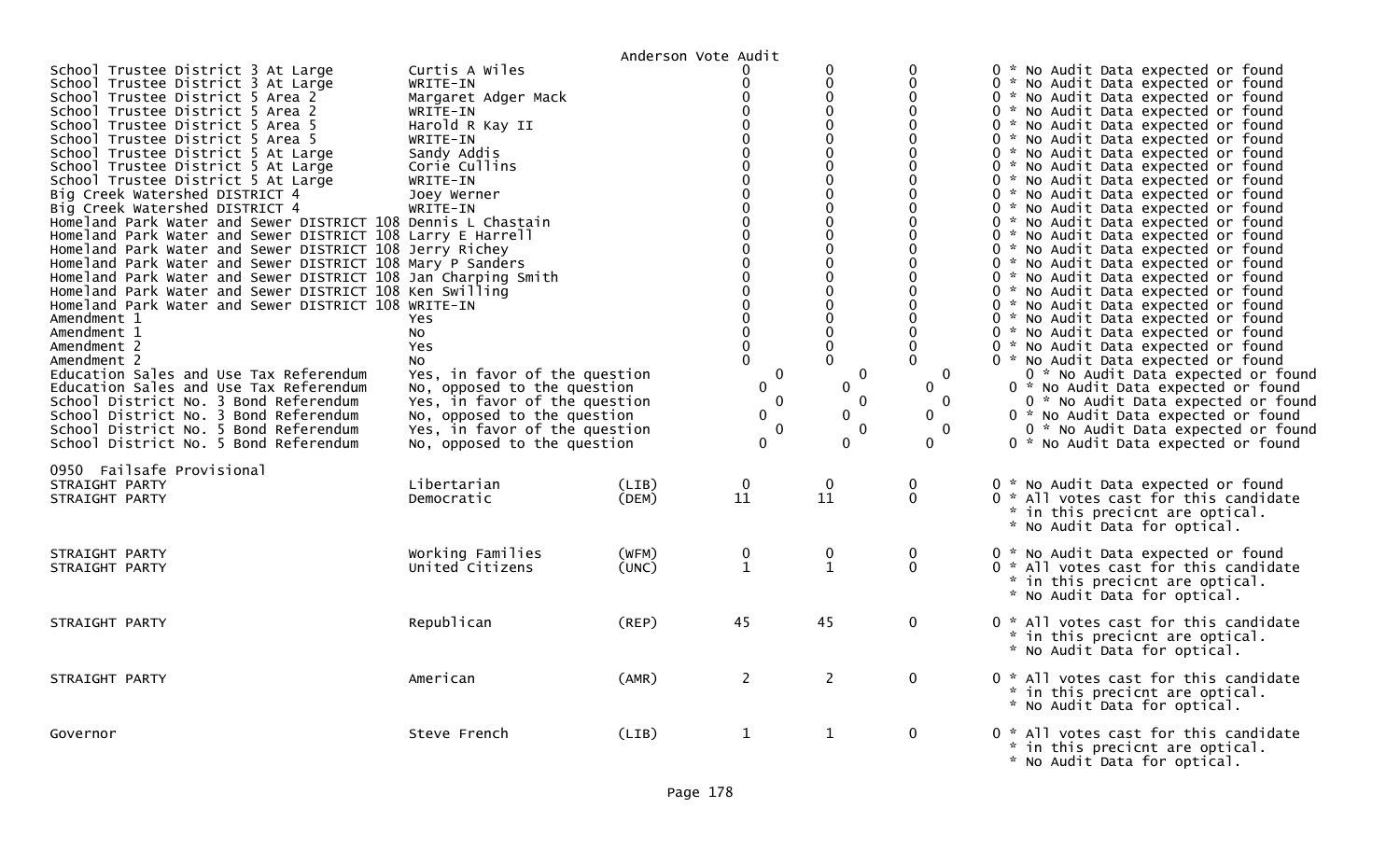|                                           |                                | Anderson Vote Audit |                                              |                        |                            |                                                                                                                                                 |
|-------------------------------------------|--------------------------------|---------------------|----------------------------------------------|------------------------|----------------------------|-------------------------------------------------------------------------------------------------------------------------------------------------|
| Governor<br>Governor                      | Tom J Ervin<br>Vincent Sheheen | (PET)<br>(DEM)      | $\begin{smallmatrix} 0\\21\end{smallmatrix}$ | 0<br>21                | 0<br>$\mathbf 0$           | 0 * No Audit Data expected or found<br>0 * All votes cast for this candidate<br>* in this precicnt are optical.<br>* No Audit Data for optical. |
| Governor                                  | Morgan Bruce Reeves            | (UNC)               | $\overline{2}$                               | $\overline{2}$         | $\mathbf 0$                | 0 * All votes cast for this candidate<br>* in this precicnt are optical.<br>* No Audit Data for optical.                                        |
| Governor                                  | Nikki R Haley                  | (REP)               | 77                                           | 77                     | $\mathbf 0$                | 0 * All votes cast for this candidate<br>* in this precicnt are optical.<br>* No Audit Data for optical.                                        |
| Governor<br>Lieutenant Governor           | WRITE-IN<br>Bakari Sellers     | (DEM)               | 0<br>19                                      | $\boldsymbol{0}$<br>19 | $\mathbf 0$<br>$\mathbf 0$ | 0 * No Audit Data expected or found<br>0 * All votes cast for this candidate<br>* in this precicnt are optical.<br>* No Audit Data for optical. |
| Lieutenant Governor                       | Henry McMaster                 | (REP)               | 82                                           | 82                     | $\mathbf 0$                | 0 * All votes cast for this candidate<br>* in this precicnt are optical.<br>* No Audit Data for optical.                                        |
| Lieutenant Governor<br>Secretary of State | WRITE-IN<br>Ginny Deerin       | (DEM)               | $\bf{0}$<br>16                               | $\mathbf 0$<br>16      | $\mathbf 0$<br>$\mathbf 0$ | 0 * No Audit Data expected or found<br>0 * All votes cast for this candidate<br>* in this precicnt are optical.<br>* No Audit Data for optical. |
| Secretary of State                        | Mark Hammond                   | (REP)               | 83                                           | 83                     | $\mathbf 0$                | 0 * All votes cast for this candidate<br>* in this precicnt are optical.<br>* No Audit Data for optical.                                        |
| Secretary of State<br>State Treasurer     | WRITE-IN<br>Curtis Loftis      | (REP)               | $\mathbf 0$<br>86                            | $\mathbf 0$<br>86      | $\mathbf 0$<br>$\mathbf 0$ | 0 * No Audit Data expected or found<br>0 * All votes cast for this candidate<br>* in this precicnt are optical.<br>* No Audit Data for optical. |
| State Treasurer<br>Attorney General       | WRITE-IN<br>Parnell Diggs      | (DEM)               | 0<br>16                                      | $\boldsymbol{0}$<br>16 | $\mathbf 0$<br>$\mathbf 0$ | 0 * No Audit Data expected or found<br>0 * All votes cast for this candidate<br>* in this precicnt are optical.<br>* No Audit Data for optical. |
| Attorney General                          | Alan Wilson                    | (REP)               | 82                                           | 82                     | $\overline{0}$             | 0 * All votes cast for this candidate<br>* in this precicnt are optical.<br>* No Audit Data for optical.                                        |
| Attorney General<br>Comptroller General   | WRITE-IN<br>Kyle Herbert       | (DEM)               | 17                                           | 0<br>17                | 0<br>$\mathbf 0$           | 0 * No Audit Data expected or found<br>0 * All votes cast for this candidate<br>* in this precicnt are optical.<br>* No Audit Data for optical. |
| Comptroller General                       | Richard Eckstrom               | (REP)               | 80                                           | 80                     | $\mathbf 0$                | 0 * All votes cast for this candidate<br>* in this precicnt are optical.                                                                        |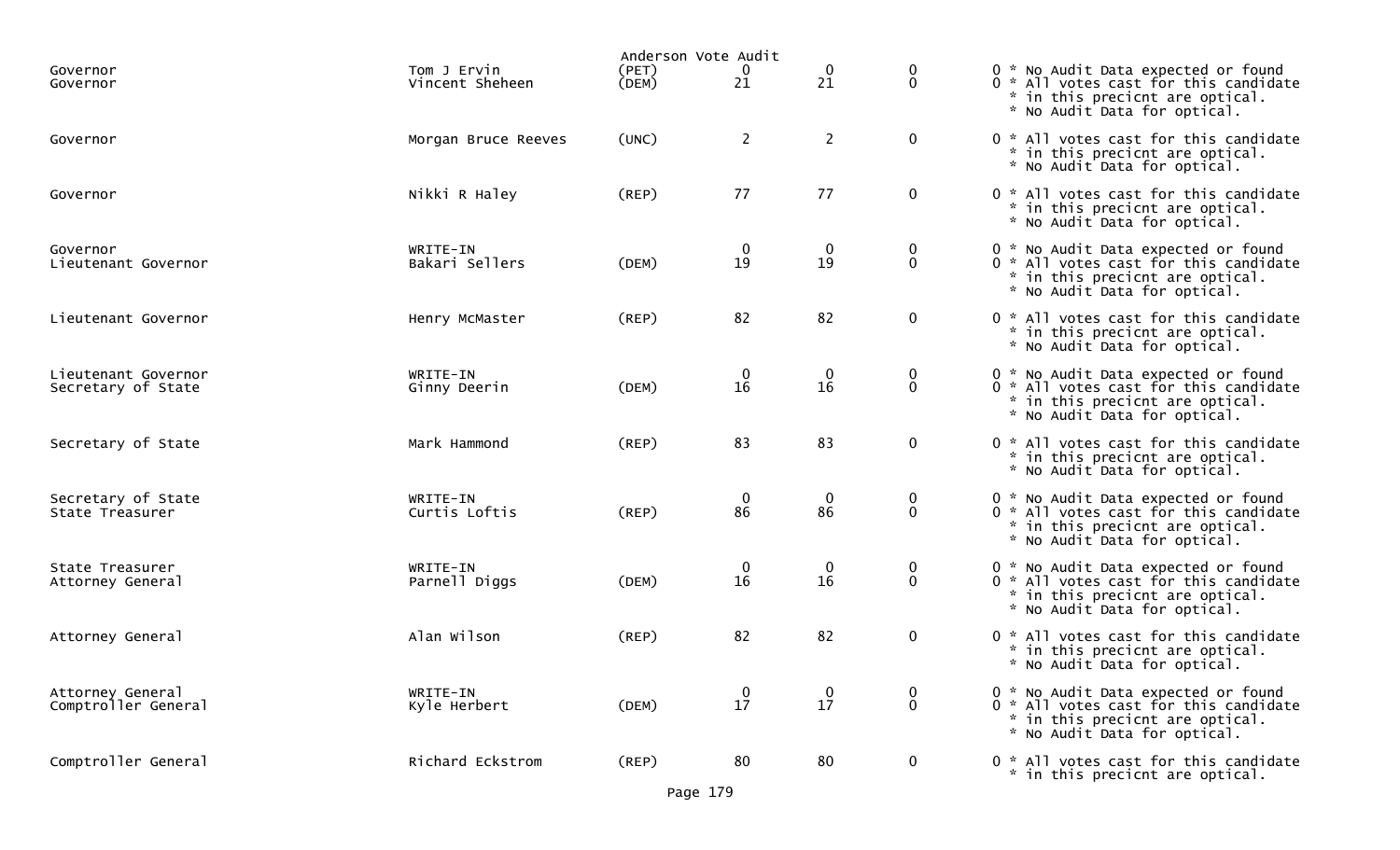## Anderson Vote Audit

| Comptroller General<br>State Superintendent of Ed. | WRITE-IN<br>Tom Thompson      | (DEM) | $\mathbf 0$<br>14   | $\mathbf 0$<br>14   | $\mathbf 0$<br>$\mathbf{0}$  | 0 * No Audit Data expected or found<br>0 * All votes cast for this candidate<br>* in this precicnt are optical.<br>* No Audit Data for optical. |
|----------------------------------------------------|-------------------------------|-------|---------------------|---------------------|------------------------------|-------------------------------------------------------------------------------------------------------------------------------------------------|
| State Superintendent of Ed.                        | Molly Mitchell Spearman (REP) |       | 77                  | 77                  | $\mathbf 0$                  | 0 * All votes cast for this candidate<br>* in this precicnt are optical.<br>* No Audit Data for optical.                                        |
| State Superintendent of Ed.                        | Ed Murray                     | (AMR) | 9                   | 9                   | $\mathbf{0}$                 | 0 * All votes cast for this candidate<br>* in this precicnt are optical.<br>* No Audit Data for optical.                                        |
| State Superintendent of Ed.<br>Adjutant General    | WRITE-IN<br>Bob Livingston    | (REP) | $\mathbf 0$<br>84   | $\mathbf 0$<br>84   | $\mathbf 0$<br>$\Omega$      | 0 * No Audit Data expected or found<br>0 * All votes cast for this candidate<br>* in this precicnt are optical.<br>* No Audit Data for optical. |
| Adjutant General<br>Commissioner of Agriculture    | WRITE-IN<br>David Edmond      | (UNC) | 0<br>6              | 0<br>6              | $\mathbf{0}$<br>$\mathbf{0}$ | 0 * No Audit Data expected or found<br>0 * All votes cast for this candidate<br>* in this precicnt are optical.<br>* No Audit Data for optical. |
| Commissioner of Agriculture                        | Hugh E Weathers               | (REP) | 78                  | 78                  | $\mathbf 0$                  | 0 * All votes cast for this candidate<br>* in this precicnt are optical.<br>* No Audit Data for optical.                                        |
| Commissioner of Agriculture                        | Emile DeFelice                | (AMR) | $\overline{7}$      | $\overline{7}$      | $\mathbf 0$                  | 0 * All votes cast for this candidate<br>* in this precicnt are optical.<br>* No Audit Data for optical.                                        |
| Commissioner of Agriculture<br>U.S. Senate         | WRITE-IN<br>Victor Kocher     | (LIB) | 0<br>$\overline{3}$ | 0<br>$\overline{3}$ | $\mathbf 0$<br>$\Omega$      | 0 * No Audit Data expected or found<br>0 * All votes cast for this candidate<br>* in this precicnt are optical.<br>* No Audit Data for optical. |
| U.S. Senate                                        | Thomas Ravenel                | (PET) | $\overline{2}$      | $\overline{2}$      | $\mathbf 0$                  | 0 * All votes cast for this candidate<br>* in this precicnt are optical.<br>* No Audit Data for optical.                                        |
| U.S. Senate                                        | Brad Hutto                    | (DEM) | 15                  | 15                  | $\mathbf 0$                  | 0 * All votes cast for this candidate<br>* in this precicnt are optical.<br>* No Audit Data for optical.                                        |
| U.S. Senate                                        | Brad Hutto                    | (WFM) | 4                   | 4                   | $\mathbf 0$                  | 0 * All votes cast for this candidate<br>* in this precicnt are optical.<br>* No Audit Data for optical.                                        |
| U.S. Senate                                        | Lindsey Graham                | (REP) | 77                  | 77                  | $\mathbf 0$                  | 0 * All votes cast for this candidate<br>* in this precicnt are optical.                                                                        |

\* No Audit Data for optical.

| 0 * 0<br>0<br>$\mathcal{H}$<br>$\mathbf{x}$<br>÷.                             | No Audit Data expected or found<br>All votes cast for this candidate<br>in this precicnt are optical.<br>No Audit Data for optical. |
|-------------------------------------------------------------------------------|-------------------------------------------------------------------------------------------------------------------------------------|
| 0<br>-20<br>$\mathcal{H}^{\mathcal{C}}$<br>$\sim$                             | All votes cast for this candidate<br>in this precicnt are optical.<br>No Audit Data for optical.                                    |
| 0 *<br>$\mathbf{x}$<br>÷.                                                     | All votes cast for this candidate<br>in this precicnt are optical.<br>No Audit Data for optical.                                    |
| 0<br>* .<br>0<br>$\mathcal{H}$<br>$\mathcal{H}^{\mathcal{C}}$<br>$\mathbf{x}$ | No Audit Data expected or found<br>All votes cast for this candidate<br>in this precicnt are optical.<br>No Audit Data for optical. |
| 0<br>Ж.,<br>0<br>$\mathbf{x}$<br>$\mathbf{z}$<br>÷.                           | No Audit Data expected or found<br>All votes cast for this candidate<br>in this precicnt are optical.<br>No Audit Data for optical. |
| 0<br>$\mathcal{H}^{\pm}$<br>$\mathbf{x}$<br>÷.                                | All votes cast for this candidate<br>in this precicnt are optical.<br>No Audit Data for optical.                                    |
| 0<br>$\mathbf{x}$<br>$\mathbf{x}$<br>÷.                                       | All votes cast for this candidate<br>in this precicnt are optical.<br>No Audit Data for optical.                                    |
| 0<br>*.<br>0<br>$\mathcal{H}$<br>$\mathbf{x}$<br>÷.                           | No Audit Data expected or found<br>All votes cast for this candidate<br>in this precicnt are optical.<br>No Audit Data for optical. |
| 0<br>*<br>$\mathbf{K}$ .<br>$\approx$                                         | All votes cast for this candidate<br>in this precicnt are optical.<br>No Audit Data for optical.                                    |
| 0<br>$\mathcal{H}^{\pm}$<br>$\mathbf{z}$<br>$\mathcal{R}$                     | All votes cast for this candidate<br>in this precicnt are optical.<br>No Audit Data for optical.                                    |
| $\Omega$<br>$\mathcal{R}$                                                     | * All votes cast for this candidate<br>* in this precicnt are optical.<br>No Audit Data for optical.                                |
| 0                                                                             | * All votes cast for this candidate<br>* in this precicnt are optical.                                                              |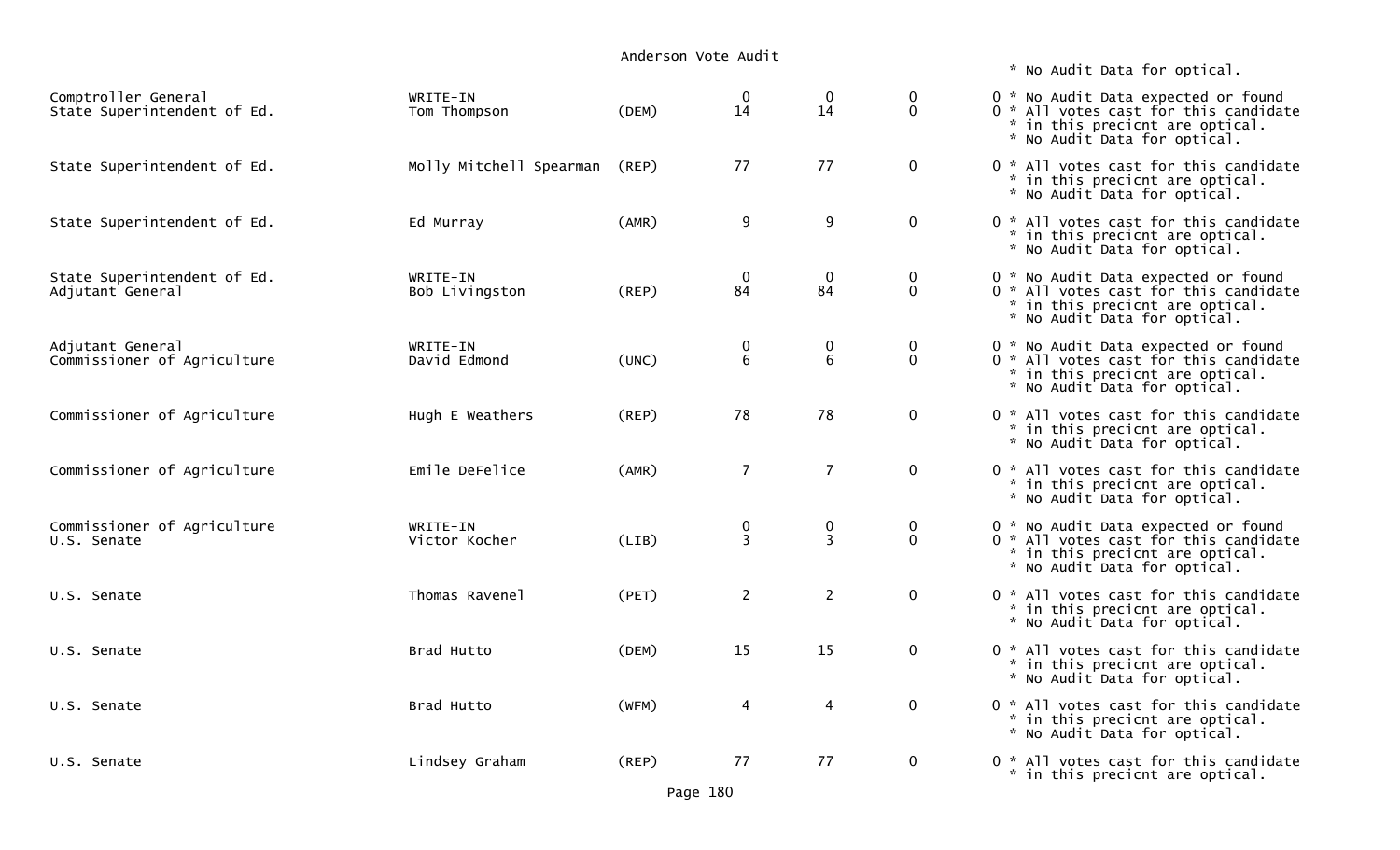|                                                               |                               | Anderson Vote Audit |                   |                      |                                 |                                                                                                                                                 |
|---------------------------------------------------------------|-------------------------------|---------------------|-------------------|----------------------|---------------------------------|-------------------------------------------------------------------------------------------------------------------------------------------------|
|                                                               |                               |                     |                   |                      |                                 | * No Audit Data for optical.                                                                                                                    |
| U.S. Senate<br>U.S. Senate (Unexpired Term)                   | WRITE-IN<br>Joyce Dickerson   | (DEM)               | $\bf{0}$<br>15    | $\mathbf{0}$<br>15   | $\boldsymbol{0}$<br>$\mathbf 0$ | 0 * No Audit Data expected or found<br>0 * All votes cast for this candidate<br>* in this precicnt are optical.<br>* No Audit Data for optical. |
| U.S. Senate (Unexpired Term)                                  | Tim Scott                     | $($ REP $)$         | 82                | 82                   | $\mathbf 0$                     | 0 * All votes cast for this candidate<br>* in this precicnt are optical.<br>* No Audit Data for optical.                                        |
| U.S. Senate (Unexpired Term)                                  | Jill Bossi                    | (AMR)               | 3                 | 3                    | $\overline{0}$                  | 0 * All votes cast for this candidate<br>* in this precicnt are optical.<br>* No Audit Data for optical.                                        |
| U.S. Senate (Unexpired Term)<br>U.S. House of Rep. DISTRICT 3 | WRITE-IN<br>Barbara Jo Mullis | (DEM)               | $\mathbf 0$<br>15 | $\bf{0}$<br>15       | $\mathbf 0$<br>$\overline{0}$   | 0 * No Audit Data expected or found<br>0 * All votes cast for this candidate<br>* in this precicnt are optical.<br>* No Audit Data for optical. |
| U.S. House of Rep. DISTRICT 3                                 | Jeff Duncan                   | $($ REP $)$         | 84                | 84                   | $\overline{0}$                  | 0 * All votes cast for this candidate<br>* in this precicnt are optical.<br>* No Audit Data for optical.                                        |
| U.S. House of Rep. DISTRICT 3<br>Probate Judge                | WRITE-IN<br>Martha D Newton   | (REP)               | $\mathbf 0$<br>83 | $\overline{0}$<br>83 | $\bf{0}$<br>$\mathbf{0}$        | 0 * No Audit Data expected or found<br>0 * All votes cast for this candidate<br>* in this precicnt are optical.<br>* No Audit Data for optical. |
| Probate Judge                                                 | WRITE-IN                      |                     | $\mathbf{1}$      | $\mathbf{1}$         | $\mathbf 0$                     | 0 * All votes cast for this candidate<br>* in this precicnt are optical.<br>* No Audit Data for optical.                                        |
| Soil and Water District Comm.                                 | Charles C Eberhart            |                     | 26                | 26                   | $\mathbf 0$                     | 0 * All votes cast for this candidate<br>* in this precicnt are optical.<br>* No Audit Data for optical.                                        |
| Soil and Water District Comm.                                 | Tim Kelley                    |                     | 36                | 36                   | $\overline{0}$                  | 0 * All votes cast for this candidate<br>* in this precicnt are optical.<br>* No Audit Data for optical.                                        |
| Soil and Water District Comm.<br>Amendment 1                  | WRITE-IN<br>Yes.              |                     | $\mathbf 0$<br>65 | $\overline{0}$<br>65 | $\bf{0}$<br>$\mathbf 0$         | 0 * No Audit Data expected or found<br>0 * All votes cast for this candidate<br>* in this precicnt are optical.<br>* No Audit Data for optical. |
| Amendment 1                                                   | No                            |                     | 23                | 23                   | $\overline{0}$                  | 0 * All votes cast for this candidate<br>* in this precicnt are optical.<br>* No Audit Data for optical.                                        |
| Amendment 2                                                   | Yes                           |                     | 41                | 41                   | $\mathbf 0$                     | 0 * All votes cast for this candidate<br>* in this precicnt are optical.                                                                        |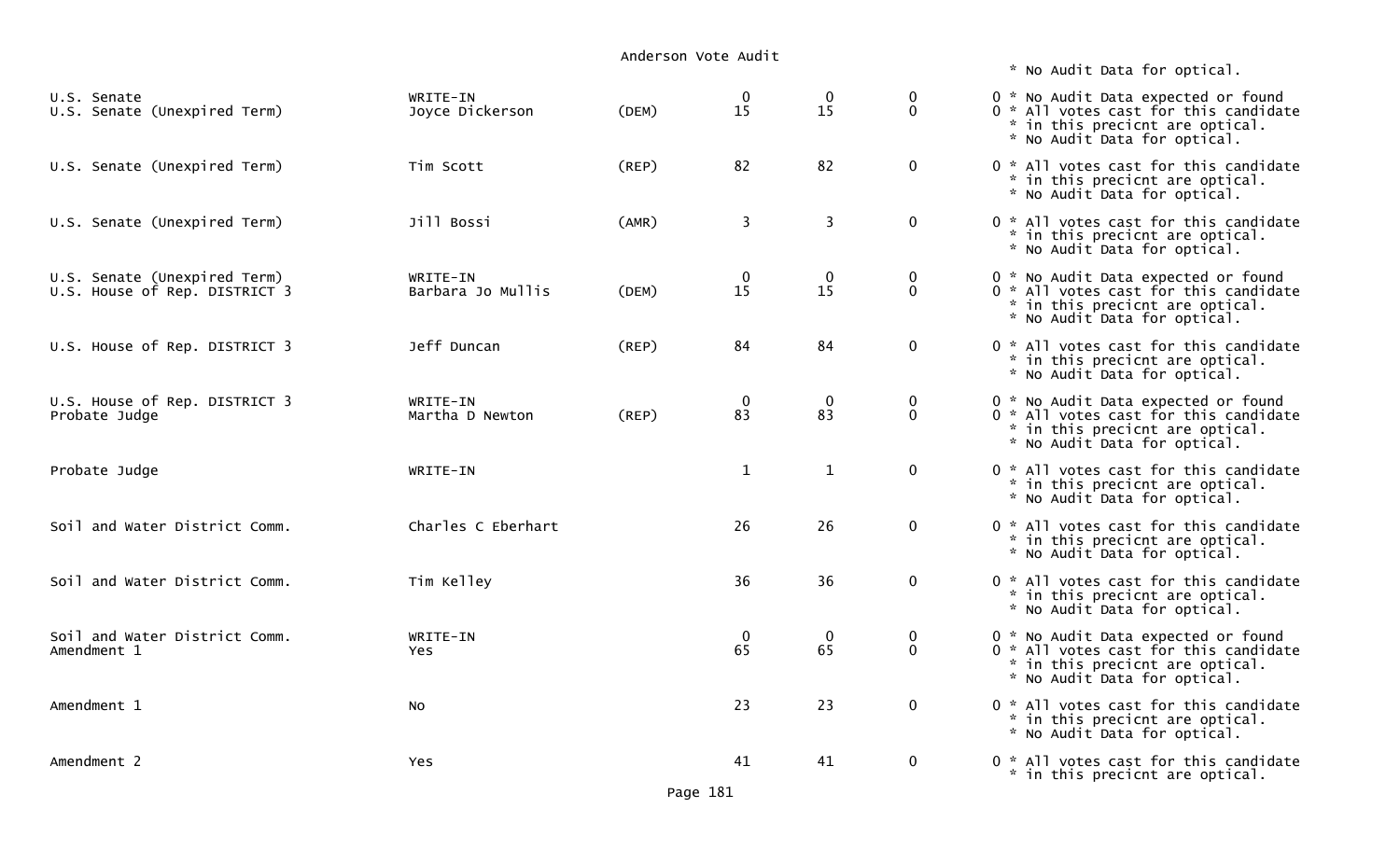|                                        | Anderson Vote Audit           |    | * No Audit Data for optical. |              |                                                                                                          |
|----------------------------------------|-------------------------------|----|------------------------------|--------------|----------------------------------------------------------------------------------------------------------|
| Amendment 2                            | NO.                           | 40 | 40                           | $\mathbf 0$  | 0 * All votes cast for this candidate<br>* in this precicnt are optical.<br>* No Audit Data for optical. |
| Education Sales and Use Tax Referendum | Yes, in favor of the question | 51 | 51                           | $\mathbf{0}$ | 0 * All votes cast for this candidate<br>* in this precicnt are optical.<br>* No Audit Data for optical. |
| Education Sales and Use Tax Referendum | No, opposed to the question   | 41 | 41                           | $\mathbf{0}$ | 0 * All votes cast for this candidate<br>* in this precicnt are optical.<br>* No Audit Data for optical. |

There was no unmatched audit data

How to read this report.

This is the vote level report. It compares the number of votes cast for each candidate in the tabulation report with the number of ballots cast in the audit data for each candidates in each precinct.

The tabulated values as read from the EL30A report are reported in four categories; Total, Optical (Opt), iVotronic (iVo) and Flash. None of these values on each line are calculated but parsed from the actual report. In the EL30A report all Write-in votes are added together and reported as one candidate name - Write-in. The EL30A does not report individual Write-in candidates.

The Opt totals are the total number of votes cast on paper ballots that were scanned into the optical scanner and transferred to the tabulation computer via memory stick or ZipDisk (depending on the type of device, M100 or M650 used to scan the ballots.) Optical totals should exist only in some but not all of the Virtual Precincts at the bottom of the table.

The iVo totals are the results gathered from the PEBs (Personal Electronic Ballot) which are used to open and close an iVotronic voting machine and, after the polls have closed, gather the ballots cast for transmission to the tabulation system.

The Flash totals are the totals that are read from the flash cards in the rare event that the ballotscannot be copied from the machine to the PEB or from the PEB to the tabulating machine.

The values on the Audit side come from the iVotronic audit data that is read from the flash cards as part of the audit process. That process combines the individual machine data into a master audit file, the EL155 Vote image log.

The EL155 contains a record of all the votes cast on a ballot. The vote images indicate the machine 0counting the number of times a candidate name for a contest appears in a precint we get the number of votes cast in that precinct for that candidates. That number should always match the number of votes cast for that candidate in that contest in the iVo column on the EL30A side of the report.

Optical ballots do not have electonically readable audit files. So if the audit data iVotronic total votes does not match the EL30A iVo value one of two things will occur. The first is if the iVotronic tabulated is zero and the Total tabulated votes match the tabulated Optical votes the following comment is made in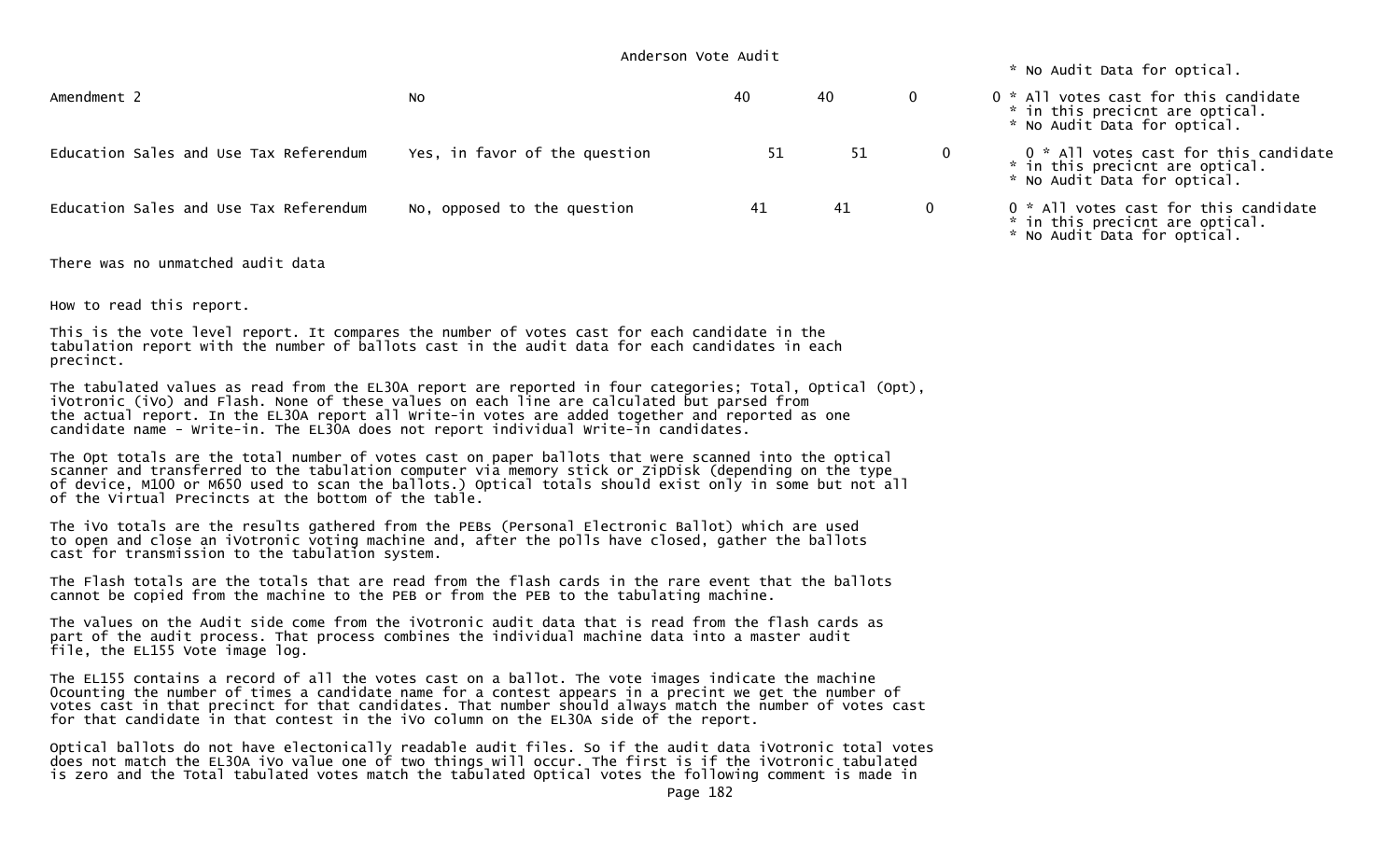## Anderson Vote Audit

 the Audit side of the report; All votes cast for this candidate in this precicnt are optical No Audit Data for optical, or secondly, if the iVotronic total is not zero, a notation indicating which data Audit data In the event a candidate or the combined Write-in candidates did not receive any votes in a precinct the EL30A will report a zero vote count. If there are no votes for this candidate in a precinct in the audit data, the following comment will be placed into the audit report by the auditing software; No Audit Data expected or found.

Finaly the audit software will search the audit data for any votes that were not found on the EL30A report. If it finds some, it will report those vote totals by contest, candidate name and precinct. if it does not find any unmatched audit data it will report; There was no unmatched audit data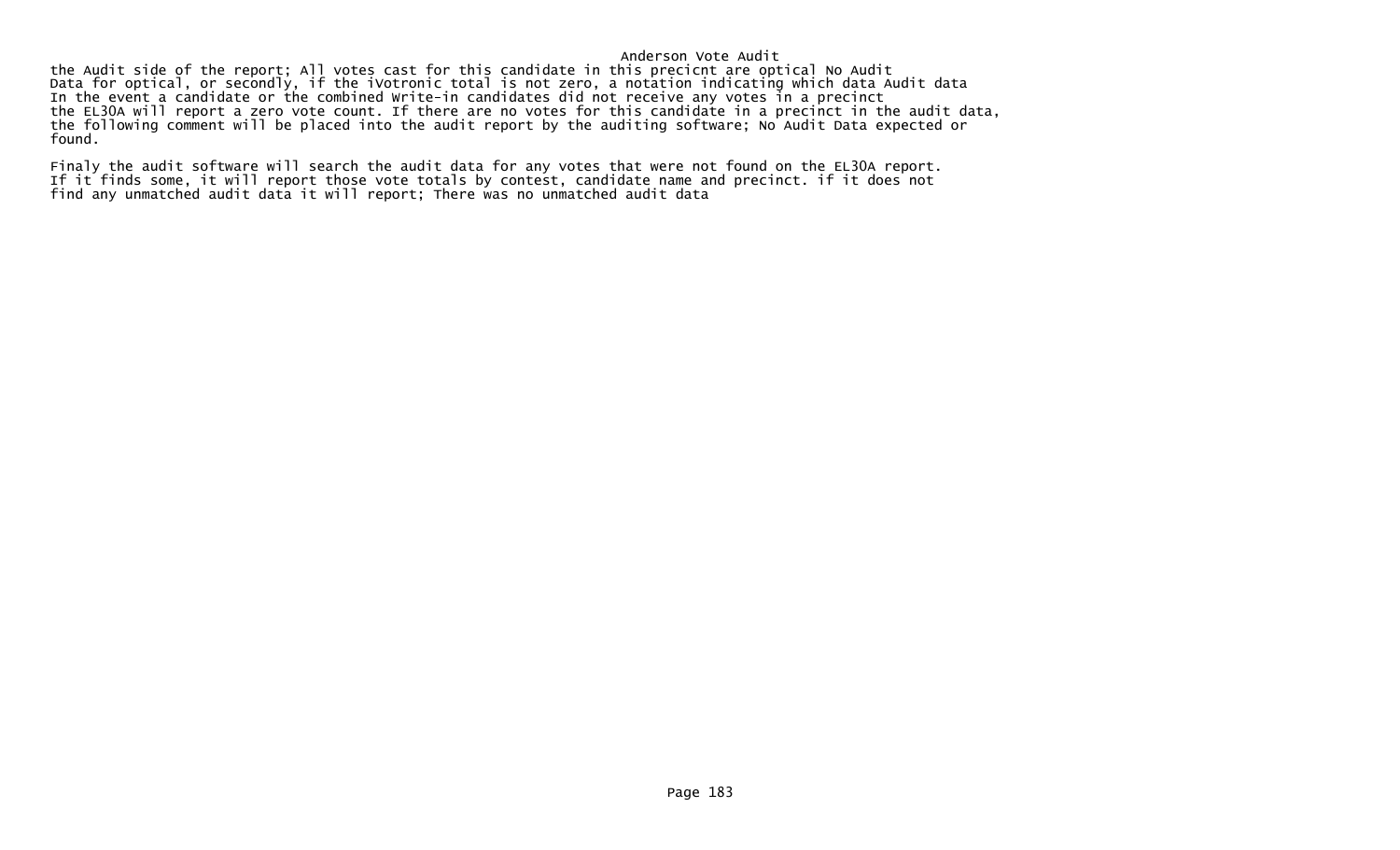## Anderson EL30A45A Comparison Report Election: 2014 General Election Audit Date: 18:14:31, Fri Nov 7, 2014

|                                                                                                                          |                                                                                                    |                                                    | ---EL30A-------------+---------------<br>-EL45A- |                                           |                                           |                                                                            |                                           |                                             |                                           |                                                            |                                   |  |  |
|--------------------------------------------------------------------------------------------------------------------------|----------------------------------------------------------------------------------------------------|----------------------------------------------------|--------------------------------------------------|-------------------------------------------|-------------------------------------------|----------------------------------------------------------------------------|-------------------------------------------|---------------------------------------------|-------------------------------------------|------------------------------------------------------------|-----------------------------------|--|--|
| Office                                                                                                                   | Candi date                                                                                         | Party                                              | Tot                                              | Opt                                       | i Vo                                      | Flash                                                                      | Tot                                       | Opt                                         | i Vo                                      | Flash                                                      | Del ta                            |  |  |
| STRAIGHT PARTY<br>STRAIGHT PARTY<br>STRAIGHT PARTY<br>STRAIGHT PARTY<br>STRAIGHT PARTY<br>STRAIGHT PARTY                 | Li bertari an<br>Democratic<br>Working Families<br>United Citizens<br>Republ i can<br>American     | (LIB)<br>(DEM)<br>(WFM)<br>(UNC)<br>(REP)<br>(AMR) | 149<br>5821<br>251<br>120<br>12688<br>269        | $\mathbf{1}$<br>159<br>2<br>2<br>628<br>6 | 148<br>5662<br>249<br>118<br>12060<br>263 | 0<br>0<br>0<br>$\Omega$<br>$\overline{0}$<br>$\Omega$                      | 149<br>5821<br>251<br>120<br>12688<br>269 | $\mathbf{1}$<br>159<br>2<br>2<br>628<br>6   | 148<br>5662<br>249<br>118<br>12060<br>263 | $\Omega$<br>$\Omega$<br>0<br>$\Omega$<br>$\mathbf{O}$<br>0 | 0<br>0<br>$\Omega$<br>0<br>0<br>0 |  |  |
| Governor<br>Governor<br>Governor<br>Governor<br>Governor<br>Governor                                                     | Steve French<br>Tom J Ervin<br>Vincent Sheheen<br>Morgan Bruce Reeves<br>Nikki R Haley<br>WRITE-IN | (LIB)<br>(PET)<br>(DEM)<br>(UNC)<br>(REF)          | 528<br>550<br>12051<br>213<br>31855<br>43        | 8<br>80<br>352<br>q<br>1377<br>0          | 520<br>470<br>11699<br>204<br>30478<br>43 | $\Omega$<br>0<br>$\mathbf 0$<br>$\Omega$<br>$\overline{0}$<br>$\mathbf{O}$ | 528<br>550<br>12051<br>213<br>31855<br>43 | 8<br>80<br>352<br>9<br>1377<br>$\mathbf{0}$ | 520<br>470<br>11699<br>204<br>30478<br>43 | $\Omega$<br>$\Omega$<br>0<br>$\Omega$<br>0<br>0            | 0<br>0<br>$\Omega$<br>0<br>0<br>0 |  |  |
| Li eutenant Governor<br>Li eutenant Governor<br>Li eutenant Governor                                                     | Bakari Sellers<br>Henry McMaster<br>WRITE-IN                                                       | (DEM)<br>(REP)                                     | 11871<br>32848<br>62                             | 347<br>1453<br>6                          | 11524<br>31395<br>56                      | $\mathbf{O}$<br>$\overline{0}$<br>$\overline{0}$                           | 11871<br>32848<br>62                      | 347<br>1453<br>6                            | 11524<br>31395<br>56                      | $\Omega$<br>0<br>0                                         | 0<br>0<br>0                       |  |  |
| Secretary of State<br>Secretary of State<br>Secretary of State                                                           | Ginny Deerin<br>Mark Hammond<br>WRITE-IN                                                           | (DEM)<br>(REP)                                     | 11344<br>33028<br>18                             | 367<br>1424<br>2                          | 10977<br>31604<br>16                      | $\mathbf{O}$<br>$\Omega$<br>0                                              | 11344<br>33028<br>18                      | 367<br>1424<br>2                            | 10977<br>31604<br>16                      | $\Omega$<br>0<br>0                                         | 0<br>0<br>0                       |  |  |
| State Treasurer<br>State Treasurer                                                                                       | Curtis Loftis<br>WRITE-IN                                                                          | (REP)                                              | 36980<br>289                                     | 1540<br>10                                | 35440<br>279                              | 0<br>$\Omega$                                                              | 36980<br>289                              | 1540<br>-10                                 | 35440<br>279                              | 0                                                          | 0<br>0<br>0                       |  |  |
| Attorney General<br>Attorney General<br>Attorney General                                                                 | Parnel   Diggs<br>Al an Wilson<br>WRITE-IN                                                         | (DEM)<br>(REF)                                     | 11304<br>32972<br>26                             | 341<br>1440<br>4                          | 10963<br>31532<br>22                      | $\mathbf 0$<br>$\mathbf 0$<br>$\overline{0}$                               | 11304<br>32972<br>26                      | 341<br>1440<br>4                            | 10963<br>31532<br>22                      | $\Omega$<br>$\Omega$<br>0                                  | 0<br>0<br>0                       |  |  |
| Comptroller General<br>Comptroller General<br>Comptroller General                                                        | Kyle Herbert<br>Richard Eckstrom<br>WRITE-IN                                                       | (DEM)<br>(REF)                                     | 11560<br>32496<br>34                             | 351<br>1418<br>-1                         | 11209<br>31078<br>33                      | 0<br>0<br>0                                                                | 11560<br>32496<br>34                      | 351<br>1418<br>-1                           | 11209<br>31078<br>33                      | $\Omega$<br>0<br>$\mathbf{O}$                              | 0<br>0<br>0                       |  |  |
| State Superintendent of Ed.<br>State Superintendent of Ed.<br>State Superintendent of Ed.<br>State Superintendent of Ed. | Tom Thompson<br>Molly Mitchell Spearman<br>Ed Murray<br>WRITE-IN                                   | (DEM)<br>(REP)<br>(AMR)                            | 11259<br>30896<br>2032<br>266                    | 354<br>1368<br>57<br>3                    | 10905<br>29528<br>1975<br>263             | $\mathbf{0}$<br>$\Omega$<br>0<br>$\Omega$                                  | 11259<br>30896<br>2032<br>266             | 354<br>1368<br>57<br>3                      | 10905<br>29528<br>1975<br>263             | $\Omega$<br>$\Omega$<br>0<br>$\Omega$                      | 0<br>$\Omega$<br>0<br>$\Omega$    |  |  |
| Adjutant General<br>Adjutant General                                                                                     | Bob Livingston<br>WRITE-IN                                                                         | (REP)                                              | 36942<br>254                                     | 1518<br>9                                 | 35424<br>245                              | 0<br>$\Omega$                                                              | 36942<br>254                              | 1518<br>9                                   | 35424<br>245                              | 0                                                          | 0<br>0<br>0                       |  |  |
| Commissioner of Agriculture<br>Commissioner of Agriculture<br>Commissioner of Agriculture                                | David Edmond<br>Hugh E Weathers<br>Emile DeFelice                                                  | (UNC)<br>(REP)<br>(AMR)                            | 3049<br>33693<br>2435                            | 65<br>1454<br>82                          | 2984<br>32239<br>2353                     | $\Omega$<br>0<br>0                                                         | 3049<br>33693<br>2435                     | 65<br>1454<br>82                            | 2984<br>32239<br>2353                     | $\Omega$<br>$\Omega$<br>0                                  | 0<br>0<br>0                       |  |  |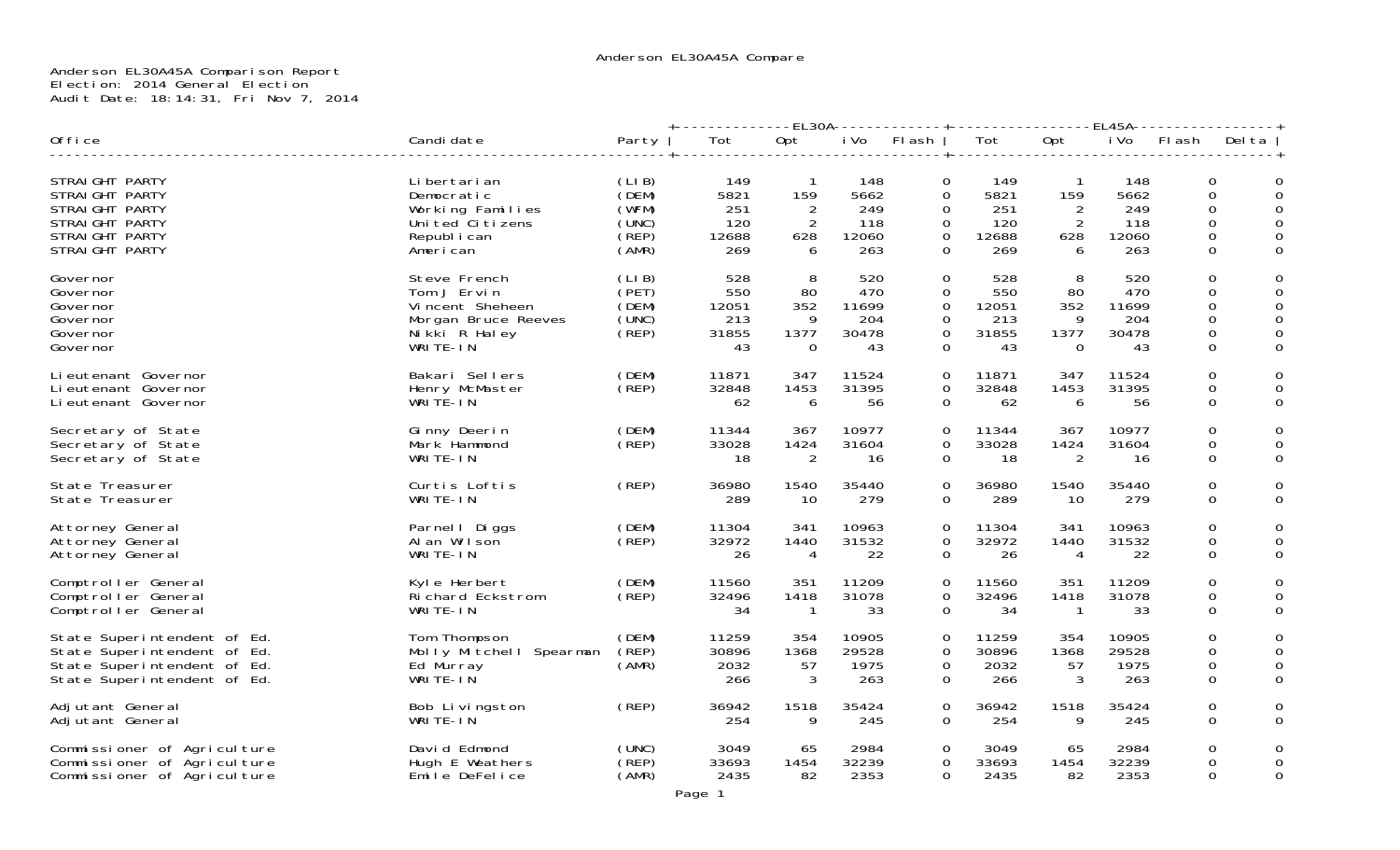|                                                                                                                                          |                                                              |                                  | Anderson EL30A45A Compare   |                            |                             |                                   |                                     |                         |                             |                                                |                              |
|------------------------------------------------------------------------------------------------------------------------------------------|--------------------------------------------------------------|----------------------------------|-----------------------------|----------------------------|-----------------------------|-----------------------------------|-------------------------------------|-------------------------|-----------------------------|------------------------------------------------|------------------------------|
| Commissioner of Agriculture                                                                                                              | WRITE-IN                                                     |                                  |                             | 6                          | 65                          | 0                                 | 71                                  | 6                       | 65                          | $\mathbf{O}$                                   | $\Omega$                     |
| U.S. Senate<br>U.S.<br>Senate<br>U.S.<br>Senate<br>U.S.<br>Senate                                                                        | Victor Kocher<br>Thomas Ravenel<br>Brad Hutto<br>Brad Hutto  | (LIB)<br>(PET)<br>(DEM)<br>(WFM) | 1384<br>2699<br>9630<br>988 | 52<br>101<br>291<br>25     | 1332<br>2598<br>9339<br>963 | 0<br>$\Omega$<br>0<br>0           | 1384<br>2699<br>9630<br>988         | 52<br>101<br>291<br>25  | 1332<br>2598<br>9339<br>963 | 0<br>$\Omega$<br>$\mathbf 0$<br>$\overline{0}$ | 0<br>$\Omega$<br>0<br>0      |
| U.S.<br>Senate<br>U.S.<br>Senate                                                                                                         | Lindsey Graham<br>WRITE-IN                                   | $($ REP)                         | 30056<br>258                | 1321<br>10                 | 28735<br>248                | 0<br>$\Omega$                     | 30056<br>258                        | 1321<br>10              | 28735<br>248                | $\Omega$<br>$\mathbf 0$                        | $\Omega$<br>0                |
| Senate (Unexpired Term)<br>U.S.<br>U.S.<br>Senate (Unexpired Term)<br>U.S.<br>Senate (Unexpired Term)<br>Senate (Unexpired Term)<br>U.S. | Joyce Dickerson<br>Tim Scott<br>Jill Bossi<br>WRITE-IN       | (DEM)<br>(REP)<br>(AMR)          | 9927<br>34160<br>841<br>19  | 295<br>1473<br>36<br>-1    | 9632<br>32687<br>805<br>18  | 0<br>$\mathbf 0$<br>0<br>$\Omega$ | 9927<br>34160<br>841<br>19          | 295<br>1473<br>36<br>-1 | 9632<br>32687<br>805<br>18  | $\mathbf 0$<br>$\mathbf 0$<br>0<br>$\Omega$    | 0<br>0<br>0<br>$\Omega$      |
| House of Rep. DISTRICT 3<br>U.S.<br>House of Rep. DISTRICT 3<br>U.S.<br>U.S.<br>House of Rep. DISTRICT 3                                 | Barbara Jo Mullis<br>Jeff Duncan<br>WRITE-IN                 | (DEM)<br>$($ REP $)$             | 11653<br>32961<br>21        | 357<br>1435<br>$\mathbf 0$ | 11296<br>31526<br>21        | 0<br>0<br>$\Omega$                | 11653<br>32961<br>21                | 357<br>1435<br>$\Omega$ | 11296<br>31526<br>21        | $\overline{0}$<br>$\mathbf 0$<br>$\Omega$      | 0<br>0<br>$\Omega$           |
| State House of Rep. DISTRICT 6<br>State House of Rep. DISTRICT 6                                                                         | Bri an White<br>WRITE-IN                                     | (REP)                            | 8099<br>84                  | 320<br>$\mathbf 0$         | 7779<br>84                  | 0<br>$\mathbf 0$                  | 8099<br>84                          | 320<br>$\mathbf 0$      | 7779<br>84                  | $\overline{0}$<br>$\mathbf 0$                  | 0<br>$\mathbf 0$             |
| Probate Judge<br>Probate Judge                                                                                                           | Martha D Newton<br>WRITE-IN                                  | (REP)                            | 37434<br>272                | 1530<br>14                 | 35904<br>258                | 0<br>$\mathbf 0$                  | 37434<br>272                        | 1530<br>14              | 35904<br>258                | $\overline{0}$<br>$\mathbf 0$                  | 0<br>$\mathbf 0$             |
| County Council DISTRICT 2<br>County Council DISTRICT 2<br>County Council DISTRICT 2                                                      | Gracie S Floyd<br>Larry Ray Bright<br>WRITE-IN               | (DEM)<br>(REF)                   | 2743<br>1138                | 52<br>58<br>$\Omega$       | 2691<br>1080<br>3           | 0<br>0<br>$\Omega$                | 2743<br>1138<br>3                   | 52<br>58<br>$\Omega$    | 2691<br>1080<br>3           | 0<br>$\mathbf 0$<br>$\Omega$                   | 0<br>$\mathbf 0$<br>$\Omega$ |
| County Council DISTRICT 5<br>County Council DISTRICT 5                                                                                   | Tommy Dunn<br>WRITE-IN                                       | (REP)                            | 5143<br>57                  | 214<br>3                   | 4929<br>54                  | 0<br>$\Omega$                     | 5143<br>57                          | 214<br>3                | 4929<br>54                  | $\mathbf 0$<br>$\Omega$                        | 0<br>$\Omega$                |
| and Water District Comm.<br>Soi L<br>and Water District Comm.<br>Soi I<br>and Water District Comm.<br>Soi L                              | Charles C Eberhart<br>Tim Kelley<br>WRITE-IN                 |                                  | 17870<br>21705<br>329       | 756<br>878<br>15           | 17114<br>20827<br>314       | 0<br>0<br>$\Omega$                | 17870<br>21705<br>329               | 756<br>878<br>15        | 17114<br>20827<br>314       | $\mathbf 0$<br>0<br>$\Omega$                   | 0<br>0<br>$\Omega$           |
| School Trustee District 5 Area 5<br>School Trustee District 5 Area 5                                                                     | Harold R Kay II<br>WRITE-IN                                  |                                  | 708<br>6                    | 19<br>$\Omega$             | 689<br>6                    | 0<br>$\Omega$                     | 708<br>6                            | 19<br>$\Omega$          | 689<br>6                    | $\overline{0}$<br>$\Omega$                     | 0<br>$\Omega$                |
| School Trustee District 5 At Large<br>School Trustee District 5 At Large<br>School Trustee District 5 At Large                           | Sandy Addis<br>Corie Cullins<br>WRITE-IN                     |                                  | 9716<br>2748<br>96          | 369<br>108<br>5            | 9347<br>2640<br>91          | 0<br>$\mathbf 0$<br>$\Omega$      | 9716<br>2748<br>96                  | 369<br>108<br>5         | 9347<br>2640<br>91          | $\mathbf 0$<br>$\mathbf 0$<br>$\Omega$         | 0<br>0<br>0                  |
| Amendment 1<br>Amendment 1                                                                                                               | Yes<br>No                                                    |                                  | 35956<br>8215               | 1367<br>393                | 34589<br>7822               | 0<br>0                            | 35956<br>8215                       | 1367<br>393             | 34589<br>7822               | $\overline{0}$<br>$\Omega$                     | 0<br>0                       |
| Amendment 2<br>Amendment 2                                                                                                               | Yes<br>No                                                    |                                  | 23785<br>19782              | 830<br>874                 | 22955<br>18908              | 0<br>$\Omega$                     | 23785<br>19782                      | 830<br>874              | 22955<br>18908              | 0<br>$\mathbf 0$                               | 0<br>$\Omega$                |
| Education Sales and Use Tax Referendum<br>Education Sales and Use Tax Referendum                                                         | Yes, in favor of the question<br>No, opposed to the question |                                  | 23078<br>20687              | 882                        | 22207<br>871<br>19805       |                                   | 0<br>23078<br>$\mathbf{O}$<br>20687 | 882                     | 871<br>22207<br>19805       | $\mathbf 0$<br>$\mathbf 0$                     | $\Omega$                     |
| School District No. 5 Bond Referendum                                                                                                    | Yes, in favor of the question                                |                                  | 10880<br>Page 2             |                            | 404<br>10476                |                                   | 10880<br>0                          |                         | 404<br>10476                | 0                                              |                              |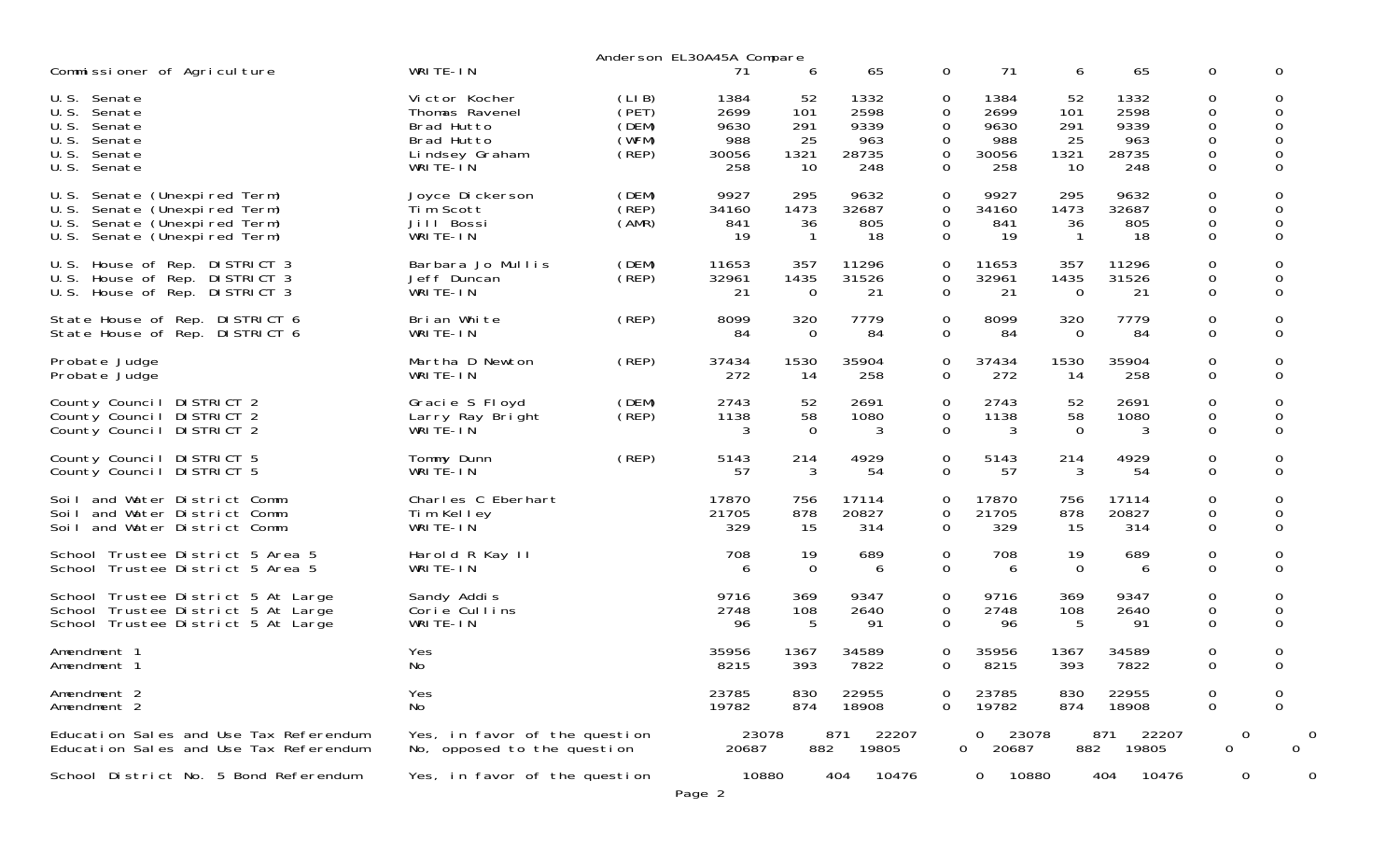| School District No. 5 Bond Referendum                                                                          | No, opposed to the question               |       | Anderson EL30A45A Compare<br>7228 | 351                  | 6877              | $\Omega$                      | 7228               | 351                  | 6877         | 0                  |                       |
|----------------------------------------------------------------------------------------------------------------|-------------------------------------------|-------|-----------------------------------|----------------------|-------------------|-------------------------------|--------------------|----------------------|--------------|--------------------|-----------------------|
| State House of Rep. DISTRICT 7<br>State House of Rep. DISTRICT 7                                               | Michael Gambrell<br>WRITE-IN              | (REP) | 6282<br>26                        | 164<br>4             | 6118<br>22        | 0<br>$\Omega$                 | 6282<br>26         | 164<br>4             | 6118<br>22   | 0<br>$\Omega$      | $\Omega$              |
| County Council DISTRICT 3                                                                                      | Mitchell Cole                             | (REP) | 5036                              | 95                   | 4941              | $\Omega$                      | 5036               | 95                   | 4941         | 0                  | 0                     |
| County Council DISTRICT 3                                                                                      | WRITE-IN                                  |       | 52                                | 6                    | 46                | $\Omega$                      | 52                 | 6                    | 46           | $\Omega$           | $\Omega$              |
| County Board of Education DISTRICT 5                                                                           | Mike Brock                                |       | 3355                              | 73                   | 3282              | $\Omega$                      | 3355               | 73                   | 3282         | 0                  | 0                     |
| County Board of Education DISTRICT 5                                                                           | WRITE-IN                                  |       | 17                                | $\overline{1}$       | 16                | $\Omega$                      | 17                 | $\overline{1}$       | -16          | $\Omega$           | $\Omega$              |
| School Trustee District 2 Area 1                                                                               | Kevin T Craft                             |       | 2424                              | 60                   | 2364              | 0                             | 2424               | 60                   | 2364         | 0                  | 0                     |
| School Trustee District 2 Area 1                                                                               | R Alderman Maynard Jr                     |       | 2146                              | 47                   | 2099              | $\Omega$                      | 2146               | 47                   | 2099         | 0                  | $\Omega$              |
| School Trustee District 2 Area 1                                                                               | Frances M Russell                         |       | 1525                              | 46                   | 1479              | $\mathbf{0}$                  | 1525               | 46                   | 1479         | 0                  | 0                     |
| School Trustee District 2 Area 1                                                                               | WRITE-IN                                  |       | 14                                | $\mathbf{1}$         | 13                | $\Omega$                      | -14                | $\mathbf{1}$         | -13          | $\Omega$           | $\Omega$              |
| School Trustee District 2 Area 3                                                                               | Danny Hawkins                             |       | 4040                              | 99                   | 3941              | $\mathbf 0$                   | 4040               | 99                   | 3941         | 0                  | 0                     |
| School Trustee District 2 Area 3                                                                               | WRITE-IN                                  |       | 35                                | 3                    | 32                | $\Omega$                      | 35                 | 3                    | 32           | $\Omega$           | $\Omega$              |
| School Trustee District 2 Area 4                                                                               | Bonnie S Knight                           |       | 1828                              | 53                   | 1775              | 0                             | 1828               | 53                   | 1775         | 0                  | 0                     |
| School Trustee District 2 Area 4                                                                               | Greg Tysl                                 |       | 2541                              | 56                   | 2485              | $\mathbf 0$                   | 2541               | 56                   | 2485         | 0                  | 0                     |
| School Trustee District 2 Area 4                                                                               | WRITE-IN                                  |       | 10                                | $\Omega$             | 10                | $\Omega$                      | -10                | $\Omega$             | 10           | $\Omega$           | $\Omega$              |
| School Trustee District 2 At Large<br>School Trustee District 2 At Large<br>School Trustee District 2 At Large | James Jim Lusk<br>Jimmy Ouzts<br>WRITE-IN |       | 1756<br>2694<br>7                 | 49<br>65<br>$\Omega$ | 1707<br>2629<br>7 | $\Omega$<br>$\mathbf{O}$<br>0 | 1756<br>2694<br>-7 | 49<br>65<br>$\Omega$ | 1707<br>2629 | 0<br>0<br>$\Omega$ | 0<br>0<br>$\mathbf 0$ |
| County Board of Education DISTRICT 4                                                                           | Dana Grant                                |       | 3725                              | 137                  | 3588              | $\Omega$                      | 3725               | 137                  | 3588         | 0                  | 0                     |
| County Board of Education DISTRICT 4                                                                           | WRITE-IN                                  |       | 15                                | $\Omega$             | 15                | $\Omega$                      | -15                | $\Omega$             | -15          | $\Omega$           | $\Omega$              |
| School Trustee District 1 Area 1                                                                               | Melissa Ellison Hood                      |       | 8410                              | 312                  | 8098              | $\Omega$                      | 8410               | 312                  | 8098         | 0                  | 0                     |
| School Trustee District 1 Area 1                                                                               | WRITE-IN                                  |       | 64                                | 3                    | 61                | $\Omega$                      | 64                 | 3                    | 61           | $\Omega$           | $\Omega$              |
| School Trustee District 1 Area 4                                                                               | Fred G Alexander                          |       | 8615                              | 307                  | 8308              | $\Omega$                      | 8615               | 307                  | 8308         | 0                  | 0                     |
| School Trustee District 1 Area 4                                                                               | WRITE-IN                                  |       | 66                                | $\overline{1}$       | 65                | 0                             | 66                 | $\overline{1}$       | 65           | $\Omega$           | $\Omega$              |
| School Trustee District 1 Area 5<br>School Trustee District 1 Area 5                                           | Doug Atkins<br>WRITE-IN                   |       | 8738<br>51                        | 296<br>-1            | 8442<br>50        | $\Omega$<br>$\Omega$          | 8738<br>-51        | 296                  | 8442<br>50   | 0<br>$\Omega$      | 0<br>$\Omega$         |
| School Trustee District 1 Area 7                                                                               | Nancy Owen Upton                          |       | 8783                              | 302                  | 8481              | 0                             | 8783               | 302                  | 8481         | 0                  | 0                     |
| School Trustee District 1 Area 7                                                                               | WRITE-IN                                  |       | 32                                | $\mathbf{1}$         | 31                | $\Omega$                      | 32                 | $\mathbf{1}$         | -31          | $\Omega$           | $\Omega$              |
| Broadmouth Creek Watershed DISTRICT 5<br>Broadmouth Creek Watershed DISTRICT 5                                 | Glenn Stevens<br>WRITE-IN                 |       | 445<br>12                         | $\Omega$             | 438<br>12         | 0<br>$\Omega$                 | 445<br>12          | $\Omega$             | 438<br>-12   | 0<br>$\Omega$      | 0<br>$\Omega$         |
| School Trustee District 5 Area 2                                                                               | Margaret Adger Mack                       |       | 1076                              | 31                   | 1045              | 0                             | 1076               | 31                   | 1045         | 0                  | 0                     |
| School Trustee District 5 Area 2                                                                               | WRITE-IN                                  |       | 13                                | 2                    | 11                | 0                             | 13                 | 2                    | -11          | $\Omega$           | $\mathbf 0$           |
| County Council DISTRICT 4                                                                                      | Tom Allen                                 | (REP) | 6796                              | 264                  | 6532              | 0                             | 6796               | 264                  | 6532         | 0                  | 0                     |
| County Council DISTRICT 4                                                                                      | WRITE-IN                                  |       | 73                                | 2                    | 71                | 0                             | 73                 | 2                    | 71           | $\Omega$           | $\mathbf 0$           |
| County Board of Education DISTRICT 1                                                                           | Gary Burgess                              |       | 2812<br>Page 3                    | 94                   | 2718              | 0                             | 2812               | 94                   | 2718         | 0                  | $\mathbf 0$           |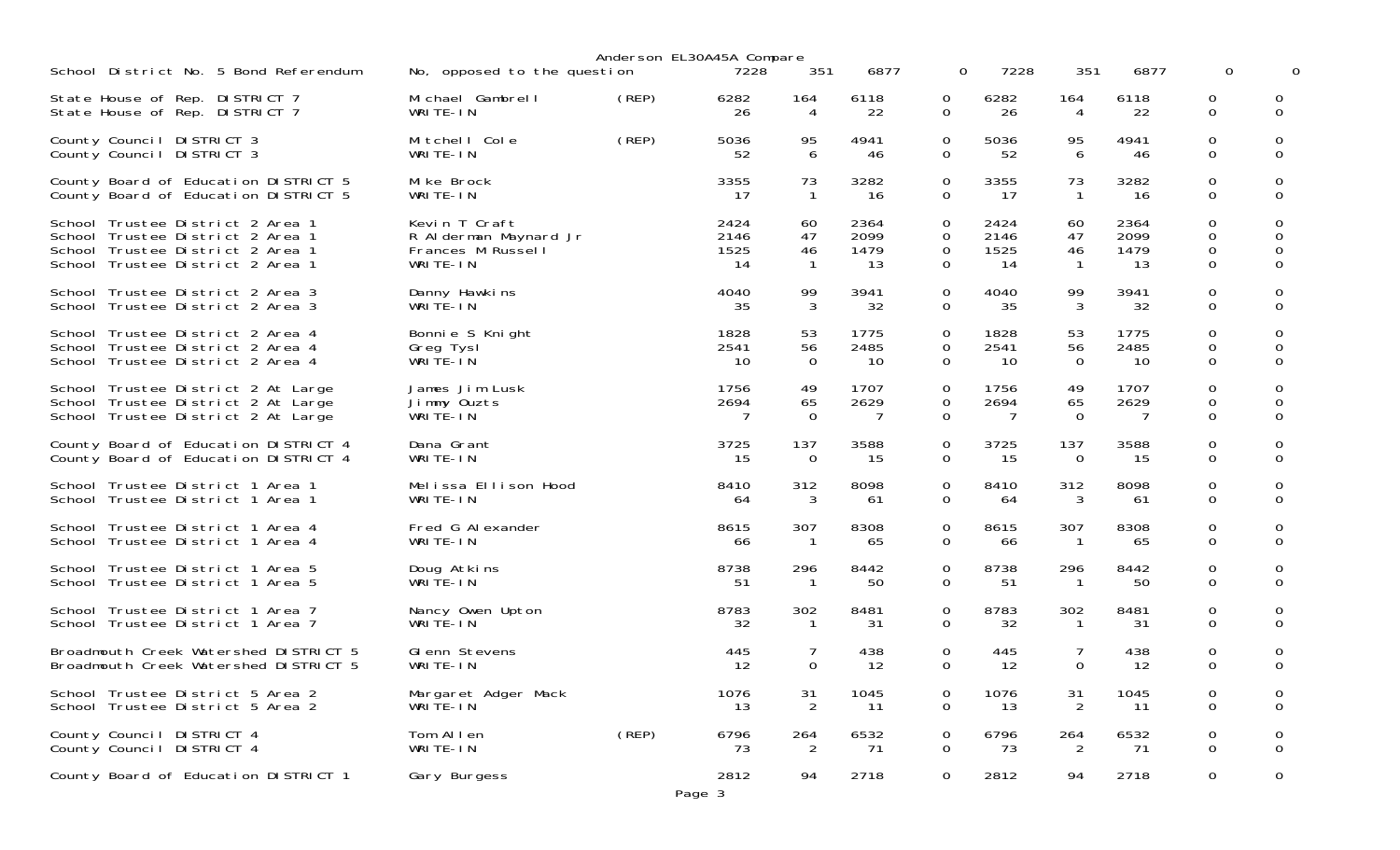|                                                                                                                                                                                                                                            |                                                                                                        |                | Anderson EL30A45A Compare |                                                                             |                                                            |                                                                       |                                                      |                                              |                                                 |                                                                                     |                                        |
|--------------------------------------------------------------------------------------------------------------------------------------------------------------------------------------------------------------------------------------------|--------------------------------------------------------------------------------------------------------|----------------|---------------------------|-----------------------------------------------------------------------------|------------------------------------------------------------|-----------------------------------------------------------------------|------------------------------------------------------|----------------------------------------------|-------------------------------------------------|-------------------------------------------------------------------------------------|----------------------------------------|
| County Board of Education DISTRICT 1                                                                                                                                                                                                       | Powell Hickman                                                                                         |                | 1719                      | 67                                                                          | 1652                                                       | 0                                                                     | 1719                                                 | 67                                           | 1652                                            | $\mathbf{O}$                                                                        | 0                                      |
| County Board of Education DISTRICT 1                                                                                                                                                                                                       | WRITE-IN                                                                                               |                | 17                        | $\Omega$                                                                    | 17                                                         | $\Omega$                                                              | 17                                                   | $\Omega$                                     | 17                                              | $\Omega$                                                                            | $\Omega$                               |
| School Trustee District 4 Area 4                                                                                                                                                                                                           | Meg Jones                                                                                              |                | 358                       | 10                                                                          | 348                                                        | 0                                                                     | 358                                                  | 10                                           | 348                                             | $\mathbf{O}$                                                                        | 0                                      |
| School Trustee District 4 Area 4                                                                                                                                                                                                           | Di ana Mullikin                                                                                        |                | 666                       | 17                                                                          | 649                                                        | 0                                                                     | 666                                                  | 17                                           | 649                                             | $\mathbf 0$                                                                         | $\Omega$                               |
| School Trustee District 4 Area 4                                                                                                                                                                                                           | WRITE-IN                                                                                               |                | 3                         | $\Omega$                                                                    | 3                                                          | $\Omega$                                                              | 3                                                    | $\Omega$                                     | 3                                               | $\Omega$                                                                            | $\Omega$                               |
| Three and Twenty Watershed DISTRICT 32                                                                                                                                                                                                     | Dennis Claramunt                                                                                       |                | 969                       | 28                                                                          | 941                                                        | 0                                                                     | 969                                                  | 28                                           | 941                                             | $\mathbf{O}$                                                                        | 0                                      |
| Three and Twenty Watershed DISTRICT 32                                                                                                                                                                                                     | Randy Griffis                                                                                          |                | 1440                      | 34                                                                          | 1406                                                       | $\Omega$                                                              | 1440                                                 | 34                                           | 1406                                            | $\mathbf 0$                                                                         | 0                                      |
| Three and Twenty Watershed DISTRICT 32                                                                                                                                                                                                     | WRITE-IN                                                                                               |                | 14                        | $\Omega$                                                                    | 14                                                         | $\Omega$                                                              | 14                                                   | $\Omega$                                     | 14                                              | $\Omega$                                                                            | $\Omega$                               |
| City Council - City of Clemson<br>City Council - City of Clemson<br>City Council - City of Clemson<br>City Council - City of Clemson<br>City Council - City of Clemson<br>City Council - City of Clemson<br>City Council - City of Clemson | Ray F Brown<br>Jerry Chapman<br>Tim Fowler<br>June Hay<br>C Martin Tiller<br>Jeremy Wright<br>WRITE-IN |                | 12<br>$\Omega$            | 0<br>$\Omega$<br>$\mathbf 0$<br>$\overline{2}$<br>$\Omega$<br>0<br>$\Omega$ | 5<br>$\overline{4}$<br>3<br>10<br>3<br>$\overline{7}$<br>∩ | 0<br>$\Omega$<br>$\mathbf 0$<br>$\Omega$<br>$\Omega$<br>0<br>$\Omega$ | 5<br>4<br>3<br>12<br>3<br>$\overline{7}$<br>$\Omega$ | 0<br>0<br>0<br>$\overline{2}$<br>0<br>0<br>0 | 5<br>4<br>3<br>10<br>$\overline{7}$<br>$\Omega$ | 0<br>$\Omega$<br>$\mathbf{O}$<br>$\Omega$<br>$\Omega$<br>$\overline{0}$<br>$\Omega$ | 0<br>0<br>0<br>0<br>0<br>0<br>$\Omega$ |
| School District No. 4 Bond Referendum<br>School District No. 4 Bond Referendum                                                                                                                                                             | Yes, in favor of the question<br>No, opposed to the question                                           |                | 3518<br>2387              | 103                                                                         | 114<br>3404<br>2284                                        | 0                                                                     | 0<br>3518<br>2387                                    | 103                                          | 3404<br>114<br>2284                             | $\overline{0}$<br>0                                                                 | $\Omega$                               |
| Clemson Sunday Alcohol Sales Referendum                                                                                                                                                                                                    | Yes                                                                                                    |                | 11                        | 0                                                                           | 11                                                         | 0                                                                     | 11                                                   | 0                                            | 11                                              | 0                                                                                   | 0                                      |
| Clemson Sunday Alcohol Sales Referendum                                                                                                                                                                                                    | No                                                                                                     |                | 5                         | $\overline{2}$                                                              | 3                                                          | $\Omega$                                                              | 5                                                    | $\overline{2}$                               | 3                                               | $\Omega$                                                                            | $\Omega$                               |
| State House of Rep. DISTRICT 9                                                                                                                                                                                                             | Anne Thayer                                                                                            | (REP)          | 7090                      | 328                                                                         | 6762                                                       | 0                                                                     | 7090                                                 | 328                                          | 6762                                            | $\overline{0}$                                                                      | 0                                      |
| State House of Rep. DISTRICT 9                                                                                                                                                                                                             | WRITE-IN                                                                                               |                | 56                        | $\overline{7}$                                                              | 49                                                         | $\Omega$                                                              | 56                                                   | $\overline{7}$                               | 49                                              | $\Omega$                                                                            | $\Omega$                               |
| County Council DISTRICT 7                                                                                                                                                                                                                  | M Cindy Wilson                                                                                         | (REP)          | 5162                      | 160                                                                         | 5002                                                       | $\mathbf 0$                                                           | 5162                                                 | 160                                          | 5002                                            | $\overline{0}$                                                                      | 0                                      |
| County Council DISTRICT 7                                                                                                                                                                                                                  | WRITE-IN                                                                                               |                | 105                       | <b>10</b>                                                                   | 95                                                         | $\Omega$                                                              | 105                                                  | 10                                           | 95                                              | $\Omega$                                                                            | $\Omega$                               |
| School Trustee District 5 Area 6                                                                                                                                                                                                           | Rick Bradshaw                                                                                          |                | 2342                      | 112                                                                         | 2230                                                       | 0                                                                     | 2342                                                 | 112                                          | 2230                                            | $\overline{0}$                                                                      | 0                                      |
| School Trustee District 5 Area 6                                                                                                                                                                                                           | WRITE-IN                                                                                               |                | 28                        | -1                                                                          | 27                                                         | $\Omega$                                                              | 28                                                   | $\mathbf{1}$                                 | 27                                              | $\mathbf 0$                                                                         | $\Omega$                               |
| County Council DISTRICT 1<br>County Council DISTRICT 1<br>County Council DISTRICT 1                                                                                                                                                        | Stuart Sprague<br>Francis Crowder<br>WRITE-IN                                                          | (DEM)<br>(REP) | 3028<br>4466<br>6         | 119<br>253<br>$\Omega$                                                      | 2909<br>4213<br>6                                          | 0<br>0<br>$\Omega$                                                    | 3028<br>4466<br>6                                    | 119<br>253<br>$\Omega$                       | 2909<br>4213<br>6                               | $\overline{0}$<br>$\overline{0}$<br>$\Omega$                                        | 0<br>0<br>$\Omega$                     |
| State House of Rep. DISTRICT 10                                                                                                                                                                                                            | Joshua A Putnam                                                                                        | (REP)          | 6354                      | 285                                                                         | 6069                                                       | 0                                                                     | 6354                                                 | 285                                          | 6069                                            | $\overline{0}$                                                                      | 0                                      |
| State House of Rep. DISTRICT 10                                                                                                                                                                                                            | WRITE-IN                                                                                               |                | 70                        | 6                                                                           | 64                                                         | $\Omega$                                                              | 70                                                   | 6                                            | 64                                              | $\Omega$                                                                            | $\Omega$                               |
| County Council DISTRICT 6                                                                                                                                                                                                                  | Ken Waters                                                                                             | (REP)          | 6212                      | 278                                                                         | 5934                                                       | 0                                                                     | 6212                                                 | 278                                          | 5934                                            | $\overline{0}$                                                                      | 0                                      |
| County Council DISTRICT 6                                                                                                                                                                                                                  | WRITE-IN                                                                                               |                | 39                        | -1                                                                          | 38                                                         | $\Omega$                                                              | 39                                                   | -1                                           | 38                                              | $\Omega$                                                                            | $\Omega$                               |
| Brushy Creek Watershed DISTRICT 7                                                                                                                                                                                                          | GI enn H McQueen                                                                                       |                | 711                       | 45                                                                          | 666                                                        | 0                                                                     | 711                                                  | 45                                           | 666                                             | $\mathbf{O}$                                                                        | 0                                      |
| Brushy Creek Watershed DISTRICT 7                                                                                                                                                                                                          | Cindy Prendergast                                                                                      |                | 988                       | 67                                                                          | 921                                                        | $\Omega$                                                              | 988                                                  | 67                                           | 921                                             | $\mathbf 0$                                                                         | 0                                      |
| Brushy Creek Watershed DISTRICT 7                                                                                                                                                                                                          | Richard T Tripp                                                                                        |                | 1349                      | 73                                                                          | 1276                                                       | 0                                                                     | 1349                                                 | 73                                           | 1276                                            | $\mathbf 0$                                                                         | 0                                      |
| Brushy Creek Watershed DISTRICT 7                                                                                                                                                                                                          | Ben Wigington                                                                                          |                | 1395                      | 88                                                                          | 1307                                                       | $\Omega$                                                              | 1395                                                 | 88                                           | 1307                                            | $\mathbf 0$                                                                         | 0                                      |
| Brushy Creek Watershed DISTRICT 7                                                                                                                                                                                                          | WRITE-IN                                                                                               |                | 27                        | $\Omega$                                                                    | 27                                                         | $\Omega$                                                              | 27                                                   | $\Omega$                                     | 27                                              | $\Omega$                                                                            | $\Omega$                               |
| County Board of Education DISTRICT 3                                                                                                                                                                                                       | Charlie Dale Martin                                                                                    |                | 3050                      | 99                                                                          | 2951                                                       | 0                                                                     | 3050                                                 | 99                                           | 2951                                            | 0                                                                                   | 0                                      |
| County Board of Education DISTRICT 3                                                                                                                                                                                                       | WRITE-IN                                                                                               |                | 28                        | $\mathbf{1}$                                                                | 27                                                         | 0                                                                     | 28                                                   | $\mathbf{1}$                                 | 27                                              | $\mathbf 0$                                                                         | 0                                      |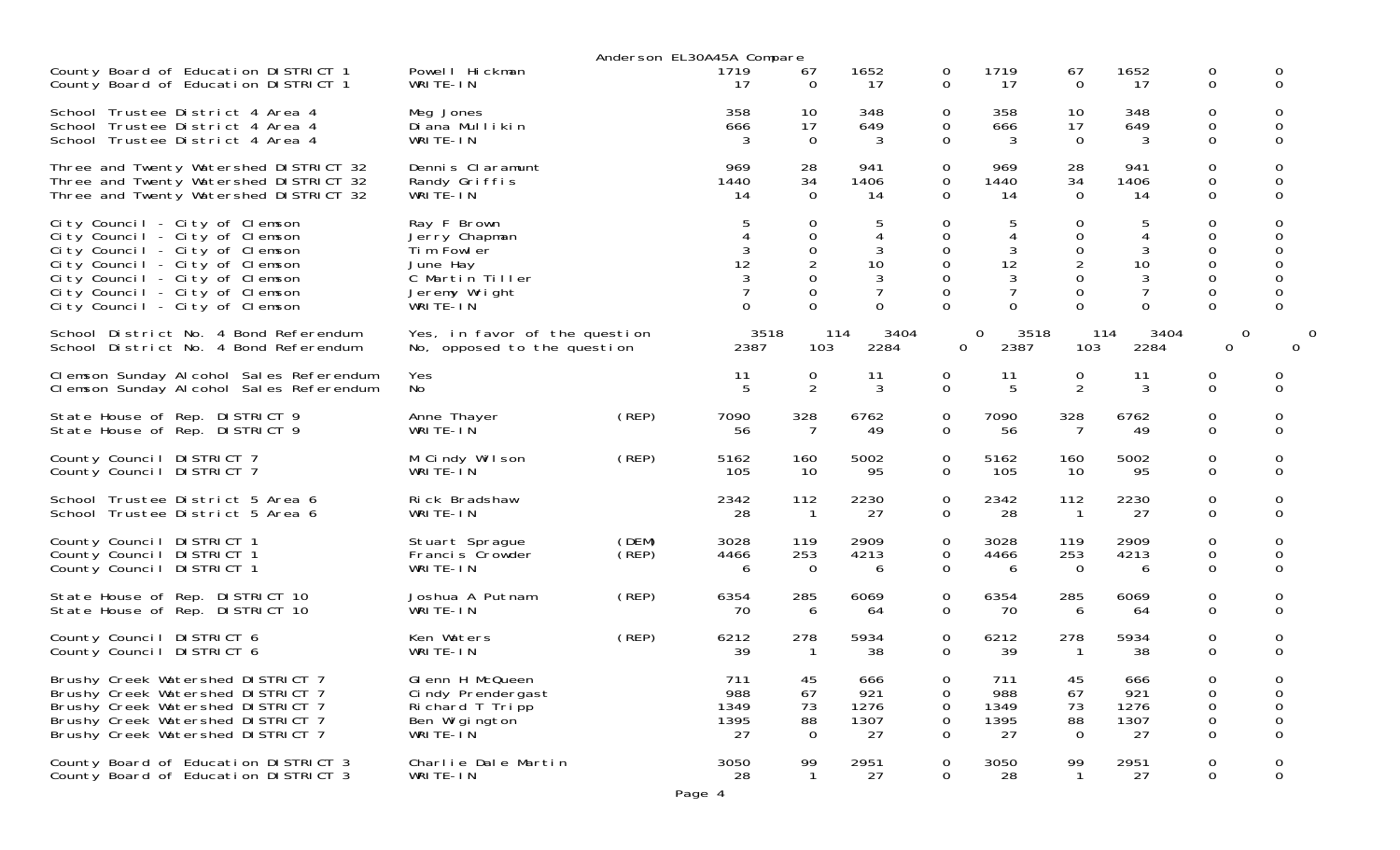| Big Creek Watershed DISTRICT 4                                                                                                                                                                                                                                                                                                                                                                                                               | Joey Werner                                                  |                | 479                                          | 17                                      | 462                                         | 0                                             | 479                                          | 17                                   | 462                                         | 0                                                                           | 0                                                    |
|----------------------------------------------------------------------------------------------------------------------------------------------------------------------------------------------------------------------------------------------------------------------------------------------------------------------------------------------------------------------------------------------------------------------------------------------|--------------------------------------------------------------|----------------|----------------------------------------------|-----------------------------------------|---------------------------------------------|-----------------------------------------------|----------------------------------------------|--------------------------------------|---------------------------------------------|-----------------------------------------------------------------------------|------------------------------------------------------|
| Big Creek Watershed DISTRICT 4                                                                                                                                                                                                                                                                                                                                                                                                               | WRITE-IN                                                     |                | 33                                           | $\Omega$                                | 33                                          | $\Omega$                                      | 33                                           | $\Omega$                             | 33                                          | $\Omega$                                                                    | $\Omega$                                             |
| State House of Rep. DISTRICT 8                                                                                                                                                                                                                                                                                                                                                                                                               | Jonathon Hill                                                | (REP)          | 7505                                         | 295                                     | 7210                                        | 0                                             | 7505                                         | 295                                  | 7210                                        | 0                                                                           | 0                                                    |
| State House of Rep. DISTRICT 8                                                                                                                                                                                                                                                                                                                                                                                                               | WRITE-IN                                                     |                | -71                                          | 4                                       | 67                                          | 0                                             | 71                                           | 4                                    | 67                                          | $\Omega$                                                                    | $\Omega$                                             |
| School Trustee District 4 Area 2                                                                                                                                                                                                                                                                                                                                                                                                             | Paul ette R Grate                                            |                | 804                                          | 29                                      | 775                                         | 0                                             | 804                                          | 29                                   | 775                                         | $\mathbf 0$                                                                 | $\Omega$                                             |
| School Trustee District 4 Area 2                                                                                                                                                                                                                                                                                                                                                                                                             | WRITE-IN                                                     |                | 4                                            | $\Omega$                                | 4                                           | $\Omega$                                      | 4                                            | $\Omega$                             | $\overline{4}$                              | $\Omega$                                                                    | $\Omega$                                             |
| School Trustee District 4 Area 5                                                                                                                                                                                                                                                                                                                                                                                                             | Danny Brock                                                  |                | 974                                          | 32                                      | 942                                         | 0                                             | 974                                          | 32                                   | 942                                         | 0                                                                           | 0                                                    |
| School Trustee District 4 Area 5                                                                                                                                                                                                                                                                                                                                                                                                             | WRITE-IN                                                     |                | 3                                            | $\Omega$                                | 3                                           | $\Omega$                                      | 3                                            | $\Omega$                             | 3                                           | $\Omega$                                                                    | $\Omega$                                             |
| State House of Rep. DISTRICT 11<br>State House of Rep. DISTRICT 11<br>State House of Rep. DISTRICT 11                                                                                                                                                                                                                                                                                                                                        | Tombo Hite<br>Craig A Gagnon<br>WRITE-IN                     | (DEM)<br>(REP) | 662<br>1261<br>$\Omega$                      | 19<br>20<br>$\Omega$                    | 643<br>1241<br>$\Omega$                     | 0<br>$\Omega$<br>$\Omega$                     | 662<br>1261<br>$\Omega$                      | 19<br>20<br>$\Omega$                 | 643<br>1241<br>$\Omega$                     | 0<br>0<br>$\overline{0}$                                                    | $\Omega$<br>$\Omega$<br>$\Omega$                     |
| County Board of Education DISTRICT 6                                                                                                                                                                                                                                                                                                                                                                                                         | C Nakia Davis                                                |                | 3040                                         | 60                                      | 2980                                        | 0                                             | 3040                                         | 60                                   | 2980                                        | 0                                                                           | 0                                                    |
| County Board of Education DISTRICT 6                                                                                                                                                                                                                                                                                                                                                                                                         | WRITE-IN                                                     |                | 26                                           | 3                                       | 23                                          | 0                                             | 26                                           | 3                                    | 23                                          | 0                                                                           | 0                                                    |
| School Trustee District 3 Area 1<br>School Trustee District 3 Area 1<br>School Trustee District 3 Area 1                                                                                                                                                                                                                                                                                                                                     | Larry S Hol brook<br>Phillip L Martin<br>WRITE-IN            |                | 1249<br>1123<br>3                            | 27<br>16                                | 1222<br>1107<br>2                           | 0<br>0<br>0                                   | 1249<br>1123<br>3                            | 27<br>16                             | 1222<br>1107<br>2                           | $\Omega$<br>$\mathbf 0$<br>$\Omega$                                         | 0<br>0<br>$\Omega$                                   |
| School Trustee District 3 Area 4                                                                                                                                                                                                                                                                                                                                                                                                             | Marty Watt                                                   |                | 2236                                         | 39                                      | 2197                                        | 0                                             | 2236                                         | 39                                   | 2197                                        | 0                                                                           | 0                                                    |
| School Trustee District 3 Area 4                                                                                                                                                                                                                                                                                                                                                                                                             | WRITE-IN                                                     |                | 22                                           | $\Omega$                                | 22                                          | 0                                             | 22                                           | $\Omega$                             | 22                                          | $\Omega$                                                                    | $\Omega$                                             |
| School Trustee District 3 At Large                                                                                                                                                                                                                                                                                                                                                                                                           | Curtis A Wiles                                               |                | 2272                                         | 48                                      | 2224                                        | 0                                             | 2272                                         | 48                                   | 2224                                        | $\mathbf 0$                                                                 | 0                                                    |
| School Trustee District 3 At Large                                                                                                                                                                                                                                                                                                                                                                                                           | WRITE-IN                                                     |                | 24                                           | $\Omega$                                | 24                                          | $\Omega$                                      | 24                                           | $\Omega$                             | 24                                          | $\mathbf 0$                                                                 | $\Omega$                                             |
| School District No. 3 Bond Referendum<br>School District No. 3 Bond Referendum                                                                                                                                                                                                                                                                                                                                                               | Yes, in favor of the question<br>No, opposed to the question |                | 1678<br>1123                                 | 23                                      | 37<br>1641<br>1100                          | 0                                             | 1678<br>0<br>1123                            | 23                                   | 37<br>1641<br>1100                          | $\overline{0}$<br>$\mathbf 0$                                               | $\Omega$                                             |
| Homel and Park Water and Sewer DISTRICT 108 Dennis L Chastain<br>Homel and Park Water and Sewer DISTRICT 108 Larry E Harrell<br>Homel and Park Water and Sewer DISTRICT 108 Jerry Richey<br>Homel and Park Water and Sewer DISTRICT 108 Mary P Sanders<br>Homel and Park Water and Sewer DISTRICT 108 Jan Charping Smith<br>Homel and Park Water and Sewer DISTRICT 108 Ken Swilling<br>Homel and Park Water and Sewer DISTRICT 108 WRITE-IN |                                                              |                | 314<br>274<br>172<br>246<br>261<br>117<br>10 | 4<br>$\mathbf{1}$<br>5<br>7<br>$\Omega$ | 310<br>273<br>167<br>242<br>254<br>117<br>9 | 0<br>0<br>0<br>0<br>0<br>$\Omega$<br>$\Omega$ | 314<br>274<br>172<br>246<br>261<br>117<br>10 | 5<br>4<br>$\overline{7}$<br>$\Omega$ | 310<br>273<br>167<br>242<br>254<br>117<br>9 | 0<br>0<br>$\Omega$<br>$\mathbf 0$<br>$\mathbf 0$<br>$\Omega$<br>$\mathbf 0$ | 0<br>0<br>$\Omega$<br>0<br>0<br>$\Omega$<br>$\Omega$ |
| Piedmont Public Service Dist. 110<br>Piedmont Public Service Dist. 110<br>Piedmont Public Service Dist. 110<br>Piedmont Public Service Dist.110                                                                                                                                                                                                                                                                                              | Al C McAbee Jr<br>Ed Poore<br>Terry Yates<br>WRITE-IN        |                | 143<br>106<br>106<br>.5                      | 4<br>$\overline{2}$<br>$\Omega$         | 139<br>104<br>104<br>5                      | 0<br>0<br>0<br>0                              | 143<br>106<br>106<br>5                       | 4<br>$\overline{2}$<br>$\Omega$      | 139<br>104<br>104<br>5                      | 0<br>0<br>0<br>$\Omega$                                                     | 0<br>0<br>$\Omega$                                   |

Anderson EL30A45A Compare

How to read this report.

This is EL30A EL45A Crosscheck Report. It sums each candidates vote totals in each precinct in the EL30A Precinct Detail Report and compares it to the EL45A Election Summary Report that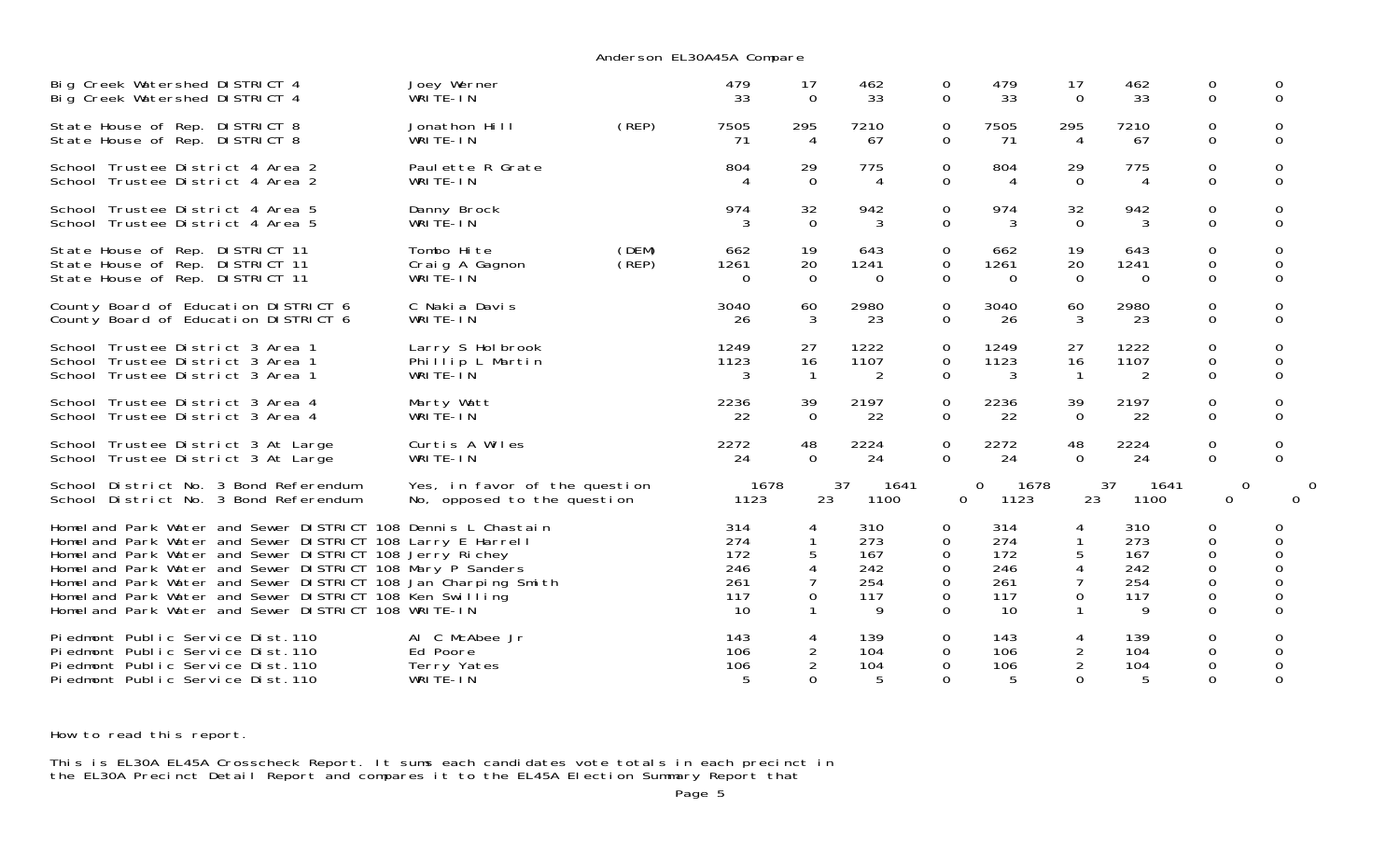Anderson EL30A45A Compare

contains the tabulated total for each candidate in the county.

The values read from the EL30A report are reported in four categories; Total, Optical (Opt), iVotronic (iVo) and Flash. None of these values on each line are calculated but parsed from the actual report. The total lines are the calculated sums of the individual precince line values.

The Opt totals are the total number of votes cast on paper ballots that were scanned into the optical scanner and transferred to the tabulation computer via memory stick or ZipDisk (depending on the type of device, M100 or M650 used to scan the ballots.) Optical totals should exist only in some but not all of the Virtual Precincts at the bottom of the table.

The iVo totals are the results gathered from the PEBs (Personal Electronic Ballot) which are used to open and close an iVotronic voting machine and, after the polls have closed, gather the ballots cast for transmission to the tabulation system.

The Flash totals are the totals that are read from the flash cards in the rare event that the ballots cannot be copied from the machine to the PEB or from the PEB to the tabulating machine.

The values read from the EL45A report are reported in same four categories; Total, Optical (Opt), iVotronic (iVo) and Flash as the EL30A. Like the EL30A they are parsed from the actual EL45A report. The summary candidate totals are compared against the calculated sums for each candidate from, the EL30A report. Each of the values in each line on the EL30A side must match the same value on the EL45A side and the Delta value must be zero.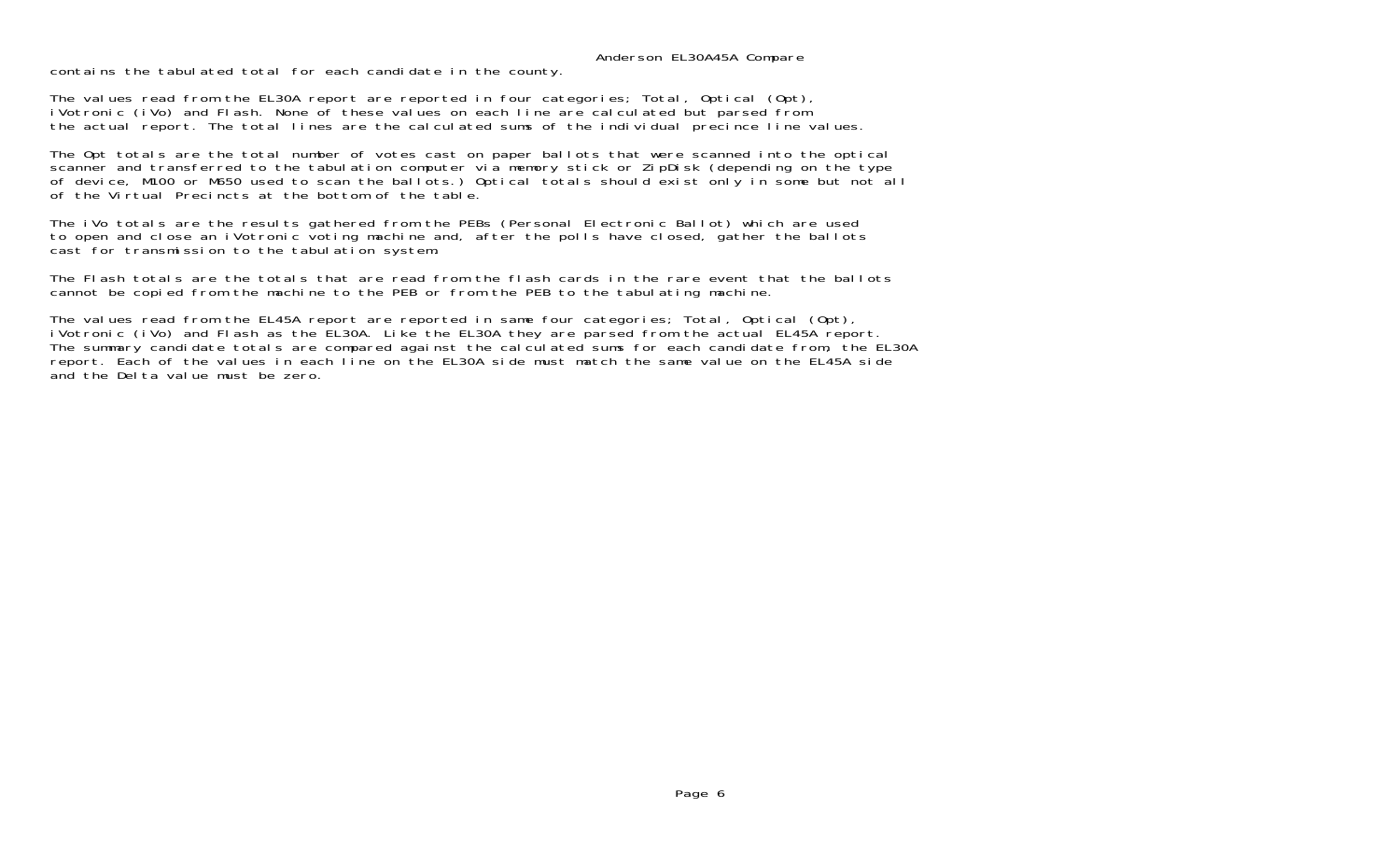Anderson PEB Use Report Election: 2014 General Election Audit Date: 17:41:54, Fri Nov 7, 2014

| Preci nct<br>Appl eton-Equi nox<br>Barkers Creek - McAd<br>Bel ton<br>Broadview<br>Bi shop's Branch<br>Bowl ing Green<br>Broadway<br><b>Brushy Creek</b><br>Cedar <sup>T</sup> Grove<br>Centerville Sta A<br>Chi quol a Mill<br>Concrete<br>Craytonville<br>Denver-Sandy Sprgs<br>Edgewood Sta A<br>Five Forks<br>Flat Rock<br>Fork No. 1<br>Fork No. 2<br>Fri endshi p<br>Gluck Mill<br>Green Pond Sta A<br>Grove School<br>Hal I<br>Hammond School<br>High Point<br>Homeland Park<br>Honea Path<br>Hopewel I<br>I va<br>Jackson Mill | PEBs Used<br>146564<br>150780<br>138696<br>242925<br>139420<br>152120<br>144338<br>150421<br>152134<br>150571<br>151022<br>138852<br>150819<br>150724<br>137434<br>148945<br>138774<br>151037<br>151887<br>150755<br>138869<br>137008<br>148954<br>151992<br>150423<br>151040<br>138900<br>148968<br>137079<br>138478<br>150501 | 152070 | Comments | WARNING: 2 PEBs used to open/close machines. |  |  |
|----------------------------------------------------------------------------------------------------------------------------------------------------------------------------------------------------------------------------------------------------------------------------------------------------------------------------------------------------------------------------------------------------------------------------------------------------------------------------------------------------------------------------------------|---------------------------------------------------------------------------------------------------------------------------------------------------------------------------------------------------------------------------------------------------------------------------------------------------------------------------------|--------|----------|----------------------------------------------|--|--|
|                                                                                                                                                                                                                                                                                                                                                                                                                                                                                                                                        |                                                                                                                                                                                                                                                                                                                                 |        |          |                                              |  |  |
| La France                                                                                                                                                                                                                                                                                                                                                                                                                                                                                                                              | 138391                                                                                                                                                                                                                                                                                                                          |        |          |                                              |  |  |
| Mel ton                                                                                                                                                                                                                                                                                                                                                                                                                                                                                                                                | 150596                                                                                                                                                                                                                                                                                                                          |        |          |                                              |  |  |
| Mount Tabor                                                                                                                                                                                                                                                                                                                                                                                                                                                                                                                            | 150375                                                                                                                                                                                                                                                                                                                          |        |          |                                              |  |  |
| Mountain Creek                                                                                                                                                                                                                                                                                                                                                                                                                                                                                                                         | 137391                                                                                                                                                                                                                                                                                                                          |        |          |                                              |  |  |
| Neals Creek                                                                                                                                                                                                                                                                                                                                                                                                                                                                                                                            | 150287                                                                                                                                                                                                                                                                                                                          |        |          |                                              |  |  |
| North Pointe                                                                                                                                                                                                                                                                                                                                                                                                                                                                                                                           | 138780                                                                                                                                                                                                                                                                                                                          |        |          |                                              |  |  |
| Pel zer                                                                                                                                                                                                                                                                                                                                                                                                                                                                                                                                | 137145                                                                                                                                                                                                                                                                                                                          |        |          |                                              |  |  |
| Pendl eton                                                                                                                                                                                                                                                                                                                                                                                                                                                                                                                             | 138036                                                                                                                                                                                                                                                                                                                          |        |          |                                              |  |  |
| Pi edmont                                                                                                                                                                                                                                                                                                                                                                                                                                                                                                                              | 150774                                                                                                                                                                                                                                                                                                                          |        |          |                                              |  |  |
| Pi ercetown                                                                                                                                                                                                                                                                                                                                                                                                                                                                                                                            | 155028                                                                                                                                                                                                                                                                                                                          |        |          |                                              |  |  |
| Rock Mill                                                                                                                                                                                                                                                                                                                                                                                                                                                                                                                              | 150910                                                                                                                                                                                                                                                                                                                          |        |          |                                              |  |  |
| Rock Spring                                                                                                                                                                                                                                                                                                                                                                                                                                                                                                                            | 139411                                                                                                                                                                                                                                                                                                                          |        |          |                                              |  |  |
| Shirleys Store                                                                                                                                                                                                                                                                                                                                                                                                                                                                                                                         | 151631                                                                                                                                                                                                                                                                                                                          |        |          |                                              |  |  |
| Simpsonville<br>Starr                                                                                                                                                                                                                                                                                                                                                                                                                                                                                                                  | 150818<br>150350                                                                                                                                                                                                                                                                                                                | 151209 |          | WARNING: 2 PEBs used to open/close machines. |  |  |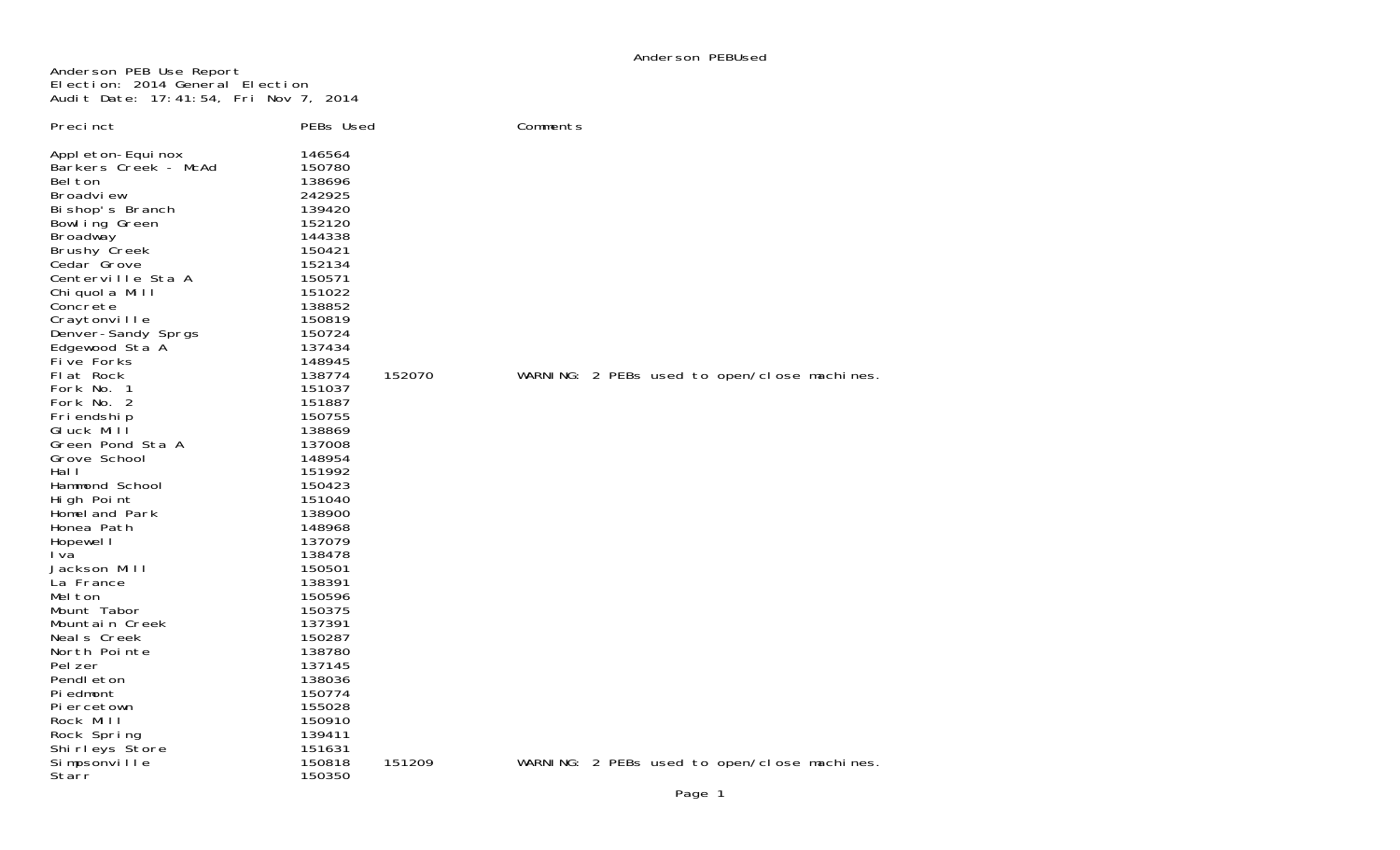| Three & Twenty                | 137984 |
|-------------------------------|--------|
| Toney Creek                   | 150841 |
| Townville                     | 138569 |
| Town Creek                    | 145062 |
| West Pelzer                   | 137194 |
|                               | 150642 |
| West Savannah<br>White Plains | 152026 |
|                               |        |
| Williamston                   | 148541 |
| Williamston Mill              | 149857 |
| Wrights School                | 139502 |
| Anderson 1/1<br>Anderson 1/2  | 150824 |
|                               | 150268 |
| Anderson 2/1                  | 148965 |
| Anderson 2/2                  | 138912 |
| Anderson 3/1                  | 119424 |
| Anderson 3/2                  | 139160 |
| Anderson 4/1                  | 243127 |
| Anderson 4/2                  | 150599 |
| Anderson 5/A                  | 139106 |
| Anderson 5/B                  | 150005 |
| Anderson 6/1                  | 137801 |
| Anderson 6/2                  | 150579 |
| Varennes                      | 136885 |
| Lakesi de                     | 151940 |
| Centerville Sta B             | 151833 |
| Edgewood Sta B                | 151958 |
| Coxs Creek                    | 151419 |
| Mt. Airy                      | 137905 |
| Bel ton Annex                 | 151605 |
| Powdersville                  | 137658 |
| GI envi ew                    | 151753 |
| Hammond Annex                 | 152115 |
|                               |        |
| Center Rock                   | 143371 |
| Hunt Meadows                  | 138819 |
| Absentee 1                    | 151585 |
| Absentee 2                    | 151585 |
| Absentee 3                    | 151585 |
| Absentee 4                    | 151585 |
| Failsafe 1                    | 151585 |
| $\overline{2}$<br>Fai I safe  | 151585 |
| 3<br>Fai I safe               | 151585 |
| $\overline{A}$<br>Fai I safe  | 151585 |

88 precincts processed

The following precinct(s) have no ballots cast in them: Emergency 1, Emergency 2, Emergency 3, Provisional 4 Note: if there are no ballots cast in a precinct the machines in that precinct cannot be identified so these precinct(s) will not appear in this report.

How to read this report.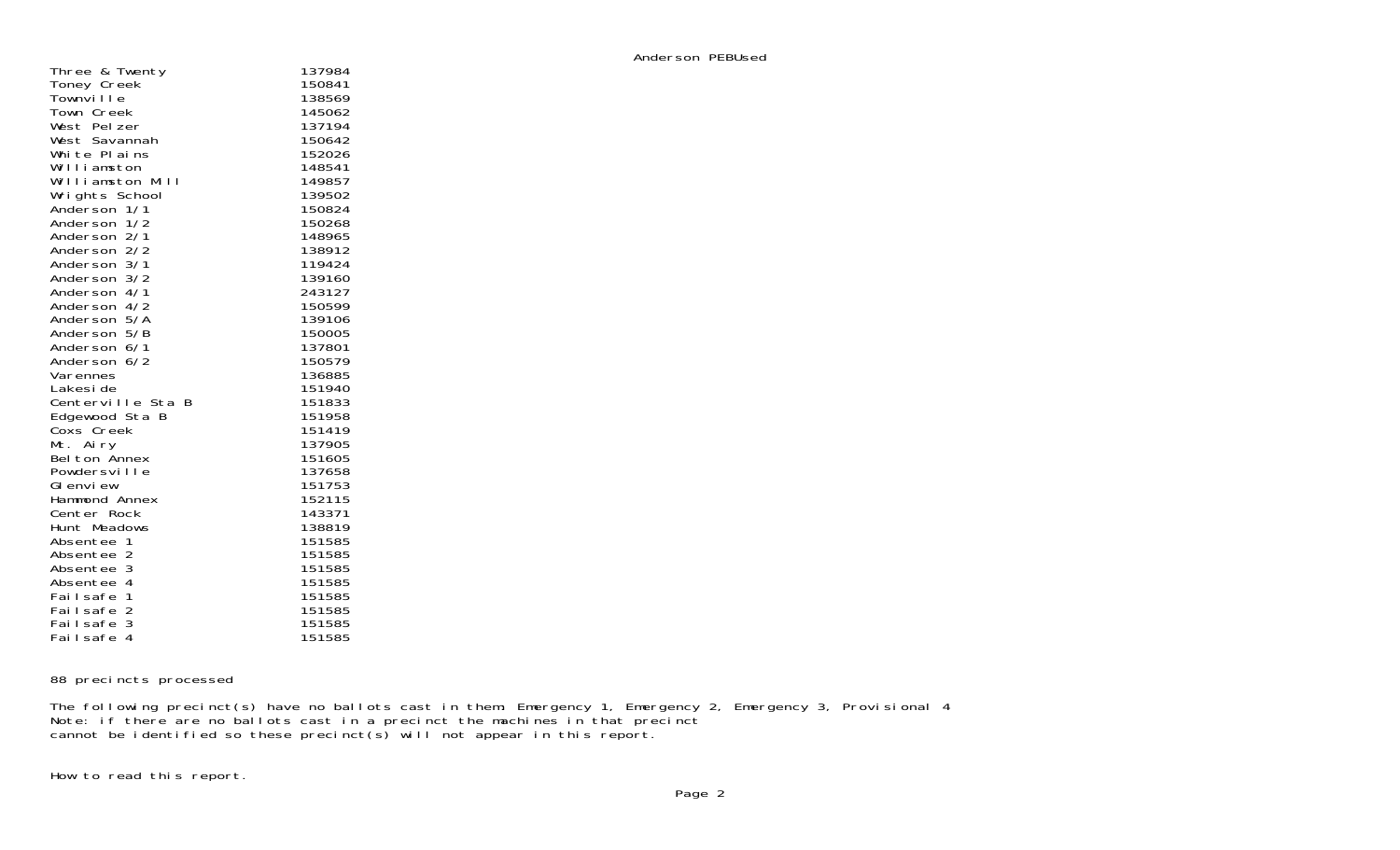## Anderson PEBUsed

This is the PEB Used report. It lists the precints found in the Audit data and lists all the PEBs that were used by the poll workers to open and close the iVotronic machines in that. precinct.

If more than one PEB is used to open and close all the iVotronic machines in a precinct, then the County Election Commission must read ALL the PEBs used in that precinct to assure that they have collected all the ballots from that precinct. A county whose report shows a precinct that has machines open or closed by more than one PEB should double check the Ballot Audit Report against the iVotronic paper tapes and the Poll Book to make sure that all the ballots have been collected and tabulated.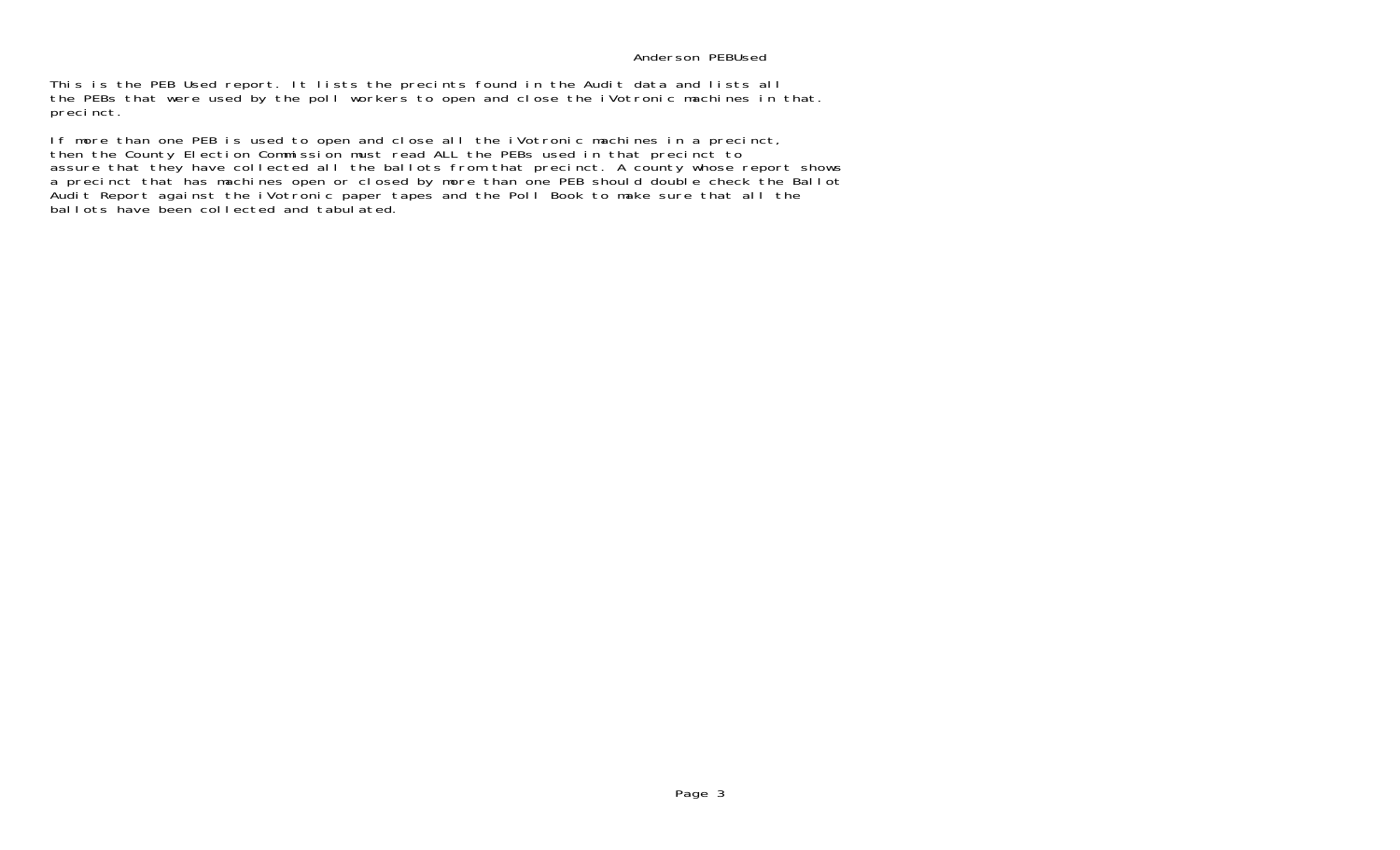|                                                                                                                                                                                                    |                                                                                                                                                                                                                                                                      |                                                                                                            |                                                                                                                                                                                                                                                                           | Anderson PEBExceptionsReport                                                                                                                                  |                                                                                                                                                                                                                                                                                                                                                                           |
|----------------------------------------------------------------------------------------------------------------------------------------------------------------------------------------------------|----------------------------------------------------------------------------------------------------------------------------------------------------------------------------------------------------------------------------------------------------------------------|------------------------------------------------------------------------------------------------------------|---------------------------------------------------------------------------------------------------------------------------------------------------------------------------------------------------------------------------------------------------------------------------|---------------------------------------------------------------------------------------------------------------------------------------------------------------|---------------------------------------------------------------------------------------------------------------------------------------------------------------------------------------------------------------------------------------------------------------------------------------------------------------------------------------------------------------------------|
| Anderson PEB Exceptions Report<br>Election date: 11/04/2014                                                                                                                                        | Election: 2014 General Election<br>Audit Date: 17:41:54, Fri Nov 7, 2014                                                                                                                                                                                             |                                                                                                            |                                                                                                                                                                                                                                                                           |                                                                                                                                                               |                                                                                                                                                                                                                                                                                                                                                                           |
| i Vo#                                                                                                                                                                                              | Op PEB Open Time                                                                                                                                                                                                                                                     | CI PEB                                                                                                     | Close Time                                                                                                                                                                                                                                                                | Exception Type                                                                                                                                                | Precinct - Ballots Cast                                                                                                                                                                                                                                                                                                                                                   |
| 5107858 151585                                                                                                                                                                                     | 10/21/2014 06:43:06                                                                                                                                                                                                                                                  | 151585                                                                                                     | 11/04/2014 19:46:11                                                                                                                                                                                                                                                       | >>Open Date<<                                                                                                                                                 | Absentee 1 - 75<br>Absentee 2 - 131<br>Absentee 3 - 90<br>Absentee 4 - 70                                                                                                                                                                                                                                                                                                 |
|                                                                                                                                                                                                    | 5111250 151585 10/21/2014 06:37:30                                                                                                                                                                                                                                   | 151585                                                                                                     | 11/04/2014 19: 38: 10                                                                                                                                                                                                                                                     | >>Open Date<<                                                                                                                                                 | Absentee 1 - 51<br>Absentee 2 - 86<br>Absentee 3 - 61<br>Absentee 4 - 47                                                                                                                                                                                                                                                                                                  |
| 5117062 151753<br>5120110 150818<br>5120279 150724<br>5121549 150599<br>5121731 151209<br>5121731 151209<br>5122548 151585                                                                         | 11/04/2014 07: 22: 34<br>11/04/2014 06: 10: 36<br>11/04/2014 07:06:57<br>11/04/2014 07:03:04<br>11/04/2014 13: 22: 37<br>11/04/2014 13: 22: 37<br>10/21/2014 07: 25: 17                                                                                              | 151753<br>150818<br>150724<br>150599<br>150818<br>150818<br>151585                                         | 11/04/2014 19: 07: 47<br>11/04/2014 11: 31: 03<br>11/04/2014 19:08:18<br>11/04/2014 19: 23: 39<br>11/04/2014 19:02:04<br>11/04/2014 19:02:04<br>11/04/2014 19: 29: 01                                                                                                     | Open Time<br>Close Time<br>Open Time<br>Open Time<br>$>>$ >O/C PEBs<<<<br>Open Time<br>>>Open Date<<                                                          | Glenview - $164$<br>Simpsonville - 29<br>Denver-Sandy Sprgs - 148<br>Anderson $4/2$ - 56<br>Simpsonville - 64<br>Simpsonville - 64<br>Absentee $1 - 67$<br>Absentee 2 - 97<br>Absentee 3 - 95<br>Absentee 4 - 73<br>Failsafe 2 - 2<br>Failsafe 3 - 4                                                                                                                      |
|                                                                                                                                                                                                    | 5122548 151585 10/21/2014 07:25:17                                                                                                                                                                                                                                   | 151585                                                                                                     | 11/04/2014 19: 29: 01                                                                                                                                                                                                                                                     | Open Time                                                                                                                                                     | Absentee $1 - 67$<br>Absentee 2 - 97<br>Absentee 3 - 95<br>Absentee 4 - 73<br>Failsafe 2 - 2<br>Failsafe 3 - 4                                                                                                                                                                                                                                                            |
| 5122893 151419<br>5123912 148968<br>5123935 148968<br>5123967 150755<br>5124044 145062<br>5124130 150642<br>5124936 150724<br>5125137 143371<br>5125232 152070<br>5125829 150571<br>5125904 151585 | 11/04/2014 06:08:00<br>11/04/2014 06: 11: 03<br>11/04/2014 11:51:39<br>11/04/2014 06: 13: 23<br>00/00/00<br>00:00:00<br>11/04/2014 06: 43: 44<br>11/04/2014 07:09:14<br>11/04/2014 07:36:42<br>11/04/2014 06: 25: 37<br>11/04/2014 07:03:27<br>10/21/2014 06: 49: 25 | 151419<br>148968<br>148968<br>150755<br>145062<br>150642<br>150724<br>143371<br>138774<br>150571<br>151585 | 11/04/2014 11: 43: 38<br>11/04/2014 12: 13: 38<br>11/04/2014 19: 32: 46<br>11/04/2014 12:54:50<br>11/04/2014 19: 37: 23<br>11/04/2014 09: 20: 27<br>11/04/2014 19: 13: 52<br>11/04/2014 20: 43: 07<br>11/04/2014 19:02:45<br>11/04/2014 19: 17: 00<br>11/04/2014 19:52:30 | Close Time<br>Close Time<br>Open Time<br>Close Time<br>>>Open Date<<<br>Close Time<br>Open Time<br>Open Time<br>$>>0/C$ PEBs<<<<br>Open Time<br>>>Open Date<< | >>>No Ballots<<<<br>Honea Path - 8<br>Honea Path - 77<br>>>>No Ballots<<<<br>Town Creek - 157<br>>>>No Ballots<<<<br>Denver-Sandy Sprgs - 153<br>Center Rock - 176<br>Flat Rock - 108<br>Centerville Sta A - 139<br>Absentee 1 - 126<br>Absentee 2 - 203<br>Absentee 3 - 146<br>Absentee 4 - 95<br>Failsafe 1 - 8<br>Failsafe 2 - 7<br>Failsafe 3 - 6<br>Failsafe $4 - 7$ |
|                                                                                                                                                                                                    | 5126614 150724 11/04/2014 07:10:12                                                                                                                                                                                                                                   | 150724                                                                                                     | 11/04/2014 19: 14: 20                                                                                                                                                                                                                                                     | Open Time<br>Page 1                                                                                                                                           | Denver-Sandy Sprgs - 126                                                                                                                                                                                                                                                                                                                                                  |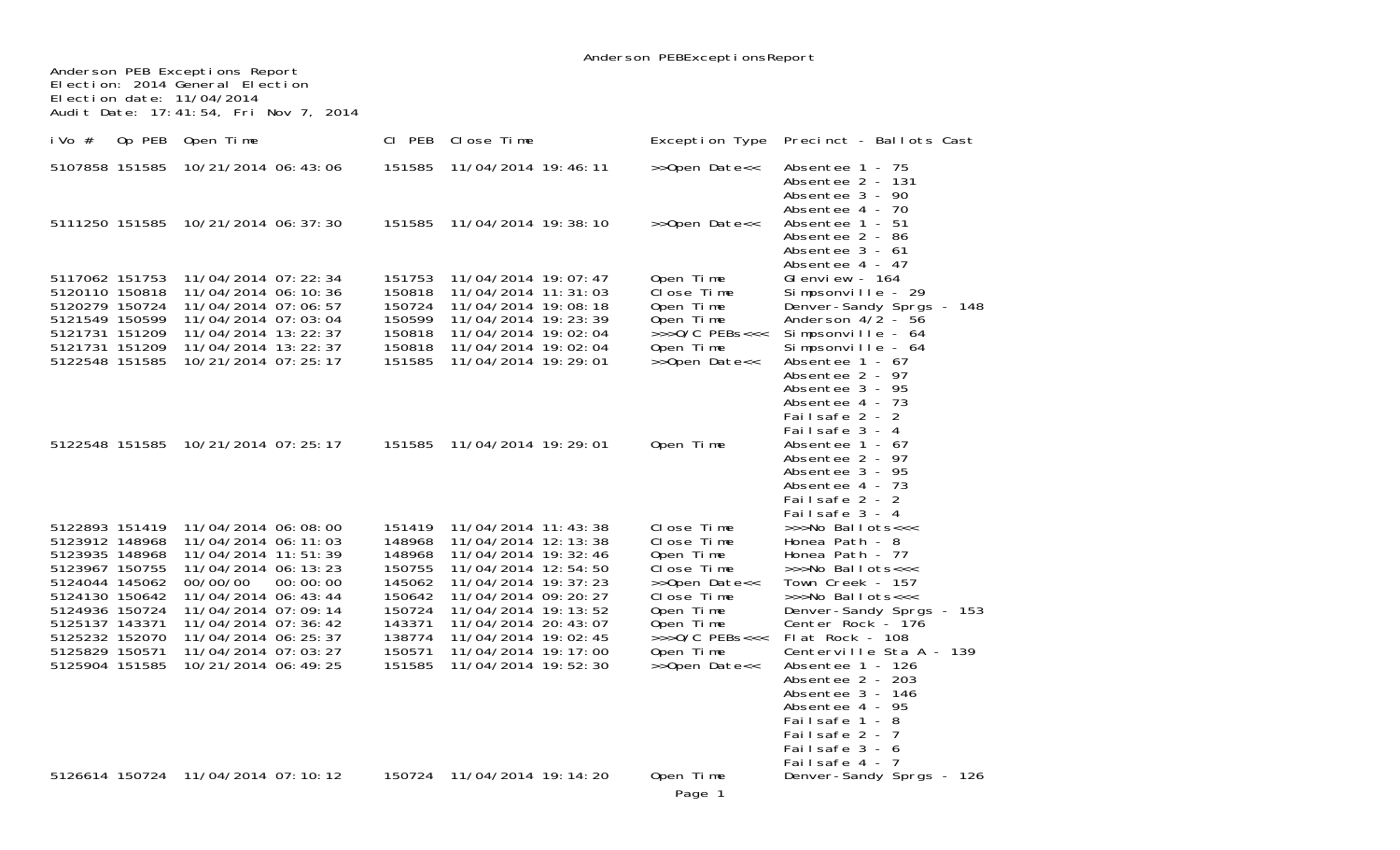|                                  |                                              |          |                  |                                                | Anderson PEBExceptionsReport |                                                                                                                                                        |
|----------------------------------|----------------------------------------------|----------|------------------|------------------------------------------------|------------------------------|--------------------------------------------------------------------------------------------------------------------------------------------------------|
| 5126642 151585                   | 10/21/2014 07: 19: 27                        |          | 151585           | 11/04/2014 19: 23: 38                          | >>Open Date<<                | Absentee 1 - 63<br>Absentee 2 - 164<br>Absentee $3 - 115$<br>Absentee 4 - 81<br>Failsafe 1 - 4<br>Failsafe 2 - 11<br>Failsafe 3 - 14<br>Failsafe 4 - 7 |
| 5126642 151585                   | 10/21/2014 07: 19: 27                        |          | 151585           | 11/04/2014 19: 23: 38                          | Open Time                    | Absentee $1 - 63$<br>Absentee 2 - 164<br>Absentee 3 - 115<br>Absentee 4 - 81<br>Failsafe 1 - 4<br>Failsafe 2 - 11<br>Failsafe 3 - 14<br>Failsafe 4 - 7 |
| 5127687 150755                   | 11/04/2014 12:40:19                          |          | 150755           | 11/04/2014 19: 29: 18                          | Open Time                    | Friendship - 80                                                                                                                                        |
| 5128441 150423                   | 11/04/2014 09: 27: 56                        |          | 150423           | 11/04/2014 19: 19: 58                          | Open Time                    | Hammond School - 9                                                                                                                                     |
| 5128574 150724                   | 11/04/2014 07: 15: 51                        |          | 150724           | 11/04/2014 19: 16: 31                          | Open Time                    | >>>No Ballots<<<                                                                                                                                       |
| 5128613 138819                   | 00/00/00                                     | 00:00:00 | 138819           | 11/04/2014 19: 33: 50                          | >>Open Date<<                | Hunt Meadows - 163                                                                                                                                     |
| 5128837 150642<br>5129253 152070 | 11/04/2014 08:52:04                          |          | 150642<br>138774 | 11/04/2014 19: 11: 42<br>11/04/2014 19: 11: 23 | Open Time<br>$>>0/C$ PEBs<<< | West Savannah - 56                                                                                                                                     |
| 5130867 151419                   | 11/04/2014 06: 31: 20<br>11/04/2014 08:16:33 |          | 151419           | 11/04/2014 19: 10: 02                          | Open Time                    | Flat Rock - 109<br>Coxs Creek - 122                                                                                                                    |
| 5130993 138036                   | 11/04/2014 07:09:38                          |          | 138036           | 11/04/2014 19:01:51                            | Open Time                    | Pendleton - 142                                                                                                                                        |
| 5131114 151585                   | 10/21/2014 06: 28: 04                        |          | 151585           | 11/04/2014 19: 34: 07                          | >>Open Date<<                | Absentee 1 - 33                                                                                                                                        |
|                                  |                                              |          |                  |                                                |                              | Absentee 2 - 73                                                                                                                                        |
|                                  |                                              |          |                  |                                                |                              | Absentee 3 - 48                                                                                                                                        |
|                                  |                                              |          |                  |                                                |                              | Absentee 4 - 38                                                                                                                                        |
| 5131261 150724                   | 11/04/2014 07:10:01                          |          | 150724           | 11/04/2014 19: 14: 53                          | Open Time                    | Denver-Sandy Sprgs - 143                                                                                                                               |
| 5132296 152070                   | 11/04/2014 06: 33: 26                        |          | 138774           | 11/04/2014 19: 13: 03                          | $>>$ $0/C$ PEBs<<<           | Flat Rock - 124                                                                                                                                        |
| 5132878 151585                   | 10/21/2014 06: 13: 59                        |          | 151585           | 11/04/2014 19: 18: 36                          | >>Open Date<<                | Absentee 1 - 130                                                                                                                                       |
|                                  |                                              |          |                  |                                                |                              | Absentee 2 - 247                                                                                                                                       |
|                                  |                                              |          |                  |                                                |                              | Absentee 3 - 180                                                                                                                                       |
|                                  |                                              |          |                  |                                                |                              | Absentee 4 - 131<br>Failsafe 1 - 10                                                                                                                    |
|                                  |                                              |          |                  |                                                |                              | Failsafe 2 - 21                                                                                                                                        |
|                                  |                                              |          |                  |                                                |                              | Failsafe 3 - 21                                                                                                                                        |
|                                  |                                              |          |                  |                                                |                              | Failsafe 4 - 19                                                                                                                                        |
| 5133169 151585                   | 10/21/2014 06:39:01                          |          | 151585           | 11/04/2014 17: 28: 46                          | >>Open Date<<                | Absentee 2 - 1                                                                                                                                         |
| 5133169 151585                   | 10/21/2014 06: 39: 01                        |          | 151585           | 11/04/2014 17: 28: 46                          | Close Time                   | Absentee 2 - 1                                                                                                                                         |
| 5139838 138036                   | 11/04/2014 07:16:03                          |          | 138036           | 11/04/2014 19:09:01                            | Open Time                    | Pendleton - 132                                                                                                                                        |
|                                  |                                              |          |                  |                                                |                              |                                                                                                                                                        |

The following machines(s) have audit records but no ballots were cast on them: 5122893, 5123967, 5124130, 5128574 Because they do not have ballots cast, they cannot be matched to a precinct.

How to read this report.

This is the PEB Exceptions Report. It checks for the following conditions in the iVotronic Event log;

1: A machine that was opened and closed by different PEBs